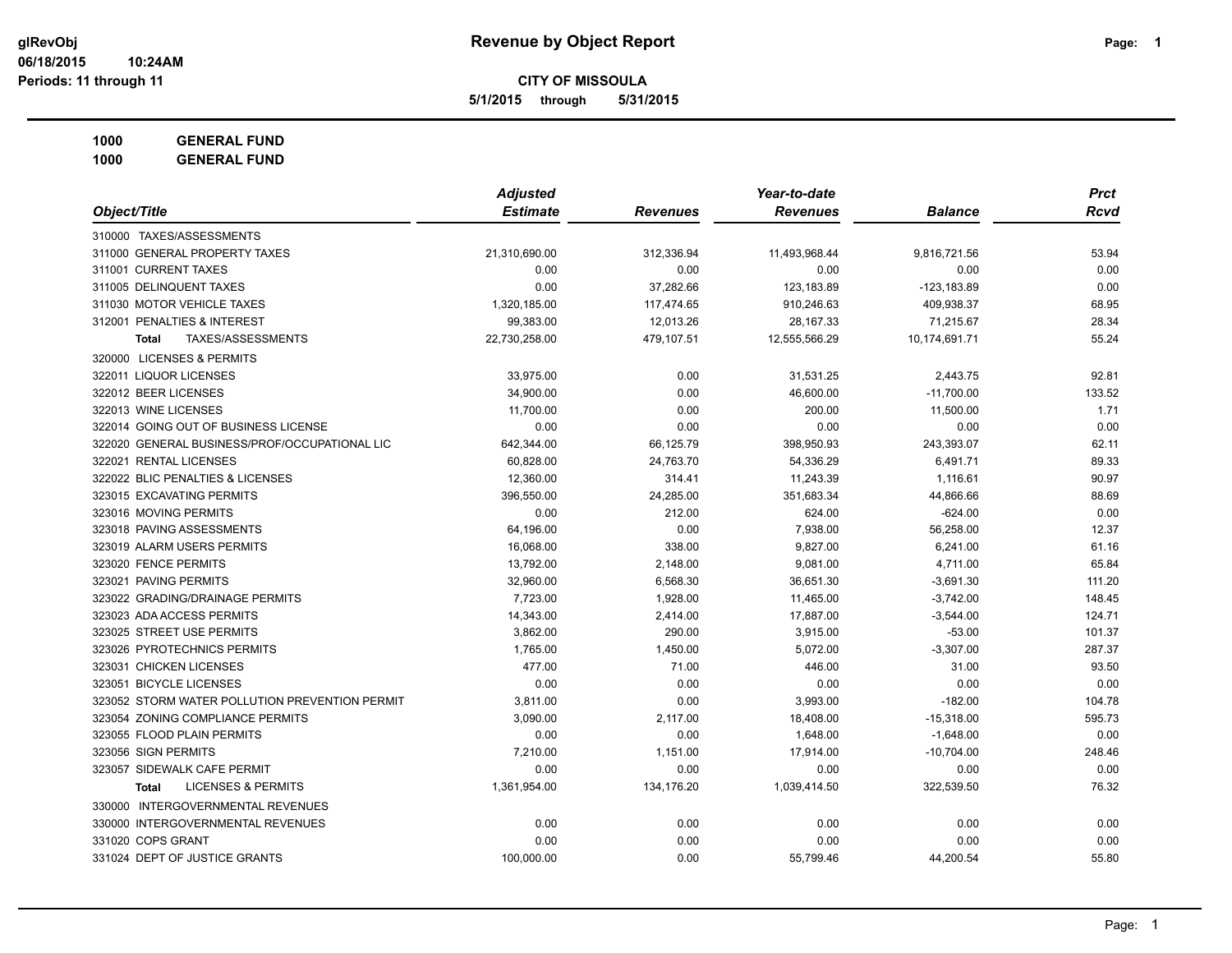**5/1/2015 through 5/31/2015**

|                                                   | <b>Adjusted</b> |                 | Year-to-date    |                | <b>Prct</b> |
|---------------------------------------------------|-----------------|-----------------|-----------------|----------------|-------------|
| Object/Title                                      | <b>Estimate</b> | <b>Revenues</b> | <b>Revenues</b> | <b>Balance</b> | Rcvd        |
| 331025 DV ACCOUNTABILITY PROJECT                  | 0.00            | 0.00            | 0.00            | 0.00           | 0.00        |
| 331050 ISTEA/CTEP GRANT                           | 0.00            | 0.00            | 0.00            | 0.00           | 0.00        |
| 331054 FHWA PL GRANT                              | 0.00            | 0.00            | 0.00            | 0.00           | 0.00        |
| 331055 FTA GRANT                                  | 0.00            | 0.00            | 0.00            | 0.00           | 0.00        |
| 331056 MDT FEDERAL CMAQ                           | 0.00            | 0.00            | 0.00            | 0.00           | 0.00        |
| 331057 TRANSIT-MUTD CMAQ                          | 0.00            | 0.00            | 0.00            | 0.00           | 0.00        |
| 331091 US DOT HMEP GRANT                          | 0.00            | 0.00            | 0.00            | 0.00           | 0.00        |
| 331112 SAFER GRANT                                | 0.00            | 0.00            | 0.00            | 0.00           | 0.00        |
| 331113 FEMA GRANT                                 | 0.00            | 0.00            | 0.00            | 0.00           | 0.00        |
| 331114 TITLE III GRANT-MSLA CO                    | 0.00            | 0.00            | 14,500.00       | $-14,500.00$   | 0.00        |
| 331160 SAFE ROUTES TO SCHOOLS fY08 \$82,500       | 0.00            | 0.00            | 0.00            | 0.00           | 0.00        |
| 331170 HISTORICAL PRESERVATION GRANT              | 0.00            | 0.00            | 5,225.00        | $-5,225.00$    | 0.00        |
| 331178 DUI TASK FORCE                             | 240,000.00      | 0.00            | 0.00            | 240,000.00     | 0.00        |
| 334017 SCHOOL RESOURCE OFFICER                    | 0.00            | 0.00            | 248,850.00      | $-248,850.00$  | 0.00        |
| 335075 STATE GAMBLING/VIDEO/KENO/BINGO FEES       | 127,650.00      | 0.00            | 109,889.80      | 17,760.20      | 86.09       |
| 335076 STATE GAMBLING LICENSE FEES                | 0.00            | 0.00            | 0.00            | 0.00           | 0.00        |
| 335077 STATE KENO/BINGO PROCEEDS TAX              | 0.00            | 0.00            | 0.00            | 0.00           | 0.00        |
| 335210 PERSONAL PROPERTY TAX REIMBURSEMENT        | 428,686.00      | 0.00            | 0.00            | 428,686.00     | 0.00        |
| 335230 HB 124 REVENUE                             | 7,300,985.00    | 0.00            | 5,981,858.01    | 1,319,126.99   | 81.93       |
| 336021 STATE CONTRIB - POLICE RETIREMENT          | 2,180,799.00    | 0.00            | 1,776,701.57    | 404,097.43     | 81.47       |
| 336022 STATE CONTRIB. - FIRE RETIREMENT           | 2,262,024.00    | 0.00            | 1,807,880.40    | 454,143.60     | 79.92       |
| 336023 STATE CONTRIB. - PERS                      | 9,986.00        | 0.00            | 9,733.05        | 252.95         | 97.47       |
| 336030 COUNTY CONTRIBUTION                        | 9,900.00        | 0.00            | 0.00            | 9,900.00       | 0.00        |
| 337012 LEGAL SERVICES-CONTRACTED/REIMB.           | 0.00            | 0.00            | 6,075.00        | $-6,075.00$    | 0.00        |
| 337013 MUTD SIGN MAINTENANCE AGREEMENT            | 3,000.00        | 0.00            | 0.00            | 3,000.00       | 0.00        |
| 338000 LOCAL SHARING OF TAX INCREMENT             | 0.00            | 0.00            | 0.00            | 0.00           | 0.00        |
| 338100 PLANNING MILLS PASSED THRU COUNTY          | 0.00            | 0.00            | 0.00            | 0.00           | 0.00        |
| 339000 PAYMENT IN LIEU OF TAXES                   | 34,056.00       | 0.00            | 14,678.00       | 19,378.00      | 43.10       |
| <b>INTERGOVERNMENTAL REVENUES</b><br><b>Total</b> | 12,697,086.00   | 0.00            | 10,031,190.29   | 2,665,895.71   | 79.00       |
| 340000 CHARGES FOR SERVICES                       |                 |                 |                 |                |             |
| 341009 BLDG ADMIN FEES                            | 245,008.00      | 0.00            | 122,504.00      | 122,504.00     | 50.00       |
| 341010 MISCELLANEOUS COLLECTIONS                  | 350.00          | 50.00           | 369.25          | $-19.25$       | 105.50      |
| 341011 TRANSPORTATION ADMIN FEES                  | 24,000.00       | 0.00            | 12,000.00       | 12,000.00      | 50.00       |
| 341012 MAYORS PROCLAMATION FEES                   | 100.00          | 10.00           | 50.00           | 50.00          | 50.00       |
| 341013 AIR FUND FEES                              | 250.00          | 0.00            | 55.00           | 195.00         | 22.00       |
| 341015 SEWER ADMINISTRATION FEES                  | 1,173,327.00    | 0.00            | 586,663.50      | 586,663.50     | 50.00       |
| 341016 MRA ADMINISTRATION FEES                    | 117,053.00      | 0.00            | 58,526.50       | 58,526.50      | 50.00       |
| 341017 LIGHTING ADMINISTRATION FEES               | 15,002.00       | 0.00            | 7,501.00        | 7,501.00       | 50.00       |
| 341018 PARKING COMM ADMIN FEES                    | 173,680.00      | 0.00            | 86,840.00       | 86,840.00      | 50.00       |
|                                                   |                 |                 |                 |                |             |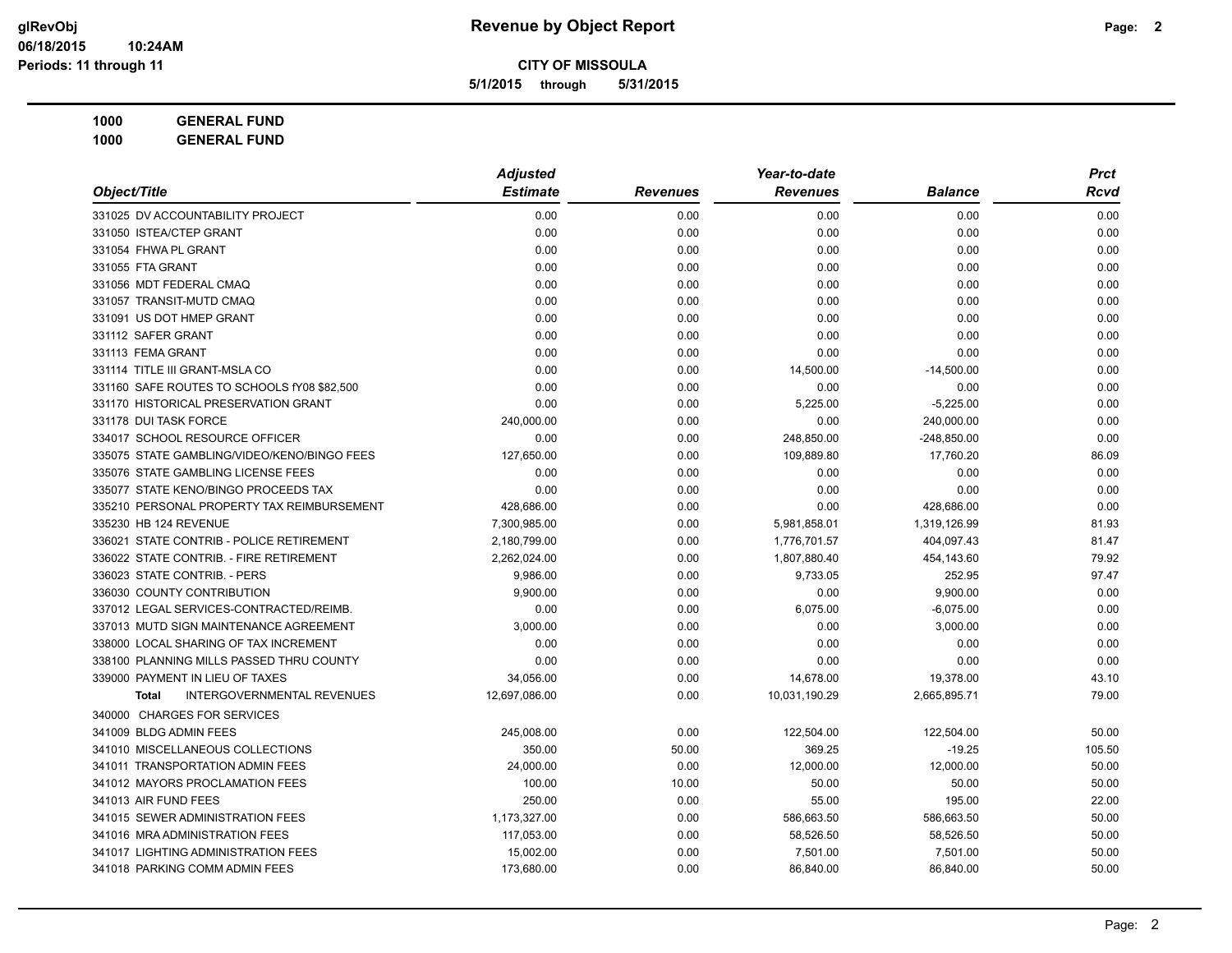**5/1/2015 through 5/31/2015**

| Object/Title                             | <b>Adjusted</b> |                 | Year-to-date    |                | Prct   |
|------------------------------------------|-----------------|-----------------|-----------------|----------------|--------|
|                                          | <b>Estimate</b> | <b>Revenues</b> | <b>Revenues</b> | <b>Balance</b> | Rcvd   |
| 341021 SID ADMINISTRATION FEES           | 0.00            | 0.00            | 0.00            | 0.00           | 0.00   |
| 341022 PROJECT ADMIN FEES                | 0.00            | 0.00            | 0.00            | 0.00           | 0.00   |
| 341023 PLANNING ADMIN FEES               | 24,000.00       | 0.00            | 12,000.00       | 12,000.00      | 50.00  |
| 341031 STATE REIMB MUNI COURT            | 0.00            | 0.00            | 0.00            | 0.00           | 0.00   |
| 341041 SEWER EXTENSION RECORDING FEES    | 4,500.00        | 226.00          | 3,112.00        | 1,388.00       | 69.16  |
| 341052 MUNICIPAL COURT FILING FEES       | 283,400.00      | 23,748.94       | 256,176.90      | 27,223.10      | 90.39  |
| 341055 CRIME VICTIM SURCHARGE            | 2,500.00        | 163.00          | 1,506.94        | 993.06         | 60.28  |
| 341067 SUBDIVISION EXEMPTION AFFIDAVITS  | 0.00            | 400.00          | 5,600.00        | $-5,600.00$    | 0.00   |
| 341068 SUBDIVISON FEES                   | 5,000.00        | 2,426.00        | 8,118.00        | $-3,118.00$    | 162.36 |
| 341069 REZONING FEES                     | 5,000.00        | 0.00            | 0.00            | 5,000.00       | 0.00   |
| 341070 DESIGN REVIEW BOARD               | 15,000.00       | 2.601.89        | 33,373.75       | $-18,373.75$   | 222.49 |
| 341071 BOARD OF ADJUST. ZONING, SIGNS    | 58,400.00       | 0.00            | 0.00            | 58,400.00      | 0.00   |
| 341072 FLOOD PLAIN-0THER FEES            | 0.00            | 0.00            | 0.00            | 0.00           | 0.00   |
| 341073 FIRE PLAN CHECK FEES              | 27,981.00       | 3,428.00        | 28,647.00       | $-666.00$      | 102.38 |
| 341074 FIRE INSPECTION FEES              | 0.00            | 7,072.00        | 55,203.99       | $-55,203.99$   | 0.00   |
| 341076 ENGINEERING PLAN CHECK FEES       | 33,478.00       | 5,139.00        | 41,560.00       | $-8,082.00$    | 124.14 |
| 341077 ZONING COMPLIANCE INSPECTIONS     | 0.00            | 0.00            | 0.00            | 0.00           | 0.00   |
| 341078 ENGINEERING MAP FEES              | 120.00          | 5.00            | 70.00           | 50.00          | 58.33  |
| 341079 GREASE INTERCEPTOR APPEAL FEES    | 2,000.00        | 154.50          | 917.00          | 1,083.00       | 45.85  |
| 341090 STREET VACATION PETITION FEES     | 0.00            | 0.00            | 1,923.00        | $-1,923.00$    | 0.00   |
| 341091 INSPECTION CODE BOOKS & COPIES    | 0.00            | 0.00            | 0.00            | 0.00           | 0.00   |
| 341100 GRANT ADMINISTRATION SERVICE FEES | 0.00            | 0.00            | 0.00            | 0.00           | 0.00   |
| 342010 POLICE/BID AGREEMENT              | 0.00            | 23,147.50       | 46,295.00       | $-46,295.00$   | 0.00   |
| 342012 PD REIMBURSABLE SERVICES          | 0.00            | 0.00            | 0.00            | 0.00           | 0.00   |
| 342013 SECURITY INVEST FEES              | 11,000.00       | 865.00          | 9,946.25        | 1,053.75       | 90.42  |
| 342014 POLICE DEPARTMENT SERVICE FEES    | 15,000.00       | 1,089.00        | 16,311.25       | $-1,311.25$    | 108.74 |
| 342015 POLICE OVERTIME FEES              | 84,000.00       | 3,285.60        | 87,765.70       | $-3,765.70$    | 104.48 |
| 342016 POLICE TRAINING FEES              | 36,000.00       | 3,800.00        | 10,564.97       | 25,435.03      | 29.35  |
| 342017 CATERING FEES                     | 7,200.00        | 105.00          | 3,539.00        | 3,661.00       | 49.15  |
| 342018 DESK REPORTS                      | 20,000.00       | 3,406.00        | 23,486.00       | $-3,486.00$    | 117.43 |
| 342019 ABANDONED VEHICLE REVENUE FEES    | 32,500.00       | 375.00          | 19,987.50       | 12,512.50      | 61.50  |
| 342020 FIRE DEPARTMENT FEES              | 100.00          | 0.00            | 360.50          | $-260.50$      | 360.50 |
| 342021 CPR EDUCATION PROGRAM             | 7,435.00        | 0.00            | 6,725.00        | 710.00         | 90.45  |
| 342022 OUTSIDE HIRES                     | 524,890.00      | 2,693.81        | 420,334.22      | 104,555.78     | 80.08  |
| 342060 BIKE PROGRAM SALES & FEES         | 2,700.00        | 0.00            | 1,229.37        | 1,470.63       | 45.53  |
| 343000 PW REIMBURSABLE SERVICES          | 31,258.00       | 0.00            | 3,920.34        | 27,337.66      | 12.54  |
| 343001 SIGN FABRICATION & CONTRACTS      | 500.00          | 0.00            | 0.00            | 500.00         | 0.00   |
| 343002 OTHER AGENCIES - VEH MAINT        | 48,000.00       | 23.60           | 30,638.68       | 17,361.32      | 63.83  |
| 343003 STATE PAYMENT - TRAFFIC COUNTS    | 4,450.00        | 0.00            | 0.00            | 4,450.00       | 0.00   |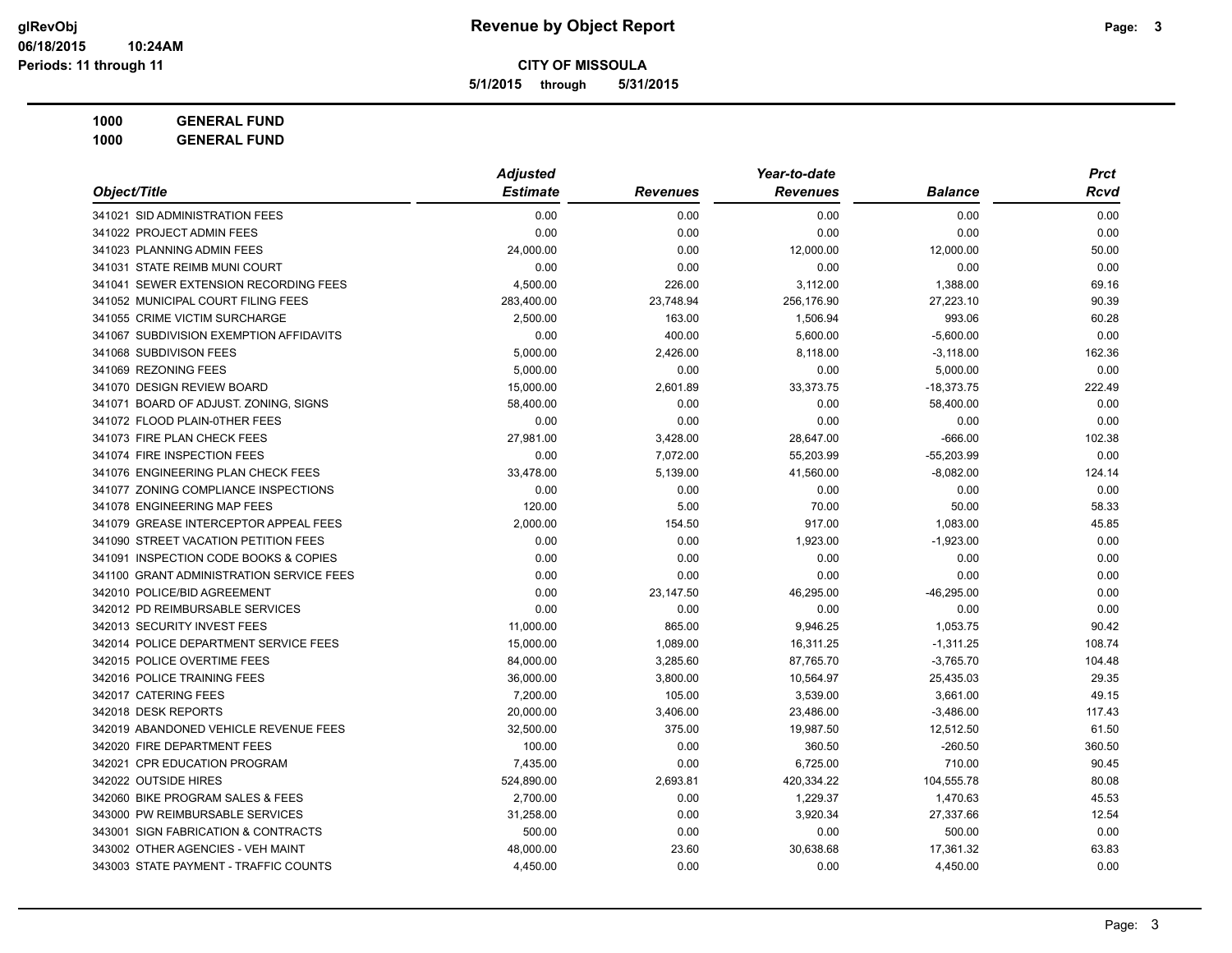**5/1/2015 through 5/31/2015**

| Object/Title                                | <b>Adjusted</b> |                 | Year-to-date    |                | <b>Prct</b> |
|---------------------------------------------|-----------------|-----------------|-----------------|----------------|-------------|
|                                             | <b>Estimate</b> | <b>Revenues</b> | <b>Revenues</b> | <b>Balance</b> | Rcvd        |
| 343004 SPECIAL STATE CONTRACTS              | 80.000.00       | 0.00            | 0.00            | 80,000.00      | 0.00        |
| 343006 OTHER GOVT AGENCY-STREET PROJECTS    | 98,318.00       | 0.00            | 171,329.85      | $-73,011.85$   | 174.26      |
| 343008 PRIVATE COMPANY STREET PAYMENTS      | 0.00            | 0.00            | 0.00            | 0.00           | 0.00        |
| 343010 STREET DEPT SALES & SERVICES         | 19,195.00       | 0.00            | 0.00            | 19,195.00      | 0.00        |
| 343013 SNOW REMOVAL FEES                    | 1,500.00        | 175.50          | 1,214.00        | 286.00         | 80.93       |
| 343080 STATE MAINTENANCE CONTRACT           | 530,082.00      | 0.00            | 498,638.74      | 31,443.26      | 94.07       |
| 343082 MDT URBAN PROJECTS                   | 0.00            | 0.00            | 0.00            | 0.00           | 0.00        |
| 343083 CONTRACT SEWER APPLICATIONS          | 0.00            | 0.00            | 0.00            | 0.00           | 0.00        |
| 343084 STREET MAINTENANCE MATERIALS REIMB   | 55,500.00       | 0.00            | 39,722.64       | 15,777.36      | 71.57       |
| 343097 SIDEWALK AND CURB FEES               | 340,000.00      | 15,947.90       | 224,080.20      | 115,919.80     | 65.91       |
| 343311 SALE OF NICHES                       | 3,200.00        | 0.00            | 0.00            | 3,200.00       | 0.00        |
| 343320 CEMETERY - SALE OF PLOTS             | 12,870.00       | 1,300.00        | 8,200.00        | 4,670.00       | 63.71       |
| 343321 CEMETERY FOUNDATIONS                 | 1,570.00        | 540.00          | 4,330.00        | $-2,760.00$    | 275.80      |
| 343322 CEMETERY FLOWER CARE                 | 4,250.00        | 365.00          | 4,305.00        | $-55.00$       | 101.29      |
| 343323 CEMETERY - LINER INSTALL FEES        | 5,580.00        | 600.00          | 11,200.00       | $-5,620.00$    | 200.72      |
| 343324 OTHER CEMETERY FEES                  | 1,500.00        | 150.00          | 1,650.00        | $-150.00$      | 110.00      |
| 343325 2ND INTERMENT RIGHT                  | 0.00            | 200.00          | 2,000.00        | $-2,000.00$    | 0.00        |
| 343340 CEMETERY - OPENINGS & CLOSINGS       | 10,950.00       | 1,125.00        | 11,525.00       | $-575.00$      | 105.25      |
| 343350 CEMETERY CARE, FEES                  | 24,000.00       | 0.00            | 0.00            | 24,000.00      | 0.00        |
| 343360 WEED CONTROL                         | 3.000.00        | 867.90          | 2,953.90        | 46.10          | 98.46       |
| 346029 PARKS PETTY CASH FUND                | 0.00            | 0.00            | 0.00            | 0.00           | 0.00        |
| 346031 RECREATION FEES                      | 243,088.00      | 59,628.55       | 215,771.34      | 27,316.66      | 88.76       |
| 346033 PARK FEES/FACILITY RENTALS           | 85,000.00       | 29,449.78       | 93,704.36       | $-8,704.36$    | 110.24      |
| 346034 GROUNDS MAINTENANCE CONTRACT         | 85,000.00       | 92,128.00       | 92,128.00       | $-7,128.00$    | 108.39      |
| 346036 PARK CONCESSION FEES                 | 3,000.00        | 163.50          | 1,292.25        | 1,707.75       | 43.08       |
| 346037 YOUTH DRUG COURT CONTRACT            | 11,700.00       | 0.00            | 0.00            | 11,700.00      | 0.00        |
| 346050 COUNTY PLAYGROUND CONTRACT           | 3,150.00        | 0.00            | 0.00            | 3,150.00       | 0.00        |
| 346051 MONTANA PARKS/REC CONFERENCE 2012    | 4,500.00        | 681.80          | 1,771.32        | 2,728.68       | 39.36       |
| 346070 RECREATION GENERAL MERCHANDISE       | 0.00            | 0.00            | 0.00            | 0.00           | 0.00        |
| <b>CHARGES FOR SERVICES</b><br><b>Total</b> | 4,662,135.00    | 287,537.77      | 3,389,638.21    | 1,272,496.79   | 72.71       |
| 350000 FINES & FORFEITURES                  |                 |                 |                 |                |             |
| 351022 LAW ENFORCEMENT ACADEMY SURCHARGE #5 | 0.00            | 6,028.44        | 6,028.44        | $-6,028.44$    | 0.00        |
| 351031 TRAFFIC FINES                        | 1,386,857.00    | 86,907.66       | 894,466.26      | 492,390.74     | 64.50       |
| 351032 SURCHARGE ON FINES                   | 129,089.00      | 9,625.38        | 82,069.04       | 47,019.96      | 63.58       |
| 351034 CELLULAR PHONE FINES                 | 62,000.00       | 6,582.50        | 51,599.00       | 10,401.00      | 83.22       |
| 351035 CELL PHONE FINES: EDUCATION          | 0.00            | 0.00            | 45,016.50       | $-45,016.50$   | 0.00        |
| 355000 FALSE ALARM PENALTY                  | 20,000.00       | 520.00          | 3,224.00        | 16,776.00      | 16.12       |
| <b>FINES &amp; FORFEITURES</b><br>Total     | 1,597,946.00    | 109,663.98      | 1,082,403.24    | 515,542.76     | 67.74       |
| 360000 MISCELLANEOUS REVENUES               |                 |                 |                 |                |             |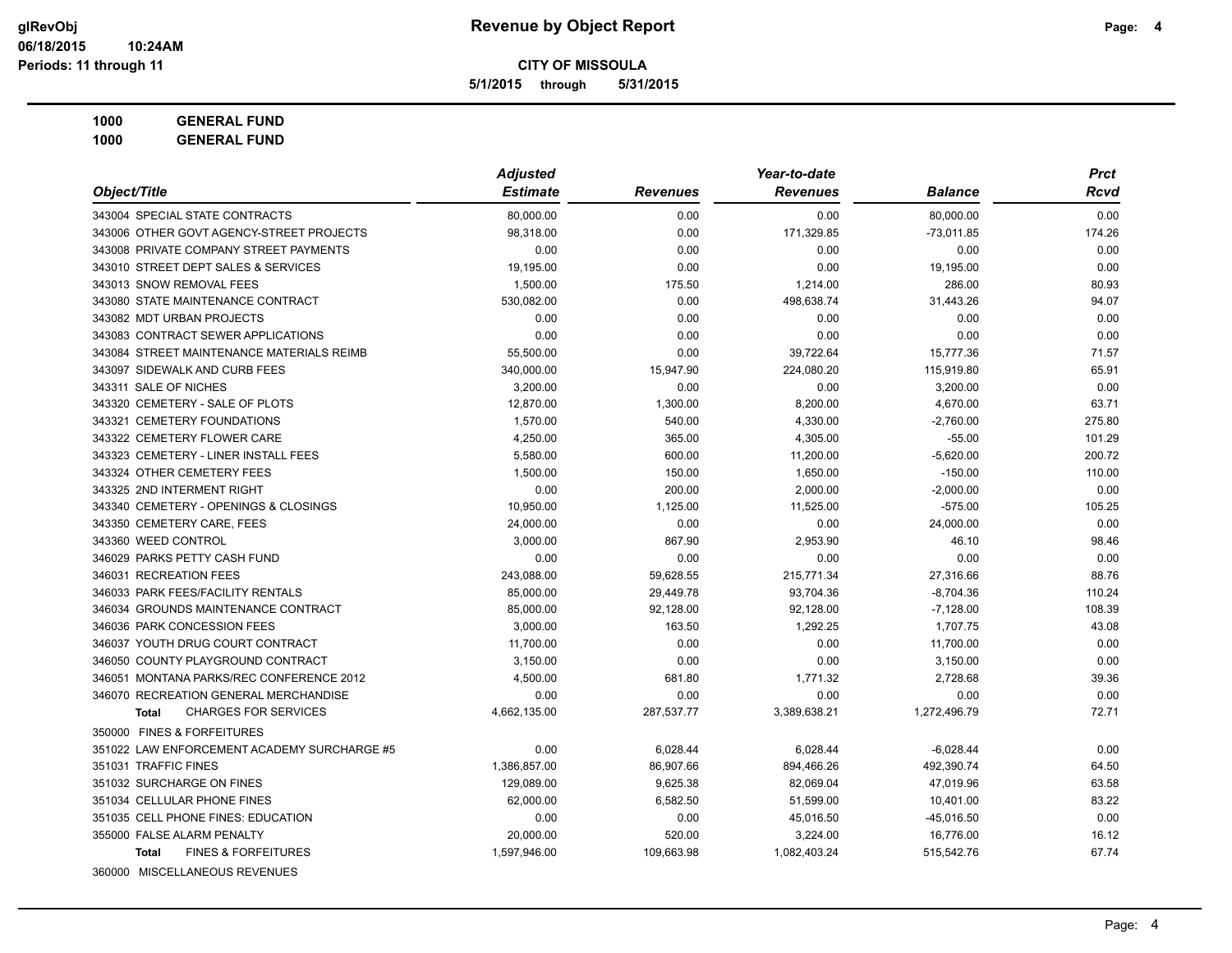**5/1/2015 through 5/31/2015**

| <b>GENERAL FUND</b><br>1000 |  |
|-----------------------------|--|
|-----------------------------|--|

|                                               | <b>Adjusted</b> |                 | Year-to-date    |                | <b>Prct</b> |
|-----------------------------------------------|-----------------|-----------------|-----------------|----------------|-------------|
| Object/Title                                  | <b>Estimate</b> | <b>Revenues</b> | <b>Revenues</b> | <b>Balance</b> | <b>Rcvd</b> |
| 360000 MISCELLANEOUS REVENUES                 | 0.00            | 0.00            | 0.00            | 0.00           | 0.00        |
| 360001 COPIES                                 | 2,200.00        | 201.50          | 1,474.25        | 725.75         | 67.01       |
| 360002 PHONES                                 | 0.00            | 0.00            | 0.00            | 0.00           | 0.00        |
| 360003 MMIA REIMBURSEMENT-ATTORNEY            | 0.00            | 0.00            | 0.00            | 0.00           | 0.00        |
| 360010 MISCELLANEOUS                          | 15,000.00       | 734.25          | $-9,031.80$     | 24,031.80      | $-60.21$    |
| 360011 ENERGY REBATES FOR COMPUTER UPGRADES   | 0.00            | 0.00            | 0.00            | 0.00           | 0.00        |
| 360050 OVER/SHORT                             | 0.00            | 0.00            | 104.00          | $-104.00$      | 0.00        |
| 360100 REFUNDS                                | 200.00          | 0.00            | 0.00            | 200.00         | 0.00        |
| 362000 OTHER MISCELLANEOUS REVENUE            | 8,000.00        | 0.00            | 0.00            | 8,000.00       | 0.00        |
| 362001 MUNICIPAL COURT BAD CHECK CHARGES      | 0.00            | 0.00            | 0.00            | 0.00           | 0.00        |
| 362002 BAD CHECK CHARGES                      | 500.00          | 15.00           | 135.00          | 365.00         | 27.00       |
| 362003 US BANK FEE REIMBURSEMENT              | 0.00            | 0.00            | 0.00            | 0.00           | 0.00        |
| 362004 URD III FACADE IMPROVEMENT LOAN REC    | 0.00            | 0.00            | 405.14          | $-405.14$      | 0.00        |
| 362011 SALE OF UNCLAIMED PROPERTY             | 0.00            | 0.00            | 0.00            | 0.00           | 0.00        |
| 362012 REC/GREEN TAG PROGRAM                  | 300.00          | 0.00            | 0.00            | 300.00         | 0.00        |
| 364012 SALE OF SURPLUS PROPERTY               | 40,000.00       | 0.00            | 4,000.00        | 36,000.00      | 10.00       |
| 364040 INSURANCE AND DAMAGE RECOVERY          | 40,000.00       | 15,295.51       | 35,748.69       | 4,251.31       | 89.37       |
| 364041 WORKERS COMPENSATION REIMBURSEMENT     | 2,500.00        | 0.00            | 0.00            | 2,500.00       | 0.00        |
| 364042 EXPENDITURE REIMBURSEMENTS             | 1,200.00        | 0.00            | 326.96          | 873.04         | 27.25       |
| 364043 RATTLESNAKE CORRIDOR REIMBURSEMENT     | 10,000.00       | 1,716.00        | 8,580.00        | 1,420.00       | 85.80       |
| 364044 EMERGENCY RESPONSE REIMBURSEMENT       | 50,000.00       | 0.00            | 0.00            | 50,000.00      | 0.00        |
| 364047 MMIA EXPENDITURE REIMBURSEMENT         | 0.00            | 0.00            | 0.00            | 0.00           | 0.00        |
| 364051 DOT RADAR GRANT                        | 0.00            | 0.00            | 0.00            | 0.00           | 0.00        |
| 364053 EXPENDITURE REIMB-FIRE SERVICES        | 0.00            | 0.00            | 0.00            | 0.00           | 0.00        |
| 364060 REIMB LETTER OF CREDIT-709 PARKVIEW    | 0.00            | 0.00            | $-4,195.00$     | 4,195.00       | 0.00        |
| 364061 REIMB LETTER OF CREDIT-LINNEA LANE     | 0.00            | 0.00            | 0.00            | 0.00           | 0.00        |
| 365000 DONATIONS                              | 0.00            | 0.00            | 0.00            | 0.00           | 0.00        |
| 365003 DONATIONS - SMOKE ALARMS               | 0.00            | 0.00            | 0.00            | 0.00           | 0.00        |
| 365004 GRANT CR TRAIL ASSN DONATION           | 0.00            | 0.00            | 0.00            | 0.00           | 0.00        |
| 365015 DONATIONS - COMBAT CHALLENGE           | 0.00            | 0.00            | 0.00            | 0.00           | 0.00        |
| 365016 LOCAL MATCH MDT                        | 0.00            | 0.00            | 0.00            | 0.00           | 0.00        |
| 365017 LOCAL MATCH TRANSIT                    | 0.00            | 0.00            | 0.00            | 0.00           | 0.00        |
| 365018 DONATIONS - THERMAL IMAGING            | 0.00            | 0.00            | 0.00            | 0.00           | 0.00        |
| 365021 COMBAT CHALLENGE DONATIONS             | 0.00            | 0.00            | 0.00            | 0.00           | 0.00        |
| 365022 NEIGHBORHOOD COUNCIL DONATIONS         | 0.00            | 0.00            | 0.00            | 0.00           | 0.00        |
| 368000 SALE OF COINS                          | 0.00            | 0.00            | 0.00            | 0.00           | 0.00        |
| 368001 SALE OF POLICE PROMOTIONS              | 0.00            | 0.00            | 0.00            | 0.00           | 0.00        |
| 368002 SALE OF FIRE PROMOTIONS                | 0.00            | 0.00            | 0.00            | 0.00           | 0.00        |
| <b>MISCELLANEOUS REVENUES</b><br><b>Total</b> | 169,900.00      | 17,962.26       | 37,547.24       | 132,352.76     | 22.10       |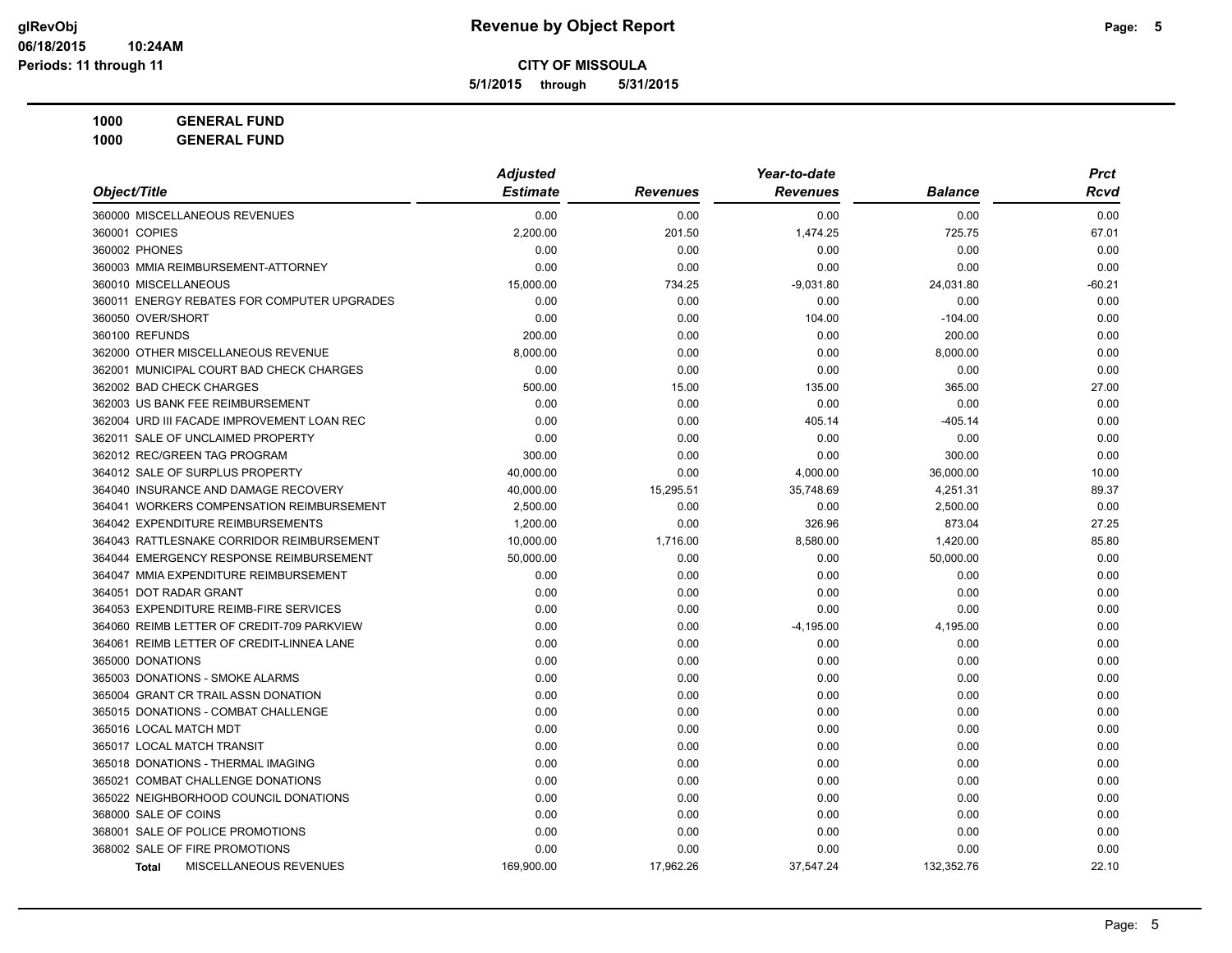**5/1/2015 through 5/31/2015**

| Object/Title                                                            | <b>Adjusted</b><br><b>Estimate</b> | <b>Revenues</b> | Year-to-date<br><b>Revenues</b> | <b>Balance</b> | <b>Prct</b><br><b>Rcvd</b> |
|-------------------------------------------------------------------------|------------------------------------|-----------------|---------------------------------|----------------|----------------------------|
|                                                                         |                                    |                 |                                 |                |                            |
| 370000 INVESTMENTS & ROYALTY EARNINGS<br>371010 INTEREST ON INVESTMENTS |                                    |                 |                                 |                |                            |
|                                                                         | 3,500.00                           | 266.14          | 1,907.65                        | 1,592.35       | 54.50                      |
| 371020 GAIN/LOSS IN MARKET VALUE OF INVESTMENTS                         | 0.00                               | 0.00            | 0.00                            | 0.00           | 0.00                       |
| <b>INVESTMENTS &amp; ROYALTY EARNINGS</b><br><b>Total</b>               | 3,500.00                           | 266.14          | 1,907.65                        | 1,592.35       | 54.50                      |
| 380000 OTHER FINANCING SOURCES                                          |                                    |                 |                                 |                |                            |
| 381070 PROCEEDS FROM NOTES/LOANS/INTERCAP                               | 0.00                               | 0.00            | 0.00                            | 0.00           | 0.00                       |
| 381090 PROCEEDS FROM CAPITAL LEASE                                      | 0.00                               | 0.00            | 587,997.00                      | $-587,997.00$  | 0.00                       |
| 382010 SALE OF FIXED ASSETS                                             | 0.00                               | 0.00            | 0.00                            | 0.00           | 0.00                       |
| 383000 OPERATING TRANSFERS                                              | 0.00                               | 0.00            | 0.00                            | 0.00           | 0.00                       |
| 383001 TRANS FR FLUSHING DISTRICT                                       | 27,281.00                          | 0.00            | 13,640.50                       | 13,640.50      | 50.00                      |
| 383002 TRANS FR GAS TAX                                                 | 564,000.00                         | 0.00            | 282,000.00                      | 282,000.00     | 50.00                      |
| 383003 TRANS FR COMPREHENSIVE INSURANCE LEVY                            | 0.00                               | 0.00            | 0.00                            | 0.00           | 0.00                       |
| 383004 TRANS FR EMPLOYEE HEALTH INSURANCE LEVY                          | 4,296,467.00                       | 0.00            | 2,148,233.50                    | 2,148,233.50   | 50.00                      |
| 383007 TRANS FR CABLE FRANCHISE                                         | 244,110.00                         | 0.00            | 122,055.00                      | 122,055.00     | 50.00                      |
| 383008 TRANS FR RUSSELL PARK DISTRICT                                   | 0.00                               | 0.00            | 0.00                            | 0.00           | 0.00                       |
| 383009 TRANS FR TITLE I                                                 | 0.00                               | 0.00            | 0.00                            | 0.00           | 0.00                       |
| 383010 TRANS FR CIP                                                     | 0.00                               | 0.00            | 0.00                            | 0.00           | 0.00                       |
| 383011 TRANS FR SID REVOLVING                                           | 100,000.00                         | 0.00            | 0.00                            | 100,000.00     | 0.00                       |
| 383014 TRANS FR MRA                                                     | 0.00                               | 0.00            | 0.00                            | 0.00           | 0.00                       |
| 383015 TRANS FR MPC                                                     | 0.00                               | 0.00            | 0.00                            | 0.00           | 0.00                       |
| 383017 TRANS FR BUILDING                                                | 0.00                               | 0.00            | 0.00                            | 0.00           | 0.00                       |
| 383018 TRANS FR WILLOWWOOD PARK DISTRICT                                | 0.00                               | 0.00            | 0.00                            | 0.00           | 0.00                       |
| 383020 TRANS FR CEMETERY CARE                                           | 9,545.00                           | 0.00            | 0.00                            | 9,545.00       | 0.00                       |
| 383021 TRANS FR P&R TRAILS DEVLP                                        | 50,000.00                          | 0.00            | 0.00                            | 50,000.00      | 0.00                       |
| 383024 TRANS FR SEWER CLEARING                                          | 0.00                               | 0.00            | 0.00                            | 0.00           | 0.00                       |
| 383027 TRANS FR URD                                                     | 0.00                               | 0.00            | 0.00                            | 0.00           | 0.00                       |
| 383028 TRANS FROM GF FOR HEALTH RESERVE                                 | 0.00                               | 0.00            | 0.00                            | 0.00           | 0.00                       |
| 383046 TRANS FR PARKS MAINTENANCE DIST                                  | 0.00                               | 0.00            | 0.00                            | 0.00           | 0.00                       |
| 383047 TRANS FR STREET MAINTENANCE DISTRICT                             | 0.00                               | 0.00            | 0.00                            | 0.00           | 0.00                       |
| 383050 TRANSFER FROM IMPACT FEES                                        | 0.00                               | 0.00            | 0.00                            | 0.00           | 0.00                       |
| 383065 TRANSFER FROM WWTF                                               | 0.00                               | 0.00            | 0.00                            | 0.00           | 0.00                       |
| OTHER FINANCING SOURCES<br><b>Total</b>                                 | 5.291.403.00                       | 0.00            | 3,153,926.00                    | 2,137,477.00   | 59.60                      |
| 390000 INTERNAL SERVICES                                                |                                    |                 |                                 |                |                            |
| 399999 NEW REQUESTS FUNDING                                             | 0.00                               | 0.00            | 0.00                            | 0.00           | 0.00                       |
| <b>INTERNAL SERVICES</b><br><b>Total</b>                                | 0.00                               | 0.00            | 0.00                            | 0.00           | 0.00                       |
| <b>GENERAL FUND</b><br><b>Total</b>                                     | 48,514,182.00                      | 1,028,713.86    | 31,291,593.42                   | 17,222,588.58  | 64.50                      |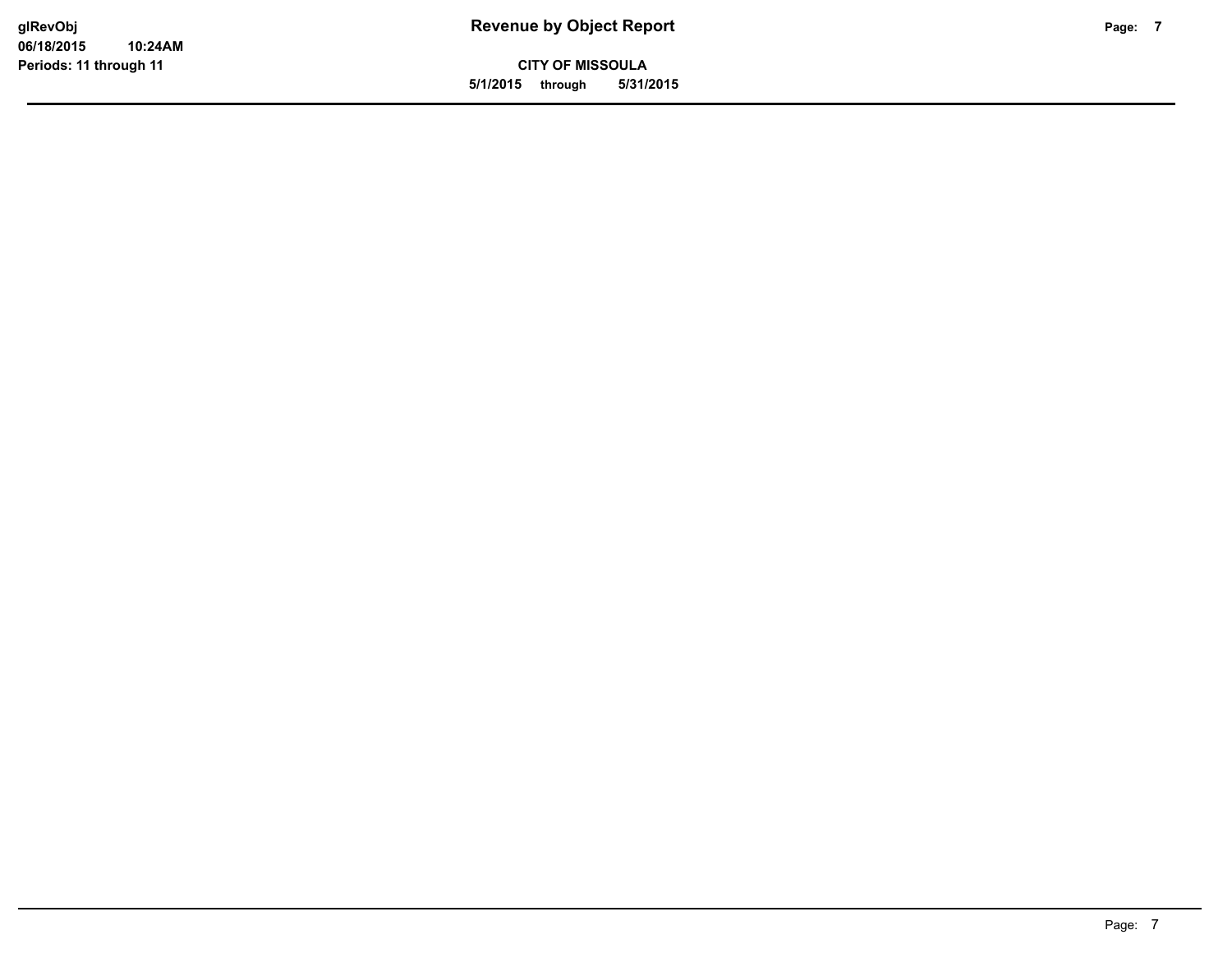**5/1/2015 through 5/31/2015**

| Object/Title<br><b>Estimate</b><br><b>Revenues</b><br><b>Balance</b><br>Revenues<br>310000 TAXES/ASSESSMENTS<br>311000 GENERAL PROPERTY TAXES<br>21,310,690.00<br>312,336.94<br>11,493,968.44<br>9,816,721.56<br>311001 CURRENT TAXES<br>0.00<br>0.00<br>0.00<br>0.00<br>311005 DELINQUENT TAXES<br>0.00<br>37,282.66<br>123,183.89<br>-123,183.89<br>311030 MOTOR VEHICLE TAXES<br>1,320,185.00<br>117,474.65<br>910,246.63<br>409,938.37<br>312001 PENALTIES & INTEREST<br>99,383.00<br>12,013.26<br>28, 167.33<br>71,215.67<br>TAXES/ASSESSMENTS<br>479,107.51<br>12,555,566.29<br>10,174,691.71<br>22,730,258.00<br><b>Total</b><br>320000 LICENSES & PERMITS<br>322011 LIQUOR LICENSES<br>33,975.00<br>0.00<br>31,531.25<br>2,443.75<br>322012 BEER LICENSES<br>34,900.00<br>0.00<br>46,600.00<br>$-11,700.00$<br>322013 WINE LICENSES<br>11,700.00<br>0.00<br>200.00<br>11,500.00<br>322014 GOING OUT OF BUSINESS LICENSE<br>0.00<br>0.00<br>0.00<br>0.00 | <b>Prct</b> |
|-----------------------------------------------------------------------------------------------------------------------------------------------------------------------------------------------------------------------------------------------------------------------------------------------------------------------------------------------------------------------------------------------------------------------------------------------------------------------------------------------------------------------------------------------------------------------------------------------------------------------------------------------------------------------------------------------------------------------------------------------------------------------------------------------------------------------------------------------------------------------------------------------------------------------------------------------------------------|-------------|
|                                                                                                                                                                                                                                                                                                                                                                                                                                                                                                                                                                                                                                                                                                                                                                                                                                                                                                                                                                 | <b>Rcvd</b> |
|                                                                                                                                                                                                                                                                                                                                                                                                                                                                                                                                                                                                                                                                                                                                                                                                                                                                                                                                                                 |             |
|                                                                                                                                                                                                                                                                                                                                                                                                                                                                                                                                                                                                                                                                                                                                                                                                                                                                                                                                                                 | 53.94       |
|                                                                                                                                                                                                                                                                                                                                                                                                                                                                                                                                                                                                                                                                                                                                                                                                                                                                                                                                                                 | 0.00        |
|                                                                                                                                                                                                                                                                                                                                                                                                                                                                                                                                                                                                                                                                                                                                                                                                                                                                                                                                                                 | 0.00        |
|                                                                                                                                                                                                                                                                                                                                                                                                                                                                                                                                                                                                                                                                                                                                                                                                                                                                                                                                                                 | 68.95       |
|                                                                                                                                                                                                                                                                                                                                                                                                                                                                                                                                                                                                                                                                                                                                                                                                                                                                                                                                                                 | 28.34       |
|                                                                                                                                                                                                                                                                                                                                                                                                                                                                                                                                                                                                                                                                                                                                                                                                                                                                                                                                                                 | 55.24       |
|                                                                                                                                                                                                                                                                                                                                                                                                                                                                                                                                                                                                                                                                                                                                                                                                                                                                                                                                                                 |             |
|                                                                                                                                                                                                                                                                                                                                                                                                                                                                                                                                                                                                                                                                                                                                                                                                                                                                                                                                                                 | 92.81       |
|                                                                                                                                                                                                                                                                                                                                                                                                                                                                                                                                                                                                                                                                                                                                                                                                                                                                                                                                                                 | 133.52      |
|                                                                                                                                                                                                                                                                                                                                                                                                                                                                                                                                                                                                                                                                                                                                                                                                                                                                                                                                                                 | 1.71        |
|                                                                                                                                                                                                                                                                                                                                                                                                                                                                                                                                                                                                                                                                                                                                                                                                                                                                                                                                                                 | 0.00        |
| 322020 GENERAL BUSINESS/PROF/OCCUPATIONAL LIC<br>243,393.07<br>642,344.00<br>66,125.79<br>398,950.93                                                                                                                                                                                                                                                                                                                                                                                                                                                                                                                                                                                                                                                                                                                                                                                                                                                            | 62.11       |
| 322021 RENTAL LICENSES<br>60,828.00<br>24,763.70<br>54,336.29<br>6,491.71                                                                                                                                                                                                                                                                                                                                                                                                                                                                                                                                                                                                                                                                                                                                                                                                                                                                                       | 89.33       |
| 322022 BLIC PENALTIES & LICENSES<br>12,360.00<br>314.41<br>11,243.39<br>1,116.61                                                                                                                                                                                                                                                                                                                                                                                                                                                                                                                                                                                                                                                                                                                                                                                                                                                                                | 90.97       |
| 323015 EXCAVATING PERMITS<br>396,550.00<br>24,285.00<br>351,683.34<br>44,866.66                                                                                                                                                                                                                                                                                                                                                                                                                                                                                                                                                                                                                                                                                                                                                                                                                                                                                 | 88.69       |
| 323016 MOVING PERMITS<br>0.00<br>212.00<br>624.00<br>$-624.00$                                                                                                                                                                                                                                                                                                                                                                                                                                                                                                                                                                                                                                                                                                                                                                                                                                                                                                  | 0.00        |
| 323018 PAVING ASSESSMENTS<br>64,196.00<br>0.00<br>7,938.00<br>56,258.00                                                                                                                                                                                                                                                                                                                                                                                                                                                                                                                                                                                                                                                                                                                                                                                                                                                                                         | 12.37       |
| 323019 ALARM USERS PERMITS<br>16,068.00<br>338.00<br>9,827.00<br>6,241.00                                                                                                                                                                                                                                                                                                                                                                                                                                                                                                                                                                                                                                                                                                                                                                                                                                                                                       | 61.16       |
| 323020 FENCE PERMITS<br>2,148.00<br>9,081.00<br>4,711.00<br>13,792.00                                                                                                                                                                                                                                                                                                                                                                                                                                                                                                                                                                                                                                                                                                                                                                                                                                                                                           | 65.84       |
| 323021 PAVING PERMITS<br>32,960.00<br>6,568.30<br>36,651.30<br>$-3,691.30$                                                                                                                                                                                                                                                                                                                                                                                                                                                                                                                                                                                                                                                                                                                                                                                                                                                                                      | 111.20      |
| 323022 GRADING/DRAINAGE PERMITS<br>7,723.00<br>1,928.00<br>11,465.00<br>$-3,742.00$                                                                                                                                                                                                                                                                                                                                                                                                                                                                                                                                                                                                                                                                                                                                                                                                                                                                             | 148.45      |
| 323023 ADA ACCESS PERMITS<br>14,343.00<br>2,414.00<br>17,887.00<br>$-3,544.00$                                                                                                                                                                                                                                                                                                                                                                                                                                                                                                                                                                                                                                                                                                                                                                                                                                                                                  | 124.71      |
| 323025 STREET USE PERMITS<br>3,862.00<br>290.00<br>3,915.00<br>$-53.00$                                                                                                                                                                                                                                                                                                                                                                                                                                                                                                                                                                                                                                                                                                                                                                                                                                                                                         | 101.37      |
| 323026 PYROTECHNICS PERMITS<br>$-3,307.00$<br>1,765.00<br>1,450.00<br>5,072.00                                                                                                                                                                                                                                                                                                                                                                                                                                                                                                                                                                                                                                                                                                                                                                                                                                                                                  | 287.37      |
| 323031 CHICKEN LICENSES<br>477.00<br>71.00<br>31.00<br>446.00                                                                                                                                                                                                                                                                                                                                                                                                                                                                                                                                                                                                                                                                                                                                                                                                                                                                                                   | 93.50       |
| 323051 BICYCLE LICENSES<br>0.00<br>0.00<br>0.00<br>0.00                                                                                                                                                                                                                                                                                                                                                                                                                                                                                                                                                                                                                                                                                                                                                                                                                                                                                                         | 0.00        |
| 323052 STORM WATER POLLUTION PREVENTION PERM<br>0.00<br>3,993.00<br>$-182.00$<br>3,811.00                                                                                                                                                                                                                                                                                                                                                                                                                                                                                                                                                                                                                                                                                                                                                                                                                                                                       | 104.78      |
| 323054 ZONING COMPLIANCE PERMITS<br>3,090.00<br>2,117.00<br>18,408.00<br>$-15,318.00$                                                                                                                                                                                                                                                                                                                                                                                                                                                                                                                                                                                                                                                                                                                                                                                                                                                                           | 595.73      |
| 323055 FLOOD PLAIN PERMITS<br>0.00<br>0.00<br>1,648.00<br>$-1,648.00$                                                                                                                                                                                                                                                                                                                                                                                                                                                                                                                                                                                                                                                                                                                                                                                                                                                                                           | 0.00        |
| 323056 SIGN PERMITS<br>7,210.00<br>1,151.00<br>17,914.00<br>$-10,704.00$                                                                                                                                                                                                                                                                                                                                                                                                                                                                                                                                                                                                                                                                                                                                                                                                                                                                                        | 248.46      |
| 323057 SIDEWALK CAFE PERMIT<br>0.00<br>0.00<br>0.00<br>0.00                                                                                                                                                                                                                                                                                                                                                                                                                                                                                                                                                                                                                                                                                                                                                                                                                                                                                                     | 0.00        |
| <b>LICENSES &amp; PERMITS</b><br>1,361,954.00<br>134,176.20<br>1,039,414.50<br>322,539.50<br><b>Total</b>                                                                                                                                                                                                                                                                                                                                                                                                                                                                                                                                                                                                                                                                                                                                                                                                                                                       | 76.32       |
| 330000 INTERGOVERNMENTAL REVENUES                                                                                                                                                                                                                                                                                                                                                                                                                                                                                                                                                                                                                                                                                                                                                                                                                                                                                                                               |             |
| 330000 INTERGOVERNMENTAL REVENUES<br>0.00<br>0.00<br>0.00<br>0.00                                                                                                                                                                                                                                                                                                                                                                                                                                                                                                                                                                                                                                                                                                                                                                                                                                                                                               | 0.00        |
| 331020 COPS GRANT<br>0.00<br>0.00<br>0.00<br>0.00                                                                                                                                                                                                                                                                                                                                                                                                                                                                                                                                                                                                                                                                                                                                                                                                                                                                                                               | 0.00        |
| 331024 DEPT OF JUSTICE GRANTS<br>100,000.00<br>44,200.54<br>0.00<br>55,799.46                                                                                                                                                                                                                                                                                                                                                                                                                                                                                                                                                                                                                                                                                                                                                                                                                                                                                   | 55.80       |
| 331025 DV ACCOUNTABILITY PROJECT<br>0.00<br>0.00<br>0.00<br>0.00                                                                                                                                                                                                                                                                                                                                                                                                                                                                                                                                                                                                                                                                                                                                                                                                                                                                                                | 0.00        |
| 331050 ISTEA/CTEP GRANT<br>0.00<br>0.00<br>0.00<br>0.00                                                                                                                                                                                                                                                                                                                                                                                                                                                                                                                                                                                                                                                                                                                                                                                                                                                                                                         | 0.00        |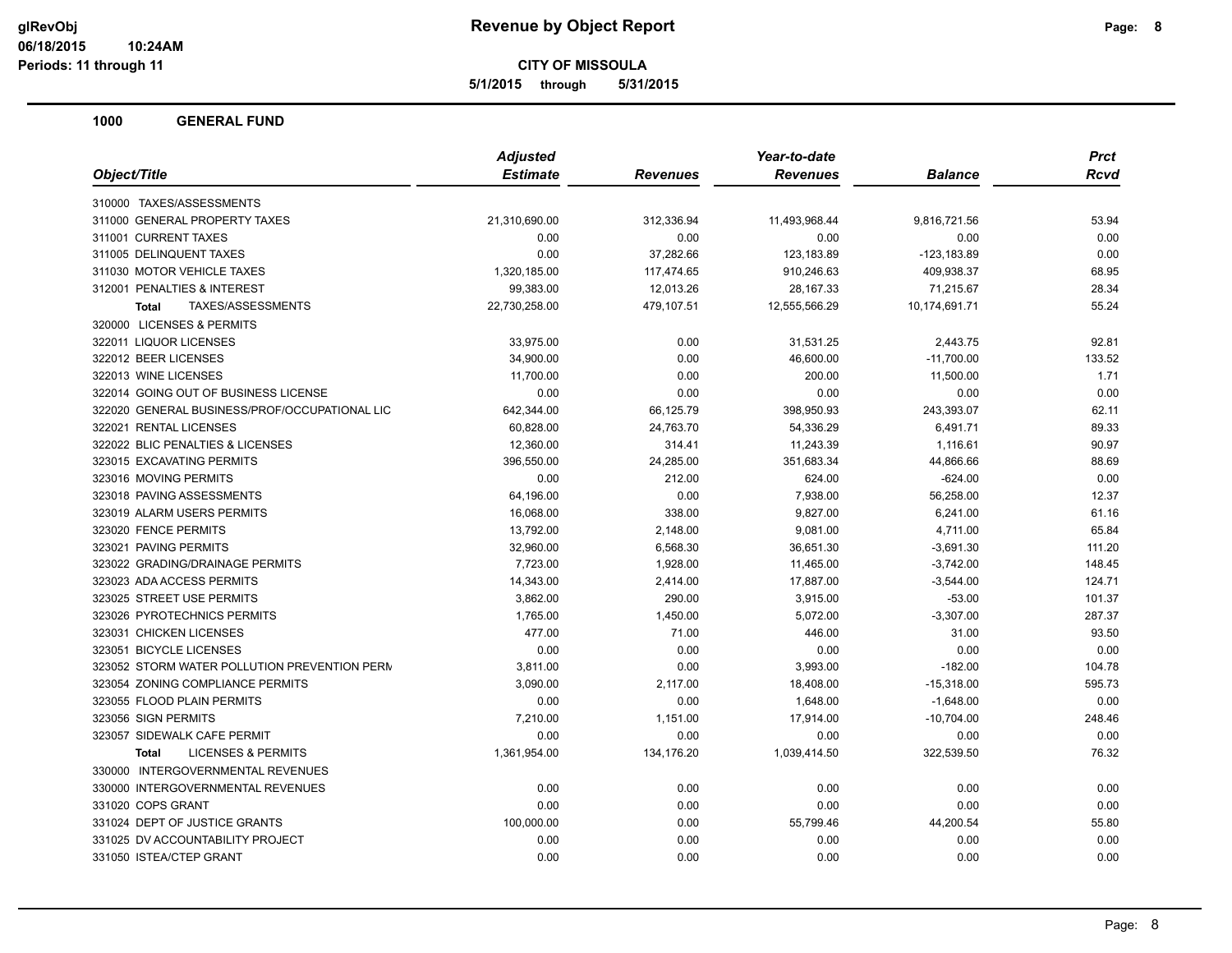**5/1/2015 through 5/31/2015**

|                                                   |                 | Year-to-date<br><b>Adjusted</b> |                 |                | Prct   |
|---------------------------------------------------|-----------------|---------------------------------|-----------------|----------------|--------|
| Object/Title                                      | <b>Estimate</b> | <b>Revenues</b>                 | <b>Revenues</b> | <b>Balance</b> | Rcvd   |
| 331054 FHWA PL GRANT                              | 0.00            | 0.00                            | 0.00            | 0.00           | 0.00   |
| 331055 FTA GRANT                                  | 0.00            | 0.00                            | 0.00            | 0.00           | 0.00   |
| 331056 MDT FEDERAL CMAQ                           | 0.00            | 0.00                            | 0.00            | 0.00           | 0.00   |
| 331057 TRANSIT-MUTD CMAQ                          | 0.00            | 0.00                            | 0.00            | 0.00           | 0.00   |
| 331091 US DOT HMEP GRANT                          | 0.00            | 0.00                            | 0.00            | 0.00           | 0.00   |
| 331112 SAFER GRANT                                | 0.00            | 0.00                            | 0.00            | 0.00           | 0.00   |
| 331113 FEMA GRANT                                 | 0.00            | 0.00                            | 0.00            | 0.00           | 0.00   |
| 331114 TITLE III GRANT-MSLA CO                    | 0.00            | 0.00                            | 14,500.00       | $-14,500.00$   | 0.00   |
| 331160 SAFE ROUTES TO SCHOOLS fY08 \$82,500       | 0.00            | 0.00                            | 0.00            | 0.00           | 0.00   |
| 331170 HISTORICAL PRESERVATION GRANT              | 0.00            | 0.00                            | 5,225.00        | $-5,225.00$    | 0.00   |
| 331178 DUI TASK FORCE                             | 240,000.00      | 0.00                            | 0.00            | 240,000.00     | 0.00   |
| 334017 SCHOOL RESOURCE OFFICER                    | 0.00            | 0.00                            | 248,850.00      | $-248,850.00$  | 0.00   |
| 335075 STATE GAMBLING/VIDEO/KENO/BINGO FEES       | 127,650.00      | 0.00                            | 109,889.80      | 17,760.20      | 86.09  |
| 335076 STATE GAMBLING LICENSE FEES                | 0.00            | 0.00                            | 0.00            | 0.00           | 0.00   |
| 335077 STATE KENO/BINGO PROCEEDS TAX              | 0.00            | 0.00                            | 0.00            | 0.00           | 0.00   |
| 335210 PERSONAL PROPERTY TAX REIMBURSEMENT        | 428,686.00      | 0.00                            | 0.00            | 428,686.00     | 0.00   |
| 335230 HB 124 REVENUE                             | 7,300,985.00    | 0.00                            | 5,981,858.01    | 1,319,126.99   | 81.93  |
| 336021 STATE CONTRIB - POLICE RETIREMENT          | 2,180,799.00    | 0.00                            | 1,776,701.57    | 404,097.43     | 81.47  |
| 336022 STATE CONTRIB. - FIRE RETIREMENT           | 2,262,024.00    | 0.00                            | 1,807,880.40    | 454,143.60     | 79.92  |
| 336023 STATE CONTRIB. - PERS                      | 9,986.00        | 0.00                            | 9,733.05        | 252.95         | 97.47  |
| 336030 COUNTY CONTRIBUTION                        | 9,900.00        | 0.00                            | 0.00            | 9,900.00       | 0.00   |
| 337012 LEGAL SERVICES-CONTRACTED/REIMB.           | 0.00            | 0.00                            | 6,075.00        | $-6,075.00$    | 0.00   |
| 337013 MUTD SIGN MAINTENANCE AGREEMENT            | 3,000.00        | 0.00                            | 0.00            | 3,000.00       | 0.00   |
| 338000 LOCAL SHARING OF TAX INCREMENT             | 0.00            | 0.00                            | 0.00            | 0.00           | 0.00   |
| 338100 PLANNING MILLS PASSED THRU COUNTY          | 0.00            | 0.00                            | 0.00            | 0.00           | 0.00   |
| 339000 PAYMENT IN LIEU OF TAXES                   | 34,056.00       | 0.00                            | 14,678.00       | 19,378.00      | 43.10  |
| <b>INTERGOVERNMENTAL REVENUES</b><br><b>Total</b> | 12,697,086.00   | 0.00                            | 10,031,190.29   | 2,665,895.71   | 79.00  |
| 340000 CHARGES FOR SERVICES                       |                 |                                 |                 |                |        |
| 341009 BLDG ADMIN FEES                            | 245,008.00      | 0.00                            | 122,504.00      | 122,504.00     | 50.00  |
| 341010 MISCELLANEOUS COLLECTIONS                  | 350.00          | 50.00                           | 369.25          | $-19.25$       | 105.50 |
| 341011 TRANSPORTATION ADMIN FEES                  | 24,000.00       | 0.00                            | 12,000.00       | 12,000.00      | 50.00  |
| 341012 MAYORS PROCLAMATION FEES                   | 100.00          | 10.00                           | 50.00           | 50.00          | 50.00  |
| 341013 AIR FUND FEES                              | 250.00          | 0.00                            | 55.00           | 195.00         | 22.00  |
| 341015 SEWER ADMINISTRATION FEES                  | 1,173,327.00    | 0.00                            | 586,663.50      | 586,663.50     | 50.00  |
| 341016 MRA ADMINISTRATION FEES                    | 117,053.00      | 0.00                            | 58,526.50       | 58,526.50      | 50.00  |
| 341017 LIGHTING ADMINISTRATION FEES               | 15,002.00       | 0.00                            | 7,501.00        | 7,501.00       | 50.00  |
| 341018 PARKING COMM ADMIN FEES                    | 173,680.00      | 0.00                            | 86,840.00       | 86,840.00      | 50.00  |
| 341021 SID ADMINISTRATION FEES                    | 0.00            | 0.00                            | 0.00            | 0.00           | 0.00   |
| 341022 PROJECT ADMIN FEES                         | 0.00            | 0.00                            | 0.00            | 0.00           | 0.00   |
| 341023 PLANNING ADMIN FEES                        | 24,000.00       | 0.00                            | 12,000.00       | 12,000.00      | 50.00  |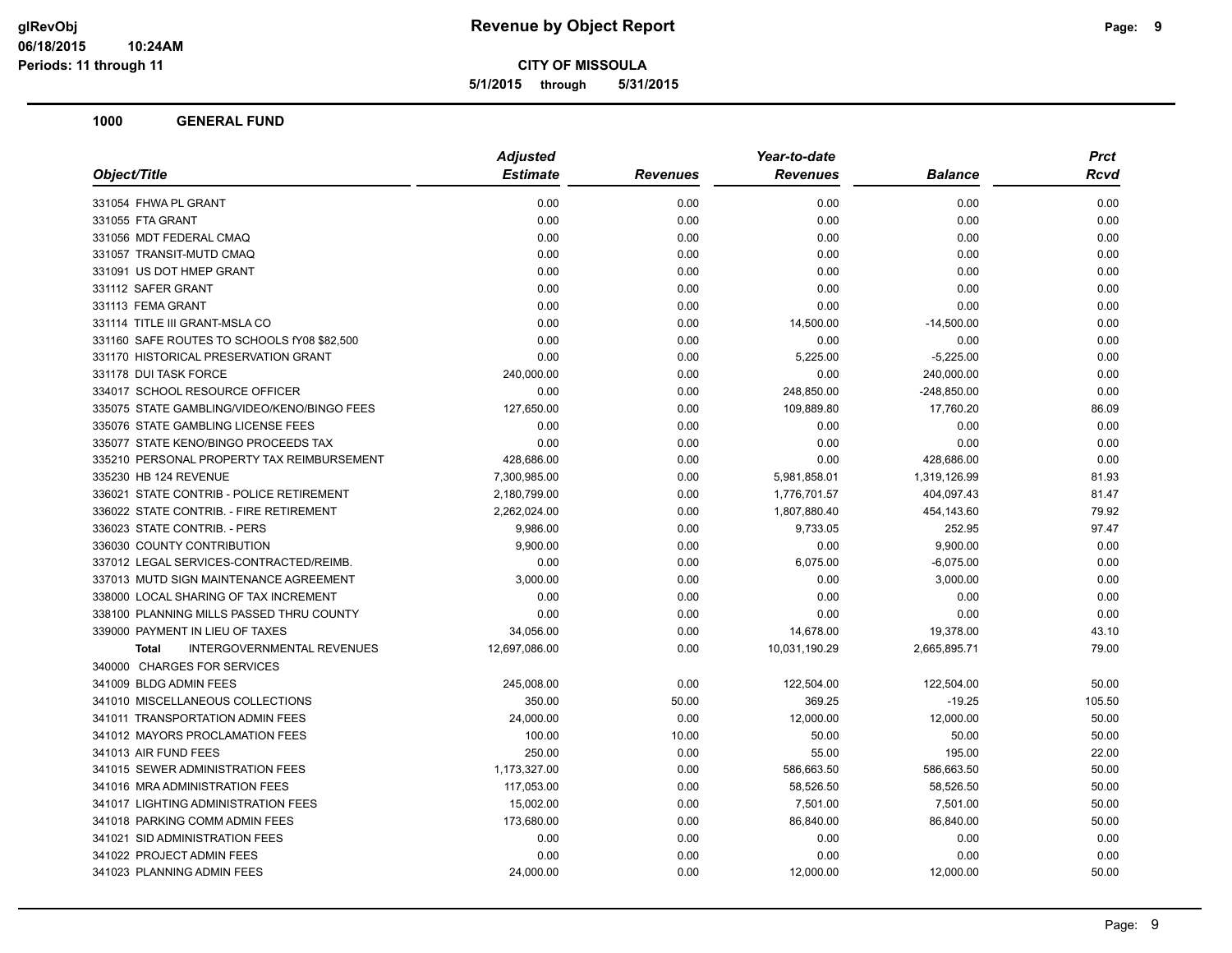**5/1/2015 through 5/31/2015**

| Object/Title                             | <b>Adjusted</b> |                 | Year-to-date    |                | <b>Prct</b> |
|------------------------------------------|-----------------|-----------------|-----------------|----------------|-------------|
|                                          | <b>Estimate</b> | <b>Revenues</b> | <b>Revenues</b> | <b>Balance</b> | Rcvd        |
| 341031 STATE REIMB MUNI COURT            | 0.00            | 0.00            | 0.00            | 0.00           | 0.00        |
| 341041 SEWER EXTENSION RECORDING FEES    | 4,500.00        | 226.00          | 3,112.00        | 1,388.00       | 69.16       |
| 341052 MUNICIPAL COURT FILING FEES       | 283,400.00      | 23,748.94       | 256,176.90      | 27,223.10      | 90.39       |
| 341055 CRIME VICTIM SURCHARGE            | 2,500.00        | 163.00          | 1,506.94        | 993.06         | 60.28       |
| 341067 SUBDIVISION EXEMPTION AFFIDAVITS  | 0.00            | 400.00          | 5,600.00        | $-5,600.00$    | 0.00        |
| 341068 SUBDIVISON FEES                   | 5,000.00        | 2,426.00        | 8,118.00        | $-3,118.00$    | 162.36      |
| 341069 REZONING FEES                     | 5,000.00        | 0.00            | 0.00            | 5,000.00       | 0.00        |
| 341070 DESIGN REVIEW BOARD               | 15,000.00       | 2,601.89        | 33,373.75       | $-18,373.75$   | 222.49      |
| 341071 BOARD OF ADJUST. ZONING, SIGNS    | 58,400.00       | 0.00            | 0.00            | 58,400.00      | 0.00        |
| 341072 FLOOD PLAIN-0THER FEES            | 0.00            | 0.00            | 0.00            | 0.00           | 0.00        |
| 341073 FIRE PLAN CHECK FEES              | 27,981.00       | 3,428.00        | 28,647.00       | $-666.00$      | 102.38      |
| 341074 FIRE INSPECTION FEES              | 0.00            | 7,072.00        | 55,203.99       | $-55,203.99$   | 0.00        |
| 341076 ENGINEERING PLAN CHECK FEES       | 33,478.00       | 5,139.00        | 41,560.00       | $-8,082.00$    | 124.14      |
| 341077 ZONING COMPLIANCE INSPECTIONS     | 0.00            | 0.00            | 0.00            | 0.00           | 0.00        |
| 341078 ENGINEERING MAP FEES              | 120.00          | 5.00            | 70.00           | 50.00          | 58.33       |
| 341079 GREASE INTERCEPTOR APPEAL FEES    | 2,000.00        | 154.50          | 917.00          | 1,083.00       | 45.85       |
| 341090 STREET VACATION PETITION FEES     | 0.00            | 0.00            | 1,923.00        | $-1,923.00$    | 0.00        |
| 341091 INSPECTION CODE BOOKS & COPIES    | 0.00            | 0.00            | 0.00            | 0.00           | 0.00        |
| 341100 GRANT ADMINISTRATION SERVICE FEES | 0.00            | 0.00            | 0.00            | 0.00           | 0.00        |
| 342010 POLICE/BID AGREEMENT              | 0.00            | 23,147.50       | 46,295.00       | $-46,295.00$   | 0.00        |
| 342012 PD REIMBURSABLE SERVICES          | 0.00            | 0.00            | 0.00            | 0.00           | 0.00        |
| 342013 SECURITY INVEST FEES              | 11,000.00       | 865.00          | 9,946.25        | 1,053.75       | 90.42       |
| 342014 POLICE DEPARTMENT SERVICE FEES    | 15,000.00       | 1,089.00        | 16,311.25       | $-1,311.25$    | 108.74      |
| 342015 POLICE OVERTIME FEES              | 84,000.00       | 3,285.60        | 87,765.70       | $-3,765.70$    | 104.48      |
| 342016 POLICE TRAINING FEES              | 36,000.00       | 3,800.00        | 10,564.97       | 25,435.03      | 29.35       |
| 342017 CATERING FEES                     | 7,200.00        | 105.00          | 3,539.00        | 3,661.00       | 49.15       |
| 342018 DESK REPORTS                      | 20,000.00       | 3,406.00        | 23,486.00       | $-3,486.00$    | 117.43      |
| 342019 ABANDONED VEHICLE REVENUE FEES    | 32,500.00       | 375.00          | 19,987.50       | 12,512.50      | 61.50       |
| 342020 FIRE DEPARTMENT FEES              | 100.00          | 0.00            | 360.50          | $-260.50$      | 360.50      |
| 342021 CPR EDUCATION PROGRAM             | 7,435.00        | 0.00            | 6,725.00        | 710.00         | 90.45       |
| 342022 OUTSIDE HIRES                     | 524,890.00      | 2,693.81        | 420,334.22      | 104,555.78     | 80.08       |
| 342060 BIKE PROGRAM SALES & FEES         | 2,700.00        | 0.00            | 1,229.37        | 1,470.63       | 45.53       |
| 343000 PW REIMBURSABLE SERVICES          | 31,258.00       | 0.00            | 3,920.34        | 27,337.66      | 12.54       |
| 343001 SIGN FABRICATION & CONTRACTS      | 500.00          | 0.00            | 0.00            | 500.00         | 0.00        |
| 343002 OTHER AGENCIES - VEH MAINT        | 48,000.00       | 23.60           | 30,638.68       | 17,361.32      | 63.83       |
| 343003 STATE PAYMENT - TRAFFIC COUNTS    | 4,450.00        | 0.00            | 0.00            | 4,450.00       | 0.00        |
| 343004 SPECIAL STATE CONTRACTS           | 80,000.00       | 0.00            | 0.00            | 80,000.00      | 0.00        |
| 343006 OTHER GOVT AGENCY-STREET PROJECTS | 98,318.00       | 0.00            | 171,329.85      | $-73,011.85$   | 174.26      |
| 343008 PRIVATE COMPANY STREET PAYMENTS   | 0.00            | 0.00            | 0.00            | 0.00           | 0.00        |
| 343010 STREET DEPT SALES & SERVICES      | 19,195.00       | 0.00            | 0.00            | 19,195.00      | 0.00        |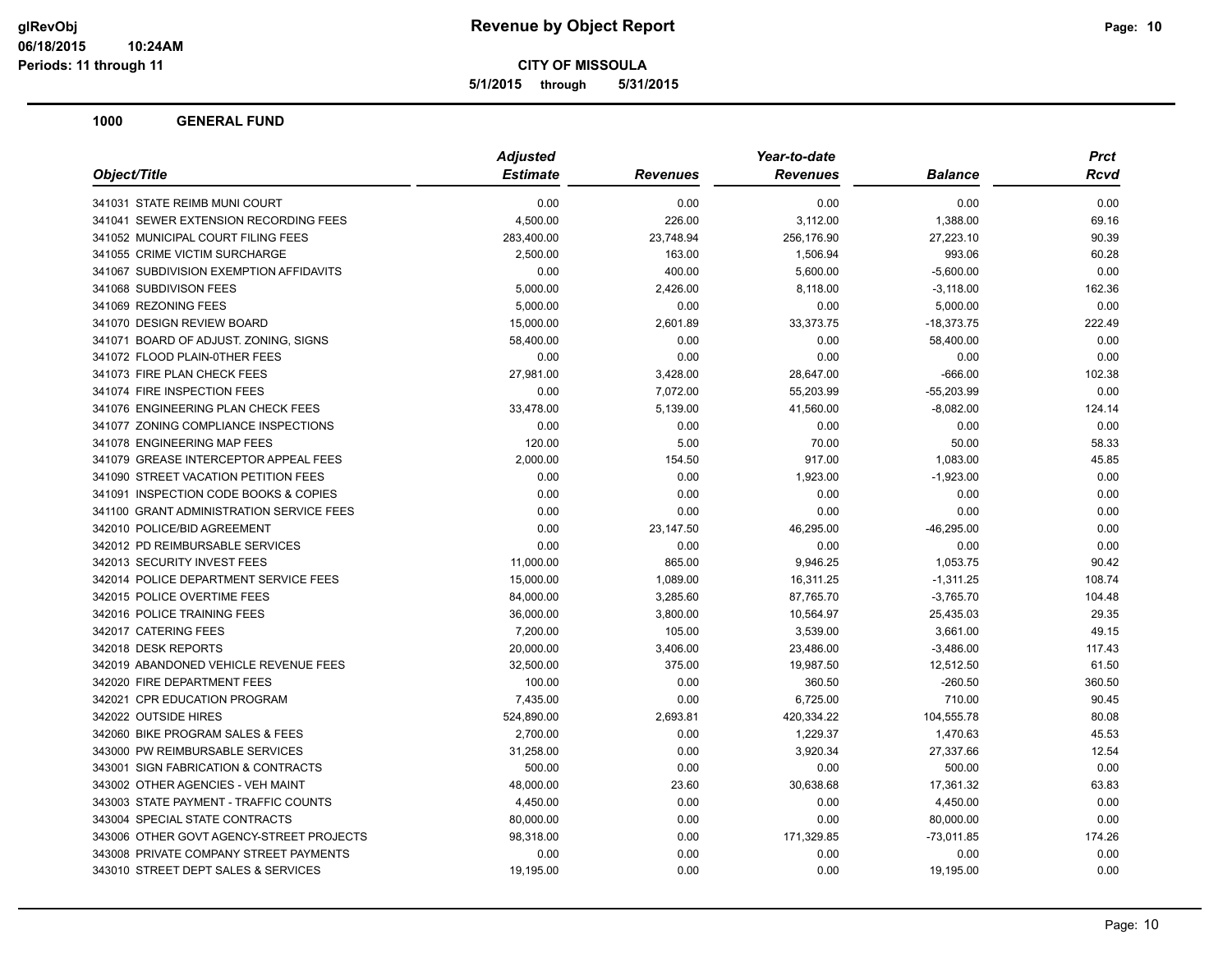**5/1/2015 through 5/31/2015**

|                                                | <b>Adjusted</b> |                 | Year-to-date    |                | Prct        |
|------------------------------------------------|-----------------|-----------------|-----------------|----------------|-------------|
| Object/Title                                   | <b>Estimate</b> | <b>Revenues</b> | <b>Revenues</b> | <b>Balance</b> | <b>Rcvd</b> |
| 343013 SNOW REMOVAL FEES                       | 1,500.00        | 175.50          | 1,214.00        | 286.00         | 80.93       |
| 343080 STATE MAINTENANCE CONTRACT              | 530,082.00      | 0.00            | 498,638.74      | 31,443.26      | 94.07       |
| 343082 MDT URBAN PROJECTS                      | 0.00            | 0.00            | 0.00            | 0.00           | 0.00        |
| 343083 CONTRACT SEWER APPLICATIONS             | 0.00            | 0.00            | 0.00            | 0.00           | 0.00        |
| 343084 STREET MAINTENANCE MATERIALS REIMB      | 55,500.00       | 0.00            | 39,722.64       | 15,777.36      | 71.57       |
| 343097 SIDEWALK AND CURB FEES                  | 340,000.00      | 15,947.90       | 224,080.20      | 115,919.80     | 65.91       |
| 343311 SALE OF NICHES                          | 3,200.00        | 0.00            | 0.00            | 3,200.00       | 0.00        |
| 343320 CEMETERY - SALE OF PLOTS                | 12,870.00       | 1,300.00        | 8,200.00        | 4,670.00       | 63.71       |
| 343321 CEMETERY FOUNDATIONS                    | 1,570.00        | 540.00          | 4,330.00        | $-2,760.00$    | 275.80      |
| 343322 CEMETERY FLOWER CARE                    | 4,250.00        | 365.00          | 4,305.00        | $-55.00$       | 101.29      |
| 343323 CEMETERY - LINER INSTALL FEES           | 5,580.00        | 600.00          | 11,200.00       | $-5,620.00$    | 200.72      |
| 343324 OTHER CEMETERY FEES                     | 1,500.00        | 150.00          | 1,650.00        | $-150.00$      | 110.00      |
| 343325 2ND INTERMENT RIGHT                     | 0.00            | 200.00          | 2,000.00        | $-2,000.00$    | 0.00        |
| 343340 CEMETERY - OPENINGS & CLOSINGS          | 10,950.00       | 1,125.00        | 11,525.00       | $-575.00$      | 105.25      |
| 343350 CEMETERY CARE, FEES                     | 24,000.00       | 0.00            | 0.00            | 24,000.00      | 0.00        |
| 343360 WEED CONTROL                            | 3,000.00        | 867.90          | 2,953.90        | 46.10          | 98.46       |
| 346029 PARKS PETTY CASH FUND                   | 0.00            | 0.00            | 0.00            | 0.00           | 0.00        |
| 346031 RECREATION FEES                         | 243,088.00      | 59,628.55       | 215,771.34      | 27,316.66      | 88.76       |
| 346033 PARK FEES/FACILITY RENTALS              | 85,000.00       | 29,449.78       | 93,704.36       | $-8,704.36$    | 110.24      |
| 346034 GROUNDS MAINTENANCE CONTRACT            | 85,000.00       | 92,128.00       | 92,128.00       | $-7,128.00$    | 108.39      |
| 346036 PARK CONCESSION FEES                    | 3,000.00        | 163.50          | 1,292.25        | 1,707.75       | 43.08       |
| 346037 YOUTH DRUG COURT CONTRACT               | 11,700.00       | 0.00            | 0.00            | 11,700.00      | 0.00        |
| 346050 COUNTY PLAYGROUND CONTRACT              | 3,150.00        | 0.00            | 0.00            | 3,150.00       | 0.00        |
| 346051 MONTANA PARKS/REC CONFERENCE 2012       | 4,500.00        | 681.80          | 1,771.32        | 2,728.68       | 39.36       |
| 346070 RECREATION GENERAL MERCHANDISE          | 0.00            | 0.00            | 0.00            | 0.00           | 0.00        |
| <b>CHARGES FOR SERVICES</b><br><b>Total</b>    | 4,662,135.00    | 287,537.77      | 3,389,638.21    | 1,272,496.79   | 72.71       |
| 350000 FINES & FORFEITURES                     |                 |                 |                 |                |             |
| 351022 LAW ENFORCEMENT ACADEMY SURCHARGE #!    | 0.00            | 6,028.44        | 6,028.44        | $-6.028.44$    | 0.00        |
| 351031 TRAFFIC FINES                           | 1,386,857.00    | 86,907.66       | 894,466.26      | 492,390.74     | 64.50       |
| 351032 SURCHARGE ON FINES                      | 129,089.00      | 9,625.38        | 82,069.04       | 47,019.96      | 63.58       |
| 351034 CELLULAR PHONE FINES                    | 62,000.00       | 6,582.50        | 51,599.00       | 10,401.00      | 83.22       |
| 351035 CELL PHONE FINES: EDUCATION             | 0.00            | 0.00            | 45,016.50       | $-45,016.50$   | 0.00        |
| 355000 FALSE ALARM PENALTY                     | 20,000.00       | 520.00          | 3,224.00        | 16,776.00      | 16.12       |
| <b>FINES &amp; FORFEITURES</b><br><b>Total</b> | 1,597,946.00    | 109,663.98      | 1,082,403.24    | 515,542.76     | 67.74       |
| 360000 MISCELLANEOUS REVENUES                  |                 |                 |                 |                |             |
| 360000 MISCELLANEOUS REVENUES                  | 0.00            | 0.00            | 0.00            | 0.00           | 0.00        |
| 360001 COPIES                                  | 2,200.00        | 201.50          | 1,474.25        | 725.75         | 67.01       |
| 360002 PHONES                                  | 0.00            | 0.00            | 0.00            | 0.00           | 0.00        |
| 360003 MMIA REIMBURSEMENT-ATTORNEY             | 0.00            | 0.00            | 0.00            | 0.00           | 0.00        |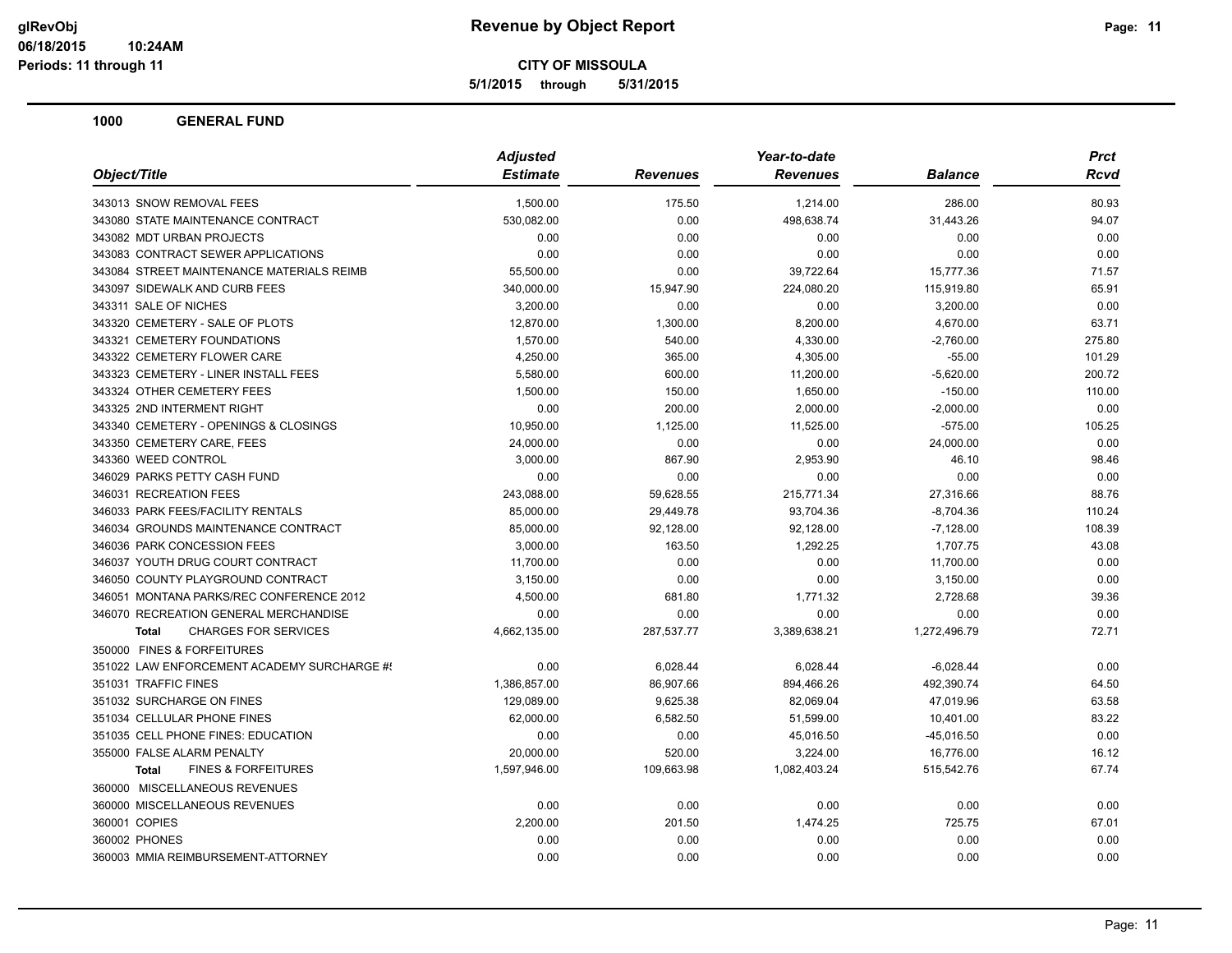**5/1/2015 through 5/31/2015**

|                                                           | <b>Adjusted</b> |                 | Year-to-date    |            | Prct        |
|-----------------------------------------------------------|-----------------|-----------------|-----------------|------------|-------------|
| Object/Title                                              | <b>Estimate</b> | <b>Revenues</b> | <b>Revenues</b> | Balance    | <b>Rcvd</b> |
| 360010 MISCELLANEOUS                                      | 15,000.00       | 734.25          | $-9,031.80$     | 24,031.80  | $-60.21$    |
| 360011 ENERGY REBATES FOR COMPUTER UPGRADES               | 0.00            | 0.00            | 0.00            | 0.00       | 0.00        |
| 360050 OVER/SHORT                                         | 0.00            | 0.00            | 104.00          | $-104.00$  | 0.00        |
| 360100 REFUNDS                                            | 200.00          | 0.00            | 0.00            | 200.00     | 0.00        |
| 362000 OTHER MISCELLANEOUS REVENUE                        | 8,000.00        | 0.00            | 0.00            | 8,000.00   | 0.00        |
| 362001 MUNICIPAL COURT BAD CHECK CHARGES                  | 0.00            | 0.00            | 0.00            | 0.00       | 0.00        |
| 362002 BAD CHECK CHARGES                                  | 500.00          | 15.00           | 135.00          | 365.00     | 27.00       |
| 362003 US BANK FEE REIMBURSEMENT                          | 0.00            | 0.00            | 0.00            | 0.00       | 0.00        |
| 362004 URD III FACADE IMPROVEMENT LOAN REC                | 0.00            | 0.00            | 405.14          | -405.14    | 0.00        |
| 362011 SALE OF UNCLAIMED PROPERTY                         | 0.00            | 0.00            | 0.00            | 0.00       | 0.00        |
| 362012 REC/GREEN TAG PROGRAM                              | 300.00          | 0.00            | 0.00            | 300.00     | 0.00        |
| 364012 SALE OF SURPLUS PROPERTY                           | 40,000.00       | 0.00            | 4,000.00        | 36,000.00  | 10.00       |
| 364040 INSURANCE AND DAMAGE RECOVERY                      | 40,000.00       | 15,295.51       | 35,748.69       | 4,251.31   | 89.37       |
| 364041 WORKERS COMPENSATION REIMBURSEMENT                 | 2,500.00        | 0.00            | 0.00            | 2,500.00   | 0.00        |
| 364042 EXPENDITURE REIMBURSEMENTS                         | 1,200.00        | 0.00            | 326.96          | 873.04     | 27.25       |
| 364043 RATTLESNAKE CORRIDOR REIMBURSEMENT                 | 10,000.00       | 1,716.00        | 8,580.00        | 1,420.00   | 85.80       |
| 364044 EMERGENCY RESPONSE REIMBURSEMENT                   | 50,000.00       | 0.00            | 0.00            | 50,000.00  | 0.00        |
| 364047 MMIA EXPENDITURE REIMBURSEMENT                     | 0.00            | 0.00            | 0.00            | 0.00       | 0.00        |
| 364051 DOT RADAR GRANT                                    | 0.00            | 0.00            | 0.00            | 0.00       | 0.00        |
| 364053 EXPENDITURE REIMB-FIRE SERVICES                    | 0.00            | 0.00            | 0.00            | 0.00       | 0.00        |
| 364060 REIMB LETTER OF CREDIT-709 PARKVIEW                | 0.00            | 0.00            | $-4,195.00$     | 4,195.00   | 0.00        |
| 364061 REIMB LETTER OF CREDIT-LINNEA LANE                 | 0.00            | 0.00            | 0.00            | 0.00       | 0.00        |
| 365000 DONATIONS                                          | 0.00            | 0.00            | 0.00            | 0.00       | 0.00        |
| 365003 DONATIONS - SMOKE ALARMS                           | 0.00            | 0.00            | 0.00            | 0.00       | 0.00        |
| 365004 GRANT CR TRAIL ASSN DONATION                       | 0.00            | 0.00            | 0.00            | 0.00       | 0.00        |
| 365015 DONATIONS - COMBAT CHALLENGE                       | 0.00            | 0.00            | 0.00            | 0.00       | 0.00        |
| 365016 LOCAL MATCH MDT                                    | 0.00            | 0.00            | 0.00            | 0.00       | 0.00        |
| 365017 LOCAL MATCH TRANSIT                                | 0.00            | 0.00            | 0.00            | 0.00       | 0.00        |
| 365018 DONATIONS - THERMAL IMAGING                        | 0.00            | 0.00            | 0.00            | 0.00       | 0.00        |
| 365021 COMBAT CHALLENGE DONATIONS                         | 0.00            | 0.00            | 0.00            | 0.00       | 0.00        |
| 365022 NEIGHBORHOOD COUNCIL DONATIONS                     | 0.00            | 0.00            | 0.00            | 0.00       | 0.00        |
| 368000 SALE OF COINS                                      | 0.00            | 0.00            | 0.00            | 0.00       | 0.00        |
| 368001 SALE OF POLICE PROMOTIONS                          | 0.00            | 0.00            | 0.00            | 0.00       | 0.00        |
| 368002 SALE OF FIRE PROMOTIONS                            | 0.00            | 0.00            | 0.00            | 0.00       | 0.00        |
| <b>MISCELLANEOUS REVENUES</b><br>Total                    | 169,900.00      | 17,962.26       | 37,547.24       | 132,352.76 | 22.10       |
| 370000 INVESTMENTS & ROYALTY EARNINGS                     |                 |                 |                 |            |             |
| 371010 INTEREST ON INVESTMENTS                            | 3,500.00        | 266.14          | 1,907.65        | 1,592.35   | 54.50       |
| 371020 GAIN/LOSS IN MARKET VALUE OF INVESTMENT            | 0.00            | 0.00            | 0.00            | 0.00       | 0.00        |
| <b>INVESTMENTS &amp; ROYALTY EARNINGS</b><br><b>Total</b> | 3,500.00        | 266.14          | 1,907.65        | 1,592.35   | 54.50       |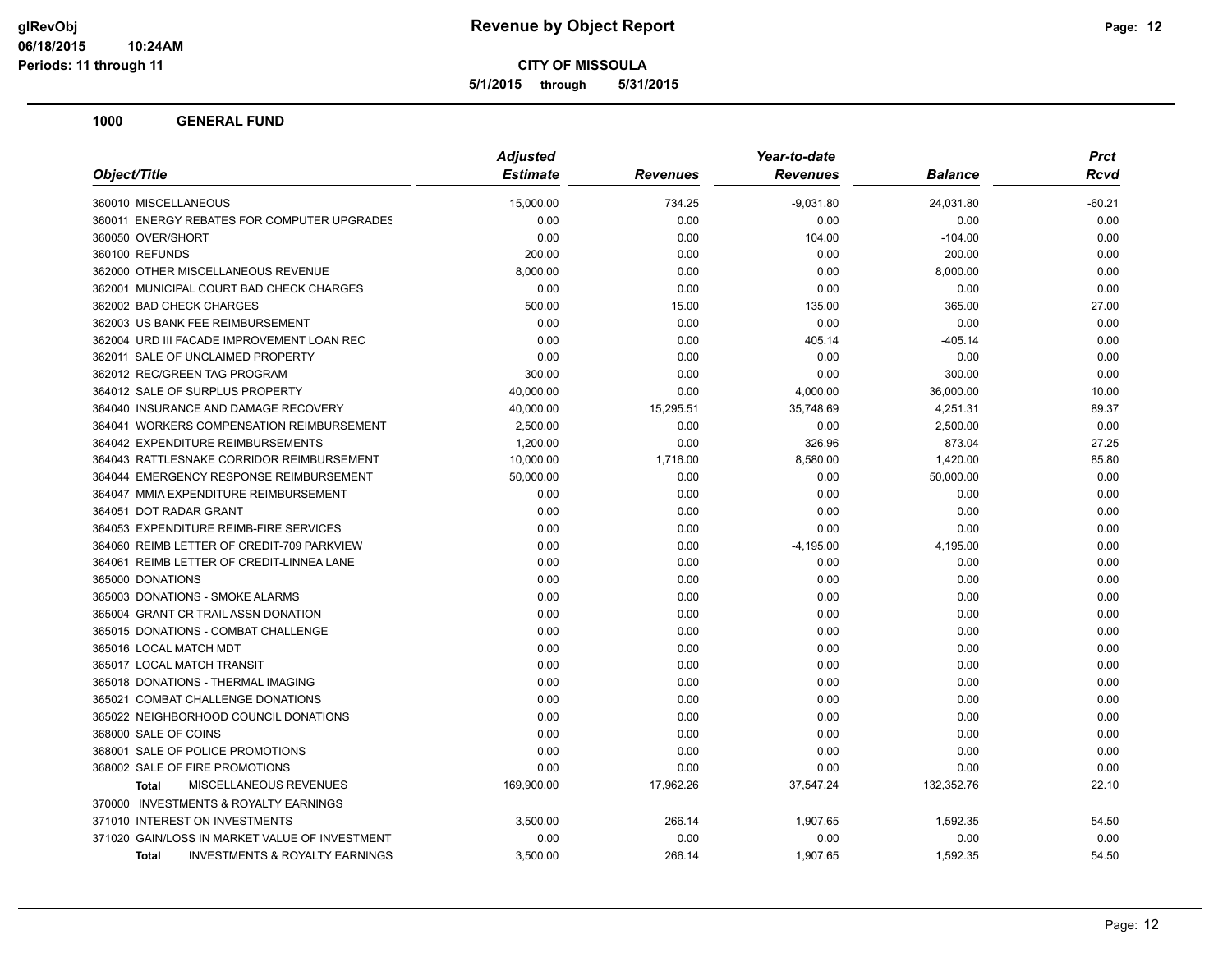**5/1/2015 through 5/31/2015**

|                                               | <b>Adjusted</b> |                 | Year-to-date    |                | <b>Prct</b> |
|-----------------------------------------------|-----------------|-----------------|-----------------|----------------|-------------|
| Object/Title                                  | <b>Estimate</b> | <b>Revenues</b> | <b>Revenues</b> | <b>Balance</b> | <b>Rcvd</b> |
| 380000 OTHER FINANCING SOURCES                |                 |                 |                 |                |             |
| 381070 PROCEEDS FROM NOTES/LOANS/INTERCAP     | 0.00            | 0.00            | 0.00            | 0.00           | 0.00        |
| 381090 PROCEEDS FROM CAPITAL LEASE            | 0.00            | 0.00            | 587,997.00      | -587,997.00    | 0.00        |
| 382010 SALE OF FIXED ASSETS                   | 0.00            | 0.00            | 0.00            | 0.00           | 0.00        |
| 383000 OPERATING TRANSFERS                    | 0.00            | 0.00            | 0.00            | 0.00           | 0.00        |
| 383001 TRANS FR FLUSHING DISTRICT             | 27,281.00       | 0.00            | 13,640.50       | 13,640.50      | 50.00       |
| 383002 TRANS FR GAS TAX                       | 564,000.00      | 0.00            | 282,000.00      | 282,000.00     | 50.00       |
| 383003 TRANS FR COMPREHENSIVE INSURANCE LEVY  | 0.00            | 0.00            | 0.00            | 0.00           | 0.00        |
| 383004 TRANS FR EMPLOYEE HEALTH INSURANCE LEV | 4,296,467.00    | 0.00            | 2,148,233.50    | 2,148,233.50   | 50.00       |
| 383007 TRANS FR CABLE FRANCHISE               | 244,110.00      | 0.00            | 122,055.00      | 122,055.00     | 50.00       |
| 383008 TRANS FR RUSSELL PARK DISTRICT         | 0.00            | 0.00            | 0.00            | 0.00           | 0.00        |
| 383009 TRANS FR TITLE I                       | 0.00            | 0.00            | 0.00            | 0.00           | 0.00        |
| 383010 TRANS FR CIP                           | 0.00            | 0.00            | 0.00            | 0.00           | 0.00        |
| 383011 TRANS FR SID REVOLVING                 | 100,000.00      | 0.00            | 0.00            | 100,000.00     | 0.00        |
| 383014 TRANS FR MRA                           | 0.00            | 0.00            | 0.00            | 0.00           | 0.00        |
| 383015 TRANS FR MPC                           | 0.00            | 0.00            | 0.00            | 0.00           | 0.00        |
| 383017 TRANS FR BUILDING                      | 0.00            | 0.00            | 0.00            | 0.00           | 0.00        |
| 383018 TRANS FR WILLOWWOOD PARK DISTRICT      | 0.00            | 0.00            | 0.00            | 0.00           | 0.00        |
| 383020 TRANS FR CEMETERY CARE                 | 9,545.00        | 0.00            | 0.00            | 9,545.00       | 0.00        |
| 383021 TRANS FR P&R TRAILS DEVLP              | 50,000.00       | 0.00            | 0.00            | 50,000.00      | 0.00        |
| 383024 TRANS FR SEWER CLEARING                | 0.00            | 0.00            | 0.00            | 0.00           | 0.00        |
| 383027 TRANS FR URD                           | 0.00            | 0.00            | 0.00            | 0.00           | 0.00        |
| 383028 TRANS FROM GF FOR HEALTH RESERVE       | 0.00            | 0.00            | 0.00            | 0.00           | 0.00        |
| 383046 TRANS FR PARKS MAINTENANCE DIST        | 0.00            | 0.00            | 0.00            | 0.00           | 0.00        |
| 383047 TRANS FR STREET MAINTENANCE DISTRICT   | 0.00            | 0.00            | 0.00            | 0.00           | 0.00        |
| 383050 TRANSFER FROM IMPACT FEES              | 0.00            | 0.00            | 0.00            | 0.00           | 0.00        |
| 383065 TRANSFER FROM WWTF                     | 0.00            | 0.00            | 0.00            | 0.00           | 0.00        |
| OTHER FINANCING SOURCES<br>Total              | 5,291,403.00    | 0.00            | 3,153,926.00    | 2,137,477.00   | 59.60       |
| 390000 INTERNAL SERVICES                      |                 |                 |                 |                |             |
| 399999 NEW REQUESTS FUNDING                   | 0.00            | 0.00            | 0.00            | 0.00           | 0.00        |
| <b>INTERNAL SERVICES</b><br>Total             | 0.00            | 0.00            | 0.00            | 0.00           | 0.00        |
| <b>GENERAL FUND</b><br><b>Total</b>           | 48.514.182.00   | 1.028.713.86    | 31,291,593.42   | 17.222.588.58  | 64.50       |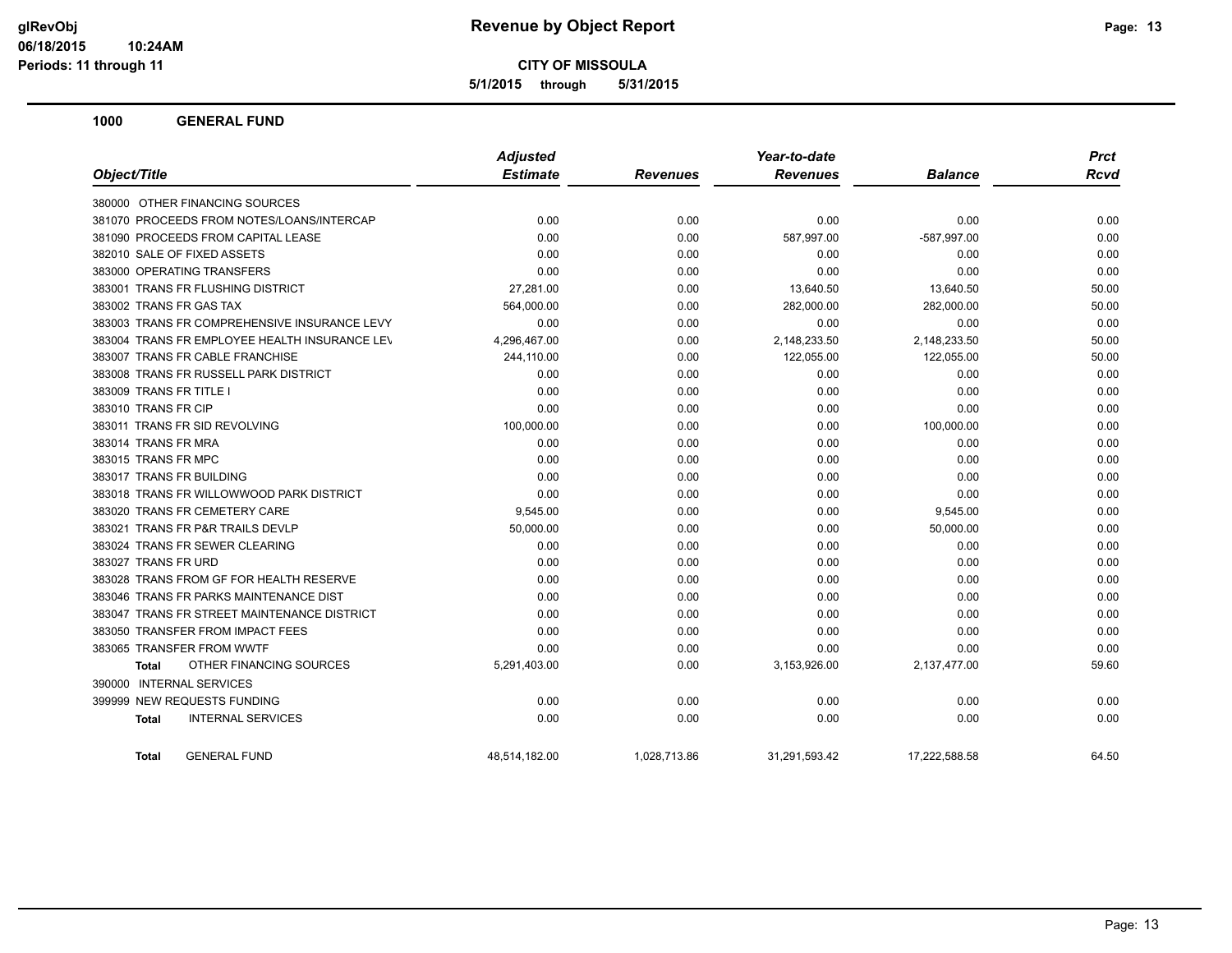**5/1/2015 through 5/31/2015**

### **1211 PARK ACQUISITION & DEVELOPMENT**

#### **1211 PARK ACQUISITION & DEVELOPMENT**

|                                                           | <b>Adjusted</b> |                 | Year-to-date    |                | <b>Prct</b> |
|-----------------------------------------------------------|-----------------|-----------------|-----------------|----------------|-------------|
| Object/Title                                              | <b>Estimate</b> | <b>Revenues</b> | <b>Revenues</b> | <b>Balance</b> | Rcvd        |
| 340000 CHARGES FOR SERVICES                               |                 |                 |                 |                |             |
| 346080 PAYMENT IN LIEU OF PARKS                           | 288,120.00      | 29.744.57       | 36,399.03       | 251,720.97     | 12.63       |
| 346082 HIGH PARK EASEMENT EXCHANGE                        | 0.00            | 0.00            | 0.00            | 0.00           | 0.00        |
| <b>CHARGES FOR SERVICES</b><br><b>Total</b>               | 288,120.00      | 29,744.57       | 36,399.03       | 251,720.97     | 12.63       |
| 360000 MISCELLANEOUS REVENUES                             |                 |                 |                 |                |             |
| 360010 MISCELLANEOUS                                      | 0.00            | 0.00            | 302.20          | $-302.20$      | 0.00        |
| 360016 LAFRAY PARK DONATIONS                              | 0.00            | 0.00            | 0.00            | 0.00           | 0.00        |
| 360017 PARK PLANS FORFEITURE                              | 0.00            | 0.00            | 20.00           | $-20.00$       | 0.00        |
| 360020 GREENOUGH PARK ENCROACHMENTS                       | 0.00            | 0.00            | 0.00            | 0.00           | 0.00        |
| 365102 RECREATION YOUTH & ADULT SPORTS                    | 0.00            | 0.00            | 0.00            | 0.00           | 0.00        |
| MISCELLANEOUS REVENUES<br>Total                           | 0.00            | 0.00            | 322.20          | $-322.20$      | 0.00        |
| <b>INVESTMENTS &amp; ROYALTY EARNINGS</b><br>370000       |                 |                 |                 |                |             |
| 371010 INTEREST ON INVESTMENTS                            | 0.00            | 0.00            | 0.00            | 0.00           | 0.00        |
| 371020 GAIN/LOSS IN MARKET VALUE OF INVESTMENTS           | 0.00            | 0.00            | 0.00            | 0.00           | 0.00        |
| <b>INVESTMENTS &amp; ROYALTY EARNINGS</b><br><b>Total</b> | 0.00            | 0.00            | 0.00            | 0.00           | 0.00        |
| OTHER FINANCING SOURCES<br>380000                         |                 |                 |                 |                |             |
| 383000 OPERATING TRANSFERS                                | 0.00            | 0.00            | 0.00            | 0.00           | 0.00        |
| 383029 TRANS FR GENERAL                                   | 0.00            | 0.00            | 0.00            | 0.00           | 0.00        |
| OTHER FINANCING SOURCES<br><b>Total</b>                   | 0.00            | 0.00            | 0.00            | 0.00           | 0.00        |
| PARK ACQUISITION & DEVELOPMENT<br><b>Total</b>            | 288.120.00      | 29.744.57       | 36,721.23       | 251.398.77     | 12.75       |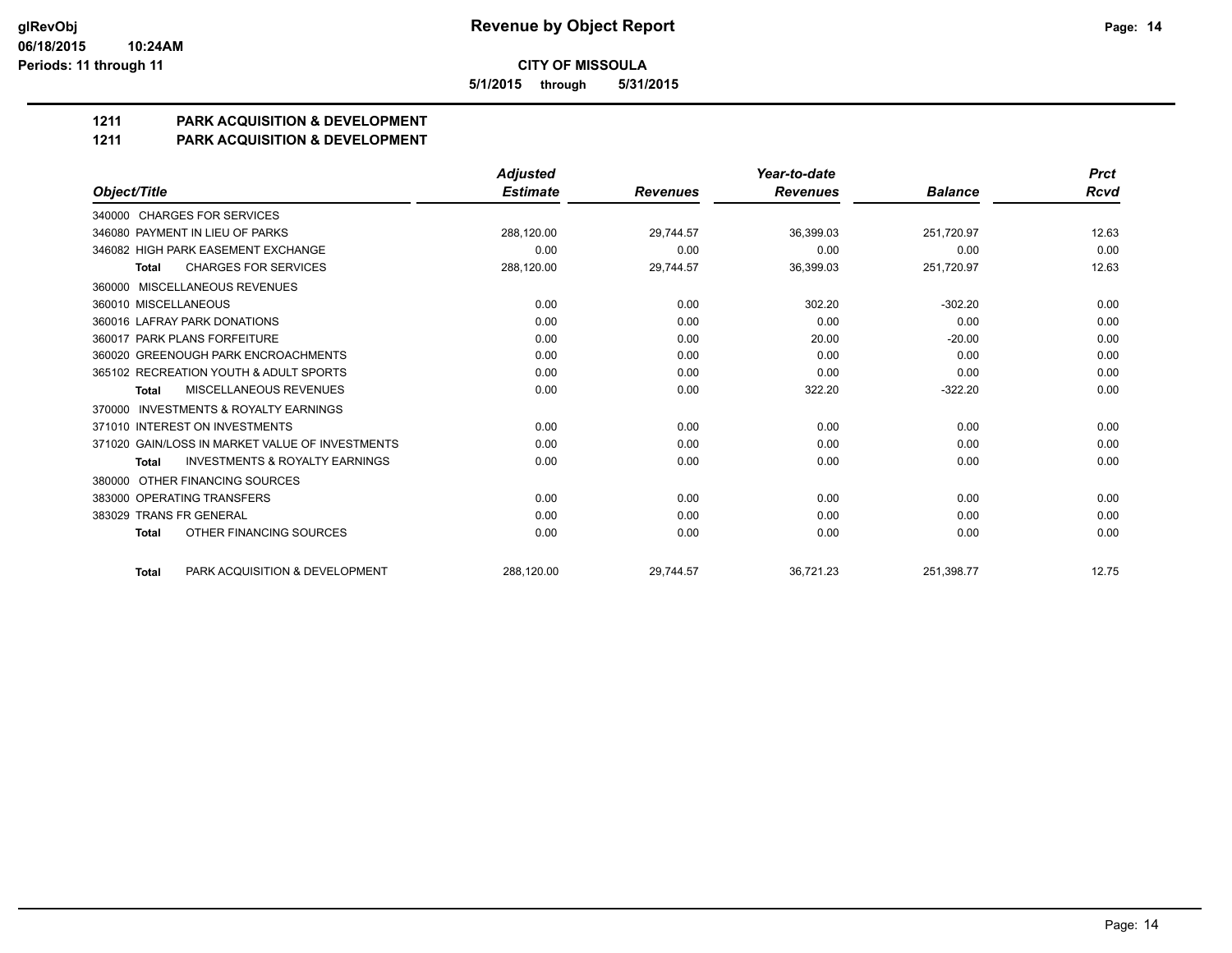**5/1/2015 through 5/31/2015**

#### **1211 PARK ACQUISITION & DEVELOPMENT**

|                                                           | <b>Adjusted</b> |                 | Year-to-date    |                | <b>Prct</b> |
|-----------------------------------------------------------|-----------------|-----------------|-----------------|----------------|-------------|
| Object/Title                                              | <b>Estimate</b> | <b>Revenues</b> | <b>Revenues</b> | <b>Balance</b> | Rcvd        |
| 340000 CHARGES FOR SERVICES                               |                 |                 |                 |                |             |
| 346080 PAYMENT IN LIEU OF PARKS                           | 288,120.00      | 29,744.57       | 36,399.03       | 251,720.97     | 12.63       |
| 346082 HIGH PARK EASEMENT EXCHANGE                        | 0.00            | 0.00            | 0.00            | 0.00           | 0.00        |
| <b>CHARGES FOR SERVICES</b><br><b>Total</b>               | 288,120.00      | 29,744.57       | 36,399.03       | 251,720.97     | 12.63       |
| MISCELLANEOUS REVENUES<br>360000                          |                 |                 |                 |                |             |
| 360010 MISCELLANEOUS                                      | 0.00            | 0.00            | 302.20          | $-302.20$      | 0.00        |
| 360016 LAFRAY PARK DONATIONS                              | 0.00            | 0.00            | 0.00            | 0.00           | 0.00        |
| 360017 PARK PLANS FORFEITURE                              | 0.00            | 0.00            | 20.00           | $-20.00$       | 0.00        |
| 360020 GREENOUGH PARK ENCROACHMENTS                       | 0.00            | 0.00            | 0.00            | 0.00           | 0.00        |
| 365102 RECREATION YOUTH & ADULT SPORTS                    | 0.00            | 0.00            | 0.00            | 0.00           | 0.00        |
| <b>MISCELLANEOUS REVENUES</b><br><b>Total</b>             | 0.00            | 0.00            | 322.20          | $-322.20$      | 0.00        |
| <b>INVESTMENTS &amp; ROYALTY EARNINGS</b><br>370000       |                 |                 |                 |                |             |
| 371010 INTEREST ON INVESTMENTS                            | 0.00            | 0.00            | 0.00            | 0.00           | 0.00        |
| 371020 GAIN/LOSS IN MARKET VALUE OF INVESTMENT            | 0.00            | 0.00            | 0.00            | 0.00           | 0.00        |
| <b>INVESTMENTS &amp; ROYALTY EARNINGS</b><br><b>Total</b> | 0.00            | 0.00            | 0.00            | 0.00           | 0.00        |
| OTHER FINANCING SOURCES<br>380000                         |                 |                 |                 |                |             |
| 383000 OPERATING TRANSFERS                                | 0.00            | 0.00            | 0.00            | 0.00           | 0.00        |
| 383029 TRANS FR GENERAL                                   | 0.00            | 0.00            | 0.00            | 0.00           | 0.00        |
| OTHER FINANCING SOURCES<br><b>Total</b>                   | 0.00            | 0.00            | 0.00            | 0.00           | 0.00        |
| PARK ACQUISITION & DEVELOPMENT<br><b>Total</b>            | 288,120.00      | 29,744.57       | 36,721.23       | 251,398.77     | 12.75       |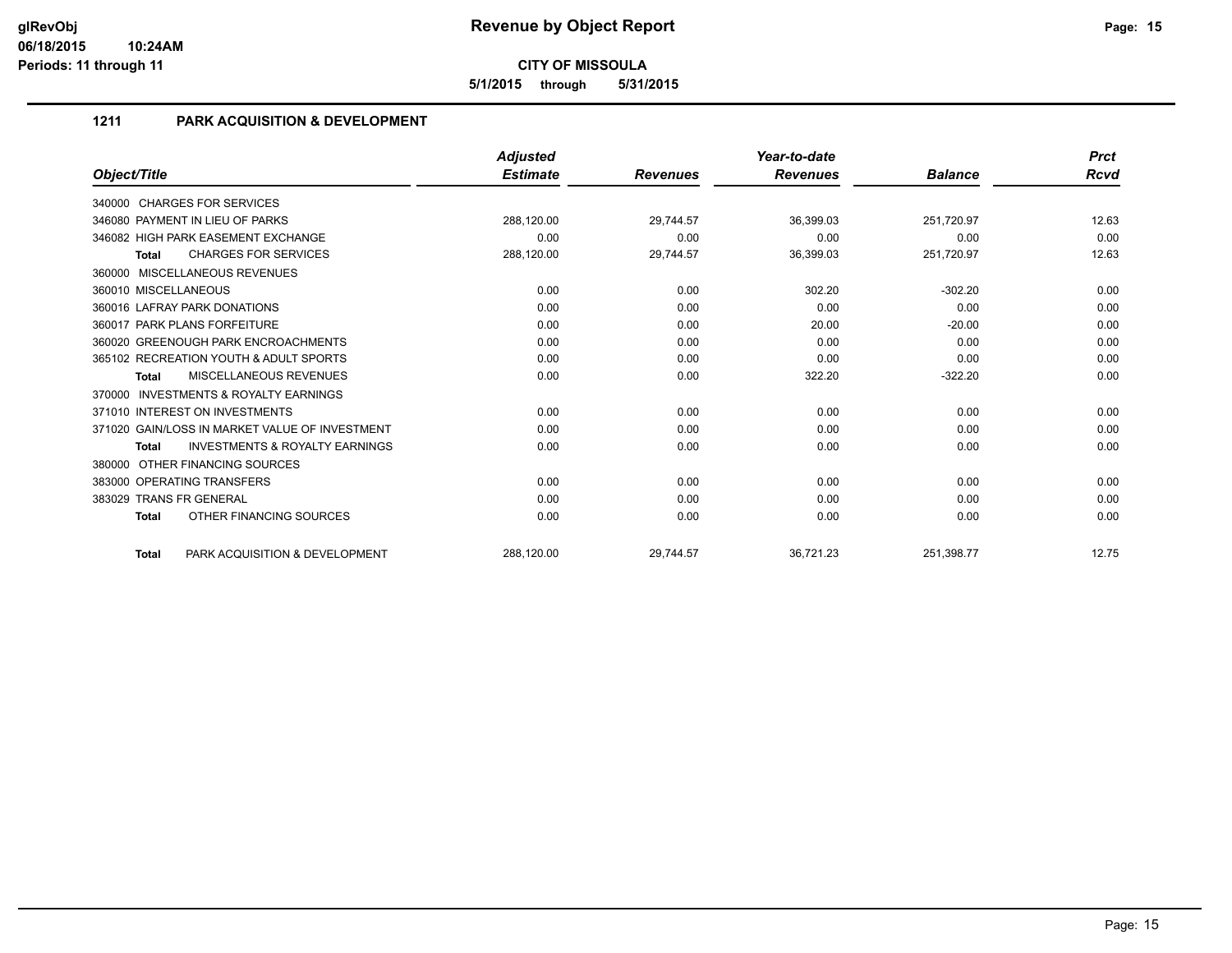**5/1/2015 through 5/31/2015**

**1212 PARK ENTERPRISE FUND**

**1212 PARK ENTERPRISE FUND**

|                                                           | <b>Adjusted</b> |                 | Year-to-date    |                | <b>Prct</b> |
|-----------------------------------------------------------|-----------------|-----------------|-----------------|----------------|-------------|
| Object/Title                                              | <b>Estimate</b> | <b>Revenues</b> | <b>Revenues</b> | <b>Balance</b> | <b>Rcvd</b> |
| 340000 CHARGES FOR SERVICES                               |                 |                 |                 |                |             |
| 346000 FEES                                               | 220,000.00      | 14,115.43       | 40,644.30       | 179,355.70     | 18.47       |
| 346001 TENNIS FEE                                         | 0.00            | 0.00            | 503.14          | $-503.14$      | 0.00        |
| 346030 SWIMMING POOL FEES                                 | 0.00            | 0.00            | 750.00          | $-750.00$      | 0.00        |
| 346040 MCCORMICK SWIMMING POOL                            | 0.00            | 0.00            | 0.00            | 0.00           | 0.00        |
| 346056 PICNIC SITE FEES                                   | 0.00            | 0.00            | 0.00            | 0.00           | 0.00        |
| 346060 CURRENTS SWIMMING FACILITY                         | 0.00            | 0.00            | 5.00            | $-5.00$        | 0.00        |
| <b>CHARGES FOR SERVICES</b><br><b>Total</b>               | 220,000.00      | 14,115.43       | 41,902.44       | 178,097.56     | 19.05       |
| MISCELLANEOUS REVENUES<br>360000                          |                 |                 |                 |                |             |
| 360010 MISCELLANEOUS                                      | 0.00            | 0.00            | 0.00            | 0.00           | 0.00        |
| <b>MISCELLANEOUS REVENUES</b><br><b>Total</b>             | 0.00            | 0.00            | 0.00            | 0.00           | 0.00        |
| <b>INVESTMENTS &amp; ROYALTY EARNINGS</b><br>370000       |                 |                 |                 |                |             |
| 371010 INTEREST ON INVESTMENTS                            | 0.00            | 0.00            | 0.00            | 0.00           | 0.00        |
| 371020 GAIN/LOSS IN MARKET VALUE OF INVESTMENTS           | 0.00            | 0.00            | 0.00            | 0.00           | 0.00        |
| <b>INVESTMENTS &amp; ROYALTY EARNINGS</b><br><b>Total</b> | 0.00            | 0.00            | 0.00            | 0.00           | 0.00        |
| PARK ENTERPRISE FUND<br><b>Total</b>                      | 220,000.00      | 14,115.43       | 41,902.44       | 178,097.56     | 19.05       |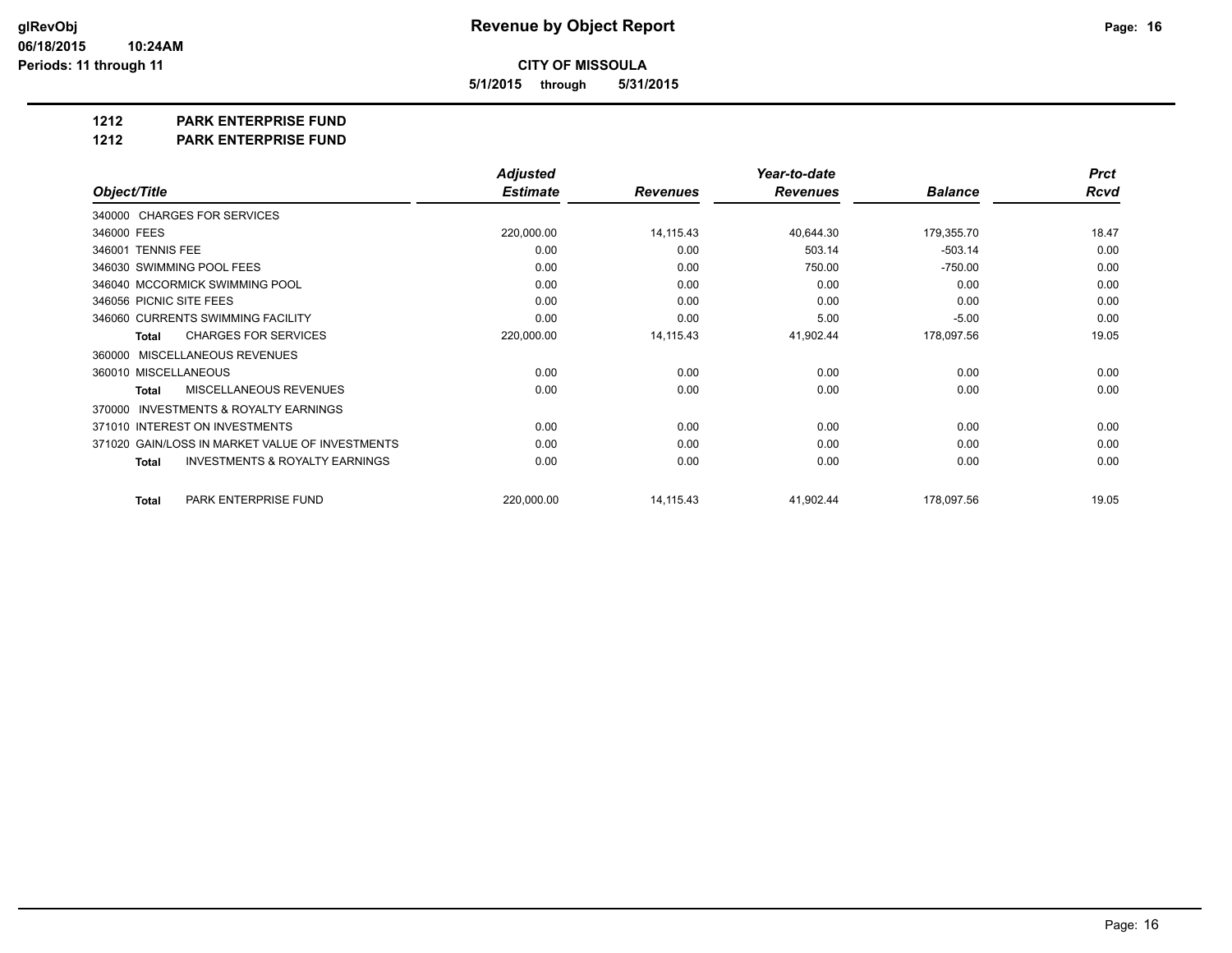**5/1/2015 through 5/31/2015**

#### **1212 PARK ENTERPRISE FUND**

|                                                           | <b>Adjusted</b> |                 | Year-to-date    |                | <b>Prct</b> |
|-----------------------------------------------------------|-----------------|-----------------|-----------------|----------------|-------------|
| Object/Title                                              | <b>Estimate</b> | <b>Revenues</b> | <b>Revenues</b> | <b>Balance</b> | <b>Rcvd</b> |
| 340000 CHARGES FOR SERVICES                               |                 |                 |                 |                |             |
| 346000 FEES                                               | 220,000.00      | 14,115.43       | 40,644.30       | 179,355.70     | 18.47       |
| 346001 TENNIS FEE                                         | 0.00            | 0.00            | 503.14          | $-503.14$      | 0.00        |
| 346030 SWIMMING POOL FEES                                 | 0.00            | 0.00            | 750.00          | $-750.00$      | 0.00        |
| 346040 MCCORMICK SWIMMING POOL                            | 0.00            | 0.00            | 0.00            | 0.00           | 0.00        |
| 346056 PICNIC SITE FEES                                   | 0.00            | 0.00            | 0.00            | 0.00           | 0.00        |
| 346060 CURRENTS SWIMMING FACILITY                         | 0.00            | 0.00            | 5.00            | $-5.00$        | 0.00        |
| <b>CHARGES FOR SERVICES</b><br><b>Total</b>               | 220,000.00      | 14,115.43       | 41,902.44       | 178,097.56     | 19.05       |
| 360000 MISCELLANEOUS REVENUES                             |                 |                 |                 |                |             |
| 360010 MISCELLANEOUS                                      | 0.00            | 0.00            | 0.00            | 0.00           | 0.00        |
| MISCELLANEOUS REVENUES<br><b>Total</b>                    | 0.00            | 0.00            | 0.00            | 0.00           | 0.00        |
| INVESTMENTS & ROYALTY EARNINGS<br>370000                  |                 |                 |                 |                |             |
| 371010 INTEREST ON INVESTMENTS                            | 0.00            | 0.00            | 0.00            | 0.00           | 0.00        |
| 371020 GAIN/LOSS IN MARKET VALUE OF INVESTMENT            | 0.00            | 0.00            | 0.00            | 0.00           | 0.00        |
| <b>INVESTMENTS &amp; ROYALTY EARNINGS</b><br><b>Total</b> | 0.00            | 0.00            | 0.00            | 0.00           | 0.00        |
| PARK ENTERPRISE FUND<br><b>Total</b>                      | 220,000.00      | 14,115.43       | 41,902.44       | 178,097.56     | 19.05       |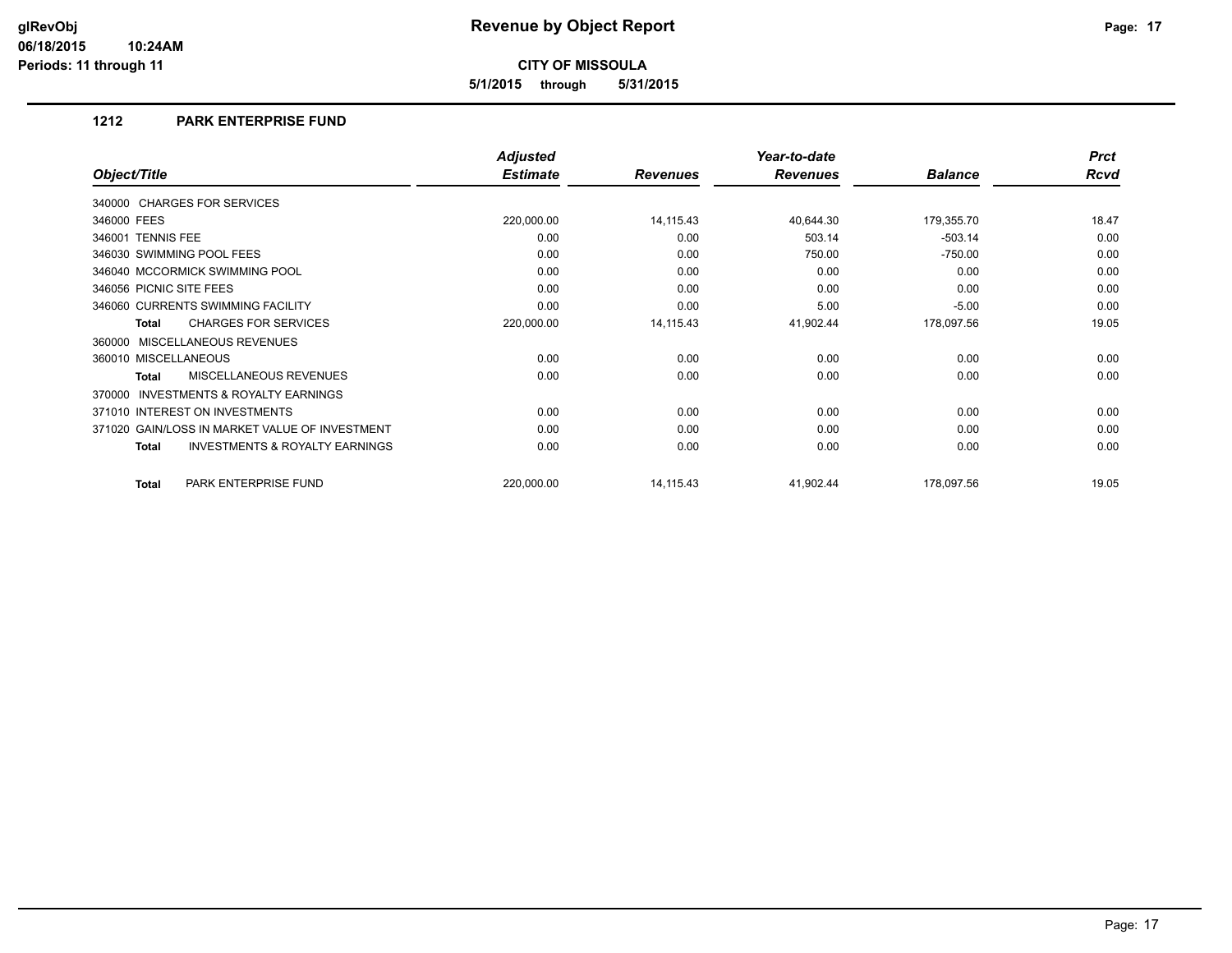**5/1/2015 through 5/31/2015**

**1216 PARKS & REC TRAILS, DEV**

|                                                   | <b>Adjusted</b> |                 | Year-to-date    | <b>Prct</b>    |             |
|---------------------------------------------------|-----------------|-----------------|-----------------|----------------|-------------|
| Object/Title                                      | <b>Estimate</b> | <b>Revenues</b> | <b>Revenues</b> | <b>Balance</b> | <b>Rcvd</b> |
| 330000 INTERGOVERNMENTAL REVENUES                 |                 |                 |                 |                |             |
| 331013 NORTHSIDE PED BRIDGE ARRA GRANT            | 0.00            | 0.00            | 0.00            | 0.00           | 0.00        |
| 331014 WHITE PINE PLAYGROUND-CDBG GRANT           | 0.00            | 0.00            | 0.00            | 0.00           | 0.00        |
| 334025 COUNTY WEED                                | 13,200.00       | 0.00            | 5,998.68        | 7,201.32       | 45.44       |
| 334026 FOREST HEALTH GRANT                        | 0.00            | 0.00            | 0.00            | 0.00           | 0.00        |
| 334028 DEPT OF AG INTERN GRANT                    | 0.00            | 0.00            | 0.00            | 0.00           | 0.00        |
| 334121 DNRC GRANT                                 | 0.00            | 0.00            | 166,517.93      | -166,517.93    | 0.00        |
| 334125 FWP GRANT                                  | 15,000.00       | 0.00            | 0.00            | 15,000.00      | 0.00        |
| 334251 RTP STATE GRANTS                           | 0.00            | 10,000.00       | 10,000.00       | $-10,000.00$   | 0.00        |
| 336023 STATE CONTRIB. - PERS                      | 0.00            | 0.00            | 4.38            | $-4.38$        | 0.00        |
| <b>INTERGOVERNMENTAL REVENUES</b><br><b>Total</b> | 28,200.00       | 10,000.00       | 182,520.99      | -154,320.99    | 647.24      |
| 340000 CHARGES FOR SERVICES                       |                 |                 |                 |                |             |
| 343036 *** Title Not Found ***                    | 0.00            | 0.00            | 0.00            | 0.00           | 0.00        |
| 343302 PARKS SOIL PROJECT                         | 0.00            | 6,240.00        | 22,050.00       | $-22,050.00$   | 0.00        |
| 346034 GROUNDS MAINTENANCE CONTRACT               | 0.00            | 0.00            | 0.00            | 0.00           | 0.00        |
| 346052 PLAYGROUND SAFETY TRAINING                 | 0.00            | 1,200.00        | 1,200.00        | $-1,200.00$    | 0.00        |
| 346055 COUNTY PARK SUPPORT                        | 0.00            | 0.00            | 0.00            | 0.00           | 0.00        |
| <b>CHARGES FOR SERVICES</b><br>Total              | 0.00            | 7,440.00        | 23,250.00       | $-23,250.00$   | 0.00        |
| 360000 MISCELLANEOUS REVENUES                     |                 |                 |                 |                |             |
| 360000 MISCELLANEOUS REVENUES                     | 0.00            | 0.00            | 0.00            | 0.00           | 0.00        |
| 360010 MISCELLANEOUS                              | 0.00            | 0.00            | 0.00            | 0.00           | 0.00        |
| 361000 RATTLESNAKE LAND LEASES                    | 0.00            | 0.00            | 1,100.00        | $-1,100.00$    | 0.00        |
| 361003 CARAS PARK CONCERT REVENUE                 | 0.00            | 0.00            | 0.00            | 0.00           | 0.00        |
| 364040 INSURANCE AND DAMAGE RECOVERY              | 0.00            | 25.00           | 3,839.19        | $-3,839.19$    | 0.00        |
| 365000 DONATIONS                                  | 0.00            | 0.00            | 0.00            | 0.00           | 0.00        |
| 365001 GRANTS & DONATIONS                         | 10,000.00       | 0.00            | 10,250.00       | $-250.00$      | 102.50      |
| 365002 OTHER RECREATION DONATIONS                 | 50,000.00       | 1,235.00        | 9,137.18        | 40,862.82      | 18.27       |
| 365003 DONATIONS - SMOKE ALARMS                   | 25,000.00       | 0.00            | 0.00            | 25,000.00      | 0.00        |
| 365004 GRANT CR TRAIL ASSN DONATION               | 0.00            | 0.00            | 0.00            | 0.00           | 0.00        |
| 365005 DONATIONS - ARCO                           | 0.00            | 0.00            | 0.00            | 0.00           | 0.00        |
| 365009 DONATIONS - BASKETBALL/TENNIS COURT        | 65.000.00       | 615.00          | 7,265.58        | 57,734.42      | 11.18       |
| 365019 PARKS DONATIONS                            | 251,100.00      | 589.49          | 23,535.92       | 227,564.08     | 9.37        |
| 365020 OPEN SPACE DONATIONS                       | 5,000.00        | 0.00            | 25.00           | 4,975.00       | 0.50        |
| 365100 RECREATION OUTDOOR                         | 25,000.00       | 0.00            | 7,541.80        | 17,458.20      | 30.17       |
| 365101 RECREATION SCHOLARSHIP                     | 35,000.00       | $-1,051.20$     | 9,205.20        | 25,794.80      | 26.30       |
| 365102 RECREATION YOUTH & ADULT SPORTS            | 25,000.00       | 0.00            | 6,765.00        | 18,235.00      | 27.06       |
| 365103 URBAN FORESTRY PROGRAMS                    | 55,000.00       | 40.00           | 5,201.17        | 49,798.83      | 9.46        |
| 365109 CONSERVATION LANDS DONATIONS               | 0.00            | 0.00            | 0.00            | 0.00           | 0.00        |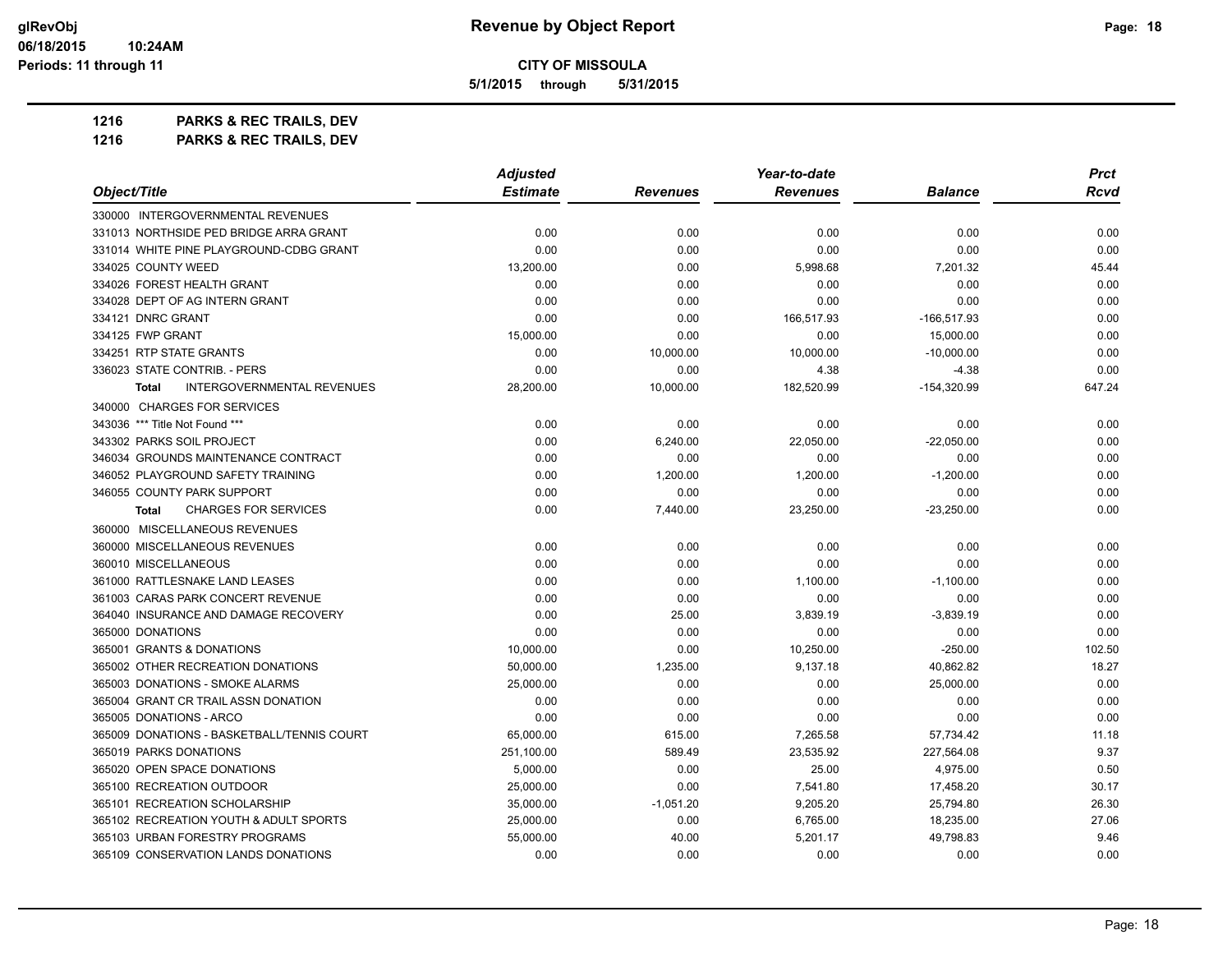**CITY OF MISSOULA 5/1/2015 through 5/31/2015**

**1216 PARKS & REC TRAILS, DEV**

|                                                 | <b>Adjusted</b> |                 | Year-to-date    |                | <b>Prct</b> |
|-------------------------------------------------|-----------------|-----------------|-----------------|----------------|-------------|
| Object/Title                                    | <b>Estimate</b> | <b>Revenues</b> | <b>Revenues</b> | <b>Balance</b> | Rcvd        |
| MISCELLANEOUS REVENUES<br><b>Total</b>          | 546,100.00      | 1,453.29        | 83,866.04       | 462,233.96     | 15.36       |
| INVESTMENTS & ROYALTY EARNINGS<br>370000        |                 |                 |                 |                |             |
| 371010 INTEREST ON INVESTMENTS                  | 0.00            | 0.00            | 0.00            | 0.00           | 0.00        |
| 371020 GAIN/LOSS IN MARKET VALUE OF INVESTMENTS | 0.00            | 0.00            | 0.00            | 0.00           | 0.00        |
| INVESTMENTS & ROYALTY EARNINGS<br>Total         | 0.00            | 0.00            | 0.00            | 0.00           | 0.00        |
| 380000 OTHER FINANCING SOURCES                  |                 |                 |                 |                |             |
| 383000 OPERATING TRANSFERS                      | 335.000.00      | 0.00            | 10.000.00       | 325.000.00     | 2.99        |
| 383001 TRANS FR FLUSHING DISTRICT               | 0.00            | 0.00            | 0.00            | 0.00           | 0.00        |
| 383026 TRANS FR CDBG                            | 0.00            | 0.00            | 75,000.00       | -75.000.00     | 0.00        |
| 383043 TRANSFERS FROM IMPACT FEES               | 0.00            | 0.00            | 0.00            | 0.00           | 0.00        |
| OTHER FINANCING SOURCES<br><b>Total</b>         | 335,000.00      | 0.00            | 85,000.00       | 250,000.00     | 25.37       |
| <b>Total</b><br>PARKS & REC TRAILS. DEV         | 909.300.00      | 18.893.29       | 374.637.03      | 534.662.97     | 41.20       |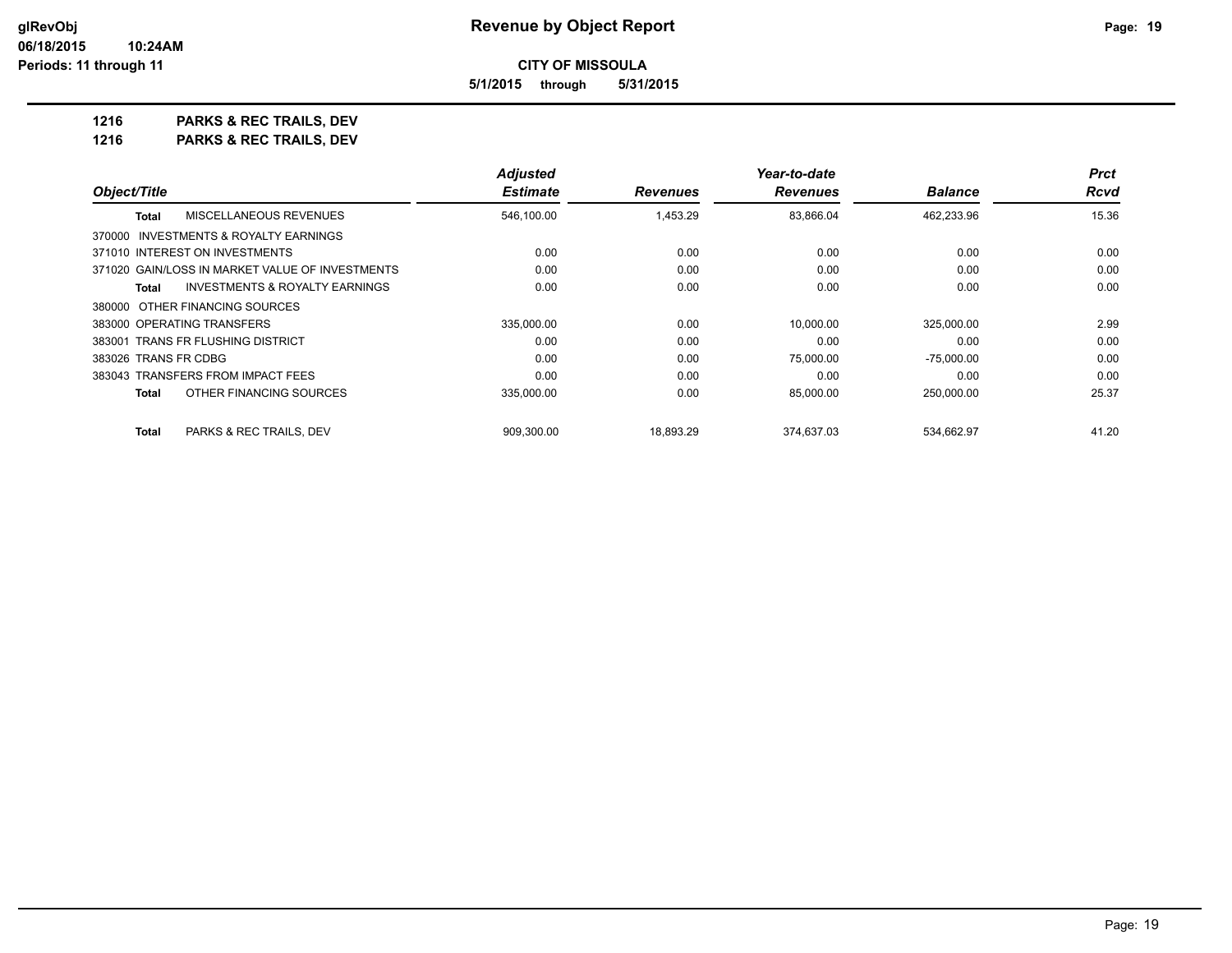**5/1/2015 through 5/31/2015**

|                                                   | <b>Adjusted</b> |             | Year-to-date    |                |             |
|---------------------------------------------------|-----------------|-------------|-----------------|----------------|-------------|
| Object/Title                                      | <b>Estimate</b> | Revenues    | <b>Revenues</b> | <b>Balance</b> | <b>Rcvd</b> |
| 330000 INTERGOVERNMENTAL REVENUES                 |                 |             |                 |                |             |
| 331013 NORTHSIDE PED BRIDGE ARRA GRANT            | 0.00            | 0.00        | 0.00            | 0.00           | 0.00        |
| 331014 WHITE PINE PLAYGROUND-CDBG GRANT           | 0.00            | 0.00        | 0.00            | 0.00           | 0.00        |
| 334025 COUNTY WEED                                | 13,200.00       | 0.00        | 5,998.68        | 7,201.32       | 45.44       |
| 334026 FOREST HEALTH GRANT                        | 0.00            | 0.00        | 0.00            | 0.00           | 0.00        |
| 334028 DEPT OF AG INTERN GRANT                    | 0.00            | 0.00        | 0.00            | 0.00           | 0.00        |
| 334121 DNRC GRANT                                 | 0.00            | 0.00        | 166,517.93      | $-166,517.93$  | 0.00        |
| 334125 FWP GRANT                                  | 15,000.00       | 0.00        | 0.00            | 15,000.00      | 0.00        |
| 334251 RTP STATE GRANTS                           | 0.00            | 10,000.00   | 10,000.00       | $-10,000.00$   | 0.00        |
| 336023 STATE CONTRIB. - PERS                      | 0.00            | 0.00        | 4.38            | $-4.38$        | 0.00        |
| <b>INTERGOVERNMENTAL REVENUES</b><br><b>Total</b> | 28,200.00       | 10,000.00   | 182,520.99      | $-154,320.99$  | 647.24      |
| 340000 CHARGES FOR SERVICES                       |                 |             |                 |                |             |
| 343036 *** Title Not Found ***                    | 0.00            | 0.00        | 0.00            | 0.00           | 0.00        |
| 343302 PARKS SOIL PROJECT                         | 0.00            | 6,240.00    | 22,050.00       | $-22,050.00$   | 0.00        |
| 346034 GROUNDS MAINTENANCE CONTRACT               | 0.00            | 0.00        | 0.00            | 0.00           | 0.00        |
| 346052 PLAYGROUND SAFETY TRAINING                 | 0.00            | 1,200.00    | 1,200.00        | $-1,200.00$    | 0.00        |
| 346055 COUNTY PARK SUPPORT                        | 0.00            | 0.00        | 0.00            | 0.00           | 0.00        |
| <b>CHARGES FOR SERVICES</b><br><b>Total</b>       | 0.00            | 7,440.00    | 23,250.00       | $-23,250.00$   | 0.00        |
| 360000 MISCELLANEOUS REVENUES                     |                 |             |                 |                |             |
| 360000 MISCELLANEOUS REVENUES                     | 0.00            | 0.00        | 0.00            | 0.00           | 0.00        |
| 360010 MISCELLANEOUS                              | 0.00            | 0.00        | 0.00            | 0.00           | 0.00        |
| 361000 RATTLESNAKE LAND LEASES                    | 0.00            | 0.00        | 1,100.00        | $-1,100.00$    | 0.00        |
| 361003 CARAS PARK CONCERT REVENUE                 | 0.00            | 0.00        | 0.00            | 0.00           | 0.00        |
| 364040 INSURANCE AND DAMAGE RECOVERY              | 0.00            | 25.00       | 3,839.19        | $-3,839.19$    | 0.00        |
| 365000 DONATIONS                                  | 0.00            | 0.00        | 0.00            | 0.00           | 0.00        |
| 365001 GRANTS & DONATIONS                         | 10,000.00       | 0.00        | 10,250.00       | $-250.00$      | 102.50      |
| 365002 OTHER RECREATION DONATIONS                 | 50,000.00       | 1,235.00    | 9,137.18        | 40,862.82      | 18.27       |
| 365003 DONATIONS - SMOKE ALARMS                   | 25,000.00       | 0.00        | 0.00            | 25,000.00      | 0.00        |
| 365004 GRANT CR TRAIL ASSN DONATION               | 0.00            | 0.00        | 0.00            | 0.00           | 0.00        |
| 365005 DONATIONS - ARCO                           | 0.00            | 0.00        | 0.00            | 0.00           | 0.00        |
| 365009 DONATIONS - BASKETBALL/TENNIS COURT        | 65,000.00       | 615.00      | 7,265.58        | 57,734.42      | 11.18       |
| 365019 PARKS DONATIONS                            | 251,100.00      | 589.49      | 23,535.92       | 227,564.08     | 9.37        |
| 365020 OPEN SPACE DONATIONS                       | 5,000.00        | 0.00        | 25.00           | 4,975.00       | 0.50        |
| 365100 RECREATION OUTDOOR                         | 25,000.00       | 0.00        | 7,541.80        | 17,458.20      | 30.17       |
| 365101 RECREATION SCHOLARSHIP                     | 35,000.00       | $-1,051.20$ | 9,205.20        | 25,794.80      | 26.30       |
| 365102 RECREATION YOUTH & ADULT SPORTS            | 25,000.00       | 0.00        | 6,765.00        | 18,235.00      | 27.06       |
| 365103 URBAN FORESTRY PROGRAMS                    | 55,000.00       | 40.00       | 5,201.17        | 49,798.83      | 9.46        |
| 365109 CONSERVATION LANDS DONATIONS               | 0.00            | 0.00        | 0.00            | 0.00           | 0.00        |
| MISCELLANEOUS REVENUES<br><b>Total</b>            | 546.100.00      | 1,453.29    | 83.866.04       | 462.233.96     | 15.36       |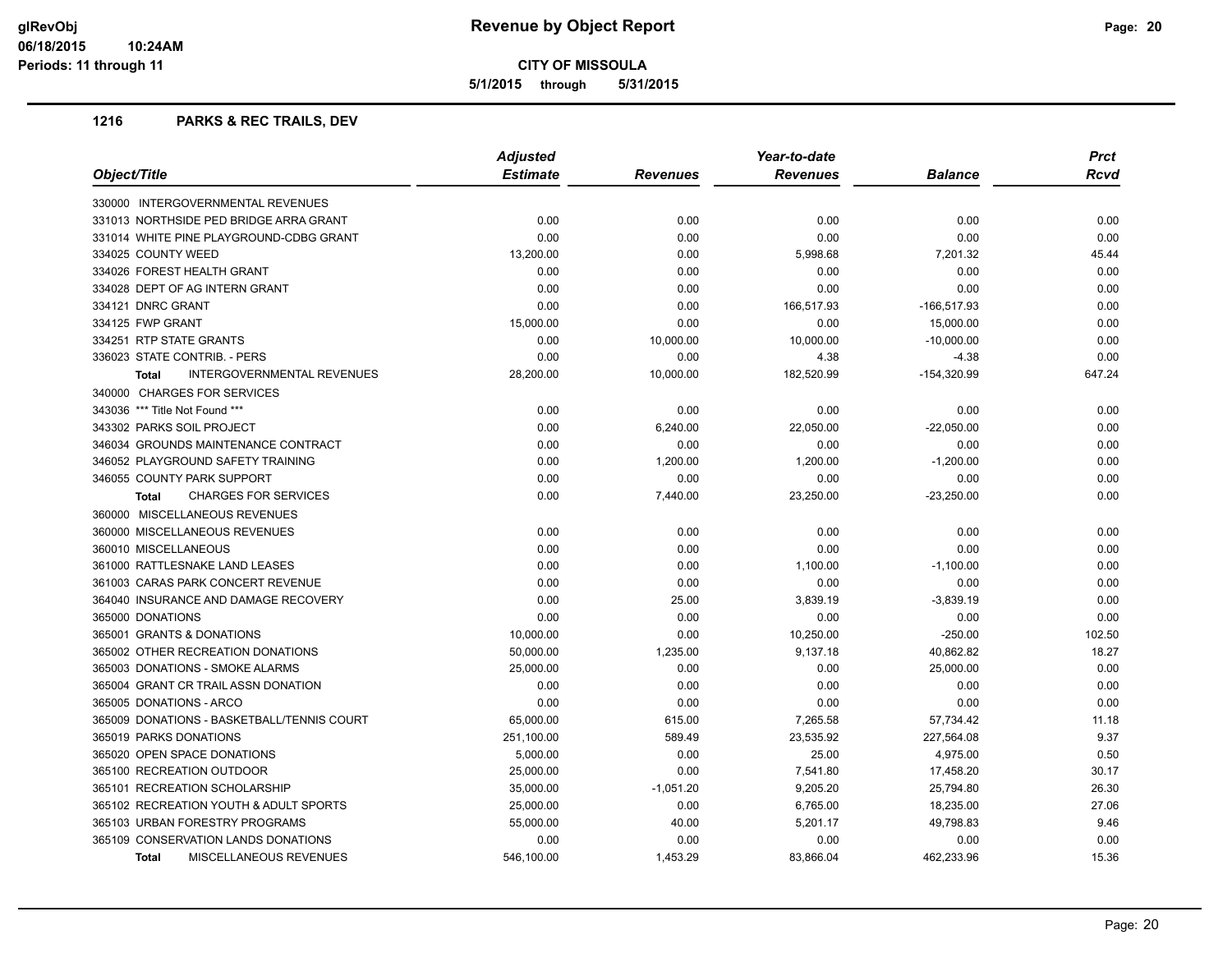**5/1/2015 through 5/31/2015**

|                                                    | <b>Adjusted</b> |                 | Year-to-date    |                | <b>Prct</b> |
|----------------------------------------------------|-----------------|-----------------|-----------------|----------------|-------------|
| Object/Title                                       | <b>Estimate</b> | <b>Revenues</b> | <b>Revenues</b> | <b>Balance</b> | <b>Rcvd</b> |
| 370000 INVESTMENTS & ROYALTY EARNINGS              |                 |                 |                 |                |             |
| 371010 INTEREST ON INVESTMENTS                     | 0.00            | 0.00            | 0.00            | 0.00           | 0.00        |
| 371020 GAIN/LOSS IN MARKET VALUE OF INVESTMENT     | 0.00            | 0.00            | 0.00            | 0.00           | 0.00        |
| <b>INVESTMENTS &amp; ROYALTY EARNINGS</b><br>Total | 0.00            | 0.00            | 0.00            | 0.00           | 0.00        |
| 380000 OTHER FINANCING SOURCES                     |                 |                 |                 |                |             |
| 383000 OPERATING TRANSFERS                         | 335.000.00      | 0.00            | 10.000.00       | 325.000.00     | 2.99        |
| 383001 TRANS FR FLUSHING DISTRICT                  | 0.00            | 0.00            | 0.00            | 0.00           | 0.00        |
| 383026 TRANS FR CDBG                               | 0.00            | 0.00            | 75.000.00       | $-75,000.00$   | 0.00        |
| 383043 TRANSFERS FROM IMPACT FEES                  | 0.00            | 0.00            | 0.00            | 0.00           | 0.00        |
| OTHER FINANCING SOURCES<br>Total                   | 335,000.00      | 0.00            | 85,000.00       | 250,000.00     | 25.37       |
| PARKS & REC TRAILS, DEV<br>Total                   | 909.300.00      | 18.893.29       | 374.637.03      | 534.662.97     | 41.20       |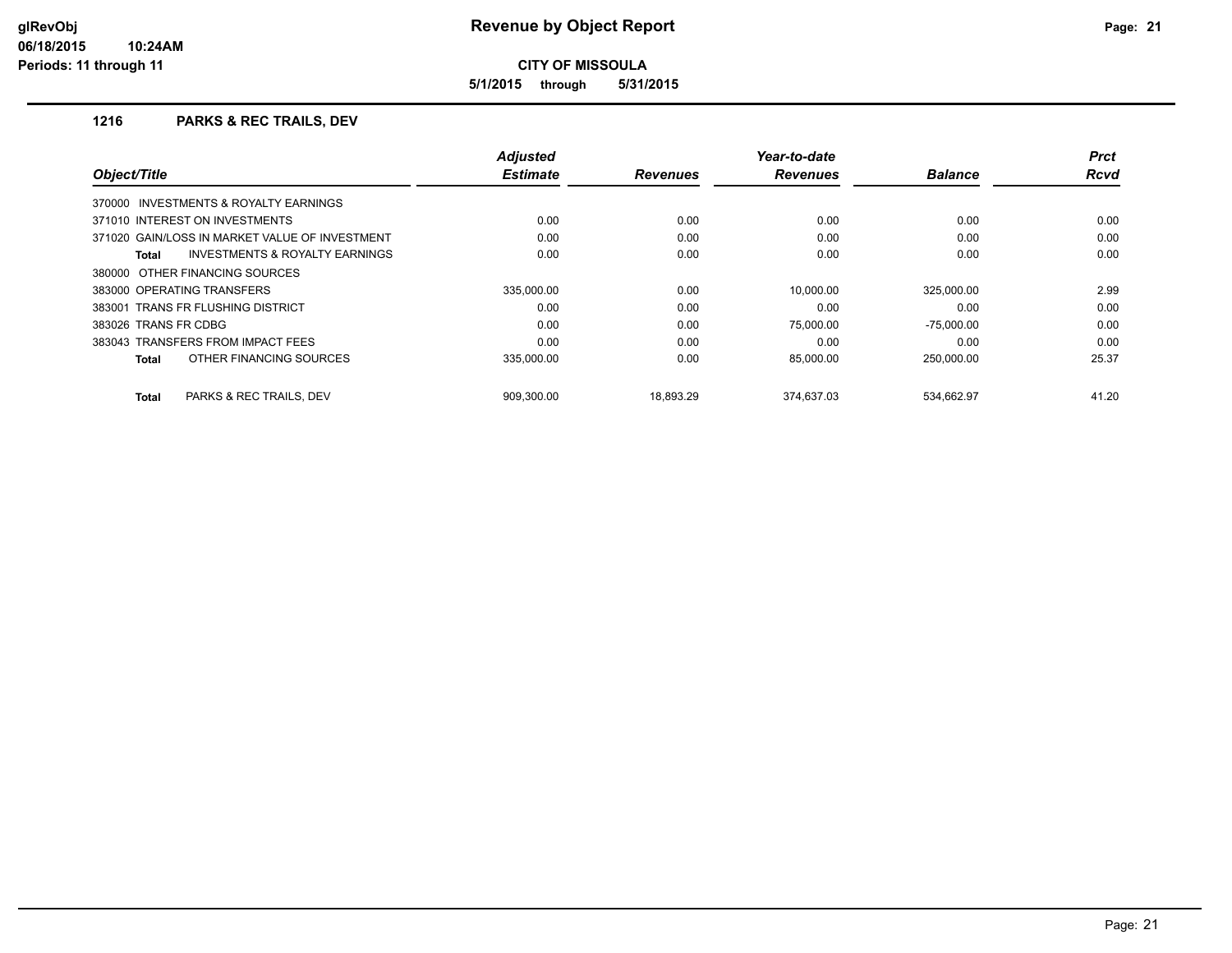**5/1/2015 through 5/31/2015**

#### **1217 PARKS CITY LIFE GYM LEASE**

**1217 PARKS CITY LIFE GYM LEASE**

|                                            | <b>Adjusted</b> |                 | Year-to-date    |                | <b>Prct</b> |
|--------------------------------------------|-----------------|-----------------|-----------------|----------------|-------------|
| Object/Title                               | <b>Estimate</b> | <b>Revenues</b> | <b>Revenues</b> | <b>Balance</b> | <b>Rcvd</b> |
| 330000 INTERGOVERNMENTAL REVENUES          |                 |                 |                 |                |             |
| 336023 STATE CONTRIB. - PERS               | 0.00            | 0.00            | 0.00            | 0.00           | 0.00        |
| INTERGOVERNMENTAL REVENUES<br><b>Total</b> | 0.00            | 0.00            | 0.00            | 0.00           | 0.00        |
| 340000 CHARGES FOR SERVICES                |                 |                 |                 |                |             |
| 346031 RECREATION FEES                     | 30,900.00       | 665.00          | 35,583.55       | $-4,683.55$    | 115.16      |
| 346032 PRESCHOOL PROGRAMS                  | 0.00            | 0.00            | 0.00            | 0.00           | 0.00        |
| 346053 CITY LIFE PROGRAMS                  | 12,500.00       | 185.00          | 8,448.00        | 4,052.00       | 67.58       |
| <b>CHARGES FOR SERVICES</b><br>Total       | 43,400.00       | 850.00          | 44,031.55       | $-631.55$      | 101.46      |
| 360000 MISCELLANEOUS REVENUES              |                 |                 |                 |                |             |
| 365019 PARKS DONATIONS                     | 0.00            | 0.00            | 0.00            | 0.00           | 0.00        |
| MISCELLANEOUS REVENUES<br><b>Total</b>     | 0.00            | 0.00            | 0.00            | 0.00           | 0.00        |
| <b>Total</b><br>PARKS CITY LIFE GYM LEASE  | 43.400.00       | 850.00          | 44,031.55       | $-631.55$      | 101.46      |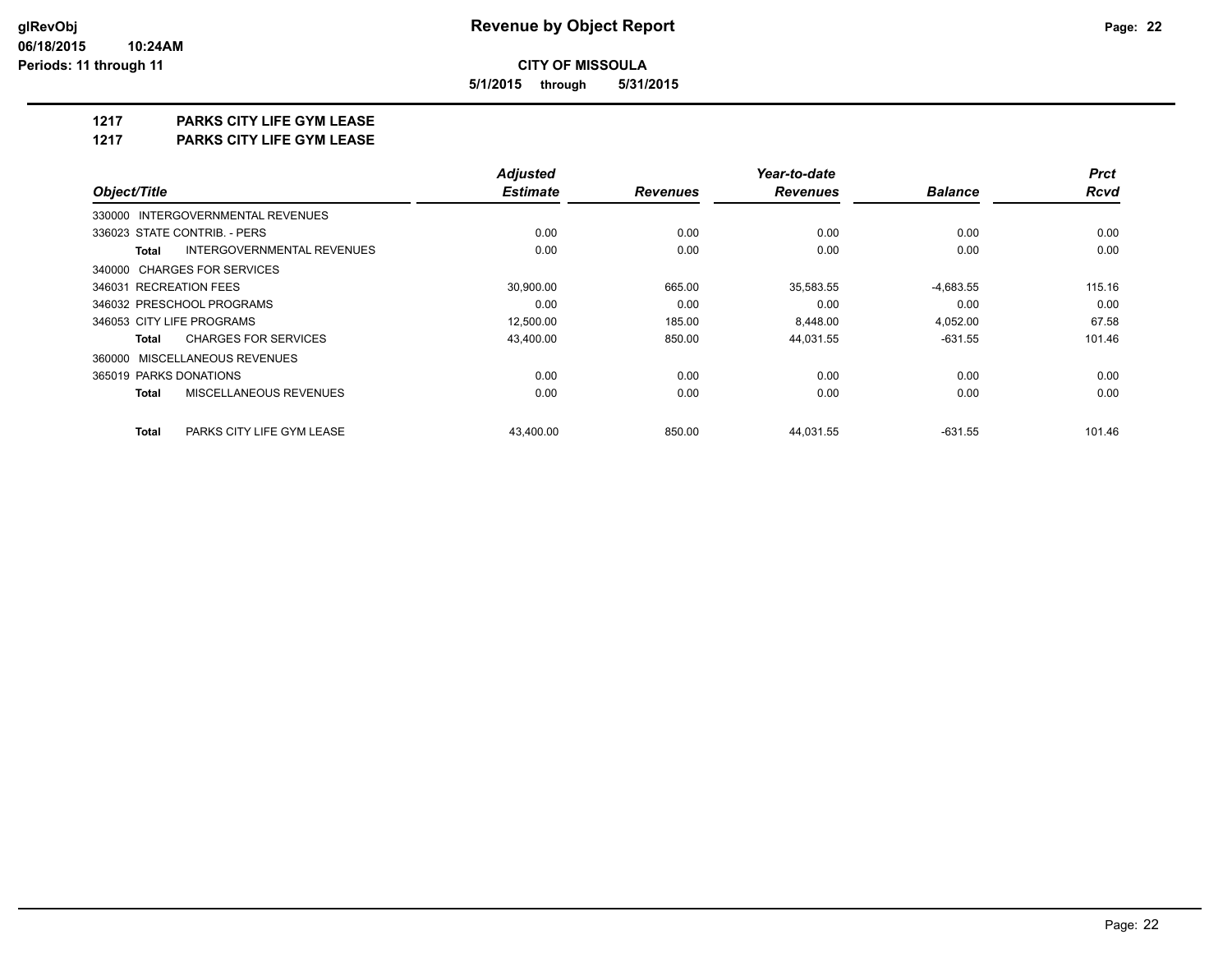**5/1/2015 through 5/31/2015**

#### **1217 PARKS CITY LIFE GYM LEASE**

| Object/Title                                  | <b>Adjusted</b><br><b>Estimate</b> | <b>Revenues</b> | Year-to-date<br><b>Revenues</b> | <b>Balance</b> | <b>Prct</b><br><b>Rcvd</b> |
|-----------------------------------------------|------------------------------------|-----------------|---------------------------------|----------------|----------------------------|
| INTERGOVERNMENTAL REVENUES<br>330000          |                                    |                 |                                 |                |                            |
| 336023 STATE CONTRIB. - PERS                  | 0.00                               | 0.00            | 0.00                            | 0.00           | 0.00                       |
| INTERGOVERNMENTAL REVENUES<br>Total           | 0.00                               | 0.00            | 0.00                            | 0.00           | 0.00                       |
| 340000 CHARGES FOR SERVICES                   |                                    |                 |                                 |                |                            |
| 346031 RECREATION FEES                        | 30.900.00                          | 665.00          | 35,583.55                       | $-4,683.55$    | 115.16                     |
| 346032 PRESCHOOL PROGRAMS                     | 0.00                               | 0.00            | 0.00                            | 0.00           | 0.00                       |
| 346053 CITY LIFE PROGRAMS                     | 12,500.00                          | 185.00          | 8.448.00                        | 4.052.00       | 67.58                      |
| <b>CHARGES FOR SERVICES</b><br>Total          | 43.400.00                          | 850.00          | 44,031.55                       | $-631.55$      | 101.46                     |
| 360000 MISCELLANEOUS REVENUES                 |                                    |                 |                                 |                |                            |
| 365019 PARKS DONATIONS                        | 0.00                               | 0.00            | 0.00                            | 0.00           | 0.00                       |
| <b>MISCELLANEOUS REVENUES</b><br><b>Total</b> | 0.00                               | 0.00            | 0.00                            | 0.00           | 0.00                       |
| <b>Total</b><br>PARKS CITY LIFE GYM LEASE     | 43.400.00                          | 850.00          | 44.031.55                       | $-631.55$      | 101.46                     |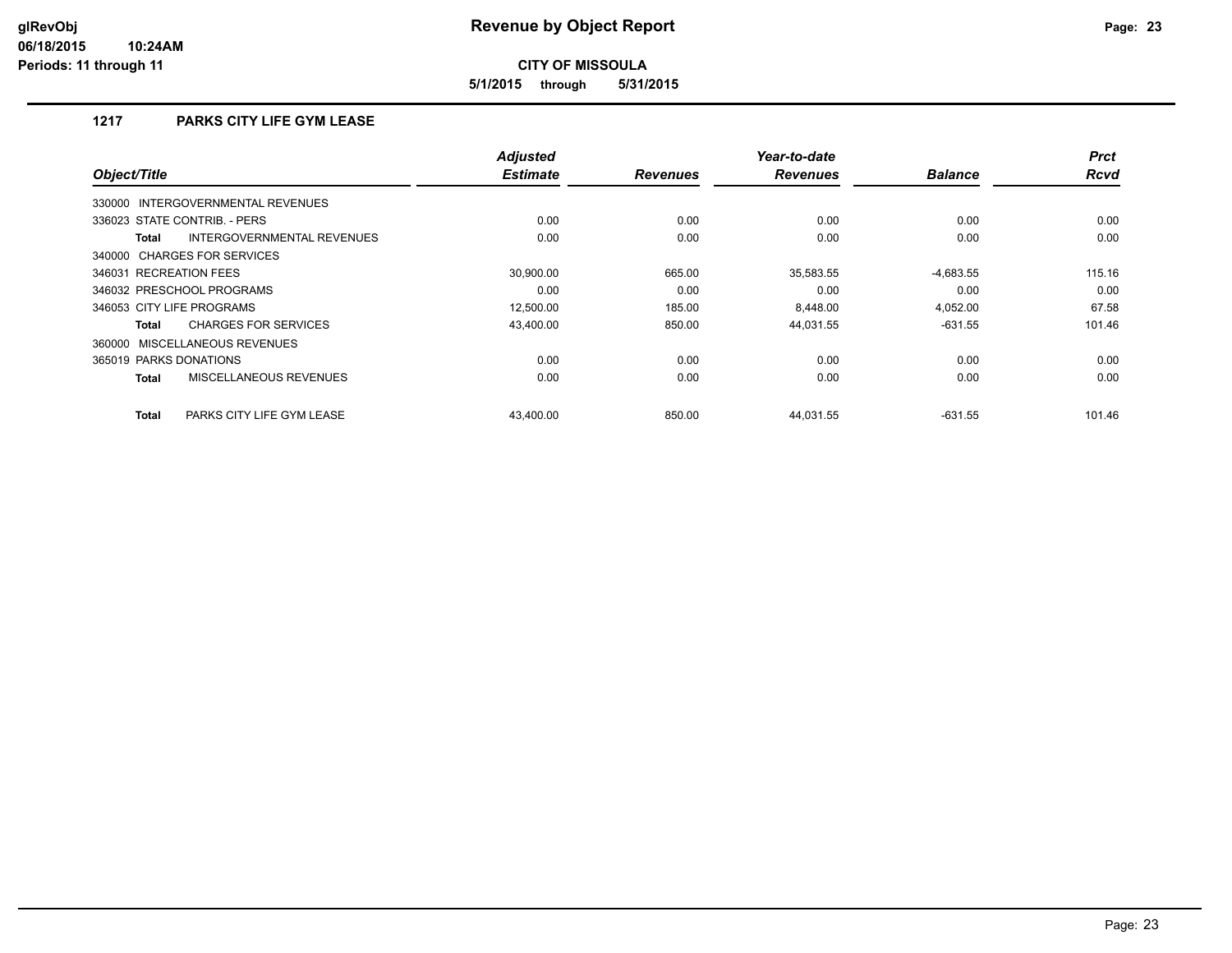**CITY OF MISSOULA 5/1/2015 through 5/31/2015**

**1218 ALL ABILITIES PLAYGROUND**

**1218 ALL ABILITIES PLAYGROUND**

|                        |                                | <b>Adjusted</b> |                 | Year-to-date    |                | <b>Prct</b> |
|------------------------|--------------------------------|-----------------|-----------------|-----------------|----------------|-------------|
| Object/Title           |                                | <b>Estimate</b> | <b>Revenues</b> | <b>Revenues</b> | <b>Balance</b> | <b>Rcvd</b> |
|                        | 360000 MISCELLANEOUS REVENUES  |                 |                 |                 |                |             |
| 365019 PARKS DONATIONS |                                | 671,346.00      | 0.00            | 136.000.00      | 535,346.00     | 20.26       |
| Total                  | MISCELLANEOUS REVENUES         | 671,346.00      | 0.00            | 136,000.00      | 535,346.00     | 20.26       |
|                        | 380000 OTHER FINANCING SOURCES |                 |                 |                 |                |             |
| 383010 TRANS FR CIP    |                                | 0.00            | 0.00            | 0.00            | 0.00           | 0.00        |
| <b>Total</b>           | OTHER FINANCING SOURCES        | 0.00            | 0.00            | 0.00            | 0.00           | 0.00        |
| <b>Total</b>           | ALL ABILITIES PLAYGROUND       | 671.346.00      | 0.00            | 136.000.00      | 535.346.00     | 20.26       |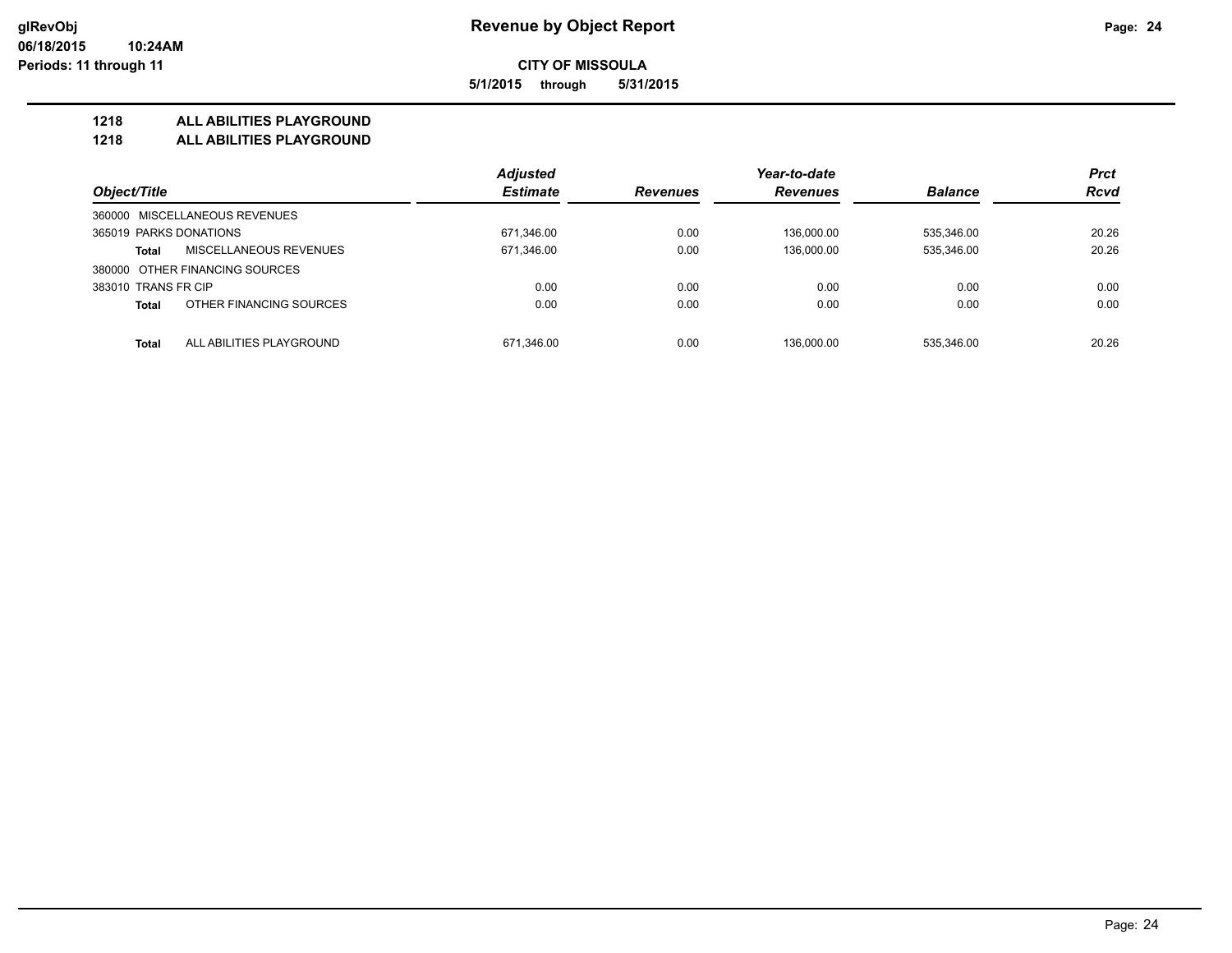**5/1/2015 through 5/31/2015**

#### **1218 ALL ABILITIES PLAYGROUND**

| Object/Title           |                                | <b>Adjusted</b><br><b>Estimate</b> | <b>Revenues</b> | Year-to-date<br><b>Revenues</b> | <b>Balance</b> | <b>Prct</b><br><b>Rcvd</b> |
|------------------------|--------------------------------|------------------------------------|-----------------|---------------------------------|----------------|----------------------------|
|                        | 360000 MISCELLANEOUS REVENUES  |                                    |                 |                                 |                |                            |
| 365019 PARKS DONATIONS |                                | 671,346.00                         | 0.00            | 136.000.00                      | 535,346.00     | 20.26                      |
| <b>Total</b>           | <b>MISCELLANEOUS REVENUES</b>  | 671,346.00                         | 0.00            | 136,000.00                      | 535,346.00     | 20.26                      |
|                        | 380000 OTHER FINANCING SOURCES |                                    |                 |                                 |                |                            |
| 383010 TRANS FR CIP    |                                | 0.00                               | 0.00            | 0.00                            | 0.00           | 0.00                       |
| <b>Total</b>           | OTHER FINANCING SOURCES        | 0.00                               | 0.00            | 0.00                            | 0.00           | 0.00                       |
| <b>Total</b>           | ALL ABILITIES PLAYGROUND       | 671.346.00                         | 0.00            | 136.000.00                      | 535.346.00     | 20.26                      |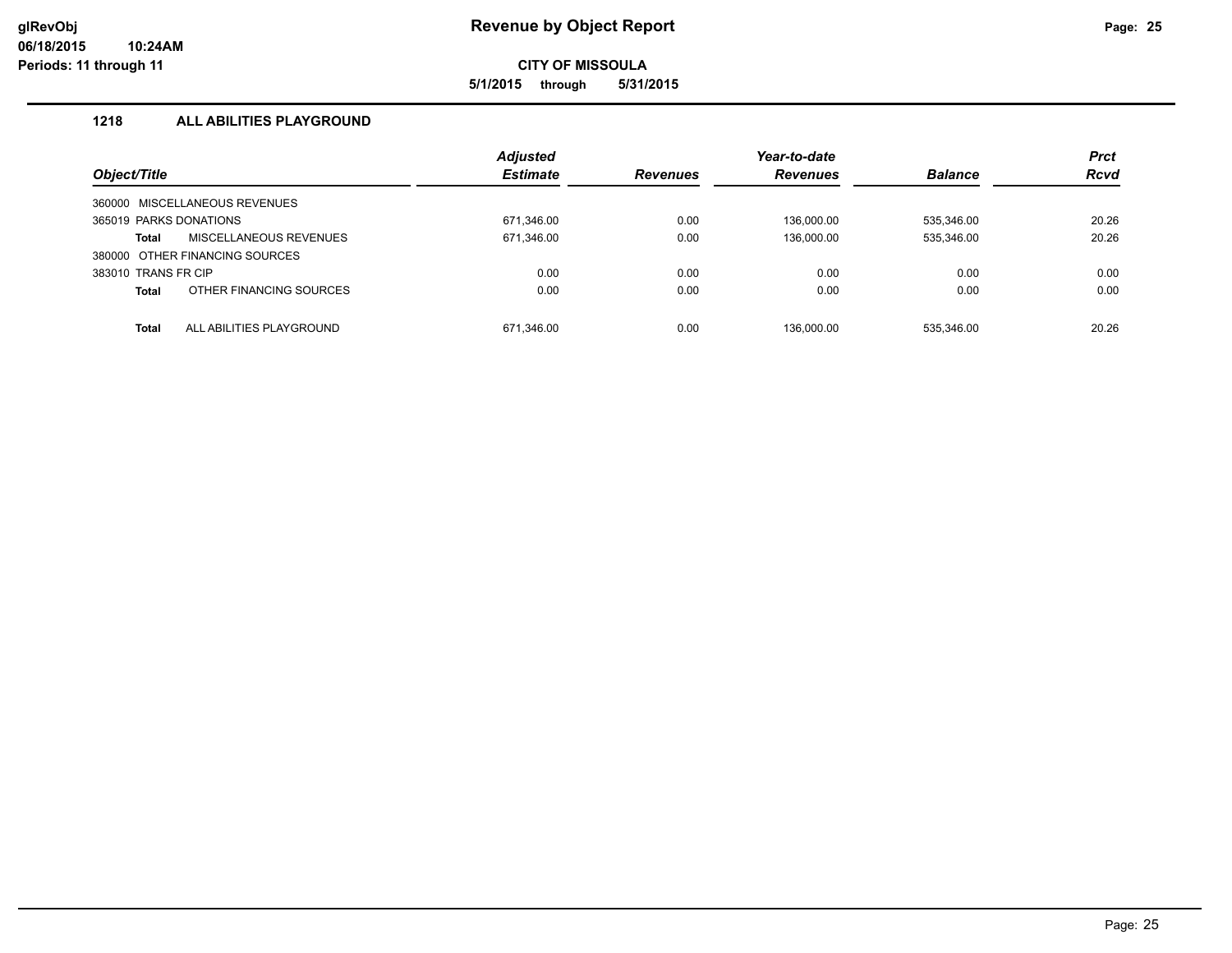**5/1/2015 through 5/31/2015**

**1219 FY14 PARK & TRAIL BOND**

**1219 FY14 PARK & TRAIL BOND**

|                                                   | <b>Adjusted</b> |                 | Year-to-date    |                | <b>Prct</b> |
|---------------------------------------------------|-----------------|-----------------|-----------------|----------------|-------------|
| Object/Title                                      | <b>Estimate</b> | <b>Revenues</b> | <b>Revenues</b> | <b>Balance</b> | Rcvd        |
| 360000 MISCELLANEOUS REVENUES                     |                 |                 |                 |                |             |
| 365001 GRANTS & DONATIONS                         | 0.00            | 0.00            | 0.00            | 0.00           | 0.00        |
| MISCELLANEOUS REVENUES<br>Total                   | 0.00            | 0.00            | 0.00            | 0.00           | 0.00        |
| 380000 OTHER FINANCING SOURCES                    |                 |                 |                 |                |             |
| 381010 BOND PROCEEDS                              | 0.00            | 0.00            | 0.00            | 0.00           | 0.00        |
| 383050 TRANSFER FROM IMPACT FEES                  | 0.00            | 0.00            | 0.00            | 0.00           | 0.00        |
| OTHER FINANCING SOURCES<br>Total                  | 0.00            | 0.00            | 0.00            | 0.00           | 0.00        |
| <b>Total</b><br><b>FY14 PARK &amp; TRAIL BOND</b> | 0.00            | 0.00            | 0.00            | 0.00           | 0.00        |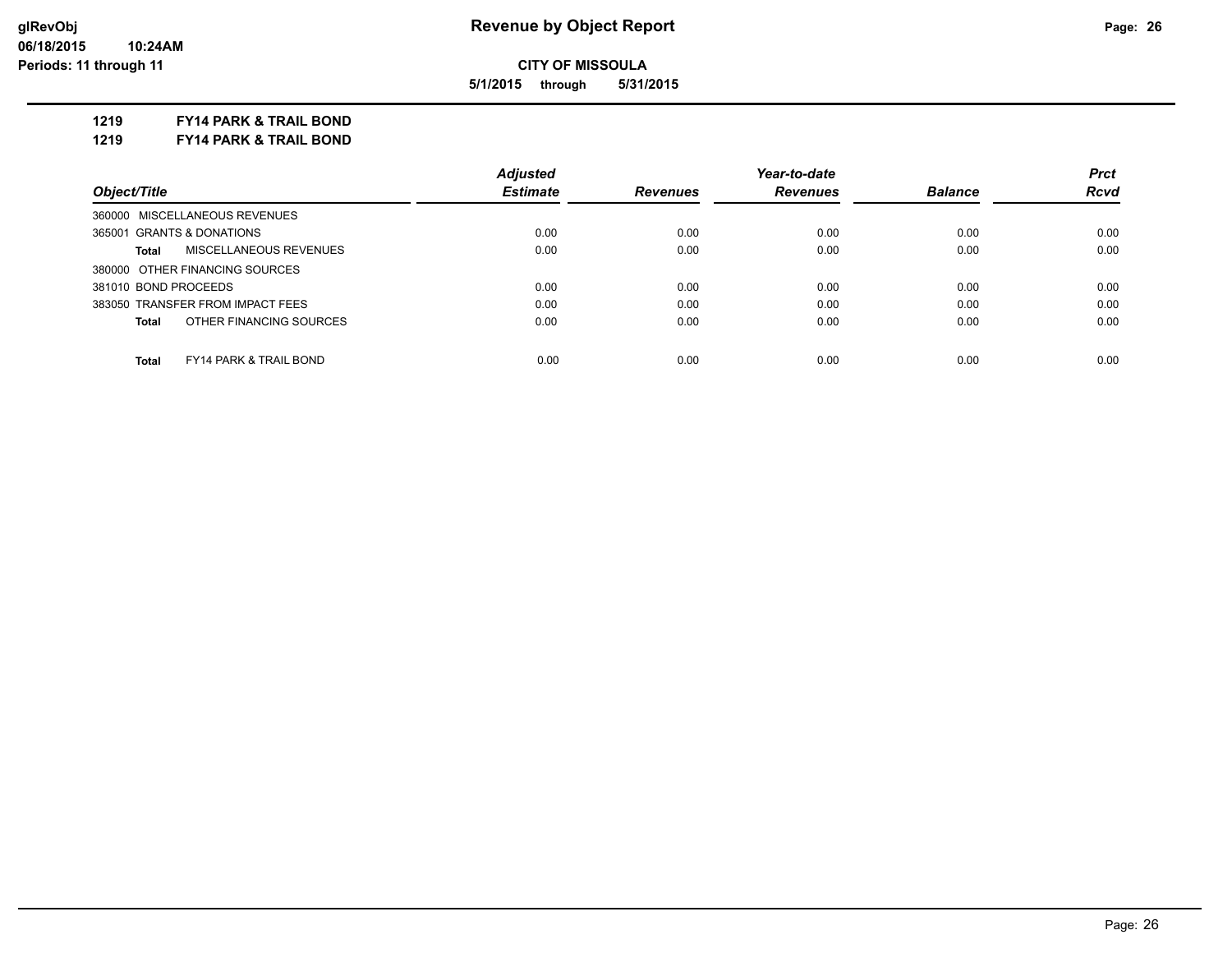**5/1/2015 through 5/31/2015**

#### **1219 FY14 PARK & TRAIL BOND**

|                                                   | <b>Adjusted</b> |                 | Year-to-date    |                | <b>Prct</b> |
|---------------------------------------------------|-----------------|-----------------|-----------------|----------------|-------------|
| Object/Title                                      | <b>Estimate</b> | <b>Revenues</b> | <b>Revenues</b> | <b>Balance</b> | <b>Rcvd</b> |
| 360000 MISCELLANEOUS REVENUES                     |                 |                 |                 |                |             |
| 365001 GRANTS & DONATIONS                         | 0.00            | 0.00            | 0.00            | 0.00           | 0.00        |
| <b>MISCELLANEOUS REVENUES</b><br>Total            | 0.00            | 0.00            | 0.00            | 0.00           | 0.00        |
| 380000 OTHER FINANCING SOURCES                    |                 |                 |                 |                |             |
| 381010 BOND PROCEEDS                              | 0.00            | 0.00            | 0.00            | 0.00           | 0.00        |
| 383050 TRANSFER FROM IMPACT FEES                  | 0.00            | 0.00            | 0.00            | 0.00           | 0.00        |
| OTHER FINANCING SOURCES<br><b>Total</b>           | 0.00            | 0.00            | 0.00            | 0.00           | 0.00        |
| <b>Total</b><br><b>FY14 PARK &amp; TRAIL BOND</b> | 0.00            | 0.00            | 0.00            | 0.00           | 0.00        |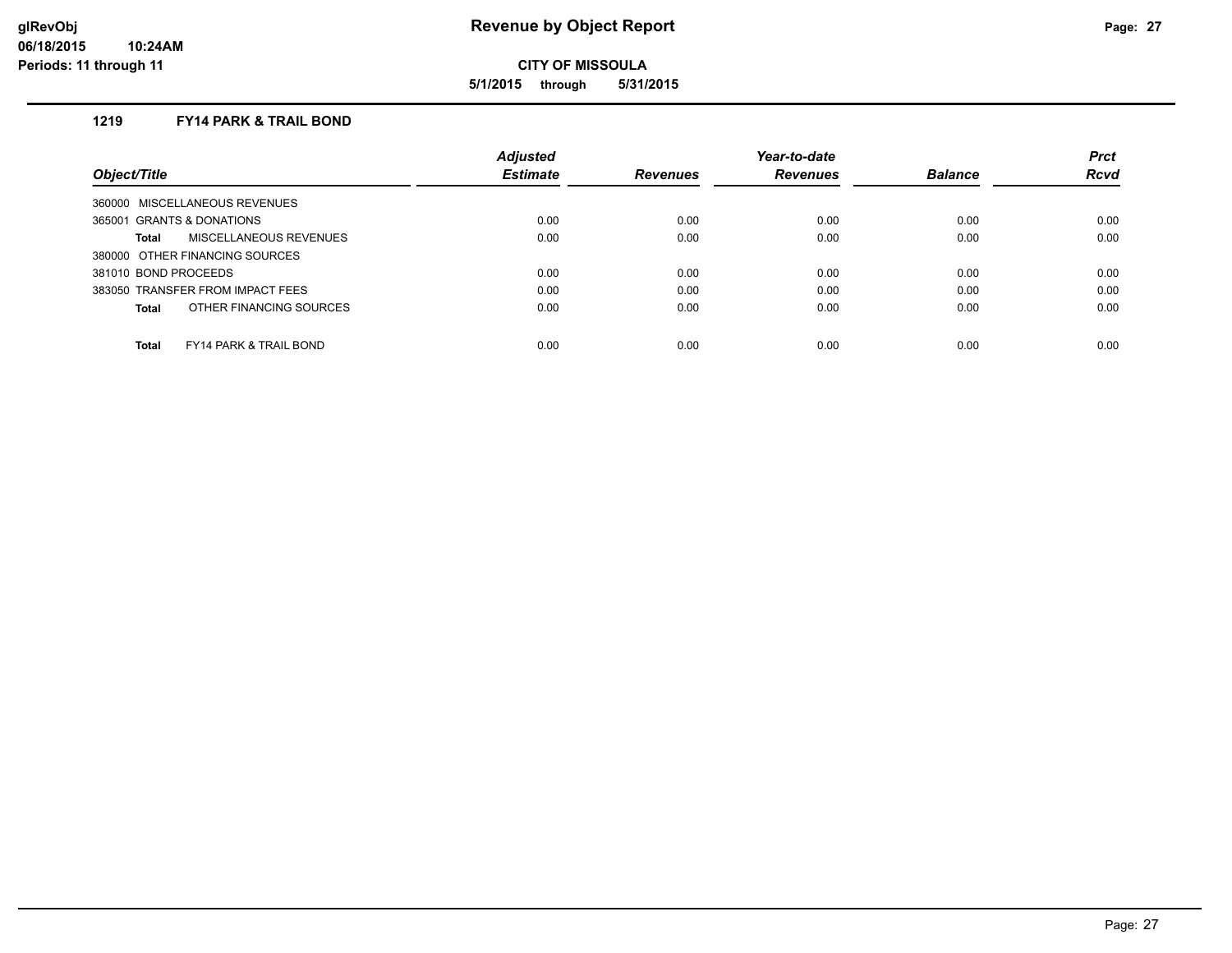**5/1/2015 through 5/31/2015**

## **1241 CREMAIN WALL & CEMETERY DONATIONS FUND**

**1241 CREMAIN WALL & CEMETERY DONATIONS FUND**

|                                                           | <b>Adjusted</b> |                 | Year-to-date    |                | <b>Prct</b> |
|-----------------------------------------------------------|-----------------|-----------------|-----------------|----------------|-------------|
| Object/Title                                              | <b>Estimate</b> | <b>Revenues</b> | <b>Revenues</b> | <b>Balance</b> | <b>Rcvd</b> |
| 340000 CHARGES FOR SERVICES                               |                 |                 |                 |                |             |
| 343310 SALE OF NICHE NAMEPLATES & VASES                   | 0.00            | 1,700.00        | 18,900.00       | $-18,900.00$   | 0.00        |
| 343311 SALE OF NICHES                                     | 0.00            | 0.00            | 0.00            | 0.00           | 0.00        |
| <b>CHARGES FOR SERVICES</b><br>Total                      | 0.00            | 1.700.00        | 18,900.00       | $-18,900.00$   | 0.00        |
| 360000 MISCELLANEOUS REVENUES                             |                 |                 |                 |                |             |
| 360010 MISCELLANEOUS                                      | 0.00            | 0.00            | 0.00            | 0.00           | 0.00        |
| 365000 DONATIONS                                          | 0.00            | 0.00            | 0.00            | 0.00           | 0.00        |
| MISCELLANEOUS REVENUES<br><b>Total</b>                    | 0.00            | 0.00            | 0.00            | 0.00           | 0.00        |
| 370000 INVESTMENTS & ROYALTY EARNINGS                     |                 |                 |                 |                |             |
| 371010 INTEREST ON INVESTMENTS                            | 0.00            | 0.00            | 0.00            | 0.00           | 0.00        |
| 371020 GAIN/LOSS IN MARKET VALUE OF INVESTMENTS           | 0.00            | 0.00            | 0.00            | 0.00           | 0.00        |
| <b>INVESTMENTS &amp; ROYALTY EARNINGS</b><br><b>Total</b> | 0.00            | 0.00            | 0.00            | 0.00           | 0.00        |
| CREMAIN WALL & CEMETERY DONATIONS F<br><b>Total</b>       | 0.00            | 1,700.00        | 18,900.00       | $-18,900.00$   | 0.00        |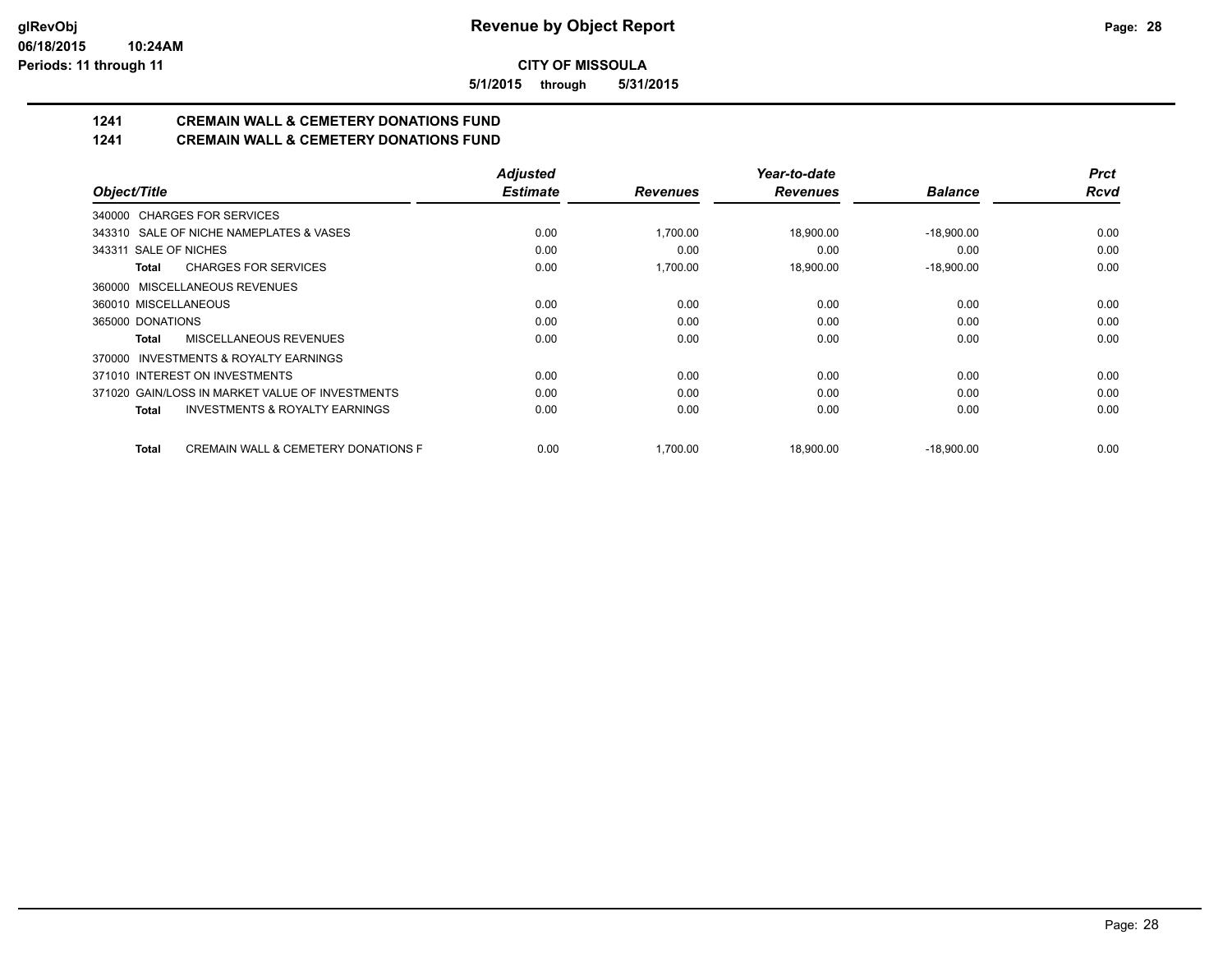**5/1/2015 through 5/31/2015**

#### **1241 CREMAIN WALL & CEMETERY DONATIONS FUND**

|                                                                | <b>Adjusted</b> |                 | Year-to-date    |                | <b>Prct</b> |
|----------------------------------------------------------------|-----------------|-----------------|-----------------|----------------|-------------|
| Object/Title                                                   | <b>Estimate</b> | <b>Revenues</b> | <b>Revenues</b> | <b>Balance</b> | <b>Rcvd</b> |
| 340000 CHARGES FOR SERVICES                                    |                 |                 |                 |                |             |
| 343310 SALE OF NICHE NAMEPLATES & VASES                        | 0.00            | 1,700.00        | 18,900.00       | $-18,900.00$   | 0.00        |
| 343311 SALE OF NICHES                                          | 0.00            | 0.00            | 0.00            | 0.00           | 0.00        |
| <b>CHARGES FOR SERVICES</b><br>Total                           | 0.00            | 1,700.00        | 18,900.00       | $-18,900.00$   | 0.00        |
| 360000 MISCELLANEOUS REVENUES                                  |                 |                 |                 |                |             |
| 360010 MISCELLANEOUS                                           | 0.00            | 0.00            | 0.00            | 0.00           | 0.00        |
| 365000 DONATIONS                                               | 0.00            | 0.00            | 0.00            | 0.00           | 0.00        |
| MISCELLANEOUS REVENUES<br>Total                                | 0.00            | 0.00            | 0.00            | 0.00           | 0.00        |
| <b>INVESTMENTS &amp; ROYALTY EARNINGS</b><br>370000            |                 |                 |                 |                |             |
| 371010 INTEREST ON INVESTMENTS                                 | 0.00            | 0.00            | 0.00            | 0.00           | 0.00        |
| 371020 GAIN/LOSS IN MARKET VALUE OF INVESTMENT                 | 0.00            | 0.00            | 0.00            | 0.00           | 0.00        |
| <b>INVESTMENTS &amp; ROYALTY EARNINGS</b><br><b>Total</b>      | 0.00            | 0.00            | 0.00            | 0.00           | 0.00        |
|                                                                |                 |                 |                 |                |             |
| <b>CREMAIN WALL &amp; CEMETERY DONATIONS F</b><br><b>Total</b> | 0.00            | 1.700.00        | 18.900.00       | $-18,900.00$   | 0.00        |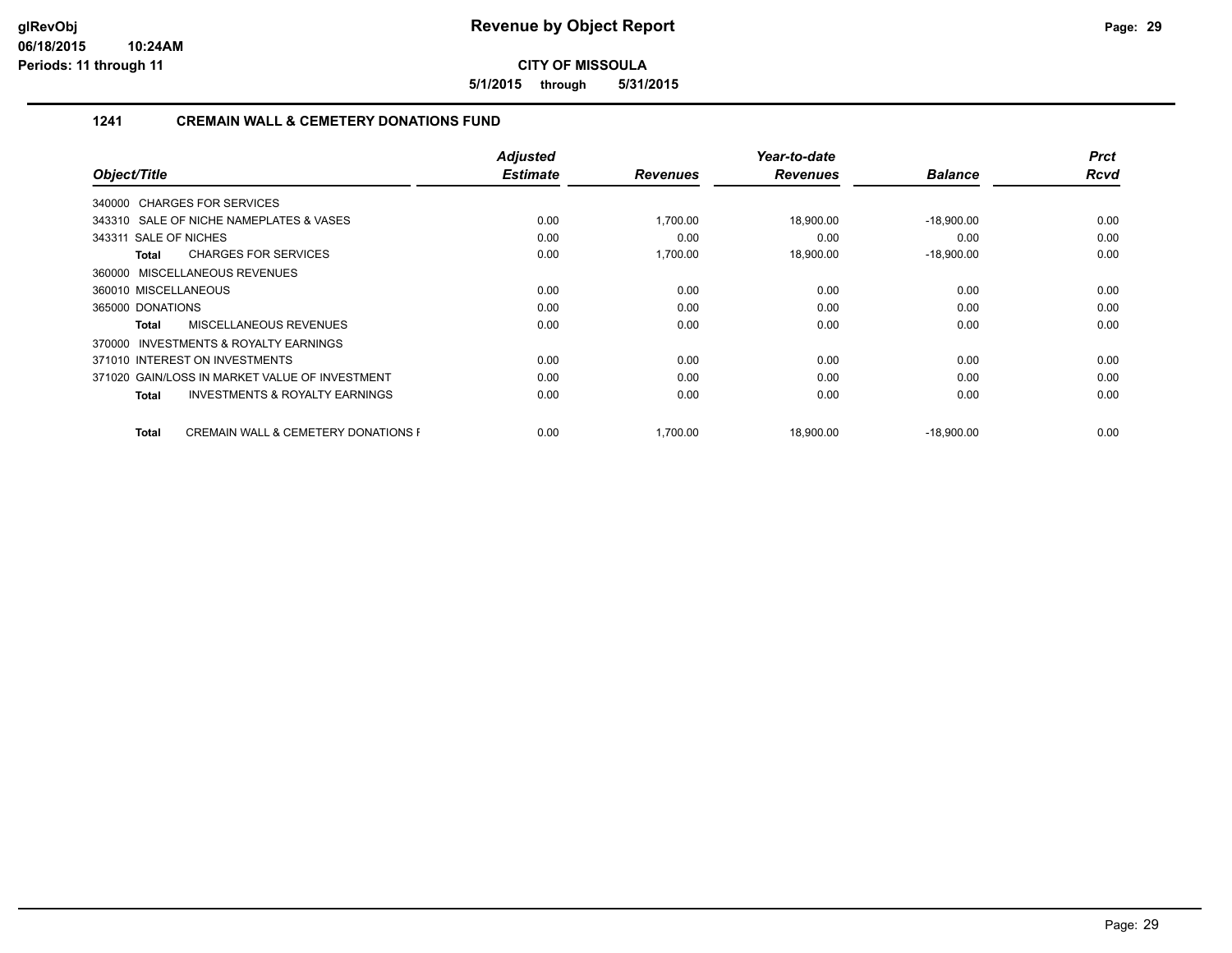**5/1/2015 through 5/31/2015**

#### **1242 CEMETERY CARE FUND**

**1242 CEMETERY CARE FUND**

|                                                           | <b>Adjusted</b> |                 | Year-to-date    |                | <b>Prct</b> |
|-----------------------------------------------------------|-----------------|-----------------|-----------------|----------------|-------------|
| Object/Title                                              | <b>Estimate</b> | <b>Revenues</b> | <b>Revenues</b> | <b>Balance</b> | <b>Rcvd</b> |
| 340000 CHARGES FOR SERVICES                               |                 |                 |                 |                |             |
| 343320 CEMETERY - SALE OF PLOTS                           | 0.00            | 1,300.00        | 8,200.00        | $-8,200.00$    | 0.00        |
| 343321 CEMETERY FOUNDATIONS                               | 0.00            | 540.00          | 4.330.00        | $-4.330.00$    | 0.00        |
| 343322 CEMETERY FLOWER CARE                               | 0.00            | 365.00          | 4.305.00        | $-4,305.00$    | 0.00        |
| 343323 CEMETERY - LINER INSTALL FEES                      | 0.00            | 600.00          | 11,200.00       | $-11,200.00$   | 0.00        |
| 343324 OTHER CEMETERY FEES                                | 0.00            | 150.00          | 1.650.00        | $-1.650.00$    | 0.00        |
| 343325 2ND INTERMENT RIGHT                                | 0.00            | 200.00          | 2.000.00        | $-2.000.00$    | 0.00        |
| 343340 CEMETERY - OPENINGS & CLOSINGS                     | 0.00            | 1,125.00        | 11,525.00       | $-11,525.00$   | 0.00        |
| 343350 CEMETERY CARE, FEES                                | 75,000.00       | 0.00            | 0.00            | 75,000.00      | 0.00        |
| <b>CHARGES FOR SERVICES</b><br><b>Total</b>               | 75,000.00       | 4,280.00        | 43,210.00       | 31,790.00      | 57.61       |
| 360000 MISCELLANEOUS REVENUES                             |                 |                 |                 |                |             |
| 360010 MISCELLANEOUS                                      | 0.00            | 0.00            | 0.00            | 0.00           | 0.00        |
| <b>MISCELLANEOUS REVENUES</b><br><b>Total</b>             | 0.00            | 0.00            | 0.00            | 0.00           | 0.00        |
| <b>INVESTMENTS &amp; ROYALTY EARNINGS</b><br>370000       |                 |                 |                 |                |             |
| 371010 INTEREST ON INVESTMENTS                            | 0.00            | 0.00            | 0.00            | 0.00           | 0.00        |
| 371020 GAIN/LOSS IN MARKET VALUE OF INVESTMENTS           | 0.00            | 0.00            | 0.00            | 0.00           | 0.00        |
| <b>INVESTMENTS &amp; ROYALTY EARNINGS</b><br><b>Total</b> | 0.00            | 0.00            | 0.00            | 0.00           | 0.00        |
| 380000 OTHER FINANCING SOURCES                            |                 |                 |                 |                |             |
| 382010 SALE OF FIXED ASSETS                               | 0.00            | 0.00            | 0.00            | 0.00           | 0.00        |
| OTHER FINANCING SOURCES<br><b>Total</b>                   | 0.00            | 0.00            | 0.00            | 0.00           | 0.00        |
| <b>CEMETERY CARE FUND</b><br><b>Total</b>                 | 75.000.00       | 4.280.00        | 43.210.00       | 31,790.00      | 57.61       |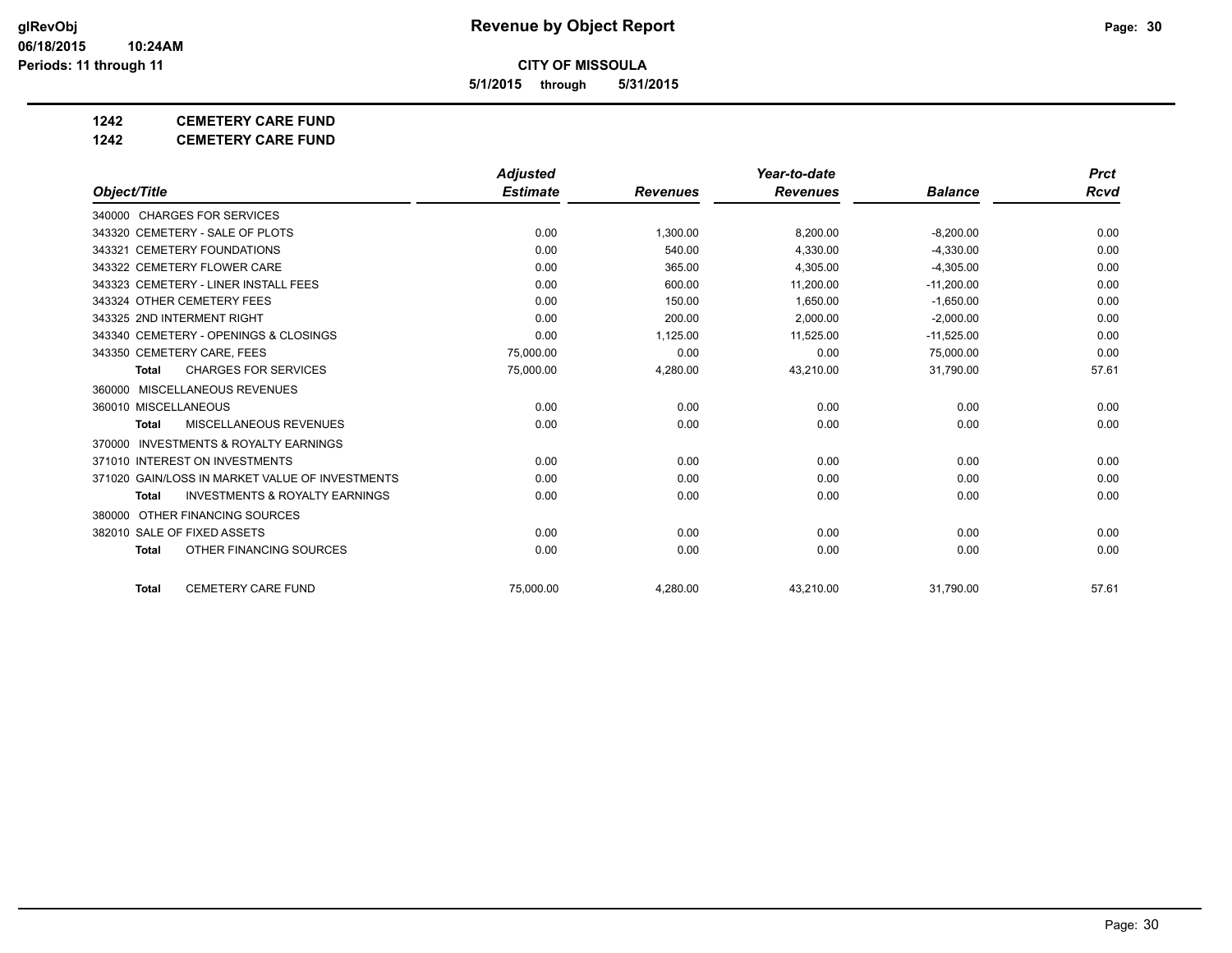**5/1/2015 through 5/31/2015**

#### **1242 CEMETERY CARE FUND**

|                                                           | <b>Adjusted</b> |                 | Year-to-date    |                | <b>Prct</b> |
|-----------------------------------------------------------|-----------------|-----------------|-----------------|----------------|-------------|
| Object/Title                                              | <b>Estimate</b> | <b>Revenues</b> | <b>Revenues</b> | <b>Balance</b> | <b>Rcvd</b> |
| 340000 CHARGES FOR SERVICES                               |                 |                 |                 |                |             |
| 343320 CEMETERY - SALE OF PLOTS                           | 0.00            | 1,300.00        | 8,200.00        | $-8,200.00$    | 0.00        |
| 343321 CEMETERY FOUNDATIONS                               | 0.00            | 540.00          | 4,330.00        | $-4,330.00$    | 0.00        |
| 343322 CEMETERY FLOWER CARE                               | 0.00            | 365.00          | 4,305.00        | $-4,305.00$    | 0.00        |
| 343323 CEMETERY - LINER INSTALL FEES                      | 0.00            | 600.00          | 11,200.00       | $-11,200.00$   | 0.00        |
| 343324 OTHER CEMETERY FEES                                | 0.00            | 150.00          | 1.650.00        | $-1,650.00$    | 0.00        |
| 343325 2ND INTERMENT RIGHT                                | 0.00            | 200.00          | 2,000.00        | $-2,000.00$    | 0.00        |
| 343340 CEMETERY - OPENINGS & CLOSINGS                     | 0.00            | 1,125.00        | 11,525.00       | $-11,525.00$   | 0.00        |
| 343350 CEMETERY CARE, FEES                                | 75,000.00       | 0.00            | 0.00            | 75,000.00      | 0.00        |
| <b>CHARGES FOR SERVICES</b><br><b>Total</b>               | 75,000.00       | 4,280.00        | 43,210.00       | 31,790.00      | 57.61       |
| 360000 MISCELLANEOUS REVENUES                             |                 |                 |                 |                |             |
| 360010 MISCELLANEOUS                                      | 0.00            | 0.00            | 0.00            | 0.00           | 0.00        |
| <b>MISCELLANEOUS REVENUES</b><br><b>Total</b>             | 0.00            | 0.00            | 0.00            | 0.00           | 0.00        |
| <b>INVESTMENTS &amp; ROYALTY EARNINGS</b><br>370000       |                 |                 |                 |                |             |
| 371010 INTEREST ON INVESTMENTS                            | 0.00            | 0.00            | 0.00            | 0.00           | 0.00        |
| 371020 GAIN/LOSS IN MARKET VALUE OF INVESTMENT            | 0.00            | 0.00            | 0.00            | 0.00           | 0.00        |
| <b>INVESTMENTS &amp; ROYALTY EARNINGS</b><br><b>Total</b> | 0.00            | 0.00            | 0.00            | 0.00           | 0.00        |
| 380000 OTHER FINANCING SOURCES                            |                 |                 |                 |                |             |
| 382010 SALE OF FIXED ASSETS                               | 0.00            | 0.00            | 0.00            | 0.00           | 0.00        |
| OTHER FINANCING SOURCES<br><b>Total</b>                   | 0.00            | 0.00            | 0.00            | 0.00           | 0.00        |
| <b>CEMETERY CARE FUND</b><br><b>Total</b>                 | 75.000.00       | 4,280.00        | 43,210.00       | 31,790.00      | 57.61       |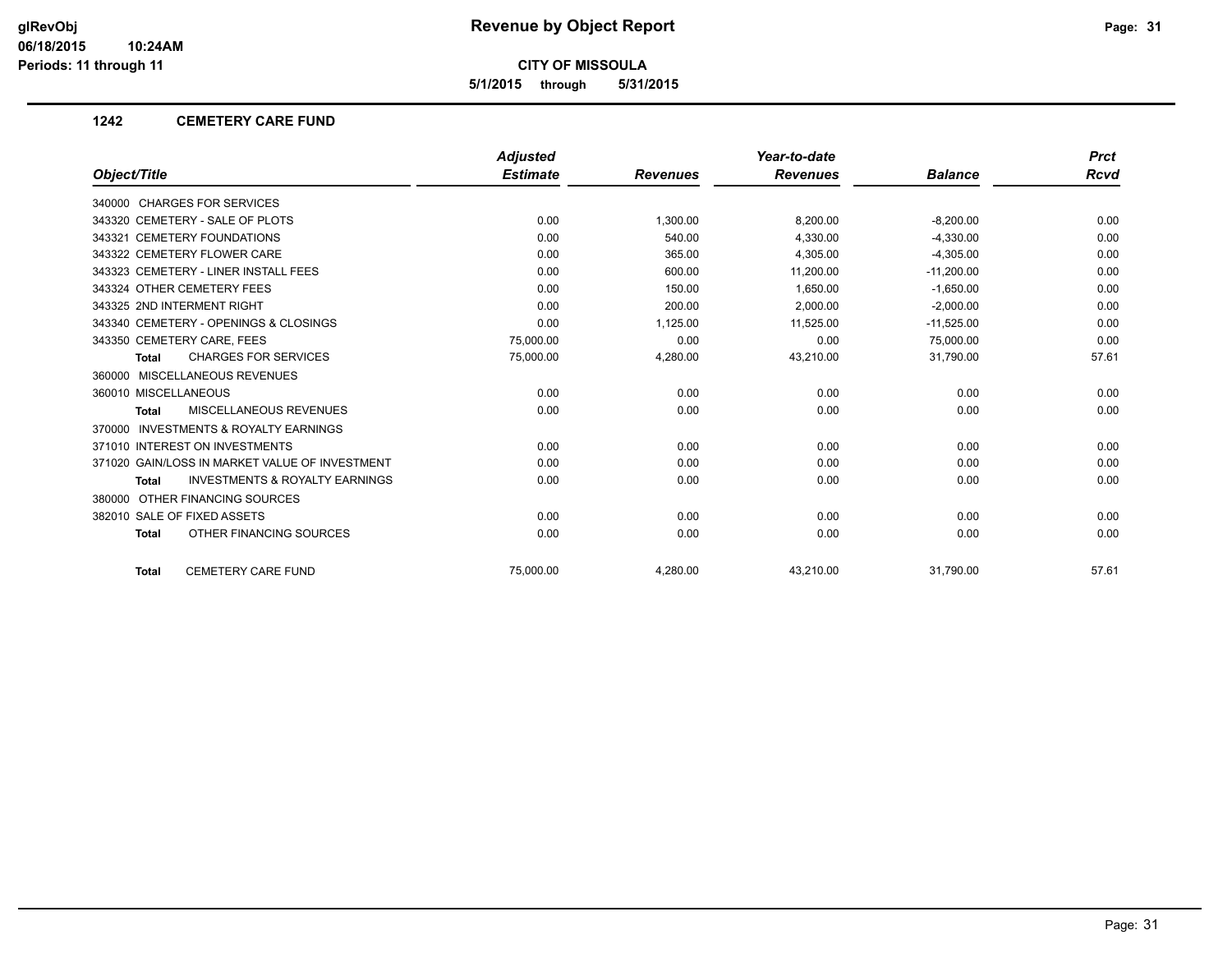**5/1/2015 through 5/31/2015**

#### **1243 CEMETERY MEMORIAL FUND**

**1243 CEMETERY MEMORIAL FUND**

|                      |                                                 | <b>Adjusted</b> |                 | Year-to-date    |                | <b>Prct</b> |
|----------------------|-------------------------------------------------|-----------------|-----------------|-----------------|----------------|-------------|
| Object/Title         |                                                 | <b>Estimate</b> | <b>Revenues</b> | <b>Revenues</b> | <b>Balance</b> | Rcvd        |
|                      | 360000 MISCELLANEOUS REVENUES                   |                 |                 |                 |                |             |
| 360010 MISCELLANEOUS |                                                 | 0.00            | 0.00            | 0.00            | 0.00           | 0.00        |
| 365000 DONATIONS     |                                                 | 1.500.00        | 0.00            | 1.103.99        | 396.01         | 73.60       |
| Total                | MISCELLANEOUS REVENUES                          | 1.500.00        | 0.00            | 1.103.99        | 396.01         | 73.60       |
|                      | 370000 INVESTMENTS & ROYALTY EARNINGS           |                 |                 |                 |                |             |
|                      | 371010 INTEREST ON INVESTMENTS                  | 0.00            | 0.00            | 0.00            | 0.00           | 0.00        |
|                      | 371020 GAIN/LOSS IN MARKET VALUE OF INVESTMENTS | 0.00            | 0.00            | 0.00            | 0.00           | 0.00        |
| <b>Total</b>         | INVESTMENTS & ROYALTY EARNINGS                  | 0.00            | 0.00            | 0.00            | 0.00           | 0.00        |
| <b>Total</b>         | <b>CEMETERY MEMORIAL FUND</b>                   | 1.500.00        | 0.00            | 1.103.99        | 396.01         | 73.60       |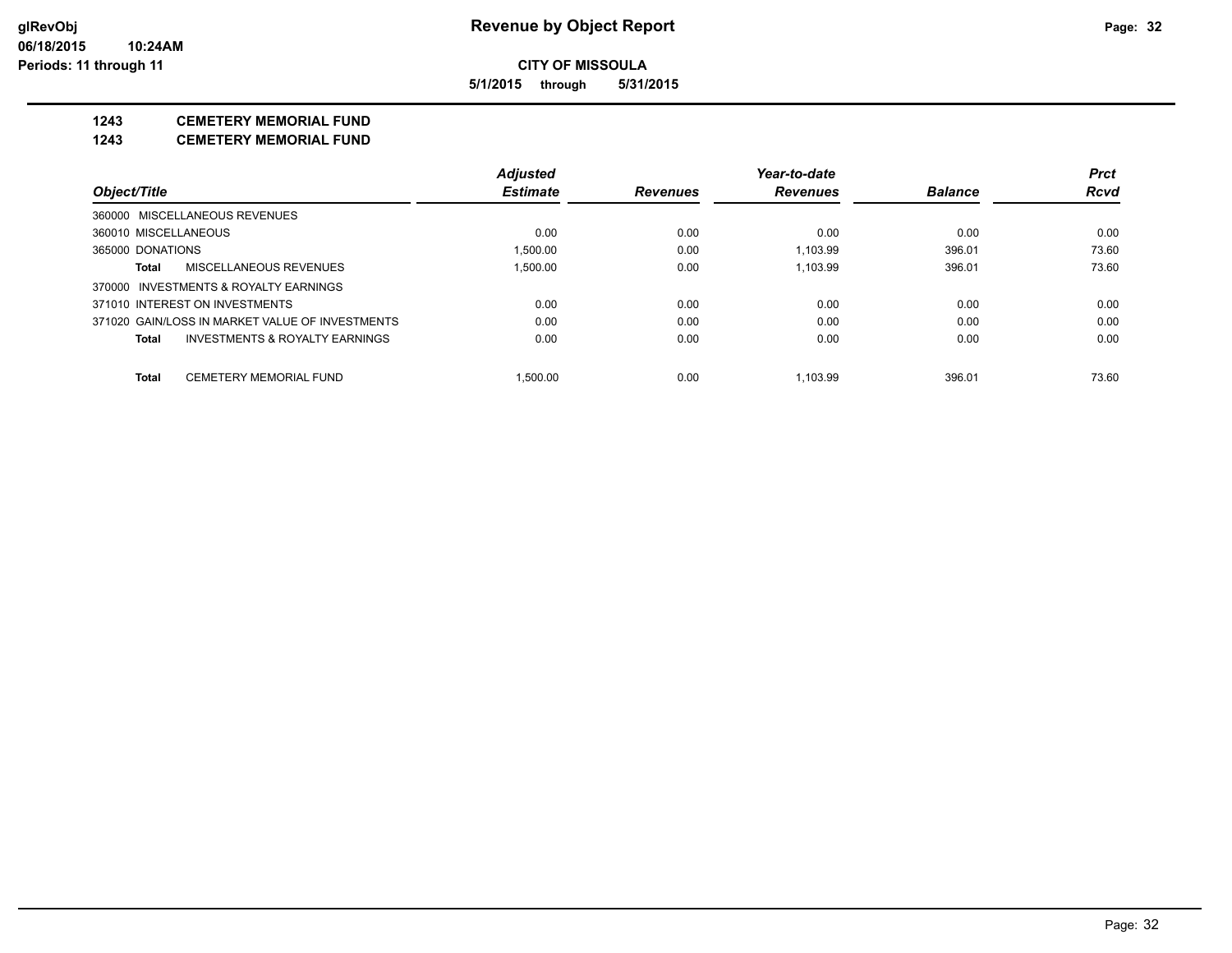**5/1/2015 through 5/31/2015**

#### **1243 CEMETERY MEMORIAL FUND**

|                                                    | <b>Adjusted</b> |                 | Year-to-date    |                | <b>Prct</b> |
|----------------------------------------------------|-----------------|-----------------|-----------------|----------------|-------------|
| <b>Object/Title</b>                                | <b>Estimate</b> | <b>Revenues</b> | <b>Revenues</b> | <b>Balance</b> | <b>Rcvd</b> |
| 360000 MISCELLANEOUS REVENUES                      |                 |                 |                 |                |             |
| 360010 MISCELLANEOUS                               | 0.00            | 0.00            | 0.00            | 0.00           | 0.00        |
| 365000 DONATIONS                                   | 1,500.00        | 0.00            | 1.103.99        | 396.01         | 73.60       |
| <b>MISCELLANEOUS REVENUES</b><br>Total             | 1.500.00        | 0.00            | 1.103.99        | 396.01         | 73.60       |
| 370000 INVESTMENTS & ROYALTY EARNINGS              |                 |                 |                 |                |             |
| 371010 INTEREST ON INVESTMENTS                     | 0.00            | 0.00            | 0.00            | 0.00           | 0.00        |
| 371020 GAIN/LOSS IN MARKET VALUE OF INVESTMENT     | 0.00            | 0.00            | 0.00            | 0.00           | 0.00        |
| <b>INVESTMENTS &amp; ROYALTY EARNINGS</b><br>Total | 0.00            | 0.00            | 0.00            | 0.00           | 0.00        |
| <b>CEMETERY MEMORIAL FUND</b><br>Total             | 1.500.00        | 0.00            | 1.103.99        | 396.01         | 73.60       |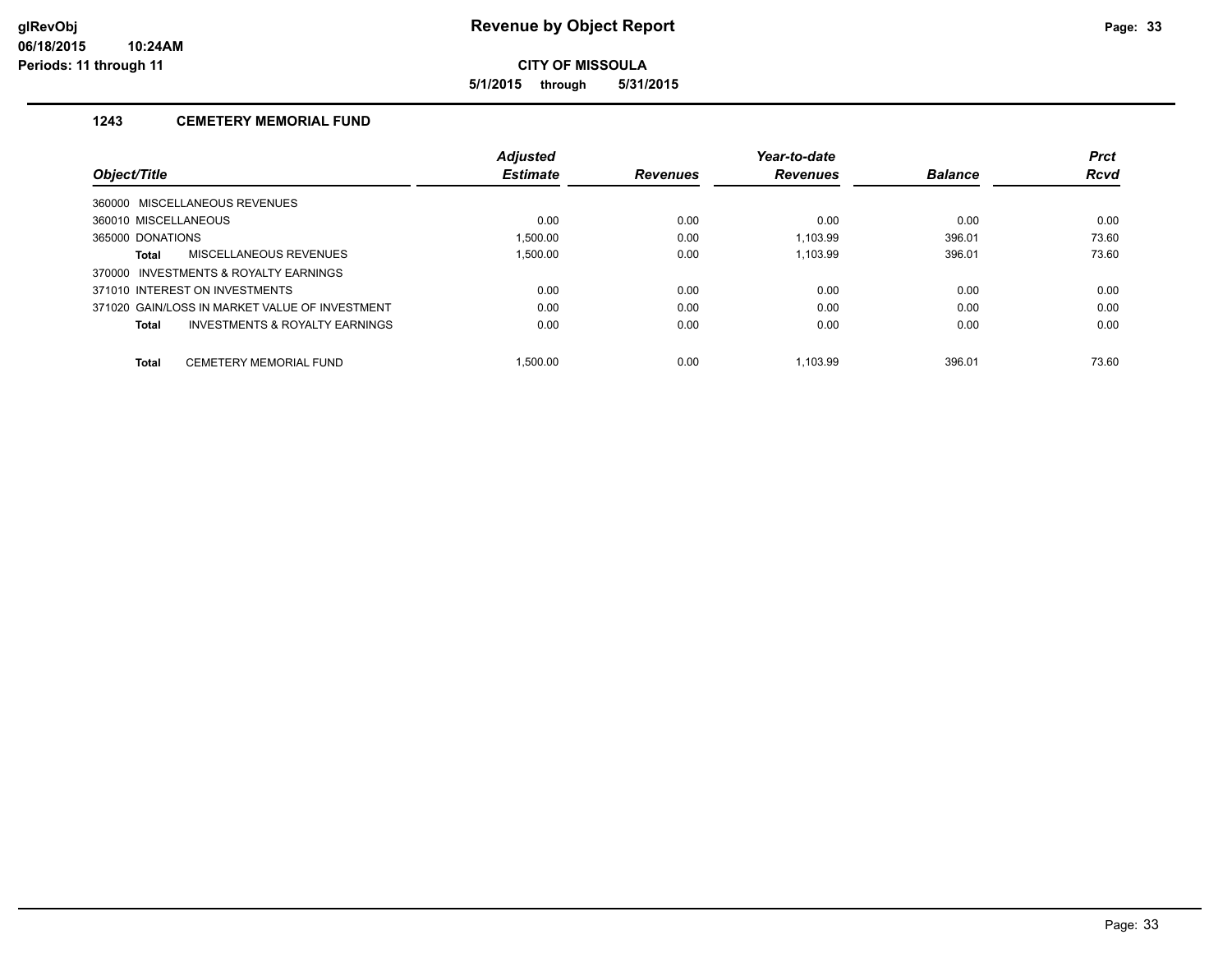**5/1/2015 through 5/31/2015**

**1265 TITLE 1 PROJECTS FUND**

**1265 TITLE 1 PROJECTS FUND**

|                         |                                           | <b>Adjusted</b> |                 | Year-to-date    |                | <b>Prct</b> |
|-------------------------|-------------------------------------------|-----------------|-----------------|-----------------|----------------|-------------|
| Object/Title            |                                           | <b>Estimate</b> | <b>Revenues</b> | <b>Revenues</b> | <b>Balance</b> | Rcvd        |
|                         | 360000 MISCELLANEOUS REVENUES             |                 |                 |                 |                |             |
| 360010 MISCELLANEOUS    |                                           | 0.00            | 0.00            | 0.00            | 0.00           | 0.00        |
| Total                   | <b>MISCELLANEOUS REVENUES</b>             | 0.00            | 0.00            | 0.00            | 0.00           | 0.00        |
|                         | 370000 INVESTMENTS & ROYALTY EARNINGS     |                 |                 |                 |                |             |
|                         | 371010 INTEREST ON INVESTMENTS            | 0.00            | 0.00            | 0.00            | 0.00           | 0.00        |
|                         | 373002 LOAN REPAYMENT - FAMILY SERVICES   | 20.000.00       | 0.00            | 0.00            | 20.000.00      | 0.00        |
| 373006 BURNS ST COMMONS |                                           | 0.00            | 0.00            | 80.000.00       | $-80.000.00$   | 0.00        |
| Total                   | <b>INVESTMENTS &amp; ROYALTY EARNINGS</b> | 20.000.00       | 0.00            | 80.000.00       | $-60.000.00$   | 400.00      |
| Total                   | TITLE 1 PROJECTS FUND                     | 20.000.00       | 0.00            | 80.000.00       | $-60.000.00$   | 400.00      |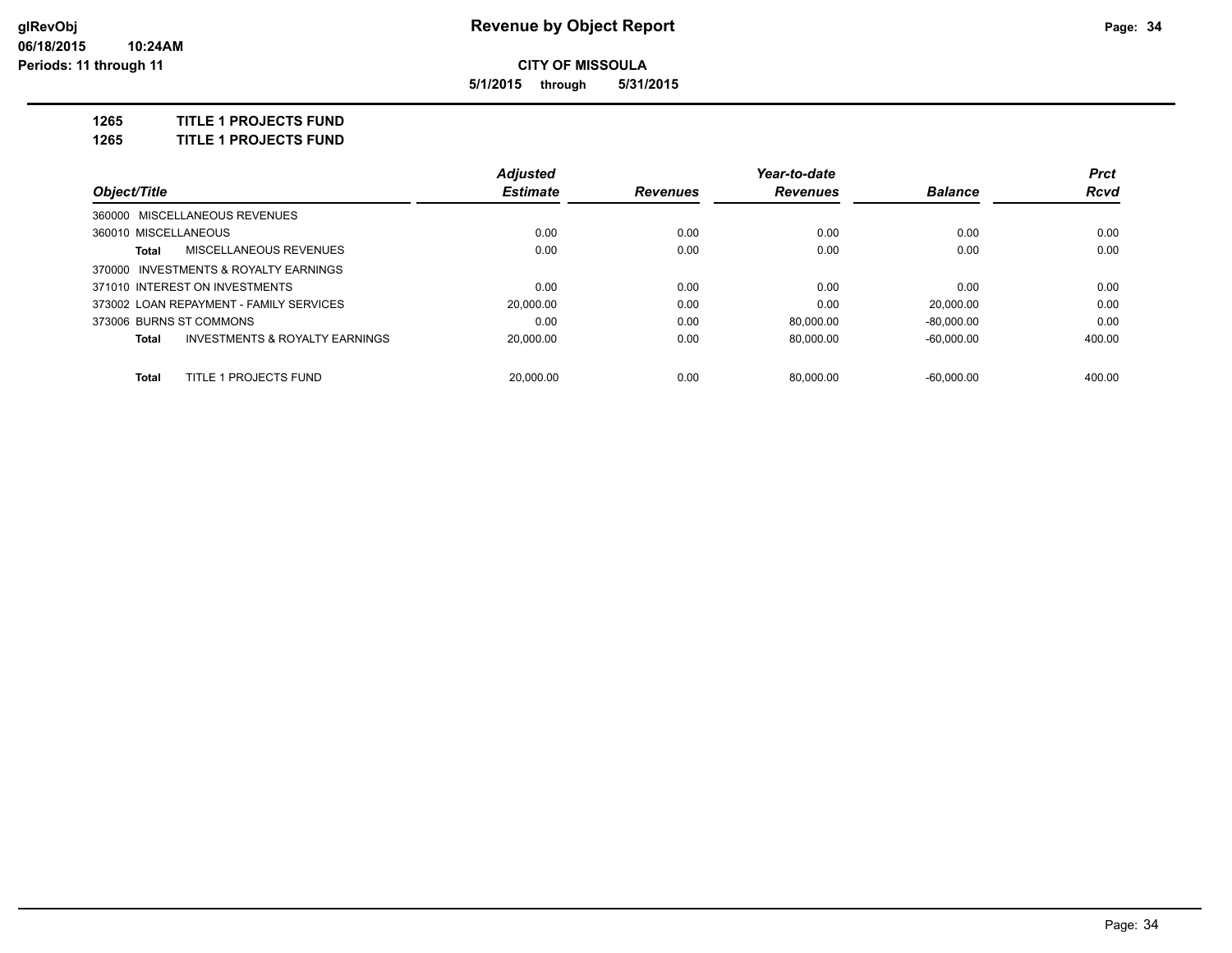**5/1/2015 through 5/31/2015**

#### **1265 TITLE 1 PROJECTS FUND**

|                                                | <b>Adjusted</b> |                 | Year-to-date    |                | <b>Prct</b> |
|------------------------------------------------|-----------------|-----------------|-----------------|----------------|-------------|
| Object/Title                                   | <b>Estimate</b> | <b>Revenues</b> | <b>Revenues</b> | <b>Balance</b> | <b>Rcvd</b> |
| 360000 MISCELLANEOUS REVENUES                  |                 |                 |                 |                |             |
| 360010 MISCELLANEOUS                           | 0.00            | 0.00            | 0.00            | 0.00           | 0.00        |
| <b>MISCELLANEOUS REVENUES</b><br><b>Total</b>  | 0.00            | 0.00            | 0.00            | 0.00           | 0.00        |
| 370000 INVESTMENTS & ROYALTY EARNINGS          |                 |                 |                 |                |             |
| 371010 INTEREST ON INVESTMENTS                 | 0.00            | 0.00            | 0.00            | 0.00           | 0.00        |
| 373002 LOAN REPAYMENT - FAMILY SERVICES        | 20,000.00       | 0.00            | 0.00            | 20.000.00      | 0.00        |
| 373006 BURNS ST COMMONS                        | 0.00            | 0.00            | 80.000.00       | $-80.000.00$   | 0.00        |
| INVESTMENTS & ROYALTY EARNINGS<br><b>Total</b> | 20.000.00       | 0.00            | 80,000.00       | $-60,000.00$   | 400.00      |
| TITLE 1 PROJECTS FUND<br><b>Total</b>          | 20.000.00       | 0.00            | 80.000.00       | $-60.000.00$   | 400.00      |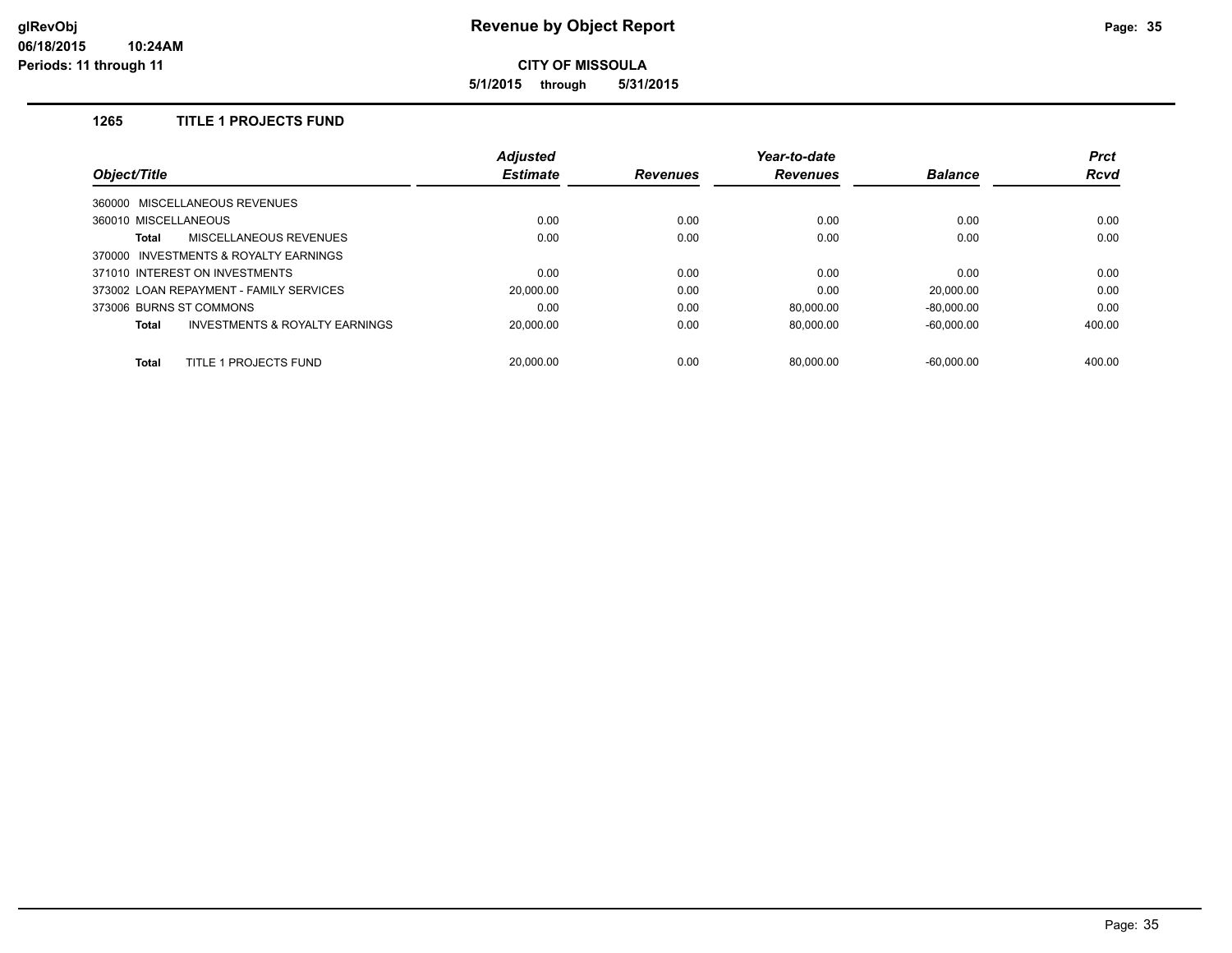**5/1/2015 through 5/31/2015**

# **1396 PROGRAM INCOME REVOLVING LOAN PROGRAM**

| 1396 | <b>PROGRAM INCOME REVOLVING LOAN PROGRAM</b> |
|------|----------------------------------------------|
|      |                                              |

| Object/Title                                              | <b>Adjusted</b><br><b>Estimate</b> |                 | Year-to-date<br><b>Revenues</b> | <b>Balance</b> | <b>Prct</b><br><b>Rcvd</b> |
|-----------------------------------------------------------|------------------------------------|-----------------|---------------------------------|----------------|----------------------------|
|                                                           |                                    | <b>Revenues</b> |                                 |                |                            |
| 330000 INTERGOVERNMENTAL REVENUES                         |                                    |                 |                                 |                |                            |
| 331010 ENTITLEMENT - CDBG                                 | 0.00                               | 0.00            | 0.00                            | 0.00           | 0.00                       |
| 331037 ELOCAL.COM LOAN REPAYMENT                          | 0.00                               | 0.00            | 0.00                            | 0.00           | 0.00                       |
| <b>INTERGOVERNMENTAL REVENUES</b><br><b>Total</b>         | 0.00                               | 0.00            | 0.00                            | 0.00           | 0.00                       |
| MISCELLANEOUS REVENUES<br>360000                          |                                    |                 |                                 |                |                            |
| 360005 LOAN REPAYMENTS                                    | 0.00                               | 0.00            | 0.00                            | 0.00           | 0.00                       |
| 360010 MISCELLANEOUS                                      | 0.00                               | 0.00            | 0.00                            | 0.00           | 0.00                       |
| 360013 REPAYMENT OF SEWER GRANT                           | 7,000.00                           | 0.00            | 11,926.00                       | $-4,926.00$    | 170.37                     |
| 360014 REPAYMENT OF LOAN/MHA                              | 0.00                               | 0.00            | 0.00                            | 0.00           | 0.00                       |
| 361013 CLOSED GRANT REPAYMENTS                            | 0.00                               | 0.00            | 0.00                            | 0.00           | 0.00                       |
| MISCELLANEOUS REVENUES<br>Total                           | 7,000.00                           | 0.00            | 11,926.00                       | $-4,926.00$    | 170.37                     |
| <b>INVESTMENTS &amp; ROYALTY EARNINGS</b><br>370000       |                                    |                 |                                 |                |                            |
| 371010 INTEREST ON INVESTMENTS                            | 0.00                               | 0.00            | 0.00                            | 0.00           | 0.00                       |
| 371020 GAIN/LOSS IN MARKET VALUE OF INVESTMENTS           | 0.00                               | 0.00            | 0.00                            | 0.00           | 0.00                       |
| <b>INVESTMENTS &amp; ROYALTY EARNINGS</b><br><b>Total</b> | 0.00                               | 0.00            | 0.00                            | 0.00           | 0.00                       |
| OTHER FINANCING SOURCES<br>380000                         |                                    |                 |                                 |                |                            |
| 383026 TRANS FR CDBG                                      | 0.00                               | 0.00            | 0.00                            | 0.00           | 0.00                       |
| OTHER FINANCING SOURCES<br><b>Total</b>                   | 0.00                               | 0.00            | 0.00                            | 0.00           | 0.00                       |
| PROGRAM INCOME REVOLVING LOAN PRO<br><b>Total</b>         | 7.000.00                           | 0.00            | 11,926.00                       | $-4,926.00$    | 170.37                     |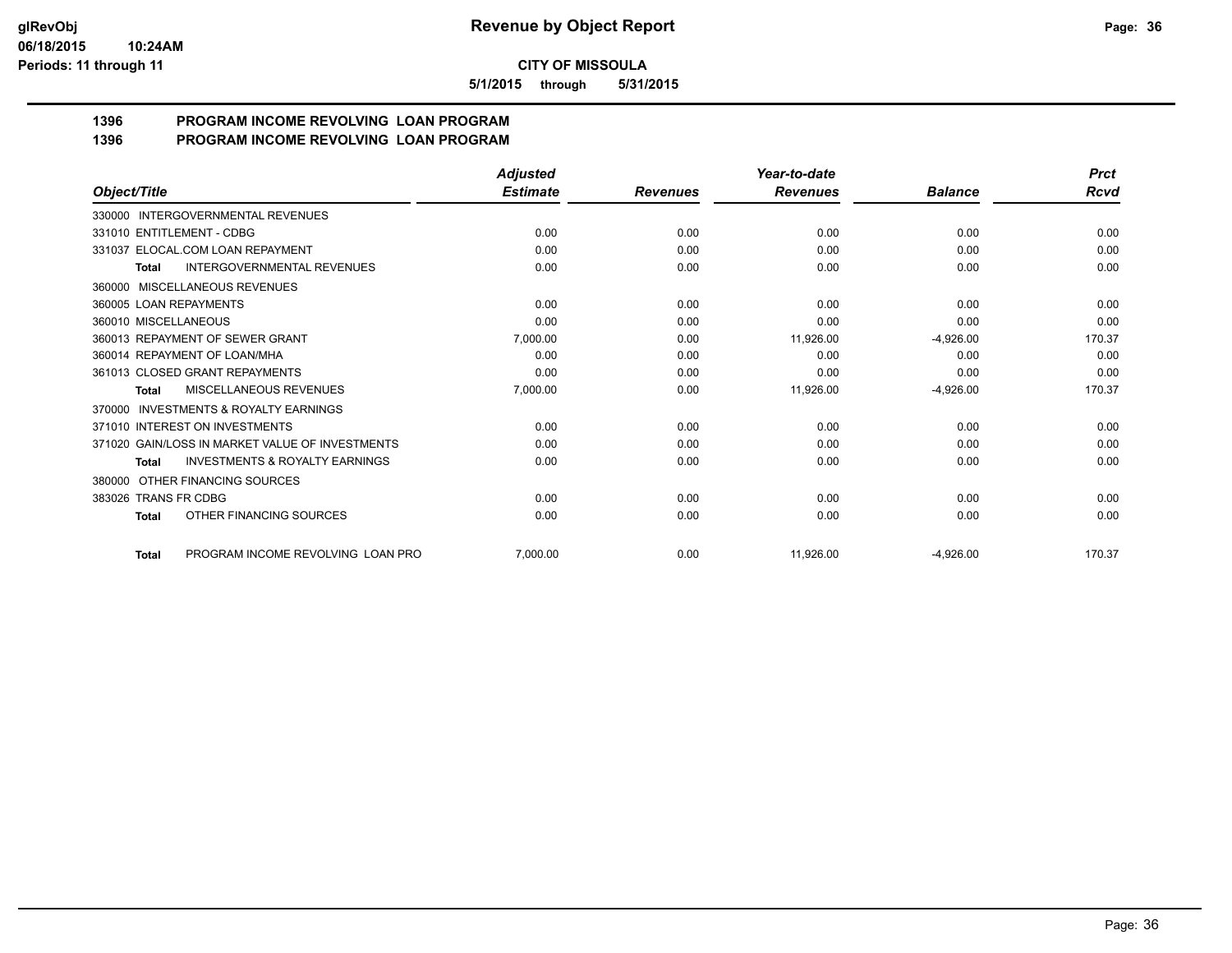**5/1/2015 through 5/31/2015**

## **1396 PROGRAM INCOME REVOLVING LOAN PROGRAM**

|                                                           | <b>Adjusted</b> |                 | Year-to-date    |                | <b>Prct</b> |
|-----------------------------------------------------------|-----------------|-----------------|-----------------|----------------|-------------|
| Object/Title                                              | <b>Estimate</b> | <b>Revenues</b> | <b>Revenues</b> | <b>Balance</b> | <b>Rcvd</b> |
| <b>INTERGOVERNMENTAL REVENUES</b><br>330000               |                 |                 |                 |                |             |
| 331010 ENTITLEMENT - CDBG                                 | 0.00            | 0.00            | 0.00            | 0.00           | 0.00        |
| 331037 ELOCAL.COM LOAN REPAYMENT                          | 0.00            | 0.00            | 0.00            | 0.00           | 0.00        |
| <b>INTERGOVERNMENTAL REVENUES</b><br><b>Total</b>         | 0.00            | 0.00            | 0.00            | 0.00           | 0.00        |
| 360000 MISCELLANEOUS REVENUES                             |                 |                 |                 |                |             |
| 360005 LOAN REPAYMENTS                                    | 0.00            | 0.00            | 0.00            | 0.00           | 0.00        |
| 360010 MISCELLANEOUS                                      | 0.00            | 0.00            | 0.00            | 0.00           | 0.00        |
| 360013 REPAYMENT OF SEWER GRANT                           | 7,000.00        | 0.00            | 11,926.00       | $-4,926.00$    | 170.37      |
| 360014 REPAYMENT OF LOAN/MHA                              | 0.00            | 0.00            | 0.00            | 0.00           | 0.00        |
| 361013 CLOSED GRANT REPAYMENTS                            | 0.00            | 0.00            | 0.00            | 0.00           | 0.00        |
| <b>MISCELLANEOUS REVENUES</b><br><b>Total</b>             | 7,000.00        | 0.00            | 11,926.00       | $-4,926.00$    | 170.37      |
| <b>INVESTMENTS &amp; ROYALTY EARNINGS</b><br>370000       |                 |                 |                 |                |             |
| 371010 INTEREST ON INVESTMENTS                            | 0.00            | 0.00            | 0.00            | 0.00           | 0.00        |
| 371020 GAIN/LOSS IN MARKET VALUE OF INVESTMENT            | 0.00            | 0.00            | 0.00            | 0.00           | 0.00        |
| <b>INVESTMENTS &amp; ROYALTY EARNINGS</b><br><b>Total</b> | 0.00            | 0.00            | 0.00            | 0.00           | 0.00        |
| OTHER FINANCING SOURCES<br>380000                         |                 |                 |                 |                |             |
| 383026 TRANS FR CDBG                                      | 0.00            | 0.00            | 0.00            | 0.00           | 0.00        |
| OTHER FINANCING SOURCES<br>Total                          | 0.00            | 0.00            | 0.00            | 0.00           | 0.00        |
| PROGRAM INCOME REVOLVING LOAN PRC<br><b>Total</b>         | 7.000.00        | 0.00            | 11,926.00       | $-4,926.00$    | 170.37      |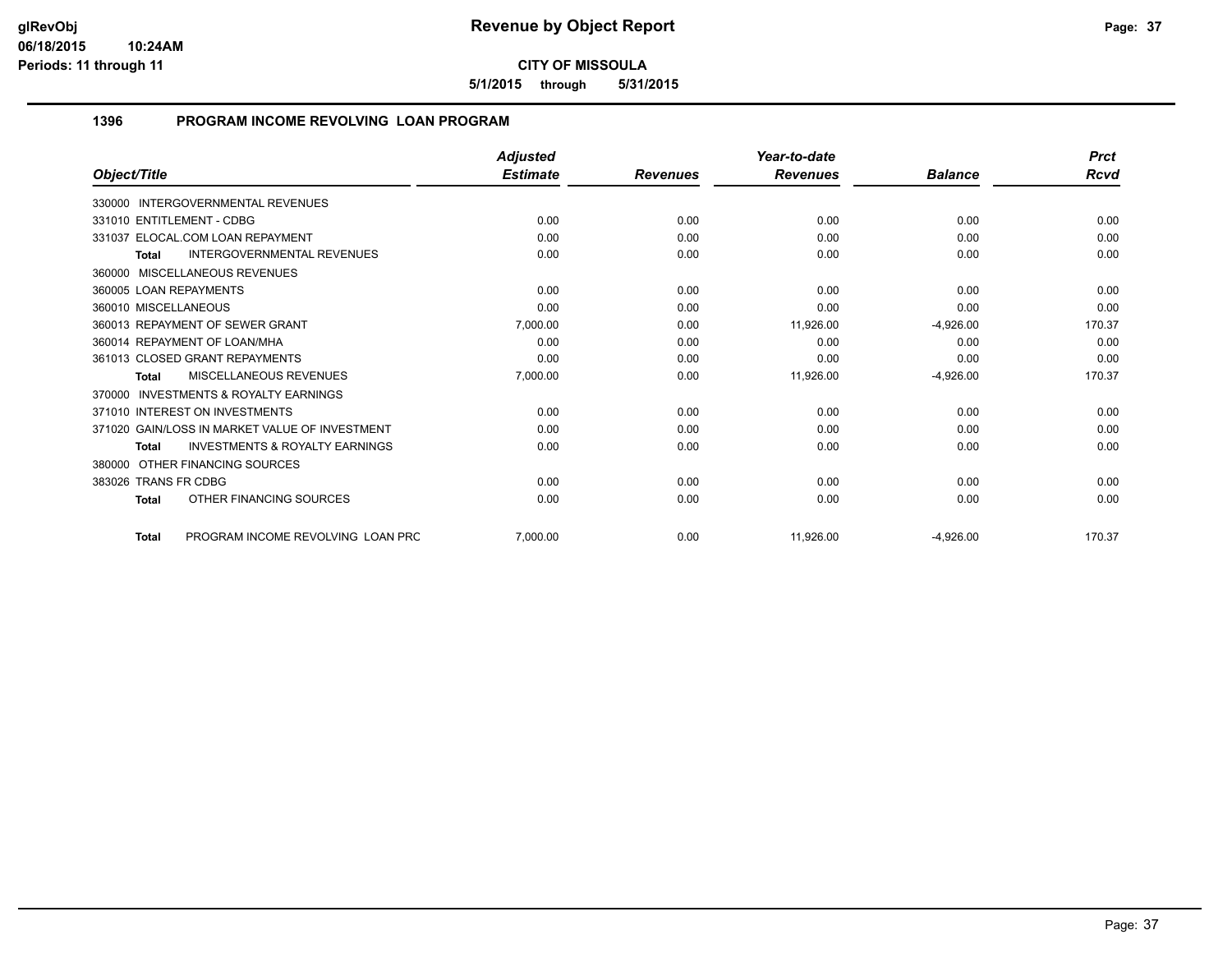**5/1/2015 through 5/31/2015**

#### **1397 STATE HOME PROGRAM INCOME**

**1397 STATE HOME PROGRAM INCOME**

|                                                           | <b>Adjusted</b> |                 | Year-to-date    |                | <b>Prct</b> |
|-----------------------------------------------------------|-----------------|-----------------|-----------------|----------------|-------------|
| Object/Title                                              | <b>Estimate</b> | <b>Revenues</b> | <b>Revenues</b> | <b>Balance</b> | <b>Rcvd</b> |
| 330000 INTERGOVERNMENTAL REVENUES                         |                 |                 |                 |                |             |
| 331003 STATE HOME PROGRAM INCOME                          | 186.489.00      | 0.00            | 0.00            | 186.489.00     | 0.00        |
| INTERGOVERNMENTAL REVENUES<br><b>Total</b>                | 186.489.00      | 0.00            | 0.00            | 186.489.00     | 0.00        |
| 370000 INVESTMENTS & ROYALTY EARNINGS                     |                 |                 |                 |                |             |
| 371010 INTEREST ON INVESTMENTS                            | 0.00            | 0.00            | 0.00            | 0.00           | 0.00        |
| <b>INVESTMENTS &amp; ROYALTY EARNINGS</b><br><b>Total</b> | 0.00            | 0.00            | 0.00            | 0.00           | 0.00        |
|                                                           |                 |                 |                 |                |             |
| STATE HOME PROGRAM INCOME<br><b>Total</b>                 | 186.489.00      | 0.00            | 0.00            | 186.489.00     | 0.00        |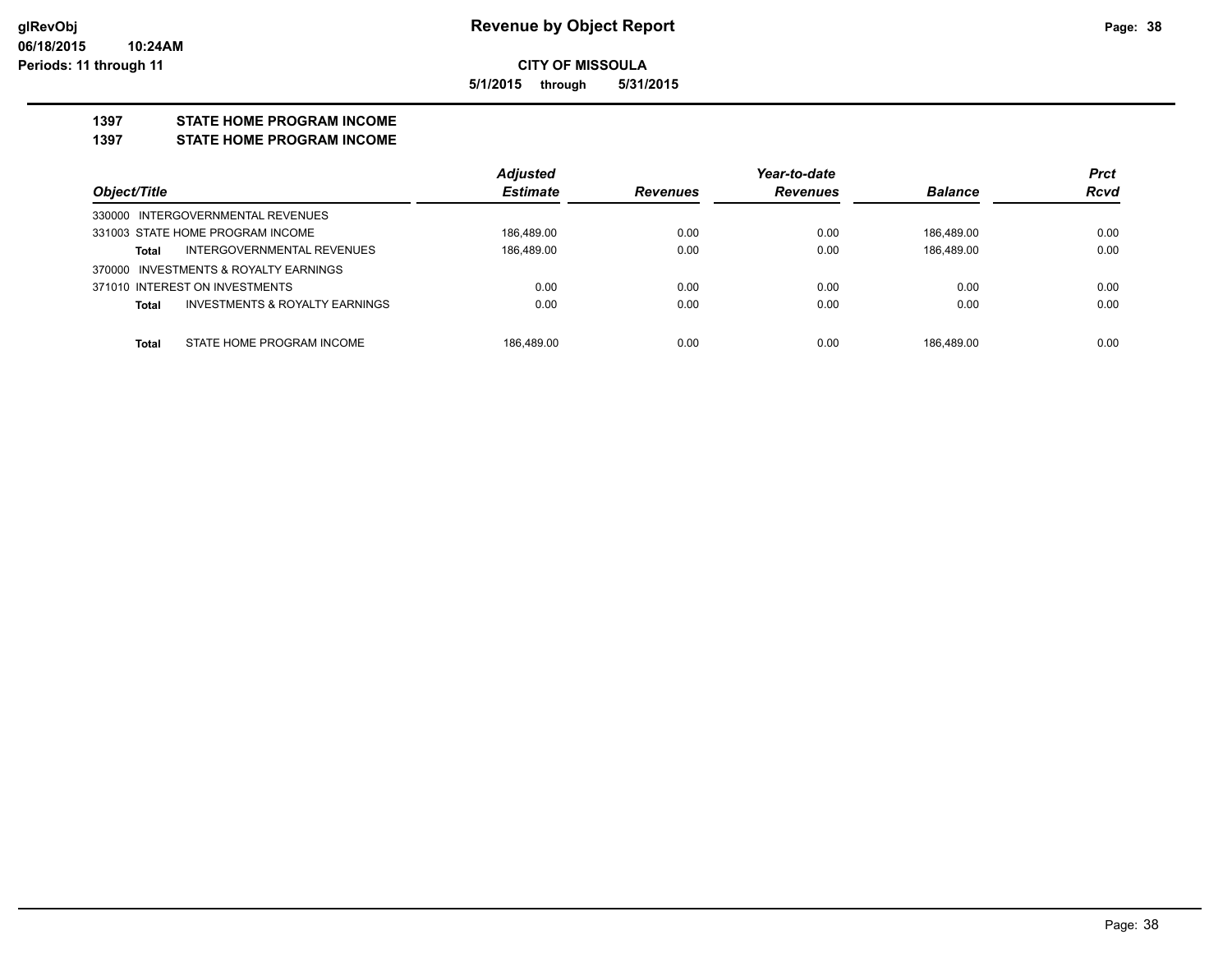**5/1/2015 through 5/31/2015**

## **1397 STATE HOME PROGRAM INCOME**

| Object/Title                                              | <b>Adjusted</b><br><b>Estimate</b> | <b>Revenues</b> | Year-to-date<br><b>Revenues</b> | <b>Balance</b> | <b>Prct</b><br><b>Rcvd</b> |
|-----------------------------------------------------------|------------------------------------|-----------------|---------------------------------|----------------|----------------------------|
| INTERGOVERNMENTAL REVENUES<br>330000                      |                                    |                 |                                 |                |                            |
| 331003 STATE HOME PROGRAM INCOME                          | 186.489.00                         | 0.00            | 0.00                            | 186.489.00     | 0.00                       |
| INTERGOVERNMENTAL REVENUES<br>Total                       | 186,489.00                         | 0.00            | 0.00                            | 186,489.00     | 0.00                       |
| INVESTMENTS & ROYALTY EARNINGS<br>370000                  |                                    |                 |                                 |                |                            |
| 371010 INTEREST ON INVESTMENTS                            | 0.00                               | 0.00            | 0.00                            | 0.00           | 0.00                       |
| <b>INVESTMENTS &amp; ROYALTY EARNINGS</b><br><b>Total</b> | 0.00                               | 0.00            | 0.00                            | 0.00           | 0.00                       |
| STATE HOME PROGRAM INCOME<br>Total                        | 186.489.00                         | 0.00            | 0.00                            | 186.489.00     | 0.00                       |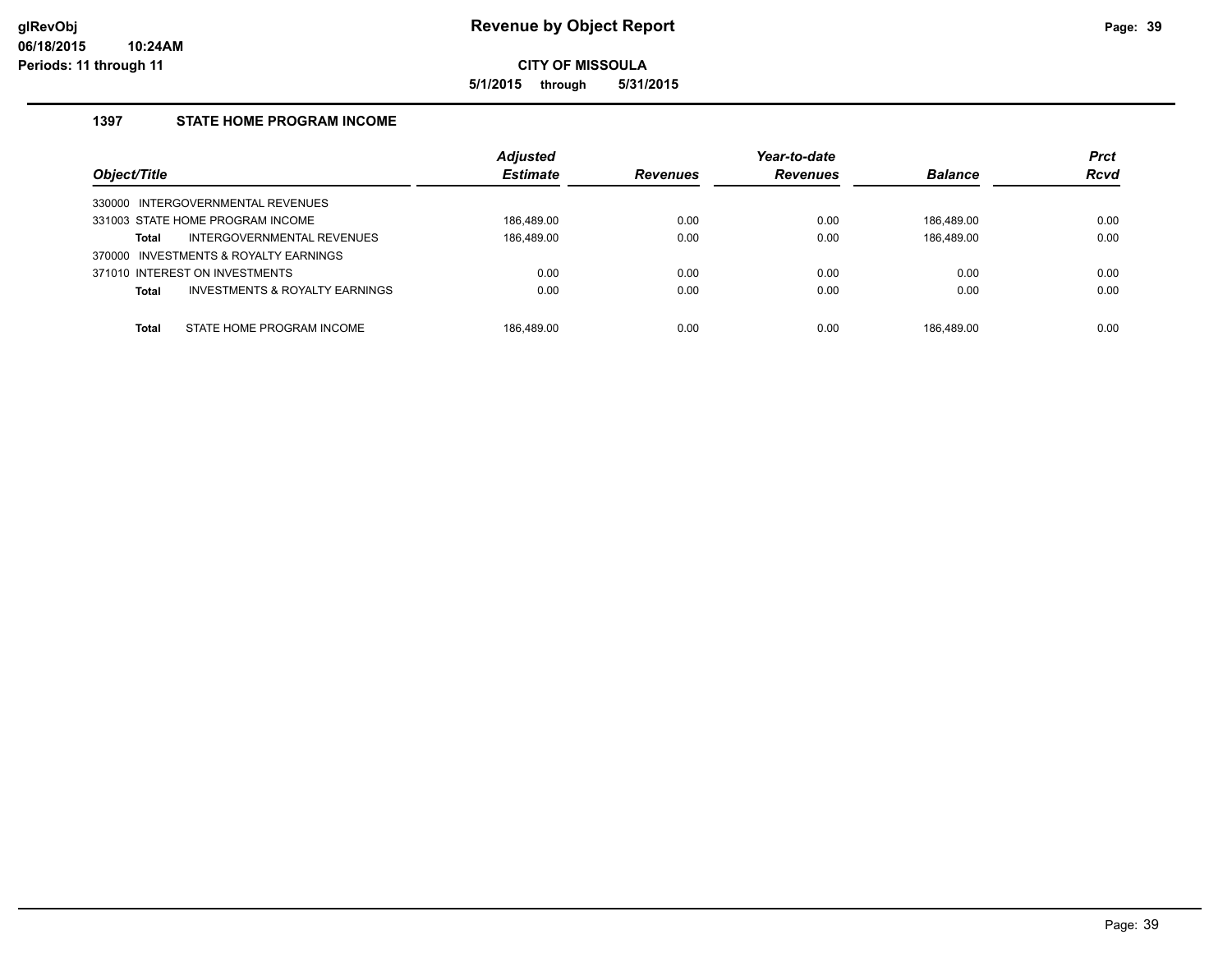**5/1/2015 through 5/31/2015**

**2250 PLANNING FUND**

**2250 PLANNING FUND**

|                                                           | <b>Adjusted</b> |                 | Year-to-date    |                | <b>Prct</b> |
|-----------------------------------------------------------|-----------------|-----------------|-----------------|----------------|-------------|
| Object/Title                                              | <b>Estimate</b> | <b>Revenues</b> | <b>Revenues</b> | <b>Balance</b> | Rcvd        |
| 330000 INTERGOVERNMENTAL REVENUES                         |                 |                 |                 |                |             |
| 331054 FHWA PL GRANT                                      | 0.00            | 0.00            | 0.00            | 0.00           | 0.00        |
| 331055 FTA GRANT                                          | 0.00            | 0.00            | 0.00            | 0.00           | 0.00        |
| 331056 MDT FEDERAL CMAQ                                   | 0.00            | 0.00            | 0.00            | 0.00           | 0.00        |
| 331057 TRANSIT-MUTD CMAQ                                  | 0.00            | 0.00            | 0.00            | 0.00           | 0.00        |
| 331170 HISTORICAL PRESERVATION GRANT                      | 5,500.00        | 2,775.00        | 4,800.00        | 700.00         | 87.27       |
| 336023 STATE CONTRIB. - PERS                              | 0.00            | 0.00            | 303.24          | $-303.24$      | 0.00        |
| 336030 COUNTY CONTRIBUTION                                | 0.00            | 0.00            | 0.00            | 0.00           | 0.00        |
| 338100 PLANNING MILLS PASSED THRU COUNTY                  | 329.157.00      | 0.00            | 192,956.91      | 136,200.09     | 58.62       |
| <b>INTERGOVERNMENTAL REVENUES</b><br><b>Total</b>         | 334,657.00      | 2,775.00        | 198,060.15      | 136,596.85     | 59.18       |
| MISCELLANEOUS REVENUES<br>360000                          |                 |                 |                 |                |             |
| 365016 LOCAL MATCH MDT                                    | 0.00            | 0.00            | 0.00            | 0.00           | 0.00        |
| 365017 LOCAL MATCH TRANSIT                                | 0.00            | 0.00            | 0.00            | 0.00           | 0.00        |
| MISCELLANEOUS REVENUES<br><b>Total</b>                    | 0.00            | 0.00            | 0.00            | 0.00           | 0.00        |
| <b>INVESTMENTS &amp; ROYALTY EARNINGS</b><br>370000       |                 |                 |                 |                |             |
| 371010 INTEREST ON INVESTMENTS                            | 0.00            | 0.00            | 0.00            | 0.00           | 0.00        |
| <b>INVESTMENTS &amp; ROYALTY EARNINGS</b><br><b>Total</b> | 0.00            | 0.00            | 0.00            | 0.00           | 0.00        |
| OTHER FINANCING SOURCES<br>380000                         |                 |                 |                 |                |             |
| 383000 OPERATING TRANSFERS                                | 0.00            | 0.00            | 0.00            | 0.00           | 0.00        |
| 383029 TRANS FR GENERAL                                   | 80,128.00       | 0.00            | 0.00            | 80,128.00      | 0.00        |
| OTHER FINANCING SOURCES<br><b>Total</b>                   | 80,128.00       | 0.00            | 0.00            | 80,128.00      | 0.00        |
| <b>PLANNING FUND</b><br><b>Total</b>                      | 414.785.00      | 2.775.00        | 198.060.15      | 216.724.85     | 47.75       |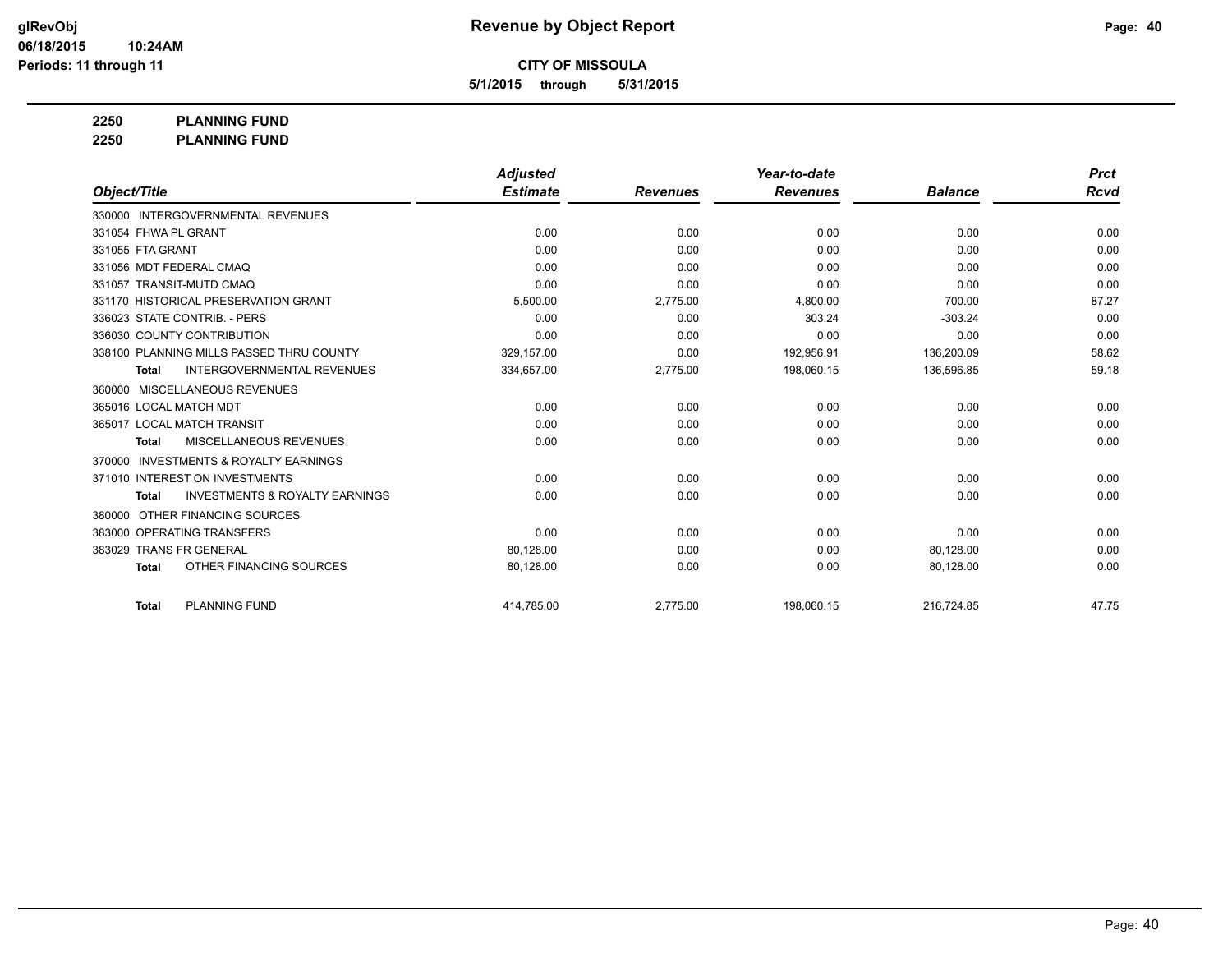**5/1/2015 through 5/31/2015**

#### **2250 PLANNING FUND**

|                                                           | <b>Adjusted</b> |                 | Year-to-date    |                | <b>Prct</b> |
|-----------------------------------------------------------|-----------------|-----------------|-----------------|----------------|-------------|
| Object/Title                                              | <b>Estimate</b> | <b>Revenues</b> | <b>Revenues</b> | <b>Balance</b> | Rcvd        |
| 330000 INTERGOVERNMENTAL REVENUES                         |                 |                 |                 |                |             |
| 331054 FHWA PL GRANT                                      | 0.00            | 0.00            | 0.00            | 0.00           | 0.00        |
| 331055 FTA GRANT                                          | 0.00            | 0.00            | 0.00            | 0.00           | 0.00        |
| 331056 MDT FEDERAL CMAQ                                   | 0.00            | 0.00            | 0.00            | 0.00           | 0.00        |
| 331057 TRANSIT-MUTD CMAQ                                  | 0.00            | 0.00            | 0.00            | 0.00           | 0.00        |
| 331170 HISTORICAL PRESERVATION GRANT                      | 5,500.00        | 2,775.00        | 4,800.00        | 700.00         | 87.27       |
| 336023 STATE CONTRIB. - PERS                              | 0.00            | 0.00            | 303.24          | $-303.24$      | 0.00        |
| 336030 COUNTY CONTRIBUTION                                | 0.00            | 0.00            | 0.00            | 0.00           | 0.00        |
| 338100 PLANNING MILLS PASSED THRU COUNTY                  | 329,157.00      | 0.00            | 192,956.91      | 136,200.09     | 58.62       |
| <b>INTERGOVERNMENTAL REVENUES</b><br><b>Total</b>         | 334,657.00      | 2,775.00        | 198,060.15      | 136,596.85     | 59.18       |
| 360000 MISCELLANEOUS REVENUES                             |                 |                 |                 |                |             |
| 365016 LOCAL MATCH MDT                                    | 0.00            | 0.00            | 0.00            | 0.00           | 0.00        |
| 365017 LOCAL MATCH TRANSIT                                | 0.00            | 0.00            | 0.00            | 0.00           | 0.00        |
| MISCELLANEOUS REVENUES<br><b>Total</b>                    | 0.00            | 0.00            | 0.00            | 0.00           | 0.00        |
| 370000 INVESTMENTS & ROYALTY EARNINGS                     |                 |                 |                 |                |             |
| 371010 INTEREST ON INVESTMENTS                            | 0.00            | 0.00            | 0.00            | 0.00           | 0.00        |
| <b>INVESTMENTS &amp; ROYALTY EARNINGS</b><br><b>Total</b> | 0.00            | 0.00            | 0.00            | 0.00           | 0.00        |
| 380000 OTHER FINANCING SOURCES                            |                 |                 |                 |                |             |
| 383000 OPERATING TRANSFERS                                | 0.00            | 0.00            | 0.00            | 0.00           | 0.00        |
| 383029 TRANS FR GENERAL                                   | 80,128.00       | 0.00            | 0.00            | 80,128.00      | 0.00        |
| OTHER FINANCING SOURCES<br><b>Total</b>                   | 80,128.00       | 0.00            | 0.00            | 80,128.00      | 0.00        |
| <b>PLANNING FUND</b><br><b>Total</b>                      | 414.785.00      | 2.775.00        | 198.060.15      | 216.724.85     | 47.75       |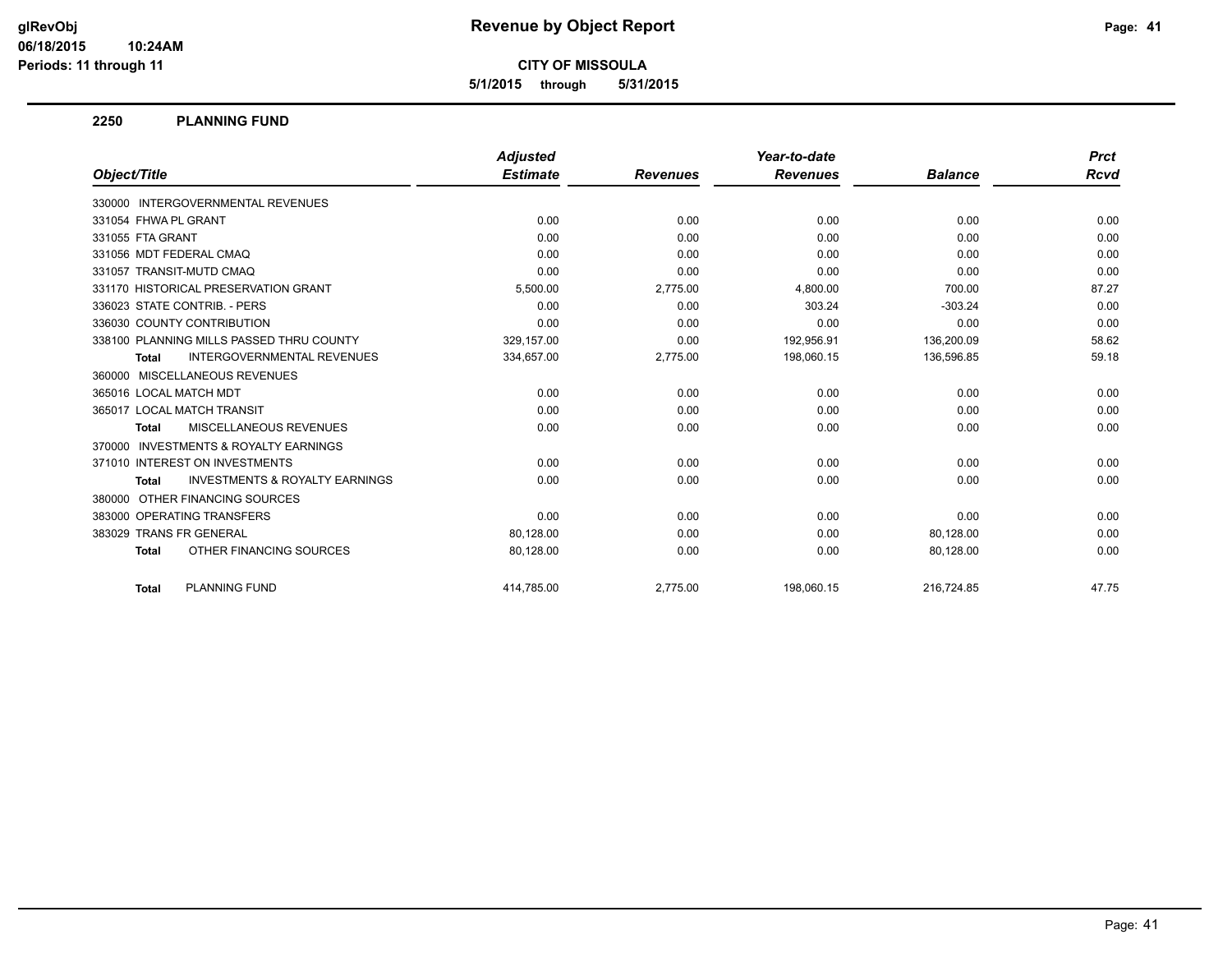**5/1/2015 through 5/31/2015**

# **2310 PUBLIC SAFETY INFORMATION SYSTEMS**

## **2310 PUBLIC SAFETY INFORMATION SYSTEMS**

|                                |                                   | <b>Adjusted</b> |                 | Year-to-date    |                | <b>Prct</b> |
|--------------------------------|-----------------------------------|-----------------|-----------------|-----------------|----------------|-------------|
| Object/Title                   |                                   | <b>Estimate</b> | <b>Revenues</b> | <b>Revenues</b> | <b>Balance</b> | <b>Rcvd</b> |
|                                | 330000 INTERGOVERNMENTAL REVENUES |                 |                 |                 |                |             |
|                                | 330000 INTERGOVERNMENTAL REVENUES | 12.000.00       | 0.00            | 18.000.00       | $-6.000.00$    | 150.00      |
| Total                          | <b>INTERGOVERNMENTAL REVENUES</b> | 12,000.00       | 0.00            | 18.000.00       | $-6.000.00$    | 150.00      |
| 360000 MISCELLANEOUS REVENUES  |                                   |                 |                 |                 |                |             |
| 363000 ASSESSMENTS PAID        |                                   | 0.00            | 0.00            | 0.00            | 0.00           | 0.00        |
| Total                          | MISCELLANEOUS REVENUES            | 0.00            | 0.00            | 0.00            | 0.00           | 0.00        |
| 380000 OTHER FINANCING SOURCES |                                   |                 |                 |                 |                |             |
| 383029 TRANS FR GENERAL        |                                   | 12.000.00       | 0.00            | 0.00            | 12.000.00      | 0.00        |
| Total                          | OTHER FINANCING SOURCES           | 12.000.00       | 0.00            | 0.00            | 12.000.00      | 0.00        |
| <b>Total</b>                   | PUBLIC SAFETY INFORMATION SYSTEMS | 24.000.00       | 0.00            | 18.000.00       | 6.000.00       | 75.00       |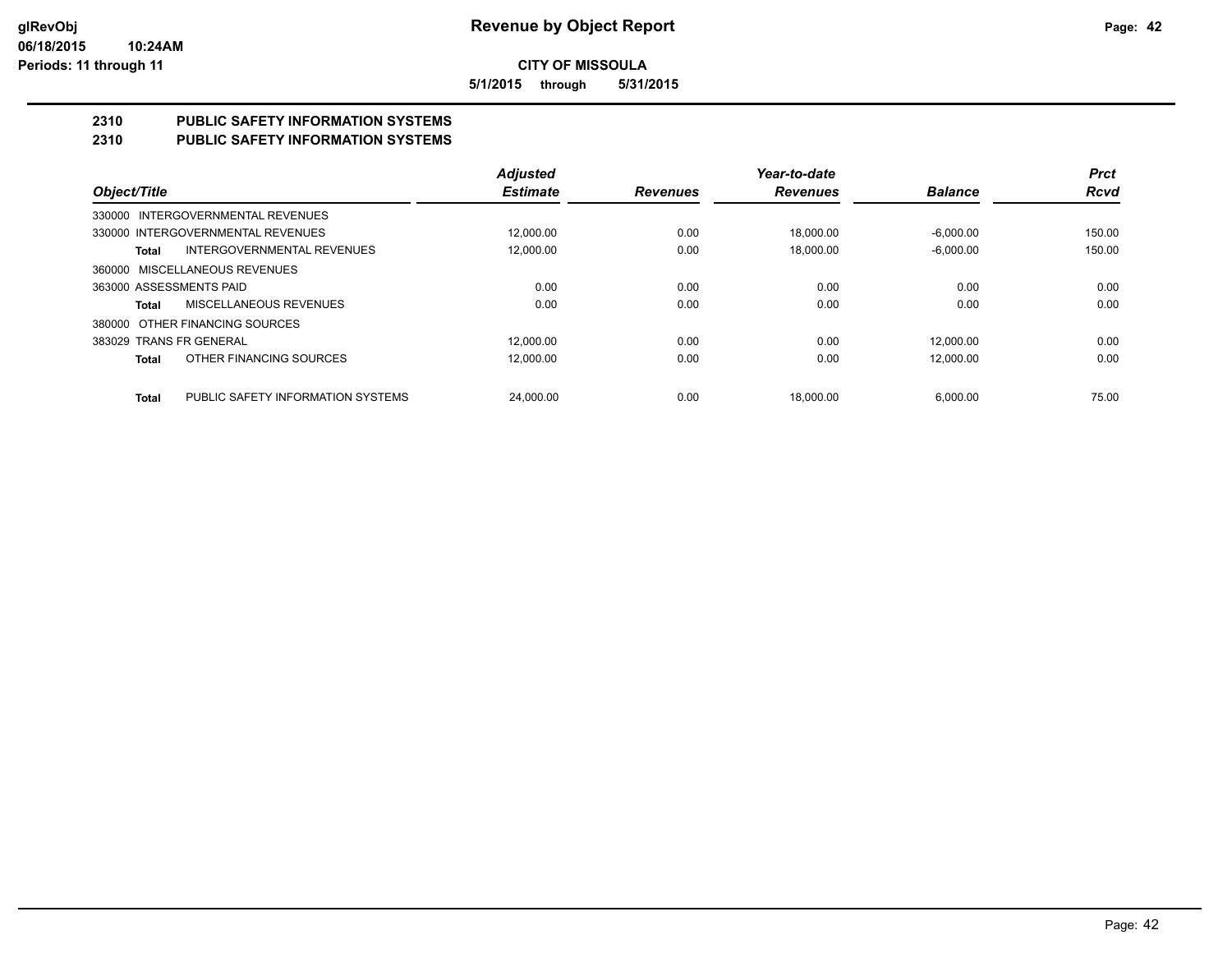**5/1/2015 through 5/31/2015**

## **2310 PUBLIC SAFETY INFORMATION SYSTEMS**

| Object/Title            |                                   | <b>Adjusted</b><br><b>Estimate</b> | <b>Revenues</b> | Year-to-date<br><b>Revenues</b> | <b>Balance</b> | <b>Prct</b><br><b>Rcvd</b> |
|-------------------------|-----------------------------------|------------------------------------|-----------------|---------------------------------|----------------|----------------------------|
|                         | 330000 INTERGOVERNMENTAL REVENUES |                                    |                 |                                 |                |                            |
|                         | 330000 INTERGOVERNMENTAL REVENUES | 12.000.00                          | 0.00            | 18.000.00                       | $-6.000.00$    | 150.00                     |
| <b>Total</b>            | INTERGOVERNMENTAL REVENUES        | 12.000.00                          | 0.00            | 18.000.00                       | $-6.000.00$    | 150.00                     |
|                         | 360000 MISCELLANEOUS REVENUES     |                                    |                 |                                 |                |                            |
| 363000 ASSESSMENTS PAID |                                   | 0.00                               | 0.00            | 0.00                            | 0.00           | 0.00                       |
| <b>Total</b>            | MISCELLANEOUS REVENUES            | 0.00                               | 0.00            | 0.00                            | 0.00           | 0.00                       |
|                         | 380000 OTHER FINANCING SOURCES    |                                    |                 |                                 |                |                            |
| 383029 TRANS FR GENERAL |                                   | 12.000.00                          | 0.00            | 0.00                            | 12.000.00      | 0.00                       |
| <b>Total</b>            | OTHER FINANCING SOURCES           | 12.000.00                          | 0.00            | 0.00                            | 12,000.00      | 0.00                       |
| <b>Total</b>            | PUBLIC SAFETY INFORMATION SYSTEMS | 24.000.00                          | 0.00            | 18.000.00                       | 6.000.00       | 75.00                      |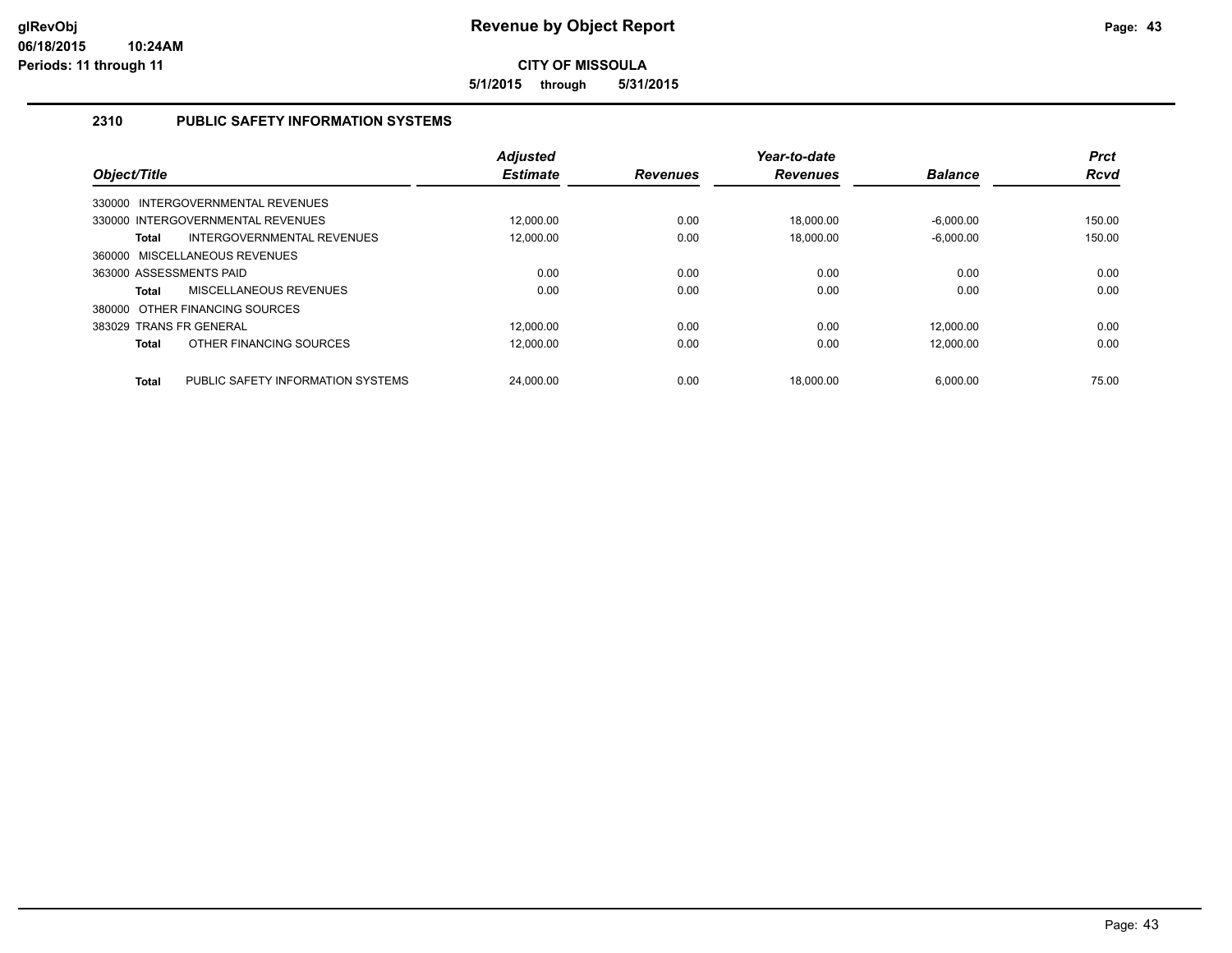**5/1/2015 through 5/31/2015**

**2321 IMPACT FEE FUND**

**2321 IMPACT FEE FUND**

|                                                           | <b>Adjusted</b> |                 | Year-to-date    |                | <b>Prct</b> |
|-----------------------------------------------------------|-----------------|-----------------|-----------------|----------------|-------------|
| Object/Title                                              | <b>Estimate</b> | <b>Revenues</b> | <b>Revenues</b> | <b>Balance</b> | <b>Rcvd</b> |
| 340000 CHARGES FOR SERVICES                               |                 |                 |                 |                |             |
| 341032 IMPACT FEE CLEARING ACCOUNT                        | 900,000.00      | 320,396.90      | 1.300.316.12    | $-400.316.12$  | 144.48      |
| 341033 IMPACT FEES-PARKS SHARE                            | 0.00            | 0.00            | 0.00            | 0.00           | 0.00        |
| 341034 IMPACT FEES-FIRE SHARE                             | 0.00            | 0.00            | 0.00            | 0.00           | 0.00        |
| 341035 IMPACT FEES-POLICE SHARE                           | 0.00            | 0.00            | 0.00            | 0.00           | 0.00        |
| 341036 IMPACT FEES-COMMUNITY SERVICE SHARE                | 0.00            | 0.00            | 0.00            | 0.00           | 0.00        |
| 341037 IMPACT FEE-ROAD SHARE                              | 0.00            | 0.00            | 0.00            | 0.00           | 0.00        |
| <b>CHARGES FOR SERVICES</b><br>Total                      | 900,000.00      | 320,396.90      | 1,300,316.12    | $-400,316.12$  | 144.48      |
| 370000 INVESTMENTS & ROYALTY EARNINGS                     |                 |                 |                 |                |             |
| 371010 INTEREST ON INVESTMENTS                            | 0.00            | 0.00            | 0.00            | 0.00           | 0.00        |
| <b>INVESTMENTS &amp; ROYALTY EARNINGS</b><br><b>Total</b> | 0.00            | 0.00            | 0.00            | 0.00           | 0.00        |
| <b>IMPACT FEE FUND</b><br><b>Total</b>                    | 900.000.00      | 320.396.90      | 1.300.316.12    | $-400.316.12$  | 144.48      |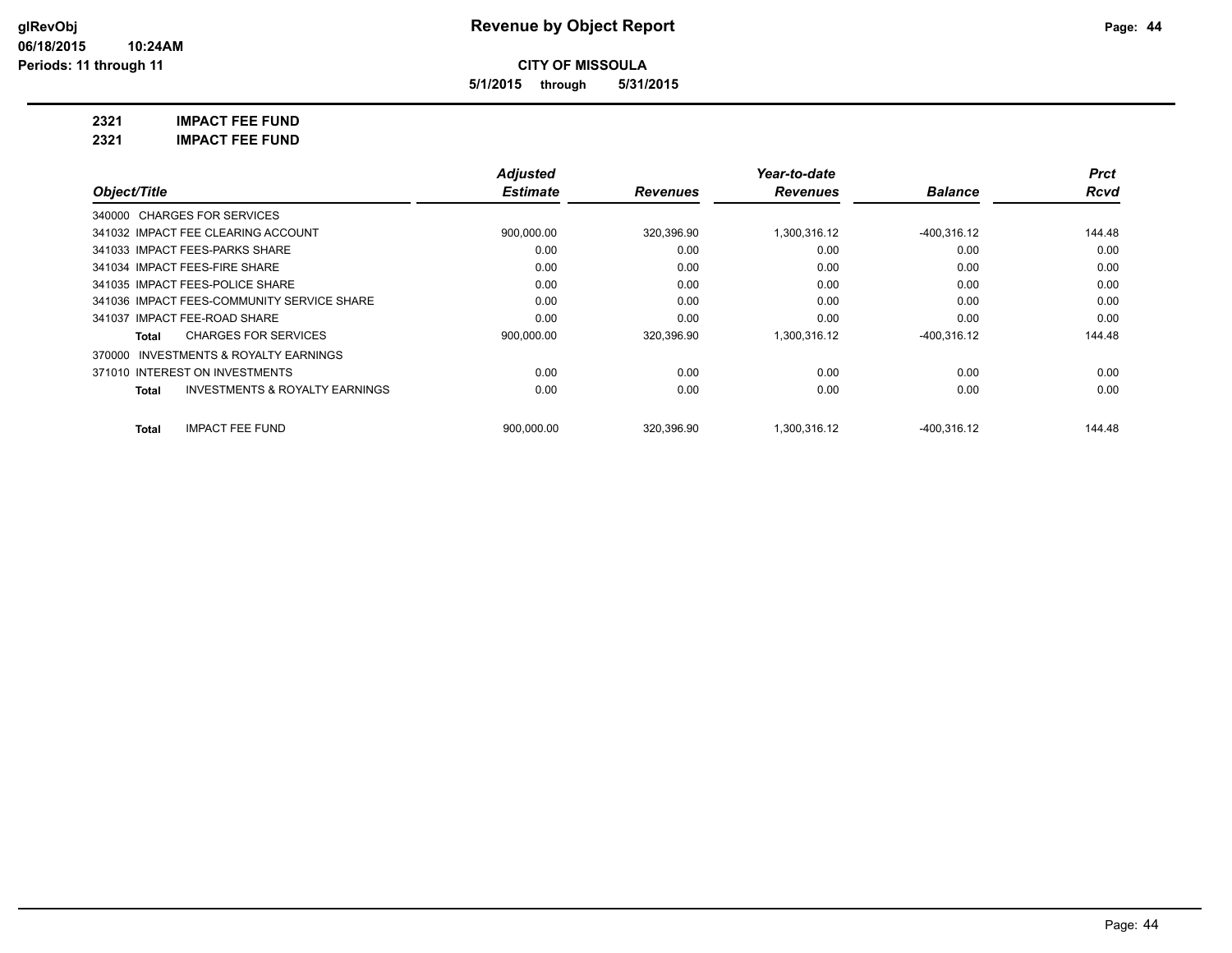**5/1/2015 through 5/31/2015**

#### **2321 IMPACT FEE FUND**

|                                                     | <b>Adjusted</b> |                 | Year-to-date    |                | <b>Prct</b> |
|-----------------------------------------------------|-----------------|-----------------|-----------------|----------------|-------------|
| Object/Title                                        | <b>Estimate</b> | <b>Revenues</b> | <b>Revenues</b> | <b>Balance</b> | <b>Rcvd</b> |
| 340000 CHARGES FOR SERVICES                         |                 |                 |                 |                |             |
| 341032 IMPACT FEE CLEARING ACCOUNT                  | 900,000.00      | 320,396.90      | 1,300,316.12    | $-400,316.12$  | 144.48      |
| 341033 IMPACT FEES-PARKS SHARE                      | 0.00            | 0.00            | 0.00            | 0.00           | 0.00        |
| 341034 IMPACT FEES-FIRE SHARE                       | 0.00            | 0.00            | 0.00            | 0.00           | 0.00        |
| 341035 IMPACT FEES-POLICE SHARE                     | 0.00            | 0.00            | 0.00            | 0.00           | 0.00        |
| 341036 IMPACT FEES-COMMUNITY SERVICE SHARE          | 0.00            | 0.00            | 0.00            | 0.00           | 0.00        |
| 341037 IMPACT FEE-ROAD SHARE                        | 0.00            | 0.00            | 0.00            | 0.00           | 0.00        |
| <b>CHARGES FOR SERVICES</b><br>Total                | 900,000.00      | 320,396.90      | 1,300,316.12    | $-400,316.12$  | 144.48      |
| <b>INVESTMENTS &amp; ROYALTY EARNINGS</b><br>370000 |                 |                 |                 |                |             |
| 371010 INTEREST ON INVESTMENTS                      | 0.00            | 0.00            | 0.00            | 0.00           | 0.00        |
| <b>INVESTMENTS &amp; ROYALTY EARNINGS</b><br>Total  | 0.00            | 0.00            | 0.00            | 0.00           | 0.00        |
| <b>IMPACT FEE FUND</b><br><b>Total</b>              | 900.000.00      | 320.396.90      | 1.300.316.12    | -400.316.12    | 144.48      |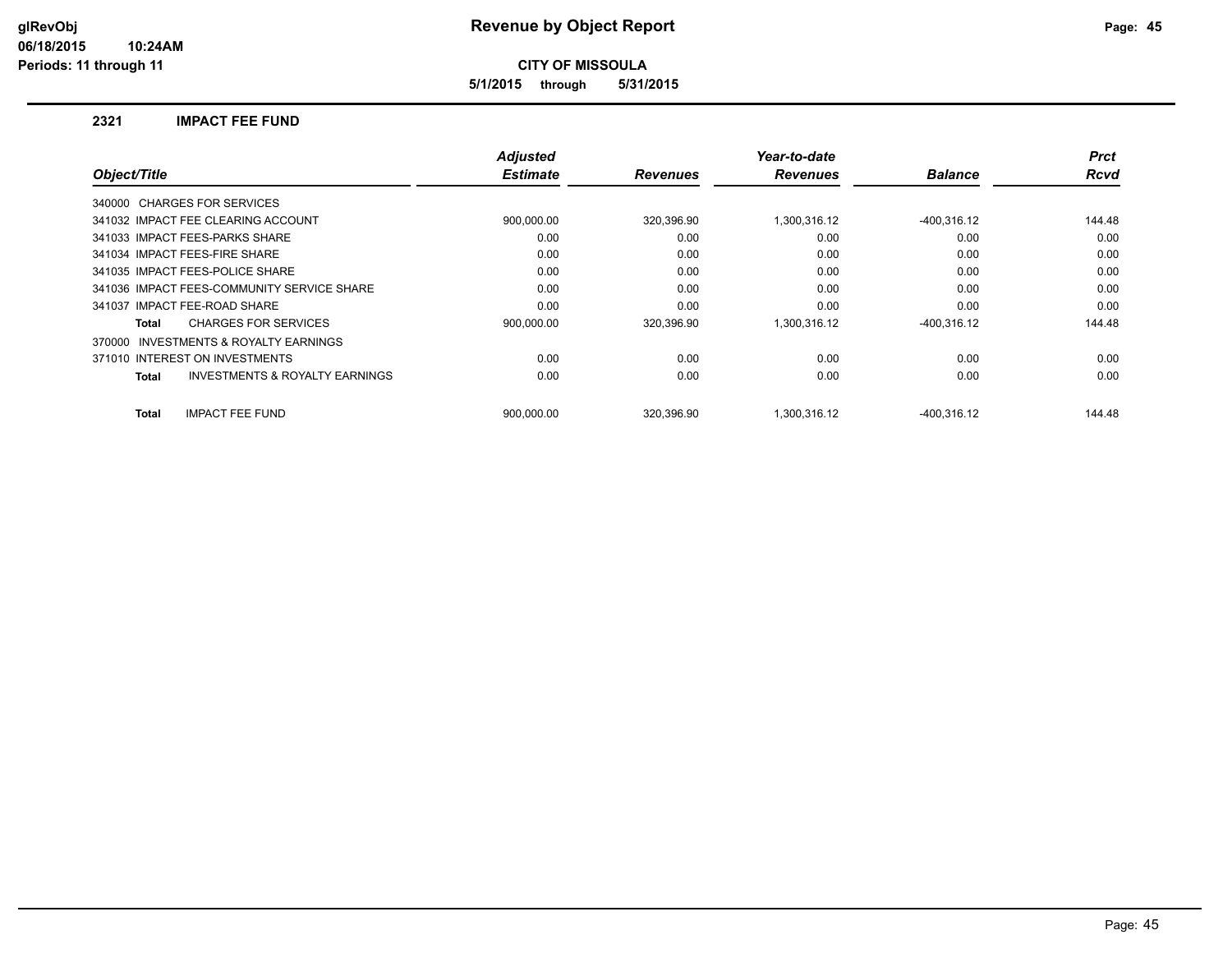**5/1/2015 through 5/31/2015**

# **2322 GEORGE ELMER/CATTLE DR INTERSECTION**

## **2322 GEORGE ELMER/CATTLE DR INTERSECTION**

|                                                            | <b>Adjusted</b> |                 | Year-to-date    |                | <b>Prct</b> |
|------------------------------------------------------------|-----------------|-----------------|-----------------|----------------|-------------|
| Object/Title                                               | <b>Estimate</b> | <b>Revenues</b> | <b>Revenues</b> | <b>Balance</b> | <b>Rcvd</b> |
| TAXES/ASSESSMENTS<br>310000                                |                 |                 |                 |                |             |
| 312001 PENALTIES & INTEREST                                | 0.00            | 0.00            | 0.00            | 0.00           | 0.00        |
| TAXES/ASSESSMENTS<br>Total                                 | 0.00            | 0.00            | 0.00            | 0.00           | 0.00        |
| MISCELLANEOUS REVENUES<br>360000                           |                 |                 |                 |                |             |
| 365000 DEVELOPER CONRIBUTIONS                              | 15.000.00       | 0.00            | 0.00            | 15,000.00      | 0.00        |
| MISCELLANEOUS REVENUES<br>Total                            | 15,000.00       | 0.00            | 0.00            | 15.000.00      | 0.00        |
| INVESTMENTS & ROYALTY EARNINGS<br>370000                   |                 |                 |                 |                |             |
| 371010 INTEREST ON INVESTMENTS                             | 0.00            | 0.00            | 0.00            | 0.00           | 0.00        |
| 371020 GAIN/LOSS IN MARKET VALUE OF INVESTMENTS            | 0.00            | 0.00            | 0.00            | 0.00           | 0.00        |
| <b>INVESTMENTS &amp; ROYALTY EARNINGS</b><br><b>Total</b>  | 0.00            | 0.00            | 0.00            | 0.00           | 0.00        |
| <b>GEORGE ELMER/CATTLE DR INTERSECTION</b><br><b>Total</b> | 15,000.00       | 0.00            | 0.00            | 15.000.00      | 0.00        |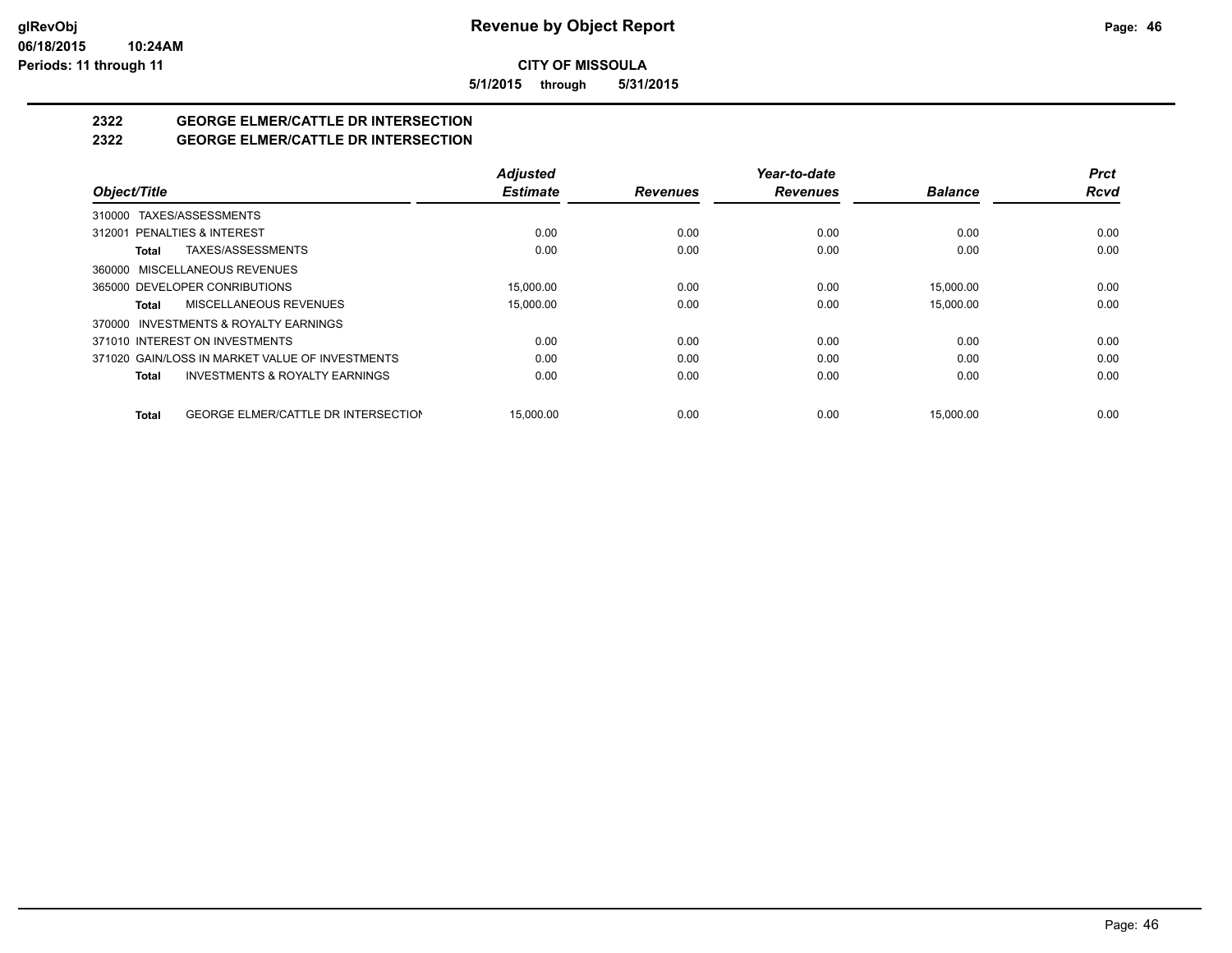**5/1/2015 through 5/31/2015**

### **2322 GEORGE ELMER/CATTLE DR INTERSECTION**

| Object/Title                                        | <b>Adjusted</b><br><b>Estimate</b> | <b>Revenues</b> | Year-to-date<br><b>Revenues</b> | <b>Balance</b> | <b>Prct</b><br><b>Rcvd</b> |
|-----------------------------------------------------|------------------------------------|-----------------|---------------------------------|----------------|----------------------------|
|                                                     |                                    |                 |                                 |                |                            |
| TAXES/ASSESSMENTS<br>310000                         |                                    |                 |                                 |                |                            |
| 312001 PENALTIES & INTEREST                         | 0.00                               | 0.00            | 0.00                            | 0.00           | 0.00                       |
| TAXES/ASSESSMENTS<br>Total                          | 0.00                               | 0.00            | 0.00                            | 0.00           | 0.00                       |
| 360000 MISCELLANEOUS REVENUES                       |                                    |                 |                                 |                |                            |
| 365000 DEVELOPER CONRIBUTIONS                       | 15.000.00                          | 0.00            | 0.00                            | 15.000.00      | 0.00                       |
| MISCELLANEOUS REVENUES<br>Total                     | 15,000.00                          | 0.00            | 0.00                            | 15,000.00      | 0.00                       |
| 370000 INVESTMENTS & ROYALTY EARNINGS               |                                    |                 |                                 |                |                            |
| 371010 INTEREST ON INVESTMENTS                      | 0.00                               | 0.00            | 0.00                            | 0.00           | 0.00                       |
| 371020 GAIN/LOSS IN MARKET VALUE OF INVESTMENT      | 0.00                               | 0.00            | 0.00                            | 0.00           | 0.00                       |
| <b>INVESTMENTS &amp; ROYALTY EARNINGS</b><br>Total  | 0.00                               | 0.00            | 0.00                            | 0.00           | 0.00                       |
|                                                     |                                    |                 |                                 |                |                            |
| <b>GEORGE ELMER/CATTLE DR INTERSECTIOL</b><br>Total | 15.000.00                          | 0.00            | 0.00                            | 15.000.00      | 0.00                       |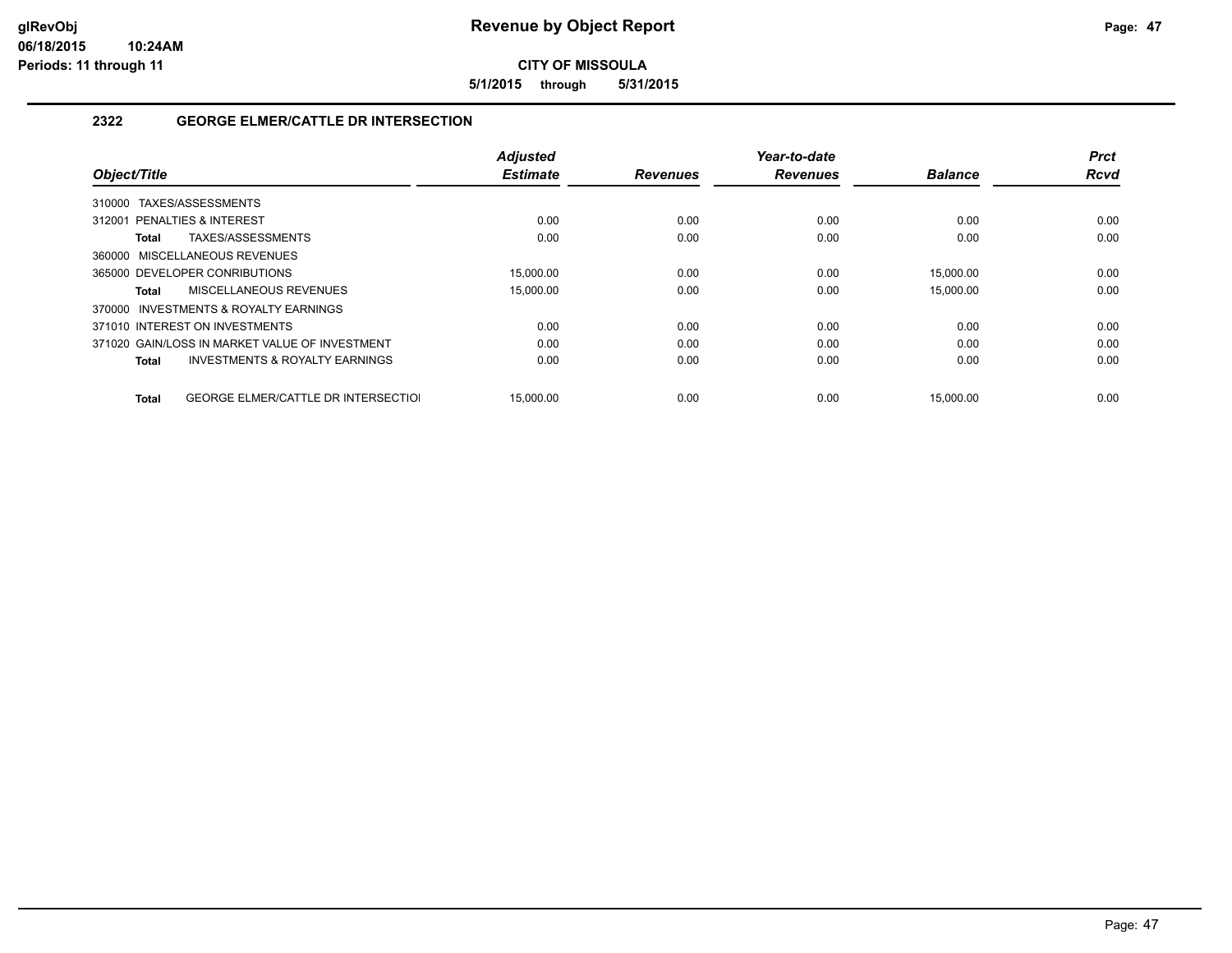**5/1/2015 through 5/31/2015**

**2365 PUBLIC ART FUND**

**2365 PUBLIC ART FUND**

|                                                           | <b>Adjusted</b> |                 | Year-to-date    |                | <b>Prct</b> |
|-----------------------------------------------------------|-----------------|-----------------|-----------------|----------------|-------------|
| Object/Title                                              | <b>Estimate</b> | <b>Revenues</b> | <b>Revenues</b> | <b>Balance</b> | Rcvd        |
| 330000 INTERGOVERNMENTAL REVENUES                         |                 |                 |                 |                |             |
| 337000 LOCAL GRANTS                                       | 0.00            | 0.00            | 0.00            | 0.00           | 0.00        |
| 337002 MRA GRANT                                          | 0.00            | 0.00            | 15,000.00       | $-15,000.00$   | 0.00        |
| <b>INTERGOVERNMENTAL REVENUES</b><br><b>Total</b>         | 0.00            | 0.00            | 15,000.00       | $-15,000.00$   | 0.00        |
| MISCELLANEOUS REVENUES<br>360000                          |                 |                 |                 |                |             |
| 360010 MISCELLANEOUS                                      | 0.00            | 0.00            | 18,000.00       | $-18.000.00$   | 0.00        |
| 364040 INSURANCE AND DAMAGE RECOVERY                      | 0.00            | 0.00            | 0.00            | 0.00           | 0.00        |
| 365000 DONATIONS                                          | 0.00            | 0.00            | 7,500.00        | $-7,500.00$    | 0.00        |
| 368010 SALE OF T-SHIRTS                                   | 0.00            | 0.00            | 0.00            | 0.00           | 0.00        |
| <b>MISCELLANEOUS REVENUES</b><br><b>Total</b>             | 0.00            | 0.00            | 25,500.00       | $-25,500.00$   | 0.00        |
| <b>INVESTMENTS &amp; ROYALTY EARNINGS</b><br>370000       |                 |                 |                 |                |             |
| 371010 INTEREST ON INVESTMENTS                            | 0.00            | 0.00            | 0.00            | 0.00           | 0.00        |
| 371020 GAIN/LOSS IN MARKET VALUE OF INVESTMENTS           | 0.00            | 0.00            | 0.00            | 0.00           | 0.00        |
| <b>INVESTMENTS &amp; ROYALTY EARNINGS</b><br><b>Total</b> | 0.00            | 0.00            | 0.00            | 0.00           | 0.00        |
| OTHER FINANCING SOURCES<br>380000                         |                 |                 |                 |                |             |
| 383000 OPERATING TRANSFERS                                | 0.00            | 0.00            | 0.00            | 0.00           | 0.00        |
| 383029 TRANS FR GENERAL                                   | 0.00            | 0.00            | 0.00            | 0.00           | 0.00        |
| OTHER FINANCING SOURCES<br><b>Total</b>                   | 0.00            | 0.00            | 0.00            | 0.00           | 0.00        |
| PUBLIC ART FUND<br><b>Total</b>                           | 0.00            | 0.00            | 40,500.00       | $-40,500.00$   | 0.00        |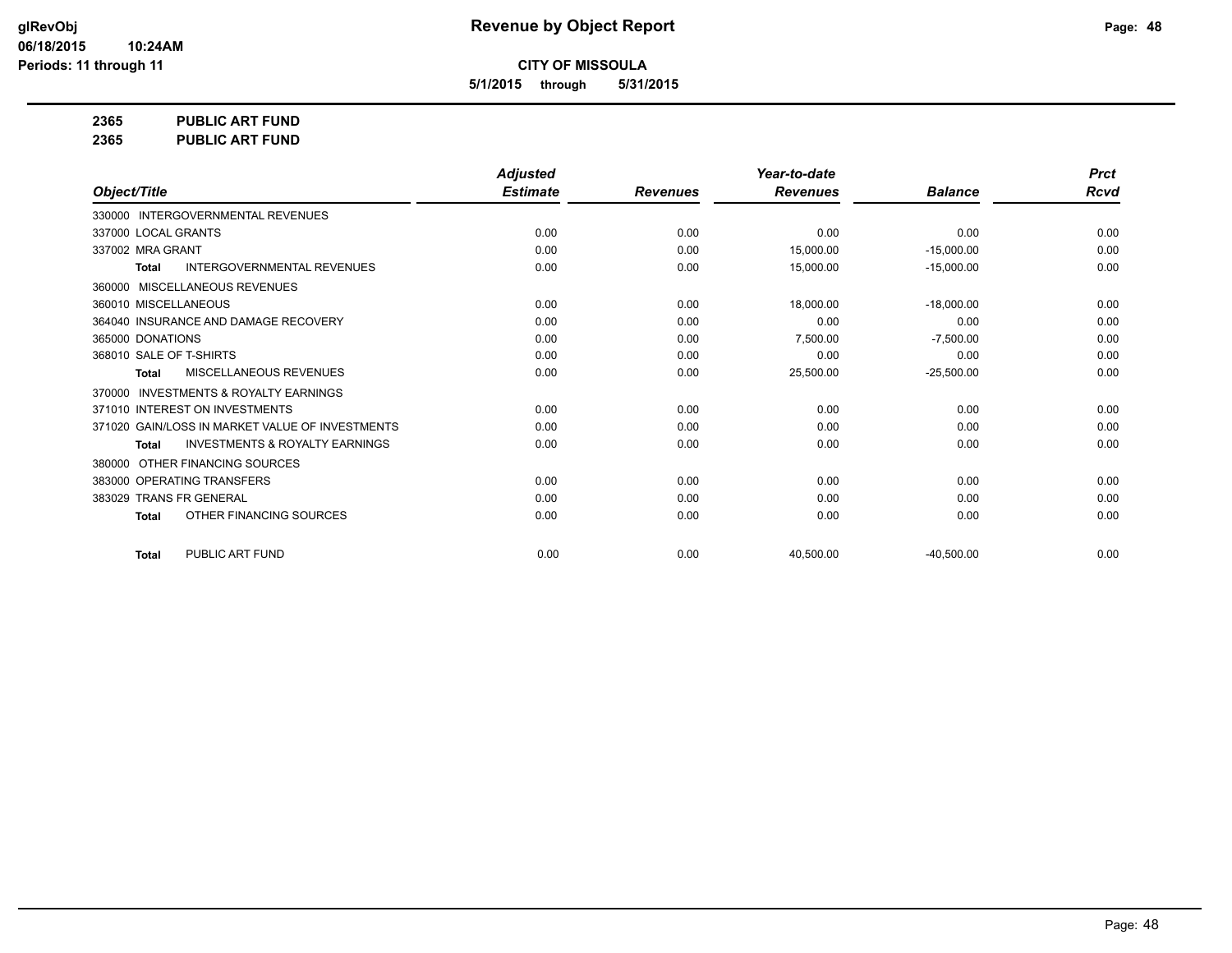**5/1/2015 through 5/31/2015**

#### **2365 PUBLIC ART FUND**

|                                                    | <b>Adjusted</b> |                 | Year-to-date    |                | <b>Prct</b> |
|----------------------------------------------------|-----------------|-----------------|-----------------|----------------|-------------|
| Object/Title                                       | <b>Estimate</b> | <b>Revenues</b> | <b>Revenues</b> | <b>Balance</b> | Rcvd        |
| 330000 INTERGOVERNMENTAL REVENUES                  |                 |                 |                 |                |             |
| 337000 LOCAL GRANTS                                | 0.00            | 0.00            | 0.00            | 0.00           | 0.00        |
| 337002 MRA GRANT                                   | 0.00            | 0.00            | 15,000.00       | $-15,000.00$   | 0.00        |
| <b>INTERGOVERNMENTAL REVENUES</b><br><b>Total</b>  | 0.00            | 0.00            | 15,000.00       | $-15,000.00$   | 0.00        |
| 360000 MISCELLANEOUS REVENUES                      |                 |                 |                 |                |             |
| 360010 MISCELLANEOUS                               | 0.00            | 0.00            | 18,000.00       | $-18.000.00$   | 0.00        |
| 364040 INSURANCE AND DAMAGE RECOVERY               | 0.00            | 0.00            | 0.00            | 0.00           | 0.00        |
| 365000 DONATIONS                                   | 0.00            | 0.00            | 7,500.00        | $-7,500.00$    | 0.00        |
| 368010 SALE OF T-SHIRTS                            | 0.00            | 0.00            | 0.00            | 0.00           | 0.00        |
| <b>MISCELLANEOUS REVENUES</b><br><b>Total</b>      | 0.00            | 0.00            | 25,500.00       | $-25,500.00$   | 0.00        |
| 370000 INVESTMENTS & ROYALTY EARNINGS              |                 |                 |                 |                |             |
| 371010 INTEREST ON INVESTMENTS                     | 0.00            | 0.00            | 0.00            | 0.00           | 0.00        |
| 371020 GAIN/LOSS IN MARKET VALUE OF INVESTMENT     | 0.00            | 0.00            | 0.00            | 0.00           | 0.00        |
| <b>INVESTMENTS &amp; ROYALTY EARNINGS</b><br>Total | 0.00            | 0.00            | 0.00            | 0.00           | 0.00        |
| OTHER FINANCING SOURCES<br>380000                  |                 |                 |                 |                |             |
| 383000 OPERATING TRANSFERS                         | 0.00            | 0.00            | 0.00            | 0.00           | 0.00        |
| 383029 TRANS FR GENERAL                            | 0.00            | 0.00            | 0.00            | 0.00           | 0.00        |
| OTHER FINANCING SOURCES<br><b>Total</b>            | 0.00            | 0.00            | 0.00            | 0.00           | 0.00        |
| PUBLIC ART FUND<br><b>Total</b>                    | 0.00            | 0.00            | 40,500.00       | $-40,500.00$   | 0.00        |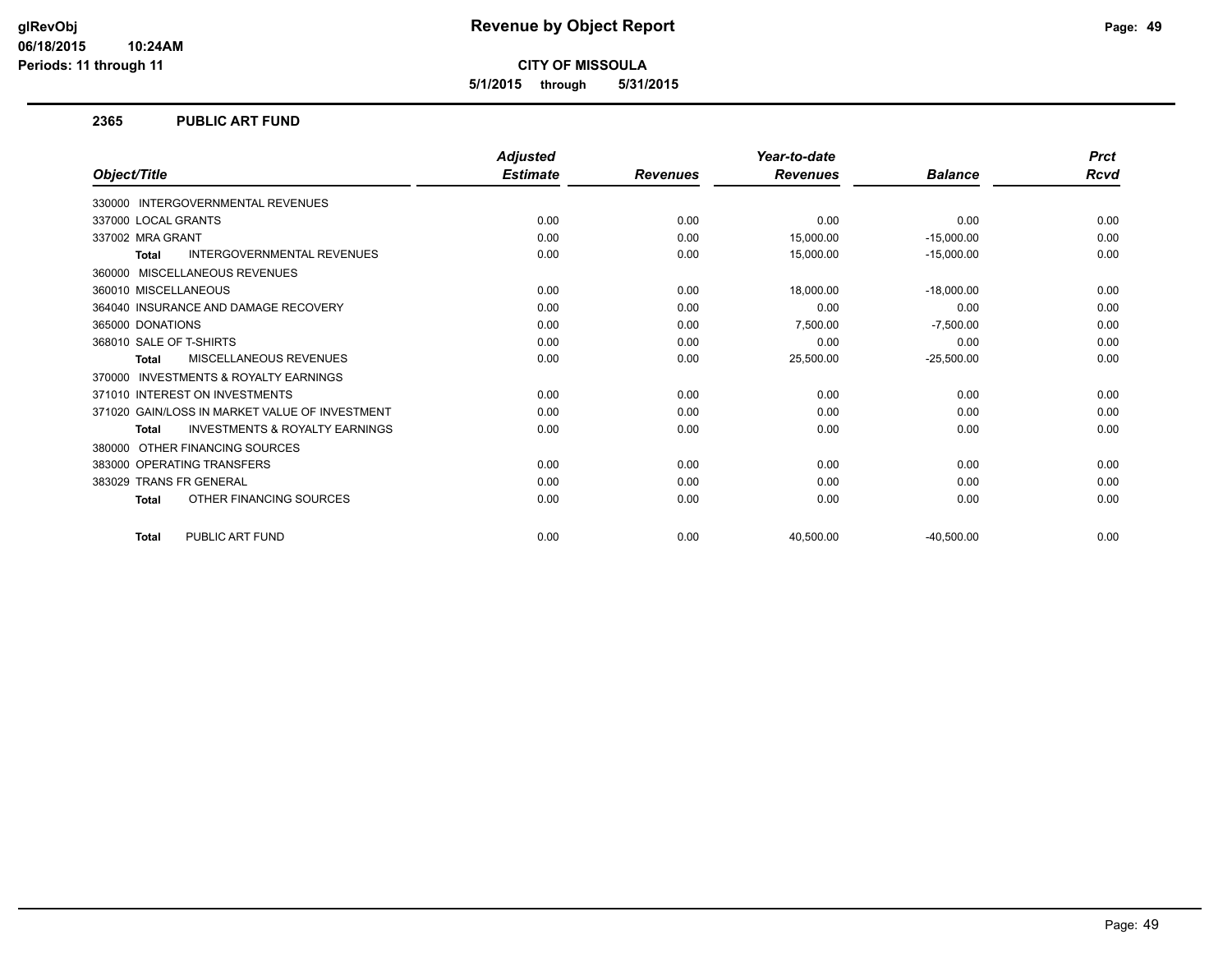**5/1/2015 through 5/31/2015**

## **2371 EMPLOYEE HEALTH INSURANCE LEVY FUND**

**2371 EMPLOYEE HEALTH INSURANCE LEVY FUND**

|                                                           | <b>Adjusted</b> |                 | Year-to-date    |                | <b>Prct</b> |
|-----------------------------------------------------------|-----------------|-----------------|-----------------|----------------|-------------|
| Object/Title                                              | <b>Estimate</b> | <b>Revenues</b> | <b>Revenues</b> | <b>Balance</b> | Rcvd        |
| 310000 TAXES/ASSESSMENTS                                  |                 |                 |                 |                |             |
| 311000 GENERAL PROPERTY TAXES                             | 1,324,945.00    | 17,133.47       | 548,875.51      | 776,069.49     | 41.43       |
| 311030 MOTOR VEHICLE TAXES                                | 0.00            | 0.00            | 0.00            | 0.00           | 0.00        |
| 312001 PENALTIES & INTEREST                               | 0.00            | 777.77          | 1,469.19        | $-1,469.19$    | 0.00        |
| TAXES/ASSESSMENTS<br>Total                                | 1,324,945.00    | 17,911.24       | 550,344.70      | 774,600.30     | 41.54       |
| INTERGOVERNMENTAL REVENUES<br>330000                      |                 |                 |                 |                |             |
| 334055 BANK CORP. LIC. TAX (CURRENT)                      | 0.00            | 0.00            | 0.00            | 0.00           | 0.00        |
| 335210 PERSONAL PROPERTY TAX REIMBURSEMENT                | 0.00            | 0.00            | 0.00            | 0.00           | 0.00        |
| 335230 HB 124 REVENUE                                     | 0.00            | 0.00            | 0.00            | 0.00           | 0.00        |
| 335250 STATE REIMB - SB #184                              | 0.00            | 0.00            | 0.00            | 0.00           | 0.00        |
| <b>INTERGOVERNMENTAL REVENUES</b><br><b>Total</b>         | 0.00            | 0.00            | 0.00            | 0.00           | 0.00        |
| MISCELLANEOUS REVENUES<br>360000                          |                 |                 |                 |                |             |
| 360010 MISCELLANEOUS                                      | 0.00            | 0.00            | 0.00            | 0.00           | 0.00        |
| <b>MISCELLANEOUS REVENUES</b><br><b>Total</b>             | 0.00            | 0.00            | 0.00            | 0.00           | 0.00        |
| <b>INVESTMENTS &amp; ROYALTY EARNINGS</b><br>370000       |                 |                 |                 |                |             |
| 371010 INTEREST ON INVESTMENTS                            | 0.00            | 0.00            | 0.00            | 0.00           | 0.00        |
| 371020 GAIN/LOSS IN MARKET VALUE OF INVESTMENTS           | 0.00            | 0.00            | 0.00            | 0.00           | 0.00        |
| <b>INVESTMENTS &amp; ROYALTY EARNINGS</b><br><b>Total</b> | 0.00            | 0.00            | 0.00            | 0.00           | 0.00        |
| EMPLOYEE HEALTH INSURANCE LEVY FUNI<br><b>Total</b>       | 1,324,945.00    | 17,911.24       | 550,344.70      | 774,600.30     | 41.54       |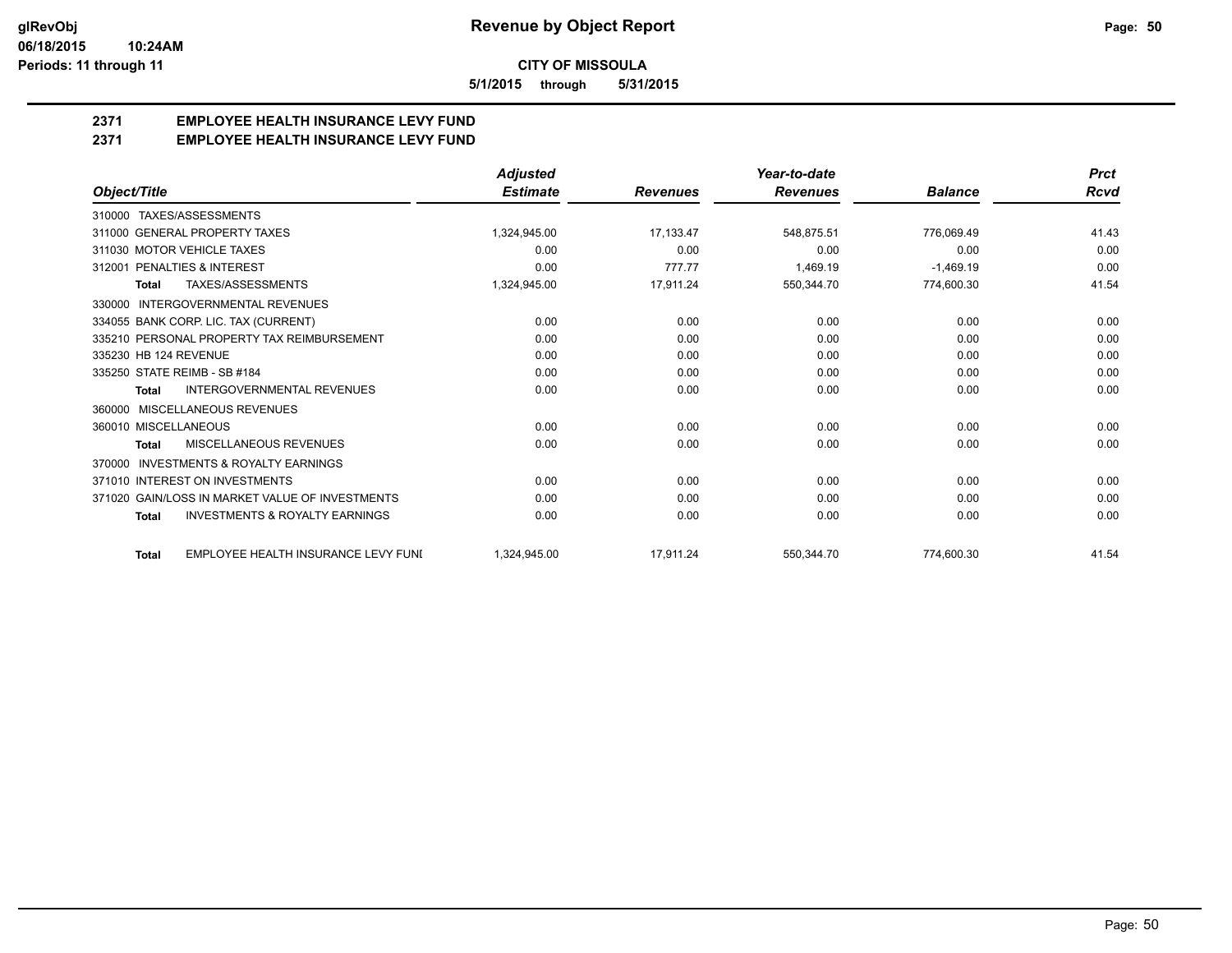**5/1/2015 through 5/31/2015**

## **2371 EMPLOYEE HEALTH INSURANCE LEVY FUND**

|                                                           | <b>Adjusted</b> |                 | Year-to-date    |                | <b>Prct</b> |
|-----------------------------------------------------------|-----------------|-----------------|-----------------|----------------|-------------|
| Object/Title                                              | <b>Estimate</b> | <b>Revenues</b> | <b>Revenues</b> | <b>Balance</b> | Rcvd        |
| TAXES/ASSESSMENTS<br>310000                               |                 |                 |                 |                |             |
| 311000 GENERAL PROPERTY TAXES                             | 1,324,945.00    | 17,133.47       | 548,875.51      | 776,069.49     | 41.43       |
| 311030 MOTOR VEHICLE TAXES                                | 0.00            | 0.00            | 0.00            | 0.00           | 0.00        |
| 312001 PENALTIES & INTEREST                               | 0.00            | 777.77          | 1.469.19        | $-1,469.19$    | 0.00        |
| TAXES/ASSESSMENTS<br><b>Total</b>                         | 1,324,945.00    | 17,911.24       | 550,344.70      | 774,600.30     | 41.54       |
| INTERGOVERNMENTAL REVENUES<br>330000                      |                 |                 |                 |                |             |
| 334055 BANK CORP. LIC. TAX (CURRENT)                      | 0.00            | 0.00            | 0.00            | 0.00           | 0.00        |
| 335210 PERSONAL PROPERTY TAX REIMBURSEMENT                | 0.00            | 0.00            | 0.00            | 0.00           | 0.00        |
| 335230 HB 124 REVENUE                                     | 0.00            | 0.00            | 0.00            | 0.00           | 0.00        |
| 335250 STATE REIMB - SB #184                              | 0.00            | 0.00            | 0.00            | 0.00           | 0.00        |
| INTERGOVERNMENTAL REVENUES<br><b>Total</b>                | 0.00            | 0.00            | 0.00            | 0.00           | 0.00        |
| MISCELLANEOUS REVENUES<br>360000                          |                 |                 |                 |                |             |
| 360010 MISCELLANEOUS                                      | 0.00            | 0.00            | 0.00            | 0.00           | 0.00        |
| <b>MISCELLANEOUS REVENUES</b><br><b>Total</b>             | 0.00            | 0.00            | 0.00            | 0.00           | 0.00        |
| <b>INVESTMENTS &amp; ROYALTY EARNINGS</b><br>370000       |                 |                 |                 |                |             |
| 371010 INTEREST ON INVESTMENTS                            | 0.00            | 0.00            | 0.00            | 0.00           | 0.00        |
| 371020 GAIN/LOSS IN MARKET VALUE OF INVESTMENT            | 0.00            | 0.00            | 0.00            | 0.00           | 0.00        |
| <b>INVESTMENTS &amp; ROYALTY EARNINGS</b><br><b>Total</b> | 0.00            | 0.00            | 0.00            | 0.00           | 0.00        |
| EMPLOYEE HEALTH INSURANCE LEVY FUN<br><b>Total</b>        | 1.324.945.00    | 17.911.24       | 550.344.70      | 774,600.30     | 41.54       |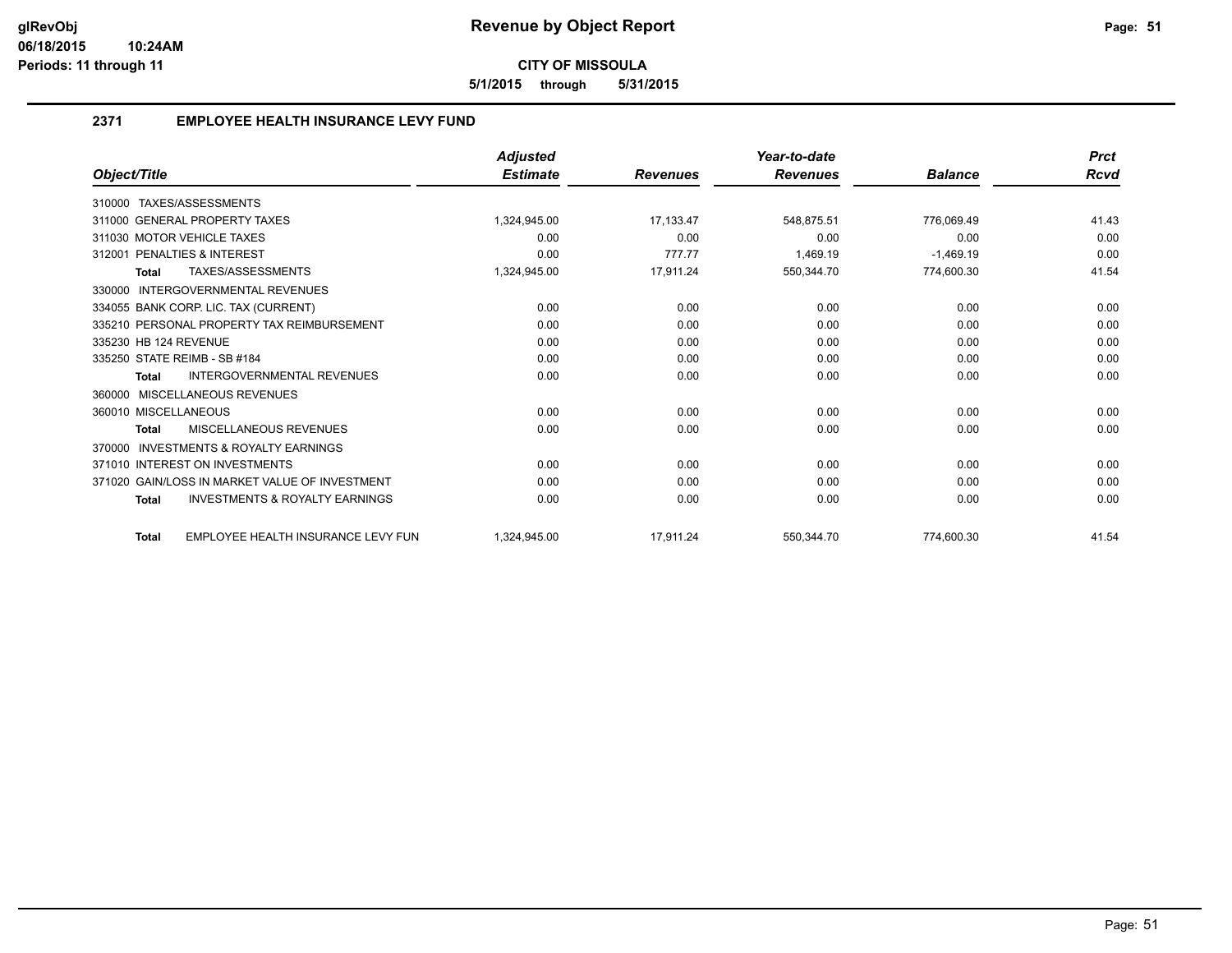**5/1/2015 through 5/31/2015**

**2372 PERMISSIVE MEDICAL LEVY**

**2372 PERMISSIVE MEDICAL LEVY**

|                                                     | <b>Adjusted</b> |                 | Year-to-date    |                | <b>Prct</b> |
|-----------------------------------------------------|-----------------|-----------------|-----------------|----------------|-------------|
| Object/Title                                        | <b>Estimate</b> | <b>Revenues</b> | <b>Revenues</b> | <b>Balance</b> | <b>Rcvd</b> |
| TAXES/ASSESSMENTS<br>310000                         |                 |                 |                 |                |             |
| 311000 GENERAL PROPERTY TAXES                       | 2,971,522.00    | 53,805.25       | 1,814,319.38    | 1,157,202.62   | 61.06       |
| 311030 MOTOR VEHICLE TAXES                          | 0.00            | 0.00            | 0.00            | 0.00           | 0.00        |
| PENALTIES & INTEREST<br>312001                      | 0.00            | 1,522.66        | 3,483.14        | $-3,483.14$    | 0.00        |
| TAXES/ASSESSMENTS<br>Total                          | 2,971,522.00    | 55,327.91       | 1,817,802.52    | 1,153,719.48   | 61.17       |
| INTERGOVERNMENTAL REVENUES<br>330000                |                 |                 |                 |                |             |
| 334055 BANK CORP. LIC. TAX (CURRENT)                | 0.00            | 0.00            | 0.00            | 0.00           | 0.00        |
| 335210 PERSONAL PROPERTY TAX REIMBURSEMENT          | 0.00            | 0.00            | 0.00            | 0.00           | 0.00        |
| 335230 HB 124 REVENUE                               | 0.00            | 0.00            | 0.00            | 0.00           | 0.00        |
| 335250 STATE REIMB - SB #184                        | 0.00            | 0.00            | 0.00            | 0.00           | 0.00        |
| <b>INTERGOVERNMENTAL REVENUES</b><br>Total          | 0.00            | 0.00            | 0.00            | 0.00           | 0.00        |
| <b>INVESTMENTS &amp; ROYALTY EARNINGS</b><br>370000 |                 |                 |                 |                |             |
| 371010 INTEREST ON INVESTMENTS                      | 0.00            | 0.00            | 0.00            | 0.00           | 0.00        |
| 371020 GAIN/LOSS IN MARKET VALUE OF INVESTMENTS     | 0.00            | 0.00            | 0.00            | 0.00           | 0.00        |
| <b>INVESTMENTS &amp; ROYALTY EARNINGS</b><br>Total  | 0.00            | 0.00            | 0.00            | 0.00           | 0.00        |
| PERMISSIVE MEDICAL LEVY<br>Total                    | 2,971,522.00    | 55,327.91       | 1,817,802.52    | 1,153,719.48   | 61.17       |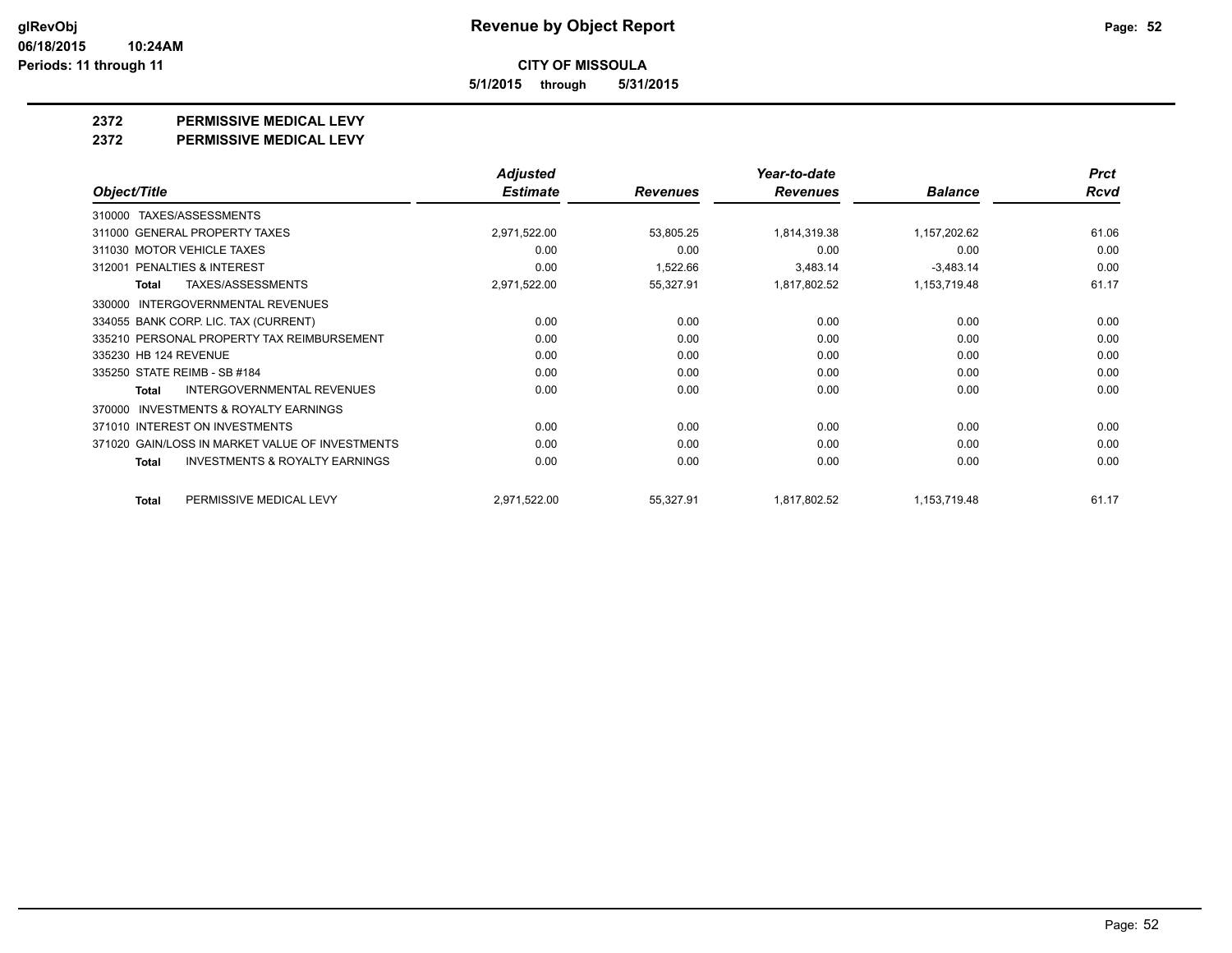**5/1/2015 through 5/31/2015**

#### **2372 PERMISSIVE MEDICAL LEVY**

|                                                           | <b>Adjusted</b> |                 | Year-to-date    |                | <b>Prct</b> |
|-----------------------------------------------------------|-----------------|-----------------|-----------------|----------------|-------------|
| Object/Title                                              | <b>Estimate</b> | <b>Revenues</b> | <b>Revenues</b> | <b>Balance</b> | <b>Rcvd</b> |
| TAXES/ASSESSMENTS<br>310000                               |                 |                 |                 |                |             |
| 311000 GENERAL PROPERTY TAXES                             | 2,971,522.00    | 53,805.25       | 1,814,319.38    | 1,157,202.62   | 61.06       |
| 311030 MOTOR VEHICLE TAXES                                | 0.00            | 0.00            | 0.00            | 0.00           | 0.00        |
| 312001 PENALTIES & INTEREST                               | 0.00            | 1,522.66        | 3,483.14        | $-3,483.14$    | 0.00        |
| TAXES/ASSESSMENTS<br><b>Total</b>                         | 2,971,522.00    | 55,327.91       | 1,817,802.52    | 1,153,719.48   | 61.17       |
| INTERGOVERNMENTAL REVENUES<br>330000                      |                 |                 |                 |                |             |
| 334055 BANK CORP. LIC. TAX (CURRENT)                      | 0.00            | 0.00            | 0.00            | 0.00           | 0.00        |
| 335210 PERSONAL PROPERTY TAX REIMBURSEMENT                | 0.00            | 0.00            | 0.00            | 0.00           | 0.00        |
| 335230 HB 124 REVENUE                                     | 0.00            | 0.00            | 0.00            | 0.00           | 0.00        |
| 335250 STATE REIMB - SB #184                              | 0.00            | 0.00            | 0.00            | 0.00           | 0.00        |
| INTERGOVERNMENTAL REVENUES<br>Total                       | 0.00            | 0.00            | 0.00            | 0.00           | 0.00        |
| INVESTMENTS & ROYALTY EARNINGS<br>370000                  |                 |                 |                 |                |             |
| 371010 INTEREST ON INVESTMENTS                            | 0.00            | 0.00            | 0.00            | 0.00           | 0.00        |
| 371020 GAIN/LOSS IN MARKET VALUE OF INVESTMENT            | 0.00            | 0.00            | 0.00            | 0.00           | 0.00        |
| <b>INVESTMENTS &amp; ROYALTY EARNINGS</b><br><b>Total</b> | 0.00            | 0.00            | 0.00            | 0.00           | 0.00        |
| PERMISSIVE MEDICAL LEVY<br><b>Total</b>                   | 2,971,522.00    | 55,327.91       | 1,817,802.52    | 1,153,719.48   | 61.17       |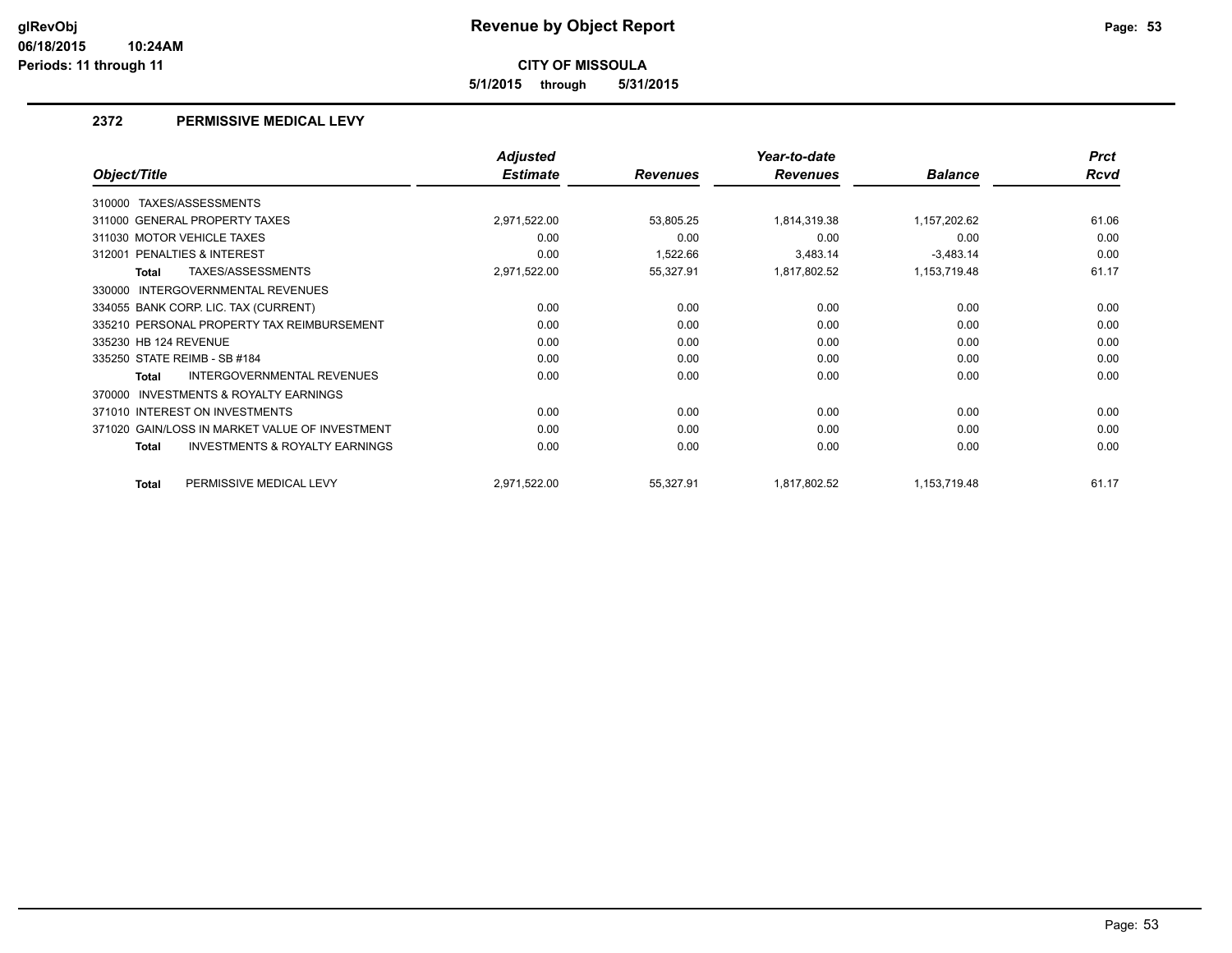**5/1/2015 through 5/31/2015**

## **2389 CABLE TELEVISION FRANCHISE FUND**

#### **2389 CABLE TELEVISION FRANCHISE FUND**

|                                                     | <b>Adjusted</b> |                 | Year-to-date    |                | <b>Prct</b> |
|-----------------------------------------------------|-----------------|-----------------|-----------------|----------------|-------------|
| Object/Title                                        | <b>Estimate</b> | <b>Revenues</b> | <b>Revenues</b> | <b>Balance</b> | <b>Rcvd</b> |
| 320000 LICENSES & PERMITS                           |                 |                 |                 |                |             |
| 322030 FRANCHISE FEES                               | 0.00            | 0.00            | 0.00            | 0.00           | 0.00        |
| 322031 FRANCHISE FEE - AT&T                         | 680,000.00      | 169,686.80      | 673,890.29      | 6,109.71       | 99.10       |
| 322032 FRANCHISE FEE - FIBERVISION                  | 0.00            | 0.00            | 0.00            | 0.00           | 0.00        |
| 322033 FRANCHISE FEE - MASADA                       | 0.00            | 0.00            | 0.00            | 0.00           | 0.00        |
| 322034 PEG ACCESS                                   | 56,000.00       | 21,334.72       | 53,063.91       | 2,936.09       | 94.76       |
| <b>LICENSES &amp; PERMITS</b><br>Total              | 736,000.00      | 191,021.52      | 726,954.20      | 9,045.80       | 98.77       |
| 360000 MISCELLANEOUS REVENUES                       |                 |                 |                 |                |             |
| 360010 MISCELLANEOUS                                | 0.00            | 0.00            | 0.00            | 0.00           | 0.00        |
| 365000 DONATIONS                                    | 0.00            | 0.00            | 0.00            | 0.00           | 0.00        |
| <b>MISCELLANEOUS REVENUES</b><br>Total              | 0.00            | 0.00            | 0.00            | 0.00           | 0.00        |
| <b>INVESTMENTS &amp; ROYALTY EARNINGS</b><br>370000 |                 |                 |                 |                |             |
| 371010 INTEREST ON INVESTMENTS                      | 0.00            | 0.00            | 0.00            | 0.00           | 0.00        |
| 371020 GAIN/LOSS IN MARKET VALUE OF INVESTMENTS     | 0.00            | 0.00            | 0.00            | 0.00           | 0.00        |
| <b>INVESTMENTS &amp; ROYALTY EARNINGS</b><br>Total  | 0.00            | 0.00            | 0.00            | 0.00           | 0.00        |
| CABLE TELEVISION FRANCHISE FUND<br>Total            | 736,000.00      | 191,021.52      | 726,954.20      | 9,045.80       | 98.77       |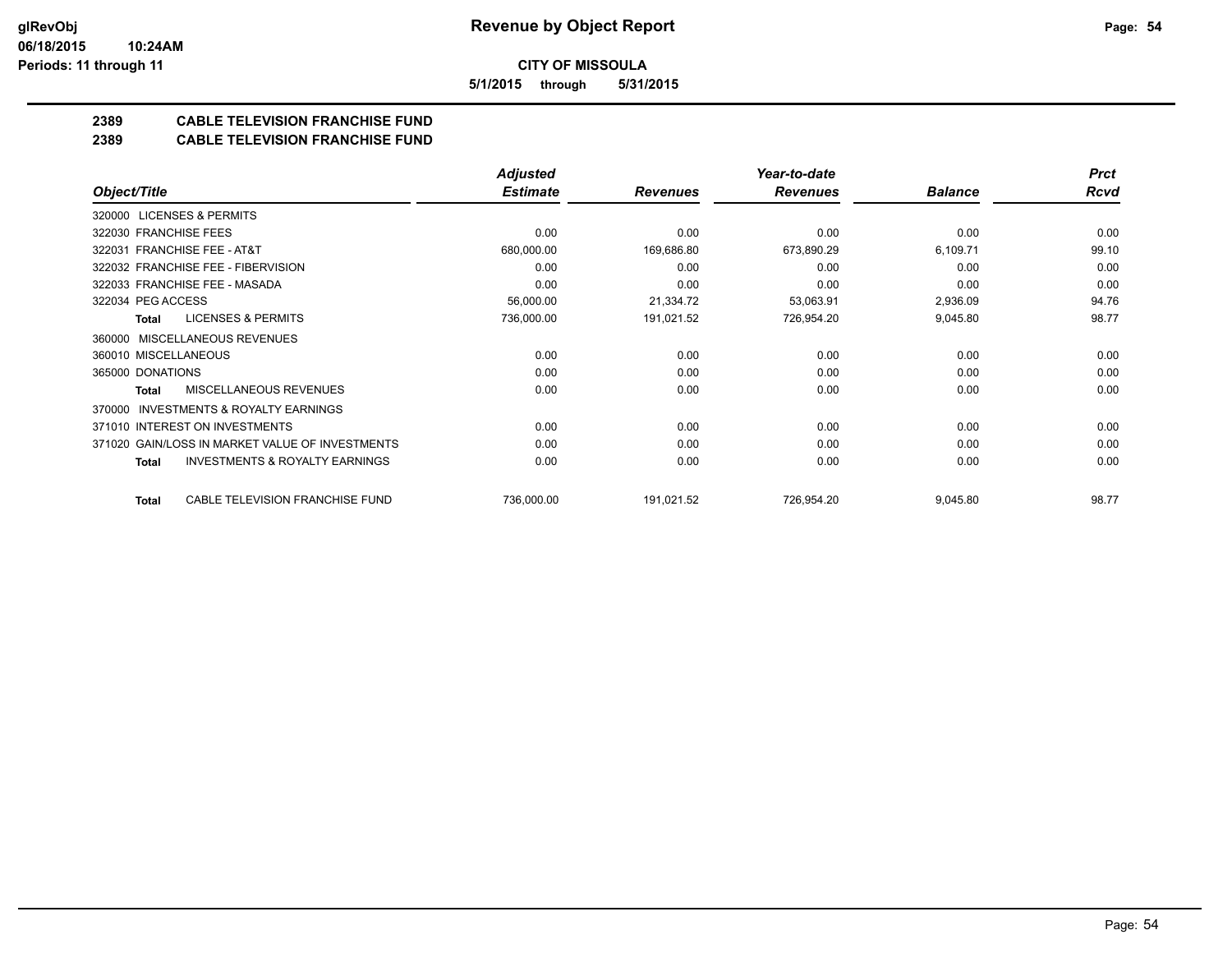**5/1/2015 through 5/31/2015**

## **2389 CABLE TELEVISION FRANCHISE FUND**

|                                                           | <b>Adjusted</b> |                 | Year-to-date    |                | <b>Prct</b> |
|-----------------------------------------------------------|-----------------|-----------------|-----------------|----------------|-------------|
| Object/Title                                              | <b>Estimate</b> | <b>Revenues</b> | <b>Revenues</b> | <b>Balance</b> | <b>Rcvd</b> |
| <b>LICENSES &amp; PERMITS</b><br>320000                   |                 |                 |                 |                |             |
| 322030 FRANCHISE FEES                                     | 0.00            | 0.00            | 0.00            | 0.00           | 0.00        |
| 322031 FRANCHISE FEE - AT&T                               | 680,000.00      | 169,686.80      | 673,890.29      | 6,109.71       | 99.10       |
| 322032 FRANCHISE FEE - FIBERVISION                        | 0.00            | 0.00            | 0.00            | 0.00           | 0.00        |
| 322033 FRANCHISE FEE - MASADA                             | 0.00            | 0.00            | 0.00            | 0.00           | 0.00        |
| 322034 PEG ACCESS                                         | 56,000.00       | 21,334.72       | 53,063.91       | 2,936.09       | 94.76       |
| <b>LICENSES &amp; PERMITS</b><br><b>Total</b>             | 736,000.00      | 191,021.52      | 726,954.20      | 9,045.80       | 98.77       |
| MISCELLANEOUS REVENUES<br>360000                          |                 |                 |                 |                |             |
| 360010 MISCELLANEOUS                                      | 0.00            | 0.00            | 0.00            | 0.00           | 0.00        |
| 365000 DONATIONS                                          | 0.00            | 0.00            | 0.00            | 0.00           | 0.00        |
| <b>MISCELLANEOUS REVENUES</b><br><b>Total</b>             | 0.00            | 0.00            | 0.00            | 0.00           | 0.00        |
| <b>INVESTMENTS &amp; ROYALTY EARNINGS</b><br>370000       |                 |                 |                 |                |             |
| 371010 INTEREST ON INVESTMENTS                            | 0.00            | 0.00            | 0.00            | 0.00           | 0.00        |
| 371020 GAIN/LOSS IN MARKET VALUE OF INVESTMENT            | 0.00            | 0.00            | 0.00            | 0.00           | 0.00        |
| <b>INVESTMENTS &amp; ROYALTY EARNINGS</b><br><b>Total</b> | 0.00            | 0.00            | 0.00            | 0.00           | 0.00        |
| CABLE TELEVISION FRANCHISE FUND<br><b>Total</b>           | 736,000.00      | 191,021.52      | 726,954.20      | 9,045.80       | 98.77       |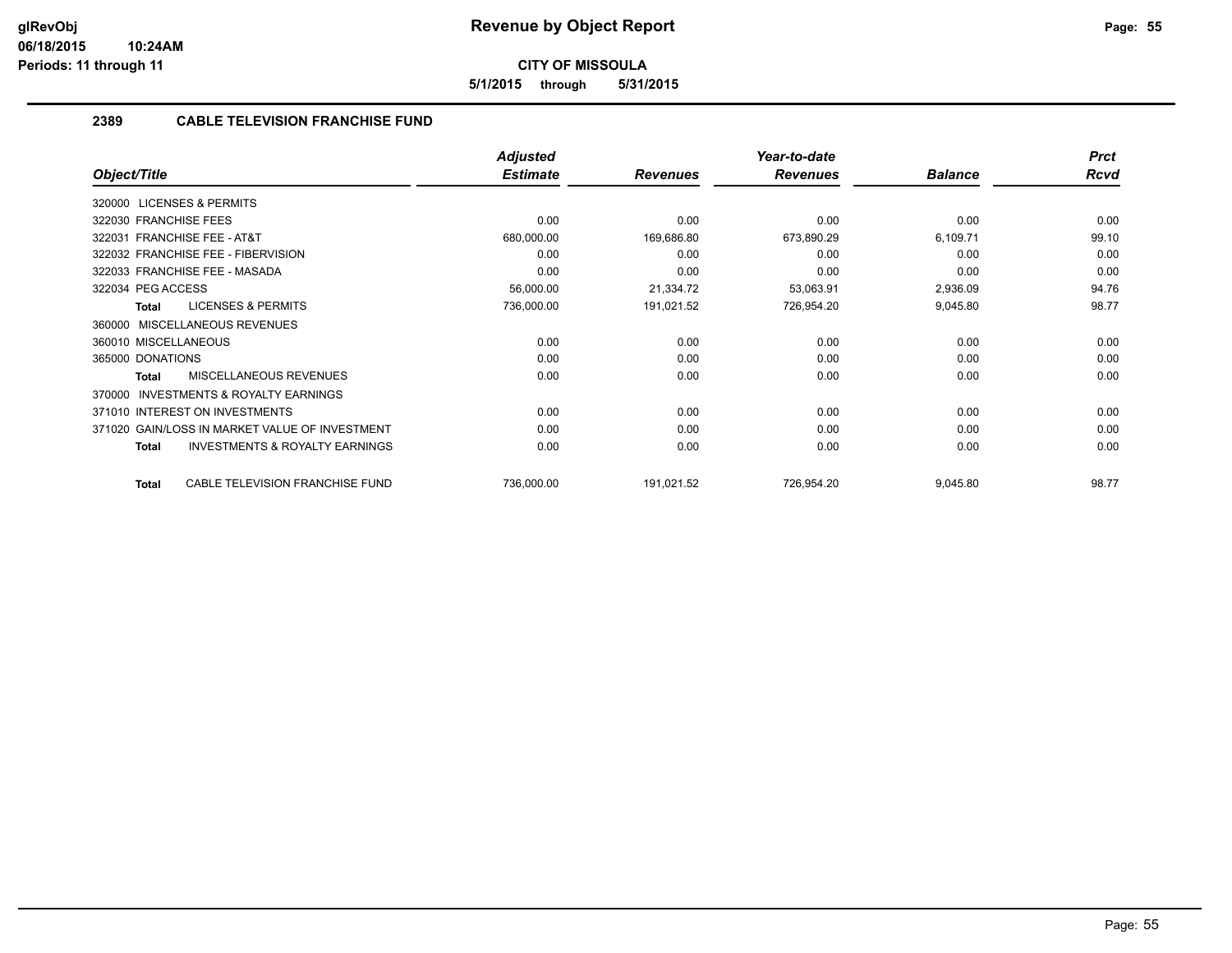**5/1/2015 through 5/31/2015**

#### **2390 DRUG FORFEITURE FUND**

**2390 DRUG FORFEITURE FUND**

|                                                           | <b>Adjusted</b> |                 | Year-to-date    |                | <b>Prct</b> |
|-----------------------------------------------------------|-----------------|-----------------|-----------------|----------------|-------------|
| Object/Title                                              | <b>Estimate</b> | <b>Revenues</b> | <b>Revenues</b> | <b>Balance</b> | <b>Rcvd</b> |
| 350000 FINES & FORFEITURES                                |                 |                 |                 |                |             |
| 351013 DRUG FORFEITURES                                   | 16,800.00       | 1,567.65        | 14,388.30       | 2,411.70       | 85.64       |
| <b>FINES &amp; FORFEITURES</b><br>Total                   | 16,800.00       | 1,567.65        | 14,388.30       | 2,411.70       | 85.64       |
| MISCELLANEOUS REVENUES<br>360000                          |                 |                 |                 |                |             |
| 360010 MISCELLANEOUS                                      | 0.00            | 0.00            | 0.00            | 0.00           | 0.00        |
| 364012 SALE OF SURPLUS PROPERTY                           | 0.00            | 0.00            | 0.00            | 0.00           | 0.00        |
| MISCELLANEOUS REVENUES<br><b>Total</b>                    | 0.00            | 0.00            | 0.00            | 0.00           | 0.00        |
| INVESTMENTS & ROYALTY EARNINGS<br>370000                  |                 |                 |                 |                |             |
| 371010 INTEREST ON INVESTMENTS                            | 0.00            | 0.00            | 0.00            | 0.00           | 0.00        |
| 371020 GAIN/LOSS IN MARKET VALUE OF INVESTMENTS           | 0.00            | 0.00            | 0.00            | 0.00           | 0.00        |
| <b>INVESTMENTS &amp; ROYALTY EARNINGS</b><br><b>Total</b> | 0.00            | 0.00            | 0.00            | 0.00           | 0.00        |
| OTHER FINANCING SOURCES<br>380000                         |                 |                 |                 |                |             |
| 382010 SALE OF FIXED ASSETS                               | 0.00            | 0.00            | 0.00            | 0.00           | 0.00        |
| OTHER FINANCING SOURCES<br><b>Total</b>                   | 0.00            | 0.00            | 0.00            | 0.00           | 0.00        |
| DRUG FORFEITURE FUND<br><b>Total</b>                      | 16,800.00       | 1,567.65        | 14,388.30       | 2,411.70       | 85.64       |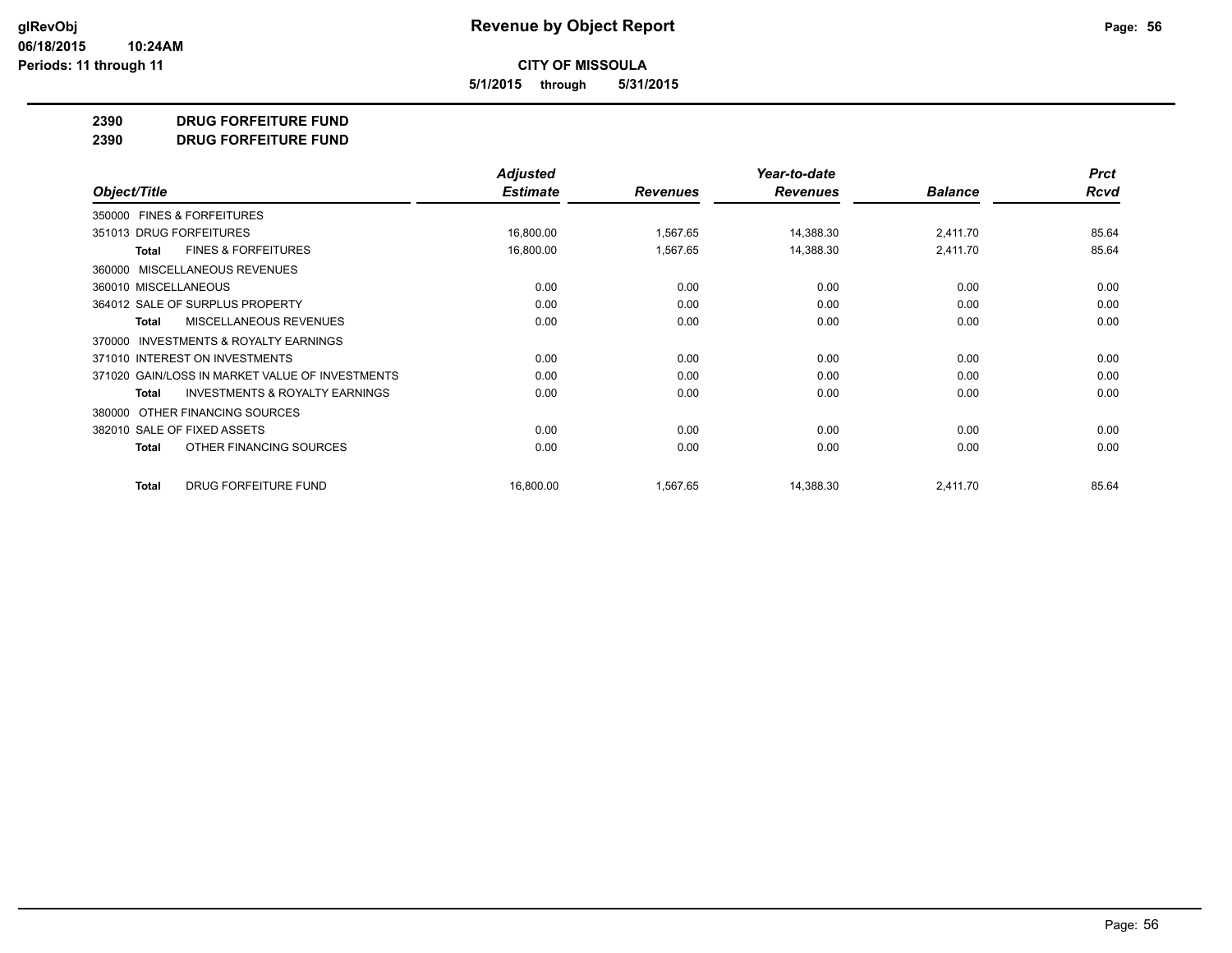**5/1/2015 through 5/31/2015**

#### **2390 DRUG FORFEITURE FUND**

|                                                           | <b>Adjusted</b> |                 | Year-to-date    |                | <b>Prct</b> |
|-----------------------------------------------------------|-----------------|-----------------|-----------------|----------------|-------------|
| Object/Title                                              | <b>Estimate</b> | <b>Revenues</b> | <b>Revenues</b> | <b>Balance</b> | Rcvd        |
| 350000 FINES & FORFEITURES                                |                 |                 |                 |                |             |
| 351013 DRUG FORFEITURES                                   | 16,800.00       | 1,567.65        | 14,388.30       | 2,411.70       | 85.64       |
| <b>FINES &amp; FORFEITURES</b><br><b>Total</b>            | 16,800.00       | 1,567.65        | 14,388.30       | 2,411.70       | 85.64       |
| 360000 MISCELLANEOUS REVENUES                             |                 |                 |                 |                |             |
| 360010 MISCELLANEOUS                                      | 0.00            | 0.00            | 0.00            | 0.00           | 0.00        |
| 364012 SALE OF SURPLUS PROPERTY                           | 0.00            | 0.00            | 0.00            | 0.00           | 0.00        |
| MISCELLANEOUS REVENUES<br><b>Total</b>                    | 0.00            | 0.00            | 0.00            | 0.00           | 0.00        |
| <b>INVESTMENTS &amp; ROYALTY EARNINGS</b><br>370000       |                 |                 |                 |                |             |
| 371010 INTEREST ON INVESTMENTS                            | 0.00            | 0.00            | 0.00            | 0.00           | 0.00        |
| 371020 GAIN/LOSS IN MARKET VALUE OF INVESTMENT            | 0.00            | 0.00            | 0.00            | 0.00           | 0.00        |
| <b>INVESTMENTS &amp; ROYALTY EARNINGS</b><br><b>Total</b> | 0.00            | 0.00            | 0.00            | 0.00           | 0.00        |
| OTHER FINANCING SOURCES<br>380000                         |                 |                 |                 |                |             |
| 382010 SALE OF FIXED ASSETS                               | 0.00            | 0.00            | 0.00            | 0.00           | 0.00        |
| OTHER FINANCING SOURCES<br>Total                          | 0.00            | 0.00            | 0.00            | 0.00           | 0.00        |
| <b>DRUG FORFEITURE FUND</b><br><b>Total</b>               | 16,800.00       | 1,567.65        | 14,388.30       | 2,411.70       | 85.64       |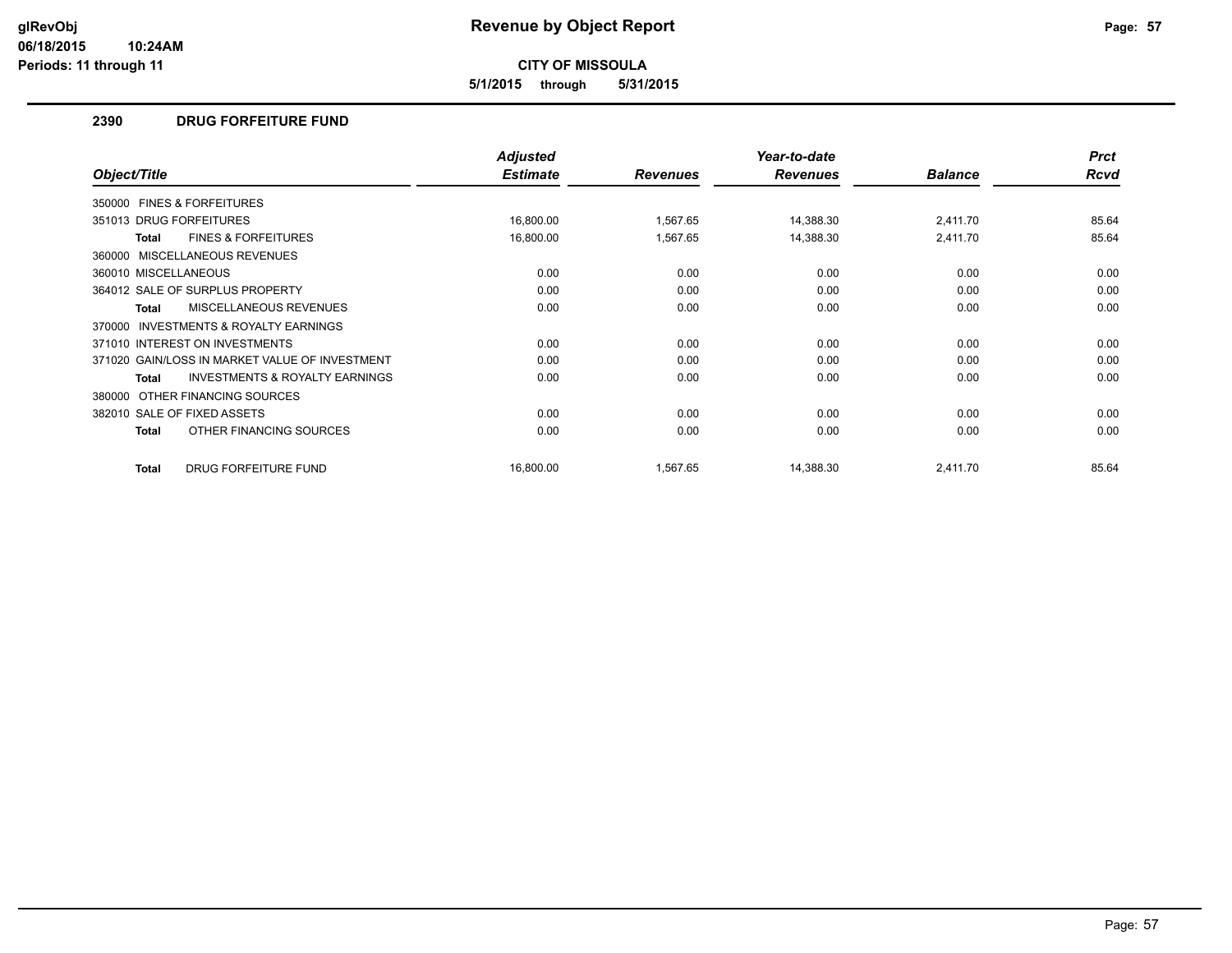**5/1/2015 through 5/31/2015**

## **2394 BUILDING INSPECTION FUND**

#### **2394 BUILDING INSPECTION FUND**

|                                                           | <b>Adjusted</b> |                 | Year-to-date    |                | <b>Prct</b> |
|-----------------------------------------------------------|-----------------|-----------------|-----------------|----------------|-------------|
| Object/Title                                              | <b>Estimate</b> | <b>Revenues</b> | <b>Revenues</b> | <b>Balance</b> | <b>Rcvd</b> |
| 320000 LICENSES & PERMITS                                 |                 |                 |                 |                |             |
| 323011 BUILDING PERMITS                                   | 671,560.00      | 185,587.52      | 997,784.01      | $-326,224.01$  | 148.58      |
| 323012 ELECTRICAL PERMITS                                 | 193,640.00      | 34.913.67       | 214,754.42      | $-21.114.42$   | 110.90      |
| 323013 PLUMBING PERMITS                                   | 111,240.00      | 14,199.00       | 125,735.00      | $-14,495.00$   | 113.03      |
| 323014 BLDG PERMIT REVIEW FEE                             | 0.00            | 0.00            | 0.00            | 0.00           | 0.00        |
| 323016 MOVING PERMITS                                     | 6,644.00        | 0.00            | 0.00            | 6,644.00       | 0.00        |
| 323017 MECHANICAL PERMITS                                 | 81,370.00       | 9,158.00        | 89,599.80       | $-8,229.80$    | 110.11      |
| <b>LICENSES &amp; PERMITS</b><br>Total                    | 1,064,454.00    | 243,858.19      | 1,427,873.23    | $-363,419.23$  | 134.14      |
| 330000 INTERGOVERNMENTAL REVENUES                         |                 |                 |                 |                |             |
| 336023 STATE CONTRIB. - PERS                              | 0.00            | 0.00            | 383.96          | $-383.96$      | 0.00        |
| <b>INTERGOVERNMENTAL REVENUES</b><br><b>Total</b>         | 0.00            | 0.00            | 383.96          | $-383.96$      | 0.00        |
| 340000 CHARGES FOR SERVICES                               |                 |                 |                 |                |             |
| 341091 INSPECTION CODE BOOKS & COPIES                     | 515.00          | 76.00           | 634.25          | $-119.25$      | 123.16      |
| <b>CHARGES FOR SERVICES</b><br><b>Total</b>               | 515.00          | 76.00           | 634.25          | $-119.25$      | 123.16      |
| 360000 MISCELLANEOUS REVENUES                             |                 |                 |                 |                |             |
| 360010 MISCELLANEOUS                                      | 0.00            | 600.00          | 600.00          | $-600.00$      | 0.00        |
| 360015 CONFERENCE REVENUES - BUILDING                     | 0.00            | 0.00            | 0.00            | 0.00           | 0.00        |
| MISCELLANEOUS REVENUES<br><b>Total</b>                    | 0.00            | 600.00          | 600.00          | $-600.00$      | 0.00        |
| 370000 INVESTMENTS & ROYALTY EARNINGS                     |                 |                 |                 |                |             |
| 371010 INTEREST ON INVESTMENTS                            | 0.00            | 0.00            | 0.00            | 0.00           | 0.00        |
| 371020 GAIN/LOSS IN MARKET VALUE OF INVESTMENTS           | 0.00            | 0.00            | 0.00            | 0.00           | 0.00        |
| <b>INVESTMENTS &amp; ROYALTY EARNINGS</b><br><b>Total</b> | 0.00            | 0.00            | 0.00            | 0.00           | 0.00        |
| 380000 OTHER FINANCING SOURCES                            |                 |                 |                 |                |             |
| 382010 SALE OF FIXED ASSETS                               | 0.00            | 0.00            | 0.00            | 0.00           | 0.00        |
| 383000 OPERATING TRANSFERS                                | 0.00            | 0.00            | 0.00            | 0.00           | 0.00        |
| OTHER FINANCING SOURCES<br><b>Total</b>                   | 0.00            | 0.00            | 0.00            | 0.00           | 0.00        |
| <b>BUILDING INSPECTION FUND</b><br><b>Total</b>           | 1,064,969.00    | 244,534.19      | 1,429,491.44    | $-364,522.44$  | 134.23      |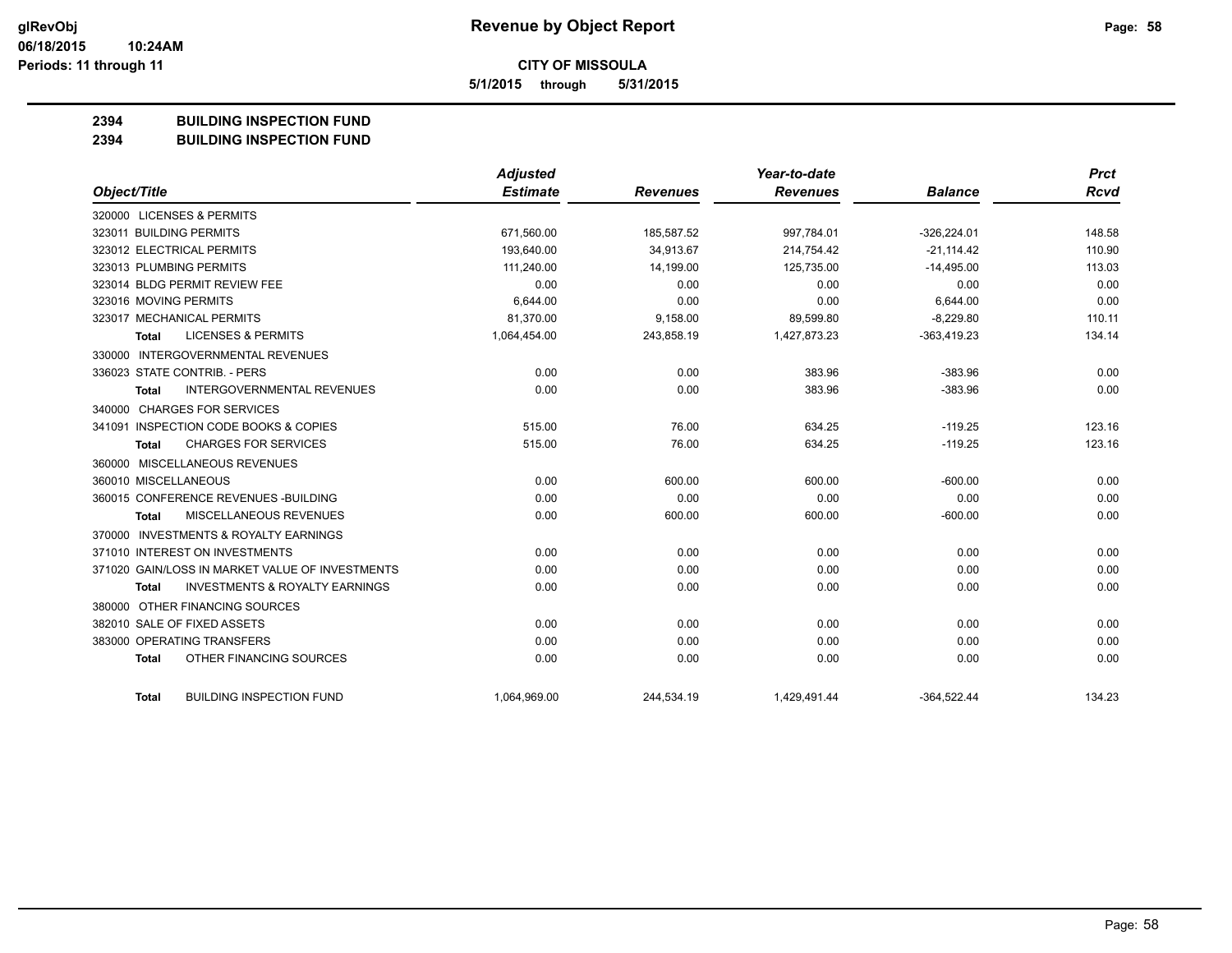**5/1/2015 through 5/31/2015**

## **2394 BUILDING INSPECTION FUND**

|                                                           | <b>Adjusted</b> |                 | Year-to-date    |                | <b>Prct</b> |
|-----------------------------------------------------------|-----------------|-----------------|-----------------|----------------|-------------|
| Object/Title                                              | <b>Estimate</b> | <b>Revenues</b> | <b>Revenues</b> | <b>Balance</b> | Rcvd        |
| 320000 LICENSES & PERMITS                                 |                 |                 |                 |                |             |
| 323011 BUILDING PERMITS                                   | 671,560.00      | 185,587.52      | 997,784.01      | $-326,224.01$  | 148.58      |
| 323012 ELECTRICAL PERMITS                                 | 193.640.00      | 34.913.67       | 214.754.42      | $-21.114.42$   | 110.90      |
| 323013 PLUMBING PERMITS                                   | 111,240.00      | 14,199.00       | 125,735.00      | $-14,495.00$   | 113.03      |
| 323014 BLDG PERMIT REVIEW FEE                             | 0.00            | 0.00            | 0.00            | 0.00           | 0.00        |
| 323016 MOVING PERMITS                                     | 6,644.00        | 0.00            | 0.00            | 6.644.00       | 0.00        |
| 323017 MECHANICAL PERMITS                                 | 81,370.00       | 9,158.00        | 89,599.80       | $-8,229.80$    | 110.11      |
| <b>LICENSES &amp; PERMITS</b><br><b>Total</b>             | 1,064,454.00    | 243,858.19      | 1,427,873.23    | $-363,419.23$  | 134.14      |
| 330000 INTERGOVERNMENTAL REVENUES                         |                 |                 |                 |                |             |
| 336023 STATE CONTRIB. - PERS                              | 0.00            | 0.00            | 383.96          | $-383.96$      | 0.00        |
| <b>INTERGOVERNMENTAL REVENUES</b><br><b>Total</b>         | 0.00            | 0.00            | 383.96          | $-383.96$      | 0.00        |
| 340000 CHARGES FOR SERVICES                               |                 |                 |                 |                |             |
| 341091 INSPECTION CODE BOOKS & COPIES                     | 515.00          | 76.00           | 634.25          | $-119.25$      | 123.16      |
| <b>CHARGES FOR SERVICES</b><br><b>Total</b>               | 515.00          | 76.00           | 634.25          | $-119.25$      | 123.16      |
| 360000 MISCELLANEOUS REVENUES                             |                 |                 |                 |                |             |
| 360010 MISCELLANEOUS                                      | 0.00            | 600.00          | 600.00          | $-600.00$      | 0.00        |
| 360015 CONFERENCE REVENUES - BUILDING                     | 0.00            | 0.00            | 0.00            | 0.00           | 0.00        |
| MISCELLANEOUS REVENUES<br><b>Total</b>                    | 0.00            | 600.00          | 600.00          | $-600.00$      | 0.00        |
| 370000 INVESTMENTS & ROYALTY EARNINGS                     |                 |                 |                 |                |             |
| 371010 INTEREST ON INVESTMENTS                            | 0.00            | 0.00            | 0.00            | 0.00           | 0.00        |
| 371020 GAIN/LOSS IN MARKET VALUE OF INVESTMENT            | 0.00            | 0.00            | 0.00            | 0.00           | 0.00        |
| <b>INVESTMENTS &amp; ROYALTY EARNINGS</b><br><b>Total</b> | 0.00            | 0.00            | 0.00            | 0.00           | 0.00        |
| 380000 OTHER FINANCING SOURCES                            |                 |                 |                 |                |             |
| 382010 SALE OF FIXED ASSETS                               | 0.00            | 0.00            | 0.00            | 0.00           | 0.00        |
| 383000 OPERATING TRANSFERS                                | 0.00            | 0.00            | 0.00            | 0.00           | 0.00        |
| OTHER FINANCING SOURCES<br><b>Total</b>                   | 0.00            | 0.00            | 0.00            | 0.00           | 0.00        |
|                                                           |                 |                 |                 |                |             |
| <b>BUILDING INSPECTION FUND</b><br><b>Total</b>           | 1,064,969.00    | 244,534.19      | 1,429,491.44    | $-364,522.44$  | 134.23      |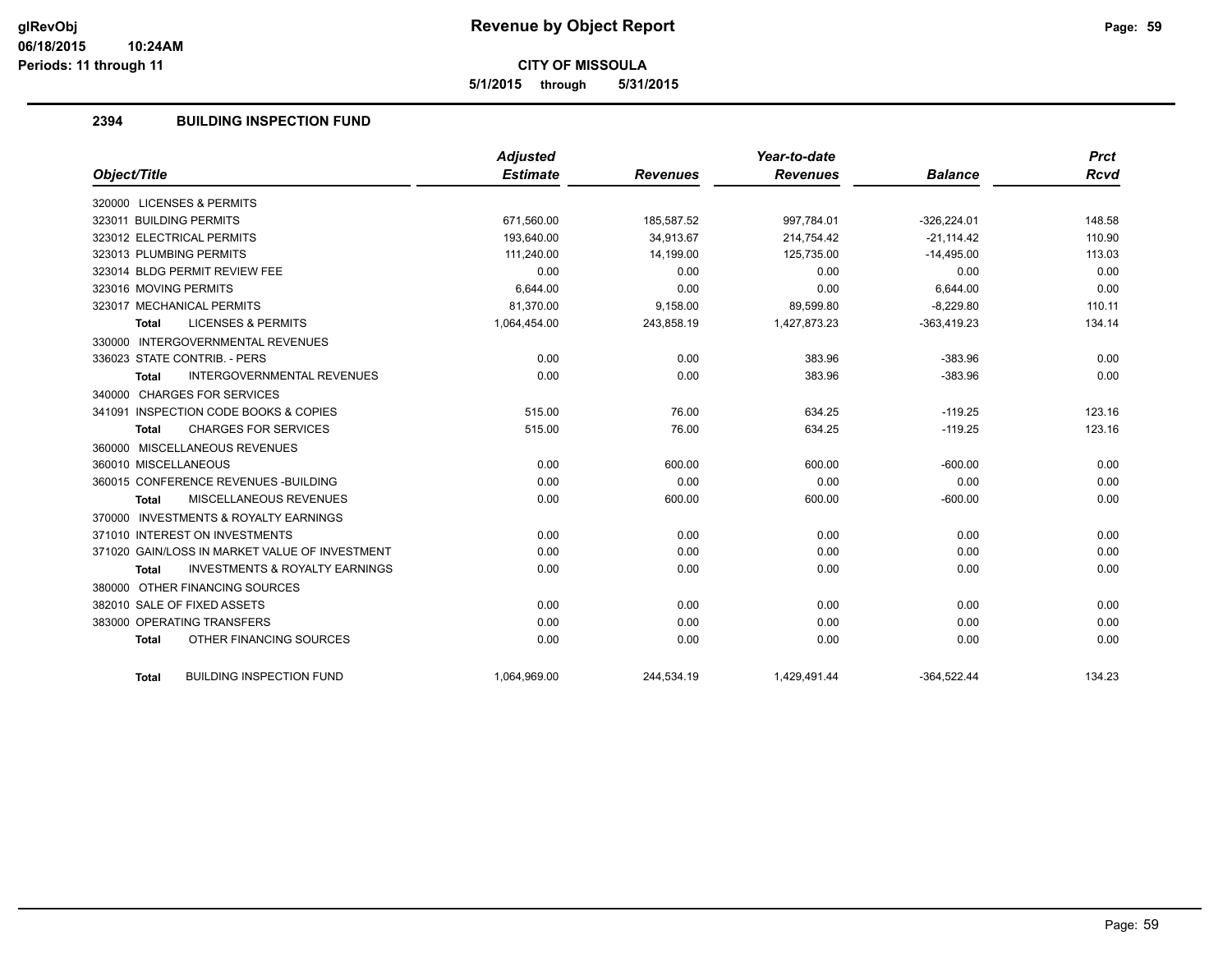**5/1/2015 through 5/31/2015**

## **2395 CITY GRANTS & PROGRAM INCOME FUND**

**2395 CITY GRANTS & PROGRAM INCOME FUND**

|                                                           | <b>Adjusted</b> |                 | Year-to-date    |                | <b>Prct</b> |
|-----------------------------------------------------------|-----------------|-----------------|-----------------|----------------|-------------|
| Object/Title                                              | <b>Estimate</b> | <b>Revenues</b> | <b>Revenues</b> | <b>Balance</b> | <b>Rcvd</b> |
| 330000 INTERGOVERNMENTAL REVENUES                         |                 |                 |                 |                |             |
| 331010 ENTITLEMENT - CDBG                                 | 0.00            | 0.00            | 0.00            | 0.00           | 0.00        |
| 331037 ELOCAL.COM LOAN REPAYMENT                          | 0.00            | 0.00            | 0.00            | 0.00           | 0.00        |
| <b>INTERGOVERNMENTAL REVENUES</b><br><b>Total</b>         | 0.00            | 0.00            | 0.00            | 0.00           | 0.00        |
| 360000 MISCELLANEOUS REVENUES                             |                 |                 |                 |                |             |
| 360005 LOAN REPAYMENTS                                    | 0.00            | 0.00            | 0.00            | 0.00           | 0.00        |
| 360010 MISCELLANEOUS                                      | 0.00            | 0.00            | 0.00            | 0.00           | 0.00        |
| 360013 REPAYMENT OF SEWER GRANT                           | 0.00            | 0.00            | 0.00            | 0.00           | 0.00        |
| 360014 REPAYMENT OF LOAN/MHA                              | 0.00            | 0.00            | 0.00            | 0.00           | 0.00        |
| 362000 OTHER MISCELLANEOUS REVENUE                        | 0.00            | 0.00            | 0.00            | 0.00           | 0.00        |
| MISCELLANEOUS REVENUES<br><b>Total</b>                    | 0.00            | 0.00            | 0.00            | 0.00           | 0.00        |
| <b>INVESTMENTS &amp; ROYALTY EARNINGS</b><br>370000       |                 |                 |                 |                |             |
| 371010 INTEREST ON INVESTMENTS                            | 0.00            | 0.00            | 0.00            | 0.00           | 0.00        |
| 371020 GAIN/LOSS IN MARKET VALUE OF INVESTMENTS           | 0.00            | 0.00            | 0.00            | 0.00           | 0.00        |
| <b>INVESTMENTS &amp; ROYALTY EARNINGS</b><br><b>Total</b> | 0.00            | 0.00            | 0.00            | 0.00           | 0.00        |
| OTHER FINANCING SOURCES<br>380000                         |                 |                 |                 |                |             |
| 383026 TRANS FR CDBG                                      | 0.00            | 0.00            | 0.00            | 0.00           | 0.00        |
| OTHER FINANCING SOURCES<br><b>Total</b>                   | 0.00            | 0.00            | 0.00            | 0.00           | 0.00        |
| CITY GRANTS & PROGRAM INCOME FUND<br><b>Total</b>         | 0.00            | 0.00            | 0.00            | 0.00           | 0.00        |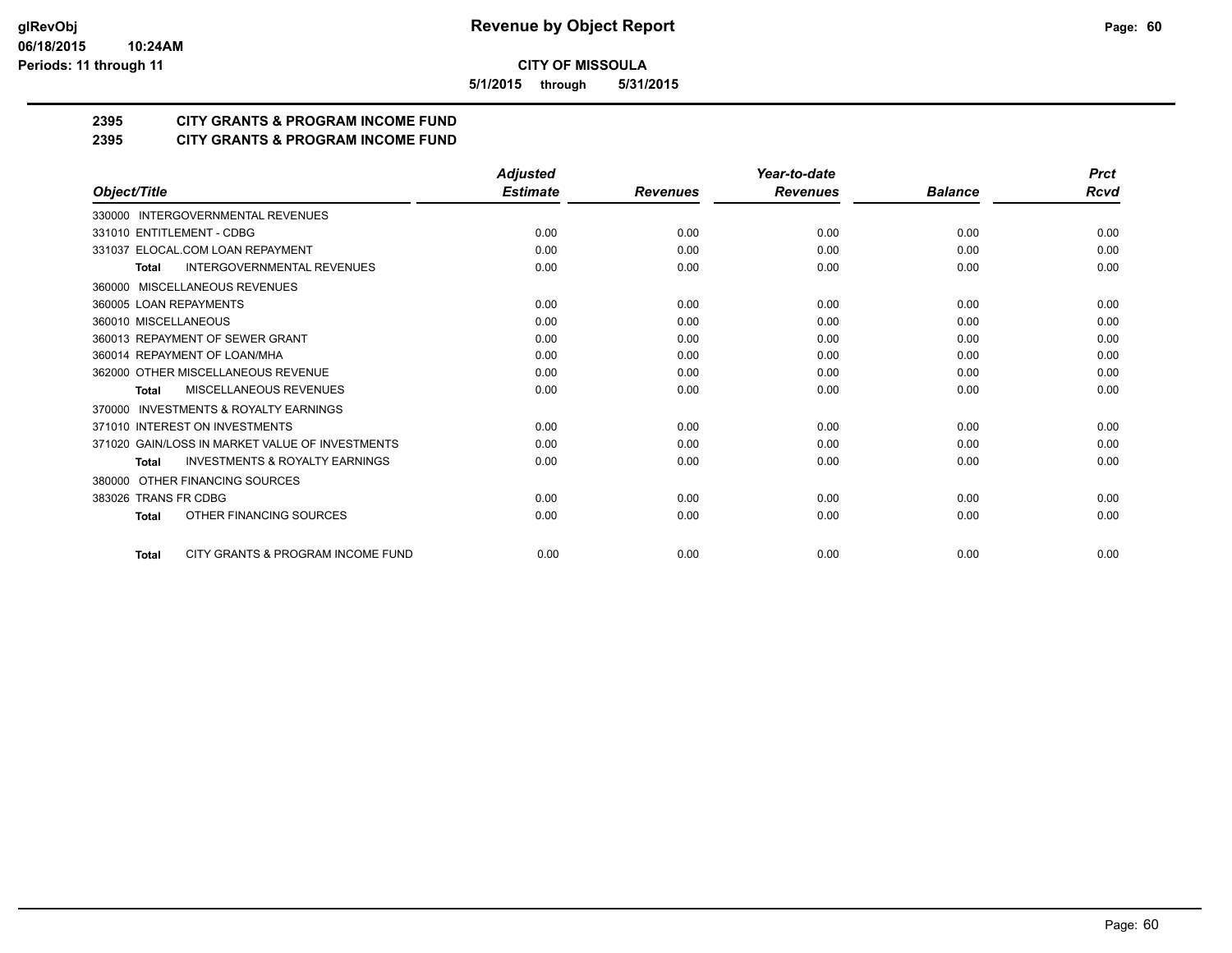**5/1/2015 through 5/31/2015**

#### **2395 CITY GRANTS & PROGRAM INCOME FUND**

|                        |                                                | <b>Adjusted</b> |                 | Year-to-date    |                | <b>Prct</b> |
|------------------------|------------------------------------------------|-----------------|-----------------|-----------------|----------------|-------------|
| Object/Title           |                                                | <b>Estimate</b> | <b>Revenues</b> | <b>Revenues</b> | <b>Balance</b> | Rcvd        |
| 330000                 | <b>INTERGOVERNMENTAL REVENUES</b>              |                 |                 |                 |                |             |
|                        | 331010 ENTITLEMENT - CDBG                      | 0.00            | 0.00            | 0.00            | 0.00           | 0.00        |
|                        | 331037 ELOCAL.COM LOAN REPAYMENT               | 0.00            | 0.00            | 0.00            | 0.00           | 0.00        |
| <b>Total</b>           | <b>INTERGOVERNMENTAL REVENUES</b>              | 0.00            | 0.00            | 0.00            | 0.00           | 0.00        |
|                        | 360000 MISCELLANEOUS REVENUES                  |                 |                 |                 |                |             |
| 360005 LOAN REPAYMENTS |                                                | 0.00            | 0.00            | 0.00            | 0.00           | 0.00        |
| 360010 MISCELLANEOUS   |                                                | 0.00            | 0.00            | 0.00            | 0.00           | 0.00        |
|                        | 360013 REPAYMENT OF SEWER GRANT                | 0.00            | 0.00            | 0.00            | 0.00           | 0.00        |
|                        | 360014 REPAYMENT OF LOAN/MHA                   | 0.00            | 0.00            | 0.00            | 0.00           | 0.00        |
|                        | 362000 OTHER MISCELLANEOUS REVENUE             | 0.00            | 0.00            | 0.00            | 0.00           | 0.00        |
| Total                  | <b>MISCELLANEOUS REVENUES</b>                  | 0.00            | 0.00            | 0.00            | 0.00           | 0.00        |
| 370000                 | <b>INVESTMENTS &amp; ROYALTY EARNINGS</b>      |                 |                 |                 |                |             |
|                        | 371010 INTEREST ON INVESTMENTS                 | 0.00            | 0.00            | 0.00            | 0.00           | 0.00        |
|                        | 371020 GAIN/LOSS IN MARKET VALUE OF INVESTMENT | 0.00            | 0.00            | 0.00            | 0.00           | 0.00        |
| <b>Total</b>           | <b>INVESTMENTS &amp; ROYALTY EARNINGS</b>      | 0.00            | 0.00            | 0.00            | 0.00           | 0.00        |
| 380000                 | OTHER FINANCING SOURCES                        |                 |                 |                 |                |             |
| 383026 TRANS FR CDBG   |                                                | 0.00            | 0.00            | 0.00            | 0.00           | 0.00        |
| <b>Total</b>           | OTHER FINANCING SOURCES                        | 0.00            | 0.00            | 0.00            | 0.00           | 0.00        |
| <b>Total</b>           | CITY GRANTS & PROGRAM INCOME FUND              | 0.00            | 0.00            | 0.00            | 0.00           | 0.00        |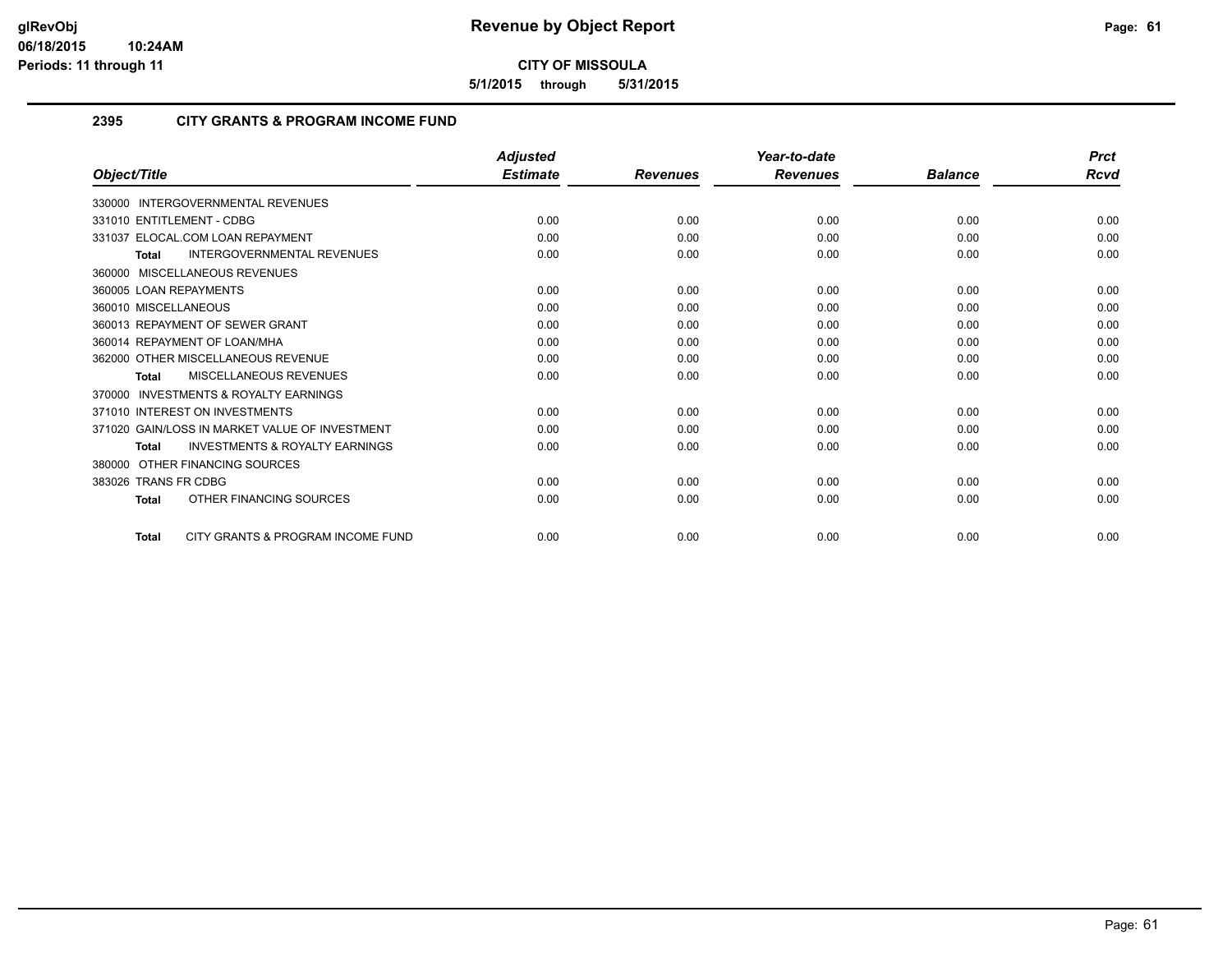**5/1/2015 through 5/31/2015**

#### **2396 ENERGY EFFICIENCY REVOLVING LOAN FUND 2396 ENERGY EFFICIENCY REVOLVING LOAN FUND**

|                                                      | <b>Adjusted</b> |                 | Year-to-date    |                | <b>Prct</b> |
|------------------------------------------------------|-----------------|-----------------|-----------------|----------------|-------------|
| Object/Title                                         | <b>Estimate</b> | <b>Revenues</b> | <b>Revenues</b> | <b>Balance</b> | <b>Rcvd</b> |
| 330000 INTERGOVERNMENTAL REVENUES                    |                 |                 |                 |                |             |
| 331031 EECBG REVOLVING LOAN                          | 0.00            | 0.00            | 0.00            | 0.00           | 0.00        |
| INTERGOVERNMENTAL REVENUES<br>Total                  | 0.00            | 0.00            | 0.00            | 0.00           | 0.00        |
| 370000 INVESTMENTS & ROYALTY EARNINGS                |                 |                 |                 |                |             |
| 371010 INTEREST ON INVESTMENTS                       | 0.00            | 0.00            | 0.00            | 0.00           | 0.00        |
| <b>INVESTMENTS &amp; ROYALTY EARNINGS</b><br>Total   | 0.00            | 0.00            | 0.00            | 0.00           | 0.00        |
| ENERGY EFFICIENCY REVOLVING LOAN FUI<br><b>Total</b> | 0.00            | 0.00            | 0.00            | 0.00           | 0.00        |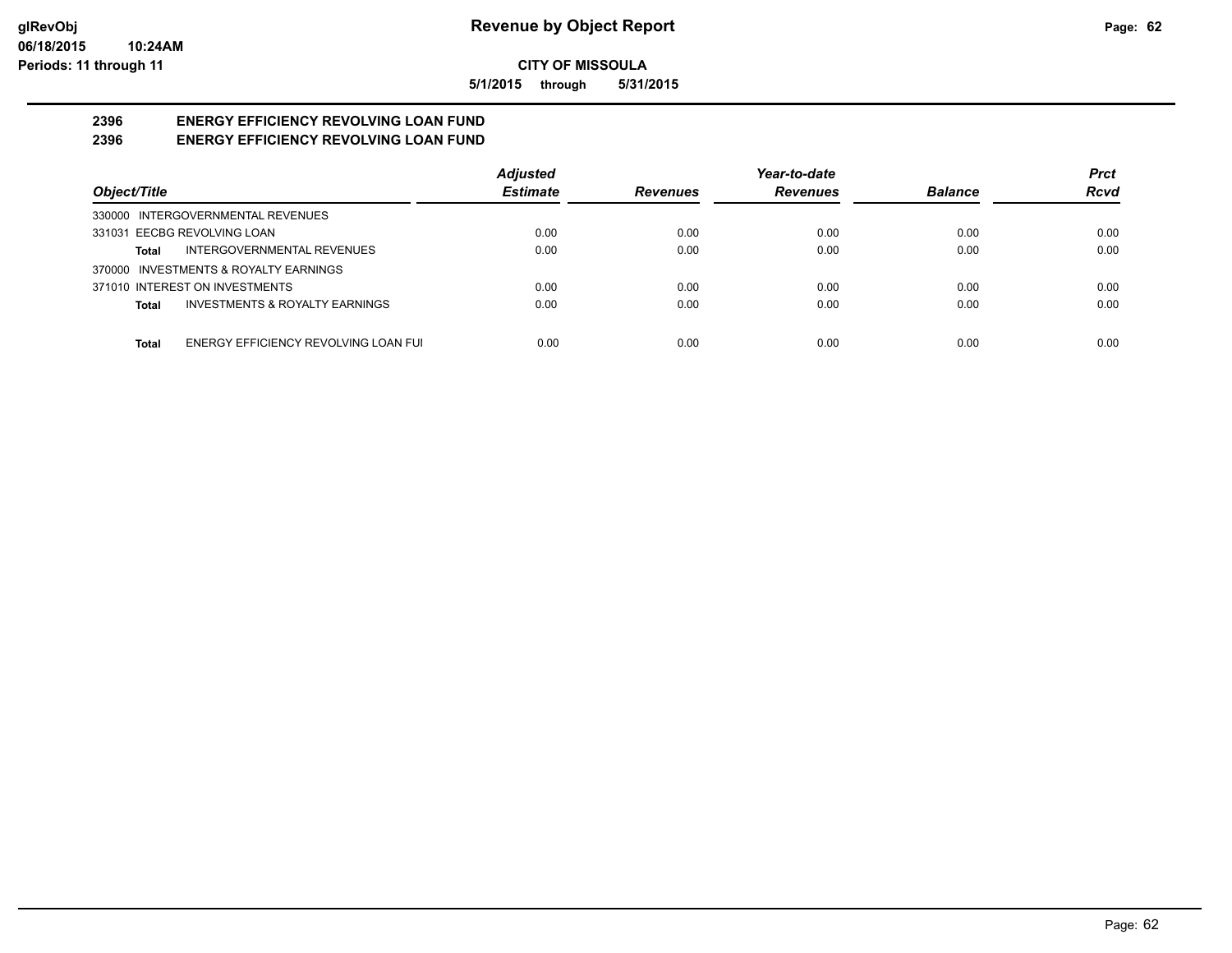**5/1/2015 through 5/31/2015**

## **2396 ENERGY EFFICIENCY REVOLVING LOAN FUND**

| Object/Title                                   | <b>Adjusted</b><br><b>Estimate</b> | <b>Revenues</b> | Year-to-date<br><b>Revenues</b> | <b>Balance</b> | <b>Prct</b><br><b>Rcvd</b> |
|------------------------------------------------|------------------------------------|-----------------|---------------------------------|----------------|----------------------------|
| INTERGOVERNMENTAL REVENUES<br>330000           |                                    |                 |                                 |                |                            |
| 331031 EECBG REVOLVING LOAN                    | 0.00                               | 0.00            | 0.00                            | 0.00           | 0.00                       |
| INTERGOVERNMENTAL REVENUES<br>Total            | 0.00                               | 0.00            | 0.00                            | 0.00           | 0.00                       |
| 370000 INVESTMENTS & ROYALTY EARNINGS          |                                    |                 |                                 |                |                            |
| 371010 INTEREST ON INVESTMENTS                 | 0.00                               | 0.00            | 0.00                            | 0.00           | 0.00                       |
| INVESTMENTS & ROYALTY EARNINGS<br><b>Total</b> | 0.00                               | 0.00            | 0.00                            | 0.00           | 0.00                       |
|                                                |                                    |                 |                                 |                |                            |
| ENERGY EFFICIENCY REVOLVING LOAN FU<br>Total   | 0.00                               | 0.00            | 0.00                            | 0.00           | 0.00                       |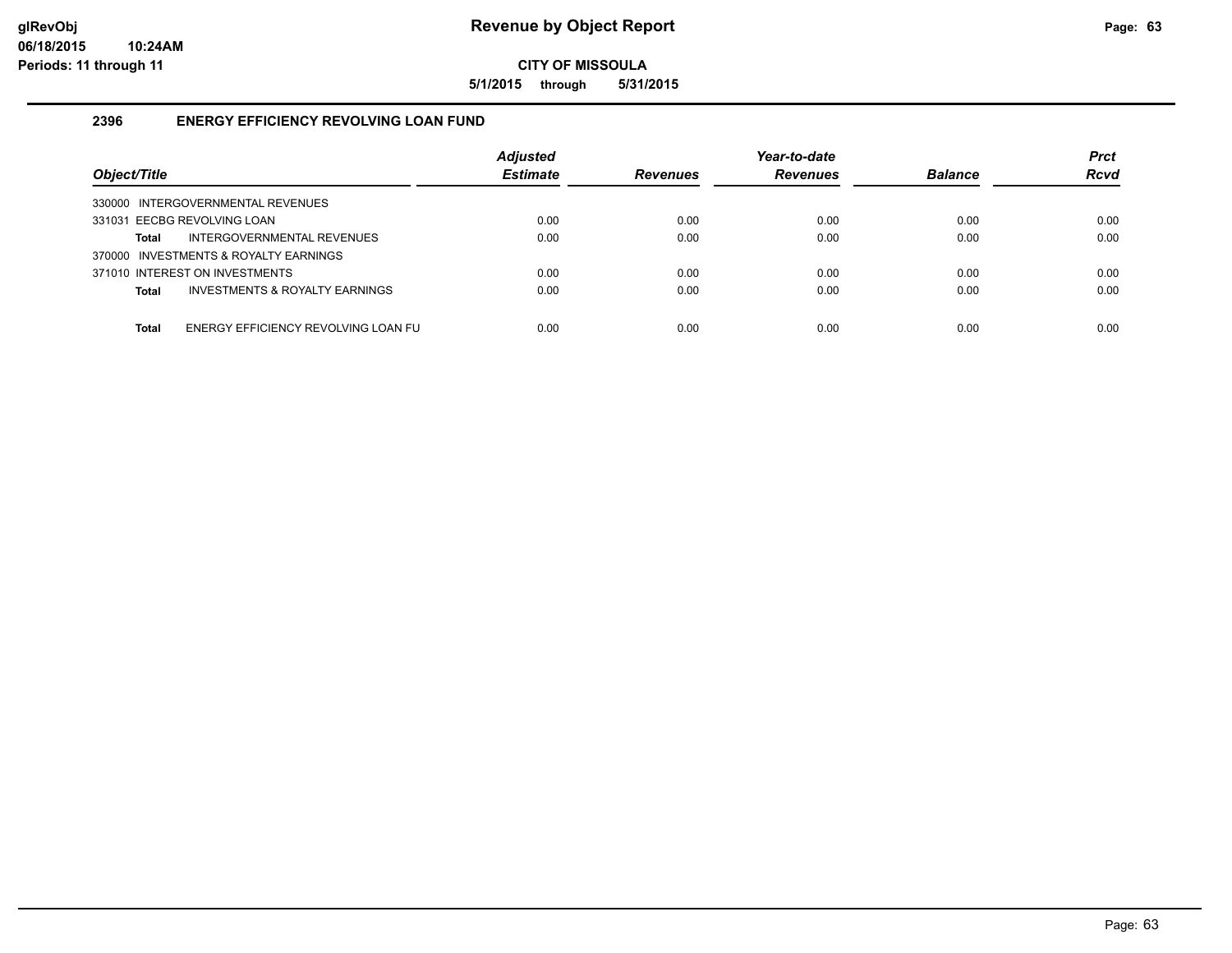**5/1/2015 through 5/31/2015**

#### **2399 DANGEROUS BUILDING DEMOLITION & REPAIR F 2399 DANGEROUS BUILDING DEMOLITION & REPAIR F**

|                         |                                      | <b>Adjusted</b> | Year-to-date    |                 |                | Prct |
|-------------------------|--------------------------------------|-----------------|-----------------|-----------------|----------------|------|
| Object/Title            |                                      | <b>Estimate</b> | <b>Revenues</b> | <b>Revenues</b> | <b>Balance</b> | Rcvd |
|                         | 360000 MISCELLANEOUS REVENUES        |                 |                 |                 |                |      |
| 363000 ASSESSMENTS PAID |                                      | 15.000.00       | 0.00            | 0.00            | 15.000.00      | 0.00 |
| Total                   | MISCELLANEOUS REVENUES               | 15.000.00       | 0.00            | 0.00            | 15.000.00      | 0.00 |
| Total                   | DANGEROUS BUILDING DEMOLITION & REP. | 15.000.00       | 0.00            | 0.00            | 15.000.00      | 0.00 |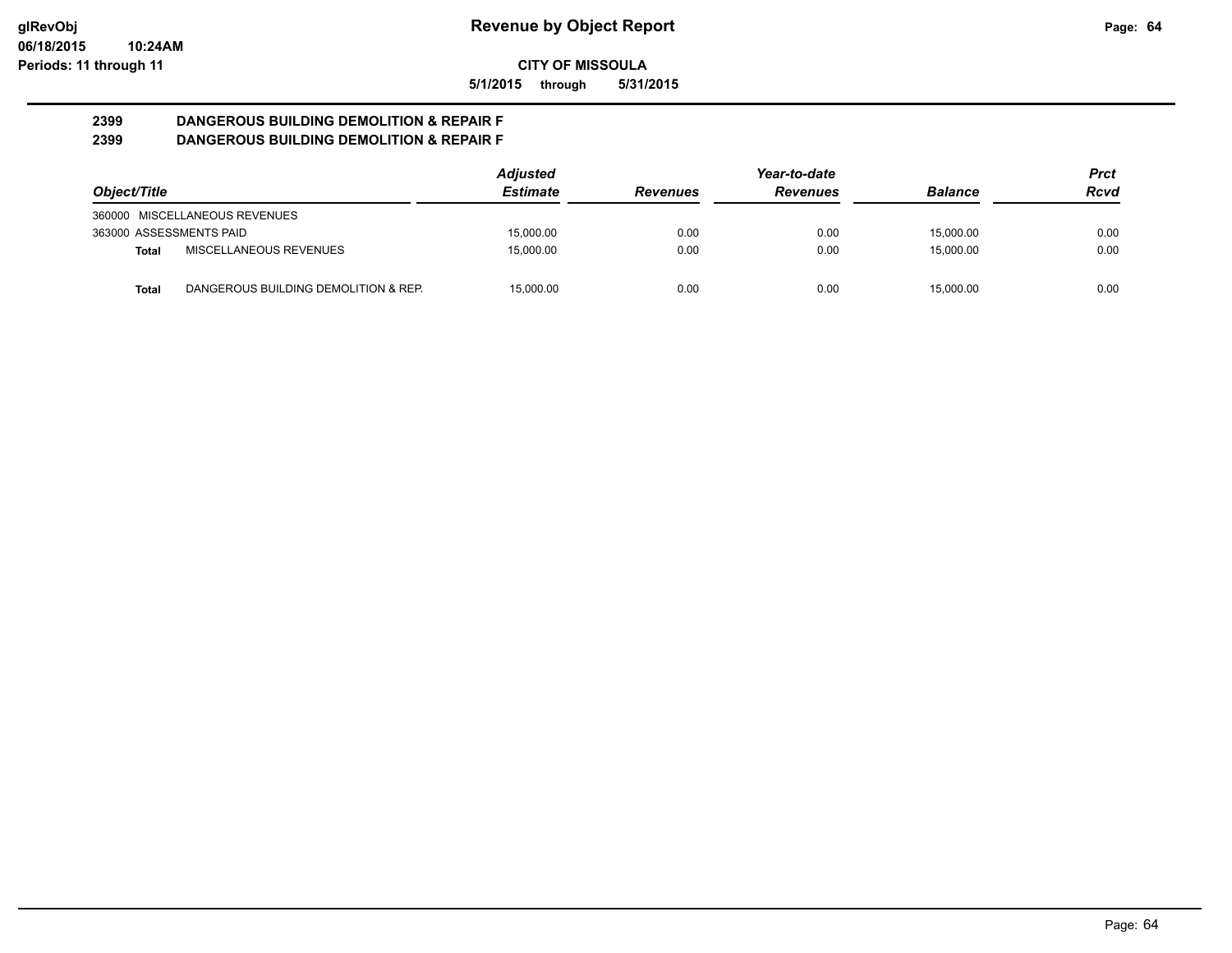**5/1/2015 through 5/31/2015**

#### **2399 DANGEROUS BUILDING DEMOLITION & REPAIR F**

| Object/Title            |                                     | <b>Adjusted</b><br><b>Estimate</b> | <b>Revenues</b> | Year-to-date<br><b>Revenues</b> | <b>Balance</b> | <b>Prct</b><br><b>Rcvd</b> |
|-------------------------|-------------------------------------|------------------------------------|-----------------|---------------------------------|----------------|----------------------------|
|                         | 360000 MISCELLANEOUS REVENUES       |                                    |                 |                                 |                |                            |
| 363000 ASSESSMENTS PAID |                                     | 15,000.00                          | 0.00            | 0.00                            | 15.000.00      | 0.00                       |
| <b>Total</b>            | MISCELLANEOUS REVENUES              | 15.000.00                          | 0.00            | 0.00                            | 15.000.00      | 0.00                       |
| <b>Total</b>            | DANGEROUS BUILDING DEMOLITION & REF | 15,000.00                          | 0.00            | 0.00                            | 15,000.00      | 0.00                       |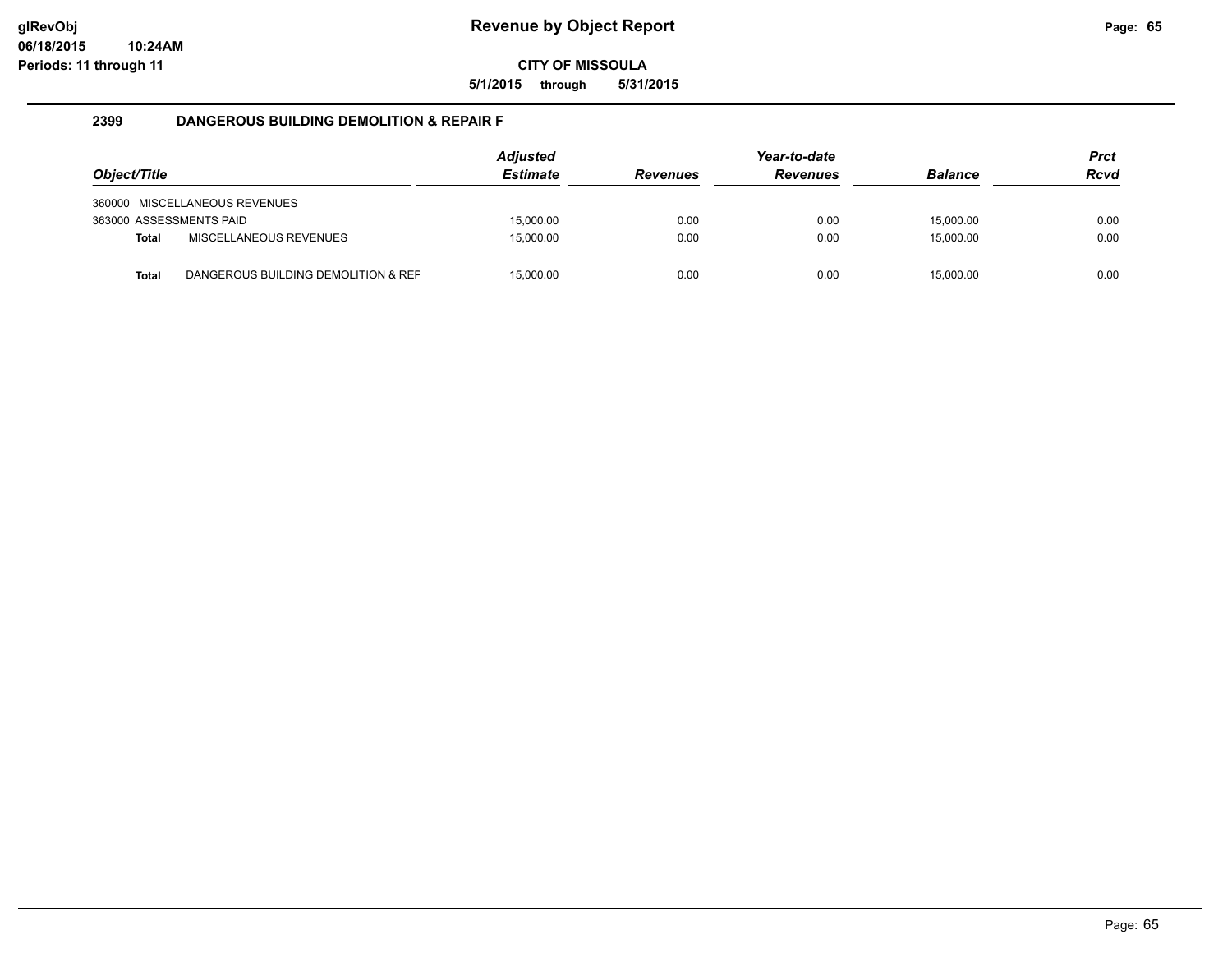**5/1/2015 through 5/31/2015**

# **2400 STREET LIGHTING ASSESSMENTS FUND**

## **2400 STREET LIGHTING ASSESSMENTS FUND**

|                                                           | <b>Adjusted</b> |                 | Year-to-date    |                | <b>Prct</b> |
|-----------------------------------------------------------|-----------------|-----------------|-----------------|----------------|-------------|
| Object/Title                                              | <b>Estimate</b> | <b>Revenues</b> | <b>Revenues</b> | <b>Balance</b> | <b>Rcvd</b> |
| 360000 MISCELLANEOUS REVENUES                             |                 |                 |                 |                |             |
| 360010 MISCELLANEOUS                                      | 0.00            | 0.00            | 0.00            | 0.00           | 0.00        |
| 363010 LIGHTING ASSESSMENTS                               | 345.357.00      | 925.29          | 308.830.19      | 36.526.81      | 89.42       |
| 363040 PENALTY AND INTEREST                               | 0.00            | 129.80          | 477.27          | $-477.27$      | 0.00        |
| MISCELLANEOUS REVENUES<br>Total                           | 345.357.00      | 1.055.09        | 309.307.46      | 36.049.54      | 89.56       |
| 370000 INVESTMENTS & ROYALTY EARNINGS                     |                 |                 |                 |                |             |
| 371010 INTEREST ON INVESTMENTS                            | 0.00            | 0.00            | 0.00            | 0.00           | 0.00        |
| 371020 GAIN/LOSS IN MARKET VALUE OF INVESTMENTS           | 0.00            | 0.00            | 0.00            | 0.00           | 0.00        |
| <b>INVESTMENTS &amp; ROYALTY EARNINGS</b><br><b>Total</b> | 0.00            | 0.00            | 0.00            | 0.00           | 0.00        |
| STREET LIGHTING ASSESSMENTS FUND<br><b>Total</b>          | 345.357.00      | 1.055.09        | 309.307.46      | 36.049.54      | 89.56       |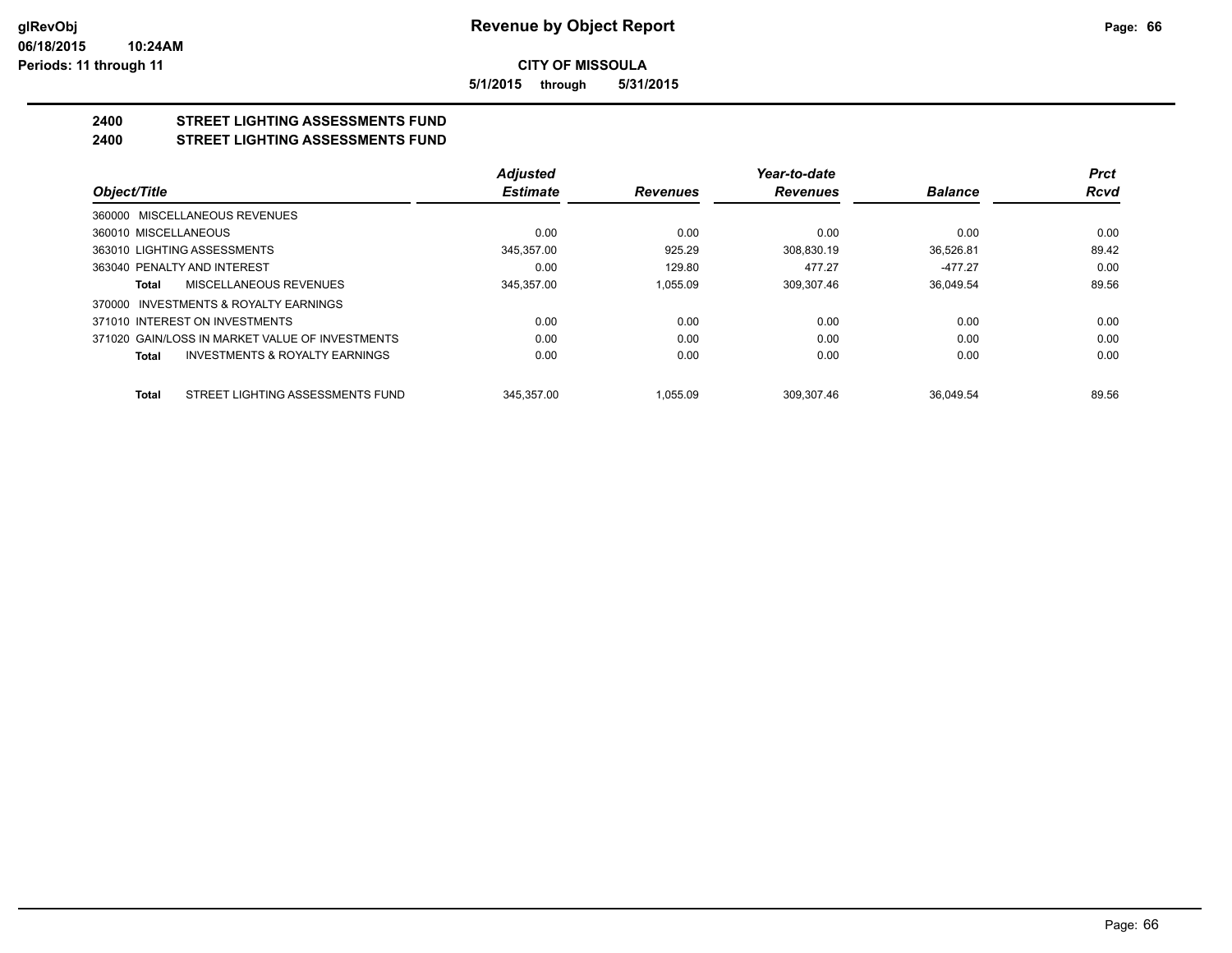**5/1/2015 through 5/31/2015**

## **2400 STREET LIGHTING ASSESSMENTS FUND**

| Object/Title                                     | <b>Adjusted</b><br><b>Estimate</b> | <b>Revenues</b> | Year-to-date<br><b>Revenues</b> | <b>Balance</b> | <b>Prct</b><br><b>Rcvd</b> |
|--------------------------------------------------|------------------------------------|-----------------|---------------------------------|----------------|----------------------------|
| 360000 MISCELLANEOUS REVENUES                    |                                    |                 |                                 |                |                            |
| 360010 MISCELLANEOUS                             | 0.00                               | 0.00            | 0.00                            | 0.00           | 0.00                       |
| 363010 LIGHTING ASSESSMENTS                      | 345,357.00                         | 925.29          | 308.830.19                      | 36,526.81      | 89.42                      |
| 363040 PENALTY AND INTEREST                      | 0.00                               | 129.80          | 477.27                          | $-477.27$      | 0.00                       |
| <b>MISCELLANEOUS REVENUES</b><br>Total           | 345,357.00                         | 1.055.09        | 309,307.46                      | 36.049.54      | 89.56                      |
| INVESTMENTS & ROYALTY EARNINGS<br>370000         |                                    |                 |                                 |                |                            |
| 371010 INTEREST ON INVESTMENTS                   | 0.00                               | 0.00            | 0.00                            | 0.00           | 0.00                       |
| 371020 GAIN/LOSS IN MARKET VALUE OF INVESTMENT   | 0.00                               | 0.00            | 0.00                            | 0.00           | 0.00                       |
| INVESTMENTS & ROYALTY EARNINGS<br>Total          | 0.00                               | 0.00            | 0.00                            | 0.00           | 0.00                       |
| STREET LIGHTING ASSESSMENTS FUND<br><b>Total</b> | 345.357.00                         | 1.055.09        | 309.307.46                      | 36.049.54      | 89.56                      |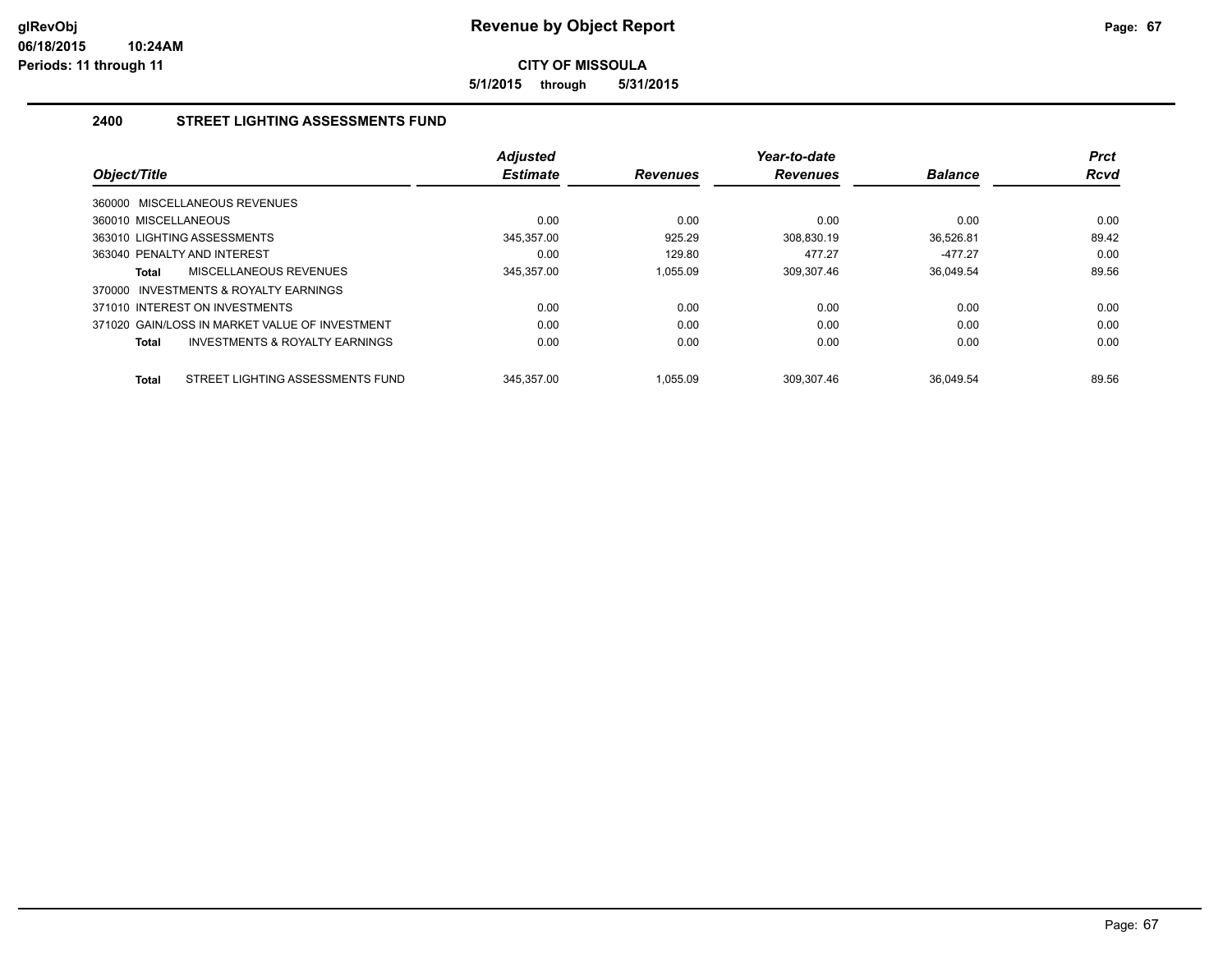**5/1/2015 through 5/31/2015**

## **2500 STREET MAINTENANCE ASSESSMENT FUND**

**2500 STREET MAINTENANCE ASSESSMENT FUND**

|                                                           | <b>Adjusted</b> |                 | Year-to-date    |                | <b>Prct</b> |
|-----------------------------------------------------------|-----------------|-----------------|-----------------|----------------|-------------|
| Object/Title                                              | <b>Estimate</b> | <b>Revenues</b> | <b>Revenues</b> | <b>Balance</b> | <b>Rcvd</b> |
| 360000 MISCELLANEOUS REVENUES                             |                 |                 |                 |                |             |
| 363010 LIGHTING ASSESSMENTS                               | 59,295.00       | 497.83          | 35,999.67       | 23,295.33      | 60.71       |
| 363040 PENALTY AND INTEREST                               | 0.00            | 0.09            | 235.22          | $-235.22$      | 0.00        |
| MISCELLANEOUS REVENUES<br><b>Total</b>                    | 59,295.00       | 497.92          | 36,234.89       | 23,060.11      | 61.11       |
| 370000 INVESTMENTS & ROYALTY EARNINGS                     |                 |                 |                 |                |             |
| 371010 INTEREST ON INVESTMENTS                            | 0.00            | 0.00            | 0.00            | 0.00           | 0.00        |
| 371020 GAIN/LOSS IN MARKET VALUE OF INVESTMENTS           | 0.00            | 0.00            | 0.00            | 0.00           | 0.00        |
| <b>INVESTMENTS &amp; ROYALTY EARNINGS</b><br><b>Total</b> | 0.00            | 0.00            | 0.00            | 0.00           | 0.00        |
| 380000 OTHER FINANCING SOURCES                            |                 |                 |                 |                |             |
| 383000 OPERATING TRANSFERS                                | 0.00            | 0.00            | 0.00            | 0.00           | 0.00        |
| OTHER FINANCING SOURCES<br><b>Total</b>                   | 0.00            | 0.00            | 0.00            | 0.00           | 0.00        |
| STREET MAINTENANCE ASSESSMENT FUNI<br><b>Total</b>        | 59.295.00       | 497.92          | 36.234.89       | 23.060.11      | 61.11       |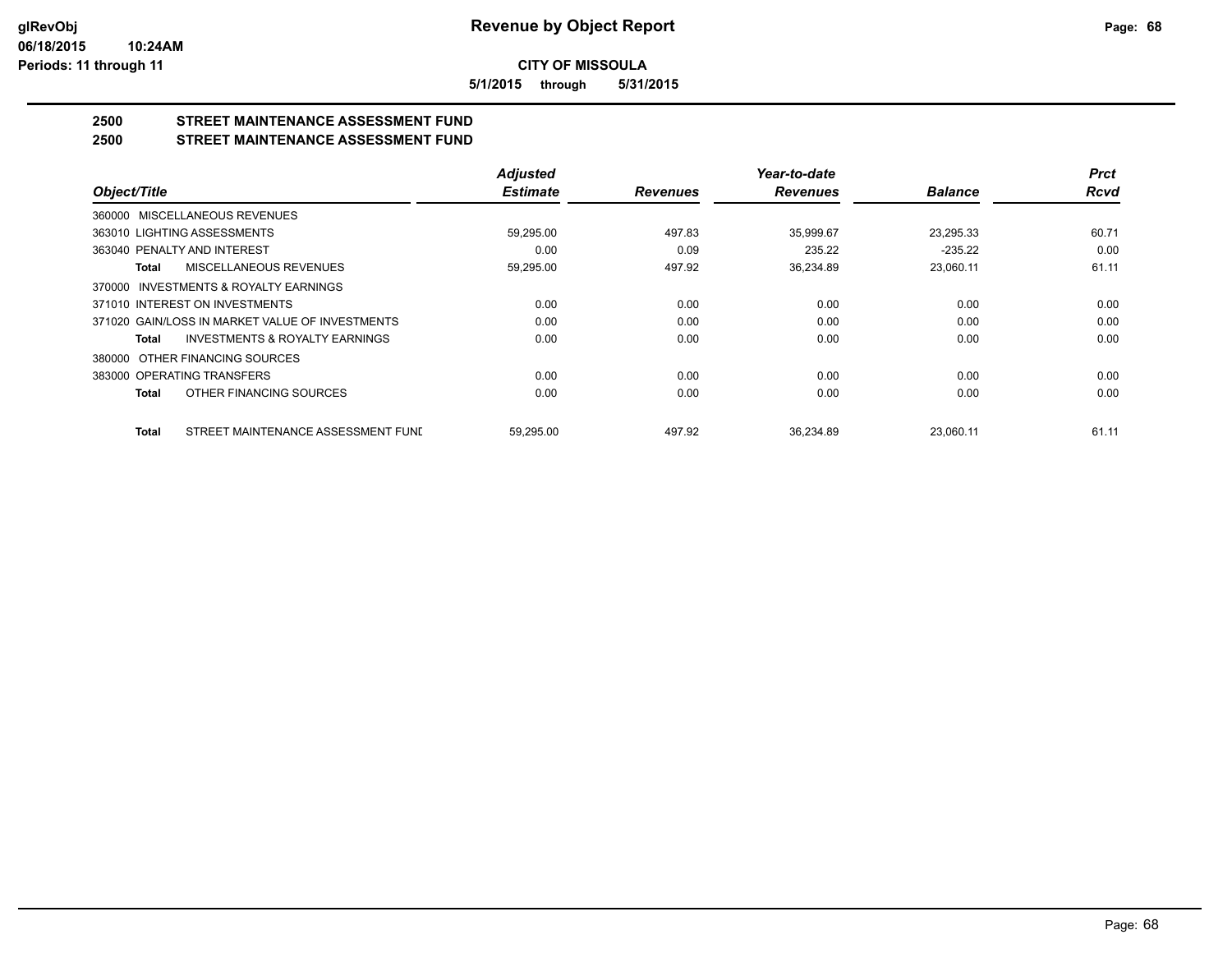**5/1/2015 through 5/31/2015**

### **2500 STREET MAINTENANCE ASSESSMENT FUND**

| Object/Title                                              | <b>Adjusted</b><br><b>Estimate</b> | <b>Revenues</b> | Year-to-date<br><b>Revenues</b> | <b>Balance</b> | <b>Prct</b><br><b>Rcvd</b> |
|-----------------------------------------------------------|------------------------------------|-----------------|---------------------------------|----------------|----------------------------|
|                                                           |                                    |                 |                                 |                |                            |
| 360000 MISCELLANEOUS REVENUES                             |                                    |                 |                                 |                |                            |
| 363010 LIGHTING ASSESSMENTS                               | 59,295.00                          | 497.83          | 35,999.67                       | 23,295.33      | 60.71                      |
| 363040 PENALTY AND INTEREST                               | 0.00                               | 0.09            | 235.22                          | $-235.22$      | 0.00                       |
| MISCELLANEOUS REVENUES<br>Total                           | 59,295.00                          | 497.92          | 36,234.89                       | 23,060.11      | 61.11                      |
| <b>INVESTMENTS &amp; ROYALTY EARNINGS</b><br>370000       |                                    |                 |                                 |                |                            |
| 371010 INTEREST ON INVESTMENTS                            | 0.00                               | 0.00            | 0.00                            | 0.00           | 0.00                       |
| 371020 GAIN/LOSS IN MARKET VALUE OF INVESTMENT            | 0.00                               | 0.00            | 0.00                            | 0.00           | 0.00                       |
| <b>INVESTMENTS &amp; ROYALTY EARNINGS</b><br><b>Total</b> | 0.00                               | 0.00            | 0.00                            | 0.00           | 0.00                       |
| 380000 OTHER FINANCING SOURCES                            |                                    |                 |                                 |                |                            |
| 383000 OPERATING TRANSFERS                                | 0.00                               | 0.00            | 0.00                            | 0.00           | 0.00                       |
| OTHER FINANCING SOURCES<br>Total                          | 0.00                               | 0.00            | 0.00                            | 0.00           | 0.00                       |
| STREET MAINTENANCE ASSESSMENT FUNI<br>Total               | 59,295.00                          | 497.92          | 36,234.89                       | 23,060.11      | 61.11                      |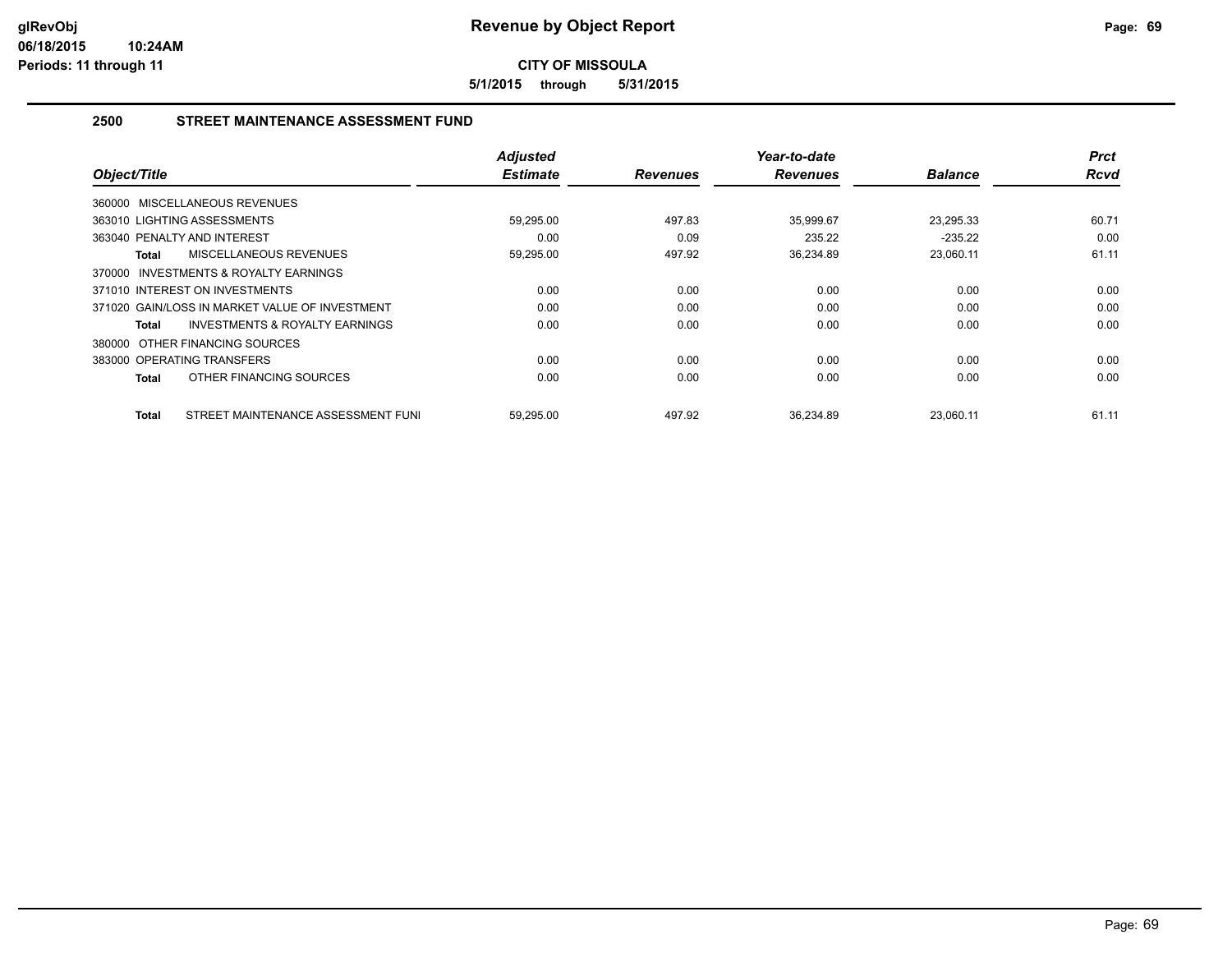**5/1/2015 through 5/31/2015**

# **2510 RUSSELL PARK MAINTENANCE ASSESSMENT FUND**

| 2510 | <b>RUSSELL PARK MAINTENANCE ASSESSMENT FUND</b> |
|------|-------------------------------------------------|
|------|-------------------------------------------------|

|                                                           | <b>Adjusted</b> |                 | Year-to-date    |                | <b>Prct</b> |
|-----------------------------------------------------------|-----------------|-----------------|-----------------|----------------|-------------|
| Object/Title                                              | <b>Estimate</b> | <b>Revenues</b> | <b>Revenues</b> | <b>Balance</b> | Rcvd        |
| 360000 MISCELLANEOUS REVENUES                             |                 |                 |                 |                |             |
| 360010 MISCELLANEOUS                                      | 0.00            | 0.00            | 0.00            | 0.00           | 0.00        |
| 363010 LIGHTING ASSESSMENTS                               | 0.00            | 0.00            | 0.00            | 0.00           | 0.00        |
| 363020 PROPERTY ASSESSMENTS                               | 0.00            | 0.00            | 0.00            | 0.00           | 0.00        |
| 363040 PENALTY AND INTEREST                               | 0.00            | 0.00            | 0.00            | 0.00           | 0.00        |
| MISCELLANEOUS REVENUES<br><b>Total</b>                    | 0.00            | 0.00            | 0.00            | 0.00           | 0.00        |
| 370000 INVESTMENTS & ROYALTY EARNINGS                     |                 |                 |                 |                |             |
| 371010 INTEREST ON INVESTMENTS                            | 0.00            | 0.00            | 0.00            | 0.00           | 0.00        |
| 371020 GAIN/LOSS IN MARKET VALUE OF INVESTMENTS           | 0.00            | 0.00            | 0.00            | 0.00           | 0.00        |
| <b>INVESTMENTS &amp; ROYALTY EARNINGS</b><br><b>Total</b> | 0.00            | 0.00            | 0.00            | 0.00           | 0.00        |
| OTHER FINANCING SOURCES<br>380000                         |                 |                 |                 |                |             |
| 383000 OPERATING TRANSFERS                                | 0.00            | 0.00            | 0.00            | 0.00           | 0.00        |
| OTHER FINANCING SOURCES<br><b>Total</b>                   | 0.00            | 0.00            | 0.00            | 0.00           | 0.00        |
| RUSSELL PARK MAINTENANCE ASSESSMEN<br><b>Total</b>        | 0.00            | 0.00            | 0.00            | 0.00           | 0.00        |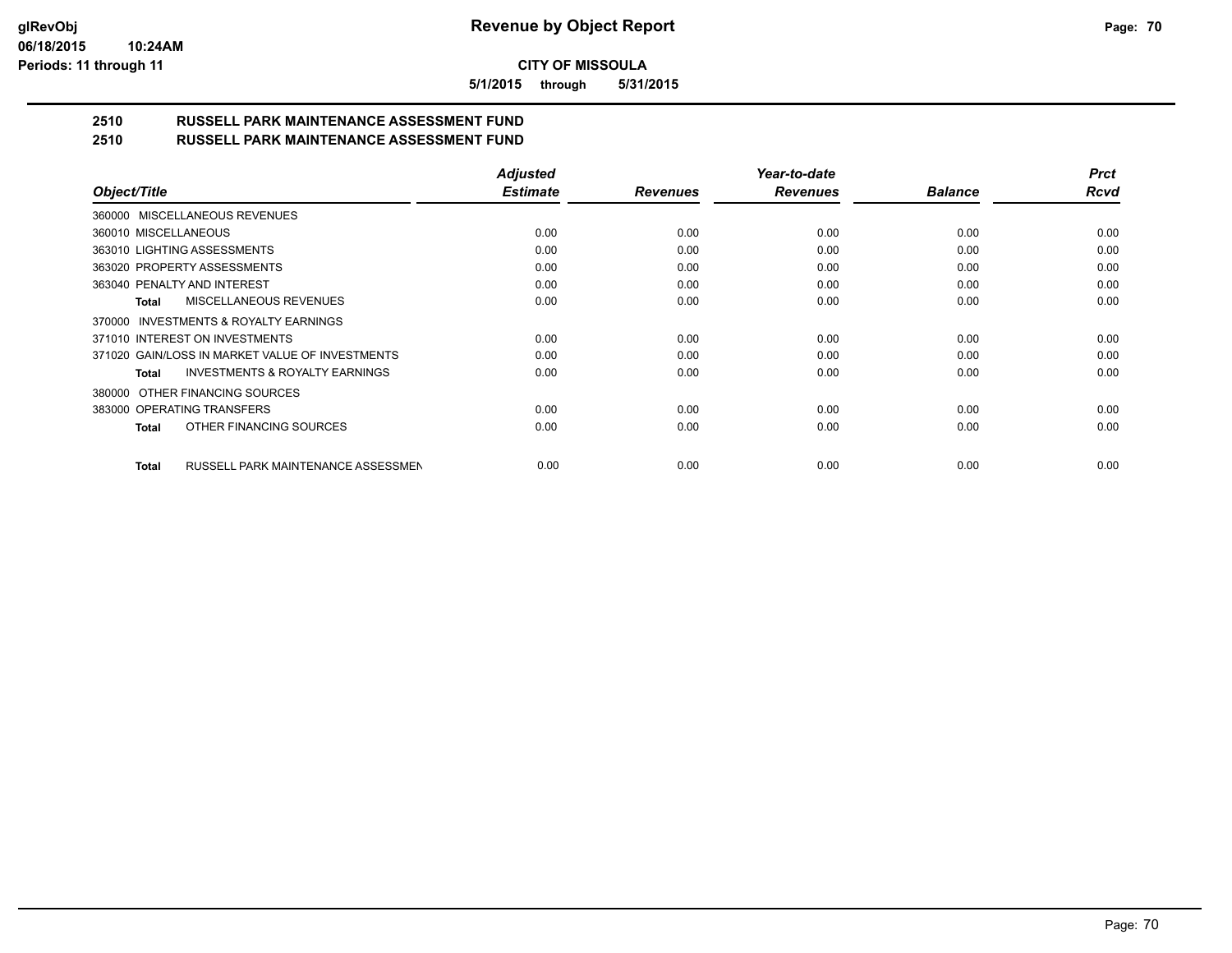**5/1/2015 through 5/31/2015**

## **2510 RUSSELL PARK MAINTENANCE ASSESSMENT FUND**

| Object/Title                                              | Adjusted<br><b>Estimate</b> | <b>Revenues</b> | Year-to-date<br><b>Revenues</b> | <b>Balance</b> | <b>Prct</b><br>Rcvd |
|-----------------------------------------------------------|-----------------------------|-----------------|---------------------------------|----------------|---------------------|
| 360000 MISCELLANEOUS REVENUES                             |                             |                 |                                 |                |                     |
| 360010 MISCELLANEOUS                                      | 0.00                        | 0.00            | 0.00                            | 0.00           | 0.00                |
| 363010 LIGHTING ASSESSMENTS                               | 0.00                        | 0.00            | 0.00                            | 0.00           | 0.00                |
| 363020 PROPERTY ASSESSMENTS                               | 0.00                        | 0.00            | 0.00                            | 0.00           | 0.00                |
| 363040 PENALTY AND INTEREST                               | 0.00                        | 0.00            | 0.00                            | 0.00           | 0.00                |
| <b>MISCELLANEOUS REVENUES</b><br>Total                    | 0.00                        | 0.00            | 0.00                            | 0.00           | 0.00                |
| <b>INVESTMENTS &amp; ROYALTY EARNINGS</b><br>370000       |                             |                 |                                 |                |                     |
| 371010 INTEREST ON INVESTMENTS                            | 0.00                        | 0.00            | 0.00                            | 0.00           | 0.00                |
| 371020 GAIN/LOSS IN MARKET VALUE OF INVESTMENT            | 0.00                        | 0.00            | 0.00                            | 0.00           | 0.00                |
| <b>INVESTMENTS &amp; ROYALTY EARNINGS</b><br>Total        | 0.00                        | 0.00            | 0.00                            | 0.00           | 0.00                |
| 380000 OTHER FINANCING SOURCES                            |                             |                 |                                 |                |                     |
| 383000 OPERATING TRANSFERS                                | 0.00                        | 0.00            | 0.00                            | 0.00           | 0.00                |
| OTHER FINANCING SOURCES<br><b>Total</b>                   | 0.00                        | 0.00            | 0.00                            | 0.00           | 0.00                |
| <b>RUSSELL PARK MAINTENANCE ASSESSMEN</b><br><b>Total</b> | 0.00                        | 0.00            | 0.00                            | 0.00           | 0.00                |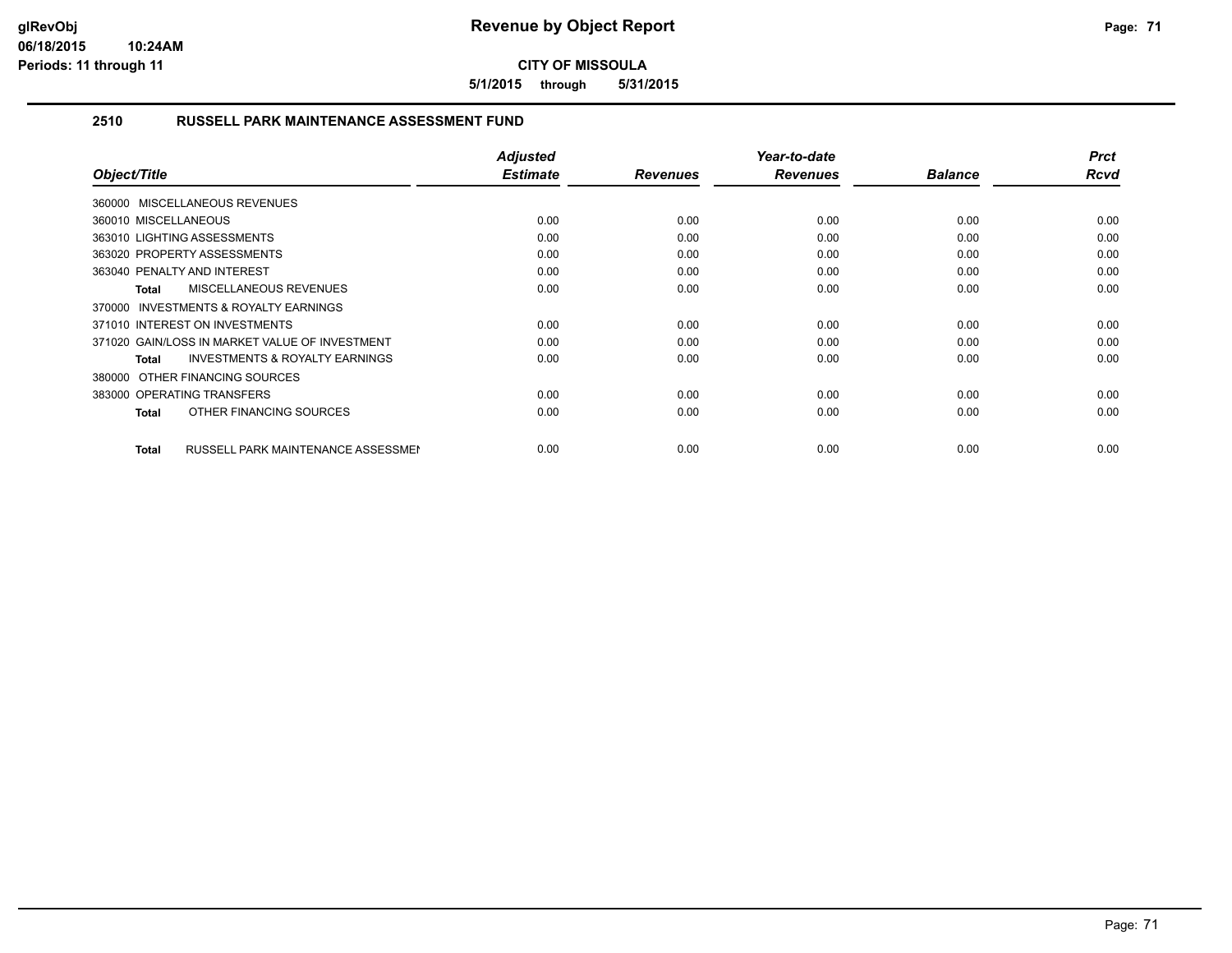**5/1/2015 through 5/31/2015**

# **2511 WILLOWWOOD PARK MAINTENANCE ASSESSMENT F**

**2511 WILLOWWOOD PARK MAINTENANCE ASSESSMENT F**

| Object/Title                                              | <b>Adjusted</b> |                 | Year-to-date    |                | <b>Prct</b> |
|-----------------------------------------------------------|-----------------|-----------------|-----------------|----------------|-------------|
|                                                           | <b>Estimate</b> | <b>Revenues</b> | <b>Revenues</b> | <b>Balance</b> | Rcvd        |
| 360000 MISCELLANEOUS REVENUES                             |                 |                 |                 |                |             |
| 360010 MISCELLANEOUS                                      | 0.00            | 0.00            | 0.00            | 0.00           | 0.00        |
| 363010 LIGHTING ASSESSMENTS                               | 0.00            | 0.00            | 0.00            | 0.00           | 0.00        |
| 363020 PROPERTY ASSESSMENTS                               | 0.00            | 0.00            | 0.00            | 0.00           | 0.00        |
| 363040 PENALTY AND INTEREST                               | 0.00            | 0.00            | 0.00            | 0.00           | 0.00        |
| MISCELLANEOUS REVENUES<br>Total                           | 0.00            | 0.00            | 0.00            | 0.00           | 0.00        |
| 370000 INVESTMENTS & ROYALTY EARNINGS                     |                 |                 |                 |                |             |
| 371010 INTEREST ON INVESTMENTS                            | 0.00            | 0.00            | 0.00            | 0.00           | 0.00        |
| 371020 GAIN/LOSS IN MARKET VALUE OF INVESTMENTS           | 0.00            | 0.00            | 0.00            | 0.00           | 0.00        |
| <b>INVESTMENTS &amp; ROYALTY EARNINGS</b><br><b>Total</b> | 0.00            | 0.00            | 0.00            | 0.00           | 0.00        |
| WILLOWWOOD PARK MAINTENANCE ASSES<br><b>Total</b>         | 0.00            | 0.00            | 0.00            | 0.00           | 0.00        |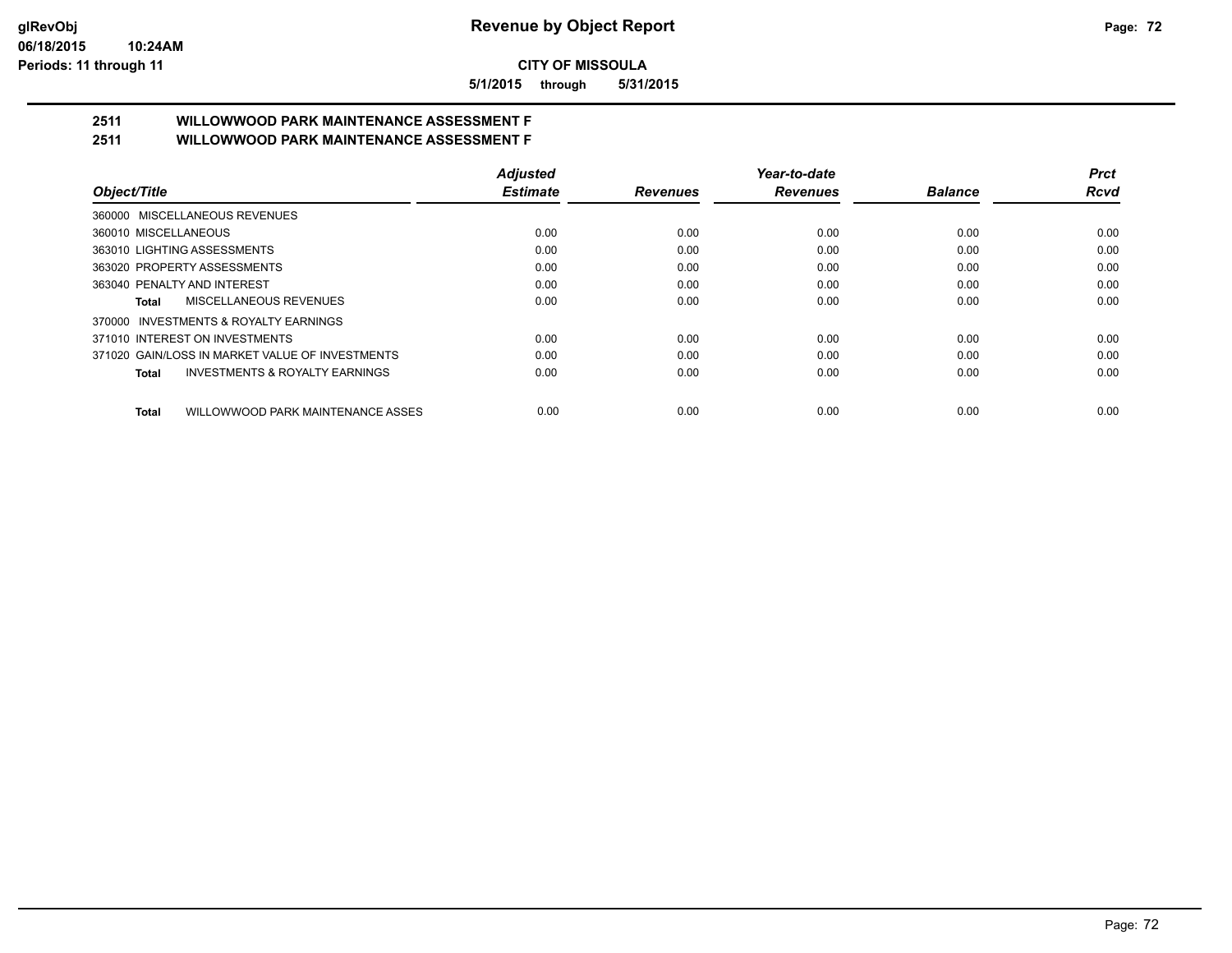**5/1/2015 through 5/31/2015**

# **2511 WILLOWWOOD PARK MAINTENANCE ASSESSMENT F**

|                                                    | <b>Adjusted</b> |                 | Year-to-date    |                | <b>Prct</b> |
|----------------------------------------------------|-----------------|-----------------|-----------------|----------------|-------------|
| Object/Title                                       | <b>Estimate</b> | <b>Revenues</b> | <b>Revenues</b> | <b>Balance</b> | <b>Rcvd</b> |
| 360000 MISCELLANEOUS REVENUES                      |                 |                 |                 |                |             |
| 360010 MISCELLANEOUS                               | 0.00            | 0.00            | 0.00            | 0.00           | 0.00        |
| 363010 LIGHTING ASSESSMENTS                        | 0.00            | 0.00            | 0.00            | 0.00           | 0.00        |
| 363020 PROPERTY ASSESSMENTS                        | 0.00            | 0.00            | 0.00            | 0.00           | 0.00        |
| 363040 PENALTY AND INTEREST                        | 0.00            | 0.00            | 0.00            | 0.00           | 0.00        |
| MISCELLANEOUS REVENUES<br>Total                    | 0.00            | 0.00            | 0.00            | 0.00           | 0.00        |
| 370000 INVESTMENTS & ROYALTY EARNINGS              |                 |                 |                 |                |             |
| 371010 INTEREST ON INVESTMENTS                     | 0.00            | 0.00            | 0.00            | 0.00           | 0.00        |
| 371020 GAIN/LOSS IN MARKET VALUE OF INVESTMENT     | 0.00            | 0.00            | 0.00            | 0.00           | 0.00        |
| <b>INVESTMENTS &amp; ROYALTY EARNINGS</b><br>Total | 0.00            | 0.00            | 0.00            | 0.00           | 0.00        |
| WILLOWWOOD PARK MAINTENANCE ASSES<br>Total         | 0.00            | 0.00            | 0.00            | 0.00           | 0.00        |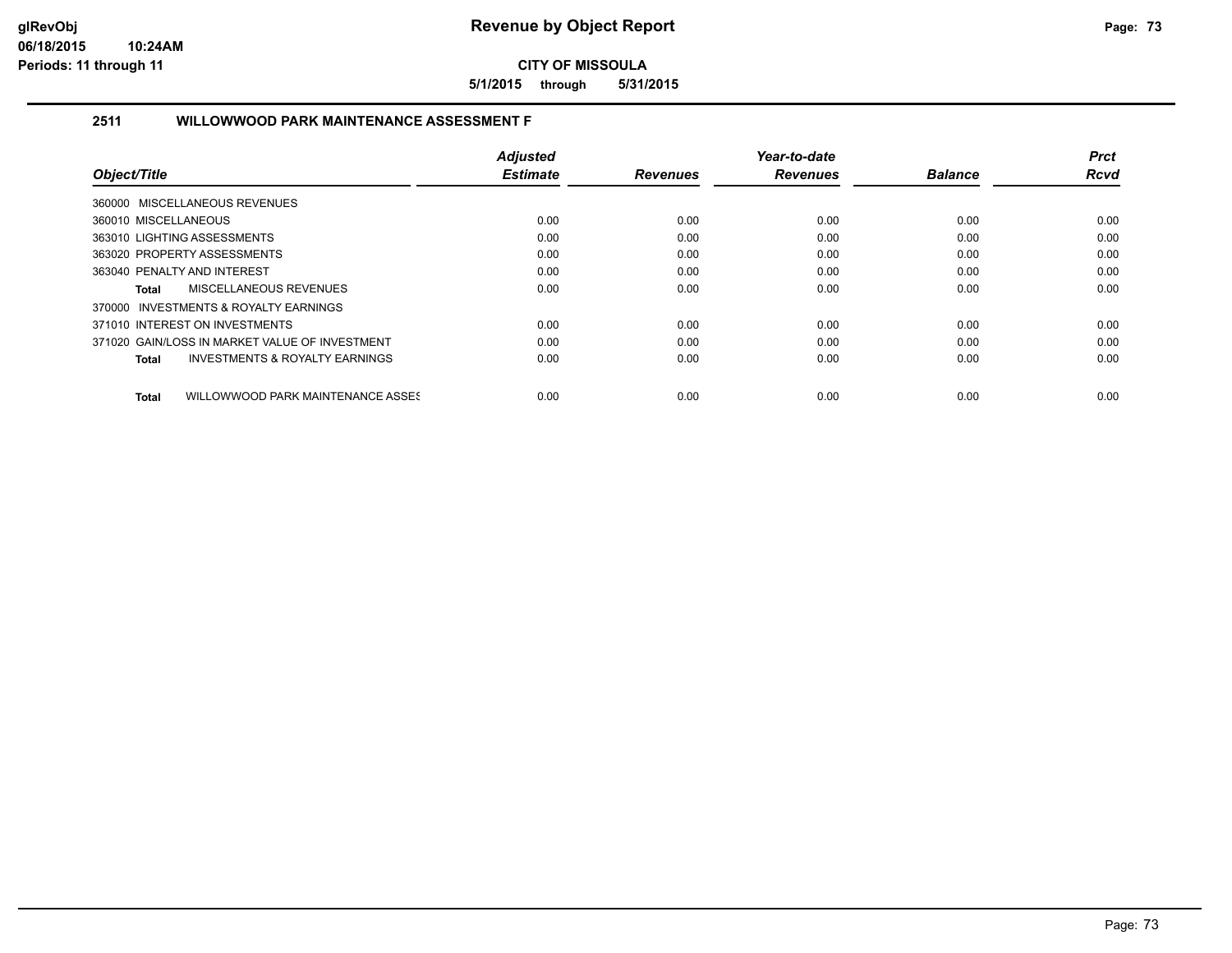**5/1/2015 through 5/31/2015**

**2512 ROAD DISTRICT #1**

**2512 ROAD DISTRICT #1**

|                                                           | <b>Adjusted</b> |                 | Year-to-date    |                | <b>Prct</b> |
|-----------------------------------------------------------|-----------------|-----------------|-----------------|----------------|-------------|
| Object/Title                                              | <b>Estimate</b> | <b>Revenues</b> | <b>Revenues</b> | <b>Balance</b> | <b>Rcvd</b> |
| 330000 INTERGOVERNMENTAL REVENUES                         |                 |                 |                 |                |             |
| 336023 STATE CONTRIB. - PERS                              | 0.00            | 0.00            | 0.00            | 0.00           | 0.00        |
| <b>INTERGOVERNMENTAL REVENUES</b><br><b>Total</b>         | 0.00            | 0.00            | 0.00            | 0.00           | 0.00        |
| 360000 MISCELLANEOUS REVENUES                             |                 |                 |                 |                |             |
| 363020 PROPERTY ASSESSMENTS                               | 1,272,302.00    | 20,996.68       | 713,347.03      | 558,954.97     | 56.07       |
| 363040 PENALTY AND INTEREST                               | 0.00            | 232.38          | 1,059.36        | $-1,059.36$    | 0.00        |
| MISCELLANEOUS REVENUES<br><b>Total</b>                    | 1,272,302.00    | 21,229.06       | 714,406.39      | 557,895.61     | 56.15       |
| INVESTMENTS & ROYALTY EARNINGS<br>370000                  |                 |                 |                 |                |             |
| 371010 INTEREST ON INVESTMENTS                            | 0.00            | 0.00            | 0.00            | 0.00           | 0.00        |
| <b>INVESTMENTS &amp; ROYALTY EARNINGS</b><br><b>Total</b> | 0.00            | 0.00            | 0.00            | 0.00           | 0.00        |
| OTHER FINANCING SOURCES<br>380000                         |                 |                 |                 |                |             |
| 381090 PROCEEDS FROM CAPITAL LEASE                        | 0.00            | 0.00            | 820,841.00      | $-820, 841.00$ | 0.00        |
| OTHER FINANCING SOURCES<br><b>Total</b>                   | 0.00            | 0.00            | 820,841.00      | $-820, 841.00$ | 0.00        |
| ROAD DISTRICT #1<br><b>Total</b>                          | 1,272,302.00    | 21,229.06       | 1,535,247.39    | $-262,945.39$  | 120.67      |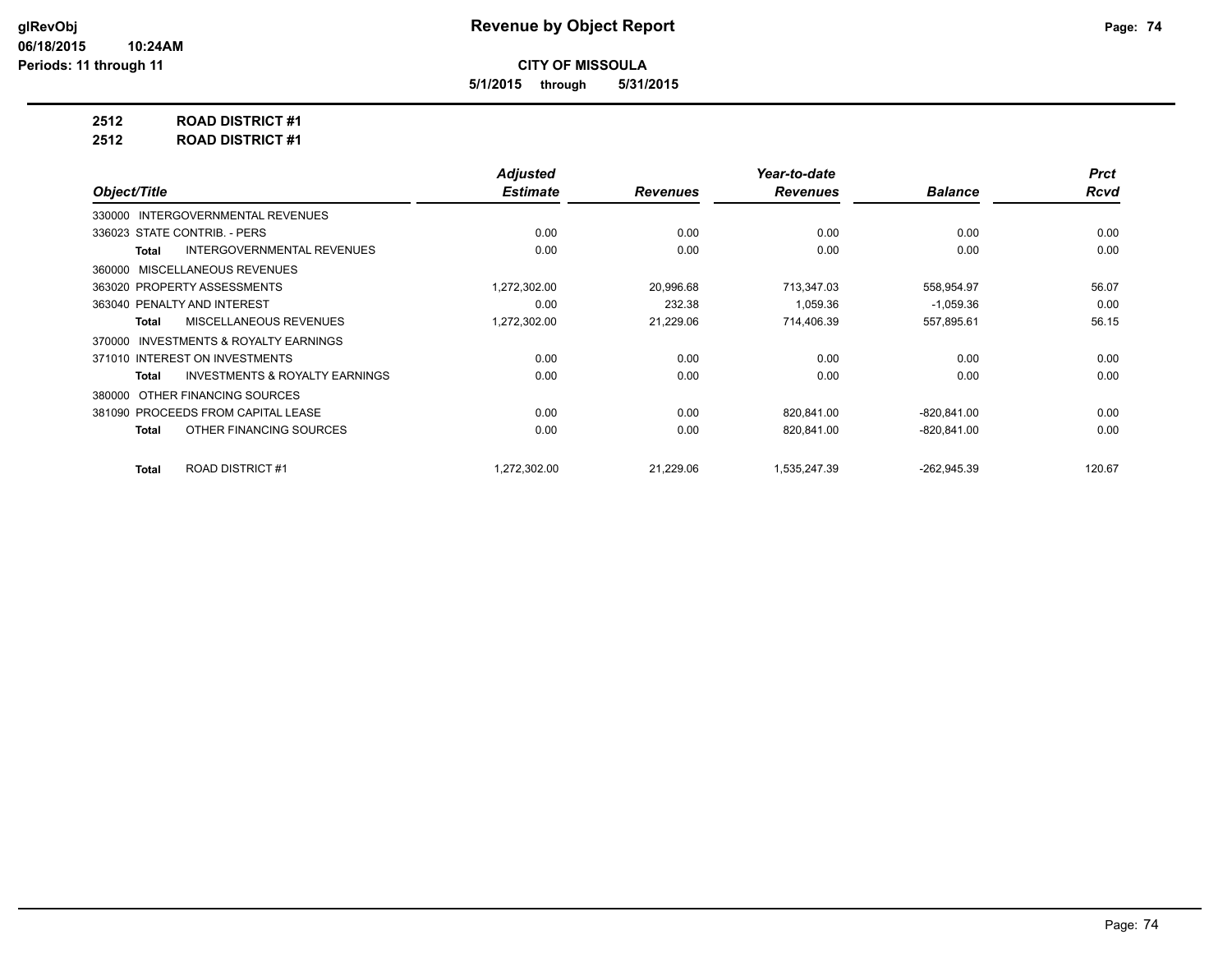**5/1/2015 through 5/31/2015**

### **2512 ROAD DISTRICT #1**

| Object/Title                                        | Adjusted<br><b>Estimate</b> | <b>Revenues</b> | Year-to-date<br><b>Revenues</b> | <b>Balance</b> | <b>Prct</b><br><b>Rcvd</b> |
|-----------------------------------------------------|-----------------------------|-----------------|---------------------------------|----------------|----------------------------|
| 330000 INTERGOVERNMENTAL REVENUES                   |                             |                 |                                 |                |                            |
| 336023 STATE CONTRIB. - PERS                        | 0.00                        | 0.00            | 0.00                            | 0.00           | 0.00                       |
|                                                     |                             |                 |                                 |                |                            |
| <b>INTERGOVERNMENTAL REVENUES</b><br><b>Total</b>   | 0.00                        | 0.00            | 0.00                            | 0.00           | 0.00                       |
| 360000 MISCELLANEOUS REVENUES                       |                             |                 |                                 |                |                            |
| 363020 PROPERTY ASSESSMENTS                         | 1,272,302.00                | 20,996.68       | 713,347.03                      | 558,954.97     | 56.07                      |
| 363040 PENALTY AND INTEREST                         | 0.00                        | 232.38          | 1.059.36                        | $-1,059.36$    | 0.00                       |
| MISCELLANEOUS REVENUES<br><b>Total</b>              | 1,272,302.00                | 21,229.06       | 714,406.39                      | 557,895.61     | 56.15                      |
| <b>INVESTMENTS &amp; ROYALTY EARNINGS</b><br>370000 |                             |                 |                                 |                |                            |
| 371010 INTEREST ON INVESTMENTS                      | 0.00                        | 0.00            | 0.00                            | 0.00           | 0.00                       |
| INVESTMENTS & ROYALTY EARNINGS<br><b>Total</b>      | 0.00                        | 0.00            | 0.00                            | 0.00           | 0.00                       |
| OTHER FINANCING SOURCES<br>380000                   |                             |                 |                                 |                |                            |
| 381090 PROCEEDS FROM CAPITAL LEASE                  | 0.00                        | 0.00            | 820,841.00                      | $-820, 841.00$ | 0.00                       |
| OTHER FINANCING SOURCES<br><b>Total</b>             | 0.00                        | 0.00            | 820,841.00                      | $-820, 841.00$ | 0.00                       |
| <b>ROAD DISTRICT #1</b><br><b>Total</b>             | 1.272.302.00                | 21,229.06       | 1,535,247.39                    | $-262,945.39$  | 120.67                     |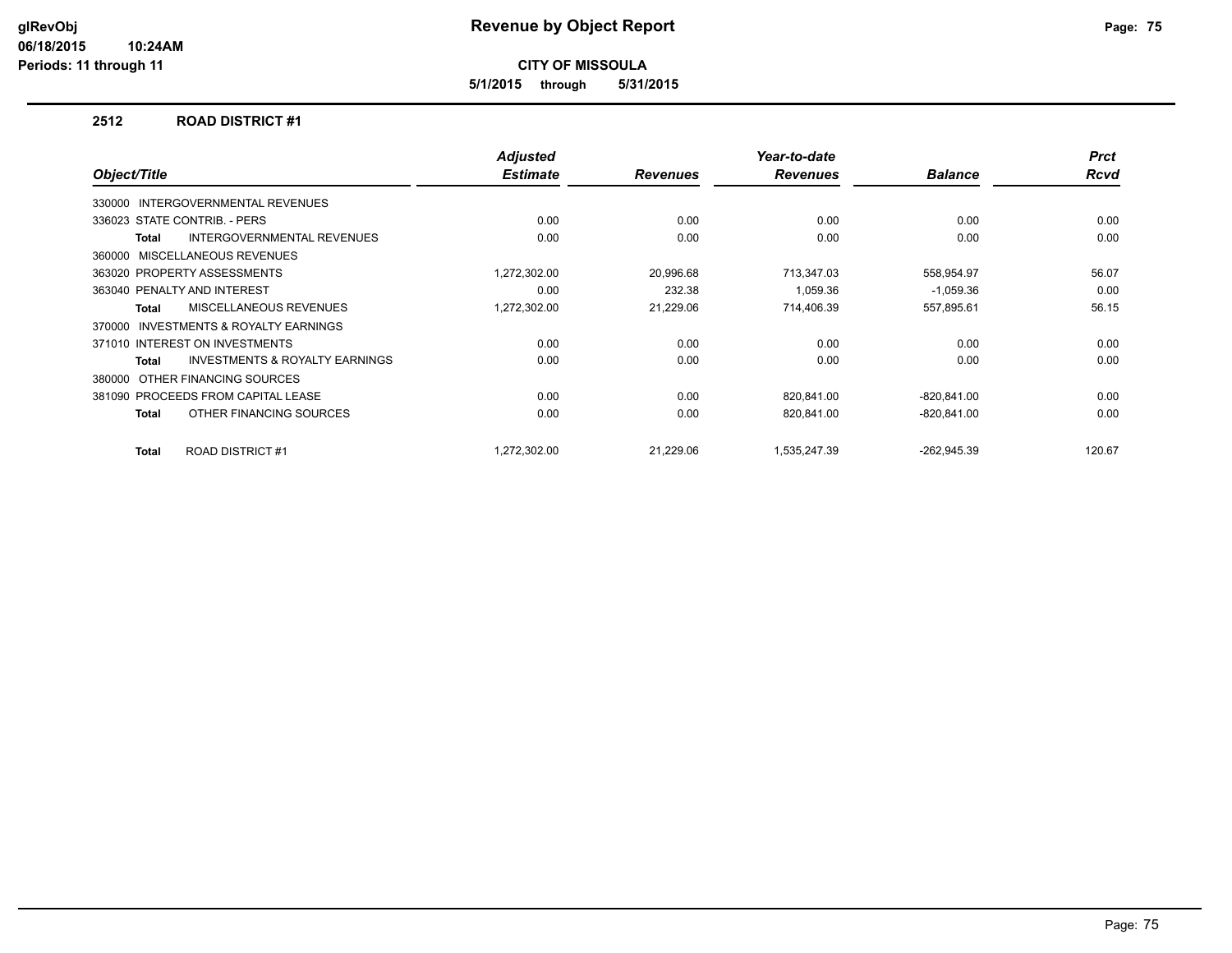**5/1/2015 through 5/31/2015**

**2513 PARK DISTRICT #1**

**2513 PARK DISTRICT #1**

|                                                     | <b>Adjusted</b> |                 | Year-to-date    |                | <b>Prct</b> |
|-----------------------------------------------------|-----------------|-----------------|-----------------|----------------|-------------|
| Object/Title                                        | <b>Estimate</b> | <b>Revenues</b> | <b>Revenues</b> | <b>Balance</b> | <b>Rcvd</b> |
| <b>INTERGOVERNMENTAL REVENUES</b><br>330000         |                 |                 |                 |                |             |
| 336023 STATE CONTRIB. - PERS                        | 0.00            | 0.00            | 34.11           | $-34.11$       | 0.00        |
| <b>INTERGOVERNMENTAL REVENUES</b><br>Total          | 0.00            | 0.00            | 34.11           | $-34.11$       | 0.00        |
| 360000 MISCELLANEOUS REVENUES                       |                 |                 |                 |                |             |
| 363020 PROPERTY ASSESSMENTS                         | 634,457.00      | 10,758.12       | 359,506.67      | 274,950.33     | 56.66       |
| 363040 PENALTY AND INTEREST                         | 0.00            | 173.78          | 642.85          | $-642.85$      | 0.00        |
| MISCELLANEOUS REVENUES<br>Total                     | 634,457.00      | 10,931.90       | 360,149.52      | 274,307.48     | 56.77       |
| <b>INVESTMENTS &amp; ROYALTY EARNINGS</b><br>370000 |                 |                 |                 |                |             |
| 371010 INTEREST ON INVESTMENTS                      | 0.00            | 0.00            | 0.00            | 0.00           | 0.00        |
| <b>INVESTMENTS &amp; ROYALTY EARNINGS</b><br>Total  | 0.00            | 0.00            | 0.00            | 0.00           | 0.00        |
| OTHER FINANCING SOURCES<br>380000                   |                 |                 |                 |                |             |
| 381090 PROCEEDS FROM CAPITAL LEASE                  | 0.00            | 0.00            | 216,209.00      | $-216,209.00$  | 0.00        |
| OTHER FINANCING SOURCES<br>Total                    | 0.00            | 0.00            | 216,209.00      | $-216,209.00$  | 0.00        |
| PARK DISTRICT #1<br><b>Total</b>                    | 634.457.00      | 10,931.90       | 576,392.63      | 58,064.37      | 90.85       |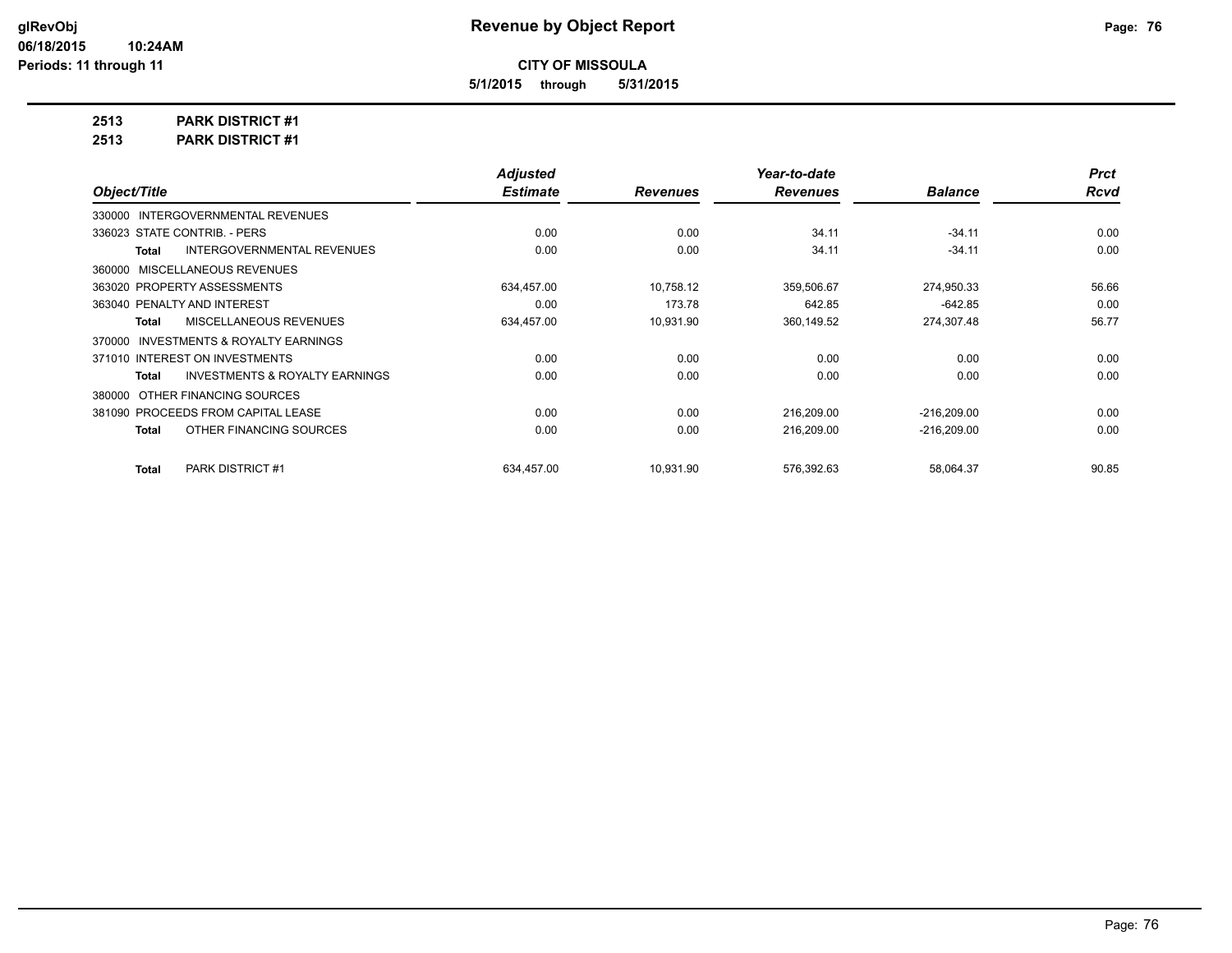**5/1/2015 through 5/31/2015**

### **2513 PARK DISTRICT #1**

| Object/Title |                                           | <b>Adjusted</b><br><b>Estimate</b> | <b>Revenues</b> | Year-to-date<br><b>Revenues</b> | <b>Balance</b> | <b>Prct</b><br><b>Rcvd</b> |
|--------------|-------------------------------------------|------------------------------------|-----------------|---------------------------------|----------------|----------------------------|
|              | <b>INTERGOVERNMENTAL REVENUES</b>         |                                    |                 |                                 |                |                            |
| 330000       |                                           |                                    |                 |                                 |                |                            |
|              | 336023 STATE CONTRIB. - PERS              | 0.00                               | 0.00            | 34.11                           | $-34.11$       | 0.00                       |
| Total        | <b>INTERGOVERNMENTAL REVENUES</b>         | 0.00                               | 0.00            | 34.11                           | $-34.11$       | 0.00                       |
|              | 360000 MISCELLANEOUS REVENUES             |                                    |                 |                                 |                |                            |
|              | 363020 PROPERTY ASSESSMENTS               | 634,457.00                         | 10,758.12       | 359,506.67                      | 274,950.33     | 56.66                      |
|              | 363040 PENALTY AND INTEREST               | 0.00                               | 173.78          | 642.85                          | $-642.85$      | 0.00                       |
| <b>Total</b> | MISCELLANEOUS REVENUES                    | 634,457.00                         | 10,931.90       | 360,149.52                      | 274,307.48     | 56.77                      |
| 370000       | <b>INVESTMENTS &amp; ROYALTY EARNINGS</b> |                                    |                 |                                 |                |                            |
|              | 371010 INTEREST ON INVESTMENTS            | 0.00                               | 0.00            | 0.00                            | 0.00           | 0.00                       |
| Total        | INVESTMENTS & ROYALTY EARNINGS            | 0.00                               | 0.00            | 0.00                            | 0.00           | 0.00                       |
| 380000       | OTHER FINANCING SOURCES                   |                                    |                 |                                 |                |                            |
|              | 381090 PROCEEDS FROM CAPITAL LEASE        | 0.00                               | 0.00            | 216,209.00                      | $-216,209.00$  | 0.00                       |
| Total        | OTHER FINANCING SOURCES                   | 0.00                               | 0.00            | 216,209.00                      | $-216,209.00$  | 0.00                       |
| Total        | <b>PARK DISTRICT #1</b>                   | 634.457.00                         | 10.931.90       | 576.392.63                      | 58,064.37      | 90.85                      |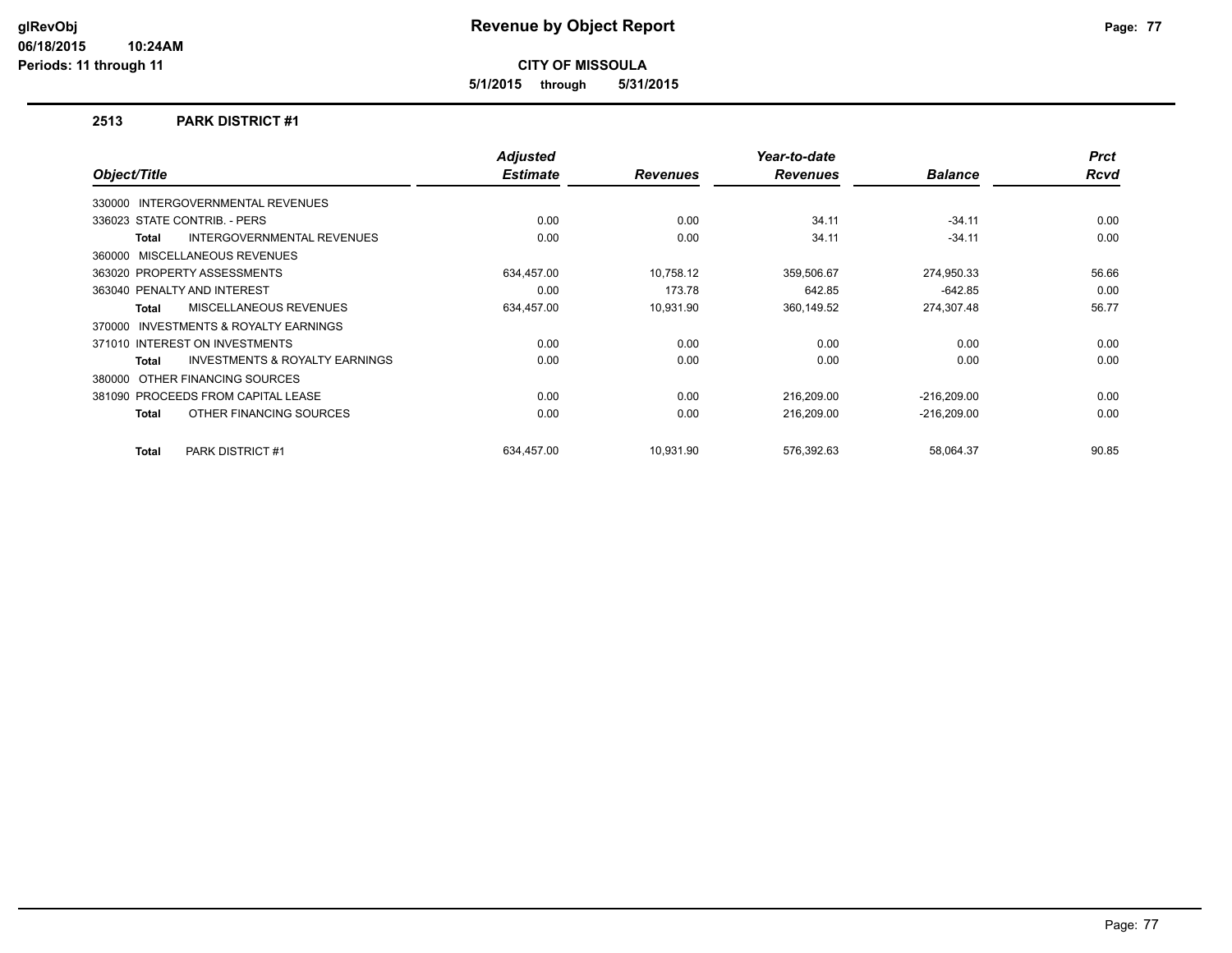**5/1/2015 through 5/31/2015**

# **2820 STATE GAS TAX FUND**

**2820 STATE GAS TAX FUND**

|                                                   | <b>Adjusted</b> |                 | Year-to-date    |                | <b>Prct</b> |
|---------------------------------------------------|-----------------|-----------------|-----------------|----------------|-------------|
| Object/Title                                      | <b>Estimate</b> | <b>Revenues</b> | <b>Revenues</b> | <b>Balance</b> | Rcvd        |
| 330000 INTERGOVERNMENTAL REVENUES                 |                 |                 |                 |                |             |
| 331052 MDT CMAO STRIPING GRANT                    | 0.00            | 0.00            | 0.00            | 0.00           | 0.00        |
| 334040 GAS TAX APPORTIONMENT                      | 982.213.00      | 89.963.30       | 989.596.35      | $-7.383.35$    | 100.75      |
| <b>INTERGOVERNMENTAL REVENUES</b><br><b>Total</b> | 982.213.00      | 89.963.30       | 989.596.35      | $-7.383.35$    | 100.75      |
| 380000 OTHER FINANCING SOURCES                    |                 |                 |                 |                |             |
| 383000 OPERATING TRANSFERS                        | 0.00            | 0.00            | 0.00            | 0.00           | 0.00        |
| OTHER FINANCING SOURCES<br><b>Total</b>           | 0.00            | 0.00            | 0.00            | 0.00           | 0.00        |
| STATE GAS TAX FUND<br><b>Total</b>                | 982.213.00      | 89.963.30       | 989.596.35      | $-7.383.35$    | 100.75      |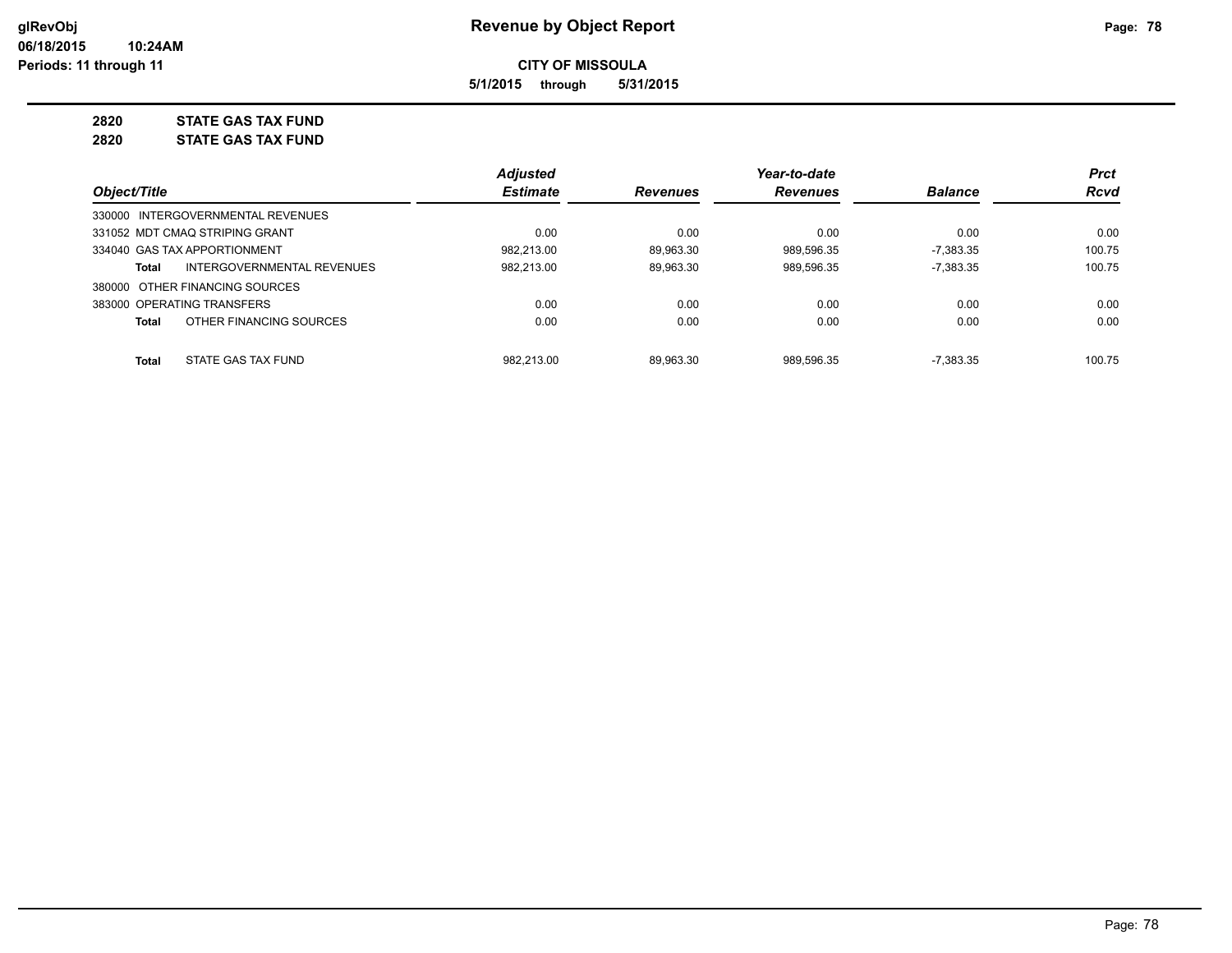**5/1/2015 through 5/31/2015**

### **2820 STATE GAS TAX FUND**

|              |                                   | <b>Adjusted</b> |                 | Year-to-date    |                | <b>Prct</b> |
|--------------|-----------------------------------|-----------------|-----------------|-----------------|----------------|-------------|
| Object/Title |                                   | <b>Estimate</b> | <b>Revenues</b> | <b>Revenues</b> | <b>Balance</b> | <b>Rcvd</b> |
|              | 330000 INTERGOVERNMENTAL REVENUES |                 |                 |                 |                |             |
|              | 331052 MDT CMAQ STRIPING GRANT    | 0.00            | 0.00            | 0.00            | 0.00           | 0.00        |
|              | 334040 GAS TAX APPORTIONMENT      | 982.213.00      | 89.963.30       | 989.596.35      | $-7.383.35$    | 100.75      |
| Total        | INTERGOVERNMENTAL REVENUES        | 982.213.00      | 89.963.30       | 989,596.35      | $-7.383.35$    | 100.75      |
|              | 380000 OTHER FINANCING SOURCES    |                 |                 |                 |                |             |
|              | 383000 OPERATING TRANSFERS        | 0.00            | 0.00            | 0.00            | 0.00           | 0.00        |
| Total        | OTHER FINANCING SOURCES           | 0.00            | 0.00            | 0.00            | 0.00           | 0.00        |
| <b>Total</b> | STATE GAS TAX FUND                | 982.213.00      | 89.963.30       | 989.596.35      | $-7.383.35$    | 100.75      |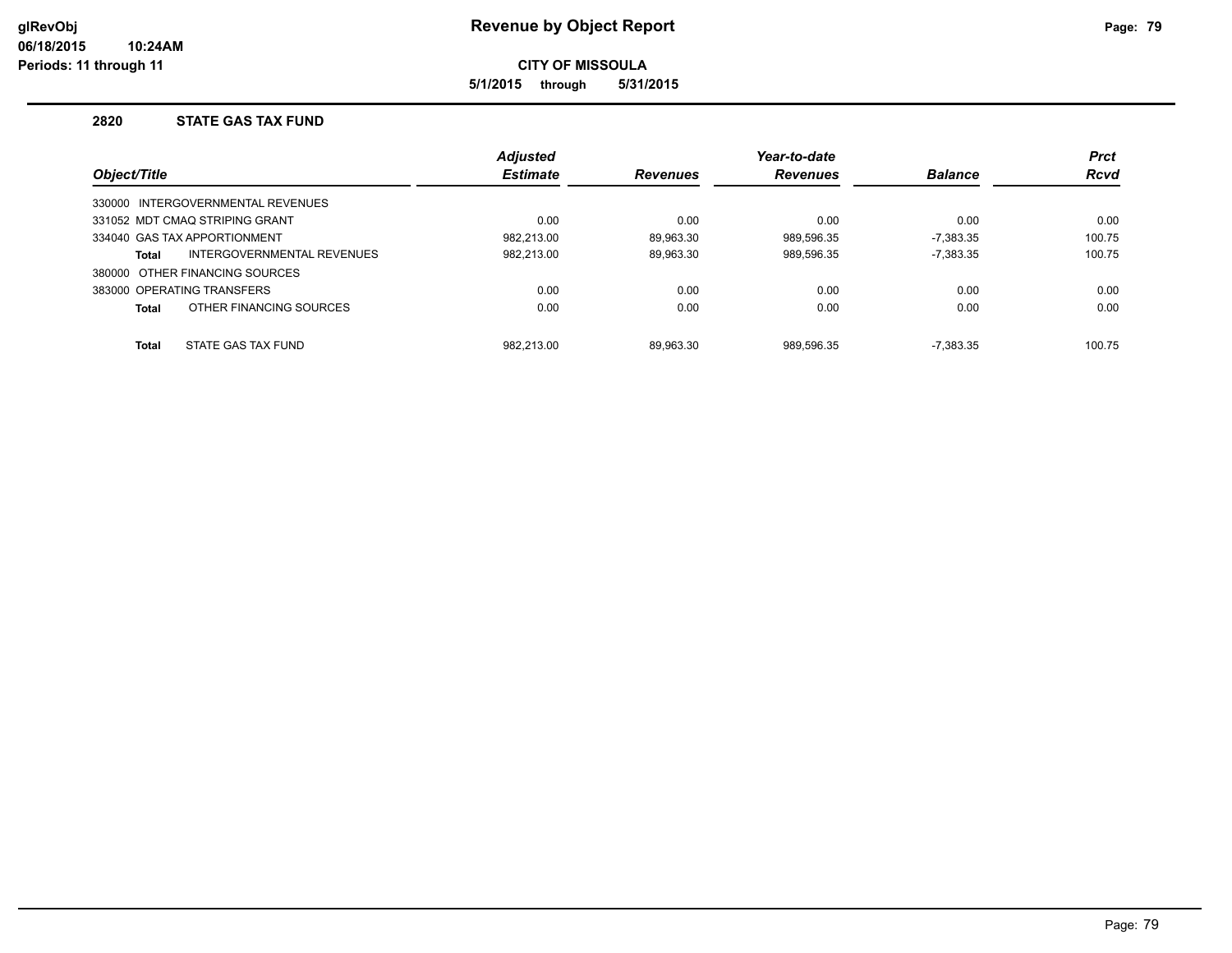**5/1/2015 through 5/31/2015**

### **2917 CRIME VICTIM SURCHARGE**

**2917 CRIME VICTIM SURCHARGE**

|                                                 | <b>Adjusted</b> |                 | Year-to-date    |                | <b>Prct</b> |
|-------------------------------------------------|-----------------|-----------------|-----------------|----------------|-------------|
| Object/Title                                    | <b>Estimate</b> | <b>Revenues</b> | <b>Revenues</b> | <b>Balance</b> | <b>Rcvd</b> |
| 350000 FINES & FORFEITURES                      |                 |                 |                 |                |             |
| 351032 SURCHARGE ON FINES                       | 0.00            | 8.673.22        | 8.673.22        | $-8.673.22$    | 0.00        |
| <b>FINES &amp; FORFEITURES</b><br>Total         | 0.00            | 8.673.22        | 8.673.22        | $-8.673.22$    | 0.00        |
| 370000 INVESTMENTS & ROYALTY EARNINGS           |                 |                 |                 |                |             |
| 371010 INTEREST ON INVESTMENTS                  | 0.00            | 0.00            | 0.00            | 0.00           | 0.00        |
| 371020 GAIN/LOSS IN MARKET VALUE OF INVESTMENTS | 0.00            | 0.00            | 0.00            | 0.00           | 0.00        |
| INVESTMENTS & ROYALTY EARNINGS<br><b>Total</b>  | 0.00            | 0.00            | 0.00            | 0.00           | 0.00        |
| <b>CRIME VICTIM SURCHARGE</b><br><b>Total</b>   | 0.00            | 8.673.22        | 8.673.22        | $-8.673.22$    | 0.00        |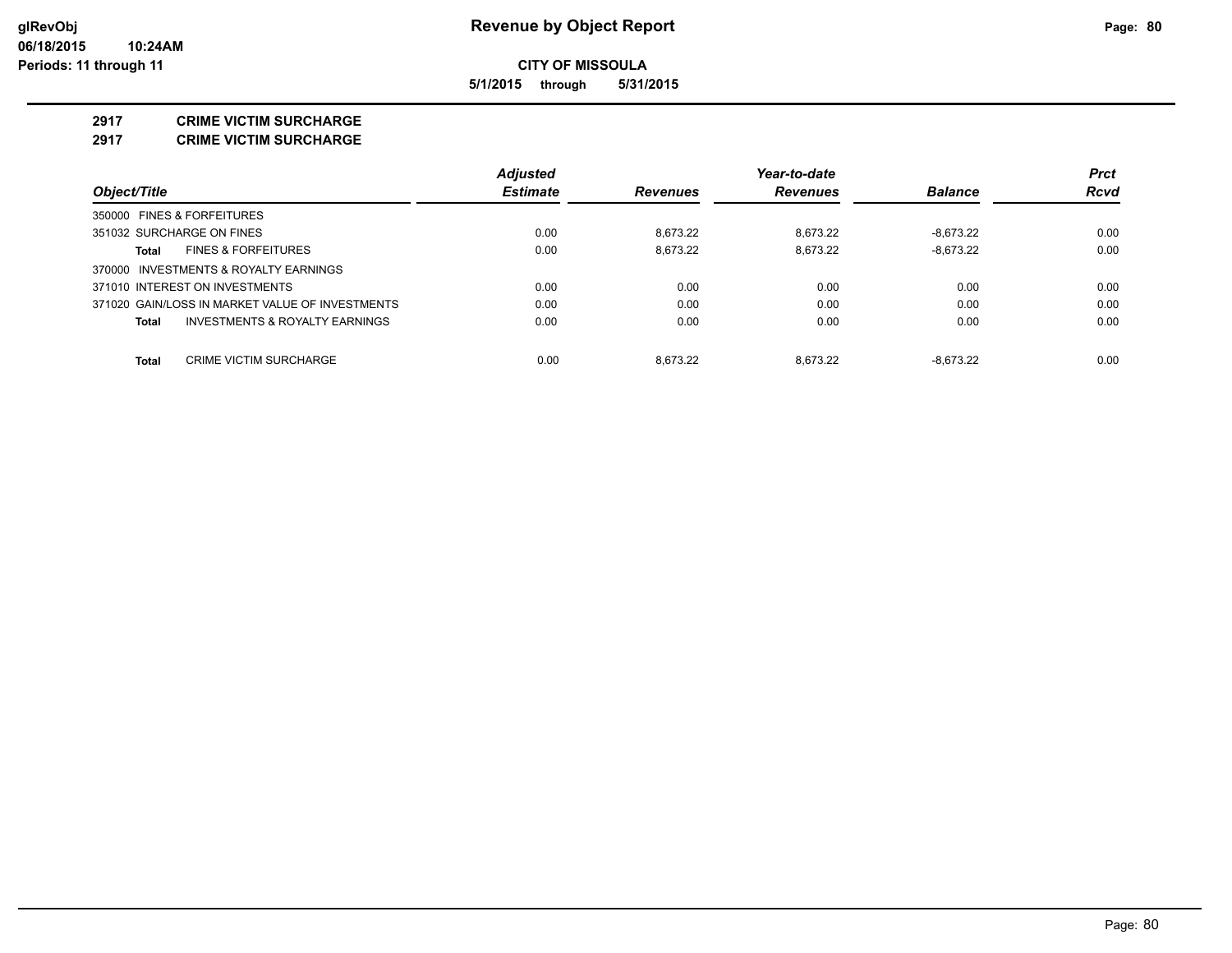**5/1/2015 through 5/31/2015**

# **2917 CRIME VICTIM SURCHARGE**

|                                                    | Adjusted        |                 | Year-to-date    |                | <b>Prct</b> |
|----------------------------------------------------|-----------------|-----------------|-----------------|----------------|-------------|
| Object/Title                                       | <b>Estimate</b> | <b>Revenues</b> | <b>Revenues</b> | <b>Balance</b> | <b>Rcvd</b> |
| 350000 FINES & FORFEITURES                         |                 |                 |                 |                |             |
| 351032 SURCHARGE ON FINES                          | 0.00            | 8.673.22        | 8.673.22        | $-8.673.22$    | 0.00        |
| <b>FINES &amp; FORFEITURES</b><br>Total            | 0.00            | 8.673.22        | 8,673.22        | $-8,673.22$    | 0.00        |
| 370000 INVESTMENTS & ROYALTY EARNINGS              |                 |                 |                 |                |             |
| 371010 INTEREST ON INVESTMENTS                     | 0.00            | 0.00            | 0.00            | 0.00           | 0.00        |
| 371020 GAIN/LOSS IN MARKET VALUE OF INVESTMENT     | 0.00            | 0.00            | 0.00            | 0.00           | 0.00        |
| <b>INVESTMENTS &amp; ROYALTY EARNINGS</b><br>Total | 0.00            | 0.00            | 0.00            | 0.00           | 0.00        |
| Total<br><b>CRIME VICTIM SURCHARGE</b>             | 0.00            | 8.673.22        | 8.673.22        | $-8.673.22$    | 0.00        |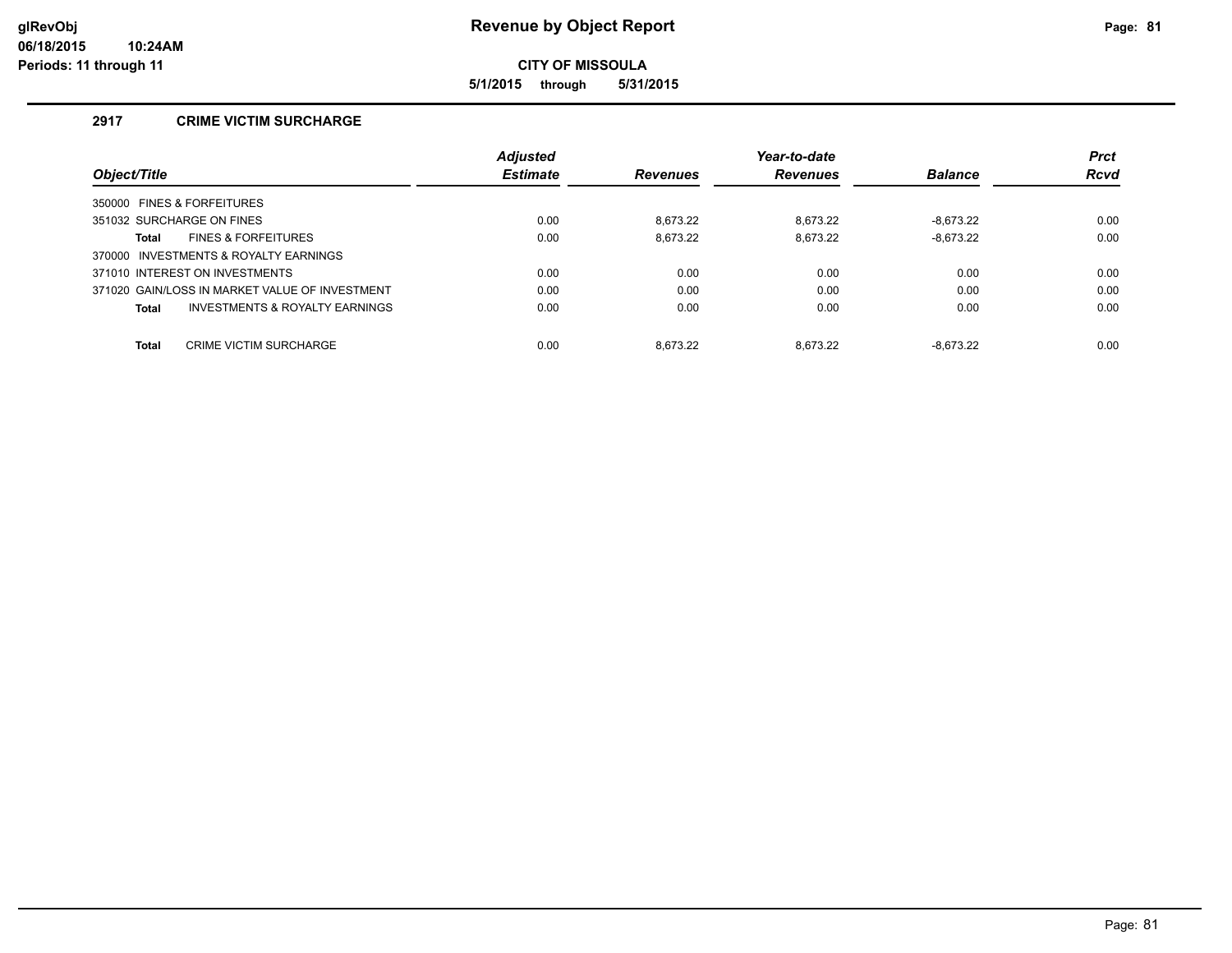**5/1/2015 through 5/31/2015**

# **2918 LAW ENFORCEMENT BLOCK GRANT FUND**

**2918 LAW ENFORCEMENT BLOCK GRANT FUND**

|                         |                                                 | <b>Adjusted</b> |                 | Year-to-date    |                | <b>Prct</b> |
|-------------------------|-------------------------------------------------|-----------------|-----------------|-----------------|----------------|-------------|
| Object/Title            |                                                 | <b>Estimate</b> | <b>Revenues</b> | <b>Revenues</b> | <b>Balance</b> | <b>Rcvd</b> |
|                         | 330000 INTERGOVERNMENTAL REVENUES               |                 |                 |                 |                |             |
| 331000 FEDERAL GRANTS   |                                                 | 83,166.00       | 0.00            | 0.00            | 83,166.00      | 0.00        |
|                         | 331001 BYRNE DISCRETIONARY                      | 0.00            | 0.00            | 0.00            | 0.00           | 0.00        |
|                         | 331022 SMART POLICING GRANT                     | 0.00            | 0.00            | 0.00            | 0.00           | 0.00        |
|                         | 331023 COPS HIRING GRANT 2011                   | 55,000.00       | 0.00            | 85,775.94       | $-30,775.94$   | 155.96      |
|                         | 331024 DEPT OF JUSTICE GRANTS                   | 43,000.00       | 0.00            | 0.00            | 43,000.00      | 0.00        |
| 331026 ICAC GRANT       |                                                 | 0.00            | 0.00            | 6,553.77        | $-6,553.77$    | 0.00        |
|                         | 331027 JAG GRANTS REVENUE                       | 0.00            | 0.00            | 22,542.48       | $-22,542.48$   | 0.00        |
| 331028 JAG VII          |                                                 | 0.00            | 0.00            | 0.00            | 0.00           | 0.00        |
|                         | 336021 STATE CONTRIB - POLICE RETIREMENT        | 0.00            | 0.00            | 13,065.80       | $-13,065.80$   | 0.00        |
| <b>Total</b>            | <b>INTERGOVERNMENTAL REVENUES</b>               | 181,166.00      | 0.00            | 127,937.99      | 53,228.01      | 70.62       |
|                         | 340000 CHARGES FOR SERVICES                     |                 |                 |                 |                |             |
|                         | 342010 POLICE/BID AGREEMENT                     | 0.00            | 0.00            | 0.00            | 0.00           | 0.00        |
| <b>Total</b>            | <b>CHARGES FOR SERVICES</b>                     | 0.00            | 0.00            | 0.00            | 0.00           | 0.00        |
| 360000                  | MISCELLANEOUS REVENUES                          |                 |                 |                 |                |             |
| 360010 MISCELLANEOUS    |                                                 | 0.00            | 0.00            | 0.00            | 0.00           | 0.00        |
| Total                   | <b>MISCELLANEOUS REVENUES</b>                   | 0.00            | 0.00            | 0.00            | 0.00           | 0.00        |
| 370000                  | <b>INVESTMENTS &amp; ROYALTY EARNINGS</b>       |                 |                 |                 |                |             |
|                         | 371010 INTEREST ON INVESTMENTS                  | 0.00            | 0.00            | 0.00            | 0.00           | 0.00        |
|                         | 371020 GAIN/LOSS IN MARKET VALUE OF INVESTMENTS | 0.00            | 0.00            | 0.00            | 0.00           | 0.00        |
| <b>Total</b>            | <b>INVESTMENTS &amp; ROYALTY EARNINGS</b>       | 0.00            | 0.00            | 0.00            | 0.00           | 0.00        |
| 380000                  | OTHER FINANCING SOURCES                         |                 |                 |                 |                |             |
|                         | 383023 TRANS FR DRUG FORFEITURE                 | 0.00            | 0.00            | 0.00            | 0.00           | 0.00        |
| 383036 TRANSFER - GRANT |                                                 | 0.00            | 0.00            | 0.00            | 0.00           | 0.00        |
| <b>Total</b>            | OTHER FINANCING SOURCES                         | 0.00            | 0.00            | 0.00            | 0.00           | 0.00        |
|                         |                                                 |                 |                 |                 |                |             |
| <b>Total</b>            | LAW ENFORCEMENT BLOCK GRANT FUND                | 181,166.00      | 0.00            | 127,937.99      | 53,228.01      | 70.62       |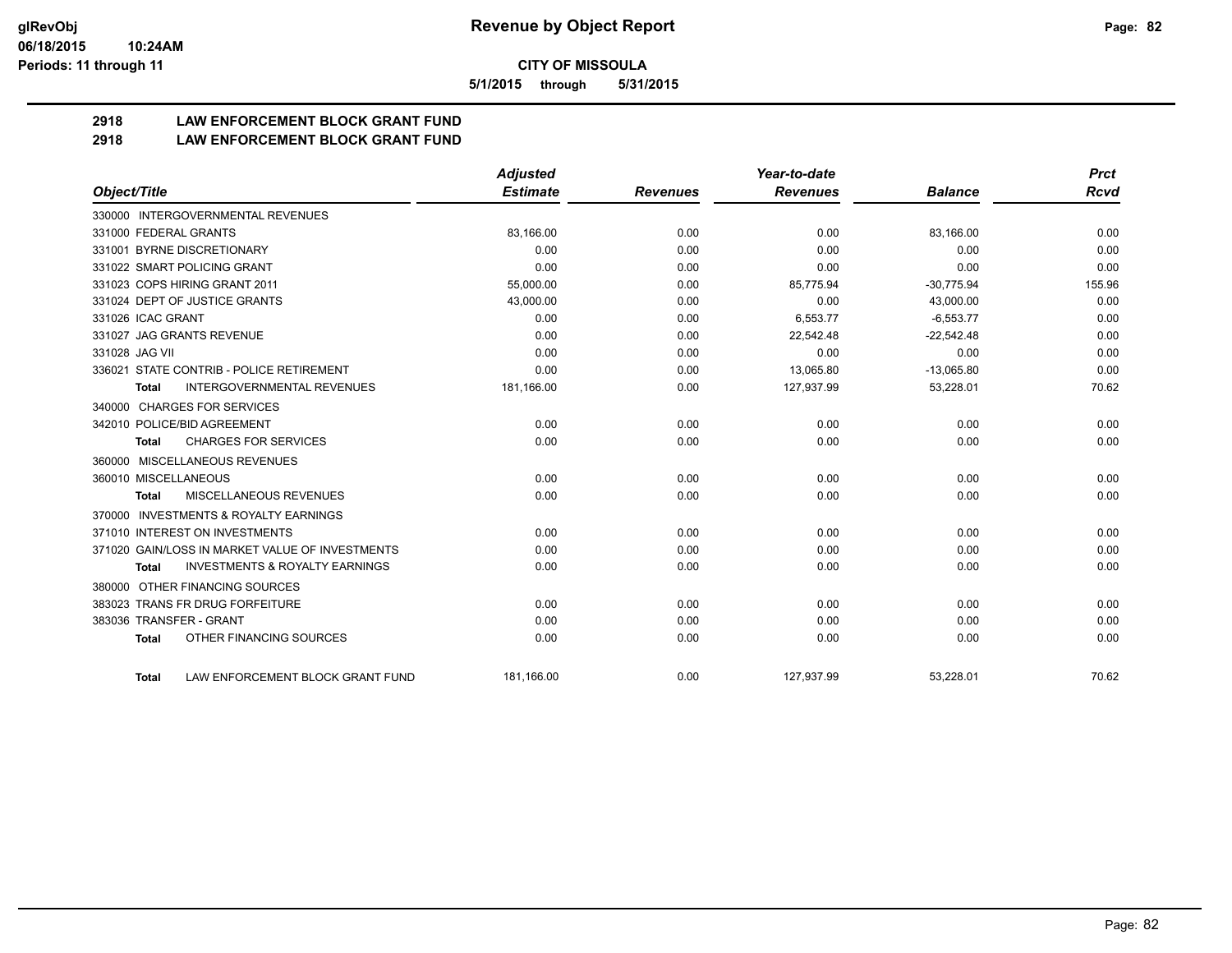**5/1/2015 through 5/31/2015**

# **2918 LAW ENFORCEMENT BLOCK GRANT FUND**

|                                                           | <b>Adjusted</b> |                 | Year-to-date    |                | <b>Prct</b> |
|-----------------------------------------------------------|-----------------|-----------------|-----------------|----------------|-------------|
| Object/Title                                              | <b>Estimate</b> | <b>Revenues</b> | <b>Revenues</b> | <b>Balance</b> | Rcvd        |
| 330000 INTERGOVERNMENTAL REVENUES                         |                 |                 |                 |                |             |
| 331000 FEDERAL GRANTS                                     | 83,166.00       | 0.00            | 0.00            | 83,166.00      | 0.00        |
| 331001 BYRNE DISCRETIONARY                                | 0.00            | 0.00            | 0.00            | 0.00           | 0.00        |
| 331022 SMART POLICING GRANT                               | 0.00            | 0.00            | 0.00            | 0.00           | 0.00        |
| 331023 COPS HIRING GRANT 2011                             | 55,000.00       | 0.00            | 85,775.94       | $-30,775.94$   | 155.96      |
| 331024 DEPT OF JUSTICE GRANTS                             | 43,000.00       | 0.00            | 0.00            | 43,000.00      | 0.00        |
| 331026 ICAC GRANT                                         | 0.00            | 0.00            | 6,553.77        | $-6,553.77$    | 0.00        |
| 331027 JAG GRANTS REVENUE                                 | 0.00            | 0.00            | 22,542.48       | $-22,542.48$   | 0.00        |
| 331028 JAG VII                                            | 0.00            | 0.00            | 0.00            | 0.00           | 0.00        |
| 336021 STATE CONTRIB - POLICE RETIREMENT                  | 0.00            | 0.00            | 13,065.80       | $-13,065.80$   | 0.00        |
| <b>INTERGOVERNMENTAL REVENUES</b><br>Total                | 181,166.00      | 0.00            | 127,937.99      | 53,228.01      | 70.62       |
| 340000 CHARGES FOR SERVICES                               |                 |                 |                 |                |             |
| 342010 POLICE/BID AGREEMENT                               | 0.00            | 0.00            | 0.00            | 0.00           | 0.00        |
| <b>CHARGES FOR SERVICES</b><br>Total                      | 0.00            | 0.00            | 0.00            | 0.00           | 0.00        |
| 360000 MISCELLANEOUS REVENUES                             |                 |                 |                 |                |             |
| 360010 MISCELLANEOUS                                      | 0.00            | 0.00            | 0.00            | 0.00           | 0.00        |
| <b>MISCELLANEOUS REVENUES</b><br><b>Total</b>             | 0.00            | 0.00            | 0.00            | 0.00           | 0.00        |
| 370000 INVESTMENTS & ROYALTY EARNINGS                     |                 |                 |                 |                |             |
| 371010 INTEREST ON INVESTMENTS                            | 0.00            | 0.00            | 0.00            | 0.00           | 0.00        |
| 371020 GAIN/LOSS IN MARKET VALUE OF INVESTMENT            | 0.00            | 0.00            | 0.00            | 0.00           | 0.00        |
| <b>INVESTMENTS &amp; ROYALTY EARNINGS</b><br><b>Total</b> | 0.00            | 0.00            | 0.00            | 0.00           | 0.00        |
| 380000 OTHER FINANCING SOURCES                            |                 |                 |                 |                |             |
| 383023 TRANS FR DRUG FORFEITURE                           | 0.00            | 0.00            | 0.00            | 0.00           | 0.00        |
| 383036 TRANSFER - GRANT                                   | 0.00            | 0.00            | 0.00            | 0.00           | 0.00        |
| OTHER FINANCING SOURCES<br><b>Total</b>                   | 0.00            | 0.00            | 0.00            | 0.00           | 0.00        |
| LAW ENFORCEMENT BLOCK GRANT FUND<br>Total                 | 181.166.00      | 0.00            | 127,937.99      | 53,228.01      | 70.62       |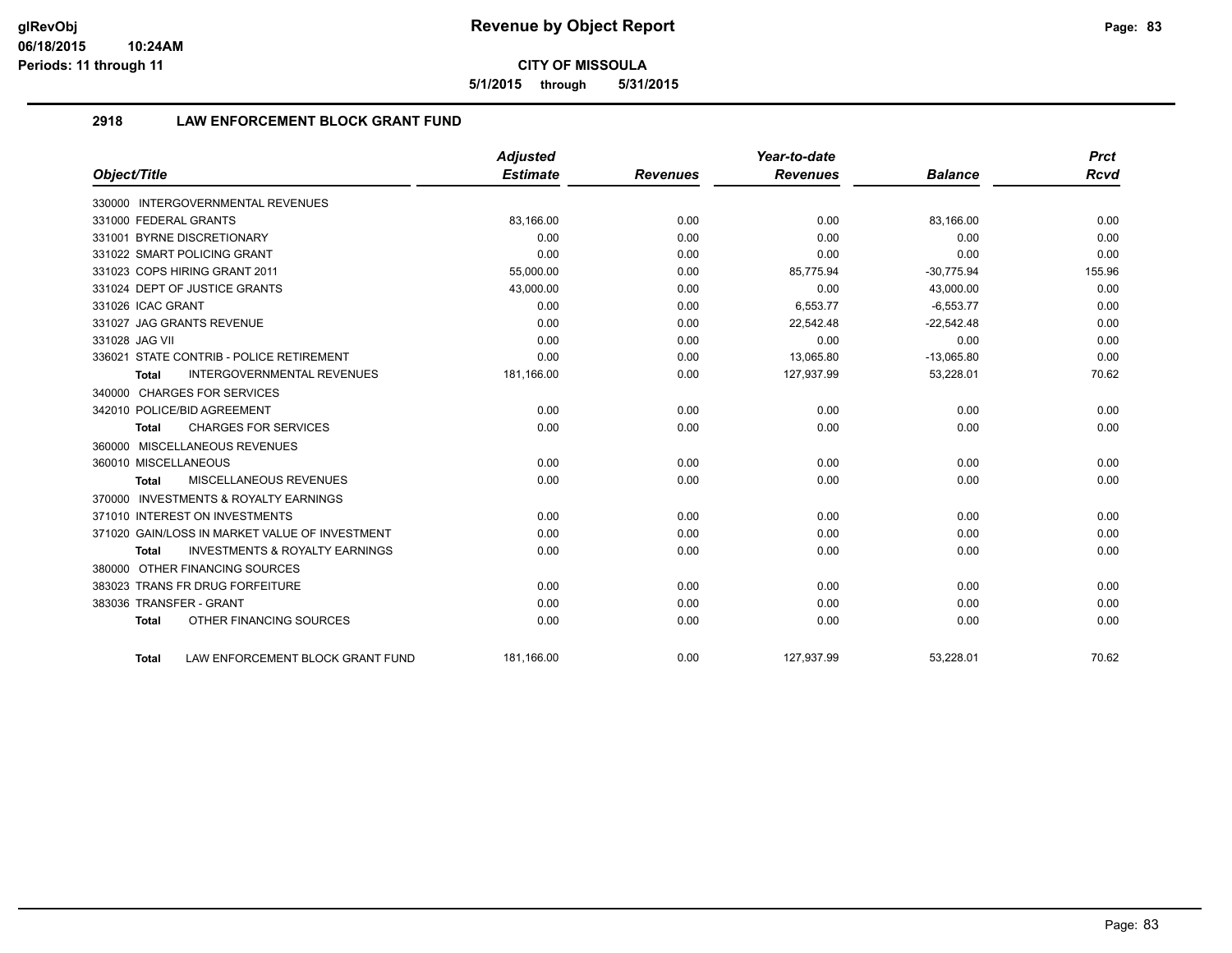**5/1/2015 through 5/31/2015**

# **2919 HIDTA FUND**

**2919 HIDTA FUND**

|                                               | <b>Adjusted</b> |                 | Year-to-date    |                | <b>Prct</b> |
|-----------------------------------------------|-----------------|-----------------|-----------------|----------------|-------------|
| Object/Title                                  | <b>Estimate</b> | <b>Revenues</b> | <b>Revenues</b> | <b>Balance</b> | <b>Rcvd</b> |
| 340000 CHARGES FOR SERVICES                   | 50.000.00       | 1.037.00        | 79.623.32       |                | 159.25      |
| 342013 SECURITY INVEST FEES                   |                 |                 |                 | $-29.623.32$   |             |
| 342014 POLICE DEPARTMENT SERVICE FEES         | 142,300.00      | 0.00            | 42.176.34       | 100.123.66     | 29.64       |
| <b>CHARGES FOR SERVICES</b><br>Total          | 192.300.00      | 1.037.00        | 121.799.66      | 70.500.34      | 63.34       |
| 360000 MISCELLANEOUS REVENUES                 |                 |                 |                 |                |             |
| 360010 MISCELLANEOUS                          | 0.00            | 0.00            | 0.00            | 0.00           | 0.00        |
| <b>MISCELLANEOUS REVENUES</b><br><b>Total</b> | 0.00            | 0.00            | 0.00            | 0.00           | 0.00        |
| <b>HIDTA FUND</b><br><b>Total</b>             | 192.300.00      | 1.037.00        | 121.799.66      | 70.500.34      | 63.34       |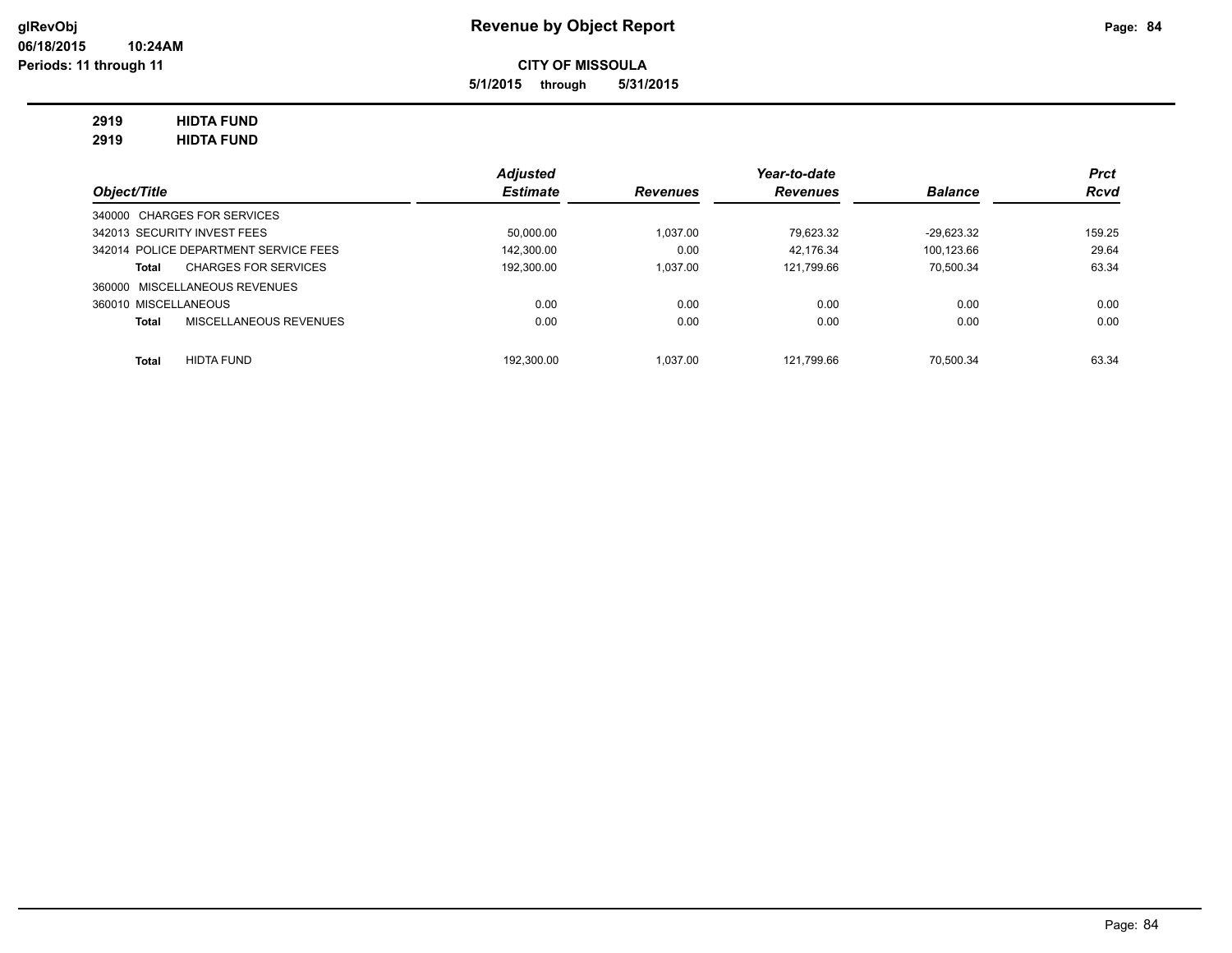**5/1/2015 through 5/31/2015**

### **2919 HIDTA FUND**

|                                       | <b>Adjusted</b> |                 | Year-to-date    |                | <b>Prct</b> |
|---------------------------------------|-----------------|-----------------|-----------------|----------------|-------------|
| Object/Title                          | <b>Estimate</b> | <b>Revenues</b> | <b>Revenues</b> | <b>Balance</b> | <b>Rcvd</b> |
| 340000 CHARGES FOR SERVICES           |                 |                 |                 |                |             |
| 342013 SECURITY INVEST FEES           | 50.000.00       | 1.037.00        | 79.623.32       | $-29.623.32$   | 159.25      |
| 342014 POLICE DEPARTMENT SERVICE FEES | 142.300.00      | 0.00            | 42.176.34       | 100.123.66     | 29.64       |
| <b>CHARGES FOR SERVICES</b><br>Total  | 192,300.00      | 1.037.00        | 121.799.66      | 70.500.34      | 63.34       |
| 360000 MISCELLANEOUS REVENUES         |                 |                 |                 |                |             |
| 360010 MISCELLANEOUS                  | 0.00            | 0.00            | 0.00            | 0.00           | 0.00        |
| MISCELLANEOUS REVENUES<br>Total       | 0.00            | 0.00            | 0.00            | 0.00           | 0.00        |
|                                       |                 |                 |                 |                |             |
| <b>HIDTA FUND</b><br>Total            | 192.300.00      | 1.037.00        | 121.799.66      | 70.500.34      | 63.34       |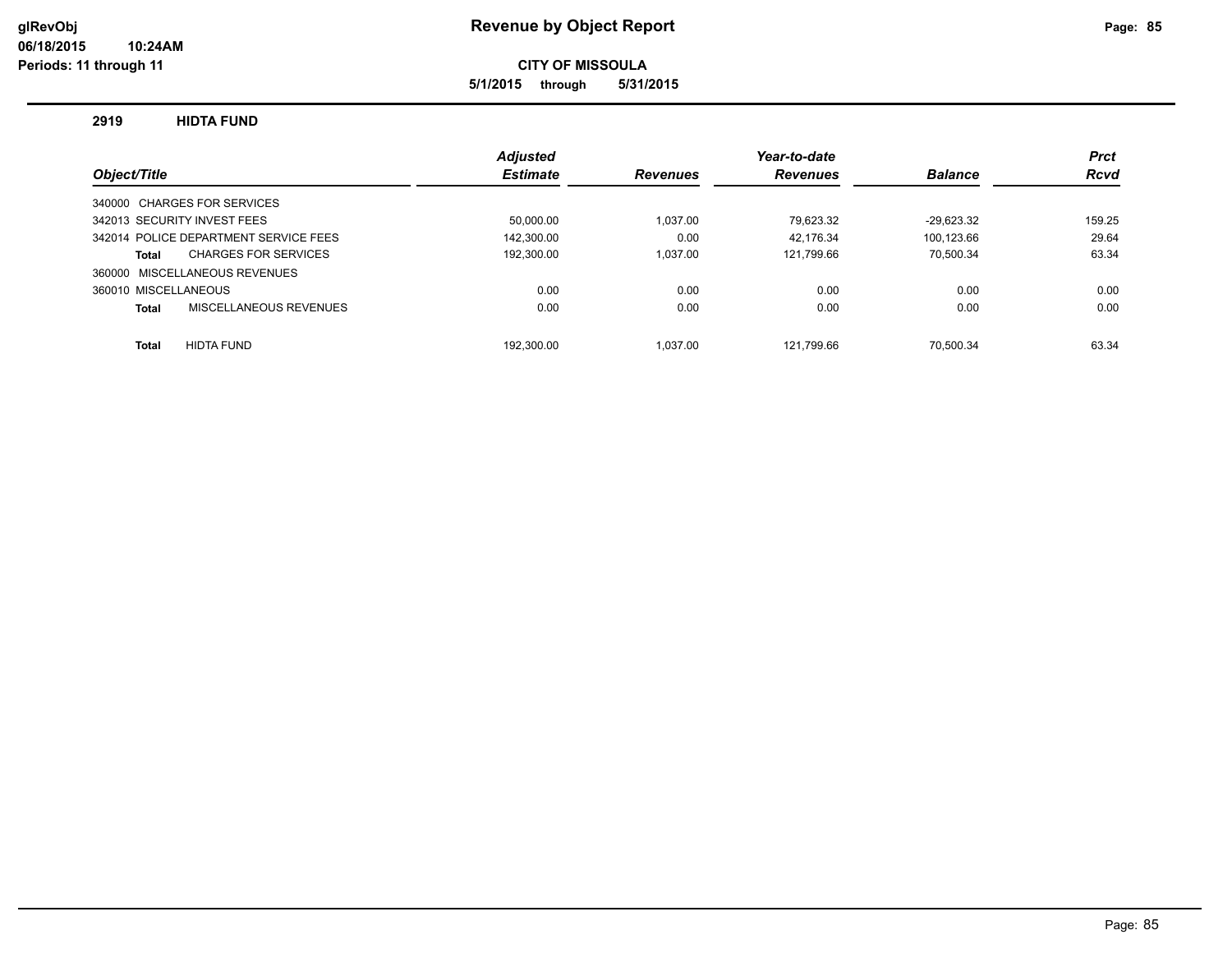**5/1/2015 through 5/31/2015**

# **2939 CDBG PROGRAM INCOME ACCOUNT**

**2939 CDBG PROGRAM INCOME ACCOUNT**

|                                                     | <b>Adjusted</b> |                 | Year-to-date    |                | <b>Prct</b> |
|-----------------------------------------------------|-----------------|-----------------|-----------------|----------------|-------------|
| Object/Title                                        | <b>Estimate</b> | <b>Revenues</b> | <b>Revenues</b> | <b>Balance</b> | <b>Rcvd</b> |
| INTERGOVERNMENTAL REVENUES<br>330000                |                 |                 |                 |                |             |
| 331000 FEDERAL GRANTS                               | 14,383.00       | 0.00            | 22,539.25       | $-8,156.25$    | 156.71      |
| <b>INTERGOVERNMENTAL REVENUES</b><br>Total          | 14,383.00       | 0.00            | 22,539.25       | $-8,156.25$    | 156.71      |
| MISCELLANEOUS REVENUES<br>360000                    |                 |                 |                 |                |             |
| 360010 MISCELLANEOUS                                | 0.00            | 0.00            | 0.00            | 0.00           | 0.00        |
| <b>MISCELLANEOUS REVENUES</b><br><b>Total</b>       | 0.00            | 0.00            | 0.00            | 0.00           | 0.00        |
| <b>INVESTMENTS &amp; ROYALTY EARNINGS</b><br>370000 |                 |                 |                 |                |             |
| 371010 INTEREST ON INVESTMENTS                      | 0.00            | 0.00            | 0.00            | 0.00           | 0.00        |
| 371020 GAIN/LOSS IN MARKET VALUE OF INVESTMENTS     | 0.00            | 0.00            | 0.00            | 0.00           | 0.00        |
| <b>INVESTMENTS &amp; ROYALTY EARNINGS</b><br>Total  | 0.00            | 0.00            | 0.00            | 0.00           | 0.00        |
| OTHER FINANCING SOURCES<br>380000                   |                 |                 |                 |                |             |
| 383000 OPERATING TRANSFERS                          | 0.00            | 0.00            | 0.00            | 0.00           | 0.00        |
| 383009 TRANS FR TITLE I                             | 0.00            | 0.00            | 0.00            | 0.00           | 0.00        |
| OTHER FINANCING SOURCES<br><b>Total</b>             | 0.00            | 0.00            | 0.00            | 0.00           | 0.00        |
| CDBG PROGRAM INCOME ACCOUNT<br><b>Total</b>         | 14,383.00       | 0.00            | 22,539.25       | $-8,156.25$    | 156.71      |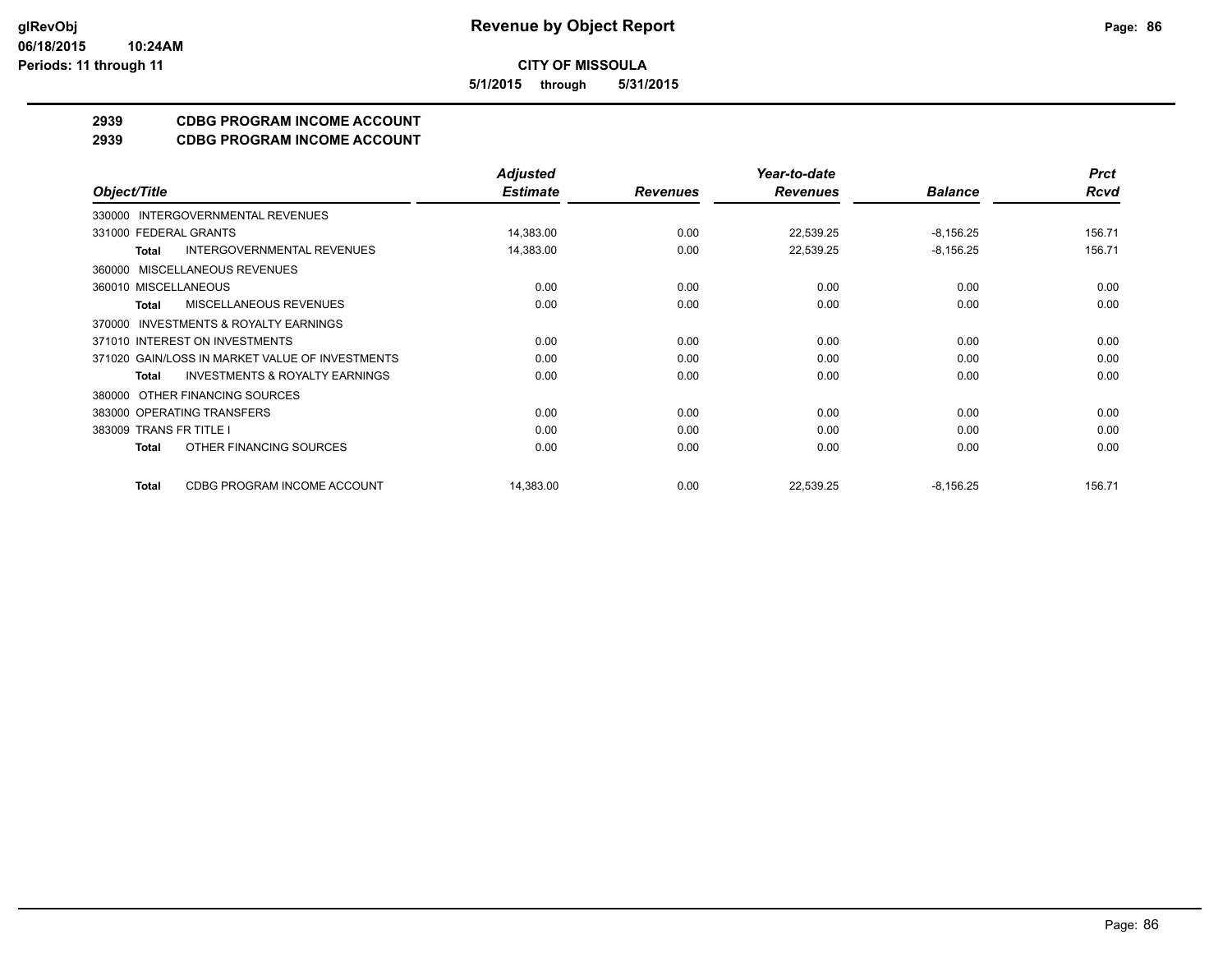**5/1/2015 through 5/31/2015**

# **2939 CDBG PROGRAM INCOME ACCOUNT**

|                                                           | <b>Adjusted</b> |                 | Year-to-date    |                | <b>Prct</b> |
|-----------------------------------------------------------|-----------------|-----------------|-----------------|----------------|-------------|
| Object/Title                                              | <b>Estimate</b> | <b>Revenues</b> | <b>Revenues</b> | <b>Balance</b> | Rcvd        |
| 330000 INTERGOVERNMENTAL REVENUES                         |                 |                 |                 |                |             |
| 331000 FEDERAL GRANTS                                     | 14,383.00       | 0.00            | 22,539.25       | $-8,156.25$    | 156.71      |
| <b>INTERGOVERNMENTAL REVENUES</b><br><b>Total</b>         | 14,383.00       | 0.00            | 22,539.25       | $-8,156.25$    | 156.71      |
| 360000 MISCELLANEOUS REVENUES                             |                 |                 |                 |                |             |
| 360010 MISCELLANEOUS                                      | 0.00            | 0.00            | 0.00            | 0.00           | 0.00        |
| MISCELLANEOUS REVENUES<br><b>Total</b>                    | 0.00            | 0.00            | 0.00            | 0.00           | 0.00        |
| <b>INVESTMENTS &amp; ROYALTY EARNINGS</b><br>370000       |                 |                 |                 |                |             |
| 371010 INTEREST ON INVESTMENTS                            | 0.00            | 0.00            | 0.00            | 0.00           | 0.00        |
| 371020 GAIN/LOSS IN MARKET VALUE OF INVESTMENT            | 0.00            | 0.00            | 0.00            | 0.00           | 0.00        |
| <b>INVESTMENTS &amp; ROYALTY EARNINGS</b><br><b>Total</b> | 0.00            | 0.00            | 0.00            | 0.00           | 0.00        |
| OTHER FINANCING SOURCES<br>380000                         |                 |                 |                 |                |             |
| 383000 OPERATING TRANSFERS                                | 0.00            | 0.00            | 0.00            | 0.00           | 0.00        |
| 383009 TRANS FR TITLE I                                   | 0.00            | 0.00            | 0.00            | 0.00           | 0.00        |
| OTHER FINANCING SOURCES<br>Total                          | 0.00            | 0.00            | 0.00            | 0.00           | 0.00        |
| CDBG PROGRAM INCOME ACCOUNT<br><b>Total</b>               | 14,383.00       | 0.00            | 22,539.25       | $-8,156.25$    | 156.71      |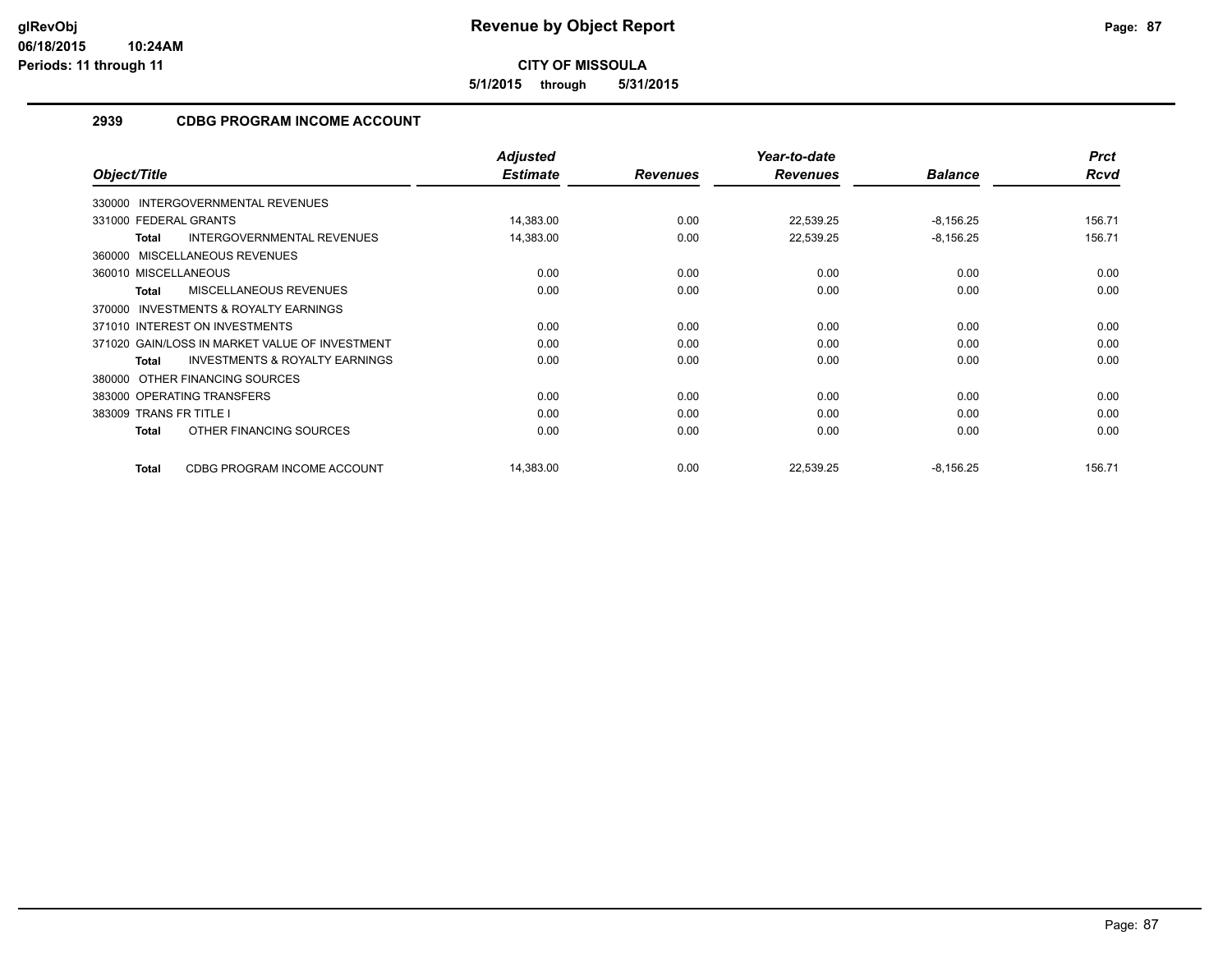**5/1/2015 through 5/31/2015**

# **2940 CDBG FUND**

**2940 CDBG FUND**

|                                                           | <b>Adjusted</b> |                 | Year-to-date    |                | <b>Prct</b> |
|-----------------------------------------------------------|-----------------|-----------------|-----------------|----------------|-------------|
| Object/Title                                              | <b>Estimate</b> | <b>Revenues</b> | <b>Revenues</b> | <b>Balance</b> | Rcvd        |
| 330000 INTERGOVERNMENTAL REVENUES                         |                 |                 |                 |                |             |
| 331010 ENTITLEMENT - CDBG                                 | 620,073.00      | 61,121.09       | 433,525.75      | 186,547.25     | 69.92       |
| 331012 ARRA/CDBG STIMULUS REVENUE                         | 0.00            | 0.00            | 0.00            | 0.00           | 0.00        |
| 331036 RIVER HOUSE GRANT                                  | 0.00            | 0.00            | 0.00            | 0.00           | 0.00        |
| 331037 ELOCAL.COM LOAN REPAYMENT                          | 0.00            | 0.00            | 0.00            | 0.00           | 0.00        |
| <b>INTERGOVERNMENTAL REVENUES</b><br><b>Total</b>         | 620,073.00      | 61,121.09       | 433,525.75      | 186,547.25     | 69.92       |
| 360000 MISCELLANEOUS REVENUES                             |                 |                 |                 |                |             |
| 360005 LOAN REPAYMENTS                                    | 0.00            | 0.00            | 0.00            | 0.00           | 0.00        |
| 360010 MISCELLANEOUS                                      | 0.00            | 0.00            | 0.00            | 0.00           | 0.00        |
| 360012 SEWER GRANT REPAYMENTS                             | 0.00            | 0.00            | 0.00            | 0.00           | 0.00        |
| 362000 OTHER MISCELLANEOUS REVENUE                        | 0.00            | 0.00            | 0.00            | 0.00           | 0.00        |
| <b>MISCELLANEOUS REVENUES</b><br><b>Total</b>             | 0.00            | 0.00            | 0.00            | 0.00           | 0.00        |
| <b>INVESTMENTS &amp; ROYALTY EARNINGS</b><br>370000       |                 |                 |                 |                |             |
| 371010 INTEREST ON INVESTMENTS                            | 0.00            | 0.00            | 0.00            | 0.00           | 0.00        |
| 371020 GAIN/LOSS IN MARKET VALUE OF INVESTMENTS           | 0.00            | 0.00            | 0.00            | 0.00           | 0.00        |
| <b>INVESTMENTS &amp; ROYALTY EARNINGS</b><br><b>Total</b> | 0.00            | 0.00            | 0.00            | 0.00           | 0.00        |
| OTHER FINANCING SOURCES<br>380000                         |                 |                 |                 |                |             |
| 383000 OPERATING TRANSFERS                                | 0.00            | 0.00            | 14,383.00       | $-14,383.00$   | 0.00        |
| 383009 TRANS FR TITLE I                                   | 0.00            | 0.00            | 0.00            | 0.00           | 0.00        |
| OTHER FINANCING SOURCES<br><b>Total</b>                   | 0.00            | 0.00            | 14,383.00       | $-14,383.00$   | 0.00        |
| <b>CDBG FUND</b><br><b>Total</b>                          | 620.073.00      | 61,121.09       | 447,908.75      | 172.164.25     | 72.23       |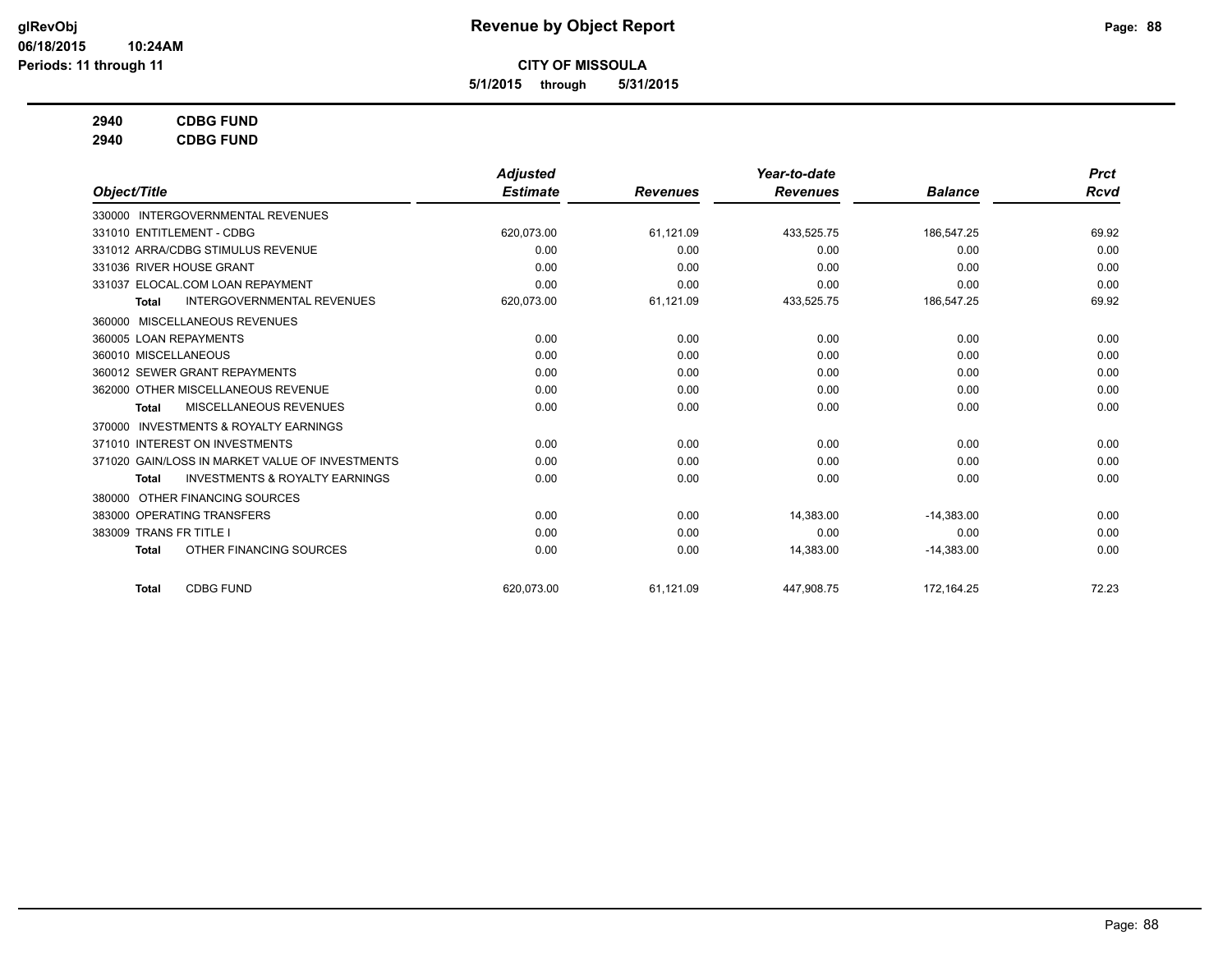**5/1/2015 through 5/31/2015**

**2940 CDBG FUND**

|                                                           | <b>Adjusted</b> |                 | Year-to-date    |                | <b>Prct</b> |
|-----------------------------------------------------------|-----------------|-----------------|-----------------|----------------|-------------|
| Object/Title                                              | <b>Estimate</b> | <b>Revenues</b> | <b>Revenues</b> | <b>Balance</b> | Rcvd        |
| INTERGOVERNMENTAL REVENUES<br>330000                      |                 |                 |                 |                |             |
| 331010 ENTITLEMENT - CDBG                                 | 620,073.00      | 61,121.09       | 433,525.75      | 186,547.25     | 69.92       |
| 331012 ARRA/CDBG STIMULUS REVENUE                         | 0.00            | 0.00            | 0.00            | 0.00           | 0.00        |
| 331036 RIVER HOUSE GRANT                                  | 0.00            | 0.00            | 0.00            | 0.00           | 0.00        |
| 331037 ELOCAL.COM LOAN REPAYMENT                          | 0.00            | 0.00            | 0.00            | 0.00           | 0.00        |
| <b>INTERGOVERNMENTAL REVENUES</b><br>Total                | 620,073.00      | 61,121.09       | 433,525.75      | 186,547.25     | 69.92       |
| 360000 MISCELLANEOUS REVENUES                             |                 |                 |                 |                |             |
| 360005 LOAN REPAYMENTS                                    | 0.00            | 0.00            | 0.00            | 0.00           | 0.00        |
| 360010 MISCELLANEOUS                                      | 0.00            | 0.00            | 0.00            | 0.00           | 0.00        |
| 360012 SEWER GRANT REPAYMENTS                             | 0.00            | 0.00            | 0.00            | 0.00           | 0.00        |
| 362000 OTHER MISCELLANEOUS REVENUE                        | 0.00            | 0.00            | 0.00            | 0.00           | 0.00        |
| MISCELLANEOUS REVENUES<br>Total                           | 0.00            | 0.00            | 0.00            | 0.00           | 0.00        |
| <b>INVESTMENTS &amp; ROYALTY EARNINGS</b><br>370000       |                 |                 |                 |                |             |
| 371010 INTEREST ON INVESTMENTS                            | 0.00            | 0.00            | 0.00            | 0.00           | 0.00        |
| 371020 GAIN/LOSS IN MARKET VALUE OF INVESTMENT            | 0.00            | 0.00            | 0.00            | 0.00           | 0.00        |
| <b>INVESTMENTS &amp; ROYALTY EARNINGS</b><br><b>Total</b> | 0.00            | 0.00            | 0.00            | 0.00           | 0.00        |
| OTHER FINANCING SOURCES<br>380000                         |                 |                 |                 |                |             |
| 383000 OPERATING TRANSFERS                                | 0.00            | 0.00            | 14,383.00       | $-14,383.00$   | 0.00        |
| 383009 TRANS FR TITLE I                                   | 0.00            | 0.00            | 0.00            | 0.00           | 0.00        |
| OTHER FINANCING SOURCES<br><b>Total</b>                   | 0.00            | 0.00            | 14,383.00       | $-14,383.00$   | 0.00        |
| <b>CDBG FUND</b><br><b>Total</b>                          | 620.073.00      | 61,121.09       | 447.908.75      | 172,164.25     | 72.23       |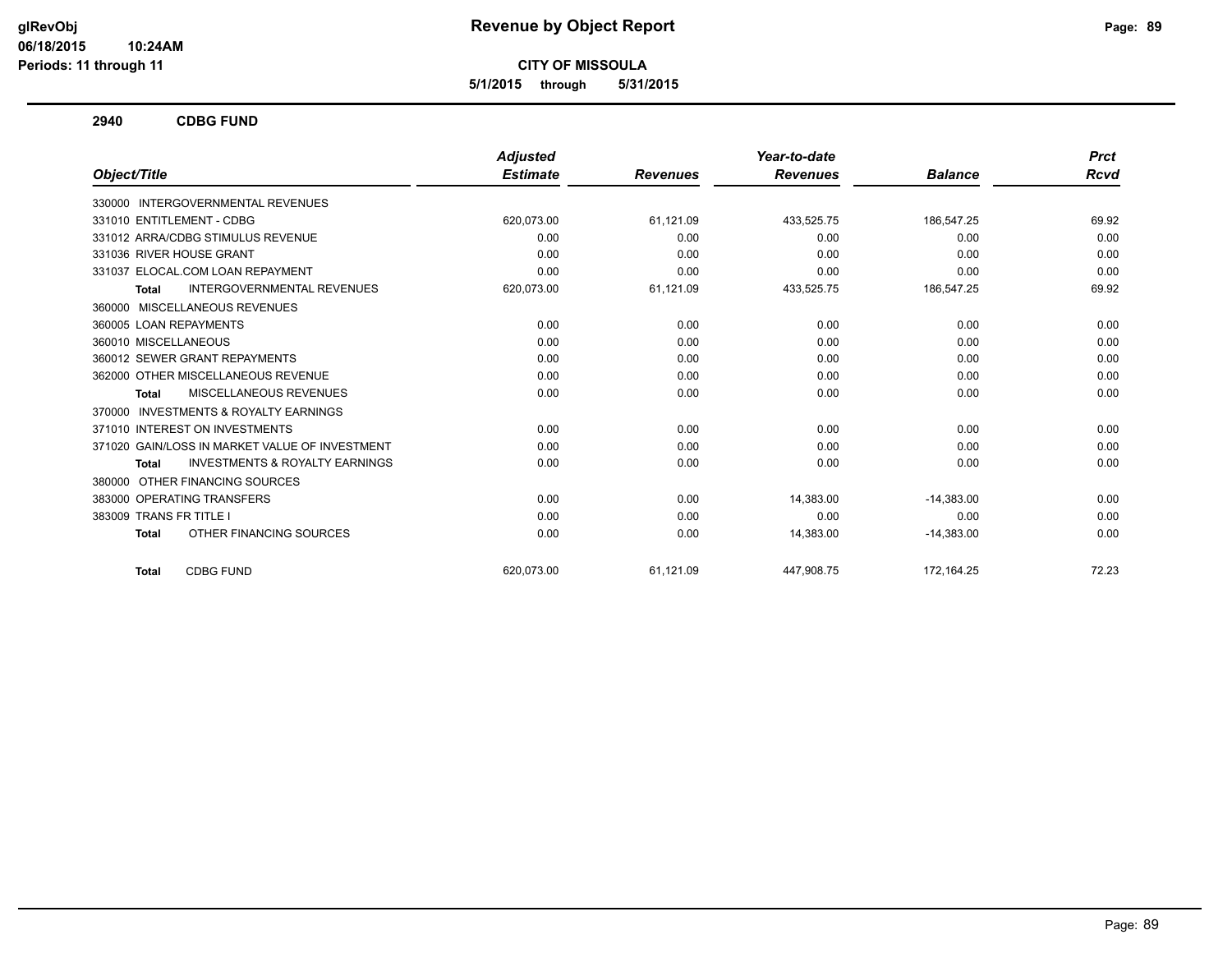**5/1/2015 through 5/31/2015**

# **2941 HOME FUND**

**2941 HOME FUND**

|                                |                                                 | <b>Adjusted</b> |                 | Year-to-date    |                | <b>Prct</b> |
|--------------------------------|-------------------------------------------------|-----------------|-----------------|-----------------|----------------|-------------|
| Object/Title                   |                                                 | <b>Estimate</b> | <b>Revenues</b> | <b>Revenues</b> | <b>Balance</b> | <b>Rcvd</b> |
|                                | 330000 INTERGOVERNMENTAL REVENUES               |                 |                 |                 |                |             |
|                                | 330000 INTERGOVERNMENTAL REVENUES               | 52,009.00       | 11,134.99       | 140,955.29      | $-88,946.29$   | 271.02      |
|                                | 331016 HOMEWORD 1800 PHILLIPS                   | 0.00            | 0.00            | 0.00            | 0.00           | 0.00        |
| 331033 WORD                    |                                                 | 0.00            | 5,372.00        | 40,933.00       | $-40,933.00$   | 0.00        |
|                                | 334145 WESTERN MT MENTAL HEALTH CTR             | 0.00            | 12,895.87       | 510,588.90      | $-510,588.90$  | 0.00        |
|                                | 334149 MISSOULA HOMEOWNERSHIP PROGRAM           | 300,000.00      | 0.00            | 0.00            | 300.000.00     | 0.00        |
|                                | 334153 FY14 DISTRICT XI HRC TBRA                | 0.00            | 21,496.56       | 33,468.30       | $-33,468.30$   | 0.00        |
| 334154 FY08 homeWORD           |                                                 | 0.00            | 0.00            | 0.00            | 0.00           | 0.00        |
| 334155 FY08 NMCDC              |                                                 | 0.00            | 0.00            | 0.00            | 0.00           | 0.00        |
|                                | 334156 HOME PROGRAM INCOME                      | 0.00            | 0.00            | 0.00            | 0.00           | 0.00        |
| 334157 FY09 MHA                |                                                 | 0.00            | 0.00            | 0.00            | 0.00           | 0.00        |
| 334159 FY09 HOMEWORD           |                                                 | 0.00            | 0.00            | 0.00            | 0.00           | 0.00        |
| 334160 FY09 NMCDC              |                                                 | 0.00            | 0.00            | 0.00            | 0.00           | 0.00        |
| 334161 FY10 DISTRICT XI HRC    |                                                 | 0.00            | 0.00            | 0.00            | 0.00           | 0.00        |
|                                | 334163 FY10 homeWORD/SOLSTICE APT               | 0.00            | 0.00            | 0.00            | 0.00           | 0.00        |
| <b>Total</b>                   | <b>INTERGOVERNMENTAL REVENUES</b>               | 352,009.00      | 50,899.42       | 725,945.49      | $-373,936.49$  | 206.23      |
|                                | 340000 CHARGES FOR SERVICES                     |                 |                 |                 |                |             |
| 341450 *** Title Not Found *** |                                                 | 0.00            | 0.00            | 0.00            | 0.00           | 0.00        |
| <b>Total</b>                   | <b>CHARGES FOR SERVICES</b>                     | 0.00            | 0.00            | 0.00            | 0.00           | 0.00        |
|                                | 360000 MISCELLANEOUS REVENUES                   |                 |                 |                 |                |             |
| 360010 MISCELLANEOUS           |                                                 | 0.00            | 0.00            | 0.00            | 0.00           | 0.00        |
| <b>Total</b>                   | MISCELLANEOUS REVENUES                          | 0.00            | 0.00            | 0.00            | 0.00           | 0.00        |
| 370000                         | <b>INVESTMENTS &amp; ROYALTY EARNINGS</b>       |                 |                 |                 |                |             |
|                                | 371020 GAIN/LOSS IN MARKET VALUE OF INVESTMENTS | 0.00            | 0.00            | 0.00            | 0.00           | 0.00        |
| <b>Total</b>                   | <b>INVESTMENTS &amp; ROYALTY EARNINGS</b>       | 0.00            | 0.00            | 0.00            | 0.00           | 0.00        |
|                                |                                                 |                 |                 |                 |                |             |
| <b>Total</b>                   | <b>HOME FUND</b>                                | 352,009.00      | 50,899.42       | 725,945.49      | $-373,936.49$  | 206.23      |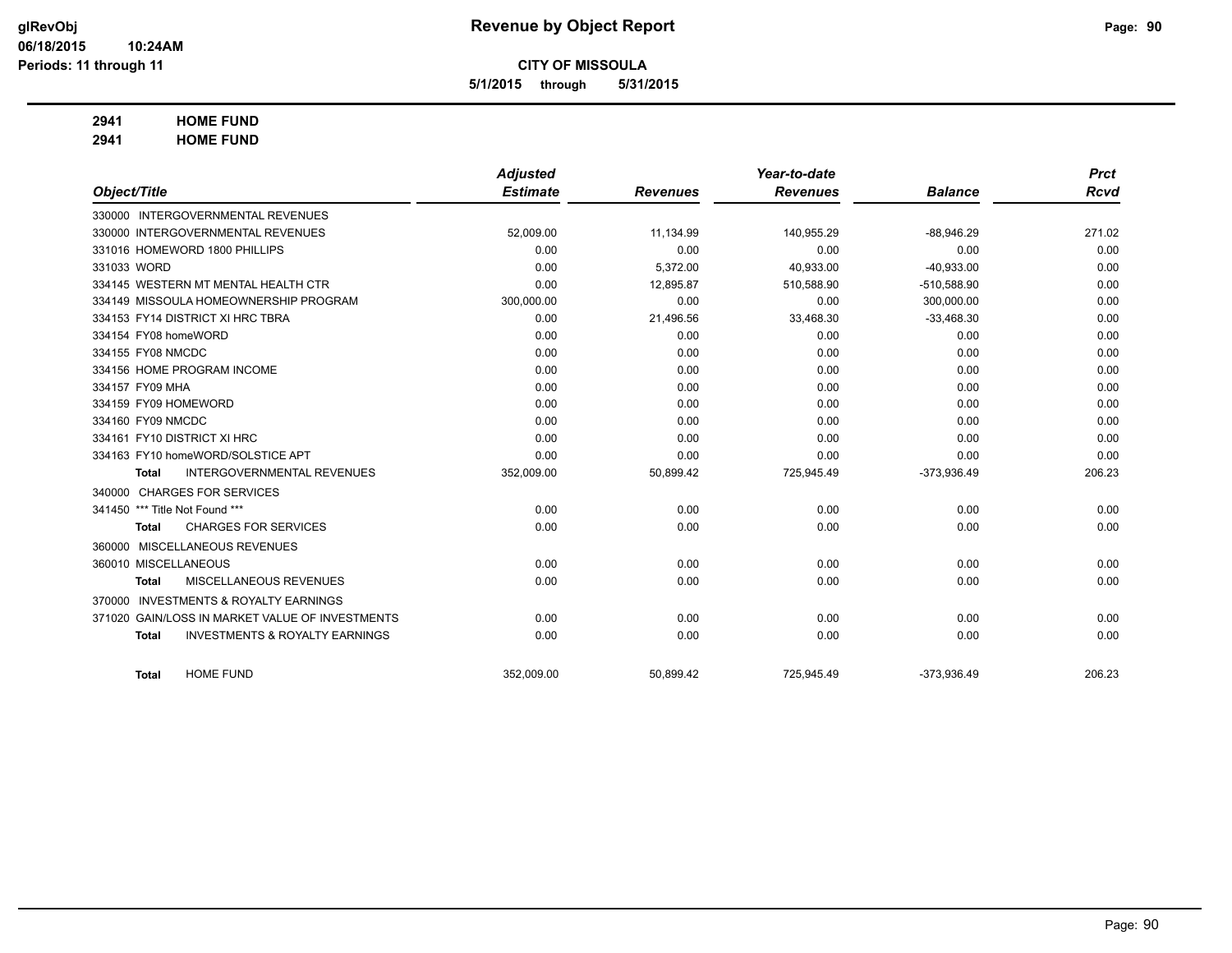**5/1/2015 through 5/31/2015**

### **2941 HOME FUND**

|                                                           | <b>Adjusted</b> |                 | Year-to-date    |                | <b>Prct</b> |
|-----------------------------------------------------------|-----------------|-----------------|-----------------|----------------|-------------|
| Object/Title                                              | <b>Estimate</b> | <b>Revenues</b> | <b>Revenues</b> | <b>Balance</b> | Rcvd        |
| 330000 INTERGOVERNMENTAL REVENUES                         |                 |                 |                 |                |             |
| 330000 INTERGOVERNMENTAL REVENUES                         | 52,009.00       | 11.134.99       | 140,955.29      | $-88.946.29$   | 271.02      |
| 331016 HOMEWORD 1800 PHILLIPS                             | 0.00            | 0.00            | 0.00            | 0.00           | 0.00        |
| 331033 WORD                                               | 0.00            | 5,372.00        | 40,933.00       | $-40,933.00$   | 0.00        |
| 334145 WESTERN MT MENTAL HEALTH CTR                       | 0.00            | 12,895.87       | 510,588.90      | $-510,588.90$  | 0.00        |
| 334149 MISSOULA HOMEOWNERSHIP PROGRAM                     | 300,000.00      | 0.00            | 0.00            | 300,000.00     | 0.00        |
| 334153 FY14 DISTRICT XI HRC TBRA                          | 0.00            | 21,496.56       | 33,468.30       | $-33,468.30$   | 0.00        |
| 334154 FY08 homeWORD                                      | 0.00            | 0.00            | 0.00            | 0.00           | 0.00        |
| 334155 FY08 NMCDC                                         | 0.00            | 0.00            | 0.00            | 0.00           | 0.00        |
| 334156 HOME PROGRAM INCOME                                | 0.00            | 0.00            | 0.00            | 0.00           | 0.00        |
| 334157 FY09 MHA                                           | 0.00            | 0.00            | 0.00            | 0.00           | 0.00        |
| 334159 FY09 HOMEWORD                                      | 0.00            | 0.00            | 0.00            | 0.00           | 0.00        |
| 334160 FY09 NMCDC                                         | 0.00            | 0.00            | 0.00            | 0.00           | 0.00        |
| 334161 FY10 DISTRICT XI HRC                               | 0.00            | 0.00            | 0.00            | 0.00           | 0.00        |
| 334163 FY10 homeWORD/SOLSTICE APT                         | 0.00            | 0.00            | 0.00            | 0.00           | 0.00        |
| <b>INTERGOVERNMENTAL REVENUES</b><br><b>Total</b>         | 352,009.00      | 50,899.42       | 725,945.49      | $-373,936.49$  | 206.23      |
| 340000 CHARGES FOR SERVICES                               |                 |                 |                 |                |             |
| 341450 *** Title Not Found ***                            | 0.00            | 0.00            | 0.00            | 0.00           | 0.00        |
| <b>CHARGES FOR SERVICES</b><br>Total                      | 0.00            | 0.00            | 0.00            | 0.00           | 0.00        |
| 360000 MISCELLANEOUS REVENUES                             |                 |                 |                 |                |             |
| 360010 MISCELLANEOUS                                      | 0.00            | 0.00            | 0.00            | 0.00           | 0.00        |
| MISCELLANEOUS REVENUES<br><b>Total</b>                    | 0.00            | 0.00            | 0.00            | 0.00           | 0.00        |
| 370000 INVESTMENTS & ROYALTY EARNINGS                     |                 |                 |                 |                |             |
| 371020 GAIN/LOSS IN MARKET VALUE OF INVESTMENT            | 0.00            | 0.00            | 0.00            | 0.00           | 0.00        |
| <b>INVESTMENTS &amp; ROYALTY EARNINGS</b><br><b>Total</b> | 0.00            | 0.00            | 0.00            | 0.00           | 0.00        |
| <b>HOME FUND</b><br><b>Total</b>                          | 352.009.00      | 50,899.42       | 725.945.49      | $-373,936.49$  | 206.23      |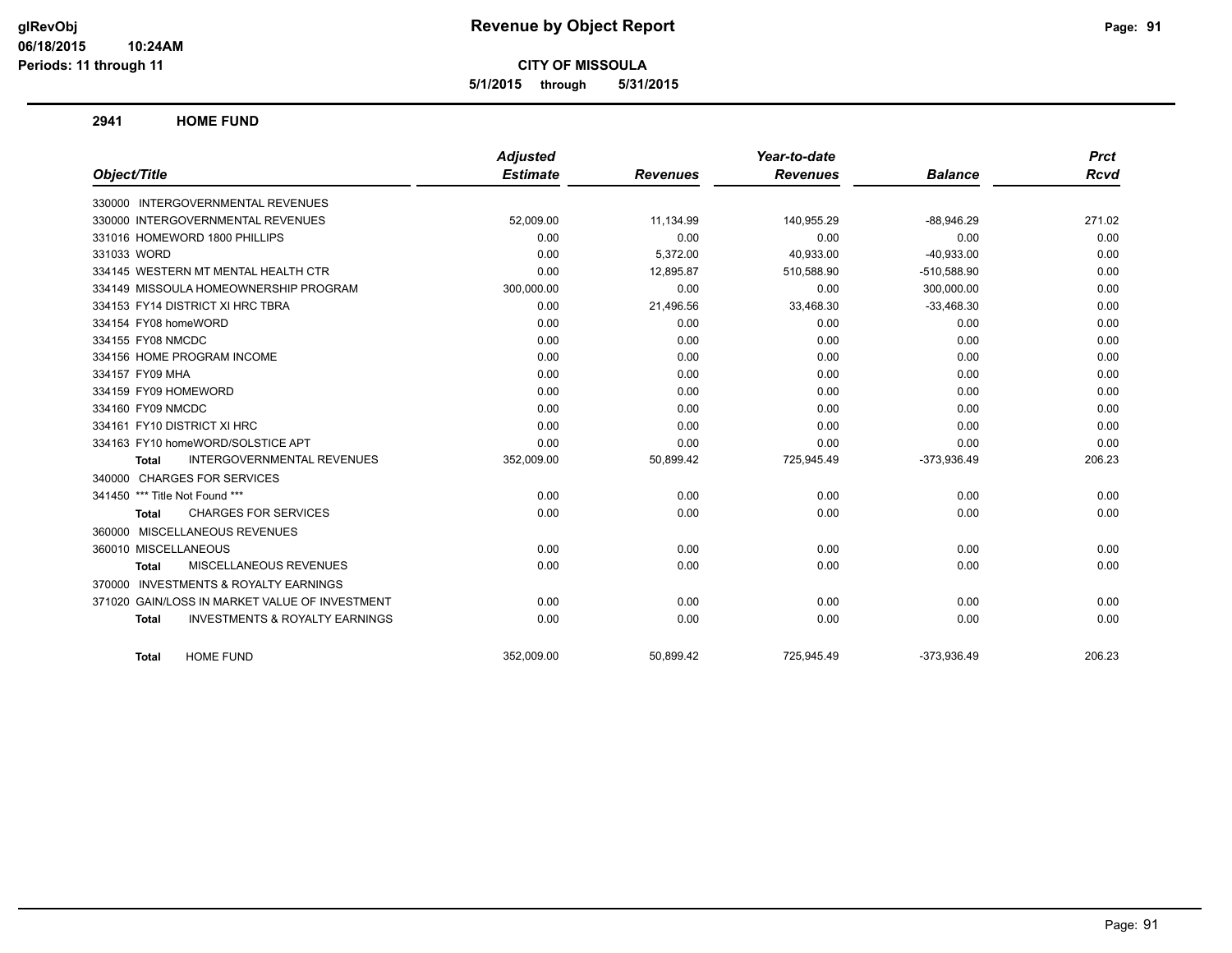**5/1/2015 through 5/31/2015**

**2942 ADDI PROGRAM**

**2942 ADDI PROGRAM**

|                                                    | <b>Adjusted</b> |                 | Year-to-date    |                | <b>Prct</b> |
|----------------------------------------------------|-----------------|-----------------|-----------------|----------------|-------------|
| Object/Title                                       | <b>Estimate</b> | <b>Revenues</b> | <b>Revenues</b> | <b>Balance</b> | <b>Rcvd</b> |
| 330000 INTERGOVERNMENTAL REVENUES                  |                 |                 |                 |                |             |
| 330000 INTERGOVERNMENTAL REVENUES                  | 0.00            | 0.00            | 0.00            | 0.00           | 0.00        |
| 334146 ADDI FUNDS-1ST TIME HOMEBUYERS              | 12.243.00       | 0.00            | 0.00            | 12.243.00      | 0.00        |
| INTERGOVERNMENTAL REVENUES<br>Total                | 12.243.00       | 0.00            | 0.00            | 12.243.00      | 0.00        |
| 370000 INVESTMENTS & ROYALTY EARNINGS              |                 |                 |                 |                |             |
| 371010 INTEREST ON INVESTMENTS                     | 0.00            | 0.00            | 0.00            | 0.00           | 0.00        |
| 371020 GAIN/LOSS IN MARKET VALUE OF INVESTMENTS    | 0.00            | 0.00            | 0.00            | 0.00           | 0.00        |
| <b>INVESTMENTS &amp; ROYALTY EARNINGS</b><br>Total | 0.00            | 0.00            | 0.00            | 0.00           | 0.00        |
|                                                    |                 |                 |                 |                |             |
| <b>ADDI PROGRAM</b><br><b>Total</b>                | 12.243.00       | 0.00            | 0.00            | 12.243.00      | 0.00        |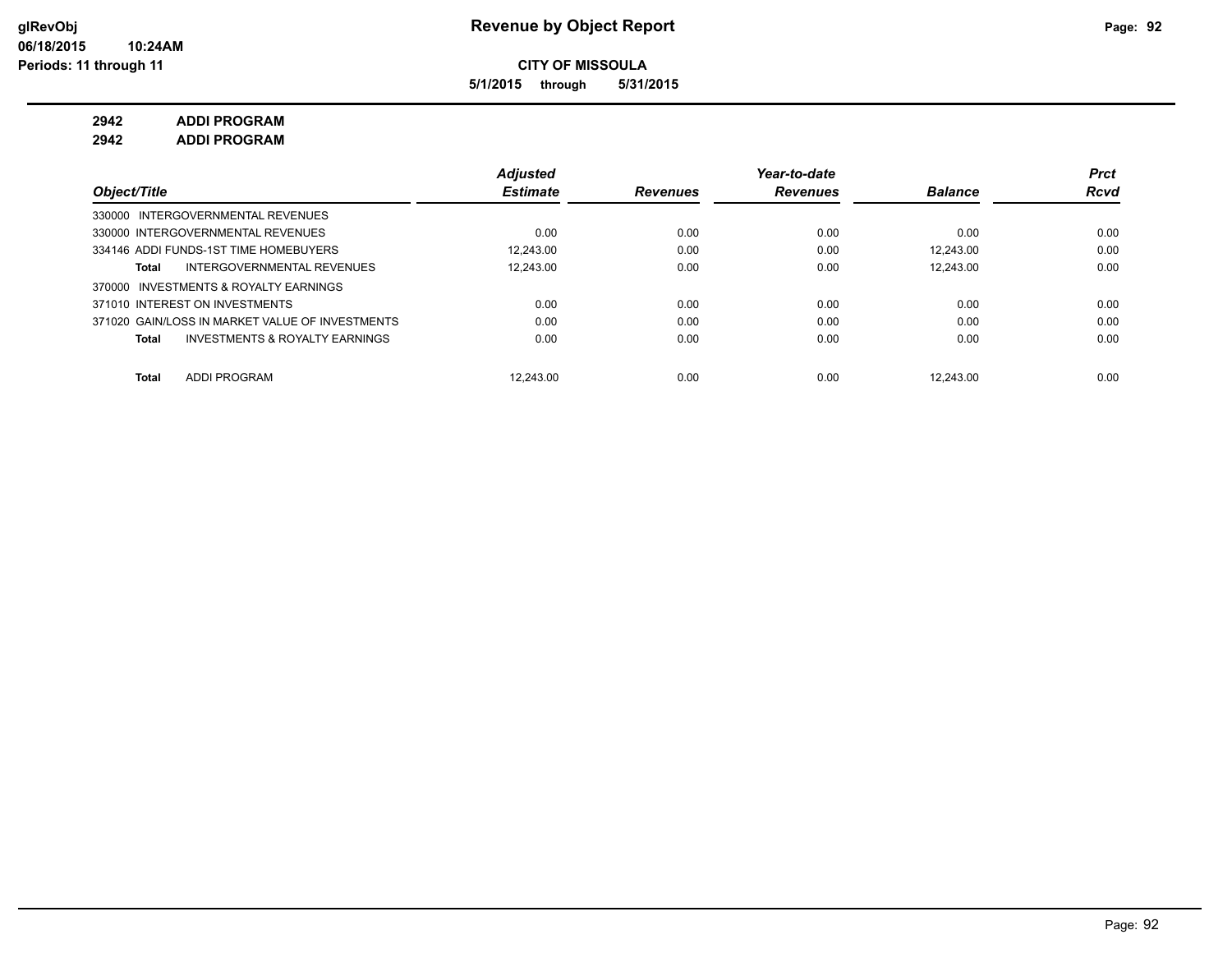**5/1/2015 through 5/31/2015**

### **2942 ADDI PROGRAM**

|                                                   | <b>Adiusted</b> |                 | Year-to-date    |                | <b>Prct</b> |
|---------------------------------------------------|-----------------|-----------------|-----------------|----------------|-------------|
| Object/Title                                      | <b>Estimate</b> | <b>Revenues</b> | <b>Revenues</b> | <b>Balance</b> | <b>Rcvd</b> |
| 330000 INTERGOVERNMENTAL REVENUES                 |                 |                 |                 |                |             |
| 330000 INTERGOVERNMENTAL REVENUES                 | 0.00            | 0.00            | 0.00            | 0.00           | 0.00        |
| 334146 ADDI FUNDS-1ST TIME HOMEBUYERS             | 12.243.00       | 0.00            | 0.00            | 12.243.00      | 0.00        |
| <b>INTERGOVERNMENTAL REVENUES</b><br><b>Total</b> | 12.243.00       | 0.00            | 0.00            | 12.243.00      | 0.00        |
| 370000 INVESTMENTS & ROYALTY EARNINGS             |                 |                 |                 |                |             |
| 371010 INTEREST ON INVESTMENTS                    | 0.00            | 0.00            | 0.00            | 0.00           | 0.00        |
| 371020 GAIN/LOSS IN MARKET VALUE OF INVESTMENT    | 0.00            | 0.00            | 0.00            | 0.00           | 0.00        |
| INVESTMENTS & ROYALTY EARNINGS<br><b>Total</b>    | 0.00            | 0.00            | 0.00            | 0.00           | 0.00        |
| <b>ADDI PROGRAM</b><br><b>Total</b>               | 12.243.00       | 0.00            | 0.00            | 12.243.00      | 0.00        |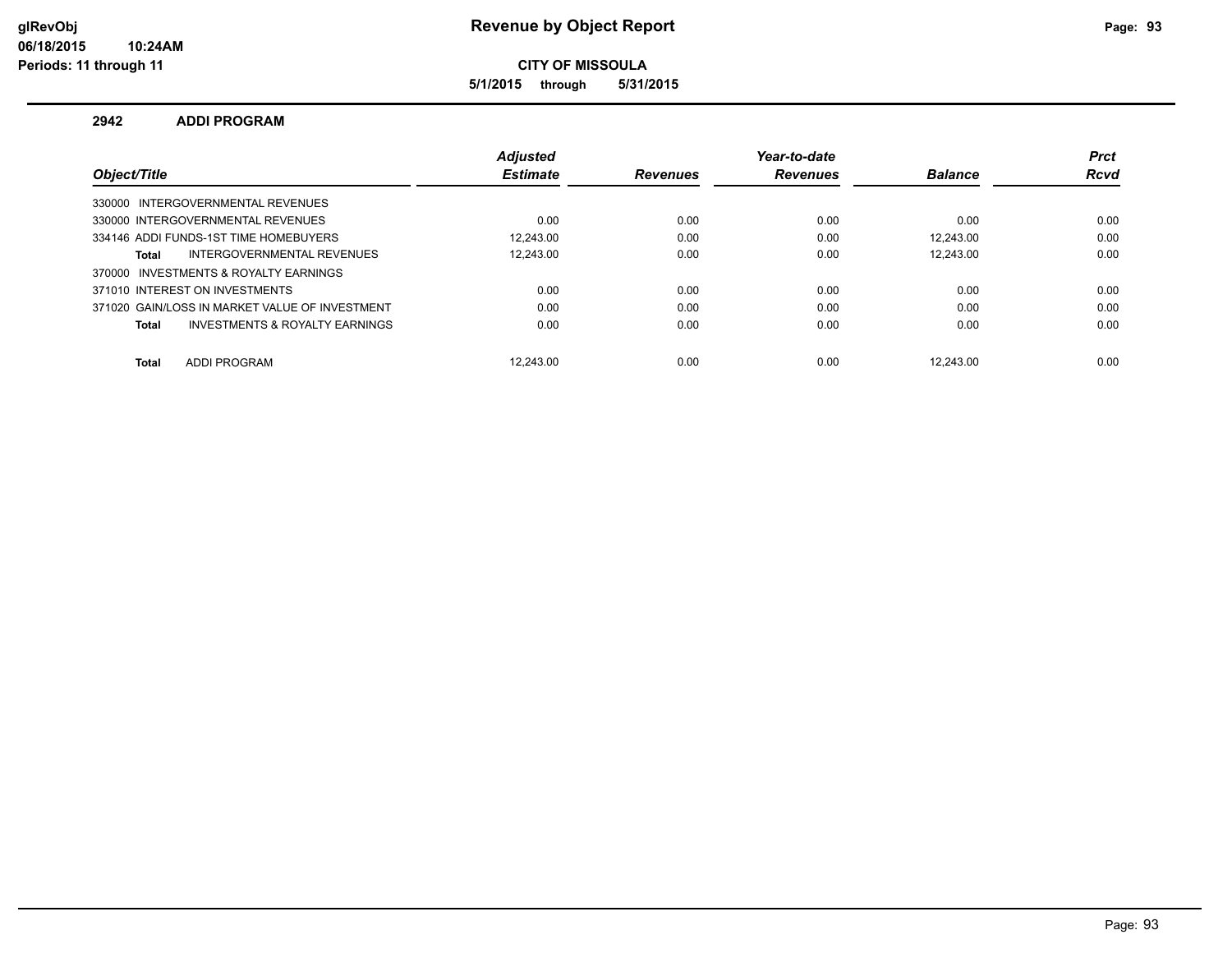**5/1/2015 through 5/31/2015**

### **2943 CITY HOME PROGRAM INCOME**

#### **2943 CITY HOME PROGRAM INCOME**

|                                            | <b>Adjusted</b> |                 | Year-to-date    |                | <b>Prct</b> |
|--------------------------------------------|-----------------|-----------------|-----------------|----------------|-------------|
| Object/Title                               | <b>Estimate</b> | <b>Revenues</b> | <b>Revenues</b> | <b>Balance</b> | <b>Rcvd</b> |
| 330000 INTERGOVERNMENTAL REVENUES          |                 |                 |                 |                |             |
| 334156 *** Title Not Found ***             | 35.500.00       | 0.00            | 0.00            | 35.500.00      | 0.00        |
| <b>INTERGOVERNMENTAL REVENUES</b><br>Total | 35,500.00       | 0.00            | 0.00            | 35,500.00      | 0.00        |
| 360000 MISCELLANEOUS REVENUES              |                 |                 |                 |                |             |
| 360010 MISCELLANEOUS                       | 0.00            | 0.00            | 200.01          | $-200.01$      | 0.00        |
| <b>MISCELLANEOUS REVENUES</b><br>Total     | 0.00            | 0.00            | 200.01          | $-200.01$      | 0.00        |
| 380000 OTHER FINANCING SOURCES             |                 |                 |                 |                |             |
| 383000 OPERATING TRANSFERS                 | 0.00            | 66.67           | 533.36          | $-533.36$      | 0.00        |
| OTHER FINANCING SOURCES<br>Total           | 0.00            | 66.67           | 533.36          | $-533.36$      | 0.00        |
| CITY HOME PROGRAM INCOME<br>Total          | 35.500.00       | 66.67           | 733.37          | 34.766.63      | 2.07        |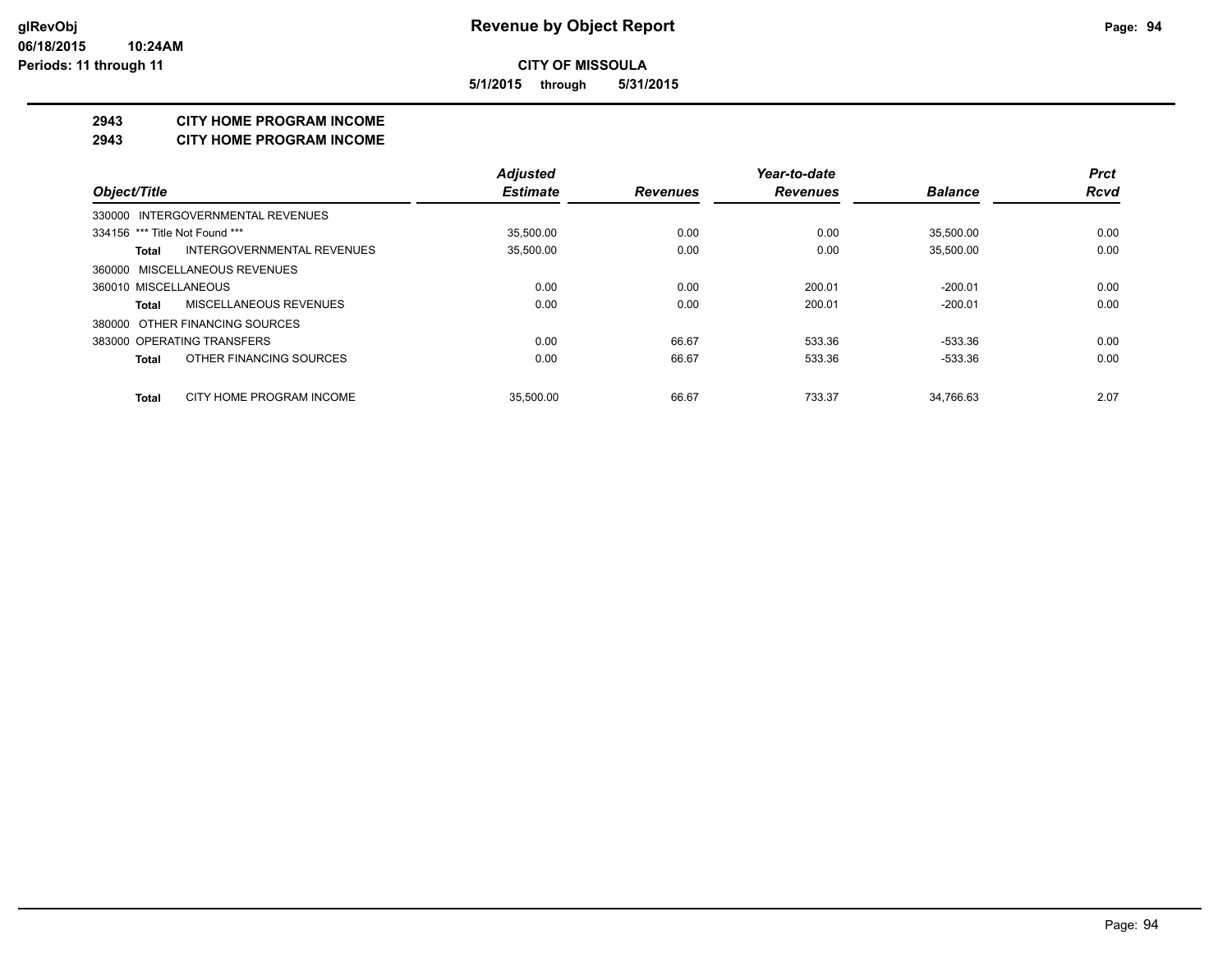**5/1/2015 through 5/31/2015**

# **2943 CITY HOME PROGRAM INCOME**

| Object/Title                   |                                   | <b>Adjusted</b><br><b>Estimate</b> | <b>Revenues</b> | Year-to-date<br><b>Revenues</b> | <b>Balance</b> | <b>Prct</b><br><b>Rcvd</b> |
|--------------------------------|-----------------------------------|------------------------------------|-----------------|---------------------------------|----------------|----------------------------|
|                                | 330000 INTERGOVERNMENTAL REVENUES |                                    |                 |                                 |                |                            |
| 334156 *** Title Not Found *** |                                   | 35.500.00                          | 0.00            | 0.00                            | 35.500.00      | 0.00                       |
| Total                          | INTERGOVERNMENTAL REVENUES        | 35,500.00                          | 0.00            | 0.00                            | 35,500.00      | 0.00                       |
|                                | 360000 MISCELLANEOUS REVENUES     |                                    |                 |                                 |                |                            |
| 360010 MISCELLANEOUS           |                                   | 0.00                               | 0.00            | 200.01                          | $-200.01$      | 0.00                       |
| Total                          | <b>MISCELLANEOUS REVENUES</b>     | 0.00                               | 0.00            | 200.01                          | $-200.01$      | 0.00                       |
| 380000                         | OTHER FINANCING SOURCES           |                                    |                 |                                 |                |                            |
|                                | 383000 OPERATING TRANSFERS        | 0.00                               | 66.67           | 533.36                          | -533.36        | 0.00                       |
| <b>Total</b>                   | OTHER FINANCING SOURCES           | 0.00                               | 66.67           | 533.36                          | -533.36        | 0.00                       |
| <b>Total</b>                   | CITY HOME PROGRAM INCOME          | 35.500.00                          | 66.67           | 733.37                          | 34.766.63      | 2.07                       |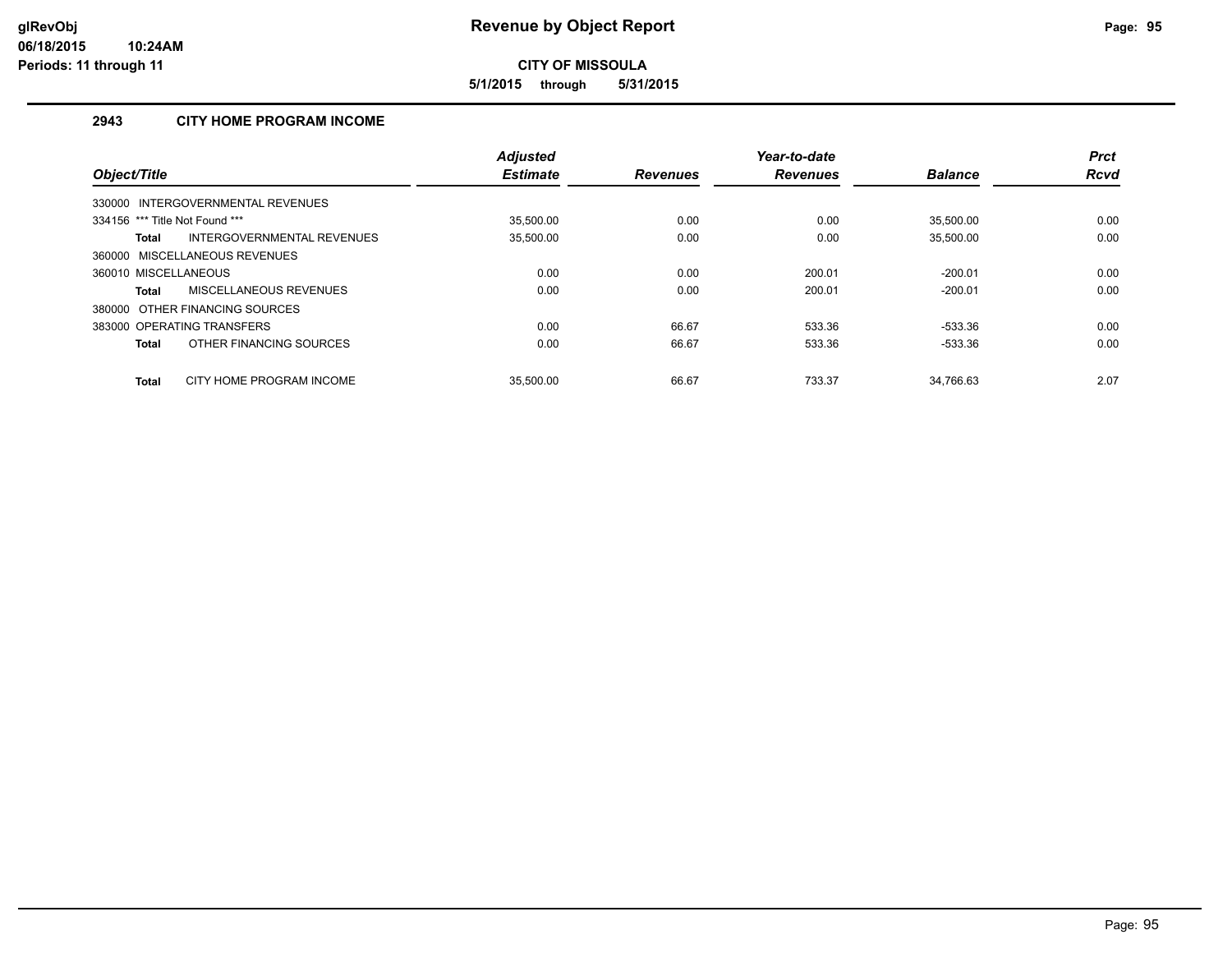**5/1/2015 through 5/31/2015**

# **2944 NEIGHBORHOOD STABILIZATION PROGRAM**

# **2944 NEIGHBORHOOD STABILIZATION PROGRAM**

|                                                    | <b>Adjusted</b> |                 | Year-to-date    |                | <b>Prct</b> |
|----------------------------------------------------|-----------------|-----------------|-----------------|----------------|-------------|
| Object/Title                                       | <b>Estimate</b> | <b>Revenues</b> | <b>Revenues</b> | <b>Balance</b> | Rcvd        |
| 330000 INTERGOVERNMENTAL REVENUES                  |                 |                 |                 |                |             |
| 331011 NSP GRANT/SILVERTIP PROJECT                 | 0.00            | 0.00            | 0.00            | 0.00           | 0.00        |
| 331017 HUD 6.7M/SILVERTIP APTS                     | 0.00            | 0.00            | 0.00            | 0.00           | 0.00        |
| 331018 MHA 1M/SILVERTIP APTS                       | 0.00            | 0.00            | 0.00            | 0.00           | 0.00        |
| INTERGOVERNMENTAL REVENUES<br><b>Total</b>         | 0.00            | 0.00            | 0.00            | 0.00           | 0.00        |
| NEIGHBORHOOD STABILIZATION PROGRAM<br><b>Total</b> | 0.00            | 0.00            | 0.00            | 0.00           | 0.00        |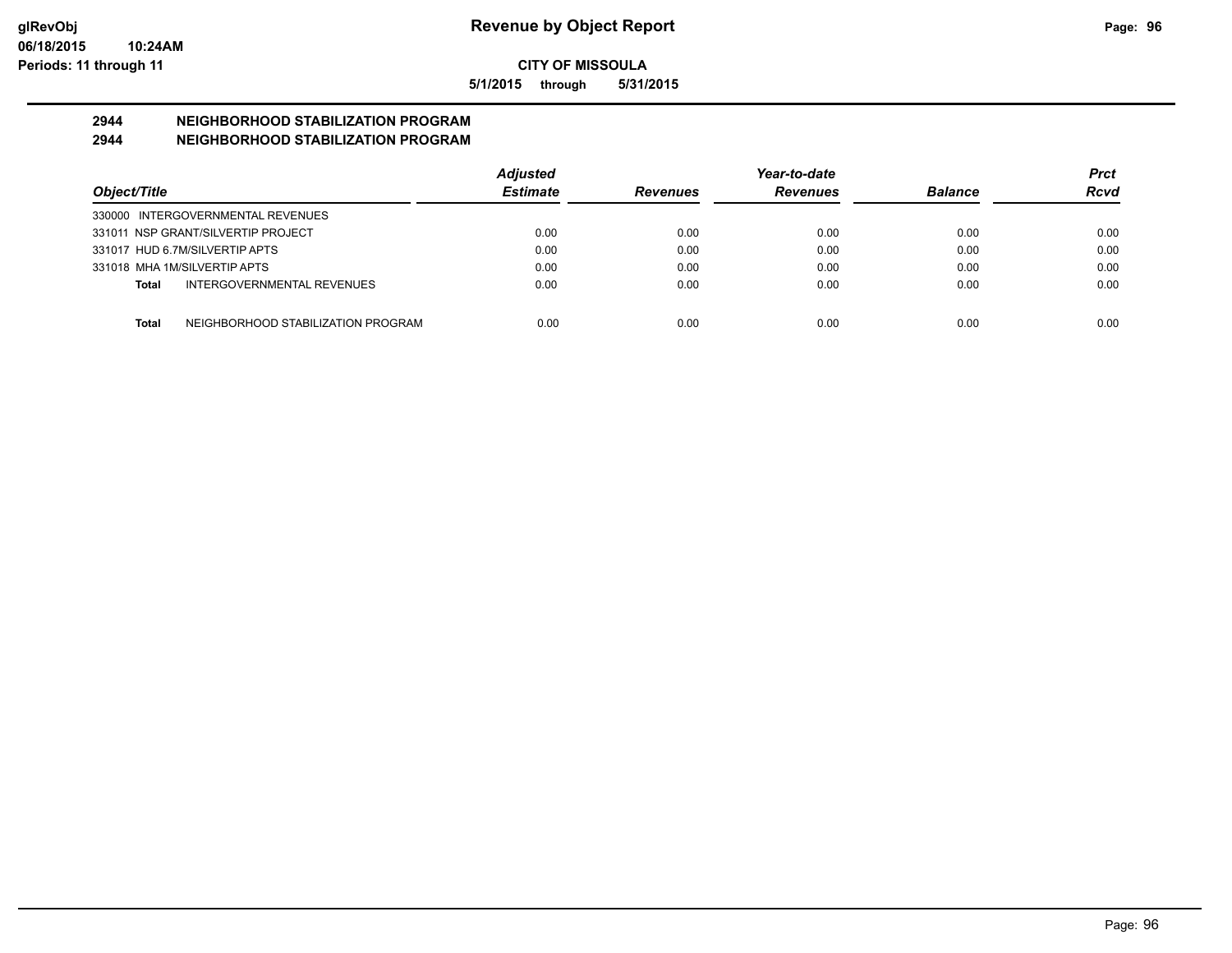**5/1/2015 through 5/31/2015**

### **2944 NEIGHBORHOOD STABILIZATION PROGRAM**

| Object/Title |                                    | <b>Adjusted</b><br><b>Estimate</b> | <b>Revenues</b> | Year-to-date<br><b>Revenues</b> | <b>Balance</b> | <b>Prct</b><br><b>Rcvd</b> |
|--------------|------------------------------------|------------------------------------|-----------------|---------------------------------|----------------|----------------------------|
|              | 330000 INTERGOVERNMENTAL REVENUES  |                                    |                 |                                 |                |                            |
|              | 331011 NSP GRANT/SILVERTIP PROJECT | 0.00                               | 0.00            | 0.00                            | 0.00           | 0.00                       |
|              | 331017 HUD 6.7M/SILVERTIP APTS     | 0.00                               | 0.00            | 0.00                            | 0.00           | 0.00                       |
|              | 331018 MHA 1M/SILVERTIP APTS       | 0.00                               | 0.00            | 0.00                            | 0.00           | 0.00                       |
| Total        | INTERGOVERNMENTAL REVENUES         | 0.00                               | 0.00            | 0.00                            | 0.00           | 0.00                       |
| Total        | NEIGHBORHOOD STABILIZATION PROGRAN | 0.00                               | 0.00            | 0.00                            | 0.00           | 0.00                       |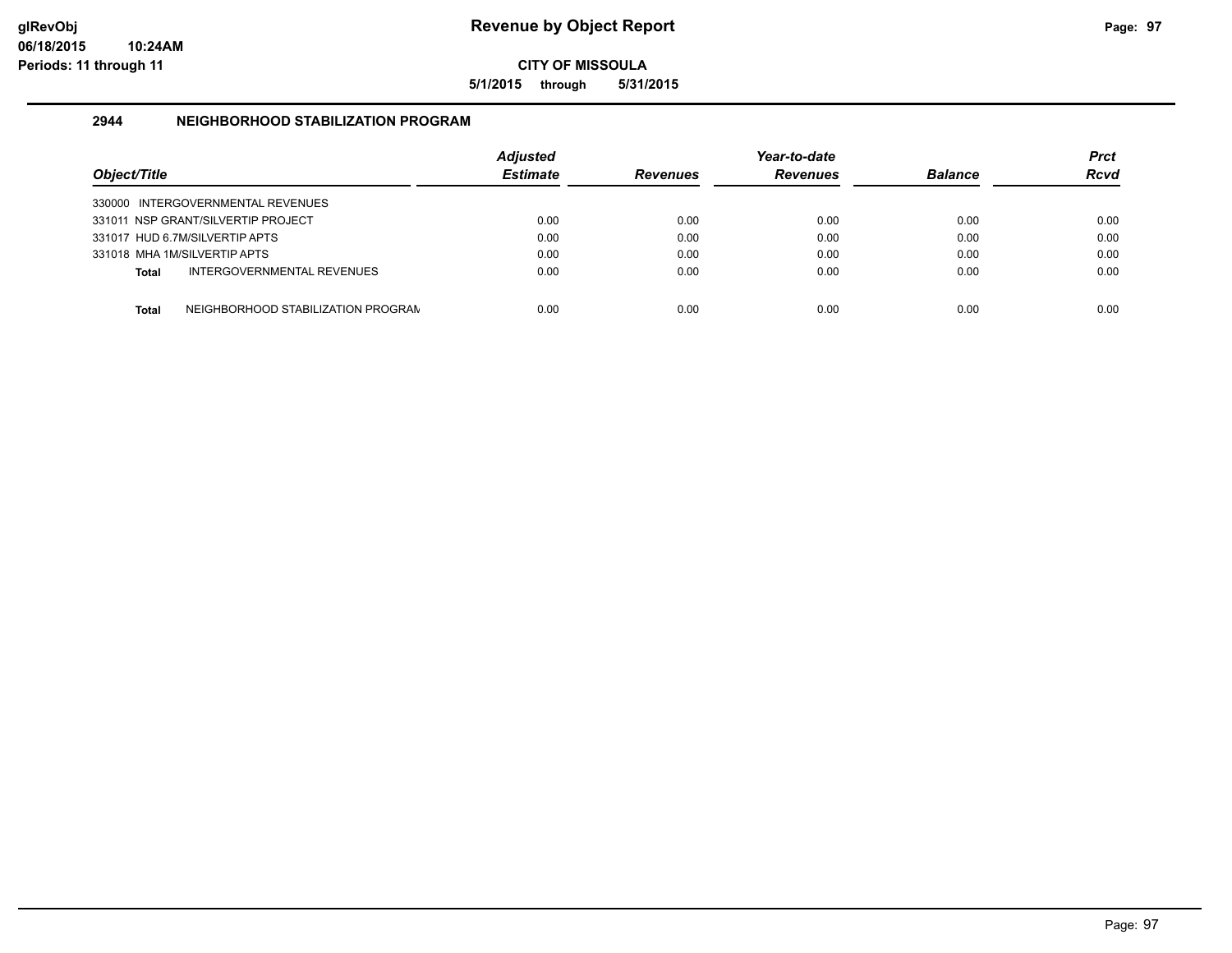**5/1/2015 through 5/31/2015**

**2955 TRANSPORTATION**

| 2955 | <b>TRANSPORTATION</b> |
|------|-----------------------|
|      |                       |

|                                                           | <b>Adjusted</b> |                 | Year-to-date    |                | <b>Prct</b> |
|-----------------------------------------------------------|-----------------|-----------------|-----------------|----------------|-------------|
| Object/Title                                              | <b>Estimate</b> | <b>Revenues</b> | <b>Revenues</b> | <b>Balance</b> | <b>Rcvd</b> |
| 330000 INTERGOVERNMENTAL REVENUES                         |                 |                 |                 |                |             |
| 330000 INTERGOVERNMENTAL REVENUES                         | 0.00            | 0.00            | 0.00            | 0.00           | 0.00        |
| 331054 FHWA PL GRANT                                      | 602,667.00      | 111.897.15      | 311.381.37      | 291,285.63     | 51.67       |
| 331055 FTA GRANT                                          | 17.744.00       | $-28,725.00$    | 2,741.91        | 15,002.09      | 15.45       |
| 331056 MDT FEDERAL CMAQ                                   | 381.084.00      | 36.326.54       | 167.332.11      | 213.751.89     | 43.91       |
| 331057 TRANSIT-MUTD CMAQ                                  | 151,515.00      | 33,267.00       | 33,267.00       | 118,248.00     | 21.96       |
| 336023 STATE CONTRIB. - PERS                              | 0.00            | 0.00            | 339.85          | $-339.85$      | 0.00        |
| 336030 COUNTY CONTRIBUTION                                | 9.900.00        | 0.00            | 0.00            | 9,900.00       | 0.00        |
| <b>INTERGOVERNMENTAL REVENUES</b><br><b>Total</b>         | 1,162,910.00    | 152,765.69      | 515,062.24      | 647,847.76     | 44.29       |
| 360000 MISCELLANEOUS REVENUES                             |                 |                 |                 |                |             |
| 362000 OTHER MISCELLANEOUS REVENUE                        | 0.00            | 0.00            | 1,623.12        | $-1,623.12$    | 0.00        |
| 362007 TRAIL COUNTERS DONATIONS                           | 0.00            | 0.00            | 0.00            | 0.00           | 0.00        |
| 365016 LOCAL MATCH MDT                                    | 13,585.00       | 16,628.71       | 21,245.71       | $-7,660.71$    | 156.39      |
| 365017 LOCAL MATCH TRANSIT                                | 9.559.00        | 0.00            | 0.00            | 9.559.00       | 0.00        |
| <b>MISCELLANEOUS REVENUES</b><br><b>Total</b>             | 23,144.00       | 16,628.71       | 22,868.83       | 275.17         | 98.81       |
| <b>INVESTMENTS &amp; ROYALTY EARNINGS</b><br>370000       |                 |                 |                 |                |             |
| 371010 INTEREST ON INVESTMENTS                            | 0.00            | 0.00            | 0.00            | 0.00           | 0.00        |
| <b>INVESTMENTS &amp; ROYALTY EARNINGS</b><br><b>Total</b> | 0.00            | 0.00            | 0.00            | 0.00           | 0.00        |
| OTHER FINANCING SOURCES<br>380000                         |                 |                 |                 |                |             |
| 383000 OPERATING TRANSFERS                                | 9.900.00        | 0.00            | 9.900.00        | 0.00           | 100.00      |
| <b>TRANS FR GENERAL</b><br>383029                         | 74.718.00       | 0.00            | 74,718.00       | 0.00           | 100.00      |
| OTHER FINANCING SOURCES<br><b>Total</b>                   | 84,618.00       | 0.00            | 84,618.00       | 0.00           | 100.00      |
| <b>TRANSPORTATION</b><br><b>Total</b>                     | 1,270,672.00    | 169,394.40      | 622,549.07      | 648,122.93     | 48.99       |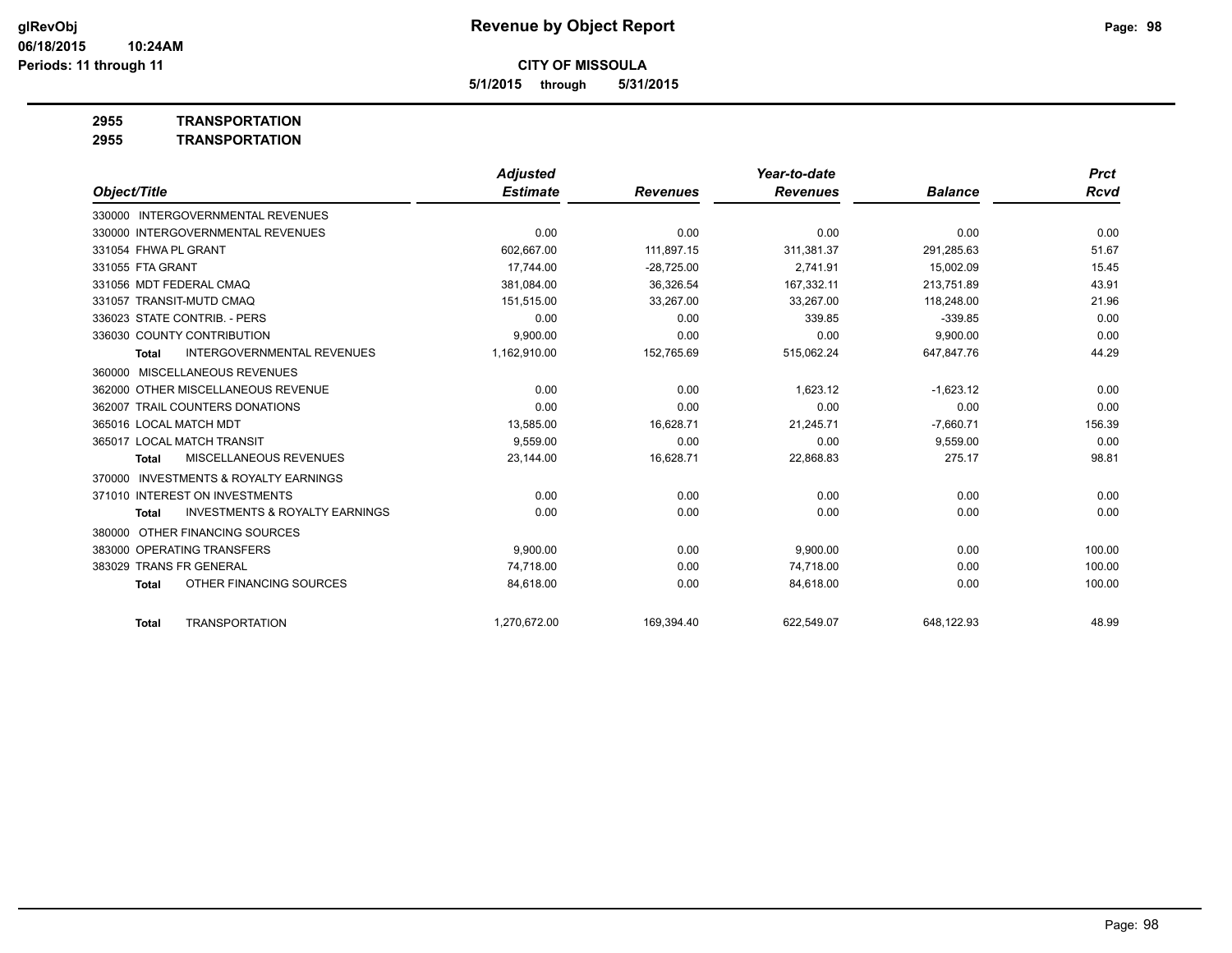**5/1/2015 through 5/31/2015**

### **2955 TRANSPORTATION**

|                                                           | <b>Adjusted</b> |                 | Year-to-date    |                | <b>Prct</b> |
|-----------------------------------------------------------|-----------------|-----------------|-----------------|----------------|-------------|
| Object/Title                                              | <b>Estimate</b> | <b>Revenues</b> | <b>Revenues</b> | <b>Balance</b> | <b>Rcvd</b> |
| 330000 INTERGOVERNMENTAL REVENUES                         |                 |                 |                 |                |             |
| 330000 INTERGOVERNMENTAL REVENUES                         | 0.00            | 0.00            | 0.00            | 0.00           | 0.00        |
| 331054 FHWA PL GRANT                                      | 602,667.00      | 111,897.15      | 311,381.37      | 291,285.63     | 51.67       |
| 331055 FTA GRANT                                          | 17.744.00       | $-28,725.00$    | 2.741.91        | 15.002.09      | 15.45       |
| 331056 MDT FEDERAL CMAQ                                   | 381,084.00      | 36,326.54       | 167,332.11      | 213,751.89     | 43.91       |
| 331057 TRANSIT-MUTD CMAQ                                  | 151.515.00      | 33.267.00       | 33.267.00       | 118.248.00     | 21.96       |
| 336023 STATE CONTRIB. - PERS                              | 0.00            | 0.00            | 339.85          | $-339.85$      | 0.00        |
| 336030 COUNTY CONTRIBUTION                                | 9,900.00        | 0.00            | 0.00            | 9,900.00       | 0.00        |
| <b>INTERGOVERNMENTAL REVENUES</b><br><b>Total</b>         | 1,162,910.00    | 152,765.69      | 515,062.24      | 647,847.76     | 44.29       |
| 360000 MISCELLANEOUS REVENUES                             |                 |                 |                 |                |             |
| 362000 OTHER MISCELLANEOUS REVENUE                        | 0.00            | 0.00            | 1,623.12        | $-1,623.12$    | 0.00        |
| 362007 TRAIL COUNTERS DONATIONS                           | 0.00            | 0.00            | 0.00            | 0.00           | 0.00        |
| 365016 LOCAL MATCH MDT                                    | 13,585.00       | 16,628.71       | 21,245.71       | $-7,660.71$    | 156.39      |
| 365017 LOCAL MATCH TRANSIT                                | 9,559.00        | 0.00            | 0.00            | 9,559.00       | 0.00        |
| <b>MISCELLANEOUS REVENUES</b><br><b>Total</b>             | 23,144.00       | 16,628.71       | 22,868.83       | 275.17         | 98.81       |
| <b>INVESTMENTS &amp; ROYALTY EARNINGS</b><br>370000       |                 |                 |                 |                |             |
| 371010 INTEREST ON INVESTMENTS                            | 0.00            | 0.00            | 0.00            | 0.00           | 0.00        |
| <b>INVESTMENTS &amp; ROYALTY EARNINGS</b><br><b>Total</b> | 0.00            | 0.00            | 0.00            | 0.00           | 0.00        |
| 380000 OTHER FINANCING SOURCES                            |                 |                 |                 |                |             |
| 383000 OPERATING TRANSFERS                                | 9,900.00        | 0.00            | 9,900.00        | 0.00           | 100.00      |
| 383029 TRANS FR GENERAL                                   | 74,718.00       | 0.00            | 74,718.00       | 0.00           | 100.00      |
| OTHER FINANCING SOURCES<br><b>Total</b>                   | 84,618.00       | 0.00            | 84,618.00       | 0.00           | 100.00      |
| <b>TRANSPORTATION</b><br><b>Total</b>                     | 1.270.672.00    | 169.394.40      | 622.549.07      | 648.122.93     | 48.99       |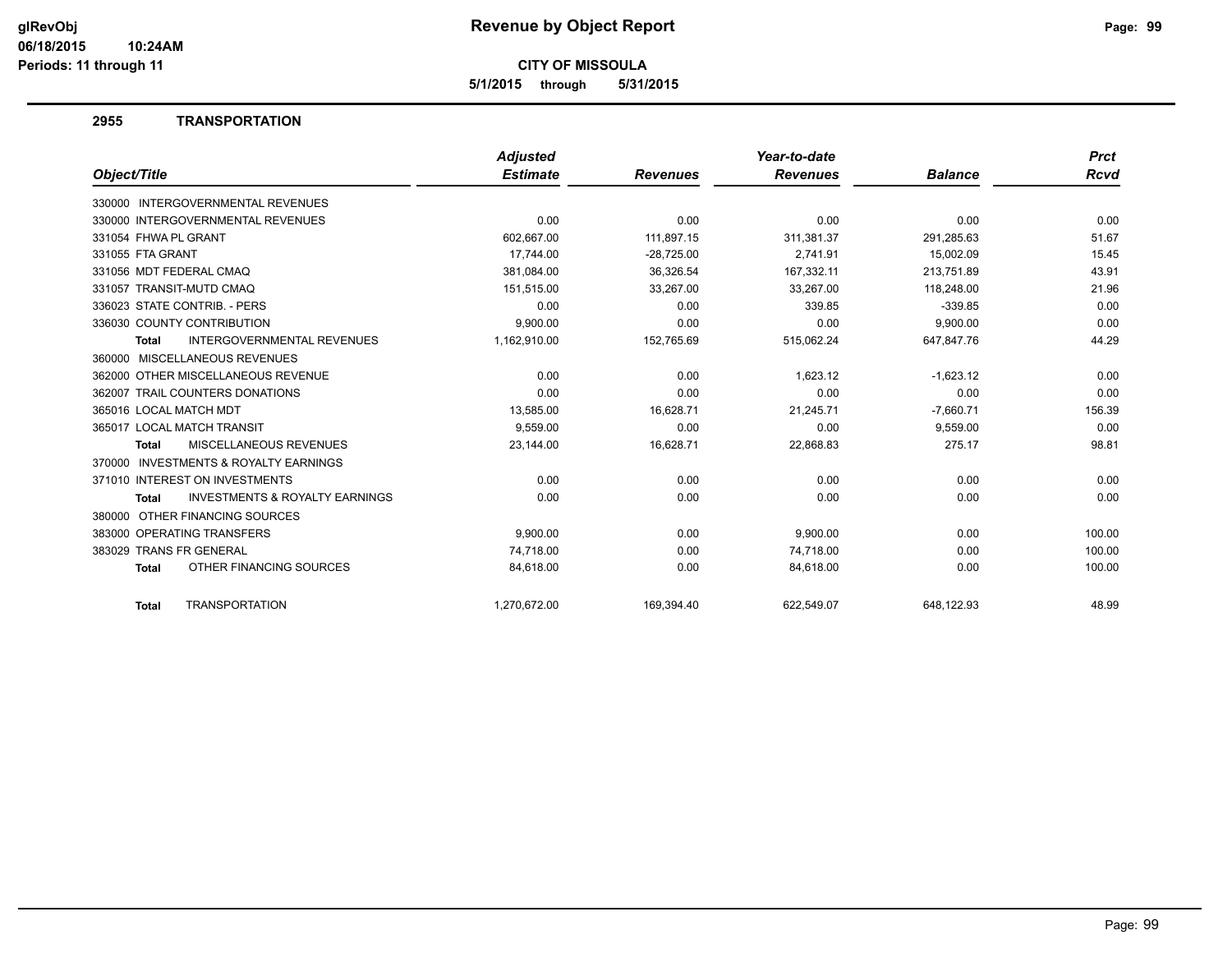**5/1/2015 through 5/31/2015**

# **2987 FEDERAL TRANSPORTATION FUND**

|                                                           | <b>Adjusted</b> |                 | Year-to-date    |                | <b>Prct</b> |
|-----------------------------------------------------------|-----------------|-----------------|-----------------|----------------|-------------|
| Object/Title                                              | <b>Estimate</b> | <b>Revenues</b> | <b>Revenues</b> | <b>Balance</b> | <b>Rcvd</b> |
| 310000 TAXES/ASSESSMENTS                                  |                 |                 |                 |                |             |
| 311011 TAX INCREMENT                                      | 0.00            | 0.00            | 0.00            | 0.00           | 0.00        |
| TAXES/ASSESSMENTS<br>Total                                | 0.00            | 0.00            | 0.00            | 0.00           | 0.00        |
| 330000 INTERGOVERNMENTAL REVENUES                         |                 |                 |                 |                |             |
| 331050 ISTEA/CTEP GRANT                                   | 0.00            | 0.00            | 0.00            | 0.00           | 0.00        |
| 331051 ISTEA/CTEP-HIGGINS HILL/BECKWITH                   | 0.00            | 0.00            | 0.00            | 0.00           | 0.00        |
| 331052 MDT CMAQ STRIPING GRANT                            | 0.00            | 0.00            | 0.00            | 0.00           | 0.00        |
| 331053 CTEP PLAYFAIR                                      | 0.00            | 0.00            | 0.00            | 0.00           | 0.00        |
| 331153 RUSSELL S 3RD IMPROVEMENTS                         | 0.00            | 0.00            | 0.00            | 0.00           | 0.00        |
| 331154 CTEP-MILWAUKEE RR TRAIL                            | 0.00            | 0.00            | 0.00            | 0.00           | 0.00        |
| 331155 CTEP/GRANT CREEK TRAIL BCN                         | 0.00            | 68,389.69       | 708,815.67      | -708,815.67    | 0.00        |
| 331156 CTEP GRANT - S HILLS TRAILS SYSTEM                 | 870,129.00      | 0.00            | 0.00            | 870,129.00     | 0.00        |
| 331159 CTEP-U OF M CROSSWALK PROJECT                      | 0.00            | 0.00            | 0.00            | 0.00           | 0.00        |
| 331161 CTEP-LOLO ST/BRIDGE TO DUNCAN S/C                  | 0.00            | 0.00            | 0.00            | 0.00           | 0.00        |
| 331180 LIBRARY LITERACY GRANT                             | 0.00            | 0.00            | 0.00            | 0.00           | 0.00        |
| 331181 CTEP/CMAQ MADISON ST TO U CONNECTOR                | 0.00            | 0.00            | 0.00            | 0.00           | 0.00        |
| 334045 MONTANA DEPARTMENT TRANSPORTATION                  | 0.00            | 0.00            | 0.00            | 0.00           | 0.00        |
| 336023 STATE CONTRIB. - PERS                              | 0.00            | 0.00            | 2.44            | $-2.44$        | 0.00        |
| <b>INTERGOVERNMENTAL REVENUES</b><br>Total                | 870,129.00      | 68,389.69       | 708,818.11      | 161,310.89     | 81.46       |
| 340000 CHARGES FOR SERVICES                               |                 |                 |                 |                |             |
| 343011 STREET AND ROADWAY REPAIR CHARGES                  | 0.00            | 0.00            | 0.00            | 0.00           | 0.00        |
| <b>CHARGES FOR SERVICES</b><br><b>Total</b>               | 0.00            | 0.00            | 0.00            | 0.00           | 0.00        |
| 360000 MISCELLANEOUS REVENUES                             |                 |                 |                 |                |             |
| 360010 MISCELLANEOUS                                      | 0.00            | 0.00            | 0.00            | 0.00           | 0.00        |
| 363020 PROPERTY ASSESSMENTS                               | 0.00            | 0.00            | 0.00            | 0.00           | 0.00        |
| 365000 DONATIONS                                          | 762,189.00      | 0.00            | 0.00            | 762,189.00     | 0.00        |
| 365004 GRANT CR TRAIL ASSN DONATION                       | 0.00            | 0.00            | 0.00            | 0.00           | 0.00        |
| MISCELLANEOUS REVENUES<br>Total                           | 762,189.00      | 0.00            | 0.00            | 762,189.00     | 0.00        |
| 370000 INVESTMENTS & ROYALTY EARNINGS                     |                 |                 |                 |                |             |
| 371010 INTEREST ON INVESTMENTS                            | 0.00            | 0.00            | 0.00            | 0.00           | 0.00        |
| 371020 GAIN/LOSS IN MARKET VALUE OF INVESTMENTS           | 0.00            | 0.00            | 0.00            | 0.00           | 0.00        |
| <b>INVESTMENTS &amp; ROYALTY EARNINGS</b><br><b>Total</b> | 0.00            | 0.00            | 0.00            | 0.00           | 0.00        |
| 380000 OTHER FINANCING SOURCES                            |                 |                 |                 |                |             |
| 381009 TRANSFERS IN-OPEN SPACE BOND                       | 0.00            | 0.00            | 0.00            | 0.00           | 0.00        |
| 381010 BOND PROCEEDS                                      | 0.00            | 0.00            | 0.00            | 0.00           | 0.00        |
| 381011 OPEN SPACE REVENUE                                 | 0.00            | 0.00            | 0.00            | 0.00           | 0.00        |
| 383000 OPERATING TRANSFERS                                | 0.00            | 0.00            | 0.00            | 0.00           | 0.00        |
| 383002 TRANS FR GAS TAX                                   | 0.00            | 0.00            | 0.00            | 0.00           | 0.00        |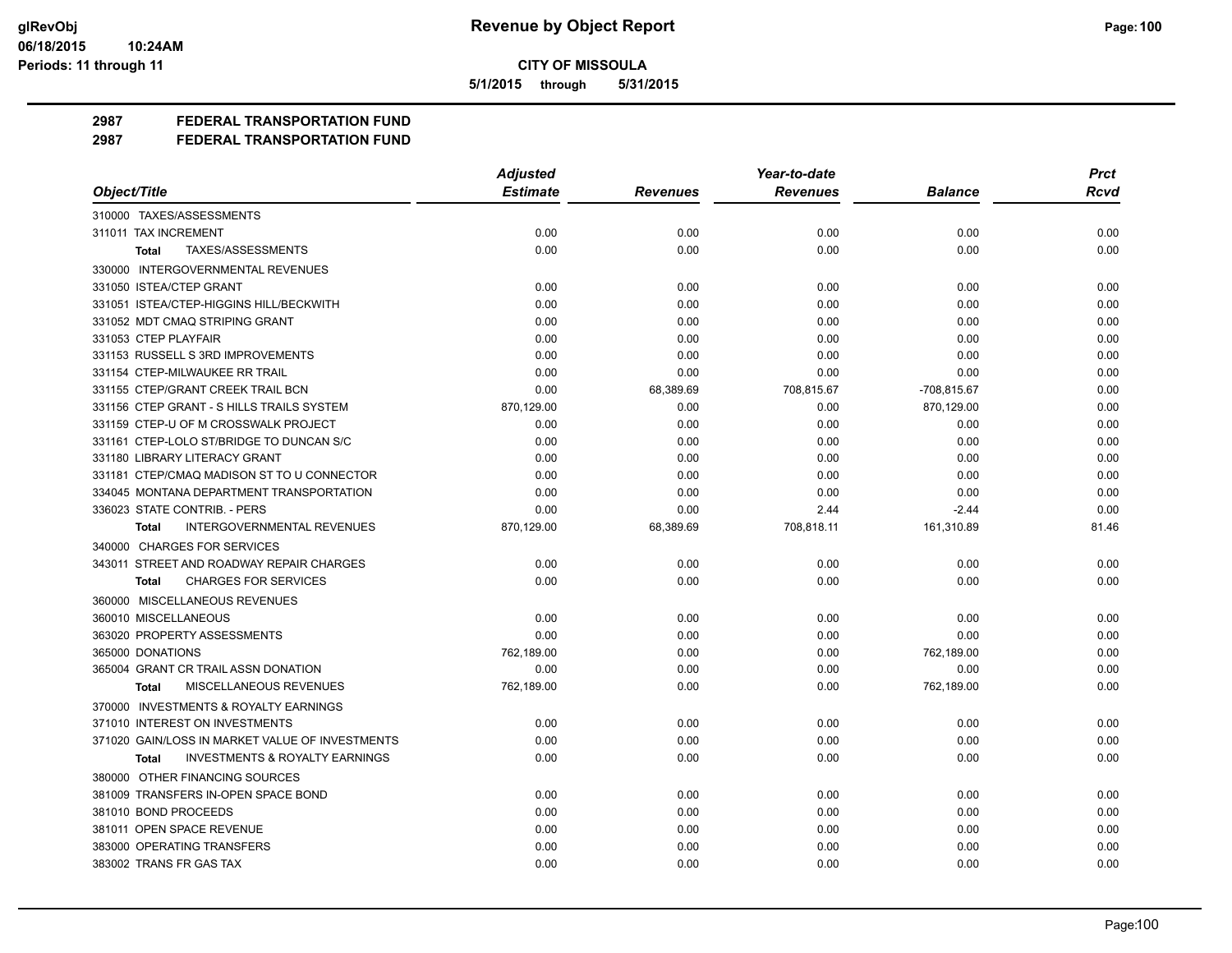**5/1/2015 through 5/31/2015**

# **2987 FEDERAL TRANSPORTATION FUND**

|                                      | <b>Adjusted</b> |                 | Year-to-date    |                | Prct        |
|--------------------------------------|-----------------|-----------------|-----------------|----------------|-------------|
| Object/Title                         | <b>Estimate</b> | <b>Revenues</b> | <b>Revenues</b> | <b>Balance</b> | <b>Rcvd</b> |
| 383010 TRANS FR CIP                  | 0.00            | 0.00            | 0.00            | 0.00           | 0.00        |
| 383014 TRANS FR MRA                  | 0.00            | 0.00            | 0.00            | 0.00           | 0.00        |
| 383021 TRANS FR P&R TRAILS DEVLP     | 0.00            | 0.00            | 0.00            | 0.00           | 0.00        |
| 383043 TRANSFERS FROM IMPACT FEES    | 0.00            | 0.00            | 0.00            | 0.00           | 0.00        |
| OTHER FINANCING SOURCES<br>Total     | 0.00            | 0.00            | 0.00            | 0.00           | 0.00        |
| FEDERAL TRANSPORTATION FUND<br>Total | 1.632.318.00    | 68.389.69       | 708.818.11      | 923.499.89     | 43.42       |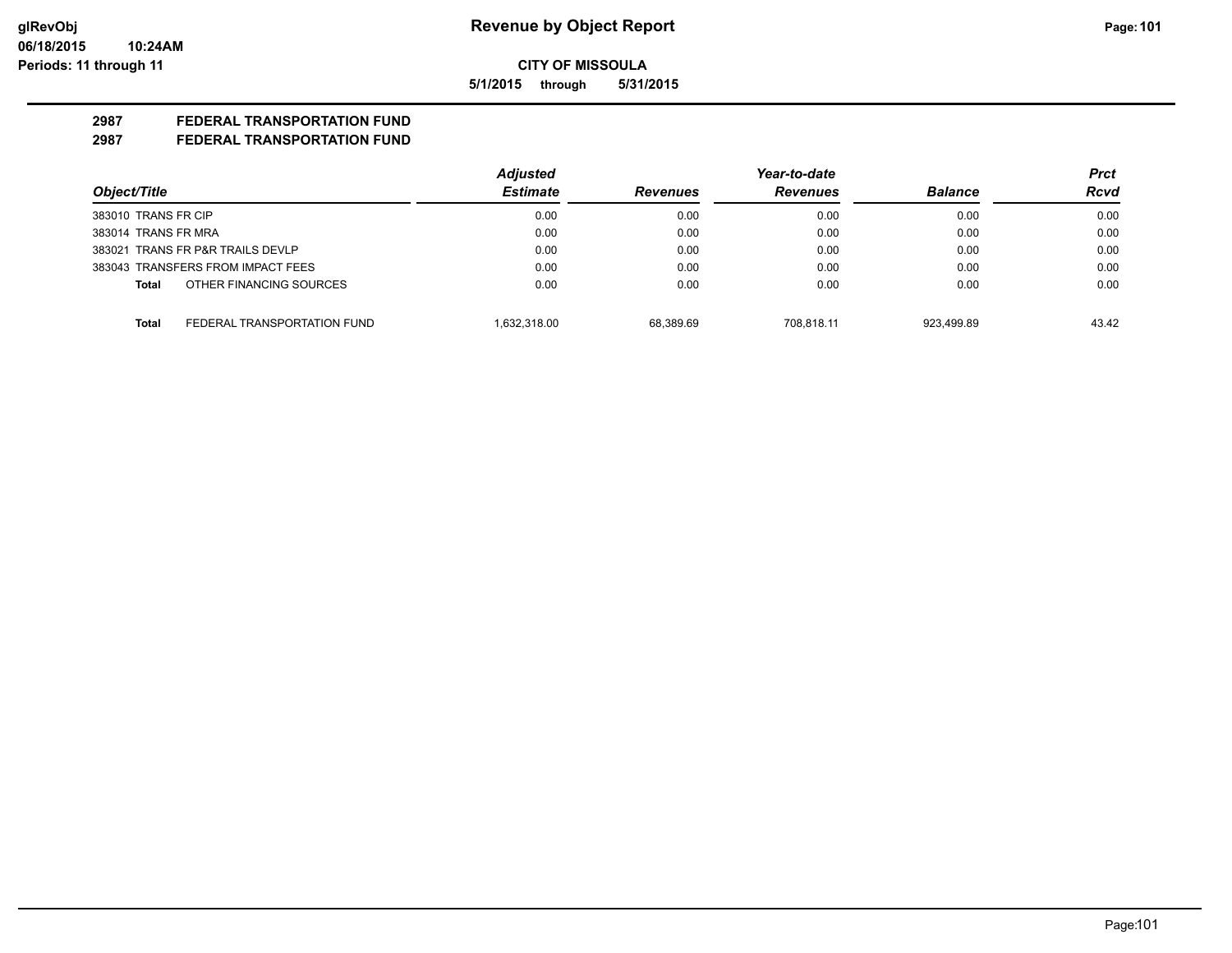**5/1/2015 through 5/31/2015**

|                                                    | <b>Adjusted</b> |                 | Year-to-date    |                | <b>Prct</b> |
|----------------------------------------------------|-----------------|-----------------|-----------------|----------------|-------------|
| Object/Title                                       | <b>Estimate</b> | <b>Revenues</b> | <b>Revenues</b> | <b>Balance</b> | Rcvd        |
| 310000 TAXES/ASSESSMENTS                           |                 |                 |                 |                |             |
| 311011 TAX INCREMENT                               | 0.00            | 0.00            | 0.00            | 0.00           | 0.00        |
| TAXES/ASSESSMENTS<br>Total                         | 0.00            | 0.00            | 0.00            | 0.00           | 0.00        |
| 330000 INTERGOVERNMENTAL REVENUES                  |                 |                 |                 |                |             |
| 331050 ISTEA/CTEP GRANT                            | 0.00            | 0.00            | 0.00            | 0.00           | 0.00        |
| 331051 ISTEA/CTEP-HIGGINS HILL/BECKWITH            | 0.00            | 0.00            | 0.00            | 0.00           | 0.00        |
| 331052 MDT CMAQ STRIPING GRANT                     | 0.00            | 0.00            | 0.00            | 0.00           | 0.00        |
| 331053 CTEP PLAYFAIR                               | 0.00            | 0.00            | 0.00            | 0.00           | 0.00        |
| 331153 RUSSELL S 3RD IMPROVEMENTS                  | 0.00            | 0.00            | 0.00            | 0.00           | 0.00        |
| 331154 CTEP-MILWAUKEE RR TRAIL                     | 0.00            | 0.00            | 0.00            | 0.00           | 0.00        |
| 331155 CTEP/GRANT CREEK TRAIL BCN                  | 0.00            | 68,389.69       | 708,815.67      | -708,815.67    | 0.00        |
| 331156 CTEP GRANT - S HILLS TRAILS SYSTEM          | 870,129.00      | 0.00            | 0.00            | 870,129.00     | 0.00        |
| 331159 CTEP-U OF M CROSSWALK PROJECT               | 0.00            | 0.00            | 0.00            | 0.00           | 0.00        |
| 331161 CTEP-LOLO ST/BRIDGE TO DUNCAN S/C           | 0.00            | 0.00            | 0.00            | 0.00           | 0.00        |
| 331180 LIBRARY LITERACY GRANT                      | 0.00            | 0.00            | 0.00            | 0.00           | 0.00        |
| 331181 CTEP/CMAQ MADISON ST TO U CONNECTOR         | 0.00            | 0.00            | 0.00            | 0.00           | 0.00        |
| 334045 MONTANA DEPARTMENT TRANSPORTATION           | 0.00            | 0.00            | 0.00            | 0.00           | 0.00        |
| 336023 STATE CONTRIB. - PERS                       | 0.00            | 0.00            | 2.44            | $-2.44$        | 0.00        |
| <b>INTERGOVERNMENTAL REVENUES</b><br><b>Total</b>  | 870,129.00      | 68,389.69       | 708,818.11      | 161,310.89     | 81.46       |
| 340000 CHARGES FOR SERVICES                        |                 |                 |                 |                |             |
| 343011 STREET AND ROADWAY REPAIR CHARGES           | 0.00            | 0.00            | 0.00            | 0.00           | 0.00        |
| <b>CHARGES FOR SERVICES</b><br>Total               | 0.00            | 0.00            | 0.00            | 0.00           | 0.00        |
| 360000 MISCELLANEOUS REVENUES                      |                 |                 |                 |                |             |
| 360010 MISCELLANEOUS                               | 0.00            | 0.00            | 0.00            | 0.00           | 0.00        |
| 363020 PROPERTY ASSESSMENTS                        | 0.00            | 0.00            | 0.00            | 0.00           | 0.00        |
| 365000 DONATIONS                                   | 762,189.00      | 0.00            | 0.00            | 762,189.00     | 0.00        |
| 365004 GRANT CR TRAIL ASSN DONATION                | 0.00            | 0.00            | 0.00            | 0.00           | 0.00        |
| <b>MISCELLANEOUS REVENUES</b><br><b>Total</b>      | 762,189.00      | 0.00            | 0.00            | 762,189.00     | 0.00        |
| 370000 INVESTMENTS & ROYALTY EARNINGS              |                 |                 |                 |                |             |
| 371010 INTEREST ON INVESTMENTS                     | 0.00            | 0.00            | 0.00            | 0.00           | 0.00        |
| 371020 GAIN/LOSS IN MARKET VALUE OF INVESTMENT     | 0.00            | 0.00            | 0.00            | 0.00           | 0.00        |
| <b>INVESTMENTS &amp; ROYALTY EARNINGS</b><br>Total | 0.00            | 0.00            | 0.00            | 0.00           | 0.00        |
| 380000 OTHER FINANCING SOURCES                     |                 |                 |                 |                |             |
| 381009 TRANSFERS IN-OPEN SPACE BOND                | 0.00            | 0.00            | 0.00            | 0.00           | 0.00        |
| 381010 BOND PROCEEDS                               | 0.00            | 0.00            | 0.00            | 0.00           | 0.00        |
| 381011 OPEN SPACE REVENUE                          | 0.00            | 0.00            | 0.00            | 0.00           | 0.00        |
| 383000 OPERATING TRANSFERS                         | 0.00            | 0.00            | 0.00            | 0.00           | 0.00        |
| 383002 TRANS FR GAS TAX                            | 0.00            | 0.00            | 0.00            | 0.00           | 0.00        |
| 383010 TRANS FR CIP                                | 0.00            | 0.00            | 0.00            | 0.00           | 0.00        |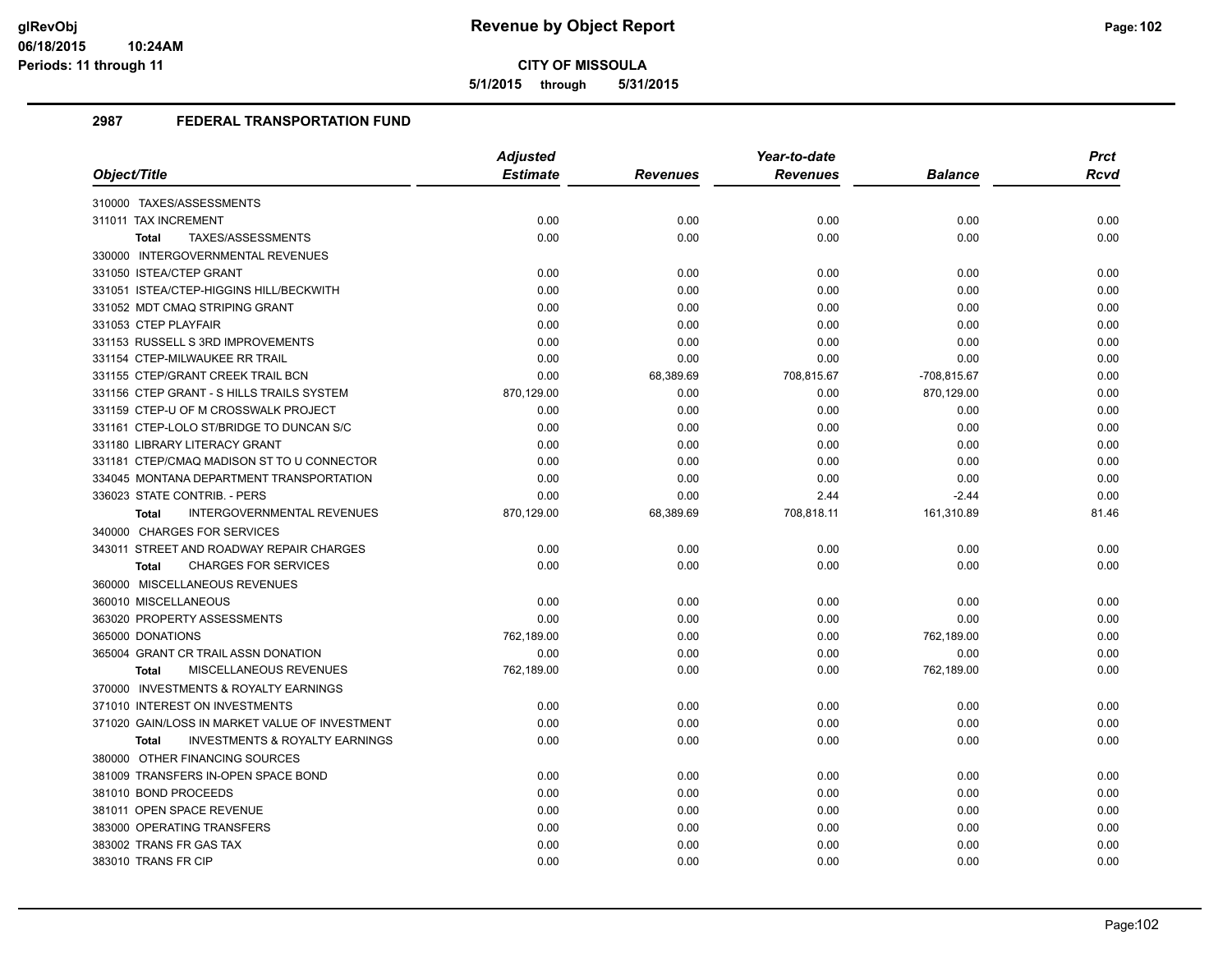**5/1/2015 through 5/31/2015**

| Object/Title                     |                                   | <b>Adjusted</b><br><b>Estimate</b> | <b>Revenues</b> | Year-to-date<br><b>Revenues</b> | <b>Balance</b> | <b>Prct</b><br><b>Rcvd</b> |
|----------------------------------|-----------------------------------|------------------------------------|-----------------|---------------------------------|----------------|----------------------------|
| 383014 TRANS FR MRA              |                                   | 0.00                               | 0.00            | 0.00                            | 0.00           | 0.00                       |
| 383021 TRANS FR P&R TRAILS DEVLP |                                   | 0.00                               | 0.00            | 0.00                            | 0.00           | 0.00                       |
|                                  | 383043 TRANSFERS FROM IMPACT FEES | 0.00                               | 0.00            | 0.00                            | 0.00           | 0.00                       |
| <b>Total</b>                     | OTHER FINANCING SOURCES           | 0.00                               | 0.00            | 0.00                            | 0.00           | 0.00                       |
| <b>Total</b>                     | FEDERAL TRANSPORTATION FUND       | 1.632.318.00                       | 68.389.69       | 708.818.11                      | 923.499.89     | 43.42                      |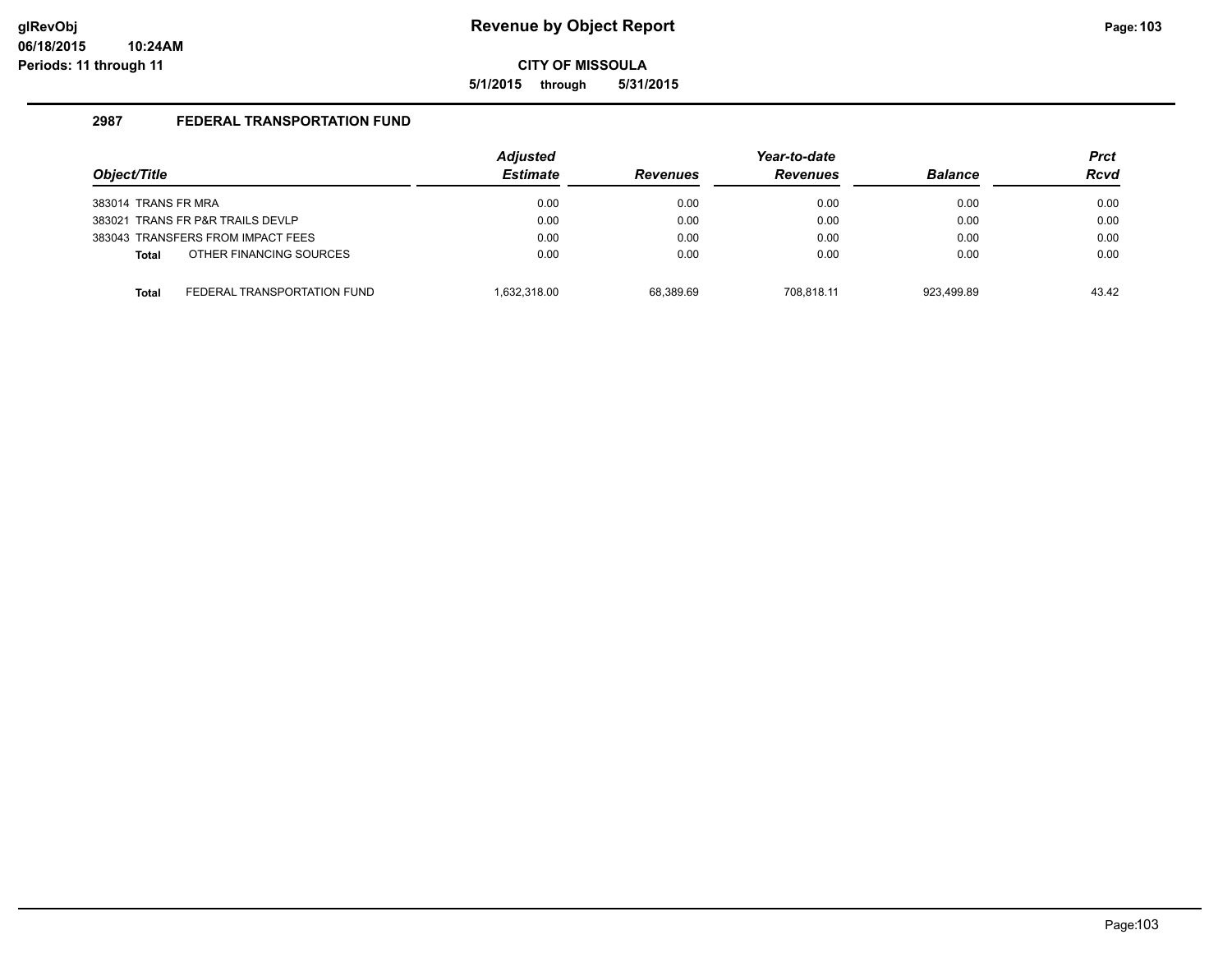**5/1/2015 through 5/31/2015**

**2988 GRANTS & DONATIONS FUND**

|                                                   | <b>Adjusted</b> |                 | Year-to-date    |                | <b>Prct</b> |
|---------------------------------------------------|-----------------|-----------------|-----------------|----------------|-------------|
| Object/Title                                      | <b>Estimate</b> | <b>Revenues</b> | <b>Revenues</b> | <b>Balance</b> | Rcvd        |
| 330000 INTERGOVERNMENTAL REVENUES                 |                 |                 |                 |                |             |
| 331013 NORTHSIDE PED BRIDGE/ARRA-CDBG GRANT       | 0.00            | 0.00            | 0.00            | 0.00           | 0.00        |
| 331014 EECBG GRANT                                | 0.00            | 0.00            | 0.00            | 0.00           | 0.00        |
| 331025 DV ACCOUNTABILITY PROJECT                  | 63,831.00       | 0.00            | 30,210.64       | 33,620.36      | 47.33       |
| 331026 FY09 POLICE ICAC FEDERAL GRANT             | 102,698.00      | 95.00           | 51,495.69       | 51,202.31      | 50.14       |
| 331028 DUI-COPS IN SHOPS                          | 5,000.00        | 0.00            | 0.00            | 5,000.00       | 0.00        |
| 331029 CHRP GRANT                                 | 0.00            | 0.00            | 0.00            | 0.00           | 0.00        |
| 331030 COMMUNITY RESOURCE OFFICER/MCPS            | 0.00            | 0.00            | 0.00            | 0.00           | 0.00        |
| 331038 EPA BROWNSFIELD GRANT                      | 0.00            | 0.00            | 0.00            | 0.00           | 0.00        |
| 331039 EPA BROWNSFIELD ARRA                       | 0.00            | 0.00            | 0.00            | 0.00           | 0.00        |
| 331081 GRANTS/DONATIONS - FORT MISSOULA           | 0.00            | 0.00            | 0.00            | 0.00           | 0.00        |
| 331090 EPA GRANT                                  | 433,065.00      | 0.00            | 0.00            | 433,065.00     | 0.00        |
| 331178 DUI TASK FORCE GRANT                       | 10.000.00       | 1,721.64        | 2,151.24        | 7,848.76       | 21.51       |
| 331181 GRANTS/DONATIONS - FORT MISSOULA           | 0.00            | 0.00            | 0.00            | 0.00           | 0.00        |
| 334013 STATE GRANT - OT SEATBELT                  | 35,000.00       | 0.00            | 30,969.48       | 4,030.52       | 88.48       |
| 334014 MISSOULA COUNTY-GRANT CREEK TRAIL          | 0.00            | 0.00            | 0.00            | 0.00           | 0.00        |
| 334015 COPS TECHNOLOGY GRANT                      | 322,299.00      | 0.00            | 122,022.51      | 200,276.49     | 37.86       |
| 334016 BULLETPROOF VEST GRANT                     | 10,500.00       | 0.00            | 0.00            | 10,500.00      | 0.00        |
| 334018 STATE GRANT - CAPITAL                      | 0.00            | 0.00            | 0.00            | 0.00           | 0.00        |
| 334020 UNDERAGE DRINKING GRANT                    | 0.00            | 0.00            | 3,293.98        | $-3,293.98$    | 0.00        |
| 334025 COUNTY WEED                                | 0.00            | 0.00            | 0.00            | 0.00           | 0.00        |
| 334028 DEPT OF AG INTERN GRANT                    | 0.00            | 0.00            | 0.00            | 0.00           | 0.00        |
| 334076 BIG SKY TRUST FUND GRANTS                  | 30,000.00       | 0.00            | 90,000.00       | $-60,000.00$   | 300.00      |
| 334121 DNRC-EPA AREA WIDE ASSESSMENT GRANT        | 0.00            | 6,000.00        | 6,000.00        | $-6,000.00$    | 0.00        |
| 336021 STATE CONTRIB - POLICE RETIREMENT          | 0.00            | 0.00            | 17,127.90       | $-17,127.90$   | 0.00        |
| 336023 STATE CONTRIB. - PERS                      | 0.00            | 0.00            | 24.68           | $-24.68$       | 0.00        |
| <b>INTERGOVERNMENTAL REVENUES</b><br><b>Total</b> | 1,012,393.00    | 7,816.64        | 353,296.12      | 659,096.88     | 34.90       |
| 340000 CHARGES FOR SERVICES                       |                 |                 |                 |                |             |
| 342000 ANTI-GRAFFITI PROJECT                      | 5,000.00        | 0.00            | 1,000.00        | 4,000.00       | 20.00       |
| 342013 SECURITY INVEST FEES                       | 0.00            | 0.00            | 0.00            | 0.00           | 0.00        |
| <b>CHARGES FOR SERVICES</b><br><b>Total</b>       | 5,000.00        | 0.00            | 1,000.00        | 4,000.00       | 20.00       |
| 360000 MISCELLANEOUS REVENUES                     |                 |                 |                 |                |             |
| 360010 MISCELLANEOUS                              | 0.00            | 0.00            | 0.00            | 0.00           | 0.00        |
| 365000 DONATIONS                                  | 40,000.00       | 0.00            | 9,921.50        | 30,078.50      | 24.80       |
| 365015 GREEN BLOCK PILOT PROJECT                  | 0.00            | 0.00            | 0.00            | 0.00           | 0.00        |
| 365021 COMBAT CHALLENGE DONATIONS                 | 0.00            | 0.00            | 0.00            | 0.00           | 0.00        |
| MISCELLANEOUS REVENUES<br><b>Total</b>            | 40,000.00       | 0.00            | 9,921.50        | 30,078.50      | 24.80       |
| 380000 OTHER FINANCING SOURCES                    |                 |                 |                 |                |             |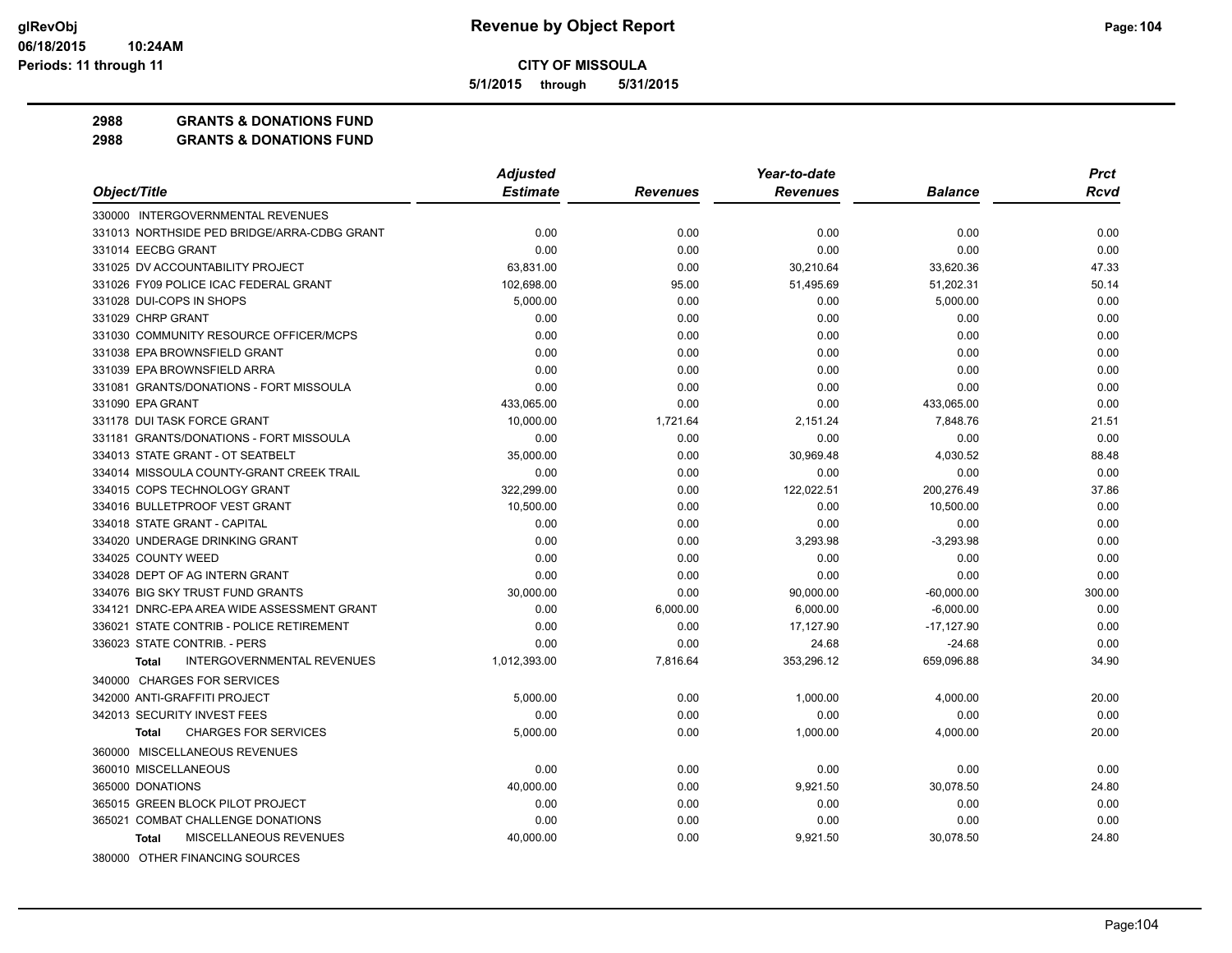**5/1/2015 through 5/31/2015**

### **2988 GRANTS & DONATIONS FUND**

|                                               | <b>Adjusted</b> |                 | Year-to-date    |                | Prct  |
|-----------------------------------------------|-----------------|-----------------|-----------------|----------------|-------|
| Object/Title                                  | <b>Estimate</b> | <b>Revenues</b> | <b>Revenues</b> | <b>Balance</b> | Rcvd  |
| 381023 DOMESTIC VIOLENCE ACCOUNTABILITY GRANT | 0.00            | 0.00            | 0.00            | 0.00           | 0.00  |
| 383002 TRANS FR GAS TAX                       | 0.00            | 0.00            | 0.00            | 0.00           | 0.00  |
| 383022 TRANS FR OPEN SPACE BOND               | 0.00            | 0.00            | 0.00            | 0.00           | 0.00  |
| 383042 TRANSFERS FROM OTHER FUNDS             | 0.00            | 0.00            | 0.00            | 0.00           | 0.00  |
| OTHER FINANCING SOURCES<br><b>Total</b>       | 0.00            | 0.00            | 0.00            | 0.00           | 0.00  |
| <b>GRANTS &amp; DONATIONS FUND</b><br>Total   | 1.057.393.00    | 7.816.64        | 364.217.62      | 693.175.38     | 34.44 |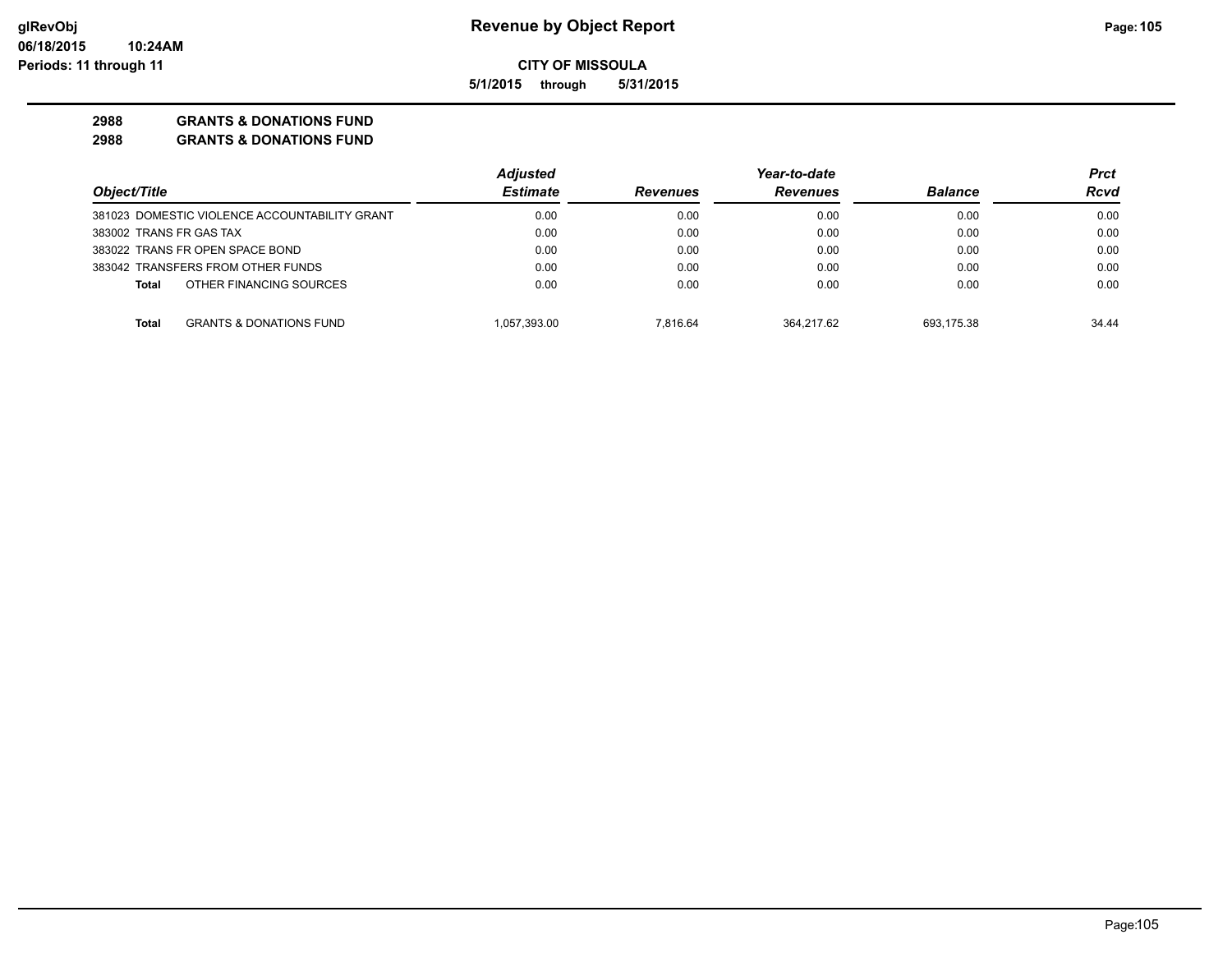**5/1/2015 through 5/31/2015**

|                                                   | <b>Adjusted</b> |                 | Year-to-date    |                | <b>Prct</b> |
|---------------------------------------------------|-----------------|-----------------|-----------------|----------------|-------------|
| Object/Title                                      | <b>Estimate</b> | <b>Revenues</b> | <b>Revenues</b> | <b>Balance</b> | Rcvd        |
| 330000 INTERGOVERNMENTAL REVENUES                 |                 |                 |                 |                |             |
| 331013 NORTHSIDE PED BRIDGE/ARRA-CDBG GRANT       | 0.00            | 0.00            | 0.00            | 0.00           | 0.00        |
| 331014 EECBG GRANT                                | 0.00            | 0.00            | 0.00            | 0.00           | 0.00        |
| 331025 DV ACCOUNTABILITY PROJECT                  | 63,831.00       | 0.00            | 30,210.64       | 33,620.36      | 47.33       |
| 331026 FY09 POLICE ICAC FEDERAL GRANT             | 102,698.00      | 95.00           | 51,495.69       | 51,202.31      | 50.14       |
| 331028 DUI-COPS IN SHOPS                          | 5,000.00        | 0.00            | 0.00            | 5,000.00       | 0.00        |
| 331029 CHRP GRANT                                 | 0.00            | 0.00            | 0.00            | 0.00           | 0.00        |
| 331030 COMMUNITY RESOURCE OFFICER/MCPS            | 0.00            | 0.00            | 0.00            | 0.00           | 0.00        |
| 331038 EPA BROWNSFIELD GRANT                      | 0.00            | 0.00            | 0.00            | 0.00           | 0.00        |
| 331039 EPA BROWNSFIELD ARRA                       | 0.00            | 0.00            | 0.00            | 0.00           | 0.00        |
| 331081 GRANTS/DONATIONS - FORT MISSOULA           | 0.00            | 0.00            | 0.00            | 0.00           | 0.00        |
| 331090 EPA GRANT                                  | 433,065.00      | 0.00            | 0.00            | 433,065.00     | 0.00        |
| 331178 DUI TASK FORCE GRANT                       | 10,000.00       | 1,721.64        | 2,151.24        | 7,848.76       | 21.51       |
| 331181 GRANTS/DONATIONS - FORT MISSOULA           | 0.00            | 0.00            | 0.00            | 0.00           | 0.00        |
| 334013 STATE GRANT - OT SEATBELT                  | 35,000.00       | 0.00            | 30,969.48       | 4,030.52       | 88.48       |
| 334014 MISSOULA COUNTY-GRANT CREEK TRAIL          | 0.00            | 0.00            | 0.00            | 0.00           | 0.00        |
| 334015 COPS TECHNOLOGY GRANT                      | 322,299.00      | 0.00            | 122,022.51      | 200,276.49     | 37.86       |
| 334016 BULLETPROOF VEST GRANT                     | 10,500.00       | 0.00            | 0.00            | 10,500.00      | 0.00        |
| 334018 STATE GRANT - CAPITAL                      | 0.00            | 0.00            | 0.00            | 0.00           | 0.00        |
| 334020 UNDERAGE DRINKING GRANT                    | 0.00            | 0.00            | 3,293.98        | $-3,293.98$    | 0.00        |
| 334025 COUNTY WEED                                | 0.00            | 0.00            | 0.00            | 0.00           | 0.00        |
| 334028 DEPT OF AG INTERN GRANT                    | 0.00            | 0.00            | 0.00            | 0.00           | 0.00        |
| 334076 BIG SKY TRUST FUND GRANTS                  | 30,000.00       | 0.00            | 90,000.00       | $-60,000.00$   | 300.00      |
| 334121 DNRC-EPA AREA WIDE ASSESSMENT GRANT        | 0.00            | 6,000.00        | 6,000.00        | $-6,000.00$    | 0.00        |
| 336021 STATE CONTRIB - POLICE RETIREMENT          | 0.00            | 0.00            | 17,127.90       | $-17,127.90$   | 0.00        |
| 336023 STATE CONTRIB. - PERS                      | 0.00            | 0.00            | 24.68           | $-24.68$       | 0.00        |
| <b>INTERGOVERNMENTAL REVENUES</b><br><b>Total</b> | 1,012,393.00    | 7,816.64        | 353,296.12      | 659,096.88     | 34.90       |
| 340000 CHARGES FOR SERVICES                       |                 |                 |                 |                |             |
| 342000 ANTI-GRAFFITI PROJECT                      | 5,000.00        | 0.00            | 1,000.00        | 4,000.00       | 20.00       |
| 342013 SECURITY INVEST FEES                       | 0.00            | 0.00            | 0.00            | 0.00           | 0.00        |
| <b>CHARGES FOR SERVICES</b><br><b>Total</b>       | 5,000.00        | 0.00            | 1,000.00        | 4,000.00       | 20.00       |
| 360000 MISCELLANEOUS REVENUES                     |                 |                 |                 |                |             |
| 360010 MISCELLANEOUS                              | 0.00            | 0.00            | 0.00            | 0.00           | 0.00        |
| 365000 DONATIONS                                  | 40,000.00       | 0.00            | 9,921.50        | 30,078.50      | 24.80       |
| 365015 GREEN BLOCK PILOT PROJECT                  | 0.00            | 0.00            | 0.00            | 0.00           | 0.00        |
| 365021 COMBAT CHALLENGE DONATIONS                 | 0.00            | 0.00            | 0.00            | 0.00           | 0.00        |
| MISCELLANEOUS REVENUES<br><b>Total</b>            | 40,000.00       | 0.00            | 9,921.50        | 30,078.50      | 24.80       |
| 380000 OTHER FINANCING SOURCES                    |                 |                 |                 |                |             |
| 381023 DOMESTIC VIOLENCE ACCOUNTABILITY GRANT     | 0.00            | 0.00            | 0.00            | 0.00           | 0.00        |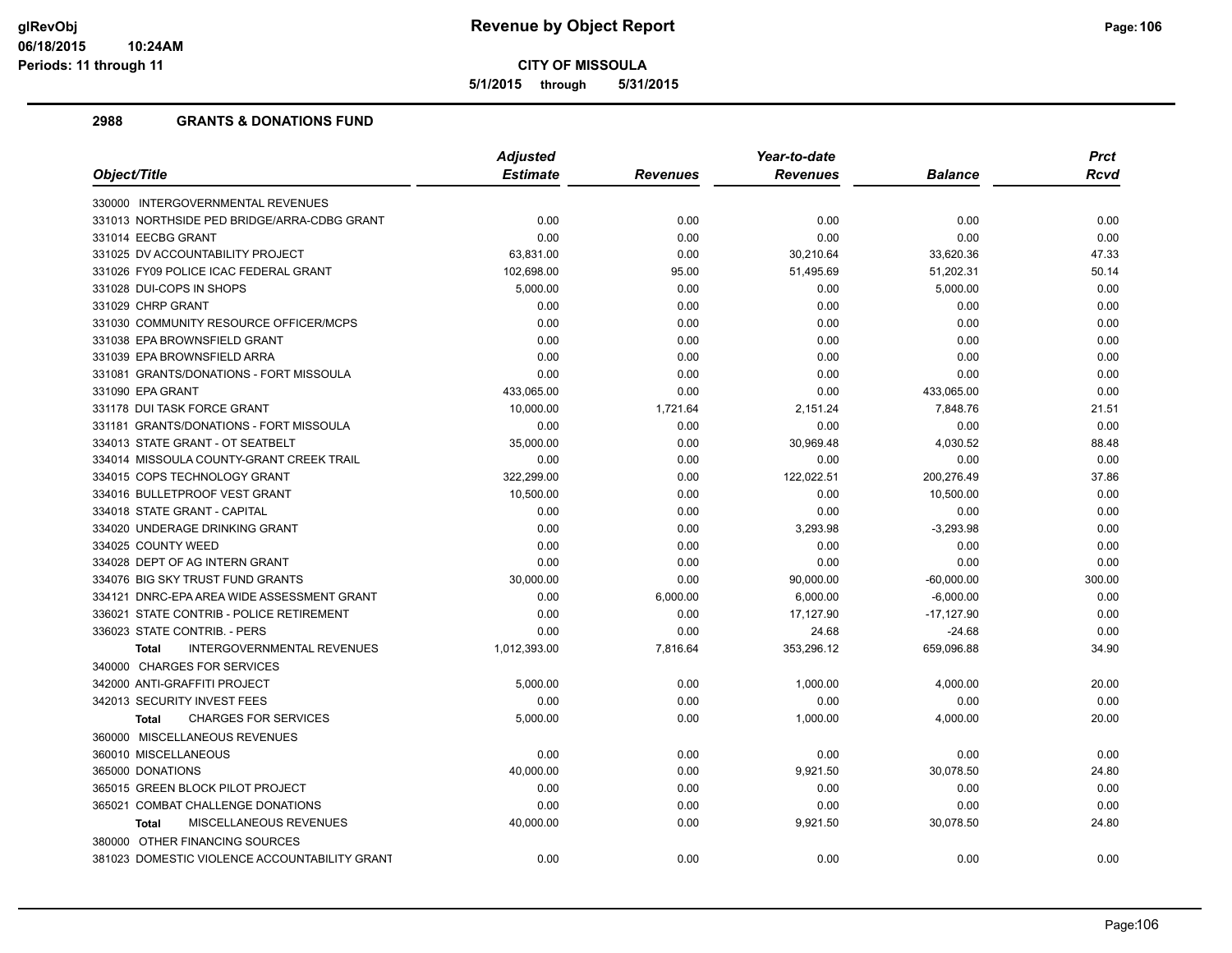# **glRevObj Revenue by Object Report Page:107**

**CITY OF MISSOULA**

**5/1/2015 through 5/31/2015**

| Object/Title                      |                                    | <b>Adjusted</b><br><b>Estimate</b> | <b>Revenues</b> | Year-to-date<br><b>Revenues</b> | <b>Balance</b> | <b>Prct</b><br><b>Rcvd</b> |
|-----------------------------------|------------------------------------|------------------------------------|-----------------|---------------------------------|----------------|----------------------------|
| 383002 TRANS FR GAS TAX           |                                    | 0.00                               | 0.00            | 0.00                            | 0.00           | 0.00                       |
| 383022 TRANS FR OPEN SPACE BOND   |                                    | 0.00                               | 0.00            | 0.00                            | 0.00           | 0.00                       |
| 383042 TRANSFERS FROM OTHER FUNDS |                                    | 0.00                               | 0.00            | 0.00                            | 0.00           | 0.00                       |
| <b>Total</b>                      | OTHER FINANCING SOURCES            | 0.00                               | 0.00            | 0.00                            | 0.00           | 0.00                       |
| <b>Total</b>                      | <b>GRANTS &amp; DONATIONS FUND</b> | 1.057.393.00                       | 7.816.64        | 364.217.62                      | 693.175.38     | 34.44                      |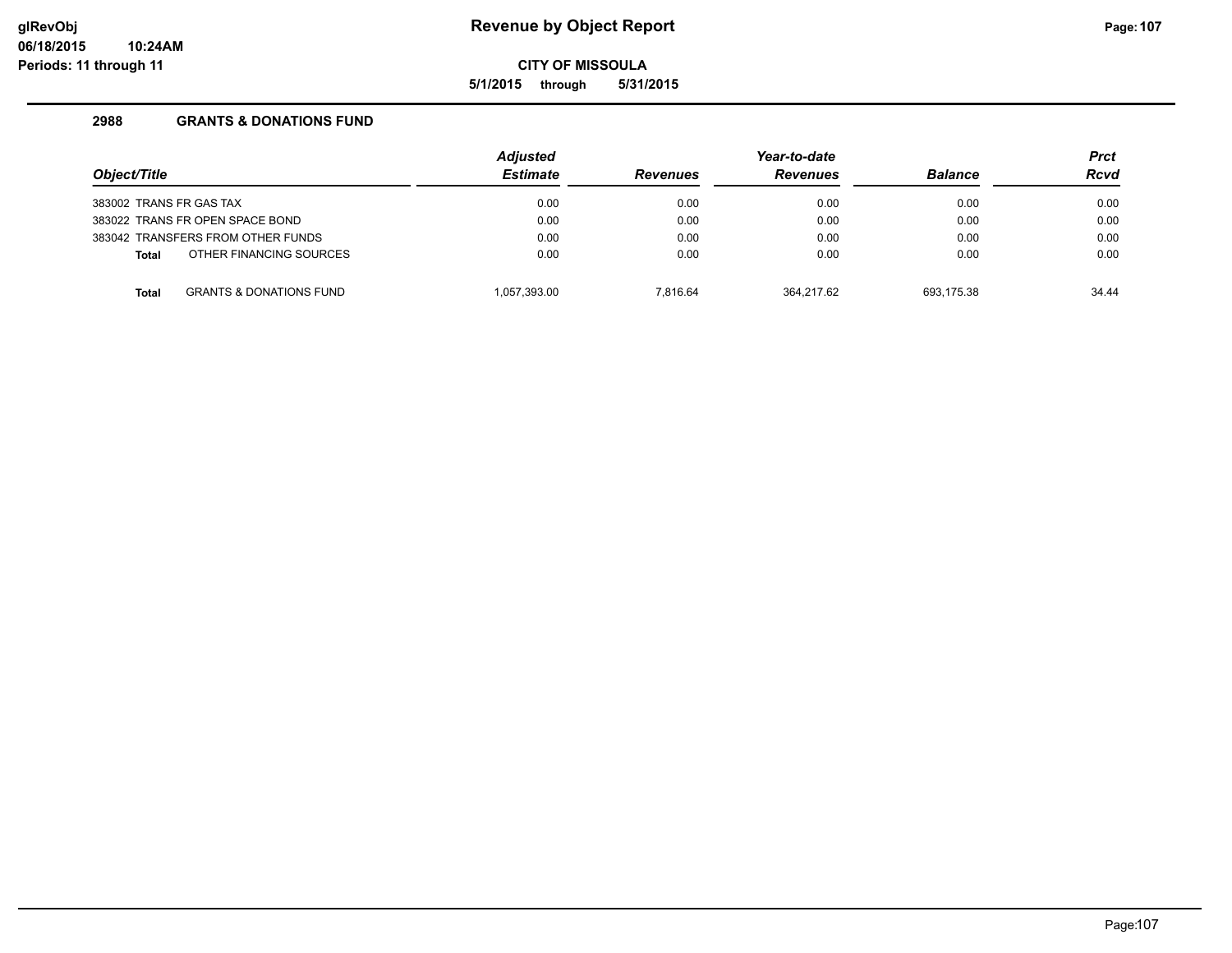**5/1/2015 through 5/31/2015**

**3000 SID REVOLVING FUND**

| 3000 | <b>SID REVOLVING FUND</b> |
|------|---------------------------|
|      |                           |

|                                                           | <b>Adjusted</b><br><b>Estimate</b> |                 | Year-to-date<br><b>Revenues</b> | <b>Balance</b> | <b>Prct</b><br>Rcvd |
|-----------------------------------------------------------|------------------------------------|-----------------|---------------------------------|----------------|---------------------|
| Object/Title                                              |                                    | <b>Revenues</b> |                                 |                |                     |
| 360000 MISCELLANEOUS REVENUES                             |                                    |                 |                                 |                |                     |
| 360000 MISCELLANEOUS REVENUES                             | 0.00                               | 0.00            | 0.00                            | 0.00           | 0.00                |
| 360010 MISCELLANEOUS                                      | 0.00                               | 0.00            | 0.00                            | 0.00           | 0.00                |
| 362000 OTHER MISCELLANEOUS REVENUE                        | 0.00                               | 0.00            | 0.00                            | 0.00           | 0.00                |
| MISCELLANEOUS REVENUES<br><b>Total</b>                    | 0.00                               | 0.00            | 0.00                            | 0.00           | 0.00                |
| <b>INVESTMENTS &amp; ROYALTY EARNINGS</b><br>370000       |                                    |                 |                                 |                |                     |
| 371010 INTEREST ON INVESTMENTS                            | 0.00                               | 0.00            | 0.00                            | 0.00           | 0.00                |
| 371020 GAIN/LOSS IN MARKET VALUE OF INVESTMENTS           | 0.00                               | 0.00            | 0.00                            | 0.00           | 0.00                |
| <b>INVESTMENTS &amp; ROYALTY EARNINGS</b><br><b>Total</b> | 0.00                               | 0.00            | 0.00                            | 0.00           | 0.00                |
| OTHER FINANCING SOURCES<br>380000                         |                                    |                 |                                 |                |                     |
| 380000 OTHER FINANCING SOURCES                            | 0.00                               | 0.00            | 0.00                            | 0.00           | 0.00                |
| 381002 SRF LOAN                                           | 0.00                               | 0.00            | 0.00                            | 0.00           | 0.00                |
| 381009 TRANSFERS IN                                       | 0.00                               | 0.00            | 0.00                            | 0.00           | 0.00                |
| 381030 SID BONDS PROCEEDS                                 | 0.00                               | 0.00            | 0.00                            | 0.00           | 0.00                |
| 383000 OPERATING TRANSFERS                                | 0.00                               | 0.00            | 0.00                            | 0.00           | 0.00                |
| 383039 FROM SID TRANSFERS                                 | 0.00                               | 0.00            | 0.00                            | 0.00           | 0.00                |
| OTHER FINANCING SOURCES<br><b>Total</b>                   | 0.00                               | 0.00            | 0.00                            | 0.00           | 0.00                |
| SID REVOLVING FUND<br><b>Total</b>                        | 0.00                               | 0.00            | 0.00                            | 0.00           | 0.00                |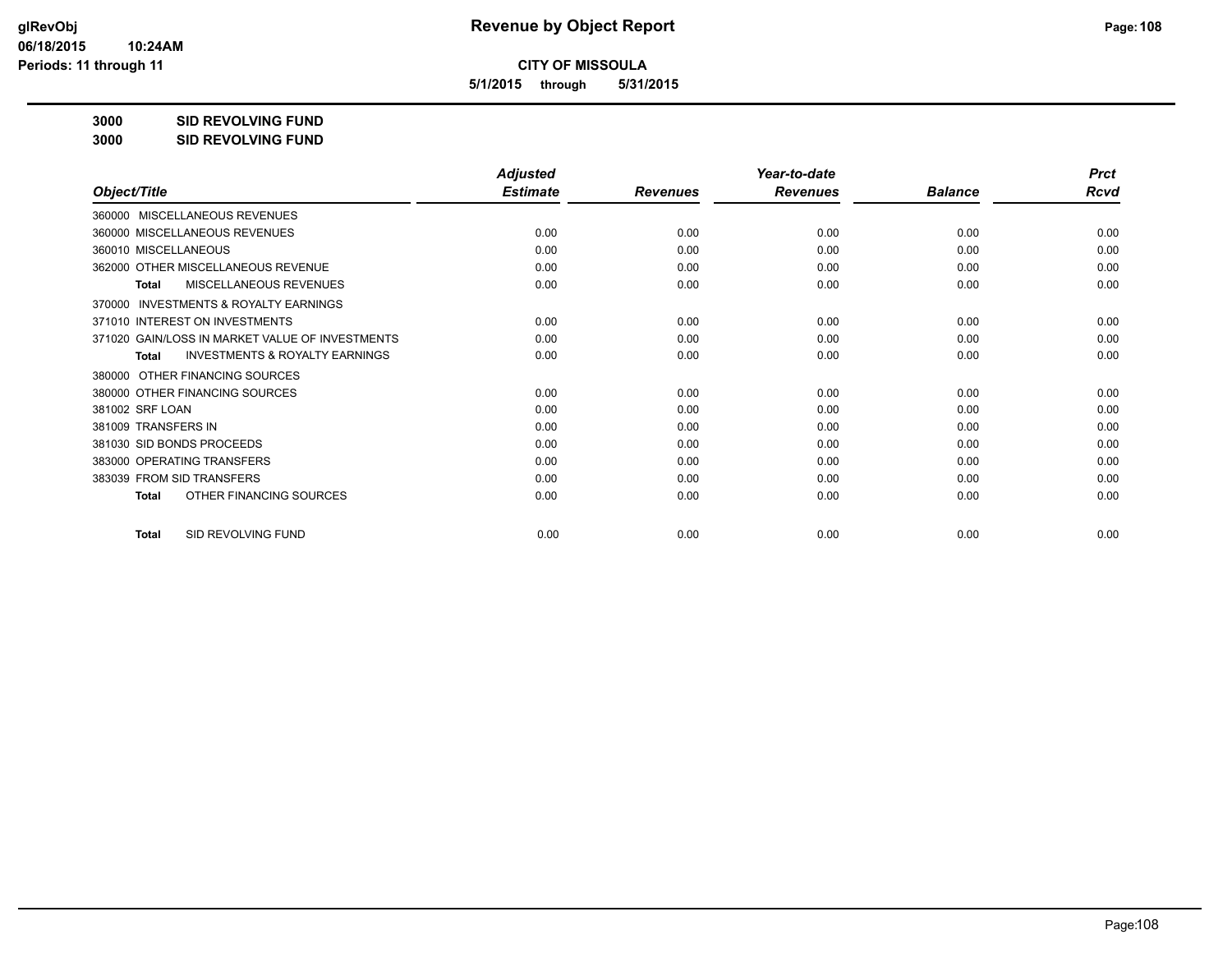**5/1/2015 through 5/31/2015**

#### **3000 SID REVOLVING FUND**

|                                                           | <b>Adjusted</b> |                 | Year-to-date    |                | <b>Prct</b> |
|-----------------------------------------------------------|-----------------|-----------------|-----------------|----------------|-------------|
| Object/Title                                              | <b>Estimate</b> | <b>Revenues</b> | <b>Revenues</b> | <b>Balance</b> | Rcvd        |
| 360000 MISCELLANEOUS REVENUES                             |                 |                 |                 |                |             |
| 360000 MISCELLANEOUS REVENUES                             | 0.00            | 0.00            | 0.00            | 0.00           | 0.00        |
| 360010 MISCELLANEOUS                                      | 0.00            | 0.00            | 0.00            | 0.00           | 0.00        |
| 362000 OTHER MISCELLANEOUS REVENUE                        | 0.00            | 0.00            | 0.00            | 0.00           | 0.00        |
| <b>MISCELLANEOUS REVENUES</b><br><b>Total</b>             | 0.00            | 0.00            | 0.00            | 0.00           | 0.00        |
| INVESTMENTS & ROYALTY EARNINGS<br>370000                  |                 |                 |                 |                |             |
| 371010 INTEREST ON INVESTMENTS                            | 0.00            | 0.00            | 0.00            | 0.00           | 0.00        |
| 371020 GAIN/LOSS IN MARKET VALUE OF INVESTMENT            | 0.00            | 0.00            | 0.00            | 0.00           | 0.00        |
| <b>INVESTMENTS &amp; ROYALTY EARNINGS</b><br><b>Total</b> | 0.00            | 0.00            | 0.00            | 0.00           | 0.00        |
| 380000 OTHER FINANCING SOURCES                            |                 |                 |                 |                |             |
| 380000 OTHER FINANCING SOURCES                            | 0.00            | 0.00            | 0.00            | 0.00           | 0.00        |
| 381002 SRF LOAN                                           | 0.00            | 0.00            | 0.00            | 0.00           | 0.00        |
| 381009 TRANSFERS IN                                       | 0.00            | 0.00            | 0.00            | 0.00           | 0.00        |
| 381030 SID BONDS PROCEEDS                                 | 0.00            | 0.00            | 0.00            | 0.00           | 0.00        |
| 383000 OPERATING TRANSFERS                                | 0.00            | 0.00            | 0.00            | 0.00           | 0.00        |
| 383039 FROM SID TRANSFERS                                 | 0.00            | 0.00            | 0.00            | 0.00           | 0.00        |
| OTHER FINANCING SOURCES<br><b>Total</b>                   | 0.00            | 0.00            | 0.00            | 0.00           | 0.00        |
| SID REVOLVING FUND<br><b>Total</b>                        | 0.00            | 0.00            | 0.00            | 0.00           | 0.00        |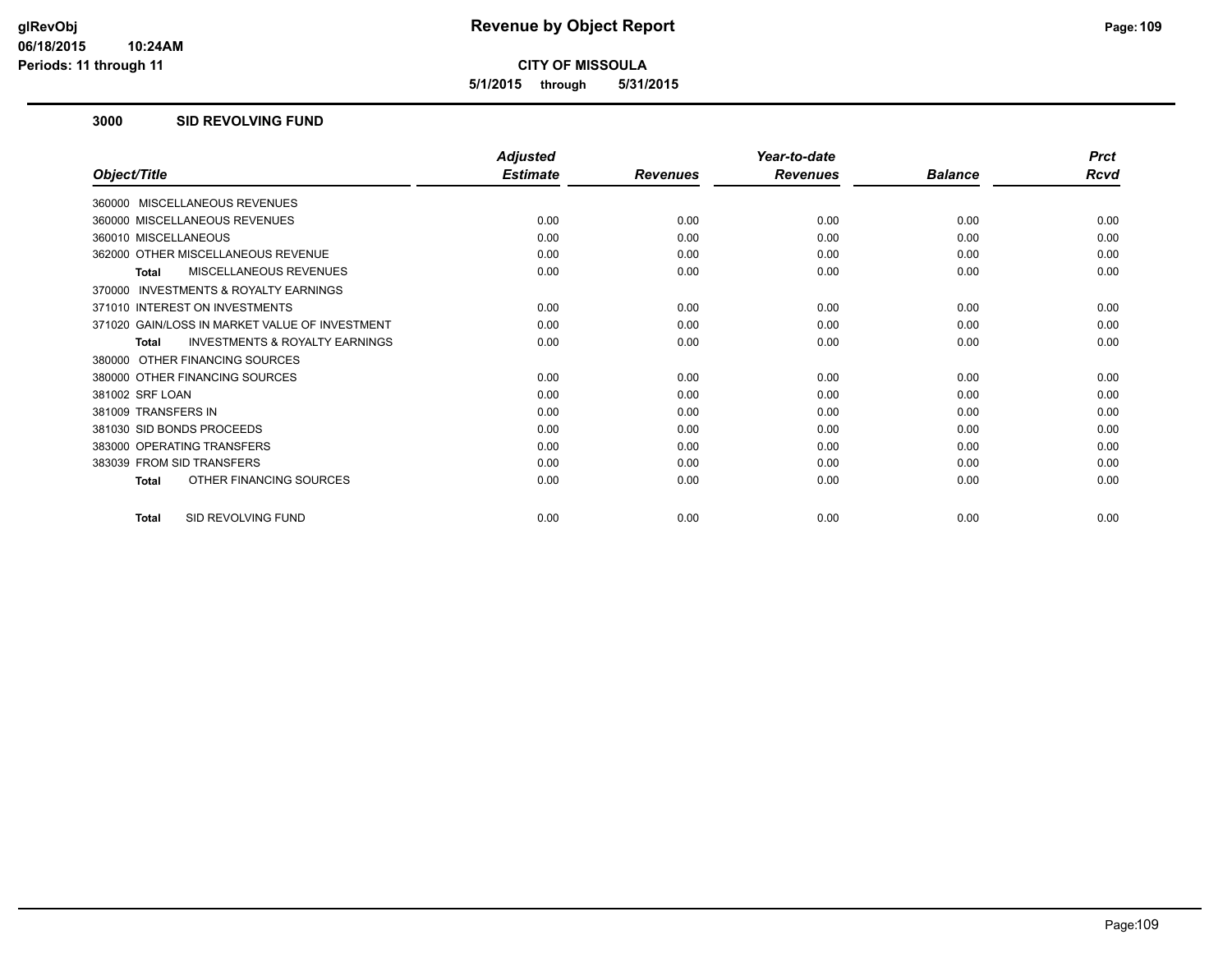**5/1/2015 through 5/31/2015**

## **3065 1998 PUBLIC SAFETY G O BONDS FUND**

**3065 1998 PUBLIC SAFETY G O BONDS FUND**

|                                                     | <b>Adjusted</b> |                 | Year-to-date    |                | <b>Prct</b> |
|-----------------------------------------------------|-----------------|-----------------|-----------------|----------------|-------------|
| Object/Title                                        | <b>Estimate</b> | <b>Revenues</b> | <b>Revenues</b> | <b>Balance</b> | Rcvd        |
| 310000 TAXES/ASSESSMENTS                            |                 |                 |                 |                |             |
| 310000 TAXES/ASSESSMENTS                            | 0.00            | 0.00            | 0.00            | 0.00           | 0.00        |
| 311000 GENERAL PROPERTY TAXES                       | 0.00            | 0.00            | 122.04          | $-122.04$      | 0.00        |
| 311001 CURRENT TAXES                                | 0.00            | 0.00            | 0.00            | 0.00           | 0.00        |
| 311030 MOTOR VEHICLE TAXES                          | 0.00            | 0.00            | 0.00            | 0.00           | 0.00        |
| 312000 PENALTIES & INTEREST - DELINQUENT TAXES      | 0.00            | 0.00            | 0.00            | 0.00           | 0.00        |
| 312001 PENALTIES & INTEREST                         | 0.00            | 0.00            | 0.00            | 0.00           | 0.00        |
| 314000 PROP TAX - OTHER THAN ASSESSED VAL           | 0.00            | 0.00            | 0.00            | 0.00           | 0.00        |
| 314001 LIGHT VEHICLE TAX                            | 0.00            | 0.00            | 0.00            | 0.00           | 0.00        |
| TAXES/ASSESSMENTS<br>Total                          | 0.00            | 0.00            | 122.04          | $-122.04$      | 0.00        |
| 330000 INTERGOVERNMENTAL REVENUES                   |                 |                 |                 |                |             |
| 334056 BANK CORP. LIC. TAX - (PREVIOUS YEARS)       | 0.00            | 0.00            | 0.00            | 0.00           | 0.00        |
| 335210 PERSONAL PROPERTY TAX REIMBURSEMENT          | 0.00            | 0.00            | 0.00            | 0.00           | 0.00        |
| 335230 HB 124 REVENUE                               | 0.00            | 0.00            | 0.00            | 0.00           | 0.00        |
| 335250 STATE REIMB - SB #184                        | 0.00            | 0.00            | 0.00            | 0.00           | 0.00        |
| <b>INTERGOVERNMENTAL REVENUES</b><br><b>Total</b>   | 0.00            | 0.00            | 0.00            | 0.00           | 0.00        |
| 360000 MISCELLANEOUS REVENUES                       |                 |                 |                 |                |             |
| 360010 MISCELLANEOUS                                | 0.00            | 0.00            | 0.00            | 0.00           | 0.00        |
| <b>MISCELLANEOUS REVENUES</b><br>Total              | 0.00            | 0.00            | 0.00            | 0.00           | 0.00        |
| <b>INVESTMENTS &amp; ROYALTY EARNINGS</b><br>370000 |                 |                 |                 |                |             |
| 371010 INTEREST ON INVESTMENTS                      | 0.00            | 0.00            | 0.00            | 0.00           | 0.00        |
| 371020 GAIN/LOSS IN MARKET VALUE OF INVESTMENTS     | 0.00            | 0.00            | 0.00            | 0.00           | 0.00        |
| <b>INVESTMENTS &amp; ROYALTY EARNINGS</b><br>Total  | 0.00            | 0.00            | 0.00            | 0.00           | 0.00        |
| 380000 OTHER FINANCING SOURCES                      |                 |                 |                 |                |             |
| 381010 BOND PROCEEDS                                | 0.00            | 0.00            | 0.00            | 0.00           | 0.00        |
| 383042 TRANSFERS FROM OTHER FUNDS                   | 0.00            | 0.00            | 0.00            | 0.00           | 0.00        |
| OTHER FINANCING SOURCES<br><b>Total</b>             | 0.00            | 0.00            | 0.00            | 0.00           | 0.00        |
| 1998 PUBLIC SAFETY G O BONDS FUND<br>Total          | 0.00            | 0.00            | 122.04          | $-122.04$      | 0.00        |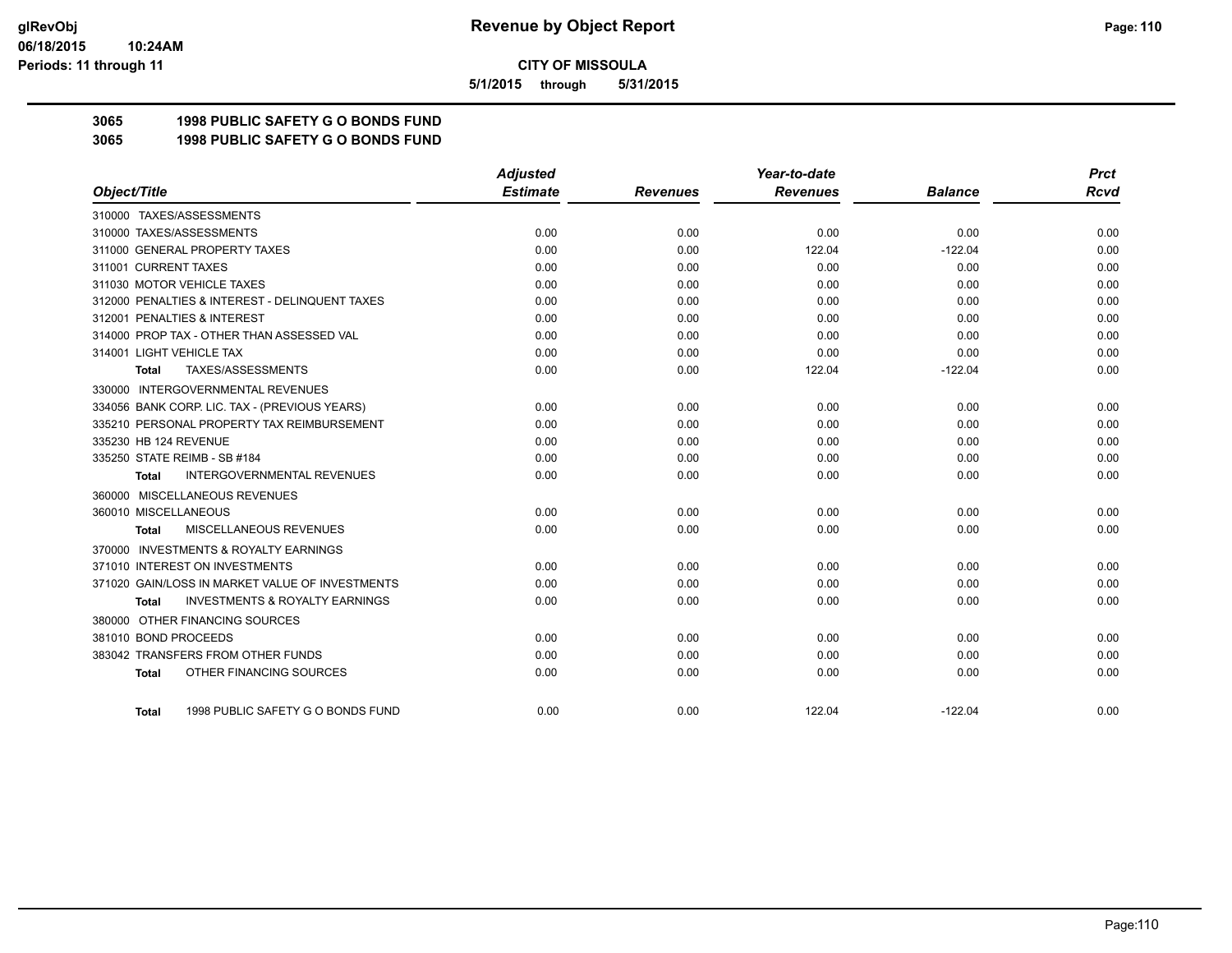**5/1/2015 through 5/31/2015**

## **3065 1998 PUBLIC SAFETY G O BONDS FUND**

|                                                    | <b>Adjusted</b> |                 | Year-to-date    |                | <b>Prct</b> |
|----------------------------------------------------|-----------------|-----------------|-----------------|----------------|-------------|
| Object/Title                                       | <b>Estimate</b> | <b>Revenues</b> | <b>Revenues</b> | <b>Balance</b> | <b>Rcvd</b> |
| 310000 TAXES/ASSESSMENTS                           |                 |                 |                 |                |             |
| 310000 TAXES/ASSESSMENTS                           | 0.00            | 0.00            | 0.00            | 0.00           | 0.00        |
| 311000 GENERAL PROPERTY TAXES                      | 0.00            | 0.00            | 122.04          | $-122.04$      | 0.00        |
| 311001 CURRENT TAXES                               | 0.00            | 0.00            | 0.00            | 0.00           | 0.00        |
| 311030 MOTOR VEHICLE TAXES                         | 0.00            | 0.00            | 0.00            | 0.00           | 0.00        |
| 312000 PENALTIES & INTEREST - DELINQUENT TAXES     | 0.00            | 0.00            | 0.00            | 0.00           | 0.00        |
| 312001 PENALTIES & INTEREST                        | 0.00            | 0.00            | 0.00            | 0.00           | 0.00        |
| 314000 PROP TAX - OTHER THAN ASSESSED VAL          | 0.00            | 0.00            | 0.00            | 0.00           | 0.00        |
| 314001 LIGHT VEHICLE TAX                           | 0.00            | 0.00            | 0.00            | 0.00           | 0.00        |
| TAXES/ASSESSMENTS<br><b>Total</b>                  | 0.00            | 0.00            | 122.04          | $-122.04$      | 0.00        |
| 330000 INTERGOVERNMENTAL REVENUES                  |                 |                 |                 |                |             |
| 334056 BANK CORP. LIC. TAX - (PREVIOUS YEARS)      | 0.00            | 0.00            | 0.00            | 0.00           | 0.00        |
| 335210 PERSONAL PROPERTY TAX REIMBURSEMENT         | 0.00            | 0.00            | 0.00            | 0.00           | 0.00        |
| 335230 HB 124 REVENUE                              | 0.00            | 0.00            | 0.00            | 0.00           | 0.00        |
| 335250 STATE REIMB - SB #184                       | 0.00            | 0.00            | 0.00            | 0.00           | 0.00        |
| <b>INTERGOVERNMENTAL REVENUES</b><br><b>Total</b>  | 0.00            | 0.00            | 0.00            | 0.00           | 0.00        |
| 360000 MISCELLANEOUS REVENUES                      |                 |                 |                 |                |             |
| 360010 MISCELLANEOUS                               | 0.00            | 0.00            | 0.00            | 0.00           | 0.00        |
| MISCELLANEOUS REVENUES<br><b>Total</b>             | 0.00            | 0.00            | 0.00            | 0.00           | 0.00        |
| 370000 INVESTMENTS & ROYALTY EARNINGS              |                 |                 |                 |                |             |
| 371010 INTEREST ON INVESTMENTS                     | 0.00            | 0.00            | 0.00            | 0.00           | 0.00        |
| 371020 GAIN/LOSS IN MARKET VALUE OF INVESTMENT     | 0.00            | 0.00            | 0.00            | 0.00           | 0.00        |
| <b>INVESTMENTS &amp; ROYALTY EARNINGS</b><br>Total | 0.00            | 0.00            | 0.00            | 0.00           | 0.00        |
| 380000 OTHER FINANCING SOURCES                     |                 |                 |                 |                |             |
| 381010 BOND PROCEEDS                               | 0.00            | 0.00            | 0.00            | 0.00           | 0.00        |
| 383042 TRANSFERS FROM OTHER FUNDS                  | 0.00            | 0.00            | 0.00            | 0.00           | 0.00        |
| OTHER FINANCING SOURCES<br><b>Total</b>            | 0.00            | 0.00            | 0.00            | 0.00           | 0.00        |
|                                                    |                 |                 |                 |                |             |
| 1998 PUBLIC SAFETY G O BONDS FUND<br>Total         | 0.00            | 0.00            | 122.04          | $-122.04$      | 0.00        |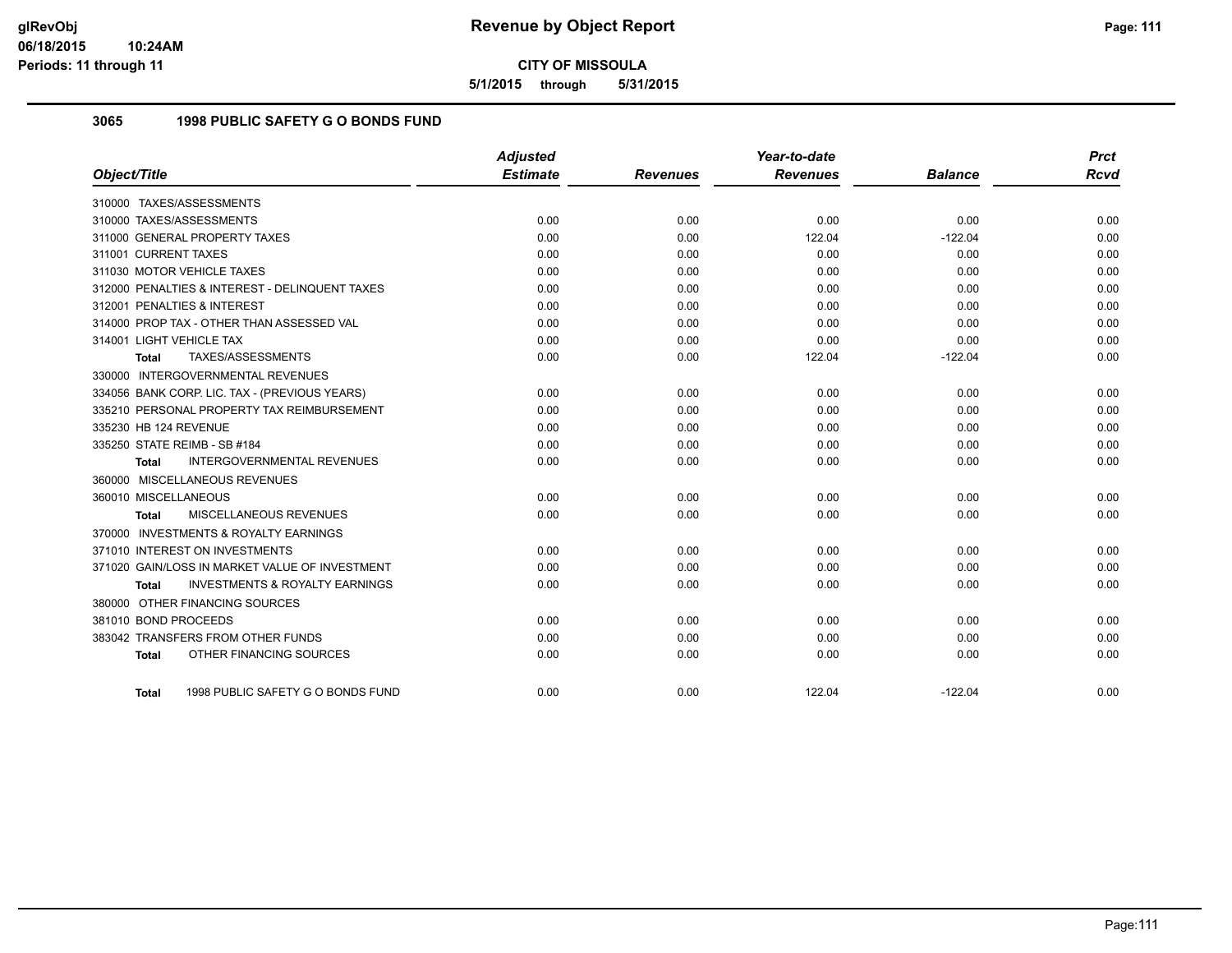**5/1/2015 through 5/31/2015**

**3070 1996 OPEN SPACE GO BONDS**

**3070 1996 OPEN SPACE GO BONDS**

|                                                           | <b>Adjusted</b> |                 | Year-to-date    |                | <b>Prct</b> |
|-----------------------------------------------------------|-----------------|-----------------|-----------------|----------------|-------------|
| Object/Title                                              | <b>Estimate</b> | <b>Revenues</b> | <b>Revenues</b> | <b>Balance</b> | <b>Rcvd</b> |
| 310000 TAXES/ASSESSMENTS                                  |                 |                 |                 |                |             |
| 310000 TAXES/ASSESSMENTS                                  | 0.00            | 0.00            | 0.00            | 0.00           | 0.00        |
| 311000 GENERAL PROPERTY TAXES                             | 0.00            | 0.00            | 0.00            | 0.00           | 0.00        |
| 311030 MOTOR VEHICLE TAXES                                | 0.00            | 0.00            | 0.00            | 0.00           | 0.00        |
| 312000 PENALTIES & INTEREST - DELINQUENT TAXES            | 0.00            | 0.00            | 0.00            | 0.00           | 0.00        |
| 312001 PENALTIES & INTEREST                               | 0.00            | 0.00            | 0.00            | 0.00           | 0.00        |
| 314000 PROP TAX - OTHER THAN ASSESSED VAL                 | 0.00            | 0.00            | 0.00            | 0.00           | 0.00        |
| 314001 LIGHT VEHICLE TAX                                  | 0.00            | 0.00            | 0.00            | 0.00           | 0.00        |
| TAXES/ASSESSMENTS<br><b>Total</b>                         | 0.00            | 0.00            | 0.00            | 0.00           | 0.00        |
| 330000 INTERGOVERNMENTAL REVENUES                         |                 |                 |                 |                |             |
| 334056 BANK CORP. LIC. TAX - (PREVIOUS YEARS)             | 0.00            | 0.00            | 0.00            | 0.00           | 0.00        |
| 335210 PERSONAL PROPERTY TAX REIMBURSEMENT                | 0.00            | 0.00            | 0.00            | 0.00           | 0.00        |
| 335230 HB 124 REVENUE                                     | 0.00            | 0.00            | 0.00            | 0.00           | 0.00        |
| 335250 STATE REIMB - SB #184                              | 0.00            | 0.00            | 0.00            | 0.00           | 0.00        |
| INTERGOVERNMENTAL REVENUES<br>Total                       | 0.00            | 0.00            | 0.00            | 0.00           | 0.00        |
| <b>INVESTMENTS &amp; ROYALTY EARNINGS</b><br>370000       |                 |                 |                 |                |             |
| 371010 INTEREST ON INVESTMENTS                            | 0.00            | 0.00            | 0.00            | 0.00           | 0.00        |
| 371020 GAIN/LOSS IN MARKET VALUE OF INVESTMENTS           | 0.00            | 0.00            | 0.00            | 0.00           | 0.00        |
| <b>INVESTMENTS &amp; ROYALTY EARNINGS</b><br><b>Total</b> | 0.00            | 0.00            | 0.00            | 0.00           | 0.00        |
| OTHER FINANCING SOURCES<br>380000                         |                 |                 |                 |                |             |
| 381010 BOND PROCEEDS                                      | 0.00            | 0.00            | 0.00            | 0.00           | 0.00        |
| OTHER FINANCING SOURCES<br><b>Total</b>                   | 0.00            | 0.00            | 0.00            | 0.00           | 0.00        |
| 1996 OPEN SPACE GO BONDS<br><b>Total</b>                  | 0.00            | 0.00            | 0.00            | 0.00           | 0.00        |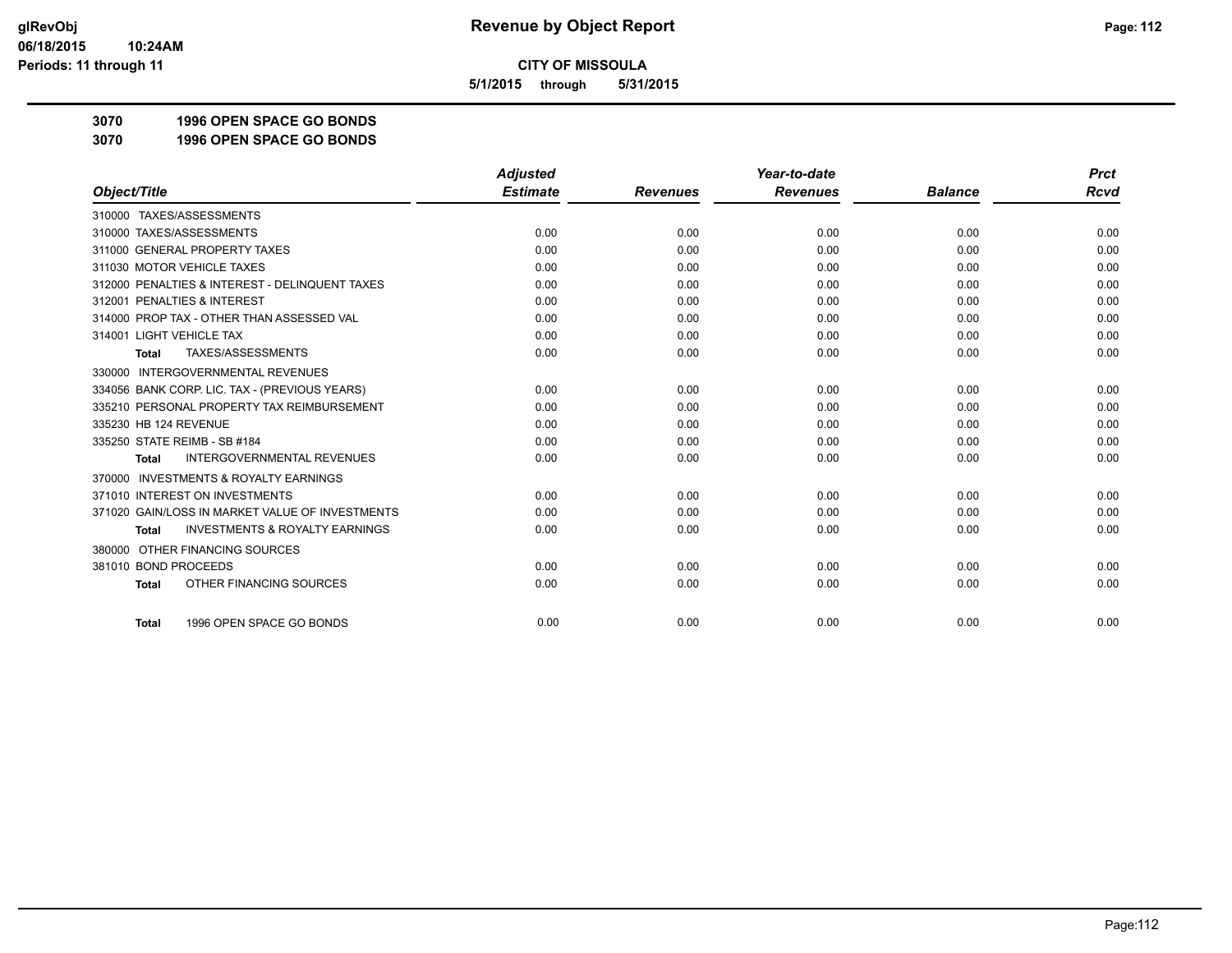**5/1/2015 through 5/31/2015**

## **3070 1996 OPEN SPACE GO BONDS**

|                                                           | <b>Adjusted</b> |                 | Year-to-date    |                | <b>Prct</b> |
|-----------------------------------------------------------|-----------------|-----------------|-----------------|----------------|-------------|
| Object/Title                                              | <b>Estimate</b> | <b>Revenues</b> | <b>Revenues</b> | <b>Balance</b> | <b>Rcvd</b> |
| 310000 TAXES/ASSESSMENTS                                  |                 |                 |                 |                |             |
| 310000 TAXES/ASSESSMENTS                                  | 0.00            | 0.00            | 0.00            | 0.00           | 0.00        |
| 311000 GENERAL PROPERTY TAXES                             | 0.00            | 0.00            | 0.00            | 0.00           | 0.00        |
| 311030 MOTOR VEHICLE TAXES                                | 0.00            | 0.00            | 0.00            | 0.00           | 0.00        |
| 312000 PENALTIES & INTEREST - DELINQUENT TAXES            | 0.00            | 0.00            | 0.00            | 0.00           | 0.00        |
| 312001 PENALTIES & INTEREST                               | 0.00            | 0.00            | 0.00            | 0.00           | 0.00        |
| 314000 PROP TAX - OTHER THAN ASSESSED VAL                 | 0.00            | 0.00            | 0.00            | 0.00           | 0.00        |
| 314001 LIGHT VEHICLE TAX                                  | 0.00            | 0.00            | 0.00            | 0.00           | 0.00        |
| TAXES/ASSESSMENTS<br><b>Total</b>                         | 0.00            | 0.00            | 0.00            | 0.00           | 0.00        |
| 330000 INTERGOVERNMENTAL REVENUES                         |                 |                 |                 |                |             |
| 334056 BANK CORP. LIC. TAX - (PREVIOUS YEARS)             | 0.00            | 0.00            | 0.00            | 0.00           | 0.00        |
| 335210 PERSONAL PROPERTY TAX REIMBURSEMENT                | 0.00            | 0.00            | 0.00            | 0.00           | 0.00        |
| 335230 HB 124 REVENUE                                     | 0.00            | 0.00            | 0.00            | 0.00           | 0.00        |
| 335250 STATE REIMB - SB #184                              | 0.00            | 0.00            | 0.00            | 0.00           | 0.00        |
| <b>INTERGOVERNMENTAL REVENUES</b><br><b>Total</b>         | 0.00            | 0.00            | 0.00            | 0.00           | 0.00        |
| 370000 INVESTMENTS & ROYALTY EARNINGS                     |                 |                 |                 |                |             |
| 371010 INTEREST ON INVESTMENTS                            | 0.00            | 0.00            | 0.00            | 0.00           | 0.00        |
| 371020 GAIN/LOSS IN MARKET VALUE OF INVESTMENT            | 0.00            | 0.00            | 0.00            | 0.00           | 0.00        |
| <b>INVESTMENTS &amp; ROYALTY EARNINGS</b><br><b>Total</b> | 0.00            | 0.00            | 0.00            | 0.00           | 0.00        |
| 380000 OTHER FINANCING SOURCES                            |                 |                 |                 |                |             |
| 381010 BOND PROCEEDS                                      | 0.00            | 0.00            | 0.00            | 0.00           | 0.00        |
| OTHER FINANCING SOURCES<br><b>Total</b>                   | 0.00            | 0.00            | 0.00            | 0.00           | 0.00        |
|                                                           |                 |                 |                 |                |             |
| 1996 OPEN SPACE GO BONDS<br><b>Total</b>                  | 0.00            | 0.00            | 0.00            | 0.00           | 0.00        |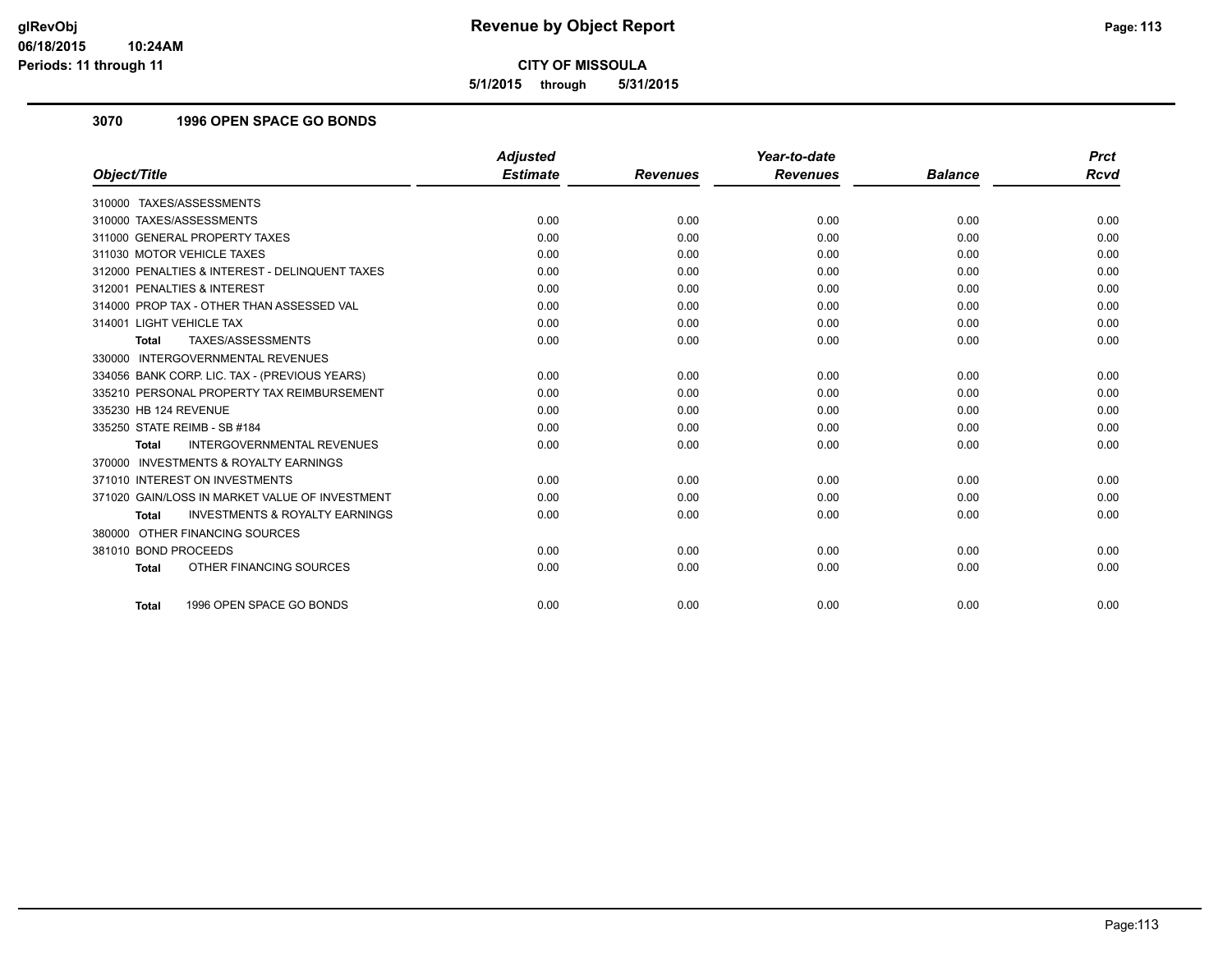**5/1/2015 through 5/31/2015**

## **3075 1997 OPEN SPACE G O BOND FUND**

**3075 1997 OPEN SPACE G O BOND FUND**

|                                                           | <b>Adjusted</b> |                 | Year-to-date    |                | <b>Prct</b> |
|-----------------------------------------------------------|-----------------|-----------------|-----------------|----------------|-------------|
| Object/Title                                              | <b>Estimate</b> | <b>Revenues</b> | <b>Revenues</b> | <b>Balance</b> | <b>Rcvd</b> |
| 310000 TAXES/ASSESSMENTS                                  |                 |                 |                 |                |             |
| 310000 TAXES/ASSESSMENTS                                  | 0.00            | 0.00            | 0.00            | 0.00           | 0.00        |
| 311000 GENERAL PROPERTY TAXES                             | 0.00            | 0.00            | 0.00            | 0.00           | 0.00        |
| 311030 MOTOR VEHICLE TAXES                                | 0.00            | 0.00            | 0.00            | 0.00           | 0.00        |
| 312000 PENALTIES & INTEREST - DELINQUENT TAXES            | 0.00            | 0.00            | 0.00            | 0.00           | 0.00        |
| 312001 PENALTIES & INTEREST                               | 0.00            | 0.00            | 0.00            | 0.00           | 0.00        |
| 314000 PROP TAX - OTHER THAN ASSESSED VAL                 | 0.00            | 0.00            | 0.00            | 0.00           | 0.00        |
| 314001 LIGHT VEHICLE TAX                                  | 0.00            | 0.00            | 0.00            | 0.00           | 0.00        |
| TAXES/ASSESSMENTS<br>Total                                | 0.00            | 0.00            | 0.00            | 0.00           | 0.00        |
| 330000 INTERGOVERNMENTAL REVENUES                         |                 |                 |                 |                |             |
| 334056 BANK CORP. LIC. TAX - (PREVIOUS YEARS)             | 0.00            | 0.00            | 0.00            | 0.00           | 0.00        |
| 335210 PERSONAL PROPERTY TAX REIMBURSEMENT                | 0.00            | 0.00            | 0.00            | 0.00           | 0.00        |
| 335230 HB 124 REVENUE                                     | 0.00            | 0.00            | 0.00            | 0.00           | 0.00        |
| 335250 STATE REIMB - SB #184                              | 0.00            | 0.00            | 0.00            | 0.00           | 0.00        |
| <b>INTERGOVERNMENTAL REVENUES</b><br><b>Total</b>         | 0.00            | 0.00            | 0.00            | 0.00           | 0.00        |
| 360000 MISCELLANEOUS REVENUES                             |                 |                 |                 |                |             |
| 360010 MISCELLANEOUS                                      | 0.00            | 0.00            | 0.00            | 0.00           | 0.00        |
| MISCELLANEOUS REVENUES<br><b>Total</b>                    | 0.00            | 0.00            | 0.00            | 0.00           | 0.00        |
| <b>INVESTMENTS &amp; ROYALTY EARNINGS</b><br>370000       |                 |                 |                 |                |             |
| 371010 INTEREST ON INVESTMENTS                            | 0.00            | 0.00            | 0.00            | 0.00           | 0.00        |
| 371020 GAIN/LOSS IN MARKET VALUE OF INVESTMENTS           | 0.00            | 0.00            | 0.00            | 0.00           | 0.00        |
| <b>INVESTMENTS &amp; ROYALTY EARNINGS</b><br><b>Total</b> | 0.00            | 0.00            | 0.00            | 0.00           | 0.00        |
| 380000 OTHER FINANCING SOURCES                            |                 |                 |                 |                |             |
| 380000 OTHER FINANCING SOURCES                            | 0.00            | 0.00            | 0.00            | 0.00           | 0.00        |
| 381010 BOND PROCEEDS                                      | 0.00            | 0.00            | 0.00            | 0.00           | 0.00        |
| OTHER FINANCING SOURCES<br><b>Total</b>                   | 0.00            | 0.00            | 0.00            | 0.00           | 0.00        |
|                                                           |                 |                 |                 |                |             |
| 1997 OPEN SPACE G O BOND FUND<br>Total                    | 0.00            | 0.00            | 0.00            | 0.00           | 0.00        |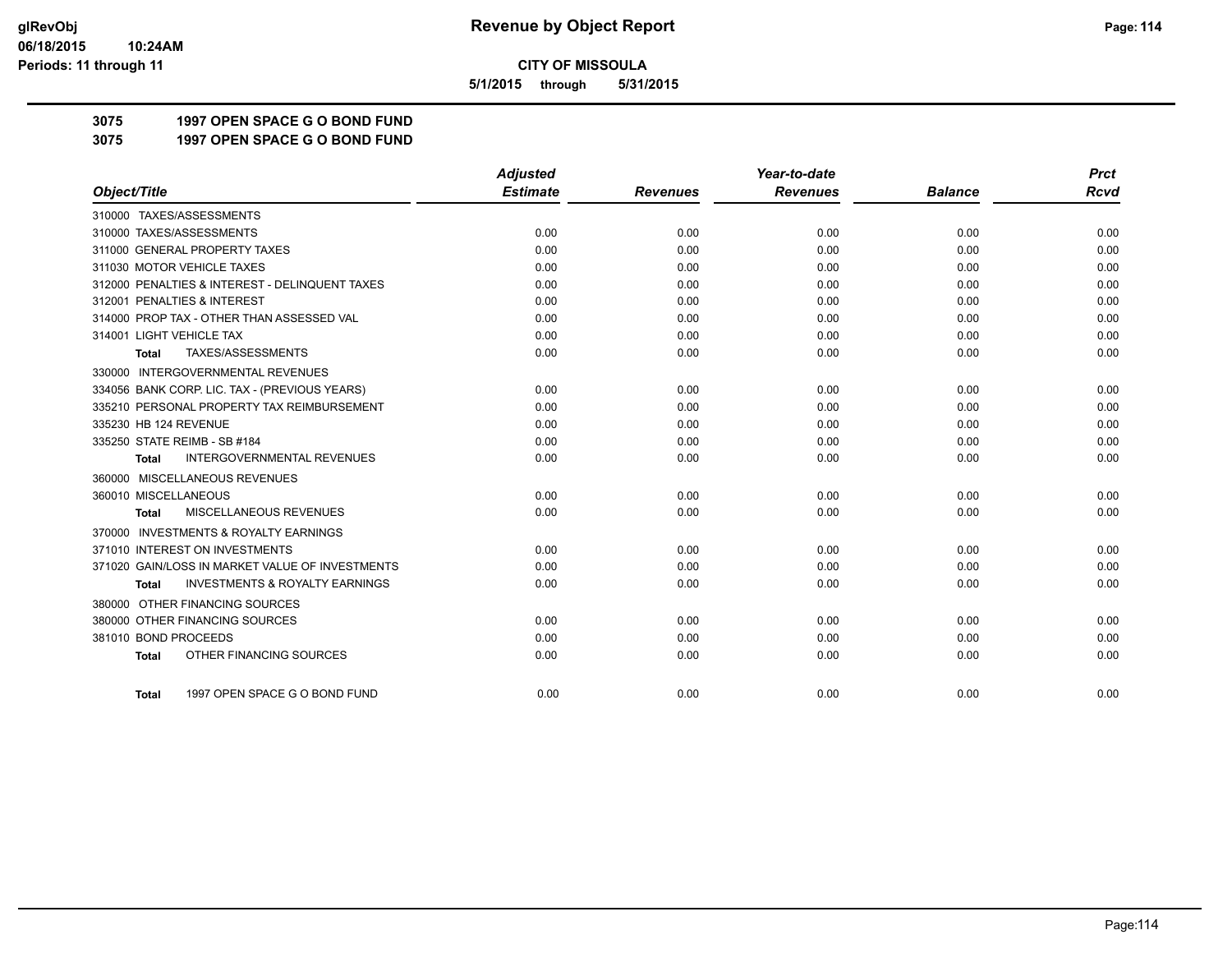**5/1/2015 through 5/31/2015**

## **3075 1997 OPEN SPACE G O BOND FUND**

|                                                           | <b>Adjusted</b> |                 | Year-to-date    |                | <b>Prct</b> |
|-----------------------------------------------------------|-----------------|-----------------|-----------------|----------------|-------------|
| Object/Title                                              | <b>Estimate</b> | <b>Revenues</b> | <b>Revenues</b> | <b>Balance</b> | <b>Rcvd</b> |
| 310000 TAXES/ASSESSMENTS                                  |                 |                 |                 |                |             |
| 310000 TAXES/ASSESSMENTS                                  | 0.00            | 0.00            | 0.00            | 0.00           | 0.00        |
| 311000 GENERAL PROPERTY TAXES                             | 0.00            | 0.00            | 0.00            | 0.00           | 0.00        |
| 311030 MOTOR VEHICLE TAXES                                | 0.00            | 0.00            | 0.00            | 0.00           | 0.00        |
| 312000 PENALTIES & INTEREST - DELINQUENT TAXES            | 0.00            | 0.00            | 0.00            | 0.00           | 0.00        |
| 312001 PENALTIES & INTEREST                               | 0.00            | 0.00            | 0.00            | 0.00           | 0.00        |
| 314000 PROP TAX - OTHER THAN ASSESSED VAL                 | 0.00            | 0.00            | 0.00            | 0.00           | 0.00        |
| 314001 LIGHT VEHICLE TAX                                  | 0.00            | 0.00            | 0.00            | 0.00           | 0.00        |
| TAXES/ASSESSMENTS<br>Total                                | 0.00            | 0.00            | 0.00            | 0.00           | 0.00        |
| 330000 INTERGOVERNMENTAL REVENUES                         |                 |                 |                 |                |             |
| 334056 BANK CORP. LIC. TAX - (PREVIOUS YEARS)             | 0.00            | 0.00            | 0.00            | 0.00           | 0.00        |
| 335210 PERSONAL PROPERTY TAX REIMBURSEMENT                | 0.00            | 0.00            | 0.00            | 0.00           | 0.00        |
| 335230 HB 124 REVENUE                                     | 0.00            | 0.00            | 0.00            | 0.00           | 0.00        |
| 335250 STATE REIMB - SB #184                              | 0.00            | 0.00            | 0.00            | 0.00           | 0.00        |
| INTERGOVERNMENTAL REVENUES<br><b>Total</b>                | 0.00            | 0.00            | 0.00            | 0.00           | 0.00        |
| 360000 MISCELLANEOUS REVENUES                             |                 |                 |                 |                |             |
| 360010 MISCELLANEOUS                                      | 0.00            | 0.00            | 0.00            | 0.00           | 0.00        |
| <b>MISCELLANEOUS REVENUES</b><br>Total                    | 0.00            | 0.00            | 0.00            | 0.00           | 0.00        |
| 370000 INVESTMENTS & ROYALTY EARNINGS                     |                 |                 |                 |                |             |
| 371010 INTEREST ON INVESTMENTS                            | 0.00            | 0.00            | 0.00            | 0.00           | 0.00        |
| 371020 GAIN/LOSS IN MARKET VALUE OF INVESTMENT            | 0.00            | 0.00            | 0.00            | 0.00           | 0.00        |
| <b>INVESTMENTS &amp; ROYALTY EARNINGS</b><br><b>Total</b> | 0.00            | 0.00            | 0.00            | 0.00           | 0.00        |
| 380000 OTHER FINANCING SOURCES                            |                 |                 |                 |                |             |
| 380000 OTHER FINANCING SOURCES                            | 0.00            | 0.00            | 0.00            | 0.00           | 0.00        |
| 381010 BOND PROCEEDS                                      | 0.00            | 0.00            | 0.00            | 0.00           | 0.00        |
| OTHER FINANCING SOURCES<br><b>Total</b>                   | 0.00            | 0.00            | 0.00            | 0.00           | 0.00        |
|                                                           |                 |                 |                 |                |             |
| 1997 OPEN SPACE G O BOND FUND<br>Total                    | 0.00            | 0.00            | 0.00            | 0.00           | 0.00        |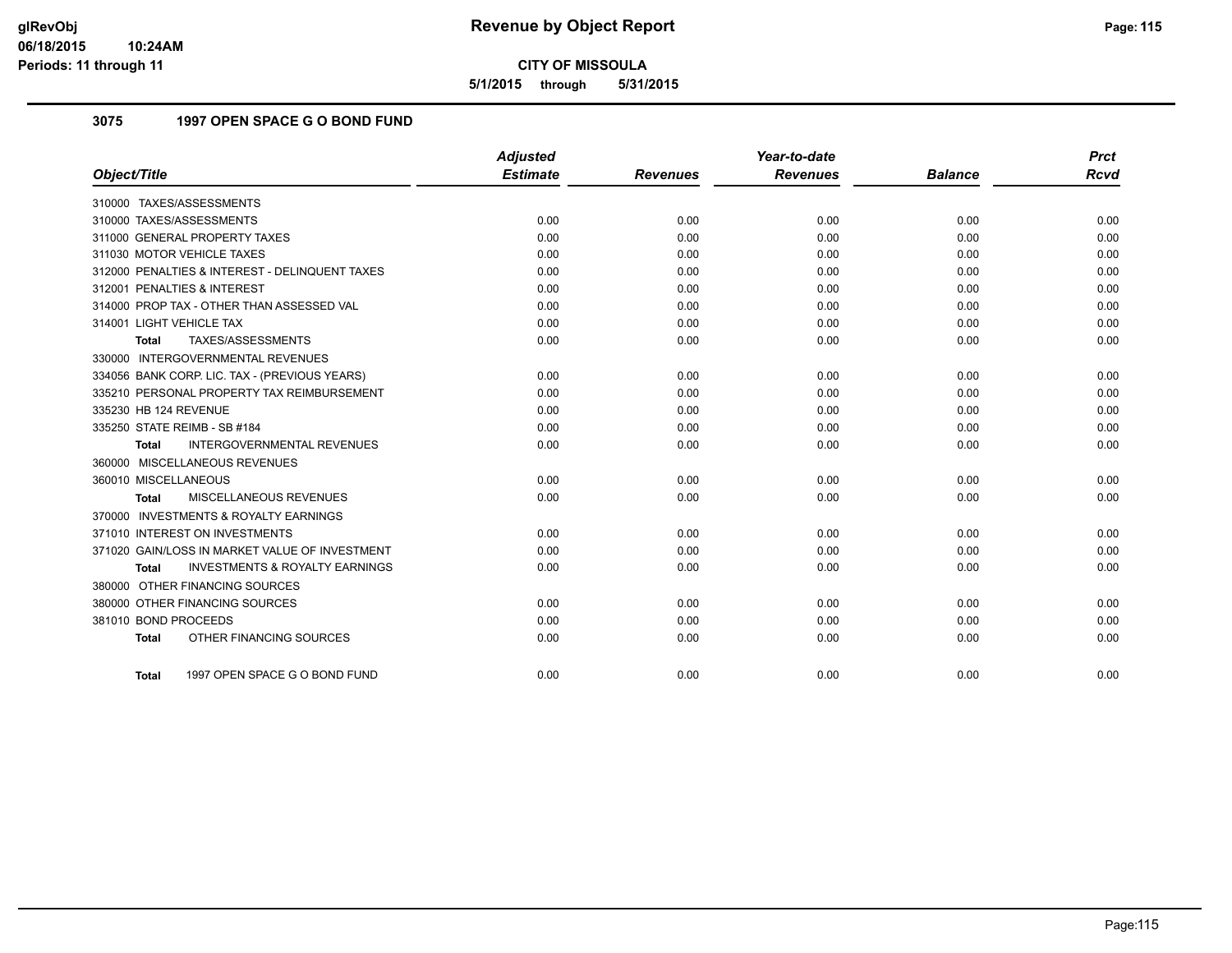#### **06/18/2015 10:24AM Periods: 11 through 11**

**CITY OF MISSOULA**

**5/1/2015 through 5/31/2015**

## **3080 1994 FIRE EQUIP/CITY HALLS REFUND BOND F**

**3080 1994 FIRE EQUIP/CITY HALLS REFUND BOND F**

|                                                           | <b>Adjusted</b> |                 | Year-to-date    |                | <b>Prct</b> |
|-----------------------------------------------------------|-----------------|-----------------|-----------------|----------------|-------------|
| Object/Title                                              | <b>Estimate</b> | <b>Revenues</b> | <b>Revenues</b> | <b>Balance</b> | <b>Rcvd</b> |
| 310000 TAXES/ASSESSMENTS                                  |                 |                 |                 |                |             |
| 310000 TAXES/ASSESSMENTS                                  | 0.00            | 0.00            | 0.00            | 0.00           | 0.00        |
| 311000 GENERAL PROPERTY TAXES                             | 0.00            | 0.00            | 0.00            | 0.00           | 0.00        |
| 311030 MOTOR VEHICLE TAXES                                | 0.00            | 0.00            | 0.00            | 0.00           | 0.00        |
| 312000 PENALTIES & INTEREST - DELINQUENT TAXES            | 0.00            | 0.00            | 0.00            | 0.00           | 0.00        |
| 312001 PENALTIES & INTEREST                               | 0.00            | 0.00            | 0.00            | 0.00           | 0.00        |
| 314000 PROP TAX - OTHER THAN ASSESSED VAL                 | 0.00            | 0.00            | 0.00            | 0.00           | 0.00        |
| 314001 LIGHT VEHICLE TAX                                  | 0.00            | 0.00            | 0.00            | 0.00           | 0.00        |
| TAXES/ASSESSMENTS<br>Total                                | 0.00            | 0.00            | 0.00            | 0.00           | 0.00        |
| 330000 INTERGOVERNMENTAL REVENUES                         |                 |                 |                 |                |             |
| 334056 BANK CORP. LIC. TAX - (PREVIOUS YEARS)             | 0.00            | 0.00            | 0.00            | 0.00           | 0.00        |
| 335210 PERSONAL PROPERTY TAX REIMBURSEMENT                | 0.00            | 0.00            | 0.00            | 0.00           | 0.00        |
| 335230 HB 124 REVENUE                                     | 0.00            | 0.00            | 0.00            | 0.00           | 0.00        |
| 335250 STATE REIMB - SB #184                              | 0.00            | 0.00            | 0.00            | 0.00           | 0.00        |
| <b>INTERGOVERNMENTAL REVENUES</b><br>Total                | 0.00            | 0.00            | 0.00            | 0.00           | 0.00        |
| 360000 MISCELLANEOUS REVENUES                             |                 |                 |                 |                |             |
| 360010 MISCELLANEOUS                                      | 0.00            | 0.00            | 0.00            | 0.00           | 0.00        |
| MISCELLANEOUS REVENUES<br><b>Total</b>                    | 0.00            | 0.00            | 0.00            | 0.00           | 0.00        |
| <b>INVESTMENTS &amp; ROYALTY EARNINGS</b><br>370000       |                 |                 |                 |                |             |
| 371010 INTEREST ON INVESTMENTS                            | 0.00            | 0.00            | 0.00            | 0.00           | 0.00        |
| 371020 GAIN/LOSS IN MARKET VALUE OF INVESTMENTS           | 0.00            | 0.00            | 0.00            | 0.00           | 0.00        |
| <b>INVESTMENTS &amp; ROYALTY EARNINGS</b><br><b>Total</b> | 0.00            | 0.00            | 0.00            | 0.00           | 0.00        |
| 380000 OTHER FINANCING SOURCES                            |                 |                 |                 |                |             |
| 380000 OTHER FINANCING SOURCES                            | 0.00            | 0.00            | 0.00            | 0.00           | 0.00        |
| 381010 BOND PROCEEDS                                      | 0.00            | 0.00            | 0.00            | 0.00           | 0.00        |
| OTHER FINANCING SOURCES<br><b>Total</b>                   | 0.00            | 0.00            | 0.00            | 0.00           | 0.00        |
|                                                           |                 |                 |                 |                |             |
| 1994 FIRE EQUIP/CITY HALLS REFUND BONI<br>Total           | 0.00            | 0.00            | 0.00            | 0.00           | 0.00        |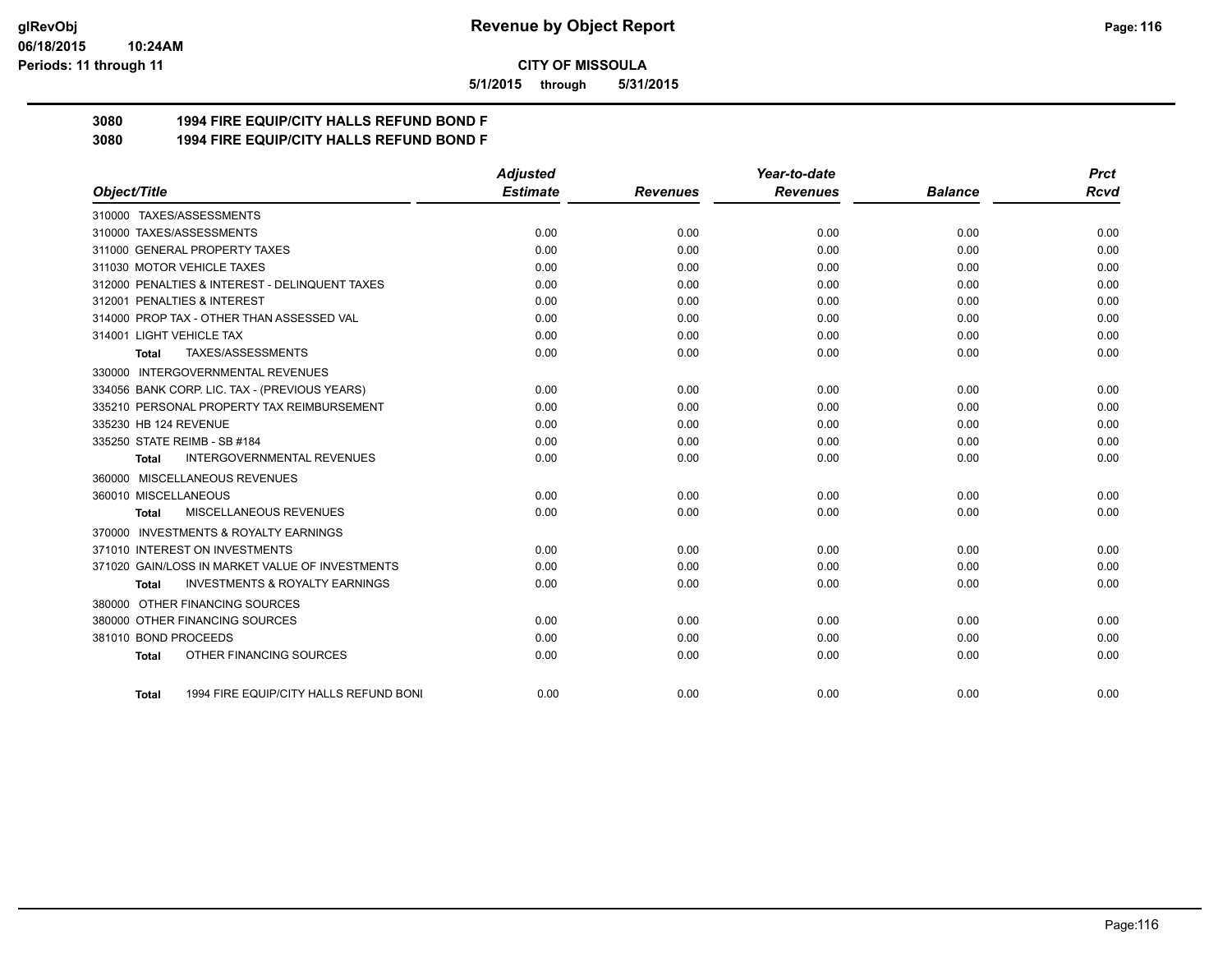**5/1/2015 through 5/31/2015**

#### **3080 1994 FIRE EQUIP/CITY HALLS REFUND BOND F**

|                                |                                                | <b>Adjusted</b> |                 | Year-to-date    |                | <b>Prct</b> |
|--------------------------------|------------------------------------------------|-----------------|-----------------|-----------------|----------------|-------------|
| Object/Title                   |                                                | <b>Estimate</b> | <b>Revenues</b> | <b>Revenues</b> | <b>Balance</b> | <b>Rcvd</b> |
| 310000 TAXES/ASSESSMENTS       |                                                |                 |                 |                 |                |             |
| 310000 TAXES/ASSESSMENTS       |                                                | 0.00            | 0.00            | 0.00            | 0.00           | 0.00        |
| 311000 GENERAL PROPERTY TAXES  |                                                | 0.00            | 0.00            | 0.00            | 0.00           | 0.00        |
| 311030 MOTOR VEHICLE TAXES     |                                                | 0.00            | 0.00            | 0.00            | 0.00           | 0.00        |
|                                | 312000 PENALTIES & INTEREST - DELINQUENT TAXES | 0.00            | 0.00            | 0.00            | 0.00           | 0.00        |
| 312001 PENALTIES & INTEREST    |                                                | 0.00            | 0.00            | 0.00            | 0.00           | 0.00        |
|                                | 314000 PROP TAX - OTHER THAN ASSESSED VAL      | 0.00            | 0.00            | 0.00            | 0.00           | 0.00        |
| 314001 LIGHT VEHICLE TAX       |                                                | 0.00            | 0.00            | 0.00            | 0.00           | 0.00        |
| Total                          | TAXES/ASSESSMENTS                              | 0.00            | 0.00            | 0.00            | 0.00           | 0.00        |
|                                | 330000 INTERGOVERNMENTAL REVENUES              |                 |                 |                 |                |             |
|                                | 334056 BANK CORP. LIC. TAX - (PREVIOUS YEARS)  | 0.00            | 0.00            | 0.00            | 0.00           | 0.00        |
|                                | 335210 PERSONAL PROPERTY TAX REIMBURSEMENT     | 0.00            | 0.00            | 0.00            | 0.00           | 0.00        |
| 335230 HB 124 REVENUE          |                                                | 0.00            | 0.00            | 0.00            | 0.00           | 0.00        |
| 335250 STATE REIMB - SB #184   |                                                | 0.00            | 0.00            | 0.00            | 0.00           | 0.00        |
| <b>Total</b>                   | <b>INTERGOVERNMENTAL REVENUES</b>              | 0.00            | 0.00            | 0.00            | 0.00           | 0.00        |
| 360000 MISCELLANEOUS REVENUES  |                                                |                 |                 |                 |                |             |
| 360010 MISCELLANEOUS           |                                                | 0.00            | 0.00            | 0.00            | 0.00           | 0.00        |
| Total                          | MISCELLANEOUS REVENUES                         | 0.00            | 0.00            | 0.00            | 0.00           | 0.00        |
|                                | 370000 INVESTMENTS & ROYALTY EARNINGS          |                 |                 |                 |                |             |
| 371010 INTEREST ON INVESTMENTS |                                                | 0.00            | 0.00            | 0.00            | 0.00           | 0.00        |
|                                | 371020 GAIN/LOSS IN MARKET VALUE OF INVESTMENT | 0.00            | 0.00            | 0.00            | 0.00           | 0.00        |
| Total                          | <b>INVESTMENTS &amp; ROYALTY EARNINGS</b>      | 0.00            | 0.00            | 0.00            | 0.00           | 0.00        |
| 380000 OTHER FINANCING SOURCES |                                                |                 |                 |                 |                |             |
| 380000 OTHER FINANCING SOURCES |                                                | 0.00            | 0.00            | 0.00            | 0.00           | 0.00        |
| 381010 BOND PROCEEDS           |                                                | 0.00            | 0.00            | 0.00            | 0.00           | 0.00        |
| <b>Total</b>                   | OTHER FINANCING SOURCES                        | 0.00            | 0.00            | 0.00            | 0.00           | 0.00        |
|                                |                                                |                 |                 |                 |                |             |
| Total                          | 1994 FIRE EQUIP/CITY HALLS REFUND BON          | 0.00            | 0.00            | 0.00            | 0.00           | 0.00        |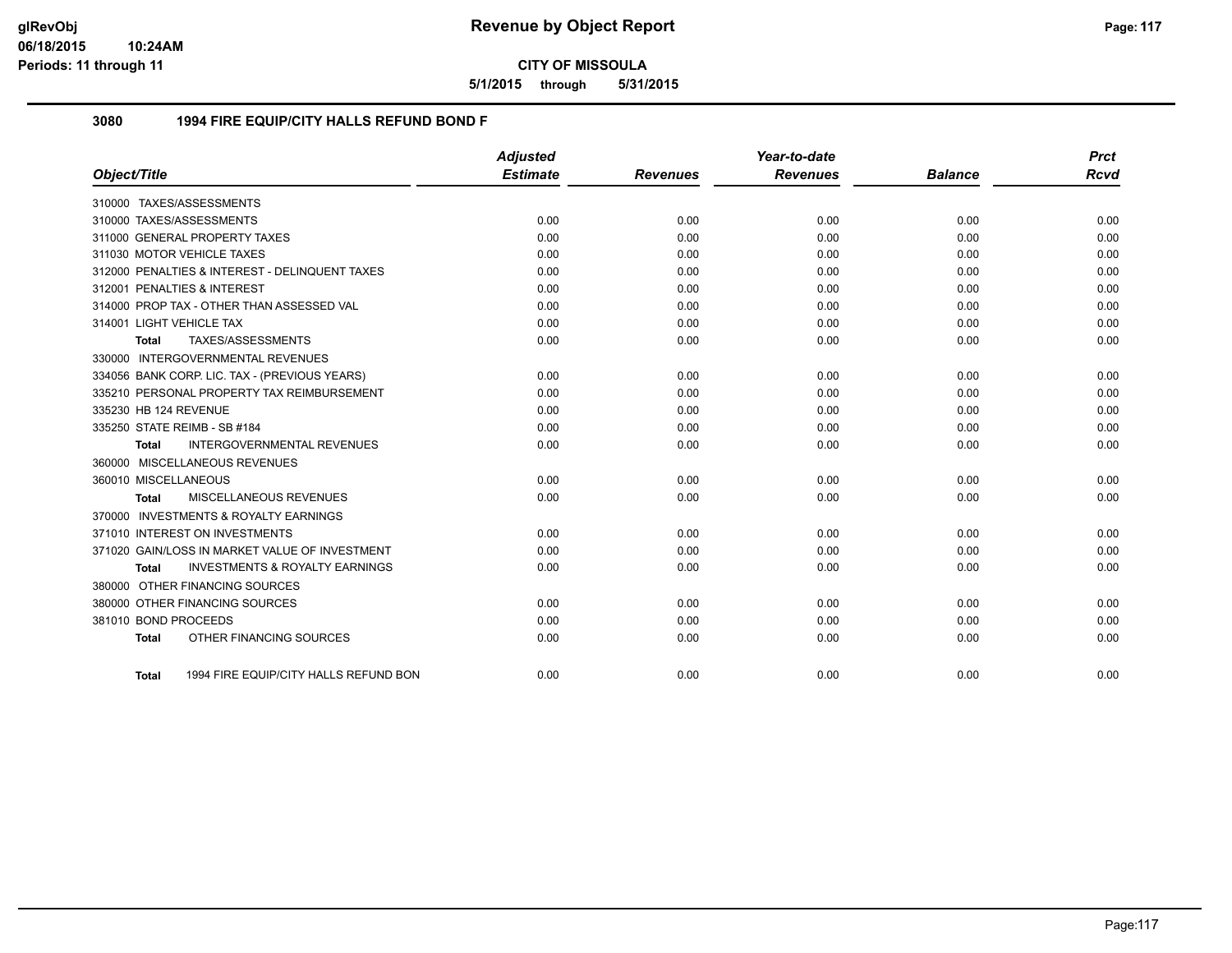**5/1/2015 through 5/31/2015**

## **3085 1993 FIRE STATION G O BOND FUND**

**3085 1993 FIRE STATION G O BOND FUND**

|                                                           | <b>Adjusted</b> |                 | Year-to-date    |                | <b>Prct</b> |
|-----------------------------------------------------------|-----------------|-----------------|-----------------|----------------|-------------|
| Object/Title                                              | <b>Estimate</b> | <b>Revenues</b> | <b>Revenues</b> | <b>Balance</b> | <b>Rcvd</b> |
| 310000 TAXES/ASSESSMENTS                                  |                 |                 |                 |                |             |
| 310000 TAXES/ASSESSMENTS                                  | 0.00            | 0.00            | 0.00            | 0.00           | 0.00        |
| 311000 GENERAL PROPERTY TAXES                             | 0.00            | 0.00            | 0.00            | 0.00           | 0.00        |
| 311030 MOTOR VEHICLE TAXES                                | 0.00            | 0.00            | 0.00            | 0.00           | 0.00        |
| 312000 PENALTIES & INTEREST - DELINQUENT TAXES            | 0.00            | 0.00            | 0.00            | 0.00           | 0.00        |
| 312001 PENALTIES & INTEREST                               | 0.00            | 0.00            | 0.00            | 0.00           | 0.00        |
| 314000 PROP TAX - OTHER THAN ASSESSED VAL                 | 0.00            | 0.00            | 0.00            | 0.00           | 0.00        |
| 314001 LIGHT VEHICLE TAX                                  | 0.00            | 0.00            | 0.00            | 0.00           | 0.00        |
| TAXES/ASSESSMENTS<br><b>Total</b>                         | 0.00            | 0.00            | 0.00            | 0.00           | 0.00        |
| <b>INTERGOVERNMENTAL REVENUES</b><br>330000               |                 |                 |                 |                |             |
| 334056 BANK CORP. LIC. TAX - (PREVIOUS YEARS)             | 0.00            | 0.00            | 0.00            | 0.00           | 0.00        |
| 335210 PERSONAL PROPERTY TAX REIMBURSEMENT                | 0.00            | 0.00            | 0.00            | 0.00           | 0.00        |
| 335230 HB 124 REVENUE                                     | 0.00            | 0.00            | 0.00            | 0.00           | 0.00        |
| 335250 STATE REIMB - SB #184                              | 0.00            | 0.00            | 0.00            | 0.00           | 0.00        |
| <b>INTERGOVERNMENTAL REVENUES</b><br><b>Total</b>         | 0.00            | 0.00            | 0.00            | 0.00           | 0.00        |
| MISCELLANEOUS REVENUES<br>360000                          |                 |                 |                 |                |             |
| 360010 MISCELLANEOUS                                      | 0.00            | 0.00            | 0.00            | 0.00           | 0.00        |
| MISCELLANEOUS REVENUES<br><b>Total</b>                    | 0.00            | 0.00            | 0.00            | 0.00           | 0.00        |
| <b>INVESTMENTS &amp; ROYALTY EARNINGS</b><br>370000       |                 |                 |                 |                |             |
| 371010 INTEREST ON INVESTMENTS                            | 0.00            | 0.00            | 0.00            | 0.00           | 0.00        |
| 371020 GAIN/LOSS IN MARKET VALUE OF INVESTMENTS           | 0.00            | 0.00            | 0.00            | 0.00           | 0.00        |
| <b>INVESTMENTS &amp; ROYALTY EARNINGS</b><br><b>Total</b> | 0.00            | 0.00            | 0.00            | 0.00           | 0.00        |
| 1993 FIRE STATION G O BOND FUND<br><b>Total</b>           | 0.00            | 0.00            | 0.00            | 0.00           | 0.00        |
|                                                           |                 |                 |                 |                |             |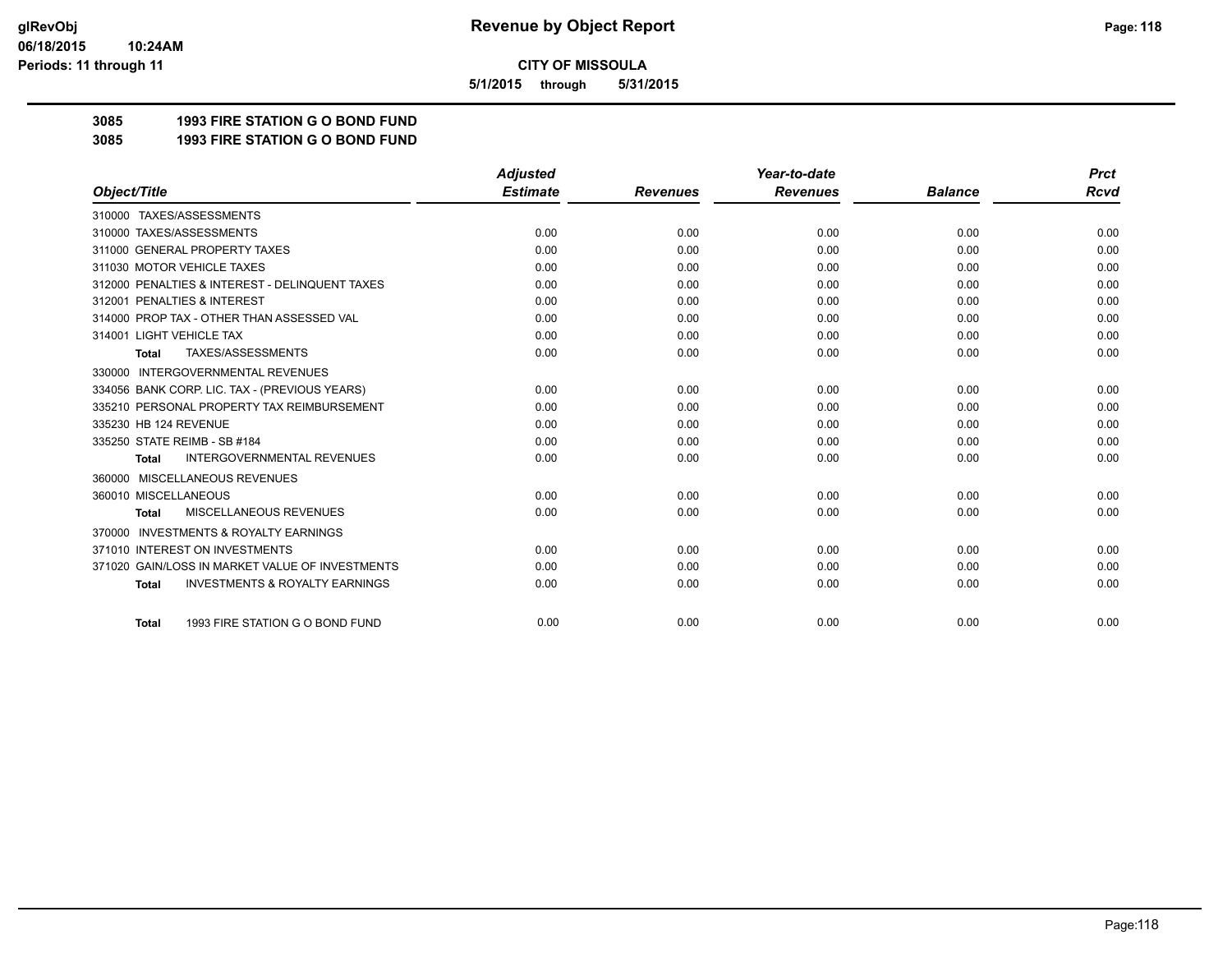**5/1/2015 through 5/31/2015**

## **3085 1993 FIRE STATION G O BOND FUND**

|                                                    | <b>Adjusted</b> |                 | Year-to-date    |                | <b>Prct</b> |
|----------------------------------------------------|-----------------|-----------------|-----------------|----------------|-------------|
| Object/Title                                       | <b>Estimate</b> | <b>Revenues</b> | <b>Revenues</b> | <b>Balance</b> | Rcvd        |
| 310000 TAXES/ASSESSMENTS                           |                 |                 |                 |                |             |
| 310000 TAXES/ASSESSMENTS                           | 0.00            | 0.00            | 0.00            | 0.00           | 0.00        |
| 311000 GENERAL PROPERTY TAXES                      | 0.00            | 0.00            | 0.00            | 0.00           | 0.00        |
| 311030 MOTOR VEHICLE TAXES                         | 0.00            | 0.00            | 0.00            | 0.00           | 0.00        |
| 312000 PENALTIES & INTEREST - DELINQUENT TAXES     | 0.00            | 0.00            | 0.00            | 0.00           | 0.00        |
| 312001 PENALTIES & INTEREST                        | 0.00            | 0.00            | 0.00            | 0.00           | 0.00        |
| 314000 PROP TAX - OTHER THAN ASSESSED VAL          | 0.00            | 0.00            | 0.00            | 0.00           | 0.00        |
| 314001 LIGHT VEHICLE TAX                           | 0.00            | 0.00            | 0.00            | 0.00           | 0.00        |
| TAXES/ASSESSMENTS<br>Total                         | 0.00            | 0.00            | 0.00            | 0.00           | 0.00        |
| 330000 INTERGOVERNMENTAL REVENUES                  |                 |                 |                 |                |             |
| 334056 BANK CORP. LIC. TAX - (PREVIOUS YEARS)      | 0.00            | 0.00            | 0.00            | 0.00           | 0.00        |
| 335210 PERSONAL PROPERTY TAX REIMBURSEMENT         | 0.00            | 0.00            | 0.00            | 0.00           | 0.00        |
| 335230 HB 124 REVENUE                              | 0.00            | 0.00            | 0.00            | 0.00           | 0.00        |
| 335250 STATE REIMB - SB #184                       | 0.00            | 0.00            | 0.00            | 0.00           | 0.00        |
| <b>INTERGOVERNMENTAL REVENUES</b><br><b>Total</b>  | 0.00            | 0.00            | 0.00            | 0.00           | 0.00        |
| 360000 MISCELLANEOUS REVENUES                      |                 |                 |                 |                |             |
| 360010 MISCELLANEOUS                               | 0.00            | 0.00            | 0.00            | 0.00           | 0.00        |
| MISCELLANEOUS REVENUES<br><b>Total</b>             | 0.00            | 0.00            | 0.00            | 0.00           | 0.00        |
| 370000 INVESTMENTS & ROYALTY EARNINGS              |                 |                 |                 |                |             |
| 371010 INTEREST ON INVESTMENTS                     | 0.00            | 0.00            | 0.00            | 0.00           | 0.00        |
| 371020 GAIN/LOSS IN MARKET VALUE OF INVESTMENT     | 0.00            | 0.00            | 0.00            | 0.00           | 0.00        |
| <b>INVESTMENTS &amp; ROYALTY EARNINGS</b><br>Total | 0.00            | 0.00            | 0.00            | 0.00           | 0.00        |
| 1993 FIRE STATION G O BOND FUND<br><b>Total</b>    | 0.00            | 0.00            | 0.00            | 0.00           | 0.00        |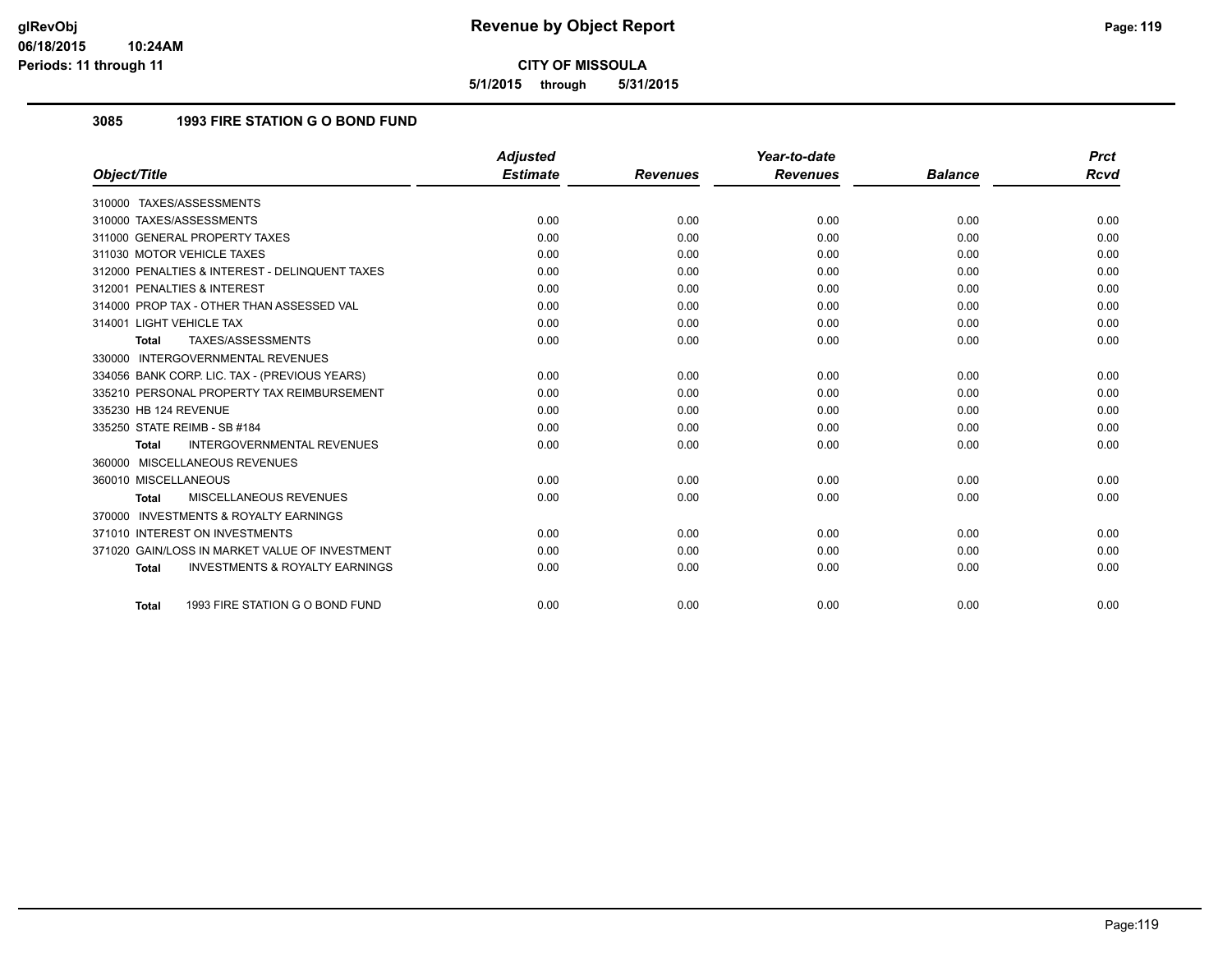**5/1/2015 through 5/31/2015**

**3090 2004 AQUATICS BOND**

**3090 2004 AQUATICS BOND**

|                                                           | <b>Adjusted</b> |                 | Year-to-date    |                | <b>Prct</b> |
|-----------------------------------------------------------|-----------------|-----------------|-----------------|----------------|-------------|
| Object/Title                                              | <b>Estimate</b> | <b>Revenues</b> | <b>Revenues</b> | <b>Balance</b> | <b>Rcvd</b> |
| 310000 TAXES/ASSESSMENTS                                  |                 |                 |                 |                |             |
| 310000 TAXES/ASSESSMENTS                                  | 0.00            | 0.00            | 0.00            | 0.00           | 0.00        |
| 311000 GENERAL PROPERTY TAXES                             | 0.00            | 0.00            | 0.00            | 0.00           | 0.00        |
| 311030 MOTOR VEHICLE TAXES                                | 0.00            | 0.00            | 0.00            | 0.00           | 0.00        |
| 312000 PENALTIES & INTEREST - DELINQUENT TAXES            | 0.00            | 0.00            | 0.00            | 0.00           | 0.00        |
| 312001 PENALTIES & INTEREST                               | 0.00            | 0.00            | 0.00            | 0.00           | 0.00        |
| 314000 PROP TAX - OTHER THAN ASSESSED VAL                 | 0.00            | 0.00            | 0.00            | 0.00           | 0.00        |
| 314001 LIGHT VEHICLE TAX                                  | 0.00            | 0.00            | 0.00            | 0.00           | 0.00        |
| TAXES/ASSESSMENTS<br>Total                                | 0.00            | 0.00            | 0.00            | 0.00           | 0.00        |
| INTERGOVERNMENTAL REVENUES<br>330000                      |                 |                 |                 |                |             |
| 334056 BANK CORP. LIC. TAX - (PREVIOUS YEARS)             | 0.00            | 0.00            | 0.00            | 0.00           | 0.00        |
| 335210 PERSONAL PROPERTY TAX REIMBURSEMENT                | 0.00            | 0.00            | 0.00            | 0.00           | 0.00        |
| 335230 HB 124 REVENUE                                     | 0.00            | 0.00            | 0.00            | 0.00           | 0.00        |
| 335250 STATE REIMB - SB #184                              | 0.00            | 0.00            | 0.00            | 0.00           | 0.00        |
| <b>INTERGOVERNMENTAL REVENUES</b><br><b>Total</b>         | 0.00            | 0.00            | 0.00            | 0.00           | 0.00        |
| 360000 MISCELLANEOUS REVENUES                             |                 |                 |                 |                |             |
| 360010 MISCELLANEOUS                                      | 0.00            | 0.00            | 0.00            | 0.00           | 0.00        |
| MISCELLANEOUS REVENUES<br><b>Total</b>                    | 0.00            | 0.00            | 0.00            | 0.00           | 0.00        |
| <b>INVESTMENTS &amp; ROYALTY EARNINGS</b><br>370000       |                 |                 |                 |                |             |
| 371010 INTEREST ON INVESTMENTS                            | 0.00            | 0.00            | 0.00            | 0.00           | 0.00        |
| 371020 GAIN/LOSS IN MARKET VALUE OF INVESTMENTS           | 0.00            | 0.00            | 0.00            | 0.00           | 0.00        |
| <b>INVESTMENTS &amp; ROYALTY EARNINGS</b><br><b>Total</b> | 0.00            | 0.00            | 0.00            | 0.00           | 0.00        |
| OTHER FINANCING SOURCES<br>380000                         |                 |                 |                 |                |             |
| 383043 TRANSFERS FROM IMPACT FEES                         | 0.00            | 0.00            | 0.00            | 0.00           | 0.00        |
| OTHER FINANCING SOURCES<br><b>Total</b>                   | 0.00            | 0.00            | 0.00            | 0.00           | 0.00        |
|                                                           |                 |                 |                 |                |             |
| 2004 AQUATICS BOND<br><b>Total</b>                        | 0.00            | 0.00            | 0.00            | 0.00           | 0.00        |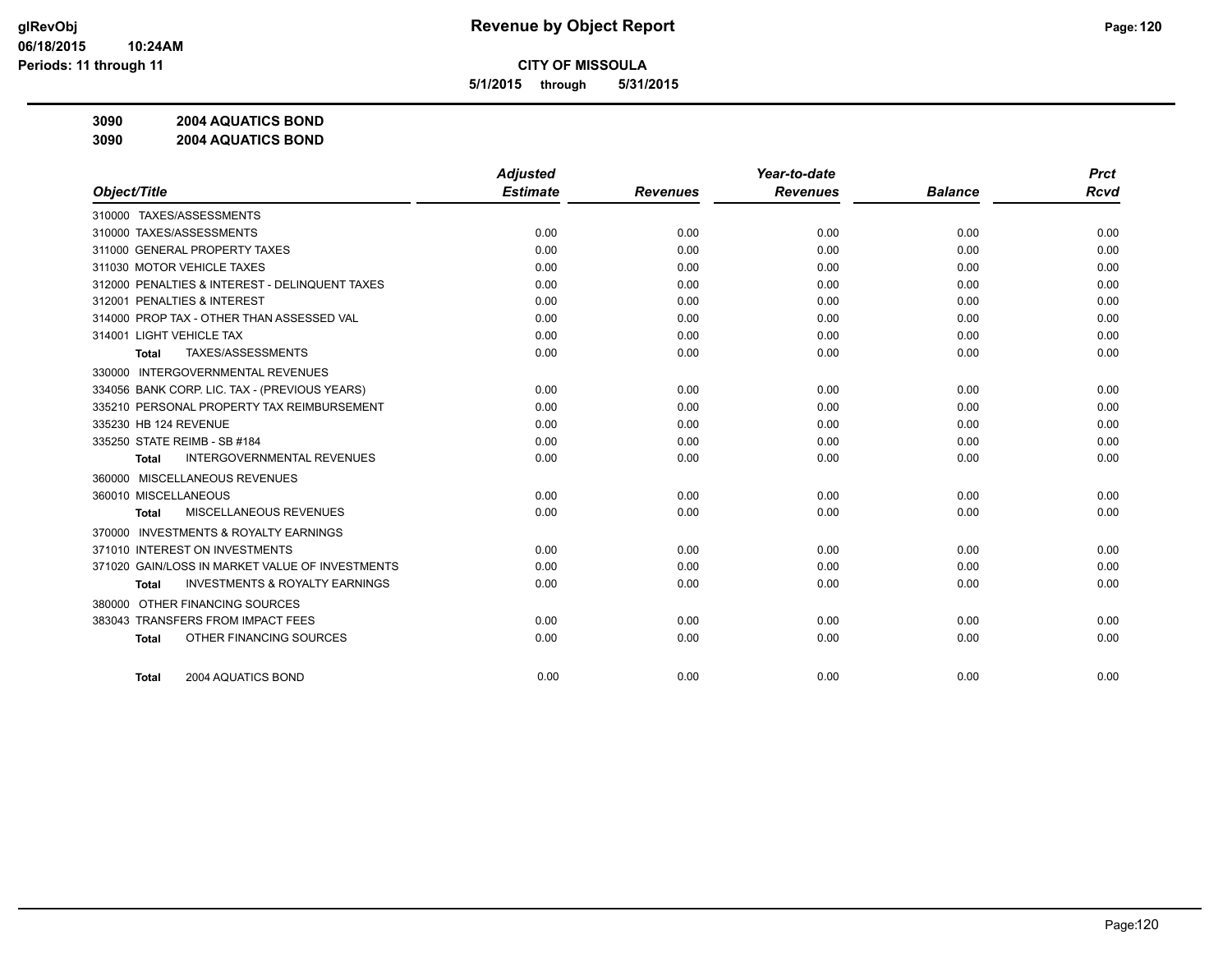**5/1/2015 through 5/31/2015**

#### **3090 2004 AQUATICS BOND**

| Object/Title                                              | <b>Adjusted</b><br><b>Estimate</b> | <b>Revenues</b> | Year-to-date<br><b>Revenues</b> | <b>Balance</b> | <b>Prct</b><br><b>Rcvd</b> |
|-----------------------------------------------------------|------------------------------------|-----------------|---------------------------------|----------------|----------------------------|
|                                                           |                                    |                 |                                 |                |                            |
| 310000 TAXES/ASSESSMENTS                                  |                                    |                 |                                 |                |                            |
| 310000 TAXES/ASSESSMENTS                                  | 0.00                               | 0.00            | 0.00                            | 0.00           | 0.00                       |
| 311000 GENERAL PROPERTY TAXES                             | 0.00                               | 0.00            | 0.00                            | 0.00           | 0.00                       |
| 311030 MOTOR VEHICLE TAXES                                | 0.00                               | 0.00            | 0.00                            | 0.00           | 0.00                       |
| 312000 PENALTIES & INTEREST - DELINQUENT TAXES            | 0.00                               | 0.00            | 0.00                            | 0.00           | 0.00                       |
| 312001 PENALTIES & INTEREST                               | 0.00                               | 0.00            | 0.00                            | 0.00           | 0.00                       |
| 314000 PROP TAX - OTHER THAN ASSESSED VAL                 | 0.00                               | 0.00            | 0.00                            | 0.00           | 0.00                       |
| 314001 LIGHT VEHICLE TAX                                  | 0.00                               | 0.00            | 0.00                            | 0.00           | 0.00                       |
| TAXES/ASSESSMENTS<br><b>Total</b>                         | 0.00                               | 0.00            | 0.00                            | 0.00           | 0.00                       |
| 330000 INTERGOVERNMENTAL REVENUES                         |                                    |                 |                                 |                |                            |
| 334056 BANK CORP. LIC. TAX - (PREVIOUS YEARS)             | 0.00                               | 0.00            | 0.00                            | 0.00           | 0.00                       |
| 335210 PERSONAL PROPERTY TAX REIMBURSEMENT                | 0.00                               | 0.00            | 0.00                            | 0.00           | 0.00                       |
| 335230 HB 124 REVENUE                                     | 0.00                               | 0.00            | 0.00                            | 0.00           | 0.00                       |
| 335250 STATE REIMB - SB #184                              | 0.00                               | 0.00            | 0.00                            | 0.00           | 0.00                       |
| <b>INTERGOVERNMENTAL REVENUES</b><br><b>Total</b>         | 0.00                               | 0.00            | 0.00                            | 0.00           | 0.00                       |
| 360000 MISCELLANEOUS REVENUES                             |                                    |                 |                                 |                |                            |
| 360010 MISCELLANEOUS                                      | 0.00                               | 0.00            | 0.00                            | 0.00           | 0.00                       |
| <b>MISCELLANEOUS REVENUES</b><br><b>Total</b>             | 0.00                               | 0.00            | 0.00                            | 0.00           | 0.00                       |
| 370000 INVESTMENTS & ROYALTY EARNINGS                     |                                    |                 |                                 |                |                            |
| 371010 INTEREST ON INVESTMENTS                            | 0.00                               | 0.00            | 0.00                            | 0.00           | 0.00                       |
| 371020 GAIN/LOSS IN MARKET VALUE OF INVESTMENT            | 0.00                               | 0.00            | 0.00                            | 0.00           | 0.00                       |
| <b>INVESTMENTS &amp; ROYALTY EARNINGS</b><br><b>Total</b> | 0.00                               | 0.00            | 0.00                            | 0.00           | 0.00                       |
| 380000 OTHER FINANCING SOURCES                            |                                    |                 |                                 |                |                            |
| 383043 TRANSFERS FROM IMPACT FEES                         | 0.00                               | 0.00            | 0.00                            | 0.00           | 0.00                       |
| OTHER FINANCING SOURCES<br><b>Total</b>                   | 0.00                               | 0.00            | 0.00                            | 0.00           | 0.00                       |
| 2004 AQUATICS BOND<br><b>Total</b>                        | 0.00                               | 0.00            | 0.00                            | 0.00           | 0.00                       |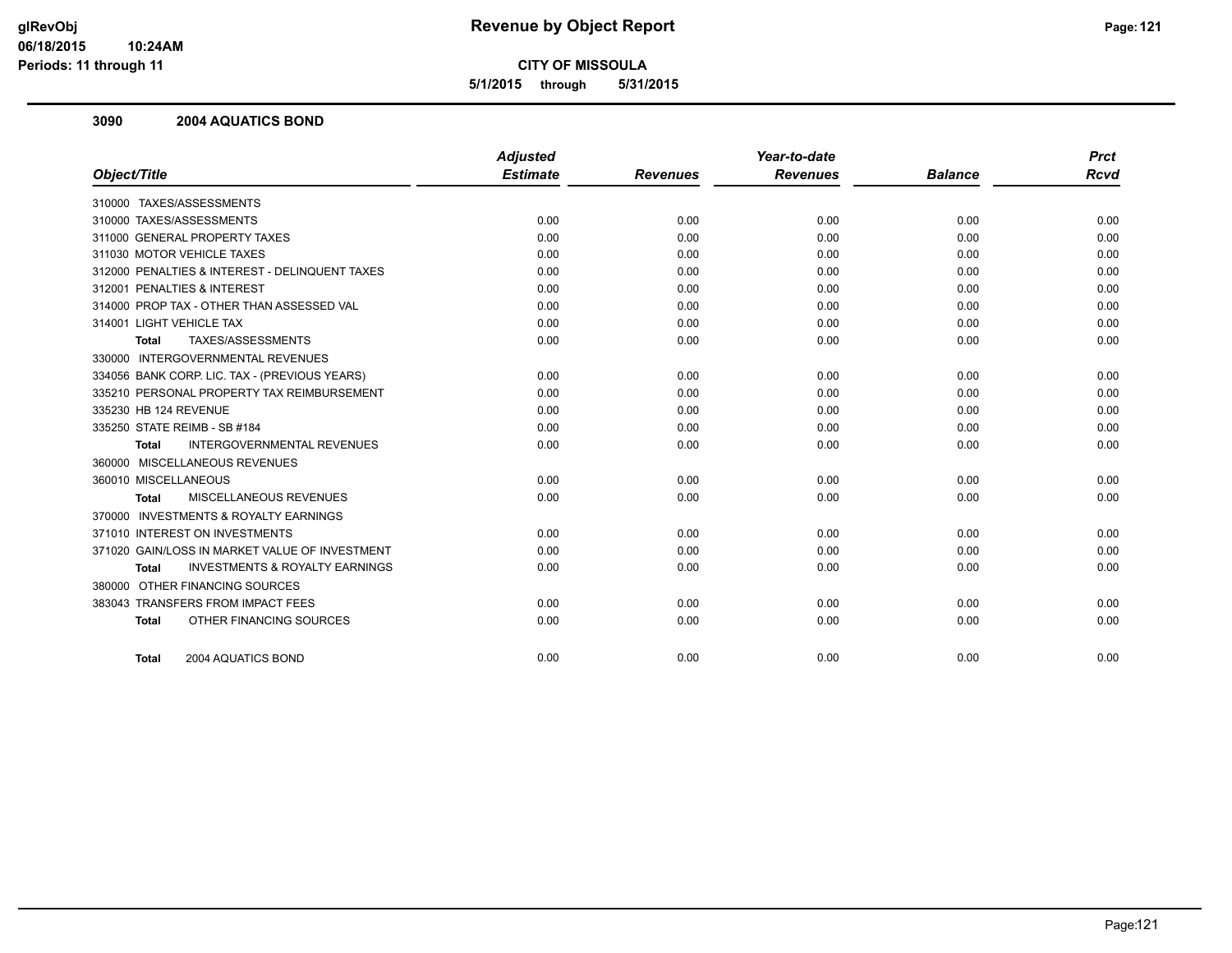**5/1/2015 through 5/31/2015**

# **3091 SERIES 2012A AQUATICS REFUNDING BOND**

**3091 SERIES 2012A AQUATICS REFUNDING BOND**

|                                                     | <b>Adjusted</b> |                 | Year-to-date    |                | <b>Prct</b> |
|-----------------------------------------------------|-----------------|-----------------|-----------------|----------------|-------------|
| Object/Title                                        | <b>Estimate</b> | <b>Revenues</b> | <b>Revenues</b> | <b>Balance</b> | Rcvd        |
| 310000 TAXES/ASSESSMENTS                            |                 |                 |                 |                |             |
| 310000 TAXES/ASSESSMENTS                            | 0.00            | 0.00            | 0.00            | 0.00           | 0.00        |
| 311000 GENERAL PROPERTY TAXES                       | 538,698.00      | 8,888.95        | 295,855.73      | 242,842.27     | 54.92       |
| 312000 PENALTIES & INTEREST - DELINQUENT TAXES      | 0.00            | 0.00            | 0.00            | 0.00           | 0.00        |
| 312001 PENALTIES & INTEREST                         | 0.00            | 329.37          | 629.72          | $-629.72$      | 0.00        |
| 314000 PROP TAX - OTHER THAN ASSESSED VAL           | 0.00            | 0.00            | 0.00            | 0.00           | 0.00        |
| TAXES/ASSESSMENTS<br>Total                          | 538,698.00      | 9,218.32        | 296,485.45      | 242,212.55     | 55.04       |
| 360000 MISCELLANEOUS REVENUES                       |                 |                 |                 |                |             |
| 360010 MISCELLANEOUS                                | 0.00            | 0.00            | 0.06            | $-0.06$        | 0.00        |
| MISCELLANEOUS REVENUES<br>Total                     | 0.00            | 0.00            | 0.06            | $-0.06$        | 0.00        |
| <b>INVESTMENTS &amp; ROYALTY EARNINGS</b><br>370000 |                 |                 |                 |                |             |
| 371010 INTEREST ON INVESTMENTS                      | 0.00            | 0.00            | 0.00            | 0.00           | 0.00        |
| 371020 GAIN/LOSS IN MARKET VALUE OF INVESTMENTS     | 0.00            | 0.00            | 0.00            | 0.00           | 0.00        |
| <b>INVESTMENTS &amp; ROYALTY EARNINGS</b><br>Total  | 0.00            | 0.00            | 0.00            | 0.00           | 0.00        |
| OTHER FINANCING SOURCES<br>380000                   |                 |                 |                 |                |             |
| 381010 BOND PROCEEDS                                | 0.00            | 0.00            | 0.00            | 0.00           | 0.00        |
| OTHER FINANCING SOURCES<br>Total                    | 0.00            | 0.00            | 0.00            | 0.00           | 0.00        |
| SERIES 2012A AQUATICS REFUNDING BONI<br>Total       | 538,698.00      | 9,218.32        | 296,485.51      | 242,212.49     | 55.04       |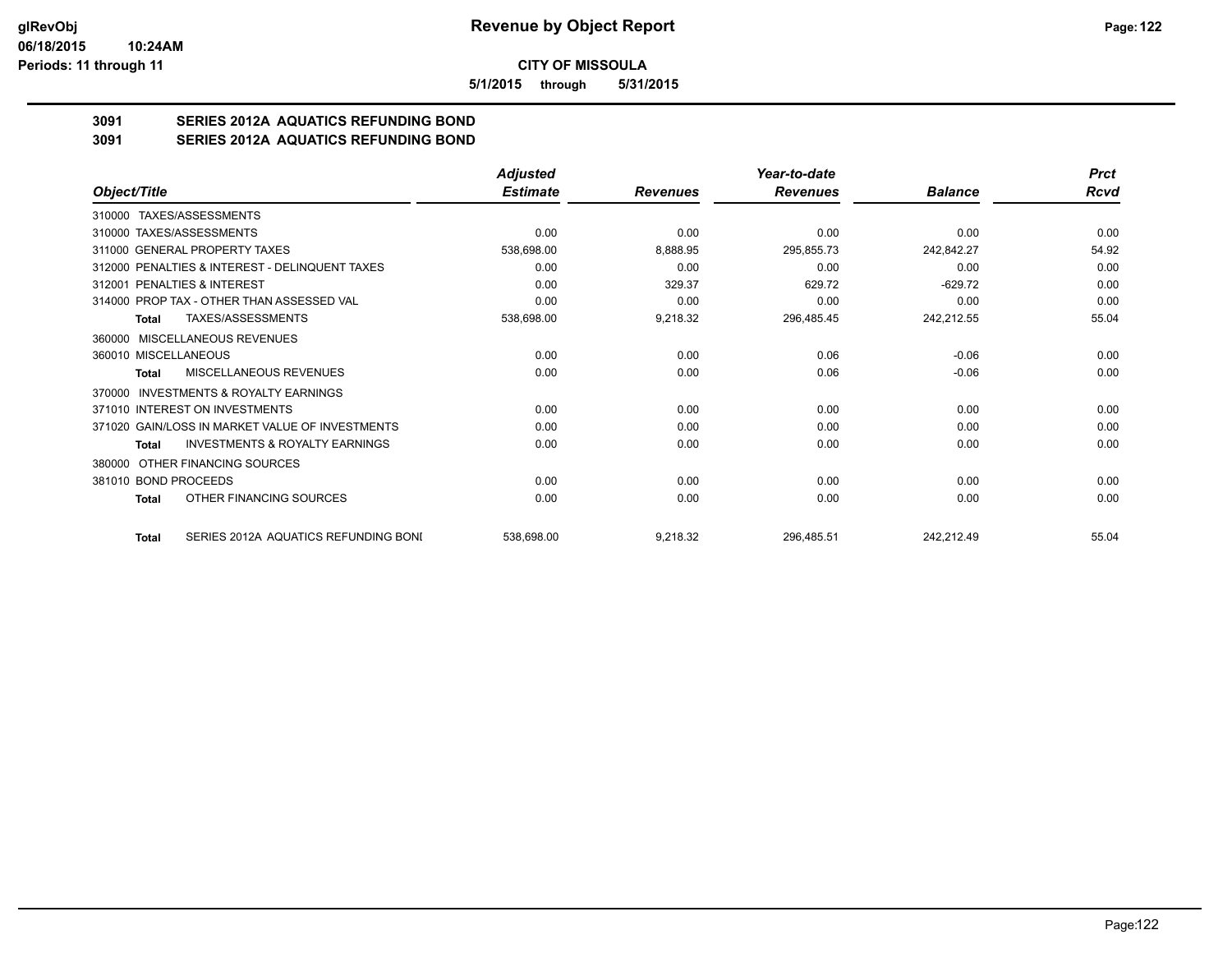**5/1/2015 through 5/31/2015**

## **3091 SERIES 2012A AQUATICS REFUNDING BOND**

|                                                           | <b>Adjusted</b> |                 | Year-to-date    |                | <b>Prct</b> |
|-----------------------------------------------------------|-----------------|-----------------|-----------------|----------------|-------------|
| Object/Title                                              | <b>Estimate</b> | <b>Revenues</b> | <b>Revenues</b> | <b>Balance</b> | Rcvd        |
| 310000 TAXES/ASSESSMENTS                                  |                 |                 |                 |                |             |
| 310000 TAXES/ASSESSMENTS                                  | 0.00            | 0.00            | 0.00            | 0.00           | 0.00        |
| 311000 GENERAL PROPERTY TAXES                             | 538,698.00      | 8,888.95        | 295,855.73      | 242,842.27     | 54.92       |
| 312000 PENALTIES & INTEREST - DELINQUENT TAXES            | 0.00            | 0.00            | 0.00            | 0.00           | 0.00        |
| 312001 PENALTIES & INTEREST                               | 0.00            | 329.37          | 629.72          | $-629.72$      | 0.00        |
| 314000 PROP TAX - OTHER THAN ASSESSED VAL                 | 0.00            | 0.00            | 0.00            | 0.00           | 0.00        |
| TAXES/ASSESSMENTS<br><b>Total</b>                         | 538,698.00      | 9,218.32        | 296,485.45      | 242,212.55     | 55.04       |
| 360000 MISCELLANEOUS REVENUES                             |                 |                 |                 |                |             |
| 360010 MISCELLANEOUS                                      | 0.00            | 0.00            | 0.06            | $-0.06$        | 0.00        |
| MISCELLANEOUS REVENUES<br>Total                           | 0.00            | 0.00            | 0.06            | $-0.06$        | 0.00        |
| INVESTMENTS & ROYALTY EARNINGS<br>370000                  |                 |                 |                 |                |             |
| 371010 INTEREST ON INVESTMENTS                            | 0.00            | 0.00            | 0.00            | 0.00           | 0.00        |
| 371020 GAIN/LOSS IN MARKET VALUE OF INVESTMENT            | 0.00            | 0.00            | 0.00            | 0.00           | 0.00        |
| <b>INVESTMENTS &amp; ROYALTY EARNINGS</b><br><b>Total</b> | 0.00            | 0.00            | 0.00            | 0.00           | 0.00        |
| OTHER FINANCING SOURCES<br>380000                         |                 |                 |                 |                |             |
| 381010 BOND PROCEEDS                                      | 0.00            | 0.00            | 0.00            | 0.00           | 0.00        |
| OTHER FINANCING SOURCES<br><b>Total</b>                   | 0.00            | 0.00            | 0.00            | 0.00           | 0.00        |
| SERIES 2012A AQUATICS REFUNDING BON<br><b>Total</b>       | 538,698.00      | 9,218.32        | 296,485.51      | 242,212.49     | 55.04       |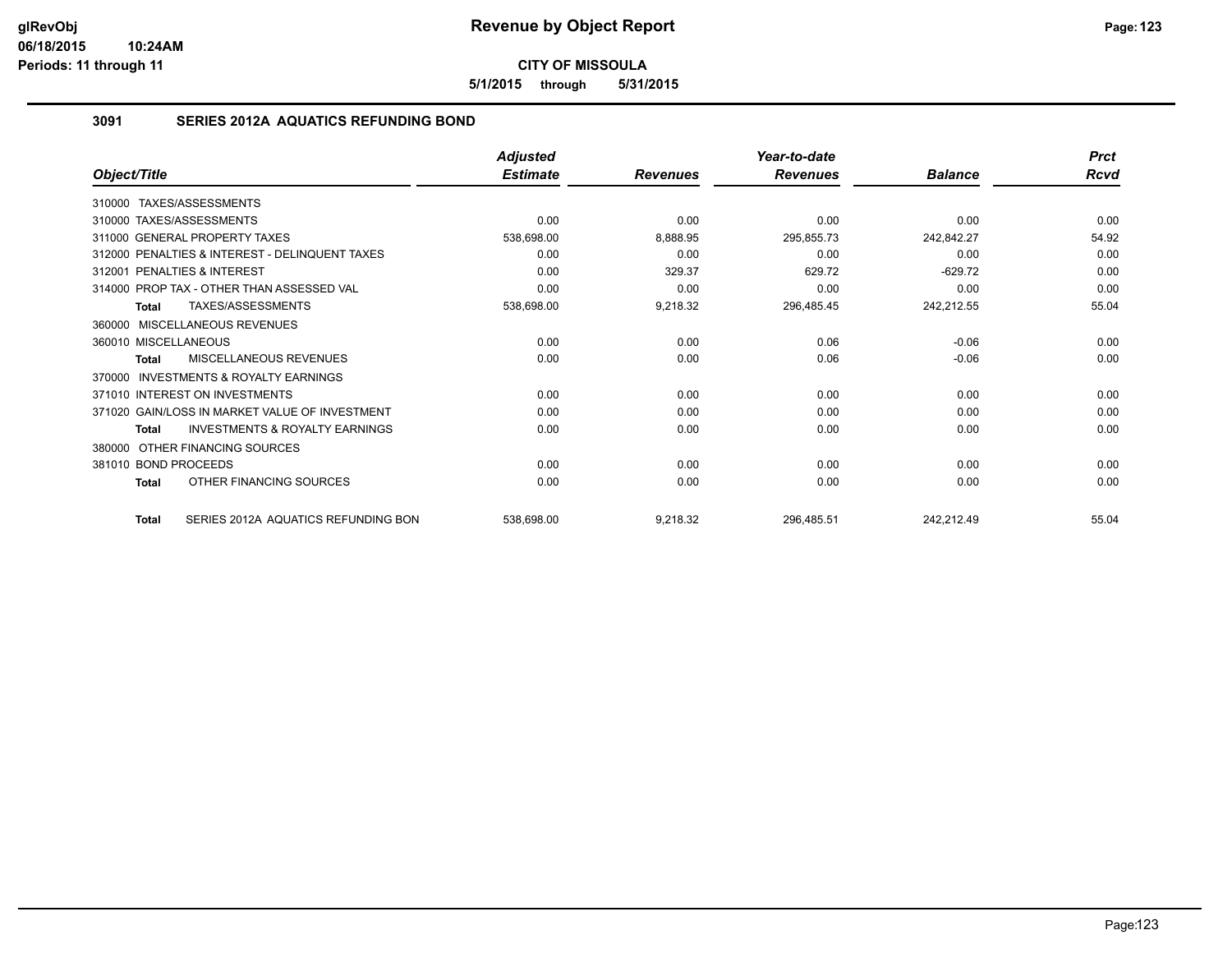**5/1/2015 through 5/31/2015**

## **3092 Series 2013A GO REFUNDING BONDS**

**3092 Series 2013A GO REFUNDING BONDS**

|                                                    | <b>Adjusted</b> |                 | Year-to-date    |                | <b>Prct</b> |
|----------------------------------------------------|-----------------|-----------------|-----------------|----------------|-------------|
| Object/Title                                       | <b>Estimate</b> | <b>Revenues</b> | <b>Revenues</b> | <b>Balance</b> | <b>Rcvd</b> |
| 310000 TAXES/ASSESSMENTS                           |                 |                 |                 |                |             |
| 310000 TAXES/ASSESSMENTS                           | 0.00            | 0.00            | 0.00            | 0.00           | 0.00        |
| 311000 GENERAL PROPERTY TAXES                      | 691,800.00      | 11,240.28       | 379,873.12      | 311,926.88     | 54.91       |
| 312000 PENALTIES & INTEREST - DELINQUENT TAXES     | 0.00            | 0.00            | 0.00            | 0.00           | 0.00        |
| PENALTIES & INTEREST<br>312001                     | 0.00            | 329.90          | 731.35          | $-731.35$      | 0.00        |
| TAXES/ASSESSMENTS<br>Total                         | 691,800.00      | 11,570.18       | 380,604.47      | 311, 195.53    | 55.02       |
| INVESTMENTS & ROYALTY EARNINGS<br>370000           |                 |                 |                 |                |             |
| 371010 INTEREST ON INVESTMENTS                     | 0.00            | 0.00            | 0.00            | 0.00           | 0.00        |
| 371020 GAIN/LOSS IN MARKET VALUE OF INVESTMENTS    | 0.00            | 0.00            | 0.00            | 0.00           | 0.00        |
| <b>INVESTMENTS &amp; ROYALTY EARNINGS</b><br>Total | 0.00            | 0.00            | 0.00            | 0.00           | 0.00        |
| OTHER FINANCING SOURCES<br>380000                  |                 |                 |                 |                |             |
| 381010 BOND PROCEEDS                               | 0.00            | 0.00            | 0.00            | 0.00           | 0.00        |
| OTHER FINANCING SOURCES<br>Total                   | 0.00            | 0.00            | 0.00            | 0.00           | 0.00        |
| Series 2013A GO REFUNDING BONDS<br><b>Total</b>    | 691,800.00      | 11,570.18       | 380,604.47      | 311, 195.53    | 55.02       |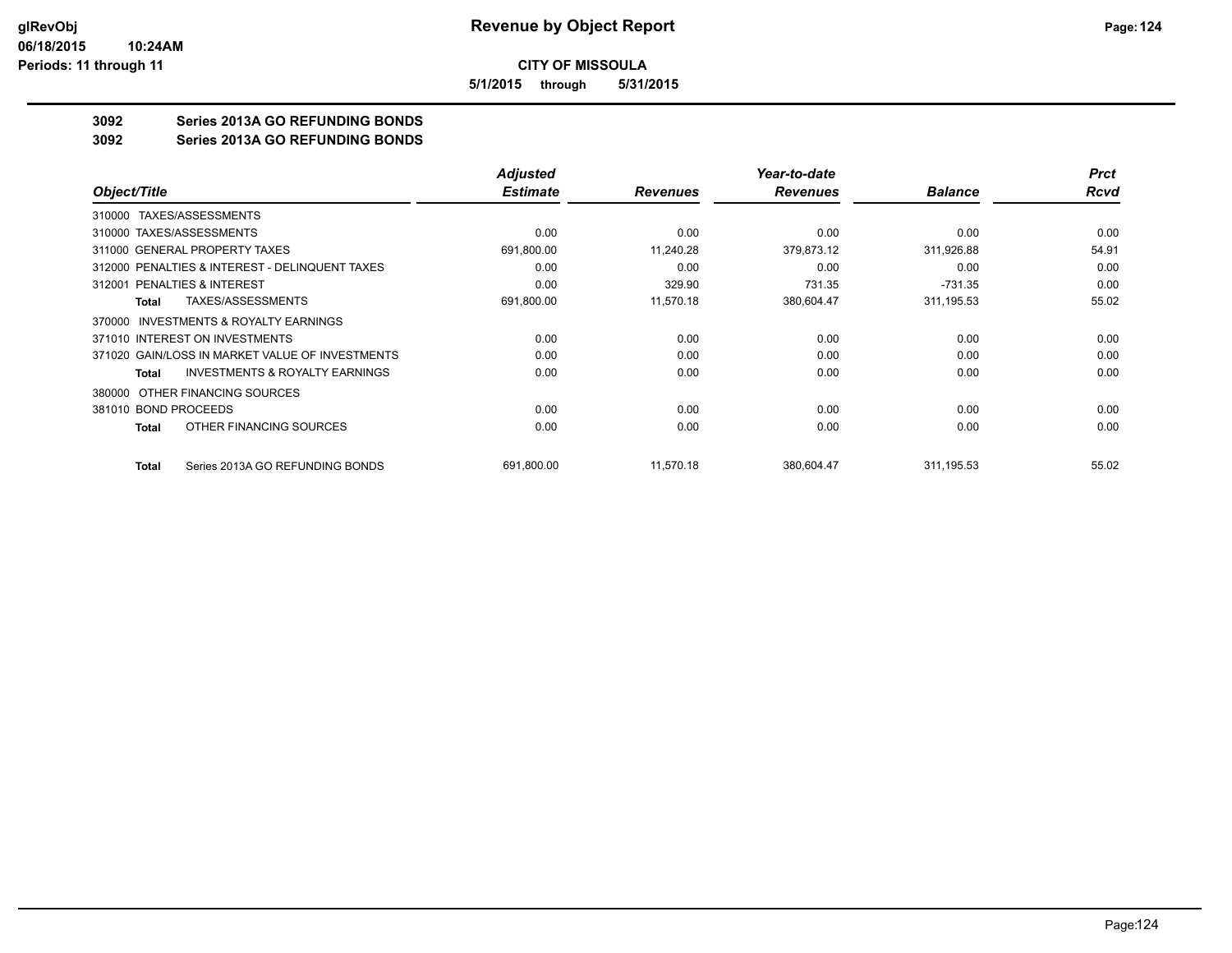**5/1/2015 through 5/31/2015**

## **3092 Series 2013A GO REFUNDING BONDS**

| Object/Title                                              | <b>Adjusted</b><br><b>Estimate</b> | <b>Revenues</b> | Year-to-date<br><b>Revenues</b> | <b>Balance</b> | <b>Prct</b><br><b>Rcvd</b> |
|-----------------------------------------------------------|------------------------------------|-----------------|---------------------------------|----------------|----------------------------|
| TAXES/ASSESSMENTS<br>310000                               |                                    |                 |                                 |                |                            |
| 310000 TAXES/ASSESSMENTS                                  | 0.00                               | 0.00            | 0.00                            | 0.00           | 0.00                       |
| 311000 GENERAL PROPERTY TAXES                             | 691,800.00                         | 11,240.28       | 379,873.12                      | 311,926.88     | 54.91                      |
| 312000 PENALTIES & INTEREST - DELINQUENT TAXES            | 0.00                               | 0.00            | 0.00                            | 0.00           | 0.00                       |
| 312001 PENALTIES & INTEREST                               | 0.00                               | 329.90          | 731.35                          | $-731.35$      | 0.00                       |
| TAXES/ASSESSMENTS<br><b>Total</b>                         | 691,800.00                         | 11,570.18       | 380,604.47                      | 311, 195.53    | 55.02                      |
| <b>INVESTMENTS &amp; ROYALTY EARNINGS</b><br>370000       |                                    |                 |                                 |                |                            |
| 371010 INTEREST ON INVESTMENTS                            | 0.00                               | 0.00            | 0.00                            | 0.00           | 0.00                       |
| 371020 GAIN/LOSS IN MARKET VALUE OF INVESTMENT            | 0.00                               | 0.00            | 0.00                            | 0.00           | 0.00                       |
| <b>INVESTMENTS &amp; ROYALTY EARNINGS</b><br><b>Total</b> | 0.00                               | 0.00            | 0.00                            | 0.00           | 0.00                       |
| 380000 OTHER FINANCING SOURCES                            |                                    |                 |                                 |                |                            |
| 381010 BOND PROCEEDS                                      | 0.00                               | 0.00            | 0.00                            | 0.00           | 0.00                       |
| OTHER FINANCING SOURCES<br><b>Total</b>                   | 0.00                               | 0.00            | 0.00                            | 0.00           | 0.00                       |
| Series 2013A GO REFUNDING BONDS<br><b>Total</b>           | 691.800.00                         | 11,570.18       | 380,604.47                      | 311, 195.53    | 55.02                      |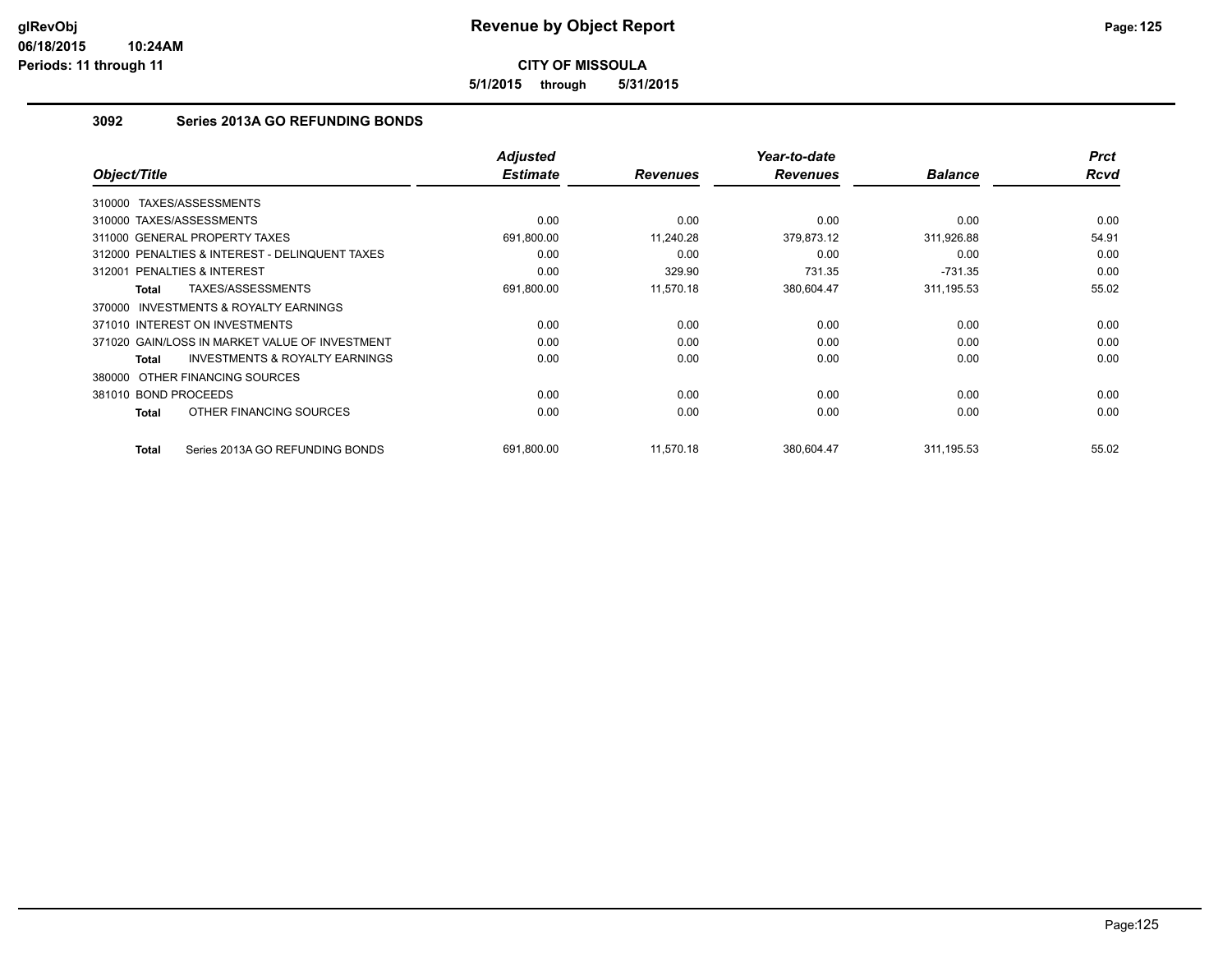**5/1/2015 through 5/31/2015**

## **3095 2004 REFUNDING BONDS DEBT SERVICE**

**3095 2004 REFUNDING BONDS DEBT SERVICE**

| <b>Estimate</b><br>Object/Title<br><b>Revenues</b><br><b>Revenues</b><br>310000 TAXES/ASSESSMENTS<br>310000 TAXES/ASSESSMENTS<br>0.00<br>0.00<br>0.00 | <b>Balance</b><br>0.00<br>$-1,980.45$<br>0.00<br>0.00 | <b>Rcvd</b><br>0.00<br>0.00<br>0.00 |
|-------------------------------------------------------------------------------------------------------------------------------------------------------|-------------------------------------------------------|-------------------------------------|
|                                                                                                                                                       |                                                       |                                     |
|                                                                                                                                                       |                                                       |                                     |
|                                                                                                                                                       |                                                       |                                     |
| 311000 GENERAL PROPERTY TAXES<br>0.00<br>337.41<br>1.980.45                                                                                           |                                                       |                                     |
| 311030 MOTOR VEHICLE TAXES<br>0.00<br>0.00<br>0.00                                                                                                    |                                                       |                                     |
| 312000 PENALTIES & INTEREST - DELINQUENT TAXES<br>0.00<br>0.00<br>0.00                                                                                |                                                       | 0.00                                |
| 312001 PENALTIES & INTEREST<br>0.00<br>120.88<br>141.35                                                                                               | $-141.35$                                             | 0.00                                |
| 314000 PROP TAX - OTHER THAN ASSESSED VAL<br>0.00<br>0.00<br>0.00                                                                                     | 0.00                                                  | 0.00                                |
| 0.00<br>314001 LIGHT VEHICLE TAX<br>0.00<br>0.00                                                                                                      | 0.00                                                  | 0.00                                |
| TAXES/ASSESSMENTS<br>2,121.80<br>0.00<br>458.29<br>Total                                                                                              | $-2,121.80$                                           | 0.00                                |
| 330000 INTERGOVERNMENTAL REVENUES                                                                                                                     |                                                       |                                     |
| 334056 BANK CORP. LIC. TAX - (PREVIOUS YEARS)<br>0.00<br>0.00<br>0.00                                                                                 | 0.00                                                  | 0.00                                |
| 335210 PERSONAL PROPERTY TAX REIMBURSEMENT<br>0.00<br>0.00<br>0.00                                                                                    | 0.00                                                  | 0.00                                |
| 335230 HB 124 REVENUE<br>0.00<br>0.00<br>0.00                                                                                                         | 0.00                                                  | 0.00                                |
| 335250 STATE REIMB - SB #184<br>0.00<br>0.00<br>0.00                                                                                                  | 0.00                                                  | 0.00                                |
| <b>INTERGOVERNMENTAL REVENUES</b><br>0.00<br>0.00<br>0.00<br>Total                                                                                    | 0.00                                                  | 0.00                                |
| 360000 MISCELLANEOUS REVENUES                                                                                                                         |                                                       |                                     |
| 360010 MISCELLANEOUS<br>0.00<br>0.00<br>0.00                                                                                                          | 0.00                                                  | 0.00                                |
| MISCELLANEOUS REVENUES<br>0.00<br>0.00<br>0.00<br>Total                                                                                               | 0.00                                                  | 0.00                                |
| 370000 INVESTMENTS & ROYALTY EARNINGS                                                                                                                 |                                                       |                                     |
| 371010 INTEREST ON INVESTMENTS<br>0.00<br>0.00<br>0.00                                                                                                | 0.00                                                  | 0.00                                |
| 371020 GAIN/LOSS IN MARKET VALUE OF INVESTMENTS<br>0.00<br>0.00<br>0.00                                                                               | 0.00                                                  | 0.00                                |
| <b>INVESTMENTS &amp; ROYALTY EARNINGS</b><br>0.00<br>0.00<br>0.00<br><b>Total</b>                                                                     | 0.00                                                  | 0.00                                |
| 380000 OTHER FINANCING SOURCES                                                                                                                        |                                                       |                                     |
| 380000 OTHER FINANCING SOURCES<br>0.00<br>0.00<br>0.00                                                                                                | 0.00                                                  | 0.00                                |
| 381009 TRANSFERS IN<br>0.00<br>0.00<br>0.00                                                                                                           | 0.00                                                  | 0.00                                |
| 381010 BOND PROCEEDS<br>0.00<br>0.00<br>0.00                                                                                                          | 0.00                                                  | 0.00                                |
| 383043 TRANSFERS FROM IMPACT FEES<br>0.00<br>0.00<br>0.00                                                                                             | 0.00                                                  | 0.00                                |
| OTHER FINANCING SOURCES<br>0.00<br>0.00<br>0.00<br><b>Total</b>                                                                                       | 0.00                                                  | 0.00                                |
| 0.00<br>458.29<br>2.121.80<br>2004 REFUNDING BONDS DEBT SERVICE<br><b>Total</b>                                                                       | $-2.121.80$                                           | 0.00                                |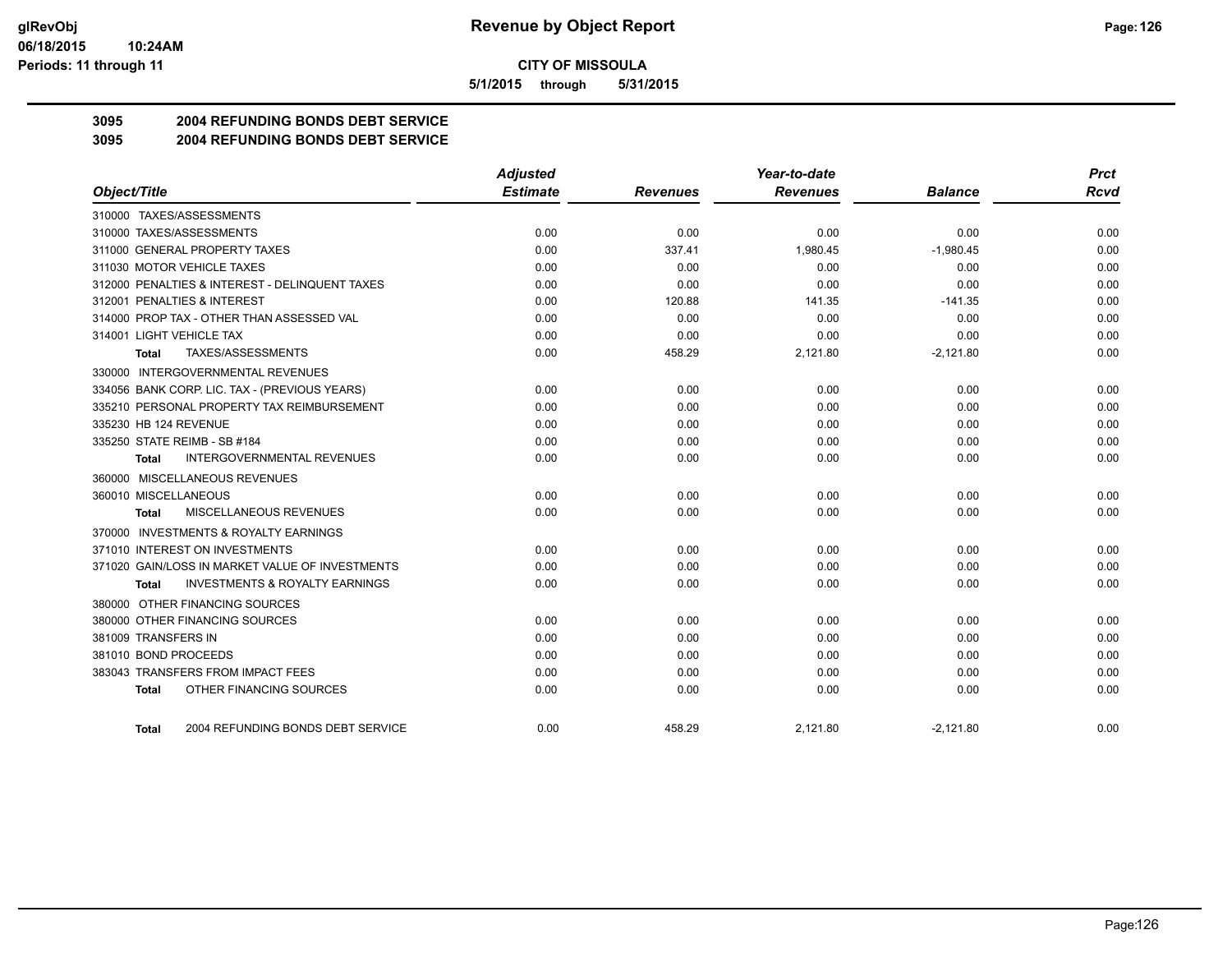**5/1/2015 through 5/31/2015**

## **3095 2004 REFUNDING BONDS DEBT SERVICE**

|                                                    | <b>Adjusted</b> |                 | Year-to-date    |                | <b>Prct</b> |
|----------------------------------------------------|-----------------|-----------------|-----------------|----------------|-------------|
| Object/Title                                       | <b>Estimate</b> | <b>Revenues</b> | <b>Revenues</b> | <b>Balance</b> | <b>Rcvd</b> |
| 310000 TAXES/ASSESSMENTS                           |                 |                 |                 |                |             |
| 310000 TAXES/ASSESSMENTS                           | 0.00            | 0.00            | 0.00            | 0.00           | 0.00        |
| 311000 GENERAL PROPERTY TAXES                      | 0.00            | 337.41          | 1,980.45        | $-1,980.45$    | 0.00        |
| 311030 MOTOR VEHICLE TAXES                         | 0.00            | 0.00            | 0.00            | 0.00           | 0.00        |
| 312000 PENALTIES & INTEREST - DELINQUENT TAXES     | 0.00            | 0.00            | 0.00            | 0.00           | 0.00        |
| 312001 PENALTIES & INTEREST                        | 0.00            | 120.88          | 141.35          | $-141.35$      | 0.00        |
| 314000 PROP TAX - OTHER THAN ASSESSED VAL          | 0.00            | 0.00            | 0.00            | 0.00           | 0.00        |
| 314001 LIGHT VEHICLE TAX                           | 0.00            | 0.00            | 0.00            | 0.00           | 0.00        |
| TAXES/ASSESSMENTS<br>Total                         | 0.00            | 458.29          | 2,121.80        | $-2,121.80$    | 0.00        |
| 330000 INTERGOVERNMENTAL REVENUES                  |                 |                 |                 |                |             |
| 334056 BANK CORP. LIC. TAX - (PREVIOUS YEARS)      | 0.00            | 0.00            | 0.00            | 0.00           | 0.00        |
| 335210 PERSONAL PROPERTY TAX REIMBURSEMENT         | 0.00            | 0.00            | 0.00            | 0.00           | 0.00        |
| 335230 HB 124 REVENUE                              | 0.00            | 0.00            | 0.00            | 0.00           | 0.00        |
| 335250 STATE REIMB - SB #184                       | 0.00            | 0.00            | 0.00            | 0.00           | 0.00        |
| <b>INTERGOVERNMENTAL REVENUES</b><br>Total         | 0.00            | 0.00            | 0.00            | 0.00           | 0.00        |
| 360000 MISCELLANEOUS REVENUES                      |                 |                 |                 |                |             |
| 360010 MISCELLANEOUS                               | 0.00            | 0.00            | 0.00            | 0.00           | 0.00        |
| MISCELLANEOUS REVENUES<br>Total                    | 0.00            | 0.00            | 0.00            | 0.00           | 0.00        |
| 370000 INVESTMENTS & ROYALTY EARNINGS              |                 |                 |                 |                |             |
| 371010 INTEREST ON INVESTMENTS                     | 0.00            | 0.00            | 0.00            | 0.00           | 0.00        |
| 371020 GAIN/LOSS IN MARKET VALUE OF INVESTMENT     | 0.00            | 0.00            | 0.00            | 0.00           | 0.00        |
| <b>INVESTMENTS &amp; ROYALTY EARNINGS</b><br>Total | 0.00            | 0.00            | 0.00            | 0.00           | 0.00        |
| 380000 OTHER FINANCING SOURCES                     |                 |                 |                 |                |             |
| 380000 OTHER FINANCING SOURCES                     | 0.00            | 0.00            | 0.00            | 0.00           | 0.00        |
| 381009 TRANSFERS IN                                | 0.00            | 0.00            | 0.00            | 0.00           | 0.00        |
| 381010 BOND PROCEEDS                               | 0.00            | 0.00            | 0.00            | 0.00           | 0.00        |
| 383043 TRANSFERS FROM IMPACT FEES                  | 0.00            | 0.00            | 0.00            | 0.00           | 0.00        |
| OTHER FINANCING SOURCES<br><b>Total</b>            | 0.00            | 0.00            | 0.00            | 0.00           | 0.00        |
| 2004 REFUNDING BONDS DEBT SERVICE<br><b>Total</b>  | 0.00            | 458.29          | 2,121.80        | $-2,121.80$    | 0.00        |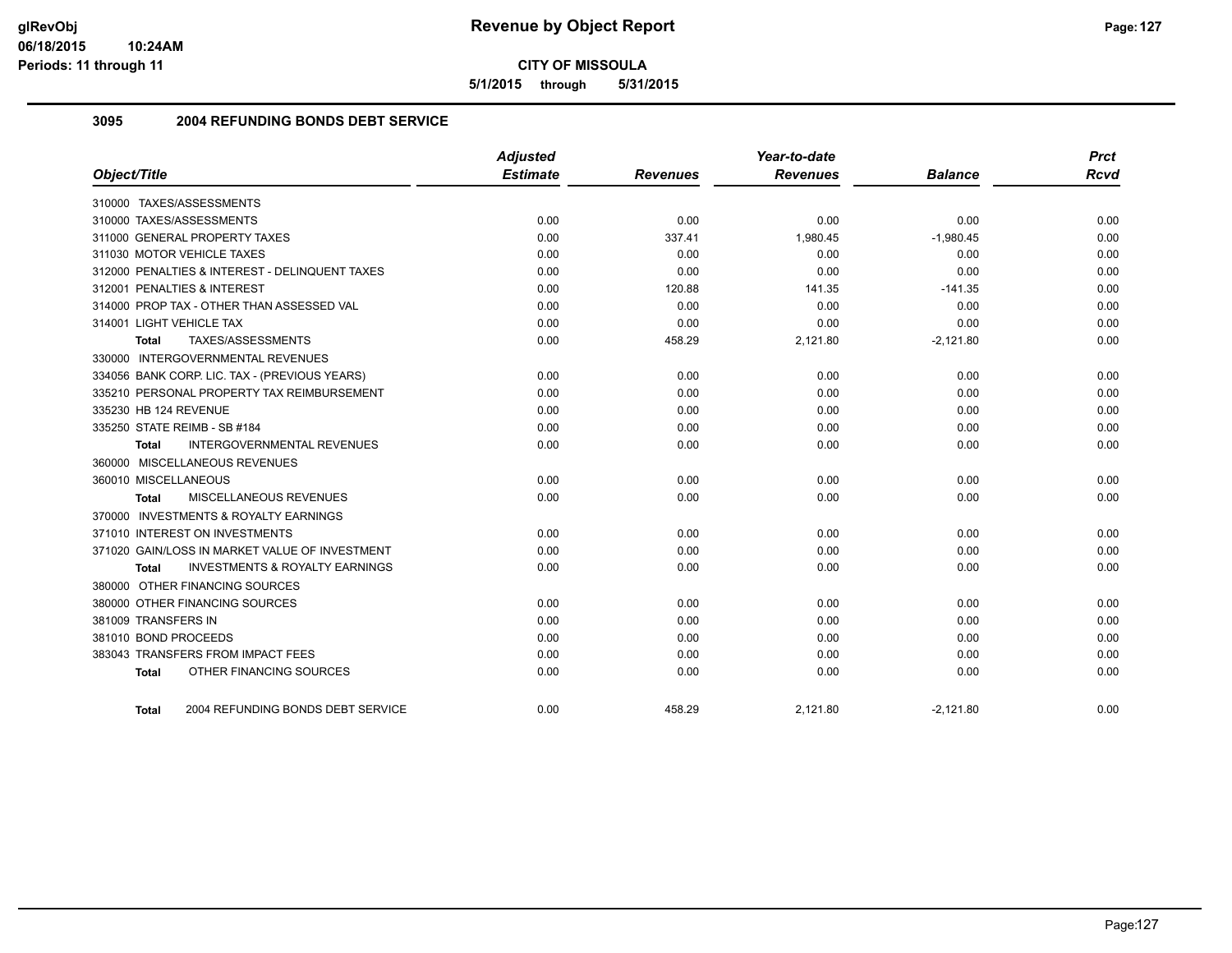**5/1/2015 through 5/31/2015**

#### **3096 NEW FIRE STATION GO BOND**

**3096 NEW FIRE STATION GO BOND**

|                                                    | <b>Adjusted</b> |                 | Year-to-date    |                | <b>Prct</b> |
|----------------------------------------------------|-----------------|-----------------|-----------------|----------------|-------------|
| Object/Title                                       | <b>Estimate</b> | <b>Revenues</b> | <b>Revenues</b> | <b>Balance</b> | <b>Rcvd</b> |
| TAXES/ASSESSMENTS<br>310000                        |                 |                 |                 |                |             |
| 310000 TAXES/ASSESSMENTS                           | 0.00            | 0.00            | 0.00            | 0.00           | 0.00        |
| 311000 GENERAL PROPERTY TAXES                      | 0.00            | 771.16          | 5,083.41        | $-5,083.41$    | 0.00        |
| 311030 MOTOR VEHICLE TAXES                         | 0.00            | 0.00            | 0.00            | 0.00           | 0.00        |
| 312001 PENALTIES & INTEREST                        | 0.00            | 226.92          | 314.27          | $-314.27$      | 0.00        |
| TAXES/ASSESSMENTS<br><b>Total</b>                  | 0.00            | 998.08          | 5,397.68        | $-5,397.68$    | 0.00        |
| 370000 INVESTMENTS & ROYALTY EARNINGS              |                 |                 |                 |                |             |
| 371010 INTEREST ON INVESTMENTS                     | 0.00            | 0.00            | 0.00            | 0.00           | 0.00        |
| 371020 GAIN/LOSS IN MARKET VALUE OF INVESTMENTS    | 0.00            | 0.00            | 0.00            | 0.00           | 0.00        |
| <b>INVESTMENTS &amp; ROYALTY EARNINGS</b><br>Total | 0.00            | 0.00            | 0.00            | 0.00           | 0.00        |
| OTHER FINANCING SOURCES<br>380000                  |                 |                 |                 |                |             |
| 383000 OPERATING TRANSFERS                         | 0.00            | 0.00            | 0.00            | 0.00           | 0.00        |
| OTHER FINANCING SOURCES<br>Total                   | 0.00            | 0.00            | 0.00            | 0.00           | 0.00        |
| NEW FIRE STATION GO BOND<br><b>Total</b>           | 0.00            | 998.08          | 5,397.68        | $-5,397.68$    | 0.00        |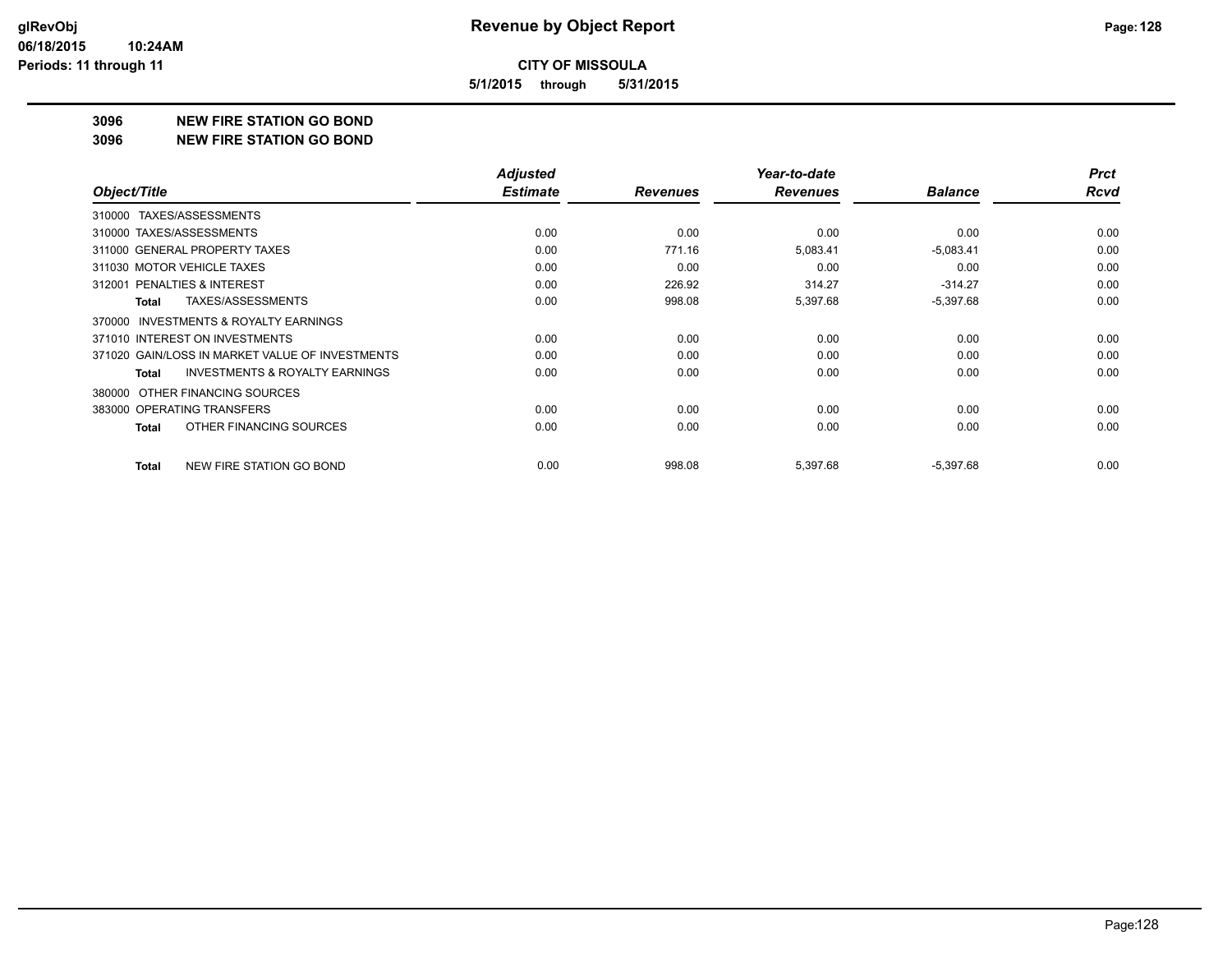**5/1/2015 through 5/31/2015**

## **3096 NEW FIRE STATION GO BOND**

| Object/Title                                              | <b>Adjusted</b><br><b>Estimate</b> | <b>Revenues</b> | Year-to-date<br><b>Revenues</b> | <b>Balance</b> | <b>Prct</b><br><b>Rcvd</b> |
|-----------------------------------------------------------|------------------------------------|-----------------|---------------------------------|----------------|----------------------------|
| TAXES/ASSESSMENTS<br>310000                               |                                    |                 |                                 |                |                            |
| 310000 TAXES/ASSESSMENTS                                  | 0.00                               | 0.00            | 0.00                            | 0.00           | 0.00                       |
| 311000 GENERAL PROPERTY TAXES                             | 0.00                               | 771.16          | 5,083.41                        | $-5,083.41$    | 0.00                       |
| 311030 MOTOR VEHICLE TAXES                                | 0.00                               | 0.00            | 0.00                            | 0.00           | 0.00                       |
| 312001 PENALTIES & INTEREST                               | 0.00                               | 226.92          | 314.27                          | $-314.27$      | 0.00                       |
| TAXES/ASSESSMENTS<br><b>Total</b>                         | 0.00                               | 998.08          | 5,397.68                        | $-5,397.68$    | 0.00                       |
| <b>INVESTMENTS &amp; ROYALTY EARNINGS</b><br>370000       |                                    |                 |                                 |                |                            |
| 371010 INTEREST ON INVESTMENTS                            | 0.00                               | 0.00            | 0.00                            | 0.00           | 0.00                       |
| 371020 GAIN/LOSS IN MARKET VALUE OF INVESTMENT            | 0.00                               | 0.00            | 0.00                            | 0.00           | 0.00                       |
| <b>INVESTMENTS &amp; ROYALTY EARNINGS</b><br><b>Total</b> | 0.00                               | 0.00            | 0.00                            | 0.00           | 0.00                       |
| 380000 OTHER FINANCING SOURCES                            |                                    |                 |                                 |                |                            |
| 383000 OPERATING TRANSFERS                                | 0.00                               | 0.00            | 0.00                            | 0.00           | 0.00                       |
| OTHER FINANCING SOURCES<br><b>Total</b>                   | 0.00                               | 0.00            | 0.00                            | 0.00           | 0.00                       |
| NEW FIRE STATION GO BOND<br><b>Total</b>                  | 0.00                               | 998.08          | 5,397.68                        | $-5,397.68$    | 0.00                       |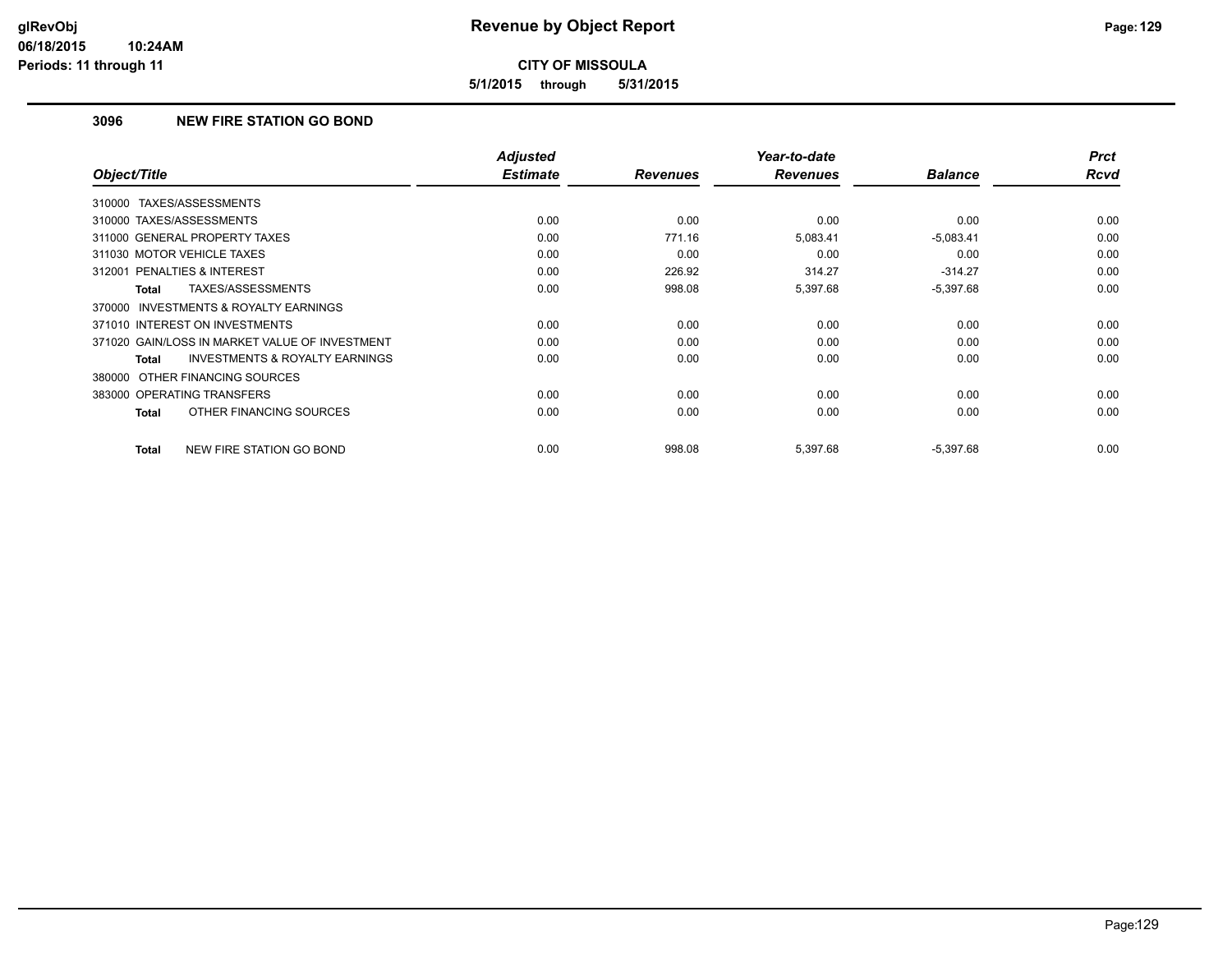**5/1/2015 through 5/31/2015**

#### **3097 2007 REFUNDING BONDS**

**3097 2007 REFUNDING BONDS**

|                                                     | <b>Adjusted</b> |                 | Year-to-date    |                | <b>Prct</b> |
|-----------------------------------------------------|-----------------|-----------------|-----------------|----------------|-------------|
| Object/Title                                        | <b>Estimate</b> | <b>Revenues</b> | <b>Revenues</b> | <b>Balance</b> | <b>Rcvd</b> |
| 310000 TAXES/ASSESSMENTS                            |                 |                 |                 |                |             |
| 310000 TAXES/ASSESSMENTS                            | 0.00            | 0.00            | 0.00            | 0.00           | 0.00        |
| 311000 GENERAL PROPERTY TAXES                       | 0.00            | 0.00            | 0.00            | 0.00           | 0.00        |
| 311030 MOTOR VEHICLE TAXES                          | 0.00            | 0.00            | 0.00            | 0.00           | 0.00        |
| 312001 PENALTIES & INTEREST                         | 0.00            | 0.00            | 0.00            | 0.00           | 0.00        |
| TAXES/ASSESSMENTS<br>Total                          | 0.00            | 0.00            | 0.00            | 0.00           | 0.00        |
| <b>INVESTMENTS &amp; ROYALTY EARNINGS</b><br>370000 |                 |                 |                 |                |             |
| 371010 INTEREST ON INVESTMENTS                      | 0.00            | 0.00            | 0.00            | 0.00           | 0.00        |
| 371020 GAIN/LOSS IN MARKET VALUE OF INVESTMENTS     | 0.00            | 0.00            | 0.00            | 0.00           | 0.00        |
| <b>INVESTMENTS &amp; ROYALTY EARNINGS</b><br>Total  | 0.00            | 0.00            | 0.00            | 0.00           | 0.00        |
| OTHER FINANCING SOURCES<br>380000                   |                 |                 |                 |                |             |
| 381010 BOND PROCEEDS                                | 0.00            | 0.00            | 0.00            | 0.00           | 0.00        |
| 383042 TRANSFERS FROM OTHER FUNDS                   | 0.00            | 0.00            | 0.00            | 0.00           | 0.00        |
| 383043 TRANSFERS FROM IMPACT FEES                   | 0.00            | 0.00            | 0.00            | 0.00           | 0.00        |
| OTHER FINANCING SOURCES<br>Total                    | 0.00            | 0.00            | 0.00            | 0.00           | 0.00        |
|                                                     |                 |                 |                 |                |             |
| 2007 REFUNDING BONDS<br>Total                       | 0.00            | 0.00            | 0.00            | 0.00           | 0.00        |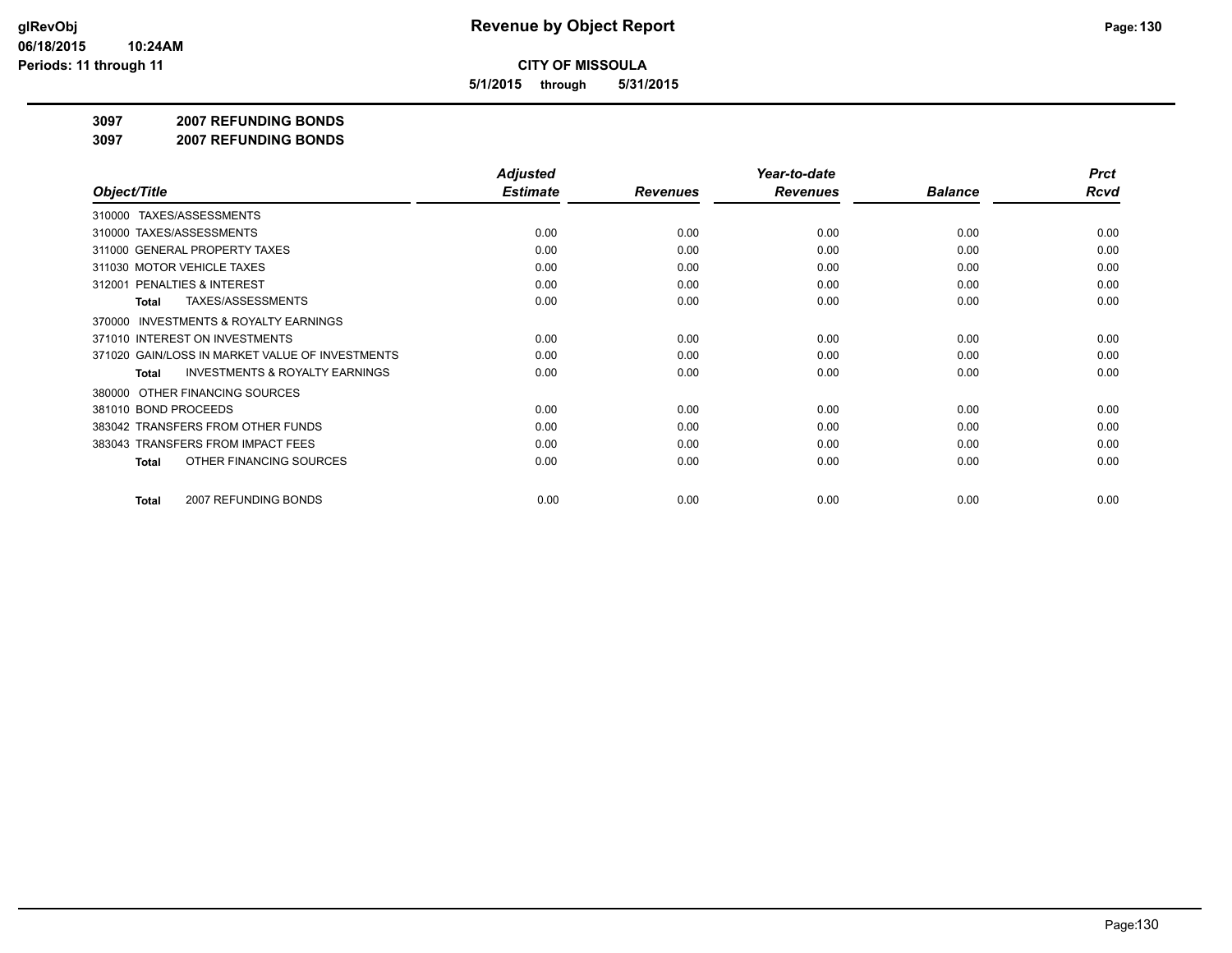**5/1/2015 through 5/31/2015**

#### **3097 2007 REFUNDING BONDS**

|                                                     | <b>Adjusted</b> |                 | Year-to-date    |                | <b>Prct</b> |
|-----------------------------------------------------|-----------------|-----------------|-----------------|----------------|-------------|
| Object/Title                                        | <b>Estimate</b> | <b>Revenues</b> | <b>Revenues</b> | <b>Balance</b> | <b>Rcvd</b> |
| TAXES/ASSESSMENTS<br>310000                         |                 |                 |                 |                |             |
| 310000 TAXES/ASSESSMENTS                            | 0.00            | 0.00            | 0.00            | 0.00           | 0.00        |
| 311000 GENERAL PROPERTY TAXES                       | 0.00            | 0.00            | 0.00            | 0.00           | 0.00        |
| 311030 MOTOR VEHICLE TAXES                          | 0.00            | 0.00            | 0.00            | 0.00           | 0.00        |
| 312001 PENALTIES & INTEREST                         | 0.00            | 0.00            | 0.00            | 0.00           | 0.00        |
| TAXES/ASSESSMENTS<br>Total                          | 0.00            | 0.00            | 0.00            | 0.00           | 0.00        |
| <b>INVESTMENTS &amp; ROYALTY EARNINGS</b><br>370000 |                 |                 |                 |                |             |
| 371010 INTEREST ON INVESTMENTS                      | 0.00            | 0.00            | 0.00            | 0.00           | 0.00        |
| 371020 GAIN/LOSS IN MARKET VALUE OF INVESTMENT      | 0.00            | 0.00            | 0.00            | 0.00           | 0.00        |
| <b>INVESTMENTS &amp; ROYALTY EARNINGS</b><br>Total  | 0.00            | 0.00            | 0.00            | 0.00           | 0.00        |
| 380000 OTHER FINANCING SOURCES                      |                 |                 |                 |                |             |
| 381010 BOND PROCEEDS                                | 0.00            | 0.00            | 0.00            | 0.00           | 0.00        |
| 383042 TRANSFERS FROM OTHER FUNDS                   | 0.00            | 0.00            | 0.00            | 0.00           | 0.00        |
| 383043 TRANSFERS FROM IMPACT FEES                   | 0.00            | 0.00            | 0.00            | 0.00           | 0.00        |
| OTHER FINANCING SOURCES<br><b>Total</b>             | 0.00            | 0.00            | 0.00            | 0.00           | 0.00        |
| 2007 REFUNDING BONDS<br>Total                       | 0.00            | 0.00            | 0.00            | 0.00           | 0.00        |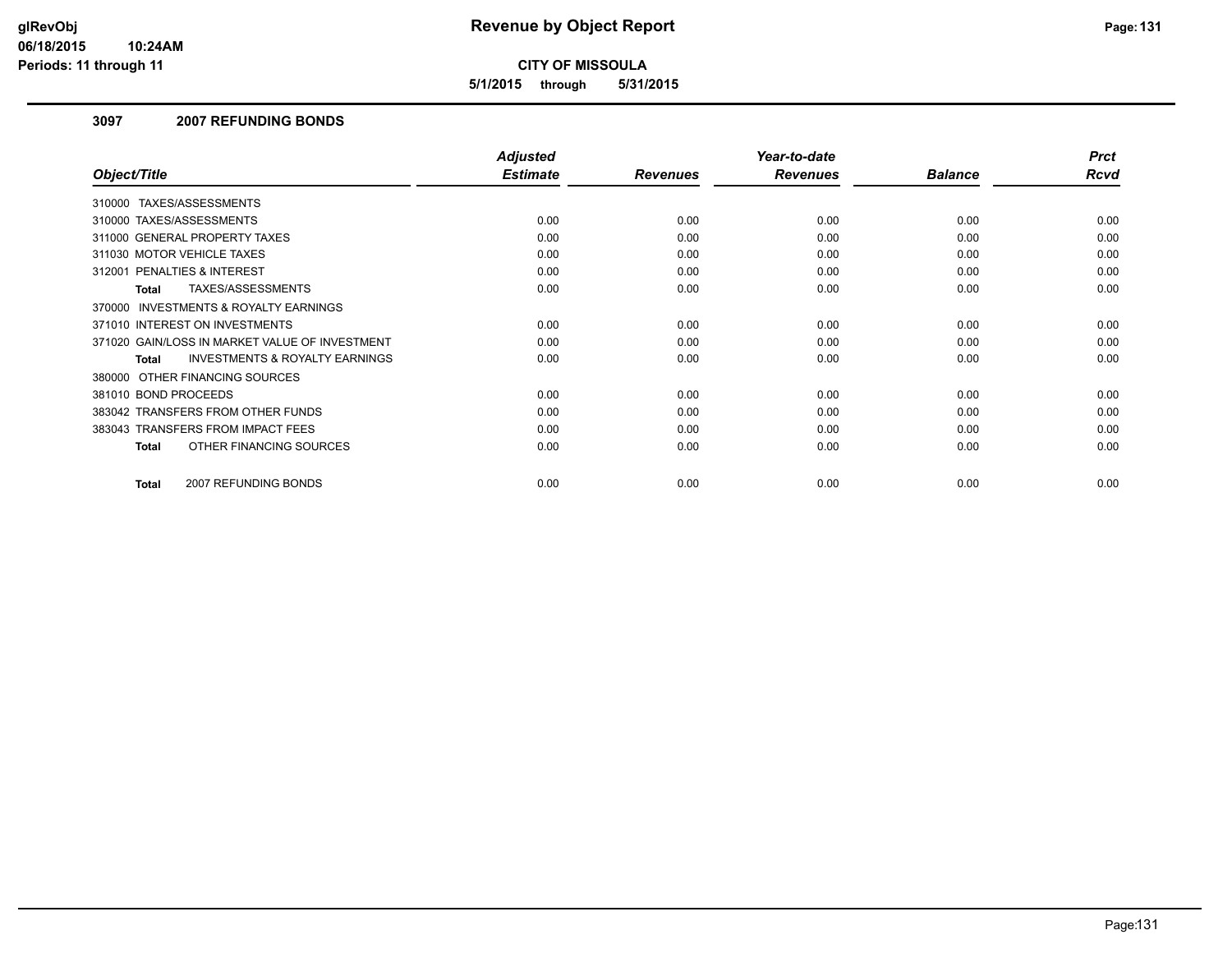**5/1/2015 through 5/31/2015**

## **3100 SIDEWALK & CURB WARRANTS FUND**

#### **3100 SIDEWALK & CURB WARRANTS FUND**

|                                                           | <b>Adjusted</b> |                 | Year-to-date    |                | <b>Prct</b> |
|-----------------------------------------------------------|-----------------|-----------------|-----------------|----------------|-------------|
| Object/Title                                              | <b>Estimate</b> | <b>Revenues</b> | <b>Revenues</b> | <b>Balance</b> | Rcvd        |
| TAXES/ASSESSMENTS<br>310000                               |                 |                 |                 |                |             |
| PENALTIES & INTEREST<br>312001                            | 0.00            | 0.00            | 0.00            | 0.00           | 0.00        |
| TAXES/ASSESSMENTS<br><b>Total</b>                         | 0.00            | 0.00            | 0.00            | 0.00           | 0.00        |
| MISCELLANEOUS REVENUES<br>360000                          |                 |                 |                 |                |             |
| 360010 MISCELLANEOUS                                      | 0.00            | 0.00            | 0.00            | 0.00           | 0.00        |
| 363020 PROPERTY ASSESSMENTS                               | 0.00            | 0.00            | 0.00            | 0.00           | 0.00        |
| 363021 PAYOFF PRINCIPAL ASSESSMENTS                       | 0.00            | 0.00            | 0.00            | 0.00           | 0.00        |
| 363022 BOND INTEREST ASSESSMENTS                          | 0.00            | 0.00            | 0.00            | 0.00           | 0.00        |
| 363030 SIDEWALK AND CURB ASSESSMENTS                      | 0.00            | 0.00            | 0.00            | 0.00           | 0.00        |
| 363040 PENALTY AND INTEREST                               | 0.00            | 0.00            | 0.00            | 0.00           | 0.00        |
| MISCELLANEOUS REVENUES<br><b>Total</b>                    | 0.00            | 0.00            | 0.00            | 0.00           | 0.00        |
| <b>INVESTMENTS &amp; ROYALTY EARNINGS</b><br>370000       |                 |                 |                 |                |             |
| 371010 INTEREST ON INVESTMENTS                            | 0.00            | 0.00            | 0.00            | 0.00           | 0.00        |
| 371020 GAIN/LOSS IN MARKET VALUE OF INVESTMENTS           | 0.00            | 0.00            | 0.00            | 0.00           | 0.00        |
| <b>INVESTMENTS &amp; ROYALTY EARNINGS</b><br><b>Total</b> | 0.00            | 0.00            | 0.00            | 0.00           | 0.00        |
| OTHER FINANCING SOURCES<br>380000                         |                 |                 |                 |                |             |
| 383042 TRANSFERS FROM OTHER FUNDS                         | 0.00            | 0.00            | 0.00            | 0.00           | 0.00        |
| OTHER FINANCING SOURCES<br><b>Total</b>                   | 0.00            | 0.00            | 0.00            | 0.00           | 0.00        |
| SIDEWALK & CURB WARRANTS FUND<br><b>Total</b>             | 0.00            | 0.00            | 0.00            | 0.00           | 0.00        |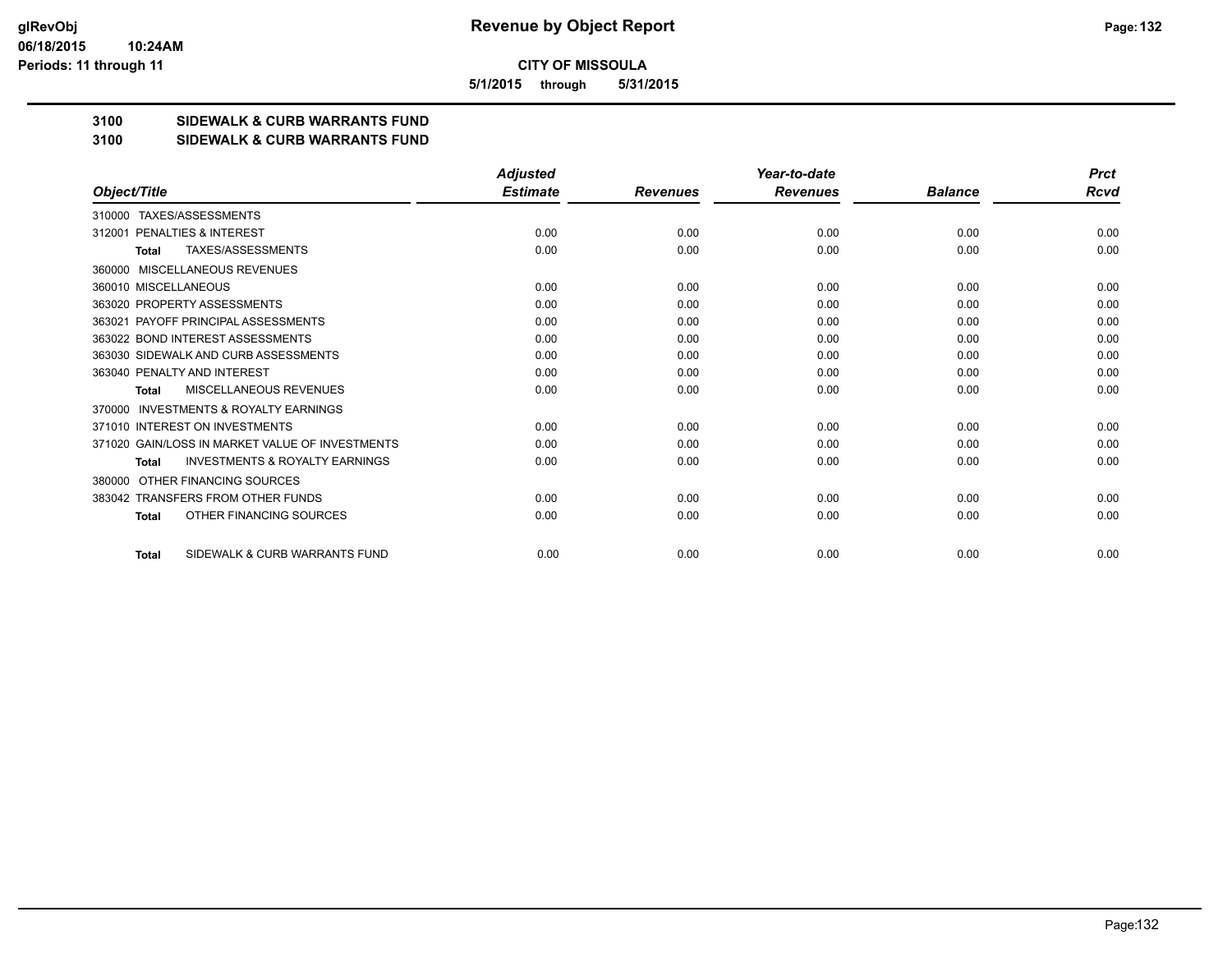**5/1/2015 through 5/31/2015**

## **3100 SIDEWALK & CURB WARRANTS FUND**

|                                                           | <b>Adjusted</b> |                 | Year-to-date    |                | <b>Prct</b> |
|-----------------------------------------------------------|-----------------|-----------------|-----------------|----------------|-------------|
| Object/Title                                              | <b>Estimate</b> | <b>Revenues</b> | <b>Revenues</b> | <b>Balance</b> | Rcvd        |
| TAXES/ASSESSMENTS<br>310000                               |                 |                 |                 |                |             |
| <b>PENALTIES &amp; INTEREST</b><br>312001                 | 0.00            | 0.00            | 0.00            | 0.00           | 0.00        |
| TAXES/ASSESSMENTS<br><b>Total</b>                         | 0.00            | 0.00            | 0.00            | 0.00           | 0.00        |
| 360000 MISCELLANEOUS REVENUES                             |                 |                 |                 |                |             |
| 360010 MISCELLANEOUS                                      | 0.00            | 0.00            | 0.00            | 0.00           | 0.00        |
| 363020 PROPERTY ASSESSMENTS                               | 0.00            | 0.00            | 0.00            | 0.00           | 0.00        |
| 363021 PAYOFF PRINCIPAL ASSESSMENTS                       | 0.00            | 0.00            | 0.00            | 0.00           | 0.00        |
| 363022 BOND INTEREST ASSESSMENTS                          | 0.00            | 0.00            | 0.00            | 0.00           | 0.00        |
| 363030 SIDEWALK AND CURB ASSESSMENTS                      | 0.00            | 0.00            | 0.00            | 0.00           | 0.00        |
| 363040 PENALTY AND INTEREST                               | 0.00            | 0.00            | 0.00            | 0.00           | 0.00        |
| <b>MISCELLANEOUS REVENUES</b><br><b>Total</b>             | 0.00            | 0.00            | 0.00            | 0.00           | 0.00        |
| <b>INVESTMENTS &amp; ROYALTY EARNINGS</b><br>370000       |                 |                 |                 |                |             |
| 371010 INTEREST ON INVESTMENTS                            | 0.00            | 0.00            | 0.00            | 0.00           | 0.00        |
| 371020 GAIN/LOSS IN MARKET VALUE OF INVESTMENT            | 0.00            | 0.00            | 0.00            | 0.00           | 0.00        |
| <b>INVESTMENTS &amp; ROYALTY EARNINGS</b><br><b>Total</b> | 0.00            | 0.00            | 0.00            | 0.00           | 0.00        |
| OTHER FINANCING SOURCES<br>380000                         |                 |                 |                 |                |             |
| 383042 TRANSFERS FROM OTHER FUNDS                         | 0.00            | 0.00            | 0.00            | 0.00           | 0.00        |
| OTHER FINANCING SOURCES<br><b>Total</b>                   | 0.00            | 0.00            | 0.00            | 0.00           | 0.00        |
| SIDEWALK & CURB WARRANTS FUND<br><b>Total</b>             | 0.00            | 0.00            | 0.00            | 0.00           | 0.00        |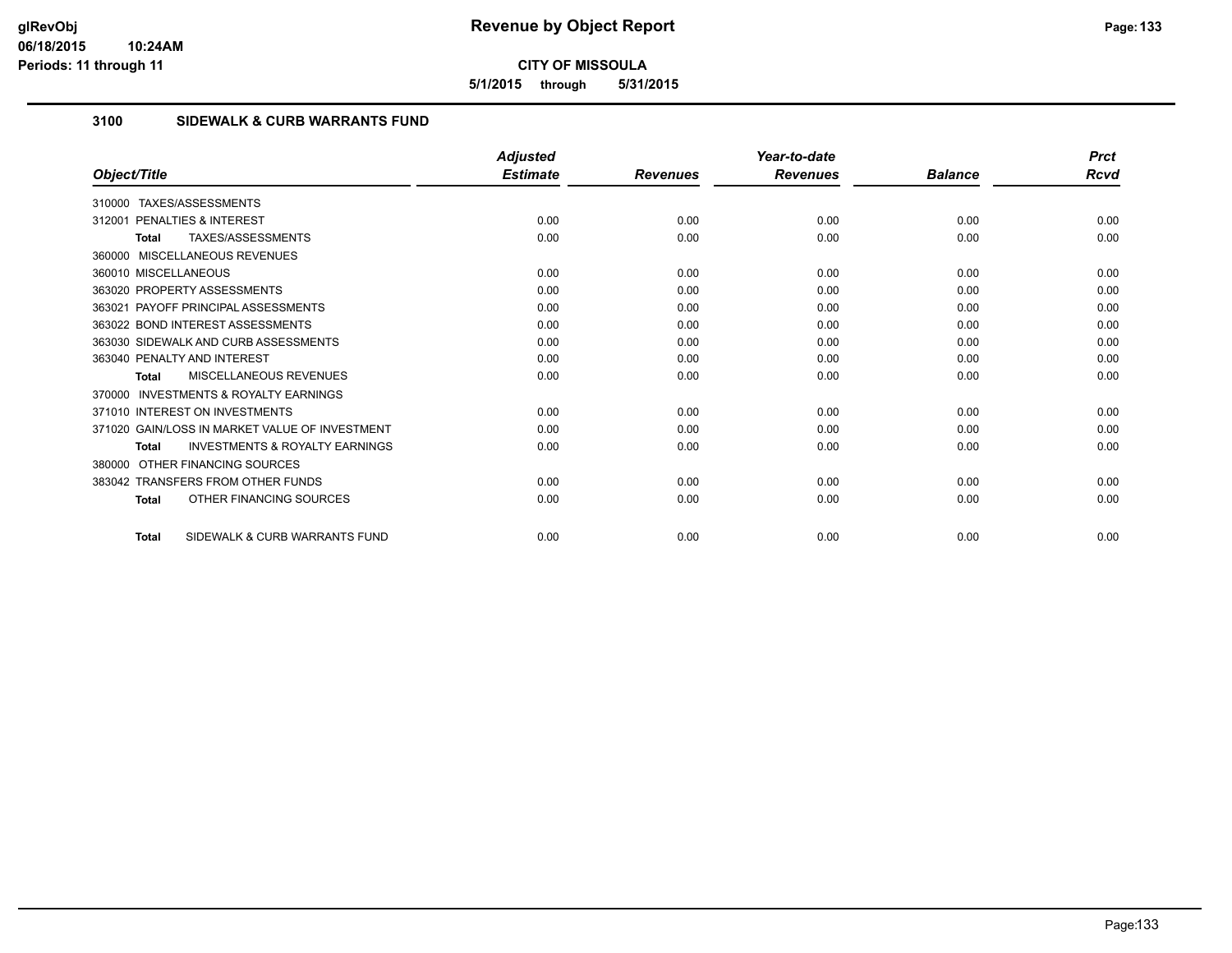#### **06/18/2015 10:24AM Periods: 11 through 11**

**CITY OF MISSOULA**

**5/1/2015 through 5/31/2015**

# **3200 FY99 SIDEWALK & CURB DEBT SERVICE FUND**

**3200 FY99 SIDEWALK & CURB DEBT SERVICE FUND**

|                                                                  | <b>Adjusted</b> |                 | Year-to-date    |                | <b>Prct</b> |
|------------------------------------------------------------------|-----------------|-----------------|-----------------|----------------|-------------|
| Object/Title                                                     | <b>Estimate</b> | <b>Revenues</b> | <b>Revenues</b> | <b>Balance</b> | Rcvd        |
| TAXES/ASSESSMENTS<br>310000                                      |                 |                 |                 |                |             |
| PENALTIES & INTEREST<br>312001                                   | 0.00            | 0.00            | 0.00            | 0.00           | 0.00        |
| TAXES/ASSESSMENTS<br>Total                                       | 0.00            | 0.00            | 0.00            | 0.00           | 0.00        |
| MISCELLANEOUS REVENUES<br>360000                                 |                 |                 |                 |                |             |
| 363020 PROPERTY ASSESSMENTS                                      | 0.00            | 0.00            | 0.00            | 0.00           | 0.00        |
| 363021 PAYOFF PRINCIPAL ASSESSMENTS                              | 0.00            | 0.00            | 0.00            | 0.00           | 0.00        |
| 363022 BOND INTEREST ASSESSMENTS                                 | 0.00            | 0.00            | 0.00            | 0.00           | 0.00        |
| 363040 PENALTY AND INTEREST                                      | 0.00            | 0.00            | 0.00            | 0.00           | 0.00        |
| <b>MISCELLANEOUS REVENUES</b><br>Total                           | 0.00            | 0.00            | 0.00            | 0.00           | 0.00        |
| INVESTMENTS & ROYALTY EARNINGS<br>370000                         |                 |                 |                 |                |             |
| 371010 INTEREST ON INVESTMENTS                                   | 0.00            | 0.00            | 0.00            | 0.00           | 0.00        |
| 371020 GAIN/LOSS IN MARKET VALUE OF INVESTMENTS                  | 0.00            | 0.00            | 0.00            | 0.00           | 0.00        |
| <b>INVESTMENTS &amp; ROYALTY EARNINGS</b><br><b>Total</b>        | 0.00            | 0.00            | 0.00            | 0.00           | 0.00        |
| OTHER FINANCING SOURCES<br>380000                                |                 |                 |                 |                |             |
| 381009 TRANSFERS IN                                              | 0.00            | 0.00            | 0.00            | 0.00           | 0.00        |
| OTHER FINANCING SOURCES<br><b>Total</b>                          | 0.00            | 0.00            | 0.00            | 0.00           | 0.00        |
| <b>FY99 SIDEWALK &amp; CURB DEBT SERVICE FUI</b><br><b>Total</b> | 0.00            | 0.00            | 0.00            | 0.00           | 0.00        |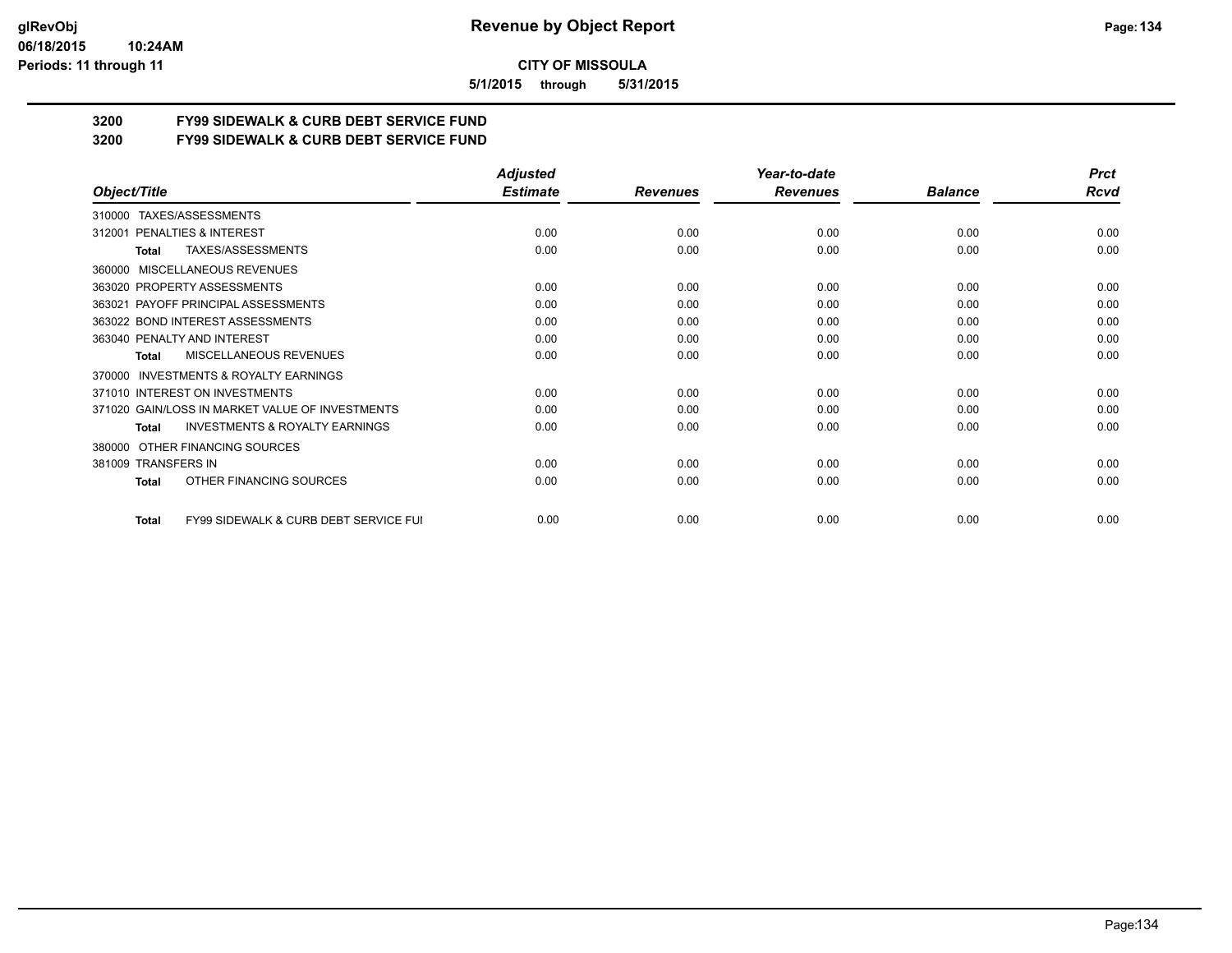**5/1/2015 through 5/31/2015**

## **3200 FY99 SIDEWALK & CURB DEBT SERVICE FUND**

|                                                                 | <b>Adjusted</b> |                 | Year-to-date    |                | <b>Prct</b> |
|-----------------------------------------------------------------|-----------------|-----------------|-----------------|----------------|-------------|
| Object/Title                                                    | <b>Estimate</b> | <b>Revenues</b> | <b>Revenues</b> | <b>Balance</b> | Rcvd        |
| <b>TAXES/ASSESSMENTS</b><br>310000                              |                 |                 |                 |                |             |
| 312001 PENALTIES & INTEREST                                     | 0.00            | 0.00            | 0.00            | 0.00           | 0.00        |
| TAXES/ASSESSMENTS<br><b>Total</b>                               | 0.00            | 0.00            | 0.00            | 0.00           | 0.00        |
| 360000 MISCELLANEOUS REVENUES                                   |                 |                 |                 |                |             |
| 363020 PROPERTY ASSESSMENTS                                     | 0.00            | 0.00            | 0.00            | 0.00           | 0.00        |
| 363021 PAYOFF PRINCIPAL ASSESSMENTS                             | 0.00            | 0.00            | 0.00            | 0.00           | 0.00        |
| 363022 BOND INTEREST ASSESSMENTS                                | 0.00            | 0.00            | 0.00            | 0.00           | 0.00        |
| 363040 PENALTY AND INTEREST                                     | 0.00            | 0.00            | 0.00            | 0.00           | 0.00        |
| <b>MISCELLANEOUS REVENUES</b><br>Total                          | 0.00            | 0.00            | 0.00            | 0.00           | 0.00        |
| 370000 INVESTMENTS & ROYALTY EARNINGS                           |                 |                 |                 |                |             |
| 371010 INTEREST ON INVESTMENTS                                  | 0.00            | 0.00            | 0.00            | 0.00           | 0.00        |
| 371020 GAIN/LOSS IN MARKET VALUE OF INVESTMENT                  | 0.00            | 0.00            | 0.00            | 0.00           | 0.00        |
| <b>INVESTMENTS &amp; ROYALTY EARNINGS</b><br><b>Total</b>       | 0.00            | 0.00            | 0.00            | 0.00           | 0.00        |
| OTHER FINANCING SOURCES<br>380000                               |                 |                 |                 |                |             |
| 381009 TRANSFERS IN                                             | 0.00            | 0.00            | 0.00            | 0.00           | 0.00        |
| OTHER FINANCING SOURCES<br><b>Total</b>                         | 0.00            | 0.00            | 0.00            | 0.00           | 0.00        |
| <b>FY99 SIDEWALK &amp; CURB DEBT SERVICE FU</b><br><b>Total</b> | 0.00            | 0.00            | 0.00            | 0.00           | 0.00        |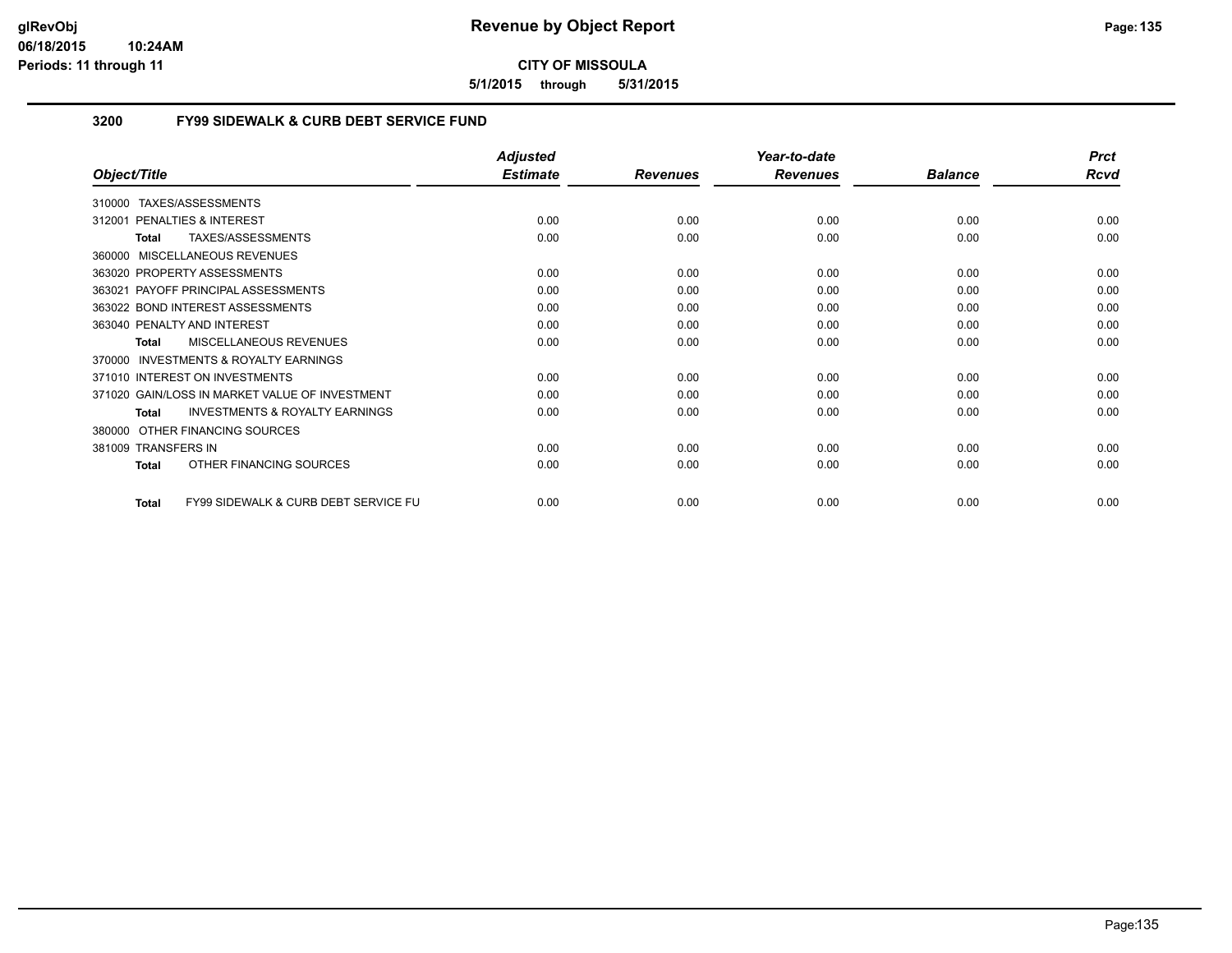**5/1/2015 through 5/31/2015**

# **3300 FY00 SIDEWALK & CURB DEBT SERVICE FUND**

**3300 FY00 SIDEWALK & CURB DEBT SERVICE FUND**

|                                                       | <b>Adjusted</b> |                 | Year-to-date    |                | <b>Prct</b> |
|-------------------------------------------------------|-----------------|-----------------|-----------------|----------------|-------------|
| Object/Title                                          | <b>Estimate</b> | <b>Revenues</b> | <b>Revenues</b> | <b>Balance</b> | <b>Rcvd</b> |
| 360000 MISCELLANEOUS REVENUES                         |                 |                 |                 |                |             |
| 363020 PROPERTY ASSESSMENTS                           | 0.00            | 0.00            | 0.00            | 0.00           | 0.00        |
| 363021 PAYOFF PRINCIPAL ASSESSMENTS                   | 0.00            | 0.00            | 0.00            | 0.00           | 0.00        |
| 363022 BOND INTEREST ASSESSMENTS                      | 0.00            | 0.00            | 0.00            | 0.00           | 0.00        |
| 363040 PENALTY AND INTEREST                           | 0.00            | 0.00            | 0.00            | 0.00           | 0.00        |
| MISCELLANEOUS REVENUES<br>Total                       | 0.00            | 0.00            | 0.00            | 0.00           | 0.00        |
| INVESTMENTS & ROYALTY EARNINGS<br>370000              |                 |                 |                 |                |             |
| 371010 INTEREST ON INVESTMENTS                        | 0.00            | 0.00            | 0.00            | 0.00           | 0.00        |
| 371020 GAIN/LOSS IN MARKET VALUE OF INVESTMENTS       | 0.00            | 0.00            | 0.00            | 0.00           | 0.00        |
| <b>INVESTMENTS &amp; ROYALTY EARNINGS</b><br>Total    | 0.00            | 0.00            | 0.00            | 0.00           | 0.00        |
| FY00 SIDEWALK & CURB DEBT SERVICE FUI<br><b>Total</b> | 0.00            | 0.00            | 0.00            | 0.00           | 0.00        |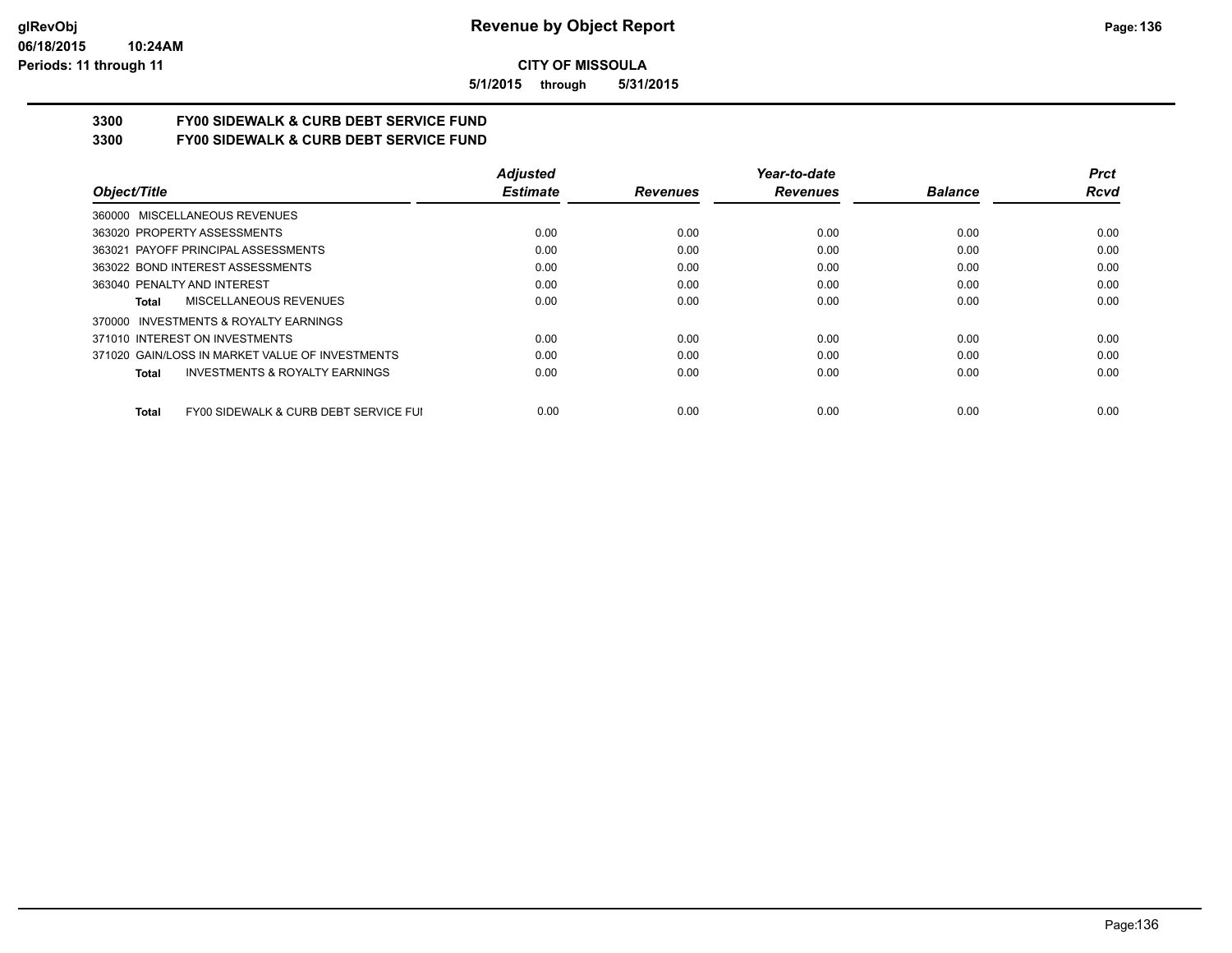**5/1/2015 through 5/31/2015**

#### **3300 FY00 SIDEWALK & CURB DEBT SERVICE FUND**

|                                                      | <b>Adjusted</b> |                 | Year-to-date    |                | <b>Prct</b> |
|------------------------------------------------------|-----------------|-----------------|-----------------|----------------|-------------|
| Object/Title                                         | <b>Estimate</b> | <b>Revenues</b> | <b>Revenues</b> | <b>Balance</b> | <b>Rcvd</b> |
| 360000 MISCELLANEOUS REVENUES                        |                 |                 |                 |                |             |
| 363020 PROPERTY ASSESSMENTS                          | 0.00            | 0.00            | 0.00            | 0.00           | 0.00        |
| 363021 PAYOFF PRINCIPAL ASSESSMENTS                  | 0.00            | 0.00            | 0.00            | 0.00           | 0.00        |
| 363022 BOND INTEREST ASSESSMENTS                     | 0.00            | 0.00            | 0.00            | 0.00           | 0.00        |
| 363040 PENALTY AND INTEREST                          | 0.00            | 0.00            | 0.00            | 0.00           | 0.00        |
| MISCELLANEOUS REVENUES<br>Total                      | 0.00            | 0.00            | 0.00            | 0.00           | 0.00        |
| 370000 INVESTMENTS & ROYALTY EARNINGS                |                 |                 |                 |                |             |
| 371010 INTEREST ON INVESTMENTS                       | 0.00            | 0.00            | 0.00            | 0.00           | 0.00        |
| 371020 GAIN/LOSS IN MARKET VALUE OF INVESTMENT       | 0.00            | 0.00            | 0.00            | 0.00           | 0.00        |
| <b>INVESTMENTS &amp; ROYALTY EARNINGS</b><br>Total   | 0.00            | 0.00            | 0.00            | 0.00           | 0.00        |
| FY00 SIDEWALK & CURB DEBT SERVICE FU<br><b>Total</b> | 0.00            | 0.00            | 0.00            | 0.00           | 0.00        |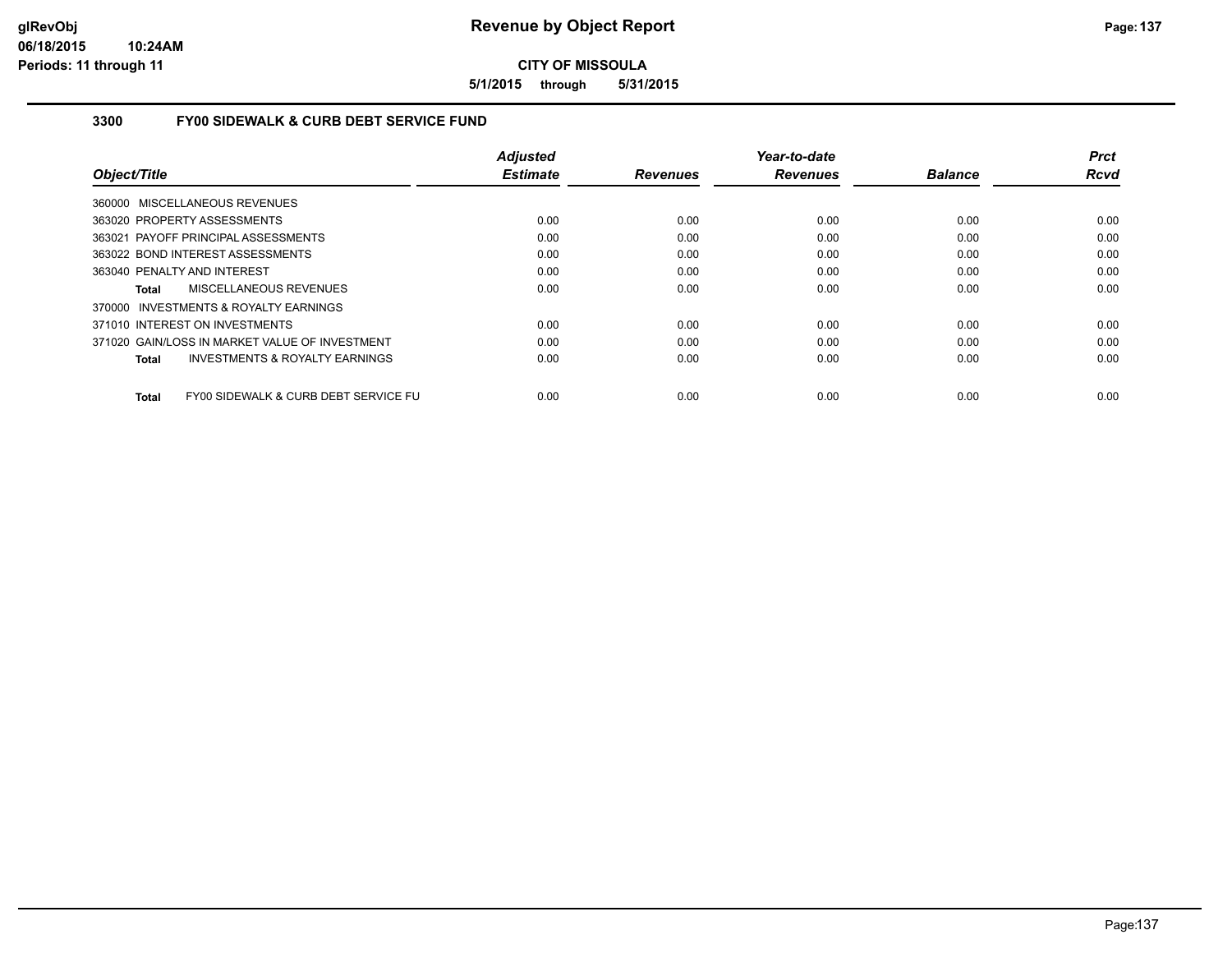**5/1/2015 through 5/31/2015**

**3305 JUDGMENT LEVIES 3305 JUDGMENT LEVIES**

|                                        | <b>Adjusted</b> |                 | Year-to-date    |                | <b>Prct</b> |
|----------------------------------------|-----------------|-----------------|-----------------|----------------|-------------|
| Object/Title                           | <b>Estimate</b> | <b>Revenues</b> | <b>Revenues</b> | <b>Balance</b> | <b>Rcvd</b> |
| 310000 TAXES/ASSESSMENTS               |                 |                 |                 |                |             |
| 311000 GENERAL PROPERTY TAXES          | 0.00            | 1.191.27        | 43.438.67       | -43,438.67     | 0.00        |
| 312001 PENALTIES & INTEREST            | 0.00            | 4.74            | 38.44           | $-38.44$       | 0.00        |
| TAXES/ASSESSMENTS<br>Total             | 0.00            | 1.196.01        | 43.477.11       | $-43.477.11$   | 0.00        |
|                                        |                 |                 |                 |                |             |
| <b>JUDGMENT LEVIES</b><br><b>Total</b> | 0.00            | 1.196.01        | 43.477.11       | $-43.477.11$   | 0.00        |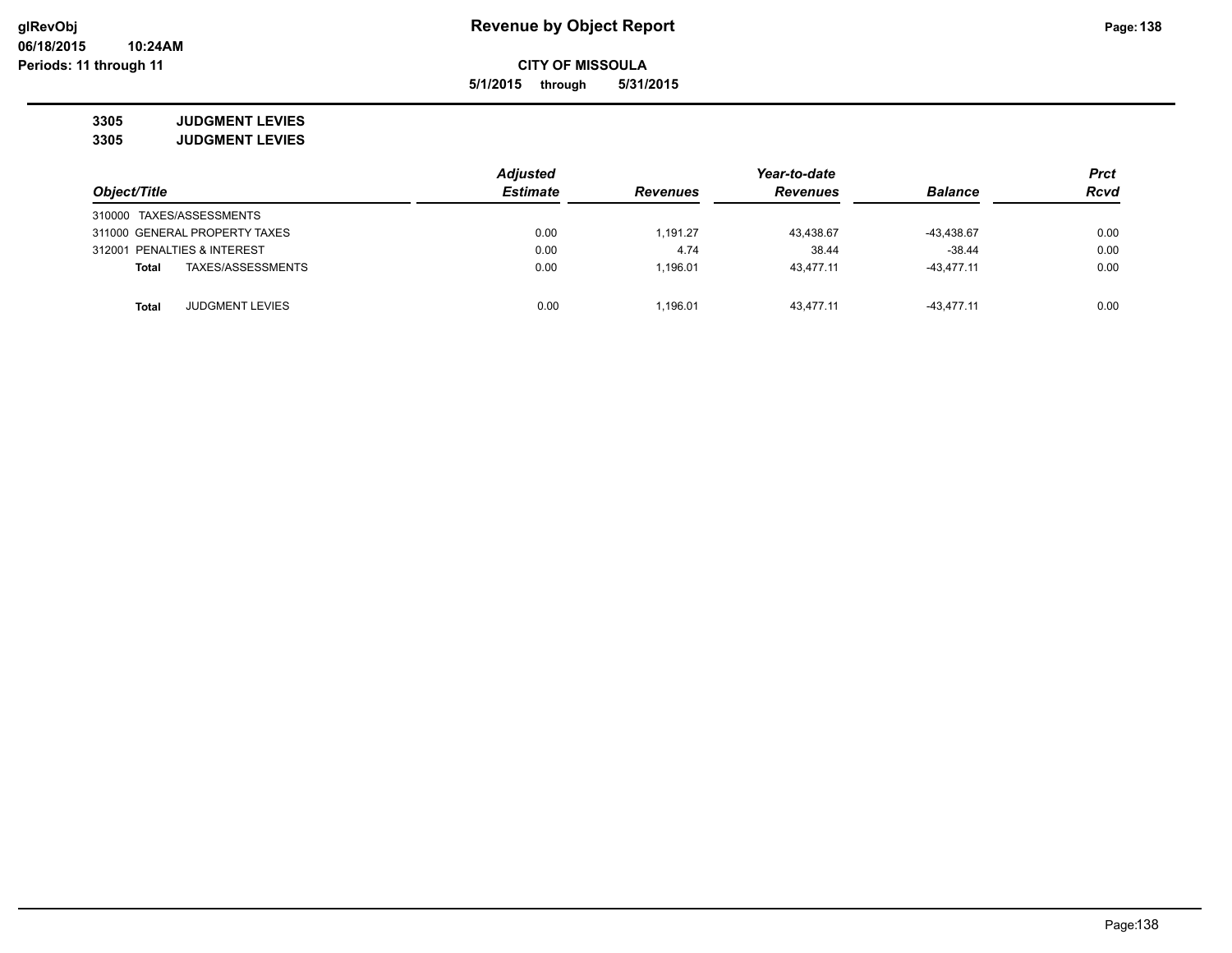## **glRevObj Revenue by Object Report Page:139**

**CITY OF MISSOULA**

**5/1/2015 through 5/31/2015**

#### **3305 JUDGMENT LEVIES**

| Object/Title                           | <b>Adjusted</b><br><b>Estimate</b> | <b>Revenues</b> | Year-to-date<br><b>Revenues</b> | <b>Balance</b> | <b>Prct</b><br><b>Rcvd</b> |
|----------------------------------------|------------------------------------|-----------------|---------------------------------|----------------|----------------------------|
| 310000 TAXES/ASSESSMENTS               |                                    |                 |                                 |                |                            |
| 311000 GENERAL PROPERTY TAXES          | 0.00                               | 1.191.27        | 43,438.67                       | $-43,438.67$   | 0.00                       |
| 312001 PENALTIES & INTEREST            | 0.00                               | 4.74            | 38.44                           | $-38.44$       | 0.00                       |
| TAXES/ASSESSMENTS<br><b>Total</b>      | 0.00                               | 1.196.01        | 43.477.11                       | $-43.477.11$   | 0.00                       |
|                                        |                                    |                 |                                 |                |                            |
| <b>JUDGMENT LEVIES</b><br><b>Total</b> | 0.00                               | 1.196.01        | 43.477.11                       | $-43.477.11$   | 0.00                       |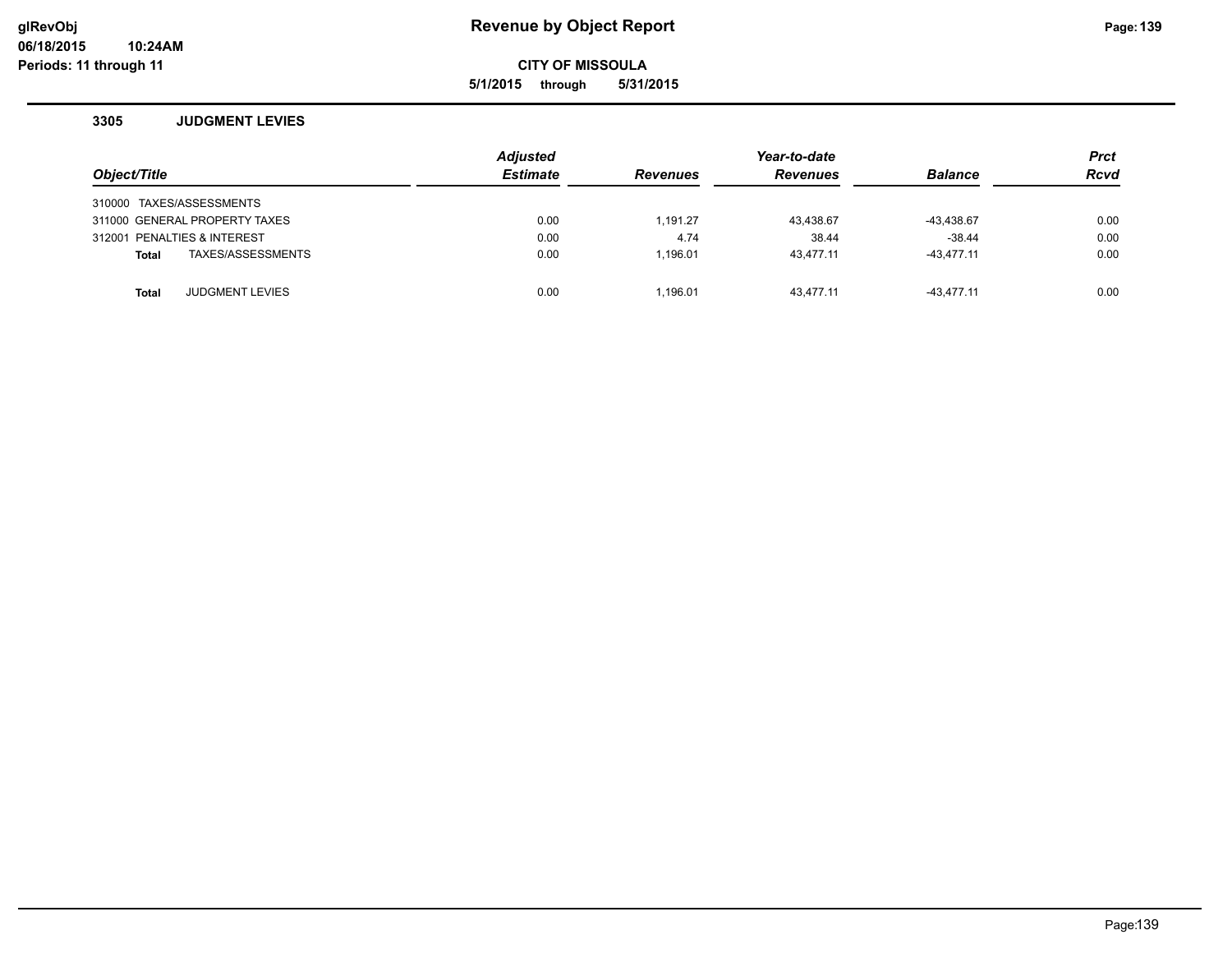#### **06/18/2015 10:24AM Periods: 11 through 11**

**CITY OF MISSOULA**

**5/1/2015 through 5/31/2015**

# **3400 FY01 SIDEWALK & CURB DEBT SERVICE FUND**

**3400 FY01 SIDEWALK & CURB DEBT SERVICE FUND**

|                                                           | <b>Adjusted</b> |                 | Year-to-date    |                | <b>Prct</b> |
|-----------------------------------------------------------|-----------------|-----------------|-----------------|----------------|-------------|
| Object/Title                                              | <b>Estimate</b> | <b>Revenues</b> | <b>Revenues</b> | <b>Balance</b> | <b>Rcvd</b> |
| TAXES/ASSESSMENTS<br>310000                               |                 |                 |                 |                |             |
| 312001 PENALTIES & INTEREST                               | 0.00            | 0.00            | 0.00            | 0.00           | 0.00        |
| TAXES/ASSESSMENTS<br>Total                                | 0.00            | 0.00            | 0.00            | 0.00           | 0.00        |
| 360000 MISCELLANEOUS REVENUES                             |                 |                 |                 |                |             |
| 360010 MISCELLANEOUS                                      | 0.00            | 0.00            | 0.00            | 0.00           | 0.00        |
| 363020 PROPERTY ASSESSMENTS                               | 0.00            | 0.00            | 0.00            | 0.00           | 0.00        |
| 363021 PAYOFF PRINCIPAL ASSESSMENTS                       | 0.00            | 0.00            | 0.00            | 0.00           | 0.00        |
| 363022 BOND INTEREST ASSESSMENTS                          | 0.00            | 0.00            | 0.00            | 0.00           | 0.00        |
| 363040 PENALTY AND INTEREST                               | 0.00            | 0.00            | 0.00            | 0.00           | 0.00        |
| <b>MISCELLANEOUS REVENUES</b><br>Total                    | 0.00            | 0.00            | 0.00            | 0.00           | 0.00        |
| <b>INVESTMENTS &amp; ROYALTY EARNINGS</b><br>370000       |                 |                 |                 |                |             |
| 371010 INTEREST ON INVESTMENTS                            | 0.00            | 0.00            | 0.00            | 0.00           | 0.00        |
| 371020 GAIN/LOSS IN MARKET VALUE OF INVESTMENTS           | 0.00            | 0.00            | 0.00            | 0.00           | 0.00        |
| <b>INVESTMENTS &amp; ROYALTY EARNINGS</b><br>Total        | 0.00            | 0.00            | 0.00            | 0.00           | 0.00        |
| <b>FY01 SIDEWALK &amp; CURB DEBT SERVICE FUI</b><br>Total | 0.00            | 0.00            | 0.00            | 0.00           | 0.00        |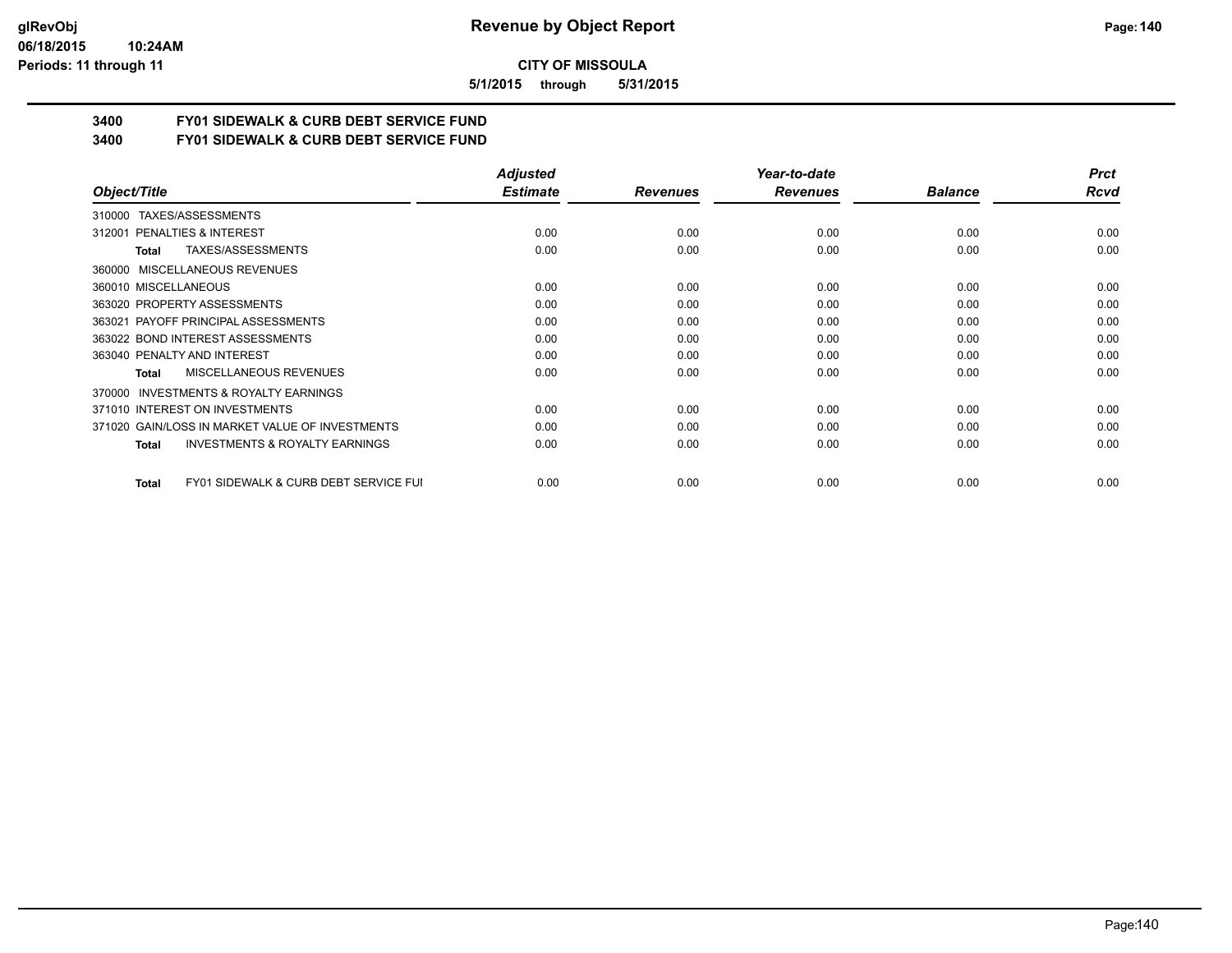**5/1/2015 through 5/31/2015**

## **3400 FY01 SIDEWALK & CURB DEBT SERVICE FUND**

|                                                                 | <b>Adjusted</b> |                 | Year-to-date    |                | <b>Prct</b> |
|-----------------------------------------------------------------|-----------------|-----------------|-----------------|----------------|-------------|
| Object/Title                                                    | <b>Estimate</b> | <b>Revenues</b> | <b>Revenues</b> | <b>Balance</b> | Rcvd        |
| TAXES/ASSESSMENTS<br>310000                                     |                 |                 |                 |                |             |
| <b>PENALTIES &amp; INTEREST</b><br>312001                       | 0.00            | 0.00            | 0.00            | 0.00           | 0.00        |
| TAXES/ASSESSMENTS<br>Total                                      | 0.00            | 0.00            | 0.00            | 0.00           | 0.00        |
| 360000 MISCELLANEOUS REVENUES                                   |                 |                 |                 |                |             |
| 360010 MISCELLANEOUS                                            | 0.00            | 0.00            | 0.00            | 0.00           | 0.00        |
| 363020 PROPERTY ASSESSMENTS                                     | 0.00            | 0.00            | 0.00            | 0.00           | 0.00        |
| PAYOFF PRINCIPAL ASSESSMENTS<br>363021                          | 0.00            | 0.00            | 0.00            | 0.00           | 0.00        |
| 363022 BOND INTEREST ASSESSMENTS                                | 0.00            | 0.00            | 0.00            | 0.00           | 0.00        |
| 363040 PENALTY AND INTEREST                                     | 0.00            | 0.00            | 0.00            | 0.00           | 0.00        |
| MISCELLANEOUS REVENUES<br><b>Total</b>                          | 0.00            | 0.00            | 0.00            | 0.00           | 0.00        |
| INVESTMENTS & ROYALTY EARNINGS<br>370000                        |                 |                 |                 |                |             |
| 371010 INTEREST ON INVESTMENTS                                  | 0.00            | 0.00            | 0.00            | 0.00           | 0.00        |
| 371020 GAIN/LOSS IN MARKET VALUE OF INVESTMENT                  | 0.00            | 0.00            | 0.00            | 0.00           | 0.00        |
| <b>INVESTMENTS &amp; ROYALTY EARNINGS</b><br><b>Total</b>       | 0.00            | 0.00            | 0.00            | 0.00           | 0.00        |
| <b>FY01 SIDEWALK &amp; CURB DEBT SERVICE FU</b><br><b>Total</b> | 0.00            | 0.00            | 0.00            | 0.00           | 0.00        |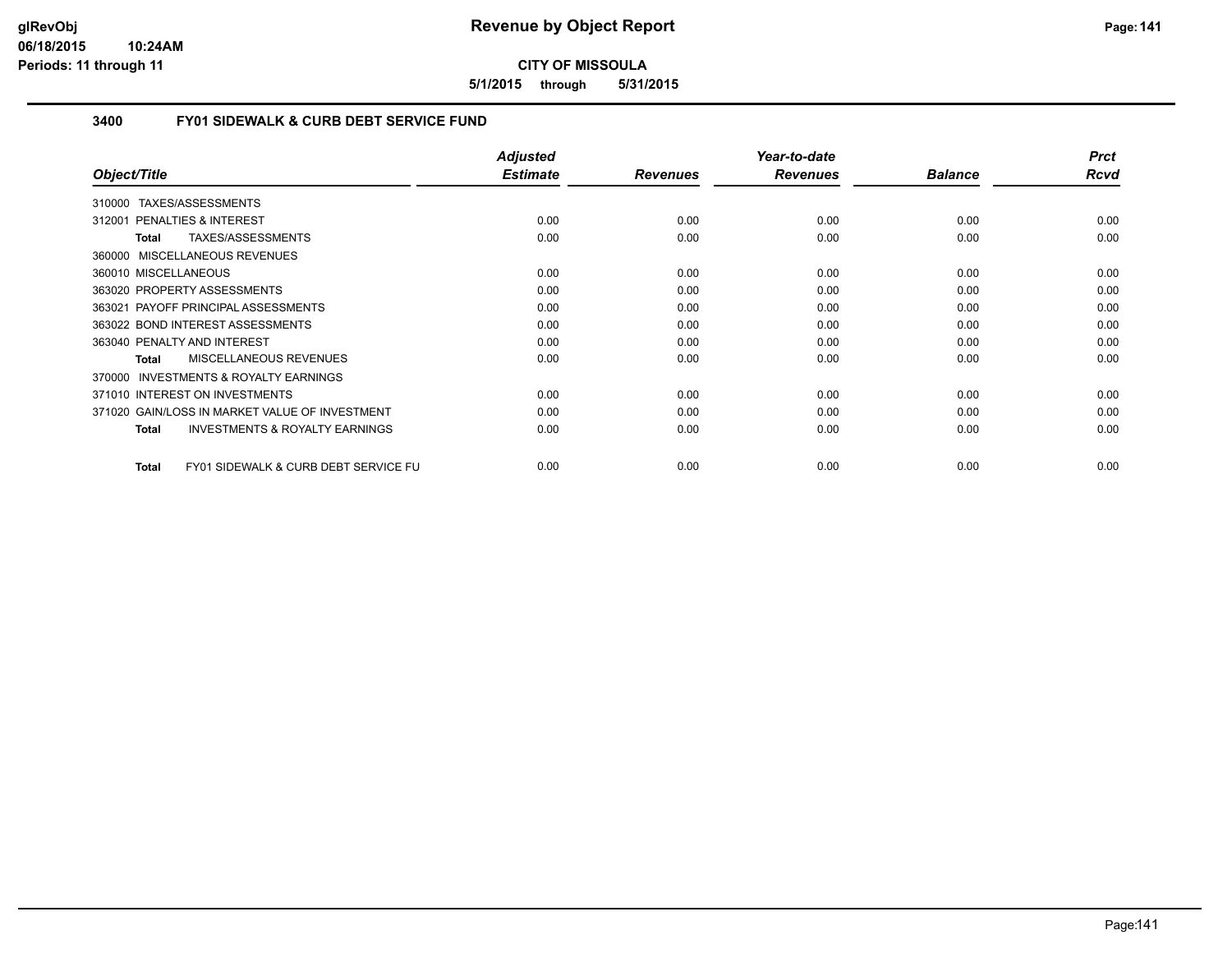**5/1/2015 through 5/31/2015**

# **3410 FY02 SIDEWALK & CURB DEBT SERVICE FUND**

**3410 FY02 SIDEWALK & CURB DEBT SERVICE FUND**

|                                                                  | <b>Adjusted</b> |                 | Year-to-date    |                | <b>Prct</b> |
|------------------------------------------------------------------|-----------------|-----------------|-----------------|----------------|-------------|
| Object/Title                                                     | <b>Estimate</b> | <b>Revenues</b> | <b>Revenues</b> | <b>Balance</b> | <b>Rcvd</b> |
| 360000 MISCELLANEOUS REVENUES                                    |                 |                 |                 |                |             |
| 363020 PROPERTY ASSESSMENTS                                      | 0.00            | 0.00            | 0.00            | 0.00           | 0.00        |
| 363021 PAYOFF PRINCIPAL ASSESSMENTS                              | 0.00            | 0.00            | 0.00            | 0.00           | 0.00        |
| 363022 BOND INTEREST ASSESSMENTS                                 | 0.00            | 0.00            | 0.00            | 0.00           | 0.00        |
| 363040 PENALTY AND INTEREST                                      | 0.00            | 0.00            | 0.00            | 0.00           | 0.00        |
| MISCELLANEOUS REVENUES<br>Total                                  | 0.00            | 0.00            | 0.00            | 0.00           | 0.00        |
| INVESTMENTS & ROYALTY EARNINGS<br>370000                         |                 |                 |                 |                |             |
| 371010 INTEREST ON INVESTMENTS                                   | 0.00            | 0.00            | 0.00            | 0.00           | 0.00        |
| 371020 GAIN/LOSS IN MARKET VALUE OF INVESTMENTS                  | 0.00            | 0.00            | 0.00            | 0.00           | 0.00        |
| <b>INVESTMENTS &amp; ROYALTY EARNINGS</b><br>Total               | 0.00            | 0.00            | 0.00            | 0.00           | 0.00        |
| <b>FY02 SIDEWALK &amp; CURB DEBT SERVICE FUI</b><br><b>Total</b> | 0.00            | 0.00            | 0.00            | 0.00           | 0.00        |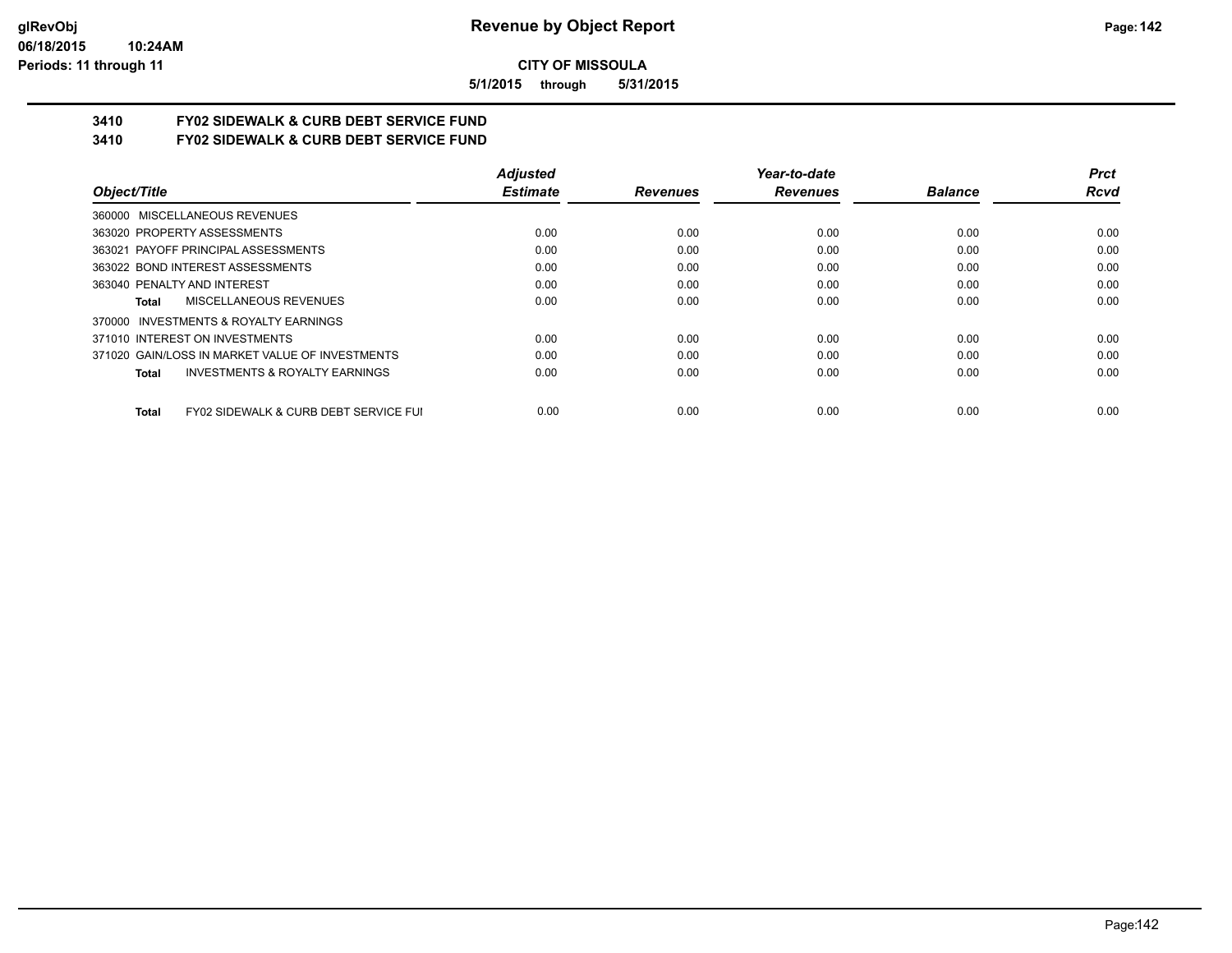**5/1/2015 through 5/31/2015**

## **3410 FY02 SIDEWALK & CURB DEBT SERVICE FUND**

|                                                           | <b>Adjusted</b> |                 | Year-to-date    |                | <b>Prct</b> |
|-----------------------------------------------------------|-----------------|-----------------|-----------------|----------------|-------------|
| Object/Title                                              | <b>Estimate</b> | <b>Revenues</b> | <b>Revenues</b> | <b>Balance</b> | <b>Rcvd</b> |
| 360000 MISCELLANEOUS REVENUES                             |                 |                 |                 |                |             |
| 363020 PROPERTY ASSESSMENTS                               | 0.00            | 0.00            | 0.00            | 0.00           | 0.00        |
| 363021 PAYOFF PRINCIPAL ASSESSMENTS                       | 0.00            | 0.00            | 0.00            | 0.00           | 0.00        |
| 363022 BOND INTEREST ASSESSMENTS                          | 0.00            | 0.00            | 0.00            | 0.00           | 0.00        |
| 363040 PENALTY AND INTEREST                               | 0.00            | 0.00            | 0.00            | 0.00           | 0.00        |
| MISCELLANEOUS REVENUES<br>Total                           | 0.00            | 0.00            | 0.00            | 0.00           | 0.00        |
| 370000 INVESTMENTS & ROYALTY EARNINGS                     |                 |                 |                 |                |             |
| 371010 INTEREST ON INVESTMENTS                            | 0.00            | 0.00            | 0.00            | 0.00           | 0.00        |
| 371020 GAIN/LOSS IN MARKET VALUE OF INVESTMENT            | 0.00            | 0.00            | 0.00            | 0.00           | 0.00        |
| <b>INVESTMENTS &amp; ROYALTY EARNINGS</b><br><b>Total</b> | 0.00            | 0.00            | 0.00            | 0.00           | 0.00        |
| FY02 SIDEWALK & CURB DEBT SERVICE FU<br><b>Total</b>      | 0.00            | 0.00            | 0.00            | 0.00           | 0.00        |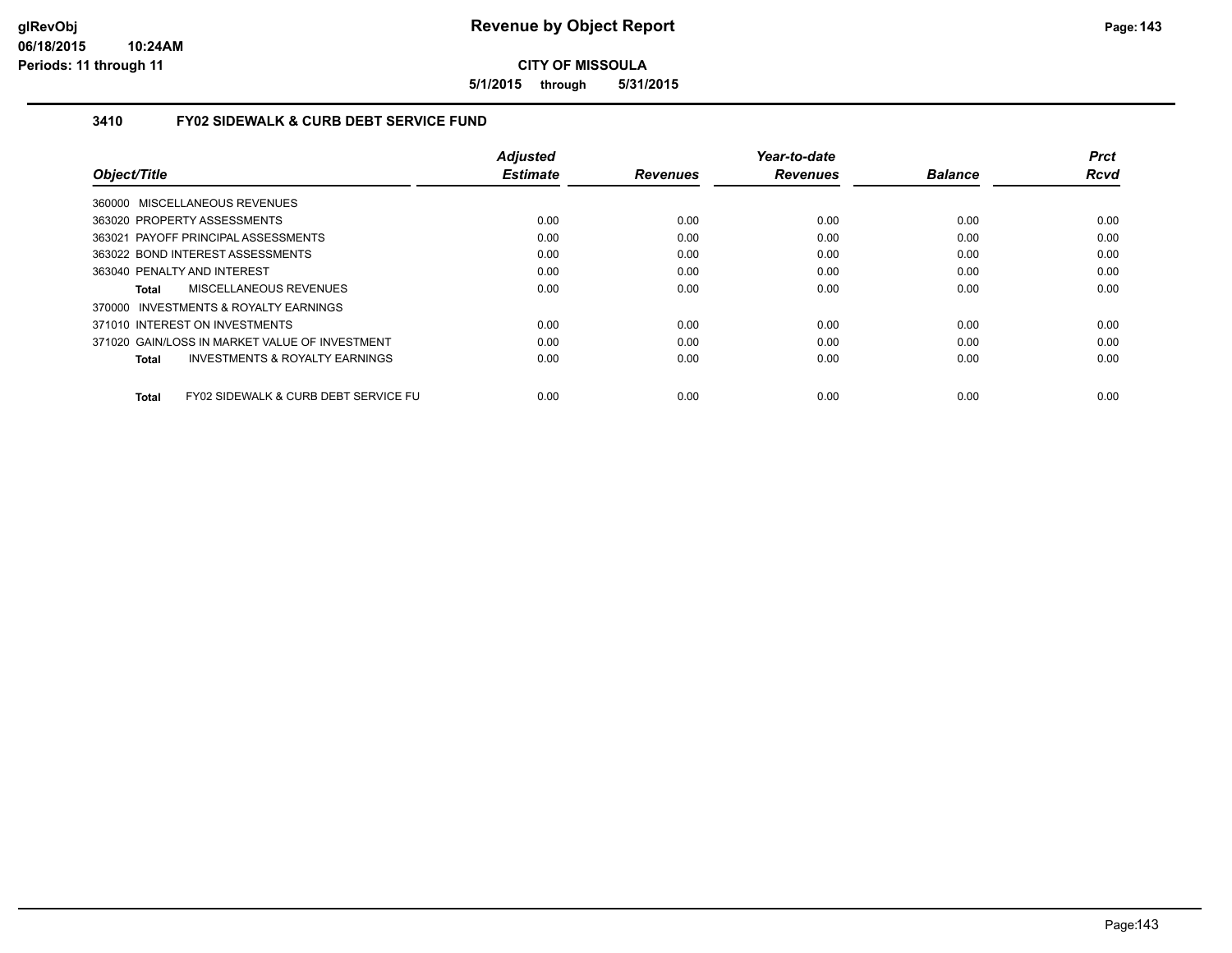**5/1/2015 through 5/31/2015**

# **3420 FY03 SIDEWALK & CURB DEBT SERVICE**

**3420 FY03 SIDEWALK & CURB DEBT SERVICE**

|                                                              | <b>Adjusted</b> |                 | Year-to-date    |                | <b>Prct</b> |
|--------------------------------------------------------------|-----------------|-----------------|-----------------|----------------|-------------|
| Object/Title                                                 | <b>Estimate</b> | <b>Revenues</b> | <b>Revenues</b> | <b>Balance</b> | Rcvd        |
| 360000 MISCELLANEOUS REVENUES                                |                 |                 |                 |                |             |
| 363020 PROPERTY ASSESSMENTS                                  | 26,300.00       | 386.10          | 12,313.36       | 13,986.64      | 46.82       |
| 363021 PAYOFF PRINCIPAL ASSESSMENTS                          | 0.00            | 0.00            | 0.00            | 0.00           | 0.00        |
| 363022 BOND INTEREST ASSESSMENTS                             | 0.00            | 0.00            | 0.00            | 0.00           | 0.00        |
| 363040 PENALTY AND INTEREST                                  | 0.00            | 0.00            | 49.39           | $-49.39$       | 0.00        |
| MISCELLANEOUS REVENUES<br>Total                              | 26,300.00       | 386.10          | 12,362.75       | 13,937.25      | 47.01       |
| 370000 INVESTMENTS & ROYALTY EARNINGS                        |                 |                 |                 |                |             |
| 371010 INTEREST ON INVESTMENTS                               | 0.00            | 0.00            | 0.00            | 0.00           | 0.00        |
| 371020 GAIN/LOSS IN MARKET VALUE OF INVESTMENTS              | 0.00            | 0.00            | 0.00            | 0.00           | 0.00        |
| <b>INVESTMENTS &amp; ROYALTY EARNINGS</b><br>Total           | 0.00            | 0.00            | 0.00            | 0.00           | 0.00        |
| OTHER FINANCING SOURCES<br>380000                            |                 |                 |                 |                |             |
| 381009 TRANSFERS IN                                          | 0.00            | 0.00            | 0.00            | 0.00           | 0.00        |
| OTHER FINANCING SOURCES<br>Total                             | 0.00            | 0.00            | 0.00            | 0.00           | 0.00        |
| <b>FY03 SIDEWALK &amp; CURB DEBT SERVICE</b><br><b>Total</b> | 26,300.00       | 386.10          | 12,362.75       | 13,937.25      | 47.01       |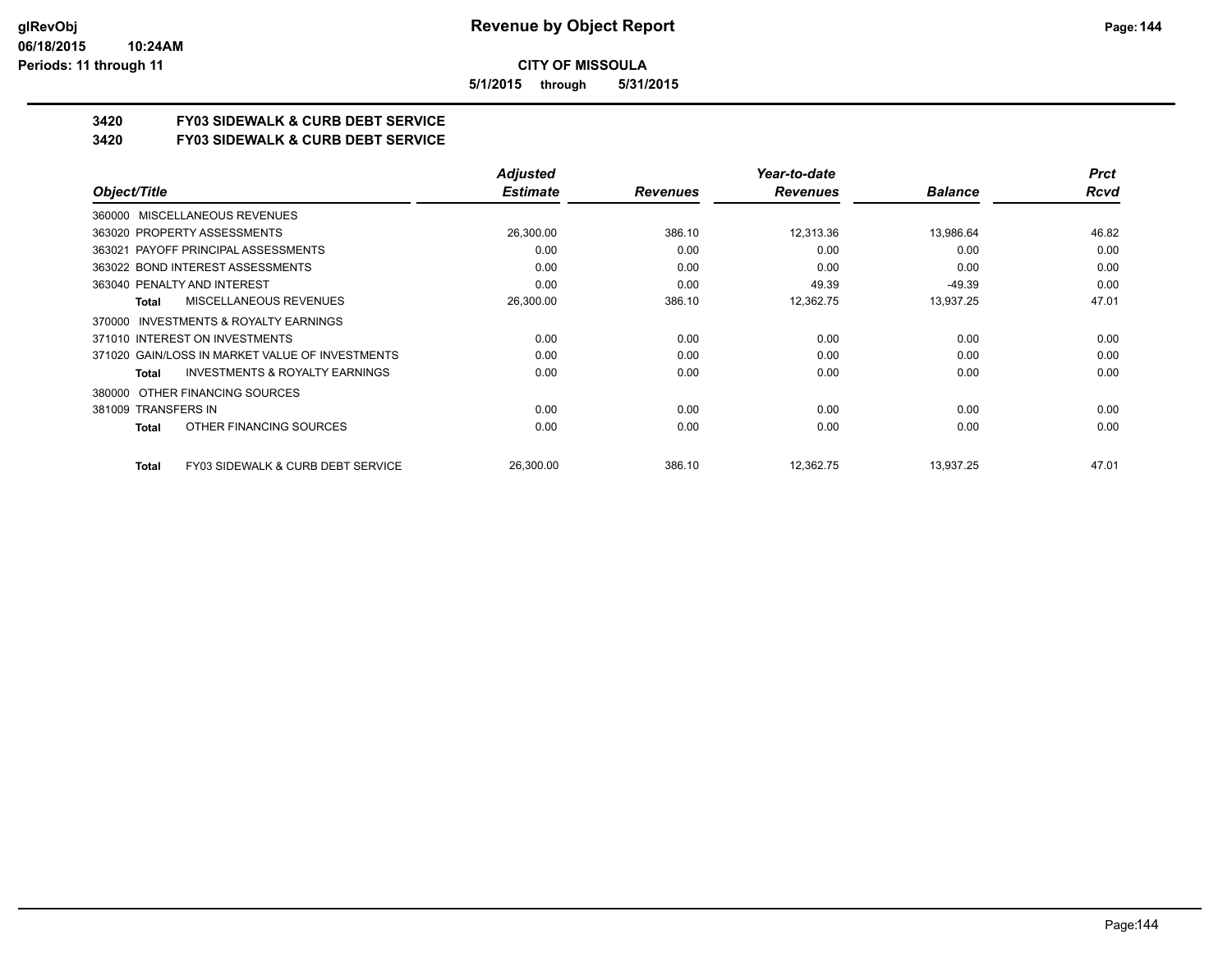**5/1/2015 through 5/31/2015**

#### **3420 FY03 SIDEWALK & CURB DEBT SERVICE**

|                                                    | <b>Adjusted</b> |                 | Year-to-date    |                | <b>Prct</b> |
|----------------------------------------------------|-----------------|-----------------|-----------------|----------------|-------------|
| Object/Title                                       | <b>Estimate</b> | <b>Revenues</b> | <b>Revenues</b> | <b>Balance</b> | <b>Rcvd</b> |
| 360000 MISCELLANEOUS REVENUES                      |                 |                 |                 |                |             |
| 363020 PROPERTY ASSESSMENTS                        | 26,300.00       | 386.10          | 12.313.36       | 13,986.64      | 46.82       |
| 363021 PAYOFF PRINCIPAL ASSESSMENTS                | 0.00            | 0.00            | 0.00            | 0.00           | 0.00        |
| 363022 BOND INTEREST ASSESSMENTS                   | 0.00            | 0.00            | 0.00            | 0.00           | 0.00        |
| 363040 PENALTY AND INTEREST                        | 0.00            | 0.00            | 49.39           | $-49.39$       | 0.00        |
| MISCELLANEOUS REVENUES<br>Total                    | 26,300.00       | 386.10          | 12,362.75       | 13,937.25      | 47.01       |
| 370000 INVESTMENTS & ROYALTY EARNINGS              |                 |                 |                 |                |             |
| 371010 INTEREST ON INVESTMENTS                     | 0.00            | 0.00            | 0.00            | 0.00           | 0.00        |
| 371020 GAIN/LOSS IN MARKET VALUE OF INVESTMENT     | 0.00            | 0.00            | 0.00            | 0.00           | 0.00        |
| <b>INVESTMENTS &amp; ROYALTY EARNINGS</b><br>Total | 0.00            | 0.00            | 0.00            | 0.00           | 0.00        |
| 380000 OTHER FINANCING SOURCES                     |                 |                 |                 |                |             |
| 381009 TRANSFERS IN                                | 0.00            | 0.00            | 0.00            | 0.00           | 0.00        |
| OTHER FINANCING SOURCES<br>Total                   | 0.00            | 0.00            | 0.00            | 0.00           | 0.00        |
| FY03 SIDEWALK & CURB DEBT SERVICE<br>Total         | 26,300.00       | 386.10          | 12,362.75       | 13,937.25      | 47.01       |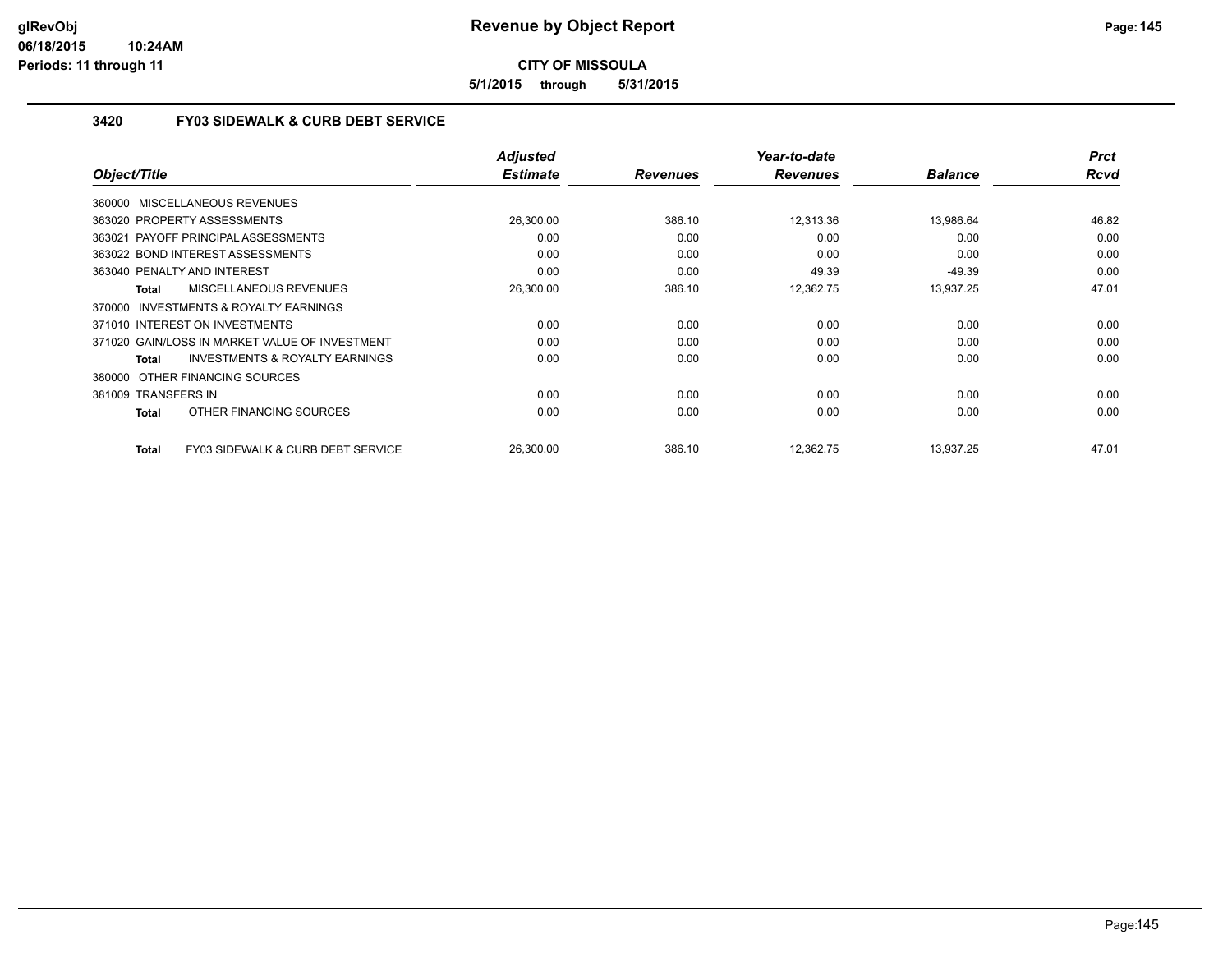**5/1/2015 through 5/31/2015**

# **3430 FY04 SIDEWALK CURB DEBT SERVICE**

#### **3430 FY04 SIDEWALK CURB DEBT SERVICE**

|                                                    | <b>Adjusted</b> |                 | Year-to-date    |                | <b>Prct</b> |
|----------------------------------------------------|-----------------|-----------------|-----------------|----------------|-------------|
| Object/Title                                       | <b>Estimate</b> | <b>Revenues</b> | <b>Revenues</b> | <b>Balance</b> | <b>Rcvd</b> |
| 360000 MISCELLANEOUS REVENUES                      |                 |                 |                 |                |             |
| 363020 PROPERTY ASSESSMENTS                        | 11,295.00       | 0.00            | 8,376.28        | 2,918.72       | 74.16       |
| 363021 PAYOFF PRINCIPAL ASSESSMENTS                | 0.00            | 0.00            | 0.00            | 0.00           | 0.00        |
| 363022 BOND INTEREST ASSESSMENTS                   | 0.00            | 0.00            | 0.00            | 0.00           | 0.00        |
| 363040 PENALTY AND INTEREST                        | 0.00            | 0.00            | 14.60           | $-14.60$       | 0.00        |
| MISCELLANEOUS REVENUES<br>Total                    | 11,295.00       | 0.00            | 8,390.88        | 2,904.12       | 74.29       |
| INVESTMENTS & ROYALTY EARNINGS<br>370000           |                 |                 |                 |                |             |
| 371010 INTEREST ON INVESTMENTS                     | 0.00            | 0.00            | 0.00            | 0.00           | 0.00        |
| 371020 GAIN/LOSS IN MARKET VALUE OF INVESTMENTS    | 0.00            | 0.00            | 0.00            | 0.00           | 0.00        |
| <b>INVESTMENTS &amp; ROYALTY EARNINGS</b><br>Total | 0.00            | 0.00            | 0.00            | 0.00           | 0.00        |
| OTHER FINANCING SOURCES<br>380000                  |                 |                 |                 |                |             |
| 381030 SID BOND PROCEEDS                           | 0.00            | 0.00            | 0.00            | 0.00           | 0.00        |
| OTHER FINANCING SOURCES<br>Total                   | 0.00            | 0.00            | 0.00            | 0.00           | 0.00        |
| <b>FY04 SIDEWALK CURB DEBT SERVICE</b><br>Total    | 11,295.00       | 0.00            | 8,390.88        | 2,904.12       | 74.29       |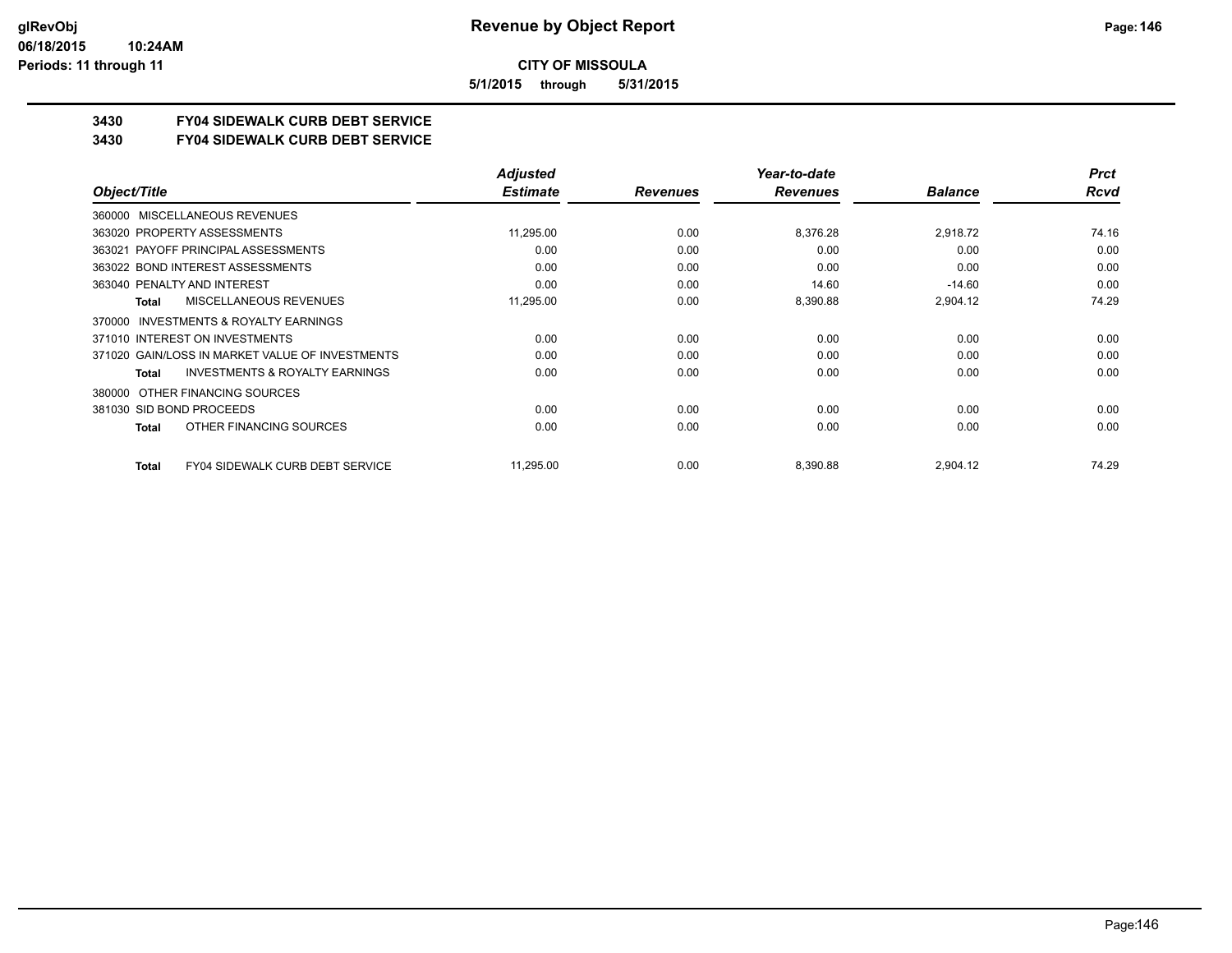**5/1/2015 through 5/31/2015**

#### **3430 FY04 SIDEWALK CURB DEBT SERVICE**

|                                                    | <b>Adjusted</b> |                 | Year-to-date    |                | <b>Prct</b> |
|----------------------------------------------------|-----------------|-----------------|-----------------|----------------|-------------|
| Object/Title                                       | <b>Estimate</b> | <b>Revenues</b> | <b>Revenues</b> | <b>Balance</b> | <b>Rcvd</b> |
| 360000 MISCELLANEOUS REVENUES                      |                 |                 |                 |                |             |
| 363020 PROPERTY ASSESSMENTS                        | 11,295.00       | 0.00            | 8,376.28        | 2,918.72       | 74.16       |
| 363021 PAYOFF PRINCIPAL ASSESSMENTS                | 0.00            | 0.00            | 0.00            | 0.00           | 0.00        |
| 363022 BOND INTEREST ASSESSMENTS                   | 0.00            | 0.00            | 0.00            | 0.00           | 0.00        |
| 363040 PENALTY AND INTEREST                        | 0.00            | 0.00            | 14.60           | $-14.60$       | 0.00        |
| <b>MISCELLANEOUS REVENUES</b><br>Total             | 11,295.00       | 0.00            | 8,390.88        | 2,904.12       | 74.29       |
| 370000 INVESTMENTS & ROYALTY EARNINGS              |                 |                 |                 |                |             |
| 371010 INTEREST ON INVESTMENTS                     | 0.00            | 0.00            | 0.00            | 0.00           | 0.00        |
| 371020 GAIN/LOSS IN MARKET VALUE OF INVESTMENT     | 0.00            | 0.00            | 0.00            | 0.00           | 0.00        |
| <b>INVESTMENTS &amp; ROYALTY EARNINGS</b><br>Total | 0.00            | 0.00            | 0.00            | 0.00           | 0.00        |
| 380000 OTHER FINANCING SOURCES                     |                 |                 |                 |                |             |
| 381030 SID BOND PROCEEDS                           | 0.00            | 0.00            | 0.00            | 0.00           | 0.00        |
| OTHER FINANCING SOURCES<br>Total                   | 0.00            | 0.00            | 0.00            | 0.00           | 0.00        |
| FY04 SIDEWALK CURB DEBT SERVICE<br>Total           | 11,295.00       | 0.00            | 8,390.88        | 2,904.12       | 74.29       |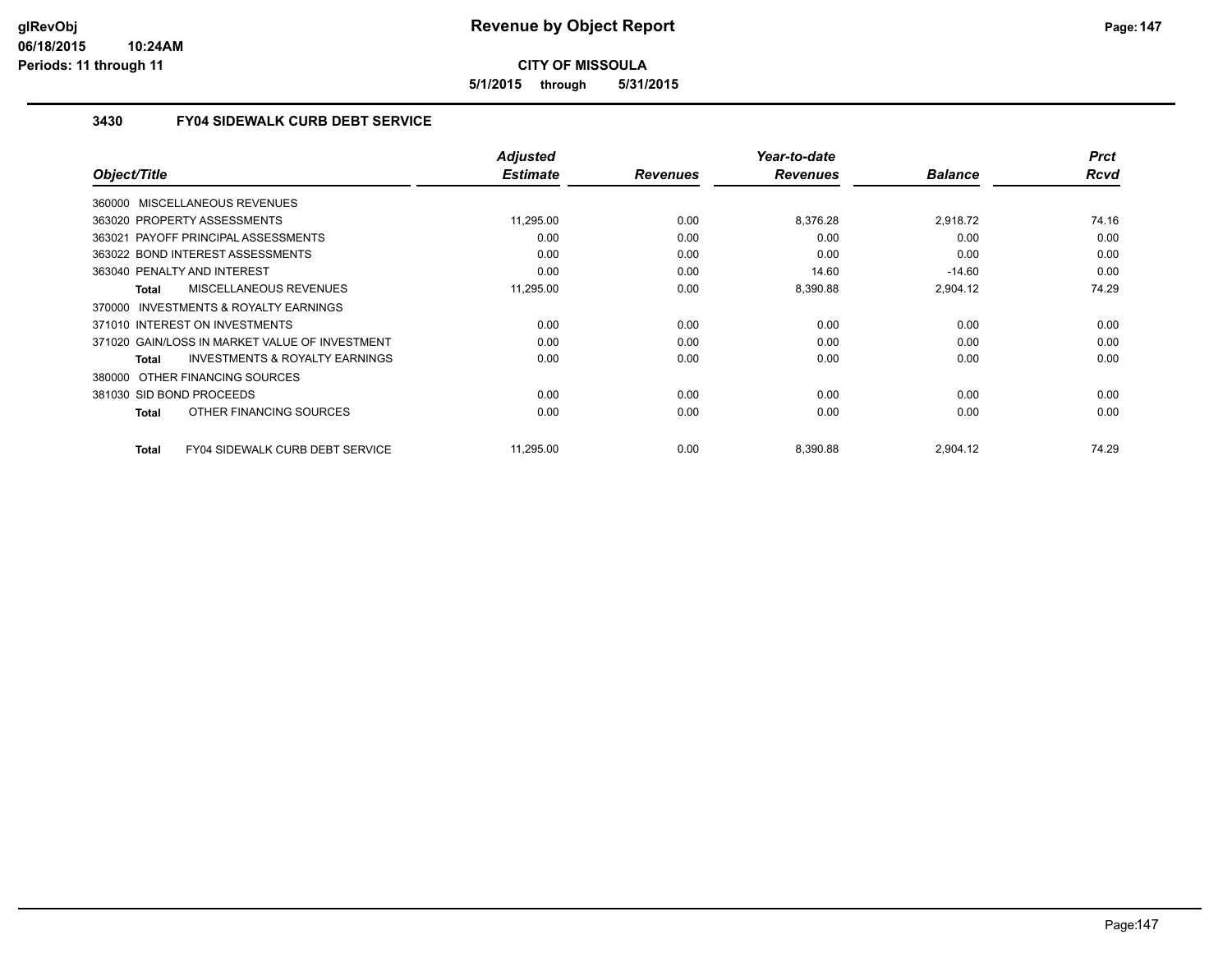**5/1/2015 through 5/31/2015**

### **3433 SID 433 DEBT SERVICE**

**3433 SID 433 DEBT SERVICE**

|                                                           | <b>Adjusted</b> |                 | Year-to-date    |                | <b>Prct</b> |
|-----------------------------------------------------------|-----------------|-----------------|-----------------|----------------|-------------|
| Object/Title                                              | <b>Estimate</b> | <b>Revenues</b> | <b>Revenues</b> | <b>Balance</b> | <b>Rcvd</b> |
| 360000 MISCELLANEOUS REVENUES                             |                 |                 |                 |                |             |
| 363020 PROPERTY ASSESSMENTS                               | 0.00            | 0.00            | 0.00            | 0.00           | 0.00        |
| PAYOFF PRINCIPAL ASSESSMENTS<br>363021                    | 0.00            | 0.00            | 0.00            | 0.00           | 0.00        |
| 363022 BOND INTEREST ASSESSMENTS                          | 0.00            | 0.00            | 0.00            | 0.00           | 0.00        |
| 363040 PENALTY AND INTEREST                               | 0.00            | 0.00            | 0.00            | 0.00           | 0.00        |
| MISCELLANEOUS REVENUES<br>Total                           | 0.00            | 0.00            | 0.00            | 0.00           | 0.00        |
| 370000 INVESTMENTS & ROYALTY EARNINGS                     |                 |                 |                 |                |             |
| 371010 INTEREST ON INVESTMENTS                            | 0.00            | 0.00            | 0.00            | 0.00           | 0.00        |
| 371020 GAIN/LOSS IN MARKET VALUE OF INVESTMENTS           | 0.00            | 0.00            | 0.00            | 0.00           | 0.00        |
| <b>INVESTMENTS &amp; ROYALTY EARNINGS</b><br><b>Total</b> | 0.00            | 0.00            | 0.00            | 0.00           | 0.00        |
| SID 433 DEBT SERVICE<br><b>Total</b>                      | 0.00            | 0.00            | 0.00            | 0.00           | 0.00        |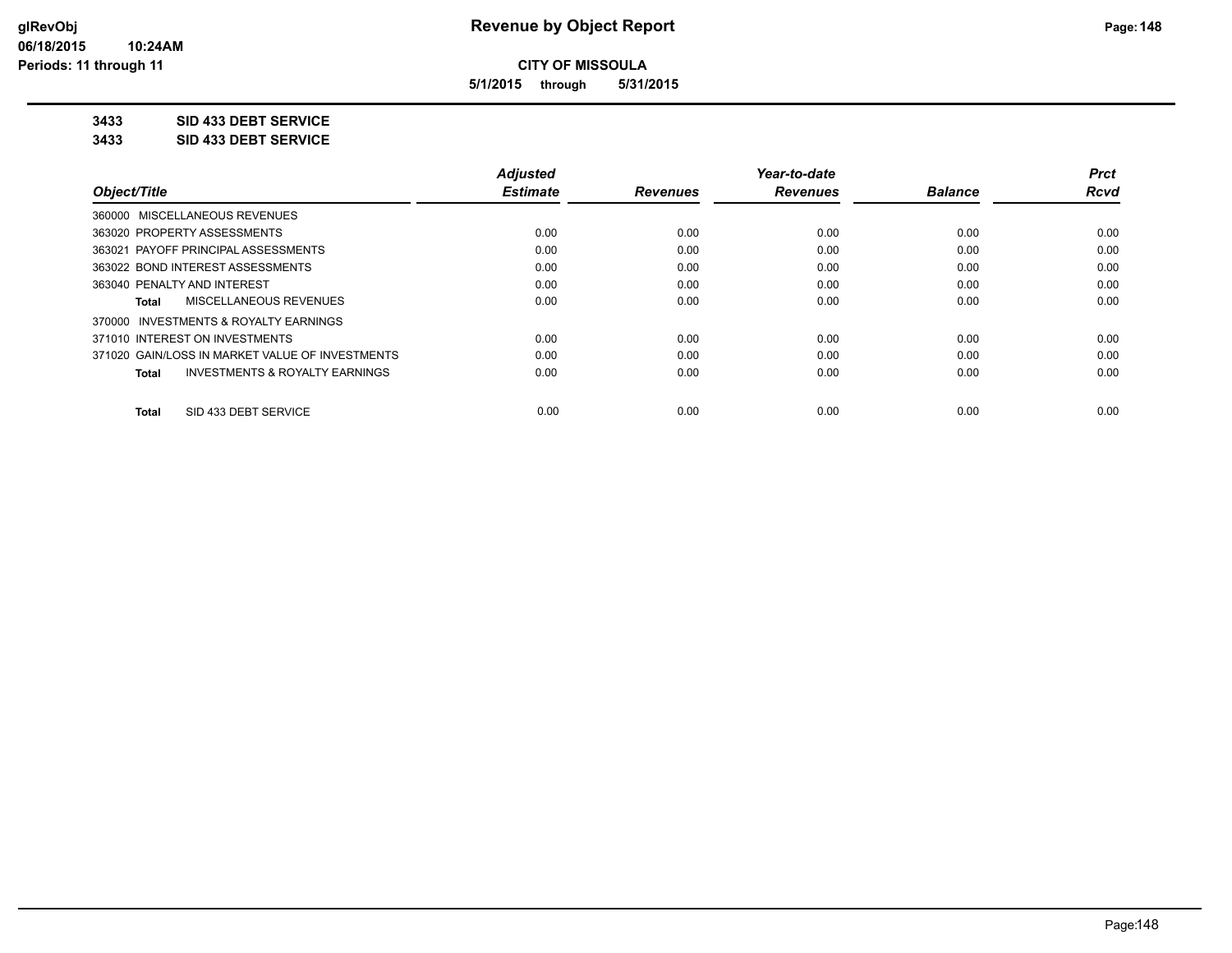**5/1/2015 through 5/31/2015**

#### **3433 SID 433 DEBT SERVICE**

|                                                    | <b>Adjusted</b> |                 | Year-to-date    |                | <b>Prct</b> |
|----------------------------------------------------|-----------------|-----------------|-----------------|----------------|-------------|
| Object/Title                                       | <b>Estimate</b> | <b>Revenues</b> | <b>Revenues</b> | <b>Balance</b> | <b>Rcvd</b> |
| 360000 MISCELLANEOUS REVENUES                      |                 |                 |                 |                |             |
| 363020 PROPERTY ASSESSMENTS                        | 0.00            | 0.00            | 0.00            | 0.00           | 0.00        |
| 363021 PAYOFF PRINCIPAL ASSESSMENTS                | 0.00            | 0.00            | 0.00            | 0.00           | 0.00        |
| 363022 BOND INTEREST ASSESSMENTS                   | 0.00            | 0.00            | 0.00            | 0.00           | 0.00        |
| 363040 PENALTY AND INTEREST                        | 0.00            | 0.00            | 0.00            | 0.00           | 0.00        |
| MISCELLANEOUS REVENUES<br>Total                    | 0.00            | 0.00            | 0.00            | 0.00           | 0.00        |
| 370000 INVESTMENTS & ROYALTY EARNINGS              |                 |                 |                 |                |             |
| 371010 INTEREST ON INVESTMENTS                     | 0.00            | 0.00            | 0.00            | 0.00           | 0.00        |
| 371020 GAIN/LOSS IN MARKET VALUE OF INVESTMENT     | 0.00            | 0.00            | 0.00            | 0.00           | 0.00        |
| <b>INVESTMENTS &amp; ROYALTY EARNINGS</b><br>Total | 0.00            | 0.00            | 0.00            | 0.00           | 0.00        |
|                                                    |                 |                 |                 |                |             |
| SID 433 DEBT SERVICE<br>Total                      | 0.00            | 0.00            | 0.00            | 0.00           | 0.00        |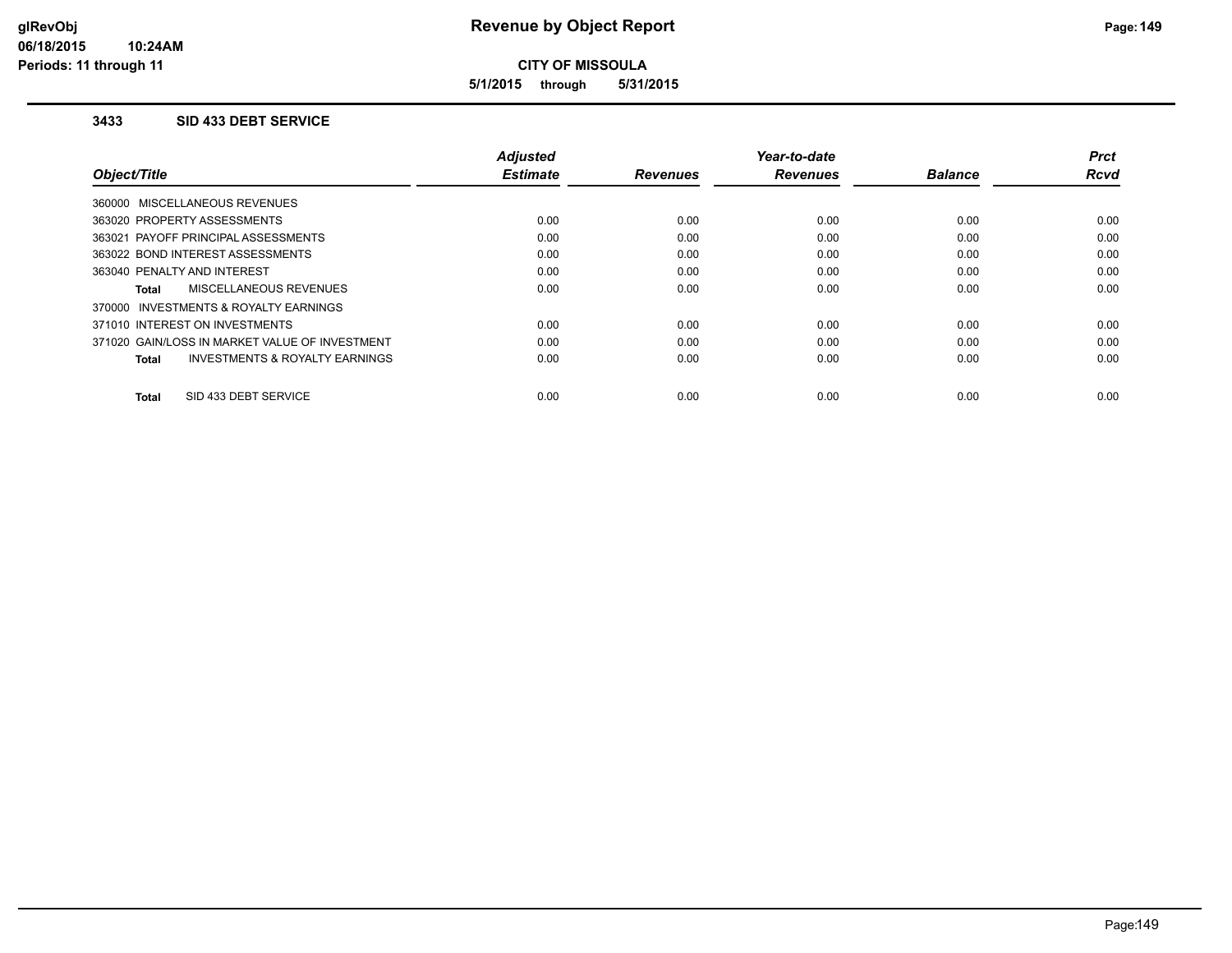**5/1/2015 through 5/31/2015**

#### **3440 FY 05 SIDEWALK AND CURB**

**3440 FY 05 SIDEWALK AND CURB**

|                                                           | <b>Adjusted</b> |                 | Year-to-date    |                | <b>Prct</b> |
|-----------------------------------------------------------|-----------------|-----------------|-----------------|----------------|-------------|
| Object/Title                                              | <b>Estimate</b> | <b>Revenues</b> | <b>Revenues</b> | <b>Balance</b> | <b>Rcvd</b> |
| 360000 MISCELLANEOUS REVENUES                             |                 |                 |                 |                |             |
| 363020 PROPERTY ASSESSMENTS                               | 40,163.00       | 165.40          | 15,353.49       | 24,809.51      | 38.23       |
| 363021 PAYOFF PRINCIPAL ASSESSMENTS                       | 0.00            | 0.00            | 0.00            | 0.00           | 0.00        |
| 363022 BOND INTEREST ASSESSMENTS                          | 0.00            | 0.00            | 0.00            | 0.00           | 0.00        |
| 363040 PENALTY AND INTEREST                               | 0.00            | 0.00            | 22.04           | $-22.04$       | 0.00        |
| <b>MISCELLANEOUS REVENUES</b><br><b>Total</b>             | 40,163.00       | 165.40          | 15,375.53       | 24,787.47      | 38.28       |
| <b>INVESTMENTS &amp; ROYALTY EARNINGS</b><br>370000       |                 |                 |                 |                |             |
| 371010 INTEREST ON INVESTMENTS                            | 0.00            | 0.00            | 0.00            | 0.00           | 0.00        |
| 371020 GAIN/LOSS IN MARKET VALUE OF INVESTMENTS           | 0.00            | 0.00            | 0.00            | 0.00           | 0.00        |
| 371500 INTEREST ON INTERFUND LOAN                         | 0.00            | 0.00            | 0.00            | 0.00           | 0.00        |
| <b>INVESTMENTS &amp; ROYALTY EARNINGS</b><br><b>Total</b> | 0.00            | 0.00            | 0.00            | 0.00           | 0.00        |
| OTHER FINANCING SOURCES<br>380000                         |                 |                 |                 |                |             |
| 381030 SID BONDS PROCEEDS                                 | 0.00            | 0.00            | 0.00            | 0.00           | 0.00        |
| OTHER FINANCING SOURCES<br><b>Total</b>                   | 0.00            | 0.00            | 0.00            | 0.00           | 0.00        |
| FY 05 SIDEWALK AND CURB<br><b>Total</b>                   | 40,163.00       | 165.40          | 15,375.53       | 24,787.47      | 38.28       |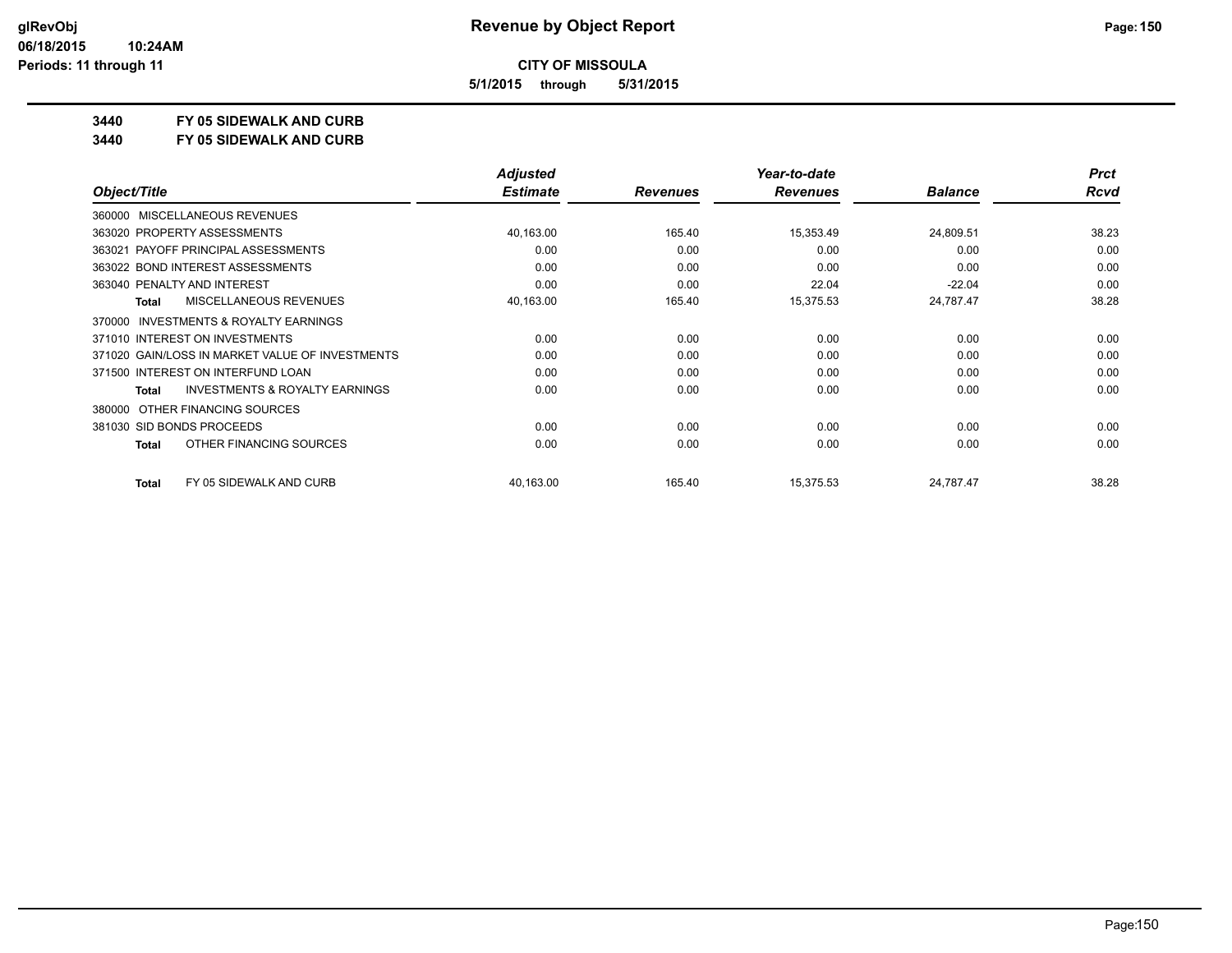**5/1/2015 through 5/31/2015**

#### **3440 FY 05 SIDEWALK AND CURB**

|                                                     | <b>Adjusted</b> |                 | Year-to-date    |                | <b>Prct</b> |
|-----------------------------------------------------|-----------------|-----------------|-----------------|----------------|-------------|
| Object/Title                                        | <b>Estimate</b> | <b>Revenues</b> | <b>Revenues</b> | <b>Balance</b> | <b>Rcvd</b> |
| 360000 MISCELLANEOUS REVENUES                       |                 |                 |                 |                |             |
| 363020 PROPERTY ASSESSMENTS                         | 40,163.00       | 165.40          | 15,353.49       | 24,809.51      | 38.23       |
| 363021 PAYOFF PRINCIPAL ASSESSMENTS                 | 0.00            | 0.00            | 0.00            | 0.00           | 0.00        |
| 363022 BOND INTEREST ASSESSMENTS                    | 0.00            | 0.00            | 0.00            | 0.00           | 0.00        |
| 363040 PENALTY AND INTEREST                         | 0.00            | 0.00            | 22.04           | $-22.04$       | 0.00        |
| <b>MISCELLANEOUS REVENUES</b><br>Total              | 40,163.00       | 165.40          | 15,375.53       | 24,787.47      | 38.28       |
| <b>INVESTMENTS &amp; ROYALTY EARNINGS</b><br>370000 |                 |                 |                 |                |             |
| 371010 INTEREST ON INVESTMENTS                      | 0.00            | 0.00            | 0.00            | 0.00           | 0.00        |
| 371020 GAIN/LOSS IN MARKET VALUE OF INVESTMENT      | 0.00            | 0.00            | 0.00            | 0.00           | 0.00        |
| 371500 INTEREST ON INTERFUND LOAN                   | 0.00            | 0.00            | 0.00            | 0.00           | 0.00        |
| <b>INVESTMENTS &amp; ROYALTY EARNINGS</b><br>Total  | 0.00            | 0.00            | 0.00            | 0.00           | 0.00        |
| 380000 OTHER FINANCING SOURCES                      |                 |                 |                 |                |             |
| 381030 SID BONDS PROCEEDS                           | 0.00            | 0.00            | 0.00            | 0.00           | 0.00        |
| OTHER FINANCING SOURCES<br>Total                    | 0.00            | 0.00            | 0.00            | 0.00           | 0.00        |
| <b>Total</b><br>FY 05 SIDEWALK AND CURB             | 40,163.00       | 165.40          | 15,375.53       | 24,787.47      | 38.28       |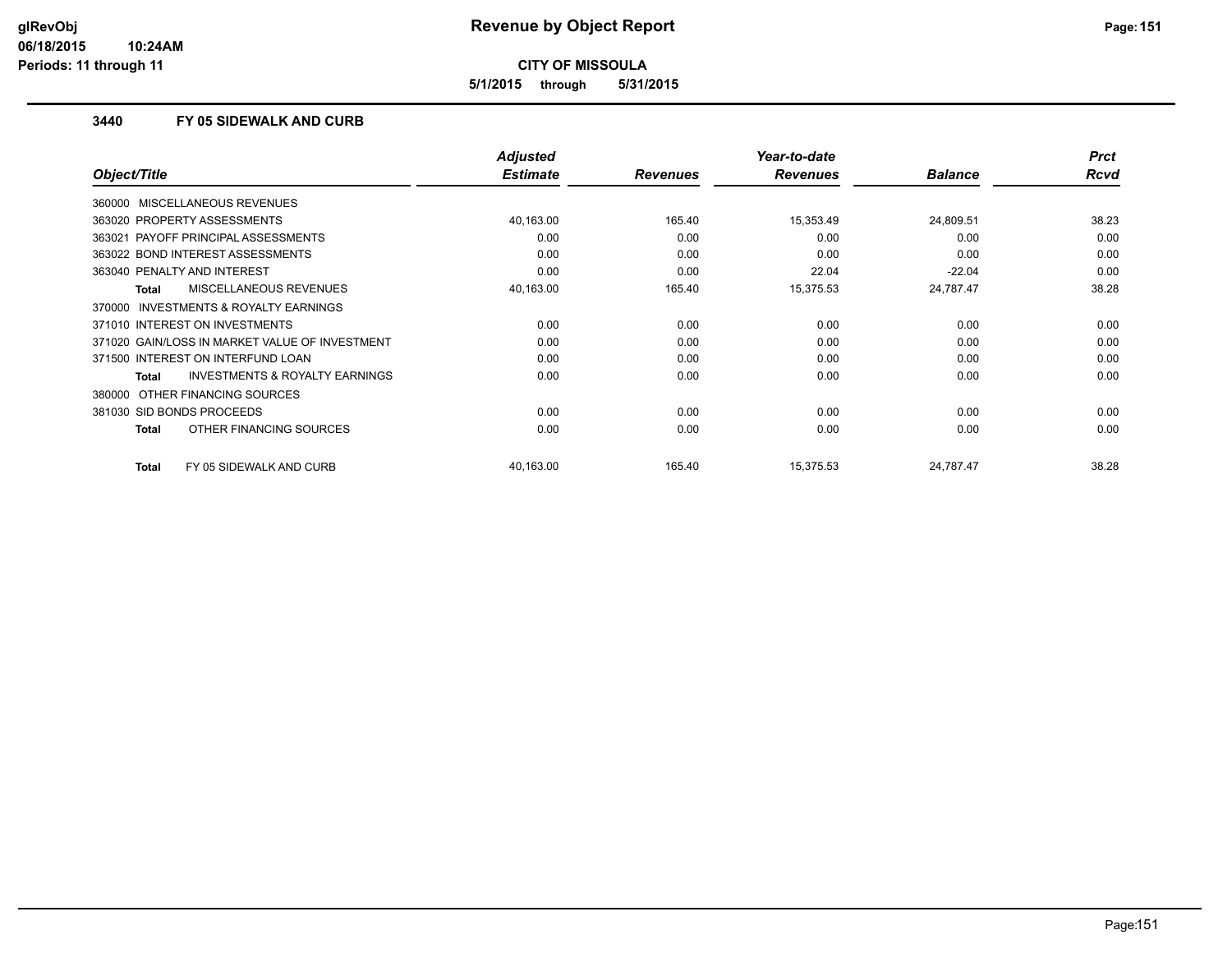**5/1/2015 through 5/31/2015**

#### **3441 FY 06 SIDEWALK & CURB DEBT**

**3441 FY 06 SIDEWALK & CURB DEBT**

|                                                           | <b>Adjusted</b> |                 | Year-to-date    |                | <b>Prct</b> |
|-----------------------------------------------------------|-----------------|-----------------|-----------------|----------------|-------------|
| Object/Title                                              | <b>Estimate</b> | <b>Revenues</b> | <b>Revenues</b> | <b>Balance</b> | <b>Rcvd</b> |
| 360000 MISCELLANEOUS REVENUES                             |                 |                 |                 |                |             |
| 363020 PROPERTY ASSESSMENTS                               | 0.00            | 0.00            | 0.00            | 0.00           | 0.00        |
| MISCELLANEOUS REVENUES<br><b>Total</b>                    | 0.00            | 0.00            | 0.00            | 0.00           | 0.00        |
| 370000 INVESTMENTS & ROYALTY EARNINGS                     |                 |                 |                 |                |             |
| 371010 INTEREST ON INVESTMENTS                            | 0.00            | 0.00            | 0.00            | 0.00           | 0.00        |
| 371020 GAIN/LOSS IN MARKET VALUE OF INVESTMENTS           | 0.00            | 0.00            | 0.00            | 0.00           | 0.00        |
| <b>INVESTMENTS &amp; ROYALTY EARNINGS</b><br><b>Total</b> | 0.00            | 0.00            | 0.00            | 0.00           | 0.00        |
| FY 06 SIDEWALK & CURB DEBT<br><b>Total</b>                | 0.00            | 0.00            | 0.00            | 0.00           | 0.00        |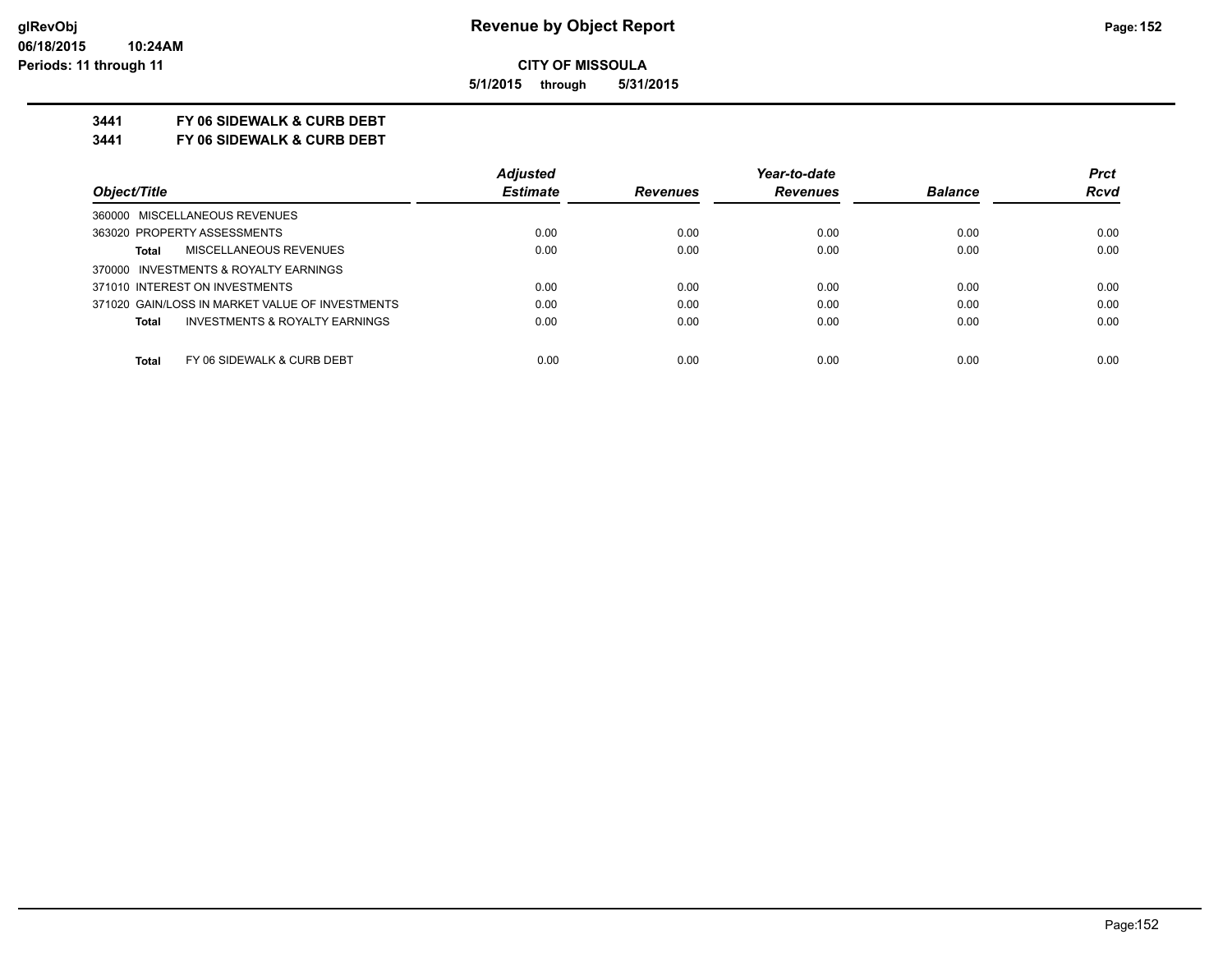**5/1/2015 through 5/31/2015**

### **3441 FY 06 SIDEWALK & CURB DEBT**

|                                                     | <b>Adjusted</b> |                 | Year-to-date    |                | <b>Prct</b> |
|-----------------------------------------------------|-----------------|-----------------|-----------------|----------------|-------------|
| Object/Title                                        | <b>Estimate</b> | <b>Revenues</b> | <b>Revenues</b> | <b>Balance</b> | <b>Rcvd</b> |
| MISCELLANEOUS REVENUES<br>360000                    |                 |                 |                 |                |             |
| 363020 PROPERTY ASSESSMENTS                         | 0.00            | 0.00            | 0.00            | 0.00           | 0.00        |
| <b>MISCELLANEOUS REVENUES</b><br>Total              | 0.00            | 0.00            | 0.00            | 0.00           | 0.00        |
| <b>INVESTMENTS &amp; ROYALTY EARNINGS</b><br>370000 |                 |                 |                 |                |             |
| 371010 INTEREST ON INVESTMENTS                      | 0.00            | 0.00            | 0.00            | 0.00           | 0.00        |
| 371020 GAIN/LOSS IN MARKET VALUE OF INVESTMENT      | 0.00            | 0.00            | 0.00            | 0.00           | 0.00        |
| <b>INVESTMENTS &amp; ROYALTY EARNINGS</b><br>Total  | 0.00            | 0.00            | 0.00            | 0.00           | 0.00        |
| Total<br>FY 06 SIDEWALK & CURB DEBT                 | 0.00            | 0.00            | 0.00            | 0.00           | 0.00        |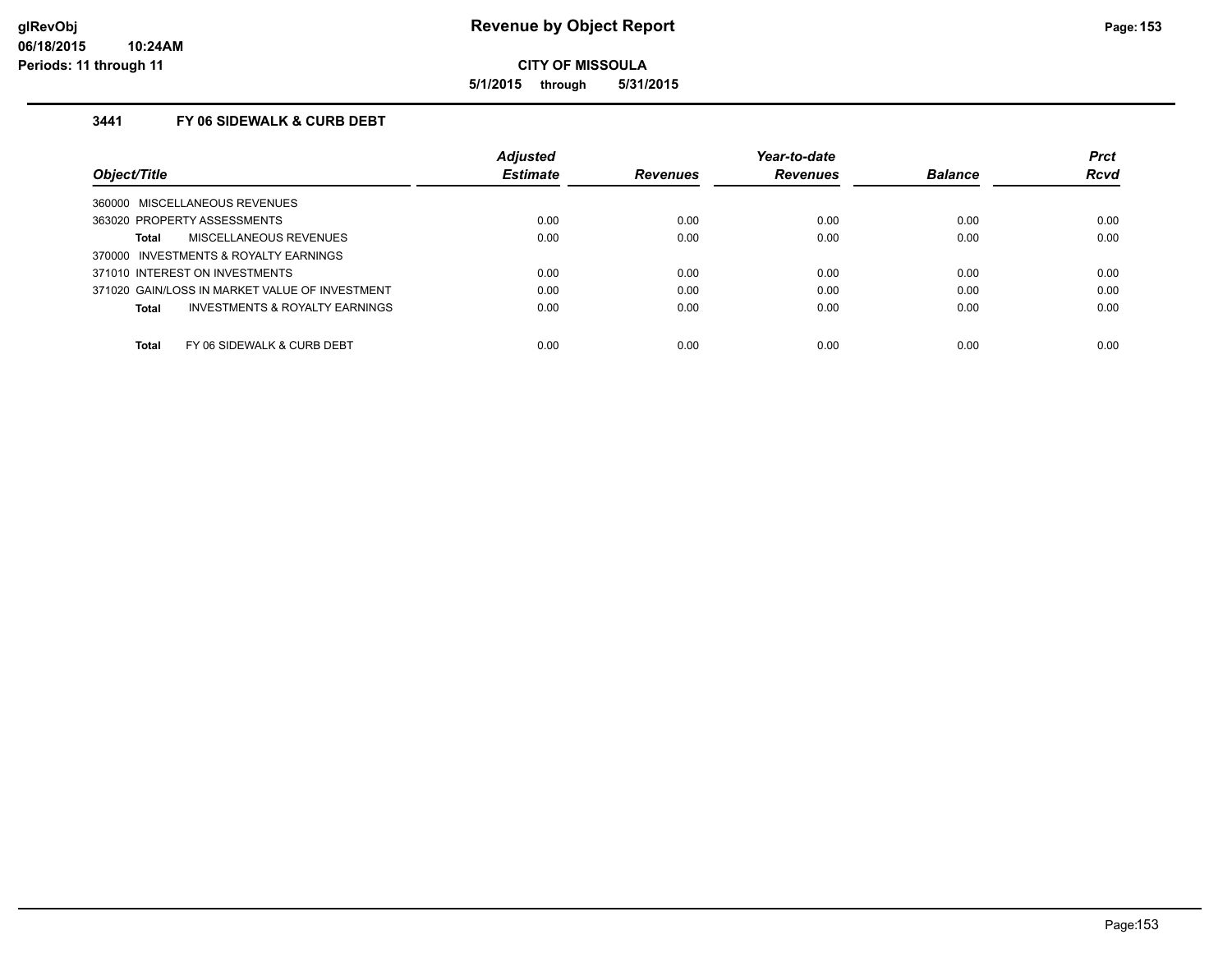**5/1/2015 through 5/31/2015**

**3449 SID 449 DEBT SERVICE**

**3449 SID 449 DEBT SERVICE**

|                                                    | <b>Adjusted</b> |                 | Year-to-date    |                | <b>Prct</b> |
|----------------------------------------------------|-----------------|-----------------|-----------------|----------------|-------------|
| Object/Title                                       | <b>Estimate</b> | <b>Revenues</b> | <b>Revenues</b> | <b>Balance</b> | <b>Rcvd</b> |
| 360000 MISCELLANEOUS REVENUES                      |                 |                 |                 |                |             |
| 363020 PROPERTY ASSESSMENTS                        | 0.00            | 0.00            | 0.00            | 0.00           | 0.00        |
| 363021 PAYOFF PRINCIPAL ASSESSMENTS                | 0.00            | 0.00            | 0.00            | 0.00           | 0.00        |
| 363022 BOND INTEREST ASSESSMENTS                   | 0.00            | 0.00            | 0.00            | 0.00           | 0.00        |
| 363040 PENALTY AND INTEREST                        | 0.00            | 0.00            | 0.00            | 0.00           | 0.00        |
| MISCELLANEOUS REVENUES<br>Total                    | 0.00            | 0.00            | 0.00            | 0.00           | 0.00        |
| 370000 INVESTMENTS & ROYALTY EARNINGS              |                 |                 |                 |                |             |
| 371010 INTEREST ON INVESTMENTS                     | 0.00            | 0.00            | 0.00            | 0.00           | 0.00        |
| 371020 GAIN/LOSS IN MARKET VALUE OF INVESTMENTS    | 0.00            | 0.00            | 0.00            | 0.00           | 0.00        |
| <b>INVESTMENTS &amp; ROYALTY EARNINGS</b><br>Total | 0.00            | 0.00            | 0.00            | 0.00           | 0.00        |
| SID 449 DEBT SERVICE<br>Total                      | 0.00            | 0.00            | 0.00            | 0.00           | 0.00        |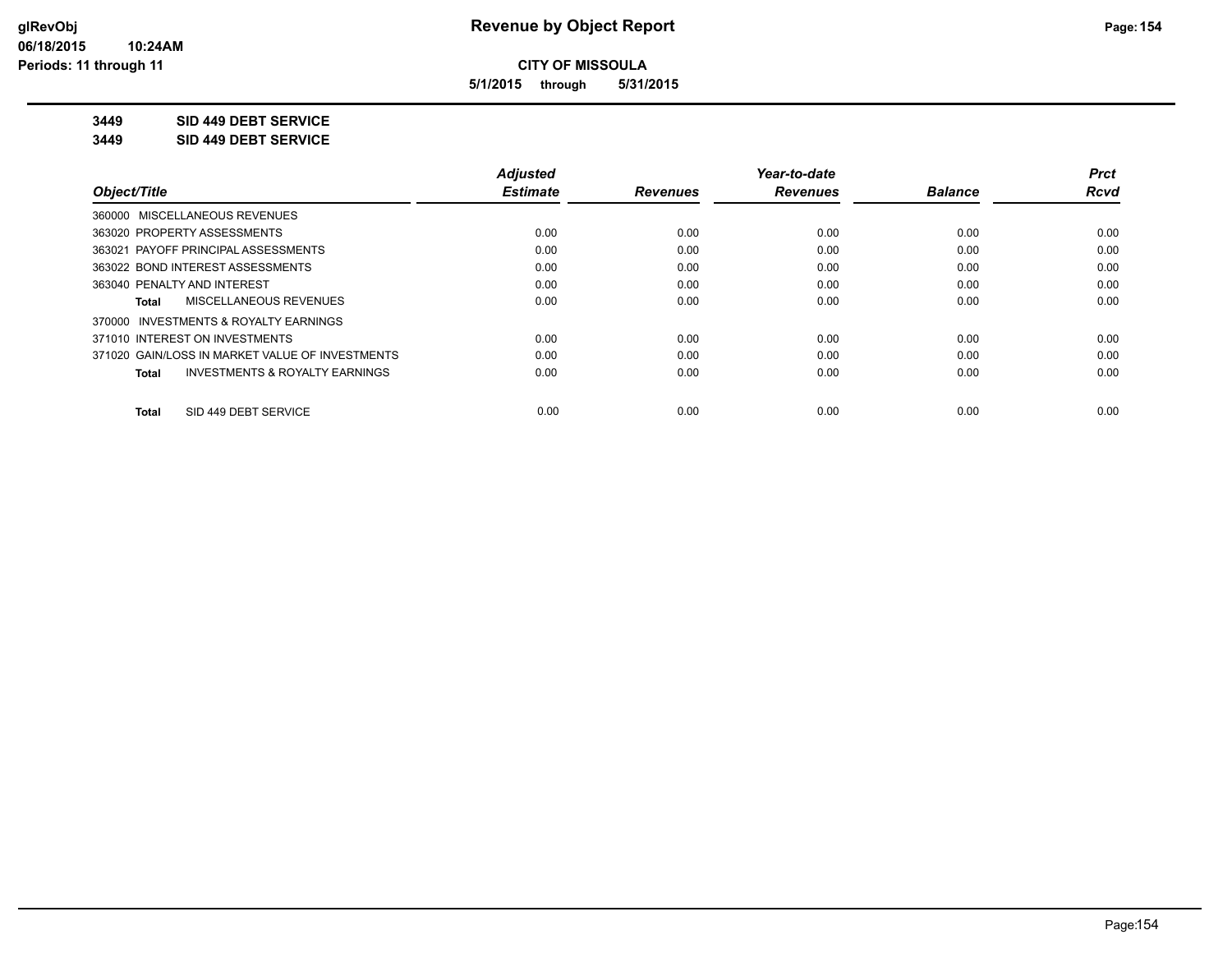**5/1/2015 through 5/31/2015**

#### **3449 SID 449 DEBT SERVICE**

|                                                    | <b>Adjusted</b> |                 | Year-to-date    |                | <b>Prct</b> |
|----------------------------------------------------|-----------------|-----------------|-----------------|----------------|-------------|
| Object/Title                                       | <b>Estimate</b> | <b>Revenues</b> | <b>Revenues</b> | <b>Balance</b> | <b>Rcvd</b> |
| 360000 MISCELLANEOUS REVENUES                      |                 |                 |                 |                |             |
| 363020 PROPERTY ASSESSMENTS                        | 0.00            | 0.00            | 0.00            | 0.00           | 0.00        |
| 363021 PAYOFF PRINCIPAL ASSESSMENTS                | 0.00            | 0.00            | 0.00            | 0.00           | 0.00        |
| 363022 BOND INTEREST ASSESSMENTS                   | 0.00            | 0.00            | 0.00            | 0.00           | 0.00        |
| 363040 PENALTY AND INTEREST                        | 0.00            | 0.00            | 0.00            | 0.00           | 0.00        |
| MISCELLANEOUS REVENUES<br>Total                    | 0.00            | 0.00            | 0.00            | 0.00           | 0.00        |
| INVESTMENTS & ROYALTY EARNINGS<br>370000           |                 |                 |                 |                |             |
| 371010 INTEREST ON INVESTMENTS                     | 0.00            | 0.00            | 0.00            | 0.00           | 0.00        |
| 371020 GAIN/LOSS IN MARKET VALUE OF INVESTMENT     | 0.00            | 0.00            | 0.00            | 0.00           | 0.00        |
| <b>INVESTMENTS &amp; ROYALTY EARNINGS</b><br>Total | 0.00            | 0.00            | 0.00            | 0.00           | 0.00        |
|                                                    |                 |                 |                 |                |             |
| SID 449 DEBT SERVICE<br>Total                      | 0.00            | 0.00            | 0.00            | 0.00           | 0.00        |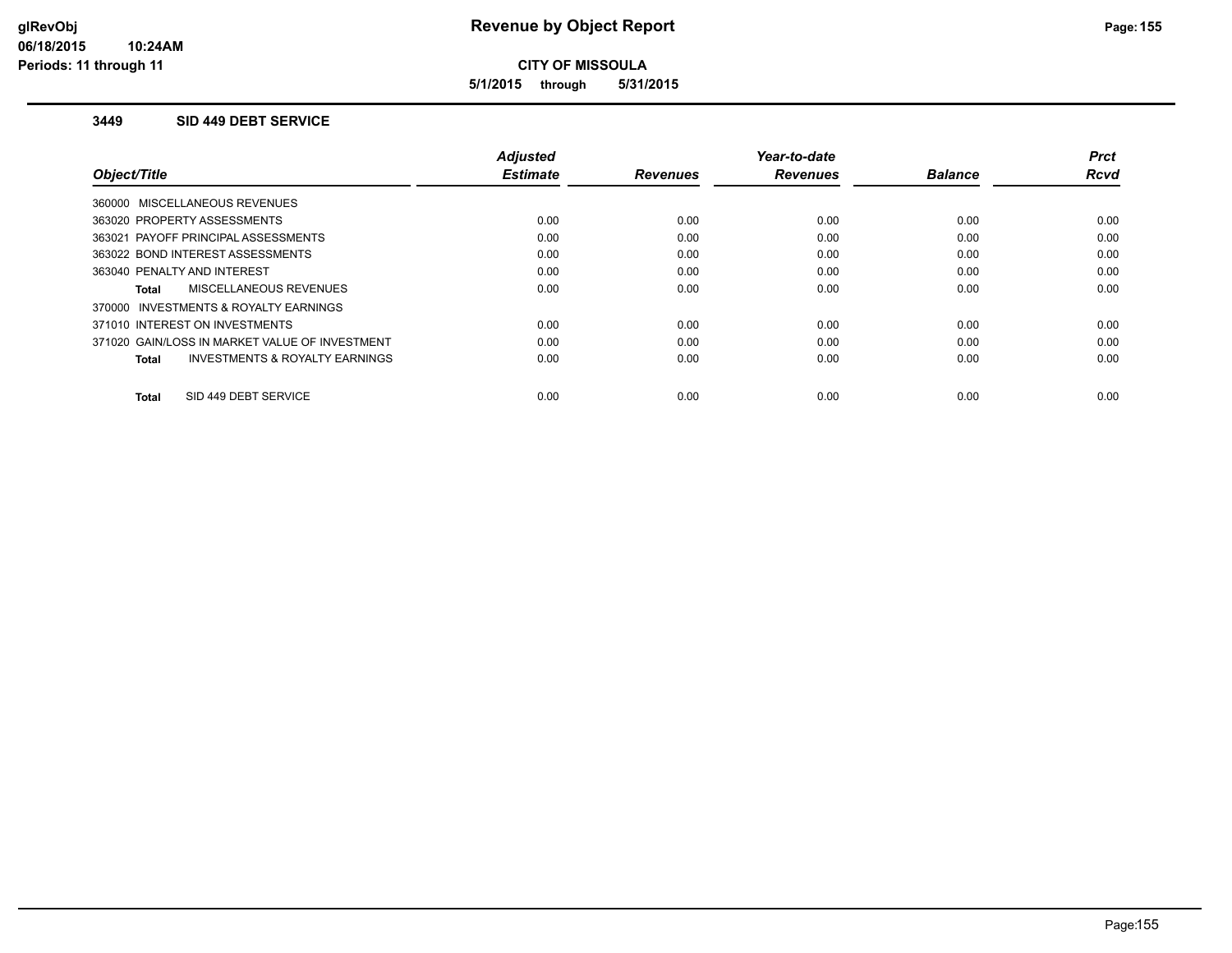**5/1/2015 through 5/31/2015**

**3450 FY 06 SIDEWALK AND CURB**

**3450 FY 06 SIDEWALK AND CURB**

|                                                     | <b>Adjusted</b> |                 | Year-to-date    |                | <b>Prct</b> |
|-----------------------------------------------------|-----------------|-----------------|-----------------|----------------|-------------|
| Object/Title                                        | <b>Estimate</b> | <b>Revenues</b> | <b>Revenues</b> | <b>Balance</b> | <b>Rcvd</b> |
| MISCELLANEOUS REVENUES<br>360000                    |                 |                 |                 |                |             |
| 363020 PROPERTY ASSESSMENTS                         | 29,569.00       | 0.00            | 16,168.09       | 13,400.91      | 54.68       |
| 363021 PAYOFF PRINCIPAL ASSESSMENTS                 | 0.00            | 0.00            | 0.00            | 0.00           | 0.00        |
| 363022 BOND INTEREST ASSESSMENTS                    | 0.00            | 0.00            | 0.00            | 0.00           | 0.00        |
| 363040 PENALTY AND INTEREST                         | 0.00            | 0.00            | 76.51           | $-76.51$       | 0.00        |
| MISCELLANEOUS REVENUES<br>Total                     | 29,569.00       | 0.00            | 16,244.60       | 13,324.40      | 54.94       |
| <b>INVESTMENTS &amp; ROYALTY EARNINGS</b><br>370000 |                 |                 |                 |                |             |
| 371010 INTEREST ON INVESTMENTS                      | 0.00            | 0.00            | 0.00            | 0.00           | 0.00        |
| 371020 GAIN/LOSS IN MARKET VALUE OF INVESTMENTS     | 0.00            | 0.00            | 0.00            | 0.00           | 0.00        |
| 371500 INTEREST ON INTERFUND LOAN                   | 0.00            | 0.00            | 0.00            | 0.00           | 0.00        |
| <b>INVESTMENTS &amp; ROYALTY EARNINGS</b><br>Total  | 0.00            | 0.00            | 0.00            | 0.00           | 0.00        |
| OTHER FINANCING SOURCES<br>380000                   |                 |                 |                 |                |             |
| 381030 SID BONDS PROCEEDS                           | 0.00            | 0.00            | 0.00            | 0.00           | 0.00        |
| 383042 TRANSFERS FROM OTHER FUNDS                   | 0.00            | 0.00            | 0.00            | 0.00           | 0.00        |
| OTHER FINANCING SOURCES<br>Total                    | 0.00            | 0.00            | 0.00            | 0.00           | 0.00        |
| FY 06 SIDEWALK AND CURB<br>Total                    | 29,569.00       | 0.00            | 16,244.60       | 13,324.40      | 54.94       |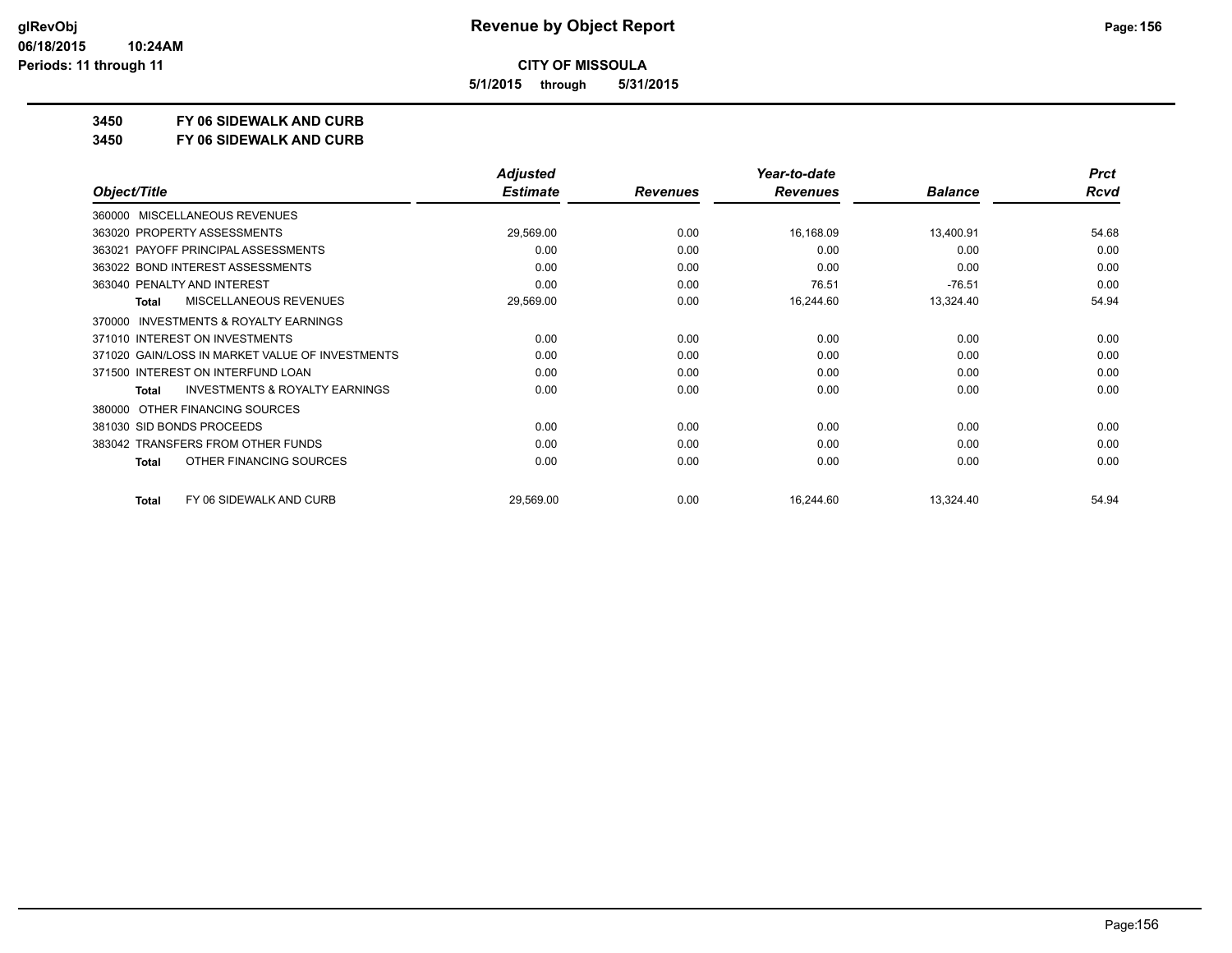**5/1/2015 through 5/31/2015**

#### **3450 FY 06 SIDEWALK AND CURB**

|                                                     | <b>Adjusted</b> |                 | Year-to-date    |                | <b>Prct</b> |
|-----------------------------------------------------|-----------------|-----------------|-----------------|----------------|-------------|
| Object/Title                                        | <b>Estimate</b> | <b>Revenues</b> | <b>Revenues</b> | <b>Balance</b> | <b>Rcvd</b> |
| 360000 MISCELLANEOUS REVENUES                       |                 |                 |                 |                |             |
| 363020 PROPERTY ASSESSMENTS                         | 29,569.00       | 0.00            | 16,168.09       | 13,400.91      | 54.68       |
| 363021 PAYOFF PRINCIPAL ASSESSMENTS                 | 0.00            | 0.00            | 0.00            | 0.00           | 0.00        |
| 363022 BOND INTEREST ASSESSMENTS                    | 0.00            | 0.00            | 0.00            | 0.00           | 0.00        |
| 363040 PENALTY AND INTEREST                         | 0.00            | 0.00            | 76.51           | $-76.51$       | 0.00        |
| MISCELLANEOUS REVENUES<br><b>Total</b>              | 29,569.00       | 0.00            | 16,244.60       | 13,324.40      | 54.94       |
| <b>INVESTMENTS &amp; ROYALTY EARNINGS</b><br>370000 |                 |                 |                 |                |             |
| 371010 INTEREST ON INVESTMENTS                      | 0.00            | 0.00            | 0.00            | 0.00           | 0.00        |
| 371020 GAIN/LOSS IN MARKET VALUE OF INVESTMENT      | 0.00            | 0.00            | 0.00            | 0.00           | 0.00        |
| 371500 INTEREST ON INTERFUND LOAN                   | 0.00            | 0.00            | 0.00            | 0.00           | 0.00        |
| <b>INVESTMENTS &amp; ROYALTY EARNINGS</b><br>Total  | 0.00            | 0.00            | 0.00            | 0.00           | 0.00        |
| 380000 OTHER FINANCING SOURCES                      |                 |                 |                 |                |             |
| 381030 SID BONDS PROCEEDS                           | 0.00            | 0.00            | 0.00            | 0.00           | 0.00        |
| 383042 TRANSFERS FROM OTHER FUNDS                   | 0.00            | 0.00            | 0.00            | 0.00           | 0.00        |
| OTHER FINANCING SOURCES<br><b>Total</b>             | 0.00            | 0.00            | 0.00            | 0.00           | 0.00        |
| FY 06 SIDEWALK AND CURB<br><b>Total</b>             | 29,569.00       | 0.00            | 16,244.60       | 13,324.40      | 54.94       |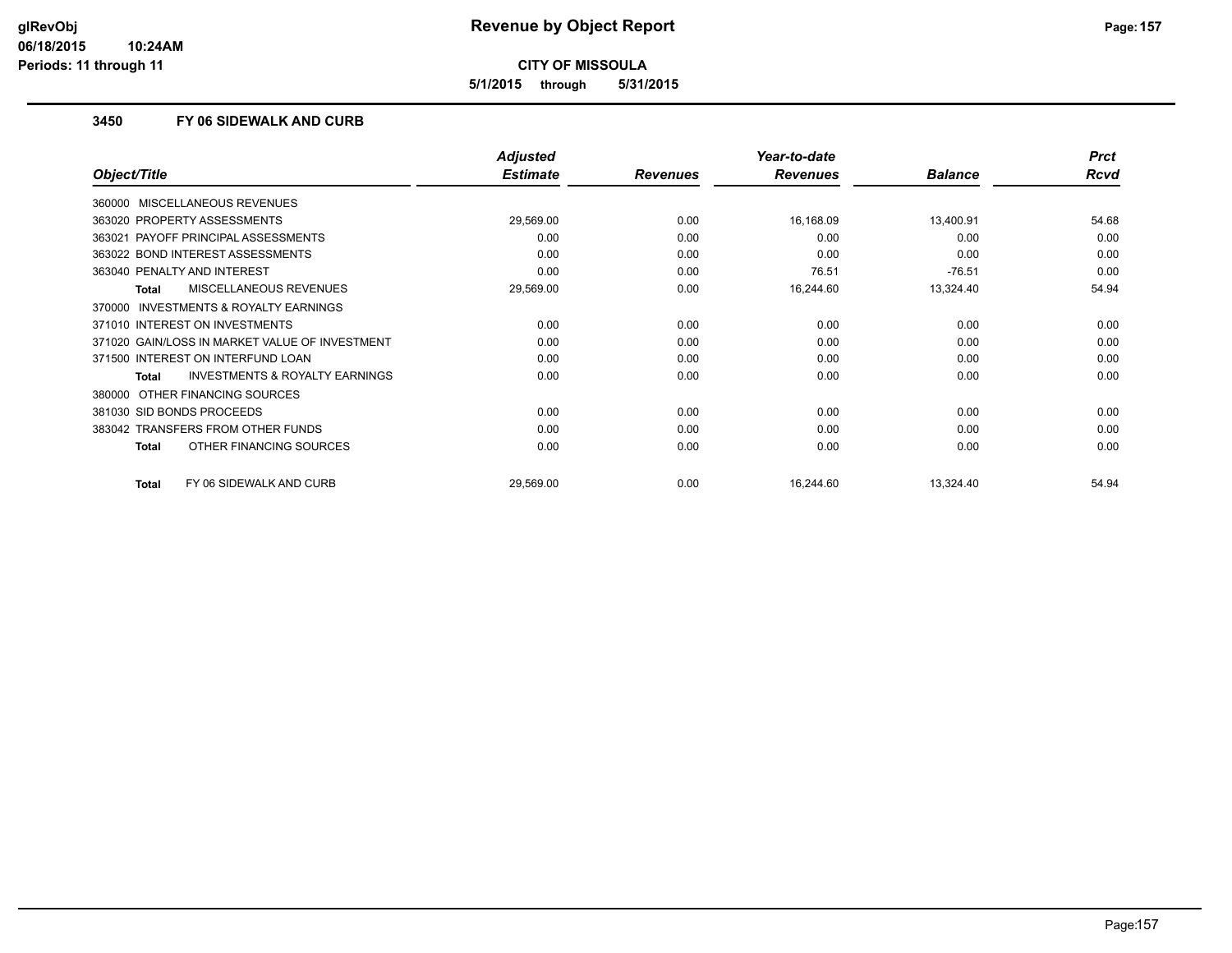**5/1/2015 through 5/31/2015**

## **3460 FY07 SIDEWALK AND CURB DEBT**

**3460 FY07 SIDEWALK AND CURB DEBT**

|                                                     | <b>Adjusted</b> |                 | Year-to-date    |                | <b>Prct</b> |
|-----------------------------------------------------|-----------------|-----------------|-----------------|----------------|-------------|
| Object/Title                                        | <b>Estimate</b> | <b>Revenues</b> | <b>Revenues</b> | <b>Balance</b> | <b>Rcvd</b> |
| <b>MISCELLANEOUS REVENUES</b><br>360000             |                 |                 |                 |                |             |
| 363020 PROPERTY ASSESSMENTS                         | 92,110.00       | 4,196.37        | 45,063.70       | 47,046.30      | 48.92       |
| 363021 PAYOFF PRINCIPAL ASSESSMENTS                 | 0.00            | 0.00            | 9,478.66        | $-9,478.66$    | 0.00        |
| 363022 BOND INTEREST ASSESSMENTS                    | 0.00            | 0.00            | 0.00            | 0.00           | 0.00        |
| 363040 PENALTY AND INTEREST                         | 0.00            | 695.80          | 783.51          | $-783.51$      | 0.00        |
| <b>MISCELLANEOUS REVENUES</b><br><b>Total</b>       | 92,110.00       | 4,892.17        | 55,325.87       | 36,784.13      | 60.06       |
| <b>INVESTMENTS &amp; ROYALTY EARNINGS</b><br>370000 |                 |                 |                 |                |             |
| 371010 INTEREST ON INVESTMENTS                      | 0.00            | 0.00            | 0.00            | 0.00           | 0.00        |
| 371020 GAIN/LOSS IN MARKET VALUE OF INVESTMENTS     | 0.00            | 0.00            | 0.00            | 0.00           | 0.00        |
| 371500 INTEREST ON INTERFUND LOAN                   | 0.00            | 0.00            | 0.00            | 0.00           | 0.00        |
| <b>INVESTMENTS &amp; ROYALTY EARNINGS</b><br>Total  | 0.00            | 0.00            | 0.00            | 0.00           | 0.00        |
| OTHER FINANCING SOURCES<br>380000                   |                 |                 |                 |                |             |
| 381030 SID BONDS PROCEEDS                           | 0.00            | 0.00            | 0.00            | 0.00           | 0.00        |
| 383042 TRANSFERS FROM OTHER FUNDS                   | 0.00            | 0.00            | 0.00            | 0.00           | 0.00        |
| OTHER FINANCING SOURCES<br>Total                    | 0.00            | 0.00            | 0.00            | 0.00           | 0.00        |
| <b>FY07 SIDEWALK AND CURB DEBT</b><br>Total         | 92,110.00       | 4,892.17        | 55,325.87       | 36,784.13      | 60.06       |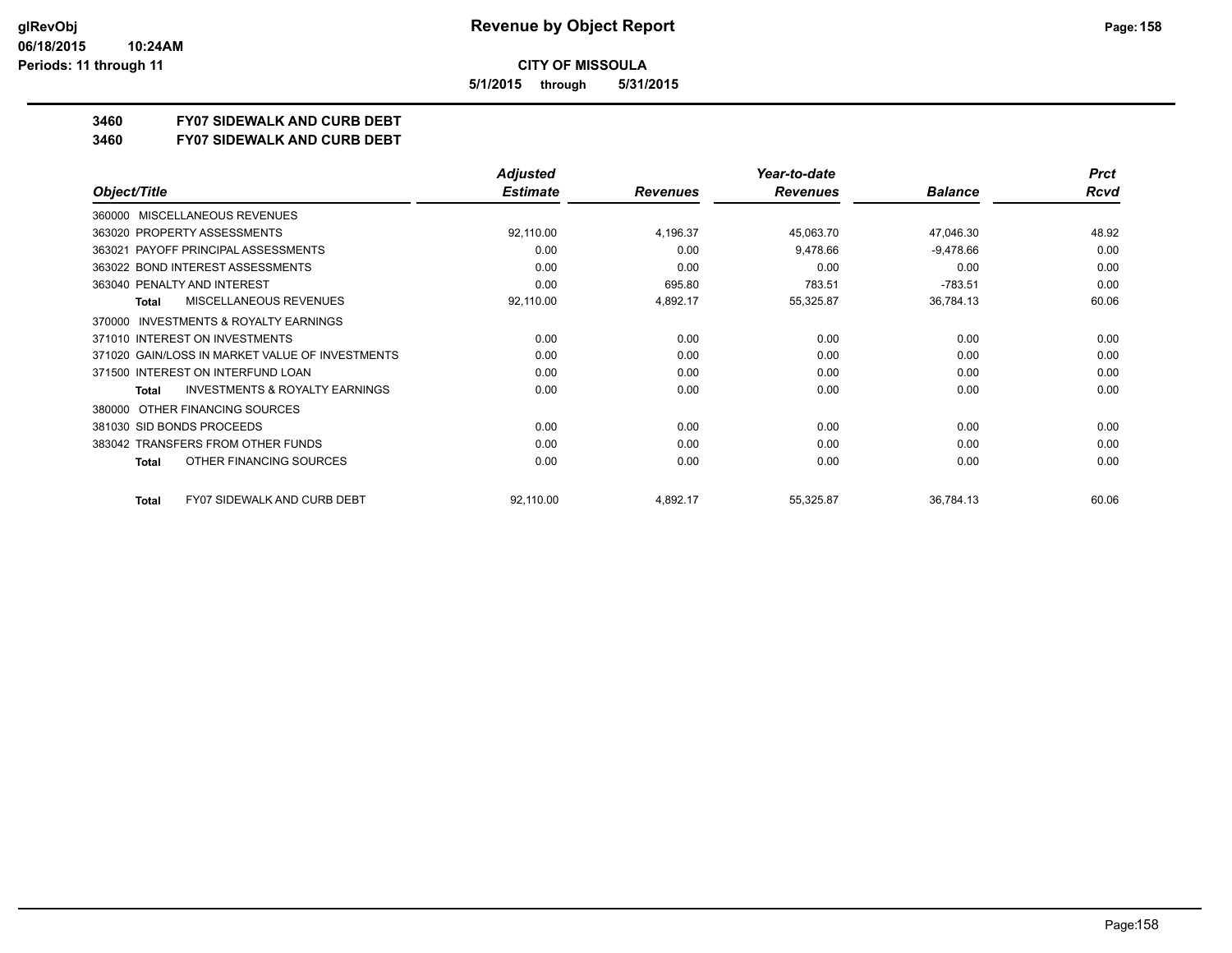**5/1/2015 through 5/31/2015**

#### **3460 FY07 SIDEWALK AND CURB DEBT**

|                                                     | <b>Adjusted</b> |                 | Year-to-date    |                | <b>Prct</b> |
|-----------------------------------------------------|-----------------|-----------------|-----------------|----------------|-------------|
| Object/Title                                        | <b>Estimate</b> | <b>Revenues</b> | <b>Revenues</b> | <b>Balance</b> | Rcvd        |
| 360000 MISCELLANEOUS REVENUES                       |                 |                 |                 |                |             |
| 363020 PROPERTY ASSESSMENTS                         | 92,110.00       | 4,196.37        | 45,063.70       | 47,046.30      | 48.92       |
| 363021 PAYOFF PRINCIPAL ASSESSMENTS                 | 0.00            | 0.00            | 9,478.66        | $-9,478.66$    | 0.00        |
| 363022 BOND INTEREST ASSESSMENTS                    | 0.00            | 0.00            | 0.00            | 0.00           | 0.00        |
| 363040 PENALTY AND INTEREST                         | 0.00            | 695.80          | 783.51          | $-783.51$      | 0.00        |
| <b>MISCELLANEOUS REVENUES</b><br><b>Total</b>       | 92,110.00       | 4,892.17        | 55,325.87       | 36,784.13      | 60.06       |
| <b>INVESTMENTS &amp; ROYALTY EARNINGS</b><br>370000 |                 |                 |                 |                |             |
| 371010 INTEREST ON INVESTMENTS                      | 0.00            | 0.00            | 0.00            | 0.00           | 0.00        |
| 371020 GAIN/LOSS IN MARKET VALUE OF INVESTMENT      | 0.00            | 0.00            | 0.00            | 0.00           | 0.00        |
| 371500 INTEREST ON INTERFUND LOAN                   | 0.00            | 0.00            | 0.00            | 0.00           | 0.00        |
| <b>INVESTMENTS &amp; ROYALTY EARNINGS</b><br>Total  | 0.00            | 0.00            | 0.00            | 0.00           | 0.00        |
| 380000 OTHER FINANCING SOURCES                      |                 |                 |                 |                |             |
| 381030 SID BONDS PROCEEDS                           | 0.00            | 0.00            | 0.00            | 0.00           | 0.00        |
| 383042 TRANSFERS FROM OTHER FUNDS                   | 0.00            | 0.00            | 0.00            | 0.00           | 0.00        |
| OTHER FINANCING SOURCES<br><b>Total</b>             | 0.00            | 0.00            | 0.00            | 0.00           | 0.00        |
| <b>FY07 SIDEWALK AND CURB DEBT</b><br>Total         | 92,110.00       | 4,892.17        | 55,325.87       | 36,784.13      | 60.06       |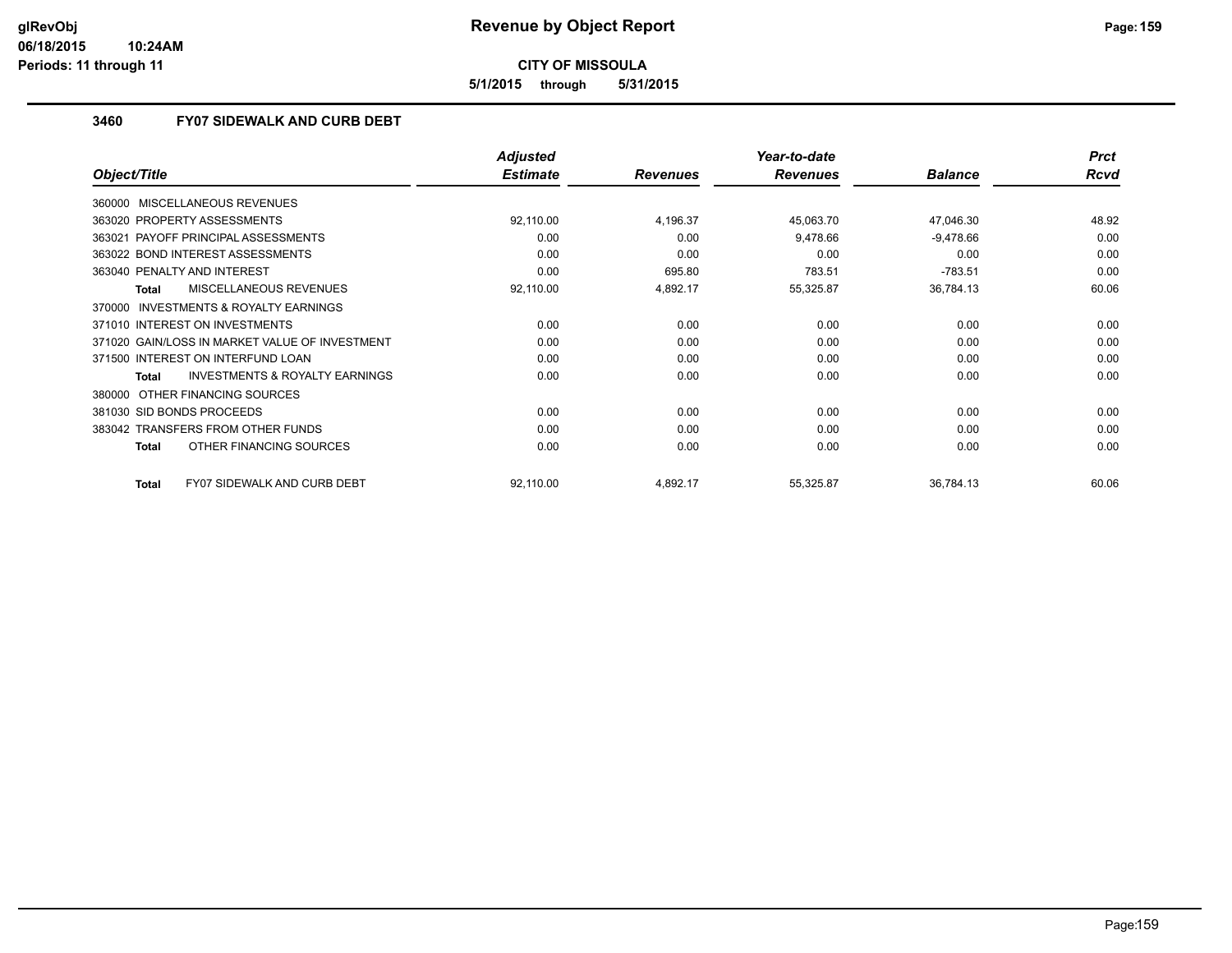**5/1/2015 through 5/31/2015**

### **3461 SERIES 2008A SIDEWALK AND CURB**

**3461 SERIES 2008A SIDEWALK AND CURB**

|                                                    | <b>Adjusted</b> |                 | Year-to-date    |                | <b>Prct</b> |
|----------------------------------------------------|-----------------|-----------------|-----------------|----------------|-------------|
| Object/Title                                       | <b>Estimate</b> | <b>Revenues</b> | <b>Revenues</b> | <b>Balance</b> | Rcvd        |
| 360000 MISCELLANEOUS REVENUES                      |                 |                 |                 |                |             |
| 363020 PROPERTY ASSESSMENTS                        | 62,213.00       | 1.013.87        | 25,001.66       | 37,211.34      | 40.19       |
| 363021 PAYOFF PRINCIPAL ASSESSMENTS                | 0.00            | 0.00            | 0.00            | 0.00           | 0.00        |
| 363022 BOND INTEREST ASSESSMENTS                   | 0.00            | 0.00            | 0.00            | 0.00           | 0.00        |
| 363040 PENALTY AND INTEREST                        | 0.00            | 0.00            | 43.39           | $-43.39$       | 0.00        |
| MISCELLANEOUS REVENUES<br>Total                    | 62,213.00       | 1,013.87        | 25,045.05       | 37,167.95      | 40.26       |
| 370000 INVESTMENTS & ROYALTY EARNINGS              |                 |                 |                 |                |             |
| 371010 INTEREST ON INVESTMENTS                     | 0.00            | 0.00            | 0.00            | 0.00           | 0.00        |
| 371020 GAIN/LOSS IN MARKET VALUE OF INVESTMENTS    | 0.00            | 0.00            | 0.00            | 0.00           | 0.00        |
| <b>INVESTMENTS &amp; ROYALTY EARNINGS</b><br>Total | 0.00            | 0.00            | 0.00            | 0.00           | 0.00        |
| OTHER FINANCING SOURCES<br>380000                  |                 |                 |                 |                |             |
| 381030 SID BONDS PROCEEDS                          | 0.00            | 0.00            | 0.00            | 0.00           | 0.00        |
| OTHER FINANCING SOURCES<br>Total                   | 0.00            | 0.00            | 0.00            | 0.00           | 0.00        |
| SERIES 2008A SIDEWALK AND CURB<br><b>Total</b>     | 62,213.00       | 1,013.87        | 25,045.05       | 37,167.95      | 40.26       |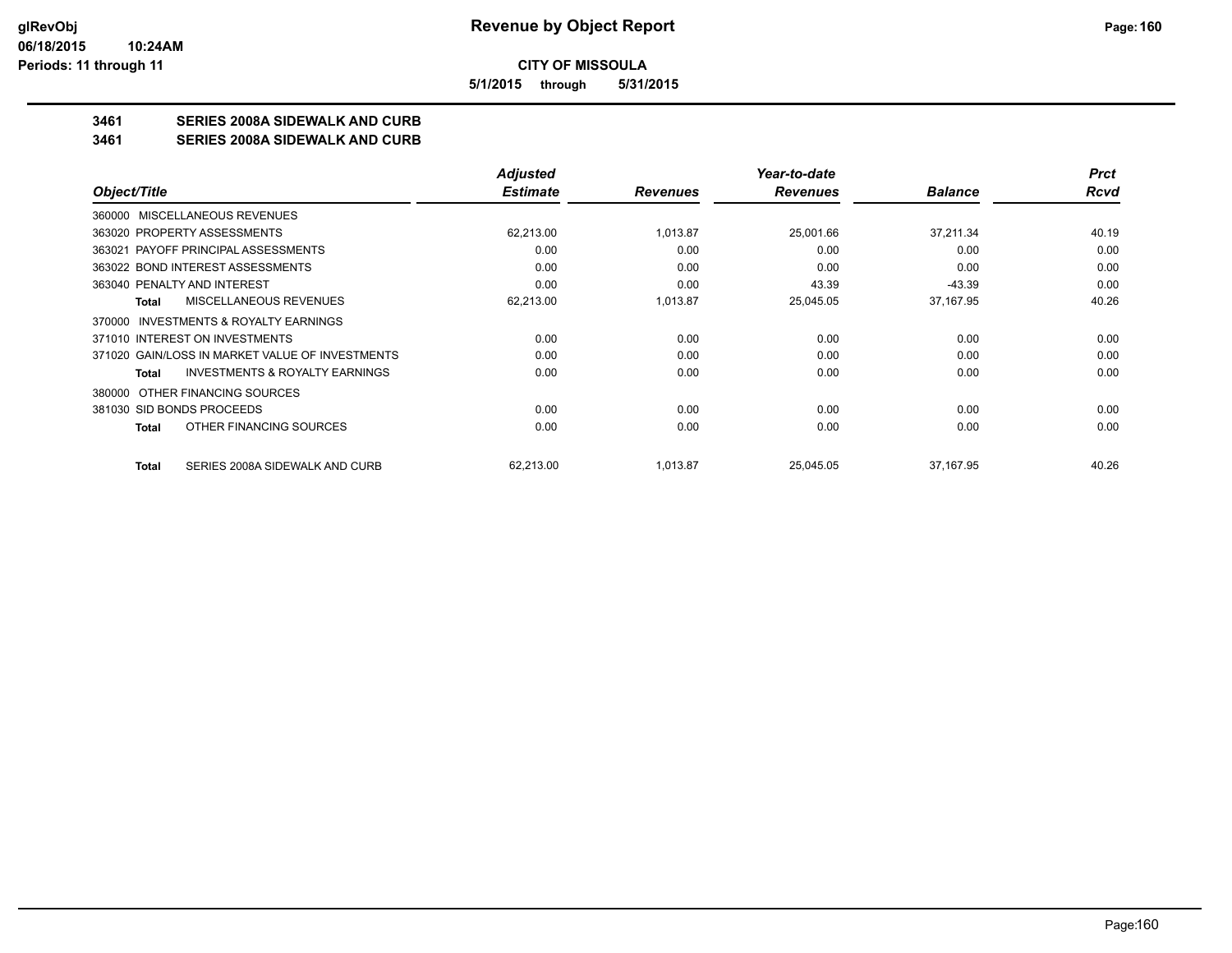**5/1/2015 through 5/31/2015**

#### **3461 SERIES 2008A SIDEWALK AND CURB**

| Object/Title                                        | <b>Adjusted</b><br><b>Estimate</b> |                 | Year-to-date<br><b>Revenues</b> | <b>Balance</b> | <b>Prct</b><br><b>Rcvd</b> |
|-----------------------------------------------------|------------------------------------|-----------------|---------------------------------|----------------|----------------------------|
|                                                     |                                    | <b>Revenues</b> |                                 |                |                            |
| 360000 MISCELLANEOUS REVENUES                       |                                    |                 |                                 |                |                            |
| 363020 PROPERTY ASSESSMENTS                         | 62.213.00                          | 1,013.87        | 25.001.66                       | 37.211.34      | 40.19                      |
| 363021 PAYOFF PRINCIPAL ASSESSMENTS                 | 0.00                               | 0.00            | 0.00                            | 0.00           | 0.00                       |
| 363022 BOND INTEREST ASSESSMENTS                    | 0.00                               | 0.00            | 0.00                            | 0.00           | 0.00                       |
| 363040 PENALTY AND INTEREST                         | 0.00                               | 0.00            | 43.39                           | $-43.39$       | 0.00                       |
| <b>MISCELLANEOUS REVENUES</b><br>Total              | 62,213.00                          | 1,013.87        | 25,045.05                       | 37,167.95      | 40.26                      |
| <b>INVESTMENTS &amp; ROYALTY EARNINGS</b><br>370000 |                                    |                 |                                 |                |                            |
| 371010 INTEREST ON INVESTMENTS                      | 0.00                               | 0.00            | 0.00                            | 0.00           | 0.00                       |
| 371020 GAIN/LOSS IN MARKET VALUE OF INVESTMENT      | 0.00                               | 0.00            | 0.00                            | 0.00           | 0.00                       |
| <b>INVESTMENTS &amp; ROYALTY EARNINGS</b><br>Total  | 0.00                               | 0.00            | 0.00                            | 0.00           | 0.00                       |
| 380000 OTHER FINANCING SOURCES                      |                                    |                 |                                 |                |                            |
| 381030 SID BONDS PROCEEDS                           | 0.00                               | 0.00            | 0.00                            | 0.00           | 0.00                       |
| OTHER FINANCING SOURCES<br>Total                    | 0.00                               | 0.00            | 0.00                            | 0.00           | 0.00                       |
| SERIES 2008A SIDEWALK AND CURB<br>Total             | 62.213.00                          | 1,013.87        | 25.045.05                       | 37,167.95      | 40.26                      |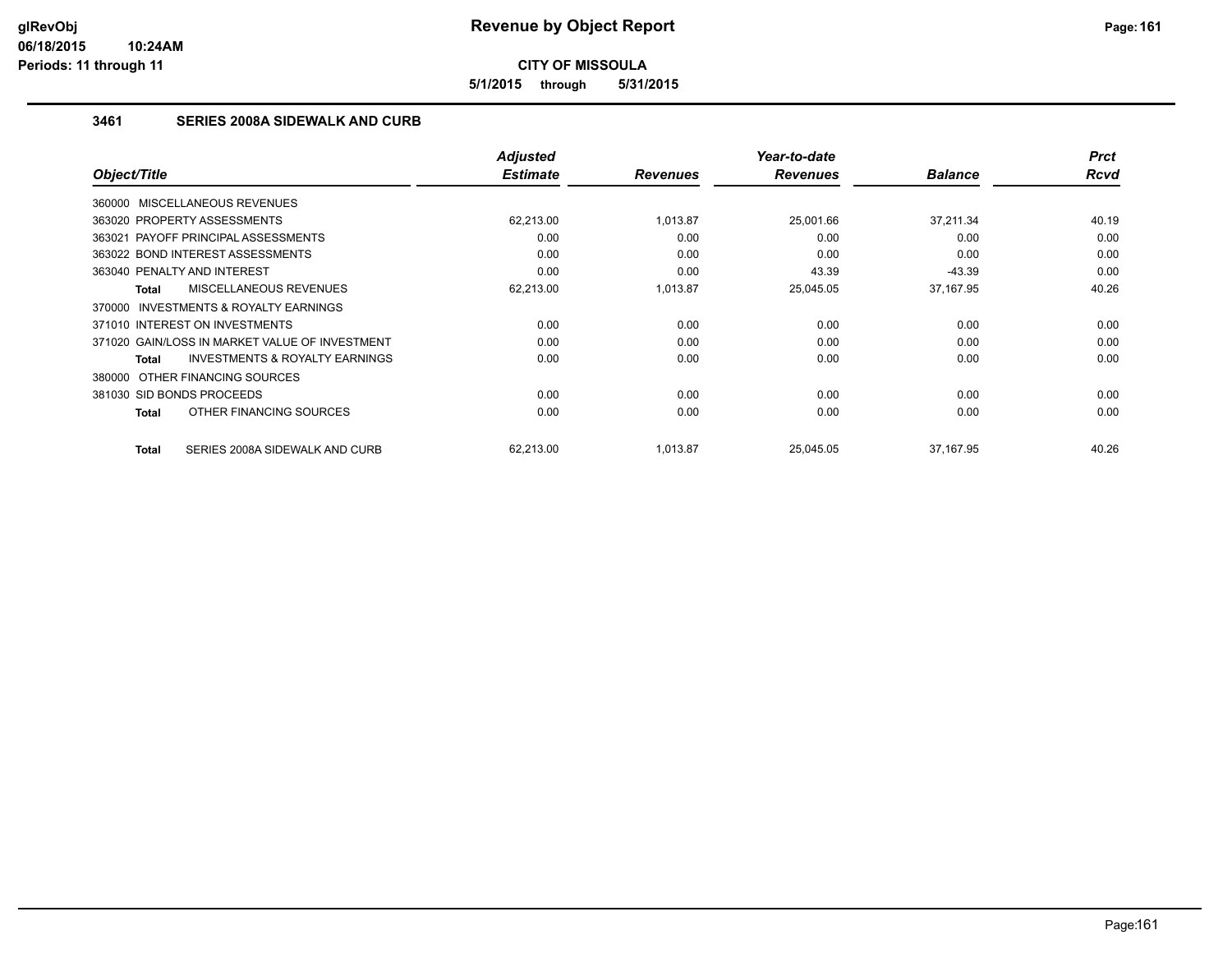**5/1/2015 through 5/31/2015**

## **3462 SERIES 2009 SIDEWALK AND CURB**

#### **3462 SERIES 2009 SIDEWALK AND CURB**

|                                                    | Adjusted        |                 | Year-to-date    |                | <b>Prct</b> |
|----------------------------------------------------|-----------------|-----------------|-----------------|----------------|-------------|
| Object/Title                                       | <b>Estimate</b> | <b>Revenues</b> | <b>Revenues</b> | <b>Balance</b> | Rcvd        |
| <b>MISCELLANEOUS REVENUES</b><br>360000            |                 |                 |                 |                |             |
| 363020 PROPERTY ASSESSMENTS                        | 67,143.00       | 2,799.43        | 34,642.13       | 32,500.87      | 51.59       |
| 363021 PAYOFF PRINCIPAL ASSESSMENTS                | 0.00            | 0.00            | 9,086.62        | $-9,086.62$    | 0.00        |
| 363022 BOND INTEREST ASSESSMENTS                   | 0.00            | 0.00            | 0.00            | 0.00           | 0.00        |
| 363040 PENALTY AND INTEREST                        | 0.00            | 0.00            | 97.23           | $-97.23$       | 0.00        |
| MISCELLANEOUS REVENUES<br>Total                    | 67,143.00       | 2,799.43        | 43,825.98       | 23,317.02      | 65.27       |
| INVESTMENTS & ROYALTY EARNINGS<br>370000           |                 |                 |                 |                |             |
| 371010 INTEREST ON INVESTMENTS                     | 0.00            | 0.00            | 0.00            | 0.00           | 0.00        |
| 371020 GAIN/LOSS IN MARKET VALUE OF INVESTMENTS    | 0.00            | 0.00            | 0.00            | 0.00           | 0.00        |
| <b>INVESTMENTS &amp; ROYALTY EARNINGS</b><br>Total | 0.00            | 0.00            | 0.00            | 0.00           | 0.00        |
| OTHER FINANCING SOURCES<br>380000                  |                 |                 |                 |                |             |
| 381030 SID BONDS PROCEEDS                          | 0.00            | 0.00            | 0.00            | 0.00           | 0.00        |
| 383042 TRANSFERS FROM OTHER FUNDS                  | 0.00            | 0.00            | 0.00            | 0.00           | 0.00        |
| OTHER FINANCING SOURCES<br>Total                   | 0.00            | 0.00            | 0.00            | 0.00           | 0.00        |
| SERIES 2009 SIDEWALK AND CURB<br>Total             | 67,143.00       | 2,799.43        | 43,825.98       | 23,317.02      | 65.27       |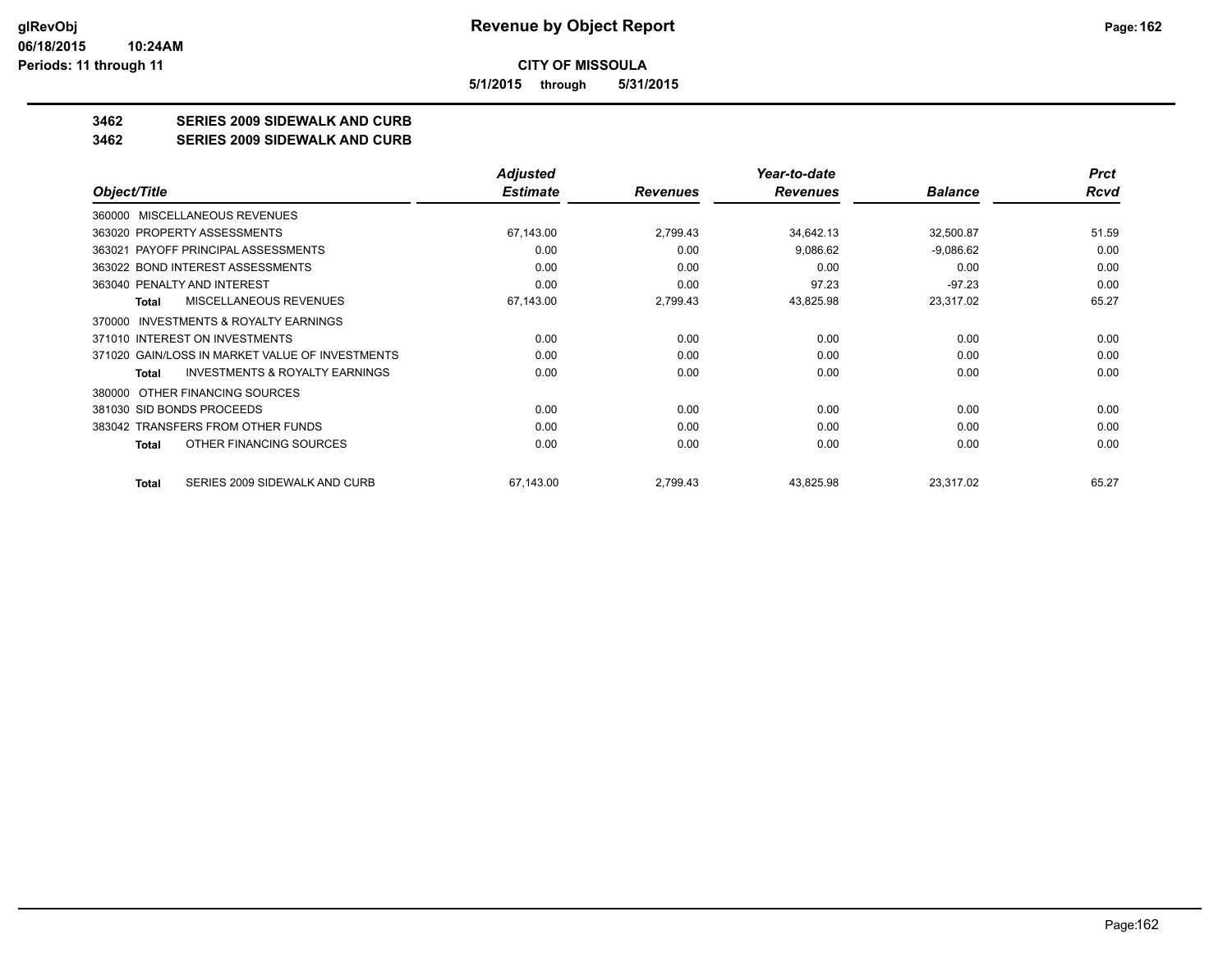**5/1/2015 through 5/31/2015**

#### **3462 SERIES 2009 SIDEWALK AND CURB**

|                                                           | <b>Adjusted</b> |                 | Year-to-date    |                | <b>Prct</b> |
|-----------------------------------------------------------|-----------------|-----------------|-----------------|----------------|-------------|
| Object/Title                                              | <b>Estimate</b> | <b>Revenues</b> | <b>Revenues</b> | <b>Balance</b> | <b>Rcvd</b> |
| 360000 MISCELLANEOUS REVENUES                             |                 |                 |                 |                |             |
| 363020 PROPERTY ASSESSMENTS                               | 67,143.00       | 2,799.43        | 34,642.13       | 32,500.87      | 51.59       |
| 363021 PAYOFF PRINCIPAL ASSESSMENTS                       | 0.00            | 0.00            | 9,086.62        | $-9,086.62$    | 0.00        |
| 363022 BOND INTEREST ASSESSMENTS                          | 0.00            | 0.00            | 0.00            | 0.00           | 0.00        |
| 363040 PENALTY AND INTEREST                               | 0.00            | 0.00            | 97.23           | $-97.23$       | 0.00        |
| <b>MISCELLANEOUS REVENUES</b><br><b>Total</b>             | 67,143.00       | 2,799.43        | 43,825.98       | 23,317.02      | 65.27       |
| <b>INVESTMENTS &amp; ROYALTY EARNINGS</b><br>370000       |                 |                 |                 |                |             |
| 371010 INTEREST ON INVESTMENTS                            | 0.00            | 0.00            | 0.00            | 0.00           | 0.00        |
| 371020 GAIN/LOSS IN MARKET VALUE OF INVESTMENT            | 0.00            | 0.00            | 0.00            | 0.00           | 0.00        |
| <b>INVESTMENTS &amp; ROYALTY EARNINGS</b><br><b>Total</b> | 0.00            | 0.00            | 0.00            | 0.00           | 0.00        |
| 380000 OTHER FINANCING SOURCES                            |                 |                 |                 |                |             |
| 381030 SID BONDS PROCEEDS                                 | 0.00            | 0.00            | 0.00            | 0.00           | 0.00        |
| 383042 TRANSFERS FROM OTHER FUNDS                         | 0.00            | 0.00            | 0.00            | 0.00           | 0.00        |
| OTHER FINANCING SOURCES<br><b>Total</b>                   | 0.00            | 0.00            | 0.00            | 0.00           | 0.00        |
| <b>Total</b><br>SERIES 2009 SIDEWALK AND CURB             | 67.143.00       | 2,799.43        | 43,825.98       | 23,317.02      | 65.27       |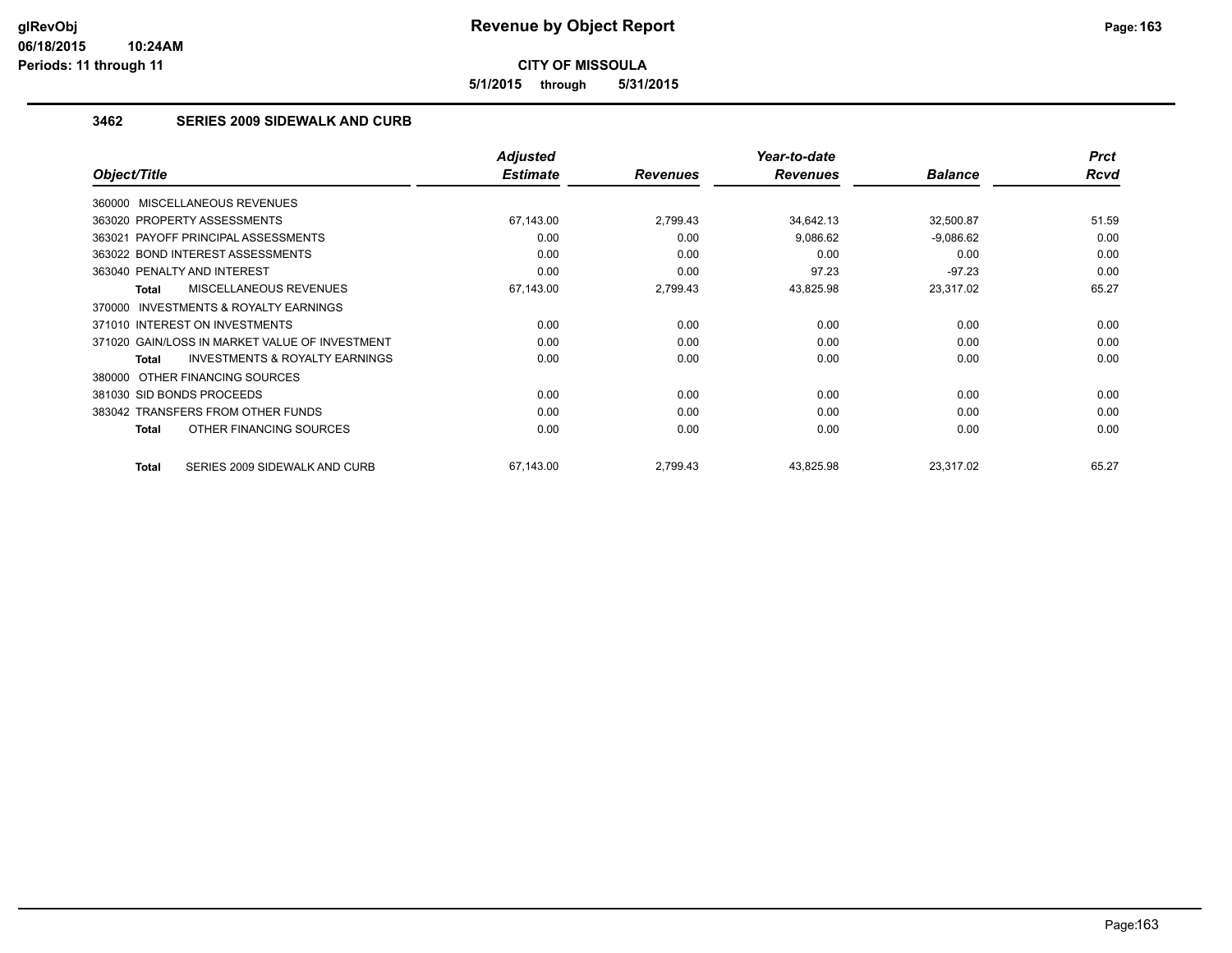**5/1/2015 through 5/31/2015**

## **3463 SERIES 2010 SIDEWALK AND CURB**

#### **3463 SERIES 2010 SIDEWALK AND CURB**

|                                                     | <b>Adjusted</b> |                 | Year-to-date    |                | <b>Prct</b> |
|-----------------------------------------------------|-----------------|-----------------|-----------------|----------------|-------------|
| Object/Title                                        | <b>Estimate</b> | <b>Revenues</b> | <b>Revenues</b> | <b>Balance</b> | Rcvd        |
| <b>MISCELLANEOUS REVENUES</b><br>360000             |                 |                 |                 |                |             |
| 363020 PROPERTY ASSESSMENTS                         | 103,038.00      | 650.75          | 48,538.06       | 54,499.94      | 47.11       |
| 363021 PAYOFF PRINCIPAL ASSESSMENTS                 | 0.00            | 0.00            | 28,219.62       | $-28,219.62$   | 0.00        |
| 363022 BOND INTEREST ASSESSMENTS                    | 0.00            | 0.00            | 0.00            | 0.00           | 0.00        |
| 363040 PENALTY AND INTEREST                         | 0.00            | 31.21           | 90.71           | $-90.71$       | 0.00        |
| MISCELLANEOUS REVENUES<br><b>Total</b>              | 103,038.00      | 681.96          | 76,848.39       | 26,189.61      | 74.58       |
| <b>INVESTMENTS &amp; ROYALTY EARNINGS</b><br>370000 |                 |                 |                 |                |             |
| 371010 INTEREST ON INVESTMENTS                      | 0.00            | 0.00            | 0.00            | 0.00           | 0.00        |
| 371020 GAIN/LOSS IN MARKET VALUE OF INVESTMENTS     | 0.00            | 0.00            | 0.00            | 0.00           | 0.00        |
| INVESTMENTS & ROYALTY EARNINGS<br>Total             | 0.00            | 0.00            | 0.00            | 0.00           | 0.00        |
| OTHER FINANCING SOURCES<br>380000                   |                 |                 |                 |                |             |
| 381030 SID BONDS PROCEEDS                           | 0.00            | 0.00            | 0.00            | 0.00           | 0.00        |
| 383042 TRANSFERS FROM OTHER FUNDS                   | 0.00            | 0.00            | 0.00            | 0.00           | 0.00        |
| OTHER FINANCING SOURCES<br>Total                    | 0.00            | 0.00            | 0.00            | 0.00           | 0.00        |
| SERIES 2010 SIDEWALK AND CURB<br>Total              | 103,038.00      | 681.96          | 76,848.39       | 26,189.61      | 74.58       |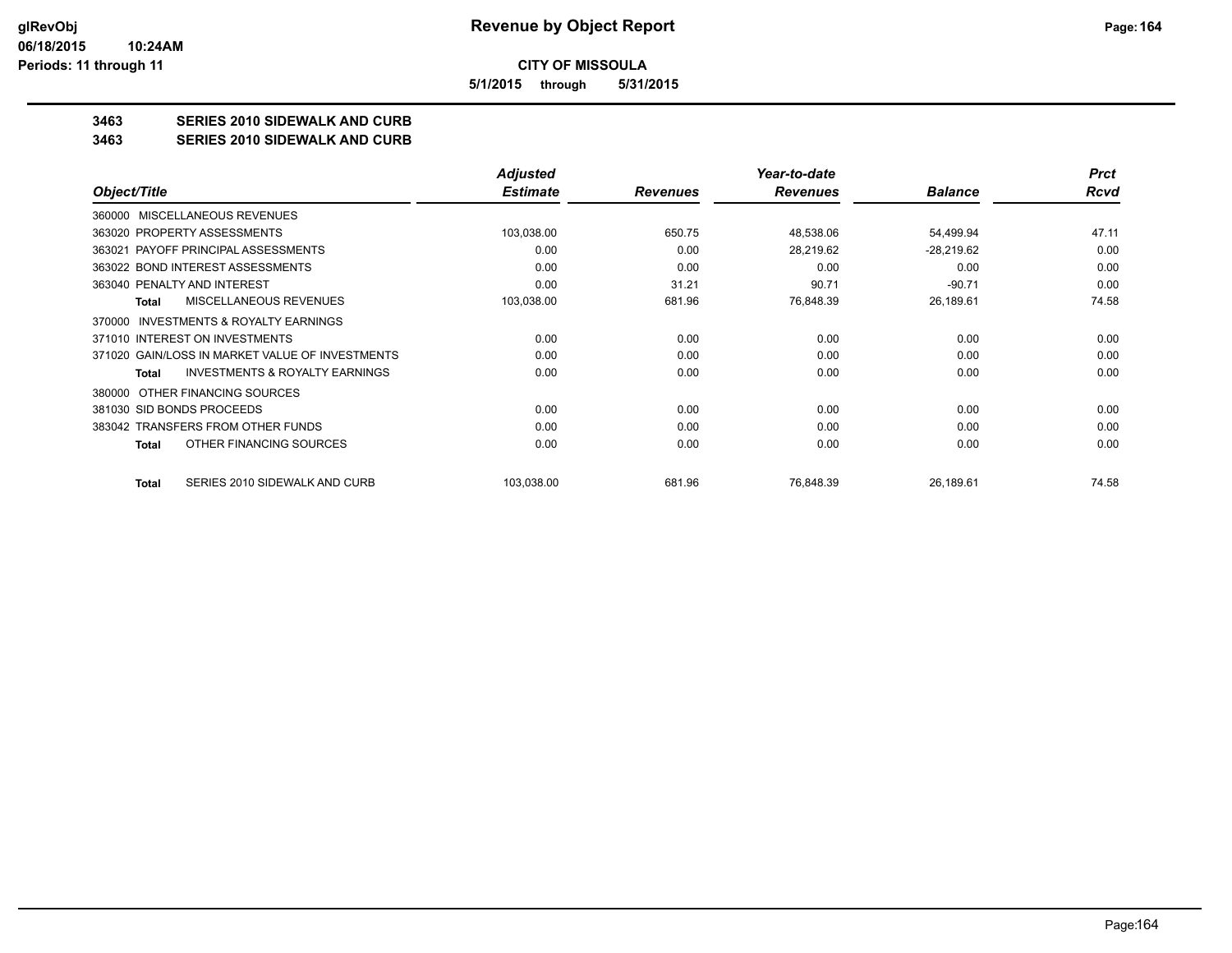**5/1/2015 through 5/31/2015**

#### **3463 SERIES 2010 SIDEWALK AND CURB**

|                                                           | <b>Adjusted</b> |                 | Year-to-date    |                | <b>Prct</b> |
|-----------------------------------------------------------|-----------------|-----------------|-----------------|----------------|-------------|
| Object/Title                                              | <b>Estimate</b> | <b>Revenues</b> | <b>Revenues</b> | <b>Balance</b> | <b>Rcvd</b> |
| 360000 MISCELLANEOUS REVENUES                             |                 |                 |                 |                |             |
| 363020 PROPERTY ASSESSMENTS                               | 103,038.00      | 650.75          | 48,538.06       | 54,499.94      | 47.11       |
| 363021 PAYOFF PRINCIPAL ASSESSMENTS                       | 0.00            | 0.00            | 28,219.62       | $-28,219.62$   | 0.00        |
| 363022 BOND INTEREST ASSESSMENTS                          | 0.00            | 0.00            | 0.00            | 0.00           | 0.00        |
| 363040 PENALTY AND INTEREST                               | 0.00            | 31.21           | 90.71           | $-90.71$       | 0.00        |
| MISCELLANEOUS REVENUES<br>Total                           | 103,038.00      | 681.96          | 76,848.39       | 26,189.61      | 74.58       |
| INVESTMENTS & ROYALTY EARNINGS<br>370000                  |                 |                 |                 |                |             |
| 371010 INTEREST ON INVESTMENTS                            | 0.00            | 0.00            | 0.00            | 0.00           | 0.00        |
| 371020 GAIN/LOSS IN MARKET VALUE OF INVESTMENT            | 0.00            | 0.00            | 0.00            | 0.00           | 0.00        |
| <b>INVESTMENTS &amp; ROYALTY EARNINGS</b><br><b>Total</b> | 0.00            | 0.00            | 0.00            | 0.00           | 0.00        |
| 380000 OTHER FINANCING SOURCES                            |                 |                 |                 |                |             |
| 381030 SID BONDS PROCEEDS                                 | 0.00            | 0.00            | 0.00            | 0.00           | 0.00        |
| 383042 TRANSFERS FROM OTHER FUNDS                         | 0.00            | 0.00            | 0.00            | 0.00           | 0.00        |
| OTHER FINANCING SOURCES<br>Total                          | 0.00            | 0.00            | 0.00            | 0.00           | 0.00        |
| <b>Total</b><br>SERIES 2010 SIDEWALK AND CURB             | 103,038.00      | 681.96          | 76,848.39       | 26,189.61      | 74.58       |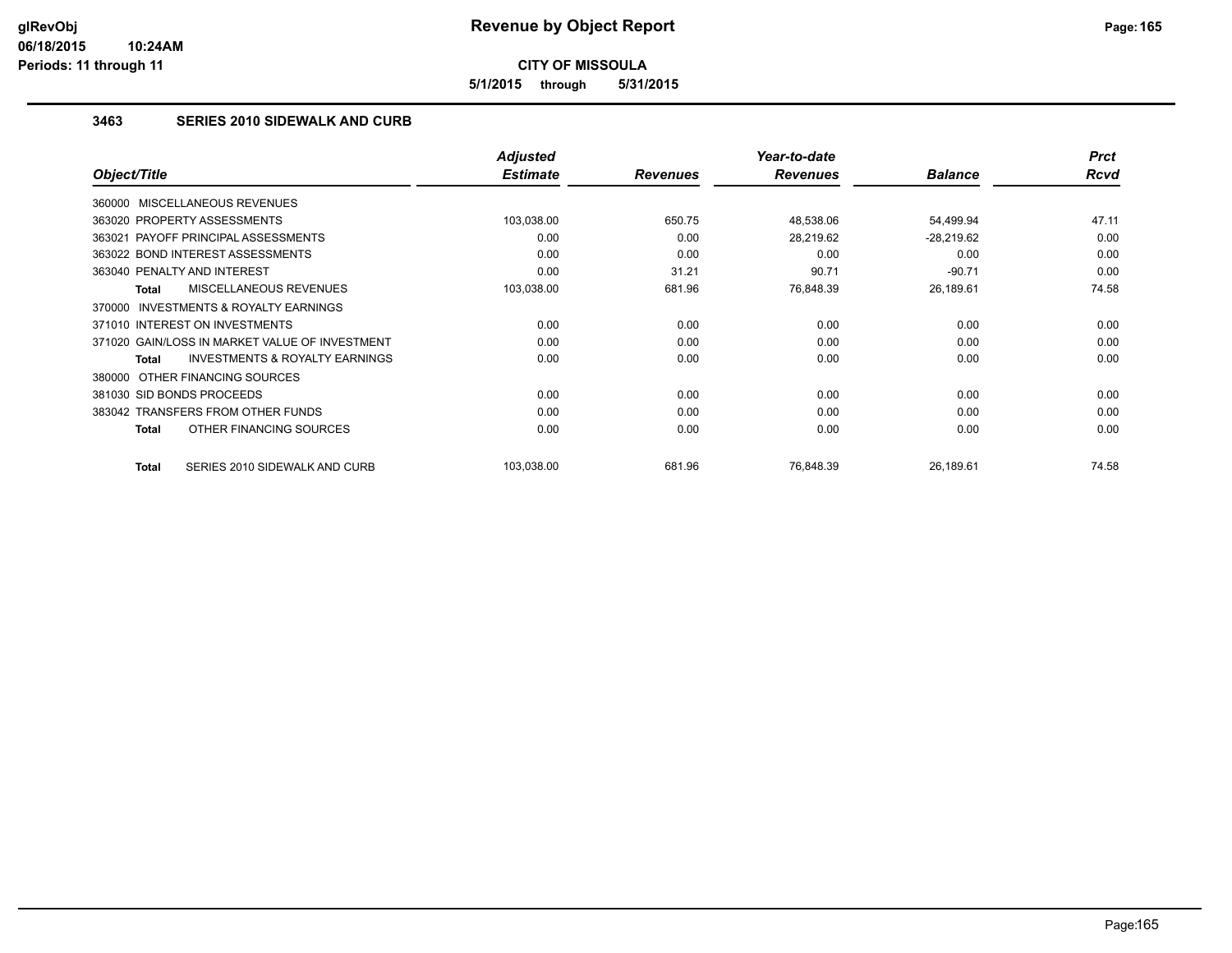**5/1/2015 through 5/31/2015**

**3464 FY12 S/C DEBT SERVICE**

**3464 FY12 S/C DEBT SERVICE**

|                                                    | <b>Adjusted</b> |                 | Year-to-date    |                | <b>Prct</b> |
|----------------------------------------------------|-----------------|-----------------|-----------------|----------------|-------------|
| Object/Title                                       | <b>Estimate</b> | <b>Revenues</b> | <b>Revenues</b> | <b>Balance</b> | Rcvd        |
| MISCELLANEOUS REVENUES<br>360000                   |                 |                 |                 |                |             |
| 363020 PROPERTY ASSESSMENTS                        | 72,560.00       | 1,353.18        | 40,470.99       | 32,089.01      | 55.78       |
| 363021 PAYOFF PRINCIPAL ASSESSMENTS                | 0.00            | 0.00            | 10.112.27       | $-10, 112.27$  | 0.00        |
| 363022 BOND INTEREST ASSESSMENTS                   | 0.00            | 0.00            | 0.00            | 0.00           | 0.00        |
| 363040 PENALTY AND INTEREST                        | 0.00            | 0.00            | 17.05           | $-17.05$       | 0.00        |
| <b>MISCELLANEOUS REVENUES</b><br>Total             | 72,560.00       | 1,353.18        | 50,600.31       | 21,959.69      | 69.74       |
| INVESTMENTS & ROYALTY EARNINGS<br>370000           |                 |                 |                 |                |             |
| 371010 INTEREST ON INVESTMENTS                     | 0.00            | 0.00            | 0.00            | 0.00           | 0.00        |
| 371020 GAIN/LOSS IN MARKET VALUE OF INVESTMENTS    | 0.00            | 0.00            | 0.00            | 0.00           | 0.00        |
| <b>INVESTMENTS &amp; ROYALTY EARNINGS</b><br>Total | 0.00            | 0.00            | 0.00            | 0.00           | 0.00        |
| OTHER FINANCING SOURCES<br>380000                  |                 |                 |                 |                |             |
| 381030 SID BONDS PROCEEDS                          | 0.00            | 0.00            | 0.00            | 0.00           | 0.00        |
| 383042 TRANSFERS FROM OTHER FUNDS                  | 0.00            | 0.00            | 0.00            | 0.00           | 0.00        |
| OTHER FINANCING SOURCES<br><b>Total</b>            | 0.00            | 0.00            | 0.00            | 0.00           | 0.00        |
| FY12 S/C DEBT SERVICE<br><b>Total</b>              | 72,560.00       | 1,353.18        | 50,600.31       | 21,959.69      | 69.74       |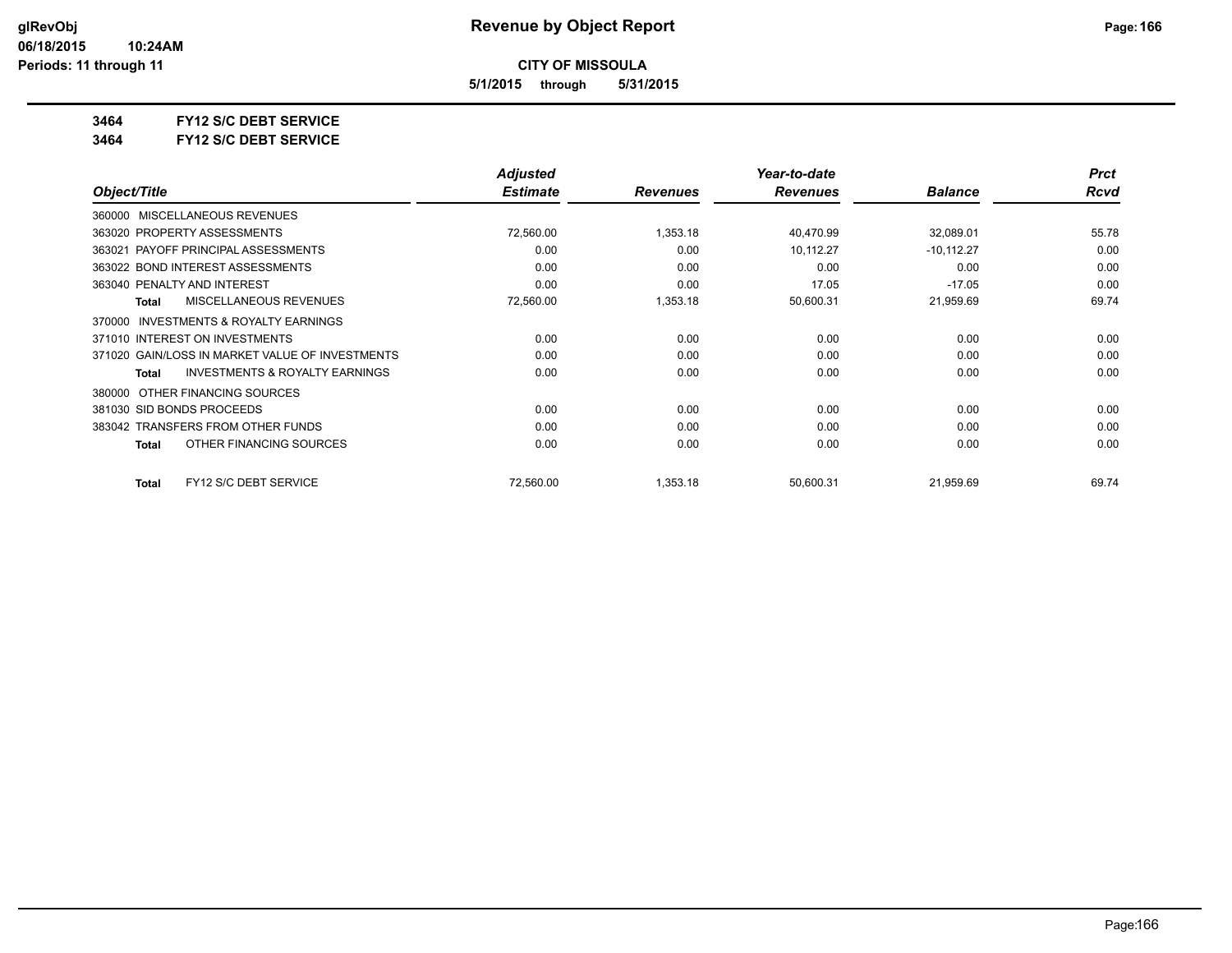**5/1/2015 through 5/31/2015**

#### **3464 FY12 S/C DEBT SERVICE**

|                                                     | <b>Adjusted</b> |                 | Year-to-date    |                | <b>Prct</b> |
|-----------------------------------------------------|-----------------|-----------------|-----------------|----------------|-------------|
| Object/Title                                        | <b>Estimate</b> | <b>Revenues</b> | <b>Revenues</b> | <b>Balance</b> | Rcvd        |
| 360000 MISCELLANEOUS REVENUES                       |                 |                 |                 |                |             |
| 363020 PROPERTY ASSESSMENTS                         | 72,560.00       | 1,353.18        | 40,470.99       | 32,089.01      | 55.78       |
| 363021 PAYOFF PRINCIPAL ASSESSMENTS                 | 0.00            | 0.00            | 10,112.27       | $-10,112.27$   | 0.00        |
| 363022 BOND INTEREST ASSESSMENTS                    | 0.00            | 0.00            | 0.00            | 0.00           | 0.00        |
| 363040 PENALTY AND INTEREST                         | 0.00            | 0.00            | 17.05           | $-17.05$       | 0.00        |
| <b>MISCELLANEOUS REVENUES</b><br>Total              | 72,560.00       | 1,353.18        | 50,600.31       | 21,959.69      | 69.74       |
| <b>INVESTMENTS &amp; ROYALTY EARNINGS</b><br>370000 |                 |                 |                 |                |             |
| 371010 INTEREST ON INVESTMENTS                      | 0.00            | 0.00            | 0.00            | 0.00           | 0.00        |
| 371020 GAIN/LOSS IN MARKET VALUE OF INVESTMENT      | 0.00            | 0.00            | 0.00            | 0.00           | 0.00        |
| <b>INVESTMENTS &amp; ROYALTY EARNINGS</b><br>Total  | 0.00            | 0.00            | 0.00            | 0.00           | 0.00        |
| 380000 OTHER FINANCING SOURCES                      |                 |                 |                 |                |             |
| 381030 SID BONDS PROCEEDS                           | 0.00            | 0.00            | 0.00            | 0.00           | 0.00        |
| 383042 TRANSFERS FROM OTHER FUNDS                   | 0.00            | 0.00            | 0.00            | 0.00           | 0.00        |
| OTHER FINANCING SOURCES<br>Total                    | 0.00            | 0.00            | 0.00            | 0.00           | 0.00        |
| FY12 S/C DEBT SERVICE<br>Total                      | 72,560.00       | 1,353.18        | 50,600.31       | 21,959.69      | 69.74       |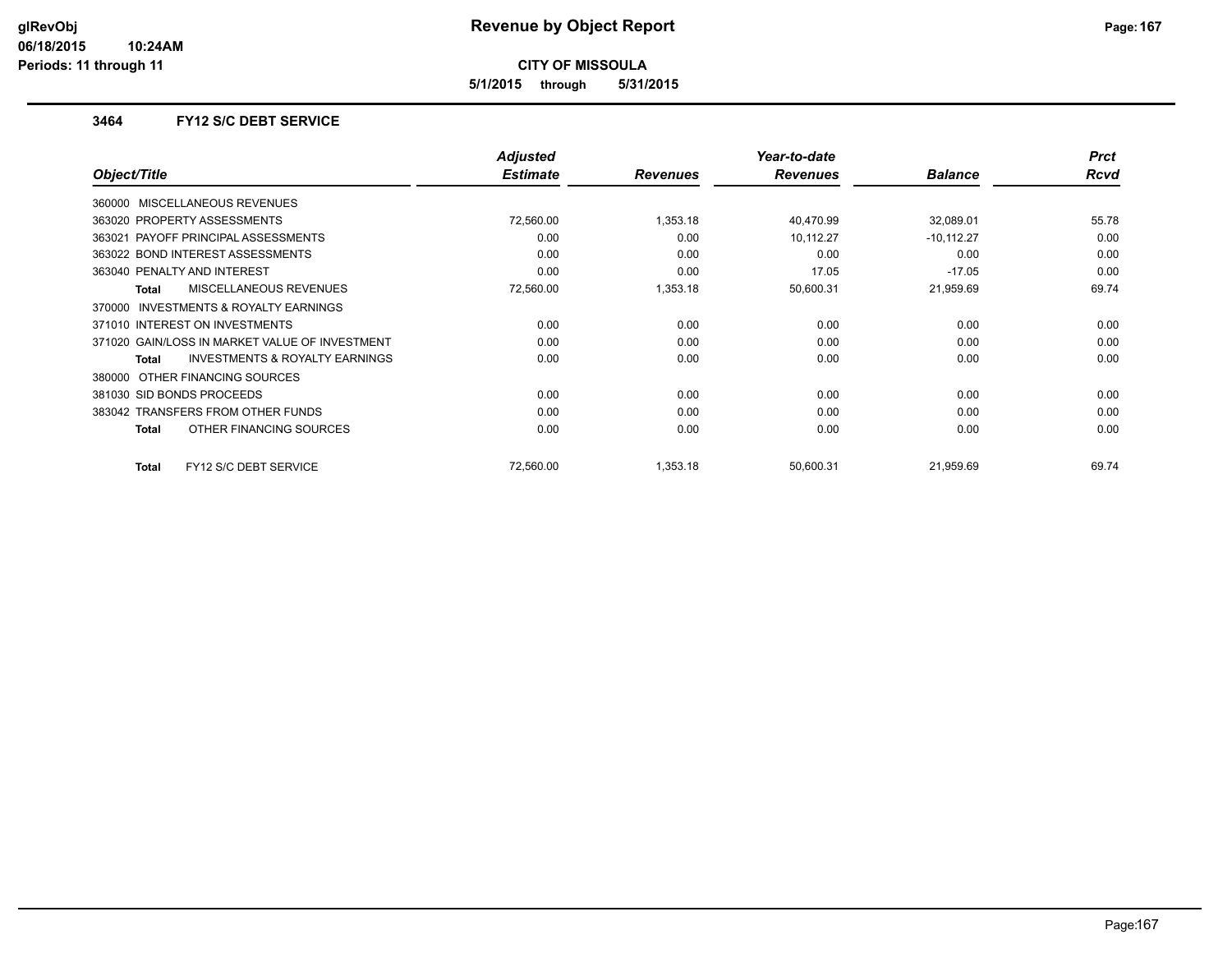**5/1/2015 through 5/31/2015**

### **3465 FY13 SIDEWALK/CURB DEBT SERVICE**

#### **3465 FY13 SIDEWALK/CURB DEBT SERVICE**

|                                                     | <b>Adjusted</b> |                 | Year-to-date    |                | <b>Prct</b> |
|-----------------------------------------------------|-----------------|-----------------|-----------------|----------------|-------------|
| Object/Title                                        | <b>Estimate</b> | <b>Revenues</b> | <b>Revenues</b> | <b>Balance</b> | Rcvd        |
| MISCELLANEOUS REVENUES<br>360000                    |                 |                 |                 |                |             |
| 363020 PROPERTY ASSESSMENTS                         | 40,976.00       | 26.63           | 28,401.41       | 12,574.59      | 69.31       |
| 363021 PAYOFF PRINCIPAL ASSESSMENTS                 | 0.00            | 0.00            | 2,434.30        | $-2,434.30$    | 0.00        |
| 363022 BOND INTEREST ASSESSMENTS                    | 0.00            | 0.00            | 0.00            | 0.00           | 0.00        |
| 363040 PENALTY AND INTEREST                         | 0.00            | 0.00            | 6.55            | $-6.55$        | 0.00        |
| MISCELLANEOUS REVENUES<br>Total                     | 40,976.00       | 26.63           | 30,842.26       | 10,133.74      | 75.27       |
| <b>INVESTMENTS &amp; ROYALTY EARNINGS</b><br>370000 |                 |                 |                 |                |             |
| 371010 INTEREST ON INVESTMENTS                      | 0.00            | 0.00            | 0.00            | 0.00           | 0.00        |
| 371020 GAIN/LOSS IN MARKET VALUE OF INVESTMENTS     | 0.00            | 0.00            | 0.00            | 0.00           | 0.00        |
| <b>INVESTMENTS &amp; ROYALTY EARNINGS</b><br>Total  | 0.00            | 0.00            | 0.00            | 0.00           | 0.00        |
| 380000 OTHER FINANCING SOURCES                      |                 |                 |                 |                |             |
| 381030 SID BONDS PROCEEDS                           | 0.00            | 0.00            | 0.00            | 0.00           | 0.00        |
| 383042 TRANSFERS FROM OTHER FUNDS                   | 0.00            | 0.00            | 0.00            | 0.00           | 0.00        |
| OTHER FINANCING SOURCES<br>Total                    | 0.00            | 0.00            | 0.00            | 0.00           | 0.00        |
| FY13 SIDEWALK/CURB DEBT SERVICE<br>Total            | 40,976.00       | 26.63           | 30,842.26       | 10,133.74      | 75.27       |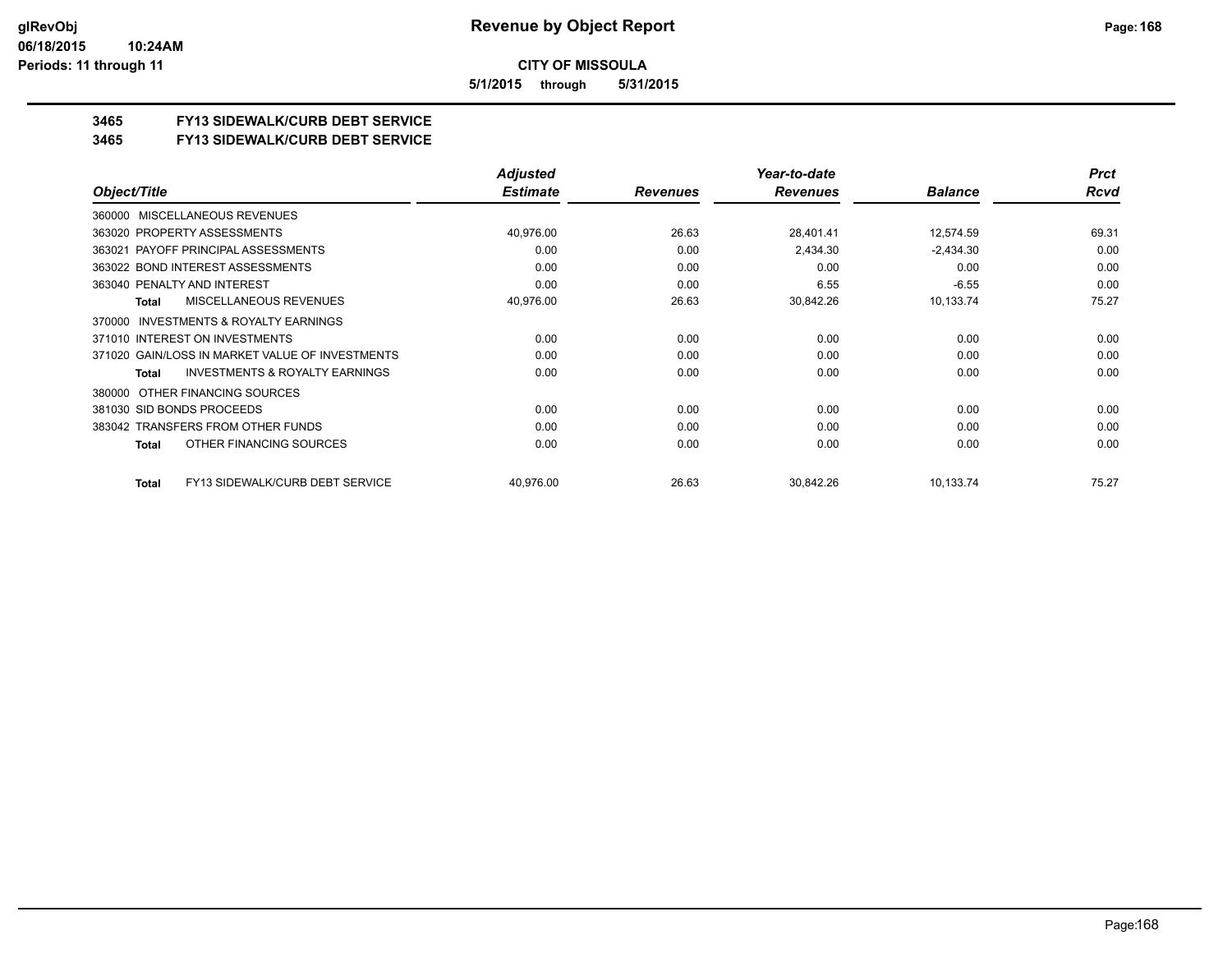**5/1/2015 through 5/31/2015**

#### **3465 FY13 SIDEWALK/CURB DEBT SERVICE**

|                                                           | <b>Adjusted</b> |                 | Year-to-date    |                | <b>Prct</b> |
|-----------------------------------------------------------|-----------------|-----------------|-----------------|----------------|-------------|
| Object/Title                                              | <b>Estimate</b> | <b>Revenues</b> | <b>Revenues</b> | <b>Balance</b> | <b>Rcvd</b> |
| 360000 MISCELLANEOUS REVENUES                             |                 |                 |                 |                |             |
| 363020 PROPERTY ASSESSMENTS                               | 40,976.00       | 26.63           | 28,401.41       | 12,574.59      | 69.31       |
| 363021 PAYOFF PRINCIPAL ASSESSMENTS                       | 0.00            | 0.00            | 2,434.30        | $-2,434.30$    | 0.00        |
| 363022 BOND INTEREST ASSESSMENTS                          | 0.00            | 0.00            | 0.00            | 0.00           | 0.00        |
| 363040 PENALTY AND INTEREST                               | 0.00            | 0.00            | 6.55            | $-6.55$        | 0.00        |
| <b>MISCELLANEOUS REVENUES</b><br><b>Total</b>             | 40,976.00       | 26.63           | 30,842.26       | 10,133.74      | 75.27       |
| 370000 INVESTMENTS & ROYALTY EARNINGS                     |                 |                 |                 |                |             |
| 371010 INTEREST ON INVESTMENTS                            | 0.00            | 0.00            | 0.00            | 0.00           | 0.00        |
| 371020 GAIN/LOSS IN MARKET VALUE OF INVESTMENT            | 0.00            | 0.00            | 0.00            | 0.00           | 0.00        |
| <b>INVESTMENTS &amp; ROYALTY EARNINGS</b><br><b>Total</b> | 0.00            | 0.00            | 0.00            | 0.00           | 0.00        |
| 380000 OTHER FINANCING SOURCES                            |                 |                 |                 |                |             |
| 381030 SID BONDS PROCEEDS                                 | 0.00            | 0.00            | 0.00            | 0.00           | 0.00        |
| 383042 TRANSFERS FROM OTHER FUNDS                         | 0.00            | 0.00            | 0.00            | 0.00           | 0.00        |
| OTHER FINANCING SOURCES<br><b>Total</b>                   | 0.00            | 0.00            | 0.00            | 0.00           | 0.00        |
| FY13 SIDEWALK/CURB DEBT SERVICE<br><b>Total</b>           | 40,976.00       | 26.63           | 30,842.26       | 10,133.74      | 75.27       |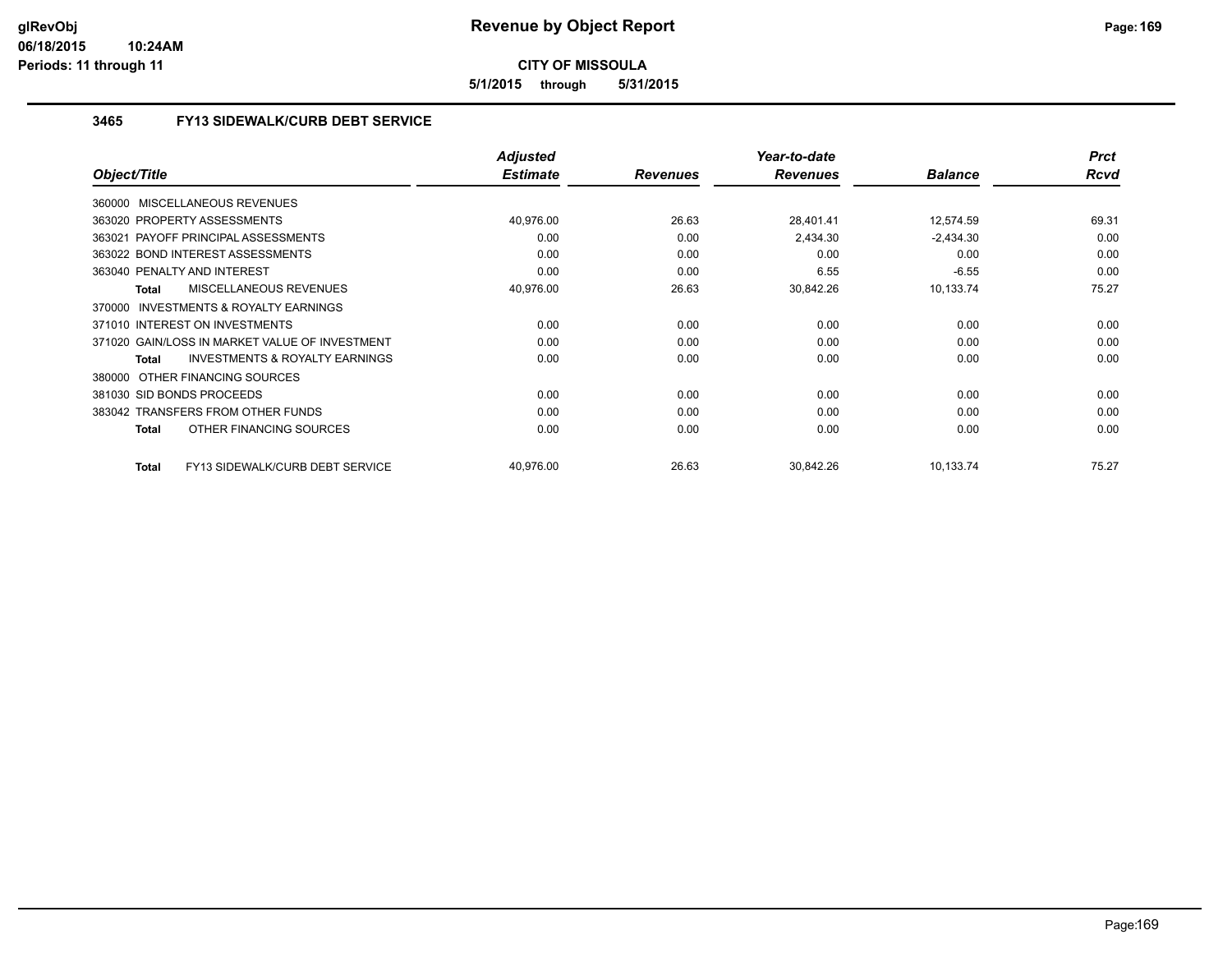**5/1/2015 through 5/31/2015**

**3470 SID 470 DEBT SERVICE FUND**

**3470 SID 470 DEBT SERVICE FUND**

|                                                           | <b>Adjusted</b> |                 | Year-to-date    |                | <b>Prct</b> |
|-----------------------------------------------------------|-----------------|-----------------|-----------------|----------------|-------------|
| Object/Title                                              | <b>Estimate</b> | <b>Revenues</b> | <b>Revenues</b> | <b>Balance</b> | <b>Rcvd</b> |
| TAXES/ASSESSMENTS<br>310000                               |                 |                 |                 |                |             |
| PENALTIES & INTEREST<br>312001                            | 0.00            | 0.00            | 0.00            | 0.00           | 0.00        |
| TAXES/ASSESSMENTS<br><b>Total</b>                         | 0.00            | 0.00            | 0.00            | 0.00           | 0.00        |
| MISCELLANEOUS REVENUES<br>360000                          |                 |                 |                 |                |             |
| 363020 PROPERTY ASSESSMENTS                               | 0.00            | 0.00            | 0.00            | 0.00           | 0.00        |
| 363021 PAYOFF PRINCIPAL ASSESSMENTS                       | 0.00            | 0.00            | 0.00            | 0.00           | 0.00        |
| 363022 BOND INTEREST ASSESSMENTS                          | 0.00            | 0.00            | 0.00            | 0.00           | 0.00        |
| 363040 PENALTY AND INTEREST                               | 0.00            | 0.00            | 0.00            | 0.00           | 0.00        |
| MISCELLANEOUS REVENUES<br><b>Total</b>                    | 0.00            | 0.00            | 0.00            | 0.00           | 0.00        |
| <b>INVESTMENTS &amp; ROYALTY EARNINGS</b><br>370000       |                 |                 |                 |                |             |
| 371010 INTEREST ON INVESTMENTS                            | 0.00            | 0.00            | 0.00            | 0.00           | 0.00        |
| 371020 GAIN/LOSS IN MARKET VALUE OF INVESTMENTS           | 0.00            | 0.00            | 0.00            | 0.00           | 0.00        |
| <b>INVESTMENTS &amp; ROYALTY EARNINGS</b><br><b>Total</b> | 0.00            | 0.00            | 0.00            | 0.00           | 0.00        |
| OTHER FINANCING SOURCES<br>380000                         |                 |                 |                 |                |             |
| 381009 TRANSFERS IN                                       | 0.00            | 0.00            | 0.00            | 0.00           | 0.00        |
| OTHER FINANCING SOURCES<br><b>Total</b>                   | 0.00            | 0.00            | 0.00            | 0.00           | 0.00        |
| SID 470 DEBT SERVICE FUND<br><b>Total</b>                 | 0.00            | 0.00            | 0.00            | 0.00           | 0.00        |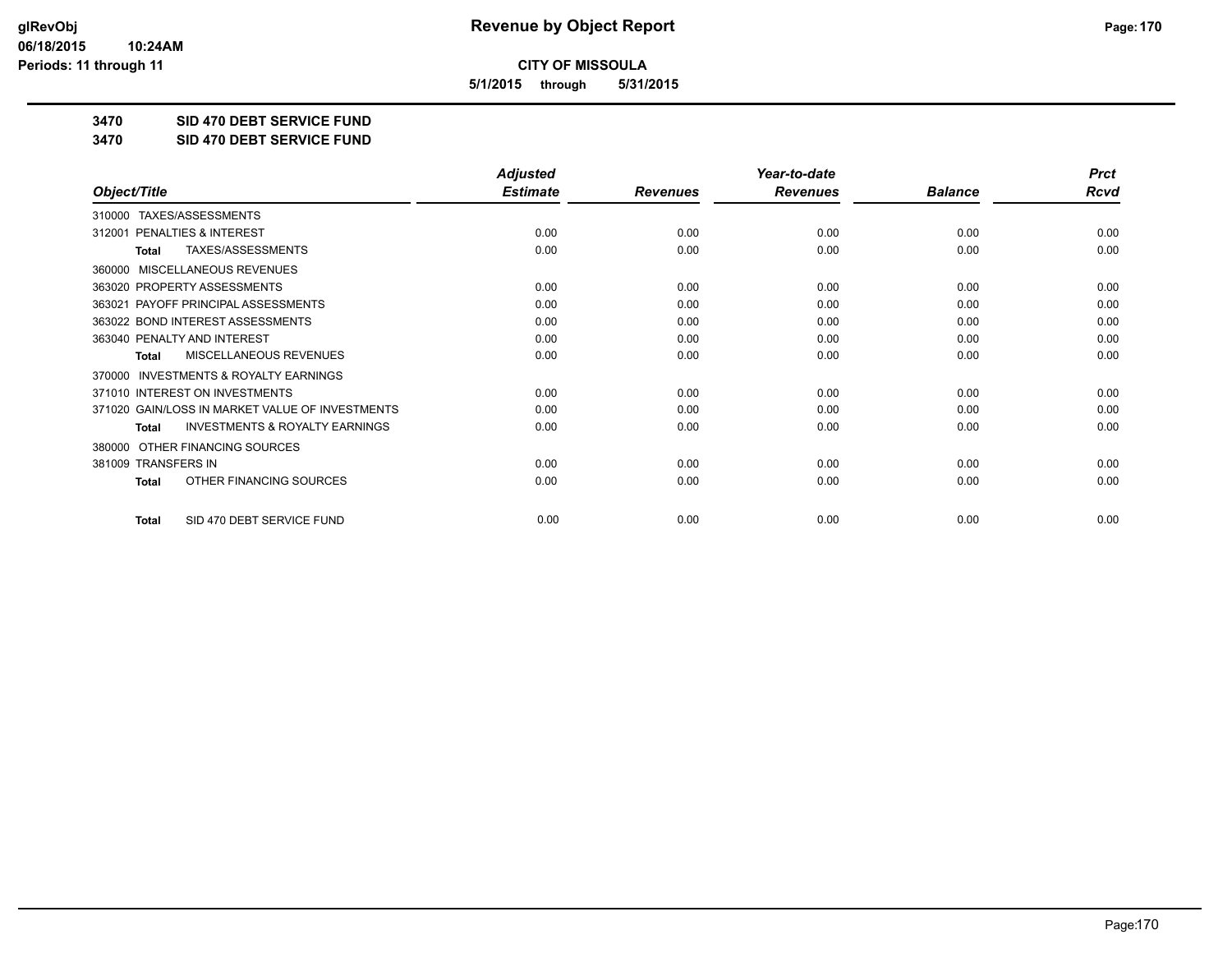**5/1/2015 through 5/31/2015**

### **3470 SID 470 DEBT SERVICE FUND**

|                                                           | <b>Adjusted</b> |                 | Year-to-date    |                | <b>Prct</b> |
|-----------------------------------------------------------|-----------------|-----------------|-----------------|----------------|-------------|
| Object/Title                                              | <b>Estimate</b> | <b>Revenues</b> | <b>Revenues</b> | <b>Balance</b> | <b>Rcvd</b> |
| TAXES/ASSESSMENTS<br>310000                               |                 |                 |                 |                |             |
| <b>PENALTIES &amp; INTEREST</b><br>312001                 | 0.00            | 0.00            | 0.00            | 0.00           | 0.00        |
| TAXES/ASSESSMENTS<br>Total                                | 0.00            | 0.00            | 0.00            | 0.00           | 0.00        |
| MISCELLANEOUS REVENUES<br>360000                          |                 |                 |                 |                |             |
| 363020 PROPERTY ASSESSMENTS                               | 0.00            | 0.00            | 0.00            | 0.00           | 0.00        |
| 363021 PAYOFF PRINCIPAL ASSESSMENTS                       | 0.00            | 0.00            | 0.00            | 0.00           | 0.00        |
| 363022 BOND INTEREST ASSESSMENTS                          | 0.00            | 0.00            | 0.00            | 0.00           | 0.00        |
| 363040 PENALTY AND INTEREST                               | 0.00            | 0.00            | 0.00            | 0.00           | 0.00        |
| <b>MISCELLANEOUS REVENUES</b><br><b>Total</b>             | 0.00            | 0.00            | 0.00            | 0.00           | 0.00        |
| <b>INVESTMENTS &amp; ROYALTY EARNINGS</b><br>370000       |                 |                 |                 |                |             |
| 371010 INTEREST ON INVESTMENTS                            | 0.00            | 0.00            | 0.00            | 0.00           | 0.00        |
| 371020 GAIN/LOSS IN MARKET VALUE OF INVESTMENT            | 0.00            | 0.00            | 0.00            | 0.00           | 0.00        |
| <b>INVESTMENTS &amp; ROYALTY EARNINGS</b><br><b>Total</b> | 0.00            | 0.00            | 0.00            | 0.00           | 0.00        |
| OTHER FINANCING SOURCES<br>380000                         |                 |                 |                 |                |             |
| 381009 TRANSFERS IN                                       | 0.00            | 0.00            | 0.00            | 0.00           | 0.00        |
| OTHER FINANCING SOURCES<br><b>Total</b>                   | 0.00            | 0.00            | 0.00            | 0.00           | 0.00        |
| SID 470 DEBT SERVICE FUND<br><b>Total</b>                 | 0.00            | 0.00            | 0.00            | 0.00           | 0.00        |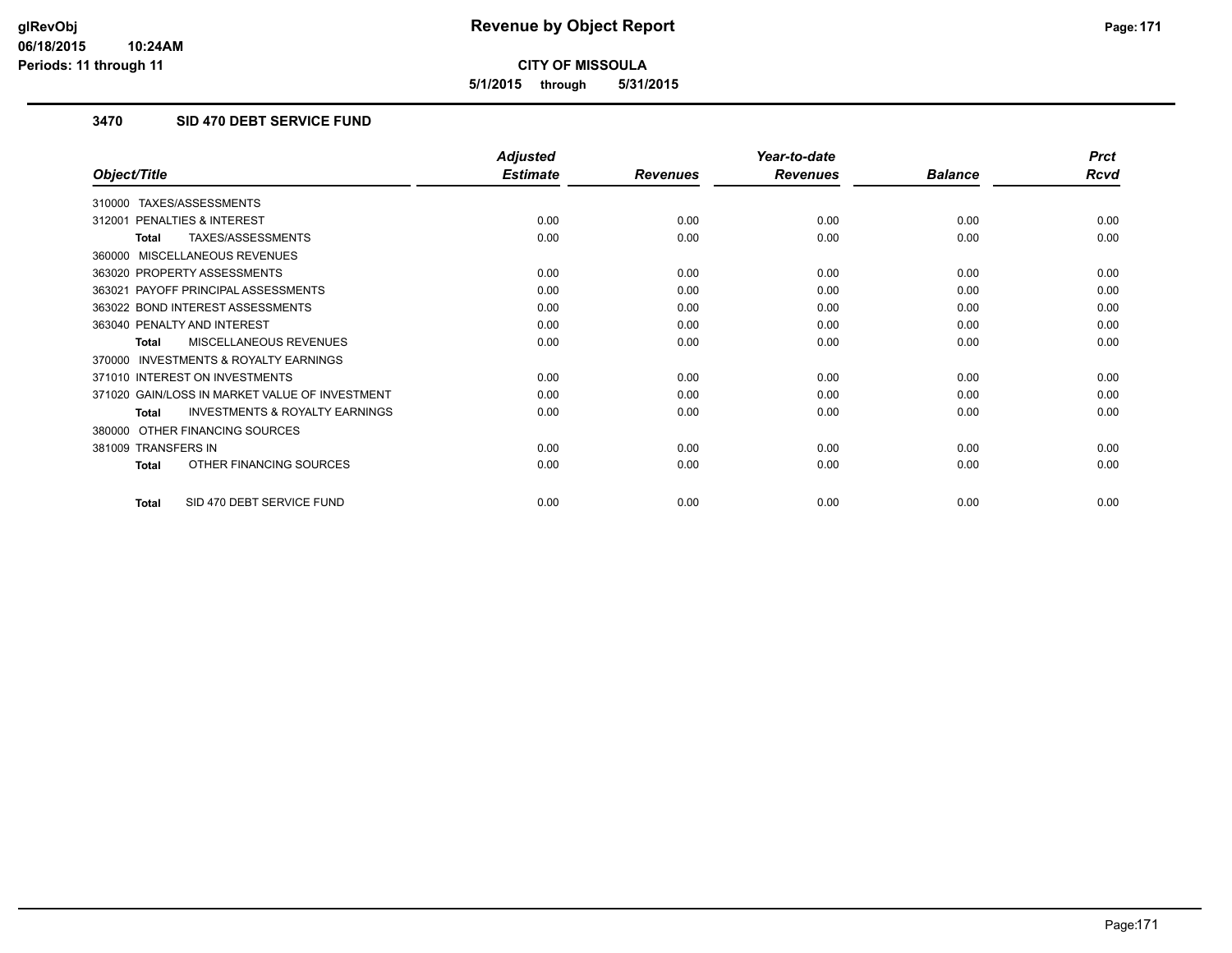**5/1/2015 through 5/31/2015**

**3491 SID 491 DEBT SERVICE FUND**

**3491 SID 491 DEBT SERVICE FUND**

|                                                           | <b>Adjusted</b> |                 | Year-to-date    |                | <b>Prct</b> |
|-----------------------------------------------------------|-----------------|-----------------|-----------------|----------------|-------------|
| Object/Title                                              | <b>Estimate</b> | <b>Revenues</b> | <b>Revenues</b> | <b>Balance</b> | <b>Rcvd</b> |
| 310000 TAXES/ASSESSMENTS                                  |                 |                 |                 |                |             |
| 312001 PENALTIES & INTEREST                               | 0.00            | 0.00            | 0.00            | 0.00           | 0.00        |
| <b>TAXES/ASSESSMENTS</b><br><b>Total</b>                  | 0.00            | 0.00            | 0.00            | 0.00           | 0.00        |
| MISCELLANEOUS REVENUES<br>360000                          |                 |                 |                 |                |             |
| 360010 MISCELLANEOUS                                      | 0.00            | 0.00            | 0.00            | 0.00           | 0.00        |
| 363020 PROPERTY ASSESSMENTS                               | 0.00            | 0.00            | 0.00            | 0.00           | 0.00        |
| 363021 PAYOFF PRINCIPAL ASSESSMENTS                       | 0.00            | 0.00            | 0.00            | 0.00           | 0.00        |
| 363022 BOND INTEREST ASSESSMENTS                          | 0.00            | 0.00            | 0.00            | 0.00           | 0.00        |
| 363040 PENALTY AND INTEREST                               | 0.00            | 0.00            | 0.00            | 0.00           | 0.00        |
| <b>MISCELLANEOUS REVENUES</b><br><b>Total</b>             | 0.00            | 0.00            | 0.00            | 0.00           | 0.00        |
| <b>INVESTMENTS &amp; ROYALTY EARNINGS</b><br>370000       |                 |                 |                 |                |             |
| 371010 INTEREST ON INVESTMENTS                            | 0.00            | 0.00            | 0.00            | 0.00           | 0.00        |
| 371020 GAIN/LOSS IN MARKET VALUE OF INVESTMENTS           | 0.00            | 0.00            | 0.00            | 0.00           | 0.00        |
| <b>INVESTMENTS &amp; ROYALTY EARNINGS</b><br><b>Total</b> | 0.00            | 0.00            | 0.00            | 0.00           | 0.00        |
| OTHER FINANCING SOURCES<br>380000                         |                 |                 |                 |                |             |
| 381009 TRANSFERS IN                                       | 0.00            | 0.00            | 0.00            | 0.00           | 0.00        |
| OTHER FINANCING SOURCES<br><b>Total</b>                   | 0.00            | 0.00            | 0.00            | 0.00           | 0.00        |
| SID 491 DEBT SERVICE FUND<br><b>Total</b>                 | 0.00            | 0.00            | 0.00            | 0.00           | 0.00        |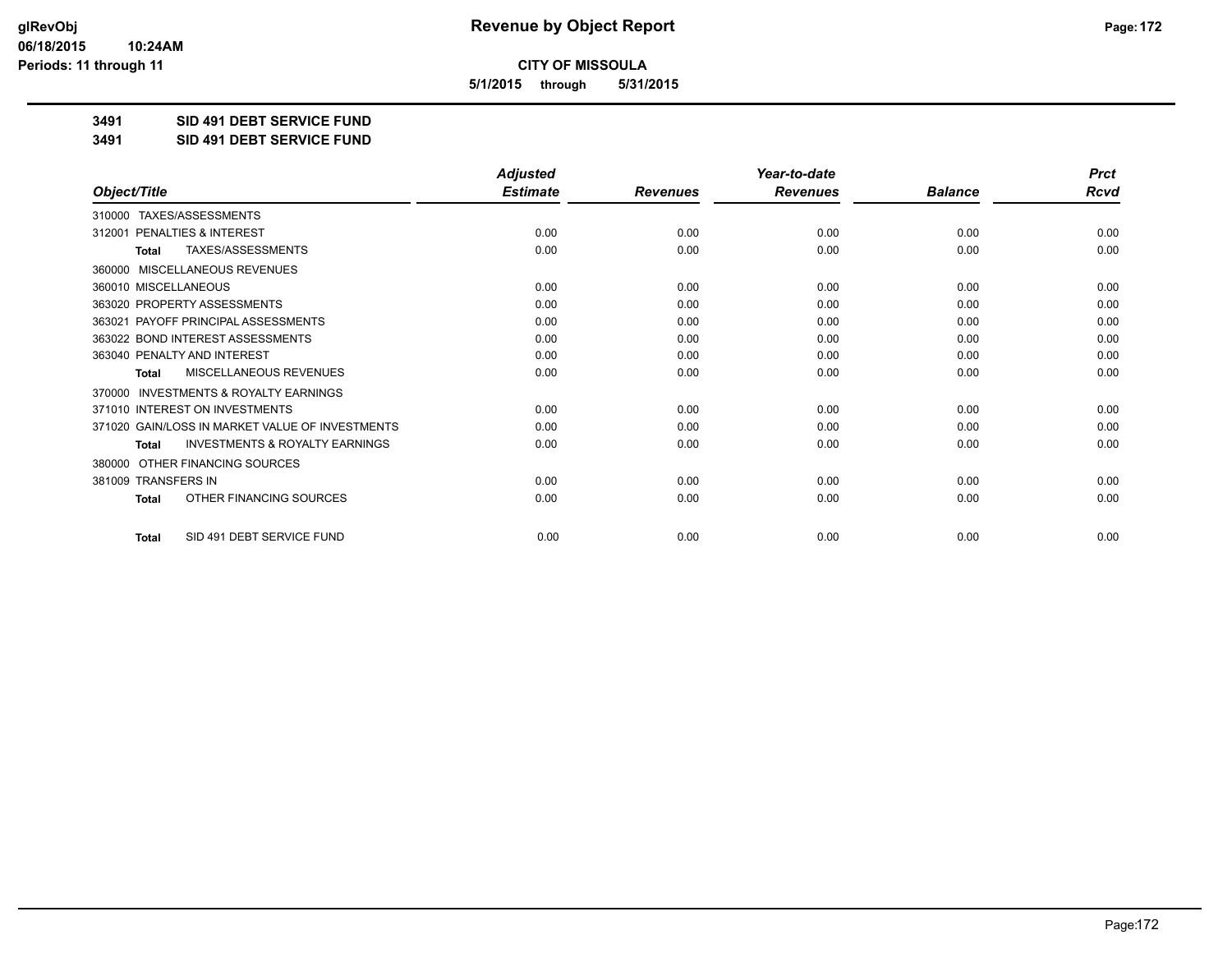**5/1/2015 through 5/31/2015**

### **3491 SID 491 DEBT SERVICE FUND**

|                                                           | <b>Adjusted</b> |                 | Year-to-date    |                | <b>Prct</b> |
|-----------------------------------------------------------|-----------------|-----------------|-----------------|----------------|-------------|
| Object/Title                                              | <b>Estimate</b> | <b>Revenues</b> | <b>Revenues</b> | <b>Balance</b> | <b>Rcvd</b> |
| 310000 TAXES/ASSESSMENTS                                  |                 |                 |                 |                |             |
| 312001 PENALTIES & INTEREST                               | 0.00            | 0.00            | 0.00            | 0.00           | 0.00        |
| <b>TAXES/ASSESSMENTS</b><br><b>Total</b>                  | 0.00            | 0.00            | 0.00            | 0.00           | 0.00        |
| 360000 MISCELLANEOUS REVENUES                             |                 |                 |                 |                |             |
| 360010 MISCELLANEOUS                                      | 0.00            | 0.00            | 0.00            | 0.00           | 0.00        |
| 363020 PROPERTY ASSESSMENTS                               | 0.00            | 0.00            | 0.00            | 0.00           | 0.00        |
| 363021 PAYOFF PRINCIPAL ASSESSMENTS                       | 0.00            | 0.00            | 0.00            | 0.00           | 0.00        |
| 363022 BOND INTEREST ASSESSMENTS                          | 0.00            | 0.00            | 0.00            | 0.00           | 0.00        |
| 363040 PENALTY AND INTEREST                               | 0.00            | 0.00            | 0.00            | 0.00           | 0.00        |
| MISCELLANEOUS REVENUES<br><b>Total</b>                    | 0.00            | 0.00            | 0.00            | 0.00           | 0.00        |
| <b>INVESTMENTS &amp; ROYALTY EARNINGS</b><br>370000       |                 |                 |                 |                |             |
| 371010 INTEREST ON INVESTMENTS                            | 0.00            | 0.00            | 0.00            | 0.00           | 0.00        |
| 371020 GAIN/LOSS IN MARKET VALUE OF INVESTMENT            | 0.00            | 0.00            | 0.00            | 0.00           | 0.00        |
| <b>INVESTMENTS &amp; ROYALTY EARNINGS</b><br><b>Total</b> | 0.00            | 0.00            | 0.00            | 0.00           | 0.00        |
| 380000 OTHER FINANCING SOURCES                            |                 |                 |                 |                |             |
| 381009 TRANSFERS IN                                       | 0.00            | 0.00            | 0.00            | 0.00           | 0.00        |
| OTHER FINANCING SOURCES<br><b>Total</b>                   | 0.00            | 0.00            | 0.00            | 0.00           | 0.00        |
| SID 491 DEBT SERVICE FUND<br>Total                        | 0.00            | 0.00            | 0.00            | 0.00           | 0.00        |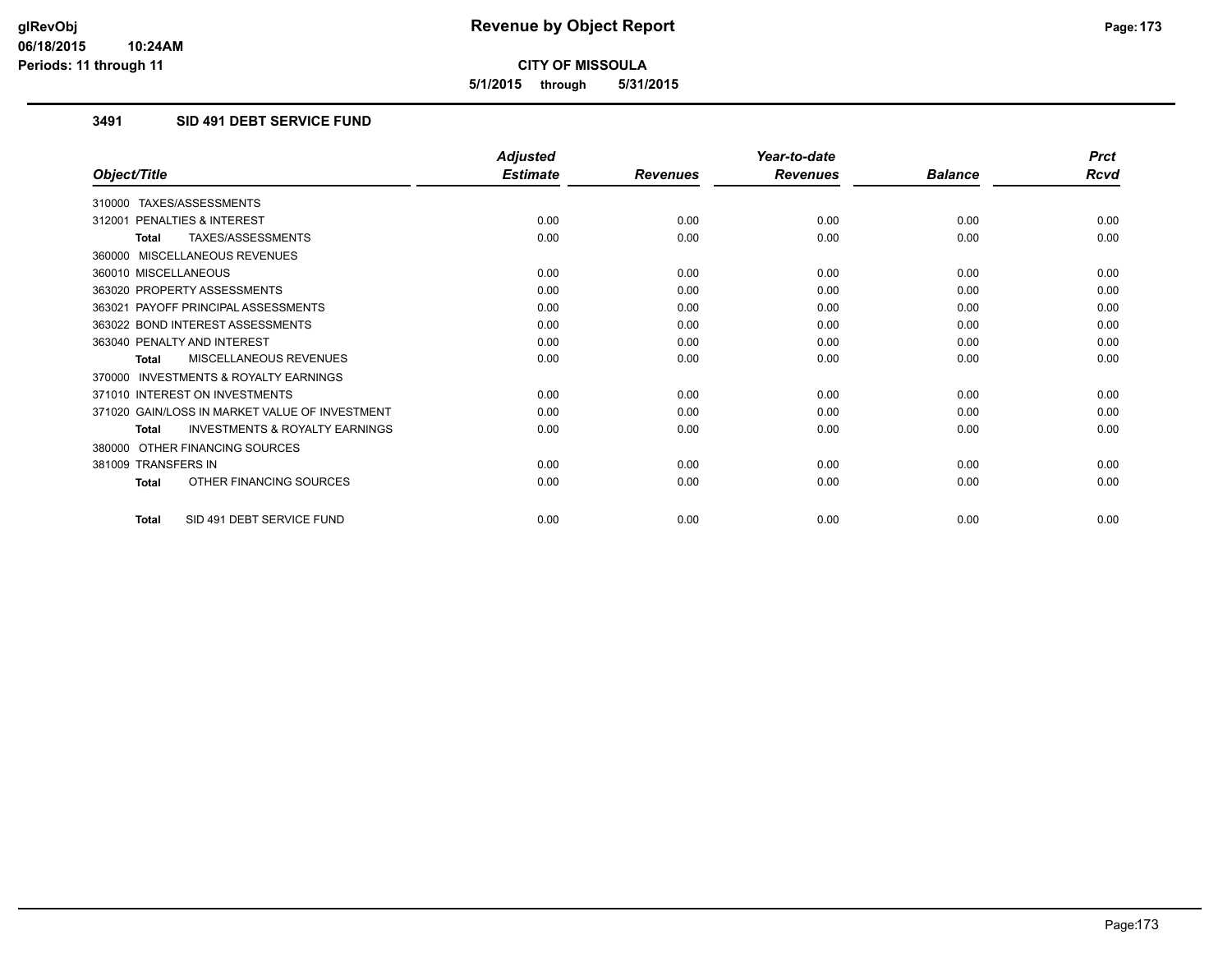**5/1/2015 through 5/31/2015**

## **3492 SID 492/499 DEBT SERVICE FUND**

**3492 SID 492/499 DEBT SERVICE FUND**

|                                                    | <b>Adjusted</b> |                 | Year-to-date    |                | <b>Prct</b> |
|----------------------------------------------------|-----------------|-----------------|-----------------|----------------|-------------|
| Object/Title                                       | <b>Estimate</b> | <b>Revenues</b> | <b>Revenues</b> | <b>Balance</b> | <b>Rcvd</b> |
| 360000 MISCELLANEOUS REVENUES                      |                 |                 |                 |                |             |
| 360010 MISCELLANEOUS                               | 0.00            | 0.00            | 0.00            | 0.00           | 0.00        |
| 363040 PENALTY AND INTEREST                        | 0.00            | 0.00            | 0.00            | 0.00           | 0.00        |
| <b>MISCELLANEOUS REVENUES</b><br>Total             | 0.00            | 0.00            | 0.00            | 0.00           | 0.00        |
| 370000 INVESTMENTS & ROYALTY EARNINGS              |                 |                 |                 |                |             |
| 371010 INTEREST ON INVESTMENTS                     | 0.00            | 0.00            | 0.00            | 0.00           | 0.00        |
| 371020 GAIN/LOSS IN MARKET VALUE OF INVESTMENTS    | 0.00            | 0.00            | 0.00            | 0.00           | 0.00        |
| <b>INVESTMENTS &amp; ROYALTY EARNINGS</b><br>Total | 0.00            | 0.00            | 0.00            | 0.00           | 0.00        |
| 380000 OTHER FINANCING SOURCES                     |                 |                 |                 |                |             |
| 381009 TRANSFERS IN                                | 0.00            | 0.00            | 0.00            | 0.00           | 0.00        |
| OTHER FINANCING SOURCES<br>Total                   | 0.00            | 0.00            | 0.00            | 0.00           | 0.00        |
| SID 492/499 DEBT SERVICE FUND<br>Total             | 0.00            | 0.00            | 0.00            | 0.00           | 0.00        |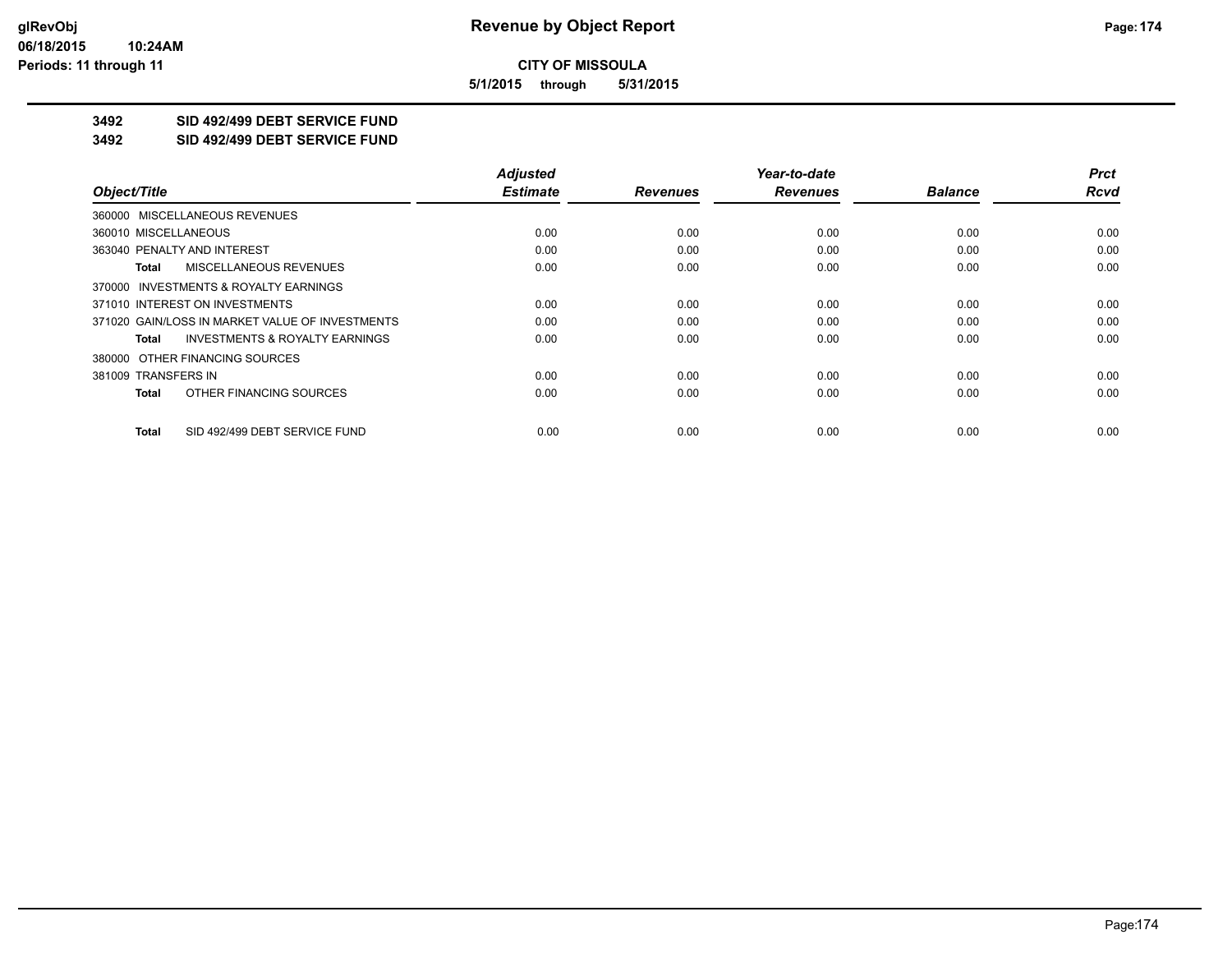**5/1/2015 through 5/31/2015**

### **3492 SID 492/499 DEBT SERVICE FUND**

| Object/Title                                   | Adjusted<br><b>Estimate</b> | <b>Revenues</b> | Year-to-date<br><b>Revenues</b> | <b>Balance</b> | <b>Prct</b><br>Rcvd |
|------------------------------------------------|-----------------------------|-----------------|---------------------------------|----------------|---------------------|
| 360000 MISCELLANEOUS REVENUES                  |                             |                 |                                 |                |                     |
| 360010 MISCELLANEOUS                           | 0.00                        | 0.00            | 0.00                            | 0.00           | 0.00                |
| 363040 PENALTY AND INTEREST                    | 0.00                        | 0.00            | 0.00                            | 0.00           | 0.00                |
| <b>MISCELLANEOUS REVENUES</b><br>Total         | 0.00                        | 0.00            | 0.00                            | 0.00           | 0.00                |
| 370000 INVESTMENTS & ROYALTY EARNINGS          |                             |                 |                                 |                |                     |
| 371010 INTEREST ON INVESTMENTS                 | 0.00                        | 0.00            | 0.00                            | 0.00           | 0.00                |
| 371020 GAIN/LOSS IN MARKET VALUE OF INVESTMENT | 0.00                        | 0.00            | 0.00                            | 0.00           | 0.00                |
| INVESTMENTS & ROYALTY EARNINGS<br>Total        | 0.00                        | 0.00            | 0.00                            | 0.00           | 0.00                |
| 380000 OTHER FINANCING SOURCES                 |                             |                 |                                 |                |                     |
| 381009 TRANSFERS IN                            | 0.00                        | 0.00            | 0.00                            | 0.00           | 0.00                |
| OTHER FINANCING SOURCES<br><b>Total</b>        | 0.00                        | 0.00            | 0.00                            | 0.00           | 0.00                |
| SID 492/499 DEBT SERVICE FUND<br><b>Total</b>  | 0.00                        | 0.00            | 0.00                            | 0.00           | 0.00                |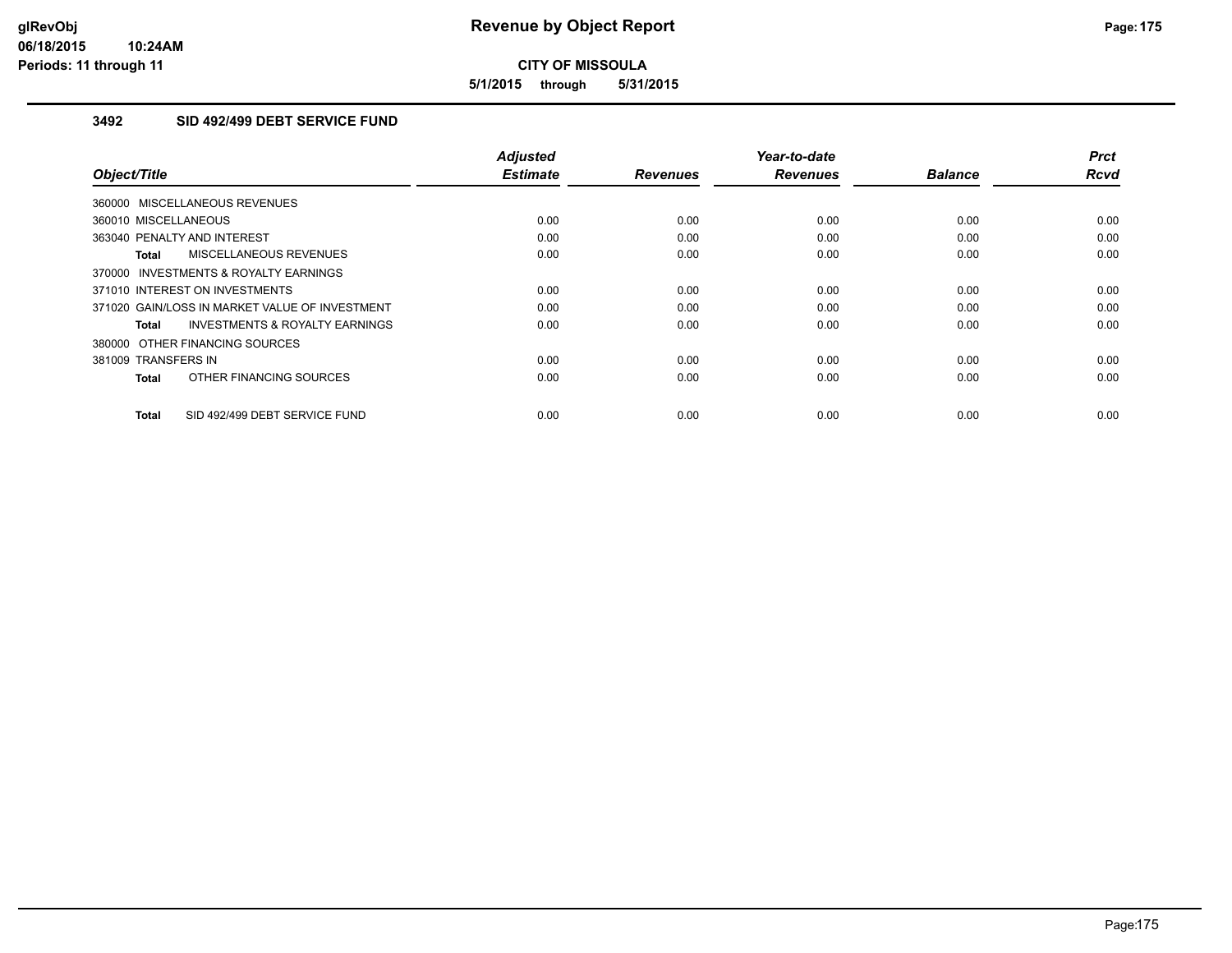**5/1/2015 through 5/31/2015**

**3494 SID 494 DEBT SERVICE**

**3494 SID 494 DEBT SERVICE**

|                                                           | <b>Adjusted</b> |                 | Year-to-date    |                | <b>Prct</b> |
|-----------------------------------------------------------|-----------------|-----------------|-----------------|----------------|-------------|
| Object/Title                                              | <b>Estimate</b> | <b>Revenues</b> | <b>Revenues</b> | <b>Balance</b> | <b>Rcvd</b> |
| 310000 TAXES/ASSESSMENTS                                  |                 |                 |                 |                |             |
| PENALTIES & INTEREST<br>312001                            | 0.00            | 0.00            | 0.00            | 0.00           | 0.00        |
| TAXES/ASSESSMENTS<br><b>Total</b>                         | 0.00            | 0.00            | 0.00            | 0.00           | 0.00        |
| MISCELLANEOUS REVENUES<br>360000                          |                 |                 |                 |                |             |
| 360010 MISCELLANEOUS                                      | 0.00            | 0.00            | 0.00            | 0.00           | 0.00        |
| 363020 PROPERTY ASSESSMENTS                               | 0.00            | 0.00            | 0.00            | 0.00           | 0.00        |
| 363021 PAYOFF PRINCIPAL ASSESSMENTS                       | 0.00            | 0.00            | 0.00            | 0.00           | 0.00        |
| 363022 BOND INTEREST ASSESSMENTS                          | 0.00            | 0.00            | 0.00            | 0.00           | 0.00        |
| 363040 PENALTY AND INTEREST                               | 0.00            | 0.00            | 0.00            | 0.00           | 0.00        |
| MISCELLANEOUS REVENUES<br>Total                           | 0.00            | 0.00            | 0.00            | 0.00           | 0.00        |
| <b>INVESTMENTS &amp; ROYALTY EARNINGS</b><br>370000       |                 |                 |                 |                |             |
| 371010 INTEREST ON INVESTMENTS                            | 0.00            | 0.00            | 0.00            | 0.00           | 0.00        |
| 371020 GAIN/LOSS IN MARKET VALUE OF INVESTMENTS           | 0.00            | 0.00            | 0.00            | 0.00           | 0.00        |
| <b>INVESTMENTS &amp; ROYALTY EARNINGS</b><br><b>Total</b> | 0.00            | 0.00            | 0.00            | 0.00           | 0.00        |
| OTHER FINANCING SOURCES<br>380000                         |                 |                 |                 |                |             |
| 381009 TRANSFERS IN                                       | 0.00            | 0.00            | 0.00            | 0.00           | 0.00        |
| OTHER FINANCING SOURCES<br><b>Total</b>                   | 0.00            | 0.00            | 0.00            | 0.00           | 0.00        |
| SID 494 DEBT SERVICE<br><b>Total</b>                      | 0.00            | 0.00            | 0.00            | 0.00           | 0.00        |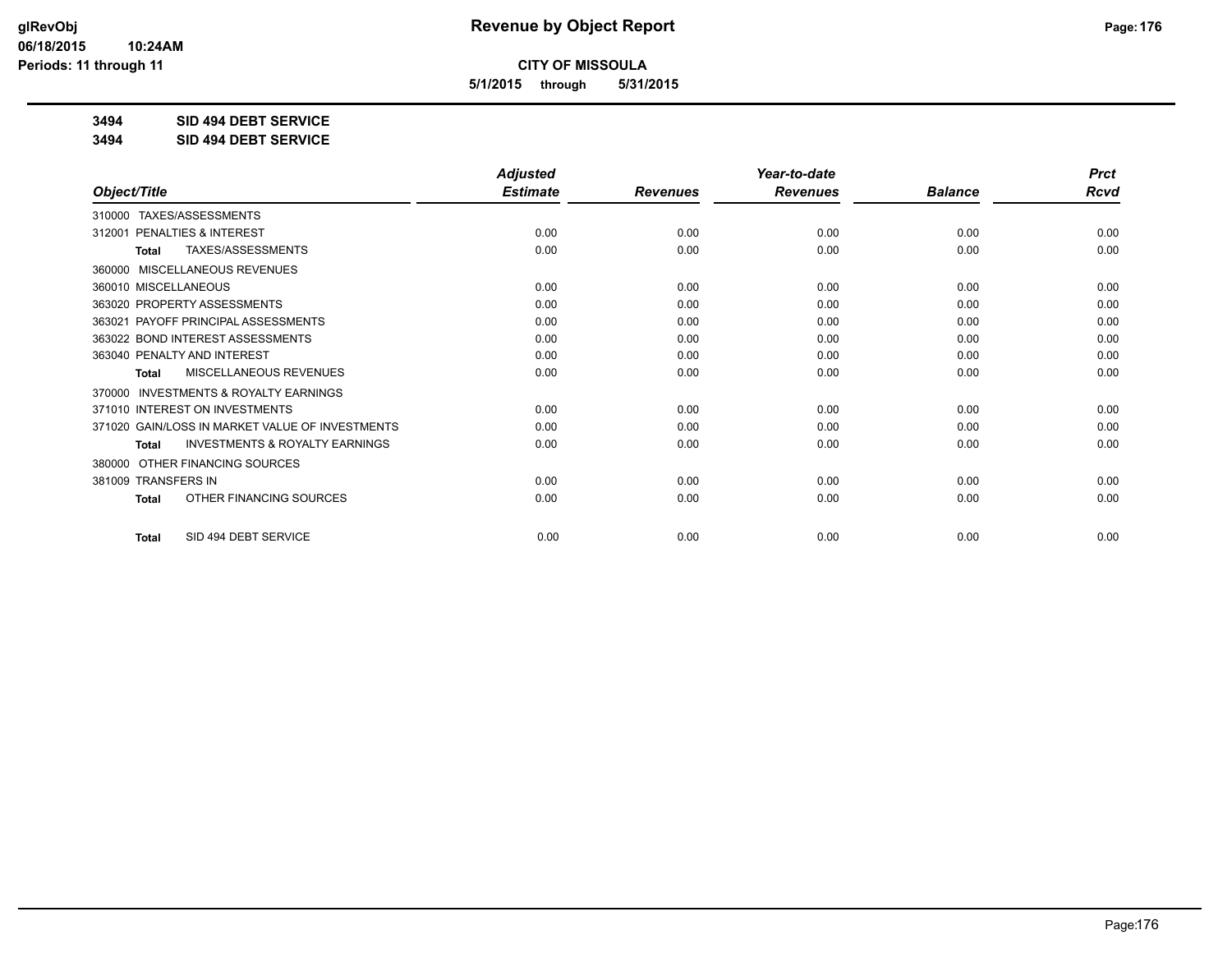**5/1/2015 through 5/31/2015**

#### **3494 SID 494 DEBT SERVICE**

|                                                           | <b>Adjusted</b> |                 | Year-to-date    |                | <b>Prct</b> |
|-----------------------------------------------------------|-----------------|-----------------|-----------------|----------------|-------------|
| Object/Title                                              | <b>Estimate</b> | <b>Revenues</b> | <b>Revenues</b> | <b>Balance</b> | <b>Rcvd</b> |
| 310000 TAXES/ASSESSMENTS                                  |                 |                 |                 |                |             |
| PENALTIES & INTEREST<br>312001                            | 0.00            | 0.00            | 0.00            | 0.00           | 0.00        |
| TAXES/ASSESSMENTS<br><b>Total</b>                         | 0.00            | 0.00            | 0.00            | 0.00           | 0.00        |
| 360000 MISCELLANEOUS REVENUES                             |                 |                 |                 |                |             |
| 360010 MISCELLANEOUS                                      | 0.00            | 0.00            | 0.00            | 0.00           | 0.00        |
| 363020 PROPERTY ASSESSMENTS                               | 0.00            | 0.00            | 0.00            | 0.00           | 0.00        |
| 363021 PAYOFF PRINCIPAL ASSESSMENTS                       | 0.00            | 0.00            | 0.00            | 0.00           | 0.00        |
| 363022 BOND INTEREST ASSESSMENTS                          | 0.00            | 0.00            | 0.00            | 0.00           | 0.00        |
| 363040 PENALTY AND INTEREST                               | 0.00            | 0.00            | 0.00            | 0.00           | 0.00        |
| <b>MISCELLANEOUS REVENUES</b><br><b>Total</b>             | 0.00            | 0.00            | 0.00            | 0.00           | 0.00        |
| <b>INVESTMENTS &amp; ROYALTY EARNINGS</b><br>370000       |                 |                 |                 |                |             |
| 371010 INTEREST ON INVESTMENTS                            | 0.00            | 0.00            | 0.00            | 0.00           | 0.00        |
| 371020 GAIN/LOSS IN MARKET VALUE OF INVESTMENT            | 0.00            | 0.00            | 0.00            | 0.00           | 0.00        |
| <b>INVESTMENTS &amp; ROYALTY EARNINGS</b><br><b>Total</b> | 0.00            | 0.00            | 0.00            | 0.00           | 0.00        |
| OTHER FINANCING SOURCES<br>380000                         |                 |                 |                 |                |             |
| 381009 TRANSFERS IN                                       | 0.00            | 0.00            | 0.00            | 0.00           | 0.00        |
| OTHER FINANCING SOURCES<br><b>Total</b>                   | 0.00            | 0.00            | 0.00            | 0.00           | 0.00        |
| SID 494 DEBT SERVICE<br><b>Total</b>                      | 0.00            | 0.00            | 0.00            | 0.00           | 0.00        |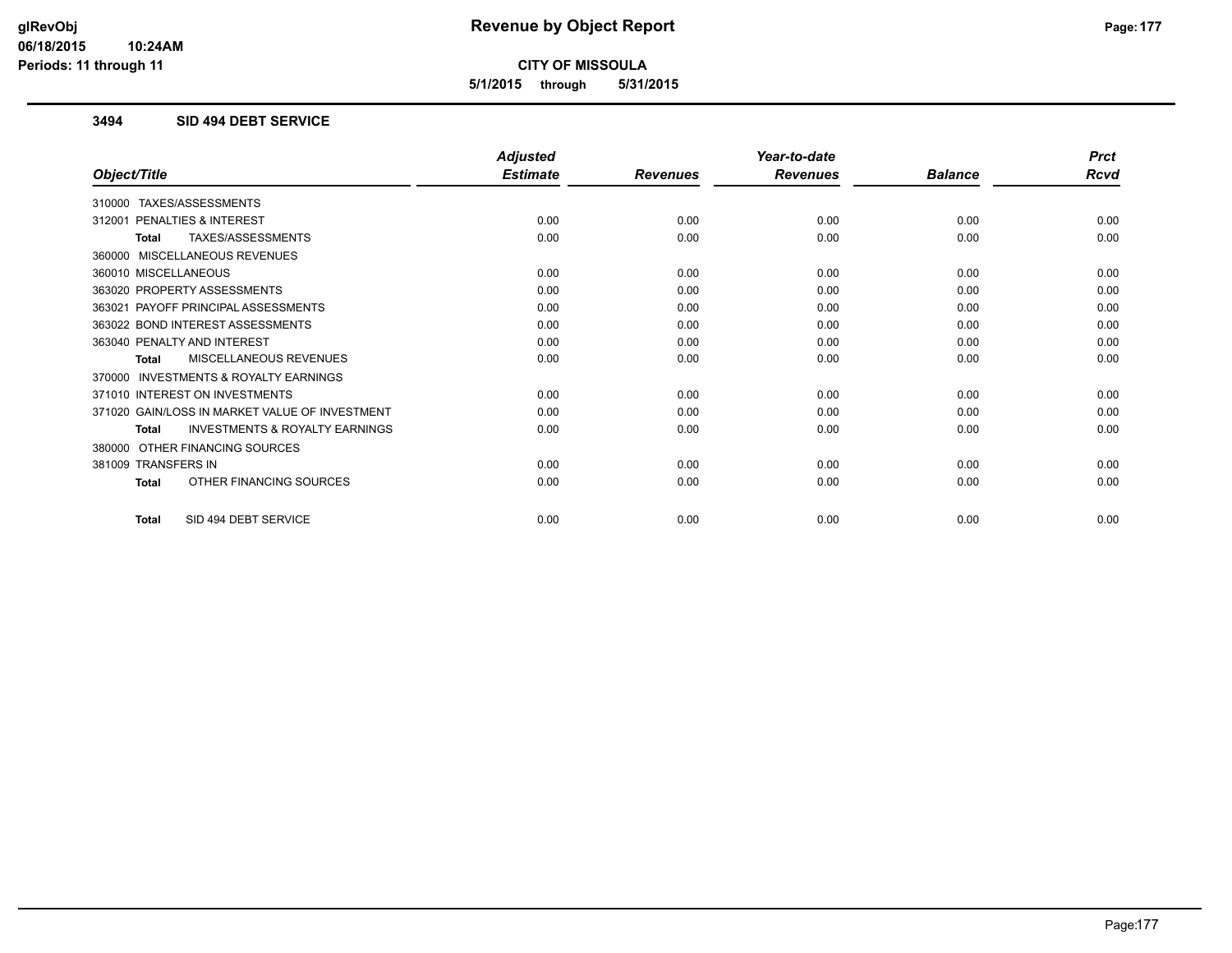**5/1/2015 through 5/31/2015**

**3495 SID 495 DEBT SERVICE FUND**

**3495 SID 495 DEBT SERVICE FUND**

|                                                           | <b>Adjusted</b> |                 | Year-to-date    |                | <b>Prct</b> |
|-----------------------------------------------------------|-----------------|-----------------|-----------------|----------------|-------------|
| Object/Title                                              | <b>Estimate</b> | <b>Revenues</b> | <b>Revenues</b> | <b>Balance</b> | <b>Rcvd</b> |
| TAXES/ASSESSMENTS<br>310000                               |                 |                 |                 |                |             |
| 312001 PENALTIES & INTEREST                               | 0.00            | 0.00            | 0.00            | 0.00           | 0.00        |
| TAXES/ASSESSMENTS<br><b>Total</b>                         | 0.00            | 0.00            | 0.00            | 0.00           | 0.00        |
| MISCELLANEOUS REVENUES<br>360000                          |                 |                 |                 |                |             |
| 360010 MISCELLANEOUS                                      | 0.00            | 0.00            | 0.00            | 0.00           | 0.00        |
| 363020 PROPERTY ASSESSMENTS                               | 0.00            | 0.00            | 0.00            | 0.00           | 0.00        |
| 363021 PAYOFF PRINCIPAL ASSESSMENTS                       | 0.00            | 0.00            | 0.00            | 0.00           | 0.00        |
| 363022 BOND INTEREST ASSESSMENTS                          | 0.00            | 0.00            | 0.00            | 0.00           | 0.00        |
| 363040 PENALTY AND INTEREST                               | 0.00            | 0.00            | 0.00            | 0.00           | 0.00        |
| MISCELLANEOUS REVENUES<br><b>Total</b>                    | 0.00            | 0.00            | 0.00            | 0.00           | 0.00        |
| <b>INVESTMENTS &amp; ROYALTY EARNINGS</b><br>370000       |                 |                 |                 |                |             |
| 371010 INTEREST ON INVESTMENTS                            | 0.00            | 0.00            | 0.00            | 0.00           | 0.00        |
| 371020 GAIN/LOSS IN MARKET VALUE OF INVESTMENTS           | 0.00            | 0.00            | 0.00            | 0.00           | 0.00        |
| <b>INVESTMENTS &amp; ROYALTY EARNINGS</b><br><b>Total</b> | 0.00            | 0.00            | 0.00            | 0.00           | 0.00        |
| OTHER FINANCING SOURCES<br>380000                         |                 |                 |                 |                |             |
| 381009 TRANSFERS IN                                       | 0.00            | 0.00            | 0.00            | 0.00           | 0.00        |
| OTHER FINANCING SOURCES<br><b>Total</b>                   | 0.00            | 0.00            | 0.00            | 0.00           | 0.00        |
| SID 495 DEBT SERVICE FUND<br><b>Total</b>                 | 0.00            | 0.00            | 0.00            | 0.00           | 0.00        |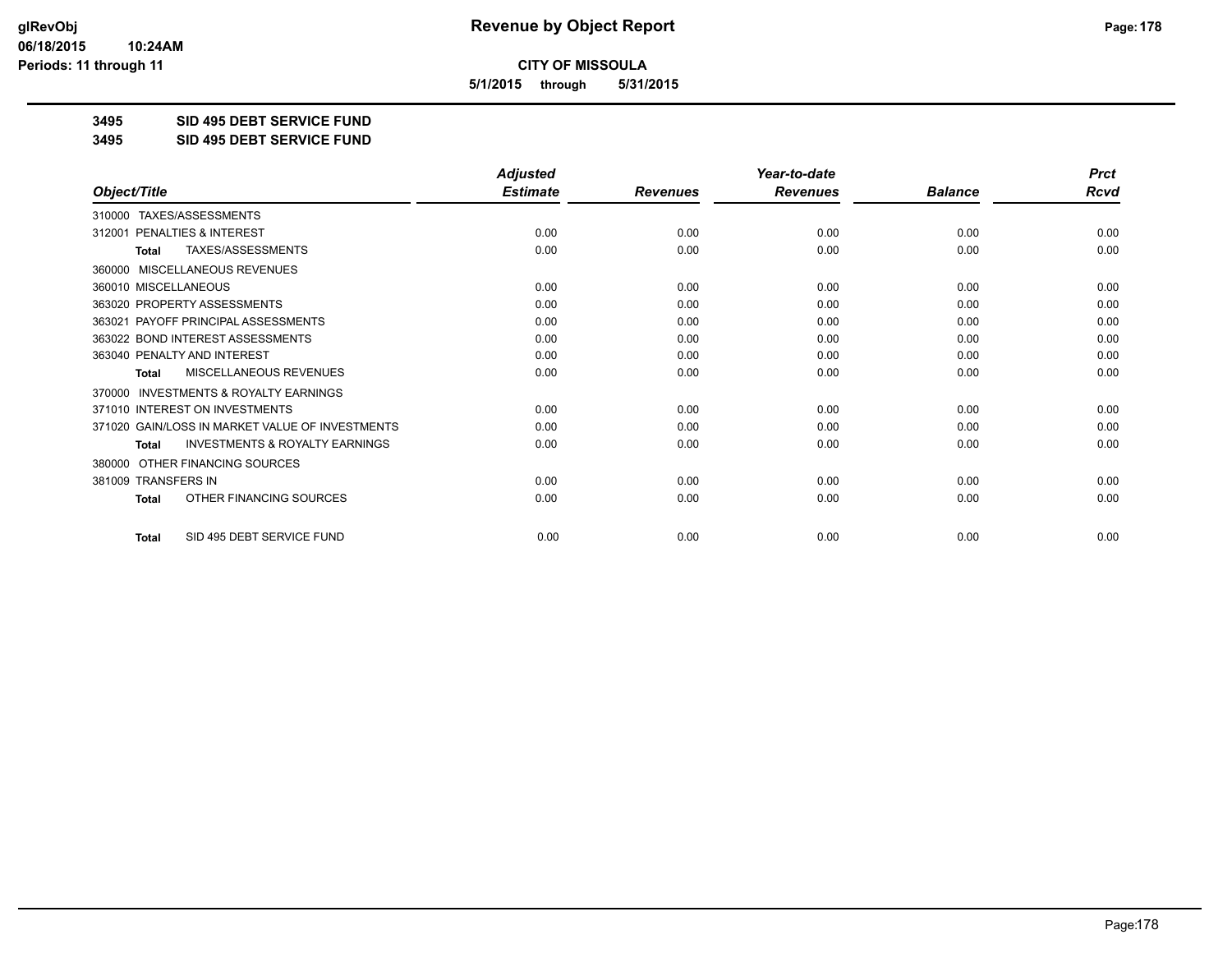**5/1/2015 through 5/31/2015**

#### **3495 SID 495 DEBT SERVICE FUND**

|                                                           | <b>Adjusted</b> |                 | Year-to-date    |                | <b>Prct</b> |
|-----------------------------------------------------------|-----------------|-----------------|-----------------|----------------|-------------|
| Object/Title                                              | <b>Estimate</b> | <b>Revenues</b> | <b>Revenues</b> | <b>Balance</b> | <b>Rcvd</b> |
| 310000 TAXES/ASSESSMENTS                                  |                 |                 |                 |                |             |
| 312001 PENALTIES & INTEREST                               | 0.00            | 0.00            | 0.00            | 0.00           | 0.00        |
| <b>TAXES/ASSESSMENTS</b><br><b>Total</b>                  | 0.00            | 0.00            | 0.00            | 0.00           | 0.00        |
| 360000 MISCELLANEOUS REVENUES                             |                 |                 |                 |                |             |
| 360010 MISCELLANEOUS                                      | 0.00            | 0.00            | 0.00            | 0.00           | 0.00        |
| 363020 PROPERTY ASSESSMENTS                               | 0.00            | 0.00            | 0.00            | 0.00           | 0.00        |
| 363021 PAYOFF PRINCIPAL ASSESSMENTS                       | 0.00            | 0.00            | 0.00            | 0.00           | 0.00        |
| 363022 BOND INTEREST ASSESSMENTS                          | 0.00            | 0.00            | 0.00            | 0.00           | 0.00        |
| 363040 PENALTY AND INTEREST                               | 0.00            | 0.00            | 0.00            | 0.00           | 0.00        |
| MISCELLANEOUS REVENUES<br><b>Total</b>                    | 0.00            | 0.00            | 0.00            | 0.00           | 0.00        |
| <b>INVESTMENTS &amp; ROYALTY EARNINGS</b><br>370000       |                 |                 |                 |                |             |
| 371010 INTEREST ON INVESTMENTS                            | 0.00            | 0.00            | 0.00            | 0.00           | 0.00        |
| 371020 GAIN/LOSS IN MARKET VALUE OF INVESTMENT            | 0.00            | 0.00            | 0.00            | 0.00           | 0.00        |
| <b>INVESTMENTS &amp; ROYALTY EARNINGS</b><br><b>Total</b> | 0.00            | 0.00            | 0.00            | 0.00           | 0.00        |
| 380000 OTHER FINANCING SOURCES                            |                 |                 |                 |                |             |
| 381009 TRANSFERS IN                                       | 0.00            | 0.00            | 0.00            | 0.00           | 0.00        |
| OTHER FINANCING SOURCES<br><b>Total</b>                   | 0.00            | 0.00            | 0.00            | 0.00           | 0.00        |
| SID 495 DEBT SERVICE FUND<br>Total                        | 0.00            | 0.00            | 0.00            | 0.00           | 0.00        |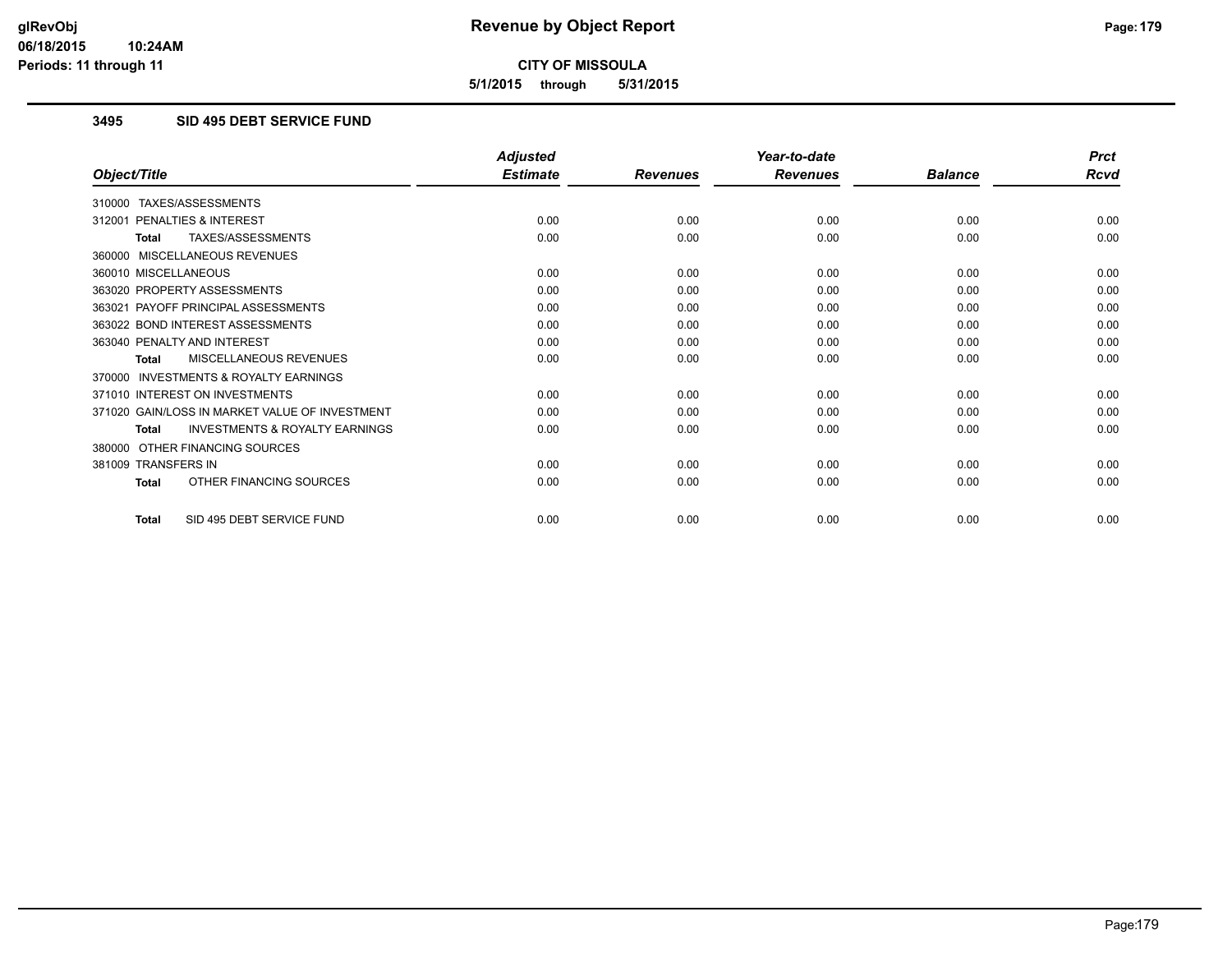**5/1/2015 through 5/31/2015**

**3496 SID 496 DEBT SERVICE FUND**

**3496 SID 496 DEBT SERVICE FUND**

|                                                           | <b>Adjusted</b> |                 | Year-to-date    |                | <b>Prct</b> |
|-----------------------------------------------------------|-----------------|-----------------|-----------------|----------------|-------------|
| Object/Title                                              | <b>Estimate</b> | <b>Revenues</b> | <b>Revenues</b> | <b>Balance</b> | <b>Rcvd</b> |
| TAXES/ASSESSMENTS<br>310000                               |                 |                 |                 |                |             |
| 312001 PENALTIES & INTEREST                               | 0.00            | 0.00            | 0.00            | 0.00           | 0.00        |
| TAXES/ASSESSMENTS<br><b>Total</b>                         | 0.00            | 0.00            | 0.00            | 0.00           | 0.00        |
| MISCELLANEOUS REVENUES<br>360000                          |                 |                 |                 |                |             |
| 360010 MISCELLANEOUS                                      | 0.00            | 0.00            | 0.00            | 0.00           | 0.00        |
| 363020 PROPERTY ASSESSMENTS                               | 0.00            | 0.00            | 0.00            | 0.00           | 0.00        |
| 363021 PAYOFF PRINCIPAL ASSESSMENTS                       | 0.00            | 0.00            | 0.00            | 0.00           | 0.00        |
| 363022 BOND INTEREST ASSESSMENTS                          | 0.00            | 0.00            | 0.00            | 0.00           | 0.00        |
| 363040 PENALTY AND INTEREST                               | 0.00            | 0.00            | 0.00            | 0.00           | 0.00        |
| MISCELLANEOUS REVENUES<br><b>Total</b>                    | 0.00            | 0.00            | 0.00            | 0.00           | 0.00        |
| <b>INVESTMENTS &amp; ROYALTY EARNINGS</b><br>370000       |                 |                 |                 |                |             |
| 371010 INTEREST ON INVESTMENTS                            | 0.00            | 0.00            | 0.00            | 0.00           | 0.00        |
| 371020 GAIN/LOSS IN MARKET VALUE OF INVESTMENTS           | 0.00            | 0.00            | 0.00            | 0.00           | 0.00        |
| <b>INVESTMENTS &amp; ROYALTY EARNINGS</b><br><b>Total</b> | 0.00            | 0.00            | 0.00            | 0.00           | 0.00        |
| OTHER FINANCING SOURCES<br>380000                         |                 |                 |                 |                |             |
| 381009 TRANSFERS IN                                       | 0.00            | 0.00            | 0.00            | 0.00           | 0.00        |
| OTHER FINANCING SOURCES<br><b>Total</b>                   | 0.00            | 0.00            | 0.00            | 0.00           | 0.00        |
| SID 496 DEBT SERVICE FUND<br><b>Total</b>                 | 0.00            | 0.00            | 0.00            | 0.00           | 0.00        |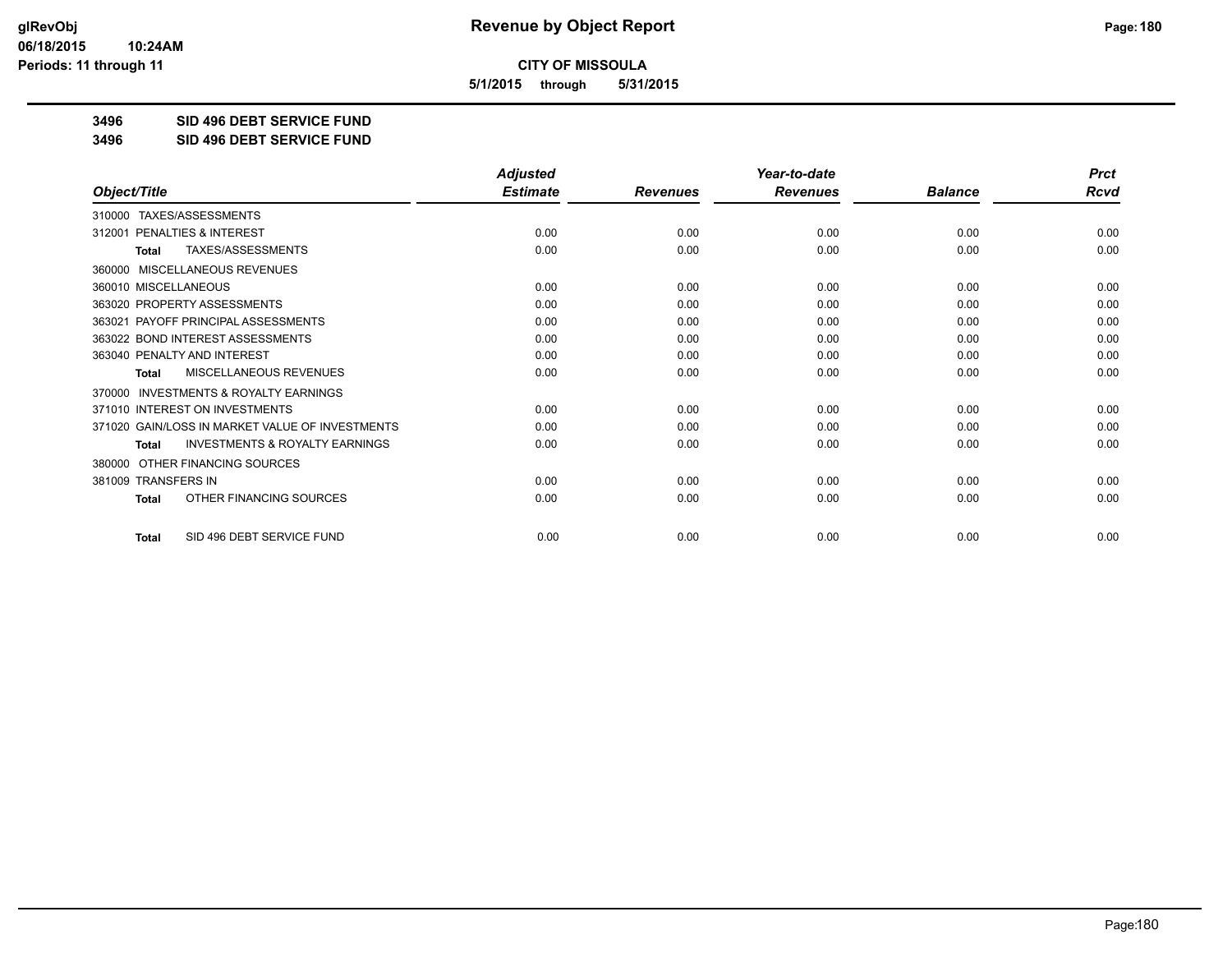**5/1/2015 through 5/31/2015**

#### **3496 SID 496 DEBT SERVICE FUND**

|                                                           | <b>Adjusted</b> |                 | Year-to-date    |                | <b>Prct</b> |
|-----------------------------------------------------------|-----------------|-----------------|-----------------|----------------|-------------|
| Object/Title                                              | <b>Estimate</b> | <b>Revenues</b> | <b>Revenues</b> | <b>Balance</b> | <b>Rcvd</b> |
| 310000 TAXES/ASSESSMENTS                                  |                 |                 |                 |                |             |
| 312001 PENALTIES & INTEREST                               | 0.00            | 0.00            | 0.00            | 0.00           | 0.00        |
| TAXES/ASSESSMENTS<br><b>Total</b>                         | 0.00            | 0.00            | 0.00            | 0.00           | 0.00        |
| 360000 MISCELLANEOUS REVENUES                             |                 |                 |                 |                |             |
| 360010 MISCELLANEOUS                                      | 0.00            | 0.00            | 0.00            | 0.00           | 0.00        |
| 363020 PROPERTY ASSESSMENTS                               | 0.00            | 0.00            | 0.00            | 0.00           | 0.00        |
| 363021 PAYOFF PRINCIPAL ASSESSMENTS                       | 0.00            | 0.00            | 0.00            | 0.00           | 0.00        |
| 363022 BOND INTEREST ASSESSMENTS                          | 0.00            | 0.00            | 0.00            | 0.00           | 0.00        |
| 363040 PENALTY AND INTEREST                               | 0.00            | 0.00            | 0.00            | 0.00           | 0.00        |
| MISCELLANEOUS REVENUES<br><b>Total</b>                    | 0.00            | 0.00            | 0.00            | 0.00           | 0.00        |
| <b>INVESTMENTS &amp; ROYALTY EARNINGS</b><br>370000       |                 |                 |                 |                |             |
| 371010 INTEREST ON INVESTMENTS                            | 0.00            | 0.00            | 0.00            | 0.00           | 0.00        |
| 371020 GAIN/LOSS IN MARKET VALUE OF INVESTMENT            | 0.00            | 0.00            | 0.00            | 0.00           | 0.00        |
| <b>INVESTMENTS &amp; ROYALTY EARNINGS</b><br><b>Total</b> | 0.00            | 0.00            | 0.00            | 0.00           | 0.00        |
| 380000 OTHER FINANCING SOURCES                            |                 |                 |                 |                |             |
| 381009 TRANSFERS IN                                       | 0.00            | 0.00            | 0.00            | 0.00           | 0.00        |
| OTHER FINANCING SOURCES<br><b>Total</b>                   | 0.00            | 0.00            | 0.00            | 0.00           | 0.00        |
| SID 496 DEBT SERVICE FUND<br><b>Total</b>                 | 0.00            | 0.00            | 0.00            | 0.00           | 0.00        |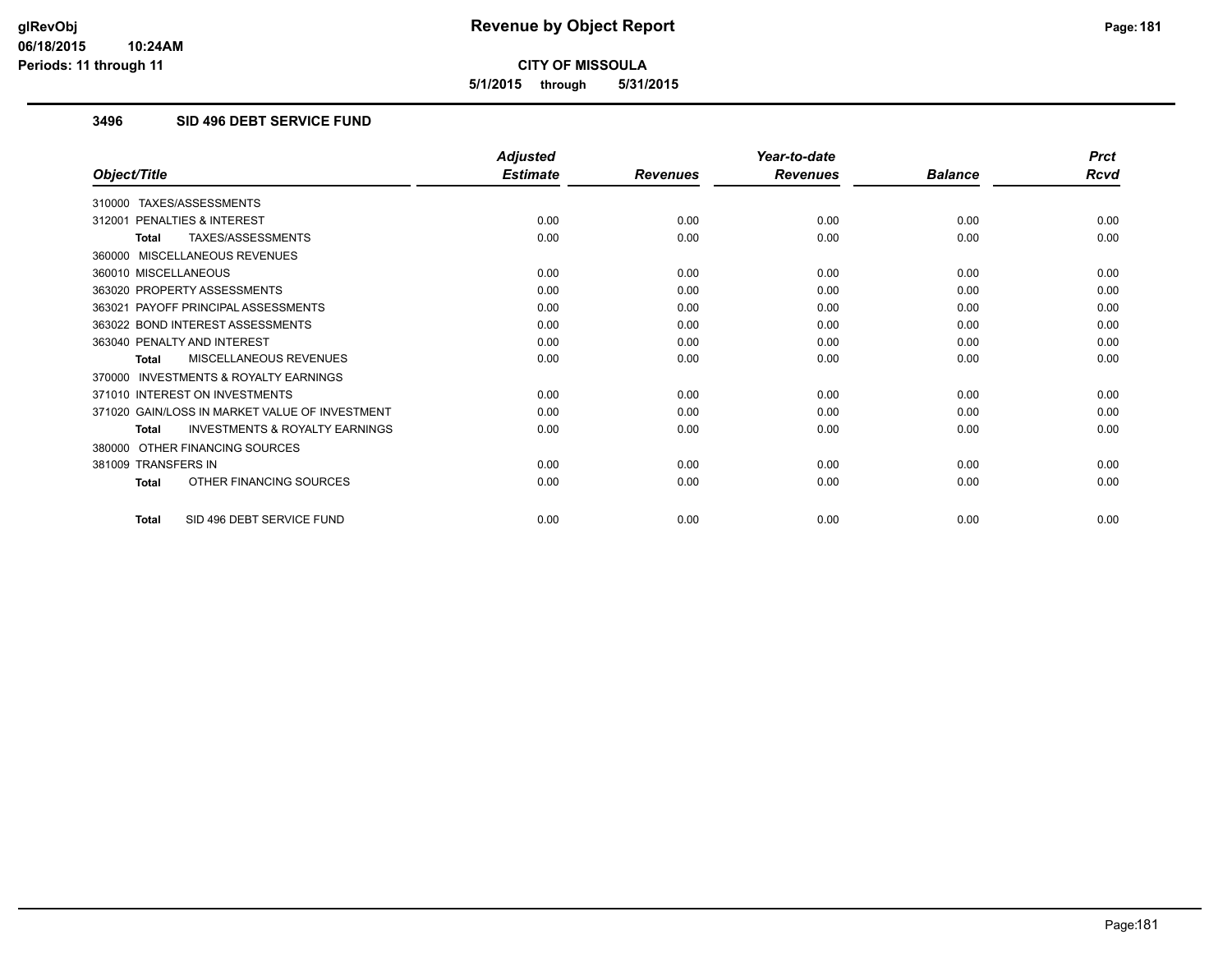**5/1/2015 through 5/31/2015**

**3497 SID 497 DEBT SERVICE FUND**

**3497 SID 497 DEBT SERVICE FUND**

|                                                           | <b>Adjusted</b> |                 | Year-to-date    |                | <b>Prct</b> |
|-----------------------------------------------------------|-----------------|-----------------|-----------------|----------------|-------------|
| Object/Title                                              | <b>Estimate</b> | <b>Revenues</b> | <b>Revenues</b> | <b>Balance</b> | Rcvd        |
| TAXES/ASSESSMENTS<br>310000                               |                 |                 |                 |                |             |
| 312001 PENALTIES & INTEREST                               | 0.00            | 0.00            | 0.00            | 0.00           | 0.00        |
| TAXES/ASSESSMENTS<br><b>Total</b>                         | 0.00            | 0.00            | 0.00            | 0.00           | 0.00        |
| MISCELLANEOUS REVENUES<br>360000                          |                 |                 |                 |                |             |
| 360010 MISCELLANEOUS                                      | 0.00            | 0.00            | 0.00            | 0.00           | 0.00        |
| 363020 PROPERTY ASSESSMENTS                               | 0.00            | 0.00            | 0.00            | 0.00           | 0.00        |
| 363021 PAYOFF PRINCIPAL ASSESSMENTS                       | 0.00            | 0.00            | 0.00            | 0.00           | 0.00        |
| 363022 BOND INTEREST ASSESSMENTS                          | 0.00            | 0.00            | 0.00            | 0.00           | 0.00        |
| 363040 PENALTY AND INTEREST                               | 0.00            | 0.00            | 0.00            | 0.00           | 0.00        |
| MISCELLANEOUS REVENUES<br><b>Total</b>                    | 0.00            | 0.00            | 0.00            | 0.00           | 0.00        |
| <b>INVESTMENTS &amp; ROYALTY EARNINGS</b><br>370000       |                 |                 |                 |                |             |
| 371010 INTEREST ON INVESTMENTS                            | 0.00            | 0.00            | 0.00            | 0.00           | 0.00        |
| 371020 GAIN/LOSS IN MARKET VALUE OF INVESTMENTS           | 0.00            | 0.00            | 0.00            | 0.00           | 0.00        |
| <b>INVESTMENTS &amp; ROYALTY EARNINGS</b><br><b>Total</b> | 0.00            | 0.00            | 0.00            | 0.00           | 0.00        |
| SID 497 DEBT SERVICE FUND<br><b>Total</b>                 | 0.00            | 0.00            | 0.00            | 0.00           | 0.00        |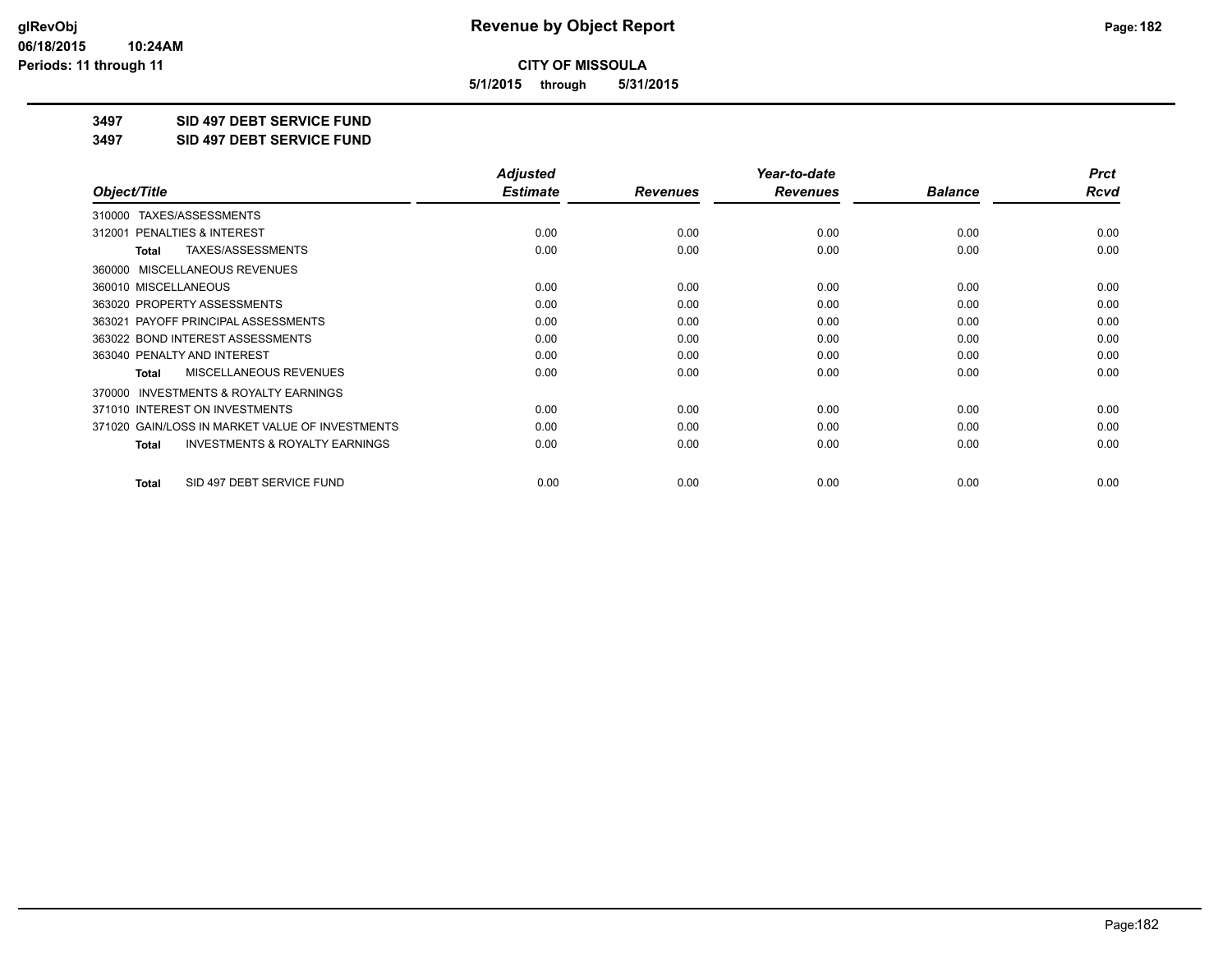**5/1/2015 through 5/31/2015**

### **3497 SID 497 DEBT SERVICE FUND**

|                                                           | <b>Adjusted</b> |                 | Year-to-date    |                | <b>Prct</b> |
|-----------------------------------------------------------|-----------------|-----------------|-----------------|----------------|-------------|
| Object/Title                                              | <b>Estimate</b> | <b>Revenues</b> | <b>Revenues</b> | <b>Balance</b> | <b>Rcvd</b> |
| 310000 TAXES/ASSESSMENTS                                  |                 |                 |                 |                |             |
| 312001 PENALTIES & INTEREST                               | 0.00            | 0.00            | 0.00            | 0.00           | 0.00        |
| TAXES/ASSESSMENTS<br><b>Total</b>                         | 0.00            | 0.00            | 0.00            | 0.00           | 0.00        |
| 360000 MISCELLANEOUS REVENUES                             |                 |                 |                 |                |             |
| 360010 MISCELLANEOUS                                      | 0.00            | 0.00            | 0.00            | 0.00           | 0.00        |
| 363020 PROPERTY ASSESSMENTS                               | 0.00            | 0.00            | 0.00            | 0.00           | 0.00        |
| 363021 PAYOFF PRINCIPAL ASSESSMENTS                       | 0.00            | 0.00            | 0.00            | 0.00           | 0.00        |
| 363022 BOND INTEREST ASSESSMENTS                          | 0.00            | 0.00            | 0.00            | 0.00           | 0.00        |
| 363040 PENALTY AND INTEREST                               | 0.00            | 0.00            | 0.00            | 0.00           | 0.00        |
| MISCELLANEOUS REVENUES<br>Total                           | 0.00            | 0.00            | 0.00            | 0.00           | 0.00        |
| <b>INVESTMENTS &amp; ROYALTY EARNINGS</b><br>370000       |                 |                 |                 |                |             |
| 371010 INTEREST ON INVESTMENTS                            | 0.00            | 0.00            | 0.00            | 0.00           | 0.00        |
| 371020 GAIN/LOSS IN MARKET VALUE OF INVESTMENT            | 0.00            | 0.00            | 0.00            | 0.00           | 0.00        |
| <b>INVESTMENTS &amp; ROYALTY EARNINGS</b><br><b>Total</b> | 0.00            | 0.00            | 0.00            | 0.00           | 0.00        |
|                                                           |                 |                 |                 |                |             |
| SID 497 DEBT SERVICE FUND<br><b>Total</b>                 | 0.00            | 0.00            | 0.00            | 0.00           | 0.00        |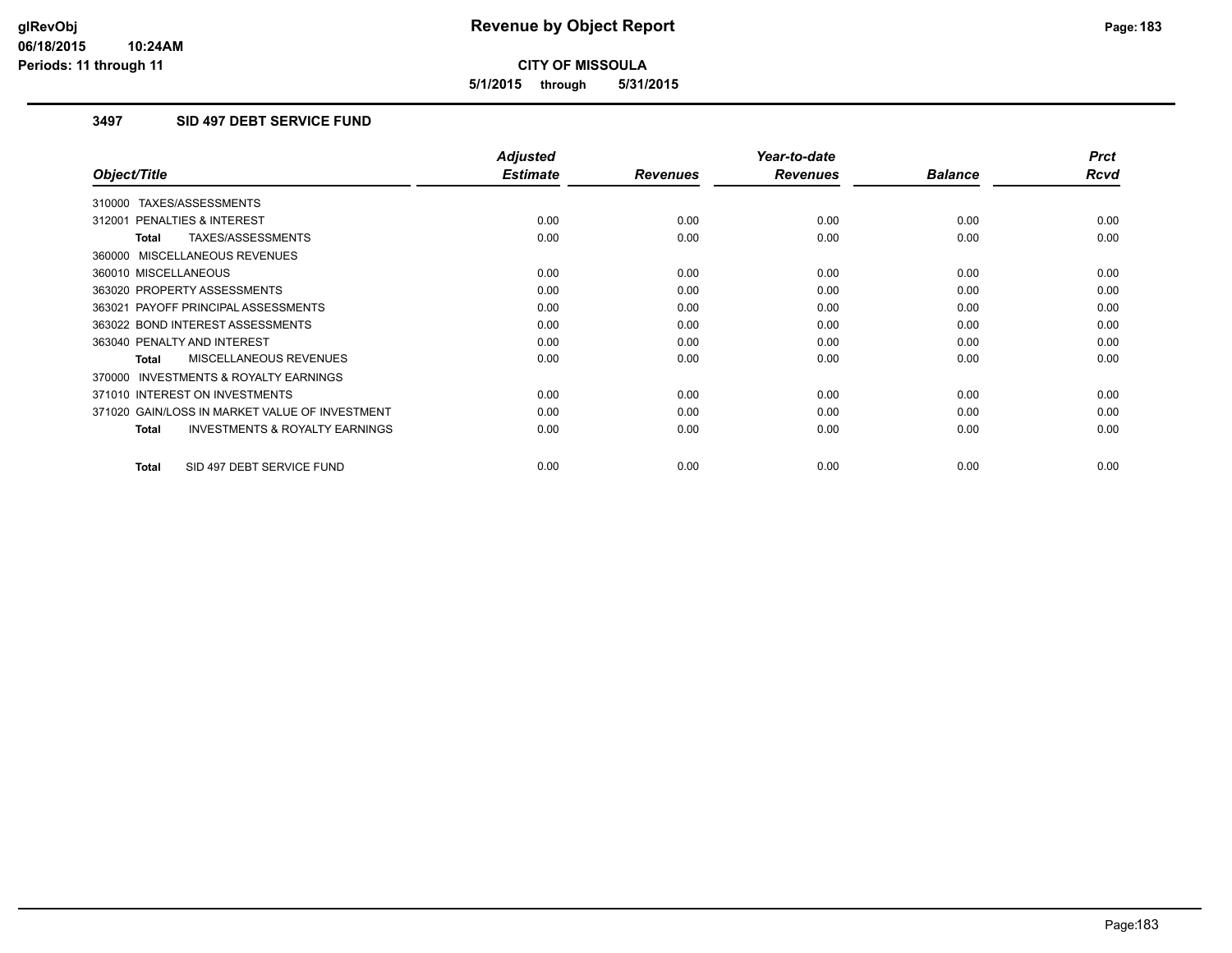**5/1/2015 through 5/31/2015**

**3498 SID 498 DEBT SERVICE FUND**

**3498 SID 498 DEBT SERVICE FUND**

|                                                           | <b>Adjusted</b> |                 | Year-to-date    |                | <b>Prct</b> |
|-----------------------------------------------------------|-----------------|-----------------|-----------------|----------------|-------------|
| Object/Title                                              | <b>Estimate</b> | <b>Revenues</b> | <b>Revenues</b> | <b>Balance</b> | Rcvd        |
| TAXES/ASSESSMENTS<br>310000                               |                 |                 |                 |                |             |
| PENALTIES & INTEREST<br>312001                            | 0.00            | 0.00            | 0.00            | 0.00           | 0.00        |
| TAXES/ASSESSMENTS<br><b>Total</b>                         | 0.00            | 0.00            | 0.00            | 0.00           | 0.00        |
| 360000 MISCELLANEOUS REVENUES                             |                 |                 |                 |                |             |
| 360010 MISCELLANEOUS                                      | 0.00            | 0.00            | 0.00            | 0.00           | 0.00        |
| 363020 PROPERTY ASSESSMENTS                               | 0.00            | 0.00            | 0.00            | 0.00           | 0.00        |
| PAYOFF PRINCIPAL ASSESSMENTS<br>363021                    | 0.00            | 0.00            | 0.00            | 0.00           | 0.00        |
| 363022 BOND INTEREST ASSESSMENTS                          | 0.00            | 0.00            | 0.00            | 0.00           | 0.00        |
| 363040 PENALTY AND INTEREST                               | 0.00            | 0.00            | 0.00            | 0.00           | 0.00        |
| MISCELLANEOUS REVENUES<br><b>Total</b>                    | 0.00            | 0.00            | 0.00            | 0.00           | 0.00        |
| 370000 INVESTMENTS & ROYALTY EARNINGS                     |                 |                 |                 |                |             |
| 371010 INTEREST ON INVESTMENTS                            | 0.00            | 0.00            | 0.00            | 0.00           | 0.00        |
| 371020 GAIN/LOSS IN MARKET VALUE OF INVESTMENTS           | 0.00            | 0.00            | 0.00            | 0.00           | 0.00        |
| 371500 INTEREST ON INTERFUND LOAN                         | 0.00            | 0.00            | 0.00            | 0.00           | 0.00        |
| <b>INVESTMENTS &amp; ROYALTY EARNINGS</b><br><b>Total</b> | 0.00            | 0.00            | 0.00            | 0.00           | 0.00        |
| OTHER FINANCING SOURCES<br>380000                         |                 |                 |                 |                |             |
| 381009 TRANSFERS IN                                       | 0.00            | 0.00            | 0.00            | 0.00           | 0.00        |
| OTHER FINANCING SOURCES<br><b>Total</b>                   | 0.00            | 0.00            | 0.00            | 0.00           | 0.00        |
| SID 498 DEBT SERVICE FUND<br>Total                        | 0.00            | 0.00            | 0.00            | 0.00           | 0.00        |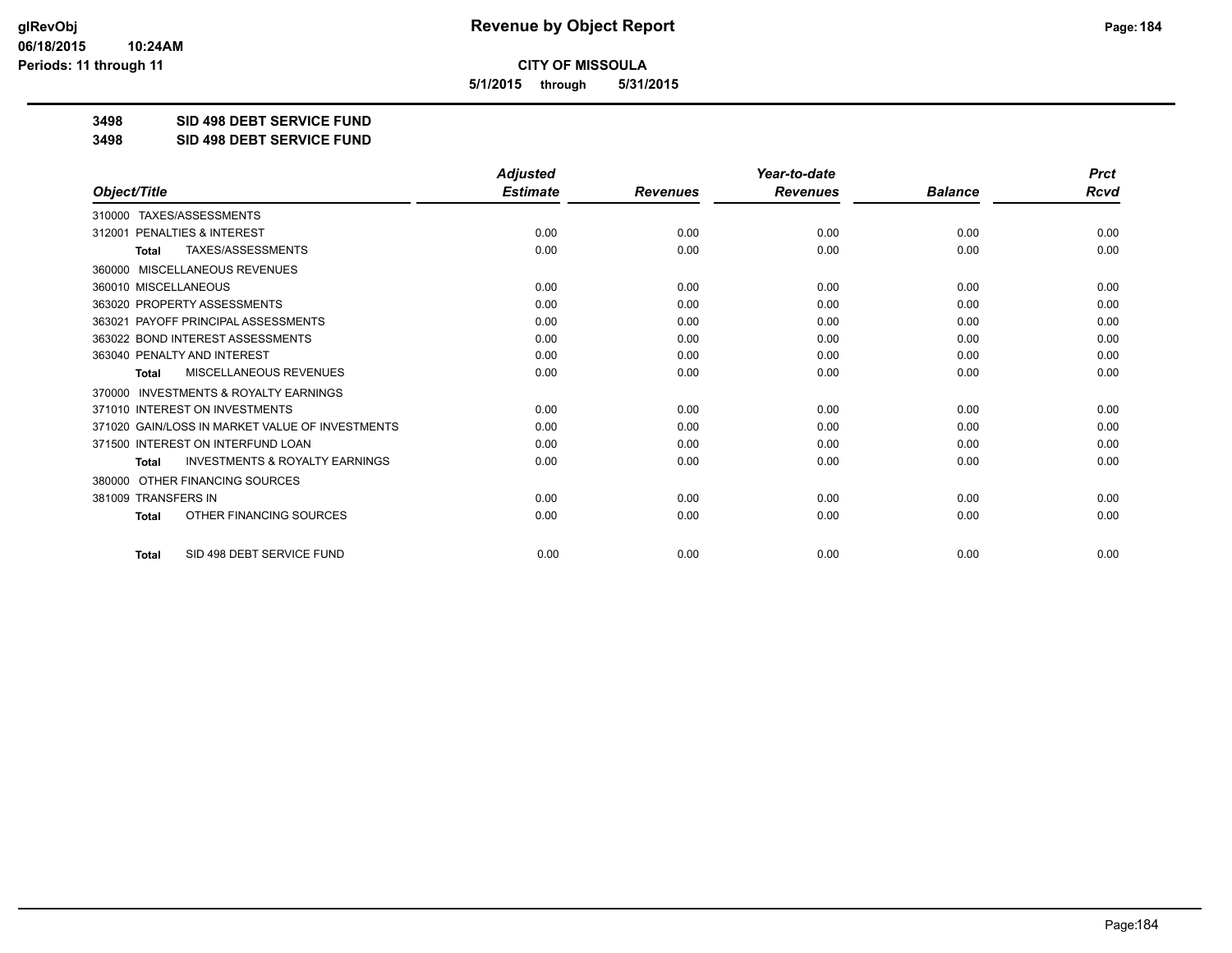**5/1/2015 through 5/31/2015**

#### **3498 SID 498 DEBT SERVICE FUND**

|                                                           | <b>Adjusted</b> |                 | Year-to-date    |                | <b>Prct</b> |
|-----------------------------------------------------------|-----------------|-----------------|-----------------|----------------|-------------|
| Object/Title                                              | <b>Estimate</b> | <b>Revenues</b> | <b>Revenues</b> | <b>Balance</b> | <b>Rcvd</b> |
| 310000 TAXES/ASSESSMENTS                                  |                 |                 |                 |                |             |
| 312001 PENALTIES & INTEREST                               | 0.00            | 0.00            | 0.00            | 0.00           | 0.00        |
| TAXES/ASSESSMENTS<br><b>Total</b>                         | 0.00            | 0.00            | 0.00            | 0.00           | 0.00        |
| 360000 MISCELLANEOUS REVENUES                             |                 |                 |                 |                |             |
| 360010 MISCELLANEOUS                                      | 0.00            | 0.00            | 0.00            | 0.00           | 0.00        |
| 363020 PROPERTY ASSESSMENTS                               | 0.00            | 0.00            | 0.00            | 0.00           | 0.00        |
| 363021 PAYOFF PRINCIPAL ASSESSMENTS                       | 0.00            | 0.00            | 0.00            | 0.00           | 0.00        |
| 363022 BOND INTEREST ASSESSMENTS                          | 0.00            | 0.00            | 0.00            | 0.00           | 0.00        |
| 363040 PENALTY AND INTEREST                               | 0.00            | 0.00            | 0.00            | 0.00           | 0.00        |
| MISCELLANEOUS REVENUES<br><b>Total</b>                    | 0.00            | 0.00            | 0.00            | 0.00           | 0.00        |
| <b>INVESTMENTS &amp; ROYALTY EARNINGS</b><br>370000       |                 |                 |                 |                |             |
| 371010 INTEREST ON INVESTMENTS                            | 0.00            | 0.00            | 0.00            | 0.00           | 0.00        |
| 371020 GAIN/LOSS IN MARKET VALUE OF INVESTMENT            | 0.00            | 0.00            | 0.00            | 0.00           | 0.00        |
| 371500 INTEREST ON INTERFUND LOAN                         | 0.00            | 0.00            | 0.00            | 0.00           | 0.00        |
| <b>INVESTMENTS &amp; ROYALTY EARNINGS</b><br><b>Total</b> | 0.00            | 0.00            | 0.00            | 0.00           | 0.00        |
| OTHER FINANCING SOURCES<br>380000                         |                 |                 |                 |                |             |
| 381009 TRANSFERS IN                                       | 0.00            | 0.00            | 0.00            | 0.00           | 0.00        |
| OTHER FINANCING SOURCES<br><b>Total</b>                   | 0.00            | 0.00            | 0.00            | 0.00           | 0.00        |
| SID 498 DEBT SERVICE FUND<br><b>Total</b>                 | 0.00            | 0.00            | 0.00            | 0.00           | 0.00        |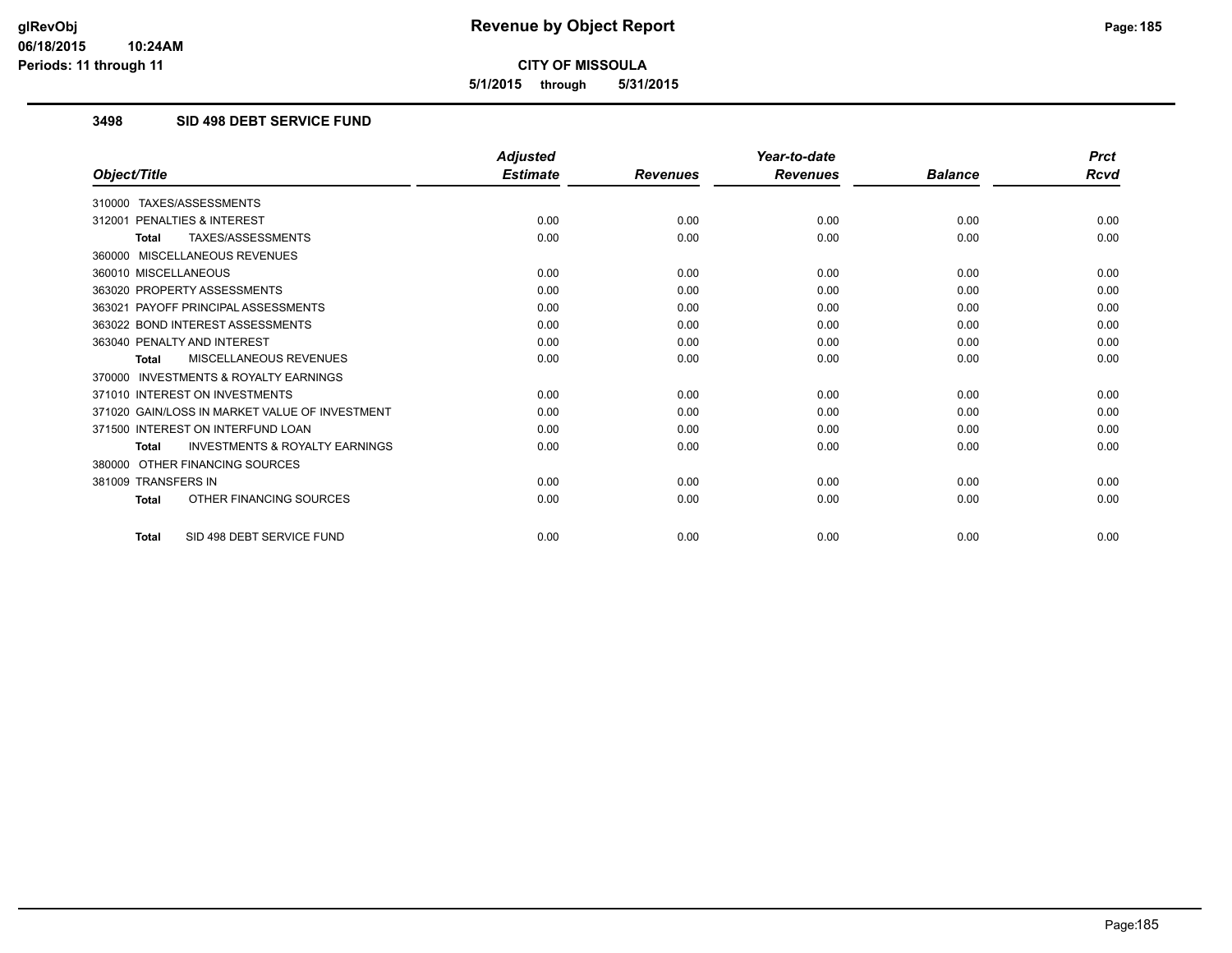**5/1/2015 through 5/31/2015**

**3500 SID 500 DEBT SERVICE FUND**

**3500 SID 500 DEBT SERVICE FUND**

|                                                           | <b>Adjusted</b> |                 | Year-to-date    |                | <b>Prct</b> |
|-----------------------------------------------------------|-----------------|-----------------|-----------------|----------------|-------------|
| Object/Title                                              | <b>Estimate</b> | <b>Revenues</b> | <b>Revenues</b> | <b>Balance</b> | Rcvd        |
| TAXES/ASSESSMENTS<br>310000                               |                 |                 |                 |                |             |
| 312001 PENALTIES & INTEREST                               | 0.00            | 0.00            | 0.00            | 0.00           | 0.00        |
| TAXES/ASSESSMENTS<br><b>Total</b>                         | 0.00            | 0.00            | 0.00            | 0.00           | 0.00        |
| MISCELLANEOUS REVENUES<br>360000                          |                 |                 |                 |                |             |
| 360010 MISCELLANEOUS                                      | 0.00            | 0.00            | 0.00            | 0.00           | 0.00        |
| 363020 PROPERTY ASSESSMENTS                               | 0.00            | 0.00            | 0.00            | 0.00           | 0.00        |
| 363021 PAYOFF PRINCIPAL ASSESSMENTS                       | 0.00            | 0.00            | 0.00            | 0.00           | 0.00        |
| 363022 BOND INTEREST ASSESSMENTS                          | 0.00            | 0.00            | 0.00            | 0.00           | 0.00        |
| 363040 PENALTY AND INTEREST                               | 0.00            | 0.00            | 0.00            | 0.00           | 0.00        |
| MISCELLANEOUS REVENUES<br><b>Total</b>                    | 0.00            | 0.00            | 0.00            | 0.00           | 0.00        |
| <b>INVESTMENTS &amp; ROYALTY EARNINGS</b><br>370000       |                 |                 |                 |                |             |
| 371010 INTEREST ON INVESTMENTS                            | 0.00            | 0.00            | 0.00            | 0.00           | 0.00        |
| 371020 GAIN/LOSS IN MARKET VALUE OF INVESTMENTS           | 0.00            | 0.00            | 0.00            | 0.00           | 0.00        |
| <b>INVESTMENTS &amp; ROYALTY EARNINGS</b><br><b>Total</b> | 0.00            | 0.00            | 0.00            | 0.00           | 0.00        |
| SID 500 DEBT SERVICE FUND<br><b>Total</b>                 | 0.00            | 0.00            | 0.00            | 0.00           | 0.00        |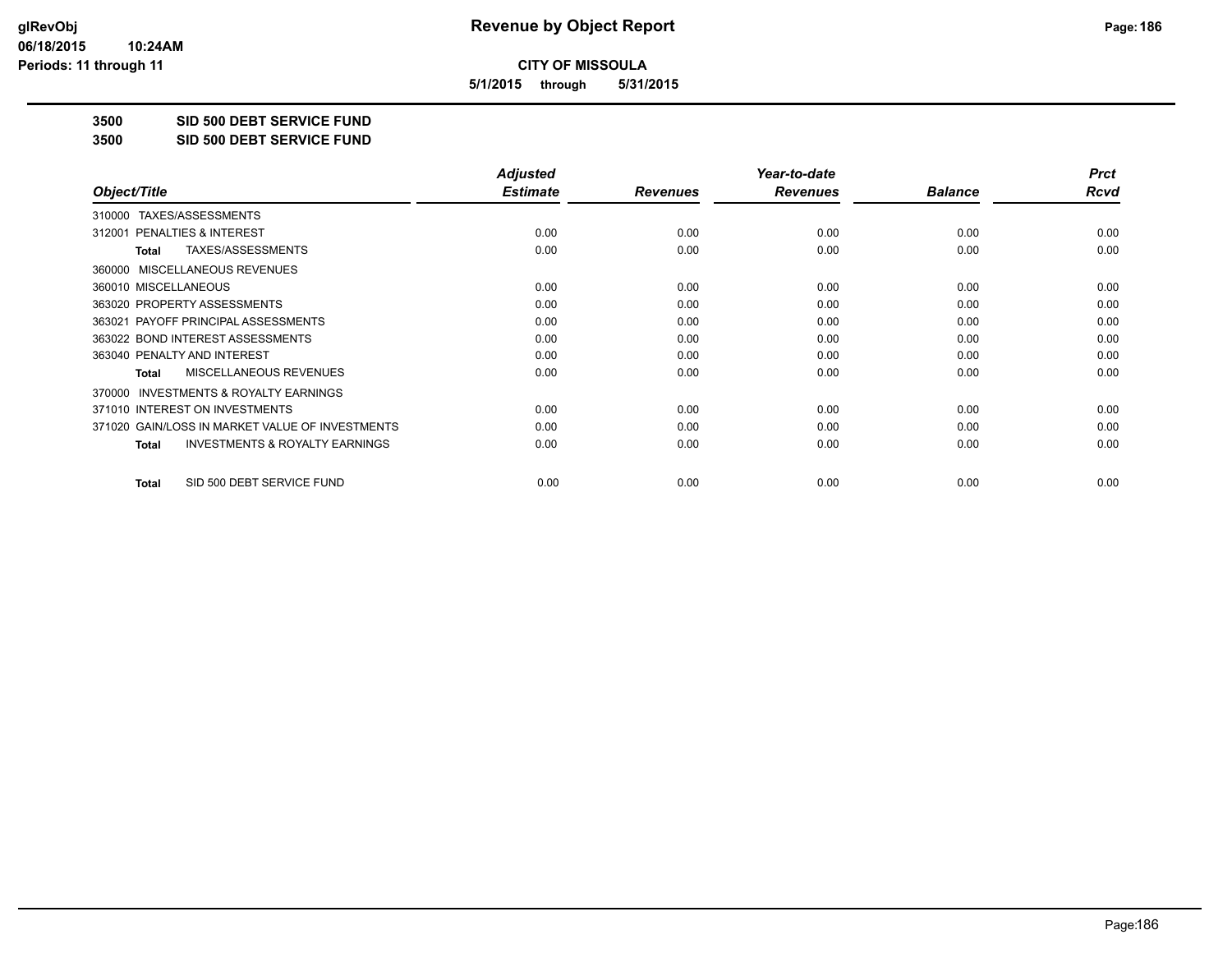**5/1/2015 through 5/31/2015**

### **3500 SID 500 DEBT SERVICE FUND**

|                                                           | <b>Adjusted</b> |                 | Year-to-date    |                | <b>Prct</b> |
|-----------------------------------------------------------|-----------------|-----------------|-----------------|----------------|-------------|
| Object/Title                                              | <b>Estimate</b> | <b>Revenues</b> | <b>Revenues</b> | <b>Balance</b> | <b>Rcvd</b> |
| 310000 TAXES/ASSESSMENTS                                  |                 |                 |                 |                |             |
| 312001 PENALTIES & INTEREST                               | 0.00            | 0.00            | 0.00            | 0.00           | 0.00        |
| TAXES/ASSESSMENTS<br><b>Total</b>                         | 0.00            | 0.00            | 0.00            | 0.00           | 0.00        |
| 360000 MISCELLANEOUS REVENUES                             |                 |                 |                 |                |             |
| 360010 MISCELLANEOUS                                      | 0.00            | 0.00            | 0.00            | 0.00           | 0.00        |
| 363020 PROPERTY ASSESSMENTS                               | 0.00            | 0.00            | 0.00            | 0.00           | 0.00        |
| 363021 PAYOFF PRINCIPAL ASSESSMENTS                       | 0.00            | 0.00            | 0.00            | 0.00           | 0.00        |
| 363022 BOND INTEREST ASSESSMENTS                          | 0.00            | 0.00            | 0.00            | 0.00           | 0.00        |
| 363040 PENALTY AND INTEREST                               | 0.00            | 0.00            | 0.00            | 0.00           | 0.00        |
| MISCELLANEOUS REVENUES<br>Total                           | 0.00            | 0.00            | 0.00            | 0.00           | 0.00        |
| <b>INVESTMENTS &amp; ROYALTY EARNINGS</b><br>370000       |                 |                 |                 |                |             |
| 371010 INTEREST ON INVESTMENTS                            | 0.00            | 0.00            | 0.00            | 0.00           | 0.00        |
| 371020 GAIN/LOSS IN MARKET VALUE OF INVESTMENT            | 0.00            | 0.00            | 0.00            | 0.00           | 0.00        |
| <b>INVESTMENTS &amp; ROYALTY EARNINGS</b><br><b>Total</b> | 0.00            | 0.00            | 0.00            | 0.00           | 0.00        |
| SID 500 DEBT SERVICE FUND<br><b>Total</b>                 | 0.00            | 0.00            | 0.00            | 0.00           | 0.00        |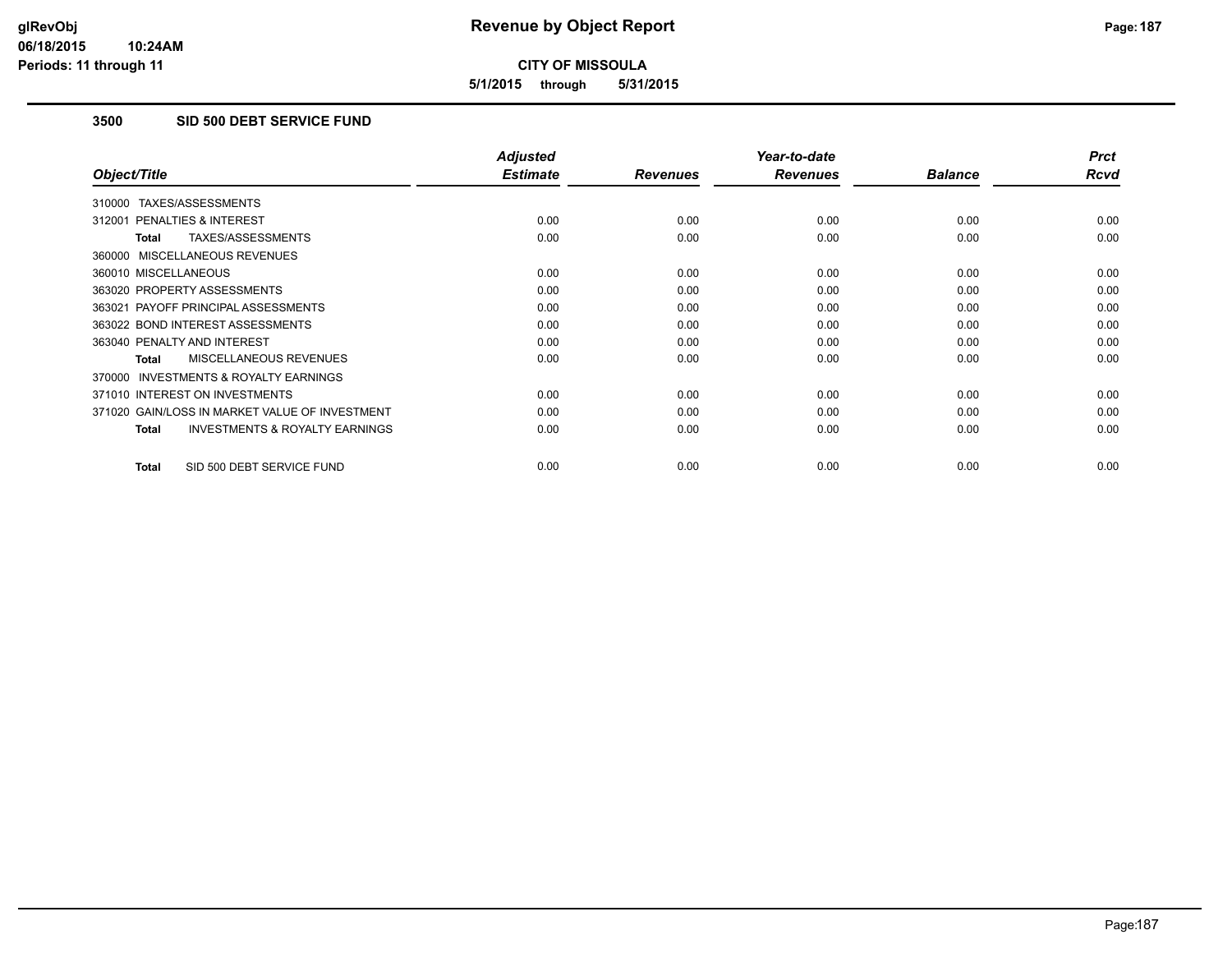**5/1/2015 through 5/31/2015**

**3501 SID 501 DEBT SERVICE FUND**

**3501 SID 501 DEBT SERVICE FUND**

|                                                           | <b>Adjusted</b> |                 | Year-to-date    |                | <b>Prct</b> |
|-----------------------------------------------------------|-----------------|-----------------|-----------------|----------------|-------------|
| Object/Title                                              | <b>Estimate</b> | <b>Revenues</b> | <b>Revenues</b> | <b>Balance</b> | Rcvd        |
| TAXES/ASSESSMENTS<br>310000                               |                 |                 |                 |                |             |
| 312001 PENALTIES & INTEREST                               | 0.00            | 0.00            | 0.00            | 0.00           | 0.00        |
| TAXES/ASSESSMENTS<br><b>Total</b>                         | 0.00            | 0.00            | 0.00            | 0.00           | 0.00        |
| MISCELLANEOUS REVENUES<br>360000                          |                 |                 |                 |                |             |
| 360010 MISCELLANEOUS                                      | 0.00            | 0.00            | 0.00            | 0.00           | 0.00        |
| 363020 PROPERTY ASSESSMENTS                               | 0.00            | 0.00            | 0.00            | 0.00           | 0.00        |
| 363021 PAYOFF PRINCIPAL ASSESSMENTS                       | 0.00            | 0.00            | 0.00            | 0.00           | 0.00        |
| 363022 BOND INTEREST ASSESSMENTS                          | 0.00            | 0.00            | 0.00            | 0.00           | 0.00        |
| 363040 PENALTY AND INTEREST                               | 0.00            | 0.00            | 0.00            | 0.00           | 0.00        |
| MISCELLANEOUS REVENUES<br><b>Total</b>                    | 0.00            | 0.00            | 0.00            | 0.00           | 0.00        |
| <b>INVESTMENTS &amp; ROYALTY EARNINGS</b><br>370000       |                 |                 |                 |                |             |
| 371010 INTEREST ON INVESTMENTS                            | 0.00            | 0.00            | 0.00            | 0.00           | 0.00        |
| 371020 GAIN/LOSS IN MARKET VALUE OF INVESTMENTS           | 0.00            | 0.00            | 0.00            | 0.00           | 0.00        |
| <b>INVESTMENTS &amp; ROYALTY EARNINGS</b><br><b>Total</b> | 0.00            | 0.00            | 0.00            | 0.00           | 0.00        |
| SID 501 DEBT SERVICE FUND<br><b>Total</b>                 | 0.00            | 0.00            | 0.00            | 0.00           | 0.00        |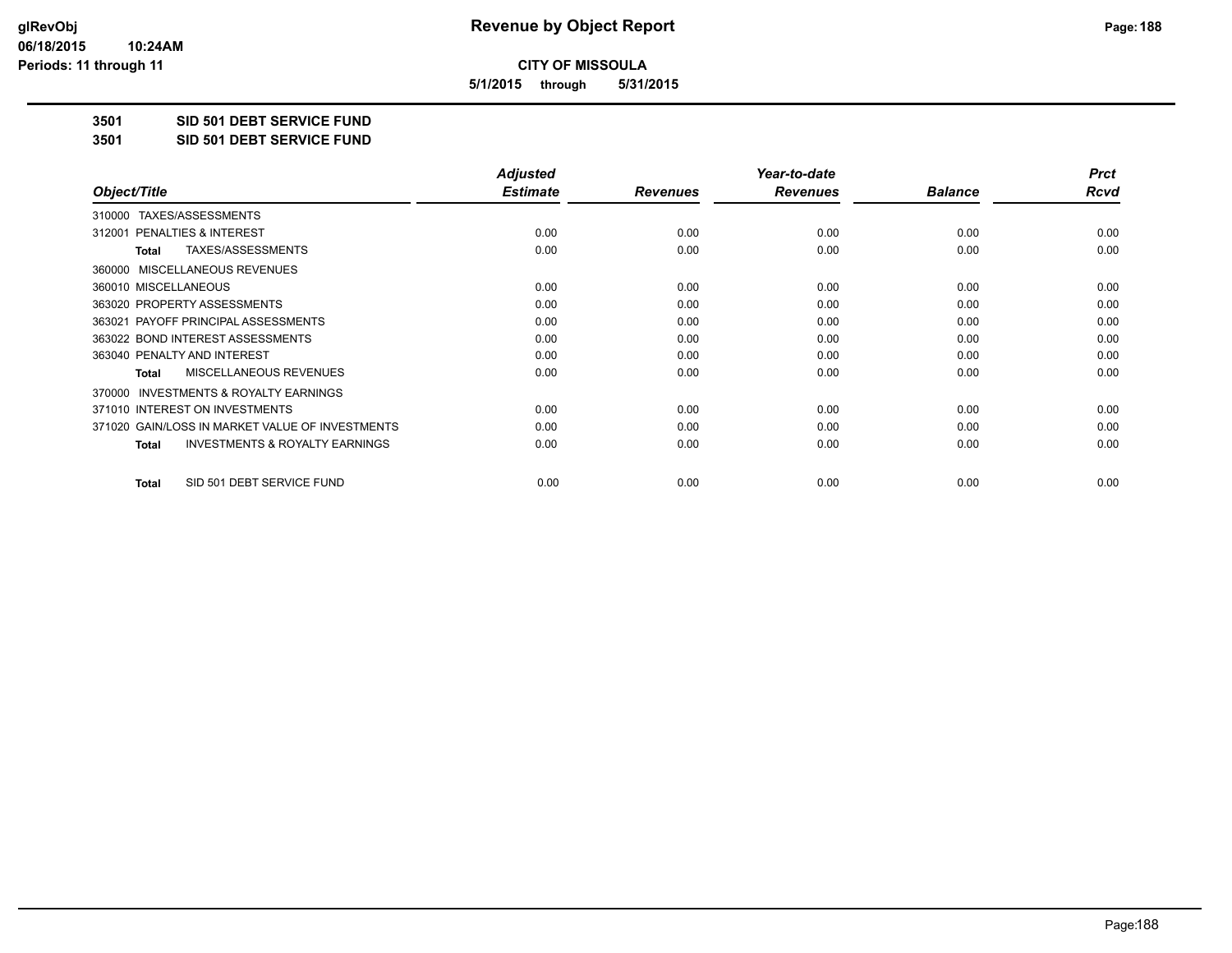**5/1/2015 through 5/31/2015**

### **3501 SID 501 DEBT SERVICE FUND**

|                                                           | <b>Adjusted</b> |                 | Year-to-date    |                | <b>Prct</b> |
|-----------------------------------------------------------|-----------------|-----------------|-----------------|----------------|-------------|
| Object/Title                                              | <b>Estimate</b> | <b>Revenues</b> | <b>Revenues</b> | <b>Balance</b> | <b>Rcvd</b> |
| 310000 TAXES/ASSESSMENTS                                  |                 |                 |                 |                |             |
| 312001 PENALTIES & INTEREST                               | 0.00            | 0.00            | 0.00            | 0.00           | 0.00        |
| TAXES/ASSESSMENTS<br><b>Total</b>                         | 0.00            | 0.00            | 0.00            | 0.00           | 0.00        |
| 360000 MISCELLANEOUS REVENUES                             |                 |                 |                 |                |             |
| 360010 MISCELLANEOUS                                      | 0.00            | 0.00            | 0.00            | 0.00           | 0.00        |
| 363020 PROPERTY ASSESSMENTS                               | 0.00            | 0.00            | 0.00            | 0.00           | 0.00        |
| 363021 PAYOFF PRINCIPAL ASSESSMENTS                       | 0.00            | 0.00            | 0.00            | 0.00           | 0.00        |
| 363022 BOND INTEREST ASSESSMENTS                          | 0.00            | 0.00            | 0.00            | 0.00           | 0.00        |
| 363040 PENALTY AND INTEREST                               | 0.00            | 0.00            | 0.00            | 0.00           | 0.00        |
| <b>MISCELLANEOUS REVENUES</b><br>Total                    | 0.00            | 0.00            | 0.00            | 0.00           | 0.00        |
| <b>INVESTMENTS &amp; ROYALTY EARNINGS</b><br>370000       |                 |                 |                 |                |             |
| 371010 INTEREST ON INVESTMENTS                            | 0.00            | 0.00            | 0.00            | 0.00           | 0.00        |
| 371020 GAIN/LOSS IN MARKET VALUE OF INVESTMENT            | 0.00            | 0.00            | 0.00            | 0.00           | 0.00        |
| <b>INVESTMENTS &amp; ROYALTY EARNINGS</b><br><b>Total</b> | 0.00            | 0.00            | 0.00            | 0.00           | 0.00        |
|                                                           |                 |                 |                 |                |             |
| SID 501 DEBT SERVICE FUND<br><b>Total</b>                 | 0.00            | 0.00            | 0.00            | 0.00           | 0.00        |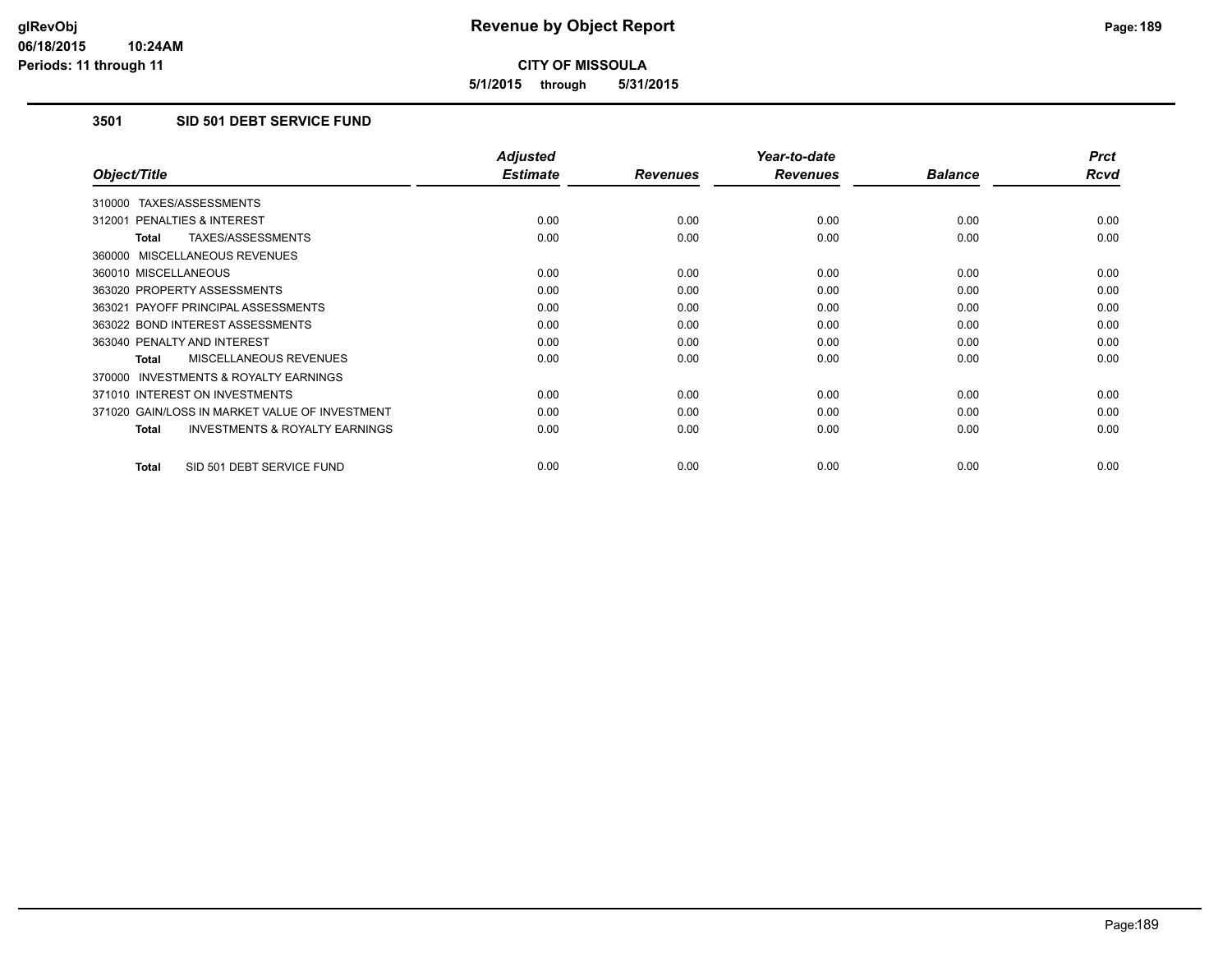**5/1/2015 through 5/31/2015**

**3502 SID 502 DEBT SERVICE FUND**

**3502 SID 502 DEBT SERVICE FUND**

|                                                           | <b>Adjusted</b> |                 | Year-to-date    |                | <b>Prct</b> |
|-----------------------------------------------------------|-----------------|-----------------|-----------------|----------------|-------------|
| Object/Title                                              | <b>Estimate</b> | <b>Revenues</b> | <b>Revenues</b> | <b>Balance</b> | Rcvd        |
| TAXES/ASSESSMENTS<br>310000                               |                 |                 |                 |                |             |
| 312001 PENALTIES & INTEREST                               | 0.00            | 0.00            | 0.00            | 0.00           | 0.00        |
| TAXES/ASSESSMENTS<br>Total                                | 0.00            | 0.00            | 0.00            | 0.00           | 0.00        |
| MISCELLANEOUS REVENUES<br>360000                          |                 |                 |                 |                |             |
| 360010 MISCELLANEOUS                                      | 0.00            | 0.00            | 0.00            | 0.00           | 0.00        |
| 363020 PROPERTY ASSESSMENTS                               | 0.00            | 0.00            | 0.00            | 0.00           | 0.00        |
| 363021 PAYOFF PRINCIPAL ASSESSMENTS                       | 0.00            | 0.00            | 0.00            | 0.00           | 0.00        |
| 363022 BOND INTEREST ASSESSMENTS                          | 0.00            | 0.00            | 0.00            | 0.00           | 0.00        |
| 363040 PENALTY AND INTEREST                               | 0.00            | 0.00            | 0.00            | 0.00           | 0.00        |
| MISCELLANEOUS REVENUES<br><b>Total</b>                    | 0.00            | 0.00            | 0.00            | 0.00           | 0.00        |
| <b>INVESTMENTS &amp; ROYALTY EARNINGS</b><br>370000       |                 |                 |                 |                |             |
| 371010 INTEREST ON INVESTMENTS                            | 0.00            | 0.00            | 0.00            | 0.00           | 0.00        |
| 371020 GAIN/LOSS IN MARKET VALUE OF INVESTMENTS           | 0.00            | 0.00            | 0.00            | 0.00           | 0.00        |
| <b>INVESTMENTS &amp; ROYALTY EARNINGS</b><br><b>Total</b> | 0.00            | 0.00            | 0.00            | 0.00           | 0.00        |
| SID 502 DEBT SERVICE FUND<br>Total                        | 0.00            | 0.00            | 0.00            | 0.00           | 0.00        |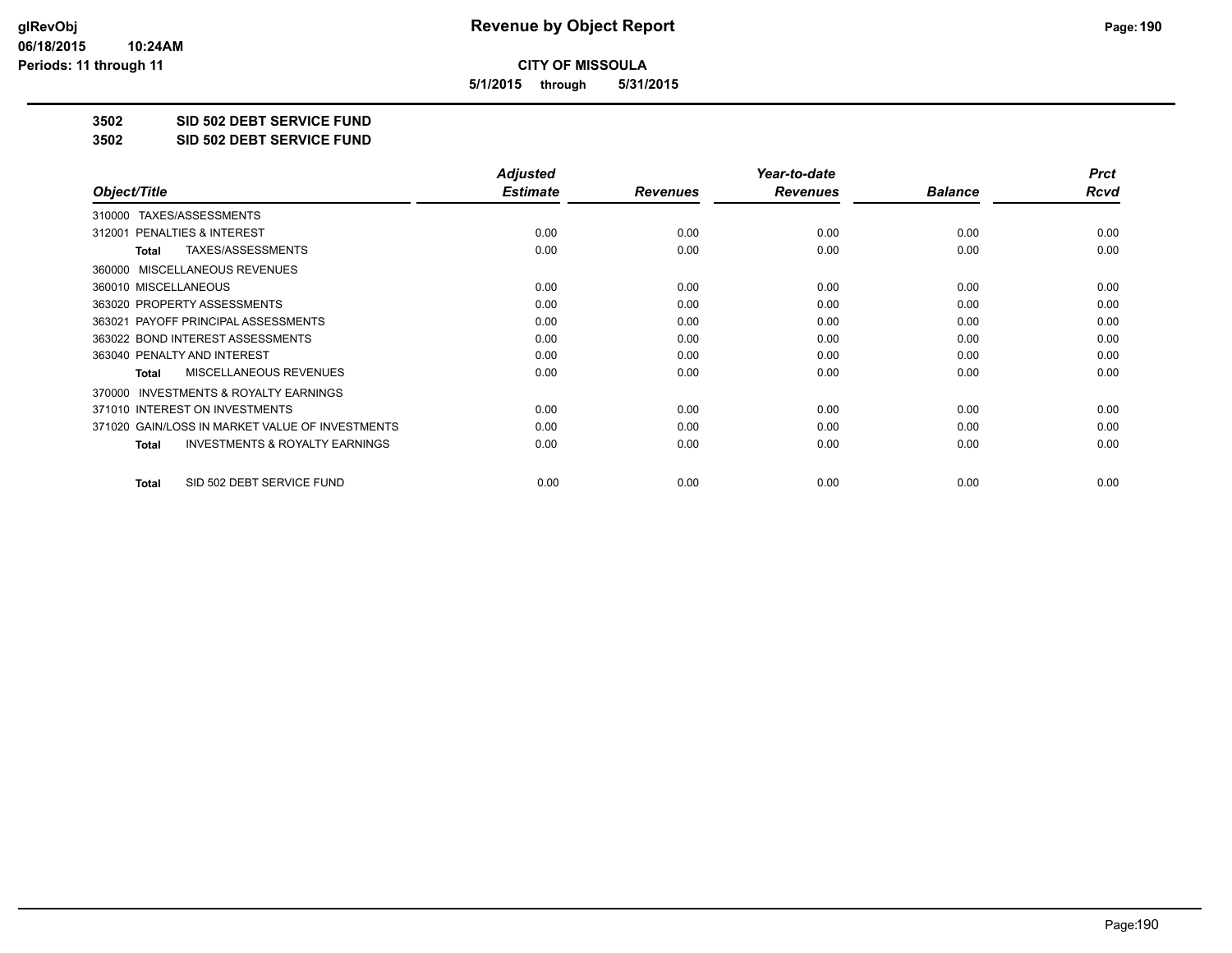**5/1/2015 through 5/31/2015**

#### **3502 SID 502 DEBT SERVICE FUND**

|                                                           | <b>Adjusted</b> |                 | Year-to-date    |                | <b>Prct</b> |
|-----------------------------------------------------------|-----------------|-----------------|-----------------|----------------|-------------|
| Object/Title                                              | <b>Estimate</b> | <b>Revenues</b> | <b>Revenues</b> | <b>Balance</b> | <b>Rcvd</b> |
| 310000 TAXES/ASSESSMENTS                                  |                 |                 |                 |                |             |
| 312001 PENALTIES & INTEREST                               | 0.00            | 0.00            | 0.00            | 0.00           | 0.00        |
| TAXES/ASSESSMENTS<br><b>Total</b>                         | 0.00            | 0.00            | 0.00            | 0.00           | 0.00        |
| 360000 MISCELLANEOUS REVENUES                             |                 |                 |                 |                |             |
| 360010 MISCELLANEOUS                                      | 0.00            | 0.00            | 0.00            | 0.00           | 0.00        |
| 363020 PROPERTY ASSESSMENTS                               | 0.00            | 0.00            | 0.00            | 0.00           | 0.00        |
| 363021 PAYOFF PRINCIPAL ASSESSMENTS                       | 0.00            | 0.00            | 0.00            | 0.00           | 0.00        |
| 363022 BOND INTEREST ASSESSMENTS                          | 0.00            | 0.00            | 0.00            | 0.00           | 0.00        |
| 363040 PENALTY AND INTEREST                               | 0.00            | 0.00            | 0.00            | 0.00           | 0.00        |
| MISCELLANEOUS REVENUES<br>Total                           | 0.00            | 0.00            | 0.00            | 0.00           | 0.00        |
| <b>INVESTMENTS &amp; ROYALTY EARNINGS</b><br>370000       |                 |                 |                 |                |             |
| 371010 INTEREST ON INVESTMENTS                            | 0.00            | 0.00            | 0.00            | 0.00           | 0.00        |
| 371020 GAIN/LOSS IN MARKET VALUE OF INVESTMENT            | 0.00            | 0.00            | 0.00            | 0.00           | 0.00        |
| <b>INVESTMENTS &amp; ROYALTY EARNINGS</b><br><b>Total</b> | 0.00            | 0.00            | 0.00            | 0.00           | 0.00        |
|                                                           |                 |                 |                 |                |             |
| SID 502 DEBT SERVICE FUND<br><b>Total</b>                 | 0.00            | 0.00            | 0.00            | 0.00           | 0.00        |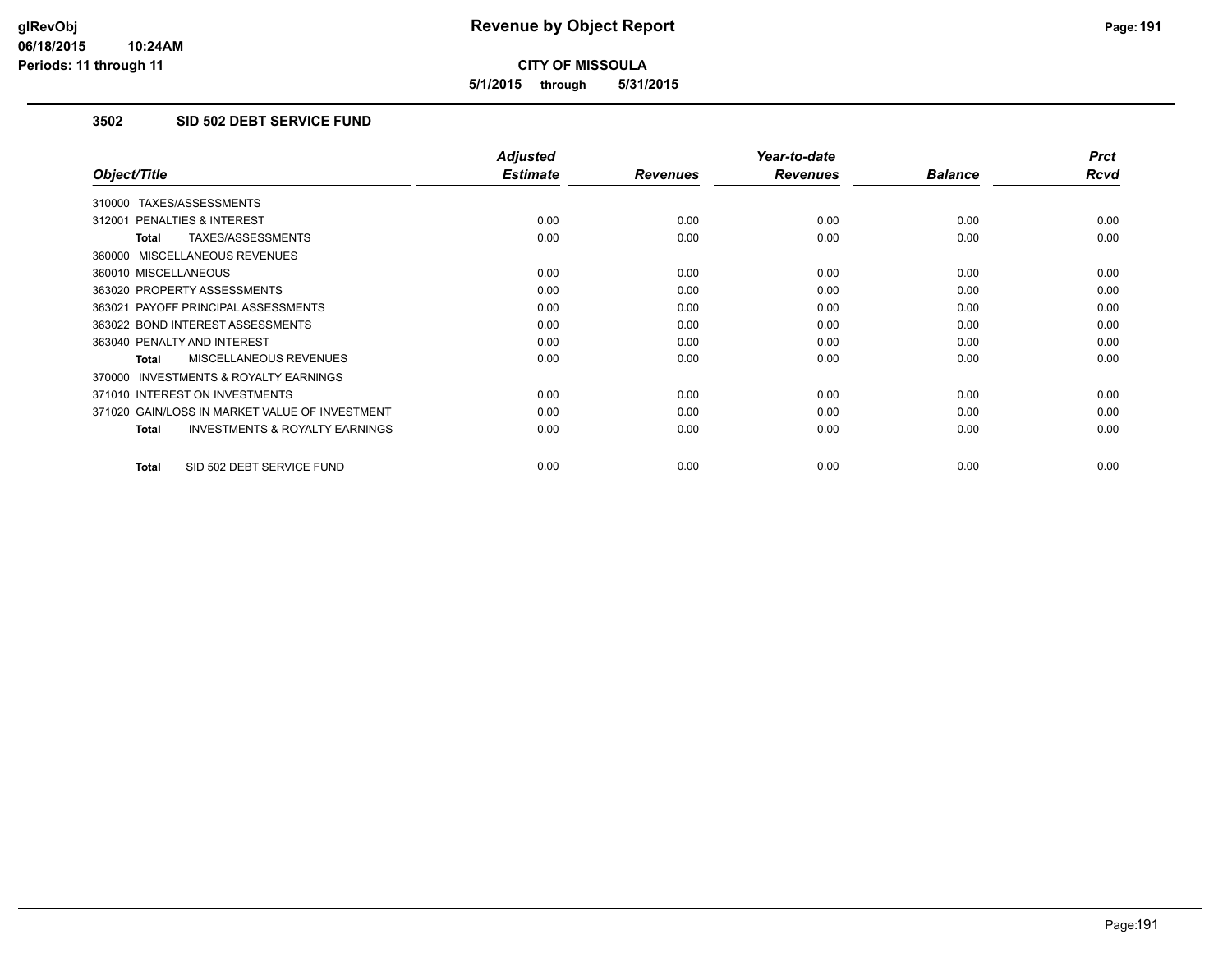**5/1/2015 through 5/31/2015**

**3503 SID 503 DEBT SERVICE FUND**

**3503 SID 503 DEBT SERVICE FUND**

|                                                           | <b>Adjusted</b> |                 | Year-to-date    |                | <b>Prct</b> |
|-----------------------------------------------------------|-----------------|-----------------|-----------------|----------------|-------------|
| Object/Title                                              | <b>Estimate</b> | <b>Revenues</b> | <b>Revenues</b> | <b>Balance</b> | Rcvd        |
| TAXES/ASSESSMENTS<br>310000                               |                 |                 |                 |                |             |
| 312001 PENALTIES & INTEREST                               | 0.00            | 0.00            | 0.00            | 0.00           | 0.00        |
| TAXES/ASSESSMENTS<br>Total                                | 0.00            | 0.00            | 0.00            | 0.00           | 0.00        |
| MISCELLANEOUS REVENUES<br>360000                          |                 |                 |                 |                |             |
| 360010 MISCELLANEOUS                                      | 0.00            | 0.00            | 0.00            | 0.00           | 0.00        |
| 363020 PROPERTY ASSESSMENTS                               | 0.00            | 0.00            | 0.00            | 0.00           | 0.00        |
| 363021 PAYOFF PRINCIPAL ASSESSMENTS                       | 0.00            | 0.00            | 0.00            | 0.00           | 0.00        |
| 363022 BOND INTEREST ASSESSMENTS                          | 0.00            | 0.00            | 0.00            | 0.00           | 0.00        |
| 363040 PENALTY AND INTEREST                               | 0.00            | 0.00            | 0.00            | 0.00           | 0.00        |
| MISCELLANEOUS REVENUES<br><b>Total</b>                    | 0.00            | 0.00            | 0.00            | 0.00           | 0.00        |
| <b>INVESTMENTS &amp; ROYALTY EARNINGS</b><br>370000       |                 |                 |                 |                |             |
| 371010 INTEREST ON INVESTMENTS                            | 0.00            | 0.00            | 0.00            | 0.00           | 0.00        |
| 371020 GAIN/LOSS IN MARKET VALUE OF INVESTMENTS           | 0.00            | 0.00            | 0.00            | 0.00           | 0.00        |
| <b>INVESTMENTS &amp; ROYALTY EARNINGS</b><br><b>Total</b> | 0.00            | 0.00            | 0.00            | 0.00           | 0.00        |
| SID 503 DEBT SERVICE FUND<br><b>Total</b>                 | 0.00            | 0.00            | 0.00            | 0.00           | 0.00        |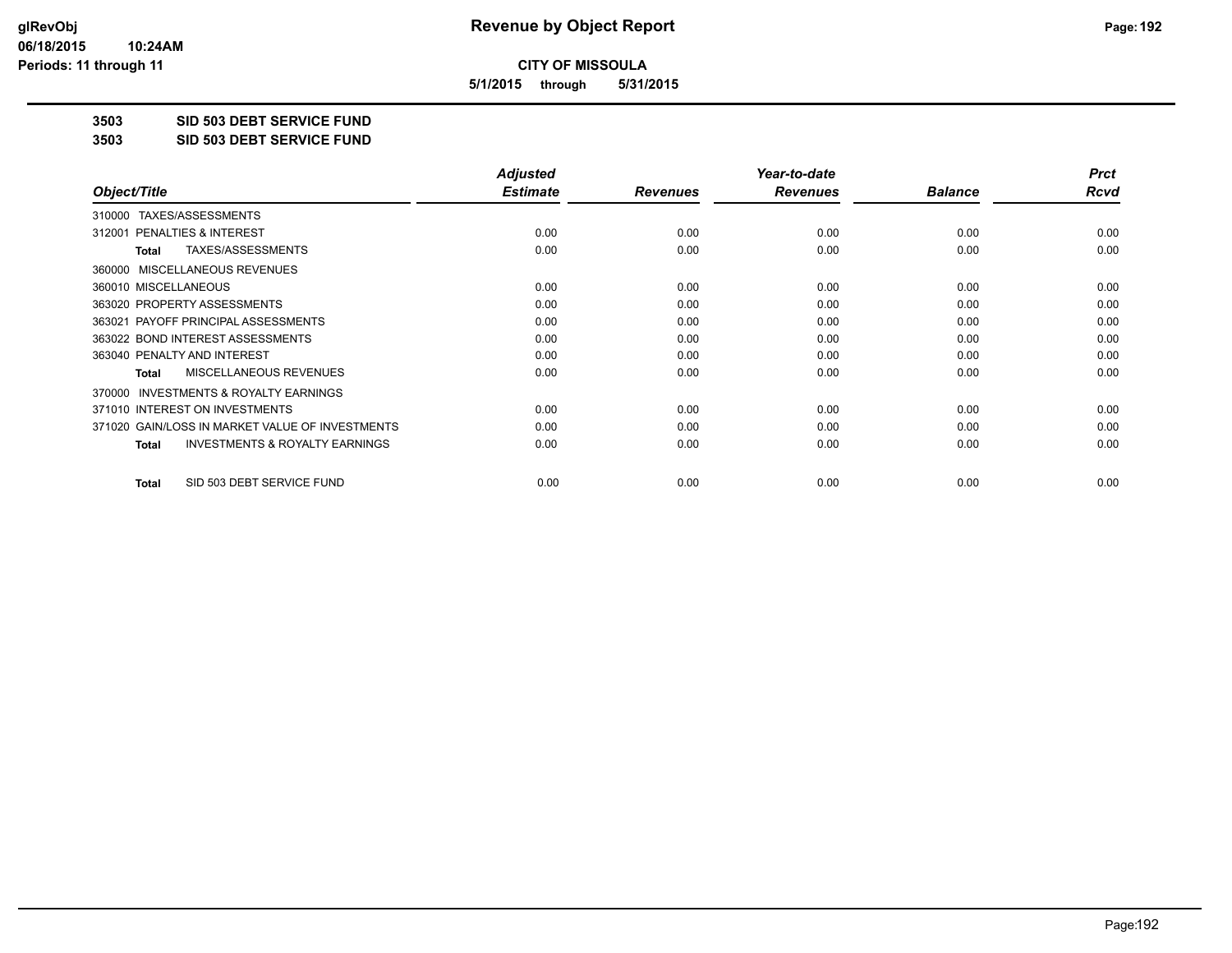**5/1/2015 through 5/31/2015**

### **3503 SID 503 DEBT SERVICE FUND**

|                                                           | <b>Adjusted</b> |                 | Year-to-date    |                | <b>Prct</b> |
|-----------------------------------------------------------|-----------------|-----------------|-----------------|----------------|-------------|
| Object/Title                                              | <b>Estimate</b> | <b>Revenues</b> | <b>Revenues</b> | <b>Balance</b> | <b>Rcvd</b> |
| 310000 TAXES/ASSESSMENTS                                  |                 |                 |                 |                |             |
| 312001 PENALTIES & INTEREST                               | 0.00            | 0.00            | 0.00            | 0.00           | 0.00        |
| TAXES/ASSESSMENTS<br><b>Total</b>                         | 0.00            | 0.00            | 0.00            | 0.00           | 0.00        |
| 360000 MISCELLANEOUS REVENUES                             |                 |                 |                 |                |             |
| 360010 MISCELLANEOUS                                      | 0.00            | 0.00            | 0.00            | 0.00           | 0.00        |
| 363020 PROPERTY ASSESSMENTS                               | 0.00            | 0.00            | 0.00            | 0.00           | 0.00        |
| 363021 PAYOFF PRINCIPAL ASSESSMENTS                       | 0.00            | 0.00            | 0.00            | 0.00           | 0.00        |
| 363022 BOND INTEREST ASSESSMENTS                          | 0.00            | 0.00            | 0.00            | 0.00           | 0.00        |
| 363040 PENALTY AND INTEREST                               | 0.00            | 0.00            | 0.00            | 0.00           | 0.00        |
| MISCELLANEOUS REVENUES<br>Total                           | 0.00            | 0.00            | 0.00            | 0.00           | 0.00        |
| <b>INVESTMENTS &amp; ROYALTY EARNINGS</b><br>370000       |                 |                 |                 |                |             |
| 371010 INTEREST ON INVESTMENTS                            | 0.00            | 0.00            | 0.00            | 0.00           | 0.00        |
| 371020 GAIN/LOSS IN MARKET VALUE OF INVESTMENT            | 0.00            | 0.00            | 0.00            | 0.00           | 0.00        |
| <b>INVESTMENTS &amp; ROYALTY EARNINGS</b><br><b>Total</b> | 0.00            | 0.00            | 0.00            | 0.00           | 0.00        |
| SID 503 DEBT SERVICE FUND<br><b>Total</b>                 | 0.00            | 0.00            | 0.00            | 0.00           | 0.00        |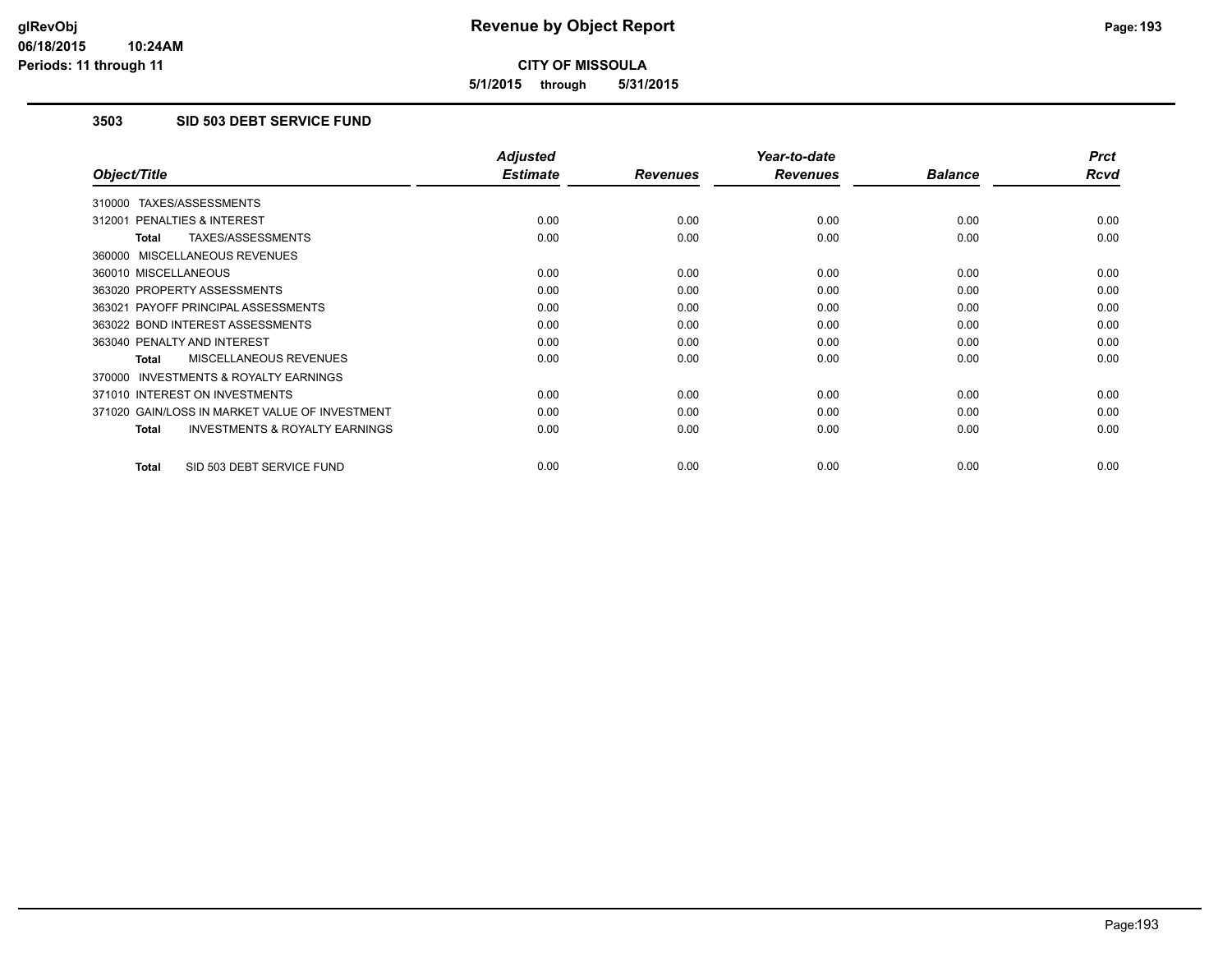**5/1/2015 through 5/31/2015**

**3504 SID 504 DEBT SERVICE FUND**

**3504 SID 504 DEBT SERVICE FUND**

|                                                           | <b>Adjusted</b> |                 | Year-to-date    |                | <b>Prct</b> |
|-----------------------------------------------------------|-----------------|-----------------|-----------------|----------------|-------------|
| Object/Title                                              | <b>Estimate</b> | <b>Revenues</b> | <b>Revenues</b> | <b>Balance</b> | <b>Rcvd</b> |
| TAXES/ASSESSMENTS<br>310000                               |                 |                 |                 |                |             |
| 312001 PENALTIES & INTEREST                               | 0.00            | 0.00            | 0.00            | 0.00           | 0.00        |
| TAXES/ASSESSMENTS<br><b>Total</b>                         | 0.00            | 0.00            | 0.00            | 0.00           | 0.00        |
| MISCELLANEOUS REVENUES<br>360000                          |                 |                 |                 |                |             |
| 360010 MISCELLANEOUS                                      | 0.00            | 0.00            | 0.00            | 0.00           | 0.00        |
| 363020 PROPERTY ASSESSMENTS                               | 0.00            | 0.00            | 0.00            | 0.00           | 0.00        |
| 363021 PAYOFF PRINCIPAL ASSESSMENTS                       | 0.00            | 0.00            | 0.00            | 0.00           | 0.00        |
| 363022 BOND INTEREST ASSESSMENTS                          | 0.00            | 0.00            | 0.00            | 0.00           | 0.00        |
| 363040 PENALTY AND INTEREST                               | 0.00            | 0.00            | 0.00            | 0.00           | 0.00        |
| <b>MISCELLANEOUS REVENUES</b><br><b>Total</b>             | 0.00            | 0.00            | 0.00            | 0.00           | 0.00        |
| <b>INVESTMENTS &amp; ROYALTY EARNINGS</b><br>370000       |                 |                 |                 |                |             |
| 371010 INTEREST ON INVESTMENTS                            | 0.00            | 0.00            | 0.00            | 0.00           | 0.00        |
| 371020 GAIN/LOSS IN MARKET VALUE OF INVESTMENTS           | 0.00            | 0.00            | 0.00            | 0.00           | 0.00        |
| <b>INVESTMENTS &amp; ROYALTY EARNINGS</b><br><b>Total</b> | 0.00            | 0.00            | 0.00            | 0.00           | 0.00        |
| OTHER FINANCING SOURCES<br>380000                         |                 |                 |                 |                |             |
| 381009 TRANSFERS IN                                       | 0.00            | 0.00            | 0.00            | 0.00           | 0.00        |
| OTHER FINANCING SOURCES<br>Total                          | 0.00            | 0.00            | 0.00            | 0.00           | 0.00        |
| SID 504 DEBT SERVICE FUND<br><b>Total</b>                 | 0.00            | 0.00            | 0.00            | 0.00           | 0.00        |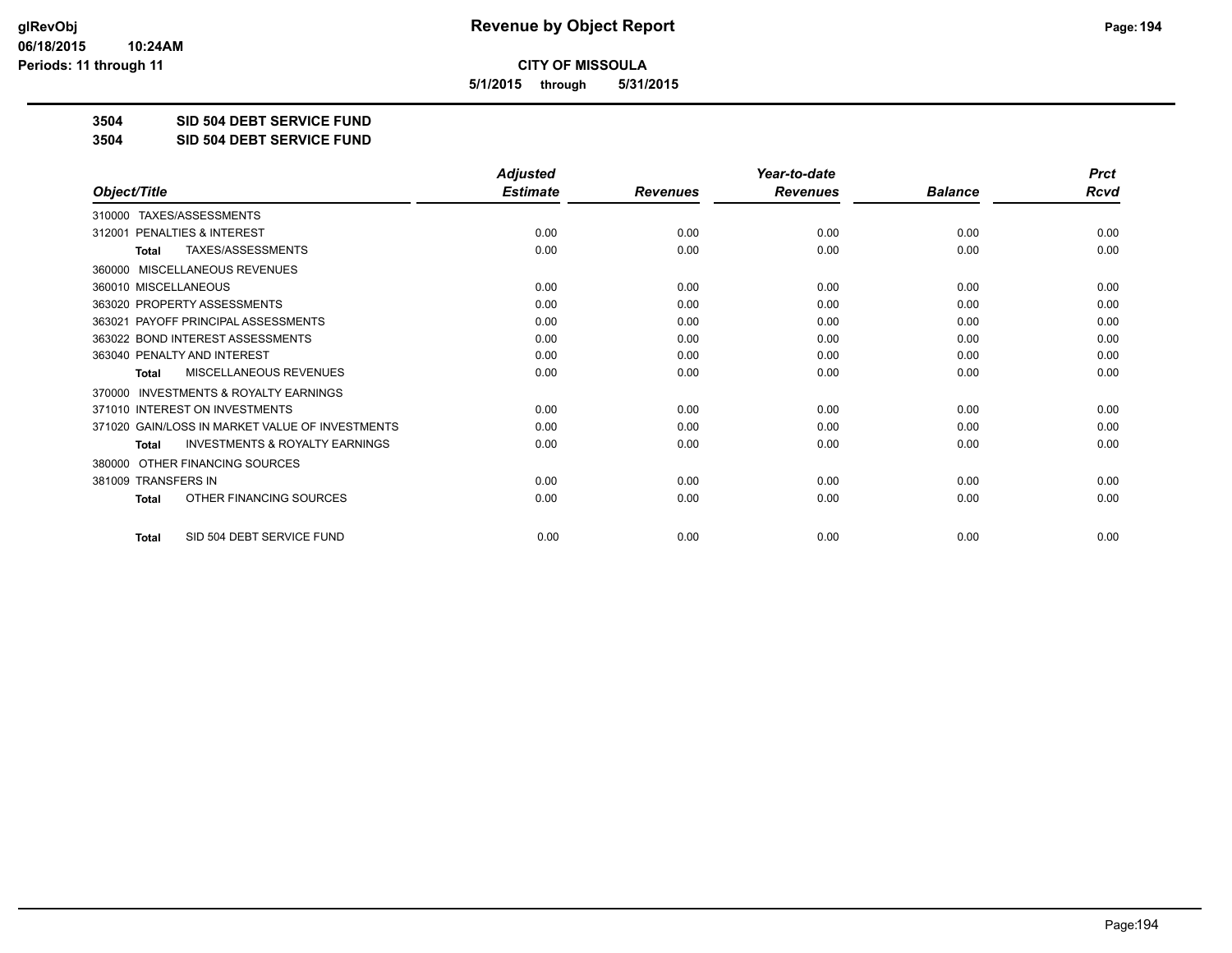**5/1/2015 through 5/31/2015**

### **3504 SID 504 DEBT SERVICE FUND**

|                                                           | <b>Adjusted</b> |                 | Year-to-date    |                | <b>Prct</b> |
|-----------------------------------------------------------|-----------------|-----------------|-----------------|----------------|-------------|
| Object/Title                                              | <b>Estimate</b> | <b>Revenues</b> | <b>Revenues</b> | <b>Balance</b> | <b>Rcvd</b> |
| 310000 TAXES/ASSESSMENTS                                  |                 |                 |                 |                |             |
| 312001 PENALTIES & INTEREST                               | 0.00            | 0.00            | 0.00            | 0.00           | 0.00        |
| TAXES/ASSESSMENTS<br><b>Total</b>                         | 0.00            | 0.00            | 0.00            | 0.00           | 0.00        |
| 360000 MISCELLANEOUS REVENUES                             |                 |                 |                 |                |             |
| 360010 MISCELLANEOUS                                      | 0.00            | 0.00            | 0.00            | 0.00           | 0.00        |
| 363020 PROPERTY ASSESSMENTS                               | 0.00            | 0.00            | 0.00            | 0.00           | 0.00        |
| 363021 PAYOFF PRINCIPAL ASSESSMENTS                       | 0.00            | 0.00            | 0.00            | 0.00           | 0.00        |
| 363022 BOND INTEREST ASSESSMENTS                          | 0.00            | 0.00            | 0.00            | 0.00           | 0.00        |
| 363040 PENALTY AND INTEREST                               | 0.00            | 0.00            | 0.00            | 0.00           | 0.00        |
| MISCELLANEOUS REVENUES<br>Total                           | 0.00            | 0.00            | 0.00            | 0.00           | 0.00        |
| 370000 INVESTMENTS & ROYALTY EARNINGS                     |                 |                 |                 |                |             |
| 371010 INTEREST ON INVESTMENTS                            | 0.00            | 0.00            | 0.00            | 0.00           | 0.00        |
| 371020 GAIN/LOSS IN MARKET VALUE OF INVESTMENT            | 0.00            | 0.00            | 0.00            | 0.00           | 0.00        |
| <b>INVESTMENTS &amp; ROYALTY EARNINGS</b><br><b>Total</b> | 0.00            | 0.00            | 0.00            | 0.00           | 0.00        |
| 380000 OTHER FINANCING SOURCES                            |                 |                 |                 |                |             |
| 381009 TRANSFERS IN                                       | 0.00            | 0.00            | 0.00            | 0.00           | 0.00        |
| OTHER FINANCING SOURCES<br><b>Total</b>                   | 0.00            | 0.00            | 0.00            | 0.00           | 0.00        |
| SID 504 DEBT SERVICE FUND<br><b>Total</b>                 | 0.00            | 0.00            | 0.00            | 0.00           | 0.00        |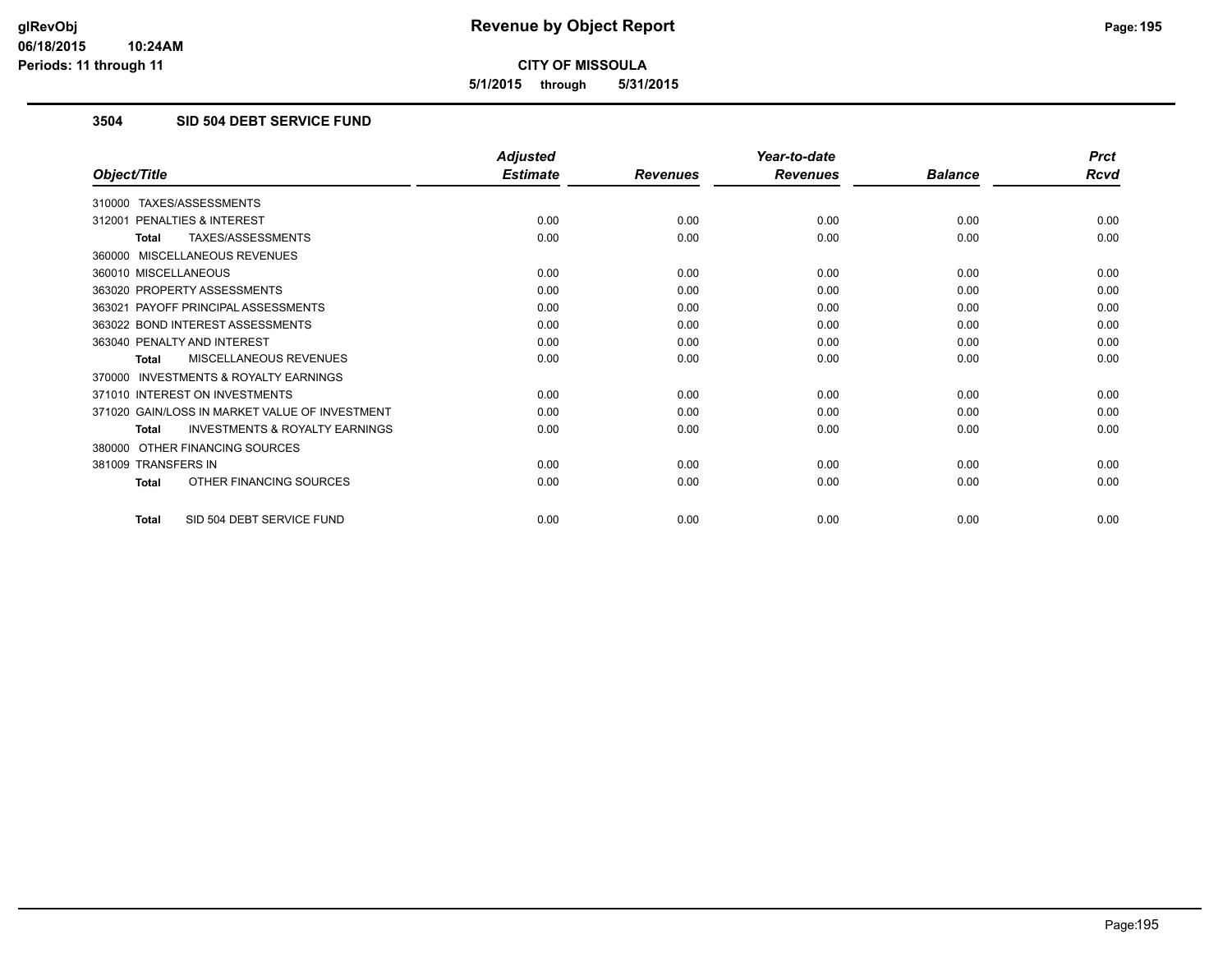**5/1/2015 through 5/31/2015**

**3505 SID 505 DEBT SERVICE FUND**

**3505 SID 505 DEBT SERVICE FUND**

|                                                           | <b>Adjusted</b> |                 | Year-to-date    |                | <b>Prct</b> |
|-----------------------------------------------------------|-----------------|-----------------|-----------------|----------------|-------------|
| Object/Title                                              | <b>Estimate</b> | <b>Revenues</b> | <b>Revenues</b> | <b>Balance</b> | Rcvd        |
| TAXES/ASSESSMENTS<br>310000                               |                 |                 |                 |                |             |
| 312001 PENALTIES & INTEREST                               | 0.00            | 0.00            | 0.00            | 0.00           | 0.00        |
| TAXES/ASSESSMENTS<br><b>Total</b>                         | 0.00            | 0.00            | 0.00            | 0.00           | 0.00        |
| MISCELLANEOUS REVENUES<br>360000                          |                 |                 |                 |                |             |
| 360010 MISCELLANEOUS                                      | 0.00            | 0.00            | 0.00            | 0.00           | 0.00        |
| 363020 PROPERTY ASSESSMENTS                               | 0.00            | 0.00            | 0.00            | 0.00           | 0.00        |
| 363021 PAYOFF PRINCIPAL ASSESSMENTS                       | 0.00            | 0.00            | 0.00            | 0.00           | 0.00        |
| 363022 BOND INTEREST ASSESSMENTS                          | 0.00            | 0.00            | 0.00            | 0.00           | 0.00        |
| 363040 PENALTY AND INTEREST                               | 0.00            | 0.00            | 0.00            | 0.00           | 0.00        |
| MISCELLANEOUS REVENUES<br><b>Total</b>                    | 0.00            | 0.00            | 0.00            | 0.00           | 0.00        |
| <b>INVESTMENTS &amp; ROYALTY EARNINGS</b><br>370000       |                 |                 |                 |                |             |
| 371010 INTEREST ON INVESTMENTS                            | 0.00            | 0.00            | 0.00            | 0.00           | 0.00        |
| 371020 GAIN/LOSS IN MARKET VALUE OF INVESTMENTS           | 0.00            | 0.00            | 0.00            | 0.00           | 0.00        |
| <b>INVESTMENTS &amp; ROYALTY EARNINGS</b><br><b>Total</b> | 0.00            | 0.00            | 0.00            | 0.00           | 0.00        |
| SID 505 DEBT SERVICE FUND<br><b>Total</b>                 | 0.00            | 0.00            | 0.00            | 0.00           | 0.00        |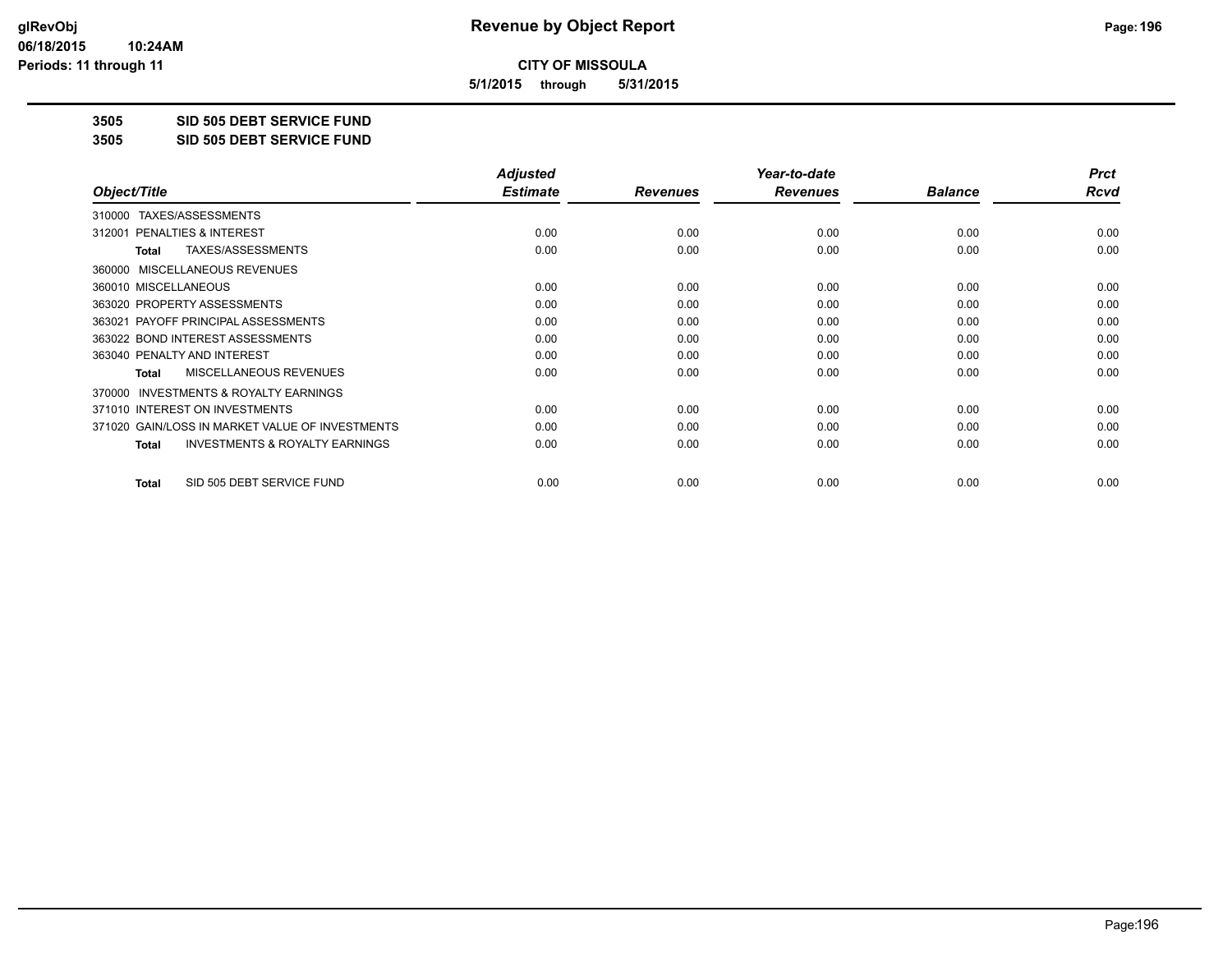**5/1/2015 through 5/31/2015**

### **3505 SID 505 DEBT SERVICE FUND**

|                                                           | <b>Adjusted</b> |                 | Year-to-date    |                | <b>Prct</b> |
|-----------------------------------------------------------|-----------------|-----------------|-----------------|----------------|-------------|
| Object/Title                                              | <b>Estimate</b> | <b>Revenues</b> | <b>Revenues</b> | <b>Balance</b> | <b>Rcvd</b> |
| 310000 TAXES/ASSESSMENTS                                  |                 |                 |                 |                |             |
| 312001 PENALTIES & INTEREST                               | 0.00            | 0.00            | 0.00            | 0.00           | 0.00        |
| TAXES/ASSESSMENTS<br><b>Total</b>                         | 0.00            | 0.00            | 0.00            | 0.00           | 0.00        |
| 360000 MISCELLANEOUS REVENUES                             |                 |                 |                 |                |             |
| 360010 MISCELLANEOUS                                      | 0.00            | 0.00            | 0.00            | 0.00           | 0.00        |
| 363020 PROPERTY ASSESSMENTS                               | 0.00            | 0.00            | 0.00            | 0.00           | 0.00        |
| 363021 PAYOFF PRINCIPAL ASSESSMENTS                       | 0.00            | 0.00            | 0.00            | 0.00           | 0.00        |
| 363022 BOND INTEREST ASSESSMENTS                          | 0.00            | 0.00            | 0.00            | 0.00           | 0.00        |
| 363040 PENALTY AND INTEREST                               | 0.00            | 0.00            | 0.00            | 0.00           | 0.00        |
| MISCELLANEOUS REVENUES<br>Total                           | 0.00            | 0.00            | 0.00            | 0.00           | 0.00        |
| <b>INVESTMENTS &amp; ROYALTY EARNINGS</b><br>370000       |                 |                 |                 |                |             |
| 371010 INTEREST ON INVESTMENTS                            | 0.00            | 0.00            | 0.00            | 0.00           | 0.00        |
| 371020 GAIN/LOSS IN MARKET VALUE OF INVESTMENT            | 0.00            | 0.00            | 0.00            | 0.00           | 0.00        |
| <b>INVESTMENTS &amp; ROYALTY EARNINGS</b><br><b>Total</b> | 0.00            | 0.00            | 0.00            | 0.00           | 0.00        |
| SID 505 DEBT SERVICE FUND<br><b>Total</b>                 | 0.00            | 0.00            | 0.00            | 0.00           | 0.00        |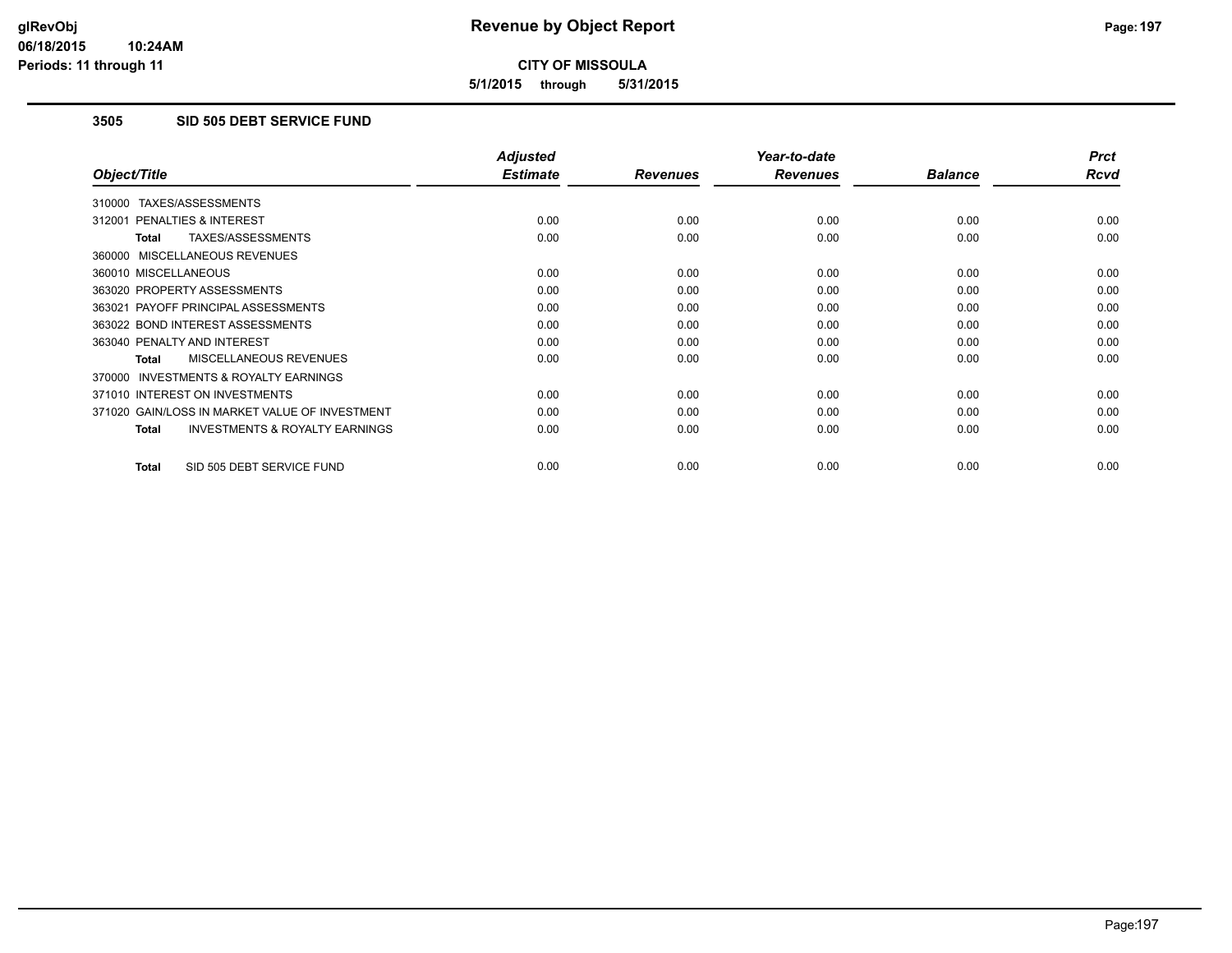**5/1/2015 through 5/31/2015**

**3506 SID 506 DEBT SERVICE FUND**

**3506 SID 506 DEBT SERVICE FUND**

|                                                           | <b>Adjusted</b> |                 | Year-to-date    |                | <b>Prct</b> |
|-----------------------------------------------------------|-----------------|-----------------|-----------------|----------------|-------------|
| Object/Title                                              | <b>Estimate</b> | <b>Revenues</b> | <b>Revenues</b> | <b>Balance</b> | Rcvd        |
| TAXES/ASSESSMENTS<br>310000                               |                 |                 |                 |                |             |
| PENALTIES & INTEREST<br>312001                            | 0.00            | 0.00            | 0.00            | 0.00           | 0.00        |
| TAXES/ASSESSMENTS<br>Total                                | 0.00            | 0.00            | 0.00            | 0.00           | 0.00        |
| MISCELLANEOUS REVENUES<br>360000                          |                 |                 |                 |                |             |
| 360010 MISCELLANEOUS                                      | 0.00            | 0.00            | 0.00            | 0.00           | 0.00        |
| 363020 PROPERTY ASSESSMENTS                               | 0.00            | 0.00            | 0.00            | 0.00           | 0.00        |
| 363021 PAYOFF PRINCIPAL ASSESSMENTS                       | 0.00            | 0.00            | 0.00            | 0.00           | 0.00        |
| 363022 BOND INTEREST ASSESSMENTS                          | 0.00            | 0.00            | 0.00            | 0.00           | 0.00        |
| 363040 PENALTY AND INTEREST                               | 0.00            | 0.00            | 0.00            | 0.00           | 0.00        |
| <b>MISCELLANEOUS REVENUES</b><br><b>Total</b>             | 0.00            | 0.00            | 0.00            | 0.00           | 0.00        |
| <b>INVESTMENTS &amp; ROYALTY EARNINGS</b><br>370000       |                 |                 |                 |                |             |
| 371010 INTEREST ON INVESTMENTS                            | 0.00            | 0.00            | 0.00            | 0.00           | 0.00        |
| 371020 GAIN/LOSS IN MARKET VALUE OF INVESTMENTS           | 0.00            | 0.00            | 0.00            | 0.00           | 0.00        |
| <b>INVESTMENTS &amp; ROYALTY EARNINGS</b><br><b>Total</b> | 0.00            | 0.00            | 0.00            | 0.00           | 0.00        |
| OTHER FINANCING SOURCES<br>380000                         |                 |                 |                 |                |             |
| 381009 TRANSFERS IN                                       | 0.00            | 0.00            | 0.00            | 0.00           | 0.00        |
| OTHER FINANCING SOURCES<br><b>Total</b>                   | 0.00            | 0.00            | 0.00            | 0.00           | 0.00        |
| SID 506 DEBT SERVICE FUND<br><b>Total</b>                 | 0.00            | 0.00            | 0.00            | 0.00           | 0.00        |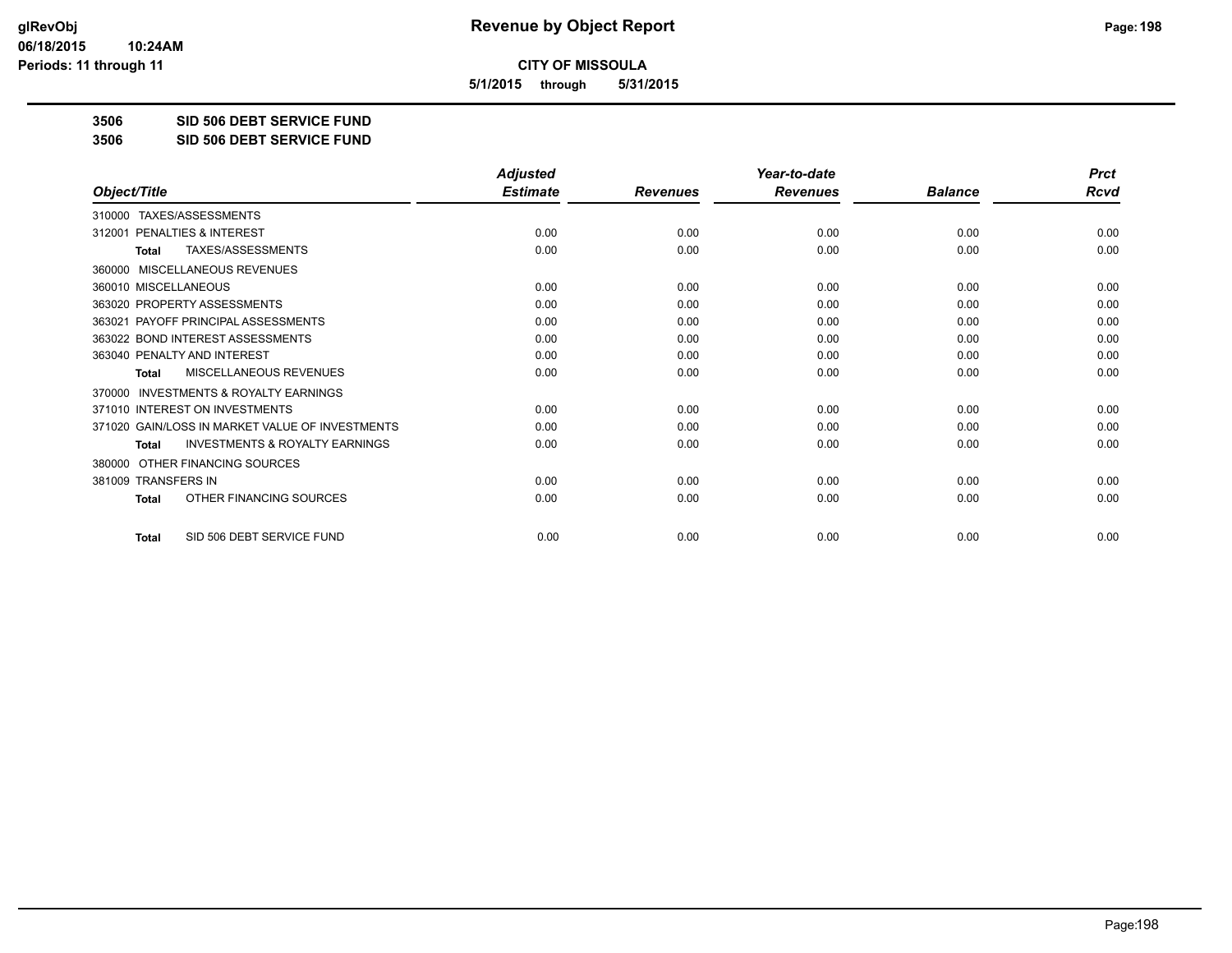**5/1/2015 through 5/31/2015**

### **3506 SID 506 DEBT SERVICE FUND**

|                                                           | <b>Adjusted</b> |                 | Year-to-date    |                | <b>Prct</b> |
|-----------------------------------------------------------|-----------------|-----------------|-----------------|----------------|-------------|
| Object/Title                                              | <b>Estimate</b> | <b>Revenues</b> | <b>Revenues</b> | <b>Balance</b> | <b>Rcvd</b> |
| 310000 TAXES/ASSESSMENTS                                  |                 |                 |                 |                |             |
| 312001 PENALTIES & INTEREST                               | 0.00            | 0.00            | 0.00            | 0.00           | 0.00        |
| TAXES/ASSESSMENTS<br><b>Total</b>                         | 0.00            | 0.00            | 0.00            | 0.00           | 0.00        |
| 360000 MISCELLANEOUS REVENUES                             |                 |                 |                 |                |             |
| 360010 MISCELLANEOUS                                      | 0.00            | 0.00            | 0.00            | 0.00           | 0.00        |
| 363020 PROPERTY ASSESSMENTS                               | 0.00            | 0.00            | 0.00            | 0.00           | 0.00        |
| 363021 PAYOFF PRINCIPAL ASSESSMENTS                       | 0.00            | 0.00            | 0.00            | 0.00           | 0.00        |
| 363022 BOND INTEREST ASSESSMENTS                          | 0.00            | 0.00            | 0.00            | 0.00           | 0.00        |
| 363040 PENALTY AND INTEREST                               | 0.00            | 0.00            | 0.00            | 0.00           | 0.00        |
| MISCELLANEOUS REVENUES<br>Total                           | 0.00            | 0.00            | 0.00            | 0.00           | 0.00        |
| 370000 INVESTMENTS & ROYALTY EARNINGS                     |                 |                 |                 |                |             |
| 371010 INTEREST ON INVESTMENTS                            | 0.00            | 0.00            | 0.00            | 0.00           | 0.00        |
| 371020 GAIN/LOSS IN MARKET VALUE OF INVESTMENT            | 0.00            | 0.00            | 0.00            | 0.00           | 0.00        |
| <b>INVESTMENTS &amp; ROYALTY EARNINGS</b><br><b>Total</b> | 0.00            | 0.00            | 0.00            | 0.00           | 0.00        |
| 380000 OTHER FINANCING SOURCES                            |                 |                 |                 |                |             |
| 381009 TRANSFERS IN                                       | 0.00            | 0.00            | 0.00            | 0.00           | 0.00        |
| OTHER FINANCING SOURCES<br><b>Total</b>                   | 0.00            | 0.00            | 0.00            | 0.00           | 0.00        |
| SID 506 DEBT SERVICE FUND<br><b>Total</b>                 | 0.00            | 0.00            | 0.00            | 0.00           | 0.00        |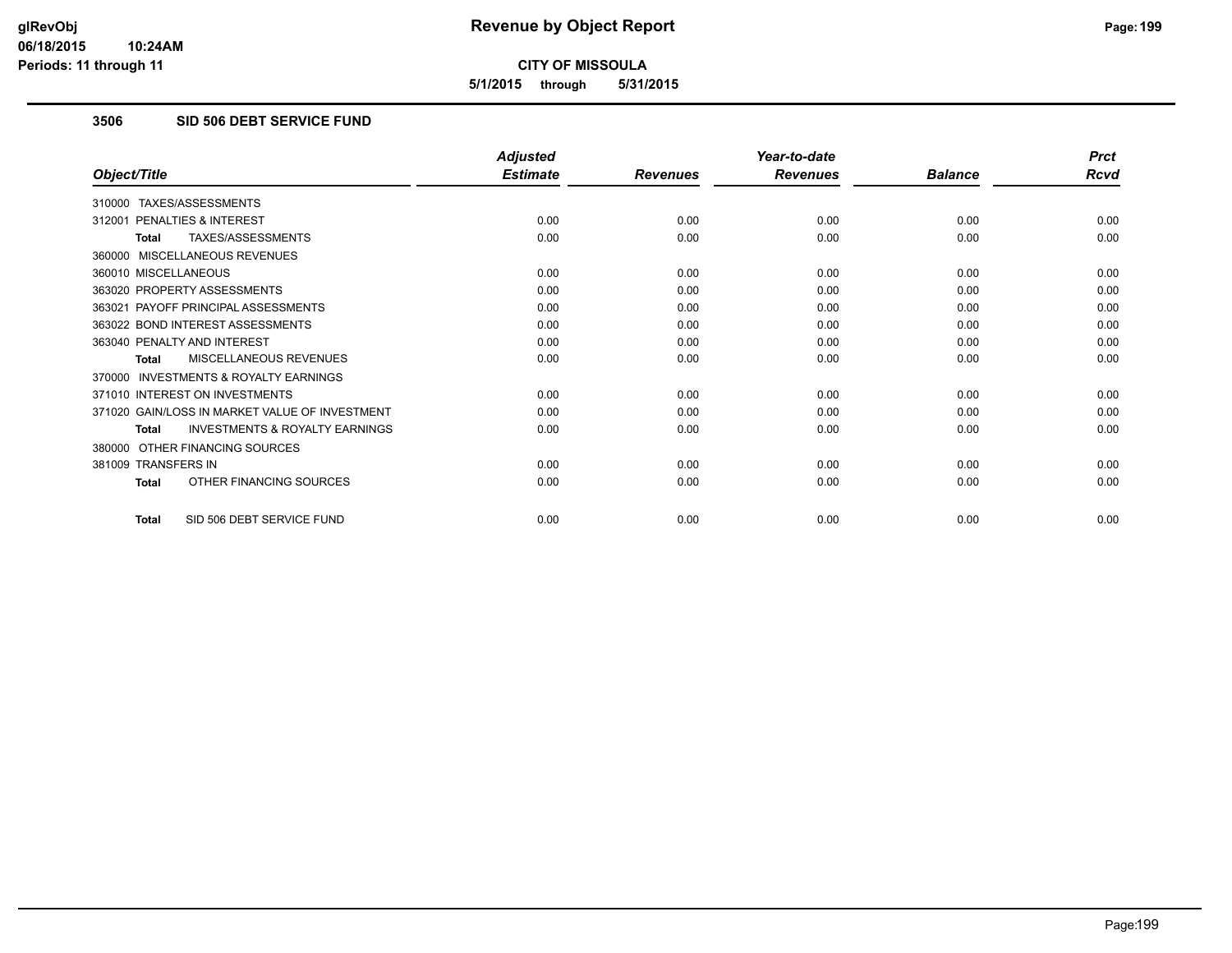**5/1/2015 through 5/31/2015**

**3507 SID 507 DEBT SERVICE FUND**

**3507 SID 507 DEBT SERVICE FUND**

|                                                           | <b>Adjusted</b> |                 | Year-to-date    |                | <b>Prct</b> |
|-----------------------------------------------------------|-----------------|-----------------|-----------------|----------------|-------------|
| Object/Title                                              | <b>Estimate</b> | <b>Revenues</b> | <b>Revenues</b> | <b>Balance</b> | <b>Rcvd</b> |
| 310000 TAXES/ASSESSMENTS                                  |                 |                 |                 |                |             |
| 312001 PENALTIES & INTEREST                               | 0.00            | 0.00            | 0.00            | 0.00           | 0.00        |
| <b>TAXES/ASSESSMENTS</b><br><b>Total</b>                  | 0.00            | 0.00            | 0.00            | 0.00           | 0.00        |
| MISCELLANEOUS REVENUES<br>360000                          |                 |                 |                 |                |             |
| 360010 MISCELLANEOUS                                      | 0.00            | 0.00            | 0.00            | 0.00           | 0.00        |
| 363020 PROPERTY ASSESSMENTS                               | 0.00            | 0.00            | 0.00            | 0.00           | 0.00        |
| 363021 PAYOFF PRINCIPAL ASSESSMENTS                       | 0.00            | 0.00            | 0.00            | 0.00           | 0.00        |
| 363022 BOND INTEREST ASSESSMENTS                          | 0.00            | 0.00            | 0.00            | 0.00           | 0.00        |
| 363040 PENALTY AND INTEREST                               | 0.00            | 0.00            | 0.00            | 0.00           | 0.00        |
| <b>MISCELLANEOUS REVENUES</b><br><b>Total</b>             | 0.00            | 0.00            | 0.00            | 0.00           | 0.00        |
| <b>INVESTMENTS &amp; ROYALTY EARNINGS</b><br>370000       |                 |                 |                 |                |             |
| 371010 INTEREST ON INVESTMENTS                            | 0.00            | 0.00            | 0.00            | 0.00           | 0.00        |
| 371020 GAIN/LOSS IN MARKET VALUE OF INVESTMENTS           | 0.00            | 0.00            | 0.00            | 0.00           | 0.00        |
| <b>INVESTMENTS &amp; ROYALTY EARNINGS</b><br><b>Total</b> | 0.00            | 0.00            | 0.00            | 0.00           | 0.00        |
| OTHER FINANCING SOURCES<br>380000                         |                 |                 |                 |                |             |
| 381009 TRANSFERS IN                                       | 0.00            | 0.00            | 0.00            | 0.00           | 0.00        |
| OTHER FINANCING SOURCES<br><b>Total</b>                   | 0.00            | 0.00            | 0.00            | 0.00           | 0.00        |
| SID 507 DEBT SERVICE FUND<br><b>Total</b>                 | 0.00            | 0.00            | 0.00            | 0.00           | 0.00        |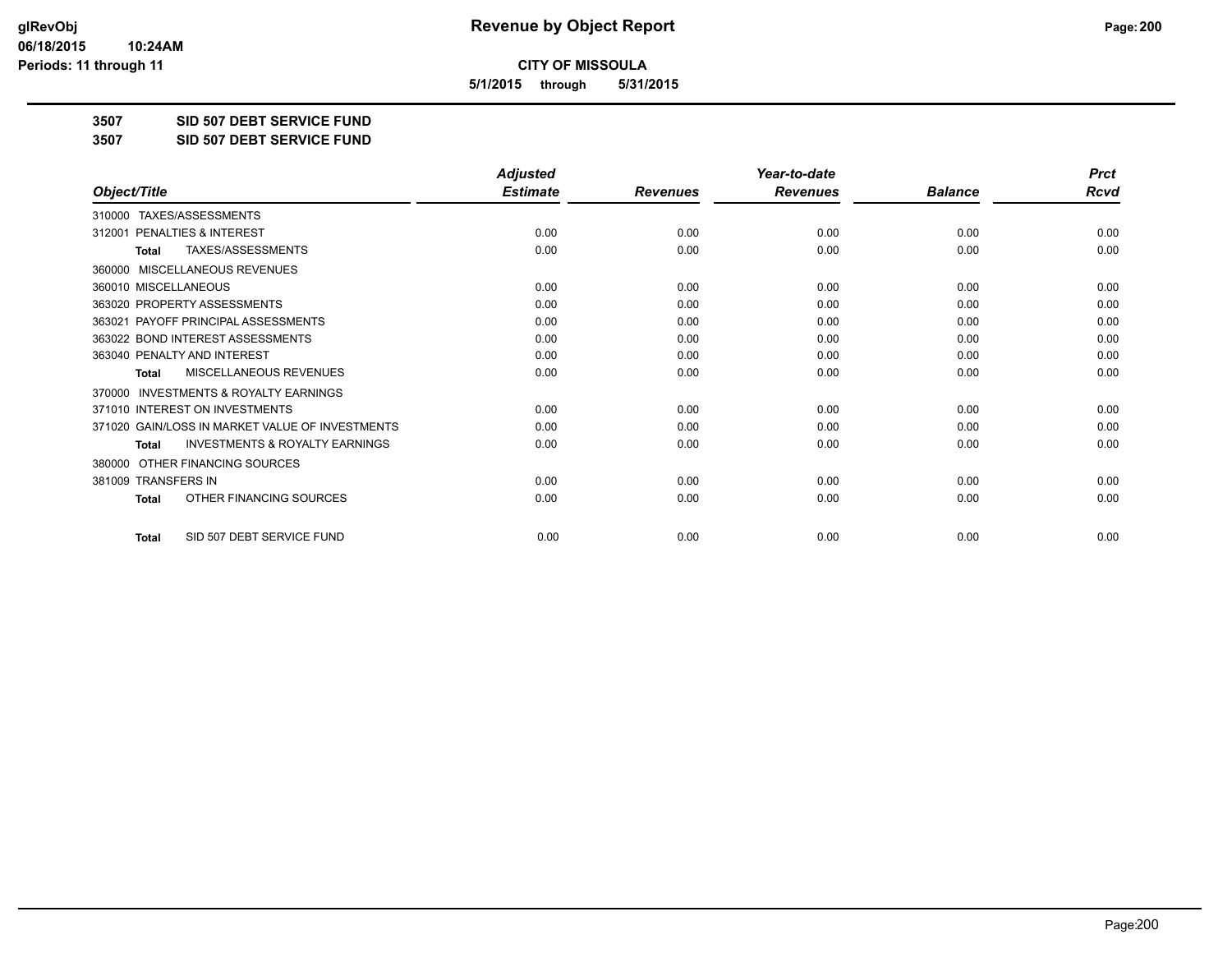**5/1/2015 through 5/31/2015**

### **3507 SID 507 DEBT SERVICE FUND**

|                                                           | <b>Adjusted</b> |                 | Year-to-date    |                | <b>Prct</b> |
|-----------------------------------------------------------|-----------------|-----------------|-----------------|----------------|-------------|
| Object/Title                                              | <b>Estimate</b> | <b>Revenues</b> | <b>Revenues</b> | <b>Balance</b> | <b>Rcvd</b> |
| 310000 TAXES/ASSESSMENTS                                  |                 |                 |                 |                |             |
| 312001 PENALTIES & INTEREST                               | 0.00            | 0.00            | 0.00            | 0.00           | 0.00        |
| TAXES/ASSESSMENTS<br><b>Total</b>                         | 0.00            | 0.00            | 0.00            | 0.00           | 0.00        |
| 360000 MISCELLANEOUS REVENUES                             |                 |                 |                 |                |             |
| 360010 MISCELLANEOUS                                      | 0.00            | 0.00            | 0.00            | 0.00           | 0.00        |
| 363020 PROPERTY ASSESSMENTS                               | 0.00            | 0.00            | 0.00            | 0.00           | 0.00        |
| 363021 PAYOFF PRINCIPAL ASSESSMENTS                       | 0.00            | 0.00            | 0.00            | 0.00           | 0.00        |
| 363022 BOND INTEREST ASSESSMENTS                          | 0.00            | 0.00            | 0.00            | 0.00           | 0.00        |
| 363040 PENALTY AND INTEREST                               | 0.00            | 0.00            | 0.00            | 0.00           | 0.00        |
| MISCELLANEOUS REVENUES<br><b>Total</b>                    | 0.00            | 0.00            | 0.00            | 0.00           | 0.00        |
| <b>INVESTMENTS &amp; ROYALTY EARNINGS</b><br>370000       |                 |                 |                 |                |             |
| 371010 INTEREST ON INVESTMENTS                            | 0.00            | 0.00            | 0.00            | 0.00           | 0.00        |
| 371020 GAIN/LOSS IN MARKET VALUE OF INVESTMENT            | 0.00            | 0.00            | 0.00            | 0.00           | 0.00        |
| <b>INVESTMENTS &amp; ROYALTY EARNINGS</b><br><b>Total</b> | 0.00            | 0.00            | 0.00            | 0.00           | 0.00        |
| OTHER FINANCING SOURCES<br>380000                         |                 |                 |                 |                |             |
| 381009 TRANSFERS IN                                       | 0.00            | 0.00            | 0.00            | 0.00           | 0.00        |
| OTHER FINANCING SOURCES<br><b>Total</b>                   | 0.00            | 0.00            | 0.00            | 0.00           | 0.00        |
| SID 507 DEBT SERVICE FUND<br><b>Total</b>                 | 0.00            | 0.00            | 0.00            | 0.00           | 0.00        |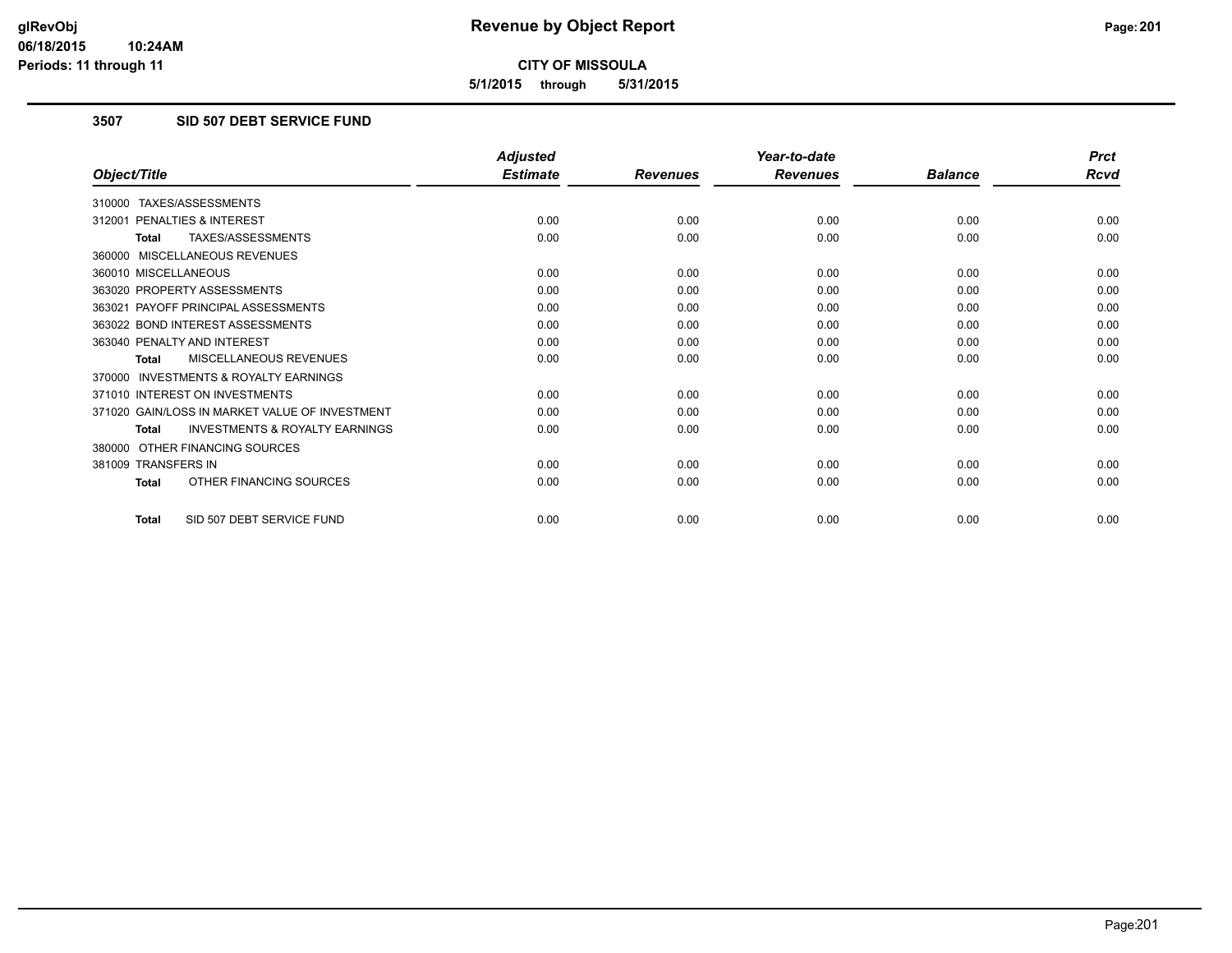**5/1/2015 through 5/31/2015**

**3508 SID 508 DEBT SERVICE FUND**

**3508 SID 508 DEBT SERVICE FUND**

|                                                           | <b>Adjusted</b> |                 | Year-to-date    |                | <b>Prct</b> |
|-----------------------------------------------------------|-----------------|-----------------|-----------------|----------------|-------------|
| Object/Title                                              | <b>Estimate</b> | <b>Revenues</b> | <b>Revenues</b> | <b>Balance</b> | <b>Rcvd</b> |
| TAXES/ASSESSMENTS<br>310000                               |                 |                 |                 |                |             |
| 312001 PENALTIES & INTEREST                               | 0.00            | 0.00            | 0.00            | 0.00           | 0.00        |
| TAXES/ASSESSMENTS<br><b>Total</b>                         | 0.00            | 0.00            | 0.00            | 0.00           | 0.00        |
| MISCELLANEOUS REVENUES<br>360000                          |                 |                 |                 |                |             |
| 360010 MISCELLANEOUS                                      | 0.00            | 0.00            | 0.00            | 0.00           | 0.00        |
| 363020 PROPERTY ASSESSMENTS                               | 0.00            | 0.00            | 0.00            | 0.00           | 0.00        |
| 363021 PAYOFF PRINCIPAL ASSESSMENTS                       | 0.00            | 0.00            | 0.00            | 0.00           | 0.00        |
| 363022 BOND INTEREST ASSESSMENTS                          | 0.00            | 0.00            | 0.00            | 0.00           | 0.00        |
| 363040 PENALTY AND INTEREST                               | 0.00            | 0.00            | 0.00            | 0.00           | 0.00        |
| MISCELLANEOUS REVENUES<br><b>Total</b>                    | 0.00            | 0.00            | 0.00            | 0.00           | 0.00        |
| <b>INVESTMENTS &amp; ROYALTY EARNINGS</b><br>370000       |                 |                 |                 |                |             |
| 371010 INTEREST ON INVESTMENTS                            | 0.00            | 0.00            | 0.00            | 0.00           | 0.00        |
| 371020 GAIN/LOSS IN MARKET VALUE OF INVESTMENTS           | 0.00            | 0.00            | 0.00            | 0.00           | 0.00        |
| <b>INVESTMENTS &amp; ROYALTY EARNINGS</b><br><b>Total</b> | 0.00            | 0.00            | 0.00            | 0.00           | 0.00        |
| OTHER FINANCING SOURCES<br>380000                         |                 |                 |                 |                |             |
| 381009 TRANSFERS IN                                       | 0.00            | 0.00            | 0.00            | 0.00           | 0.00        |
| OTHER FINANCING SOURCES<br><b>Total</b>                   | 0.00            | 0.00            | 0.00            | 0.00           | 0.00        |
| SID 508 DEBT SERVICE FUND<br><b>Total</b>                 | 0.00            | 0.00            | 0.00            | 0.00           | 0.00        |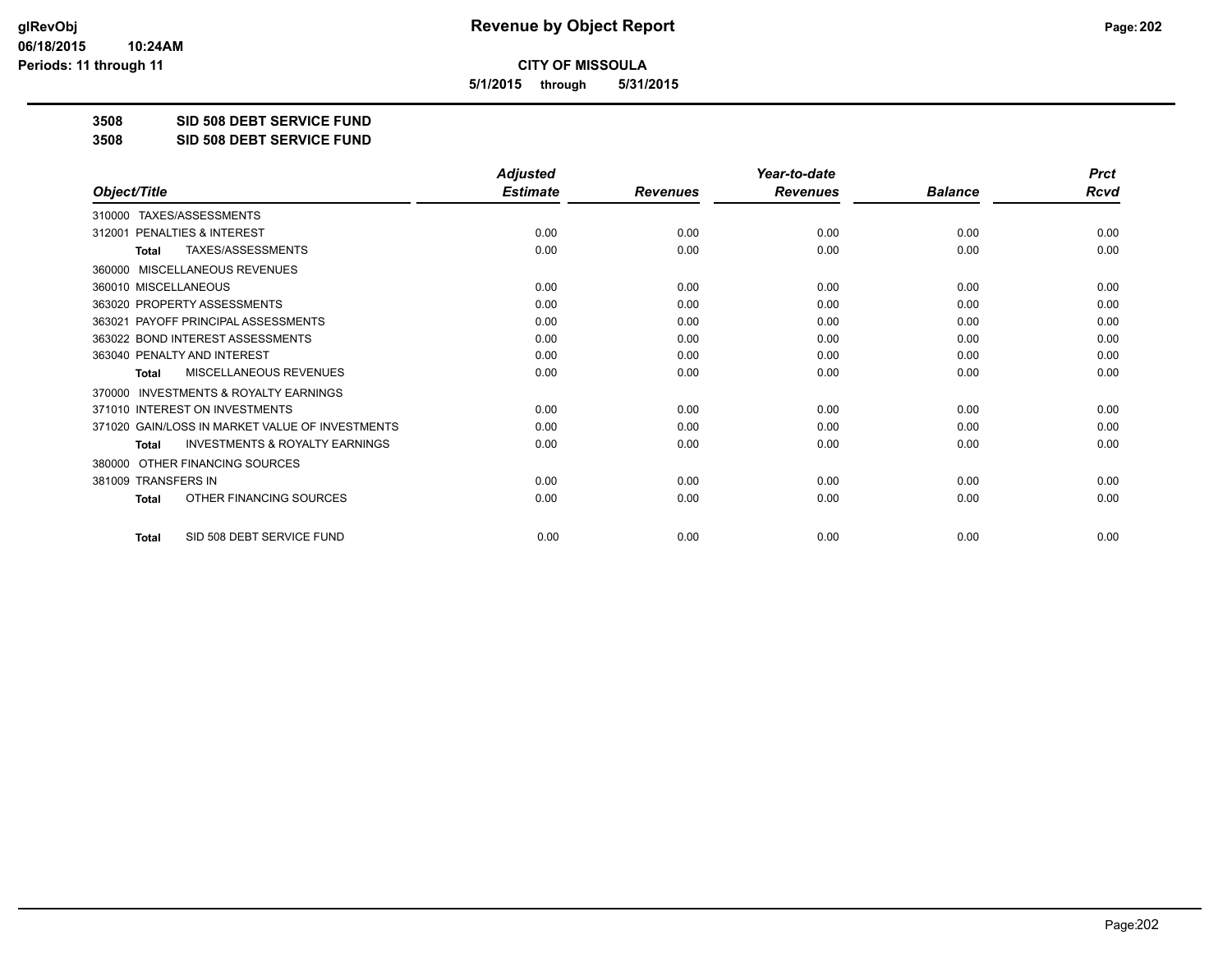**5/1/2015 through 5/31/2015**

### **3508 SID 508 DEBT SERVICE FUND**

|                                                           | <b>Adjusted</b> |                 | Year-to-date    |                | <b>Prct</b> |
|-----------------------------------------------------------|-----------------|-----------------|-----------------|----------------|-------------|
| Object/Title                                              | <b>Estimate</b> | <b>Revenues</b> | <b>Revenues</b> | <b>Balance</b> | <b>Rcvd</b> |
| 310000 TAXES/ASSESSMENTS                                  |                 |                 |                 |                |             |
| 312001 PENALTIES & INTEREST                               | 0.00            | 0.00            | 0.00            | 0.00           | 0.00        |
| TAXES/ASSESSMENTS<br><b>Total</b>                         | 0.00            | 0.00            | 0.00            | 0.00           | 0.00        |
| 360000 MISCELLANEOUS REVENUES                             |                 |                 |                 |                |             |
| 360010 MISCELLANEOUS                                      | 0.00            | 0.00            | 0.00            | 0.00           | 0.00        |
| 363020 PROPERTY ASSESSMENTS                               | 0.00            | 0.00            | 0.00            | 0.00           | 0.00        |
| 363021 PAYOFF PRINCIPAL ASSESSMENTS                       | 0.00            | 0.00            | 0.00            | 0.00           | 0.00        |
| 363022 BOND INTEREST ASSESSMENTS                          | 0.00            | 0.00            | 0.00            | 0.00           | 0.00        |
| 363040 PENALTY AND INTEREST                               | 0.00            | 0.00            | 0.00            | 0.00           | 0.00        |
| MISCELLANEOUS REVENUES<br>Total                           | 0.00            | 0.00            | 0.00            | 0.00           | 0.00        |
| 370000 INVESTMENTS & ROYALTY EARNINGS                     |                 |                 |                 |                |             |
| 371010 INTEREST ON INVESTMENTS                            | 0.00            | 0.00            | 0.00            | 0.00           | 0.00        |
| 371020 GAIN/LOSS IN MARKET VALUE OF INVESTMENT            | 0.00            | 0.00            | 0.00            | 0.00           | 0.00        |
| <b>INVESTMENTS &amp; ROYALTY EARNINGS</b><br><b>Total</b> | 0.00            | 0.00            | 0.00            | 0.00           | 0.00        |
| 380000 OTHER FINANCING SOURCES                            |                 |                 |                 |                |             |
| 381009 TRANSFERS IN                                       | 0.00            | 0.00            | 0.00            | 0.00           | 0.00        |
| OTHER FINANCING SOURCES<br><b>Total</b>                   | 0.00            | 0.00            | 0.00            | 0.00           | 0.00        |
| SID 508 DEBT SERVICE FUND<br><b>Total</b>                 | 0.00            | 0.00            | 0.00            | 0.00           | 0.00        |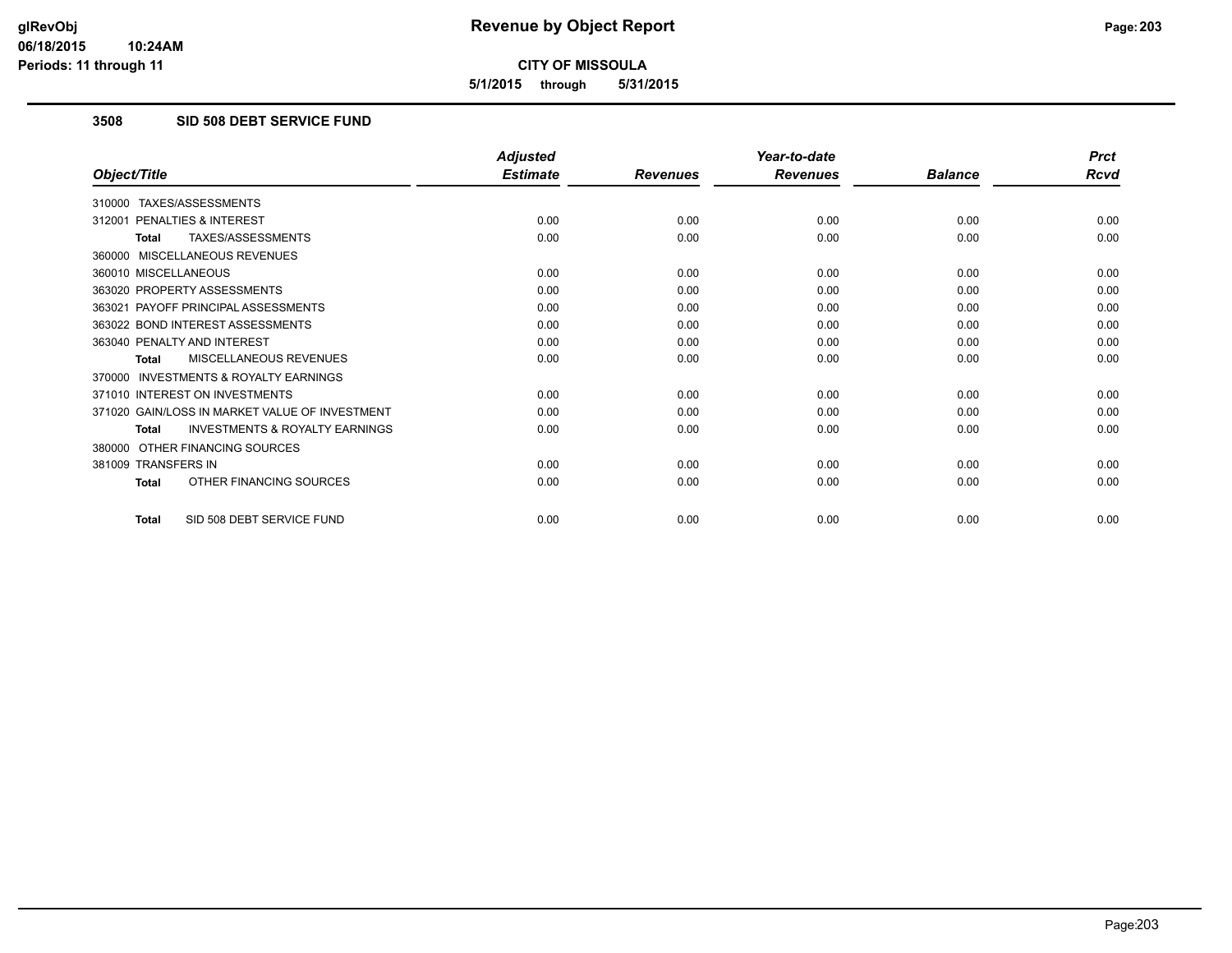**5/1/2015 through 5/31/2015**

**3510 SID 510 DEBT SERVICE FUND**

**3510 SID 510 DEBT SERVICE FUND**

|                                                           | <b>Adjusted</b> |                 | Year-to-date    |                | <b>Prct</b> |
|-----------------------------------------------------------|-----------------|-----------------|-----------------|----------------|-------------|
| Object/Title                                              | <b>Estimate</b> | <b>Revenues</b> | <b>Revenues</b> | <b>Balance</b> | <b>Rcvd</b> |
| TAXES/ASSESSMENTS<br>310000                               |                 |                 |                 |                |             |
| 312001 PENALTIES & INTEREST                               | 0.00            | 0.00            | 0.00            | 0.00           | 0.00        |
| TAXES/ASSESSMENTS<br><b>Total</b>                         | 0.00            | 0.00            | 0.00            | 0.00           | 0.00        |
| MISCELLANEOUS REVENUES<br>360000                          |                 |                 |                 |                |             |
| 360010 MISCELLANEOUS                                      | 0.00            | 0.00            | 0.00            | 0.00           | 0.00        |
| 363020 PROPERTY ASSESSMENTS                               | 0.00            | 0.00            | 0.00            | 0.00           | 0.00        |
| 363021 PAYOFF PRINCIPAL ASSESSMENTS                       | 0.00            | 0.00            | 0.00            | 0.00           | 0.00        |
| 363022 BOND INTEREST ASSESSMENTS                          | 0.00            | 0.00            | 0.00            | 0.00           | 0.00        |
| 363040 PENALTY AND INTEREST                               | 0.00            | 0.00            | 0.00            | 0.00           | 0.00        |
| MISCELLANEOUS REVENUES<br>Total                           | 0.00            | 0.00            | 0.00            | 0.00           | 0.00        |
| <b>INVESTMENTS &amp; ROYALTY EARNINGS</b><br>370000       |                 |                 |                 |                |             |
| 371010 INTEREST ON INVESTMENTS                            | 0.00            | 0.00            | 0.00            | 0.00           | 0.00        |
| 371020 GAIN/LOSS IN MARKET VALUE OF INVESTMENTS           | 0.00            | 0.00            | 0.00            | 0.00           | 0.00        |
| 371500 INTEREST ON INTERFUND LOAN                         | 0.00            | 0.00            | 0.00            | 0.00           | 0.00        |
| <b>INVESTMENTS &amp; ROYALTY EARNINGS</b><br><b>Total</b> | 0.00            | 0.00            | 0.00            | 0.00           | 0.00        |
| SID 510 DEBT SERVICE FUND<br><b>Total</b>                 | 0.00            | 0.00            | 0.00            | 0.00           | 0.00        |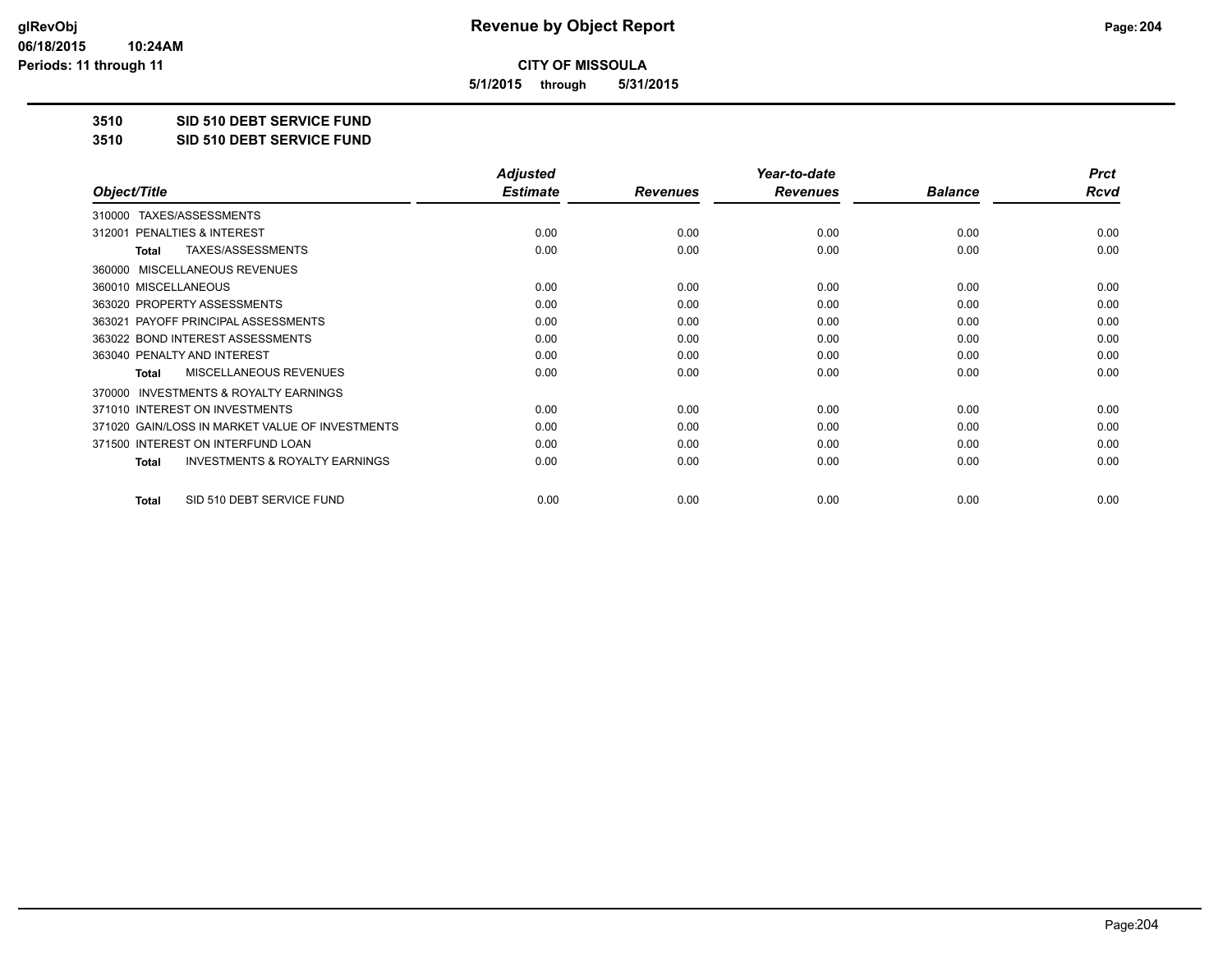**5/1/2015 through 5/31/2015**

### **3510 SID 510 DEBT SERVICE FUND**

|                                                           | <b>Adjusted</b> |                 | Year-to-date    |                | <b>Prct</b> |
|-----------------------------------------------------------|-----------------|-----------------|-----------------|----------------|-------------|
| Object/Title                                              | <b>Estimate</b> | <b>Revenues</b> | <b>Revenues</b> | <b>Balance</b> | Rcvd        |
| TAXES/ASSESSMENTS<br>310000                               |                 |                 |                 |                |             |
| 312001 PENALTIES & INTEREST                               | 0.00            | 0.00            | 0.00            | 0.00           | 0.00        |
| TAXES/ASSESSMENTS<br>Total                                | 0.00            | 0.00            | 0.00            | 0.00           | 0.00        |
| 360000 MISCELLANEOUS REVENUES                             |                 |                 |                 |                |             |
| 360010 MISCELLANEOUS                                      | 0.00            | 0.00            | 0.00            | 0.00           | 0.00        |
| 363020 PROPERTY ASSESSMENTS                               | 0.00            | 0.00            | 0.00            | 0.00           | 0.00        |
| 363021 PAYOFF PRINCIPAL ASSESSMENTS                       | 0.00            | 0.00            | 0.00            | 0.00           | 0.00        |
| 363022 BOND INTEREST ASSESSMENTS                          | 0.00            | 0.00            | 0.00            | 0.00           | 0.00        |
| 363040 PENALTY AND INTEREST                               | 0.00            | 0.00            | 0.00            | 0.00           | 0.00        |
| MISCELLANEOUS REVENUES<br><b>Total</b>                    | 0.00            | 0.00            | 0.00            | 0.00           | 0.00        |
| 370000 INVESTMENTS & ROYALTY EARNINGS                     |                 |                 |                 |                |             |
| 371010 INTEREST ON INVESTMENTS                            | 0.00            | 0.00            | 0.00            | 0.00           | 0.00        |
| 371020 GAIN/LOSS IN MARKET VALUE OF INVESTMENT            | 0.00            | 0.00            | 0.00            | 0.00           | 0.00        |
| 371500 INTEREST ON INTERFUND LOAN                         | 0.00            | 0.00            | 0.00            | 0.00           | 0.00        |
| <b>INVESTMENTS &amp; ROYALTY EARNINGS</b><br><b>Total</b> | 0.00            | 0.00            | 0.00            | 0.00           | 0.00        |
| SID 510 DEBT SERVICE FUND<br><b>Total</b>                 | 0.00            | 0.00            | 0.00            | 0.00           | 0.00        |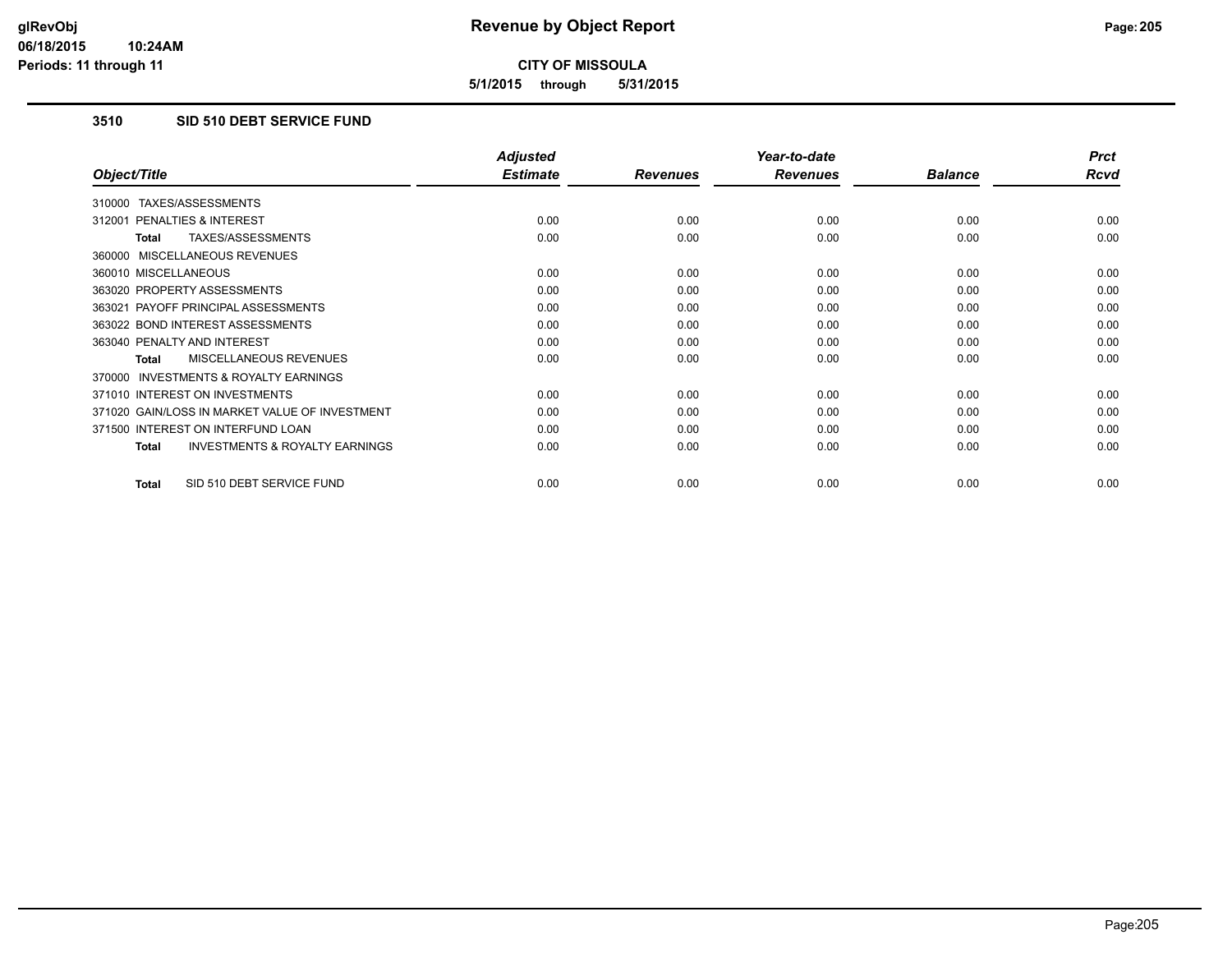**5/1/2015 through 5/31/2015**

**3511 SID 511 DEBT SERVICE FUND**

**3511 SID 511 DEBT SERVICE FUND**

|                                                    | <b>Adjusted</b> |                 | Year-to-date    |                | <b>Prct</b> |
|----------------------------------------------------|-----------------|-----------------|-----------------|----------------|-------------|
| Object/Title                                       | <b>Estimate</b> | <b>Revenues</b> | <b>Revenues</b> | <b>Balance</b> | Rcvd        |
| TAXES/ASSESSMENTS<br>310000                        |                 |                 |                 |                |             |
| <b>PENALTIES &amp; INTEREST</b><br>312001          | 0.00            | 0.00            | 0.00            | 0.00           | 0.00        |
| TAXES/ASSESSMENTS<br><b>Total</b>                  | 0.00            | 0.00            | 0.00            | 0.00           | 0.00        |
| 360000 MISCELLANEOUS REVENUES                      |                 |                 |                 |                |             |
| 360010 MISCELLANEOUS                               | 0.00            | 0.00            | 0.00            | 0.00           | 0.00        |
| 363020 PROPERTY ASSESSMENTS                        | 0.00            | 0.00            | 0.00            | 0.00           | 0.00        |
| 363021 PAYOFF PRINCIPAL ASSESSMENTS                | 0.00            | 0.00            | 0.00            | 0.00           | 0.00        |
| 363022 BOND INTEREST ASSESSMENTS                   | 0.00            | 0.00            | 0.00            | 0.00           | 0.00        |
| 363040 PENALTY AND INTEREST                        | 0.00            | 0.00            | 0.00            | 0.00           | 0.00        |
| <b>MISCELLANEOUS REVENUES</b><br><b>Total</b>      | 0.00            | 0.00            | 0.00            | 0.00           | 0.00        |
| 370000 INVESTMENTS & ROYALTY EARNINGS              |                 |                 |                 |                |             |
| 371010 INTEREST ON INVESTMENTS                     | 0.00            | 0.00            | 0.00            | 0.00           | 0.00        |
| 371020 GAIN/LOSS IN MARKET VALUE OF INVESTMENTS    | 0.00            | 0.00            | 0.00            | 0.00           | 0.00        |
| <b>INVESTMENTS &amp; ROYALTY EARNINGS</b><br>Total | 0.00            | 0.00            | 0.00            | 0.00           | 0.00        |
| SID 511 DEBT SERVICE FUND<br>Total                 | 0.00            | 0.00            | 0.00            | 0.00           | 0.00        |
|                                                    |                 |                 |                 |                |             |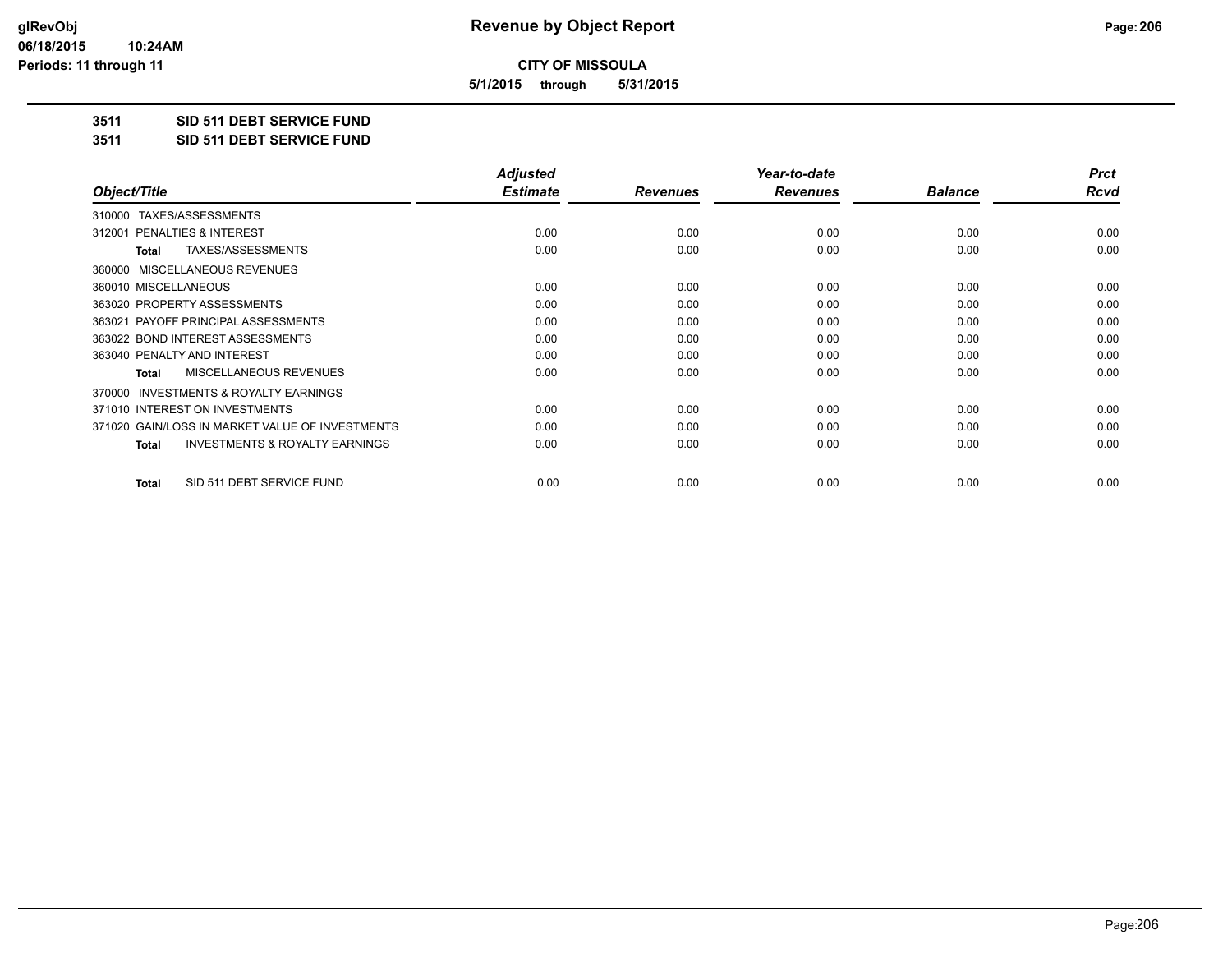**5/1/2015 through 5/31/2015**

# **3511 SID 511 DEBT SERVICE FUND**

|                                                           | <b>Adjusted</b> |                 | Year-to-date    |                | <b>Prct</b> |
|-----------------------------------------------------------|-----------------|-----------------|-----------------|----------------|-------------|
| Object/Title                                              | <b>Estimate</b> | <b>Revenues</b> | <b>Revenues</b> | <b>Balance</b> | <b>Rcvd</b> |
| 310000 TAXES/ASSESSMENTS                                  |                 |                 |                 |                |             |
| 312001 PENALTIES & INTEREST                               | 0.00            | 0.00            | 0.00            | 0.00           | 0.00        |
| TAXES/ASSESSMENTS<br><b>Total</b>                         | 0.00            | 0.00            | 0.00            | 0.00           | 0.00        |
| 360000 MISCELLANEOUS REVENUES                             |                 |                 |                 |                |             |
| 360010 MISCELLANEOUS                                      | 0.00            | 0.00            | 0.00            | 0.00           | 0.00        |
| 363020 PROPERTY ASSESSMENTS                               | 0.00            | 0.00            | 0.00            | 0.00           | 0.00        |
| 363021 PAYOFF PRINCIPAL ASSESSMENTS                       | 0.00            | 0.00            | 0.00            | 0.00           | 0.00        |
| 363022 BOND INTEREST ASSESSMENTS                          | 0.00            | 0.00            | 0.00            | 0.00           | 0.00        |
| 363040 PENALTY AND INTEREST                               | 0.00            | 0.00            | 0.00            | 0.00           | 0.00        |
| MISCELLANEOUS REVENUES<br>Total                           | 0.00            | 0.00            | 0.00            | 0.00           | 0.00        |
| <b>INVESTMENTS &amp; ROYALTY EARNINGS</b><br>370000       |                 |                 |                 |                |             |
| 371010 INTEREST ON INVESTMENTS                            | 0.00            | 0.00            | 0.00            | 0.00           | 0.00        |
| 371020 GAIN/LOSS IN MARKET VALUE OF INVESTMENT            | 0.00            | 0.00            | 0.00            | 0.00           | 0.00        |
| <b>INVESTMENTS &amp; ROYALTY EARNINGS</b><br><b>Total</b> | 0.00            | 0.00            | 0.00            | 0.00           | 0.00        |
| SID 511 DEBT SERVICE FUND<br><b>Total</b>                 | 0.00            | 0.00            | 0.00            | 0.00           | 0.00        |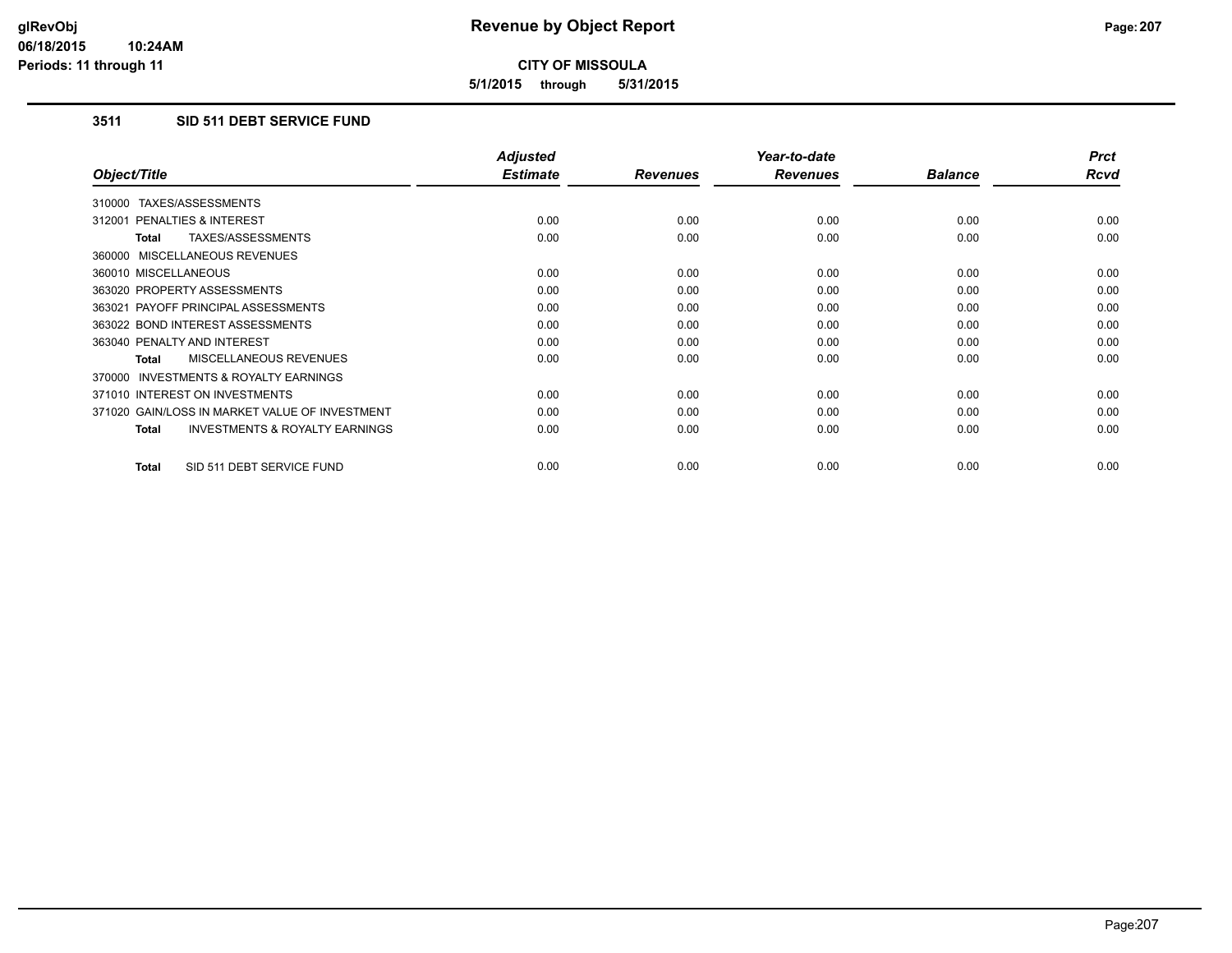**5/1/2015 through 5/31/2015**

#### **3512 SID 512 DEBT SERVICE FUND**

**3512 SID 512 DEBT SERVICE FUND**

|                                                           | <b>Adjusted</b> |                 | Year-to-date    |                | <b>Prct</b> |
|-----------------------------------------------------------|-----------------|-----------------|-----------------|----------------|-------------|
| Object/Title                                              | <b>Estimate</b> | <b>Revenues</b> | <b>Revenues</b> | <b>Balance</b> | <b>Rcvd</b> |
| TAXES/ASSESSMENTS<br>310000                               |                 |                 |                 |                |             |
| <b>PENALTIES &amp; INTEREST</b><br>312001                 | 0.00            | 0.00            | 0.00            | 0.00           | 0.00        |
| TAXES/ASSESSMENTS<br><b>Total</b>                         | 0.00            | 0.00            | 0.00            | 0.00           | 0.00        |
| MISCELLANEOUS REVENUES<br>360000                          |                 |                 |                 |                |             |
| 360010 MISCELLANEOUS                                      | 0.00            | 0.00            | 0.00            | 0.00           | 0.00        |
| 363020 PROPERTY ASSESSMENTS                               | 81,293.00       | 1,492.07        | 49,932.15       | 31,360.85      | 61.42       |
| 363021 PAYOFF PRINCIPAL ASSESSMENTS                       | 0.00            | 0.00            | 659.76          | $-659.76$      | 0.00        |
| 363022 BOND INTEREST ASSESSMENTS                          | 0.00            | 0.00            | 0.00            | 0.00           | 0.00        |
| 363040 PENALTY AND INTEREST                               | 0.00            | 13.77           | 59.45           | $-59.45$       | 0.00        |
| <b>MISCELLANEOUS REVENUES</b><br><b>Total</b>             | 81,293.00       | 1,505.84        | 50,651.36       | 30,641.64      | 62.31       |
| <b>INVESTMENTS &amp; ROYALTY EARNINGS</b><br>370000       |                 |                 |                 |                |             |
| 371010 INTEREST ON INVESTMENTS                            | 0.00            | 0.00            | 0.00            | 0.00           | 0.00        |
| 371020 GAIN/LOSS IN MARKET VALUE OF INVESTMENTS           | 0.00            | 0.00            | 0.00            | 0.00           | 0.00        |
| 371500 INTEREST ON INTERFUND LOAN                         | 0.00            | 0.00            | 0.00            | 0.00           | 0.00        |
| <b>INVESTMENTS &amp; ROYALTY EARNINGS</b><br><b>Total</b> | 0.00            | 0.00            | 0.00            | 0.00           | 0.00        |
| SID 512 DEBT SERVICE FUND<br><b>Total</b>                 | 81,293.00       | 1,505.84        | 50,651.36       | 30,641.64      | 62.31       |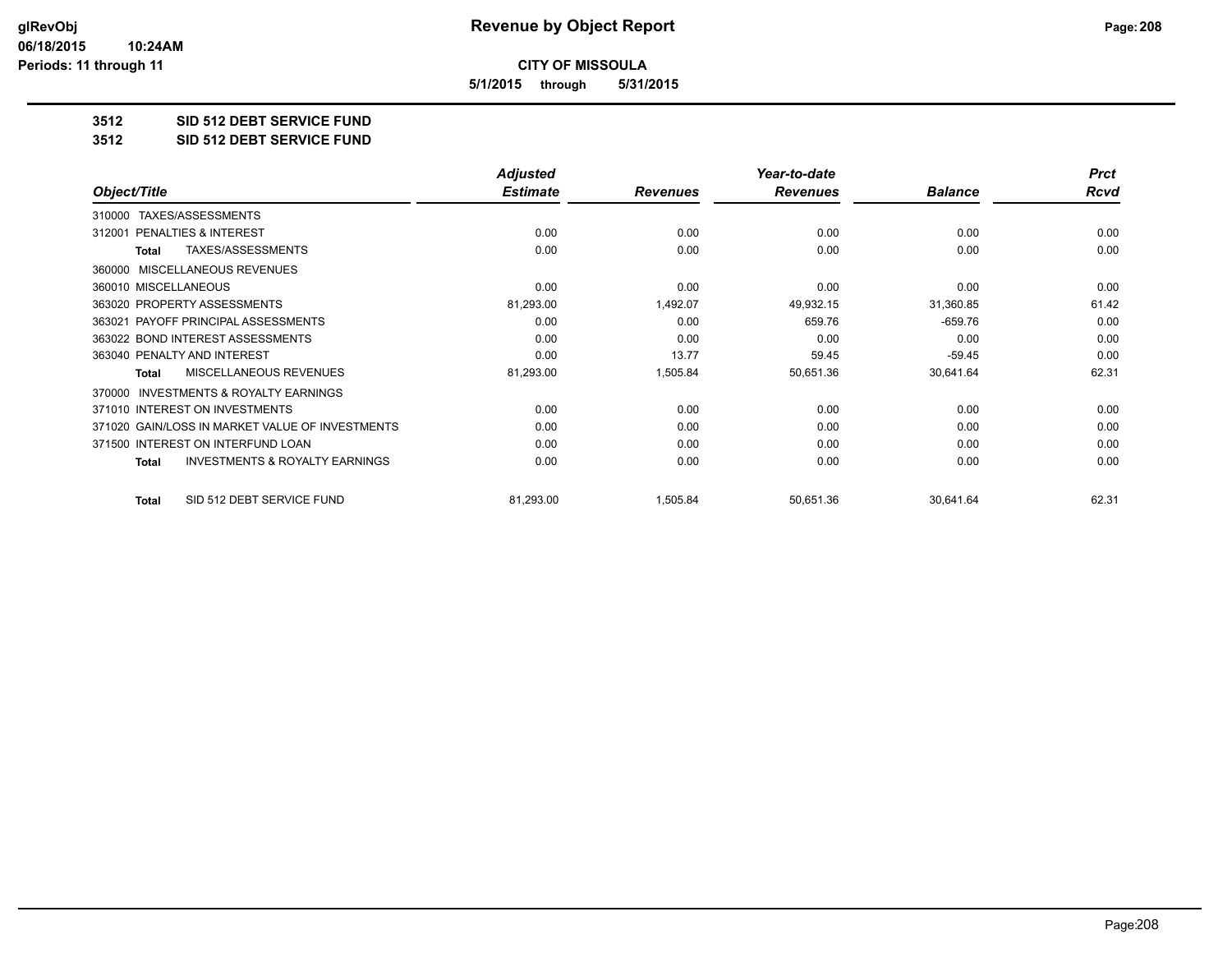**5/1/2015 through 5/31/2015**

### **3512 SID 512 DEBT SERVICE FUND**

|                                                           | <b>Adjusted</b> |                 | Year-to-date    |                | <b>Prct</b> |
|-----------------------------------------------------------|-----------------|-----------------|-----------------|----------------|-------------|
| Object/Title                                              | <b>Estimate</b> | <b>Revenues</b> | <b>Revenues</b> | <b>Balance</b> | Rcvd        |
| TAXES/ASSESSMENTS<br>310000                               |                 |                 |                 |                |             |
| 312001 PENALTIES & INTEREST                               | 0.00            | 0.00            | 0.00            | 0.00           | 0.00        |
| TAXES/ASSESSMENTS<br>Total                                | 0.00            | 0.00            | 0.00            | 0.00           | 0.00        |
| 360000 MISCELLANEOUS REVENUES                             |                 |                 |                 |                |             |
| 360010 MISCELLANEOUS                                      | 0.00            | 0.00            | 0.00            | 0.00           | 0.00        |
| 363020 PROPERTY ASSESSMENTS                               | 81,293.00       | 1,492.07        | 49,932.15       | 31,360.85      | 61.42       |
| 363021 PAYOFF PRINCIPAL ASSESSMENTS                       | 0.00            | 0.00            | 659.76          | $-659.76$      | 0.00        |
| 363022 BOND INTEREST ASSESSMENTS                          | 0.00            | 0.00            | 0.00            | 0.00           | 0.00        |
| 363040 PENALTY AND INTEREST                               | 0.00            | 13.77           | 59.45           | $-59.45$       | 0.00        |
| MISCELLANEOUS REVENUES<br>Total                           | 81,293.00       | 1,505.84        | 50,651.36       | 30,641.64      | 62.31       |
| <b>INVESTMENTS &amp; ROYALTY EARNINGS</b><br>370000       |                 |                 |                 |                |             |
| 371010 INTEREST ON INVESTMENTS                            | 0.00            | 0.00            | 0.00            | 0.00           | 0.00        |
| 371020 GAIN/LOSS IN MARKET VALUE OF INVESTMENT            | 0.00            | 0.00            | 0.00            | 0.00           | 0.00        |
| 371500 INTEREST ON INTERFUND LOAN                         | 0.00            | 0.00            | 0.00            | 0.00           | 0.00        |
| <b>INVESTMENTS &amp; ROYALTY EARNINGS</b><br><b>Total</b> | 0.00            | 0.00            | 0.00            | 0.00           | 0.00        |
| SID 512 DEBT SERVICE FUND<br><b>Total</b>                 | 81,293.00       | 1,505.84        | 50,651.36       | 30,641.64      | 62.31       |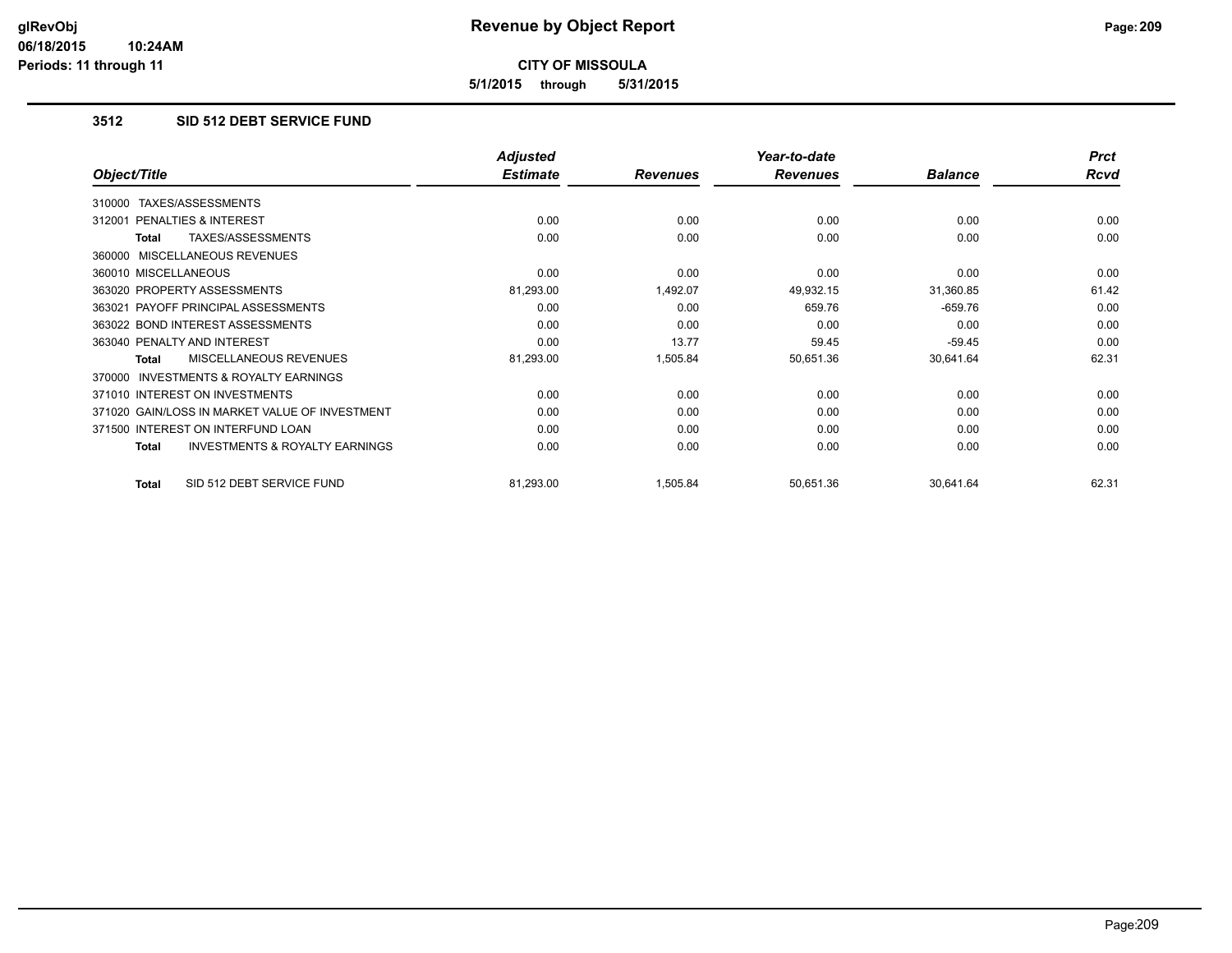**5/1/2015 through 5/31/2015**

**3513 SID 513 DEBT SERVICE FUND**

**3513 SID 513 DEBT SERVICE FUND**

|                                                           | <b>Adjusted</b> |                 | Year-to-date    |                | <b>Prct</b> |
|-----------------------------------------------------------|-----------------|-----------------|-----------------|----------------|-------------|
| Object/Title                                              | <b>Estimate</b> | <b>Revenues</b> | <b>Revenues</b> | <b>Balance</b> | <b>Rcvd</b> |
| TAXES/ASSESSMENTS<br>310000                               |                 |                 |                 |                |             |
| 312001 PENALTIES & INTEREST                               | 0.00            | 0.00            | 0.00            | 0.00           | 0.00        |
| TAXES/ASSESSMENTS<br><b>Total</b>                         | 0.00            | 0.00            | 0.00            | 0.00           | 0.00        |
| MISCELLANEOUS REVENUES<br>360000                          |                 |                 |                 |                |             |
| 360010 MISCELLANEOUS                                      | 0.00            | 0.00            | 0.00            | 0.00           | 0.00        |
| 363020 PROPERTY ASSESSMENTS                               | 0.00            | 0.00            | 0.00            | 0.00           | 0.00        |
| 363021 PAYOFF PRINCIPAL ASSESSMENTS                       | 0.00            | 0.00            | 0.00            | 0.00           | 0.00        |
| 363022 BOND INTEREST ASSESSMENTS                          | 0.00            | 0.00            | 0.00            | 0.00           | 0.00        |
| 363040 PENALTY AND INTEREST                               | 0.00            | 0.00            | 0.00            | 0.00           | 0.00        |
| <b>MISCELLANEOUS REVENUES</b><br><b>Total</b>             | 0.00            | 0.00            | 0.00            | 0.00           | 0.00        |
| <b>INVESTMENTS &amp; ROYALTY EARNINGS</b><br>370000       |                 |                 |                 |                |             |
| 371010 INTEREST ON INVESTMENTS                            | 0.00            | 0.00            | 0.00            | 0.00           | 0.00        |
| 371020 GAIN/LOSS IN MARKET VALUE OF INVESTMENTS           | 0.00            | 0.00            | 0.00            | 0.00           | 0.00        |
| <b>INVESTMENTS &amp; ROYALTY EARNINGS</b><br><b>Total</b> | 0.00            | 0.00            | 0.00            | 0.00           | 0.00        |
| OTHER FINANCING SOURCES<br>380000                         |                 |                 |                 |                |             |
| 381009 TRANSFERS IN                                       | 0.00            | 0.00            | 0.00            | 0.00           | 0.00        |
| OTHER FINANCING SOURCES<br>Total                          | 0.00            | 0.00            | 0.00            | 0.00           | 0.00        |
| SID 513 DEBT SERVICE FUND<br><b>Total</b>                 | 0.00            | 0.00            | 0.00            | 0.00           | 0.00        |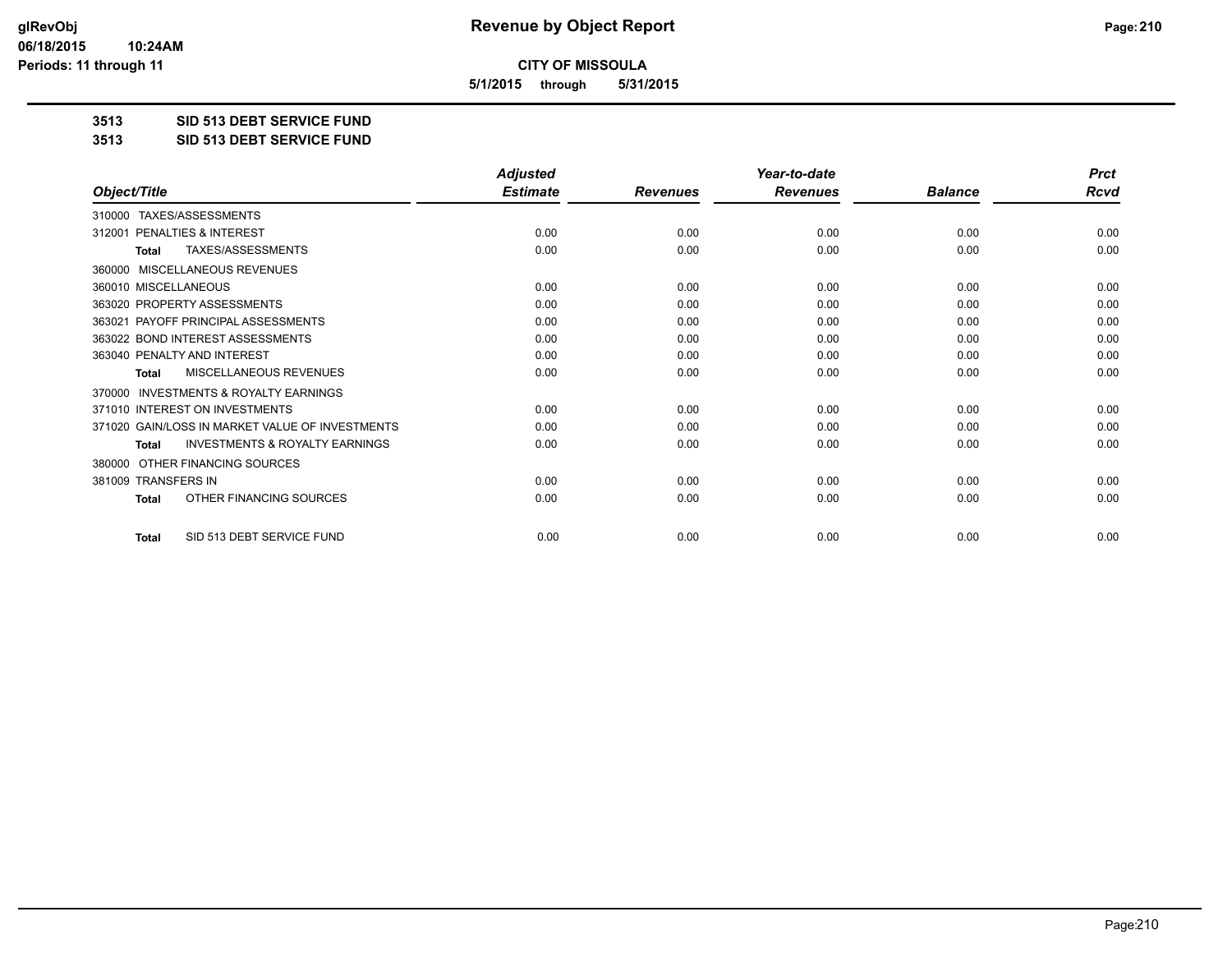**5/1/2015 through 5/31/2015**

### **3513 SID 513 DEBT SERVICE FUND**

|                                                           | <b>Adjusted</b> |                 | Year-to-date    |                | <b>Prct</b> |
|-----------------------------------------------------------|-----------------|-----------------|-----------------|----------------|-------------|
| Object/Title                                              | <b>Estimate</b> | <b>Revenues</b> | <b>Revenues</b> | <b>Balance</b> | <b>Rcvd</b> |
| 310000 TAXES/ASSESSMENTS                                  |                 |                 |                 |                |             |
| 312001 PENALTIES & INTEREST                               | 0.00            | 0.00            | 0.00            | 0.00           | 0.00        |
| TAXES/ASSESSMENTS<br><b>Total</b>                         | 0.00            | 0.00            | 0.00            | 0.00           | 0.00        |
| 360000 MISCELLANEOUS REVENUES                             |                 |                 |                 |                |             |
| 360010 MISCELLANEOUS                                      | 0.00            | 0.00            | 0.00            | 0.00           | 0.00        |
| 363020 PROPERTY ASSESSMENTS                               | 0.00            | 0.00            | 0.00            | 0.00           | 0.00        |
| 363021 PAYOFF PRINCIPAL ASSESSMENTS                       | 0.00            | 0.00            | 0.00            | 0.00           | 0.00        |
| 363022 BOND INTEREST ASSESSMENTS                          | 0.00            | 0.00            | 0.00            | 0.00           | 0.00        |
| 363040 PENALTY AND INTEREST                               | 0.00            | 0.00            | 0.00            | 0.00           | 0.00        |
| MISCELLANEOUS REVENUES<br><b>Total</b>                    | 0.00            | 0.00            | 0.00            | 0.00           | 0.00        |
| <b>INVESTMENTS &amp; ROYALTY EARNINGS</b><br>370000       |                 |                 |                 |                |             |
| 371010 INTEREST ON INVESTMENTS                            | 0.00            | 0.00            | 0.00            | 0.00           | 0.00        |
| 371020 GAIN/LOSS IN MARKET VALUE OF INVESTMENT            | 0.00            | 0.00            | 0.00            | 0.00           | 0.00        |
| <b>INVESTMENTS &amp; ROYALTY EARNINGS</b><br><b>Total</b> | 0.00            | 0.00            | 0.00            | 0.00           | 0.00        |
| OTHER FINANCING SOURCES<br>380000                         |                 |                 |                 |                |             |
| 381009 TRANSFERS IN                                       | 0.00            | 0.00            | 0.00            | 0.00           | 0.00        |
| OTHER FINANCING SOURCES<br><b>Total</b>                   | 0.00            | 0.00            | 0.00            | 0.00           | 0.00        |
| SID 513 DEBT SERVICE FUND<br><b>Total</b>                 | 0.00            | 0.00            | 0.00            | 0.00           | 0.00        |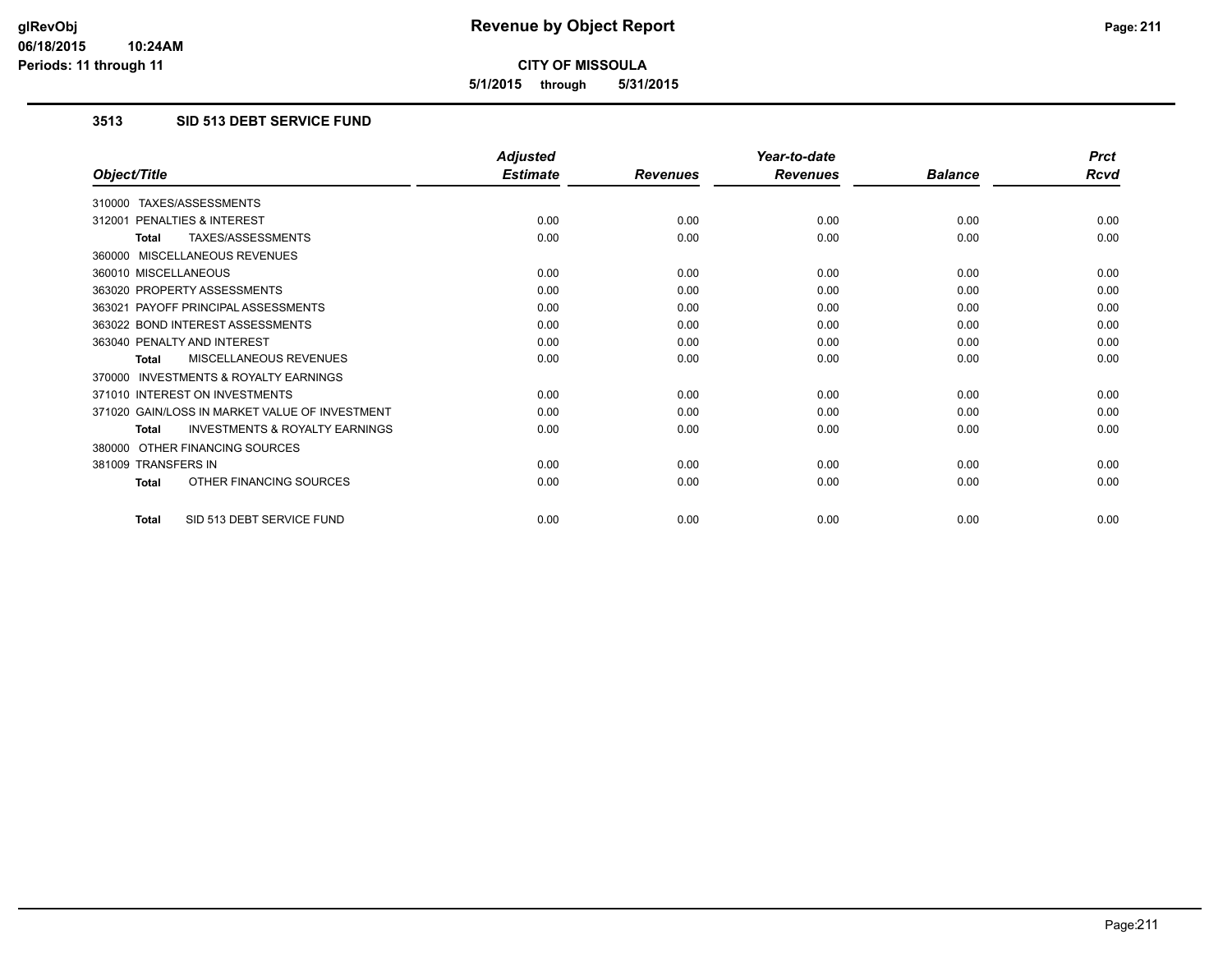**5/1/2015 through 5/31/2015**

**3514 SID 514 DEBT SERVICE FUND**

**3514 SID 514 DEBT SERVICE FUND**

|                                                           | <b>Adjusted</b> |                 | Year-to-date    |                | <b>Prct</b> |
|-----------------------------------------------------------|-----------------|-----------------|-----------------|----------------|-------------|
| Object/Title                                              | <b>Estimate</b> | <b>Revenues</b> | <b>Revenues</b> | <b>Balance</b> | <b>Rcvd</b> |
| TAXES/ASSESSMENTS<br>310000                               |                 |                 |                 |                |             |
| 312001 PENALTIES & INTEREST                               | 0.00            | 0.00            | 0.00            | 0.00           | 0.00        |
| TAXES/ASSESSMENTS<br><b>Total</b>                         | 0.00            | 0.00            | 0.00            | 0.00           | 0.00        |
| MISCELLANEOUS REVENUES<br>360000                          |                 |                 |                 |                |             |
| 360010 MISCELLANEOUS                                      | 0.00            | 0.00            | 0.00            | 0.00           | 0.00        |
| 363020 PROPERTY ASSESSMENTS                               | 0.00            | 0.00            | 0.00            | 0.00           | 0.00        |
| 363021 PAYOFF PRINCIPAL ASSESSMENTS                       | 0.00            | 0.00            | 0.00            | 0.00           | 0.00        |
| 363022 BOND INTEREST ASSESSMENTS                          | 0.00            | 0.00            | 0.00            | 0.00           | 0.00        |
| 363040 PENALTY AND INTEREST                               | 0.00            | 0.00            | 0.00            | 0.00           | 0.00        |
| <b>MISCELLANEOUS REVENUES</b><br><b>Total</b>             | 0.00            | 0.00            | 0.00            | 0.00           | 0.00        |
| <b>INVESTMENTS &amp; ROYALTY EARNINGS</b><br>370000       |                 |                 |                 |                |             |
| 371010 INTEREST ON INVESTMENTS                            | 0.00            | 0.00            | 0.00            | 0.00           | 0.00        |
| 371020 GAIN/LOSS IN MARKET VALUE OF INVESTMENTS           | 0.00            | 0.00            | 0.00            | 0.00           | 0.00        |
| <b>INVESTMENTS &amp; ROYALTY EARNINGS</b><br><b>Total</b> | 0.00            | 0.00            | 0.00            | 0.00           | 0.00        |
| OTHER FINANCING SOURCES<br>380000                         |                 |                 |                 |                |             |
| 383042 TRANSFERS FROM OTHER FUNDS                         | 0.00            | 0.00            | 0.00            | 0.00           | 0.00        |
| OTHER FINANCING SOURCES<br>Total                          | 0.00            | 0.00            | 0.00            | 0.00           | 0.00        |
| SID 514 DEBT SERVICE FUND<br><b>Total</b>                 | 0.00            | 0.00            | 0.00            | 0.00           | 0.00        |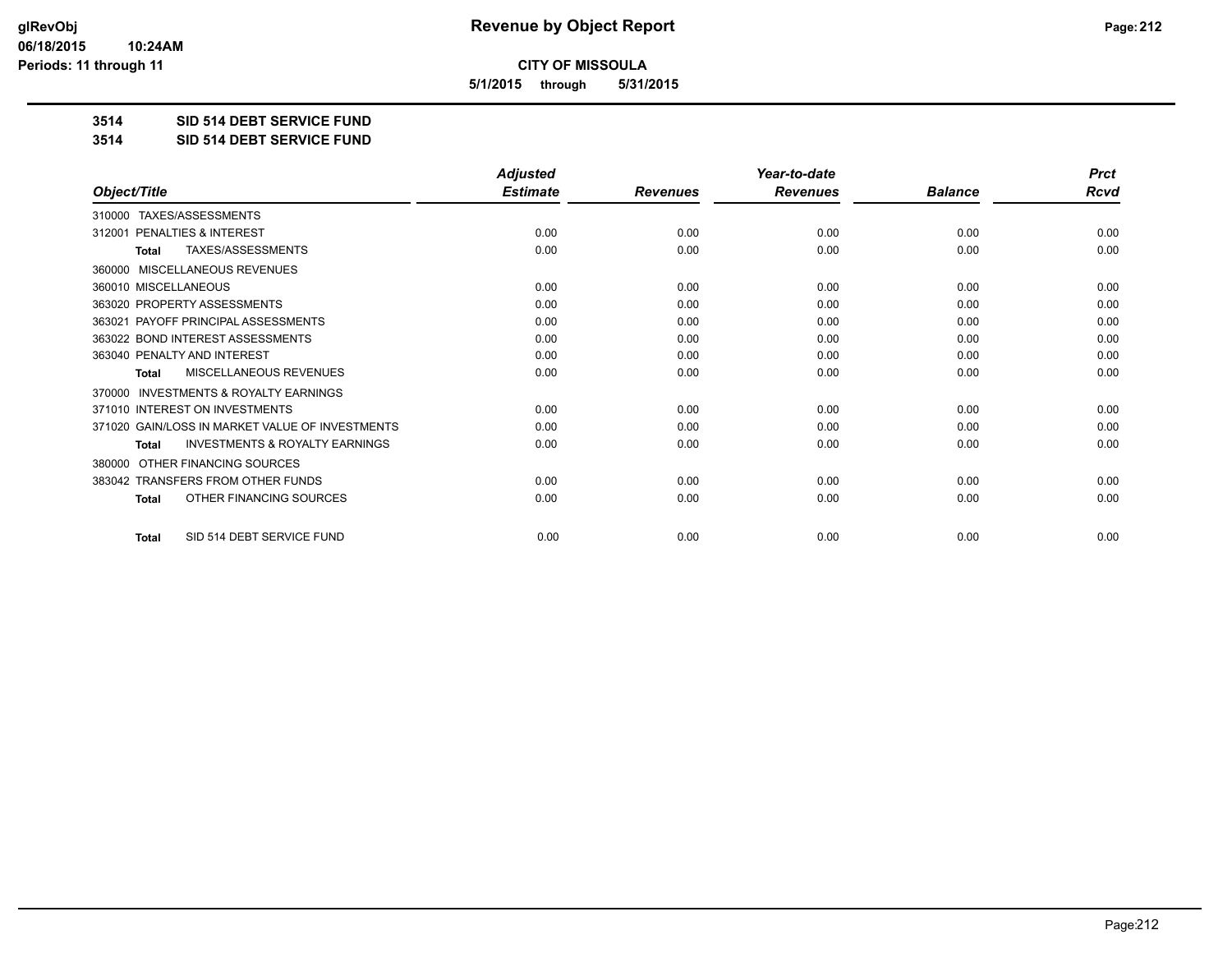**5/1/2015 through 5/31/2015**

### **3514 SID 514 DEBT SERVICE FUND**

|                                                           | <b>Adjusted</b> |                 | Year-to-date    |                | <b>Prct</b> |
|-----------------------------------------------------------|-----------------|-----------------|-----------------|----------------|-------------|
| Object/Title                                              | <b>Estimate</b> | <b>Revenues</b> | <b>Revenues</b> | <b>Balance</b> | <b>Rcvd</b> |
| 310000 TAXES/ASSESSMENTS                                  |                 |                 |                 |                |             |
| 312001 PENALTIES & INTEREST                               | 0.00            | 0.00            | 0.00            | 0.00           | 0.00        |
| <b>TAXES/ASSESSMENTS</b><br><b>Total</b>                  | 0.00            | 0.00            | 0.00            | 0.00           | 0.00        |
| 360000 MISCELLANEOUS REVENUES                             |                 |                 |                 |                |             |
| 360010 MISCELLANEOUS                                      | 0.00            | 0.00            | 0.00            | 0.00           | 0.00        |
| 363020 PROPERTY ASSESSMENTS                               | 0.00            | 0.00            | 0.00            | 0.00           | 0.00        |
| 363021 PAYOFF PRINCIPAL ASSESSMENTS                       | 0.00            | 0.00            | 0.00            | 0.00           | 0.00        |
| 363022 BOND INTEREST ASSESSMENTS                          | 0.00            | 0.00            | 0.00            | 0.00           | 0.00        |
| 363040 PENALTY AND INTEREST                               | 0.00            | 0.00            | 0.00            | 0.00           | 0.00        |
| MISCELLANEOUS REVENUES<br><b>Total</b>                    | 0.00            | 0.00            | 0.00            | 0.00           | 0.00        |
| <b>INVESTMENTS &amp; ROYALTY EARNINGS</b><br>370000       |                 |                 |                 |                |             |
| 371010 INTEREST ON INVESTMENTS                            | 0.00            | 0.00            | 0.00            | 0.00           | 0.00        |
| 371020 GAIN/LOSS IN MARKET VALUE OF INVESTMENT            | 0.00            | 0.00            | 0.00            | 0.00           | 0.00        |
| <b>INVESTMENTS &amp; ROYALTY EARNINGS</b><br><b>Total</b> | 0.00            | 0.00            | 0.00            | 0.00           | 0.00        |
| OTHER FINANCING SOURCES<br>380000                         |                 |                 |                 |                |             |
| 383042 TRANSFERS FROM OTHER FUNDS                         | 0.00            | 0.00            | 0.00            | 0.00           | 0.00        |
| OTHER FINANCING SOURCES<br><b>Total</b>                   | 0.00            | 0.00            | 0.00            | 0.00           | 0.00        |
| SID 514 DEBT SERVICE FUND<br>Total                        | 0.00            | 0.00            | 0.00            | 0.00           | 0.00        |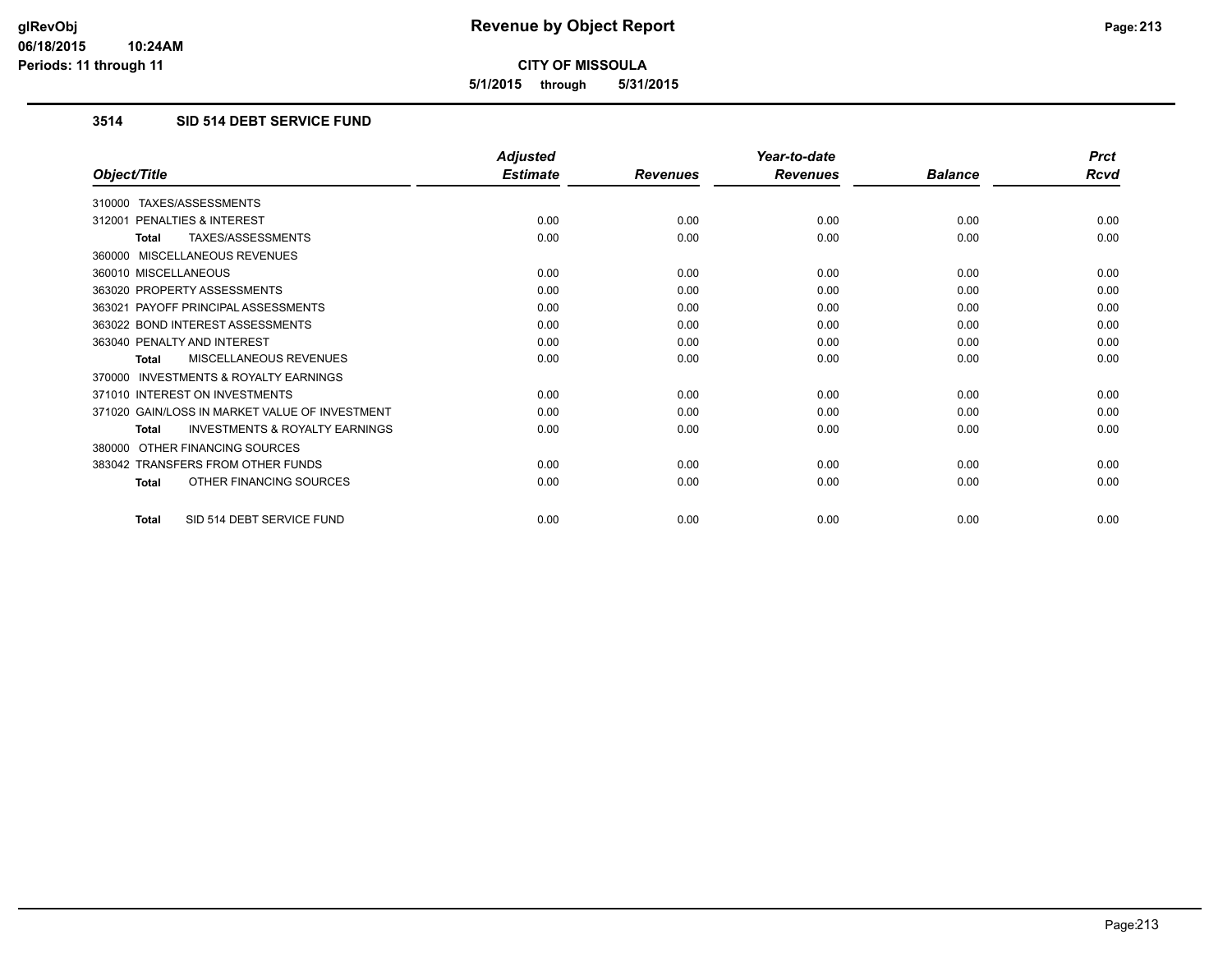**5/1/2015 through 5/31/2015**

**3515 SID 515 DEBT SERVICE FUND**

**3515 SID 515 DEBT SERVICE FUND**

|                                                     | <b>Adjusted</b> |                 | Year-to-date    |                | <b>Prct</b> |
|-----------------------------------------------------|-----------------|-----------------|-----------------|----------------|-------------|
| Object/Title                                        | <b>Estimate</b> | <b>Revenues</b> | <b>Revenues</b> | <b>Balance</b> | <b>Rcvd</b> |
| TAXES/ASSESSMENTS<br>310000                         |                 |                 |                 |                |             |
| PENALTIES & INTEREST<br>312001                      | 0.00            | 0.00            | 0.00            | 0.00           | 0.00        |
| TAXES/ASSESSMENTS<br>Total                          | 0.00            | 0.00            | 0.00            | 0.00           | 0.00        |
| MISCELLANEOUS REVENUES<br>360000                    |                 |                 |                 |                |             |
| 363020 PROPERTY ASSESSMENTS                         | 0.00            | 0.00            | 0.00            | 0.00           | 0.00        |
| PAYOFF PRINCIPAL ASSESSMENTS<br>363021              | 0.00            | 0.00            | 0.00            | 0.00           | 0.00        |
| 363022 BOND INTEREST ASSESSMENTS                    | 0.00            | 0.00            | 0.00            | 0.00           | 0.00        |
| 363040 PENALTY AND INTEREST                         | 0.00            | 0.00            | 0.00            | 0.00           | 0.00        |
| MISCELLANEOUS REVENUES<br>Total                     | 0.00            | 0.00            | 0.00            | 0.00           | 0.00        |
| <b>INVESTMENTS &amp; ROYALTY EARNINGS</b><br>370000 |                 |                 |                 |                |             |
| 371010 INTEREST ON INVESTMENTS                      | 0.00            | 0.00            | 0.00            | 0.00           | 0.00        |
| 371020 GAIN/LOSS IN MARKET VALUE OF INVESTMENTS     | 0.00            | 0.00            | 0.00            | 0.00           | 0.00        |
| <b>INVESTMENTS &amp; ROYALTY EARNINGS</b><br>Total  | 0.00            | 0.00            | 0.00            | 0.00           | 0.00        |
| OTHER FINANCING SOURCES<br>380000                   |                 |                 |                 |                |             |
| 383042 TRANSFERS FROM OTHER FUNDS                   | 0.00            | 0.00            | 0.00            | 0.00           | 0.00        |
| OTHER FINANCING SOURCES<br><b>Total</b>             | 0.00            | 0.00            | 0.00            | 0.00           | 0.00        |
|                                                     |                 |                 |                 |                |             |
| SID 515 DEBT SERVICE FUND<br><b>Total</b>           | 0.00            | 0.00            | 0.00            | 0.00           | 0.00        |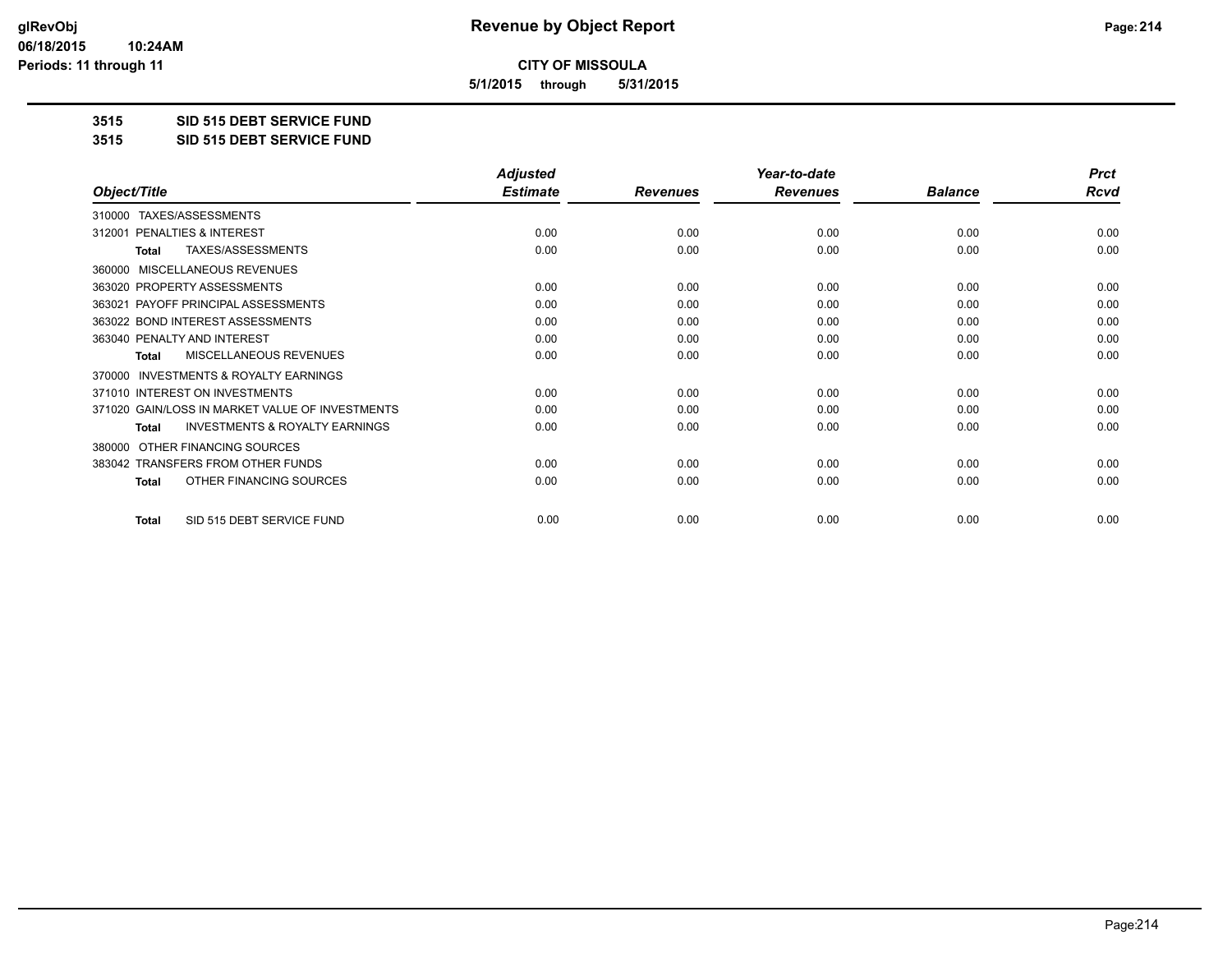**5/1/2015 through 5/31/2015**

### **3515 SID 515 DEBT SERVICE FUND**

|                                                           | <b>Adjusted</b> |                 | Year-to-date    |                | <b>Prct</b> |
|-----------------------------------------------------------|-----------------|-----------------|-----------------|----------------|-------------|
| Object/Title                                              | <b>Estimate</b> | <b>Revenues</b> | <b>Revenues</b> | <b>Balance</b> | <b>Rcvd</b> |
| TAXES/ASSESSMENTS<br>310000                               |                 |                 |                 |                |             |
| 312001 PENALTIES & INTEREST                               | 0.00            | 0.00            | 0.00            | 0.00           | 0.00        |
| TAXES/ASSESSMENTS<br><b>Total</b>                         | 0.00            | 0.00            | 0.00            | 0.00           | 0.00        |
| MISCELLANEOUS REVENUES<br>360000                          |                 |                 |                 |                |             |
| 363020 PROPERTY ASSESSMENTS                               | 0.00            | 0.00            | 0.00            | 0.00           | 0.00        |
| 363021 PAYOFF PRINCIPAL ASSESSMENTS                       | 0.00            | 0.00            | 0.00            | 0.00           | 0.00        |
| 363022 BOND INTEREST ASSESSMENTS                          | 0.00            | 0.00            | 0.00            | 0.00           | 0.00        |
| 363040 PENALTY AND INTEREST                               | 0.00            | 0.00            | 0.00            | 0.00           | 0.00        |
| MISCELLANEOUS REVENUES<br><b>Total</b>                    | 0.00            | 0.00            | 0.00            | 0.00           | 0.00        |
| <b>INVESTMENTS &amp; ROYALTY EARNINGS</b><br>370000       |                 |                 |                 |                |             |
| 371010 INTEREST ON INVESTMENTS                            | 0.00            | 0.00            | 0.00            | 0.00           | 0.00        |
| 371020 GAIN/LOSS IN MARKET VALUE OF INVESTMENT            | 0.00            | 0.00            | 0.00            | 0.00           | 0.00        |
| <b>INVESTMENTS &amp; ROYALTY EARNINGS</b><br><b>Total</b> | 0.00            | 0.00            | 0.00            | 0.00           | 0.00        |
| OTHER FINANCING SOURCES<br>380000                         |                 |                 |                 |                |             |
| 383042 TRANSFERS FROM OTHER FUNDS                         | 0.00            | 0.00            | 0.00            | 0.00           | 0.00        |
| OTHER FINANCING SOURCES<br><b>Total</b>                   | 0.00            | 0.00            | 0.00            | 0.00           | 0.00        |
| SID 515 DEBT SERVICE FUND<br>Total                        | 0.00            | 0.00            | 0.00            | 0.00           | 0.00        |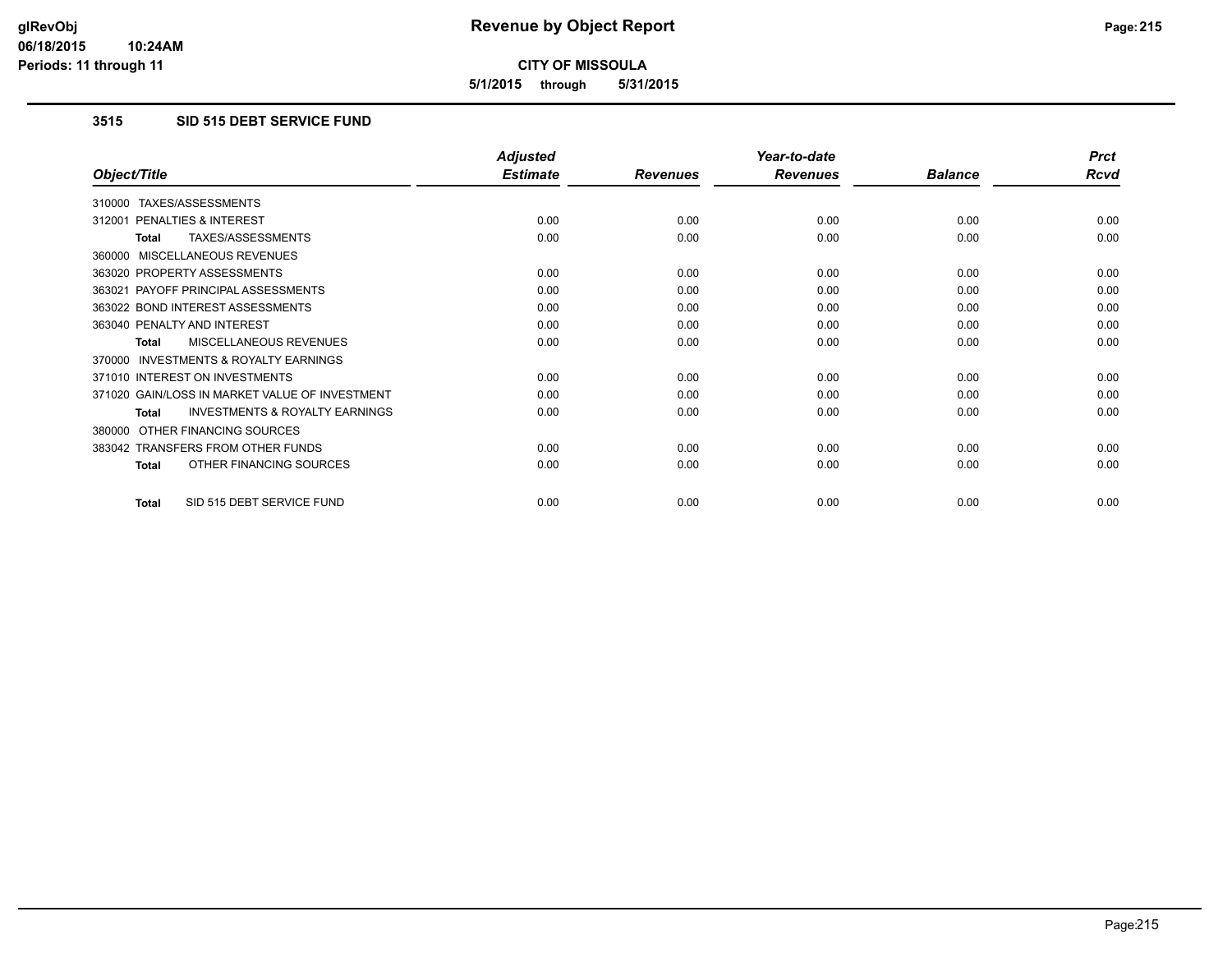**5/1/2015 through 5/31/2015**

**3517 SID 517 DEBT SERVICE FUND**

**3517 SID 517 DEBT SERVICE FUND**

|                                                           | <b>Adjusted</b> |                 | Year-to-date    |                | <b>Prct</b> |
|-----------------------------------------------------------|-----------------|-----------------|-----------------|----------------|-------------|
| Object/Title                                              | <b>Estimate</b> | <b>Revenues</b> | <b>Revenues</b> | <b>Balance</b> | Rcvd        |
| TAXES/ASSESSMENTS<br>310000                               |                 |                 |                 |                |             |
| PENALTIES & INTEREST<br>312001                            | 0.00            | 0.00            | 0.00            | 0.00           | 0.00        |
| TAXES/ASSESSMENTS<br>Total                                | 0.00            | 0.00            | 0.00            | 0.00           | 0.00        |
| MISCELLANEOUS REVENUES<br>360000                          |                 |                 |                 |                |             |
| 360010 MISCELLANEOUS                                      | 0.00            | 0.00            | 0.00            | 0.00           | 0.00        |
| 363020 PROPERTY ASSESSMENTS                               | 0.00            | 0.00            | 0.00            | 0.00           | 0.00        |
| 363021 PAYOFF PRINCIPAL ASSESSMENTS                       | 0.00            | 0.00            | 0.00            | 0.00           | 0.00        |
| 363022 BOND INTEREST ASSESSMENTS                          | 0.00            | 0.00            | 0.00            | 0.00           | 0.00        |
| 363040 PENALTY AND INTEREST                               | 0.00            | 0.00            | 0.00            | 0.00           | 0.00        |
| <b>MISCELLANEOUS REVENUES</b><br><b>Total</b>             | 0.00            | 0.00            | 0.00            | 0.00           | 0.00        |
| <b>INVESTMENTS &amp; ROYALTY EARNINGS</b><br>370000       |                 |                 |                 |                |             |
| 371010 INTEREST ON INVESTMENTS                            | 0.00            | 0.00            | 0.00            | 0.00           | 0.00        |
| 371020 GAIN/LOSS IN MARKET VALUE OF INVESTMENTS           | 0.00            | 0.00            | 0.00            | 0.00           | 0.00        |
| <b>INVESTMENTS &amp; ROYALTY EARNINGS</b><br><b>Total</b> | 0.00            | 0.00            | 0.00            | 0.00           | 0.00        |
| OTHER FINANCING SOURCES<br>380000                         |                 |                 |                 |                |             |
| 381009 TRANSFERS IN                                       | 0.00            | 0.00            | 0.00            | 0.00           | 0.00        |
| OTHER FINANCING SOURCES<br><b>Total</b>                   | 0.00            | 0.00            | 0.00            | 0.00           | 0.00        |
| SID 517 DEBT SERVICE FUND<br><b>Total</b>                 | 0.00            | 0.00            | 0.00            | 0.00           | 0.00        |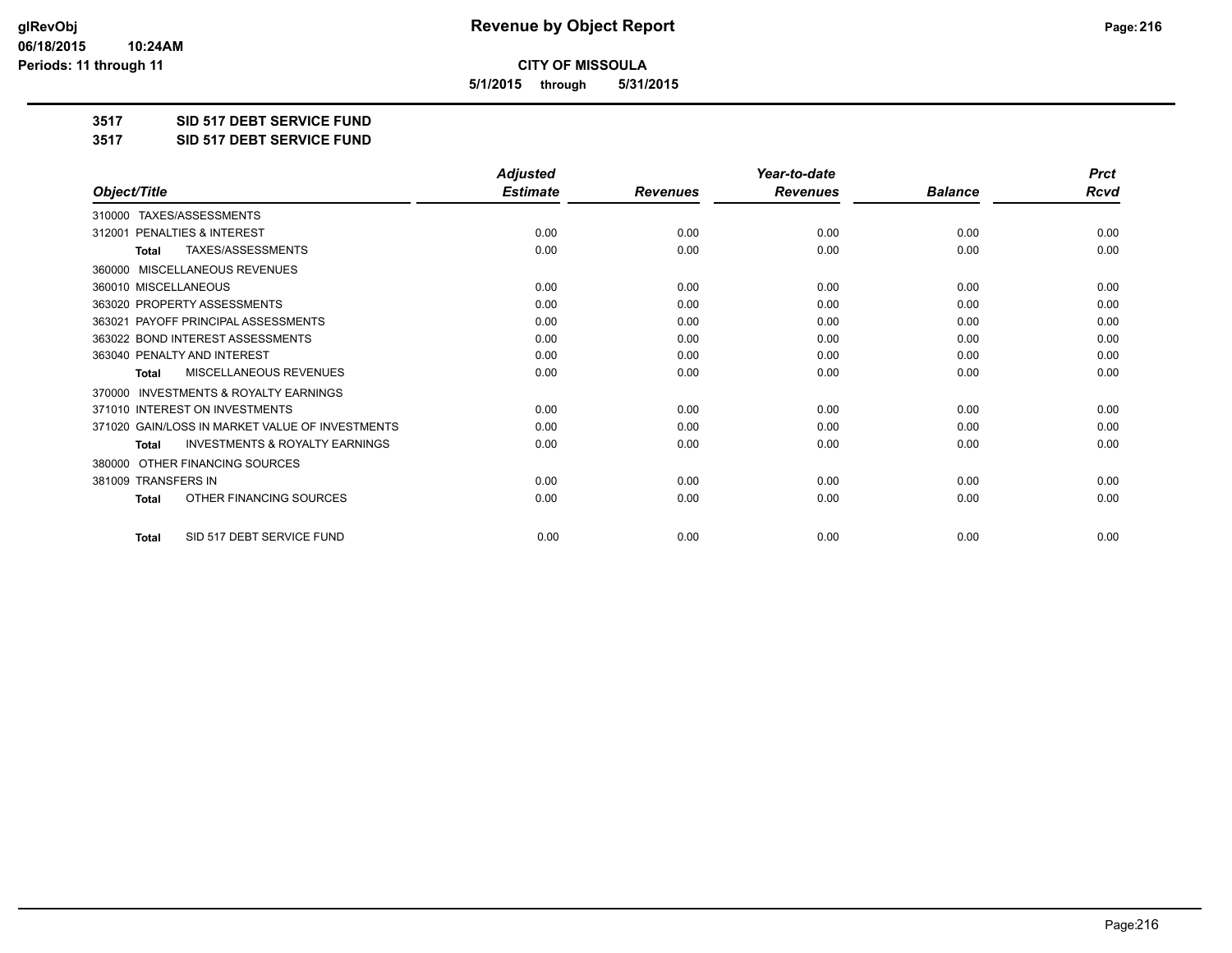**5/1/2015 through 5/31/2015**

# **3517 SID 517 DEBT SERVICE FUND**

|                                                           | <b>Adjusted</b> |                 | Year-to-date    |                | <b>Prct</b> |
|-----------------------------------------------------------|-----------------|-----------------|-----------------|----------------|-------------|
| Object/Title                                              | <b>Estimate</b> | <b>Revenues</b> | <b>Revenues</b> | <b>Balance</b> | <b>Rcvd</b> |
| 310000 TAXES/ASSESSMENTS                                  |                 |                 |                 |                |             |
| 312001 PENALTIES & INTEREST                               | 0.00            | 0.00            | 0.00            | 0.00           | 0.00        |
| TAXES/ASSESSMENTS<br><b>Total</b>                         | 0.00            | 0.00            | 0.00            | 0.00           | 0.00        |
| 360000 MISCELLANEOUS REVENUES                             |                 |                 |                 |                |             |
| 360010 MISCELLANEOUS                                      | 0.00            | 0.00            | 0.00            | 0.00           | 0.00        |
| 363020 PROPERTY ASSESSMENTS                               | 0.00            | 0.00            | 0.00            | 0.00           | 0.00        |
| 363021 PAYOFF PRINCIPAL ASSESSMENTS                       | 0.00            | 0.00            | 0.00            | 0.00           | 0.00        |
| 363022 BOND INTEREST ASSESSMENTS                          | 0.00            | 0.00            | 0.00            | 0.00           | 0.00        |
| 363040 PENALTY AND INTEREST                               | 0.00            | 0.00            | 0.00            | 0.00           | 0.00        |
| MISCELLANEOUS REVENUES<br><b>Total</b>                    | 0.00            | 0.00            | 0.00            | 0.00           | 0.00        |
| <b>INVESTMENTS &amp; ROYALTY EARNINGS</b><br>370000       |                 |                 |                 |                |             |
| 371010 INTEREST ON INVESTMENTS                            | 0.00            | 0.00            | 0.00            | 0.00           | 0.00        |
| 371020 GAIN/LOSS IN MARKET VALUE OF INVESTMENT            | 0.00            | 0.00            | 0.00            | 0.00           | 0.00        |
| <b>INVESTMENTS &amp; ROYALTY EARNINGS</b><br><b>Total</b> | 0.00            | 0.00            | 0.00            | 0.00           | 0.00        |
| 380000 OTHER FINANCING SOURCES                            |                 |                 |                 |                |             |
| 381009 TRANSFERS IN                                       | 0.00            | 0.00            | 0.00            | 0.00           | 0.00        |
| OTHER FINANCING SOURCES<br><b>Total</b>                   | 0.00            | 0.00            | 0.00            | 0.00           | 0.00        |
| SID 517 DEBT SERVICE FUND<br>Total                        | 0.00            | 0.00            | 0.00            | 0.00           | 0.00        |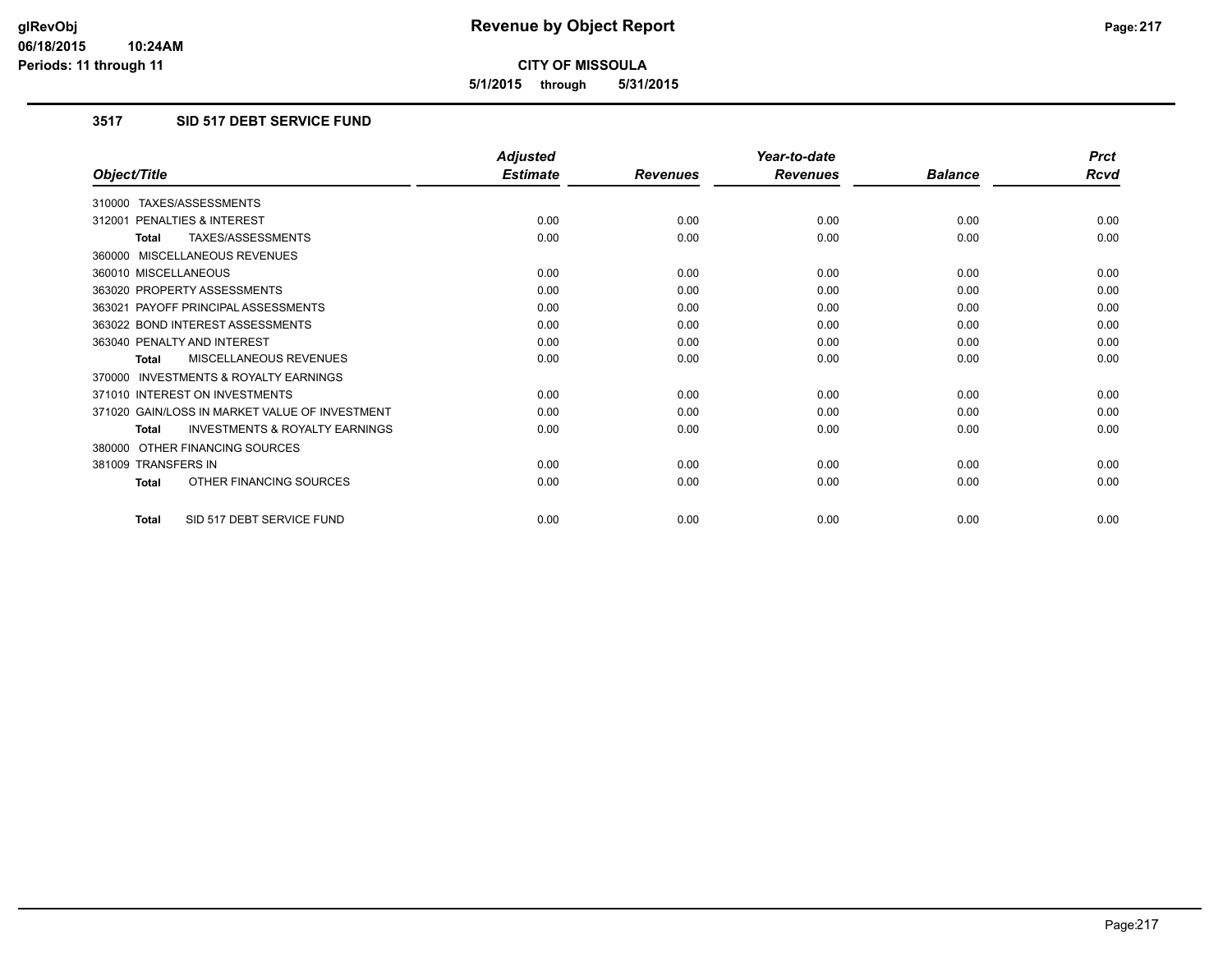**5/1/2015 through 5/31/2015**

**3518 SID 518 DEBT SERVICE FUND**

**3518 SID 518 DEBT SERVICE FUND**

|                                                           | <b>Adjusted</b> |                 | Year-to-date    |                | <b>Prct</b> |
|-----------------------------------------------------------|-----------------|-----------------|-----------------|----------------|-------------|
| Object/Title                                              | <b>Estimate</b> | <b>Revenues</b> | <b>Revenues</b> | <b>Balance</b> | <b>Rcvd</b> |
| 310000 TAXES/ASSESSMENTS                                  |                 |                 |                 |                |             |
| PENALTIES & INTEREST<br>312001                            | 0.00            | 0.00            | 0.00            | 0.00           | 0.00        |
| TAXES/ASSESSMENTS<br><b>Total</b>                         | 0.00            | 0.00            | 0.00            | 0.00           | 0.00        |
| <b>MISCELLANEOUS REVENUES</b><br>360000                   |                 |                 |                 |                |             |
| 363020 PROPERTY ASSESSMENTS                               | 0.00            | 0.00            | 0.00            | 0.00           | 0.00        |
| 363021 PAYOFF PRINCIPAL ASSESSMENTS                       | 0.00            | 0.00            | 0.00            | 0.00           | 0.00        |
| 363022 BOND INTEREST ASSESSMENTS                          | 0.00            | 0.00            | 0.00            | 0.00           | 0.00        |
| 363040 PENALTY AND INTEREST                               | 0.00            | 0.00            | 0.00            | 0.00           | 0.00        |
| MISCELLANEOUS REVENUES<br><b>Total</b>                    | 0.00            | 0.00            | 0.00            | 0.00           | 0.00        |
| <b>INVESTMENTS &amp; ROYALTY EARNINGS</b><br>370000       |                 |                 |                 |                |             |
| 371010 INTEREST ON INVESTMENTS                            | 0.00            | 0.00            | 0.00            | 0.00           | 0.00        |
| 371020 GAIN/LOSS IN MARKET VALUE OF INVESTMENTS           | 0.00            | 0.00            | 0.00            | 0.00           | 0.00        |
| <b>INVESTMENTS &amp; ROYALTY EARNINGS</b><br><b>Total</b> | 0.00            | 0.00            | 0.00            | 0.00           | 0.00        |
| OTHER FINANCING SOURCES<br>380000                         |                 |                 |                 |                |             |
| 381009 TRANSFERS IN                                       | 0.00            | 0.00            | 0.00            | 0.00           | 0.00        |
| 383000 OPERATING TRANSFERS                                | 0.00            | 0.00            | 0.00            | 0.00           | 0.00        |
| OTHER FINANCING SOURCES<br><b>Total</b>                   | 0.00            | 0.00            | 0.00            | 0.00           | 0.00        |
| SID 518 DEBT SERVICE FUND<br><b>Total</b>                 | 0.00            | 0.00            | 0.00            | 0.00           | 0.00        |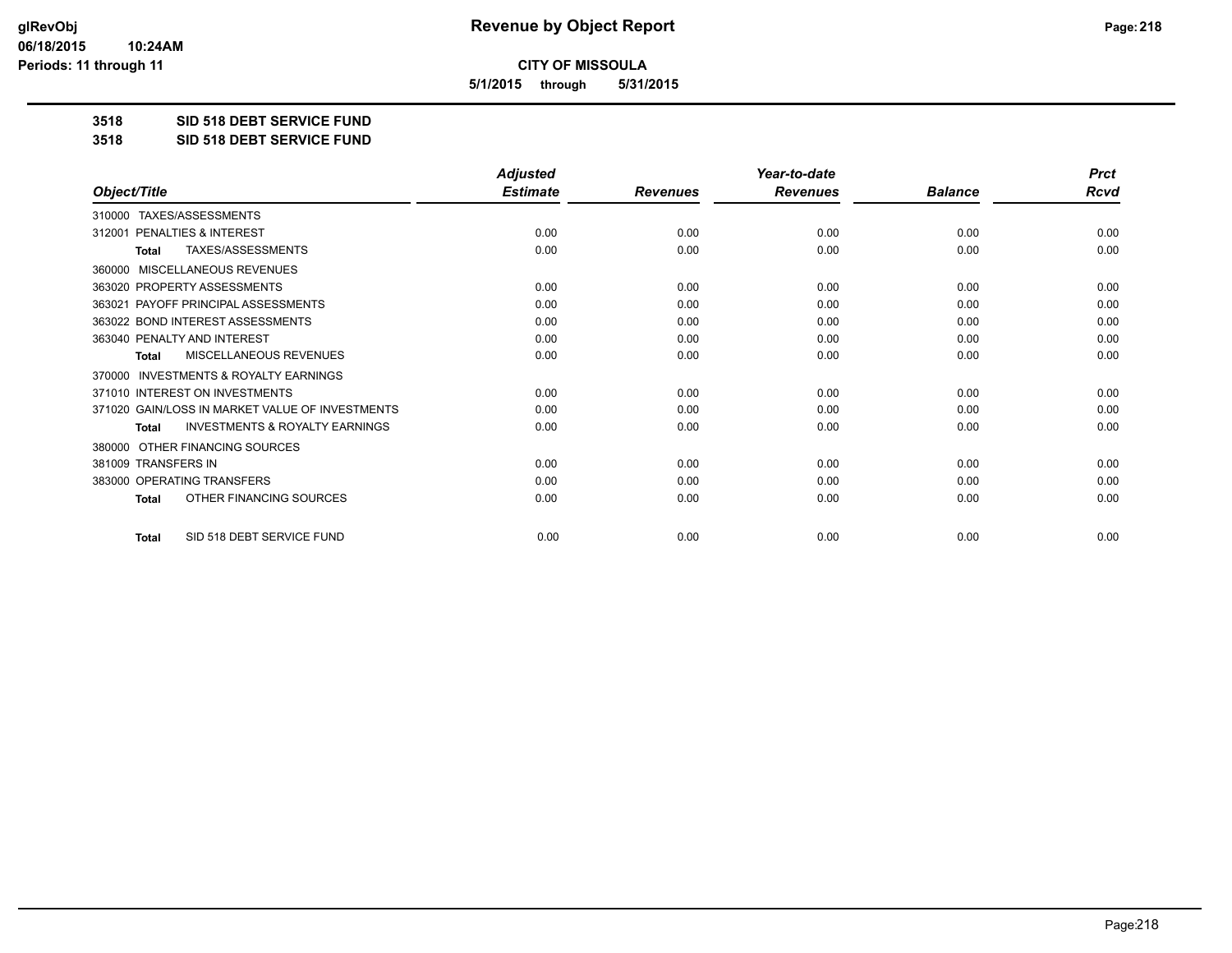**5/1/2015 through 5/31/2015**

# **3518 SID 518 DEBT SERVICE FUND**

|                                                           | <b>Adjusted</b> |                 | Year-to-date    |                | <b>Prct</b> |
|-----------------------------------------------------------|-----------------|-----------------|-----------------|----------------|-------------|
| Object/Title                                              | <b>Estimate</b> | <b>Revenues</b> | <b>Revenues</b> | <b>Balance</b> | <b>Rcvd</b> |
| 310000 TAXES/ASSESSMENTS                                  |                 |                 |                 |                |             |
| 312001 PENALTIES & INTEREST                               | 0.00            | 0.00            | 0.00            | 0.00           | 0.00        |
| <b>TAXES/ASSESSMENTS</b><br><b>Total</b>                  | 0.00            | 0.00            | 0.00            | 0.00           | 0.00        |
| 360000 MISCELLANEOUS REVENUES                             |                 |                 |                 |                |             |
| 363020 PROPERTY ASSESSMENTS                               | 0.00            | 0.00            | 0.00            | 0.00           | 0.00        |
| 363021 PAYOFF PRINCIPAL ASSESSMENTS                       | 0.00            | 0.00            | 0.00            | 0.00           | 0.00        |
| 363022 BOND INTEREST ASSESSMENTS                          | 0.00            | 0.00            | 0.00            | 0.00           | 0.00        |
| 363040 PENALTY AND INTEREST                               | 0.00            | 0.00            | 0.00            | 0.00           | 0.00        |
| MISCELLANEOUS REVENUES<br><b>Total</b>                    | 0.00            | 0.00            | 0.00            | 0.00           | 0.00        |
| <b>INVESTMENTS &amp; ROYALTY EARNINGS</b><br>370000       |                 |                 |                 |                |             |
| 371010 INTEREST ON INVESTMENTS                            | 0.00            | 0.00            | 0.00            | 0.00           | 0.00        |
| 371020 GAIN/LOSS IN MARKET VALUE OF INVESTMENT            | 0.00            | 0.00            | 0.00            | 0.00           | 0.00        |
| <b>INVESTMENTS &amp; ROYALTY EARNINGS</b><br><b>Total</b> | 0.00            | 0.00            | 0.00            | 0.00           | 0.00        |
| 380000 OTHER FINANCING SOURCES                            |                 |                 |                 |                |             |
| 381009 TRANSFERS IN                                       | 0.00            | 0.00            | 0.00            | 0.00           | 0.00        |
| 383000 OPERATING TRANSFERS                                | 0.00            | 0.00            | 0.00            | 0.00           | 0.00        |
| OTHER FINANCING SOURCES<br><b>Total</b>                   | 0.00            | 0.00            | 0.00            | 0.00           | 0.00        |
| SID 518 DEBT SERVICE FUND<br><b>Total</b>                 | 0.00            | 0.00            | 0.00            | 0.00           | 0.00        |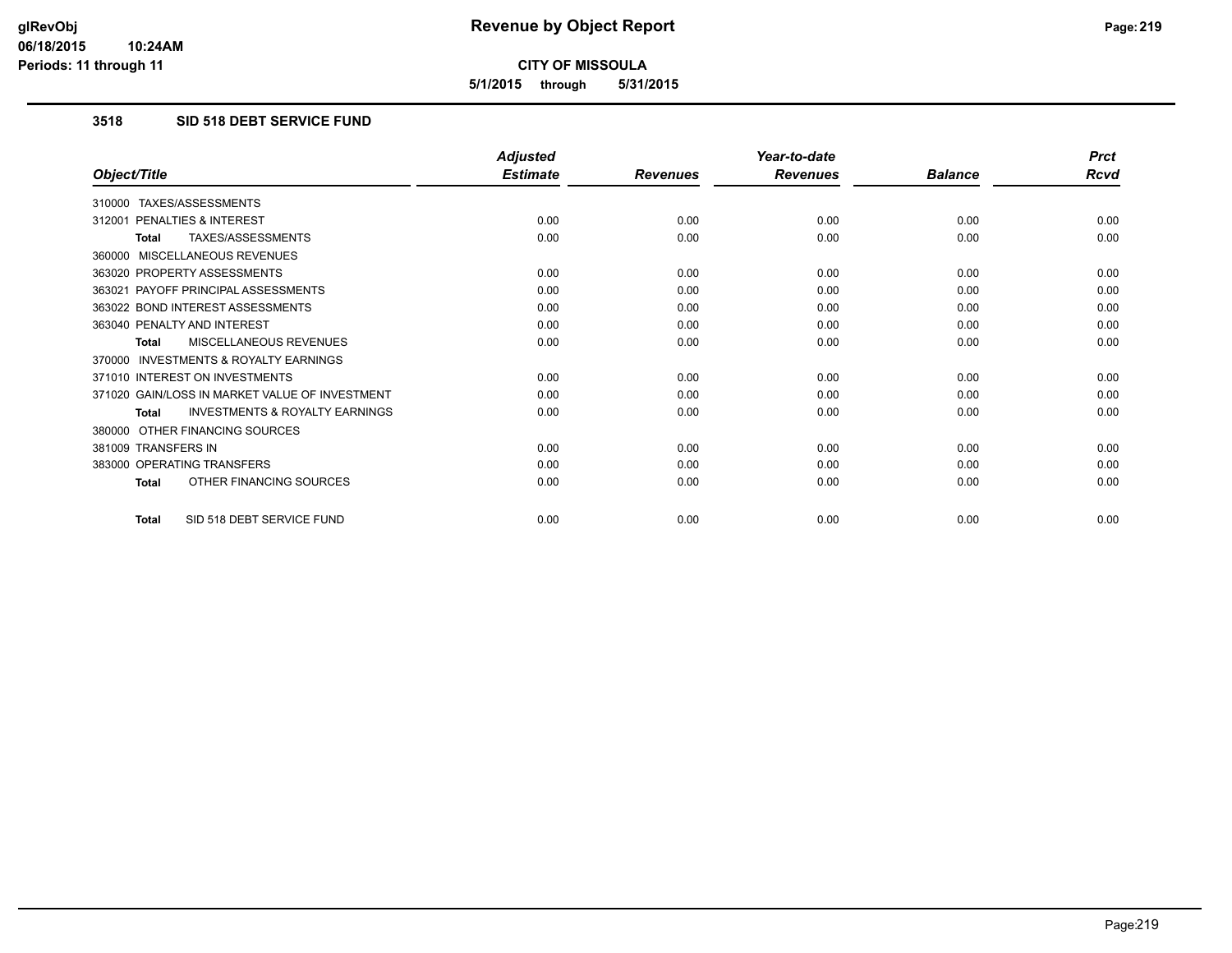**5/1/2015 through 5/31/2015**

**3519 SID 519 DEBT SERVICE FUND**

**3519 SID 519 DEBT SERVICE FUND**

|                                                           | <b>Adjusted</b> |                 | Year-to-date    |                | <b>Prct</b> |
|-----------------------------------------------------------|-----------------|-----------------|-----------------|----------------|-------------|
| Object/Title                                              | <b>Estimate</b> | <b>Revenues</b> | <b>Revenues</b> | <b>Balance</b> | <b>Rcvd</b> |
| TAXES/ASSESSMENTS<br>310000                               |                 |                 |                 |                |             |
| PENALTIES & INTEREST<br>312001                            | 0.00            | 0.00            | 0.00            | 0.00           | 0.00        |
| TAXES/ASSESSMENTS<br><b>Total</b>                         | 0.00            | 0.00            | 0.00            | 0.00           | 0.00        |
| <b>MISCELLANEOUS REVENUES</b><br>360000                   |                 |                 |                 |                |             |
| 360010 MISCELLANEOUS                                      | 0.00            | 0.00            | 0.00            | 0.00           | 0.00        |
| 363020 PROPERTY ASSESSMENTS                               | 0.00            | 0.00            | 0.00            | 0.00           | 0.00        |
| 363021 PAYOFF PRINCIPAL ASSESSMENTS                       | 0.00            | 0.00            | 0.00            | 0.00           | 0.00        |
| 363022 BOND INTEREST ASSESSMENTS                          | 0.00            | 0.00            | 0.00            | 0.00           | 0.00        |
| 363040 PENALTY AND INTEREST                               | 0.00            | 0.00            | 0.00            | 0.00           | 0.00        |
| MISCELLANEOUS REVENUES<br><b>Total</b>                    | 0.00            | 0.00            | 0.00            | 0.00           | 0.00        |
| <b>INVESTMENTS &amp; ROYALTY EARNINGS</b><br>370000       |                 |                 |                 |                |             |
| 371010 INTEREST ON INVESTMENTS                            | 0.00            | 0.00            | 0.00            | 0.00           | 0.00        |
| 371020 GAIN/LOSS IN MARKET VALUE OF INVESTMENTS           | 0.00            | 0.00            | 0.00            | 0.00           | 0.00        |
| <b>INVESTMENTS &amp; ROYALTY EARNINGS</b><br><b>Total</b> | 0.00            | 0.00            | 0.00            | 0.00           | 0.00        |
| OTHER FINANCING SOURCES<br>380000                         |                 |                 |                 |                |             |
| 381009 TRANSFERS IN                                       | 0.00            | 0.00            | 0.00            | 0.00           | 0.00        |
| OTHER FINANCING SOURCES<br><b>Total</b>                   | 0.00            | 0.00            | 0.00            | 0.00           | 0.00        |
| SID 519 DEBT SERVICE FUND<br><b>Total</b>                 | 0.00            | 0.00            | 0.00            | 0.00           | 0.00        |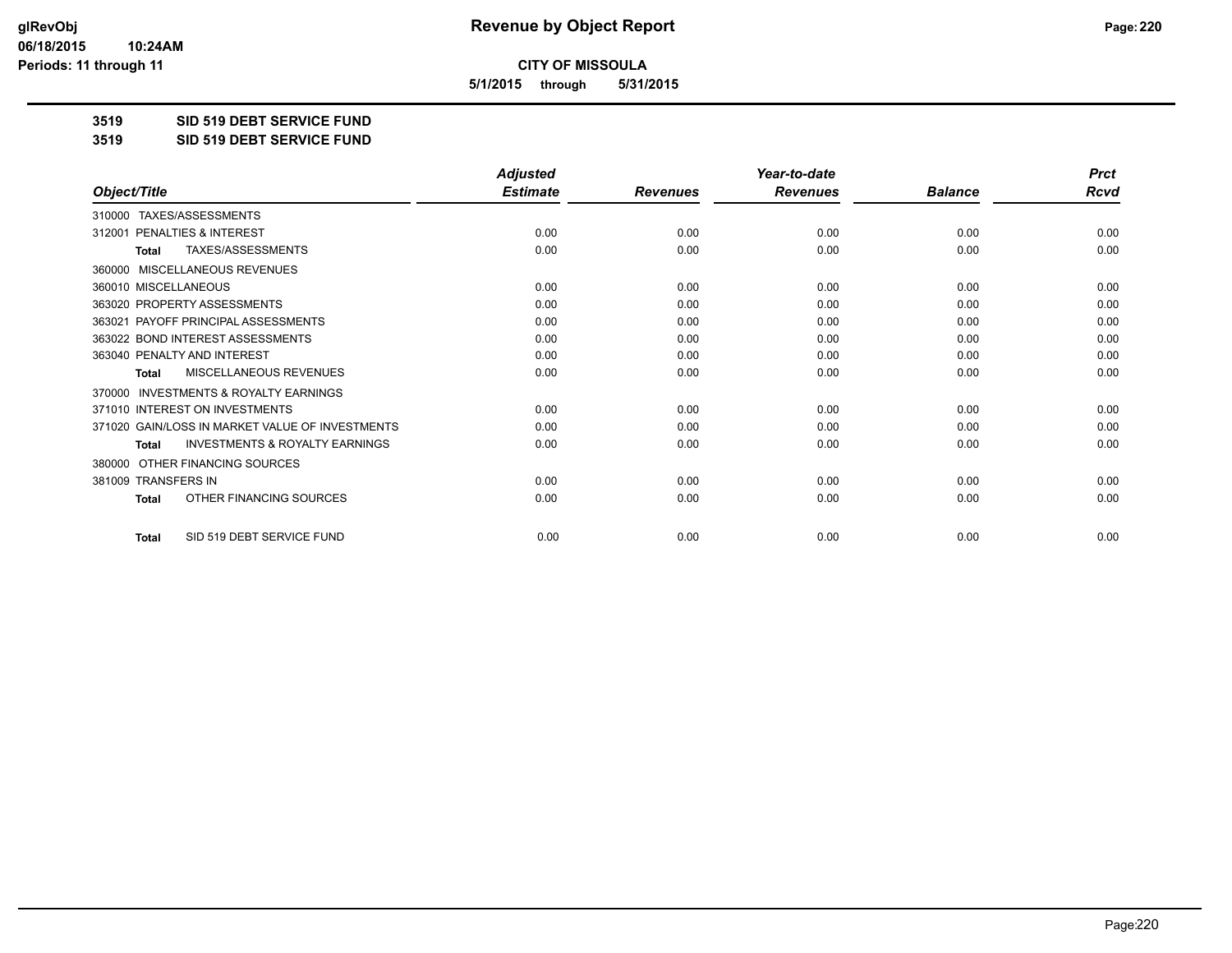**5/1/2015 through 5/31/2015**

# **3519 SID 519 DEBT SERVICE FUND**

|                                                           | <b>Adjusted</b> |                 | Year-to-date    |                | <b>Prct</b> |
|-----------------------------------------------------------|-----------------|-----------------|-----------------|----------------|-------------|
| Object/Title                                              | <b>Estimate</b> | <b>Revenues</b> | <b>Revenues</b> | <b>Balance</b> | <b>Rcvd</b> |
| 310000 TAXES/ASSESSMENTS                                  |                 |                 |                 |                |             |
| 312001 PENALTIES & INTEREST                               | 0.00            | 0.00            | 0.00            | 0.00           | 0.00        |
| TAXES/ASSESSMENTS<br><b>Total</b>                         | 0.00            | 0.00            | 0.00            | 0.00           | 0.00        |
| 360000 MISCELLANEOUS REVENUES                             |                 |                 |                 |                |             |
| 360010 MISCELLANEOUS                                      | 0.00            | 0.00            | 0.00            | 0.00           | 0.00        |
| 363020 PROPERTY ASSESSMENTS                               | 0.00            | 0.00            | 0.00            | 0.00           | 0.00        |
| 363021 PAYOFF PRINCIPAL ASSESSMENTS                       | 0.00            | 0.00            | 0.00            | 0.00           | 0.00        |
| 363022 BOND INTEREST ASSESSMENTS                          | 0.00            | 0.00            | 0.00            | 0.00           | 0.00        |
| 363040 PENALTY AND INTEREST                               | 0.00            | 0.00            | 0.00            | 0.00           | 0.00        |
| MISCELLANEOUS REVENUES<br><b>Total</b>                    | 0.00            | 0.00            | 0.00            | 0.00           | 0.00        |
| <b>INVESTMENTS &amp; ROYALTY EARNINGS</b><br>370000       |                 |                 |                 |                |             |
| 371010 INTEREST ON INVESTMENTS                            | 0.00            | 0.00            | 0.00            | 0.00           | 0.00        |
| 371020 GAIN/LOSS IN MARKET VALUE OF INVESTMENT            | 0.00            | 0.00            | 0.00            | 0.00           | 0.00        |
| <b>INVESTMENTS &amp; ROYALTY EARNINGS</b><br><b>Total</b> | 0.00            | 0.00            | 0.00            | 0.00           | 0.00        |
| OTHER FINANCING SOURCES<br>380000                         |                 |                 |                 |                |             |
| 381009 TRANSFERS IN                                       | 0.00            | 0.00            | 0.00            | 0.00           | 0.00        |
| OTHER FINANCING SOURCES<br><b>Total</b>                   | 0.00            | 0.00            | 0.00            | 0.00           | 0.00        |
| SID 519 DEBT SERVICE FUND<br><b>Total</b>                 | 0.00            | 0.00            | 0.00            | 0.00           | 0.00        |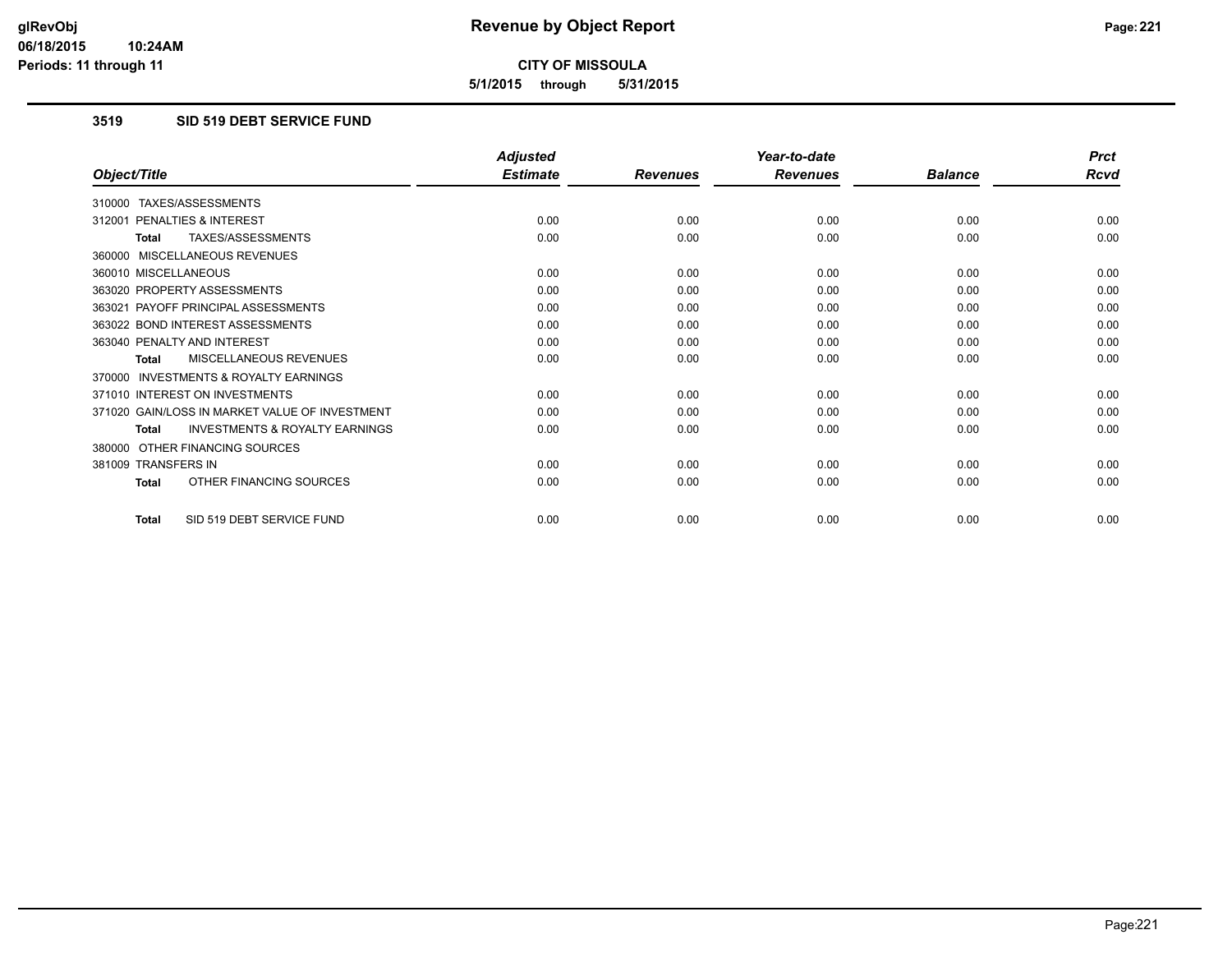**5/1/2015 through 5/31/2015**

**3520 SID 520 DEBT SERVICE FUND**

**3520 SID 520 DEBT SERVICE FUND**

|                                                           | <b>Adjusted</b> |                 | Year-to-date    |                | <b>Prct</b> |
|-----------------------------------------------------------|-----------------|-----------------|-----------------|----------------|-------------|
| Object/Title                                              | <b>Estimate</b> | <b>Revenues</b> | <b>Revenues</b> | <b>Balance</b> | <b>Rcvd</b> |
| TAXES/ASSESSMENTS<br>310000                               |                 |                 |                 |                |             |
| 312001 PENALTIES & INTEREST                               | 0.00            | 0.00            | 0.00            | 0.00           | 0.00        |
| TAXES/ASSESSMENTS<br><b>Total</b>                         | 0.00            | 0.00            | 0.00            | 0.00           | 0.00        |
| MISCELLANEOUS REVENUES<br>360000                          |                 |                 |                 |                |             |
| 360010 MISCELLANEOUS                                      | 0.00            | 0.00            | 0.00            | 0.00           | 0.00        |
| 363020 PROPERTY ASSESSMENTS                               | 160,280.00      | 2,383.44        | 79,323.70       | 80,956.30      | 49.49       |
| 363021 PAYOFF PRINCIPAL ASSESSMENTS                       | 0.00            | 2,408.04        | 9,188.03        | $-9,188.03$    | 0.00        |
| 363022 BOND INTEREST ASSESSMENTS                          | 0.00            | 0.00            | 0.00            | 0.00           | 0.00        |
| 363040 PENALTY AND INTEREST                               | 0.00            | 6.41            | 162.52          | $-162.52$      | 0.00        |
| MISCELLANEOUS REVENUES<br>Total                           | 160,280.00      | 4,797.89        | 88,674.25       | 71,605.75      | 55.32       |
| <b>INVESTMENTS &amp; ROYALTY EARNINGS</b><br>370000       |                 |                 |                 |                |             |
| 371010 INTEREST ON INVESTMENTS                            | 0.00            | 0.00            | 0.00            | 0.00           | 0.00        |
| 371020 GAIN/LOSS IN MARKET VALUE OF INVESTMENTS           | 0.00            | 0.00            | 0.00            | 0.00           | 0.00        |
| <b>INVESTMENTS &amp; ROYALTY EARNINGS</b><br><b>Total</b> | 0.00            | 0.00            | 0.00            | 0.00           | 0.00        |
| OTHER FINANCING SOURCES<br>380000                         |                 |                 |                 |                |             |
| 383000 OPERATING TRANSFERS                                | 0.00            | 0.00            | 0.00            | 0.00           | 0.00        |
| OTHER FINANCING SOURCES<br><b>Total</b>                   | 0.00            | 0.00            | 0.00            | 0.00           | 0.00        |
| SID 520 DEBT SERVICE FUND<br><b>Total</b>                 | 160,280.00      | 4,797.89        | 88,674.25       | 71,605.75      | 55.32       |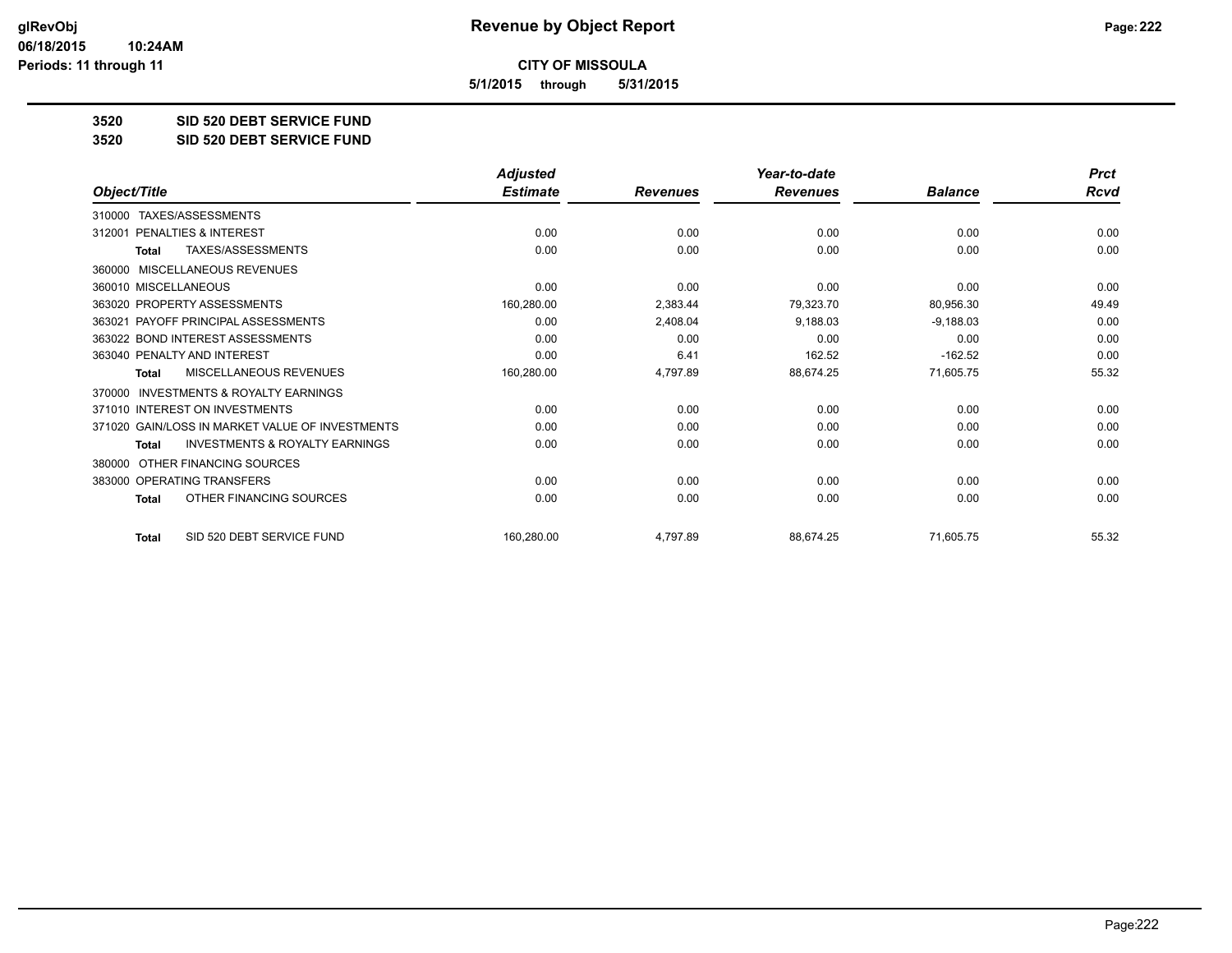**5/1/2015 through 5/31/2015**

# **3520 SID 520 DEBT SERVICE FUND**

|                                                           | <b>Adjusted</b> |                 | Year-to-date    |                | <b>Prct</b> |
|-----------------------------------------------------------|-----------------|-----------------|-----------------|----------------|-------------|
| Object/Title                                              | <b>Estimate</b> | <b>Revenues</b> | <b>Revenues</b> | <b>Balance</b> | Rcvd        |
| TAXES/ASSESSMENTS<br>310000                               |                 |                 |                 |                |             |
| PENALTIES & INTEREST<br>312001                            | 0.00            | 0.00            | 0.00            | 0.00           | 0.00        |
| TAXES/ASSESSMENTS<br><b>Total</b>                         | 0.00            | 0.00            | 0.00            | 0.00           | 0.00        |
| MISCELLANEOUS REVENUES<br>360000                          |                 |                 |                 |                |             |
| 360010 MISCELLANEOUS                                      | 0.00            | 0.00            | 0.00            | 0.00           | 0.00        |
| 363020 PROPERTY ASSESSMENTS                               | 160,280.00      | 2,383.44        | 79,323.70       | 80,956.30      | 49.49       |
| 363021 PAYOFF PRINCIPAL ASSESSMENTS                       | 0.00            | 2,408.04        | 9,188.03        | $-9,188.03$    | 0.00        |
| 363022 BOND INTEREST ASSESSMENTS                          | 0.00            | 0.00            | 0.00            | 0.00           | 0.00        |
| 363040 PENALTY AND INTEREST                               | 0.00            | 6.41            | 162.52          | $-162.52$      | 0.00        |
| MISCELLANEOUS REVENUES<br><b>Total</b>                    | 160,280.00      | 4,797.89        | 88,674.25       | 71,605.75      | 55.32       |
| <b>INVESTMENTS &amp; ROYALTY EARNINGS</b><br>370000       |                 |                 |                 |                |             |
| 371010 INTEREST ON INVESTMENTS                            | 0.00            | 0.00            | 0.00            | 0.00           | 0.00        |
| 371020 GAIN/LOSS IN MARKET VALUE OF INVESTMENT            | 0.00            | 0.00            | 0.00            | 0.00           | 0.00        |
| <b>INVESTMENTS &amp; ROYALTY EARNINGS</b><br><b>Total</b> | 0.00            | 0.00            | 0.00            | 0.00           | 0.00        |
| OTHER FINANCING SOURCES<br>380000                         |                 |                 |                 |                |             |
| 383000 OPERATING TRANSFERS                                | 0.00            | 0.00            | 0.00            | 0.00           | 0.00        |
| OTHER FINANCING SOURCES<br><b>Total</b>                   | 0.00            | 0.00            | 0.00            | 0.00           | 0.00        |
| SID 520 DEBT SERVICE FUND<br><b>Total</b>                 | 160,280.00      | 4,797.89        | 88,674.25       | 71,605.75      | 55.32       |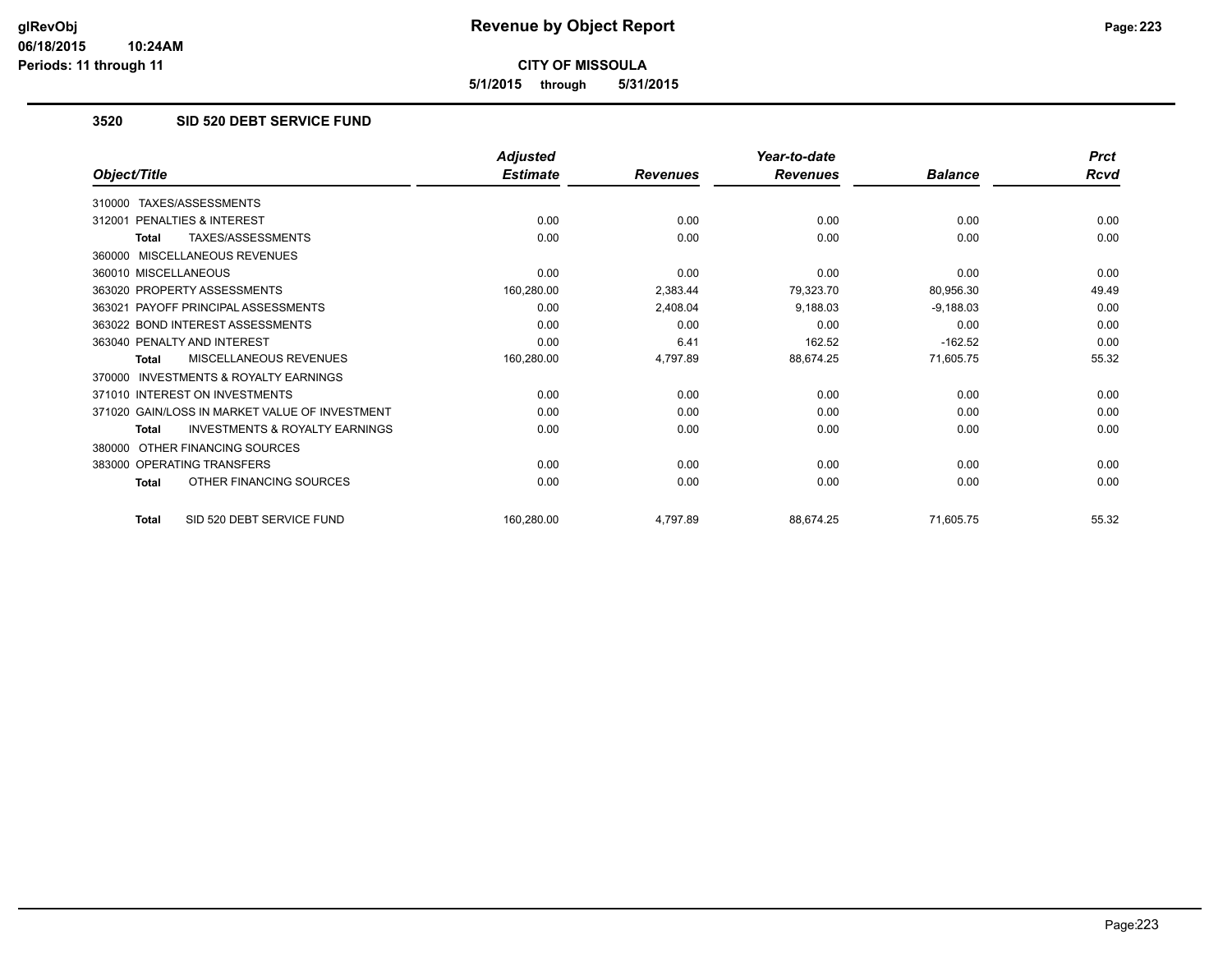**5/1/2015 through 5/31/2015**

**3521 SID 521 DEBT SERVICE FUND**

**3521 SID 521 DEBT SERVICE FUND**

|                                                           | <b>Adjusted</b> |                 | Year-to-date    |                | <b>Prct</b> |
|-----------------------------------------------------------|-----------------|-----------------|-----------------|----------------|-------------|
| Object/Title                                              | <b>Estimate</b> | <b>Revenues</b> | <b>Revenues</b> | <b>Balance</b> | <b>Rcvd</b> |
| TAXES/ASSESSMENTS<br>310000                               |                 |                 |                 |                |             |
| 312001 PENALTIES & INTEREST                               | 0.00            | 0.00            | 0.00            | 0.00           | 0.00        |
| <b>TAXES/ASSESSMENTS</b><br><b>Total</b>                  | 0.00            | 0.00            | 0.00            | 0.00           | 0.00        |
| MISCELLANEOUS REVENUES<br>360000                          |                 |                 |                 |                |             |
| 360010 MISCELLANEOUS                                      | 0.00            | 0.00            | 0.00            | 0.00           | 0.00        |
| 363020 PROPERTY ASSESSMENTS                               | 720.00          | 0.00            | 0.00            | 720.00         | 0.00        |
| 363021 PAYOFF PRINCIPAL ASSESSMENTS                       | 0.00            | 0.00            | 0.00            | 0.00           | 0.00        |
| 363022 BOND INTEREST ASSESSMENTS                          | 0.00            | 0.00            | 0.00            | 0.00           | 0.00        |
| 363040 PENALTY AND INTEREST                               | 0.00            | 0.00            | 0.00            | 0.00           | 0.00        |
| <b>MISCELLANEOUS REVENUES</b><br><b>Total</b>             | 720.00          | 0.00            | 0.00            | 720.00         | 0.00        |
| <b>INVESTMENTS &amp; ROYALTY EARNINGS</b><br>370000       |                 |                 |                 |                |             |
| 371010 INTEREST ON INVESTMENTS                            | 0.00            | 0.00            | 0.00            | 0.00           | 0.00        |
| 371020 GAIN/LOSS IN MARKET VALUE OF INVESTMENTS           | 0.00            | 0.00            | 0.00            | 0.00           | 0.00        |
| <b>INVESTMENTS &amp; ROYALTY EARNINGS</b><br><b>Total</b> | 0.00            | 0.00            | 0.00            | 0.00           | 0.00        |
| OTHER FINANCING SOURCES<br>380000                         |                 |                 |                 |                |             |
| 381009 TRANSFERS IN                                       | 0.00            | 0.00            | 0.00            | 0.00           | 0.00        |
| OTHER FINANCING SOURCES<br><b>Total</b>                   | 0.00            | 0.00            | 0.00            | 0.00           | 0.00        |
| SID 521 DEBT SERVICE FUND<br><b>Total</b>                 | 720.00          | 0.00            | 0.00            | 720.00         | 0.00        |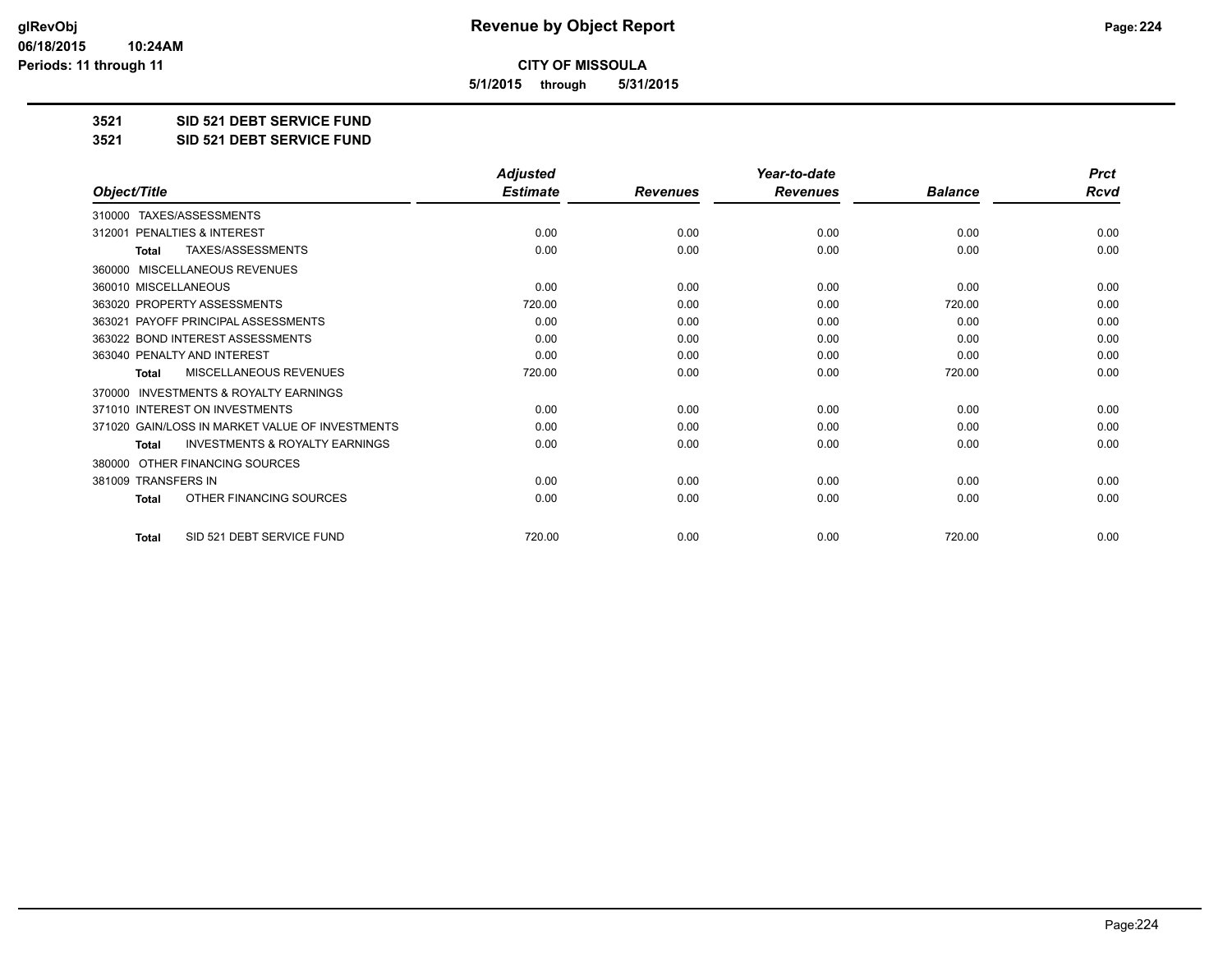**5/1/2015 through 5/31/2015**

# **3521 SID 521 DEBT SERVICE FUND**

|                                                           | <b>Adjusted</b> |                 | Year-to-date    |                | <b>Prct</b> |
|-----------------------------------------------------------|-----------------|-----------------|-----------------|----------------|-------------|
| Object/Title                                              | <b>Estimate</b> | <b>Revenues</b> | <b>Revenues</b> | <b>Balance</b> | <b>Rcvd</b> |
| 310000 TAXES/ASSESSMENTS                                  |                 |                 |                 |                |             |
| 312001 PENALTIES & INTEREST                               | 0.00            | 0.00            | 0.00            | 0.00           | 0.00        |
| <b>TAXES/ASSESSMENTS</b><br><b>Total</b>                  | 0.00            | 0.00            | 0.00            | 0.00           | 0.00        |
| 360000 MISCELLANEOUS REVENUES                             |                 |                 |                 |                |             |
| 360010 MISCELLANEOUS                                      | 0.00            | 0.00            | 0.00            | 0.00           | 0.00        |
| 363020 PROPERTY ASSESSMENTS                               | 720.00          | 0.00            | 0.00            | 720.00         | 0.00        |
| 363021 PAYOFF PRINCIPAL ASSESSMENTS                       | 0.00            | 0.00            | 0.00            | 0.00           | 0.00        |
| 363022 BOND INTEREST ASSESSMENTS                          | 0.00            | 0.00            | 0.00            | 0.00           | 0.00        |
| 363040 PENALTY AND INTEREST                               | 0.00            | 0.00            | 0.00            | 0.00           | 0.00        |
| <b>MISCELLANEOUS REVENUES</b><br><b>Total</b>             | 720.00          | 0.00            | 0.00            | 720.00         | 0.00        |
| 370000 INVESTMENTS & ROYALTY EARNINGS                     |                 |                 |                 |                |             |
| 371010 INTEREST ON INVESTMENTS                            | 0.00            | 0.00            | 0.00            | 0.00           | 0.00        |
| 371020 GAIN/LOSS IN MARKET VALUE OF INVESTMENT            | 0.00            | 0.00            | 0.00            | 0.00           | 0.00        |
| <b>INVESTMENTS &amp; ROYALTY EARNINGS</b><br><b>Total</b> | 0.00            | 0.00            | 0.00            | 0.00           | 0.00        |
| 380000 OTHER FINANCING SOURCES                            |                 |                 |                 |                |             |
| 381009 TRANSFERS IN                                       | 0.00            | 0.00            | 0.00            | 0.00           | 0.00        |
| OTHER FINANCING SOURCES<br><b>Total</b>                   | 0.00            | 0.00            | 0.00            | 0.00           | 0.00        |
| SID 521 DEBT SERVICE FUND<br><b>Total</b>                 | 720.00          | 0.00            | 0.00            | 720.00         | 0.00        |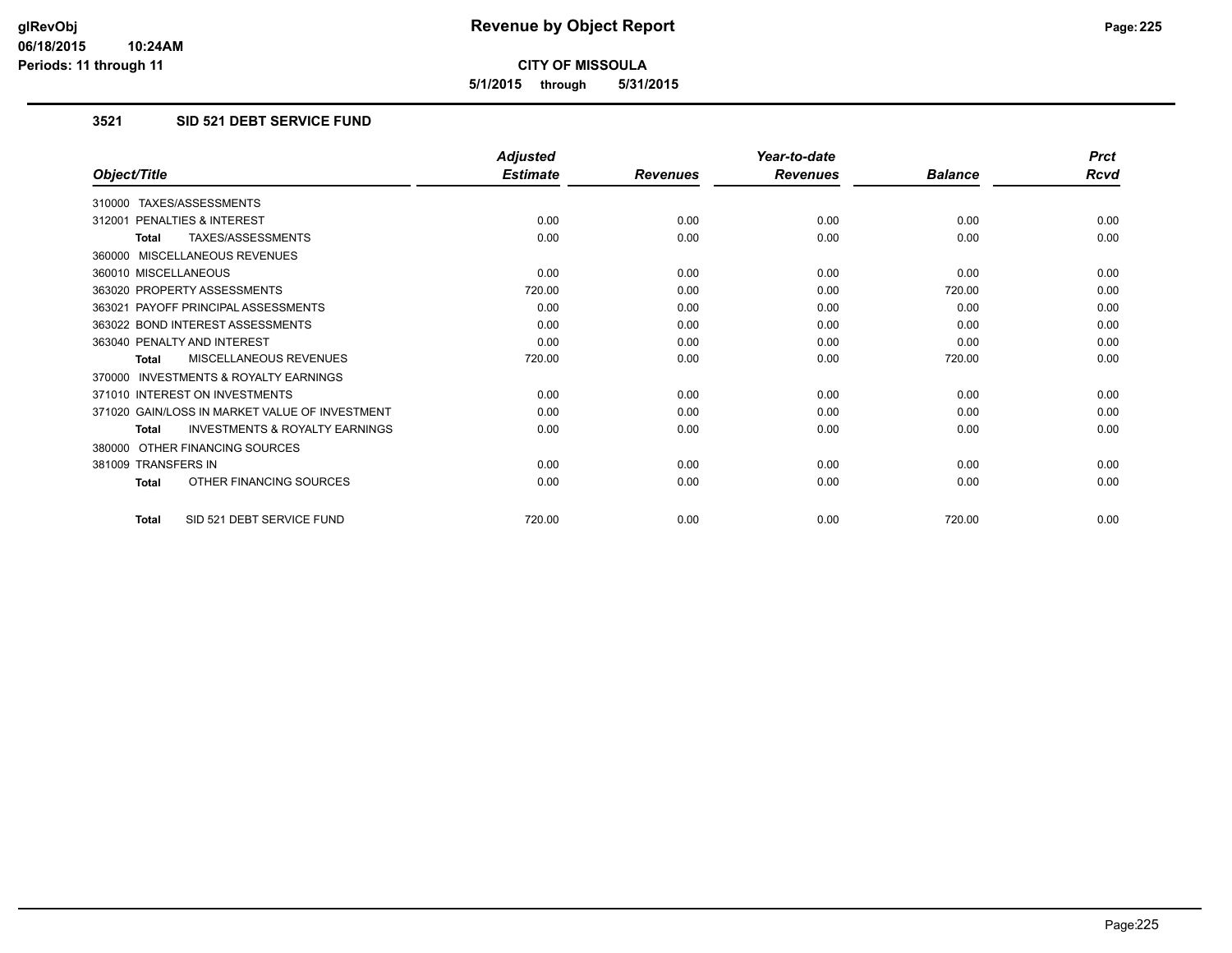**5/1/2015 through 5/31/2015**

**3522 SID 522 DEBT SERVICE FUND**

**3522 SID 522 DEBT SERVICE FUND**

|                                                           | <b>Adjusted</b> |                 | Year-to-date    |                | <b>Prct</b> |
|-----------------------------------------------------------|-----------------|-----------------|-----------------|----------------|-------------|
| Object/Title                                              | <b>Estimate</b> | <b>Revenues</b> | <b>Revenues</b> | <b>Balance</b> | <b>Rcvd</b> |
| TAXES/ASSESSMENTS<br>310000                               |                 |                 |                 |                |             |
| 312001 PENALTIES & INTEREST                               | 0.00            | 0.00            | 0.00            | 0.00           | 0.00        |
| TAXES/ASSESSMENTS<br>Total                                | 0.00            | 0.00            | 0.00            | 0.00           | 0.00        |
| MISCELLANEOUS REVENUES<br>360000                          |                 |                 |                 |                |             |
| 360010 MISCELLANEOUS                                      | 0.00            | 0.00            | 0.00            | 0.00           | 0.00        |
| 363020 PROPERTY ASSESSMENTS                               | 534.00          | 0.00            | 0.00            | 534.00         | 0.00        |
| 363021 PAYOFF PRINCIPAL ASSESSMENTS                       | 0.00            | 0.00            | 0.00            | 0.00           | 0.00        |
| 363022 BOND INTEREST ASSESSMENTS                          | 0.00            | 0.00            | 0.00            | 0.00           | 0.00        |
| 363040 PENALTY AND INTEREST                               | 0.00            | 0.00            | 0.00            | 0.00           | 0.00        |
| MISCELLANEOUS REVENUES<br><b>Total</b>                    | 534.00          | 0.00            | 0.00            | 534.00         | 0.00        |
| <b>INVESTMENTS &amp; ROYALTY EARNINGS</b><br>370000       |                 |                 |                 |                |             |
| 371010 INTEREST ON INVESTMENTS                            | 0.00            | 0.00            | 0.00            | 0.00           | 0.00        |
| 371020 GAIN/LOSS IN MARKET VALUE OF INVESTMENTS           | 0.00            | 0.00            | 0.00            | 0.00           | 0.00        |
| <b>INVESTMENTS &amp; ROYALTY EARNINGS</b><br><b>Total</b> | 0.00            | 0.00            | 0.00            | 0.00           | 0.00        |
| SID 522 DEBT SERVICE FUND<br><b>Total</b>                 | 534.00          | 0.00            | 0.00            | 534.00         | 0.00        |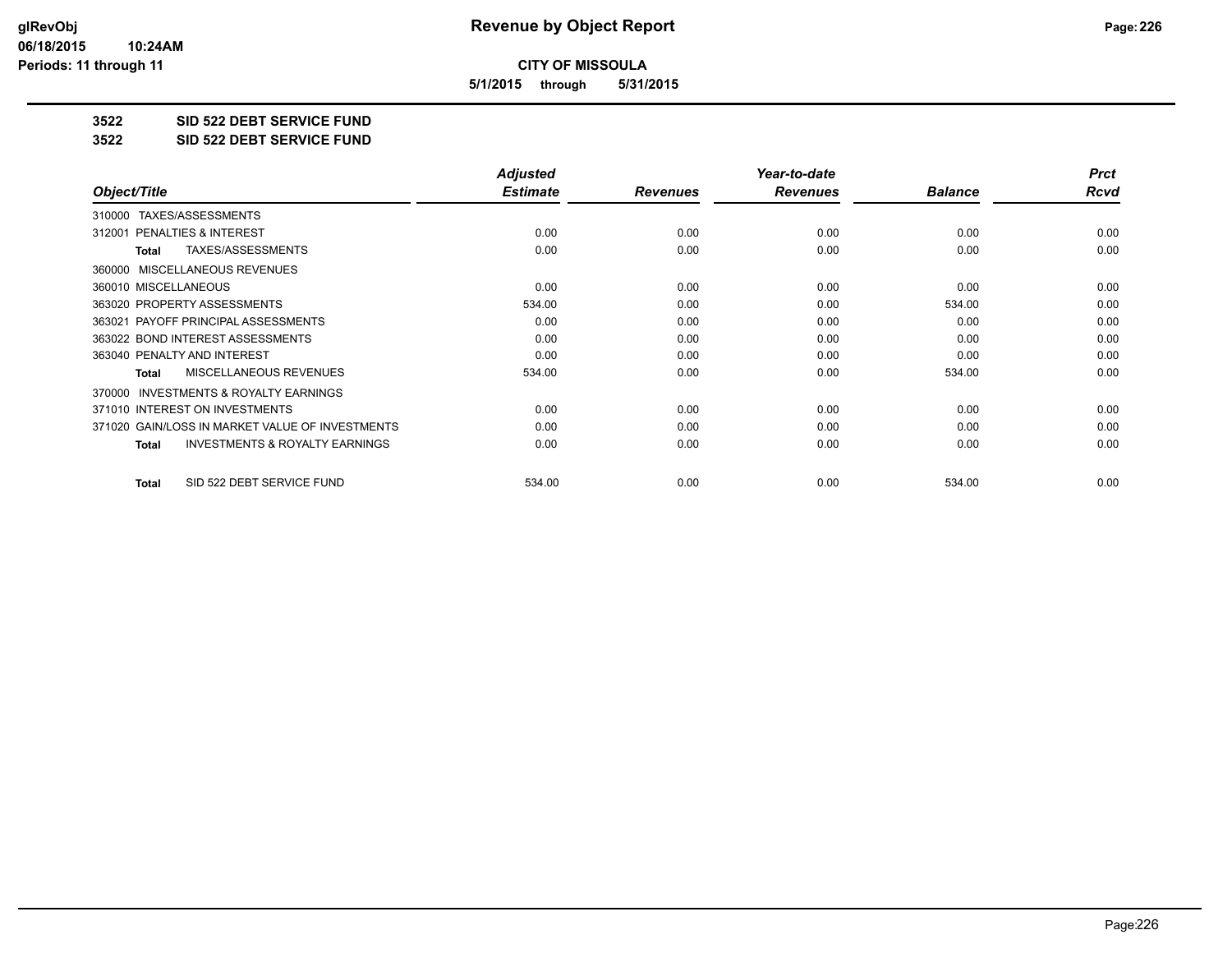**5/1/2015 through 5/31/2015**

# **3522 SID 522 DEBT SERVICE FUND**

|                                                           | <b>Adjusted</b> |                 | Year-to-date    |                | <b>Prct</b> |
|-----------------------------------------------------------|-----------------|-----------------|-----------------|----------------|-------------|
| Object/Title                                              | <b>Estimate</b> | <b>Revenues</b> | <b>Revenues</b> | <b>Balance</b> | <b>Rcvd</b> |
| 310000 TAXES/ASSESSMENTS                                  |                 |                 |                 |                |             |
| 312001 PENALTIES & INTEREST                               | 0.00            | 0.00            | 0.00            | 0.00           | 0.00        |
| TAXES/ASSESSMENTS<br><b>Total</b>                         | 0.00            | 0.00            | 0.00            | 0.00           | 0.00        |
| 360000 MISCELLANEOUS REVENUES                             |                 |                 |                 |                |             |
| 360010 MISCELLANEOUS                                      | 0.00            | 0.00            | 0.00            | 0.00           | 0.00        |
| 363020 PROPERTY ASSESSMENTS                               | 534.00          | 0.00            | 0.00            | 534.00         | 0.00        |
| 363021 PAYOFF PRINCIPAL ASSESSMENTS                       | 0.00            | 0.00            | 0.00            | 0.00           | 0.00        |
| 363022 BOND INTEREST ASSESSMENTS                          | 0.00            | 0.00            | 0.00            | 0.00           | 0.00        |
| 363040 PENALTY AND INTEREST                               | 0.00            | 0.00            | 0.00            | 0.00           | 0.00        |
| <b>MISCELLANEOUS REVENUES</b><br><b>Total</b>             | 534.00          | 0.00            | 0.00            | 534.00         | 0.00        |
| <b>INVESTMENTS &amp; ROYALTY EARNINGS</b><br>370000       |                 |                 |                 |                |             |
| 371010 INTEREST ON INVESTMENTS                            | 0.00            | 0.00            | 0.00            | 0.00           | 0.00        |
| 371020 GAIN/LOSS IN MARKET VALUE OF INVESTMENT            | 0.00            | 0.00            | 0.00            | 0.00           | 0.00        |
| <b>INVESTMENTS &amp; ROYALTY EARNINGS</b><br><b>Total</b> | 0.00            | 0.00            | 0.00            | 0.00           | 0.00        |
| SID 522 DEBT SERVICE FUND<br><b>Total</b>                 | 534.00          | 0.00            | 0.00            | 534.00         | 0.00        |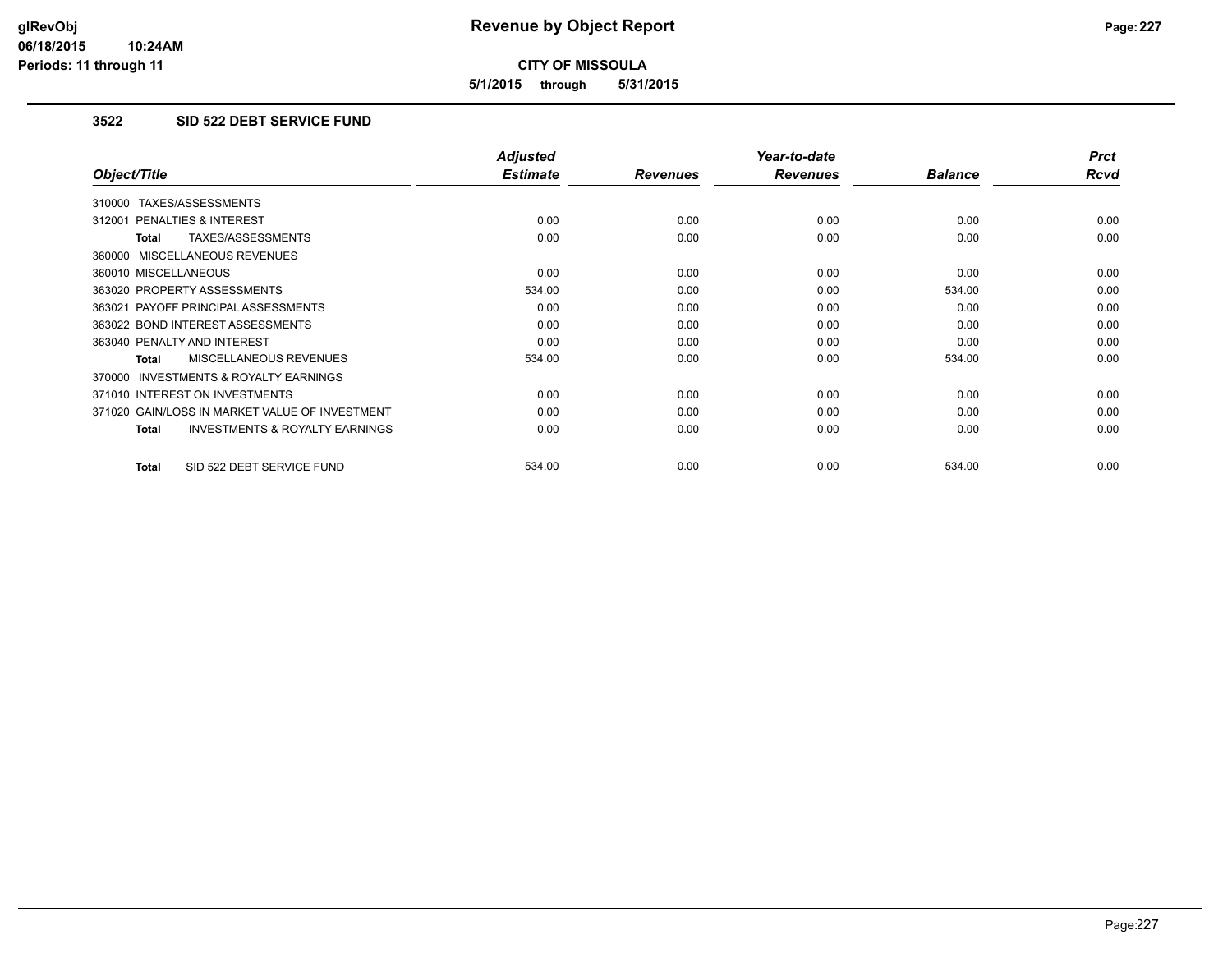**5/1/2015 through 5/31/2015**

#### **3524 SID 524 DEBT SERVICE FUND**

**3524 SID 524 DEBT SERVICE FUND**

|                                                     | <b>Adjusted</b> |                 | Year-to-date    |                | <b>Prct</b> |
|-----------------------------------------------------|-----------------|-----------------|-----------------|----------------|-------------|
| Object/Title                                        | <b>Estimate</b> | <b>Revenues</b> | <b>Revenues</b> | <b>Balance</b> | <b>Rcvd</b> |
| TAXES/ASSESSMENTS<br>310000                         |                 |                 |                 |                |             |
| PENALTIES & INTEREST<br>312001                      | 0.00            | 0.00            | 0.00            | 0.00           | 0.00        |
| TAXES/ASSESSMENTS<br>Total                          | 0.00            | 0.00            | 0.00            | 0.00           | 0.00        |
| MISCELLANEOUS REVENUES<br>360000                    |                 |                 |                 |                |             |
| 363020 PROPERTY ASSESSMENTS                         | 306,400.00      | 2,774.06        | 148,110.29      | 158,289.71     | 48.34       |
| 363021 PAYOFF PRINCIPAL ASSESSMENTS                 | 0.00            | 1,059.68        | 10,384.69       | $-10,384.69$   | 0.00        |
| 363022 BOND INTEREST ASSESSMENTS                    | 0.00            | 0.00            | 0.00            | 0.00           | 0.00        |
| 363040 PENALTY AND INTEREST                         | 0.00            | 12.22           | 205.92          | $-205.92$      | 0.00        |
| <b>MISCELLANEOUS REVENUES</b><br>Total              | 306,400.00      | 3,845.96        | 158,700.90      | 147,699.10     | 51.80       |
| <b>INVESTMENTS &amp; ROYALTY EARNINGS</b><br>370000 |                 |                 |                 |                |             |
| 371010 INTEREST ON INVESTMENTS                      | 0.00            | 0.00            | 0.00            | 0.00           | 0.00        |
| 371020 GAIN/LOSS IN MARKET VALUE OF INVESTMENTS     | 0.00            | 0.00            | 0.00            | 0.00           | 0.00        |
| 371500 INTEREST ON INTERFUND LOAN                   | 0.00            | 0.00            | 0.00            | 0.00           | 0.00        |
| <b>INVESTMENTS &amp; ROYALTY EARNINGS</b><br>Total  | 0.00            | 0.00            | 0.00            | 0.00           | 0.00        |
| SID 524 DEBT SERVICE FUND<br><b>Total</b>           | 306,400.00      | 3,845.96        | 158,700.90      | 147,699.10     | 51.80       |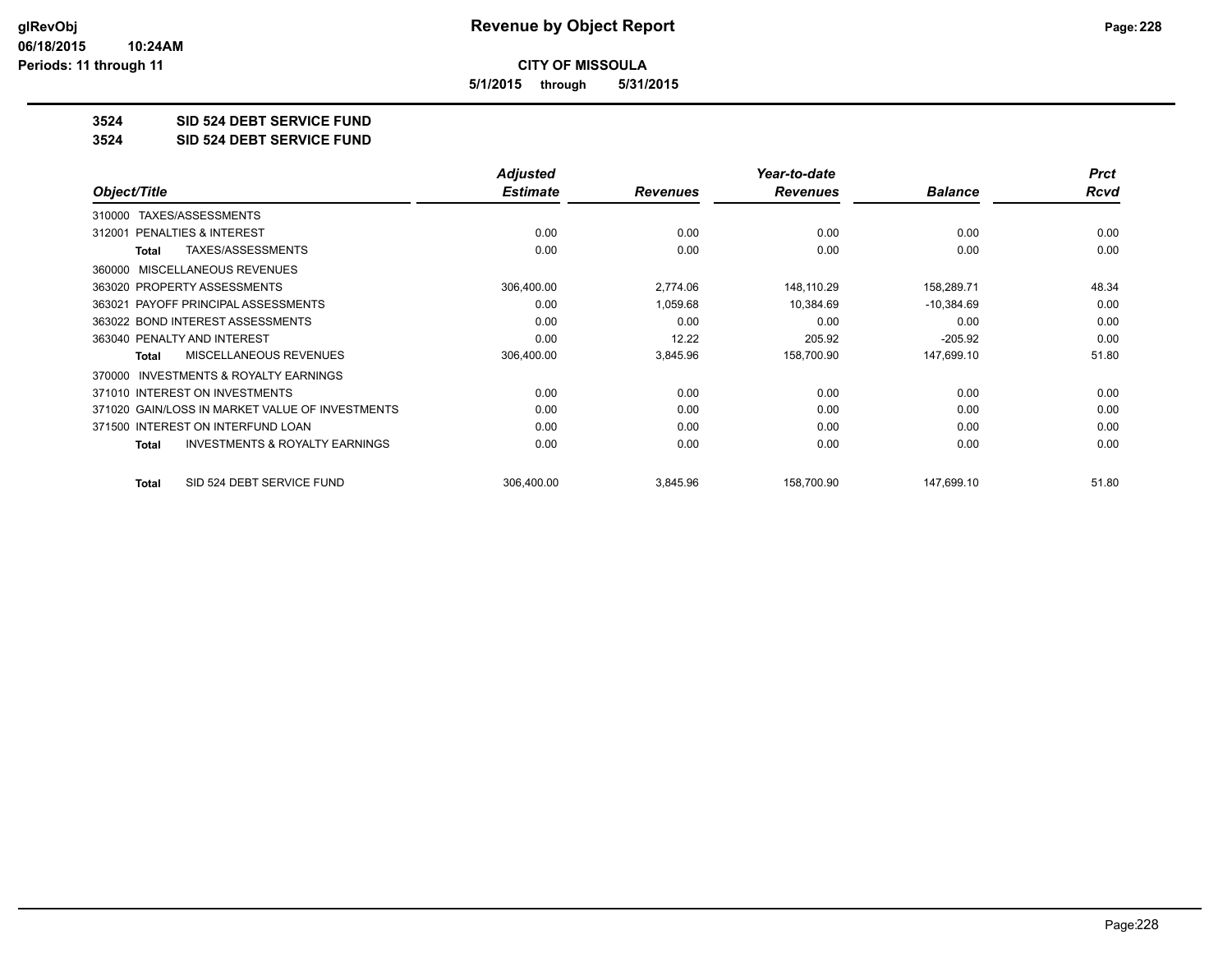**5/1/2015 through 5/31/2015**

# **3524 SID 524 DEBT SERVICE FUND**

|                                                     | <b>Adjusted</b> |                 | Year-to-date    |                | <b>Prct</b> |
|-----------------------------------------------------|-----------------|-----------------|-----------------|----------------|-------------|
| Object/Title                                        | <b>Estimate</b> | <b>Revenues</b> | <b>Revenues</b> | <b>Balance</b> | <b>Rcvd</b> |
| TAXES/ASSESSMENTS<br>310000                         |                 |                 |                 |                |             |
| 312001 PENALTIES & INTEREST                         | 0.00            | 0.00            | 0.00            | 0.00           | 0.00        |
| TAXES/ASSESSMENTS<br>Total                          | 0.00            | 0.00            | 0.00            | 0.00           | 0.00        |
| 360000 MISCELLANEOUS REVENUES                       |                 |                 |                 |                |             |
| 363020 PROPERTY ASSESSMENTS                         | 306,400.00      | 2,774.06        | 148,110.29      | 158,289.71     | 48.34       |
| 363021 PAYOFF PRINCIPAL ASSESSMENTS                 | 0.00            | 1,059.68        | 10,384.69       | $-10,384.69$   | 0.00        |
| 363022 BOND INTEREST ASSESSMENTS                    | 0.00            | 0.00            | 0.00            | 0.00           | 0.00        |
| 363040 PENALTY AND INTEREST                         | 0.00            | 12.22           | 205.92          | $-205.92$      | 0.00        |
| <b>MISCELLANEOUS REVENUES</b><br><b>Total</b>       | 306,400.00      | 3,845.96        | 158,700.90      | 147,699.10     | 51.80       |
| <b>INVESTMENTS &amp; ROYALTY EARNINGS</b><br>370000 |                 |                 |                 |                |             |
| 371010 INTEREST ON INVESTMENTS                      | 0.00            | 0.00            | 0.00            | 0.00           | 0.00        |
| 371020 GAIN/LOSS IN MARKET VALUE OF INVESTMENT      | 0.00            | 0.00            | 0.00            | 0.00           | 0.00        |
| 371500 INTEREST ON INTERFUND LOAN                   | 0.00            | 0.00            | 0.00            | 0.00           | 0.00        |
| <b>INVESTMENTS &amp; ROYALTY EARNINGS</b><br>Total  | 0.00            | 0.00            | 0.00            | 0.00           | 0.00        |
| SID 524 DEBT SERVICE FUND<br>Total                  | 306.400.00      | 3,845.96        | 158,700.90      | 147,699.10     | 51.80       |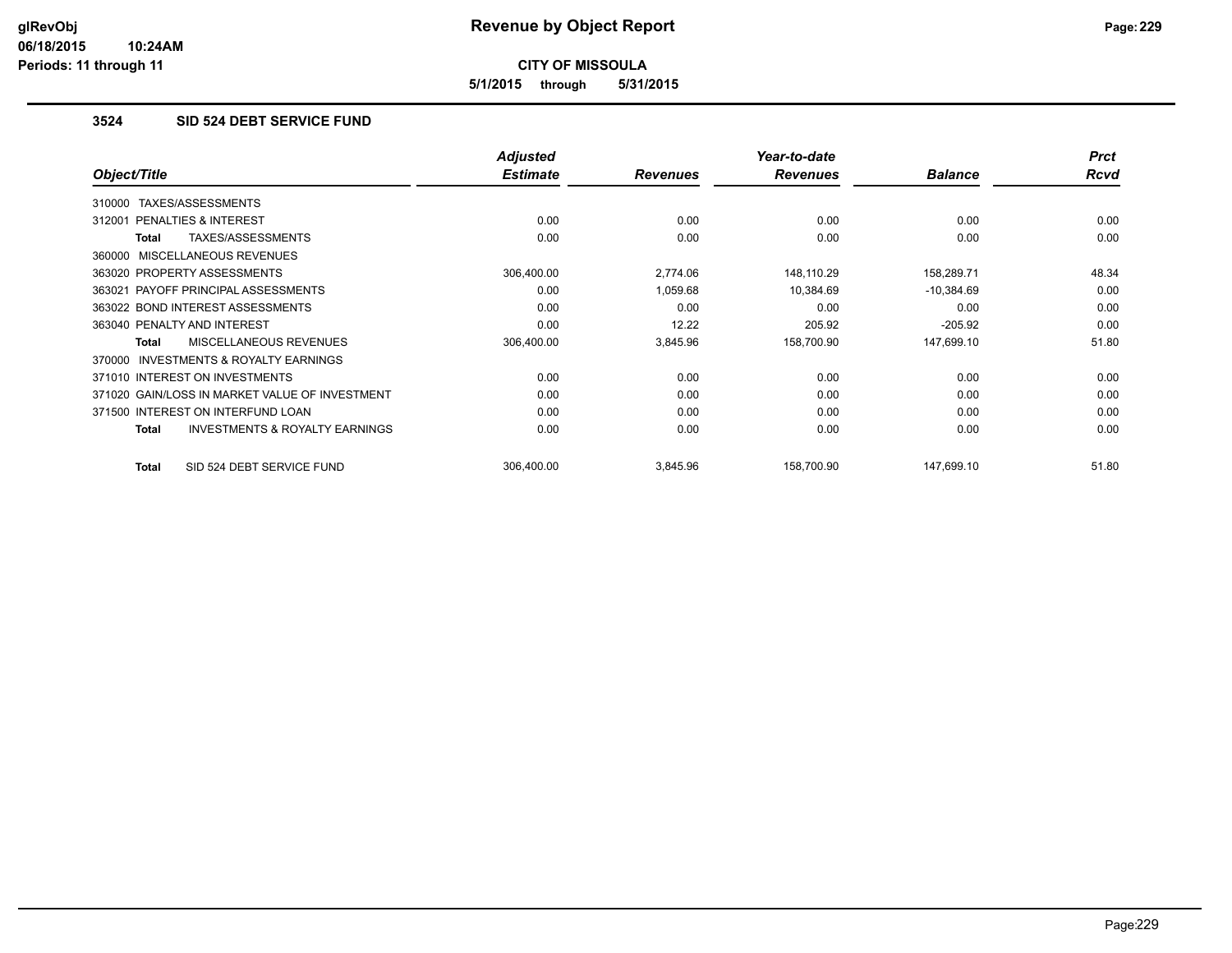**5/1/2015 through 5/31/2015**

#### **3525 SID 525 DEBT SERVICE FUND**

**3525 SID 525 DEBT SERVICE FUND**

|                                                           | <b>Adjusted</b> |                 | Year-to-date    |                | <b>Prct</b> |
|-----------------------------------------------------------|-----------------|-----------------|-----------------|----------------|-------------|
| Object/Title                                              | <b>Estimate</b> | <b>Revenues</b> | <b>Revenues</b> | <b>Balance</b> | Rcvd        |
| TAXES/ASSESSMENTS<br>310000                               |                 |                 |                 |                |             |
| 312001 PENALTIES & INTEREST                               | 0.00            | 0.00            | 0.00            | 0.00           | 0.00        |
| TAXES/ASSESSMENTS<br><b>Total</b>                         | 0.00            | 0.00            | 0.00            | 0.00           | 0.00        |
| <b>MISCELLANEOUS REVENUES</b><br>360000                   |                 |                 |                 |                |             |
| 360010 MISCELLANEOUS                                      | 0.00            | 0.00            | 0.00            | 0.00           | 0.00        |
| 363020 PROPERTY ASSESSMENTS                               | 31,500.00       | 175.09          | 18,693.53       | 12,806.47      | 59.34       |
| 363021 PAYOFF PRINCIPAL ASSESSMENTS                       | 0.00            | 0.00            | 0.00            | 0.00           | 0.00        |
| 363022 BOND INTEREST ASSESSMENTS                          | 0.00            | 0.00            | 0.00            | 0.00           | 0.00        |
| 363040 PENALTY AND INTEREST                               | 0.00            | 0.00            | 22.46           | $-22.46$       | 0.00        |
| MISCELLANEOUS REVENUES<br>Total                           | 31,500.00       | 175.09          | 18,715.99       | 12,784.01      | 59.42       |
| <b>INVESTMENTS &amp; ROYALTY EARNINGS</b><br>370000       |                 |                 |                 |                |             |
| 371010 INTEREST ON INVESTMENTS                            | 0.00            | 0.00            | 0.00            | 0.00           | 0.00        |
| 371020 GAIN/LOSS IN MARKET VALUE OF INVESTMENTS           | 0.00            | 0.00            | 0.00            | 0.00           | 0.00        |
| 371500 INTEREST ON INTERFUND LOAN                         | 0.00            | 0.00            | 0.00            | 0.00           | 0.00        |
| <b>INVESTMENTS &amp; ROYALTY EARNINGS</b><br><b>Total</b> | 0.00            | 0.00            | 0.00            | 0.00           | 0.00        |
| SID 525 DEBT SERVICE FUND<br><b>Total</b>                 | 31,500.00       | 175.09          | 18,715.99       | 12,784.01      | 59.42       |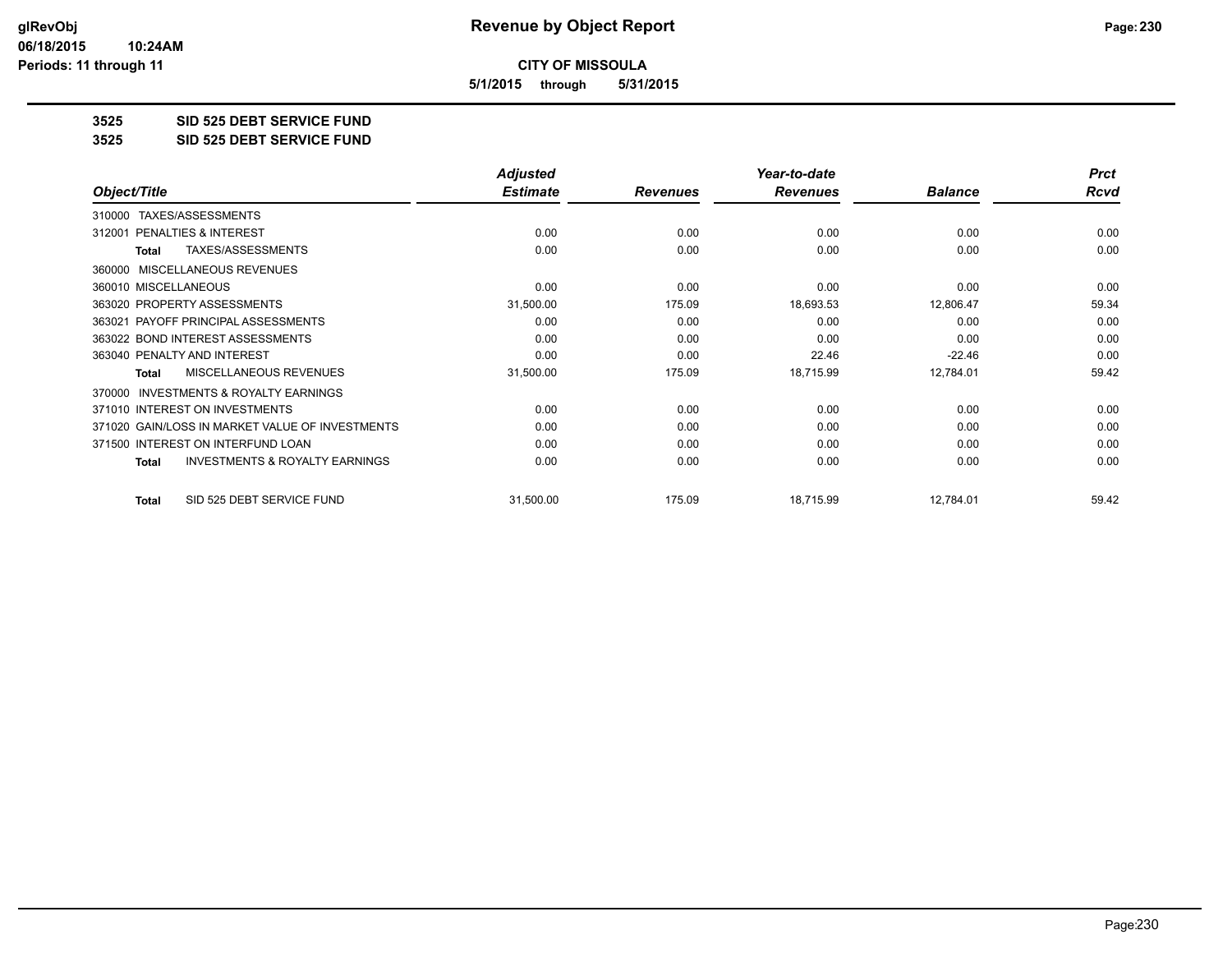**5/1/2015 through 5/31/2015**

# **3525 SID 525 DEBT SERVICE FUND**

|                                                    | <b>Adjusted</b> |                 | Year-to-date    |                | <b>Prct</b> |
|----------------------------------------------------|-----------------|-----------------|-----------------|----------------|-------------|
| Object/Title                                       | <b>Estimate</b> | <b>Revenues</b> | <b>Revenues</b> | <b>Balance</b> | Rcvd        |
| TAXES/ASSESSMENTS<br>310000                        |                 |                 |                 |                |             |
| 312001 PENALTIES & INTEREST                        | 0.00            | 0.00            | 0.00            | 0.00           | 0.00        |
| TAXES/ASSESSMENTS<br>Total                         | 0.00            | 0.00            | 0.00            | 0.00           | 0.00        |
| 360000 MISCELLANEOUS REVENUES                      |                 |                 |                 |                |             |
| 360010 MISCELLANEOUS                               | 0.00            | 0.00            | 0.00            | 0.00           | 0.00        |
| 363020 PROPERTY ASSESSMENTS                        | 31,500.00       | 175.09          | 18,693.53       | 12,806.47      | 59.34       |
| 363021 PAYOFF PRINCIPAL ASSESSMENTS                | 0.00            | 0.00            | 0.00            | 0.00           | 0.00        |
| 363022 BOND INTEREST ASSESSMENTS                   | 0.00            | 0.00            | 0.00            | 0.00           | 0.00        |
| 363040 PENALTY AND INTEREST                        | 0.00            | 0.00            | 22.46           | $-22.46$       | 0.00        |
| MISCELLANEOUS REVENUES<br>Total                    | 31,500.00       | 175.09          | 18,715.99       | 12,784.01      | 59.42       |
| 370000 INVESTMENTS & ROYALTY EARNINGS              |                 |                 |                 |                |             |
| 371010 INTEREST ON INVESTMENTS                     | 0.00            | 0.00            | 0.00            | 0.00           | 0.00        |
| 371020 GAIN/LOSS IN MARKET VALUE OF INVESTMENT     | 0.00            | 0.00            | 0.00            | 0.00           | 0.00        |
| 371500 INTEREST ON INTERFUND LOAN                  | 0.00            | 0.00            | 0.00            | 0.00           | 0.00        |
| <b>INVESTMENTS &amp; ROYALTY EARNINGS</b><br>Total | 0.00            | 0.00            | 0.00            | 0.00           | 0.00        |
| SID 525 DEBT SERVICE FUND<br>Total                 | 31,500.00       | 175.09          | 18,715.99       | 12,784.01      | 59.42       |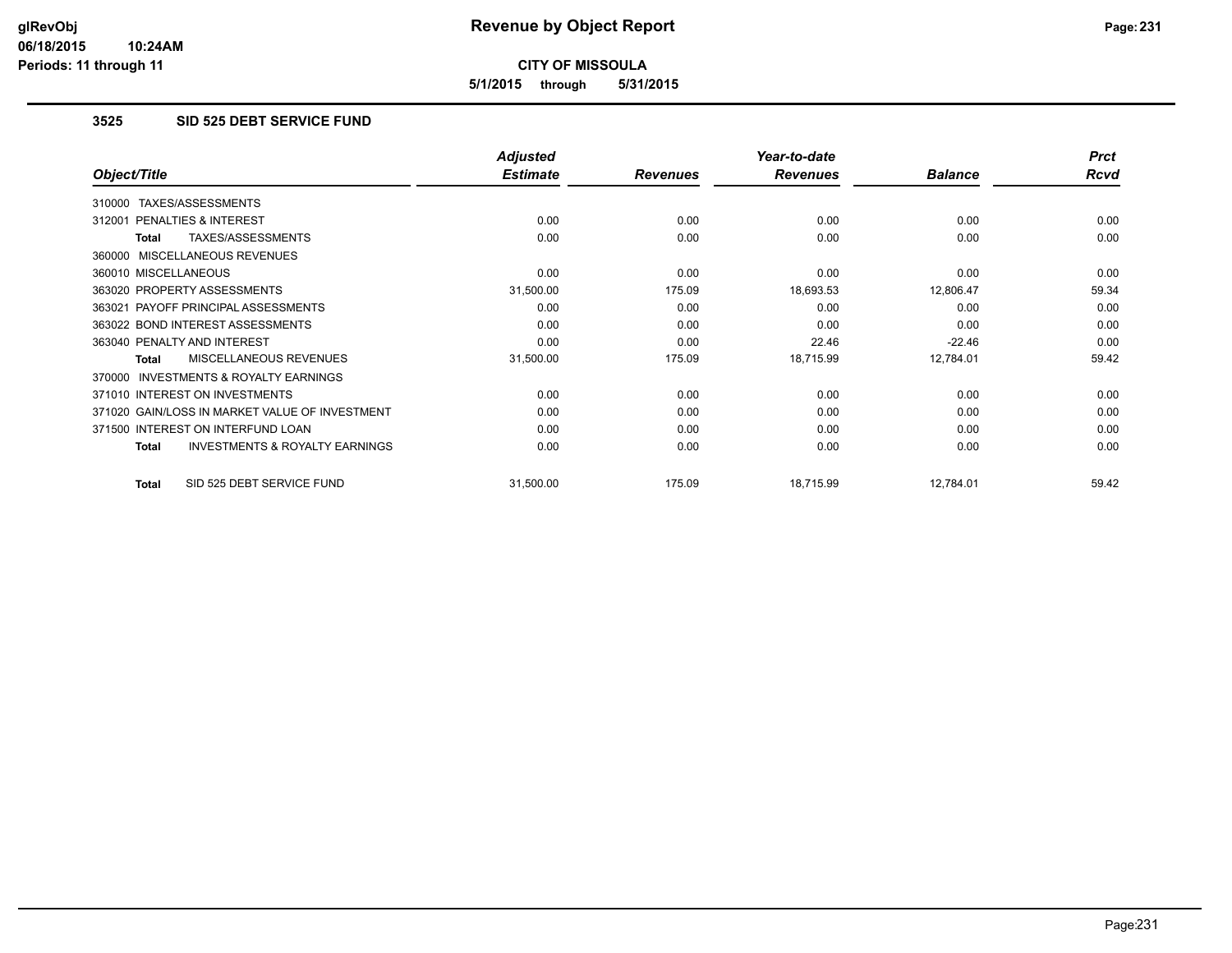**5/1/2015 through 5/31/2015**

#### **3526 SID 526 DEBT SERVICE FUND**

**3526 SID 526 DEBT SERVICE FUND**

|                                                           | <b>Adjusted</b> |                 | Year-to-date    |                | <b>Prct</b> |
|-----------------------------------------------------------|-----------------|-----------------|-----------------|----------------|-------------|
| Object/Title                                              | <b>Estimate</b> | <b>Revenues</b> | <b>Revenues</b> | <b>Balance</b> | Rcvd        |
| TAXES/ASSESSMENTS<br>310000                               |                 |                 |                 |                |             |
| 312001 PENALTIES & INTEREST                               | 0.00            | 0.00            | 0.00            | 0.00           | 0.00        |
| TAXES/ASSESSMENTS<br><b>Total</b>                         | 0.00            | 0.00            | 0.00            | 0.00           | 0.00        |
| <b>MISCELLANEOUS REVENUES</b><br>360000                   |                 |                 |                 |                |             |
| 360010 MISCELLANEOUS                                      | 0.00            | 0.00            | 0.00            | 0.00           | 0.00        |
| 363020 PROPERTY ASSESSMENTS                               | 193,300.00      | 0.00            | 72,082.73       | 121,217.27     | 37.29       |
| 363021 PAYOFF PRINCIPAL ASSESSMENTS                       | 0.00            | 2,293.07        | 11,774.90       | $-11,774.90$   | 0.00        |
| 363022 BOND INTEREST ASSESSMENTS                          | 0.00            | 0.00            | 0.00            | 0.00           | 0.00        |
| 363040 PENALTY AND INTEREST                               | 0.00            | 1,750.84        | 1,931.40        | $-1,931.40$    | 0.00        |
| MISCELLANEOUS REVENUES<br>Total                           | 193,300.00      | 4,043.91        | 85,789.03       | 107,510.97     | 44.38       |
| <b>INVESTMENTS &amp; ROYALTY EARNINGS</b><br>370000       |                 |                 |                 |                |             |
| 371010 INTEREST ON INVESTMENTS                            | 0.00            | 0.00            | 0.00            | 0.00           | 0.00        |
| 371020 GAIN/LOSS IN MARKET VALUE OF INVESTMENTS           | 0.00            | 0.00            | 0.00            | 0.00           | 0.00        |
| 371500 INTEREST ON INTERFUND LOAN                         | 0.00            | 0.00            | 0.00            | 0.00           | 0.00        |
| <b>INVESTMENTS &amp; ROYALTY EARNINGS</b><br><b>Total</b> | 0.00            | 0.00            | 0.00            | 0.00           | 0.00        |
| SID 526 DEBT SERVICE FUND<br><b>Total</b>                 | 193,300.00      | 4,043.91        | 85,789.03       | 107,510.97     | 44.38       |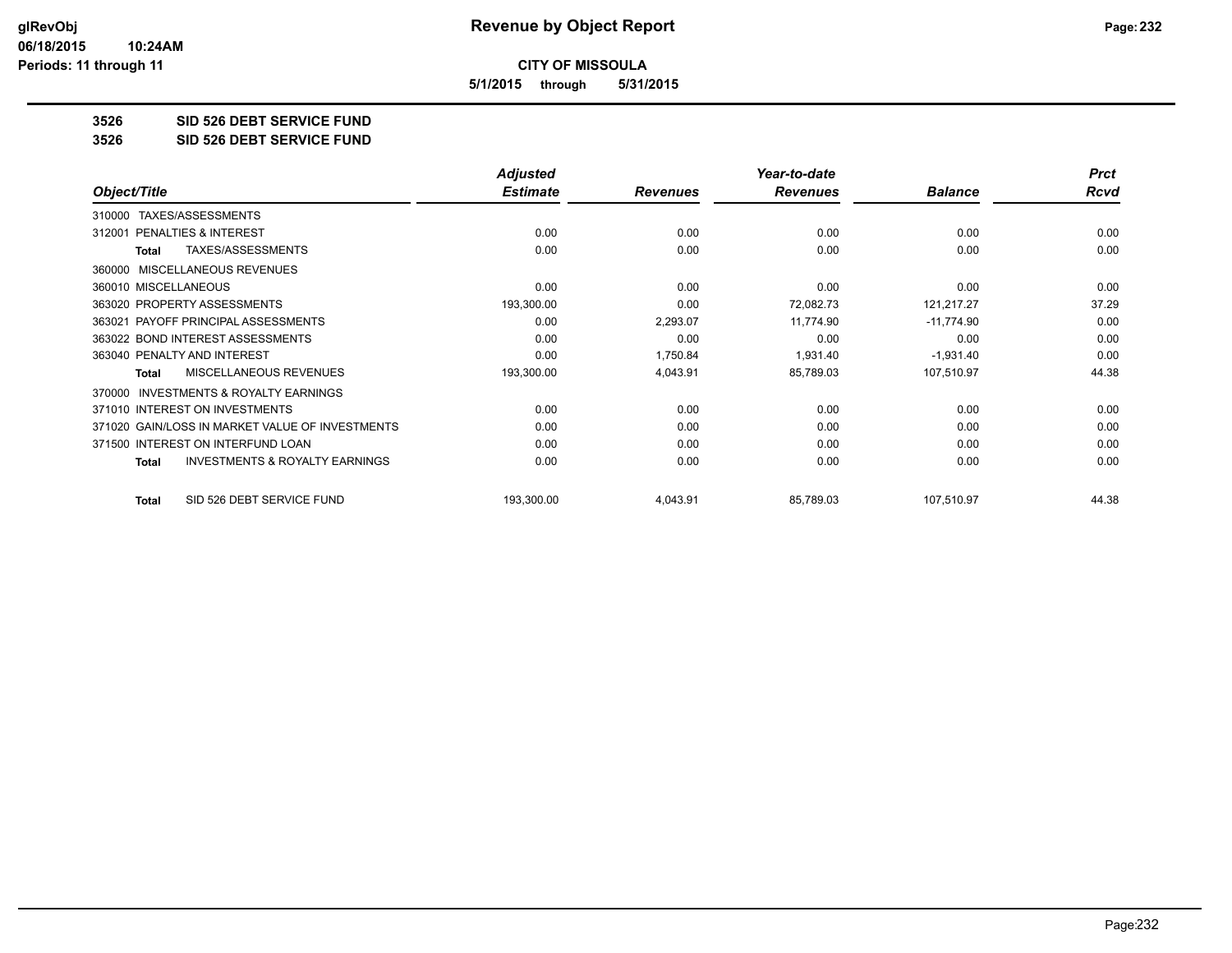**5/1/2015 through 5/31/2015**

## **3526 SID 526 DEBT SERVICE FUND**

|                                                    | <b>Adjusted</b> |                 | Year-to-date    |                | <b>Prct</b> |
|----------------------------------------------------|-----------------|-----------------|-----------------|----------------|-------------|
| Object/Title                                       | <b>Estimate</b> | <b>Revenues</b> | <b>Revenues</b> | <b>Balance</b> | Rcvd        |
| TAXES/ASSESSMENTS<br>310000                        |                 |                 |                 |                |             |
| 312001 PENALTIES & INTEREST                        | 0.00            | 0.00            | 0.00            | 0.00           | 0.00        |
| TAXES/ASSESSMENTS<br>Total                         | 0.00            | 0.00            | 0.00            | 0.00           | 0.00        |
| 360000 MISCELLANEOUS REVENUES                      |                 |                 |                 |                |             |
| 360010 MISCELLANEOUS                               | 0.00            | 0.00            | 0.00            | 0.00           | 0.00        |
| 363020 PROPERTY ASSESSMENTS                        | 193,300.00      | 0.00            | 72,082.73       | 121,217.27     | 37.29       |
| 363021 PAYOFF PRINCIPAL ASSESSMENTS                | 0.00            | 2,293.07        | 11,774.90       | $-11,774.90$   | 0.00        |
| 363022 BOND INTEREST ASSESSMENTS                   | 0.00            | 0.00            | 0.00            | 0.00           | 0.00        |
| 363040 PENALTY AND INTEREST                        | 0.00            | 1,750.84        | 1,931.40        | $-1,931.40$    | 0.00        |
| <b>MISCELLANEOUS REVENUES</b><br>Total             | 193,300.00      | 4,043.91        | 85,789.03       | 107,510.97     | 44.38       |
| 370000 INVESTMENTS & ROYALTY EARNINGS              |                 |                 |                 |                |             |
| 371010 INTEREST ON INVESTMENTS                     | 0.00            | 0.00            | 0.00            | 0.00           | 0.00        |
| 371020 GAIN/LOSS IN MARKET VALUE OF INVESTMENT     | 0.00            | 0.00            | 0.00            | 0.00           | 0.00        |
| 371500 INTEREST ON INTERFUND LOAN                  | 0.00            | 0.00            | 0.00            | 0.00           | 0.00        |
| <b>INVESTMENTS &amp; ROYALTY EARNINGS</b><br>Total | 0.00            | 0.00            | 0.00            | 0.00           | 0.00        |
| SID 526 DEBT SERVICE FUND<br>Total                 | 193,300.00      | 4,043.91        | 85,789.03       | 107,510.97     | 44.38       |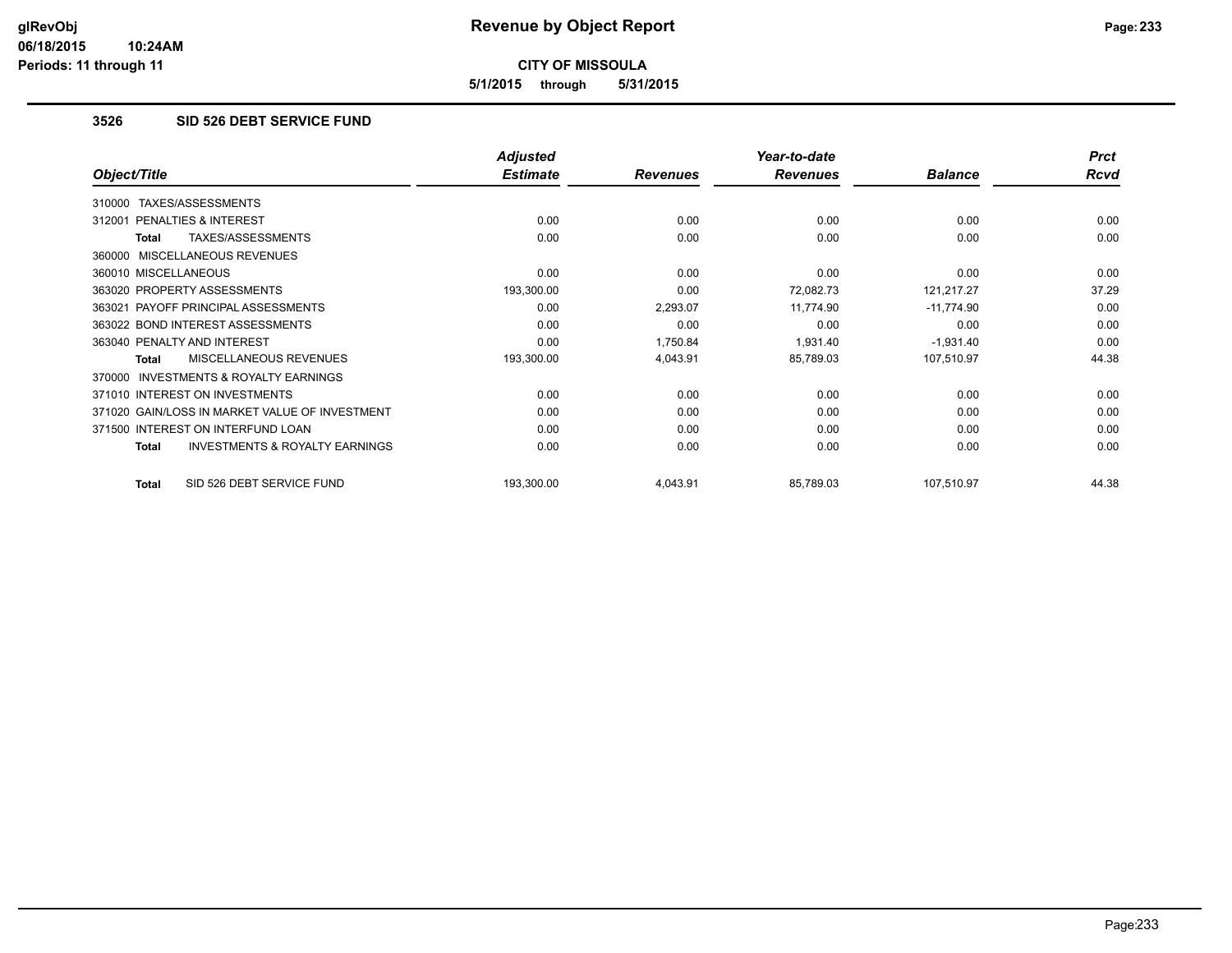**5/1/2015 through 5/31/2015**

**3527 SID 527 DEBT SERVICE FUND**

**3527 SID 527 DEBT SERVICE FUND**

|                                                           | <b>Adjusted</b> |                 | Year-to-date    |                | <b>Prct</b> |
|-----------------------------------------------------------|-----------------|-----------------|-----------------|----------------|-------------|
| Object/Title                                              | <b>Estimate</b> | <b>Revenues</b> | <b>Revenues</b> | <b>Balance</b> | Rcvd        |
| TAXES/ASSESSMENTS<br>310000                               |                 |                 |                 |                |             |
| PENALTIES & INTEREST<br>312001                            | 0.00            | 0.00            | 0.00            | 0.00           | 0.00        |
| TAXES/ASSESSMENTS<br><b>Total</b>                         | 0.00            | 0.00            | 0.00            | 0.00           | 0.00        |
| MISCELLANEOUS REVENUES<br>360000                          |                 |                 |                 |                |             |
| 360010 MISCELLANEOUS                                      | 0.00            | 0.00            | 0.00            | 0.00           | 0.00        |
| 363020 PROPERTY ASSESSMENTS                               | 0.00            | 0.00            | 0.00            | 0.00           | 0.00        |
| 363021 PAYOFF PRINCIPAL ASSESSMENTS                       | 0.00            | 0.00            | 0.00            | 0.00           | 0.00        |
| 363022 BOND INTEREST ASSESSMENTS                          | 0.00            | 0.00            | 0.00            | 0.00           | 0.00        |
| 363040 PENALTY AND INTEREST                               | 0.00            | 0.00            | 0.00            | 0.00           | 0.00        |
| <b>MISCELLANEOUS REVENUES</b><br>Total                    | 0.00            | 0.00            | 0.00            | 0.00           | 0.00        |
| <b>INVESTMENTS &amp; ROYALTY EARNINGS</b><br>370000       |                 |                 |                 |                |             |
| 371010 INTEREST ON INVESTMENTS                            | 0.00            | 0.00            | 0.00            | 0.00           | 0.00        |
| 371020 GAIN/LOSS IN MARKET VALUE OF INVESTMENTS           | 0.00            | 0.00            | 0.00            | 0.00           | 0.00        |
| <b>INVESTMENTS &amp; ROYALTY EARNINGS</b><br><b>Total</b> | 0.00            | 0.00            | 0.00            | 0.00           | 0.00        |
| OTHER FINANCING SOURCES<br>380000                         |                 |                 |                 |                |             |
| 381030 SID BONDS PROCEEDS                                 | 0.00            | 0.00            | 0.00            | 0.00           | 0.00        |
| OTHER FINANCING SOURCES<br><b>Total</b>                   | 0.00            | 0.00            | 0.00            | 0.00           | 0.00        |
| SID 527 DEBT SERVICE FUND<br><b>Total</b>                 | 0.00            | 0.00            | 0.00            | 0.00           | 0.00        |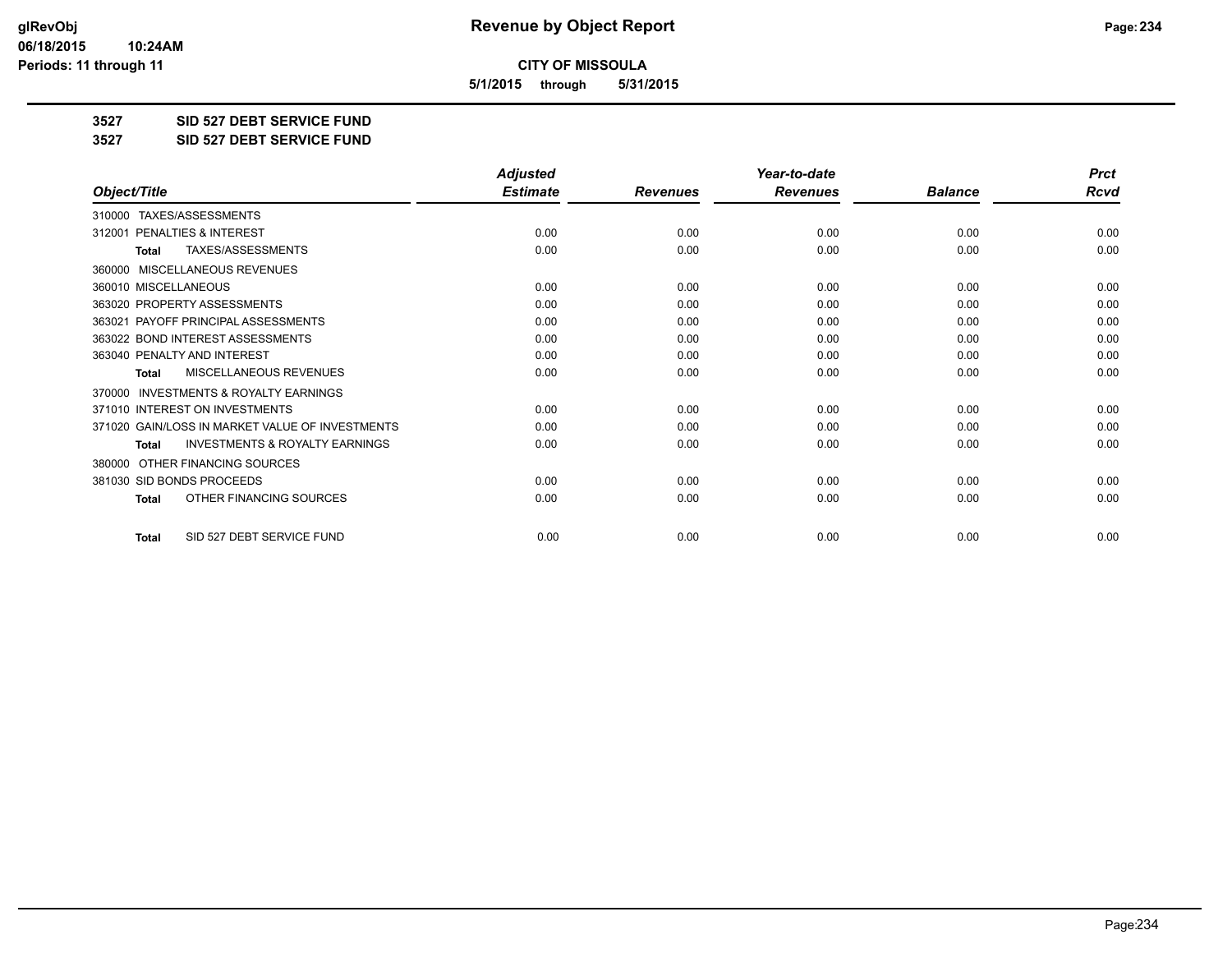**5/1/2015 through 5/31/2015**

# **3527 SID 527 DEBT SERVICE FUND**

|                                                           | <b>Adjusted</b> |                 | Year-to-date    |                | <b>Prct</b> |
|-----------------------------------------------------------|-----------------|-----------------|-----------------|----------------|-------------|
| Object/Title                                              | <b>Estimate</b> | <b>Revenues</b> | <b>Revenues</b> | <b>Balance</b> | <b>Rcvd</b> |
| 310000 TAXES/ASSESSMENTS                                  |                 |                 |                 |                |             |
| 312001 PENALTIES & INTEREST                               | 0.00            | 0.00            | 0.00            | 0.00           | 0.00        |
| TAXES/ASSESSMENTS<br><b>Total</b>                         | 0.00            | 0.00            | 0.00            | 0.00           | 0.00        |
| 360000 MISCELLANEOUS REVENUES                             |                 |                 |                 |                |             |
| 360010 MISCELLANEOUS                                      | 0.00            | 0.00            | 0.00            | 0.00           | 0.00        |
| 363020 PROPERTY ASSESSMENTS                               | 0.00            | 0.00            | 0.00            | 0.00           | 0.00        |
| 363021 PAYOFF PRINCIPAL ASSESSMENTS                       | 0.00            | 0.00            | 0.00            | 0.00           | 0.00        |
| 363022 BOND INTEREST ASSESSMENTS                          | 0.00            | 0.00            | 0.00            | 0.00           | 0.00        |
| 363040 PENALTY AND INTEREST                               | 0.00            | 0.00            | 0.00            | 0.00           | 0.00        |
| MISCELLANEOUS REVENUES<br>Total                           | 0.00            | 0.00            | 0.00            | 0.00           | 0.00        |
| 370000 INVESTMENTS & ROYALTY EARNINGS                     |                 |                 |                 |                |             |
| 371010 INTEREST ON INVESTMENTS                            | 0.00            | 0.00            | 0.00            | 0.00           | 0.00        |
| 371020 GAIN/LOSS IN MARKET VALUE OF INVESTMENT            | 0.00            | 0.00            | 0.00            | 0.00           | 0.00        |
| <b>INVESTMENTS &amp; ROYALTY EARNINGS</b><br><b>Total</b> | 0.00            | 0.00            | 0.00            | 0.00           | 0.00        |
| 380000 OTHER FINANCING SOURCES                            |                 |                 |                 |                |             |
| 381030 SID BONDS PROCEEDS                                 | 0.00            | 0.00            | 0.00            | 0.00           | 0.00        |
| OTHER FINANCING SOURCES<br><b>Total</b>                   | 0.00            | 0.00            | 0.00            | 0.00           | 0.00        |
| SID 527 DEBT SERVICE FUND<br><b>Total</b>                 | 0.00            | 0.00            | 0.00            | 0.00           | 0.00        |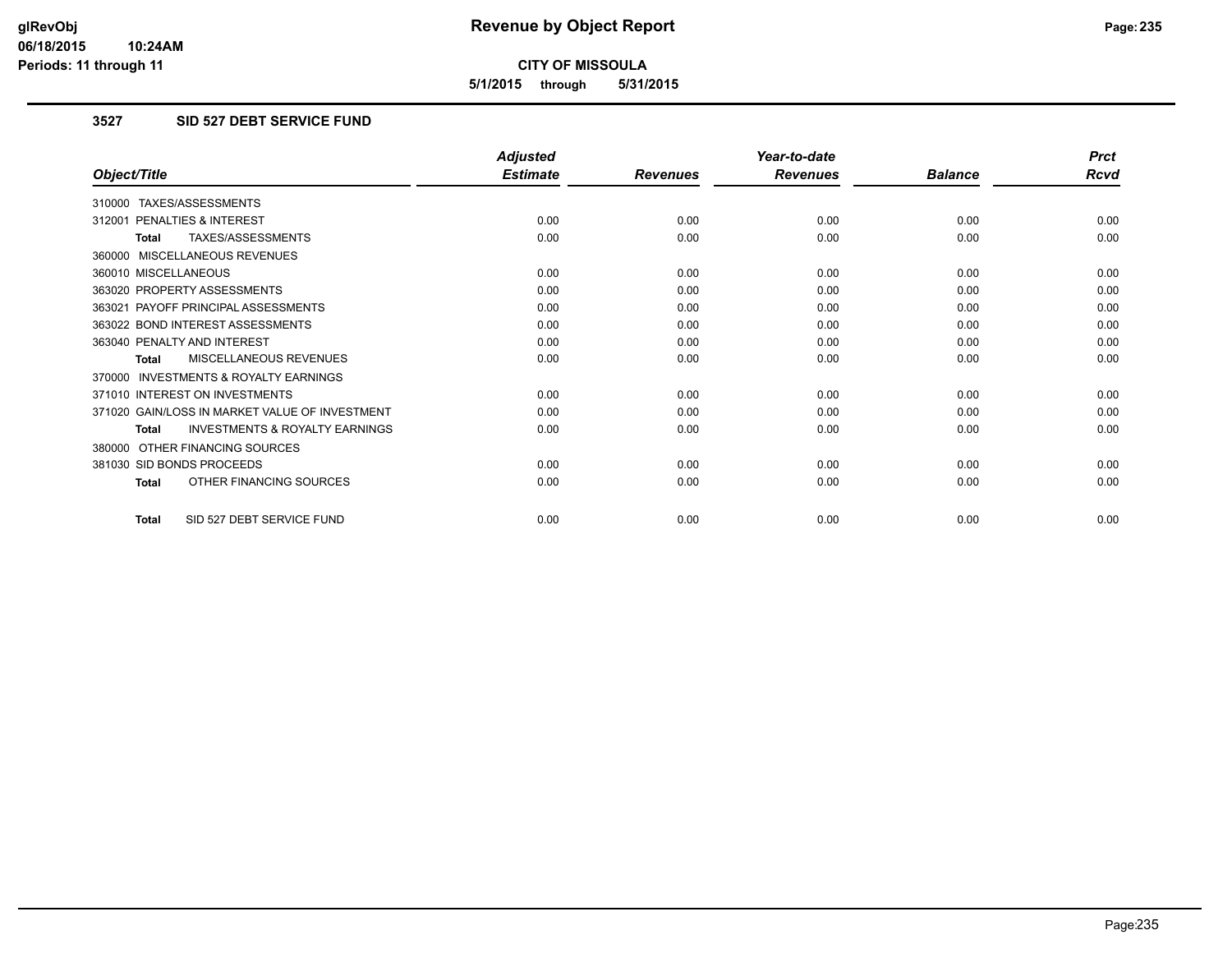**5/1/2015 through 5/31/2015**

**3530 SID 530 DEBT SERVICE FUND**

**3530 SID 530 DEBT SERVICE FUND**

|                                                           | <b>Adjusted</b> |                 | Year-to-date    |                | <b>Prct</b> |
|-----------------------------------------------------------|-----------------|-----------------|-----------------|----------------|-------------|
| Object/Title                                              | <b>Estimate</b> | <b>Revenues</b> | <b>Revenues</b> | <b>Balance</b> | Rcvd        |
| TAXES/ASSESSMENTS<br>310000                               |                 |                 |                 |                |             |
| 312001 PENALTIES & INTEREST                               | 0.00            | 0.00            | 0.00            | 0.00           | 0.00        |
| TAXES/ASSESSMENTS<br>Total                                | 0.00            | 0.00            | 0.00            | 0.00           | 0.00        |
| 360000 MISCELLANEOUS REVENUES                             |                 |                 |                 |                |             |
| 360010 MISCELLANEOUS                                      | 0.00            | 0.00            | 0.00            | 0.00           | 0.00        |
| 363020 PROPERTY ASSESSMENTS                               | 680.00          | 0.00            | 0.00            | 680.00         | 0.00        |
| 363021 PAYOFF PRINCIPAL ASSESSMENTS                       | 0.00            | 0.00            | 0.00            | 0.00           | 0.00        |
| 363022 BOND INTEREST ASSESSMENTS                          | 0.00            | 0.00            | 0.00            | 0.00           | 0.00        |
| 363040 PENALTY AND INTEREST                               | 0.00            | 0.00            | 0.00            | 0.00           | 0.00        |
| <b>MISCELLANEOUS REVENUES</b><br>Total                    | 680.00          | 0.00            | 0.00            | 680.00         | 0.00        |
| 370000 INVESTMENTS & ROYALTY EARNINGS                     |                 |                 |                 |                |             |
| 371010 INTEREST ON INVESTMENTS                            | 0.00            | 0.00            | 0.00            | 0.00           | 0.00        |
| 371020 GAIN/LOSS IN MARKET VALUE OF INVESTMENTS           | 0.00            | 0.00            | 0.00            | 0.00           | 0.00        |
| <b>INVESTMENTS &amp; ROYALTY EARNINGS</b><br><b>Total</b> | 0.00            | 0.00            | 0.00            | 0.00           | 0.00        |
| SID 530 DEBT SERVICE FUND<br><b>Total</b>                 | 680.00          | 0.00            | 0.00            | 680.00         | 0.00        |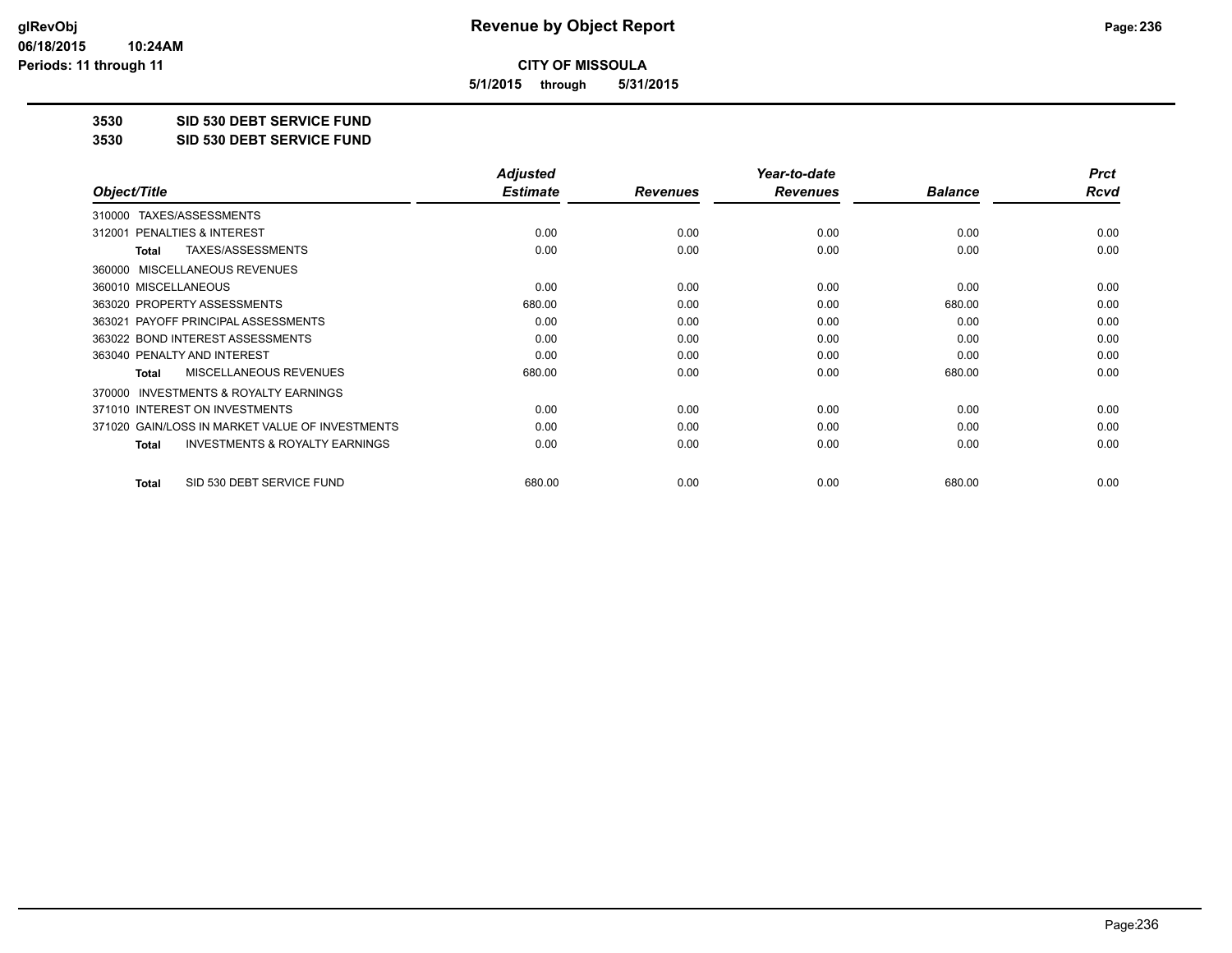**5/1/2015 through 5/31/2015**

# **3530 SID 530 DEBT SERVICE FUND**

|                                                           | <b>Adjusted</b> |                 | Year-to-date    |                | <b>Prct</b> |
|-----------------------------------------------------------|-----------------|-----------------|-----------------|----------------|-------------|
| Object/Title                                              | <b>Estimate</b> | <b>Revenues</b> | <b>Revenues</b> | <b>Balance</b> | <b>Rcvd</b> |
| 310000 TAXES/ASSESSMENTS                                  |                 |                 |                 |                |             |
| 312001 PENALTIES & INTEREST                               | 0.00            | 0.00            | 0.00            | 0.00           | 0.00        |
| TAXES/ASSESSMENTS<br><b>Total</b>                         | 0.00            | 0.00            | 0.00            | 0.00           | 0.00        |
| 360000 MISCELLANEOUS REVENUES                             |                 |                 |                 |                |             |
| 360010 MISCELLANEOUS                                      | 0.00            | 0.00            | 0.00            | 0.00           | 0.00        |
| 363020 PROPERTY ASSESSMENTS                               | 680.00          | 0.00            | 0.00            | 680.00         | 0.00        |
| 363021 PAYOFF PRINCIPAL ASSESSMENTS                       | 0.00            | 0.00            | 0.00            | 0.00           | 0.00        |
| 363022 BOND INTEREST ASSESSMENTS                          | 0.00            | 0.00            | 0.00            | 0.00           | 0.00        |
| 363040 PENALTY AND INTEREST                               | 0.00            | 0.00            | 0.00            | 0.00           | 0.00        |
| <b>MISCELLANEOUS REVENUES</b><br><b>Total</b>             | 680.00          | 0.00            | 0.00            | 680.00         | 0.00        |
| <b>INVESTMENTS &amp; ROYALTY EARNINGS</b><br>370000       |                 |                 |                 |                |             |
| 371010 INTEREST ON INVESTMENTS                            | 0.00            | 0.00            | 0.00            | 0.00           | 0.00        |
| 371020 GAIN/LOSS IN MARKET VALUE OF INVESTMENT            | 0.00            | 0.00            | 0.00            | 0.00           | 0.00        |
| <b>INVESTMENTS &amp; ROYALTY EARNINGS</b><br><b>Total</b> | 0.00            | 0.00            | 0.00            | 0.00           | 0.00        |
| SID 530 DEBT SERVICE FUND<br><b>Total</b>                 | 680.00          | 0.00            | 0.00            | 680.00         | 0.00        |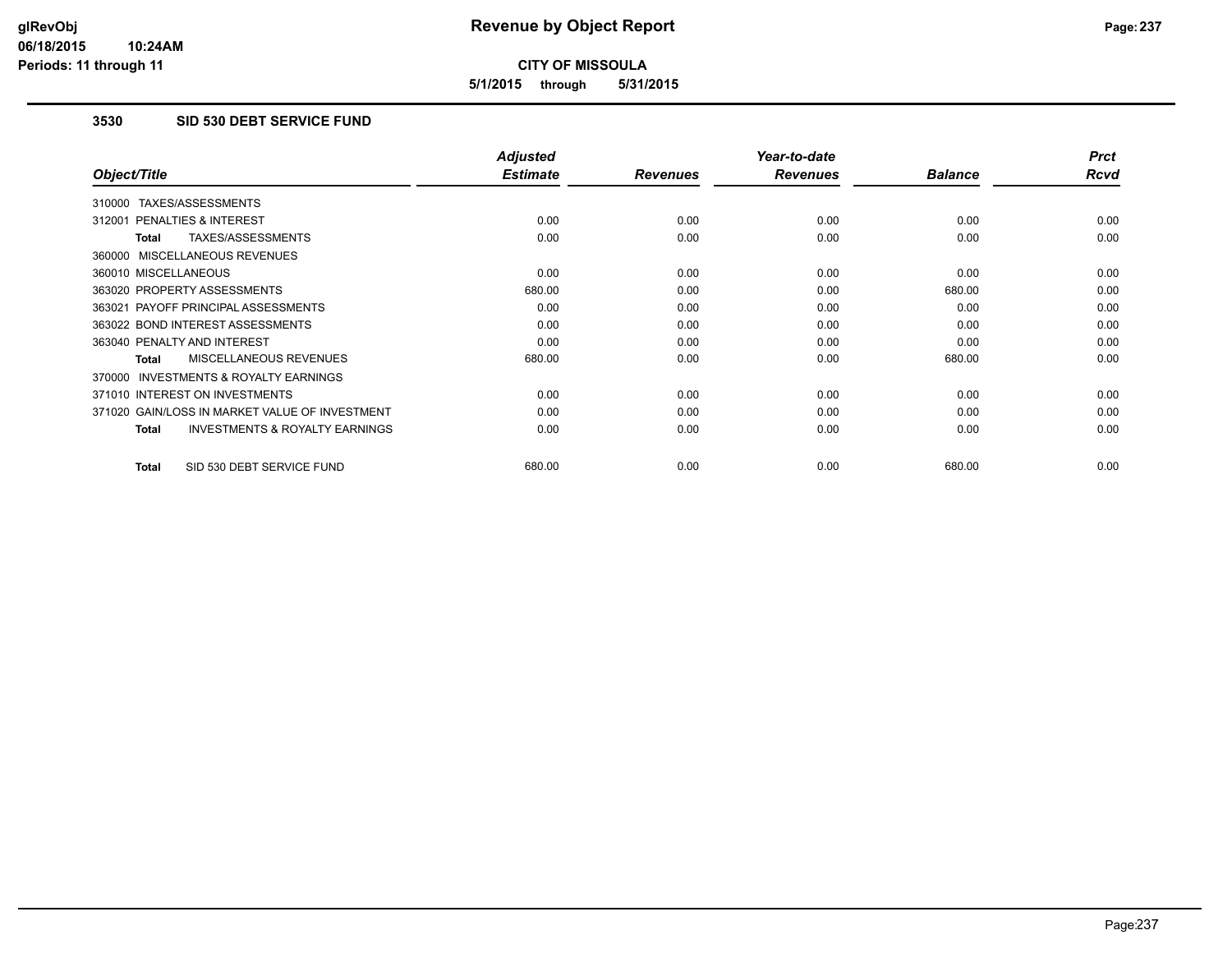**5/1/2015 through 5/31/2015**

#### **3531 SID 531 HICKORY ST CALMING**

**3531 SID 531 HICKORY ST CALMING**

|                                                           | <b>Adjusted</b> |                 | Year-to-date    |                | <b>Prct</b> |
|-----------------------------------------------------------|-----------------|-----------------|-----------------|----------------|-------------|
| Object/Title                                              | <b>Estimate</b> | <b>Revenues</b> | <b>Revenues</b> | <b>Balance</b> | <b>Rcvd</b> |
| 310000 TAXES/ASSESSMENTS                                  |                 |                 |                 |                |             |
| PENALTIES & INTEREST<br>312001                            | 0.00            | 0.00            | 0.00            | 0.00           | 0.00        |
| TAXES/ASSESSMENTS<br><b>Total</b>                         | 0.00            | 0.00            | 0.00            | 0.00           | 0.00        |
| MISCELLANEOUS REVENUES<br>360000                          |                 |                 |                 |                |             |
| 360010 MISCELLANEOUS                                      | 0.00            | 0.00            | 0.00            | 0.00           | 0.00        |
| 363020 PROPERTY ASSESSMENTS                               | 0.00            | 78.21           | 1,616.34        | $-1,616.34$    | 0.00        |
| PAYOFF PRINCIPAL ASSESSMENTS<br>363021                    | 0.00            | 0.00            | 0.00            | 0.00           | 0.00        |
| 363022 BOND INTEREST ASSESSMENTS                          | 0.00            | 0.00            | 0.00            | 0.00           | 0.00        |
| 363040 PENALTY AND INTEREST                               | 0.00            | 0.00            | 0.53            | $-0.53$        | 0.00        |
| MISCELLANEOUS REVENUES<br>Total                           | 0.00            | 78.21           | 1,616.87        | $-1,616.87$    | 0.00        |
| INVESTMENTS & ROYALTY EARNINGS<br>370000                  |                 |                 |                 |                |             |
| 371010 INTEREST ON INVESTMENTS                            | 0.00            | 0.00            | 0.00            | 0.00           | 0.00        |
| 371020 GAIN/LOSS IN MARKET VALUE OF INVESTMENTS           | 0.00            | 0.00            | 0.00            | 0.00           | 0.00        |
| <b>INVESTMENTS &amp; ROYALTY EARNINGS</b><br><b>Total</b> | 0.00            | 0.00            | 0.00            | 0.00           | 0.00        |
| OTHER FINANCING SOURCES<br>380000                         |                 |                 |                 |                |             |
| 383000 OPERATING TRANSFERS                                | 0.00            | 0.00            | 0.00            | 0.00           | 0.00        |
| OTHER FINANCING SOURCES<br><b>Total</b>                   | 0.00            | 0.00            | 0.00            | 0.00           | 0.00        |
| SID 531 HICKORY ST CALMING<br><b>Total</b>                | 0.00            | 78.21           | 1,616.87        | $-1,616.87$    | 0.00        |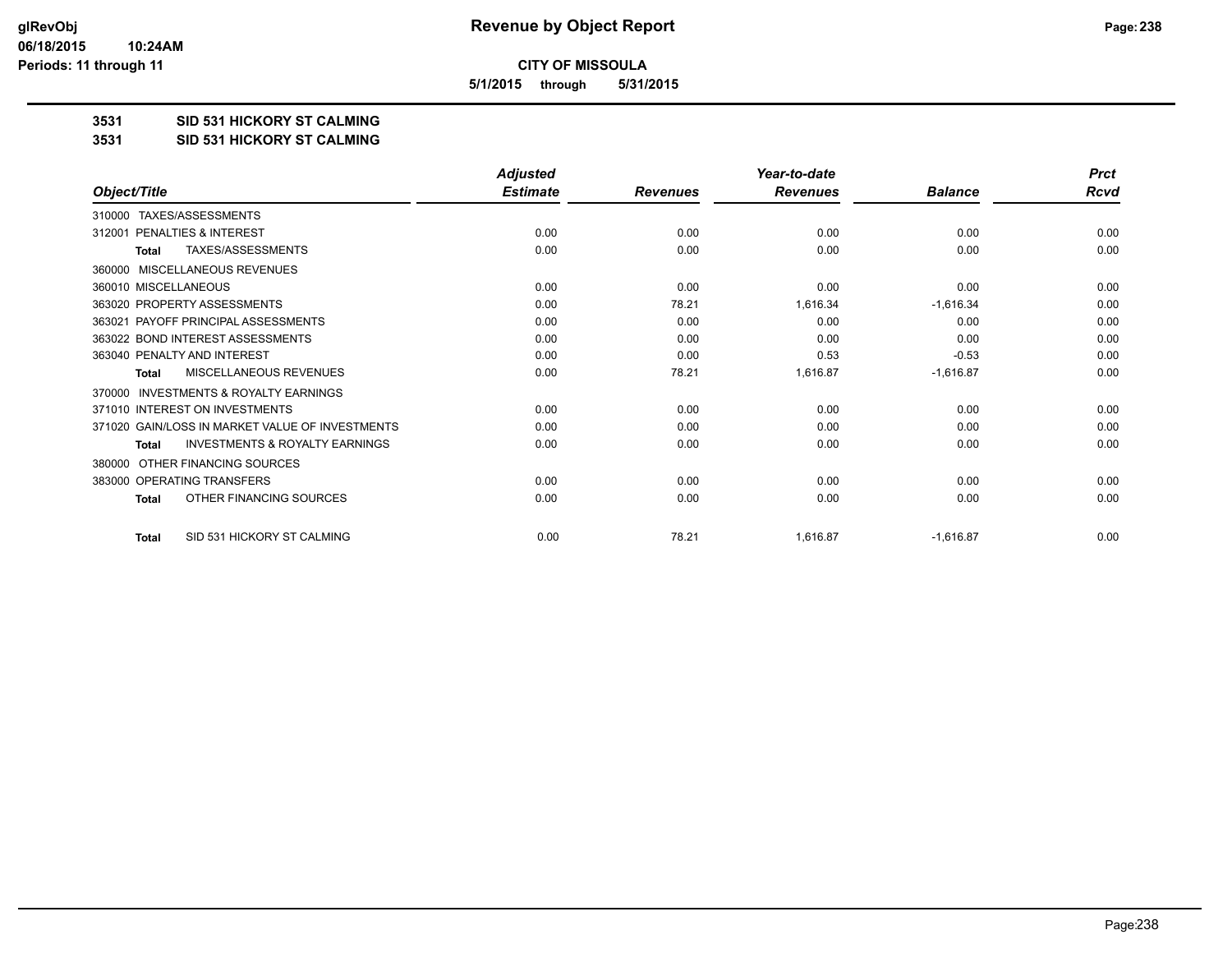**5/1/2015 through 5/31/2015**

# **3531 SID 531 HICKORY ST CALMING**

|                                                           | <b>Adjusted</b> |                 | Year-to-date    |                | <b>Prct</b> |
|-----------------------------------------------------------|-----------------|-----------------|-----------------|----------------|-------------|
| Object/Title                                              | <b>Estimate</b> | <b>Revenues</b> | <b>Revenues</b> | <b>Balance</b> | <b>Rcvd</b> |
| 310000 TAXES/ASSESSMENTS                                  |                 |                 |                 |                |             |
| PENALTIES & INTEREST<br>312001                            | 0.00            | 0.00            | 0.00            | 0.00           | 0.00        |
| TAXES/ASSESSMENTS<br><b>Total</b>                         | 0.00            | 0.00            | 0.00            | 0.00           | 0.00        |
| 360000 MISCELLANEOUS REVENUES                             |                 |                 |                 |                |             |
| 360010 MISCELLANEOUS                                      | 0.00            | 0.00            | 0.00            | 0.00           | 0.00        |
| 363020 PROPERTY ASSESSMENTS                               | 0.00            | 78.21           | 1,616.34        | $-1,616.34$    | 0.00        |
| 363021 PAYOFF PRINCIPAL ASSESSMENTS                       | 0.00            | 0.00            | 0.00            | 0.00           | 0.00        |
| 363022 BOND INTEREST ASSESSMENTS                          | 0.00            | 0.00            | 0.00            | 0.00           | 0.00        |
| 363040 PENALTY AND INTEREST                               | 0.00            | 0.00            | 0.53            | $-0.53$        | 0.00        |
| MISCELLANEOUS REVENUES<br><b>Total</b>                    | 0.00            | 78.21           | 1,616.87        | $-1,616.87$    | 0.00        |
| <b>INVESTMENTS &amp; ROYALTY EARNINGS</b><br>370000       |                 |                 |                 |                |             |
| 371010 INTEREST ON INVESTMENTS                            | 0.00            | 0.00            | 0.00            | 0.00           | 0.00        |
| 371020 GAIN/LOSS IN MARKET VALUE OF INVESTMENT            | 0.00            | 0.00            | 0.00            | 0.00           | 0.00        |
| <b>INVESTMENTS &amp; ROYALTY EARNINGS</b><br><b>Total</b> | 0.00            | 0.00            | 0.00            | 0.00           | 0.00        |
| OTHER FINANCING SOURCES<br>380000                         |                 |                 |                 |                |             |
| 383000 OPERATING TRANSFERS                                | 0.00            | 0.00            | 0.00            | 0.00           | 0.00        |
| OTHER FINANCING SOURCES<br><b>Total</b>                   | 0.00            | 0.00            | 0.00            | 0.00           | 0.00        |
| SID 531 HICKORY ST CALMING<br><b>Total</b>                | 0.00            | 78.21           | 1,616.87        | $-1,616.87$    | 0.00        |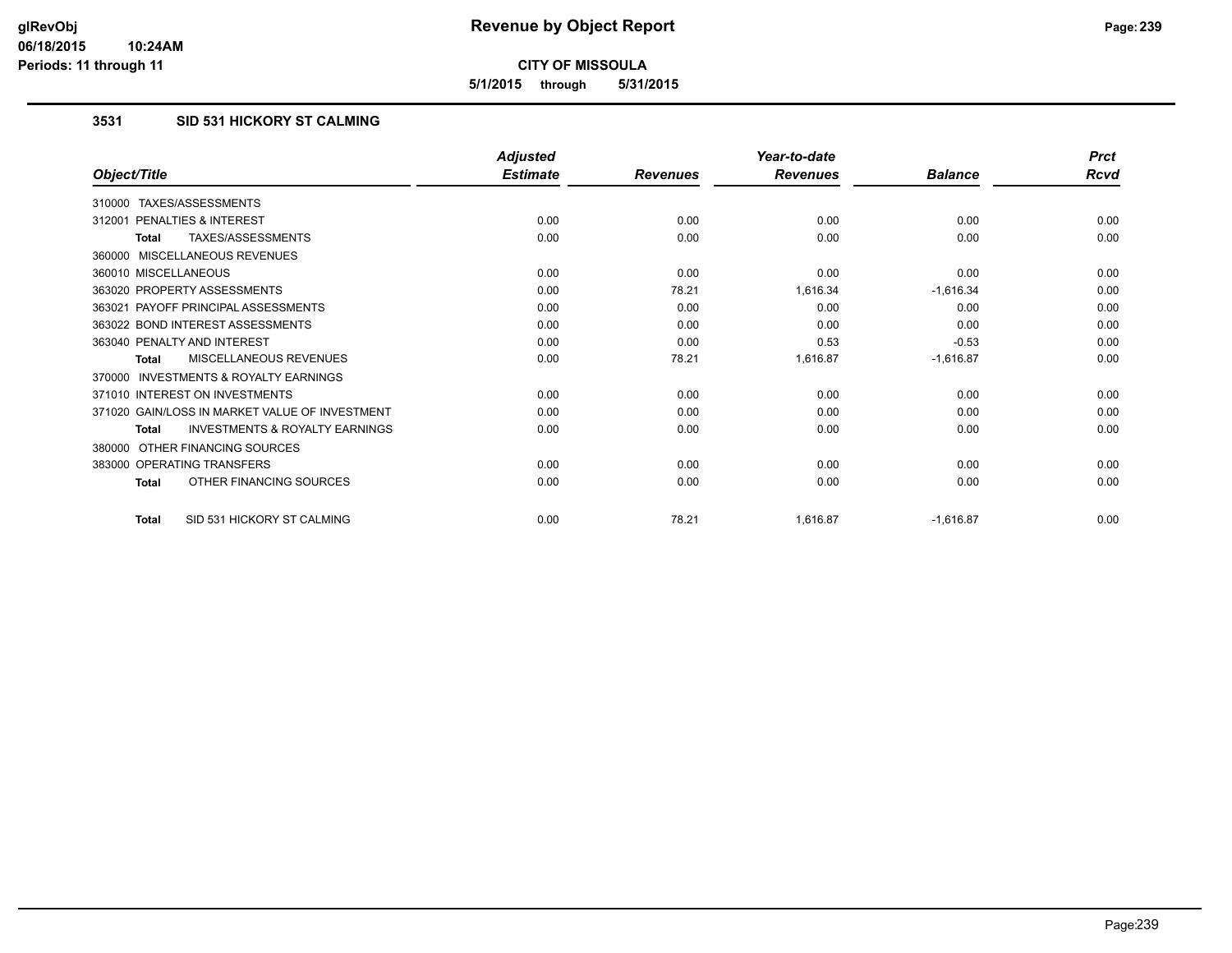**5/1/2015 through 5/31/2015**

# **3532 SID 532 DEBT SERVICE FUND**

**3532 SID 532 DEBT SERVICE FUND**

|                                                    | <b>Adjusted</b> |                 | Year-to-date    |                | <b>Prct</b> |
|----------------------------------------------------|-----------------|-----------------|-----------------|----------------|-------------|
| Object/Title                                       | <b>Estimate</b> | <b>Revenues</b> | <b>Revenues</b> | <b>Balance</b> | <b>Rcvd</b> |
| 360000 MISCELLANEOUS REVENUES                      |                 |                 |                 |                |             |
| 363020 PROPERTY ASSESSMENTS                        | 43,363.00       | 277.62          | 18,324.81       | 25.038.19      | 42.26       |
| PAYOFF PRINCIPAL ASSESSMENTS<br>363021             | 0.00            | 0.00            | 0.00            | 0.00           | 0.00        |
| 363022 BOND INTEREST ASSESSMENTS                   | 0.00            | 0.00            | 0.00            | 0.00           | 0.00        |
| 363040 PENALTY AND INTEREST                        | 0.00            | 0.00            | 1.90            | $-1.90$        | 0.00        |
| MISCELLANEOUS REVENUES<br>Total                    | 43,363.00       | 277.62          | 18,326.71       | 25,036.29      | 42.26       |
| 370000 INVESTMENTS & ROYALTY EARNINGS              |                 |                 |                 |                |             |
| 371010 INTEREST ON INVESTMENTS                     | 0.00            | 0.00            | 0.00            | 0.00           | 0.00        |
| 371020 GAIN/LOSS IN MARKET VALUE OF INVESTMENTS    | 0.00            | 0.00            | 0.00            | 0.00           | 0.00        |
| <b>INVESTMENTS &amp; ROYALTY EARNINGS</b><br>Total | 0.00            | 0.00            | 0.00            | 0.00           | 0.00        |
| SID 532 DEBT SERVICE FUND<br><b>Total</b>          | 43.363.00       | 277.62          | 18.326.71       | 25.036.29      | 42.26       |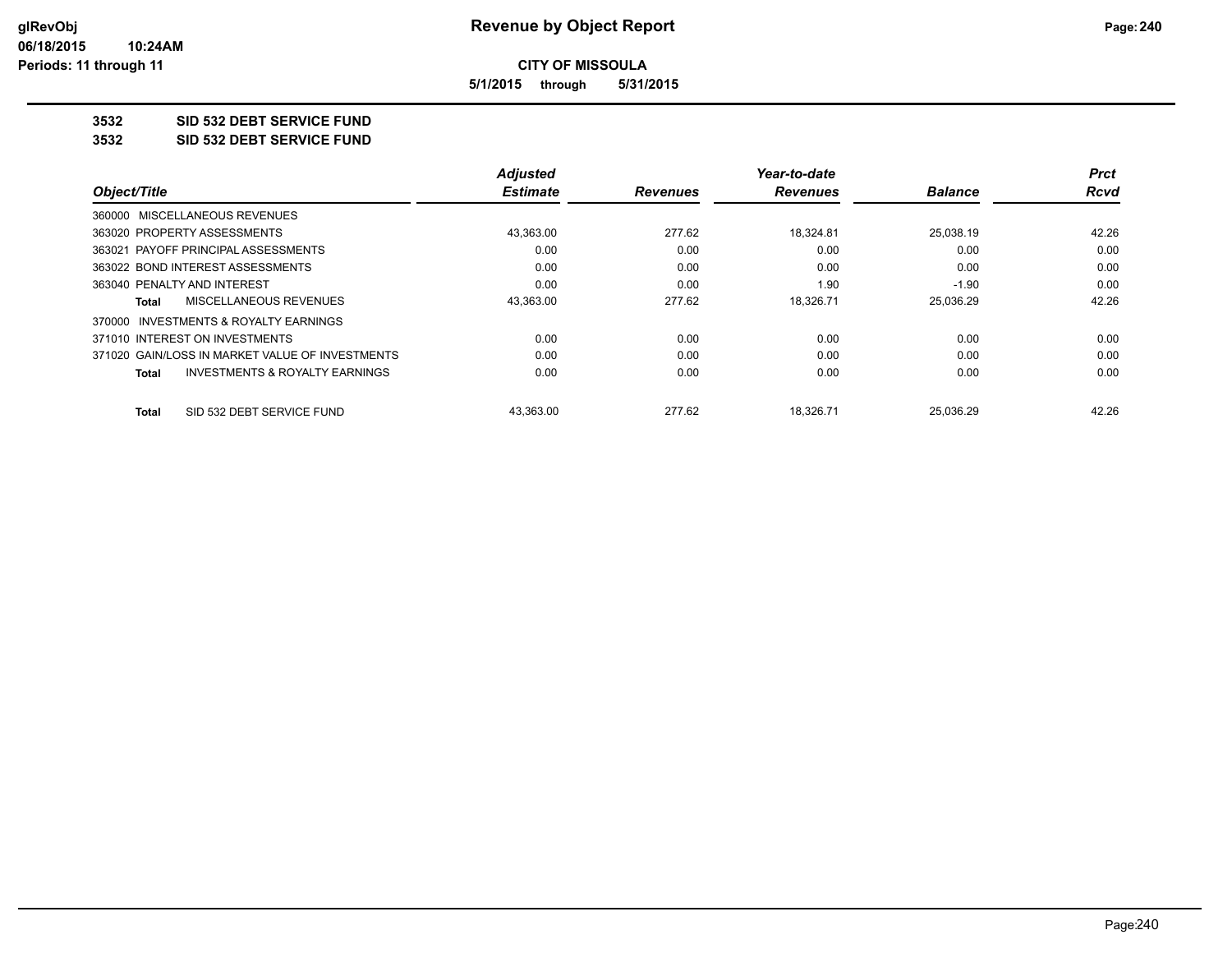**5/1/2015 through 5/31/2015**

#### **3532 SID 532 DEBT SERVICE FUND**

|                                                           | <b>Adjusted</b> |                 | Year-to-date    |                | <b>Prct</b> |
|-----------------------------------------------------------|-----------------|-----------------|-----------------|----------------|-------------|
| Object/Title                                              | <b>Estimate</b> | <b>Revenues</b> | <b>Revenues</b> | <b>Balance</b> | <b>Rcvd</b> |
| 360000 MISCELLANEOUS REVENUES                             |                 |                 |                 |                |             |
| 363020 PROPERTY ASSESSMENTS                               | 43.363.00       | 277.62          | 18.324.81       | 25.038.19      | 42.26       |
| 363021 PAYOFF PRINCIPAL ASSESSMENTS                       | 0.00            | 0.00            | 0.00            | 0.00           | 0.00        |
| 363022 BOND INTEREST ASSESSMENTS                          | 0.00            | 0.00            | 0.00            | 0.00           | 0.00        |
| 363040 PENALTY AND INTEREST                               | 0.00            | 0.00            | 1.90            | $-1.90$        | 0.00        |
| MISCELLANEOUS REVENUES<br><b>Total</b>                    | 43,363.00       | 277.62          | 18.326.71       | 25,036.29      | 42.26       |
| INVESTMENTS & ROYALTY EARNINGS<br>370000                  |                 |                 |                 |                |             |
| 371010 INTEREST ON INVESTMENTS                            | 0.00            | 0.00            | 0.00            | 0.00           | 0.00        |
| 371020 GAIN/LOSS IN MARKET VALUE OF INVESTMENT            | 0.00            | 0.00            | 0.00            | 0.00           | 0.00        |
| <b>INVESTMENTS &amp; ROYALTY EARNINGS</b><br><b>Total</b> | 0.00            | 0.00            | 0.00            | 0.00           | 0.00        |
| SID 532 DEBT SERVICE FUND<br><b>Total</b>                 | 43.363.00       | 277.62          | 18.326.71       | 25.036.29      | 42.26       |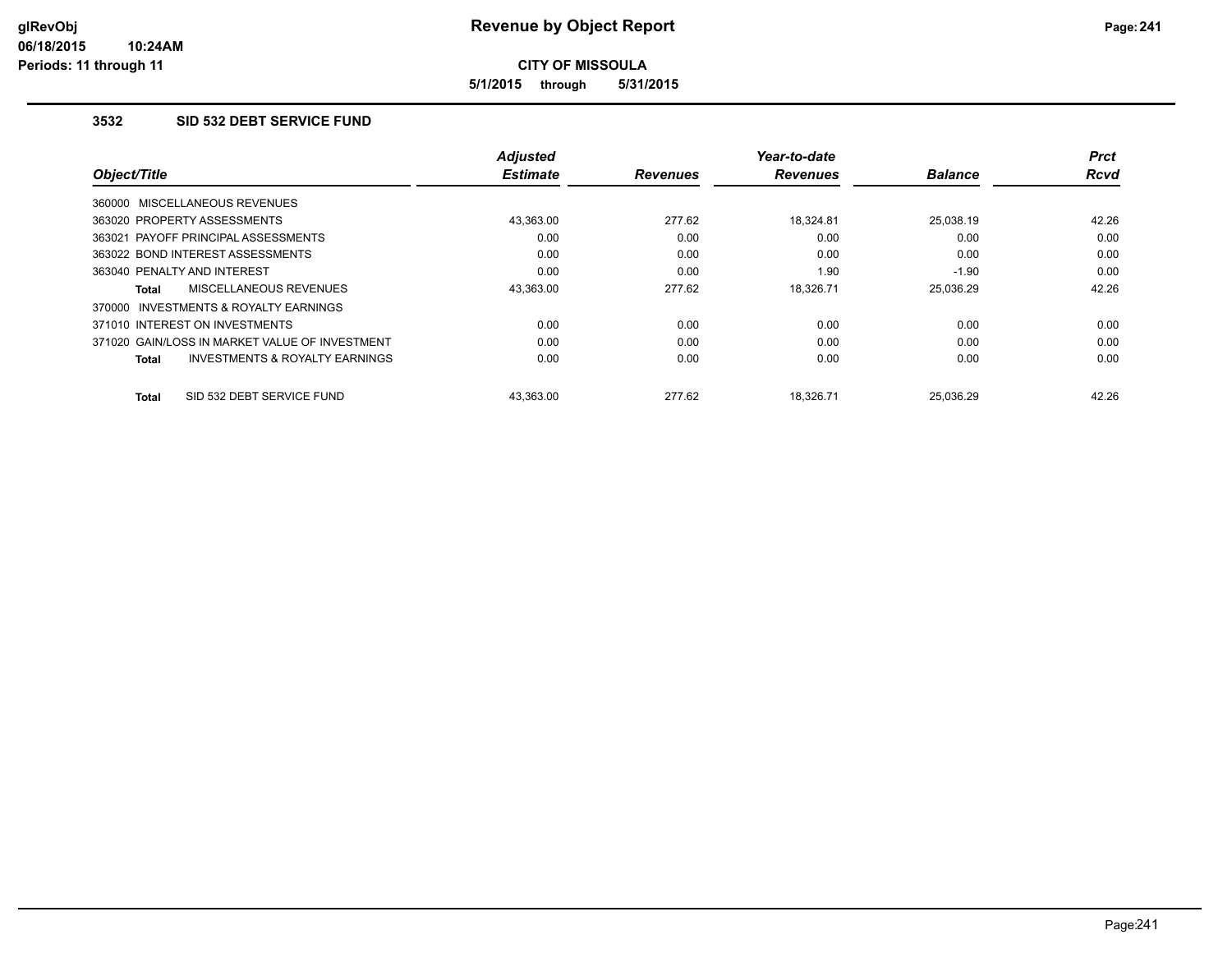**CITY OF MISSOULA 5/1/2015 through 5/31/2015**

**3533 GILBERT ST SEWER SID DEBT FUND**

**3533 GILBERT ST SEWER SID DEBT FUND**

|                                                           | <b>Adjusted</b> |                 | Year-to-date    |                | <b>Prct</b> |
|-----------------------------------------------------------|-----------------|-----------------|-----------------|----------------|-------------|
| Object/Title                                              | <b>Estimate</b> | <b>Revenues</b> | <b>Revenues</b> | <b>Balance</b> | <b>Rcvd</b> |
| TAXES/ASSESSMENTS<br>310000                               |                 |                 |                 |                |             |
| PENALTIES & INTEREST<br>312001                            | 0.00            | 0.00            | 0.00            | 0.00           | 0.00        |
| TAXES/ASSESSMENTS<br>Total                                | 0.00            | 0.00            | 0.00            | 0.00           | 0.00        |
| <b>MISCELLANEOUS REVENUES</b><br>360000                   |                 |                 |                 |                |             |
| 363020 PROPERTY ASSESSMENTS                               | 17,775.00       | 531.34          | 7,356.06        | 10,418.94      | 41.38       |
| PAYOFF PRINCIPAL ASSESSMENTS<br>363021                    | 0.00            | 0.00            | 0.00            | 0.00           | 0.00        |
| 363022 BOND INTEREST ASSESSMENTS                          | 0.00            | 0.00            | 0.00            | 0.00           | 0.00        |
| 363040 PENALTY AND INTEREST                               | 0.00            | 0.00            | 9.27            | $-9.27$        | 0.00        |
| MISCELLANEOUS REVENUES<br>Total                           | 17,775.00       | 531.34          | 7,365.33        | 10,409.67      | 41.44       |
| <b>INVESTMENTS &amp; ROYALTY EARNINGS</b><br>370000       |                 |                 |                 |                |             |
| 371010 INTEREST ON INVESTMENTS                            | 0.00            | 0.00            | 0.00            | 0.00           | 0.00        |
| 371020 GAIN/LOSS IN MARKET VALUE OF INVESTMENTS           | 0.00            | 0.00            | 0.00            | 0.00           | 0.00        |
| <b>INVESTMENTS &amp; ROYALTY EARNINGS</b><br><b>Total</b> | 0.00            | 0.00            | 0.00            | 0.00           | 0.00        |
| OTHER FINANCING SOURCES<br>380000                         |                 |                 |                 |                |             |
| 381009 TRANSFERS IN                                       | 0.00            | 0.00            | 0.00            | 0.00           | 0.00        |
| OTHER FINANCING SOURCES<br><b>Total</b>                   | 0.00            | 0.00            | 0.00            | 0.00           | 0.00        |
| GILBERT ST SEWER SID DEBT FUND<br><b>Total</b>            | 17,775.00       | 531.34          | 7,365.33        | 10,409.67      | 41.44       |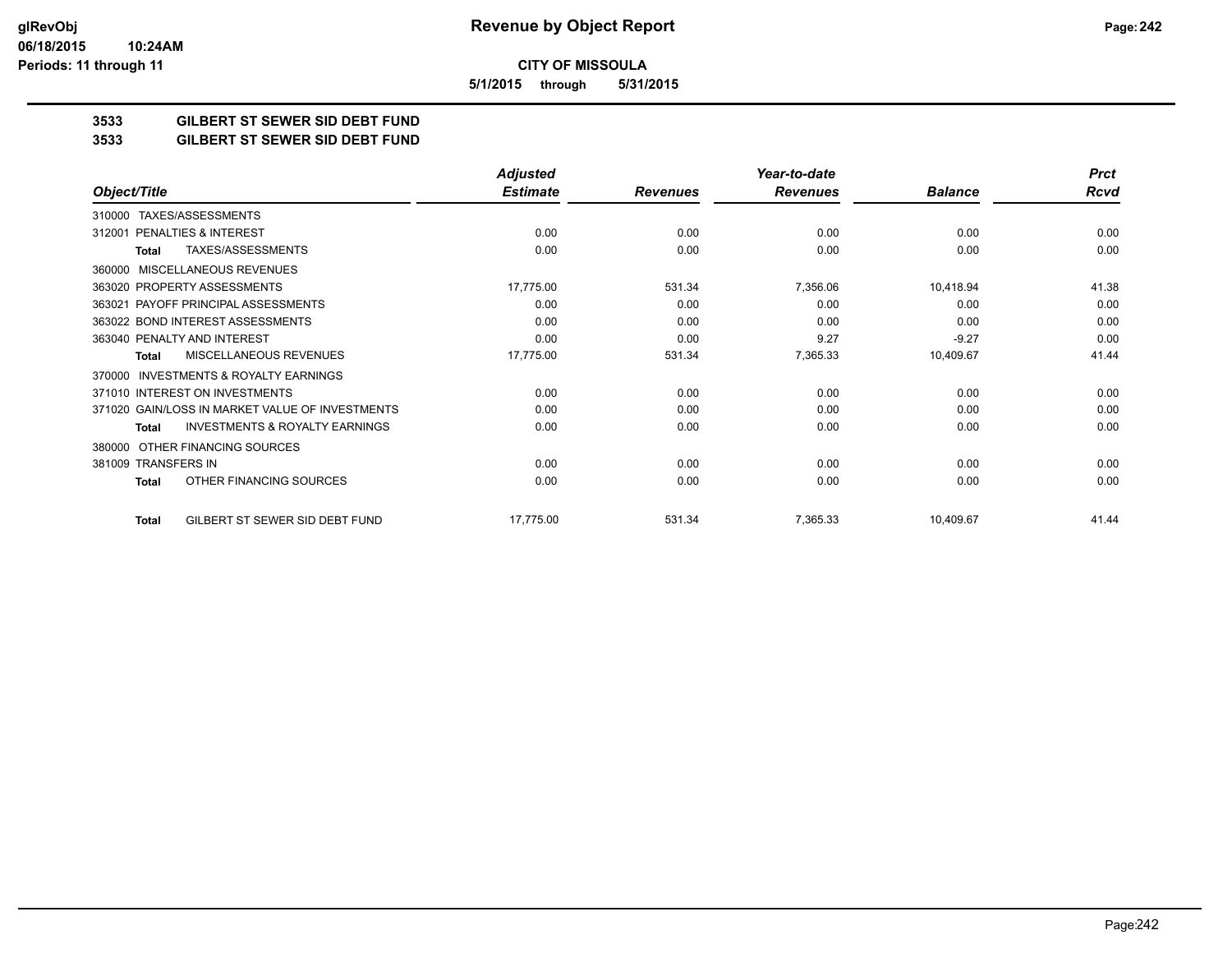**5/1/2015 through 5/31/2015**

# **3533 GILBERT ST SEWER SID DEBT FUND**

|                                                           | <b>Adjusted</b> |                 | Year-to-date    |                | <b>Prct</b> |
|-----------------------------------------------------------|-----------------|-----------------|-----------------|----------------|-------------|
| Object/Title                                              | <b>Estimate</b> | <b>Revenues</b> | <b>Revenues</b> | <b>Balance</b> | <b>Rcvd</b> |
| TAXES/ASSESSMENTS<br>310000                               |                 |                 |                 |                |             |
| PENALTIES & INTEREST<br>312001                            | 0.00            | 0.00            | 0.00            | 0.00           | 0.00        |
| TAXES/ASSESSMENTS<br><b>Total</b>                         | 0.00            | 0.00            | 0.00            | 0.00           | 0.00        |
| <b>MISCELLANEOUS REVENUES</b><br>360000                   |                 |                 |                 |                |             |
| 363020 PROPERTY ASSESSMENTS                               | 17,775.00       | 531.34          | 7,356.06        | 10,418.94      | 41.38       |
| 363021 PAYOFF PRINCIPAL ASSESSMENTS                       | 0.00            | 0.00            | 0.00            | 0.00           | 0.00        |
| 363022 BOND INTEREST ASSESSMENTS                          | 0.00            | 0.00            | 0.00            | 0.00           | 0.00        |
| 363040 PENALTY AND INTEREST                               | 0.00            | 0.00            | 9.27            | $-9.27$        | 0.00        |
| <b>MISCELLANEOUS REVENUES</b><br><b>Total</b>             | 17,775.00       | 531.34          | 7,365.33        | 10,409.67      | 41.44       |
| <b>INVESTMENTS &amp; ROYALTY EARNINGS</b><br>370000       |                 |                 |                 |                |             |
| 371010 INTEREST ON INVESTMENTS                            | 0.00            | 0.00            | 0.00            | 0.00           | 0.00        |
| 371020 GAIN/LOSS IN MARKET VALUE OF INVESTMENT            | 0.00            | 0.00            | 0.00            | 0.00           | 0.00        |
| <b>INVESTMENTS &amp; ROYALTY EARNINGS</b><br><b>Total</b> | 0.00            | 0.00            | 0.00            | 0.00           | 0.00        |
| OTHER FINANCING SOURCES<br>380000                         |                 |                 |                 |                |             |
| 381009 TRANSFERS IN                                       | 0.00            | 0.00            | 0.00            | 0.00           | 0.00        |
| OTHER FINANCING SOURCES<br><b>Total</b>                   | 0.00            | 0.00            | 0.00            | 0.00           | 0.00        |
| GILBERT ST SEWER SID DEBT FUND<br><b>Total</b>            | 17,775.00       | 531.34          | 7,365.33        | 10,409.67      | 41.44       |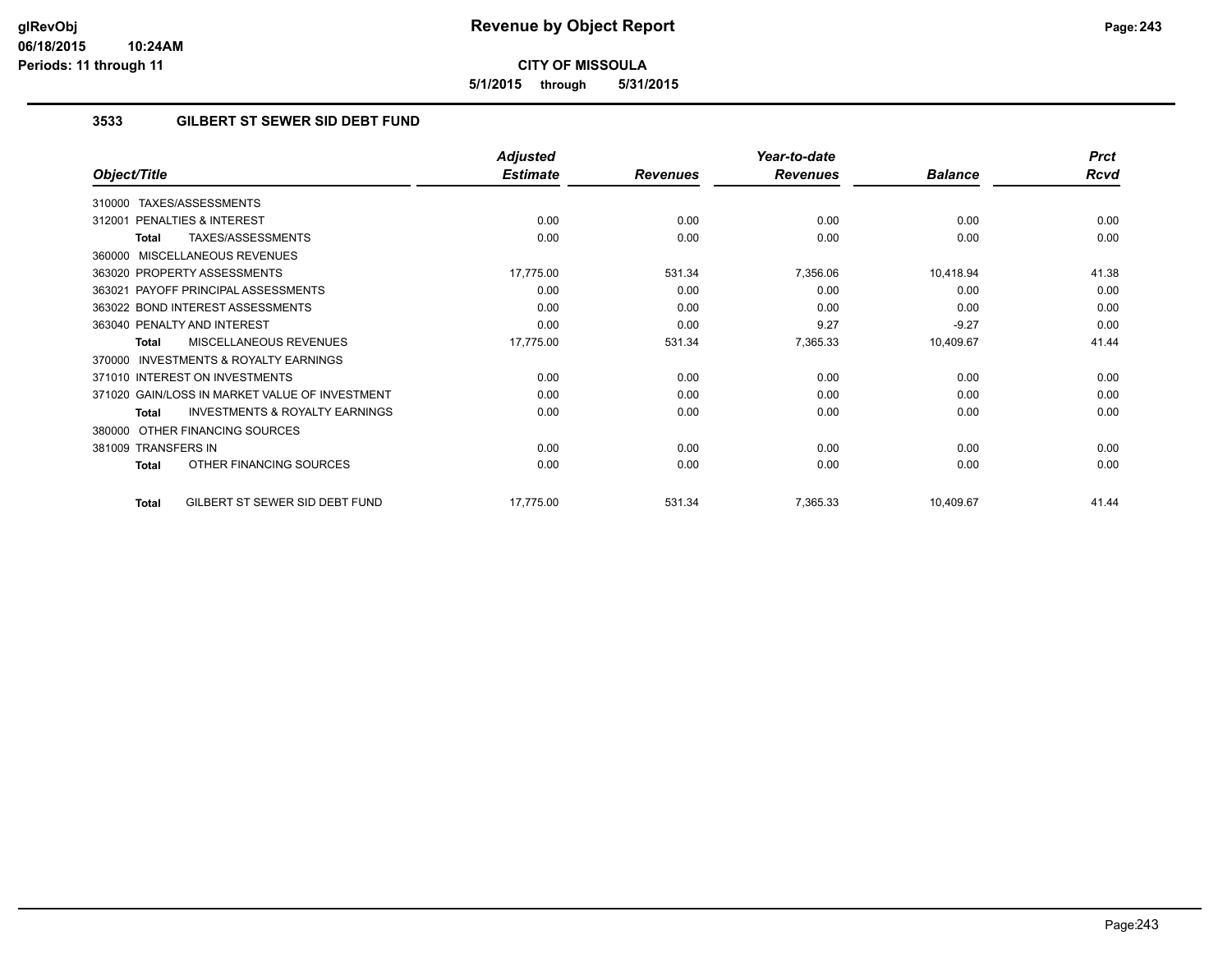**5/1/2015 through 5/31/2015**

# **3534 LINCOLNWOOD SEWER PHASE I**

#### **3534 LINCOLNWOOD SEWER PHASE I**

|                                                    | <b>Adjusted</b> |                 | Year-to-date    |                | <b>Prct</b> |
|----------------------------------------------------|-----------------|-----------------|-----------------|----------------|-------------|
| Object/Title                                       | <b>Estimate</b> | <b>Revenues</b> | <b>Revenues</b> | <b>Balance</b> | <b>Rcvd</b> |
| TAXES/ASSESSMENTS<br>310000                        |                 |                 |                 |                |             |
| <b>PENALTIES &amp; INTEREST</b><br>312001          | 0.00            | 0.00            | 0.00            | 0.00           | 0.00        |
| TAXES/ASSESSMENTS<br>Total                         | 0.00            | 0.00            | 0.00            | 0.00           | 0.00        |
| MISCELLANEOUS REVENUES<br>360000                   |                 |                 |                 |                |             |
| 363020 PROPERTY ASSESSMENTS                        | 18,413.00       | 732.14          | 9,058.28        | 9,354.72       | 49.20       |
| 363021 PAYOFF PRINCIPAL ASSESSMENTS                | 0.00            | 0.00            | $-4,276.80$     | 4,276.80       | 0.00        |
| 363022 BOND INTEREST ASSESSMENTS                   | 0.00            | 0.00            | 0.00            | 0.00           | 0.00        |
| 363040 PENALTY AND INTEREST                        | 0.00            | 0.00            | 17.28           | $-17.28$       | 0.00        |
| MISCELLANEOUS REVENUES<br>Total                    | 18,413.00       | 732.14          | 4,798.76        | 13,614.24      | 26.06       |
| INVESTMENTS & ROYALTY EARNINGS<br>370000           |                 |                 |                 |                |             |
| 371010 INTEREST ON INVESTMENTS                     | 0.00            | 0.00            | 0.00            | 0.00           | 0.00        |
| 371020 GAIN/LOSS IN MARKET VALUE OF INVESTMENTS    | 0.00            | 0.00            | 0.00            | 0.00           | 0.00        |
| <b>INVESTMENTS &amp; ROYALTY EARNINGS</b><br>Total | 0.00            | 0.00            | 0.00            | 0.00           | 0.00        |
| LINCOLNWOOD SEWER PHASE I<br>Total                 | 18,413.00       | 732.14          | 4,798.76        | 13.614.24      | 26.06       |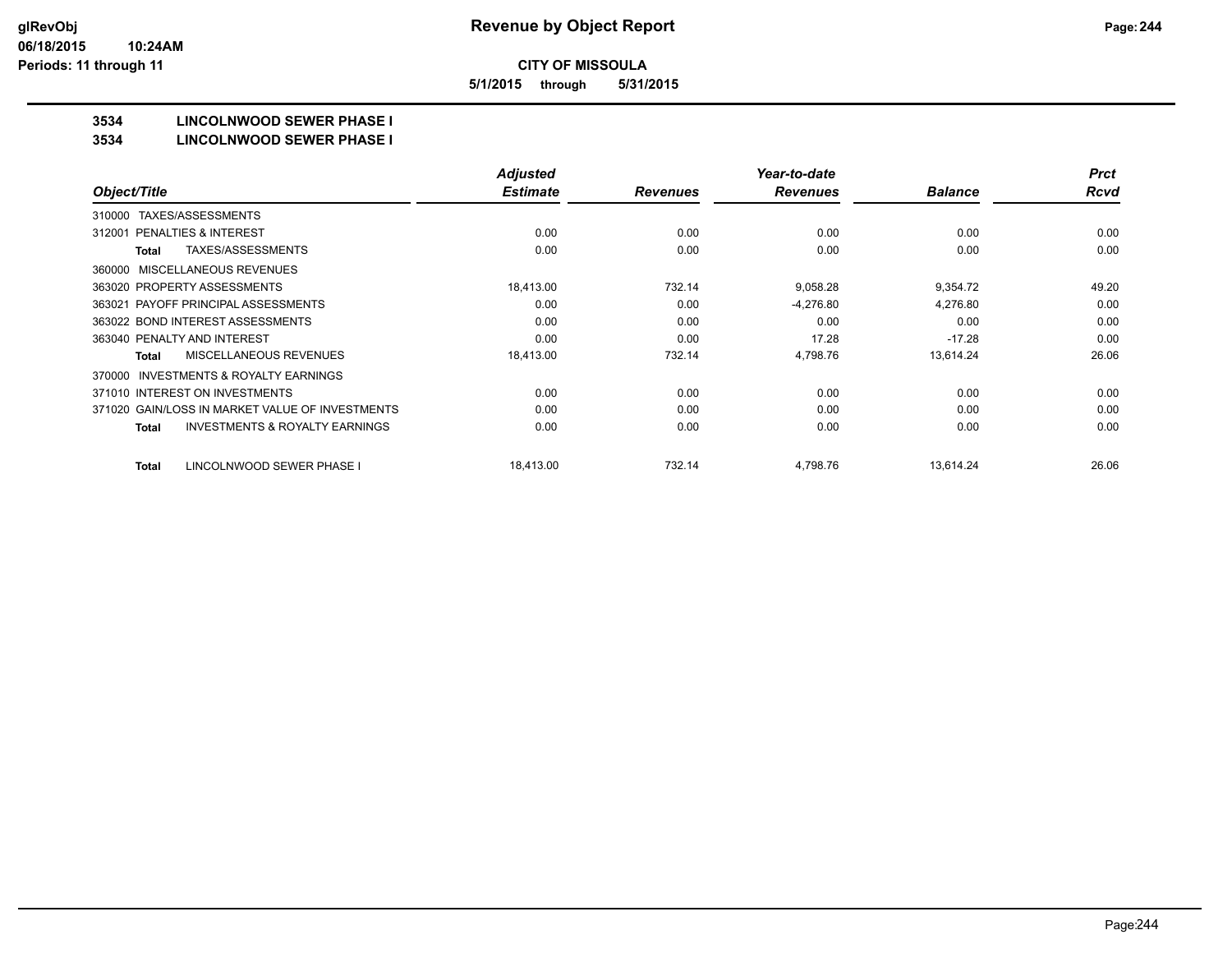**5/1/2015 through 5/31/2015**

# **3534 LINCOLNWOOD SEWER PHASE I**

| Object/Title                                              | <b>Adjusted</b><br><b>Estimate</b> | <b>Revenues</b> | Year-to-date<br><b>Revenues</b> | <b>Balance</b> | <b>Prct</b><br><b>Rcvd</b> |
|-----------------------------------------------------------|------------------------------------|-----------------|---------------------------------|----------------|----------------------------|
|                                                           |                                    |                 |                                 |                |                            |
| TAXES/ASSESSMENTS<br>310000                               |                                    |                 |                                 |                |                            |
| 312001 PENALTIES & INTEREST                               | 0.00                               | 0.00            | 0.00                            | 0.00           | 0.00                       |
| TAXES/ASSESSMENTS<br><b>Total</b>                         | 0.00                               | 0.00            | 0.00                            | 0.00           | 0.00                       |
| 360000 MISCELLANEOUS REVENUES                             |                                    |                 |                                 |                |                            |
| 363020 PROPERTY ASSESSMENTS                               | 18,413.00                          | 732.14          | 9,058.28                        | 9,354.72       | 49.20                      |
| 363021 PAYOFF PRINCIPAL ASSESSMENTS                       | 0.00                               | 0.00            | $-4,276.80$                     | 4,276.80       | 0.00                       |
| 363022 BOND INTEREST ASSESSMENTS                          | 0.00                               | 0.00            | 0.00                            | 0.00           | 0.00                       |
| 363040 PENALTY AND INTEREST                               | 0.00                               | 0.00            | 17.28                           | $-17.28$       | 0.00                       |
| MISCELLANEOUS REVENUES<br><b>Total</b>                    | 18,413.00                          | 732.14          | 4,798.76                        | 13,614.24      | 26.06                      |
| <b>INVESTMENTS &amp; ROYALTY EARNINGS</b><br>370000       |                                    |                 |                                 |                |                            |
| 371010 INTEREST ON INVESTMENTS                            | 0.00                               | 0.00            | 0.00                            | 0.00           | 0.00                       |
| 371020 GAIN/LOSS IN MARKET VALUE OF INVESTMENT            | 0.00                               | 0.00            | 0.00                            | 0.00           | 0.00                       |
| <b>INVESTMENTS &amp; ROYALTY EARNINGS</b><br><b>Total</b> | 0.00                               | 0.00            | 0.00                            | 0.00           | 0.00                       |
| LINCOLNWOOD SEWER PHASE I<br><b>Total</b>                 | 18,413.00                          | 732.14          | 4,798.76                        | 13,614.24      | 26.06                      |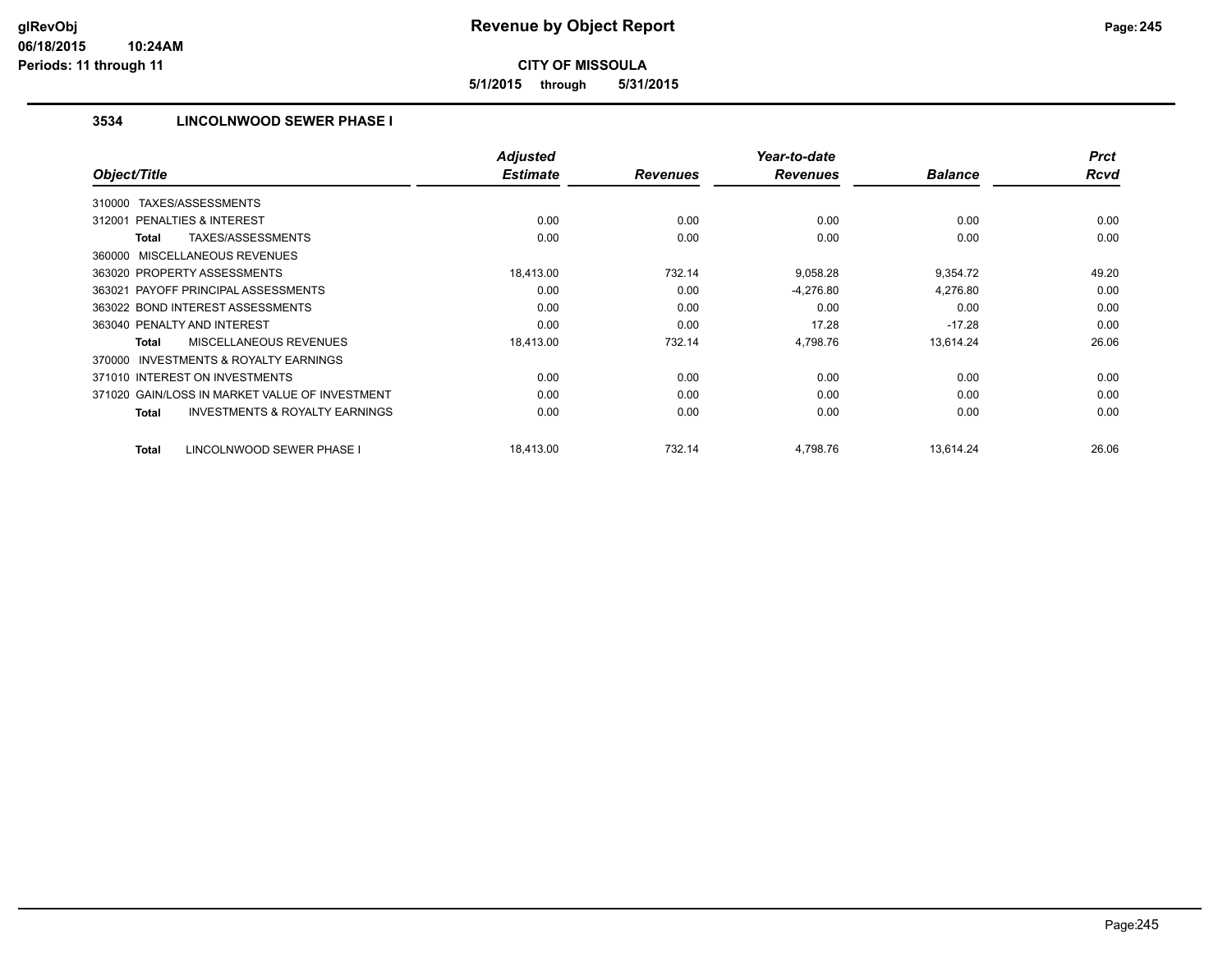**5/1/2015 through 5/31/2015**

# **3535 SLANT STREET TRAFFIC CALMING**

#### **3535 SLANT STREET TRAFFIC CALMING**

|                                                     | <b>Adjusted</b> |                 | Year-to-date    |                | <b>Prct</b> |
|-----------------------------------------------------|-----------------|-----------------|-----------------|----------------|-------------|
| Object/Title                                        | <b>Estimate</b> | <b>Revenues</b> | <b>Revenues</b> | <b>Balance</b> | Rcvd        |
| TAXES/ASSESSMENTS<br>310000                         |                 |                 |                 |                |             |
| PENALTIES & INTEREST<br>312001                      | 0.00            | 0.00            | 0.00            | 0.00           | 0.00        |
| TAXES/ASSESSMENTS<br><b>Total</b>                   | 0.00            | 0.00            | 0.00            | 0.00           | 0.00        |
| MISCELLANEOUS REVENUES<br>360000                    |                 |                 |                 |                |             |
| 360010 MISCELLANEOUS                                | 0.00            | 0.00            | 0.00            | 0.00           | 0.00        |
| 363020 PROPERTY ASSESSMENTS                         | 0.00            | 63.75           | 2,413.30        | $-2,413.30$    | 0.00        |
| PAYOFF PRINCIPAL ASSESSMENTS<br>363021              | 0.00            | 0.00            | 19.24           | $-19.24$       | 0.00        |
| 363022 BOND INTEREST ASSESSMENTS                    | 0.00            | 0.00            | 0.00            | 0.00           | 0.00        |
| 363040 PENALTY AND INTEREST                         | 0.00            | 1.55            | 3.33            | $-3.33$        | 0.00        |
| MISCELLANEOUS REVENUES<br>Total                     | 0.00            | 65.30           | 2,435.87        | $-2,435.87$    | 0.00        |
| <b>INVESTMENTS &amp; ROYALTY EARNINGS</b><br>370000 |                 |                 |                 |                |             |
| 371010 INTEREST ON INVESTMENTS                      | 0.00            | 0.00            | 0.00            | 0.00           | 0.00        |
| 371020 GAIN/LOSS IN MARKET VALUE OF INVESTMENTS     | 0.00            | 0.00            | 0.00            | 0.00           | 0.00        |
| <b>INVESTMENTS &amp; ROYALTY EARNINGS</b><br>Total  | 0.00            | 0.00            | 0.00            | 0.00           | 0.00        |
| OTHER FINANCING SOURCES<br>380000                   |                 |                 |                 |                |             |
| 383000 OPERATING TRANSFERS                          | 0.00            | 0.00            | 0.00            | 0.00           | 0.00        |
| OTHER FINANCING SOURCES<br><b>Total</b>             | 0.00            | 0.00            | 0.00            | 0.00           | 0.00        |
| SLANT STREET TRAFFIC CALMING<br><b>Total</b>        | 0.00            | 65.30           | 2,435.87        | $-2,435.87$    | 0.00        |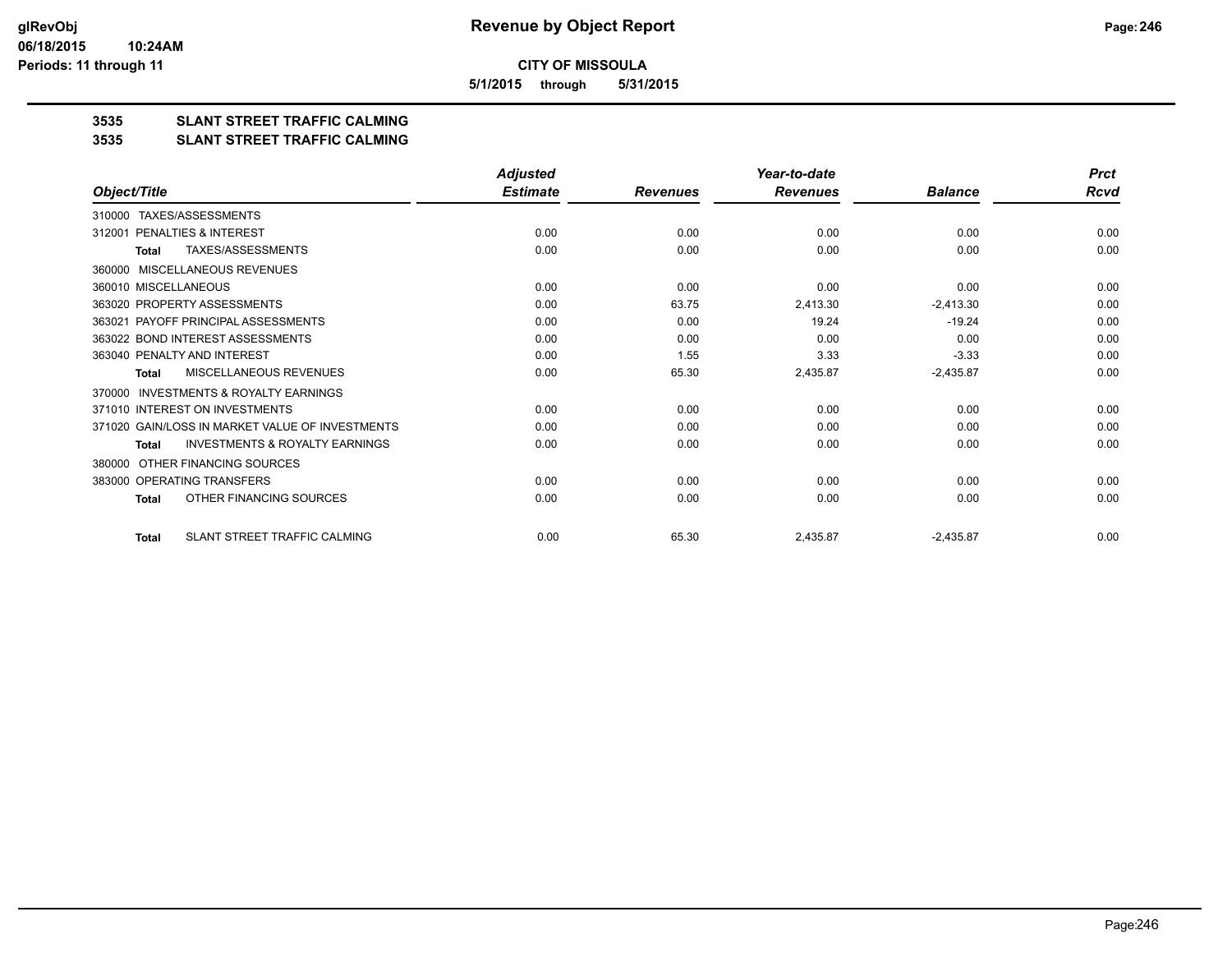**5/1/2015 through 5/31/2015**

# **3535 SLANT STREET TRAFFIC CALMING**

|                                                           | <b>Adjusted</b> |                 | Year-to-date    |                | <b>Prct</b> |
|-----------------------------------------------------------|-----------------|-----------------|-----------------|----------------|-------------|
| Object/Title                                              | <b>Estimate</b> | <b>Revenues</b> | <b>Revenues</b> | <b>Balance</b> | <b>Rcvd</b> |
| 310000 TAXES/ASSESSMENTS                                  |                 |                 |                 |                |             |
| PENALTIES & INTEREST<br>312001                            | 0.00            | 0.00            | 0.00            | 0.00           | 0.00        |
| TAXES/ASSESSMENTS<br><b>Total</b>                         | 0.00            | 0.00            | 0.00            | 0.00           | 0.00        |
| 360000 MISCELLANEOUS REVENUES                             |                 |                 |                 |                |             |
| 360010 MISCELLANEOUS                                      | 0.00            | 0.00            | 0.00            | 0.00           | 0.00        |
| 363020 PROPERTY ASSESSMENTS                               | 0.00            | 63.75           | 2,413.30        | $-2,413.30$    | 0.00        |
| 363021 PAYOFF PRINCIPAL ASSESSMENTS                       | 0.00            | 0.00            | 19.24           | $-19.24$       | 0.00        |
| 363022 BOND INTEREST ASSESSMENTS                          | 0.00            | 0.00            | 0.00            | 0.00           | 0.00        |
| 363040 PENALTY AND INTEREST                               | 0.00            | 1.55            | 3.33            | $-3.33$        | 0.00        |
| MISCELLANEOUS REVENUES<br><b>Total</b>                    | 0.00            | 65.30           | 2,435.87        | $-2,435.87$    | 0.00        |
| INVESTMENTS & ROYALTY EARNINGS<br>370000                  |                 |                 |                 |                |             |
| 371010 INTEREST ON INVESTMENTS                            | 0.00            | 0.00            | 0.00            | 0.00           | 0.00        |
| 371020 GAIN/LOSS IN MARKET VALUE OF INVESTMENT            | 0.00            | 0.00            | 0.00            | 0.00           | 0.00        |
| <b>INVESTMENTS &amp; ROYALTY EARNINGS</b><br><b>Total</b> | 0.00            | 0.00            | 0.00            | 0.00           | 0.00        |
| OTHER FINANCING SOURCES<br>380000                         |                 |                 |                 |                |             |
| 383000 OPERATING TRANSFERS                                | 0.00            | 0.00            | 0.00            | 0.00           | 0.00        |
| OTHER FINANCING SOURCES<br><b>Total</b>                   | 0.00            | 0.00            | 0.00            | 0.00           | 0.00        |
| SLANT STREET TRAFFIC CALMING<br><b>Total</b>              | 0.00            | 65.30           | 2,435.87        | $-2,435.87$    | 0.00        |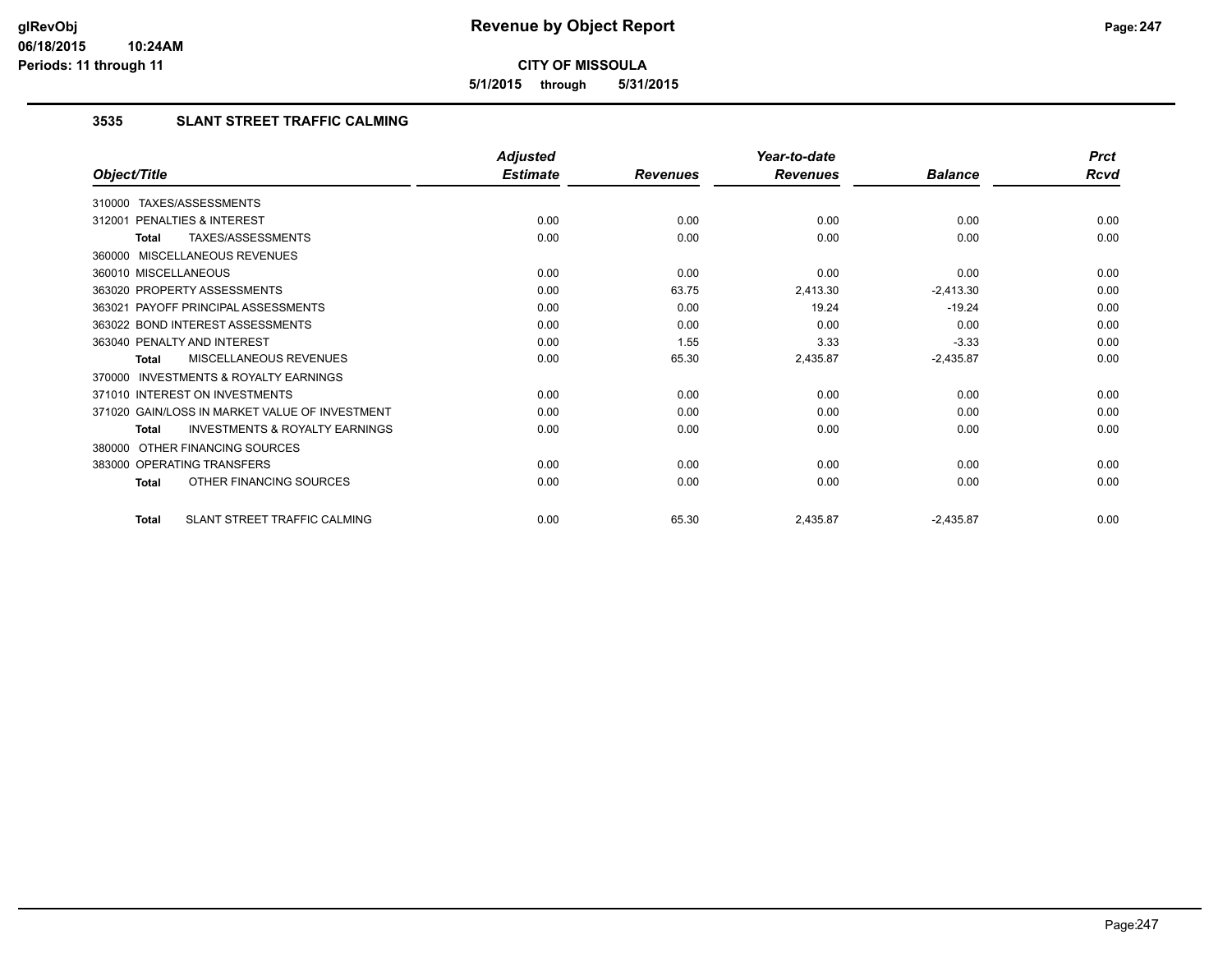**5/1/2015 through 5/31/2015**

# **3536 LINCOLNWOOD SEWER PHASE II**

#### **3536 LINCOLNWOOD SEWER PHASE II**

|                                                           | <b>Adjusted</b> |                 | Year-to-date    |                | <b>Prct</b> |
|-----------------------------------------------------------|-----------------|-----------------|-----------------|----------------|-------------|
| Object/Title                                              | <b>Estimate</b> | <b>Revenues</b> | <b>Revenues</b> | <b>Balance</b> | <b>Rcvd</b> |
| TAXES/ASSESSMENTS<br>310000                               |                 |                 |                 |                |             |
| PENALTIES & INTEREST<br>312001                            | 0.00            | 0.00            | 0.00            | 0.00           | 0.00        |
| TAXES/ASSESSMENTS<br>Total                                | 0.00            | 0.00            | 0.00            | 0.00           | 0.00        |
| MISCELLANEOUS REVENUES<br>360000                          |                 |                 |                 |                |             |
| 363020 PROPERTY ASSESSMENTS                               | 31,100.00       | 206.04          | 15,437.01       | 15,662.99      | 49.64       |
| 363021 PAYOFF PRINCIPAL ASSESSMENTS                       | 0.00            | 0.00            | 0.00            | 0.00           | 0.00        |
| 363022 BOND INTEREST ASSESSMENTS                          | 0.00            | 0.00            | 0.00            | 0.00           | 0.00        |
| 363040 PENALTY AND INTEREST                               | 0.00            | 0.00            | 18.84           | $-18.84$       | 0.00        |
| MISCELLANEOUS REVENUES<br>Total                           | 31,100.00       | 206.04          | 15,455.85       | 15,644.15      | 49.70       |
| <b>INVESTMENTS &amp; ROYALTY EARNINGS</b><br>370000       |                 |                 |                 |                |             |
| 371010 INTEREST ON INVESTMENTS                            | 0.00            | 0.00            | 0.00            | 0.00           | 0.00        |
| 371020 GAIN/LOSS IN MARKET VALUE OF INVESTMENTS           | 0.00            | 0.00            | 0.00            | 0.00           | 0.00        |
| <b>INVESTMENTS &amp; ROYALTY EARNINGS</b><br><b>Total</b> | 0.00            | 0.00            | 0.00            | 0.00           | 0.00        |
|                                                           |                 |                 |                 |                |             |
| LINCOLNWOOD SEWER PHASE II<br>Total                       | 31,100.00       | 206.04          | 15,455.85       | 15.644.15      | 49.70       |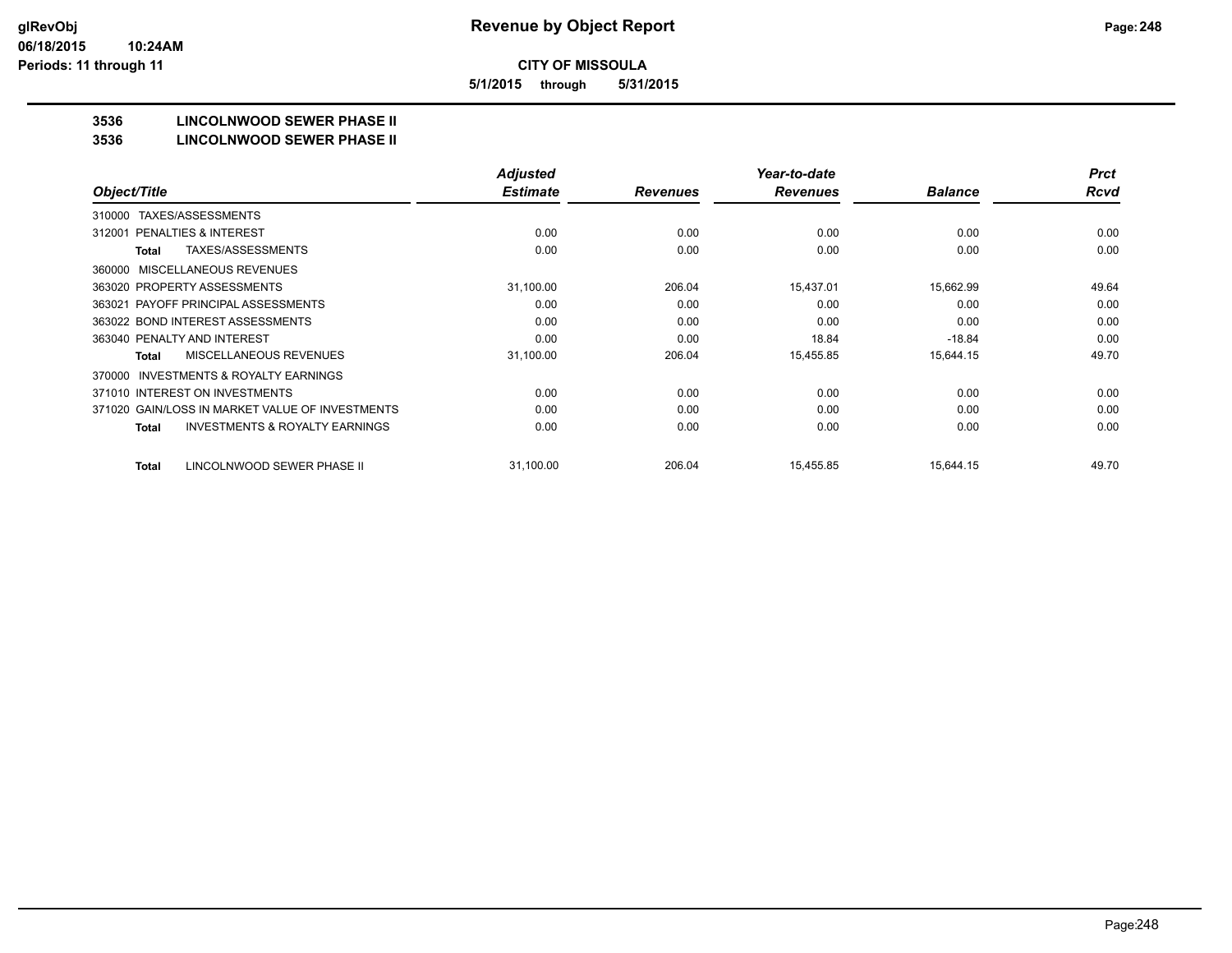**5/1/2015 through 5/31/2015**

# **3536 LINCOLNWOOD SEWER PHASE II**

|                                                           | <b>Adjusted</b> |                 | Year-to-date    |                | <b>Prct</b> |
|-----------------------------------------------------------|-----------------|-----------------|-----------------|----------------|-------------|
| Object/Title                                              | <b>Estimate</b> | <b>Revenues</b> | <b>Revenues</b> | <b>Balance</b> | <b>Rcvd</b> |
| TAXES/ASSESSMENTS<br>310000                               |                 |                 |                 |                |             |
| 312001 PENALTIES & INTEREST                               | 0.00            | 0.00            | 0.00            | 0.00           | 0.00        |
| TAXES/ASSESSMENTS<br><b>Total</b>                         | 0.00            | 0.00            | 0.00            | 0.00           | 0.00        |
| 360000 MISCELLANEOUS REVENUES                             |                 |                 |                 |                |             |
| 363020 PROPERTY ASSESSMENTS                               | 31,100.00       | 206.04          | 15,437.01       | 15,662.99      | 49.64       |
| 363021 PAYOFF PRINCIPAL ASSESSMENTS                       | 0.00            | 0.00            | 0.00            | 0.00           | 0.00        |
| 363022 BOND INTEREST ASSESSMENTS                          | 0.00            | 0.00            | 0.00            | 0.00           | 0.00        |
| 363040 PENALTY AND INTEREST                               | 0.00            | 0.00            | 18.84           | $-18.84$       | 0.00        |
| MISCELLANEOUS REVENUES<br><b>Total</b>                    | 31,100.00       | 206.04          | 15,455.85       | 15,644.15      | 49.70       |
| <b>INVESTMENTS &amp; ROYALTY EARNINGS</b><br>370000       |                 |                 |                 |                |             |
| 371010 INTEREST ON INVESTMENTS                            | 0.00            | 0.00            | 0.00            | 0.00           | 0.00        |
| 371020 GAIN/LOSS IN MARKET VALUE OF INVESTMENT            | 0.00            | 0.00            | 0.00            | 0.00           | 0.00        |
| <b>INVESTMENTS &amp; ROYALTY EARNINGS</b><br><b>Total</b> | 0.00            | 0.00            | 0.00            | 0.00           | 0.00        |
| LINCOLNWOOD SEWER PHASE II<br><b>Total</b>                | 31,100.00       | 206.04          | 15,455.85       | 15,644.15      | 49.70       |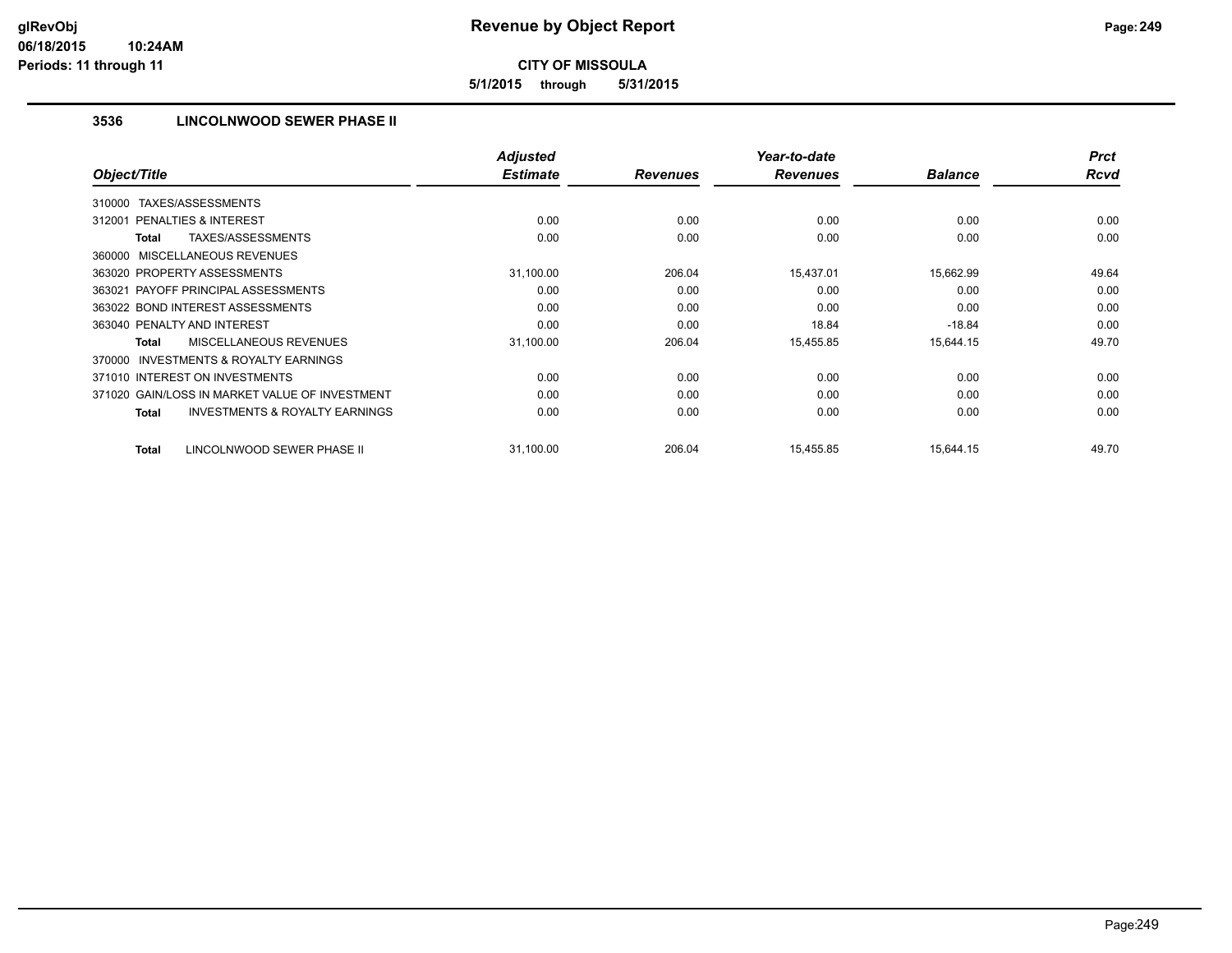**5/1/2015 through 5/31/2015**

#### **3539 SOUTH 4TH STREET W TRAFFIC**

#### **3539 SOUTH 4TH STREET W TRAFFIC**

|                                                           | <b>Adjusted</b> |                 | Year-to-date    |                | <b>Prct</b> |
|-----------------------------------------------------------|-----------------|-----------------|-----------------|----------------|-------------|
| Object/Title                                              | <b>Estimate</b> | <b>Revenues</b> | <b>Revenues</b> | <b>Balance</b> | <b>Rcvd</b> |
| TAXES/ASSESSMENTS<br>310000                               |                 |                 |                 |                |             |
| PENALTIES & INTEREST<br>312001                            | 0.00            | 0.00            | 0.00            | 0.00           | 0.00        |
| <b>TAXES/ASSESSMENTS</b><br>Total                         | 0.00            | 0.00            | 0.00            | 0.00           | 0.00        |
| <b>MISCELLANEOUS REVENUES</b><br>360000                   |                 |                 |                 |                |             |
| 360010 MISCELLANEOUS                                      | 0.00            | 0.00            | 0.00            | 0.00           | 0.00        |
| 363020 PROPERTY ASSESSMENTS                               | 0.00            | 0.00            | 807.45          | $-807.45$      | 0.00        |
| 363021 PAYOFF PRINCIPAL ASSESSMENTS                       | 0.00            | 0.00            | 0.00            | 0.00           | 0.00        |
| 363022 BOND INTEREST ASSESSMENTS                          | 0.00            | 0.00            | 0.00            | 0.00           | 0.00        |
| 363040 PENALTY AND INTEREST                               | 0.00            | 0.00            | 0.84            | $-0.84$        | 0.00        |
| MISCELLANEOUS REVENUES<br><b>Total</b>                    | 0.00            | 0.00            | 808.29          | $-808.29$      | 0.00        |
| <b>INVESTMENTS &amp; ROYALTY EARNINGS</b><br>370000       |                 |                 |                 |                |             |
| 371010 INTEREST ON INVESTMENTS                            | 0.00            | 0.00            | 0.00            | 0.00           | 0.00        |
| 371020 GAIN/LOSS IN MARKET VALUE OF INVESTMENTS           | 0.00            | 0.00            | 0.00            | 0.00           | 0.00        |
| <b>INVESTMENTS &amp; ROYALTY EARNINGS</b><br><b>Total</b> | 0.00            | 0.00            | 0.00            | 0.00           | 0.00        |
| OTHER FINANCING SOURCES<br>380000                         |                 |                 |                 |                |             |
| 383000 OPERATING TRANSFERS                                | 0.00            | 0.00            | 0.00            | 0.00           | 0.00        |
| OTHER FINANCING SOURCES<br><b>Total</b>                   | 0.00            | 0.00            | 0.00            | 0.00           | 0.00        |
| SOUTH 4TH STREET W TRAFFIC<br><b>Total</b>                | 0.00            | 0.00            | 808.29          | $-808.29$      | 0.00        |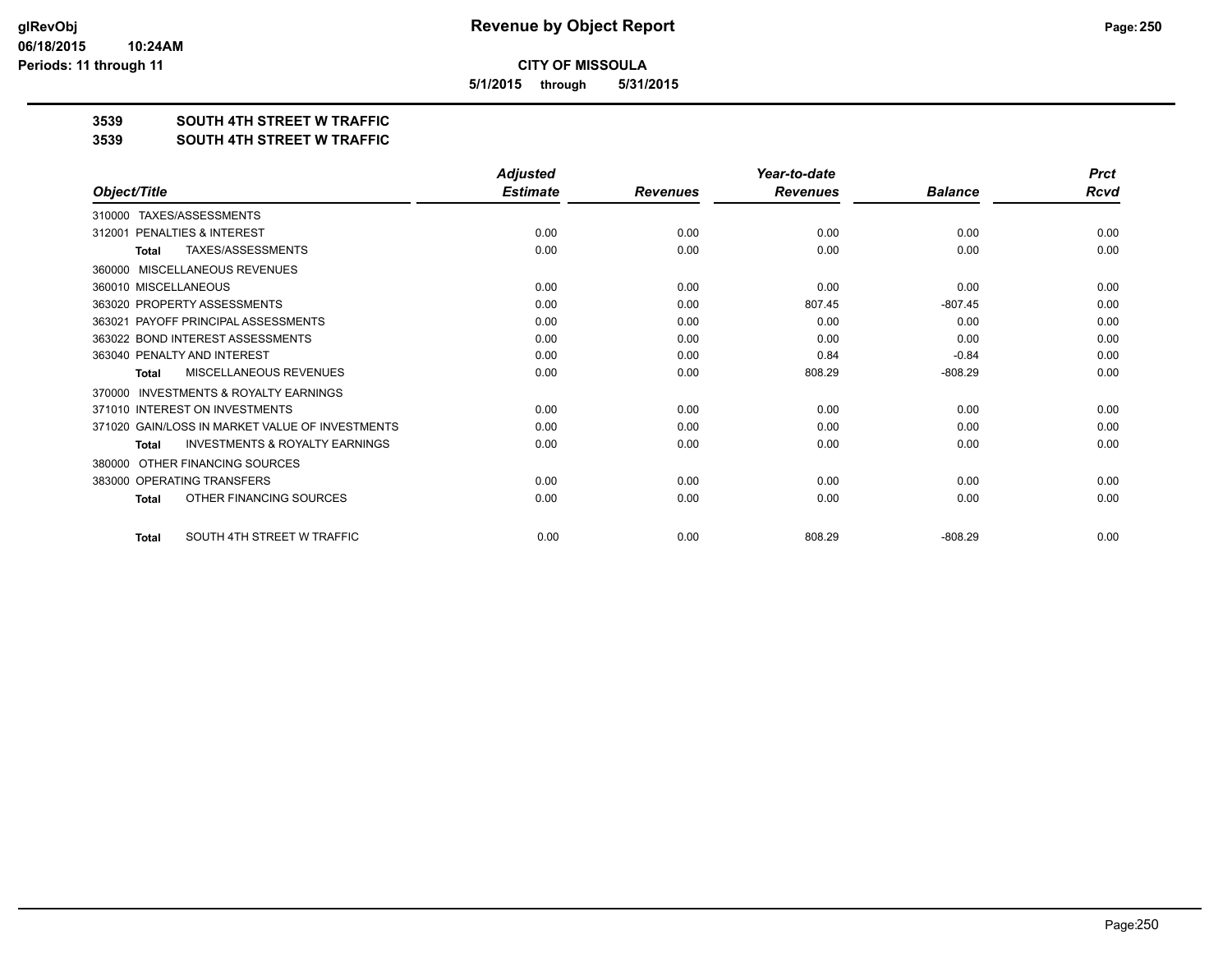**5/1/2015 through 5/31/2015**

# **3539 SOUTH 4TH STREET W TRAFFIC**

|                                                           | <b>Adjusted</b> |                 | Year-to-date    |                | <b>Prct</b> |
|-----------------------------------------------------------|-----------------|-----------------|-----------------|----------------|-------------|
| Object/Title                                              | <b>Estimate</b> | <b>Revenues</b> | <b>Revenues</b> | <b>Balance</b> | Rcvd        |
| 310000 TAXES/ASSESSMENTS                                  |                 |                 |                 |                |             |
| PENALTIES & INTEREST<br>312001                            | 0.00            | 0.00            | 0.00            | 0.00           | 0.00        |
| TAXES/ASSESSMENTS<br><b>Total</b>                         | 0.00            | 0.00            | 0.00            | 0.00           | 0.00        |
| 360000 MISCELLANEOUS REVENUES                             |                 |                 |                 |                |             |
| 360010 MISCELLANEOUS                                      | 0.00            | 0.00            | 0.00            | 0.00           | 0.00        |
| 363020 PROPERTY ASSESSMENTS                               | 0.00            | 0.00            | 807.45          | $-807.45$      | 0.00        |
| 363021 PAYOFF PRINCIPAL ASSESSMENTS                       | 0.00            | 0.00            | 0.00            | 0.00           | 0.00        |
| 363022 BOND INTEREST ASSESSMENTS                          | 0.00            | 0.00            | 0.00            | 0.00           | 0.00        |
| 363040 PENALTY AND INTEREST                               | 0.00            | 0.00            | 0.84            | $-0.84$        | 0.00        |
| MISCELLANEOUS REVENUES<br><b>Total</b>                    | 0.00            | 0.00            | 808.29          | $-808.29$      | 0.00        |
| <b>INVESTMENTS &amp; ROYALTY EARNINGS</b><br>370000       |                 |                 |                 |                |             |
| 371010 INTEREST ON INVESTMENTS                            | 0.00            | 0.00            | 0.00            | 0.00           | 0.00        |
| 371020 GAIN/LOSS IN MARKET VALUE OF INVESTMENT            | 0.00            | 0.00            | 0.00            | 0.00           | 0.00        |
| <b>INVESTMENTS &amp; ROYALTY EARNINGS</b><br><b>Total</b> | 0.00            | 0.00            | 0.00            | 0.00           | 0.00        |
| OTHER FINANCING SOURCES<br>380000                         |                 |                 |                 |                |             |
| 383000 OPERATING TRANSFERS                                | 0.00            | 0.00            | 0.00            | 0.00           | 0.00        |
| OTHER FINANCING SOURCES<br><b>Total</b>                   | 0.00            | 0.00            | 0.00            | 0.00           | 0.00        |
| SOUTH 4TH STREET W TRAFFIC<br><b>Total</b>                | 0.00            | 0.00            | 808.29          | $-808.29$      | 0.00        |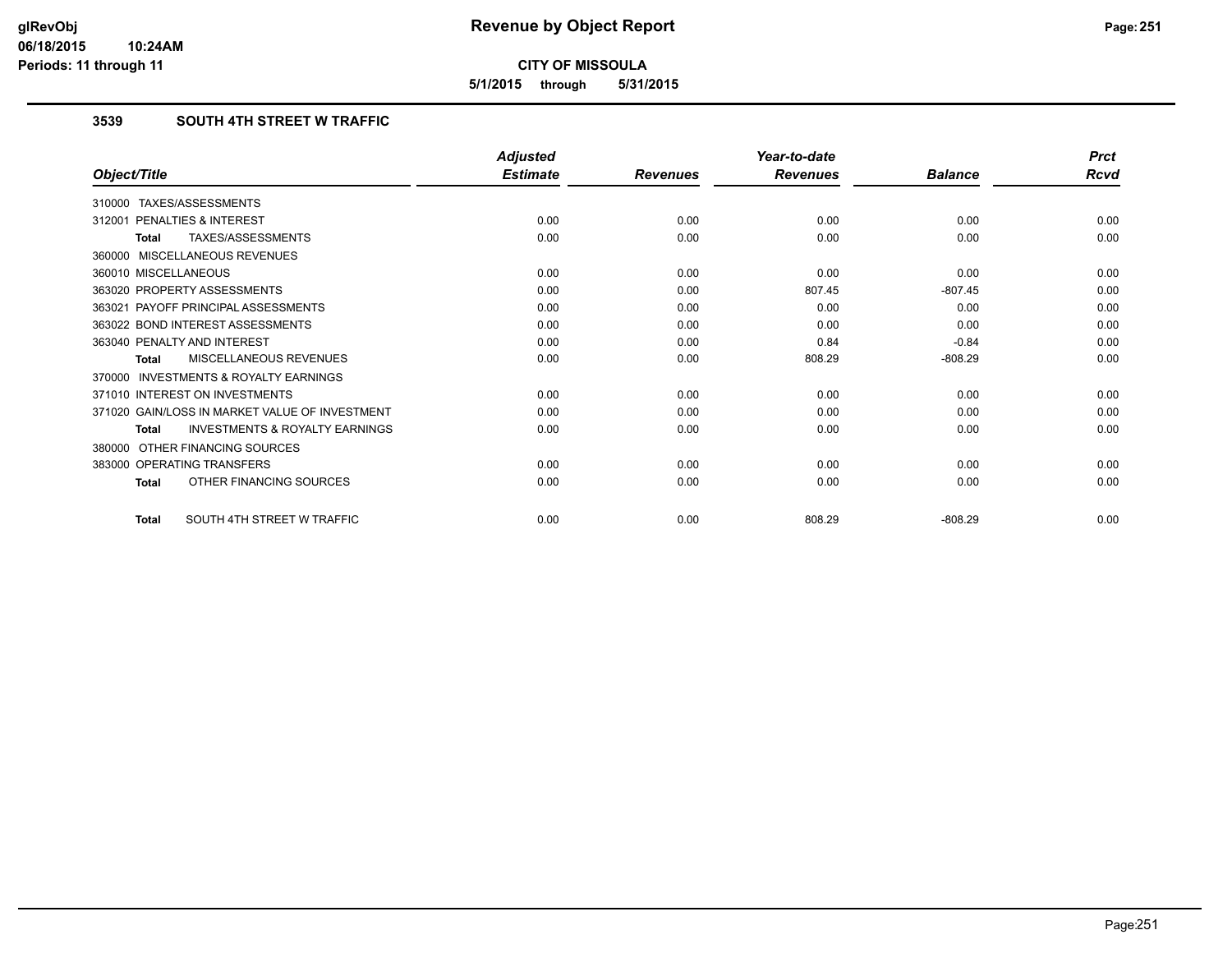**5/1/2015 through 5/31/2015**

**3540 SID 540 DEBT SERVICE FUND**

**3540 SID 540 DEBT SERVICE FUND**

|                                                    | <b>Adjusted</b> |                 | Year-to-date    |                | <b>Prct</b> |
|----------------------------------------------------|-----------------|-----------------|-----------------|----------------|-------------|
| Object/Title                                       | <b>Estimate</b> | <b>Revenues</b> | <b>Revenues</b> | <b>Balance</b> | <b>Rcvd</b> |
| 360000 MISCELLANEOUS REVENUES                      |                 |                 |                 |                |             |
| 363020 PROPERTY ASSESSMENTS                        | 122.098.00      | 1.812.32        | 73.837.82       | 48.260.18      | 60.47       |
| 363021 PAYOFF PRINCIPAL ASSESSMENTS                | 0.00            | 0.00            | 10.270.65       | $-10.270.65$   | 0.00        |
| 363040 PENALTY AND INTEREST                        | 0.00            | 5.36            | 64.00           | $-64.00$       | 0.00        |
| MISCELLANEOUS REVENUES<br>Total                    | 122.098.00      | 1.817.68        | 84.172.47       | 37.925.53      | 68.94       |
| 370000 INVESTMENTS & ROYALTY EARNINGS              |                 |                 |                 |                |             |
| 371010 INTEREST ON INVESTMENTS                     | 0.00            | 0.00            | 0.00            | 0.00           | 0.00        |
| 371500 INTEREST ON INTERFUND LOAN                  | 0.00            | 0.00            | 0.00            | 0.00           | 0.00        |
| <b>INVESTMENTS &amp; ROYALTY EARNINGS</b><br>Total | 0.00            | 0.00            | 0.00            | 0.00           | 0.00        |
| SID 540 DEBT SERVICE FUND<br>Total                 | 122.098.00      | 1.817.68        | 84.172.47       | 37.925.53      | 68.94       |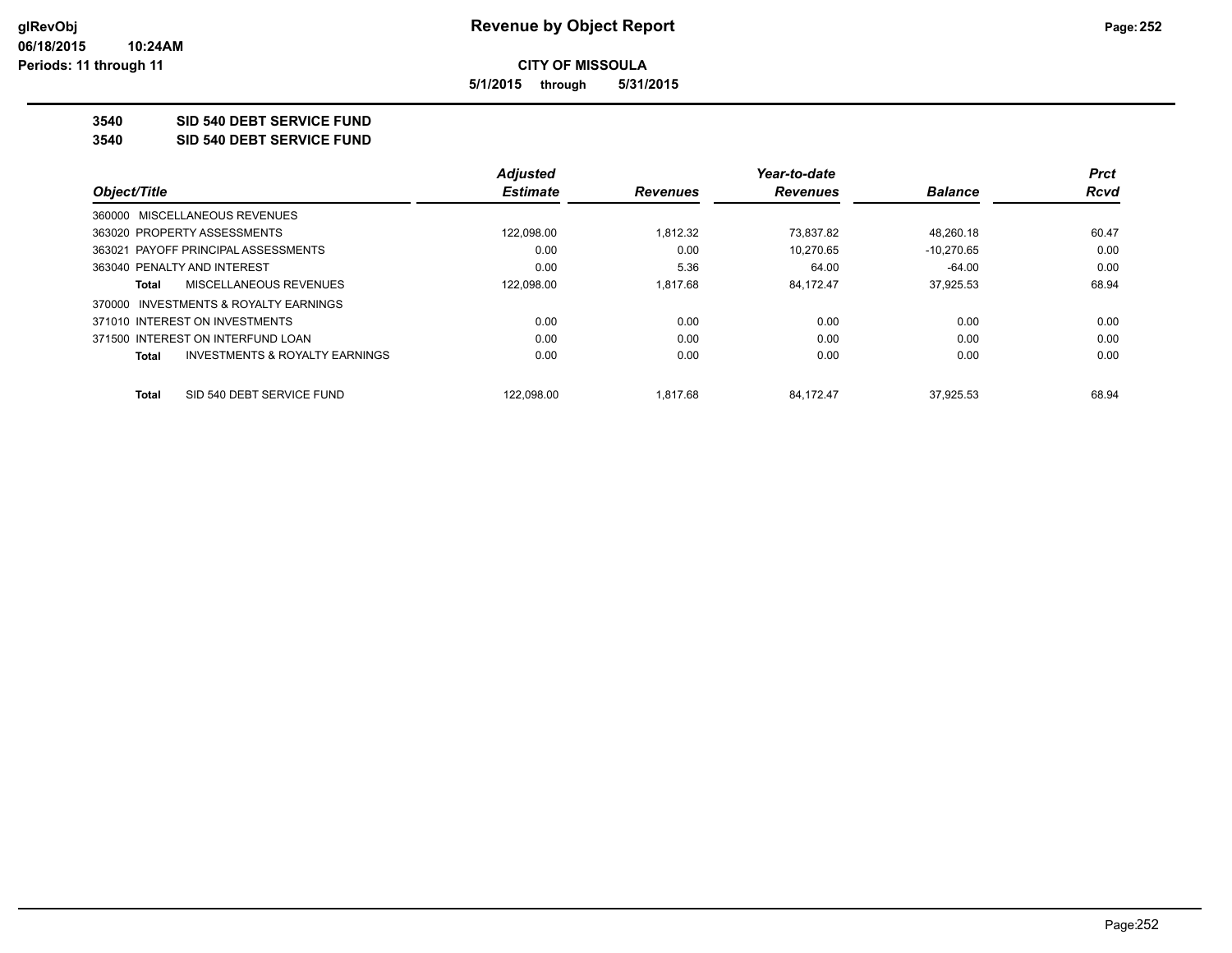**5/1/2015 through 5/31/2015**

# **3540 SID 540 DEBT SERVICE FUND**

| Object/Title                                        | <b>Adjusted</b><br><b>Estimate</b> | <b>Revenues</b> | Year-to-date<br><b>Revenues</b> | <b>Balance</b> | <b>Prct</b><br><b>Rcvd</b> |
|-----------------------------------------------------|------------------------------------|-----------------|---------------------------------|----------------|----------------------------|
| 360000 MISCELLANEOUS REVENUES                       |                                    |                 |                                 |                |                            |
| 363020 PROPERTY ASSESSMENTS                         | 122.098.00                         | 1.812.32        | 73.837.82                       | 48.260.18      | 60.47                      |
| 363021 PAYOFF PRINCIPAL ASSESSMENTS                 | 0.00                               | 0.00            | 10.270.65                       | $-10.270.65$   | 0.00                       |
| 363040 PENALTY AND INTEREST                         | 0.00                               | 5.36            | 64.00                           | $-64.00$       | 0.00                       |
| MISCELLANEOUS REVENUES<br>Total                     | 122,098.00                         | 1.817.68        | 84.172.47                       | 37,925.53      | 68.94                      |
| <b>INVESTMENTS &amp; ROYALTY EARNINGS</b><br>370000 |                                    |                 |                                 |                |                            |
| 371010 INTEREST ON INVESTMENTS                      | 0.00                               | 0.00            | 0.00                            | 0.00           | 0.00                       |
| 371500 INTEREST ON INTERFUND LOAN                   | 0.00                               | 0.00            | 0.00                            | 0.00           | 0.00                       |
| INVESTMENTS & ROYALTY EARNINGS<br>Total             | 0.00                               | 0.00            | 0.00                            | 0.00           | 0.00                       |
| SID 540 DEBT SERVICE FUND<br><b>Total</b>           | 122.098.00                         | 1.817.68        | 84.172.47                       | 37.925.53      | 68.94                      |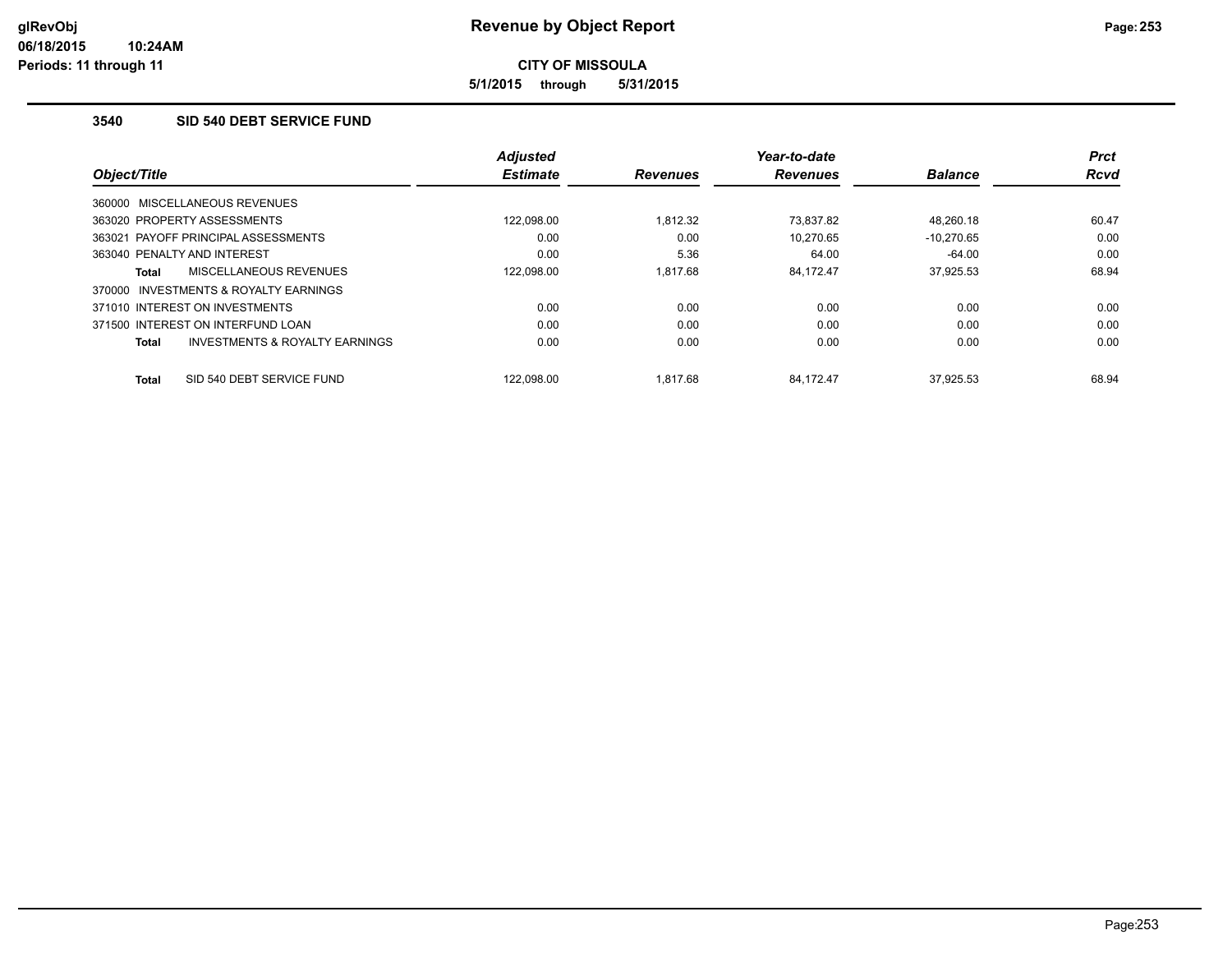**5/1/2015 through 5/31/2015**

# **3541 SID 541 DEBT SERVICE**

**3541 SID 541 DEBT SERVICE**

|                                          | <b>Adjusted</b> |                 | Year-to-date    |                | <b>Prct</b> |
|------------------------------------------|-----------------|-----------------|-----------------|----------------|-------------|
| Object/Title                             | <b>Estimate</b> | <b>Revenues</b> | <b>Revenues</b> | <b>Balance</b> | <b>Rcvd</b> |
| 360000 MISCELLANEOUS REVENUES            |                 |                 |                 |                |             |
| 363020 PROPERTY ASSESSMENTS              | 60,383.00       | 701.61          | 30,913.20       | 29,469.80      | 51.20       |
| 363021 PAYOFF PRINCIPAL ASSESSMENTS      | 0.00            | 85.75           | 3,531.49        | $-3,531.49$    | 0.00        |
| 363040 PENALTY AND INTEREST              | 0.00            | 0.00            | 28.63           | $-28.63$       | 0.00        |
| MISCELLANEOUS REVENUES<br>Total          | 60,383.00       | 787.36          | 34,473.32       | 25,909.68      | 57.09       |
| INVESTMENTS & ROYALTY EARNINGS<br>370000 |                 |                 |                 |                |             |
| 371010 INTEREST ON INVESTMENTS           | 0.00            | 0.00            | 0.00            | 0.00           | 0.00        |
| INVESTMENTS & ROYALTY EARNINGS<br>Total  | 0.00            | 0.00            | 0.00            | 0.00           | 0.00        |
| 380000 OTHER FINANCING SOURCES           |                 |                 |                 |                |             |
| 381030 SID BONDS PROCEEDS                | 0.00            | 0.00            | 0.00            | 0.00           | 0.00        |
| OTHER FINANCING SOURCES<br>Total         | 0.00            | 0.00            | 0.00            | 0.00           | 0.00        |
| SID 541 DEBT SERVICE<br>Total            | 60.383.00       | 787.36          | 34.473.32       | 25.909.68      | 57.09       |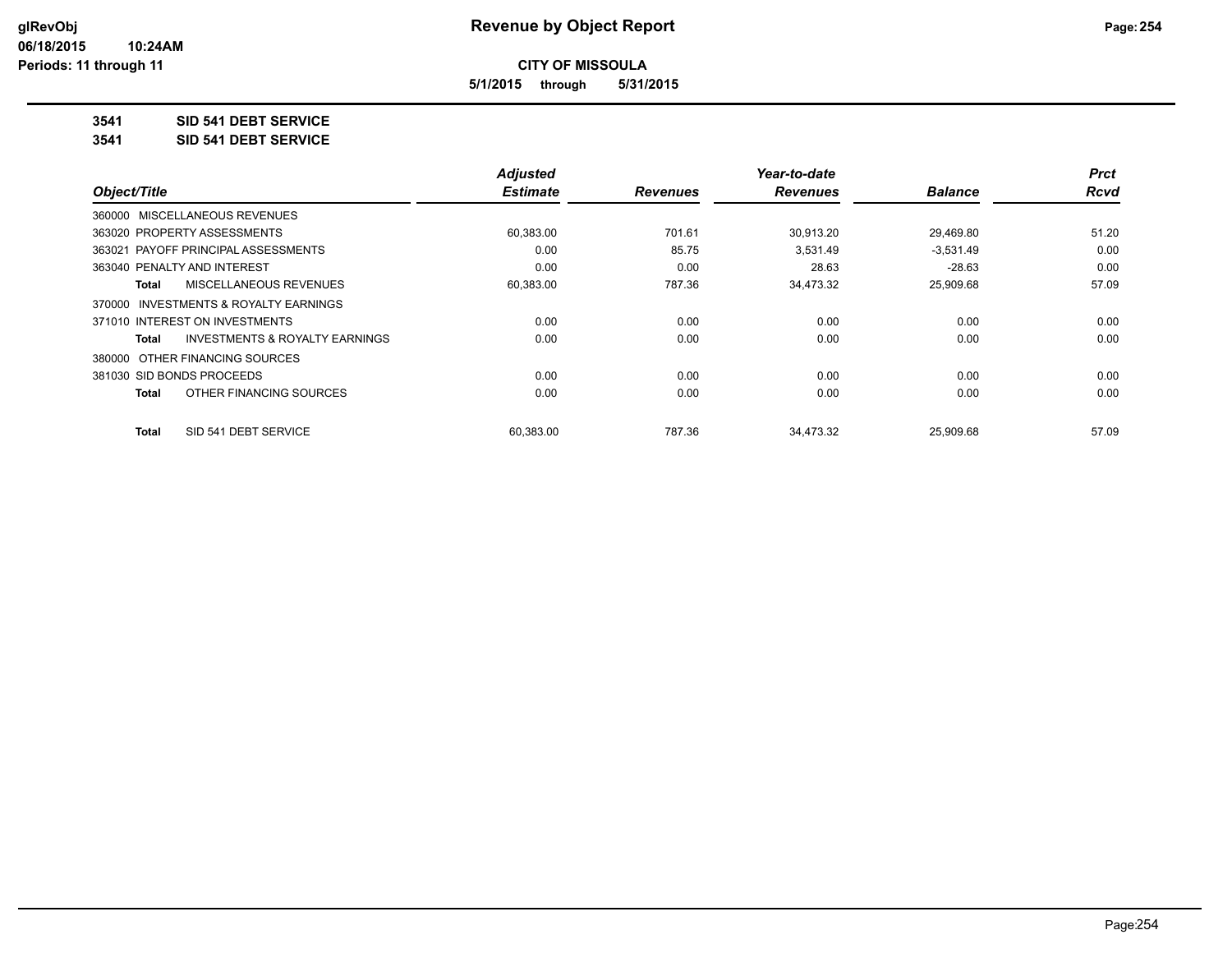**5/1/2015 through 5/31/2015**

#### **3541 SID 541 DEBT SERVICE**

| Object/Title                                       | <b>Adjusted</b><br><b>Estimate</b> | <b>Revenues</b> | Year-to-date<br><b>Revenues</b> | <b>Balance</b> | <b>Prct</b><br><b>Rcvd</b> |
|----------------------------------------------------|------------------------------------|-----------------|---------------------------------|----------------|----------------------------|
|                                                    |                                    |                 |                                 |                |                            |
| 360000 MISCELLANEOUS REVENUES                      |                                    |                 |                                 |                |                            |
| 363020 PROPERTY ASSESSMENTS                        | 60,383.00                          | 701.61          | 30,913.20                       | 29,469.80      | 51.20                      |
| 363021 PAYOFF PRINCIPAL ASSESSMENTS                | 0.00                               | 85.75           | 3,531.49                        | $-3,531.49$    | 0.00                       |
| 363040 PENALTY AND INTEREST                        | 0.00                               | 0.00            | 28.63                           | $-28.63$       | 0.00                       |
| MISCELLANEOUS REVENUES<br>Total                    | 60,383.00                          | 787.36          | 34,473.32                       | 25,909.68      | 57.09                      |
| INVESTMENTS & ROYALTY EARNINGS<br>370000           |                                    |                 |                                 |                |                            |
| 371010 INTEREST ON INVESTMENTS                     | 0.00                               | 0.00            | 0.00                            | 0.00           | 0.00                       |
| <b>INVESTMENTS &amp; ROYALTY EARNINGS</b><br>Total | 0.00                               | 0.00            | 0.00                            | 0.00           | 0.00                       |
| 380000 OTHER FINANCING SOURCES                     |                                    |                 |                                 |                |                            |
| 381030 SID BONDS PROCEEDS                          | 0.00                               | 0.00            | 0.00                            | 0.00           | 0.00                       |
| OTHER FINANCING SOURCES<br><b>Total</b>            | 0.00                               | 0.00            | 0.00                            | 0.00           | 0.00                       |
| SID 541 DEBT SERVICE<br><b>Total</b>               | 60,383.00                          | 787.36          | 34,473.32                       | 25,909.68      | 57.09                      |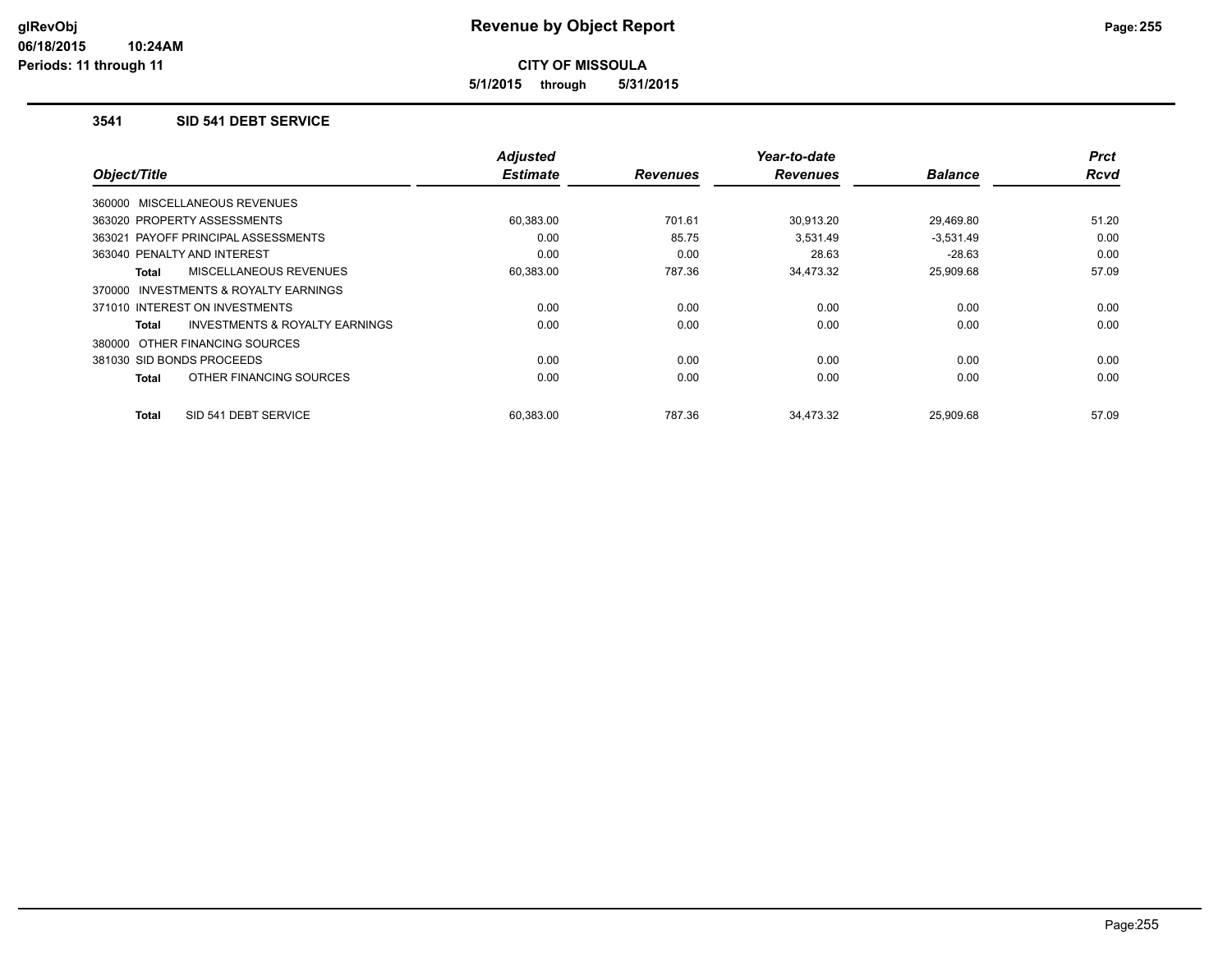**5/1/2015 through 5/31/2015**

**3543 SID 543 DEBT SERVICE**

**3543 SID 543 DEBT SERVICE**

|                                                           | <b>Adjusted</b> |                 | Year-to-date    |                | <b>Prct</b> |
|-----------------------------------------------------------|-----------------|-----------------|-----------------|----------------|-------------|
| Object/Title                                              | <b>Estimate</b> | <b>Revenues</b> | <b>Revenues</b> | <b>Balance</b> | <b>Rcvd</b> |
| 360000 MISCELLANEOUS REVENUES                             |                 |                 |                 |                |             |
| 363020 PROPERTY ASSESSMENTS                               | 0.00            | 93.25           | 5.072.80        | $-5.072.80$    | 0.00        |
| 363021 PAYOFF PRINCIPAL ASSESSMENTS                       | 0.00            | 99.49           | 527.49          | $-527.49$      | 0.00        |
| 363040 PENALTY AND INTEREST                               | 0.00            | 0.00            | 5.06            | $-5.06$        | 0.00        |
| MISCELLANEOUS REVENUES<br>Total                           | 0.00            | 192.74          | 5.605.35        | $-5.605.35$    | 0.00        |
| 370000 INVESTMENTS & ROYALTY EARNINGS                     |                 |                 |                 |                |             |
| 371010 INTEREST ON INVESTMENTS                            | 0.00            | 0.00            | 0.00            | 0.00           | 0.00        |
| <b>INVESTMENTS &amp; ROYALTY EARNINGS</b><br><b>Total</b> | 0.00            | 0.00            | 0.00            | 0.00           | 0.00        |
| SID 543 DEBT SERVICE<br><b>Total</b>                      | 0.00            | 192.74          | 5.605.35        | $-5.605.35$    | 0.00        |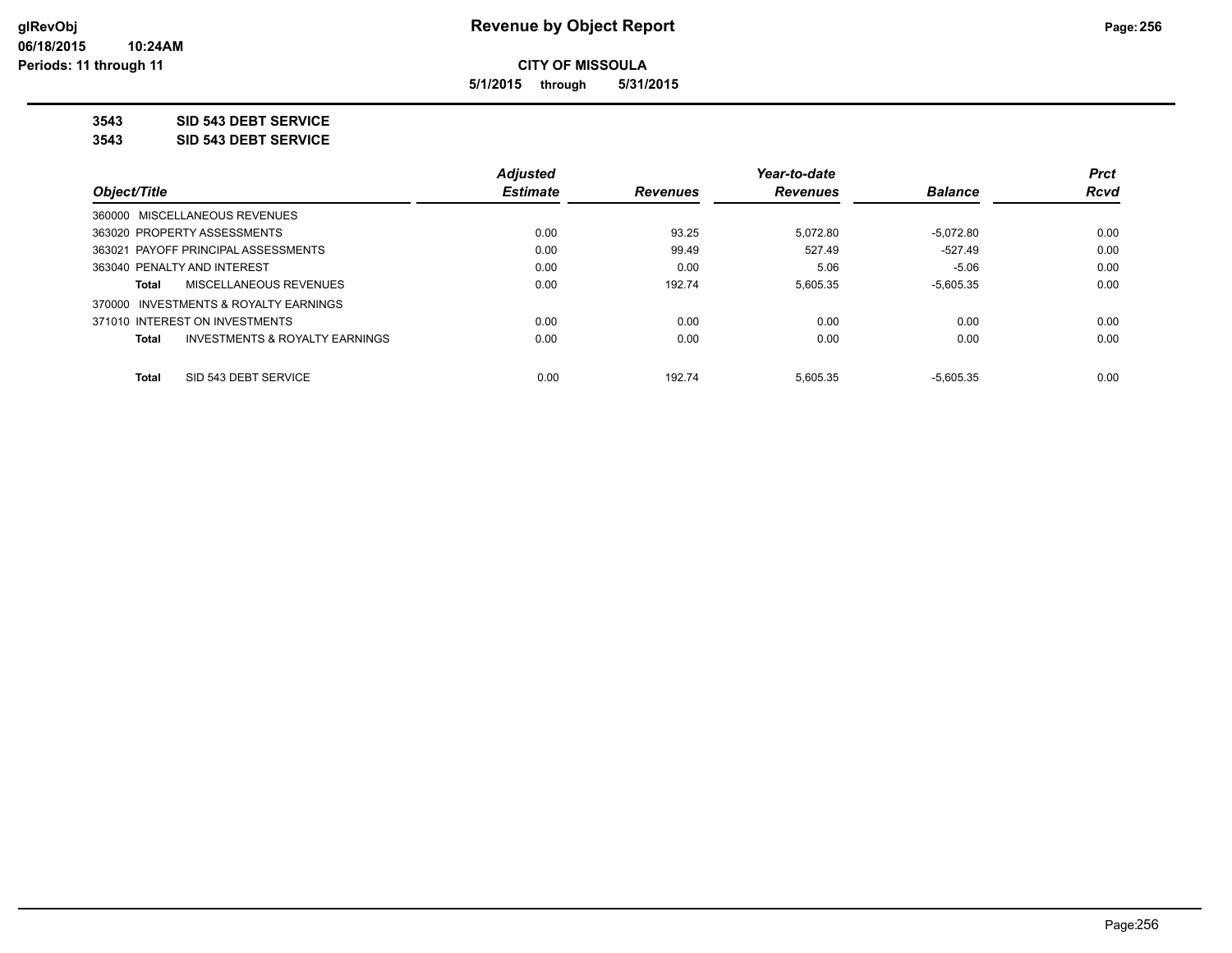**5/1/2015 through 5/31/2015**

#### **3543 SID 543 DEBT SERVICE**

|                                                           | <b>Adjusted</b> |                 | Year-to-date    |                | <b>Prct</b> |
|-----------------------------------------------------------|-----------------|-----------------|-----------------|----------------|-------------|
| Object/Title                                              | <b>Estimate</b> | <b>Revenues</b> | <b>Revenues</b> | <b>Balance</b> | <b>Rcvd</b> |
| 360000 MISCELLANEOUS REVENUES                             |                 |                 |                 |                |             |
| 363020 PROPERTY ASSESSMENTS                               | 0.00            | 93.25           | 5.072.80        | $-5.072.80$    | 0.00        |
| 363021 PAYOFF PRINCIPAL ASSESSMENTS                       | 0.00            | 99.49           | 527.49          | $-527.49$      | 0.00        |
| 363040 PENALTY AND INTEREST                               | 0.00            | 0.00            | 5.06            | $-5.06$        | 0.00        |
| MISCELLANEOUS REVENUES<br><b>Total</b>                    | 0.00            | 192.74          | 5.605.35        | $-5.605.35$    | 0.00        |
| 370000 INVESTMENTS & ROYALTY EARNINGS                     |                 |                 |                 |                |             |
| 371010 INTEREST ON INVESTMENTS                            | 0.00            | 0.00            | 0.00            | 0.00           | 0.00        |
| <b>INVESTMENTS &amp; ROYALTY EARNINGS</b><br><b>Total</b> | 0.00            | 0.00            | 0.00            | 0.00           | 0.00        |
| SID 543 DEBT SERVICE<br><b>Total</b>                      | 0.00            | 192.74          | 5.605.35        | $-5.605.35$    | 0.00        |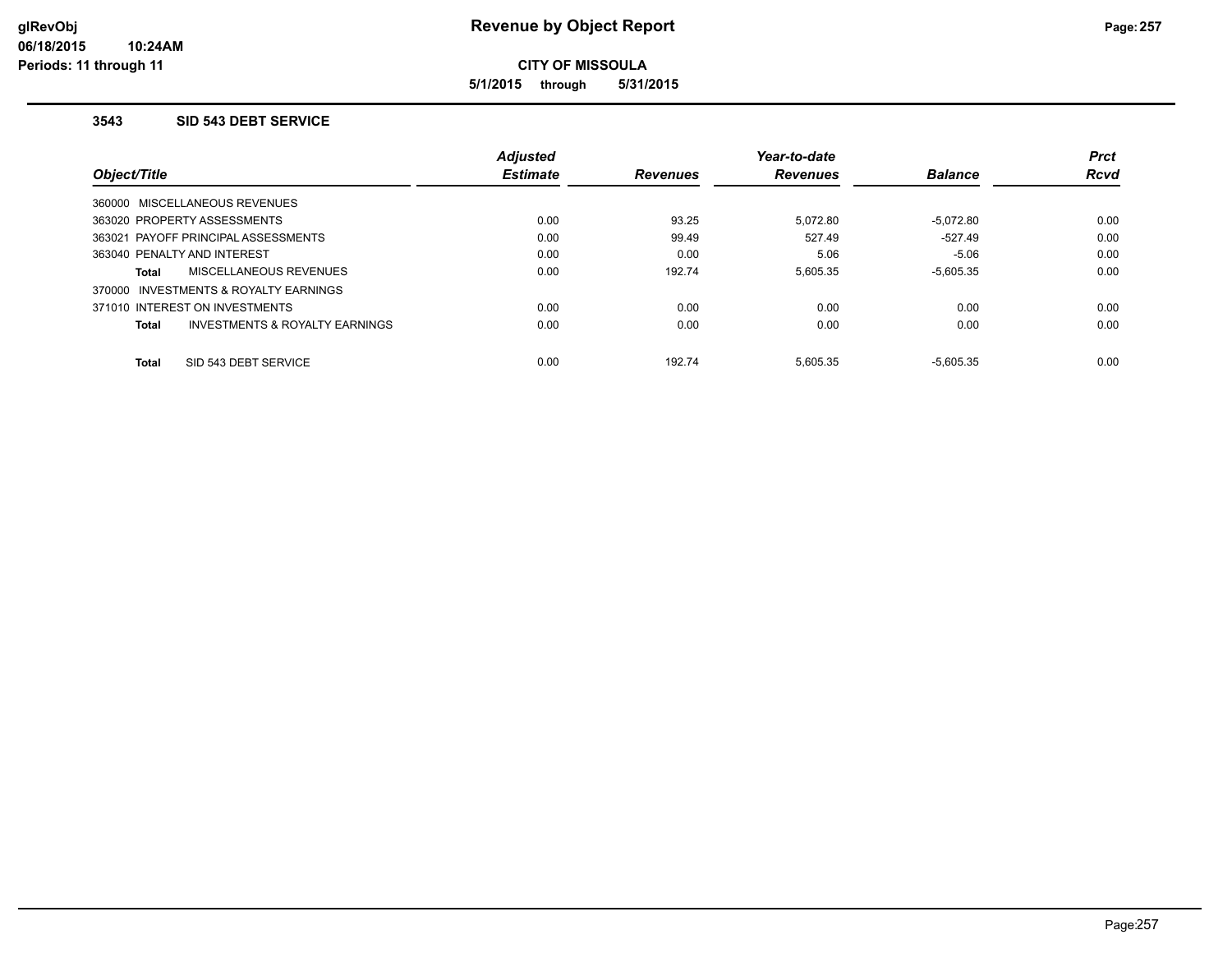**5/1/2015 through 5/31/2015**

# **3544 SID 544 RATTLESNAKE DEBT SERVICE**

#### **3544 SID 544 RATTLESNAKE DEBT SERVICE**

|              |                                           | <b>Adjusted</b> |                 | Year-to-date    |                | <b>Prct</b> |
|--------------|-------------------------------------------|-----------------|-----------------|-----------------|----------------|-------------|
| Object/Title |                                           | <b>Estimate</b> | <b>Revenues</b> | <b>Revenues</b> | <b>Balance</b> | Rcvd        |
|              | 360000 MISCELLANEOUS REVENUES             |                 |                 |                 |                |             |
|              | 363020 PROPERTY ASSESSMENTS               | 140,176.00      | 613.89          | 85,766.55       | 54,409.45      | 61.18       |
|              | 363021 PAYOFF PRINCIPAL ASSESSMENTS       | 0.00            | 0.00            | 4.032.77        | $-4.032.77$    | 0.00        |
|              | 363040 PENALTY AND INTEREST               | 0.00            | 0.00            | 154.25          | $-154.25$      | 0.00        |
| <b>Total</b> | MISCELLANEOUS REVENUES                    | 140.176.00      | 613.89          | 89.953.57       | 50.222.43      | 64.17       |
|              | 370000 INVESTMENTS & ROYALTY EARNINGS     |                 |                 |                 |                |             |
|              | 371010 INTEREST ON INVESTMENTS            | 0.00            | 0.00            | 0.00            | 0.00           | 0.00        |
| <b>Total</b> | <b>INVESTMENTS &amp; ROYALTY EARNINGS</b> | 0.00            | 0.00            | 0.00            | 0.00           | 0.00        |
| <b>Total</b> | SID 544 RATTLESNAKE DEBT SERVICE          | 140.176.00      | 613.89          | 89.953.57       | 50.222.43      | 64.17       |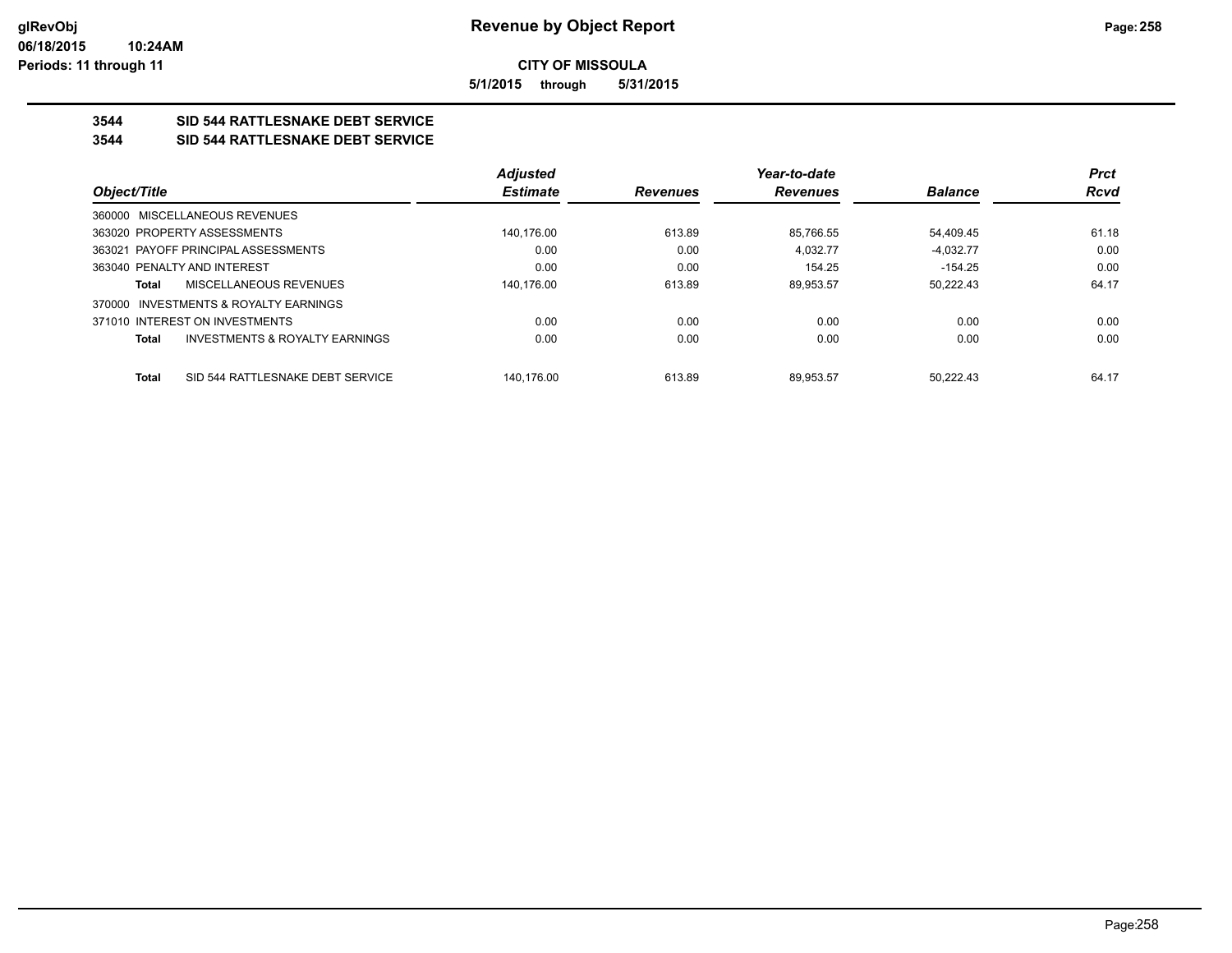**5/1/2015 through 5/31/2015**

# **3544 SID 544 RATTLESNAKE DEBT SERVICE**

|              |                                     | <b>Adjusted</b> |                 | Year-to-date    |                | <b>Prct</b> |
|--------------|-------------------------------------|-----------------|-----------------|-----------------|----------------|-------------|
| Object/Title |                                     | <b>Estimate</b> | <b>Revenues</b> | <b>Revenues</b> | <b>Balance</b> | <b>Rcvd</b> |
|              | 360000 MISCELLANEOUS REVENUES       |                 |                 |                 |                |             |
|              | 363020 PROPERTY ASSESSMENTS         | 140.176.00      | 613.89          | 85.766.55       | 54.409.45      | 61.18       |
|              | 363021 PAYOFF PRINCIPAL ASSESSMENTS | 0.00            | 0.00            | 4.032.77        | $-4.032.77$    | 0.00        |
|              | 363040 PENALTY AND INTEREST         | 0.00            | 0.00            | 154.25          | $-154.25$      | 0.00        |
| <b>Total</b> | MISCELLANEOUS REVENUES              | 140.176.00      | 613.89          | 89.953.57       | 50.222.43      | 64.17       |
| 370000       | INVESTMENTS & ROYALTY EARNINGS      |                 |                 |                 |                |             |
|              | 371010 INTEREST ON INVESTMENTS      | 0.00            | 0.00            | 0.00            | 0.00           | 0.00        |
| <b>Total</b> | INVESTMENTS & ROYALTY EARNINGS      | 0.00            | 0.00            | 0.00            | 0.00           | 0.00        |
| <b>Total</b> | SID 544 RATTLESNAKE DEBT SERVICE    | 140.176.00      | 613.89          | 89.953.57       | 50.222.43      | 64.17       |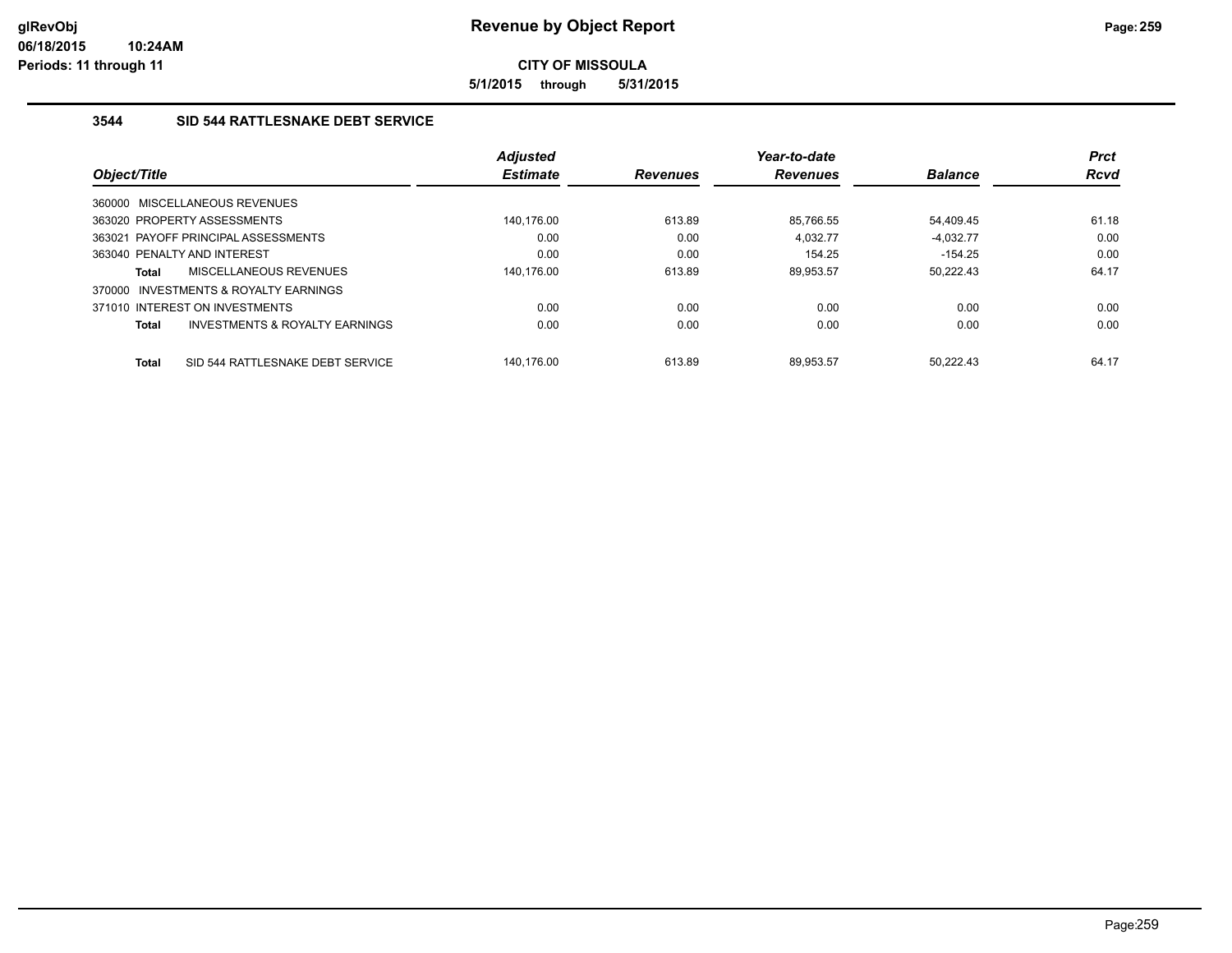**5/1/2015 through 5/31/2015**

**3545 SID 545 DEBT SERVICE**

**3545 SID 545 DEBT SERVICE**

|                                                | <b>Adjusted</b> |                 | Year-to-date    |                | <b>Prct</b> |
|------------------------------------------------|-----------------|-----------------|-----------------|----------------|-------------|
| Object/Title                                   | <b>Estimate</b> | <b>Revenues</b> | <b>Revenues</b> | <b>Balance</b> | Rcvd        |
| 360000 MISCELLANEOUS REVENUES                  |                 |                 |                 |                |             |
| 363020 PROPERTY ASSESSMENTS                    | 0.00            | 28.28           | 1.047.03        | $-1.047.03$    | 0.00        |
| 363021 PAYOFF PRINCIPAL ASSESSMENTS            | 0.00            | 0.00            | 0.00            | 0.00           | 0.00        |
| 363040 PENALTY AND INTEREST                    | 0.00            | 0.00            | 1.35            | $-1.35$        | 0.00        |
| MISCELLANEOUS REVENUES<br>Total                | 0.00            | 28.28           | 1,048.38        | $-1.048.38$    | 0.00        |
| 370000 INVESTMENTS & ROYALTY EARNINGS          |                 |                 |                 |                |             |
| 371010 INTEREST ON INVESTMENTS                 | 0.00            | 0.00            | 0.00            | 0.00           | 0.00        |
| INVESTMENTS & ROYALTY EARNINGS<br><b>Total</b> | 0.00            | 0.00            | 0.00            | 0.00           | 0.00        |
| SID 545 DEBT SERVICE<br>Total                  | 0.00            | 28.28           | 1.048.38        | $-1.048.38$    | 0.00        |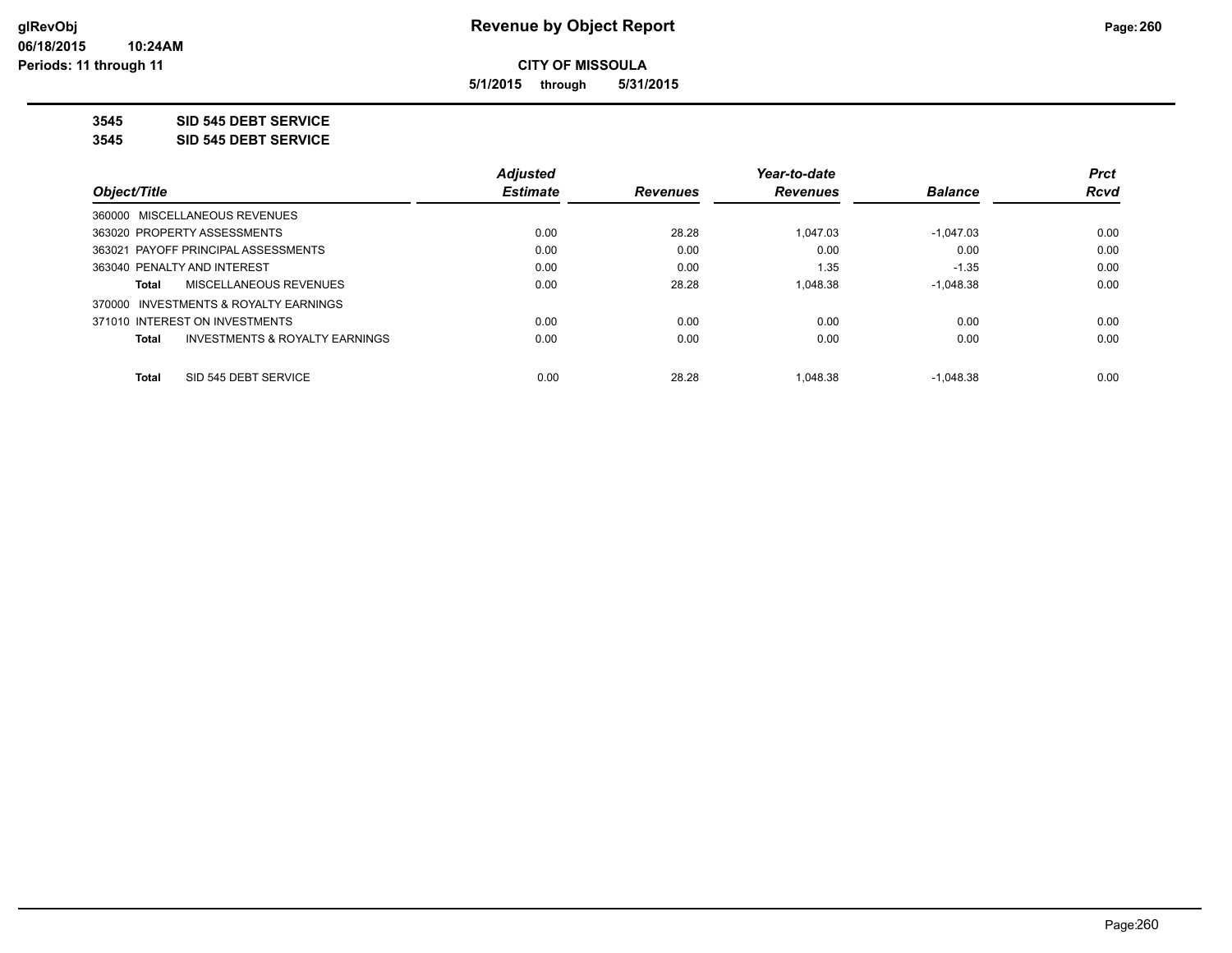**5/1/2015 through 5/31/2015**

#### **3545 SID 545 DEBT SERVICE**

|                                                | <b>Adjusted</b> |                 | Year-to-date    |                | <b>Prct</b> |
|------------------------------------------------|-----------------|-----------------|-----------------|----------------|-------------|
| Object/Title                                   | <b>Estimate</b> | <b>Revenues</b> | <b>Revenues</b> | <b>Balance</b> | <b>Rcvd</b> |
| 360000 MISCELLANEOUS REVENUES                  |                 |                 |                 |                |             |
| 363020 PROPERTY ASSESSMENTS                    | 0.00            | 28.28           | 1.047.03        | $-1.047.03$    | 0.00        |
| 363021 PAYOFF PRINCIPAL ASSESSMENTS            | 0.00            | 0.00            | 0.00            | 0.00           | 0.00        |
| 363040 PENALTY AND INTEREST                    | 0.00            | 0.00            | 1.35            | $-1.35$        | 0.00        |
| MISCELLANEOUS REVENUES<br><b>Total</b>         | 0.00            | 28.28           | 1.048.38        | $-1.048.38$    | 0.00        |
| 370000 INVESTMENTS & ROYALTY EARNINGS          |                 |                 |                 |                |             |
| 371010 INTEREST ON INVESTMENTS                 | 0.00            | 0.00            | 0.00            | 0.00           | 0.00        |
| INVESTMENTS & ROYALTY EARNINGS<br><b>Total</b> | 0.00            | 0.00            | 0.00            | 0.00           | 0.00        |
| SID 545 DEBT SERVICE<br><b>Total</b>           | 0.00            | 28.28           | 1.048.38        | $-1.048.38$    | 0.00        |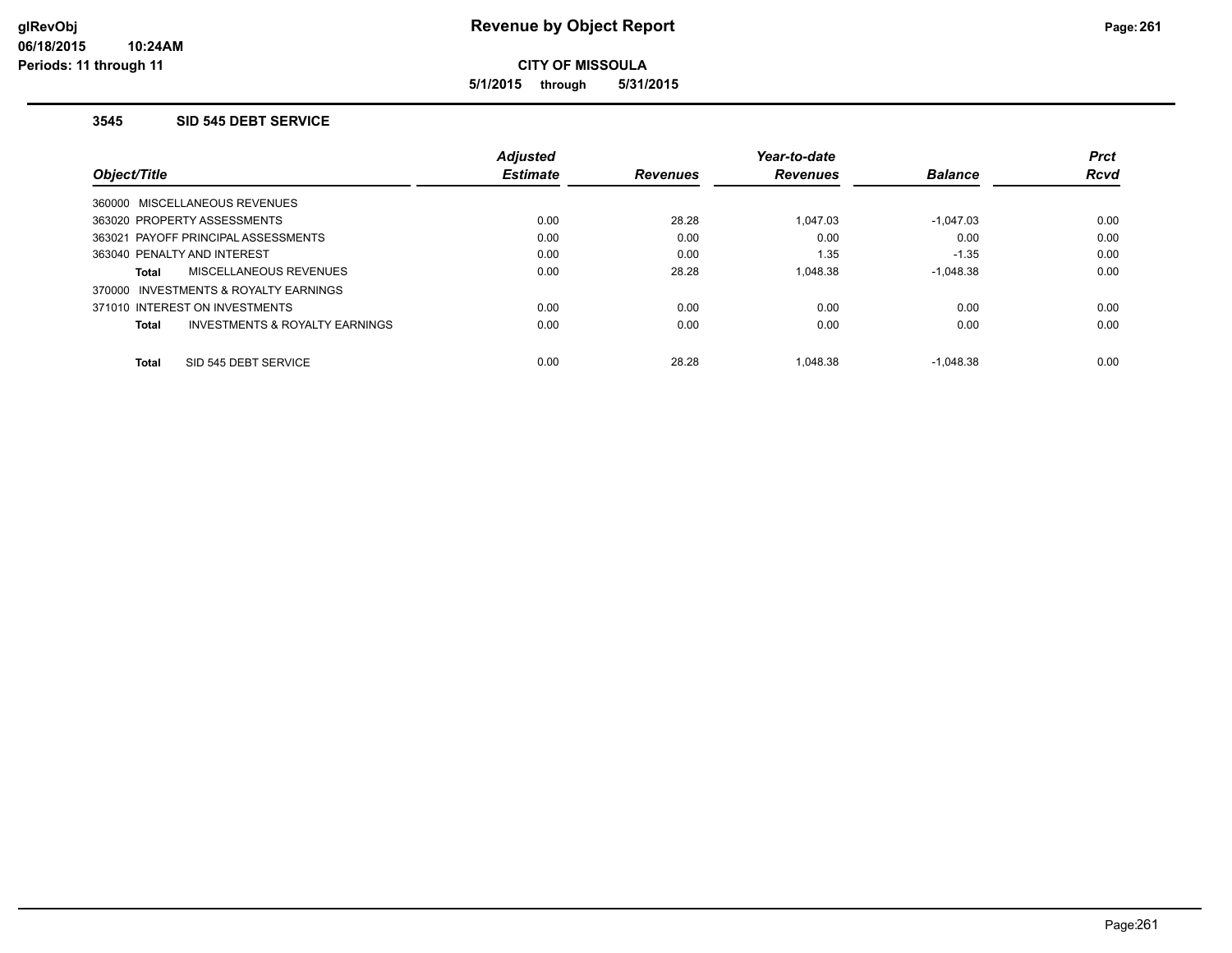**5/1/2015 through 5/31/2015**

**3546 SID 546 DEBT SERVICE**

**3546 SID 546 DEBT SERVICE**

|                                         | <b>Adjusted</b> |                 | Year-to-date    |                | <b>Prct</b> |
|-----------------------------------------|-----------------|-----------------|-----------------|----------------|-------------|
| Object/Title                            | <b>Estimate</b> | <b>Revenues</b> | <b>Revenues</b> | <b>Balance</b> | Rcvd        |
| 360000 MISCELLANEOUS REVENUES           |                 |                 |                 |                |             |
| 363020 PROPERTY ASSESSMENTS             | 0.00            | 17.77           | 924.50          | $-924.50$      | 0.00        |
| 363021 PAYOFF PRINCIPAL ASSESSMENTS     | 0.00            | 0.00            | 0.00            | 0.00           | 0.00        |
| 363040 PENALTY AND INTEREST             | 0.00            | 0.00            | 0.76            | $-0.76$        | 0.00        |
| <b>MISCELLANEOUS REVENUES</b><br>Total  | 0.00            | 17.77           | 925.26          | $-925.26$      | 0.00        |
| 370000 INVESTMENTS & ROYALTY EARNINGS   |                 |                 |                 |                |             |
| 371010 INTEREST ON INVESTMENTS          | 0.00            | 0.00            | 0.00            | 0.00           | 0.00        |
| INVESTMENTS & ROYALTY EARNINGS<br>Total | 0.00            | 0.00            | 0.00            | 0.00           | 0.00        |
| SID 546 DEBT SERVICE<br><b>Total</b>    | 0.00            | 17.77           | 925.26          | $-925.26$      | 0.00        |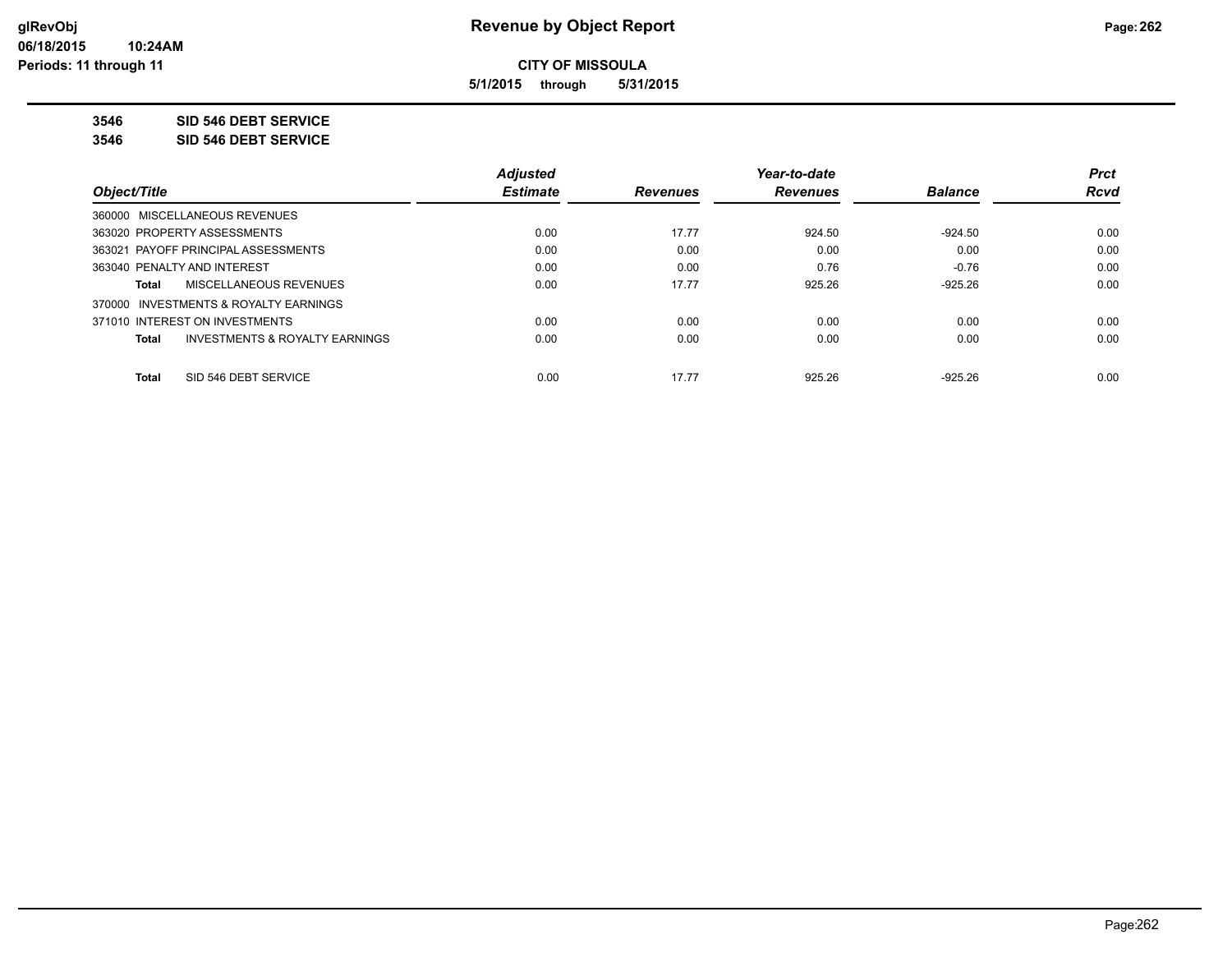**5/1/2015 through 5/31/2015**

#### **3546 SID 546 DEBT SERVICE**

|                                                | <b>Adjusted</b> |                 | Year-to-date    |                | <b>Prct</b> |
|------------------------------------------------|-----------------|-----------------|-----------------|----------------|-------------|
| Object/Title                                   | <b>Estimate</b> | <b>Revenues</b> | <b>Revenues</b> | <b>Balance</b> | <b>Rcvd</b> |
| 360000 MISCELLANEOUS REVENUES                  |                 |                 |                 |                |             |
| 363020 PROPERTY ASSESSMENTS                    | 0.00            | 17.77           | 924.50          | $-924.50$      | 0.00        |
| 363021 PAYOFF PRINCIPAL ASSESSMENTS            | 0.00            | 0.00            | 0.00            | 0.00           | 0.00        |
| 363040 PENALTY AND INTEREST                    | 0.00            | 0.00            | 0.76            | $-0.76$        | 0.00        |
| MISCELLANEOUS REVENUES<br><b>Total</b>         | 0.00            | 17.77           | 925.26          | $-925.26$      | 0.00        |
| 370000 INVESTMENTS & ROYALTY EARNINGS          |                 |                 |                 |                |             |
| 371010 INTEREST ON INVESTMENTS                 | 0.00            | 0.00            | 0.00            | 0.00           | 0.00        |
| INVESTMENTS & ROYALTY EARNINGS<br><b>Total</b> | 0.00            | 0.00            | 0.00            | 0.00           | 0.00        |
| SID 546 DEBT SERVICE<br><b>Total</b>           | 0.00            | 17.77           | 925.26          | $-925.26$      | 0.00        |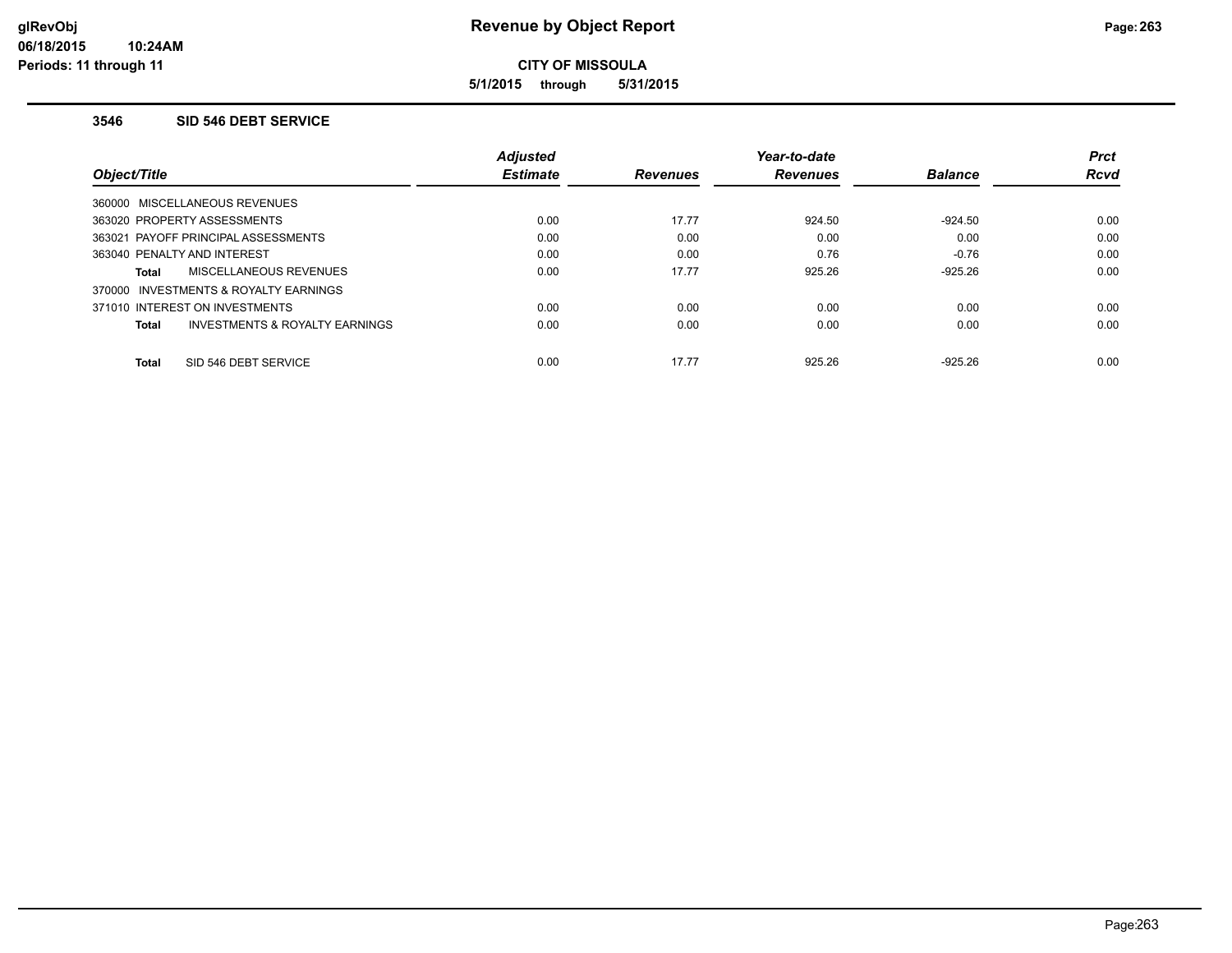**5/1/2015 through 5/31/2015**

## **3548 SID 548-5TH, 6TH & ARTHUR**

**3548 SID 548-5TH, 6TH & ARTHUR**

| <b>Prct</b>            |
|------------------------|
| <b>Balance</b><br>Rcvd |
|                        |
| 105.64<br>$-6.400.00$  |
| 0.00<br>0.00           |
| 0.00<br>0.00           |
| $-6.400.00$<br>105.64  |
|                        |
| 0.00<br>0.00           |
| 0.00<br>0.00           |
| $-6.400.00$<br>105.64  |
|                        |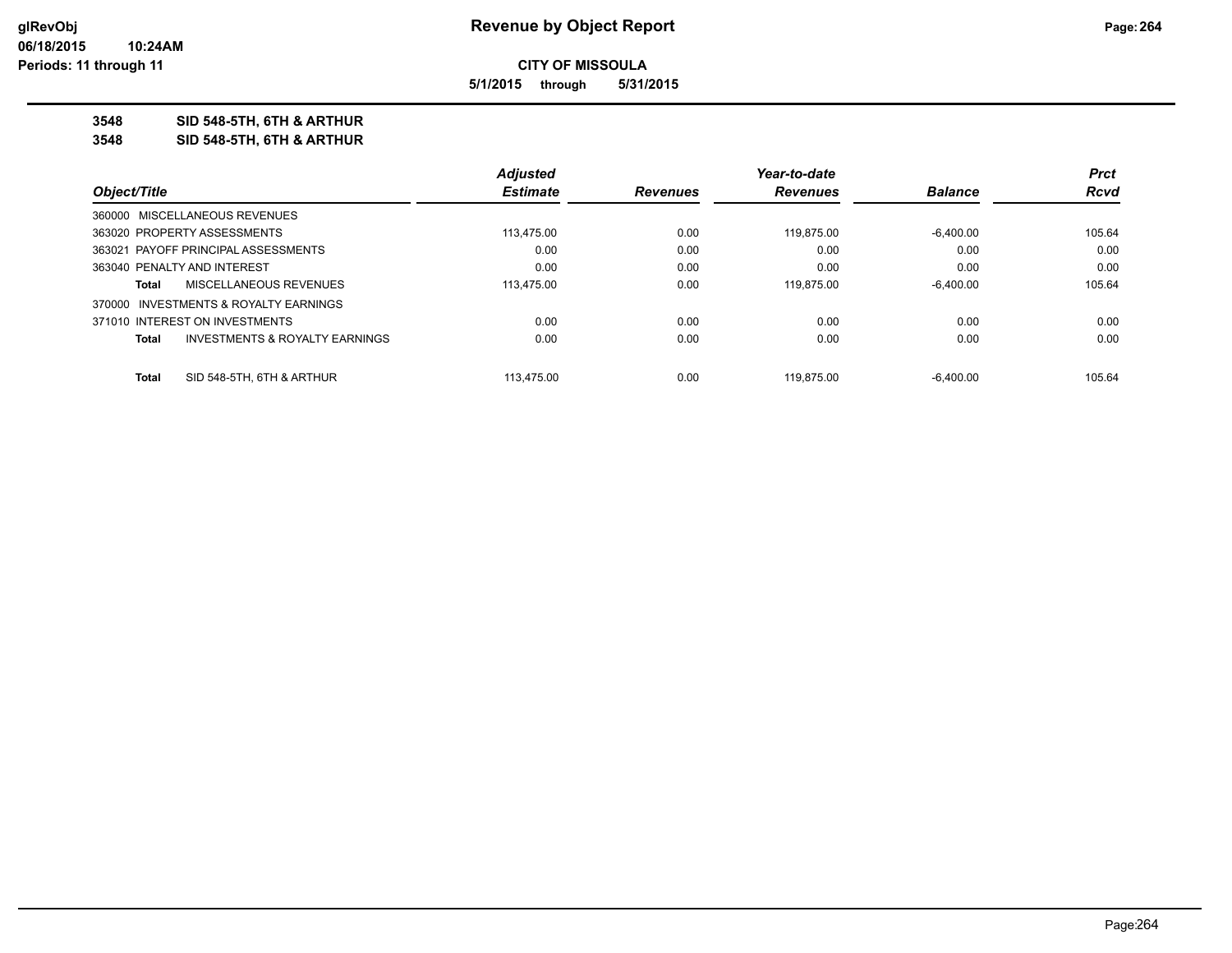**5/1/2015 through 5/31/2015**

# **3548 SID 548-5TH, 6TH & ARTHUR**

|              |                                           | <b>Adjusted</b> |                 | Year-to-date    |                | <b>Prct</b> |
|--------------|-------------------------------------------|-----------------|-----------------|-----------------|----------------|-------------|
| Object/Title |                                           | <b>Estimate</b> | <b>Revenues</b> | <b>Revenues</b> | <b>Balance</b> | <b>Rcvd</b> |
|              | 360000 MISCELLANEOUS REVENUES             |                 |                 |                 |                |             |
|              | 363020 PROPERTY ASSESSMENTS               | 113.475.00      | 0.00            | 119.875.00      | $-6.400.00$    | 105.64      |
|              | 363021 PAYOFF PRINCIPAL ASSESSMENTS       | 0.00            | 0.00            | 0.00            | 0.00           | 0.00        |
|              | 363040 PENALTY AND INTEREST               | 0.00            | 0.00            | 0.00            | 0.00           | 0.00        |
| Total        | MISCELLANEOUS REVENUES                    | 113.475.00      | 0.00            | 119.875.00      | $-6.400.00$    | 105.64      |
|              | 370000 INVESTMENTS & ROYALTY EARNINGS     |                 |                 |                 |                |             |
|              | 371010 INTEREST ON INVESTMENTS            | 0.00            | 0.00            | 0.00            | 0.00           | 0.00        |
| Total        | <b>INVESTMENTS &amp; ROYALTY EARNINGS</b> | 0.00            | 0.00            | 0.00            | 0.00           | 0.00        |
| <b>Total</b> | SID 548-5TH, 6TH & ARTHUR                 | 113.475.00      | 0.00            | 119.875.00      | $-6.400.00$    | 105.64      |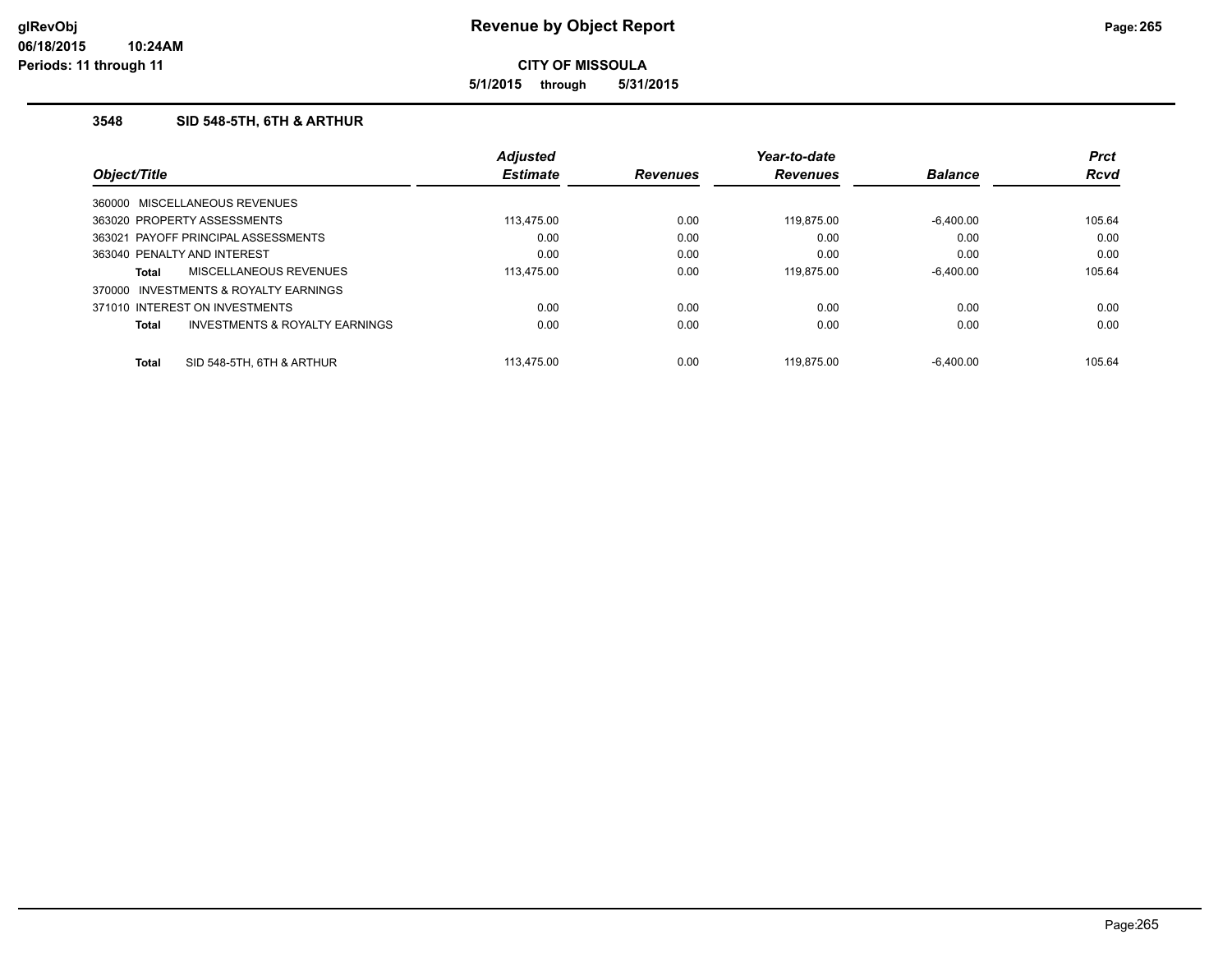**5/1/2015 through 5/31/2015**

# **3549 SID 549 HILLVIEW WAY**

**3549 SID 549 HILLVIEW WAY**

|                                                    | <b>Adjusted</b> |                 | Year-to-date    |                | <b>Prct</b> |
|----------------------------------------------------|-----------------|-----------------|-----------------|----------------|-------------|
| Object/Title                                       | <b>Estimate</b> | <b>Revenues</b> | <b>Revenues</b> | <b>Balance</b> | <b>Rcvd</b> |
| 360000 MISCELLANEOUS REVENUES                      |                 |                 |                 |                |             |
| 363020 PROPERTY ASSESSMENTS                        | 0.00            | 0.00            | 0.00            | 0.00           | 0.00        |
| 363021 PAYOFF PRINCIPAL ASSESSMENTS                | 0.00            | 0.00            | 0.00            | 0.00           | 0.00        |
| 363040 PENALTY AND INTEREST                        | 0.00            | 0.00            | 0.00            | 0.00           | 0.00        |
| MISCELLANEOUS REVENUES<br>Total                    | 0.00            | 0.00            | 0.00            | 0.00           | 0.00        |
| 370000 INVESTMENTS & ROYALTY EARNINGS              |                 |                 |                 |                |             |
| 371010 INTEREST ON INVESTMENTS                     | 0.00            | 0.00            | 0.00            | 0.00           | 0.00        |
| <b>INVESTMENTS &amp; ROYALTY EARNINGS</b><br>Total | 0.00            | 0.00            | 0.00            | 0.00           | 0.00        |
| SID 549 HILLVIEW WAY<br>Total                      | 0.00            | 0.00            | 0.00            | 0.00           | 0.00        |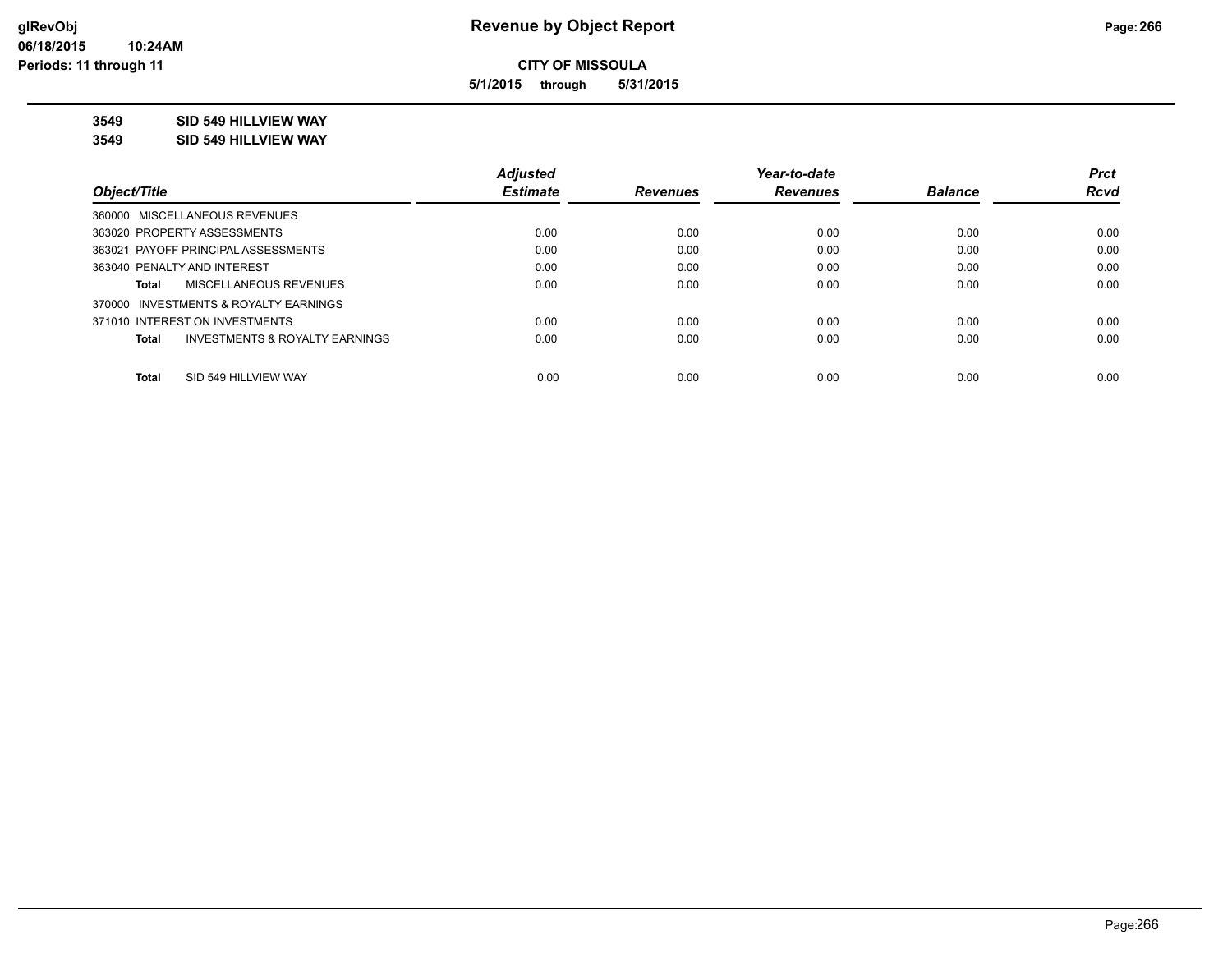**5/1/2015 through 5/31/2015**

#### **3549 SID 549 HILLVIEW WAY**

|                                          | Adjusted        |                 | Year-to-date    |                | <b>Prct</b> |
|------------------------------------------|-----------------|-----------------|-----------------|----------------|-------------|
| Object/Title                             | <b>Estimate</b> | <b>Revenues</b> | <b>Revenues</b> | <b>Balance</b> | <b>Rcvd</b> |
| 360000 MISCELLANEOUS REVENUES            |                 |                 |                 |                |             |
| 363020 PROPERTY ASSESSMENTS              | 0.00            | 0.00            | 0.00            | 0.00           | 0.00        |
| 363021 PAYOFF PRINCIPAL ASSESSMENTS      | 0.00            | 0.00            | 0.00            | 0.00           | 0.00        |
| 363040 PENALTY AND INTEREST              | 0.00            | 0.00            | 0.00            | 0.00           | 0.00        |
| MISCELLANEOUS REVENUES<br>Total          | 0.00            | 0.00            | 0.00            | 0.00           | 0.00        |
| INVESTMENTS & ROYALTY EARNINGS<br>370000 |                 |                 |                 |                |             |
| 371010 INTEREST ON INVESTMENTS           | 0.00            | 0.00            | 0.00            | 0.00           | 0.00        |
| INVESTMENTS & ROYALTY EARNINGS<br>Total  | 0.00            | 0.00            | 0.00            | 0.00           | 0.00        |
| SID 549 HILLVIEW WAY<br><b>Total</b>     | 0.00            | 0.00            | 0.00            | 0.00           | 0.00        |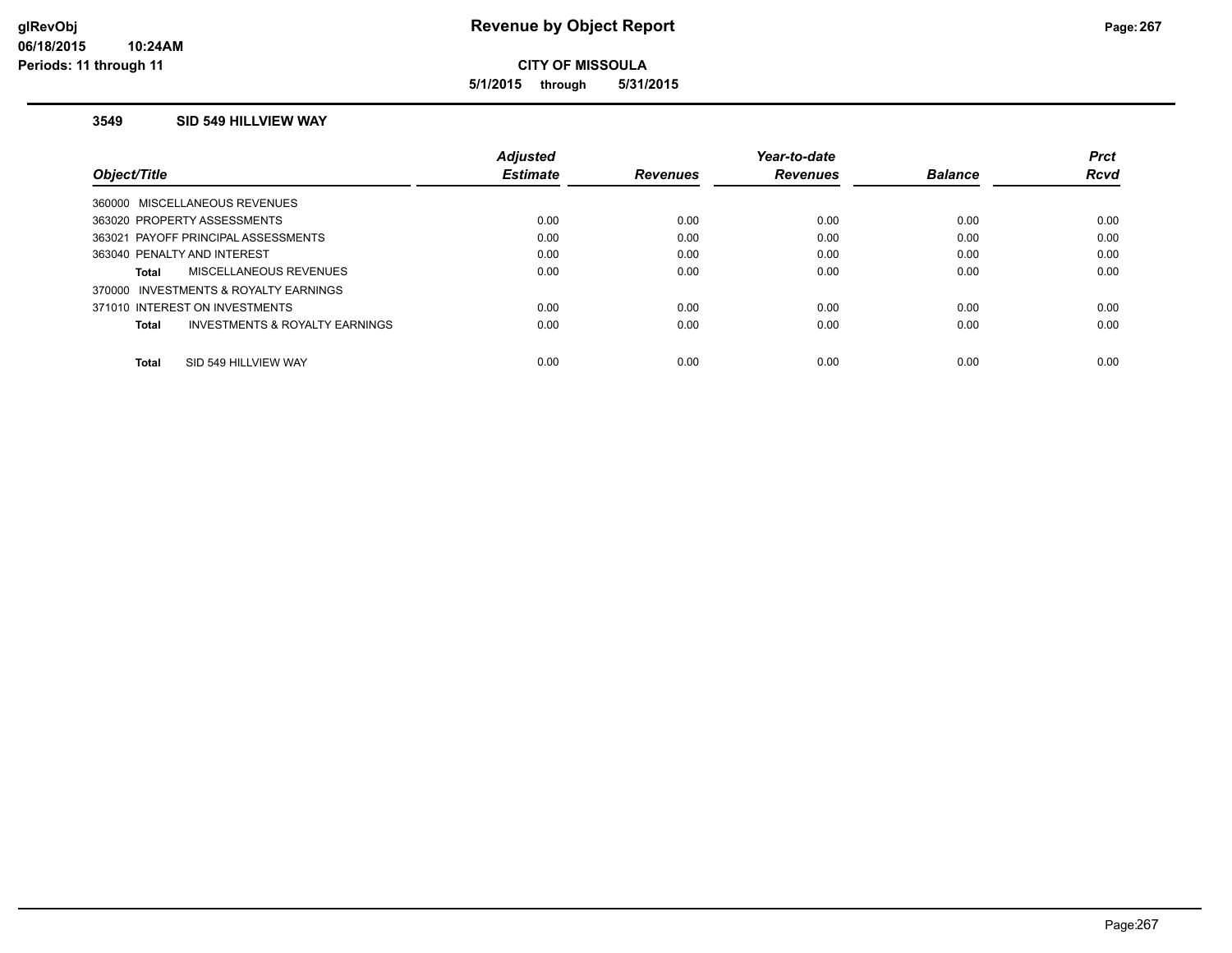**5/1/2015 through 5/31/2015**

# **4060 CAPITAL IMPROVEMENT PROGRAM FUND**

|                                                           | <b>Adjusted</b> |                 | Year-to-date    |                 | <b>Prct</b> |
|-----------------------------------------------------------|-----------------|-----------------|-----------------|-----------------|-------------|
| Object/Title                                              | <b>Estimate</b> | <b>Revenues</b> | <b>Revenues</b> | Balance         | Rcvd        |
| 330000 INTERGOVERNMENTAL REVENUES                         |                 |                 |                 |                 |             |
| 331001 GRANTS                                             | 0.00            | 0.00            | 0.00            | 0.00            | 0.00        |
| 331002 COUNTY ASSISTANCE CIP PROJECTS                     | 0.00            | 0.00            | 0.00            | 0.00            | 0.00        |
| 331003 STATE HOME PROGRAM INCOME                          | 0.00            | 0.00            | 0.00            | 0.00            | 0.00        |
| 331004 CITY ASSESSMENTS                                   | 0.00            | 0.00            | 0.00            | 0.00            | 0.00        |
| 334040 GAS TAX APPORTIONMENT                              | 0.00            | 0.00            | 0.00            | 0.00            | 0.00        |
| 334061 IMPACT FEES-CLEARING ACCOUNT                       | 0.00            | 0.00            | 0.00            | 0.00            | 0.00        |
| 334120 TSEP GRANT                                         | 0.00            | 0.00            | 0.00            | 0.00            | 0.00        |
| 334121 DNRC GRANT                                         | 0.00            | 0.00            | 0.00            | 0.00            | 0.00        |
| 334123 MAQI FEDERAL ASSISTANCE                            | 0.00            | 0.00            | 0.00            | 0.00            | 0.00        |
| 334124 GRANTS-CIP                                         | 0.00            | 0.00            | 0.00            | 0.00            | 0.00        |
| 334125 FIRE FIGHTER GRANT                                 | 0.00            | 0.00            | 0.00            | 0.00            | 0.00        |
| 334126 DEVELOPER ASSESSMENTS                              | 0.00            | 0.00            | 0.00            | 0.00            | 0.00        |
| 334127 TONKIN TRAIL - FISH WILDLIFE PARKS                 | 0.00            | 0.00            | 0.00            | 0.00            | 0.00        |
| 334128 CDBG FIRE HYDRANT GRANT                            | 0.00            | 0.00            | 0.00            | 0.00            | 0.00        |
| 339000 PAYMENT IN LIEU OF TAXES                           | 0.00            | 0.00            | 0.00            | 0.00            | 0.00        |
| <b>INTERGOVERNMENTAL REVENUES</b><br><b>Total</b>         | 0.00            | 0.00            | 0.00            | 0.00            | 0.00        |
| 360000 MISCELLANEOUS REVENUES                             |                 |                 |                 |                 |             |
| 360010 MISCELLANEOUS                                      | 0.00            | 0.00            | 0.00            | 0.00            | 0.00        |
| 360011 YOUTH COUNCIL FUNDS                                | 9,010.00        | 0.00            | 9,339.65        | $-329.65$       | 103.66      |
| 360012 SEWER GRANT REPAYMENTS                             | 0.00            | 0.00            | 0.00            | 0.00            | 0.00        |
| 360016 MRA SHARE OF CIVIC STADIUM PARKING                 | 0.00            | 0.00            | 0.00            | 0.00            | 0.00        |
| 362000 OTHER MISCELLANEOUS REVENUE                        | 0.00            | 0.00            | 0.00            | 0.00            | 0.00        |
| 365000 DONATIONS                                          | 0.00            | 0.00            | 0.00            | 0.00            | 0.00        |
| 365001 GRANTS & DONATIONS                                 | 0.00            | 0.00            | 0.00            | 0.00            | 0.00        |
| 365030 WHITE PINE PARK DONATION-ZIP BEVERAGE              | 0.00            | 0.00            | 0.00            | 0.00            | 0.00        |
| MISCELLANEOUS REVENUES<br><b>Total</b>                    | 9,010.00        | 0.00            | 9,339.65        | $-329.65$       | 103.66      |
| 370000 INVESTMENTS & ROYALTY EARNINGS                     |                 |                 |                 |                 |             |
| 371010 INTEREST ON INVESTMENTS                            | 0.00            | 0.00            | 0.00            | 0.00            | 0.00        |
| 371020 GAIN/LOSS IN MARKET VALUE OF INVESTMENTS           | 0.00            | 0.00            | 0.00            | 0.00            | 0.00        |
| <b>INVESTMENTS &amp; ROYALTY EARNINGS</b><br><b>Total</b> | 0.00            | 0.00            | 0.00            | 0.00            | 0.00        |
| 380000 OTHER FINANCING SOURCES                            |                 |                 |                 |                 |             |
| 381000 LOAN PROCEEDS                                      | 0.00            | 0.00            | 0.00            | 0.00            | 0.00        |
| 381010 BOND PROCEEDS                                      | 0.00            | 0.00            | 0.00            | 0.00            | 0.00        |
| 381011 \$1,860,000 General Fund Obligation Bond           | 0.00            | 0.00            | 0.00            | 0.00            | 0.00        |
| 381012 \$680,000 FIRE GF DEBT                             | 0.00            | 0.00            | 0.00            | 0.00            | 0.00        |
| 381015 \$1,010,000 LIMITED TAX GO BONDS 2010C             | 0.00            | 0.00            | 0.00            | 0.00            | 0.00        |
| 381090 PROCEEDS FROM CAPITAL LEASE                        | 0.00            | 0.00            | 1,534,597.24    | $-1,534,597.24$ | 0.00        |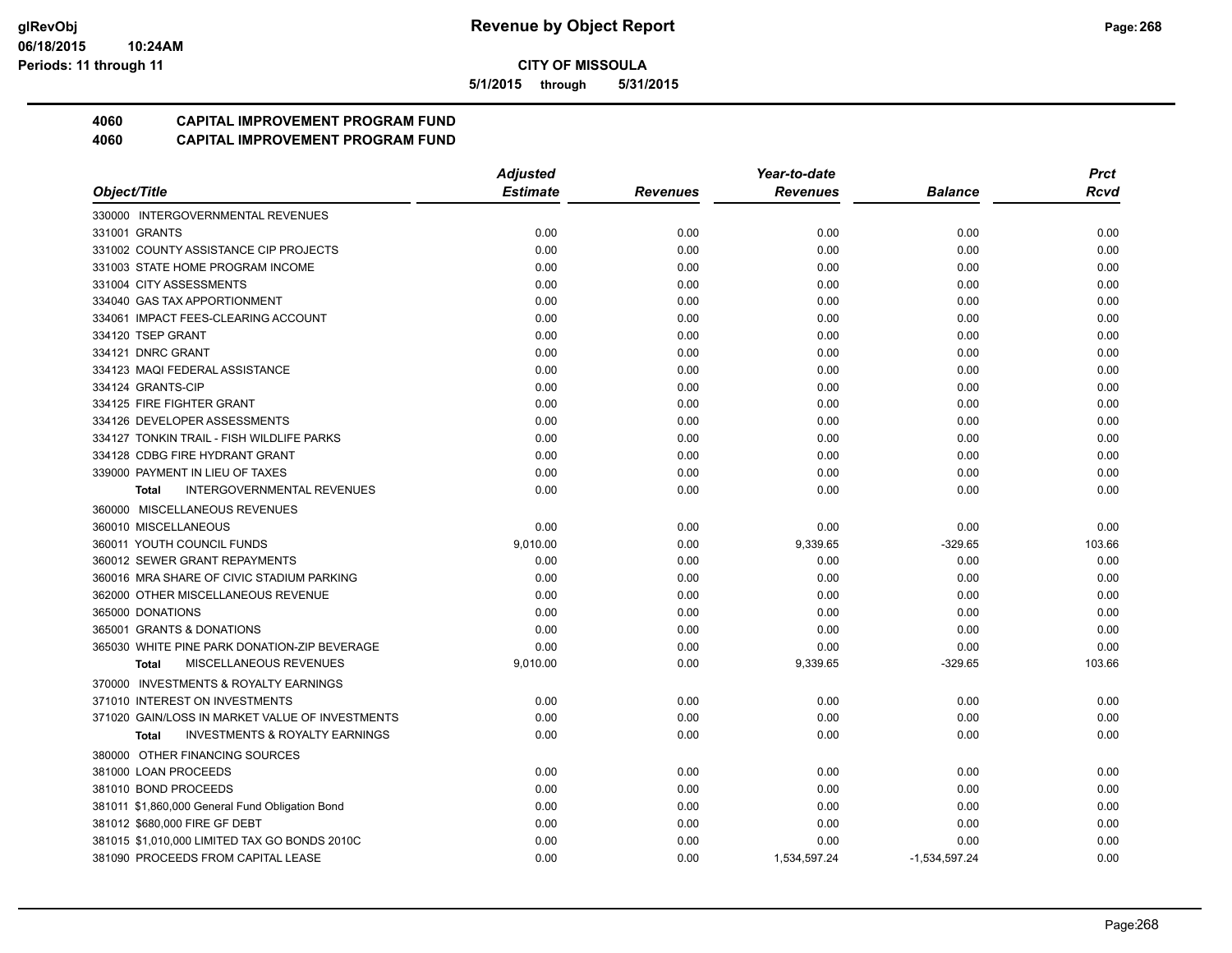**5/1/2015 through 5/31/2015**

# **4060 CAPITAL IMPROVEMENT PROGRAM FUND**

|                                                  | <b>Adjusted</b> |                 | Year-to-date    |                | <b>Prct</b> |
|--------------------------------------------------|-----------------|-----------------|-----------------|----------------|-------------|
| Object/Title                                     | <b>Estimate</b> | <b>Revenues</b> | <b>Revenues</b> | <b>Balance</b> | <b>Rcvd</b> |
| 382010 SALE OF FIXED ASSETS                      | 0.00            | 0.00            | 0.00            | 0.00           | 0.00        |
| 383009 TRANS FR TITLE I                          | 0.00            | 0.00            | 0.00            | 0.00           | 0.00        |
| 383010 TRANS FR CIP                              | 0.00            | 0.00            | 0.00            | 0.00           | 0.00        |
| 383014 TRANS FR MRA                              | 0.00            | 0.00            | 0.00            | 0.00           | 0.00        |
| 383015 TRANS FR MPC                              | 0.00            | 0.00            | 0.00            | 0.00           | 0.00        |
| 383017 TRANS FR BUILDING                         | 0.00            | 0.00            | 0.00            | 0.00           | 0.00        |
| 383020 TRANS FR CEMETERY CARE                    | 0.00            | 0.00            | 0.00            | 0.00           | 0.00        |
| 383025 TRANS FR SEWER R & D                      | 0.00            | 0.00            | 0.00            | 0.00           | 0.00        |
| 383029 TRANS FR GENERAL                          | 913,831.00      | 0.00            | 0.00            | 913,831.00     | 0.00        |
| 383041 TRANS FR CDBG                             | 0.00            | 0.00            | 0.00            | 0.00           | 0.00        |
| 383042 TRANSFERS FROM OTHER FUNDS                | 0.00            | 0.00            | 0.00            | 0.00           | 0.00        |
| 383043 TRANSFERS FROM IMPACT FEES                | 0.00            | 0.00            | 0.00            | 0.00           | 0.00        |
| 383044 TRANSFER FROM PYMT IN LIEU OF PARKS       | 0.00            | 0.00            | 0.00            | 0.00           | 0.00        |
| 383045 TRANSFER FROM PARK ENTERPRISE             | 0.00            | 0.00            | 0.00            | 0.00           | 0.00        |
| OTHER FINANCING SOURCES<br><b>Total</b>          | 913,831.00      | 0.00            | 1,534,597.24    | $-620,766.24$  | 167.93      |
| CAPITAL IMPROVEMENT PROGRAM FUND<br><b>Total</b> | 922,841.00      | 0.00            | 1,543,936.89    | $-621,095.89$  | 167.30      |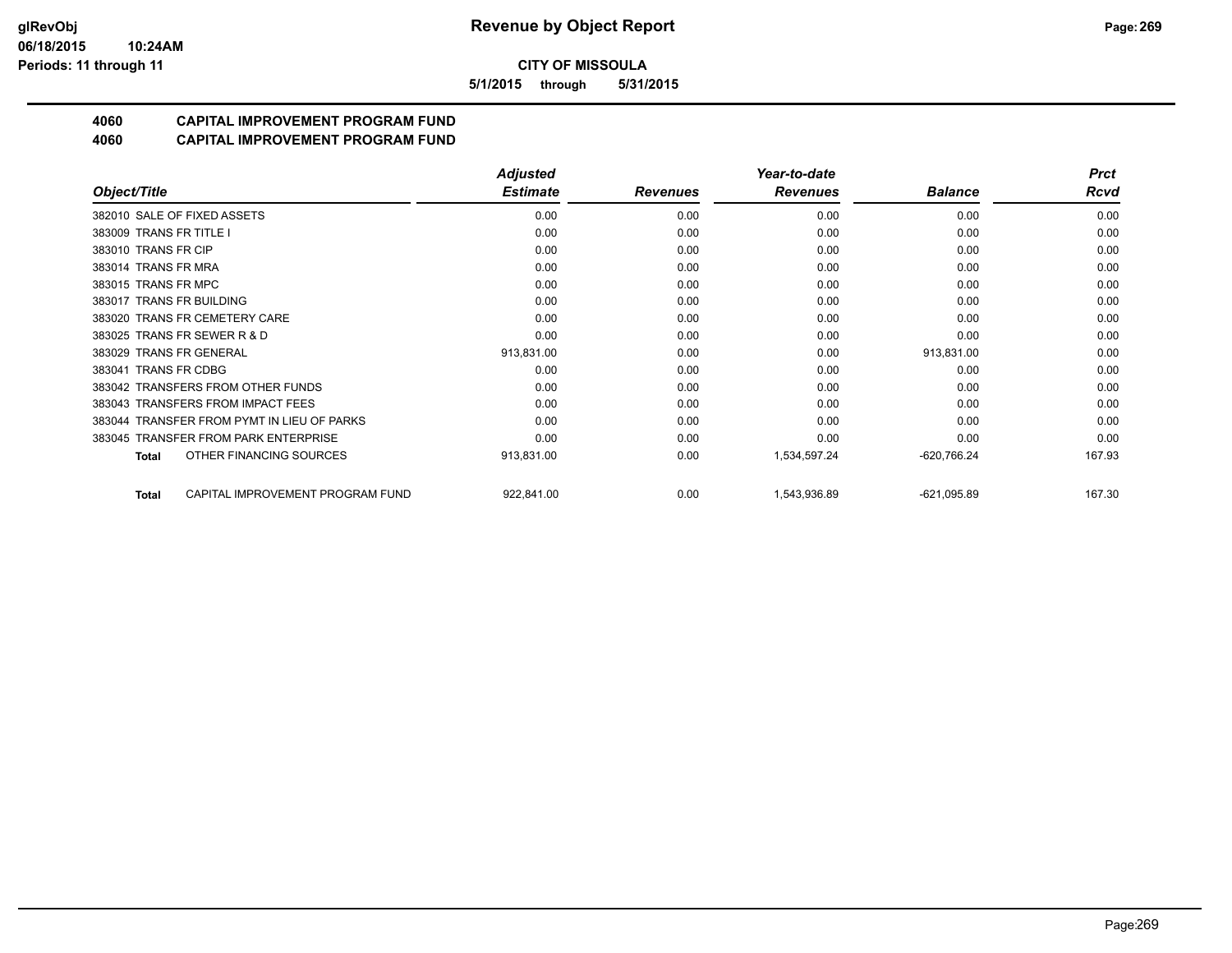**5/1/2015 through 5/31/2015**

|                                                           | <b>Adjusted</b> |          | Year-to-date    |                 | <b>Prct</b> |
|-----------------------------------------------------------|-----------------|----------|-----------------|-----------------|-------------|
| Object/Title                                              | <b>Estimate</b> | Revenues | <b>Revenues</b> | <b>Balance</b>  | <b>Rcvd</b> |
| 330000 INTERGOVERNMENTAL REVENUES                         |                 |          |                 |                 |             |
| 331001 GRANTS                                             | 0.00            | 0.00     | 0.00            | 0.00            | 0.00        |
| 331002 COUNTY ASSISTANCE CIP PROJECTS                     | 0.00            | 0.00     | 0.00            | 0.00            | 0.00        |
| 331003 STATE HOME PROGRAM INCOME                          | 0.00            | 0.00     | 0.00            | 0.00            | 0.00        |
| 331004 CITY ASSESSMENTS                                   | 0.00            | 0.00     | 0.00            | 0.00            | 0.00        |
| 334040 GAS TAX APPORTIONMENT                              | 0.00            | 0.00     | 0.00            | 0.00            | 0.00        |
| 334061 IMPACT FEES-CLEARING ACCOUNT                       | 0.00            | 0.00     | 0.00            | 0.00            | 0.00        |
| 334120 TSEP GRANT                                         | 0.00            | 0.00     | 0.00            | 0.00            | 0.00        |
| 334121 DNRC GRANT                                         | 0.00            | 0.00     | 0.00            | 0.00            | 0.00        |
| 334123 MAQI FEDERAL ASSISTANCE                            | 0.00            | 0.00     | 0.00            | 0.00            | 0.00        |
| 334124 GRANTS-CIP                                         | 0.00            | 0.00     | 0.00            | 0.00            | 0.00        |
| 334125 FIRE FIGHTER GRANT                                 | 0.00            | 0.00     | 0.00            | 0.00            | 0.00        |
| 334126 DEVELOPER ASSESSMENTS                              | 0.00            | 0.00     | 0.00            | 0.00            | 0.00        |
| 334127 TONKIN TRAIL - FISH WILDLIFE PARKS                 | 0.00            | 0.00     | 0.00            | 0.00            | 0.00        |
| 334128 CDBG FIRE HYDRANT GRANT                            | 0.00            | 0.00     | 0.00            | 0.00            | 0.00        |
| 339000 PAYMENT IN LIEU OF TAXES                           | 0.00            | 0.00     | 0.00            | 0.00            | 0.00        |
| <b>INTERGOVERNMENTAL REVENUES</b><br><b>Total</b>         | 0.00            | 0.00     | 0.00            | 0.00            | 0.00        |
| 360000 MISCELLANEOUS REVENUES                             |                 |          |                 |                 |             |
| 360010 MISCELLANEOUS                                      | 0.00            | 0.00     | 0.00            | 0.00            | 0.00        |
| 360011 YOUTH COUNCIL FUNDS                                | 9,010.00        | 0.00     | 9,339.65        | $-329.65$       | 103.66      |
| 360012 SEWER GRANT REPAYMENTS                             | 0.00            | 0.00     | 0.00            | 0.00            | 0.00        |
| 360016 MRA SHARE OF CIVIC STADIUM PARKING                 | 0.00            | 0.00     | 0.00            | 0.00            | 0.00        |
| 362000 OTHER MISCELLANEOUS REVENUE                        | 0.00            | 0.00     | 0.00            | 0.00            | 0.00        |
| 365000 DONATIONS                                          | 0.00            | 0.00     | 0.00            | 0.00            | 0.00        |
| 365001 GRANTS & DONATIONS                                 | 0.00            | 0.00     | 0.00            | 0.00            | 0.00        |
| 365030 WHITE PINE PARK DONATION-ZIP BEVERAGE              | 0.00            | 0.00     | 0.00            | 0.00            | 0.00        |
| <b>MISCELLANEOUS REVENUES</b><br><b>Total</b>             | 9,010.00        | 0.00     | 9,339.65        | $-329.65$       | 103.66      |
| 370000 INVESTMENTS & ROYALTY EARNINGS                     |                 |          |                 |                 |             |
| 371010 INTEREST ON INVESTMENTS                            | 0.00            | 0.00     | 0.00            | 0.00            | 0.00        |
| 371020 GAIN/LOSS IN MARKET VALUE OF INVESTMENT            | 0.00            | 0.00     | 0.00            | 0.00            | 0.00        |
| <b>INVESTMENTS &amp; ROYALTY EARNINGS</b><br><b>Total</b> | 0.00            | 0.00     | 0.00            | 0.00            | 0.00        |
| 380000 OTHER FINANCING SOURCES                            |                 |          |                 |                 |             |
| 381000 LOAN PROCEEDS                                      | 0.00            | 0.00     | 0.00            | 0.00            | 0.00        |
| 381010 BOND PROCEEDS                                      | 0.00            | 0.00     | 0.00            | 0.00            | 0.00        |
| 381011 \$1,860,000 General Fund Obligation Bond           | 0.00            | 0.00     | 0.00            | 0.00            | 0.00        |
| 381012 \$680,000 FIRE GF DEBT                             | 0.00            | 0.00     | 0.00            | 0.00            | 0.00        |
| 381015 \$1,010,000 LIMITED TAX GO BONDS 2010C             | 0.00            | 0.00     | 0.00            | 0.00            | 0.00        |
| 381090 PROCEEDS FROM CAPITAL LEASE                        | 0.00            | 0.00     | 1,534,597.24    | $-1,534,597.24$ | 0.00        |
| 382010 SALE OF FIXED ASSETS                               | 0.00            | 0.00     | 0.00            | 0.00            | 0.00        |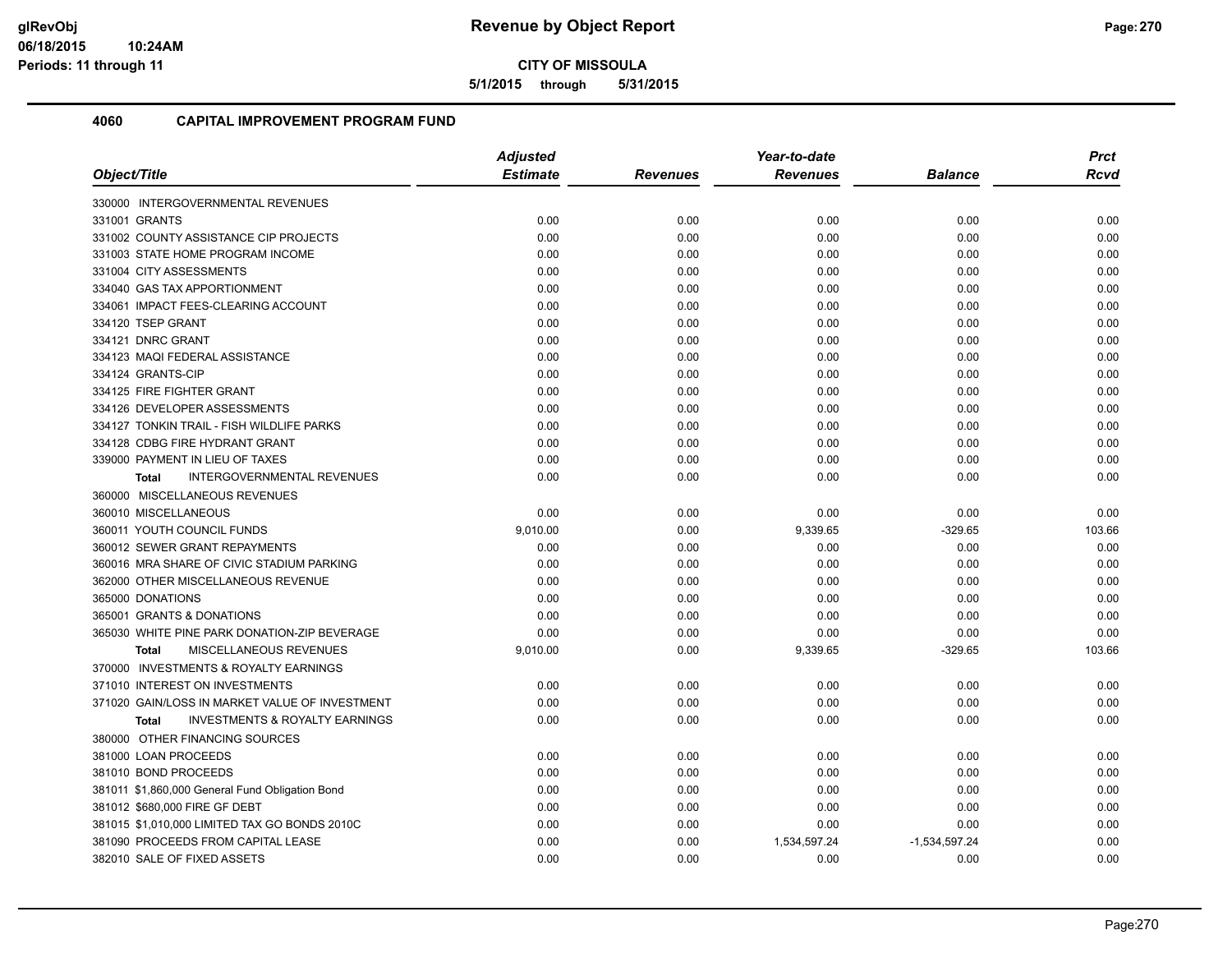**5/1/2015 through 5/31/2015**

|                                                  | <b>Adjusted</b> |                 | Year-to-date    |                | <b>Prct</b> |
|--------------------------------------------------|-----------------|-----------------|-----------------|----------------|-------------|
| Object/Title                                     | <b>Estimate</b> | <b>Revenues</b> | <b>Revenues</b> | <b>Balance</b> | <b>Rcvd</b> |
| 383009 TRANS FR TITLE I                          | 0.00            | 0.00            | 0.00            | 0.00           | 0.00        |
| 383010 TRANS FR CIP                              | 0.00            | 0.00            | 0.00            | 0.00           | 0.00        |
| 383014 TRANS FR MRA                              | 0.00            | 0.00            | 0.00            | 0.00           | 0.00        |
| 383015 TRANS FR MPC                              | 0.00            | 0.00            | 0.00            | 0.00           | 0.00        |
| 383017 TRANS FR BUILDING                         | 0.00            | 0.00            | 0.00            | 0.00           | 0.00        |
| 383020 TRANS FR CEMETERY CARE                    | 0.00            | 0.00            | 0.00            | 0.00           | 0.00        |
| 383025 TRANS FR SEWER R & D                      | 0.00            | 0.00            | 0.00            | 0.00           | 0.00        |
| 383029 TRANS FR GENERAL                          | 913,831.00      | 0.00            | 0.00            | 913,831.00     | 0.00        |
| 383041 TRANS FR CDBG                             | 0.00            | 0.00            | 0.00            | 0.00           | 0.00        |
| 383042 TRANSFERS FROM OTHER FUNDS                | 0.00            | 0.00            | 0.00            | 0.00           | 0.00        |
| 383043 TRANSFERS FROM IMPACT FEES                | 0.00            | 0.00            | 0.00            | 0.00           | 0.00        |
| 383044 TRANSFER FROM PYMT IN LIEU OF PARKS       | 0.00            | 0.00            | 0.00            | 0.00           | 0.00        |
| 383045 TRANSFER FROM PARK ENTERPRISE             | 0.00            | 0.00            | 0.00            | 0.00           | 0.00        |
| OTHER FINANCING SOURCES<br><b>Total</b>          | 913,831.00      | 0.00            | 1,534,597.24    | $-620,766.24$  | 167.93      |
| CAPITAL IMPROVEMENT PROGRAM FUND<br><b>Total</b> | 922,841.00      | 0.00            | 1,543,936.89    | $-621,095.89$  | 167.30      |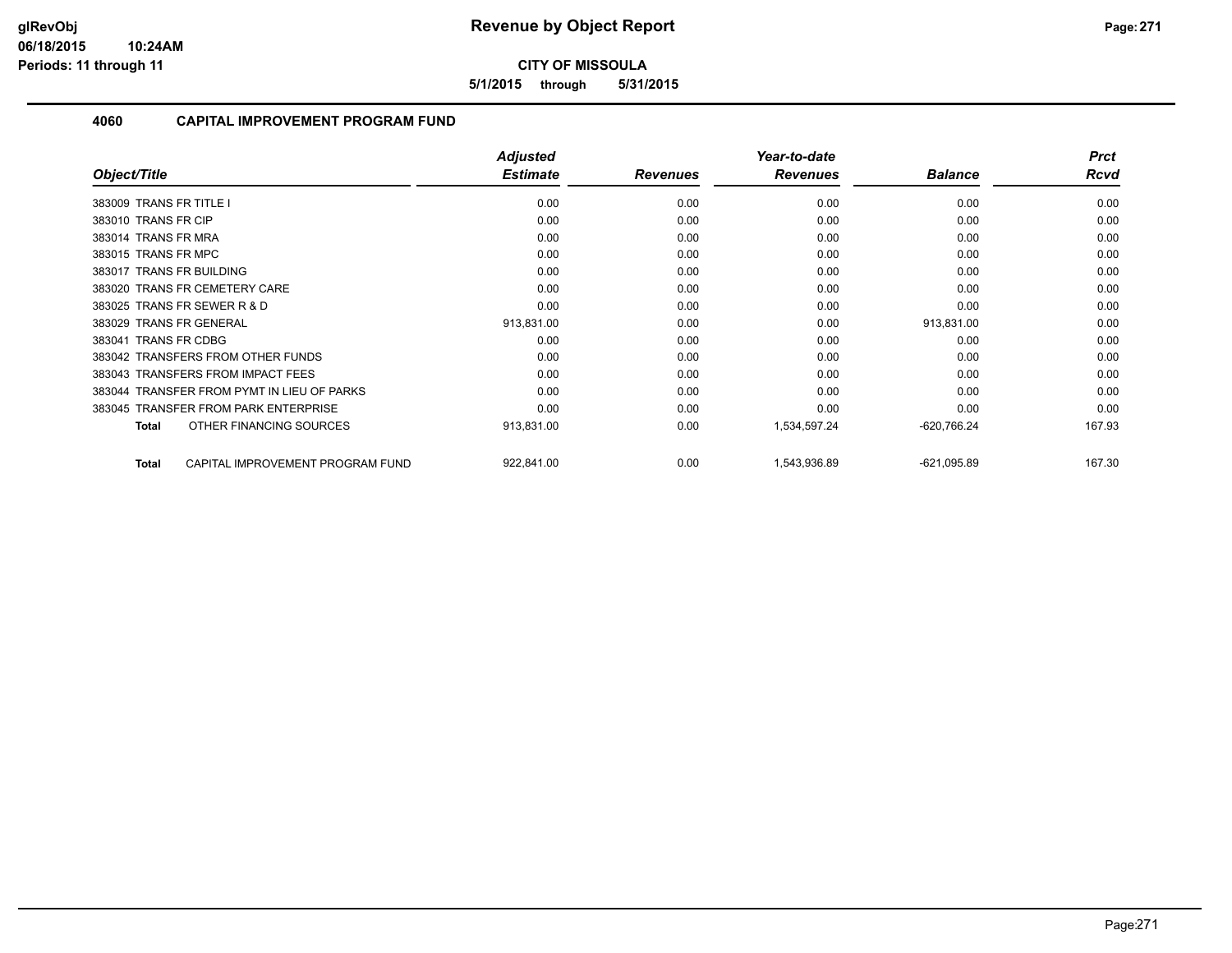**5/1/2015 through 5/31/2015**

# **4130 1997 G O BOND OPEN SPACE PURCHASE FUND**

# **4130 1997 G O BOND OPEN SPACE PURCHASE FUND**

|                                                           | <b>Adjusted</b> |                 | Year-to-date    |                | <b>Prct</b> |
|-----------------------------------------------------------|-----------------|-----------------|-----------------|----------------|-------------|
| Object/Title                                              | <b>Estimate</b> | <b>Revenues</b> | <b>Revenues</b> | <b>Balance</b> | <b>Rcvd</b> |
| 330000 INTERGOVERNMENTAL REVENUES                         |                 |                 |                 |                |             |
| 331156 CTEP GRANT - S HILLS TRAIL SYSTEM                  | 0.00            | 0.00            | 0.00            | 0.00           | 0.00        |
| 334014 MISSOULA COUNTY-GRANT CREEK TRAIL                  | 0.00            | 0.00            | 0.00            | 0.00           | 0.00        |
| <b>INTERGOVERNMENTAL REVENUES</b><br><b>Total</b>         | 0.00            | 0.00            | 0.00            | 0.00           | 0.00        |
| 340000 CHARGES FOR SERVICES                               |                 |                 |                 |                |             |
| 343065 BUILDING RENTALS                                   | 0.00            | 0.00            | 0.00            | 0.00           | 0.00        |
| <b>CHARGES FOR SERVICES</b><br><b>Total</b>               | 0.00            | 0.00            | 0.00            | 0.00           | 0.00        |
| 360000 MISCELLANEOUS REVENUES                             |                 |                 |                 |                |             |
| 360010 MISCELLANEOUS                                      | 0.00            | 0.00            | 0.00            | 0.00           | 0.00        |
| 365000 DONATIONS                                          | 0.00            | 0.00            | 0.00            | 0.00           | 0.00        |
| MISCELLANEOUS REVENUES<br><b>Total</b>                    | 0.00            | 0.00            | 0.00            | 0.00           | 0.00        |
| 370000 INVESTMENTS & ROYALTY EARNINGS                     |                 |                 |                 |                |             |
| 371010 INTEREST ON INVESTMENTS                            | 0.00            | 0.00            | 0.00            | 0.00           | 0.00        |
| 371020 GAIN/LOSS IN MARKET VALUE OF INVESTMENTS           | 0.00            | 0.00            | 0.00            | 0.00           | 0.00        |
| <b>INVESTMENTS &amp; ROYALTY EARNINGS</b><br><b>Total</b> | 0.00            | 0.00            | 0.00            | 0.00           | 0.00        |
| 380000 OTHER FINANCING SOURCES                            |                 |                 |                 |                |             |
| 382010 SALE OF FIXED ASSETS                               | 0.00            | 0.00            | 0.00            | 0.00           | 0.00        |
| 383000 OPERATING TRANSFERS                                | 0.00            | 0.00            | 0.00            | 0.00           | 0.00        |
| OTHER FINANCING SOURCES<br><b>Total</b>                   | 0.00            | 0.00            | 0.00            | 0.00           | 0.00        |
| 1997 G O BOND OPEN SPACE PURCHASE FU<br><b>Total</b>      | 0.00            | 0.00            | 0.00            | 0.00           | 0.00        |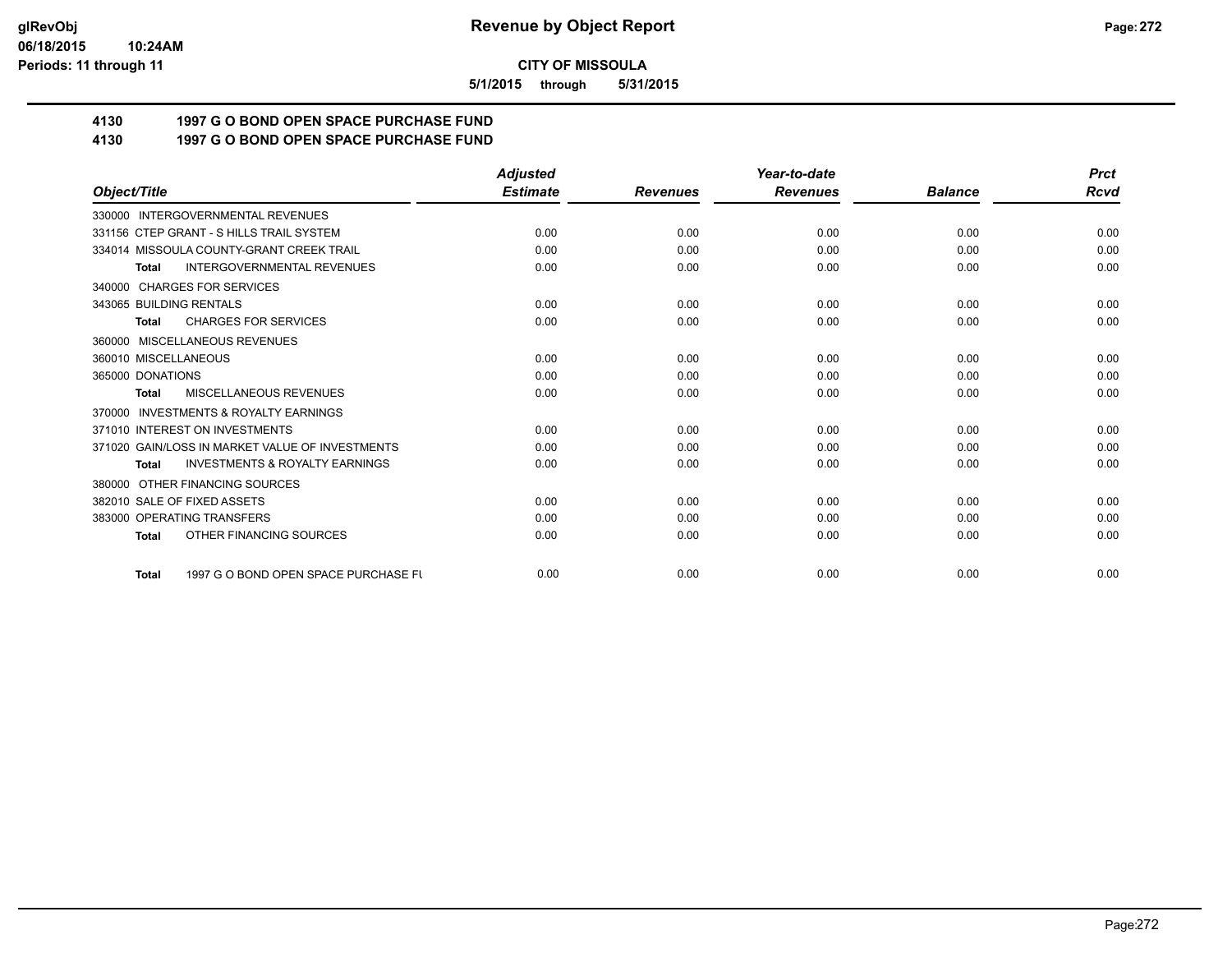**5/1/2015 through 5/31/2015**

## **4130 1997 G O BOND OPEN SPACE PURCHASE FUND**

|                                                           | <b>Adjusted</b> |                 | Year-to-date    |                | <b>Prct</b> |
|-----------------------------------------------------------|-----------------|-----------------|-----------------|----------------|-------------|
| Object/Title                                              | <b>Estimate</b> | <b>Revenues</b> | <b>Revenues</b> | <b>Balance</b> | Rcvd        |
| <b>INTERGOVERNMENTAL REVENUES</b><br>330000               |                 |                 |                 |                |             |
| 331156 CTEP GRANT - S HILLS TRAIL SYSTEM                  | 0.00            | 0.00            | 0.00            | 0.00           | 0.00        |
| 334014 MISSOULA COUNTY-GRANT CREEK TRAIL                  | 0.00            | 0.00            | 0.00            | 0.00           | 0.00        |
| <b>INTERGOVERNMENTAL REVENUES</b><br>Total                | 0.00            | 0.00            | 0.00            | 0.00           | 0.00        |
| 340000 CHARGES FOR SERVICES                               |                 |                 |                 |                |             |
| 343065 BUILDING RENTALS                                   | 0.00            | 0.00            | 0.00            | 0.00           | 0.00        |
| <b>CHARGES FOR SERVICES</b><br>Total                      | 0.00            | 0.00            | 0.00            | 0.00           | 0.00        |
| 360000 MISCELLANEOUS REVENUES                             |                 |                 |                 |                |             |
| 360010 MISCELLANEOUS                                      | 0.00            | 0.00            | 0.00            | 0.00           | 0.00        |
| 365000 DONATIONS                                          | 0.00            | 0.00            | 0.00            | 0.00           | 0.00        |
| MISCELLANEOUS REVENUES<br><b>Total</b>                    | 0.00            | 0.00            | 0.00            | 0.00           | 0.00        |
| <b>INVESTMENTS &amp; ROYALTY EARNINGS</b><br>370000       |                 |                 |                 |                |             |
| 371010 INTEREST ON INVESTMENTS                            | 0.00            | 0.00            | 0.00            | 0.00           | 0.00        |
| 371020 GAIN/LOSS IN MARKET VALUE OF INVESTMENT            | 0.00            | 0.00            | 0.00            | 0.00           | 0.00        |
| <b>INVESTMENTS &amp; ROYALTY EARNINGS</b><br><b>Total</b> | 0.00            | 0.00            | 0.00            | 0.00           | 0.00        |
| 380000 OTHER FINANCING SOURCES                            |                 |                 |                 |                |             |
| 382010 SALE OF FIXED ASSETS                               | 0.00            | 0.00            | 0.00            | 0.00           | 0.00        |
| 383000 OPERATING TRANSFERS                                | 0.00            | 0.00            | 0.00            | 0.00           | 0.00        |
| OTHER FINANCING SOURCES<br><b>Total</b>                   | 0.00            | 0.00            | 0.00            | 0.00           | 0.00        |
| 1997 G O BOND OPEN SPACE PURCHASE F<br><b>Total</b>       | 0.00            | 0.00            | 0.00            | 0.00           | 0.00        |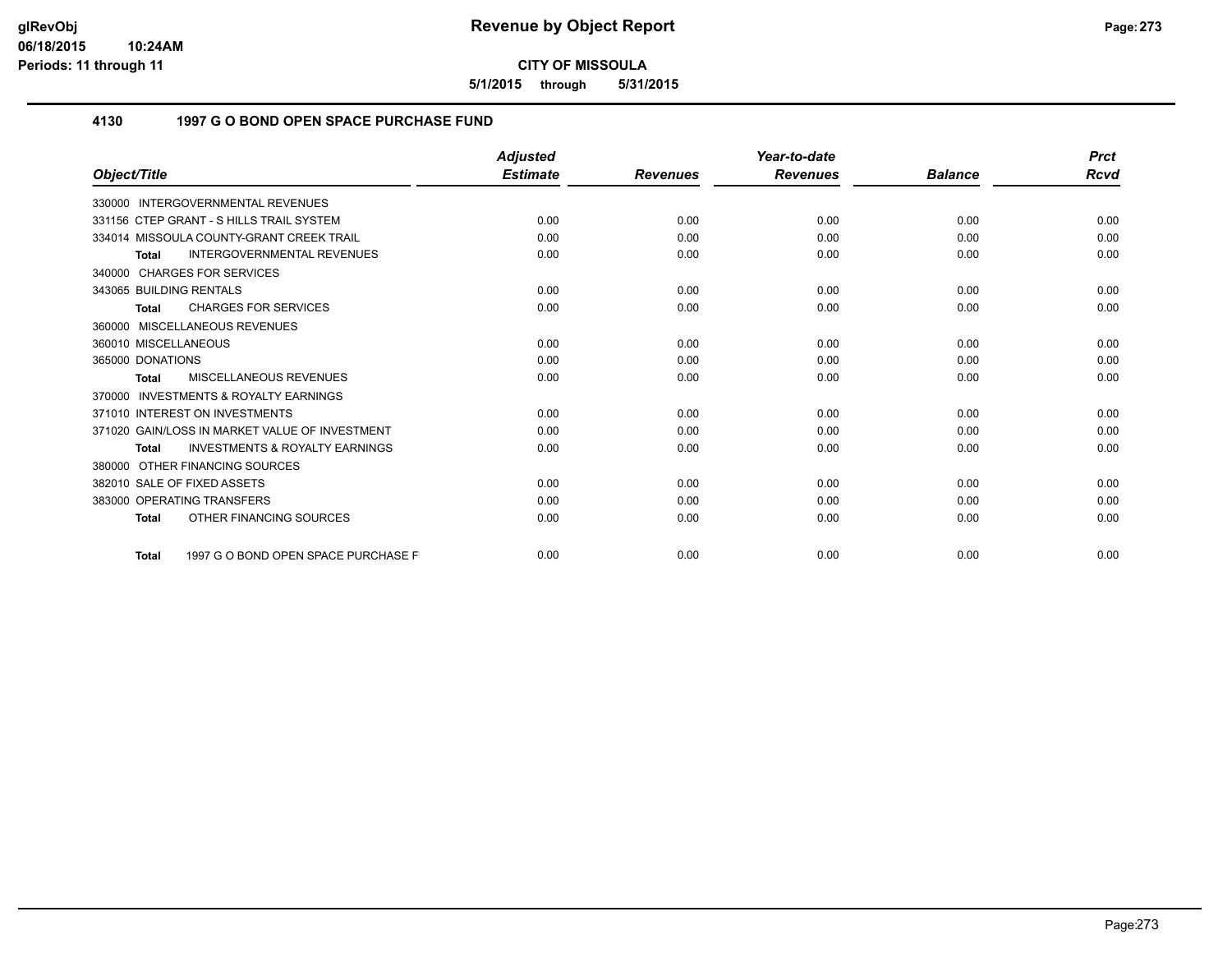**5/1/2015 through 5/31/2015**

#### **4196 NEW FIRE STATION GO BOND**

#### **4196 NEW FIRE STATION GO BOND**

|                                                    | <b>Adjusted</b> |                 | Year-to-date    |                | <b>Prct</b> |
|----------------------------------------------------|-----------------|-----------------|-----------------|----------------|-------------|
| Object/Title                                       | <b>Estimate</b> | <b>Revenues</b> | <b>Revenues</b> | <b>Balance</b> | <b>Rcvd</b> |
| 360000 MISCELLANEOUS REVENUES                      |                 |                 |                 |                |             |
| 365023 NORTHWESTERN ENERGY GRANT                   | 0.00            | 0.00            | 0.00            | 0.00           | 0.00        |
| <b>MISCELLANEOUS REVENUES</b><br>Total             | 0.00            | 0.00            | 0.00            | 0.00           | 0.00        |
| 370000 INVESTMENTS & ROYALTY EARNINGS              |                 |                 |                 |                |             |
| 371010 INTEREST ON INVESTMENTS                     | 0.00            | 0.00            | 0.00            | 0.00           | 0.00        |
| 371020 GAIN/LOSS IN MARKET VALUE OF INVESTMENTS    | 0.00            | 0.00            | 0.00            | 0.00           | 0.00        |
| <b>INVESTMENTS &amp; ROYALTY EARNINGS</b><br>Total | 0.00            | 0.00            | 0.00            | 0.00           | 0.00        |
| 380000 OTHER FINANCING SOURCES                     |                 |                 |                 |                |             |
| 381010 BOND PROCEEDS                               | 0.00            | 0.00            | 0.00            | 0.00           | 0.00        |
| 383000 OPERATING TRANSFERS                         | 0.00            | 0.00            | 0.00            | 0.00           | 0.00        |
| OTHER FINANCING SOURCES<br>Total                   | 0.00            | 0.00            | 0.00            | 0.00           | 0.00        |
| NEW FIRE STATION GO BOND<br>Total                  | 0.00            | 0.00            | 0.00            | 0.00           | 0.00        |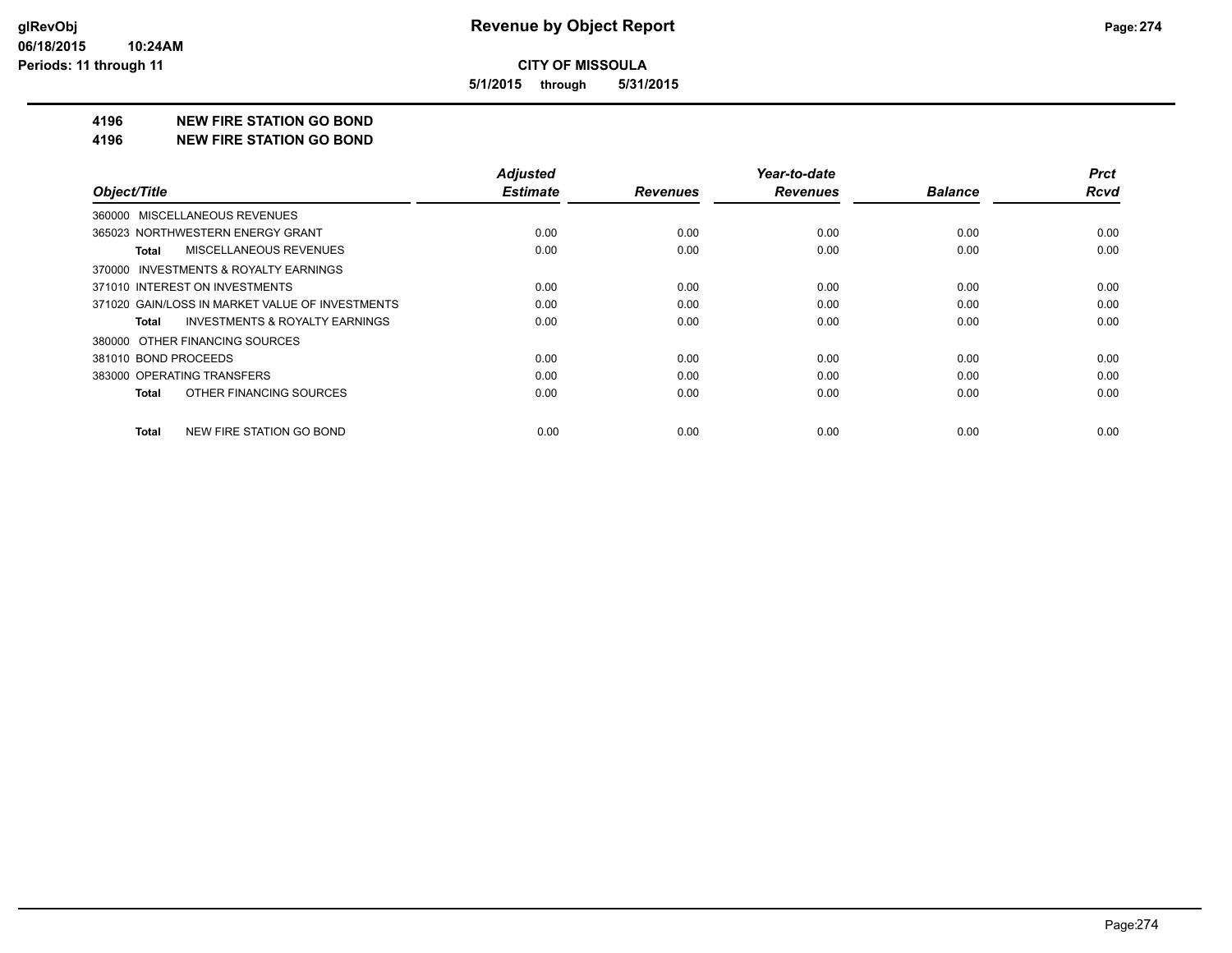**5/1/2015 through 5/31/2015**

## **4196 NEW FIRE STATION GO BOND**

| Object/Title                                              | Adjusted<br><b>Estimate</b> | <b>Revenues</b> | Year-to-date<br><b>Revenues</b> | <b>Balance</b> | <b>Prct</b><br><b>Rcvd</b> |
|-----------------------------------------------------------|-----------------------------|-----------------|---------------------------------|----------------|----------------------------|
| 360000 MISCELLANEOUS REVENUES                             |                             |                 |                                 |                |                            |
| 365023 NORTHWESTERN ENERGY GRANT                          | 0.00                        | 0.00            | 0.00                            | 0.00           | 0.00                       |
| MISCELLANEOUS REVENUES<br>Total                           | 0.00                        | 0.00            | 0.00                            | 0.00           | 0.00                       |
| 370000 INVESTMENTS & ROYALTY EARNINGS                     |                             |                 |                                 |                |                            |
| 371010 INTEREST ON INVESTMENTS                            | 0.00                        | 0.00            | 0.00                            | 0.00           | 0.00                       |
| 371020 GAIN/LOSS IN MARKET VALUE OF INVESTMENT            | 0.00                        | 0.00            | 0.00                            | 0.00           | 0.00                       |
| <b>INVESTMENTS &amp; ROYALTY EARNINGS</b><br><b>Total</b> | 0.00                        | 0.00            | 0.00                            | 0.00           | 0.00                       |
| 380000 OTHER FINANCING SOURCES                            |                             |                 |                                 |                |                            |
| 381010 BOND PROCEEDS                                      | 0.00                        | 0.00            | 0.00                            | 0.00           | 0.00                       |
| 383000 OPERATING TRANSFERS                                | 0.00                        | 0.00            | 0.00                            | 0.00           | 0.00                       |
| OTHER FINANCING SOURCES<br>Total                          | 0.00                        | 0.00            | 0.00                            | 0.00           | 0.00                       |
| NEW FIRE STATION GO BOND<br><b>Total</b>                  | 0.00                        | 0.00            | 0.00                            | 0.00           | 0.00                       |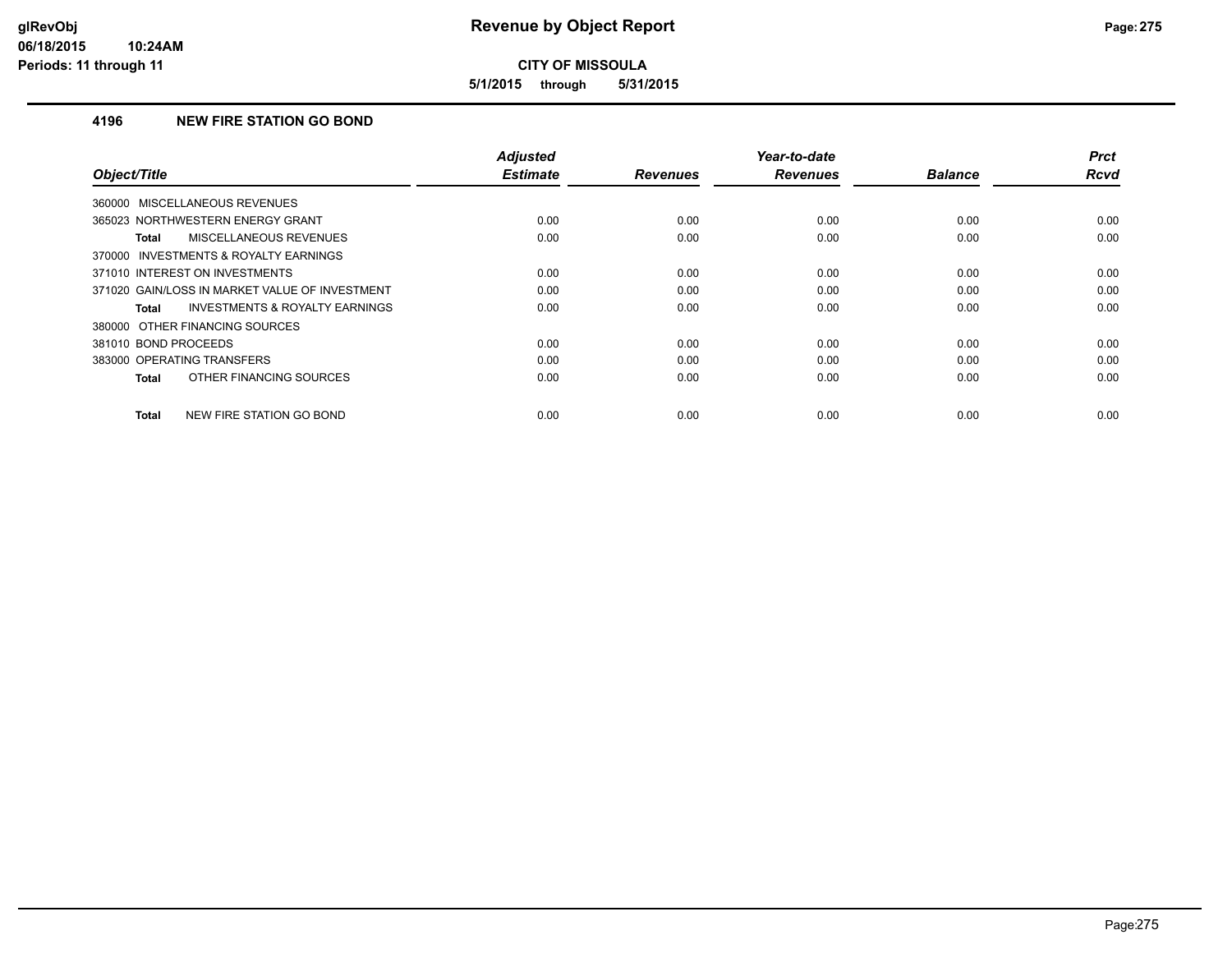**CITY OF MISSOULA 5/1/2015 through 5/31/2015**

**4450 S/C CONSTRUCTION FUND FOR FY06**

**4450 S/C CONSTRUCTION FUND FOR FY06**

|              |                                                 | <b>Adjusted</b> |                 | Year-to-date    |                |      |
|--------------|-------------------------------------------------|-----------------|-----------------|-----------------|----------------|------|
| Object/Title |                                                 | <b>Estimate</b> | <b>Revenues</b> | <b>Revenues</b> | <b>Balance</b> | Rcvd |
|              | 370000 INVESTMENTS & ROYALTY EARNINGS           |                 |                 |                 |                |      |
|              | 371010 INTEREST ON INVESTMENTS                  | 0.00            | 0.00            | 0.00            | 0.00           | 0.00 |
|              | 371020 GAIN/LOSS IN MARKET VALUE OF INVESTMENTS | 0.00            | 0.00            | 0.00            | 0.00           | 0.00 |
| Total        | INVESTMENTS & ROYALTY EARNINGS                  | 0.00            | 0.00            | 0.00            | 0.00           | 0.00 |
|              |                                                 |                 |                 |                 |                |      |
| Total        | S/C CONSTRUCTION FUND FOR FY06                  | 0.00            | 0.00            | 0.00            | 0.00           | 0.00 |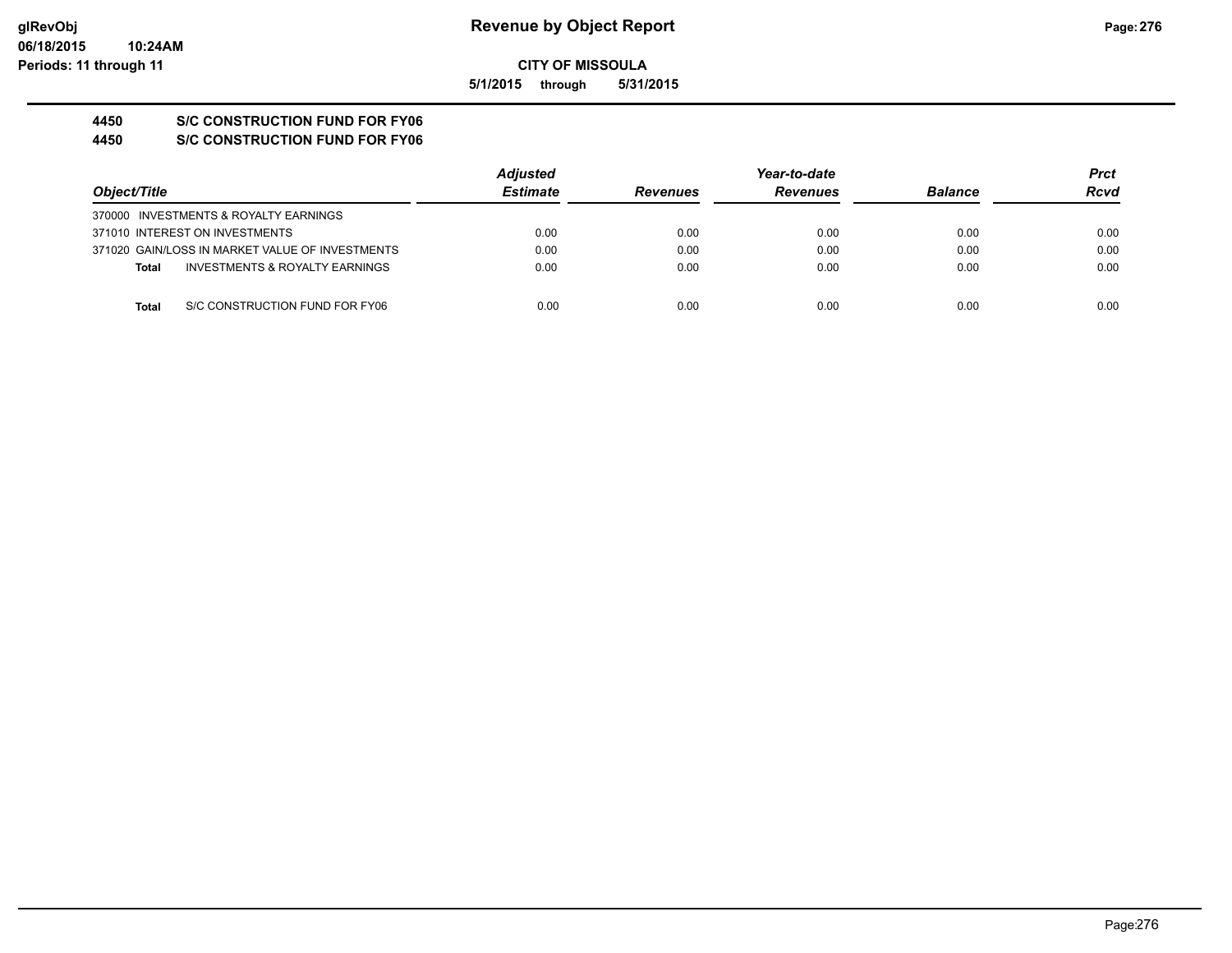**5/1/2015 through 5/31/2015**

## **4450 S/C CONSTRUCTION FUND FOR FY06**

| Obiect/Title |                                                | <b>Adjusted</b><br><b>Estimate</b> | <b>Revenues</b> | Year-to-date<br><b>Revenues</b> | <b>Balance</b> | <b>Prct</b><br><b>Rcvd</b> |
|--------------|------------------------------------------------|------------------------------------|-----------------|---------------------------------|----------------|----------------------------|
|              | 370000 INVESTMENTS & ROYALTY EARNINGS          |                                    |                 |                                 |                |                            |
|              | 371010 INTEREST ON INVESTMENTS                 | 0.00                               | 0.00            | 0.00                            | 0.00           | 0.00                       |
|              | 371020 GAIN/LOSS IN MARKET VALUE OF INVESTMENT | 0.00                               | 0.00            | 0.00                            | 0.00           | 0.00                       |
| <b>Total</b> | INVESTMENTS & ROYALTY EARNINGS                 | 0.00                               | 0.00            | 0.00                            | 0.00           | 0.00                       |
|              |                                                |                                    |                 |                                 |                |                            |
| Total        | S/C CONSTRUCTION FUND FOR FY06                 | 0.00                               | 0.00            | 0.00                            | 0.00           | 0.00                       |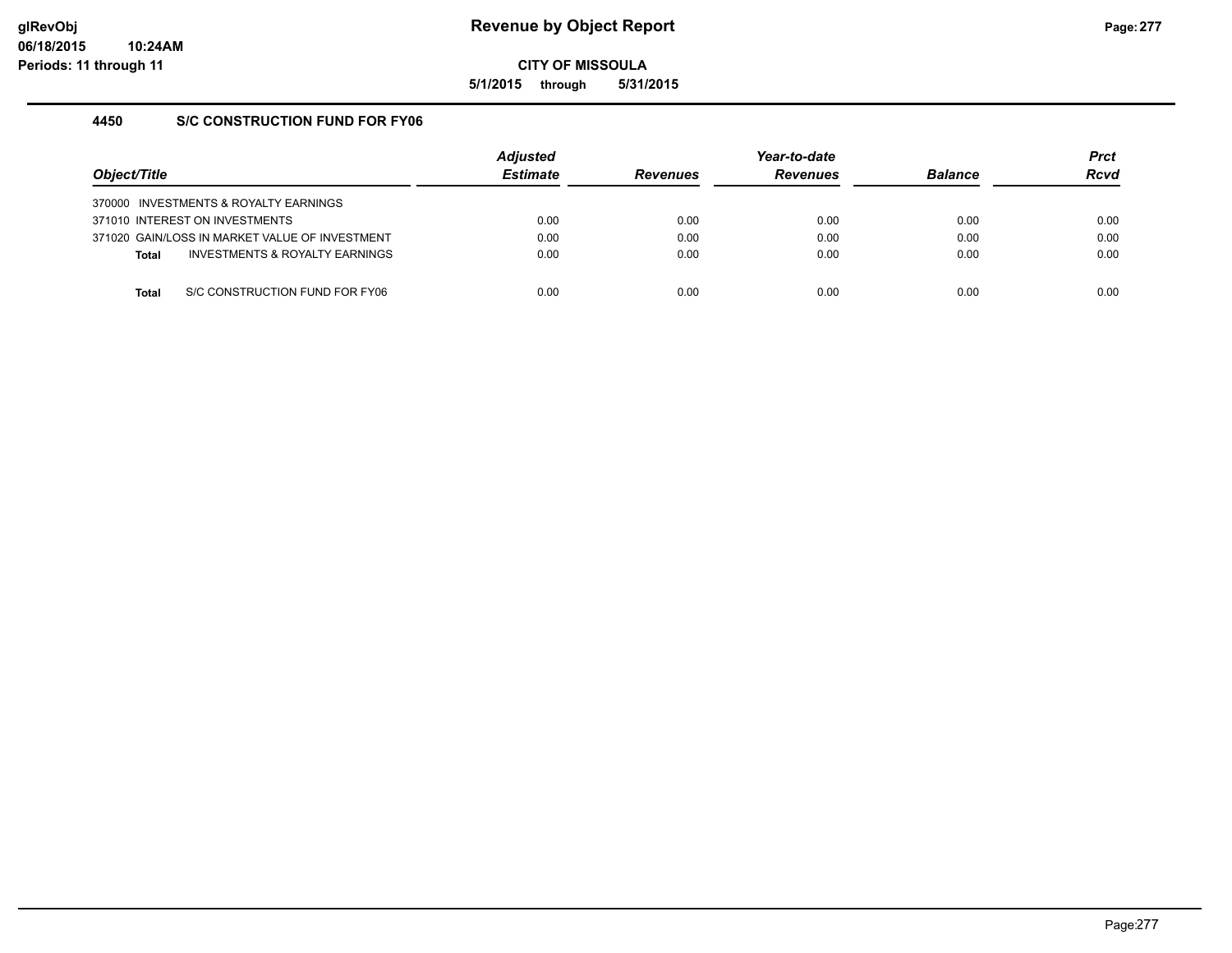**5/1/2015 through 5/31/2015**

**4451 FY07 S/C BOND FUND**

**4451 FY07 S/C BOND FUND**

|                                                    | <b>Adjusted</b> |                 | Year-to-date    |                | <b>Prct</b> |
|----------------------------------------------------|-----------------|-----------------|-----------------|----------------|-------------|
| Object/Title                                       | <b>Estimate</b> | <b>Revenues</b> | <b>Revenues</b> | <b>Balance</b> | Rcvd        |
| 360000 MISCELLANEOUS REVENUES                      |                 |                 |                 |                |             |
| 360010 MISCELLANEOUS                               | 0.00            | 0.00            | 0.00            | 0.00           | 0.00        |
| MISCELLANEOUS REVENUES<br>Total                    | 0.00            | 0.00            | 0.00            | 0.00           | 0.00        |
| 370000 INVESTMENTS & ROYALTY EARNINGS              |                 |                 |                 |                |             |
| 371010 INTEREST ON INVESTMENTS                     | 0.00            | 0.00            | 0.00            | 0.00           | 0.00        |
| 371020 GAIN/LOSS IN MARKET VALUE OF INVESTMENTS    | 0.00            | 0.00            | 0.00            | 0.00           | 0.00        |
| <b>INVESTMENTS &amp; ROYALTY EARNINGS</b><br>Total | 0.00            | 0.00            | 0.00            | 0.00           | 0.00        |
| 380000 OTHER FINANCING SOURCES                     |                 |                 |                 |                |             |
| 381030 SID BONDS PROCEEDS                          | 0.00            | 0.00            | 0.00            | 0.00           | 0.00        |
| OTHER FINANCING SOURCES<br><b>Total</b>            | 0.00            | 0.00            | 0.00            | 0.00           | 0.00        |
| FY07 S/C BOND FUND<br><b>Total</b>                 | 0.00            | 0.00            | 0.00            | 0.00           | 0.00        |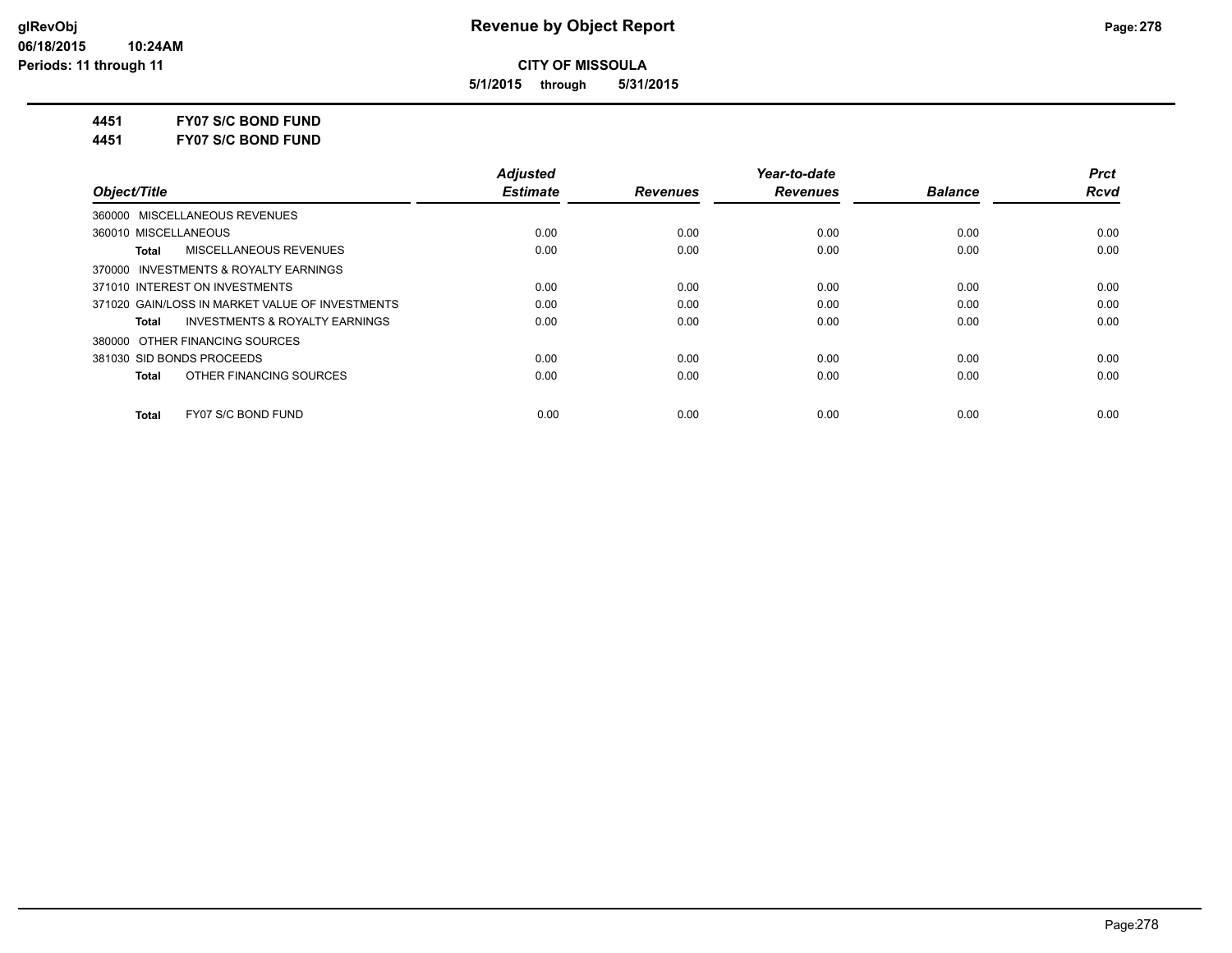**5/1/2015 through 5/31/2015**

#### **4451 FY07 S/C BOND FUND**

| Object/Title                                       | <b>Adjusted</b><br><b>Estimate</b> | <b>Revenues</b> | Year-to-date<br><b>Revenues</b> | <b>Balance</b> | <b>Prct</b><br><b>Rcvd</b> |
|----------------------------------------------------|------------------------------------|-----------------|---------------------------------|----------------|----------------------------|
| 360000 MISCELLANEOUS REVENUES                      |                                    |                 |                                 |                |                            |
| 360010 MISCELLANEOUS                               | 0.00                               | 0.00            | 0.00                            | 0.00           | 0.00                       |
| MISCELLANEOUS REVENUES<br>Total                    | 0.00                               | 0.00            | 0.00                            | 0.00           | 0.00                       |
| 370000 INVESTMENTS & ROYALTY EARNINGS              |                                    |                 |                                 |                |                            |
| 371010 INTEREST ON INVESTMENTS                     | 0.00                               | 0.00            | 0.00                            | 0.00           | 0.00                       |
| 371020 GAIN/LOSS IN MARKET VALUE OF INVESTMENT     | 0.00                               | 0.00            | 0.00                            | 0.00           | 0.00                       |
| <b>INVESTMENTS &amp; ROYALTY EARNINGS</b><br>Total | 0.00                               | 0.00            | 0.00                            | 0.00           | 0.00                       |
| 380000 OTHER FINANCING SOURCES                     |                                    |                 |                                 |                |                            |
| 381030 SID BONDS PROCEEDS                          | 0.00                               | 0.00            | 0.00                            | 0.00           | 0.00                       |
| OTHER FINANCING SOURCES<br><b>Total</b>            | 0.00                               | 0.00            | 0.00                            | 0.00           | 0.00                       |
| FY07 S/C BOND FUND<br><b>Total</b>                 | 0.00                               | 0.00            | 0.00                            | 0.00           | 0.00                       |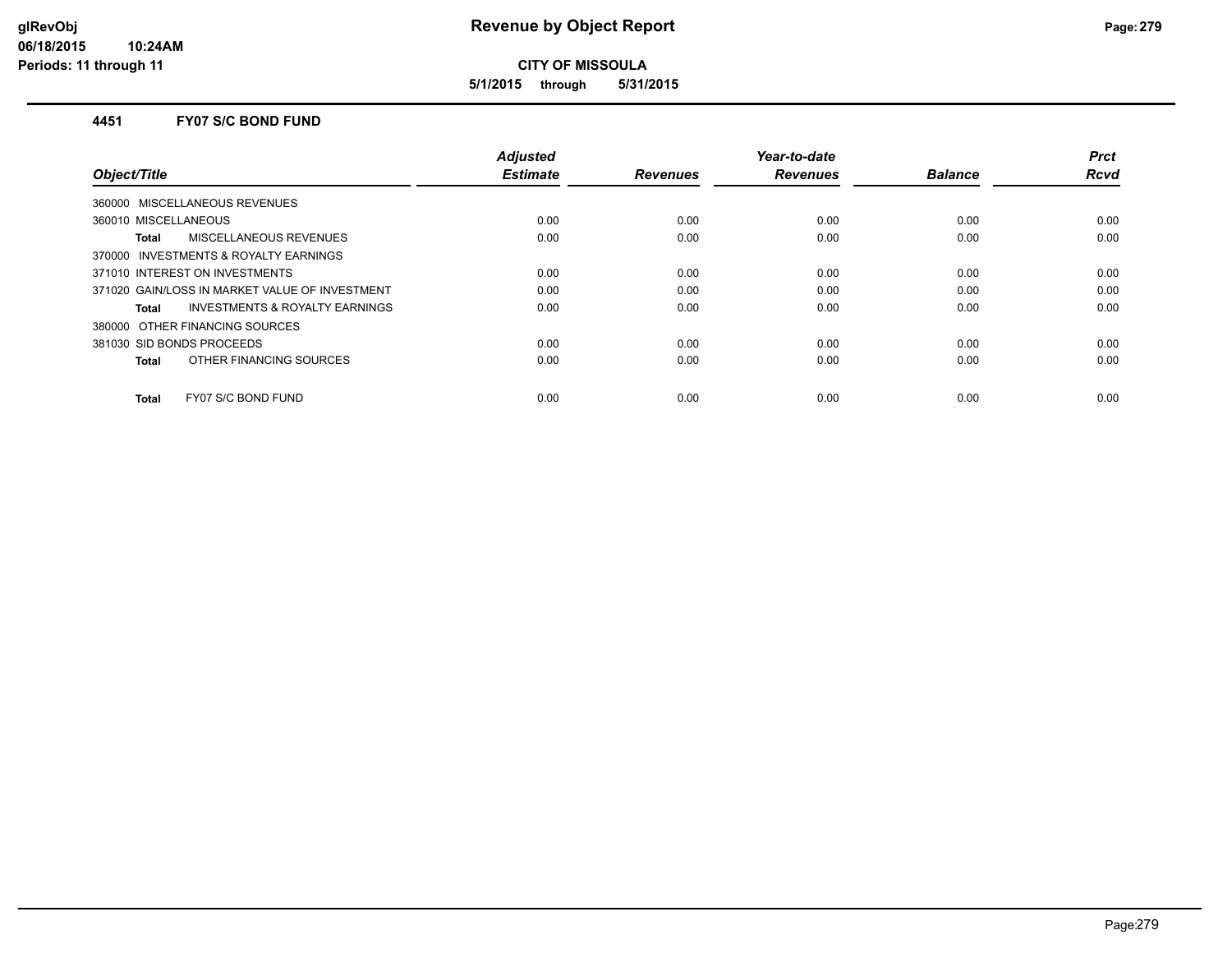**5/1/2015 through 5/31/2015**

# **4452 S/C CONSTRUCTION FUND FOR FY 08 BOND SAL**

**4452 S/C CONSTRUCTION FUND FOR FY 08 BOND SAL**

|                                                      | <b>Adjusted</b> |                 | Year-to-date    |                | <b>Prct</b> |
|------------------------------------------------------|-----------------|-----------------|-----------------|----------------|-------------|
| Object/Title                                         | <b>Estimate</b> | <b>Revenues</b> | <b>Revenues</b> | <b>Balance</b> | <b>Rcvd</b> |
| 360000 MISCELLANEOUS REVENUES                        |                 |                 |                 |                |             |
| 360010 MISCELLANEOUS                                 | 0.00            | 0.00            | 0.00            | 0.00           | 0.00        |
| 362000 OTHER MISCELLANEOUS REVENUE                   | 0.00            | 0.00            | 0.00            | 0.00           | 0.00        |
| <b>MISCELLANEOUS REVENUES</b><br>Total               | 0.00            | 0.00            | 0.00            | 0.00           | 0.00        |
| 370000 INVESTMENTS & ROYALTY EARNINGS                |                 |                 |                 |                |             |
| 371010 INTEREST ON INVESTMENTS                       | 0.00            | 0.00            | 0.00            | 0.00           | 0.00        |
| 371020 GAIN/LOSS IN MARKET VALUE OF INVESTMENTS      | 0.00            | 0.00            | 0.00            | 0.00           | 0.00        |
| <b>INVESTMENTS &amp; ROYALTY EARNINGS</b><br>Total   | 0.00            | 0.00            | 0.00            | 0.00           | 0.00        |
| 380000 OTHER FINANCING SOURCES                       |                 |                 |                 |                |             |
| 381000 LOAN PROCEEDS                                 | 0.00            | 0.00            | 0.00            | 0.00           | 0.00        |
| 383042 TRANSFERS FROM OTHER FUNDS                    | 0.00            | 0.00            | 0.00            | 0.00           | 0.00        |
| OTHER FINANCING SOURCES<br><b>Total</b>              | 0.00            | 0.00            | 0.00            | 0.00           | 0.00        |
| S/C CONSTRUCTION FUND FOR FY 08 BOND<br><b>Total</b> | 0.00            | 0.00            | 0.00            | 0.00           | 0.00        |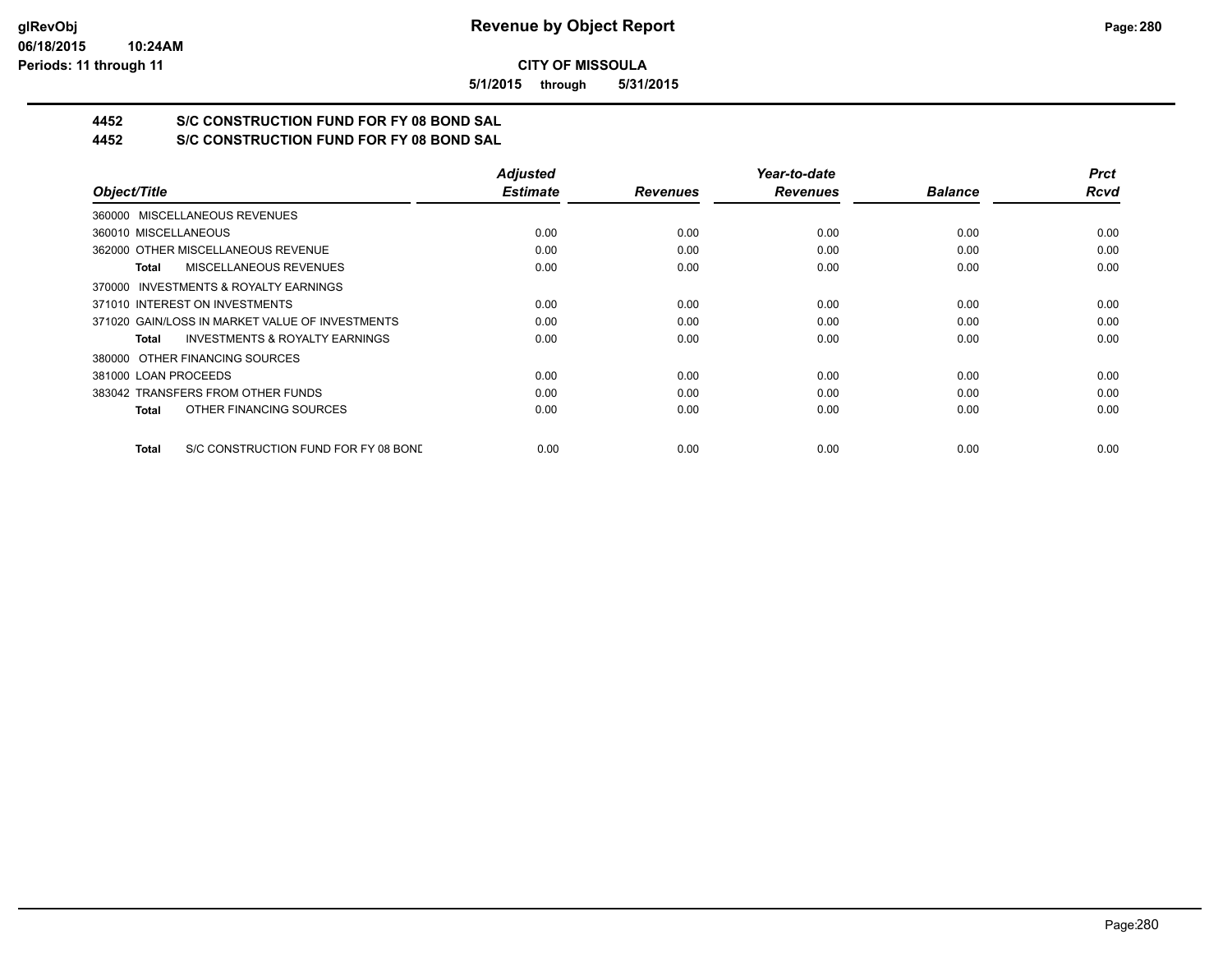**5/1/2015 through 5/31/2015**

# **4452 S/C CONSTRUCTION FUND FOR FY 08 BOND SAL**

| Object/Title                                        | <b>Adjusted</b><br><b>Estimate</b> | <b>Revenues</b> | Year-to-date<br><b>Revenues</b> | <b>Balance</b> | <b>Prct</b><br><b>Rcvd</b> |
|-----------------------------------------------------|------------------------------------|-----------------|---------------------------------|----------------|----------------------------|
|                                                     |                                    |                 |                                 |                |                            |
| 360000 MISCELLANEOUS REVENUES                       |                                    |                 |                                 |                |                            |
| 360010 MISCELLANEOUS                                | 0.00                               | 0.00            | 0.00                            | 0.00           | 0.00                       |
| 362000 OTHER MISCELLANEOUS REVENUE                  | 0.00                               | 0.00            | 0.00                            | 0.00           | 0.00                       |
| MISCELLANEOUS REVENUES<br>Total                     | 0.00                               | 0.00            | 0.00                            | 0.00           | 0.00                       |
| <b>INVESTMENTS &amp; ROYALTY EARNINGS</b><br>370000 |                                    |                 |                                 |                |                            |
| 371010 INTEREST ON INVESTMENTS                      | 0.00                               | 0.00            | 0.00                            | 0.00           | 0.00                       |
| 371020 GAIN/LOSS IN MARKET VALUE OF INVESTMENT      | 0.00                               | 0.00            | 0.00                            | 0.00           | 0.00                       |
| <b>INVESTMENTS &amp; ROYALTY EARNINGS</b><br>Total  | 0.00                               | 0.00            | 0.00                            | 0.00           | 0.00                       |
| 380000 OTHER FINANCING SOURCES                      |                                    |                 |                                 |                |                            |
| 381000 LOAN PROCEEDS                                | 0.00                               | 0.00            | 0.00                            | 0.00           | 0.00                       |
| 383042 TRANSFERS FROM OTHER FUNDS                   | 0.00                               | 0.00            | 0.00                            | 0.00           | 0.00                       |
| OTHER FINANCING SOURCES<br>Total                    | 0.00                               | 0.00            | 0.00                            | 0.00           | 0.00                       |
|                                                     |                                    |                 |                                 |                |                            |
| S/C CONSTRUCTION FUND FOR FY 08 BONI<br>Total       | 0.00                               | 0.00            | 0.00                            | 0.00           | 0.00                       |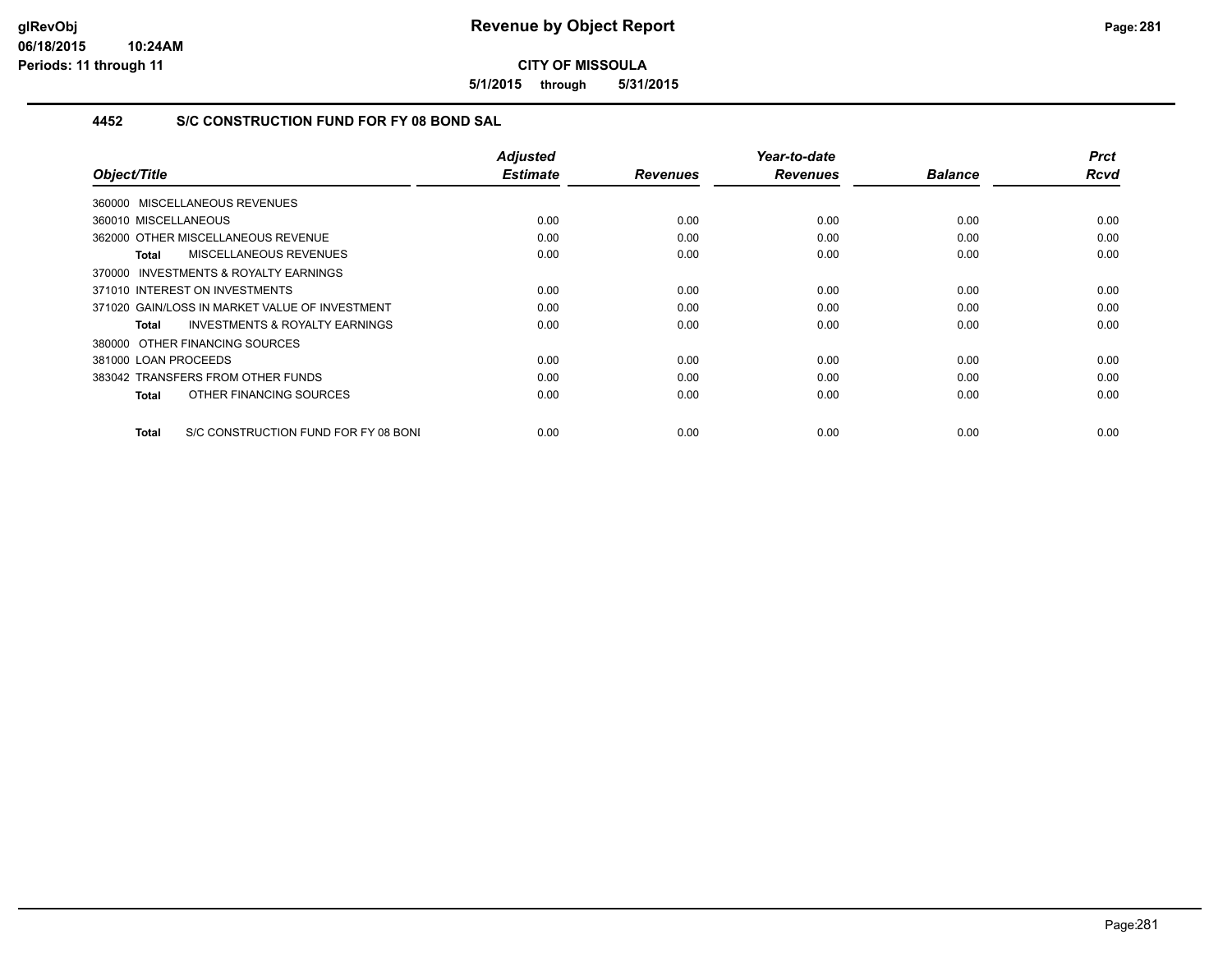**5/1/2015 through 5/31/2015**

# **4453 S/C CONSTRUCTION FUND FY09 BOND**

**4453 S/C CONSTRUCTION FUND FY09 BOND**

|                                                    | <b>Adjusted</b> |                 | Year-to-date    |                | <b>Prct</b> |
|----------------------------------------------------|-----------------|-----------------|-----------------|----------------|-------------|
| Object/Title                                       | <b>Estimate</b> | <b>Revenues</b> | <b>Revenues</b> | <b>Balance</b> | <b>Rcvd</b> |
| 360000 MISCELLANEOUS REVENUES                      |                 |                 |                 |                |             |
| 360010 MISCELLANEOUS                               | 0.00            | 0.00            | 0.00            | 0.00           | 0.00        |
| 362000 OTHER MISCELLANEOUS REVENUE                 | 0.00            | 0.00            | 0.00            | 0.00           | 0.00        |
| MISCELLANEOUS REVENUES<br>Total                    | 0.00            | 0.00            | 0.00            | 0.00           | 0.00        |
| 370000 INVESTMENTS & ROYALTY EARNINGS              |                 |                 |                 |                |             |
| 371010 INTEREST ON INVESTMENTS                     | 0.00            | 0.00            | 0.00            | 0.00           | 0.00        |
| <b>INVESTMENTS &amp; ROYALTY EARNINGS</b><br>Total | 0.00            | 0.00            | 0.00            | 0.00           | 0.00        |
| 380000 OTHER FINANCING SOURCES                     |                 |                 |                 |                |             |
| 381030 SID BONDS PROCEEDS                          | 0.00            | 0.00            | 0.00            | 0.00           | 0.00        |
| 383000 OPERATING TRANSFERS                         | 0.00            | 0.00            | 0.00            | 0.00           | 0.00        |
| OTHER FINANCING SOURCES<br>Total                   | 0.00            | 0.00            | 0.00            | 0.00           | 0.00        |
| S/C CONSTRUCTION FUND FY09 BOND<br>Total           | 0.00            | 0.00            | 0.00            | 0.00           | 0.00        |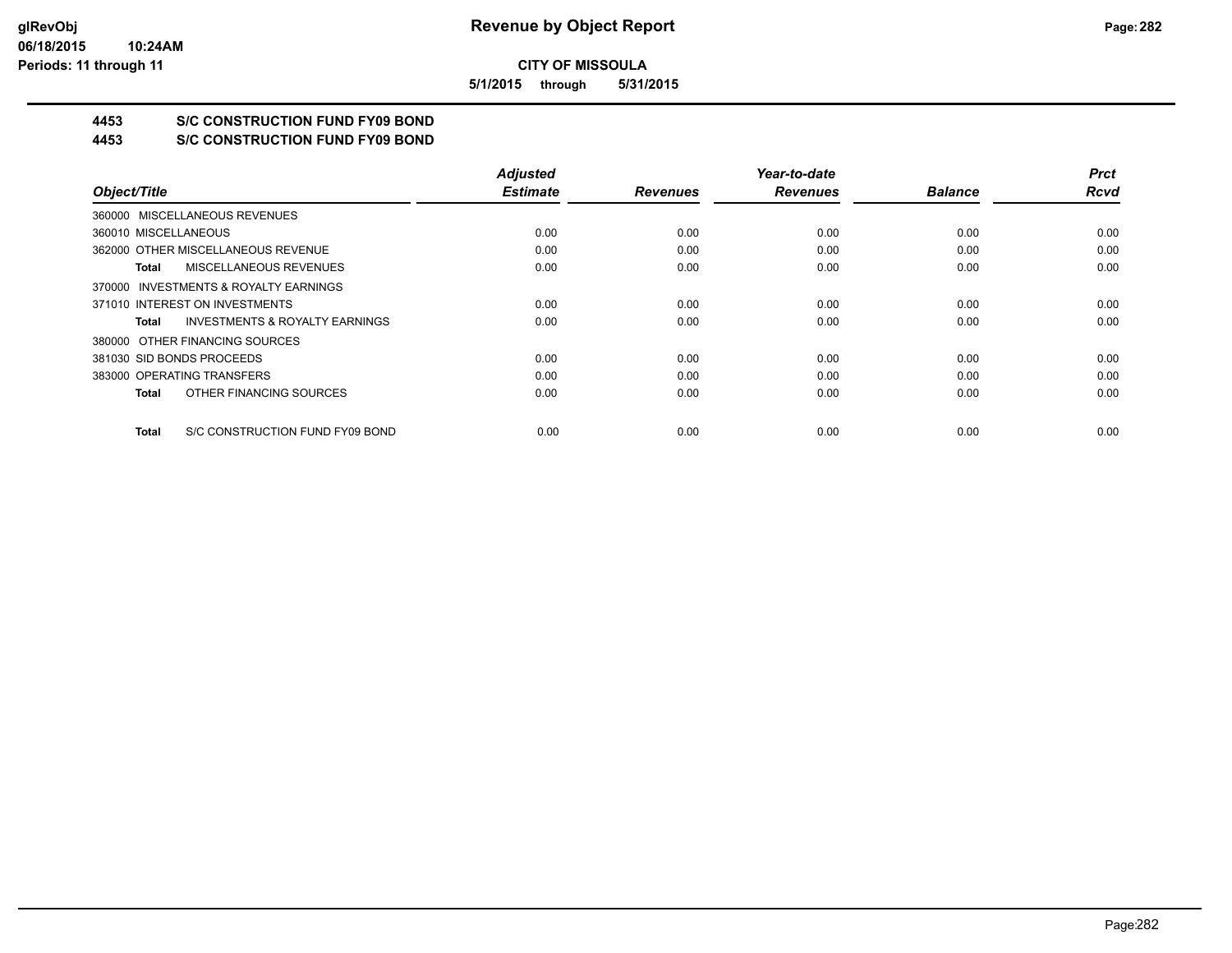**5/1/2015 through 5/31/2015**

# **4453 S/C CONSTRUCTION FUND FY09 BOND**

|                                                    | <b>Adjusted</b><br><b>Estimate</b> |                 | Year-to-date    |                | <b>Prct</b><br><b>Rcvd</b> |
|----------------------------------------------------|------------------------------------|-----------------|-----------------|----------------|----------------------------|
| Object/Title                                       |                                    | <b>Revenues</b> | <b>Revenues</b> | <b>Balance</b> |                            |
| 360000 MISCELLANEOUS REVENUES                      |                                    |                 |                 |                |                            |
| 360010 MISCELLANEOUS                               | 0.00                               | 0.00            | 0.00            | 0.00           | 0.00                       |
| 362000 OTHER MISCELLANEOUS REVENUE                 | 0.00                               | 0.00            | 0.00            | 0.00           | 0.00                       |
| MISCELLANEOUS REVENUES<br>Total                    | 0.00                               | 0.00            | 0.00            | 0.00           | 0.00                       |
| 370000 INVESTMENTS & ROYALTY EARNINGS              |                                    |                 |                 |                |                            |
| 371010 INTEREST ON INVESTMENTS                     | 0.00                               | 0.00            | 0.00            | 0.00           | 0.00                       |
| <b>INVESTMENTS &amp; ROYALTY EARNINGS</b><br>Total | 0.00                               | 0.00            | 0.00            | 0.00           | 0.00                       |
| 380000 OTHER FINANCING SOURCES                     |                                    |                 |                 |                |                            |
| 381030 SID BONDS PROCEEDS                          | 0.00                               | 0.00            | 0.00            | 0.00           | 0.00                       |
| 383000 OPERATING TRANSFERS                         | 0.00                               | 0.00            | 0.00            | 0.00           | 0.00                       |
| OTHER FINANCING SOURCES<br>Total                   | 0.00                               | 0.00            | 0.00            | 0.00           | 0.00                       |
| S/C CONSTRUCTION FUND FY09 BOND<br><b>Total</b>    | 0.00                               | 0.00            | 0.00            | 0.00           | 0.00                       |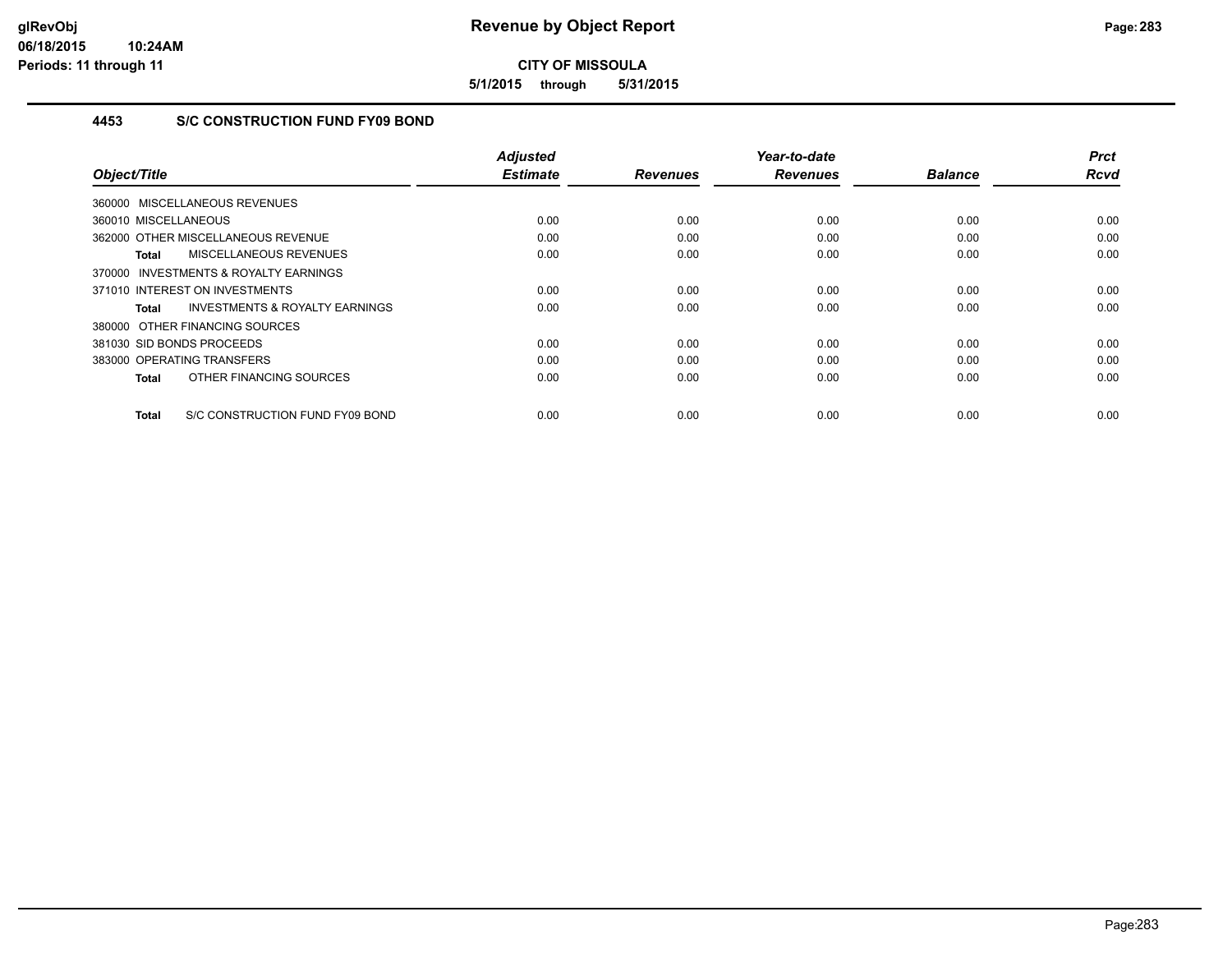**5/1/2015 through 5/31/2015**

# **4454 S/C CONSTRUCTION FUND FOR FY10**

**4454 S/C CONSTRUCTION FUND FOR FY10**

|                                                | <b>Adjusted</b> |                 | Year-to-date    |                | <b>Prct</b> |
|------------------------------------------------|-----------------|-----------------|-----------------|----------------|-------------|
| Object/Title                                   | <b>Estimate</b> | <b>Revenues</b> | <b>Revenues</b> | <b>Balance</b> | <b>Rcvd</b> |
| 360000 MISCELLANEOUS REVENUES                  |                 |                 |                 |                |             |
| 360010 MISCELLANEOUS                           | 0.00            | 6.636.01        | 48.471.62       | -48.471.62     | 0.00        |
| 362000 OTHER MISCELLANEOUS REVENUE             | 0.00            | 0.00            | 0.00            | 0.00           | 0.00        |
| MISCELLANEOUS REVENUES<br>Total                | 0.00            | 6,636.01        | 48,471.62       | -48,471.62     | 0.00        |
| 370000 INVESTMENTS & ROYALTY EARNINGS          |                 |                 |                 |                |             |
| 371010 INTEREST ON INVESTMENTS                 | 0.00            | 0.00            | 0.00            | 0.00           | 0.00        |
| INVESTMENTS & ROYALTY EARNINGS<br>Total        | 0.00            | 0.00            | 0.00            | 0.00           | 0.00        |
| 380000 OTHER FINANCING SOURCES                 |                 |                 |                 |                |             |
| 381030 SID BONDS PROCEEDS                      | 0.00            | 0.00            | 0.00            | 0.00           | 0.00        |
| OTHER FINANCING SOURCES<br>Total               | 0.00            | 0.00            | 0.00            | 0.00           | 0.00        |
| S/C CONSTRUCTION FUND FOR FY10<br><b>Total</b> | 0.00            | 6.636.01        | 48.471.62       | -48.471.62     | 0.00        |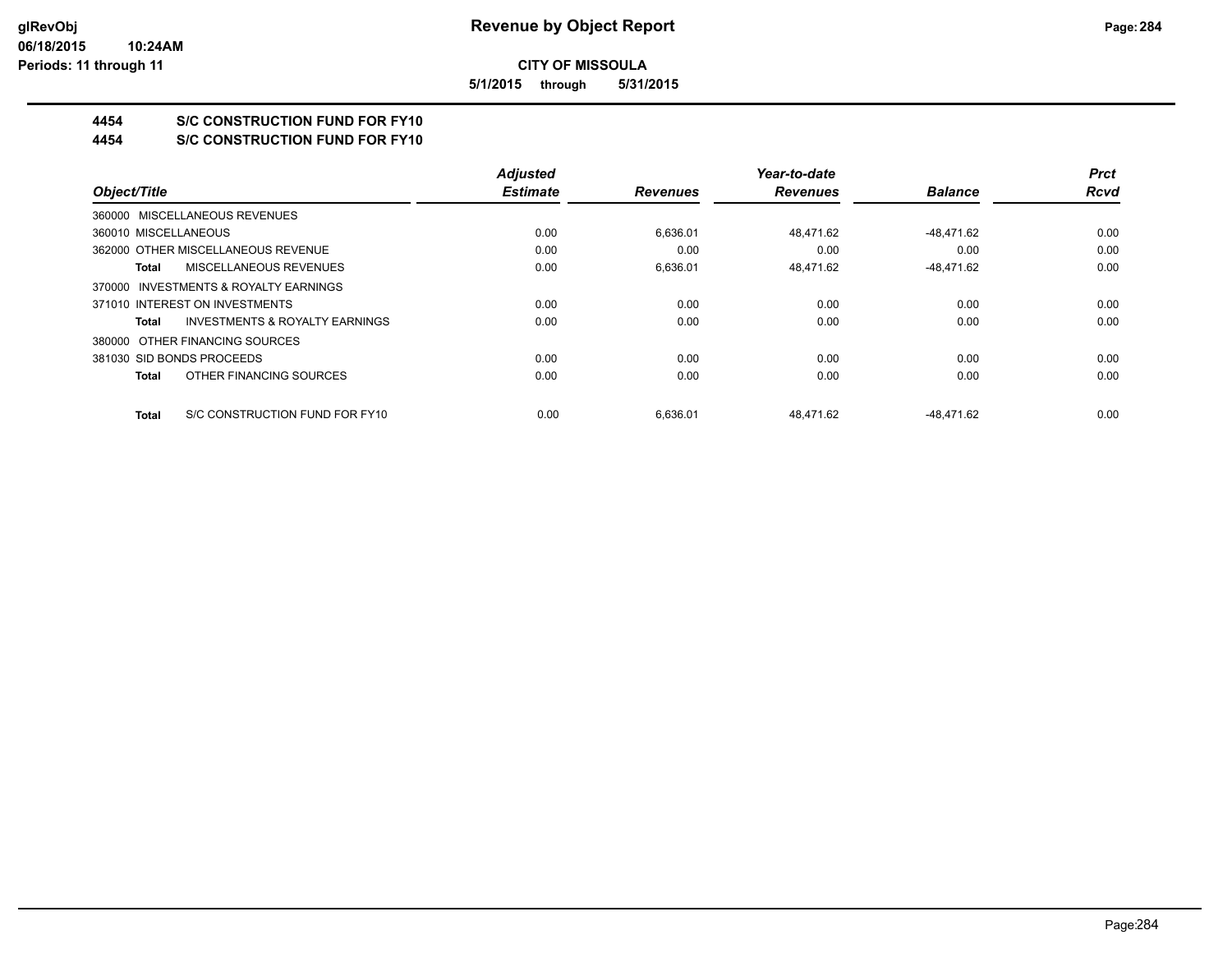**5/1/2015 through 5/31/2015**

# **4454 S/C CONSTRUCTION FUND FOR FY10**

| Object/Title                                   | <b>Adjusted</b><br><b>Estimate</b> | <b>Revenues</b> | Year-to-date<br><b>Revenues</b> | <b>Balance</b> | <b>Prct</b><br><b>Rcvd</b> |
|------------------------------------------------|------------------------------------|-----------------|---------------------------------|----------------|----------------------------|
|                                                |                                    |                 |                                 |                |                            |
| MISCELLANEOUS REVENUES<br>360000               |                                    |                 |                                 |                |                            |
| 360010 MISCELLANEOUS                           | 0.00                               | 6,636.01        | 48.471.62                       | -48.471.62     | 0.00                       |
| 362000 OTHER MISCELLANEOUS REVENUE             | 0.00                               | 0.00            | 0.00                            | 0.00           | 0.00                       |
| MISCELLANEOUS REVENUES<br><b>Total</b>         | 0.00                               | 6,636.01        | 48,471.62                       | $-48,471.62$   | 0.00                       |
| INVESTMENTS & ROYALTY EARNINGS<br>370000       |                                    |                 |                                 |                |                            |
| 371010 INTEREST ON INVESTMENTS                 | 0.00                               | 0.00            | 0.00                            | 0.00           | 0.00                       |
| INVESTMENTS & ROYALTY EARNINGS<br>Total        | 0.00                               | 0.00            | 0.00                            | 0.00           | 0.00                       |
| 380000 OTHER FINANCING SOURCES                 |                                    |                 |                                 |                |                            |
| 381030 SID BONDS PROCEEDS                      | 0.00                               | 0.00            | 0.00                            | 0.00           | 0.00                       |
| OTHER FINANCING SOURCES<br><b>Total</b>        | 0.00                               | 0.00            | 0.00                            | 0.00           | 0.00                       |
| S/C CONSTRUCTION FUND FOR FY10<br><b>Total</b> | 0.00                               | 6.636.01        | 48.471.62                       | -48.471.62     | 0.00                       |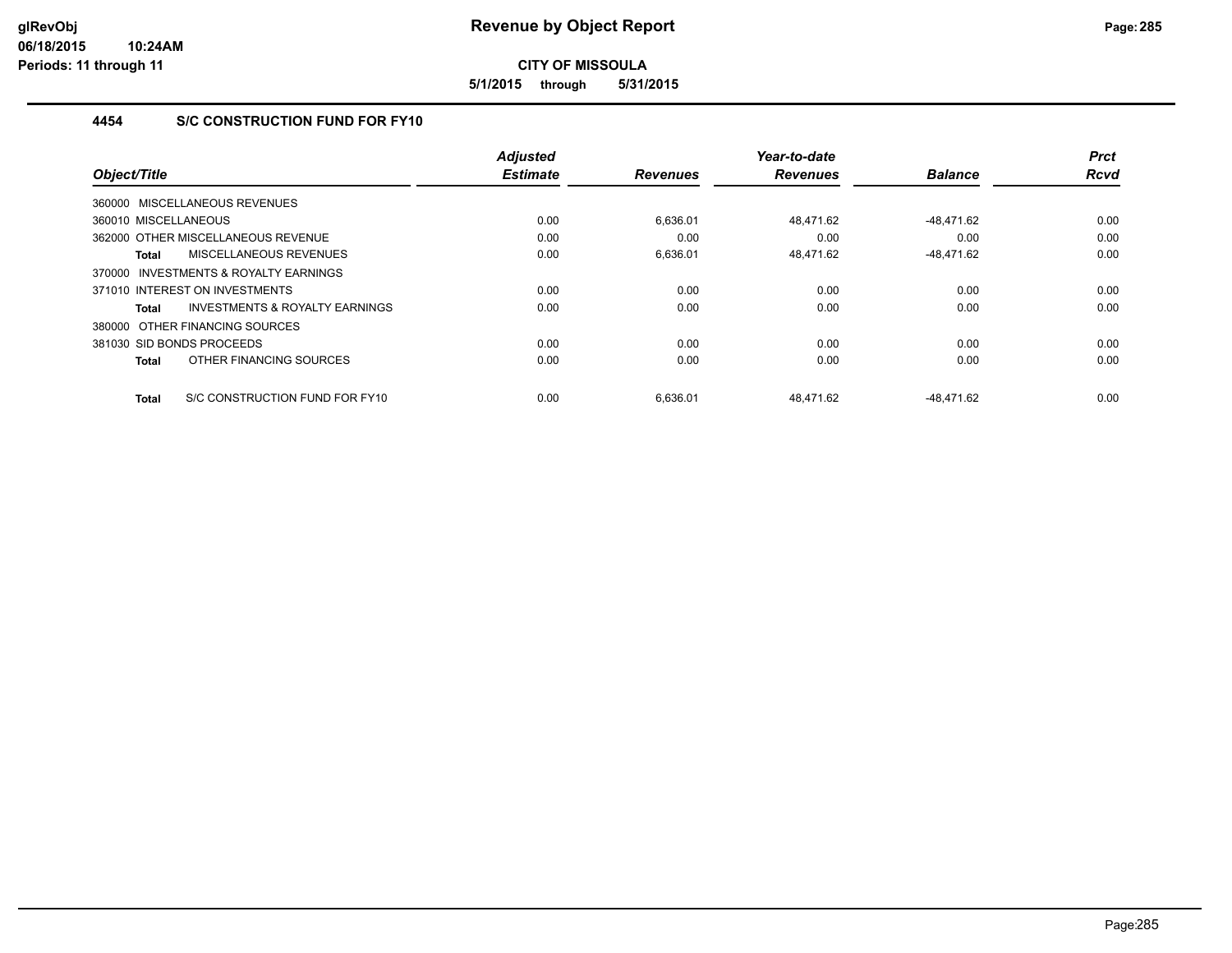**5/1/2015 through 5/31/2015**

## **4455 FY11 S/C CONSTRUCTION FUND**

**4455 FY11 S/C CONSTRUCTION FUND**

|                                                    | <b>Adjusted</b> |                 | Year-to-date    |                | <b>Prct</b> |
|----------------------------------------------------|-----------------|-----------------|-----------------|----------------|-------------|
| Object/Title                                       | <b>Estimate</b> | <b>Revenues</b> | <b>Revenues</b> | <b>Balance</b> | Rcvd        |
| 360000 MISCELLANEOUS REVENUES                      |                 |                 |                 |                |             |
| 360010 MISCELLANEOUS                               | 0.00            | 0.00            | 0.00            | 0.00           | 0.00        |
| MISCELLANEOUS REVENUES<br><b>Total</b>             | 0.00            | 0.00            | 0.00            | 0.00           | 0.00        |
| 370000 INVESTMENTS & ROYALTY EARNINGS              |                 |                 |                 |                |             |
| 371010 INTEREST ON INVESTMENTS                     | 0.00            | 0.00            | 0.00            | 0.00           | 0.00        |
| <b>INVESTMENTS &amp; ROYALTY EARNINGS</b><br>Total | 0.00            | 0.00            | 0.00            | 0.00           | 0.00        |
| 380000 OTHER FINANCING SOURCES                     |                 |                 |                 |                |             |
| 381030 SID BONDS PROCEEDS                          | 0.00            | 0.00            | 0.00            | 0.00           | 0.00        |
| OTHER FINANCING SOURCES<br><b>Total</b>            | 0.00            | 0.00            | 0.00            | 0.00           | 0.00        |
| <b>FY11 S/C CONSTRUCTION FUND</b><br><b>Total</b>  | 0.00            | 0.00            | 0.00            | 0.00           | 0.00        |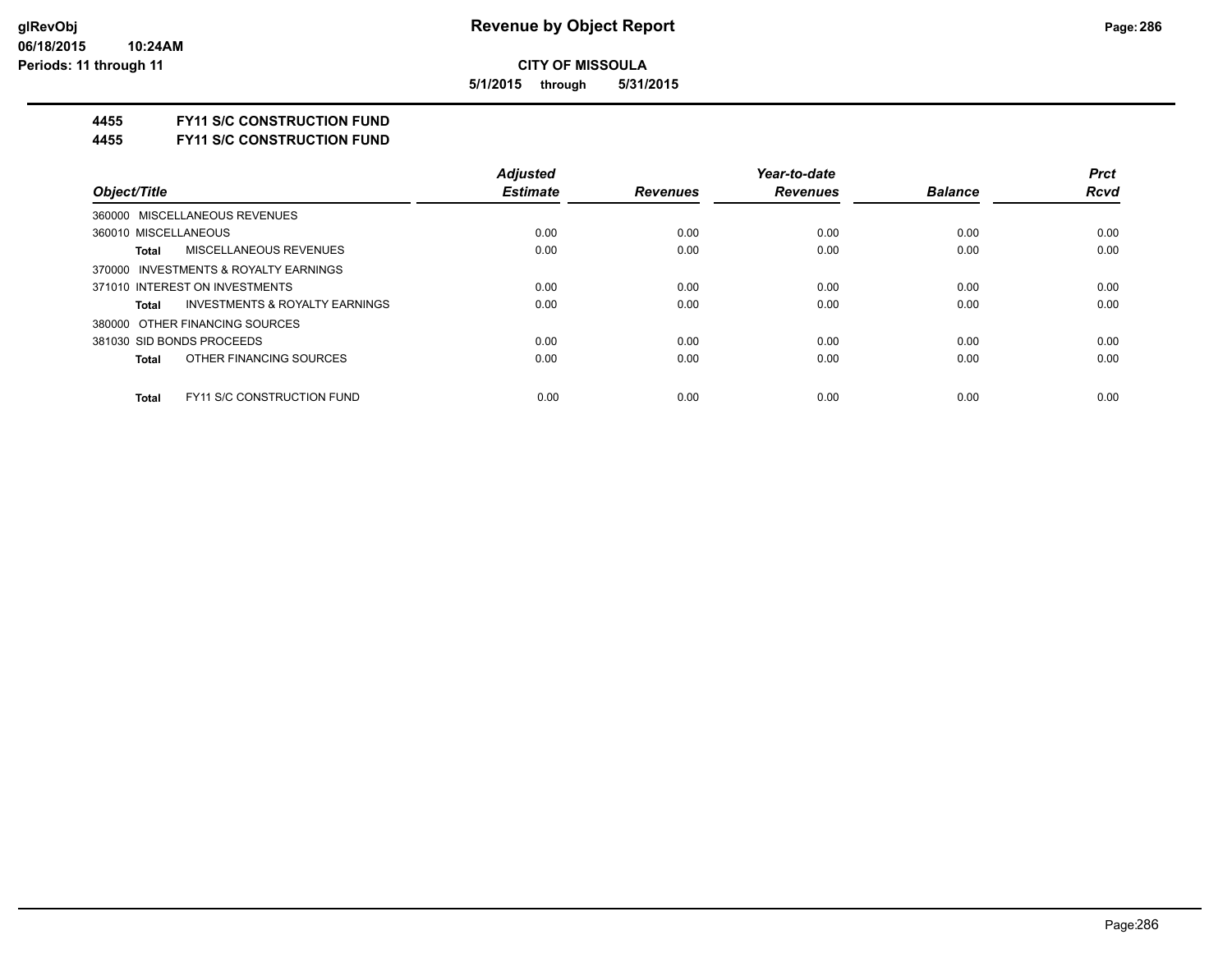**5/1/2015 through 5/31/2015**

# **4455 FY11 S/C CONSTRUCTION FUND**

| Object/Title                                      | <b>Adjusted</b><br><b>Estimate</b> | <b>Revenues</b> | Year-to-date<br><b>Revenues</b> | <b>Balance</b> | <b>Prct</b><br><b>Rcvd</b> |
|---------------------------------------------------|------------------------------------|-----------------|---------------------------------|----------------|----------------------------|
|                                                   |                                    |                 |                                 |                |                            |
| 360000 MISCELLANEOUS REVENUES                     |                                    |                 |                                 |                |                            |
| 360010 MISCELLANEOUS                              | 0.00                               | 0.00            | 0.00                            | 0.00           | 0.00                       |
| MISCELLANEOUS REVENUES<br>Total                   | 0.00                               | 0.00            | 0.00                            | 0.00           | 0.00                       |
| 370000 INVESTMENTS & ROYALTY EARNINGS             |                                    |                 |                                 |                |                            |
| 371010 INTEREST ON INVESTMENTS                    | 0.00                               | 0.00            | 0.00                            | 0.00           | 0.00                       |
| INVESTMENTS & ROYALTY EARNINGS<br>Total           | 0.00                               | 0.00            | 0.00                            | 0.00           | 0.00                       |
| 380000 OTHER FINANCING SOURCES                    |                                    |                 |                                 |                |                            |
| 381030 SID BONDS PROCEEDS                         | 0.00                               | 0.00            | 0.00                            | 0.00           | 0.00                       |
| OTHER FINANCING SOURCES<br>Total                  | 0.00                               | 0.00            | 0.00                            | 0.00           | 0.00                       |
| <b>FY11 S/C CONSTRUCTION FUND</b><br><b>Total</b> | 0.00                               | 0.00            | 0.00                            | 0.00           | 0.00                       |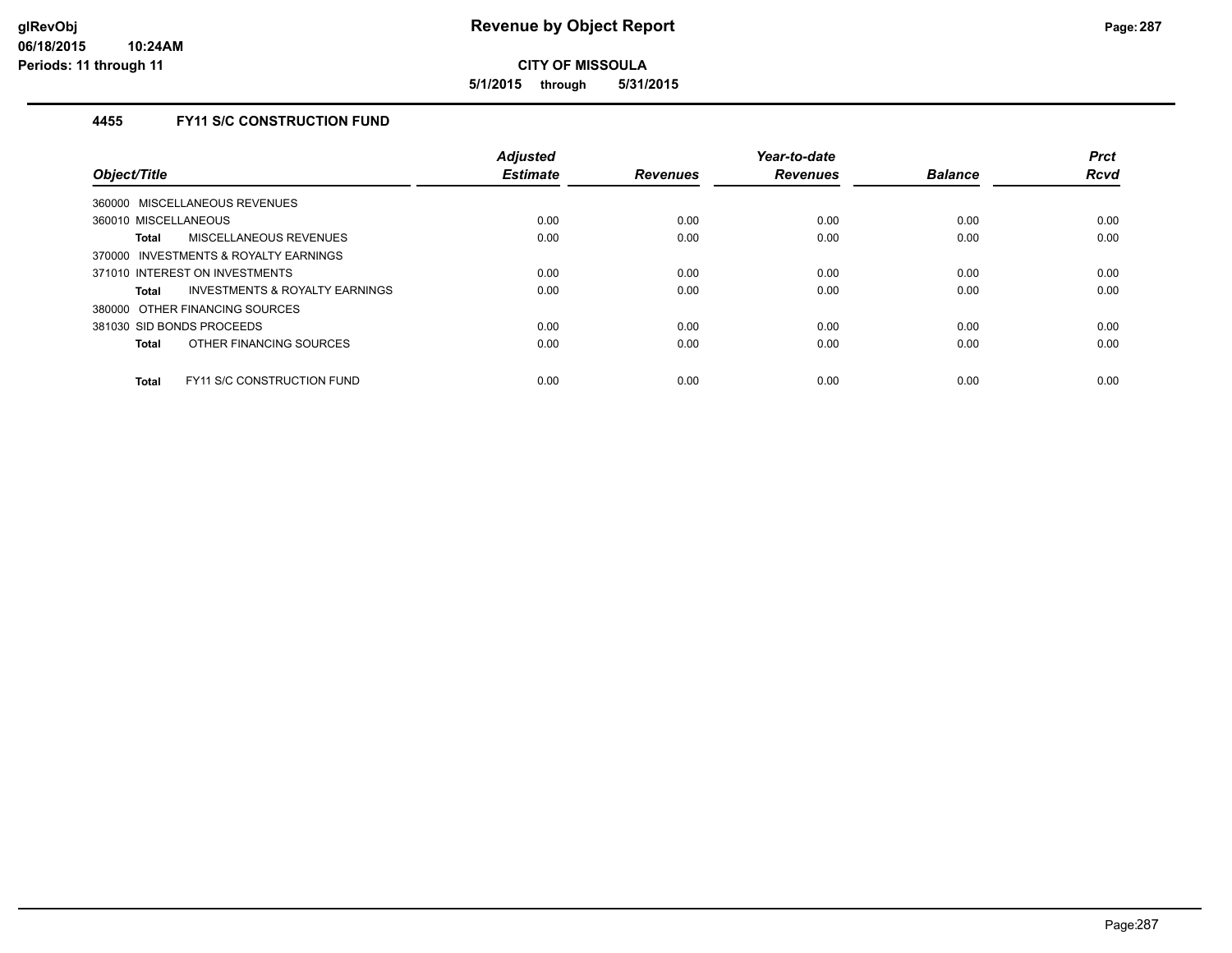**5/1/2015 through 5/31/2015**

#### **4456 FY12 S/C CONSTRUCTION FUND**

**4456 FY12 S/C CONSTRUCTION FUND**

|                                                    | <b>Adjusted</b> |                 | Year-to-date    |                | <b>Prct</b> |
|----------------------------------------------------|-----------------|-----------------|-----------------|----------------|-------------|
| Object/Title                                       | <b>Estimate</b> | <b>Revenues</b> | <b>Revenues</b> | <b>Balance</b> | <b>Rcvd</b> |
| 360000 MISCELLANEOUS REVENUES                      |                 |                 |                 |                |             |
| 360010 MISCELLANEOUS                               | 0.00            | 0.00            | 0.00            | 0.00           | 0.00        |
| 362000 OTHER MISCELLANEOUS REVENUE                 | 0.00            | 0.00            | 0.00            | 0.00           | 0.00        |
| MISCELLANEOUS REVENUES<br>Total                    | 0.00            | 0.00            | 0.00            | 0.00           | 0.00        |
| 370000 INVESTMENTS & ROYALTY EARNINGS              |                 |                 |                 |                |             |
| 371010 INTEREST ON INVESTMENTS                     | 0.00            | 0.00            | 0.00            | 0.00           | 0.00        |
| <b>INVESTMENTS &amp; ROYALTY EARNINGS</b><br>Total | 0.00            | 0.00            | 0.00            | 0.00           | 0.00        |
| 380000 OTHER FINANCING SOURCES                     |                 |                 |                 |                |             |
| 381030 SID BONDS PROCEEDS                          | 0.00            | 0.00            | 0.00            | 0.00           | 0.00        |
| OTHER FINANCING SOURCES<br><b>Total</b>            | 0.00            | 0.00            | 0.00            | 0.00           | 0.00        |
| <b>FY12 S/C CONSTRUCTION FUND</b><br><b>Total</b>  | 0.00            | 0.00            | 0.00            | 0.00           | 0.00        |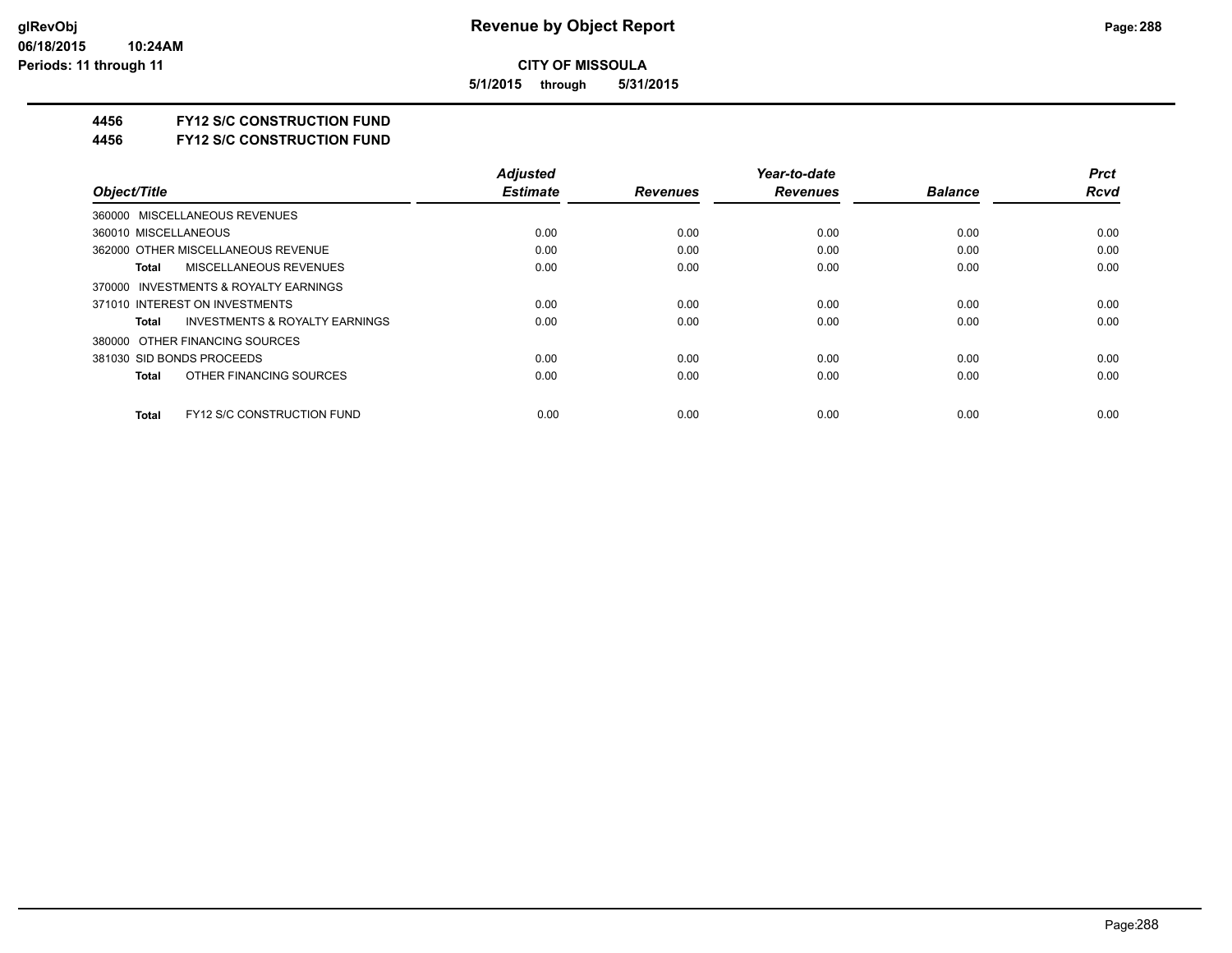**5/1/2015 through 5/31/2015**

## **4456 FY12 S/C CONSTRUCTION FUND**

|                                                    | <b>Adjusted</b><br><b>Estimate</b> |                 | Year-to-date    | <b>Balance</b> | <b>Prct</b><br><b>Rcvd</b> |
|----------------------------------------------------|------------------------------------|-----------------|-----------------|----------------|----------------------------|
| Object/Title                                       |                                    | <b>Revenues</b> | <b>Revenues</b> |                |                            |
| 360000 MISCELLANEOUS REVENUES                      |                                    |                 |                 |                |                            |
| 360010 MISCELLANEOUS                               | 0.00                               | 0.00            | 0.00            | 0.00           | 0.00                       |
| 362000 OTHER MISCELLANEOUS REVENUE                 | 0.00                               | 0.00            | 0.00            | 0.00           | 0.00                       |
| <b>MISCELLANEOUS REVENUES</b><br>Total             | 0.00                               | 0.00            | 0.00            | 0.00           | 0.00                       |
| INVESTMENTS & ROYALTY EARNINGS<br>370000           |                                    |                 |                 |                |                            |
| 371010 INTEREST ON INVESTMENTS                     | 0.00                               | 0.00            | 0.00            | 0.00           | 0.00                       |
| <b>INVESTMENTS &amp; ROYALTY EARNINGS</b><br>Total | 0.00                               | 0.00            | 0.00            | 0.00           | 0.00                       |
| 380000 OTHER FINANCING SOURCES                     |                                    |                 |                 |                |                            |
| 381030 SID BONDS PROCEEDS                          | 0.00                               | 0.00            | 0.00            | 0.00           | 0.00                       |
| OTHER FINANCING SOURCES<br>Total                   | 0.00                               | 0.00            | 0.00            | 0.00           | 0.00                       |
|                                                    |                                    |                 |                 |                |                            |
| <b>FY12 S/C CONSTRUCTION FUND</b><br>Total         | 0.00                               | 0.00            | 0.00            | 0.00           | 0.00                       |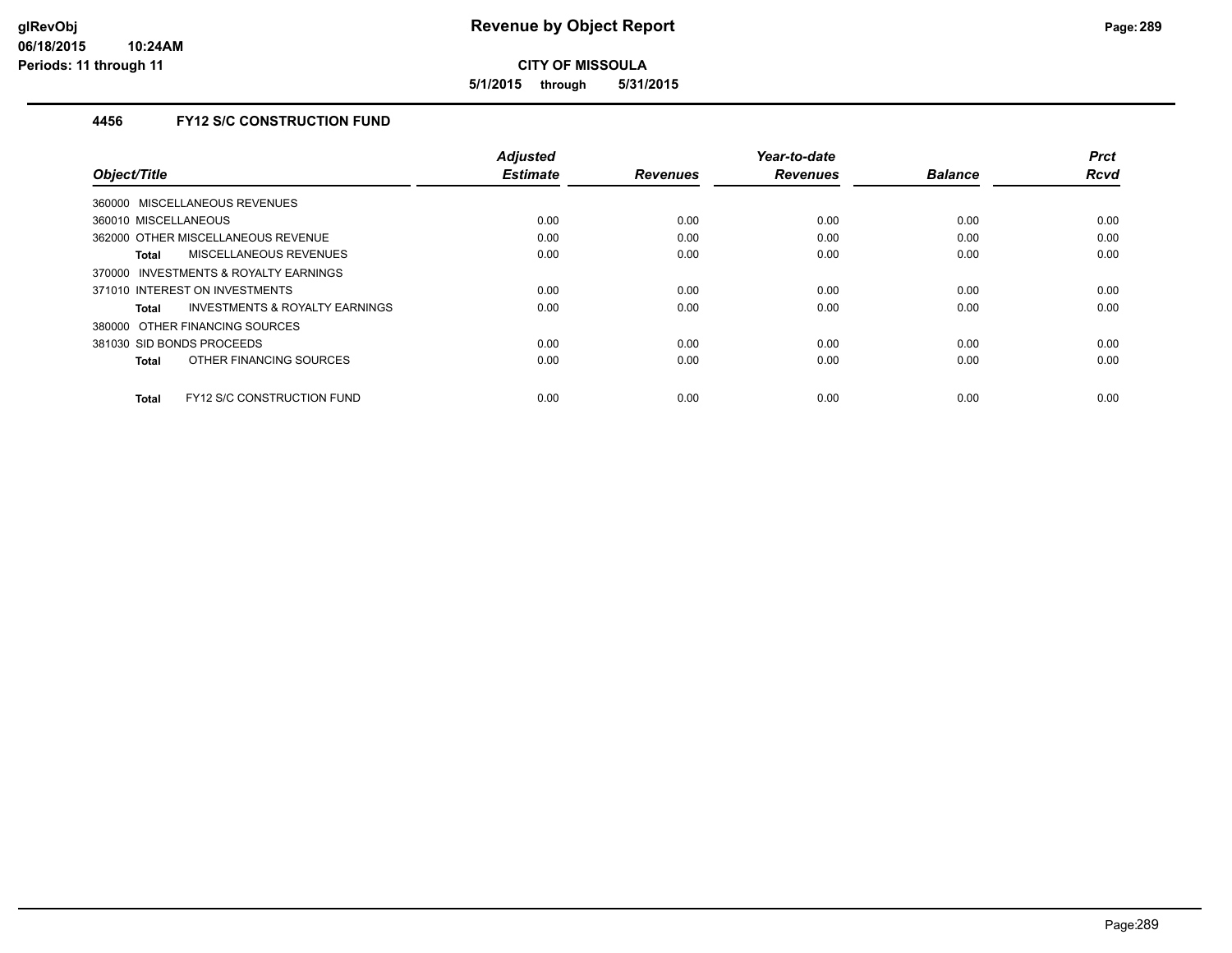**5/1/2015 through 5/31/2015**

## **4457 FY13 SIDEWALK/CURB CONSTRUCTION**

**4457 FY13 SIDEWALK/CURB CONSTRUCTION**

|                                                    | <b>Adjusted</b> |                 | Year-to-date    |                | <b>Prct</b> |
|----------------------------------------------------|-----------------|-----------------|-----------------|----------------|-------------|
| Object/Title                                       | <b>Estimate</b> | <b>Revenues</b> | <b>Revenues</b> | <b>Balance</b> | <b>Rcvd</b> |
| 360000 MISCELLANEOUS REVENUES                      |                 |                 |                 |                |             |
| 360010 MISCELLANEOUS                               | 0.00            | 0.00            | 0.00            | 0.00           | 0.00        |
| MISCELLANEOUS REVENUES<br>Total                    | 0.00            | 0.00            | 0.00            | 0.00           | 0.00        |
| 370000 INVESTMENTS & ROYALTY EARNINGS              |                 |                 |                 |                |             |
| 371010 INTEREST ON INVESTMENTS                     | 0.00            | 0.00            | 0.00            | 0.00           | 0.00        |
| <b>INVESTMENTS &amp; ROYALTY EARNINGS</b><br>Total | 0.00            | 0.00            | 0.00            | 0.00           | 0.00        |
| 380000 OTHER FINANCING SOURCES                     |                 |                 |                 |                |             |
| 381030 SID BONDS PROCEEDS                          | 0.00            | 0.00            | 0.00            | 0.00           | 0.00        |
| 383000 OPERATING TRANSFERS                         | 0.00            | 0.00            | 0.00            | 0.00           | 0.00        |
| OTHER FINANCING SOURCES<br>Total                   | 0.00            | 0.00            | 0.00            | 0.00           | 0.00        |
| <b>FY13 SIDEWALK/CURB CONSTRUCTION</b><br>Total    | 0.00            | 0.00            | 0.00            | 0.00           | 0.00        |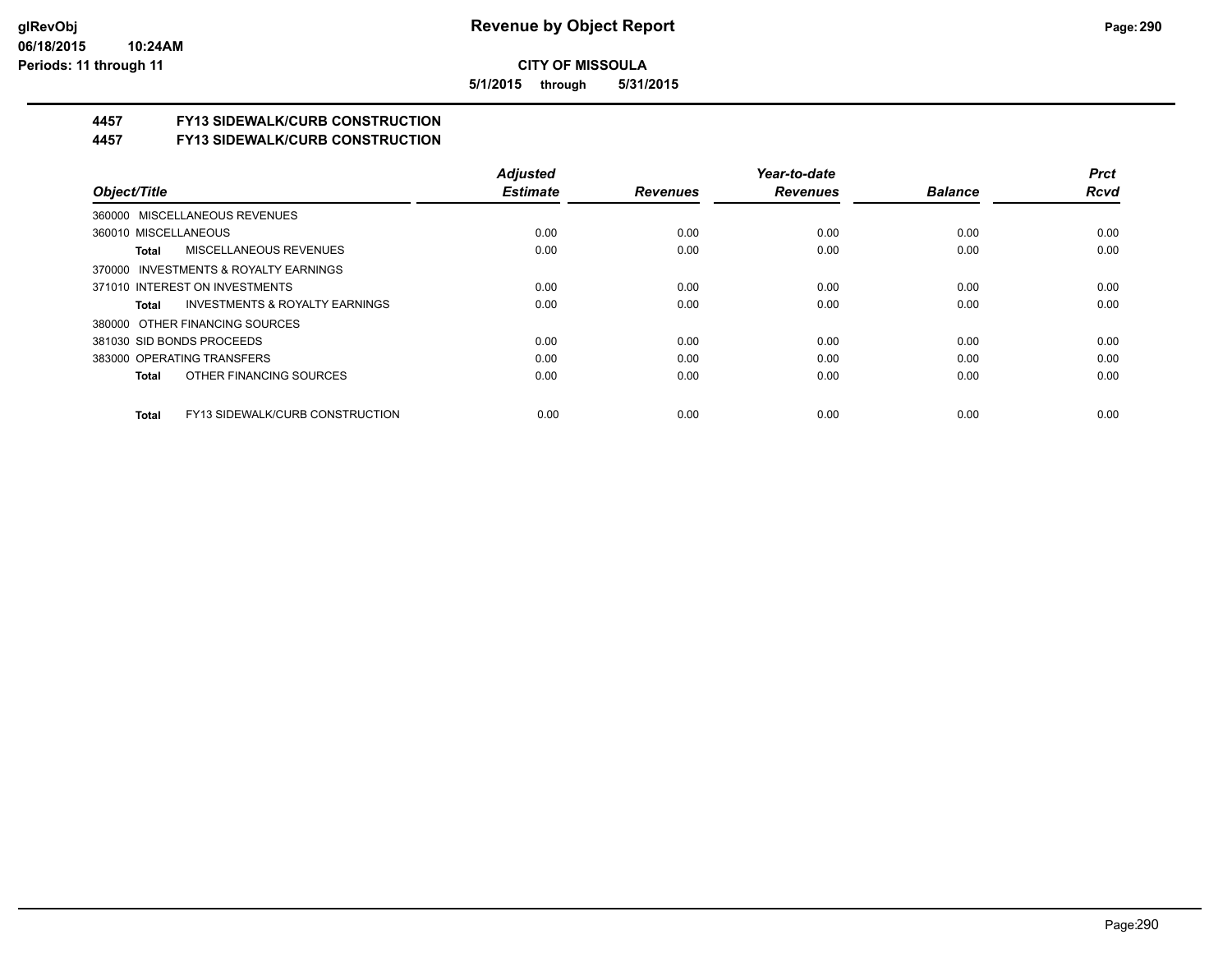**5/1/2015 through 5/31/2015**

## **4457 FY13 SIDEWALK/CURB CONSTRUCTION**

| Object/Title                                           | <b>Adjusted</b><br><b>Estimate</b> | <b>Revenues</b> | Year-to-date<br><b>Revenues</b> | <b>Balance</b> | <b>Prct</b><br><b>Rcvd</b> |
|--------------------------------------------------------|------------------------------------|-----------------|---------------------------------|----------------|----------------------------|
| 360000 MISCELLANEOUS REVENUES                          |                                    |                 |                                 |                |                            |
| 360010 MISCELLANEOUS                                   | 0.00                               | 0.00            | 0.00                            | 0.00           | 0.00                       |
| MISCELLANEOUS REVENUES<br><b>Total</b>                 | 0.00                               | 0.00            | 0.00                            | 0.00           | 0.00                       |
| 370000 INVESTMENTS & ROYALTY EARNINGS                  |                                    |                 |                                 |                |                            |
| 371010 INTEREST ON INVESTMENTS                         | 0.00                               | 0.00            | 0.00                            | 0.00           | 0.00                       |
| INVESTMENTS & ROYALTY EARNINGS<br><b>Total</b>         | 0.00                               | 0.00            | 0.00                            | 0.00           | 0.00                       |
| 380000 OTHER FINANCING SOURCES                         |                                    |                 |                                 |                |                            |
| 381030 SID BONDS PROCEEDS                              | 0.00                               | 0.00            | 0.00                            | 0.00           | 0.00                       |
| 383000 OPERATING TRANSFERS                             | 0.00                               | 0.00            | 0.00                            | 0.00           | 0.00                       |
| OTHER FINANCING SOURCES<br><b>Total</b>                | 0.00                               | 0.00            | 0.00                            | 0.00           | 0.00                       |
| <b>FY13 SIDEWALK/CURB CONSTRUCTION</b><br><b>Total</b> | 0.00                               | 0.00            | 0.00                            | 0.00           | 0.00                       |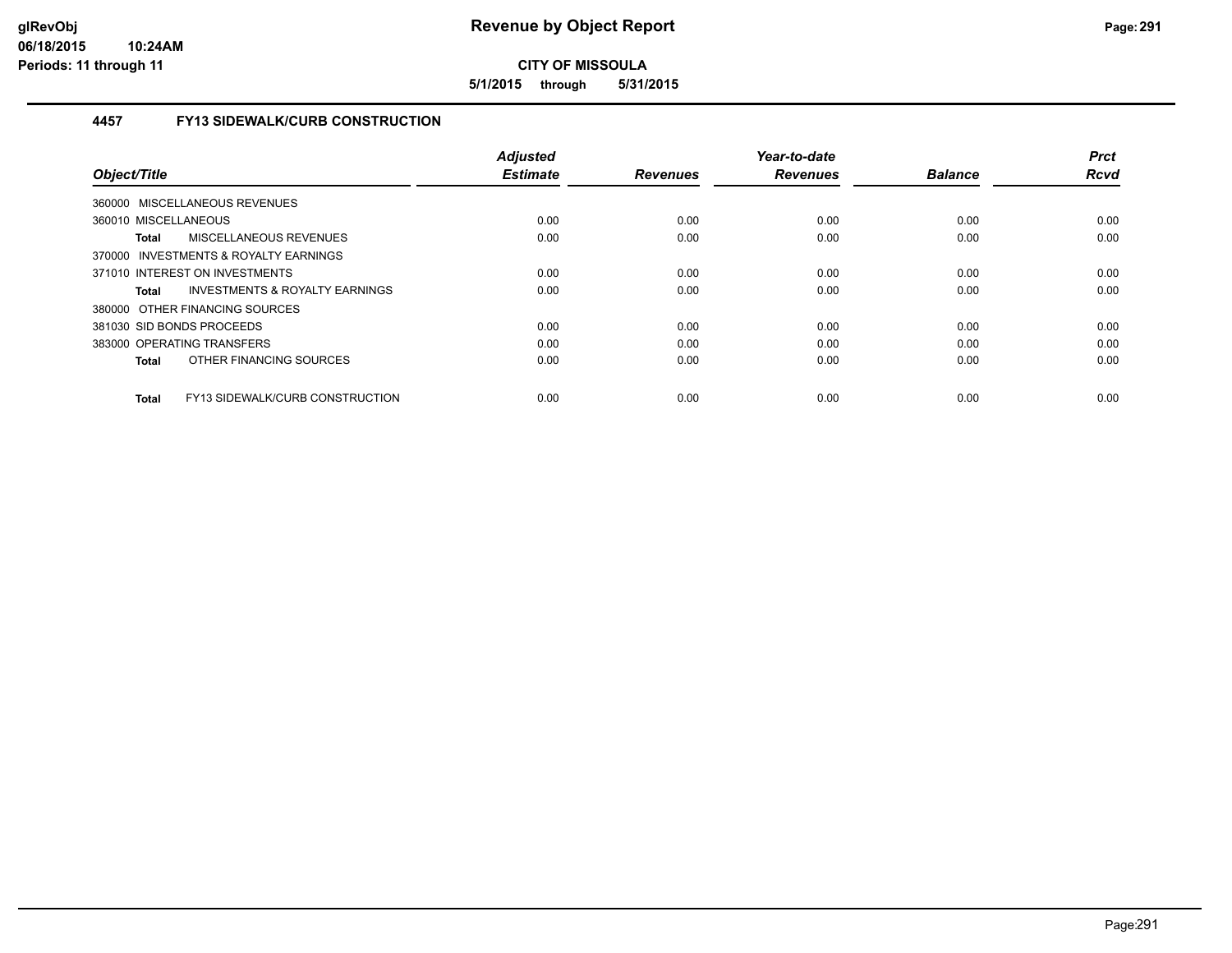**5/1/2015 through 5/31/2015**

# **4458 FY14 SIDEWALK & CURB CONSTRUCTION**

**4458 FY14 SIDEWALK & CURB CONSTRUCTION**

|                                                              | <b>Adjusted</b> |                 | Year-to-date    |                | <b>Prct</b> |
|--------------------------------------------------------------|-----------------|-----------------|-----------------|----------------|-------------|
| Object/Title                                                 | <b>Estimate</b> | <b>Revenues</b> | <b>Revenues</b> | <b>Balance</b> | <b>Rcvd</b> |
| 360000 MISCELLANEOUS REVENUES                                |                 |                 |                 |                |             |
| 360010 MISCELLANEOUS                                         | 0.00            | 0.00            | 0.00            | 0.00           | 0.00        |
| <b>MISCELLANEOUS REVENUES</b><br>Total                       | 0.00            | 0.00            | 0.00            | 0.00           | 0.00        |
| 370000 INVESTMENTS & ROYALTY EARNINGS                        |                 |                 |                 |                |             |
| 371010 INTEREST ON INVESTMENTS                               | 0.00            | 0.00            | 0.00            | 0.00           | 0.00        |
| INVESTMENTS & ROYALTY EARNINGS<br>Total                      | 0.00            | 0.00            | 0.00            | 0.00           | 0.00        |
| 380000 OTHER FINANCING SOURCES                               |                 |                 |                 |                |             |
| 381030 SID BONDS PROCEEDS                                    | 0.00            | 0.00            | 0.00            | 0.00           | 0.00        |
| OTHER FINANCING SOURCES<br><b>Total</b>                      | 0.00            | 0.00            | 0.00            | 0.00           | 0.00        |
|                                                              |                 |                 |                 |                |             |
| <b>FY14 SIDEWALK &amp; CURB CONSTRUCTION</b><br><b>Total</b> | 0.00            | 0.00            | 0.00            | 0.00           | 0.00        |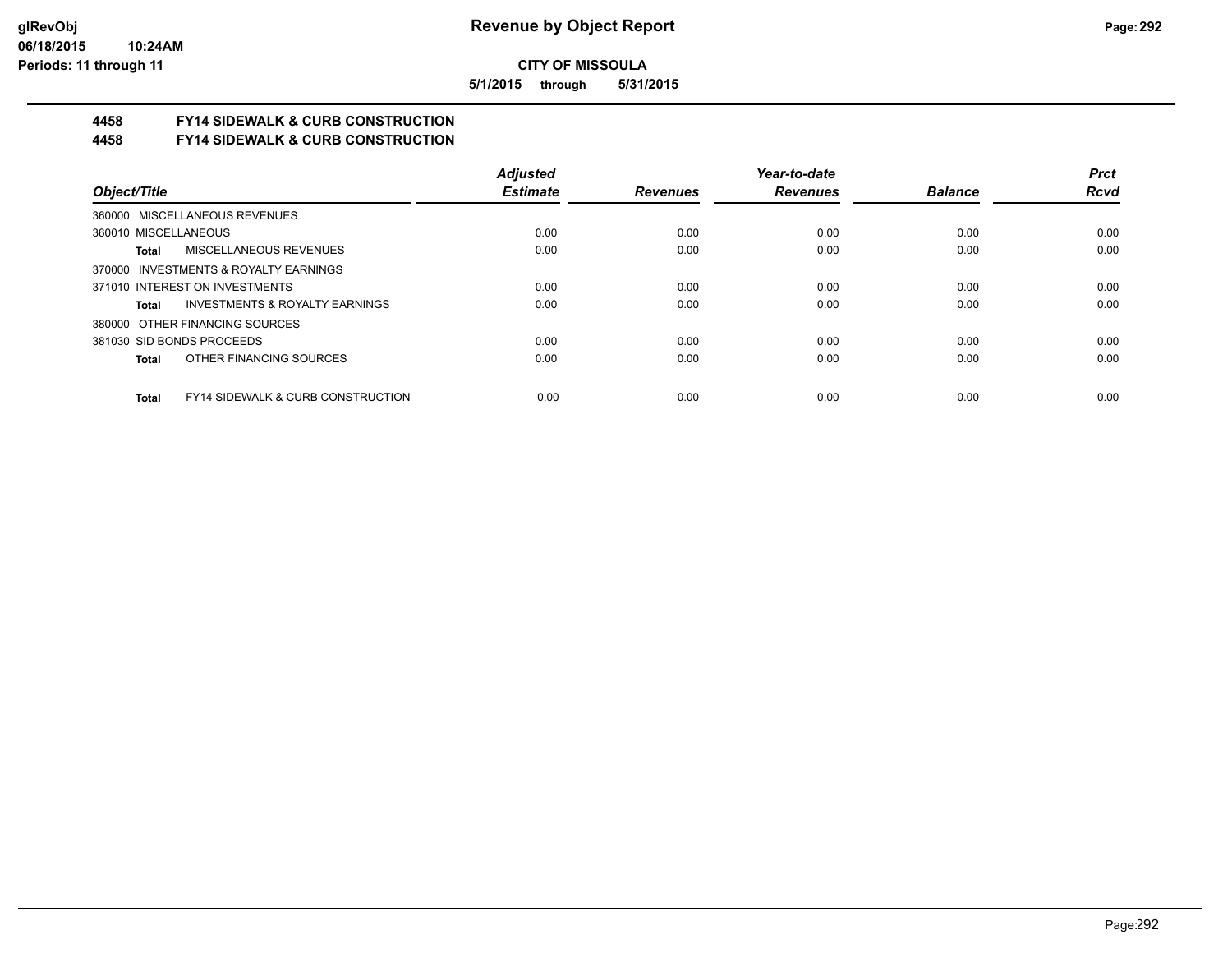**5/1/2015 through 5/31/2015**

#### **4458 FY14 SIDEWALK & CURB CONSTRUCTION**

| Object/Title         |                                              | <b>Adjusted</b><br><b>Estimate</b> | <b>Revenues</b> | Year-to-date<br><b>Revenues</b> | <b>Balance</b> | <b>Prct</b><br><b>Rcvd</b> |
|----------------------|----------------------------------------------|------------------------------------|-----------------|---------------------------------|----------------|----------------------------|
|                      | 360000 MISCELLANEOUS REVENUES                |                                    |                 |                                 |                |                            |
| 360010 MISCELLANEOUS |                                              | 0.00                               | 0.00            | 0.00                            | 0.00           | 0.00                       |
| <b>Total</b>         | MISCELLANEOUS REVENUES                       | 0.00                               | 0.00            | 0.00                            | 0.00           | 0.00                       |
|                      | 370000 INVESTMENTS & ROYALTY EARNINGS        |                                    |                 |                                 |                |                            |
|                      | 371010 INTEREST ON INVESTMENTS               | 0.00                               | 0.00            | 0.00                            | 0.00           | 0.00                       |
| <b>Total</b>         | INVESTMENTS & ROYALTY EARNINGS               | 0.00                               | 0.00            | 0.00                            | 0.00           | 0.00                       |
|                      | 380000 OTHER FINANCING SOURCES               |                                    |                 |                                 |                |                            |
|                      | 381030 SID BONDS PROCEEDS                    | 0.00                               | 0.00            | 0.00                            | 0.00           | 0.00                       |
| <b>Total</b>         | OTHER FINANCING SOURCES                      | 0.00                               | 0.00            | 0.00                            | 0.00           | 0.00                       |
| <b>Total</b>         | <b>FY14 SIDEWALK &amp; CURB CONSTRUCTION</b> | 0.00                               | 0.00            | 0.00                            | 0.00           | 0.00                       |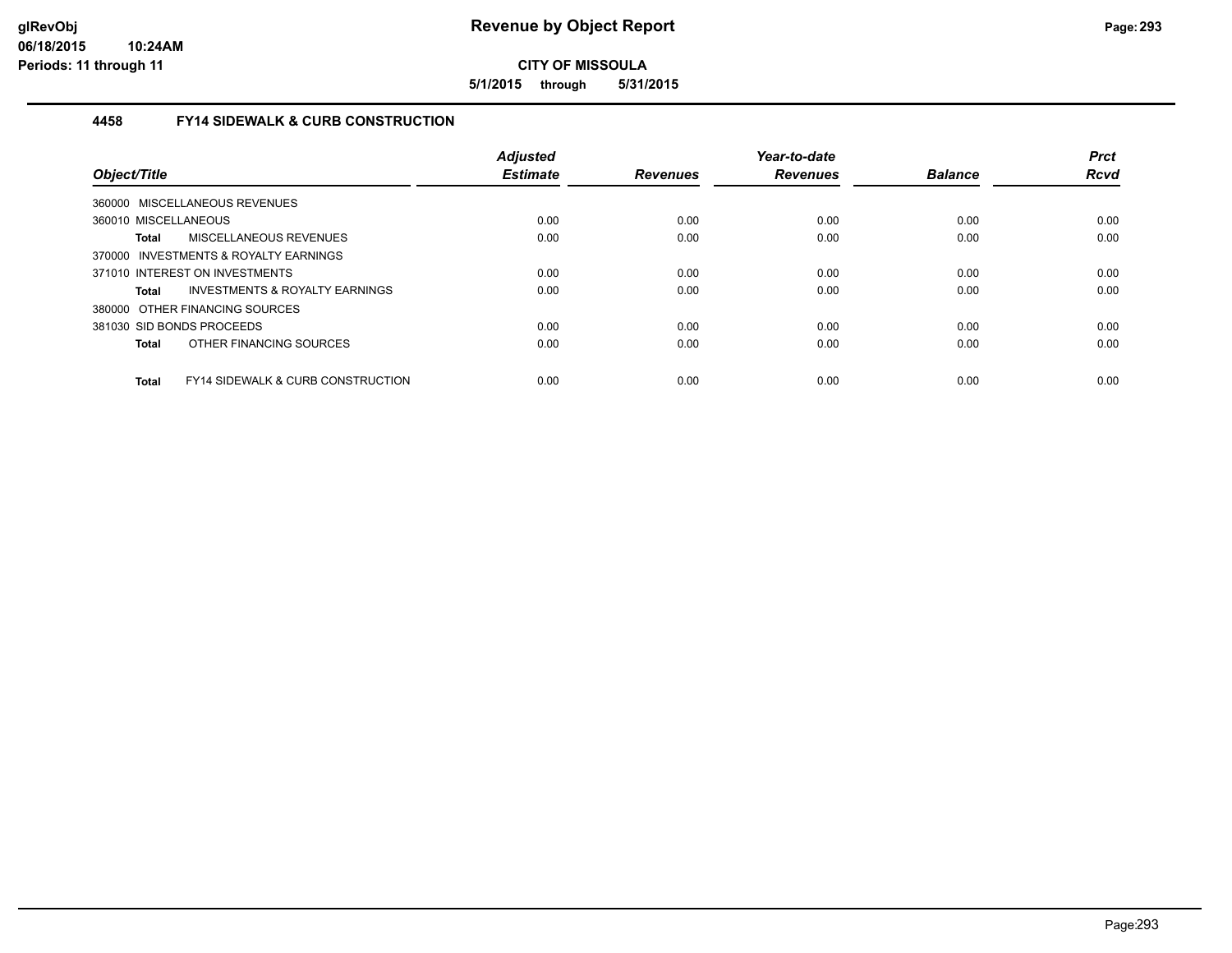**5/1/2015 through 5/31/2015**

# **4459 FY15 SIDEWALK/CURB CONSTRUCTION**

**4459 FY15 SIDEWALK/CURB CONSTRUCTION**

|                                   |                                        | <b>Adjusted</b> |                 | Year-to-date    |                | <b>Prct</b> |
|-----------------------------------|----------------------------------------|-----------------|-----------------|-----------------|----------------|-------------|
| Object/Title                      |                                        | <b>Estimate</b> | <b>Revenues</b> | <b>Revenues</b> | <b>Balance</b> | <b>Rcvd</b> |
| 330000 INTERGOVERNMENTAL REVENUES |                                        |                 |                 |                 |                |             |
| 331156 CTEP GRANTS                |                                        | 0.00            | 0.00            | 0.00            | 0.00           | 0.00        |
| Total                             | INTERGOVERNMENTAL REVENUES             | 0.00            | 0.00            | 0.00            | 0.00           | 0.00        |
| 360000 MISCELLANEOUS REVENUES     |                                        |                 |                 |                 |                |             |
| 360010 MISCELLANEOUS              |                                        | 0.00            | 3.898.75        | 34.249.34       | $-34.249.34$   | 0.00        |
| Total                             | MISCELLANEOUS REVENUES                 | 0.00            | 3.898.75        | 34.249.34       | $-34.249.34$   | 0.00        |
| 380000 OTHER FINANCING SOURCES    |                                        |                 |                 |                 |                |             |
| 381030 SID BONDS PROCEEDS         |                                        | 0.00            | 0.00            | 0.00            | 0.00           | 0.00        |
| Total                             | OTHER FINANCING SOURCES                | 0.00            | 0.00            | 0.00            | 0.00           | 0.00        |
| Total                             | <b>FY15 SIDEWALK/CURB CONSTRUCTION</b> | 0.00            | 3.898.75        | 34.249.34       | $-34.249.34$   | 0.00        |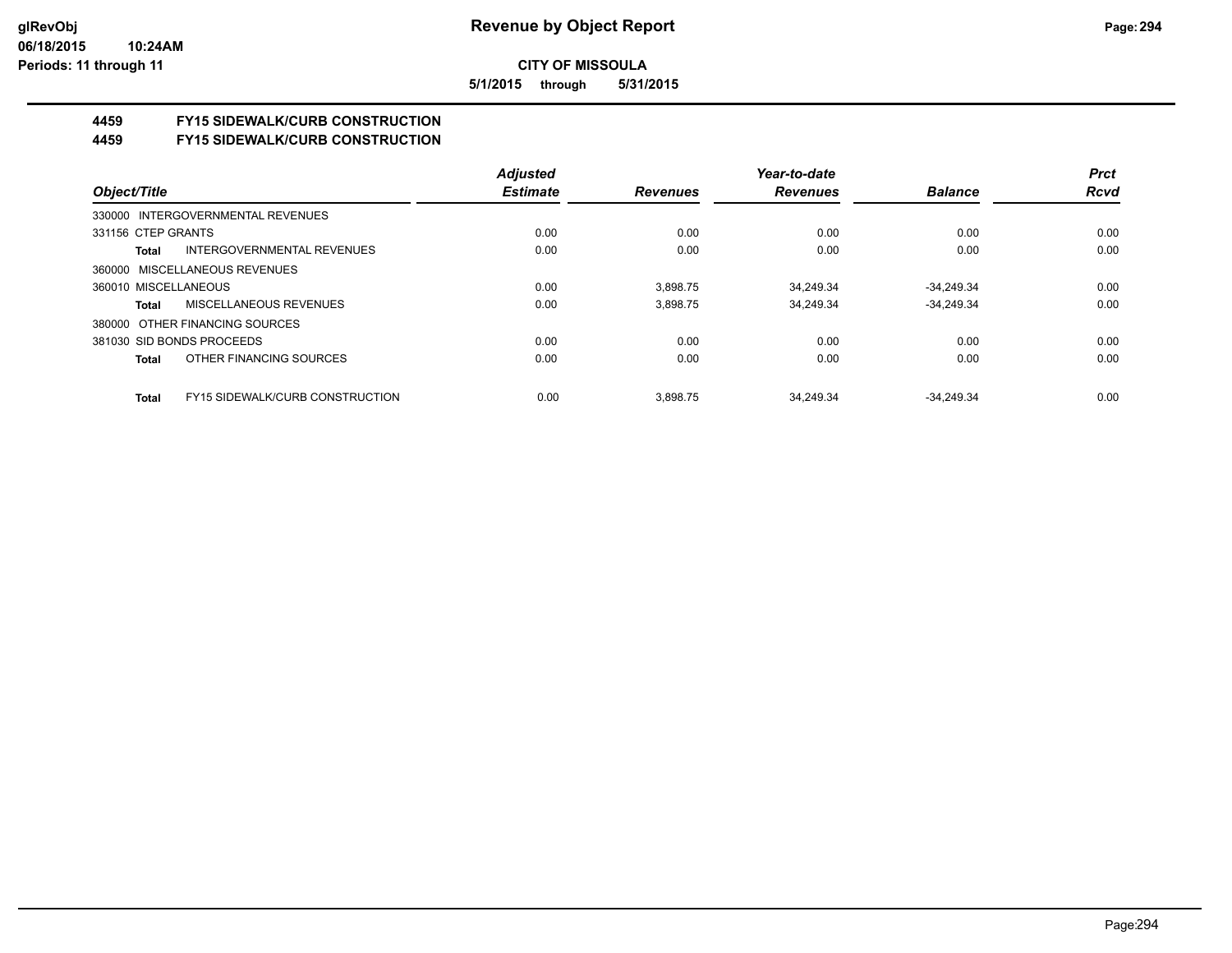**5/1/2015 through 5/31/2015**

## **4459 FY15 SIDEWALK/CURB CONSTRUCTION**

| Object/Title         |                                        | <b>Adjusted</b><br><b>Estimate</b> | <b>Revenues</b> | Year-to-date<br><b>Revenues</b> | <b>Balance</b> | <b>Prct</b><br><b>Rcvd</b> |
|----------------------|----------------------------------------|------------------------------------|-----------------|---------------------------------|----------------|----------------------------|
|                      | 330000 INTERGOVERNMENTAL REVENUES      |                                    |                 |                                 |                |                            |
| 331156 CTEP GRANTS   |                                        | 0.00                               | 0.00            | 0.00                            | 0.00           | 0.00                       |
| <b>Total</b>         | INTERGOVERNMENTAL REVENUES             | 0.00                               | 0.00            | 0.00                            | 0.00           | 0.00                       |
|                      | 360000 MISCELLANEOUS REVENUES          |                                    |                 |                                 |                |                            |
| 360010 MISCELLANEOUS |                                        | 0.00                               | 3.898.75        | 34.249.34                       | $-34.249.34$   | 0.00                       |
| <b>Total</b>         | MISCELLANEOUS REVENUES                 | 0.00                               | 3,898.75        | 34.249.34                       | $-34,249.34$   | 0.00                       |
|                      | 380000 OTHER FINANCING SOURCES         |                                    |                 |                                 |                |                            |
|                      | 381030 SID BONDS PROCEEDS              | 0.00                               | 0.00            | 0.00                            | 0.00           | 0.00                       |
| <b>Total</b>         | OTHER FINANCING SOURCES                | 0.00                               | 0.00            | 0.00                            | 0.00           | 0.00                       |
| <b>Total</b>         | <b>FY15 SIDEWALK/CURB CONSTRUCTION</b> | 0.00                               | 3.898.75        | 34.249.34                       | $-34.249.34$   | 0.00                       |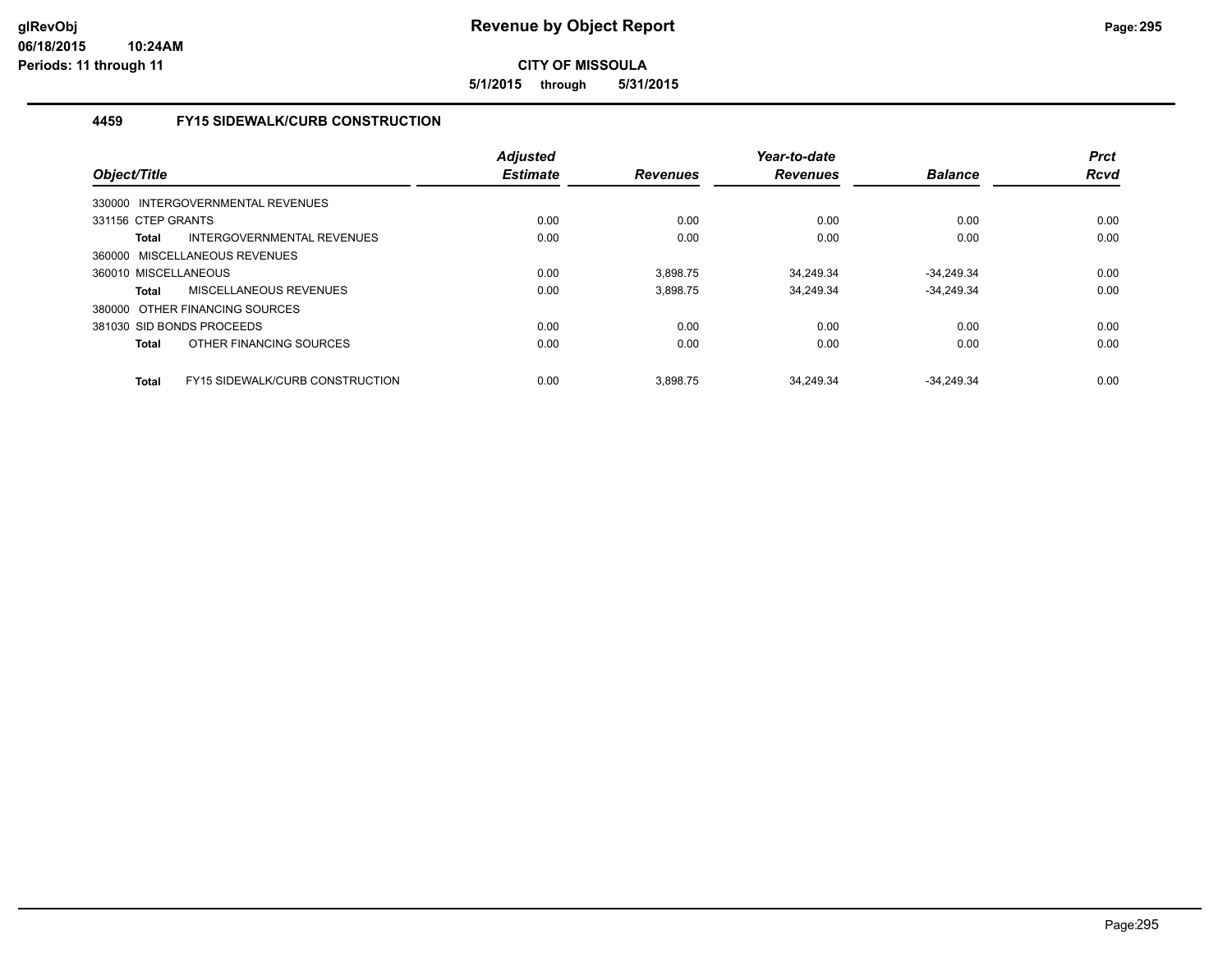**5/1/2015 through 5/31/2015**

# **4460 FY16 SIDEWALK/CURB CONSTRUCTION**

**4460 FY16 SIDEWALK/CURB CONSTRUCTION**

|                                                 | <b>Adiusted</b> |                 | Year-to-date    |                | <b>Prct</b> |
|-------------------------------------------------|-----------------|-----------------|-----------------|----------------|-------------|
| Object/Title                                    | <b>Estimate</b> | <b>Revenues</b> | <b>Revenues</b> | <b>Balance</b> | <b>Rcvd</b> |
| 330000 INTERGOVERNMENTAL REVENUES               |                 |                 |                 |                |             |
| 331156 CTEP GRANTS                              | 0.00            | 0.00            | 0.00            | 0.00           | 0.00        |
| INTERGOVERNMENTAL REVENUES<br>Total             | 0.00            | 0.00            | 0.00            | 0.00           | 0.00        |
| 360000 MISCELLANEOUS REVENUES                   |                 |                 |                 |                |             |
| 360010 MISCELLANEOUS                            | 0.00            | 0.00            | 0.00            | 0.00           | 0.00        |
| MISCELLANEOUS REVENUES<br>Total                 | 0.00            | 0.00            | 0.00            | 0.00           | 0.00        |
| 380000 OTHER FINANCING SOURCES                  |                 |                 |                 |                |             |
| 381030 SID BONDS PROCEEDS                       | 0.00            | 0.00            | 0.00            | 0.00           | 0.00        |
| OTHER FINANCING SOURCES<br>Total                | 0.00            | 0.00            | 0.00            | 0.00           | 0.00        |
|                                                 |                 |                 |                 |                |             |
| <b>FY16 SIDEWALK/CURB CONSTRUCTION</b><br>Total | 0.00            | 0.00            | 0.00            | 0.00           | 0.00        |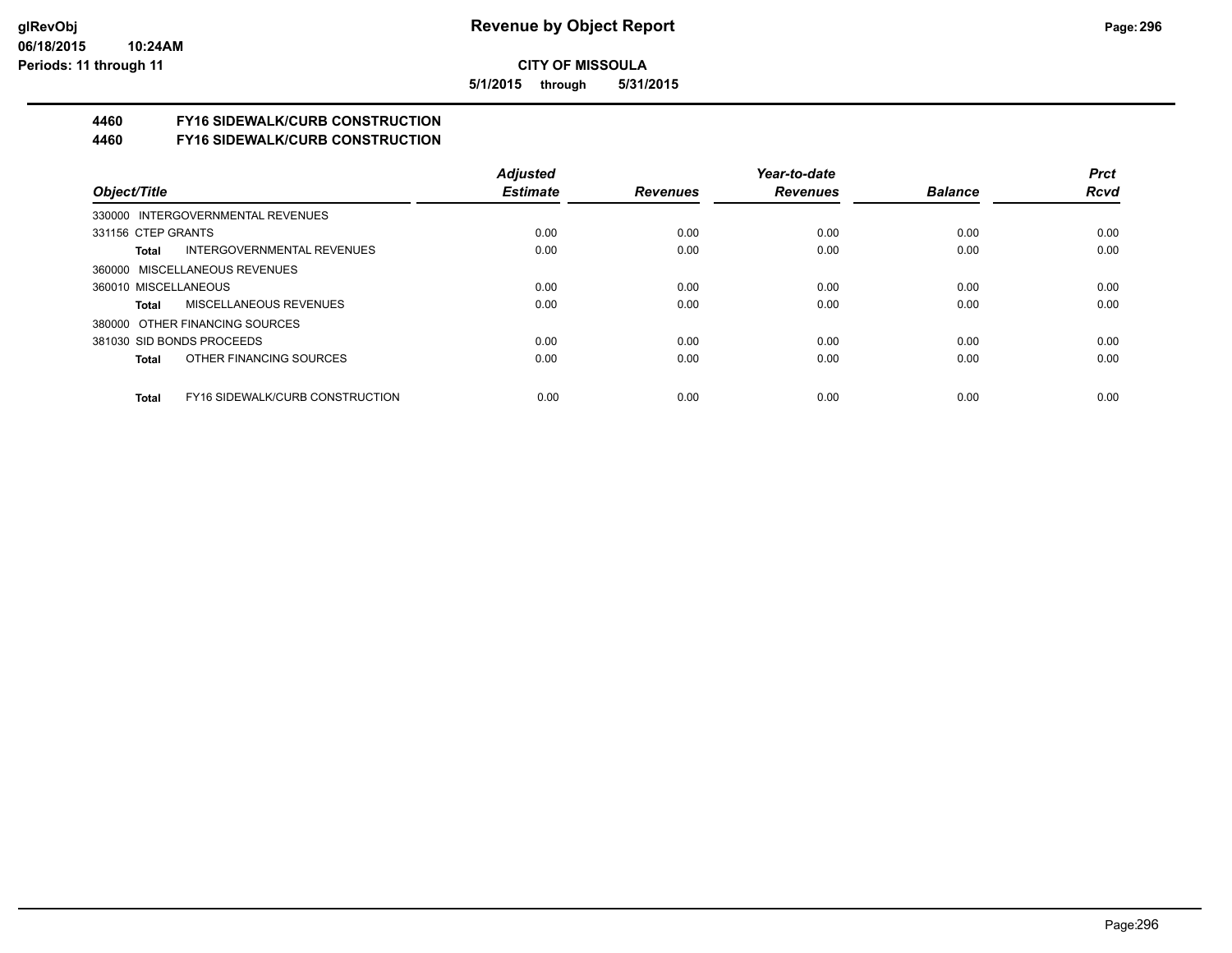**5/1/2015 through 5/31/2015**

## **4460 FY16 SIDEWALK/CURB CONSTRUCTION**

| Object/Title         |                                   | <b>Adjusted</b><br><b>Estimate</b> | <b>Revenues</b> | Year-to-date<br><b>Revenues</b> | <b>Balance</b> | <b>Prct</b><br><b>Rcvd</b> |
|----------------------|-----------------------------------|------------------------------------|-----------------|---------------------------------|----------------|----------------------------|
|                      | 330000 INTERGOVERNMENTAL REVENUES |                                    |                 |                                 |                |                            |
| 331156 CTEP GRANTS   |                                   | 0.00                               | 0.00            | 0.00                            | 0.00           | 0.00                       |
| <b>Total</b>         | INTERGOVERNMENTAL REVENUES        | 0.00                               | 0.00            | 0.00                            | 0.00           | 0.00                       |
|                      | 360000 MISCELLANEOUS REVENUES     |                                    |                 |                                 |                |                            |
| 360010 MISCELLANEOUS |                                   | 0.00                               | 0.00            | 0.00                            | 0.00           | 0.00                       |
| <b>Total</b>         | MISCELLANEOUS REVENUES            | 0.00                               | 0.00            | 0.00                            | 0.00           | 0.00                       |
|                      | 380000 OTHER FINANCING SOURCES    |                                    |                 |                                 |                |                            |
|                      | 381030 SID BONDS PROCEEDS         | 0.00                               | 0.00            | 0.00                            | 0.00           | 0.00                       |
| <b>Total</b>         | OTHER FINANCING SOURCES           | 0.00                               | 0.00            | 0.00                            | 0.00           | 0.00                       |
| <b>Total</b>         | FY16 SIDEWALK/CURB CONSTRUCTION   | 0.00                               | 0.00            | 0.00                            | 0.00           | 0.00                       |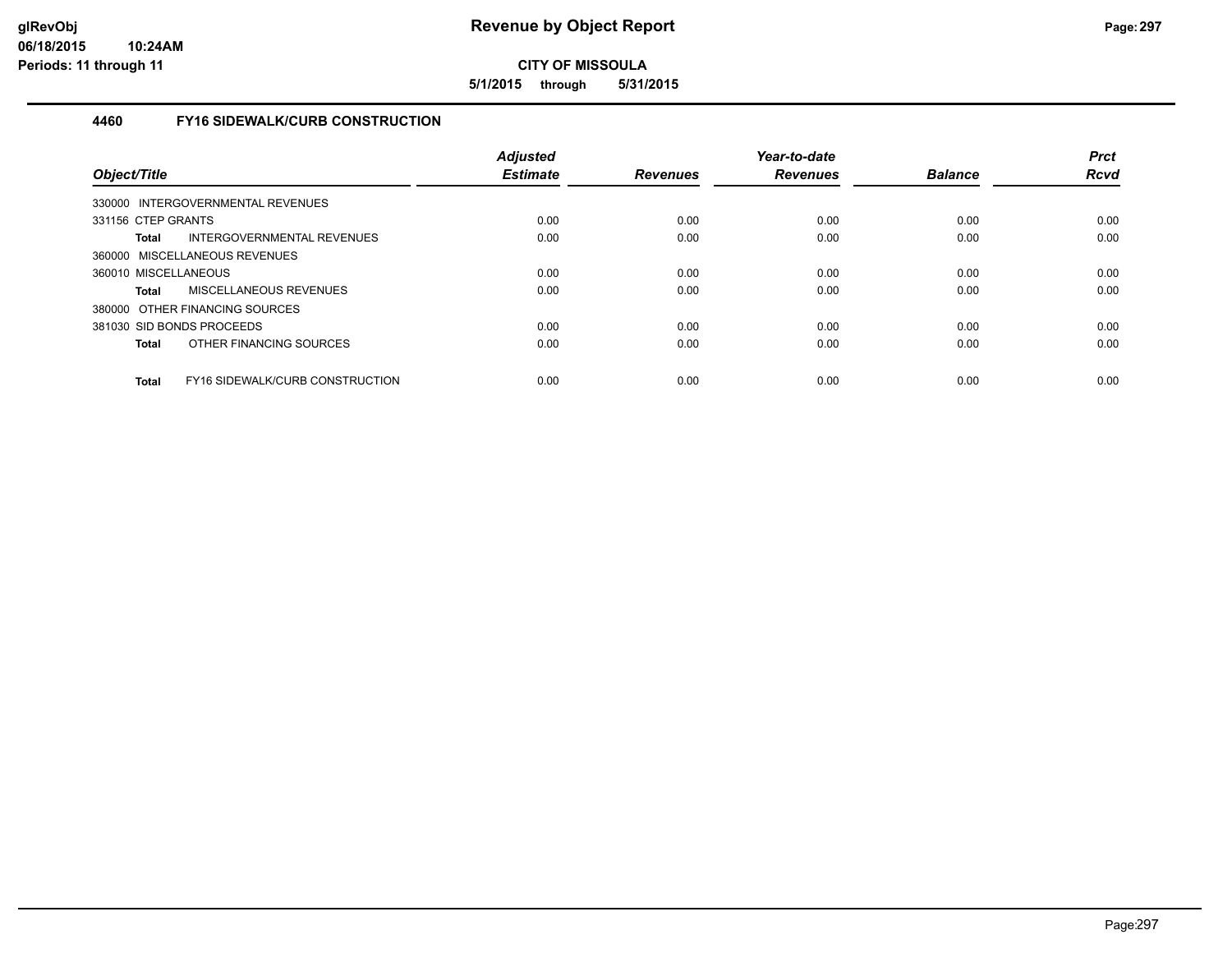**5/1/2015 through 5/31/2015**

#### **4529 SID 529 CHRISTIAN DR TRAFFIC CALMING 4529 SID 529 CHRISTIAN DR TRAFFIC CALMING**

|                                                      | <b>Adjusted</b> |                 | Year-to-date    |                | <b>Prct</b> |
|------------------------------------------------------|-----------------|-----------------|-----------------|----------------|-------------|
| Object/Title                                         | <b>Estimate</b> | <b>Revenues</b> | <b>Revenues</b> | <b>Balance</b> | <b>Rcvd</b> |
| 370000 INVESTMENTS & ROYALTY EARNINGS                |                 |                 |                 |                |             |
| 371010 INTEREST ON INVESTMENTS                       | 0.00            | 0.00            | 0.00            | 0.00           | 0.00        |
| 371020 GAIN/LOSS IN MARKET VALUE OF INVESTMENTS      | 0.00            | 0.00            | 0.00            | 0.00           | 0.00        |
| <b>INVESTMENTS &amp; ROYALTY EARNINGS</b><br>Total   | 0.00            | 0.00            | 0.00            | 0.00           | 0.00        |
| 380000 OTHER FINANCING SOURCES                       |                 |                 |                 |                |             |
| 381000 LOAN PROCEEDS                                 | 0.00            | 0.00            | 0.00            | 0.00           | 0.00        |
| 381002 SRF LOAN                                      | 0.00            | 0.00            | 0.00            | 0.00           | 0.00        |
| 381030 SID BONDS PROCEEDS                            | 0.00            | 0.00            | 0.00            | 0.00           | 0.00        |
| OTHER FINANCING SOURCES<br>Total                     | 0.00            | 0.00            | 0.00            | 0.00           | 0.00        |
| SID 529 CHRISTIAN DR TRAFFIC CALMING<br><b>Total</b> | 0.00            | 0.00            | 0.00            | 0.00           | 0.00        |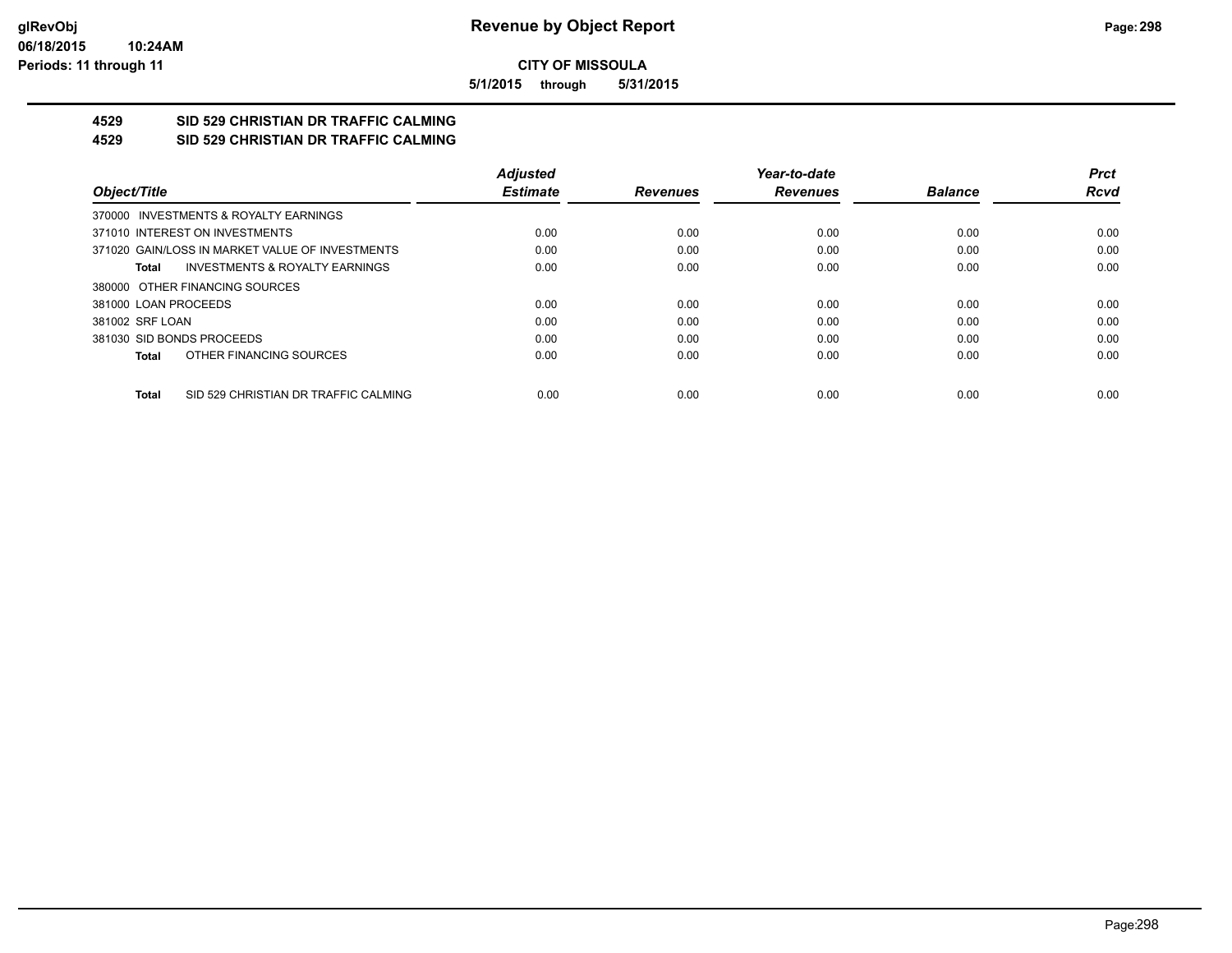**5/1/2015 through 5/31/2015**

#### **4529 SID 529 CHRISTIAN DR TRAFFIC CALMING**

| Object/Title                                       | <b>Adjusted</b><br><b>Estimate</b> | <b>Revenues</b> | Year-to-date<br><b>Revenues</b> | <b>Balance</b> | <b>Prct</b><br>Rcvd |
|----------------------------------------------------|------------------------------------|-----------------|---------------------------------|----------------|---------------------|
| 370000 INVESTMENTS & ROYALTY EARNINGS              |                                    |                 |                                 |                |                     |
| 371010 INTEREST ON INVESTMENTS                     | 0.00                               | 0.00            | 0.00                            | 0.00           | 0.00                |
| 371020 GAIN/LOSS IN MARKET VALUE OF INVESTMENT     | 0.00                               | 0.00            | 0.00                            | 0.00           | 0.00                |
| <b>INVESTMENTS &amp; ROYALTY EARNINGS</b><br>Total | 0.00                               | 0.00            | 0.00                            | 0.00           | 0.00                |
| 380000 OTHER FINANCING SOURCES                     |                                    |                 |                                 |                |                     |
| 381000 LOAN PROCEEDS                               | 0.00                               | 0.00            | 0.00                            | 0.00           | 0.00                |
| 381002 SRF LOAN                                    | 0.00                               | 0.00            | 0.00                            | 0.00           | 0.00                |
| 381030 SID BONDS PROCEEDS                          | 0.00                               | 0.00            | 0.00                            | 0.00           | 0.00                |
| OTHER FINANCING SOURCES<br>Total                   | 0.00                               | 0.00            | 0.00                            | 0.00           | 0.00                |
| SID 529 CHRISTIAN DR TRAFFIC CALMING<br>Total      | 0.00                               | 0.00            | 0.00                            | 0.00           | 0.00                |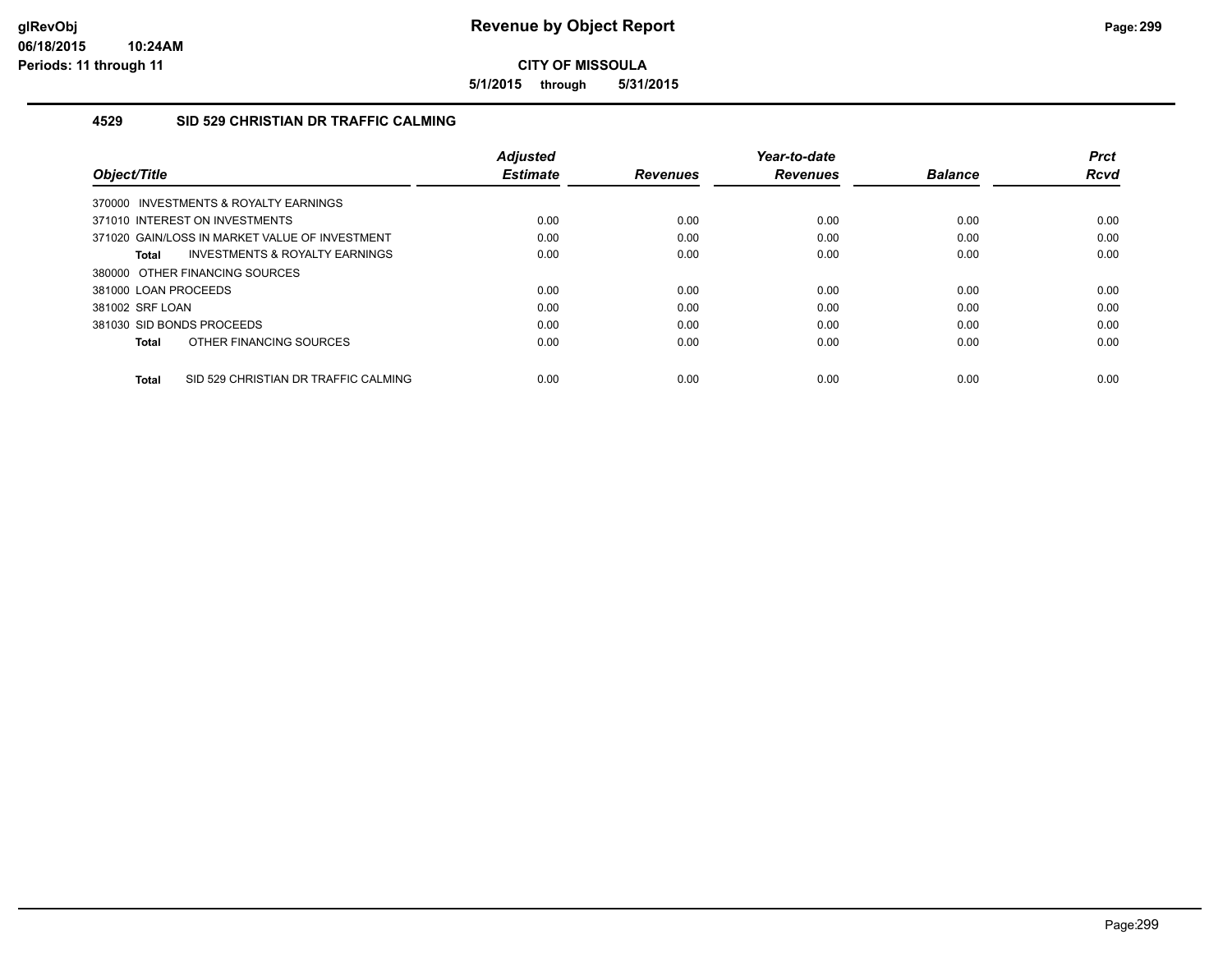**5/1/2015 through 5/31/2015**

# **4530 SID 530 CHRISTIAN DR CALMING**

**4530 SID 530 CHRISTIAN DR CALMING**

|                                                 | <b>Adjusted</b> |                 | Year-to-date    |                | <b>Prct</b> |
|-------------------------------------------------|-----------------|-----------------|-----------------|----------------|-------------|
| Object/Title                                    | <b>Estimate</b> | <b>Revenues</b> | <b>Revenues</b> | <b>Balance</b> | Rcvd        |
| 370000 INVESTMENTS & ROYALTY EARNINGS           |                 |                 |                 |                |             |
| 371010 INTEREST ON INVESTMENTS                  | 0.00            | 0.00            | 0.00            | 0.00           | 0.00        |
| 371020 GAIN/LOSS IN MARKET VALUE OF INVESTMENTS | 0.00            | 0.00            | 0.00            | 0.00           | 0.00        |
| INVESTMENTS & ROYALTY EARNINGS<br>Total         | 0.00            | 0.00            | 0.00            | 0.00           | 0.00        |
| 380000 OTHER FINANCING SOURCES                  |                 |                 |                 |                |             |
| 381000 LOAN PROCEEDS                            | 0.00            | 0.00            | 0.00            | 0.00           | 0.00        |
| 381002 SRF LOAN                                 | 0.00            | 0.00            | 0.00            | 0.00           | 0.00        |
| 381030 SID BONDS PROCEEDS                       | 0.00            | 0.00            | 0.00            | 0.00           | 0.00        |
| OTHER FINANCING SOURCES<br>Total                | 0.00            | 0.00            | 0.00            | 0.00           | 0.00        |
| SID 530 CHRISTIAN DR CALMING<br>Total           | 0.00            | 0.00            | 0.00            | 0.00           | 0.00        |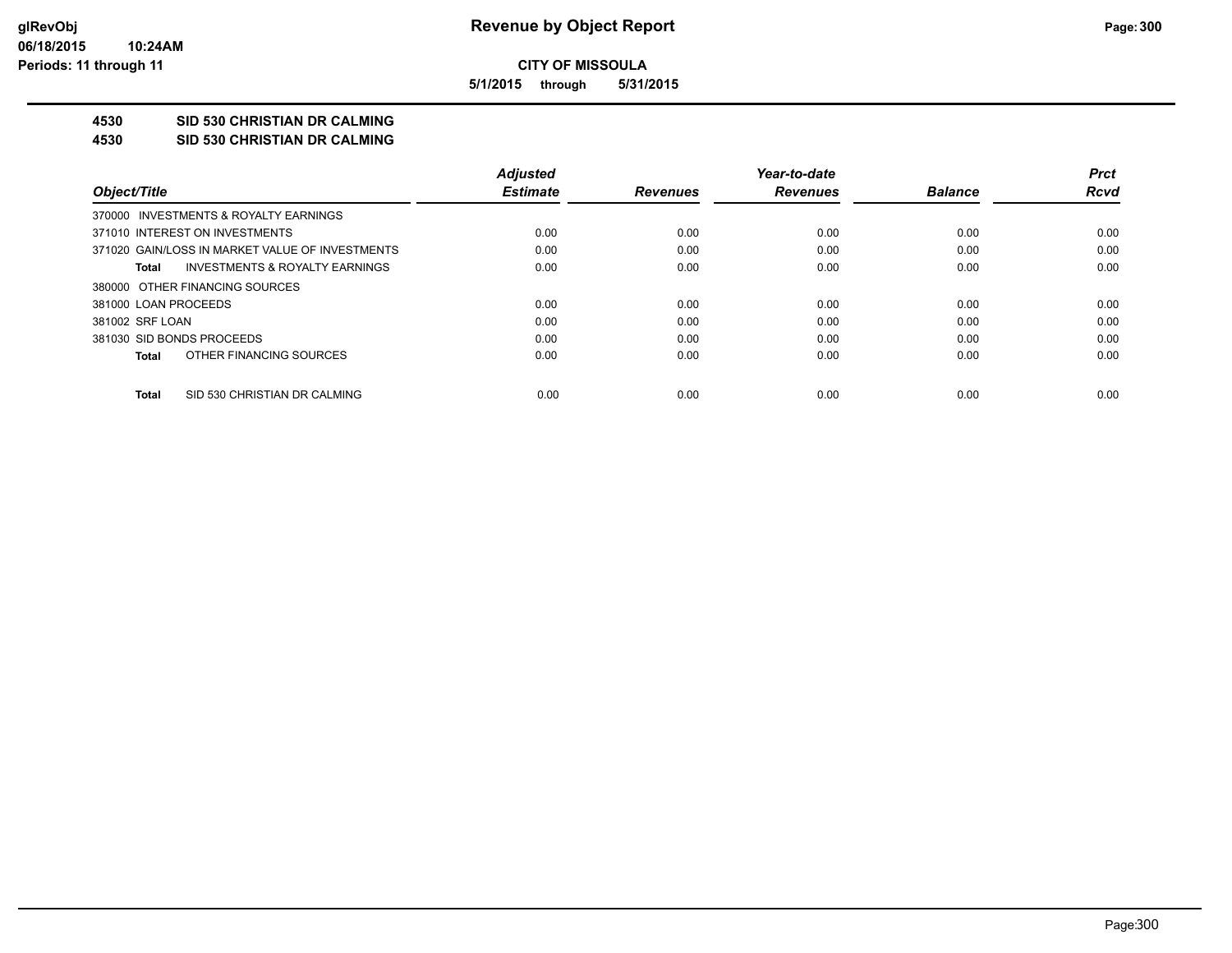**5/1/2015 through 5/31/2015**

## **4530 SID 530 CHRISTIAN DR CALMING**

| Object/Title                                   | <b>Adjusted</b><br><b>Estimate</b> | <b>Revenues</b> | Year-to-date<br><b>Revenues</b> | <b>Balance</b> | <b>Prct</b><br>Rcvd |
|------------------------------------------------|------------------------------------|-----------------|---------------------------------|----------------|---------------------|
| 370000 INVESTMENTS & ROYALTY EARNINGS          |                                    |                 |                                 |                |                     |
| 371010 INTEREST ON INVESTMENTS                 | 0.00                               | 0.00            | 0.00                            | 0.00           | 0.00                |
| 371020 GAIN/LOSS IN MARKET VALUE OF INVESTMENT | 0.00                               | 0.00            | 0.00                            | 0.00           | 0.00                |
| INVESTMENTS & ROYALTY EARNINGS<br>Total        | 0.00                               | 0.00            | 0.00                            | 0.00           | 0.00                |
| 380000 OTHER FINANCING SOURCES                 |                                    |                 |                                 |                |                     |
| 381000 LOAN PROCEEDS                           | 0.00                               | 0.00            | 0.00                            | 0.00           | 0.00                |
| 381002 SRF LOAN                                | 0.00                               | 0.00            | 0.00                            | 0.00           | 0.00                |
| 381030 SID BONDS PROCEEDS                      | 0.00                               | 0.00            | 0.00                            | 0.00           | 0.00                |
| OTHER FINANCING SOURCES<br><b>Total</b>        | 0.00                               | 0.00            | 0.00                            | 0.00           | 0.00                |
| SID 530 CHRISTIAN DR CALMING<br><b>Total</b>   | 0.00                               | 0.00            | 0.00                            | 0.00           | 0.00                |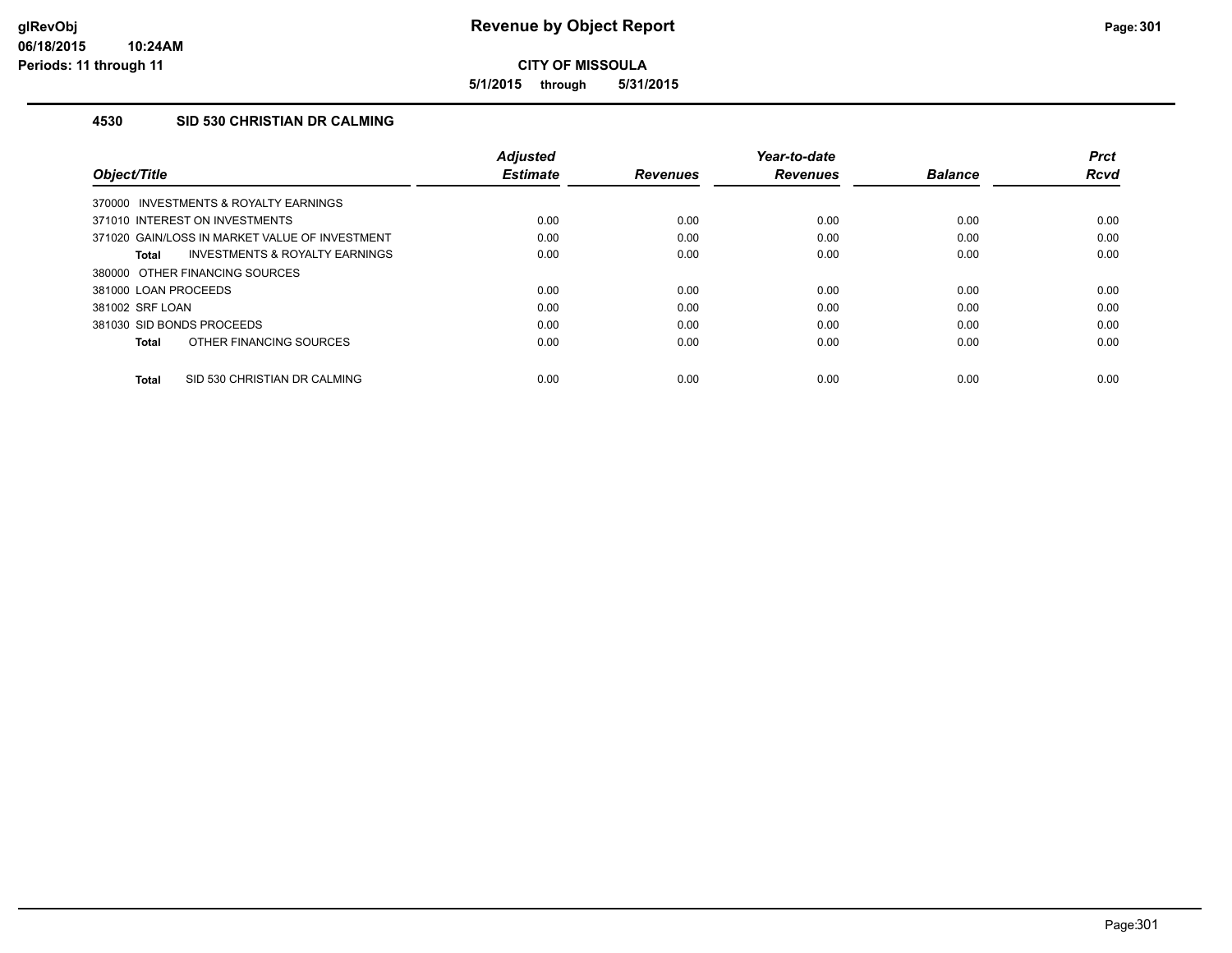**5/1/2015 through 5/31/2015**

#### **4531 SID 531 TRAFFIC CALMING**

**4531 SID 531 TRAFFIC CALMING**

|                                                 | <b>Adjusted</b> |                 | Year-to-date    |                | <b>Prct</b> |
|-------------------------------------------------|-----------------|-----------------|-----------------|----------------|-------------|
| Object/Title                                    | <b>Estimate</b> | <b>Revenues</b> | <b>Revenues</b> | <b>Balance</b> | <b>Rcvd</b> |
| 370000 INVESTMENTS & ROYALTY EARNINGS           |                 |                 |                 |                |             |
| 371010 INTEREST ON INVESTMENTS                  | 0.00            | 0.00            | 0.00            | 0.00           | 0.00        |
| 371020 GAIN/LOSS IN MARKET VALUE OF INVESTMENTS | 0.00            | 0.00            | 0.00            | 0.00           | 0.00        |
| INVESTMENTS & ROYALTY EARNINGS<br>Total         | 0.00            | 0.00            | 0.00            | 0.00           | 0.00        |
| 380000 OTHER FINANCING SOURCES                  |                 |                 |                 |                |             |
| 383000 OPERATING TRANSFERS                      | 0.00            | 0.00            | 0.00            | 0.00           | 0.00        |
| OTHER FINANCING SOURCES<br><b>Total</b>         | 0.00            | 0.00            | 0.00            | 0.00           | 0.00        |
| <b>Total</b><br>SID 531 TRAFFIC CALMING         | 0.00            | 0.00            | 0.00            | 0.00           | 0.00        |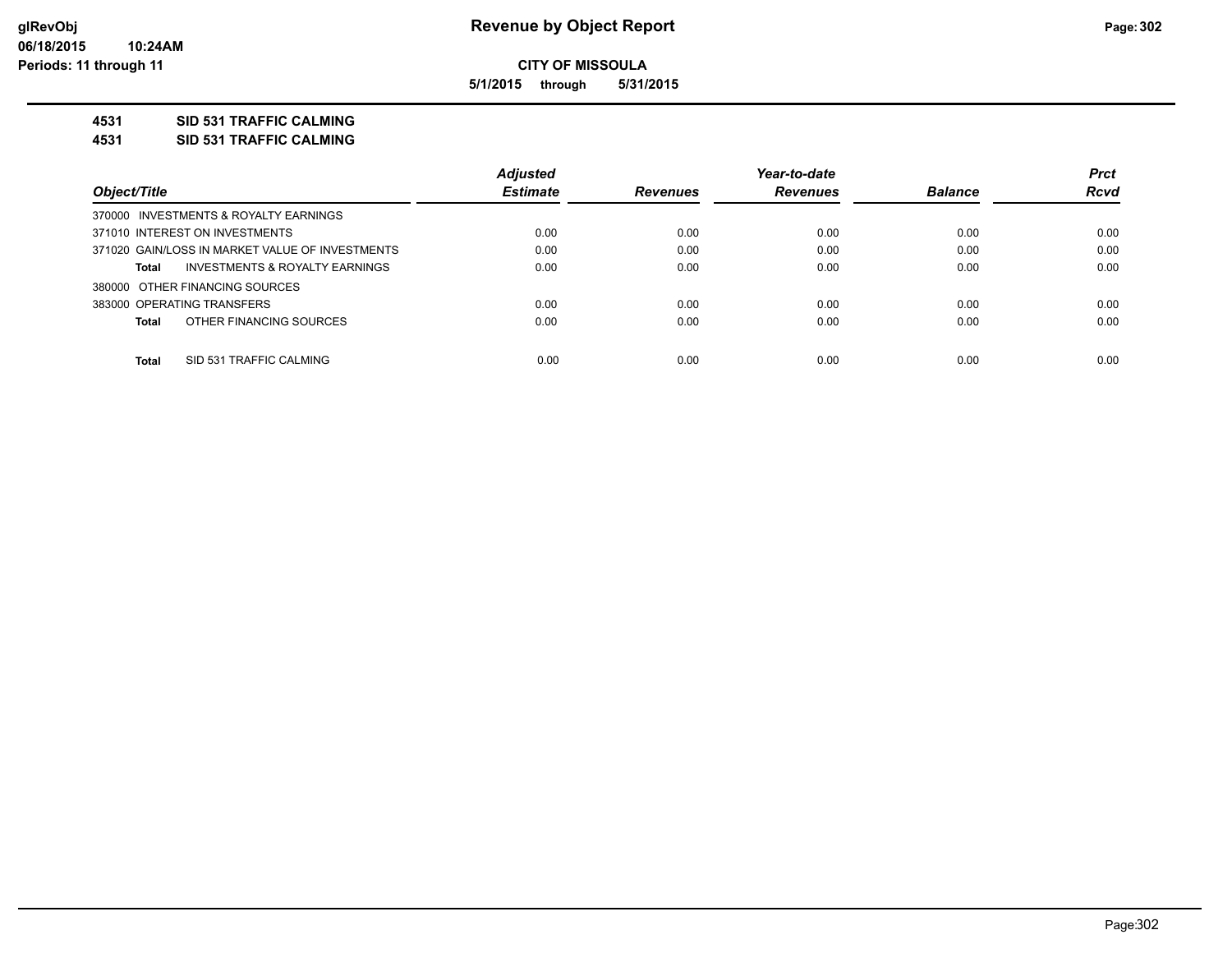**5/1/2015 through 5/31/2015**

#### **4531 SID 531 TRAFFIC CALMING**

| <b>Adjusted</b> |                                                                                                                                                                                         | Year-to-date    |                | <b>Prct</b> |
|-----------------|-----------------------------------------------------------------------------------------------------------------------------------------------------------------------------------------|-----------------|----------------|-------------|
| <b>Estimate</b> | <b>Revenues</b>                                                                                                                                                                         | <b>Revenues</b> | <b>Balance</b> | <b>Rcvd</b> |
|                 |                                                                                                                                                                                         |                 |                |             |
| 0.00            | 0.00                                                                                                                                                                                    | 0.00            | 0.00           | 0.00        |
| 0.00            | 0.00                                                                                                                                                                                    | 0.00            | 0.00           | 0.00        |
| 0.00            | 0.00                                                                                                                                                                                    | 0.00            | 0.00           | 0.00        |
|                 |                                                                                                                                                                                         |                 |                |             |
| 0.00            | 0.00                                                                                                                                                                                    | 0.00            | 0.00           | 0.00        |
| 0.00            | 0.00                                                                                                                                                                                    | 0.00            | 0.00           | 0.00        |
|                 |                                                                                                                                                                                         |                 |                | 0.00        |
|                 | 370000 INVESTMENTS & ROYALTY EARNINGS<br>371020 GAIN/LOSS IN MARKET VALUE OF INVESTMENT<br>INVESTMENTS & ROYALTY EARNINGS<br>OTHER FINANCING SOURCES<br>0.00<br>SID 531 TRAFFIC CALMING | 0.00            | 0.00           | 0.00        |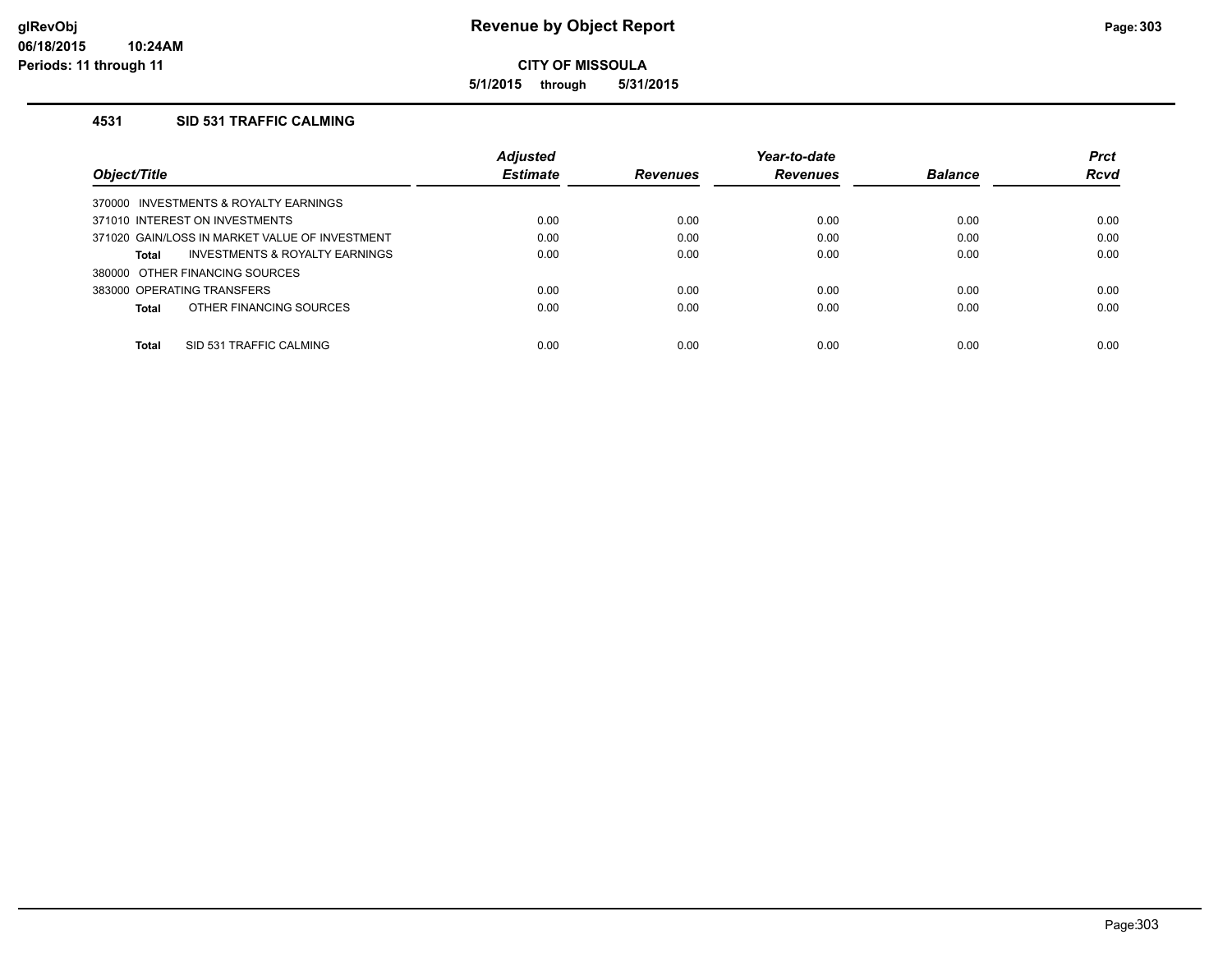**5/1/2015 through 5/31/2015**

**4532 MALONEY RANCH SID**

**4532 MALONEY RANCH SID**

|                                                 | <b>Adjusted</b> |                 | Year-to-date    |                | <b>Prct</b> |
|-------------------------------------------------|-----------------|-----------------|-----------------|----------------|-------------|
| Object/Title                                    | <b>Estimate</b> | <b>Revenues</b> | <b>Revenues</b> | <b>Balance</b> | <b>Rcvd</b> |
| 370000 INVESTMENTS & ROYALTY EARNINGS           |                 |                 |                 |                |             |
| 371010 INTEREST ON INVESTMENTS                  | 0.00            | 0.00            | 0.00            | 0.00           | 0.00        |
| 371020 GAIN/LOSS IN MARKET VALUE OF INVESTMENTS | 0.00            | 0.00            | 0.00            | 0.00           | 0.00        |
| INVESTMENTS & ROYALTY EARNINGS<br>Total         | 0.00            | 0.00            | 0.00            | 0.00           | 0.00        |
| 380000 OTHER FINANCING SOURCES                  |                 |                 |                 |                |             |
| 381030 SID BONDS PROCEEDS                       | 0.00            | 0.00            | 0.00            | 0.00           | 0.00        |
| OTHER FINANCING SOURCES<br><b>Total</b>         | 0.00            | 0.00            | 0.00            | 0.00           | 0.00        |
|                                                 |                 |                 |                 |                |             |
| <b>Total</b><br><b>MALONEY RANCH SID</b>        | 0.00            | 0.00            | 0.00            | 0.00           | 0.00        |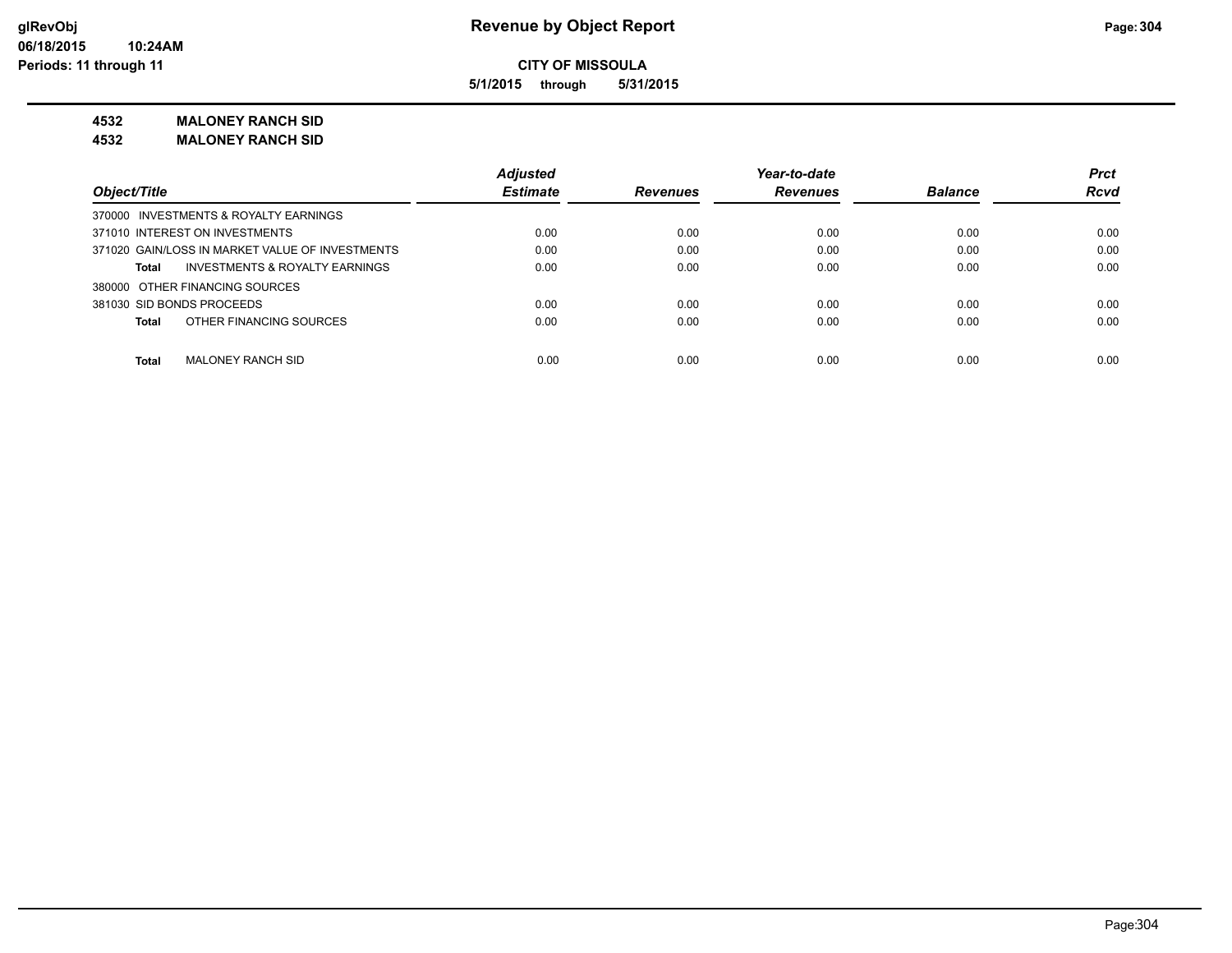**5/1/2015 through 5/31/2015**

#### **4532 MALONEY RANCH SID**

|                                                | <b>Adjusted</b> |                 | Year-to-date    |                | <b>Prct</b> |
|------------------------------------------------|-----------------|-----------------|-----------------|----------------|-------------|
| Object/Title                                   | <b>Estimate</b> | <b>Revenues</b> | <b>Revenues</b> | <b>Balance</b> | <b>Rcvd</b> |
| 370000 INVESTMENTS & ROYALTY EARNINGS          |                 |                 |                 |                |             |
| 371010 INTEREST ON INVESTMENTS                 | 0.00            | 0.00            | 0.00            | 0.00           | 0.00        |
| 371020 GAIN/LOSS IN MARKET VALUE OF INVESTMENT | 0.00            | 0.00            | 0.00            | 0.00           | 0.00        |
| INVESTMENTS & ROYALTY EARNINGS<br>Total        | 0.00            | 0.00            | 0.00            | 0.00           | 0.00        |
| 380000 OTHER FINANCING SOURCES                 |                 |                 |                 |                |             |
| 381030 SID BONDS PROCEEDS                      | 0.00            | 0.00            | 0.00            | 0.00           | 0.00        |
| OTHER FINANCING SOURCES<br>Total               | 0.00            | 0.00            | 0.00            | 0.00           | 0.00        |
|                                                |                 |                 |                 |                |             |
| Total<br>MALONEY RANCH SID                     | 0.00            | 0.00            | 0.00            | 0.00           | 0.00        |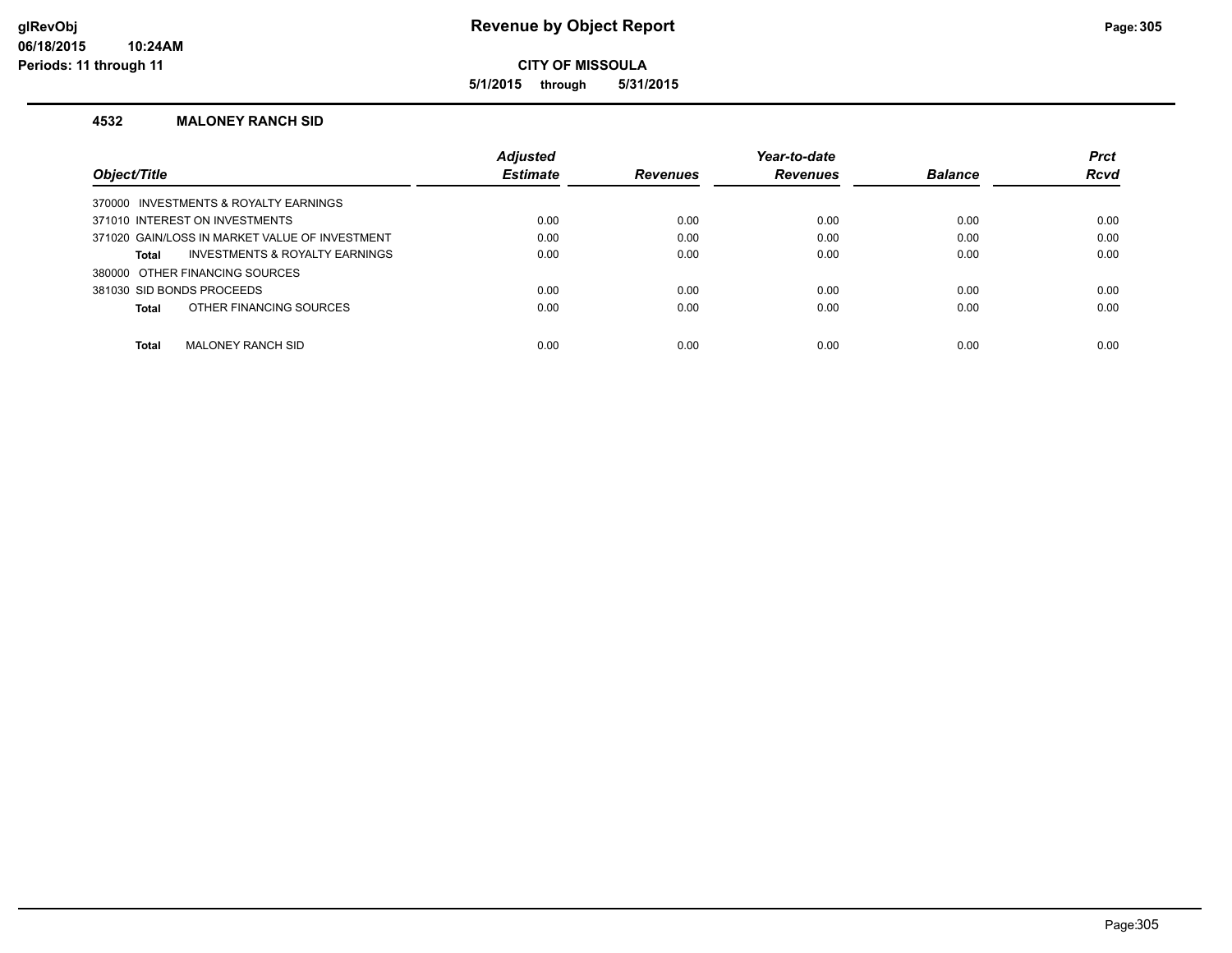**5/1/2015 through 5/31/2015**

## **4533 RATTLESNAKE SEWER SID**

#### **4533 RATTLESNAKE SEWER SID**

|                                                    | <b>Adjusted</b> |                 | Year-to-date    |                | <b>Prct</b> |
|----------------------------------------------------|-----------------|-----------------|-----------------|----------------|-------------|
| Object/Title                                       | <b>Estimate</b> | <b>Revenues</b> | <b>Revenues</b> | <b>Balance</b> | <b>Rcvd</b> |
| 330000 INTERGOVERNMENTAL REVENUES                  |                 |                 |                 |                |             |
| 334121 DNRC GRANT                                  | 0.00            | 0.00            | 0.00            | 0.00           | 0.00        |
| INTERGOVERNMENTAL REVENUES<br>Total                | 0.00            | 0.00            | 0.00            | 0.00           | 0.00        |
| 370000 INVESTMENTS & ROYALTY EARNINGS              |                 |                 |                 |                |             |
| 371010 INTEREST ON INVESTMENTS                     | 0.00            | 0.00            | 0.00            | 0.00           | 0.00        |
| 371020 GAIN/LOSS IN MARKET VALUE OF INVESTMENTS    | 0.00            | 0.00            | 0.00            | 0.00           | 0.00        |
| <b>INVESTMENTS &amp; ROYALTY EARNINGS</b><br>Total | 0.00            | 0.00            | 0.00            | 0.00           | 0.00        |
| 380000 OTHER FINANCING SOURCES                     |                 |                 |                 |                |             |
| 381002 SRF LOAN                                    | 0.00            | 0.00            | 0.00            | 0.00           | 0.00        |
| OTHER FINANCING SOURCES<br>Total                   | 0.00            | 0.00            | 0.00            | 0.00           | 0.00        |
| <b>RATTLESNAKE SEWER SID</b><br><b>Total</b>       | 0.00            | 0.00            | 0.00            | 0.00           | 0.00        |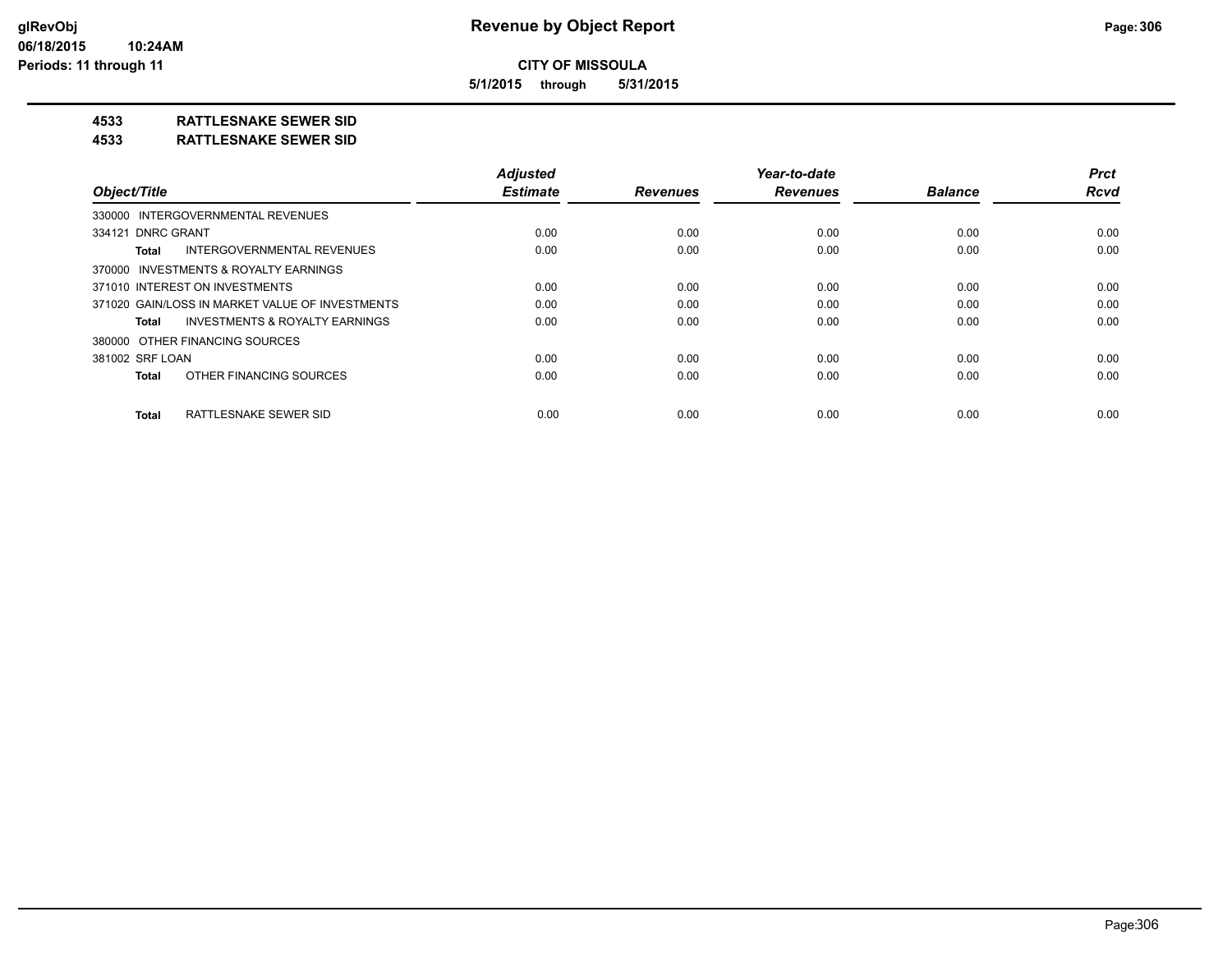**5/1/2015 through 5/31/2015**

#### **4533 RATTLESNAKE SEWER SID**

|                                                    | <b>Adjusted</b> |                 | Year-to-date    |                | <b>Prct</b> |
|----------------------------------------------------|-----------------|-----------------|-----------------|----------------|-------------|
| Object/Title                                       | <b>Estimate</b> | <b>Revenues</b> | <b>Revenues</b> | <b>Balance</b> | <b>Rcvd</b> |
| 330000 INTERGOVERNMENTAL REVENUES                  |                 |                 |                 |                |             |
| 334121 DNRC GRANT                                  | 0.00            | 0.00            | 0.00            | 0.00           | 0.00        |
| INTERGOVERNMENTAL REVENUES<br>Total                | 0.00            | 0.00            | 0.00            | 0.00           | 0.00        |
| 370000 INVESTMENTS & ROYALTY EARNINGS              |                 |                 |                 |                |             |
| 371010 INTEREST ON INVESTMENTS                     | 0.00            | 0.00            | 0.00            | 0.00           | 0.00        |
| 371020 GAIN/LOSS IN MARKET VALUE OF INVESTMENT     | 0.00            | 0.00            | 0.00            | 0.00           | 0.00        |
| <b>INVESTMENTS &amp; ROYALTY EARNINGS</b><br>Total | 0.00            | 0.00            | 0.00            | 0.00           | 0.00        |
| 380000 OTHER FINANCING SOURCES                     |                 |                 |                 |                |             |
| 381002 SRF LOAN                                    | 0.00            | 0.00            | 0.00            | 0.00           | 0.00        |
| OTHER FINANCING SOURCES<br>Total                   | 0.00            | 0.00            | 0.00            | 0.00           | 0.00        |
|                                                    |                 |                 |                 |                |             |
| <b>RATTLESNAKE SEWER SID</b><br>Total              | 0.00            | 0.00            | 0.00            | 0.00           | 0.00        |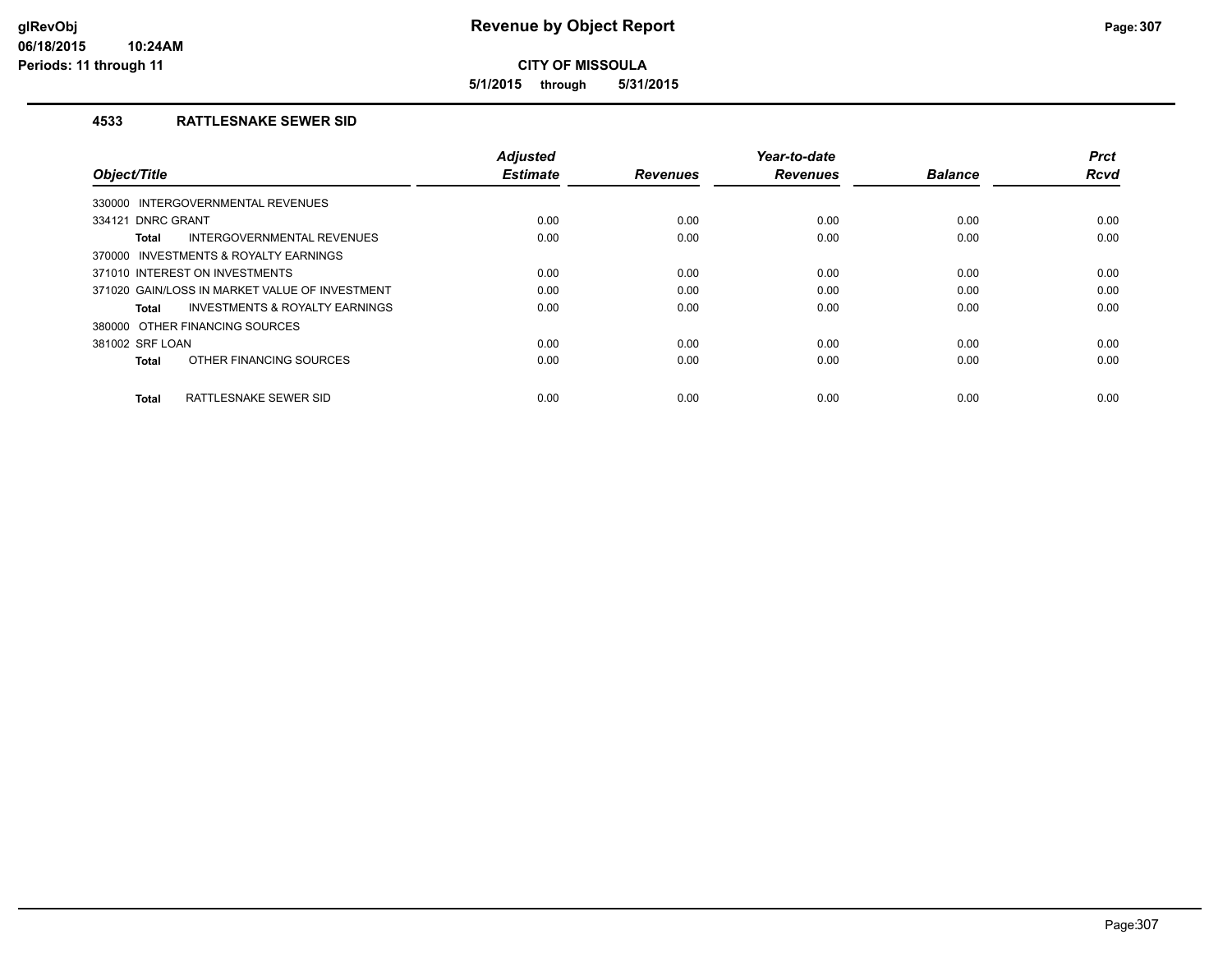**5/1/2015 through 5/31/2015**

## **4534 SID 534 LINCOLNWOOD**

#### **4534 SID 534 LINCOLNWOOD**

|                                                    | <b>Adjusted</b> |                 | Year-to-date    |                | <b>Prct</b> |
|----------------------------------------------------|-----------------|-----------------|-----------------|----------------|-------------|
| Object/Title                                       | <b>Estimate</b> | <b>Revenues</b> | <b>Revenues</b> | <b>Balance</b> | <b>Rcvd</b> |
| 330000 INTERGOVERNMENTAL REVENUES                  |                 |                 |                 |                |             |
| 334121 DNRC GRANT                                  | 0.00            | 0.00            | 0.00            | 0.00           | 0.00        |
| INTERGOVERNMENTAL REVENUES<br>Total                | 0.00            | 0.00            | 0.00            | 0.00           | 0.00        |
| 370000 INVESTMENTS & ROYALTY EARNINGS              |                 |                 |                 |                |             |
| 371010 INTEREST ON INVESTMENTS                     | 0.00            | 0.00            | 0.00            | 0.00           | 0.00        |
| 371020 GAIN/LOSS IN MARKET VALUE OF INVESTMENTS    | 0.00            | 0.00            | 0.00            | 0.00           | 0.00        |
| <b>INVESTMENTS &amp; ROYALTY EARNINGS</b><br>Total | 0.00            | 0.00            | 0.00            | 0.00           | 0.00        |
| 380000 OTHER FINANCING SOURCES                     |                 |                 |                 |                |             |
| 381002 SRF LOAN                                    | 0.00            | 0.00            | 0.00            | 0.00           | 0.00        |
| OTHER FINANCING SOURCES<br>Total                   | 0.00            | 0.00            | 0.00            | 0.00           | 0.00        |
| SID 534 LINCOLNWOOD<br>Total                       | 0.00            | 0.00            | 0.00            | 0.00           | 0.00        |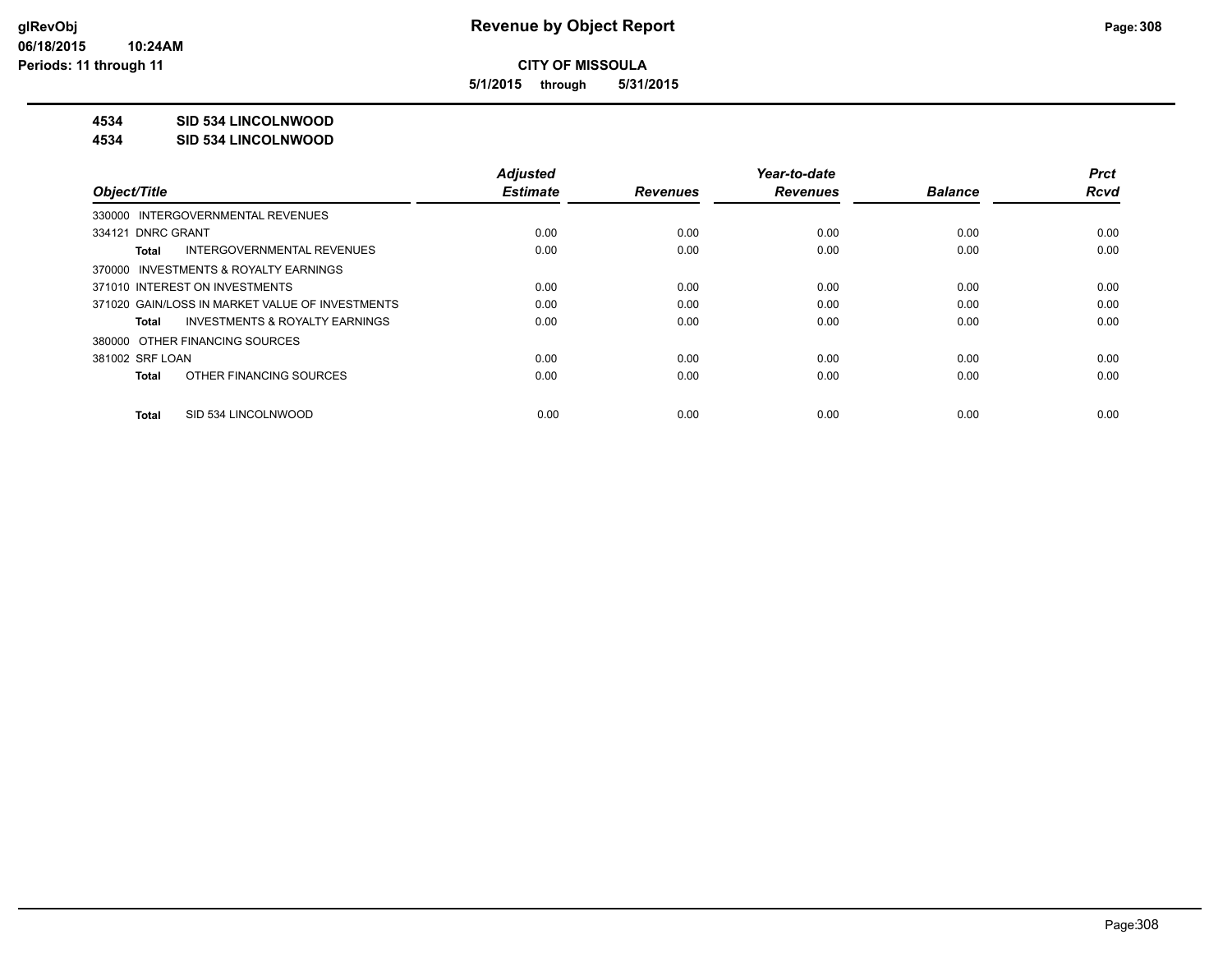**5/1/2015 through 5/31/2015**

#### **4534 SID 534 LINCOLNWOOD**

|                                                | <b>Adjusted</b> |                 | Year-to-date    |                | <b>Prct</b> |
|------------------------------------------------|-----------------|-----------------|-----------------|----------------|-------------|
| Object/Title                                   | <b>Estimate</b> | <b>Revenues</b> | <b>Revenues</b> | <b>Balance</b> | <b>Rcvd</b> |
| 330000 INTERGOVERNMENTAL REVENUES              |                 |                 |                 |                |             |
| 334121 DNRC GRANT                              | 0.00            | 0.00            | 0.00            | 0.00           | 0.00        |
| INTERGOVERNMENTAL REVENUES<br><b>Total</b>     | 0.00            | 0.00            | 0.00            | 0.00           | 0.00        |
| 370000 INVESTMENTS & ROYALTY EARNINGS          |                 |                 |                 |                |             |
| 371010 INTEREST ON INVESTMENTS                 | 0.00            | 0.00            | 0.00            | 0.00           | 0.00        |
| 371020 GAIN/LOSS IN MARKET VALUE OF INVESTMENT | 0.00            | 0.00            | 0.00            | 0.00           | 0.00        |
| INVESTMENTS & ROYALTY EARNINGS<br><b>Total</b> | 0.00            | 0.00            | 0.00            | 0.00           | 0.00        |
| 380000 OTHER FINANCING SOURCES                 |                 |                 |                 |                |             |
| 381002 SRF LOAN                                | 0.00            | 0.00            | 0.00            | 0.00           | 0.00        |
| OTHER FINANCING SOURCES<br><b>Total</b>        | 0.00            | 0.00            | 0.00            | 0.00           | 0.00        |
|                                                |                 |                 |                 |                |             |
| SID 534 LINCOLNWOOD<br><b>Total</b>            | 0.00            | 0.00            | 0.00            | 0.00           | 0.00        |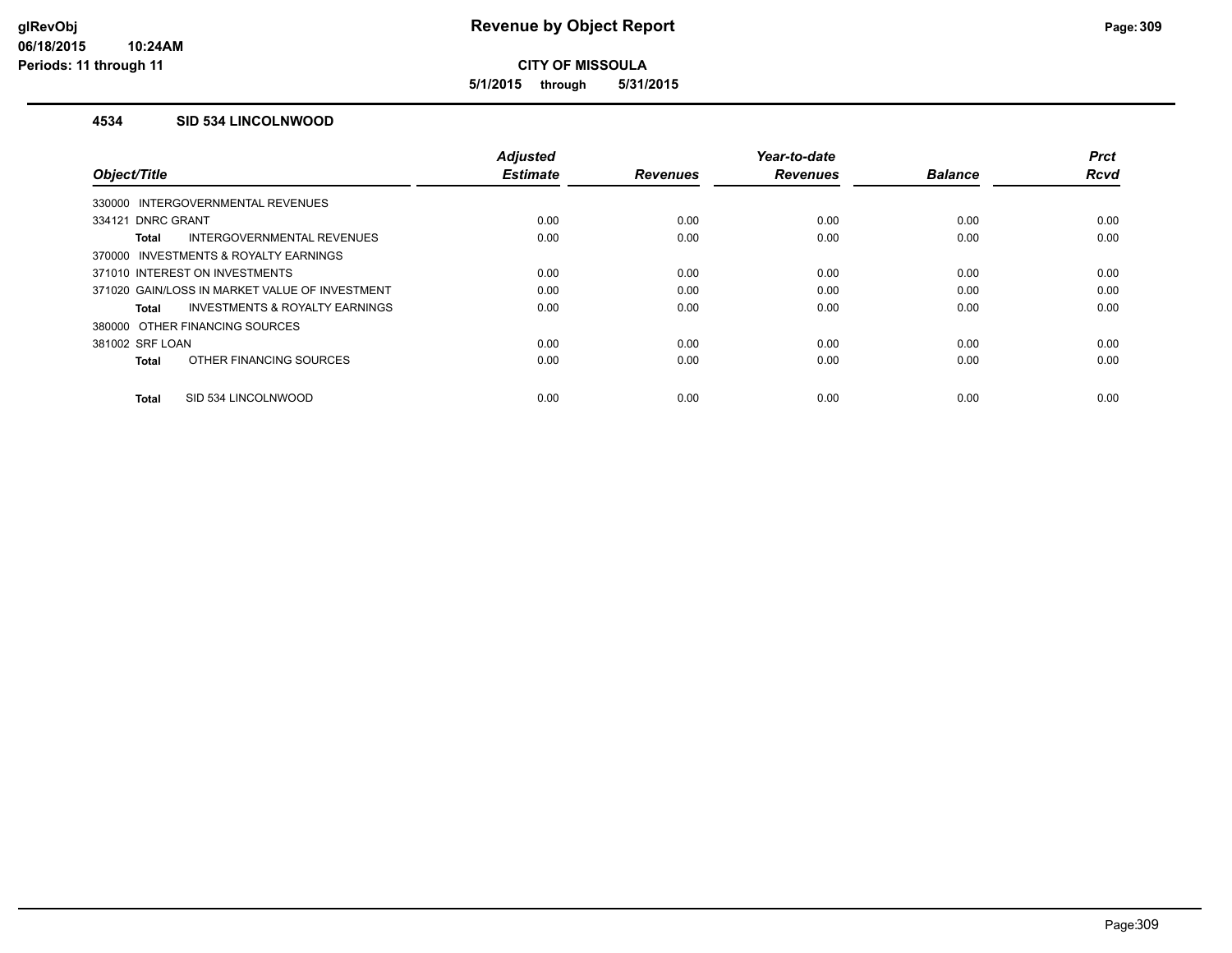**5/1/2015 through 5/31/2015**

## **4535 SLANT STREET TRAFFIC CALMING**

#### **4535 SLANT STREET TRAFFIC CALMING**

|                                                 | <b>Adjusted</b> |                 | Year-to-date    |                | <b>Prct</b> |
|-------------------------------------------------|-----------------|-----------------|-----------------|----------------|-------------|
| Object/Title                                    | <b>Estimate</b> | <b>Revenues</b> | <b>Revenues</b> | <b>Balance</b> | <b>Rcvd</b> |
| 370000 INVESTMENTS & ROYALTY EARNINGS           |                 |                 |                 |                |             |
| 371010 INTEREST ON INVESTMENTS                  | 0.00            | 0.00            | 0.00            | 0.00           | 0.00        |
| 371020 GAIN/LOSS IN MARKET VALUE OF INVESTMENTS | 0.00            | 0.00            | 0.00            | 0.00           | 0.00        |
| INVESTMENTS & ROYALTY EARNINGS<br>Total         | 0.00            | 0.00            | 0.00            | 0.00           | 0.00        |
| 380000 OTHER FINANCING SOURCES                  |                 |                 |                 |                |             |
| 383000 OPERATING TRANSFERS                      | 0.00            | 0.00            | 0.00            | 0.00           | 0.00        |
| OTHER FINANCING SOURCES<br><b>Total</b>         | 0.00            | 0.00            | 0.00            | 0.00           | 0.00        |
| <b>Total</b><br>SLANT STREET TRAFFIC CALMING    | 0.00            | 0.00            | 0.00            | 0.00           | 0.00        |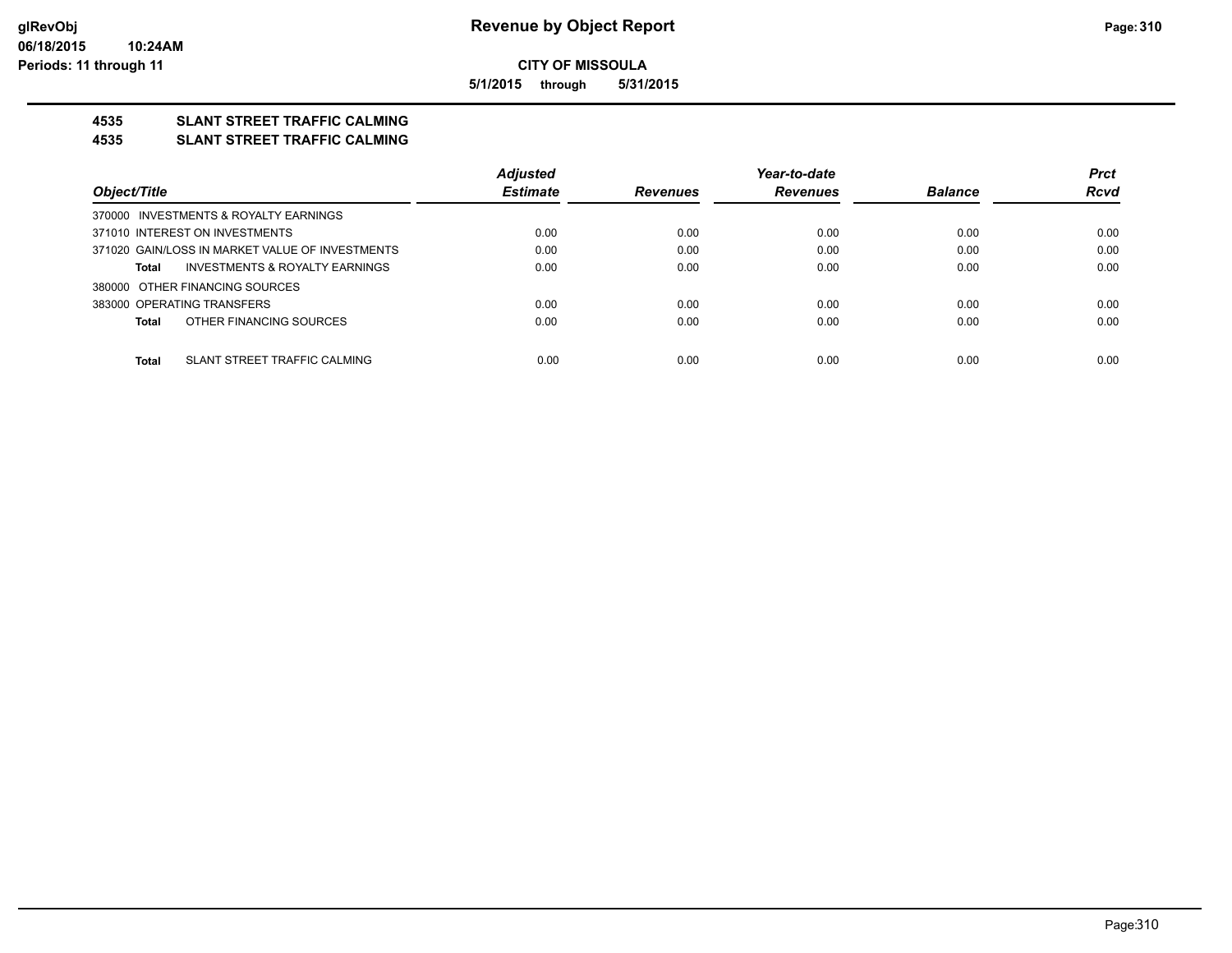**5/1/2015 through 5/31/2015**

## **4535 SLANT STREET TRAFFIC CALMING**

|                                                | <b>Adjusted</b> |                 | Year-to-date    |                | <b>Prct</b> |
|------------------------------------------------|-----------------|-----------------|-----------------|----------------|-------------|
| Object/Title                                   | <b>Estimate</b> | <b>Revenues</b> | <b>Revenues</b> | <b>Balance</b> | <b>Rcvd</b> |
| 370000 INVESTMENTS & ROYALTY EARNINGS          |                 |                 |                 |                |             |
| 371010 INTEREST ON INVESTMENTS                 | 0.00            | 0.00            | 0.00            | 0.00           | 0.00        |
| 371020 GAIN/LOSS IN MARKET VALUE OF INVESTMENT | 0.00            | 0.00            | 0.00            | 0.00           | 0.00        |
| INVESTMENTS & ROYALTY EARNINGS<br>Total        | 0.00            | 0.00            | 0.00            | 0.00           | 0.00        |
| 380000 OTHER FINANCING SOURCES                 |                 |                 |                 |                |             |
| 383000 OPERATING TRANSFERS                     | 0.00            | 0.00            | 0.00            | 0.00           | 0.00        |
| OTHER FINANCING SOURCES<br>Total               | 0.00            | 0.00            | 0.00            | 0.00           | 0.00        |
|                                                |                 |                 |                 |                |             |
| Total<br>SLANT STREET TRAFFIC CALMING          | 0.00            | 0.00            | 0.00            | 0.00           | 0.00        |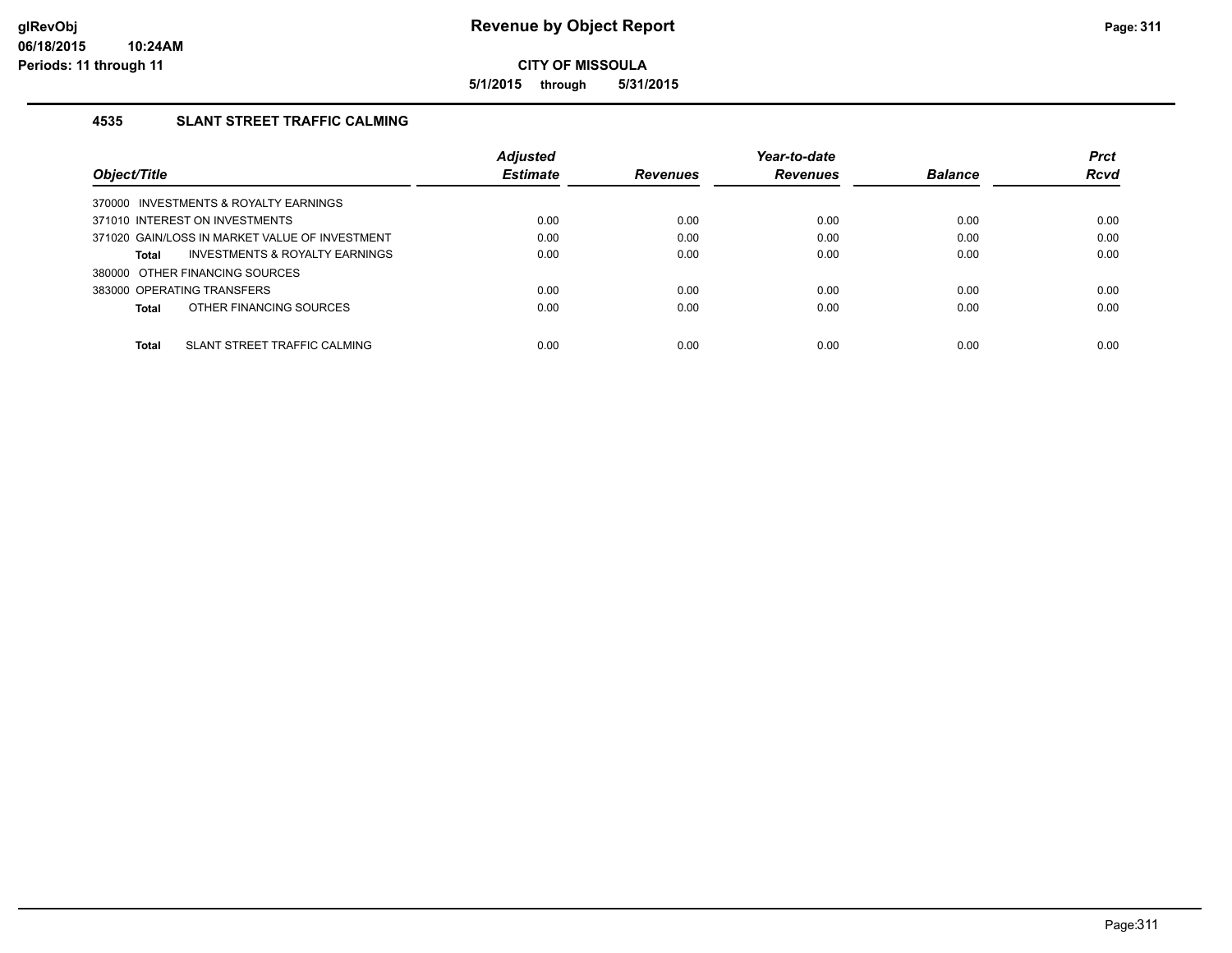**5/1/2015 through 5/31/2015**

# **4536 SID536 LINCOLNWOOD SWR PH2**

#### **4536 SID536 LINCOLNWOOD SWR PH2**

|                                                     | <b>Adjusted</b> |                 | Year-to-date    |                | <b>Prct</b> |
|-----------------------------------------------------|-----------------|-----------------|-----------------|----------------|-------------|
| Object/Title                                        | <b>Estimate</b> | <b>Revenues</b> | <b>Revenues</b> | <b>Balance</b> | Rcvd        |
| 330000 INTERGOVERNMENTAL REVENUES                   |                 |                 |                 |                |             |
| 334121 DNRC GRANT                                   | 0.00            | 0.00            | 0.00            | 0.00           | 0.00        |
| <b>INTERGOVERNMENTAL REVENUES</b><br>Total          | 0.00            | 0.00            | 0.00            | 0.00           | 0.00        |
| 360000 MISCELLANEOUS REVENUES                       |                 |                 |                 |                |             |
| 365001 GRANTS & DONATIONS                           | 0.00            | 0.00            | 0.00            | 0.00           | 0.00        |
| <b>MISCELLANEOUS REVENUES</b><br>Total              | 0.00            | 0.00            | 0.00            | 0.00           | 0.00        |
| <b>INVESTMENTS &amp; ROYALTY EARNINGS</b><br>370000 |                 |                 |                 |                |             |
| 371010 INTEREST ON INVESTMENTS                      | 0.00            | 0.00            | 0.00            | 0.00           | 0.00        |
| 371020 GAIN/LOSS IN MARKET VALUE OF INVESTMENTS     | 0.00            | 0.00            | 0.00            | 0.00           | 0.00        |
| <b>INVESTMENTS &amp; ROYALTY EARNINGS</b><br>Total  | 0.00            | 0.00            | 0.00            | 0.00           | 0.00        |
| 380000 OTHER FINANCING SOURCES                      |                 |                 |                 |                |             |
| 381030 SID BONDS PROCEEDS                           | 0.00            | 0.00            | 0.00            | 0.00           | 0.00        |
| OTHER FINANCING SOURCES<br>Total                    | 0.00            | 0.00            | 0.00            | 0.00           | 0.00        |
|                                                     |                 |                 |                 |                |             |
| SID536 LINCOLNWOOD SWR PH2<br><b>Total</b>          | 0.00            | 0.00            | 0.00            | 0.00           | 0.00        |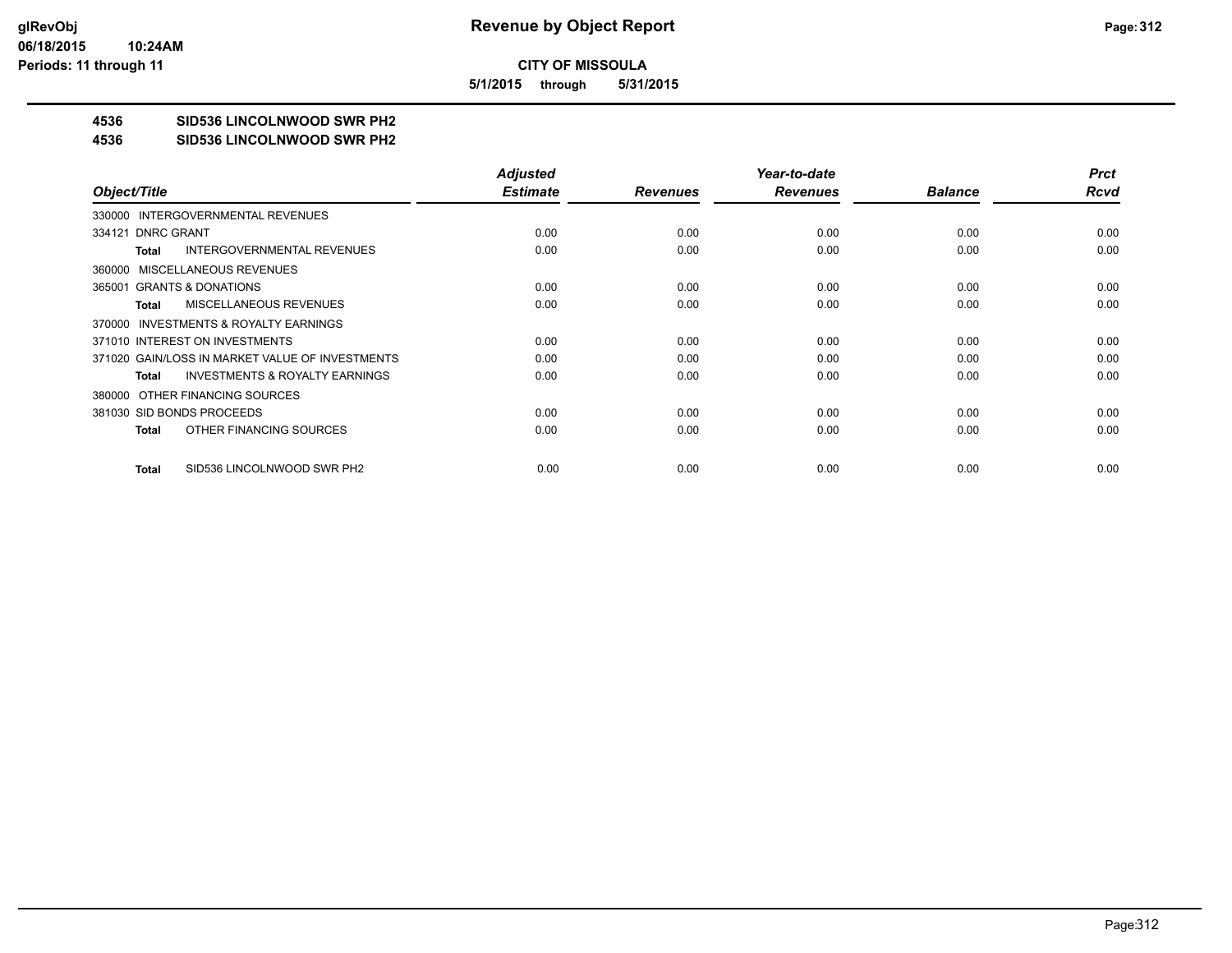**5/1/2015 through 5/31/2015**

## **4536 SID536 LINCOLNWOOD SWR PH2**

| Object/Title                                              | <b>Adjusted</b><br><b>Estimate</b> | <b>Revenues</b> | Year-to-date<br><b>Revenues</b> | <b>Balance</b> | <b>Prct</b><br><b>Rcvd</b> |
|-----------------------------------------------------------|------------------------------------|-----------------|---------------------------------|----------------|----------------------------|
| INTERGOVERNMENTAL REVENUES<br>330000                      |                                    |                 |                                 |                |                            |
| 334121 DNRC GRANT                                         | 0.00                               | 0.00            | 0.00                            | 0.00           | 0.00                       |
|                                                           |                                    |                 |                                 |                |                            |
| INTERGOVERNMENTAL REVENUES<br><b>Total</b>                | 0.00                               | 0.00            | 0.00                            | 0.00           | 0.00                       |
| <b>MISCELLANEOUS REVENUES</b><br>360000                   |                                    |                 |                                 |                |                            |
| 365001 GRANTS & DONATIONS                                 | 0.00                               | 0.00            | 0.00                            | 0.00           | 0.00                       |
| MISCELLANEOUS REVENUES<br><b>Total</b>                    | 0.00                               | 0.00            | 0.00                            | 0.00           | 0.00                       |
| <b>INVESTMENTS &amp; ROYALTY EARNINGS</b><br>370000       |                                    |                 |                                 |                |                            |
| 371010 INTEREST ON INVESTMENTS                            | 0.00                               | 0.00            | 0.00                            | 0.00           | 0.00                       |
| 371020 GAIN/LOSS IN MARKET VALUE OF INVESTMENT            | 0.00                               | 0.00            | 0.00                            | 0.00           | 0.00                       |
| <b>INVESTMENTS &amp; ROYALTY EARNINGS</b><br><b>Total</b> | 0.00                               | 0.00            | 0.00                            | 0.00           | 0.00                       |
| 380000 OTHER FINANCING SOURCES                            |                                    |                 |                                 |                |                            |
| 381030 SID BONDS PROCEEDS                                 | 0.00                               | 0.00            | 0.00                            | 0.00           | 0.00                       |
| OTHER FINANCING SOURCES<br><b>Total</b>                   | 0.00                               | 0.00            | 0.00                            | 0.00           | 0.00                       |
| SID536 LINCOLNWOOD SWR PH2<br><b>Total</b>                | 0.00                               | 0.00            | 0.00                            | 0.00           | 0.00                       |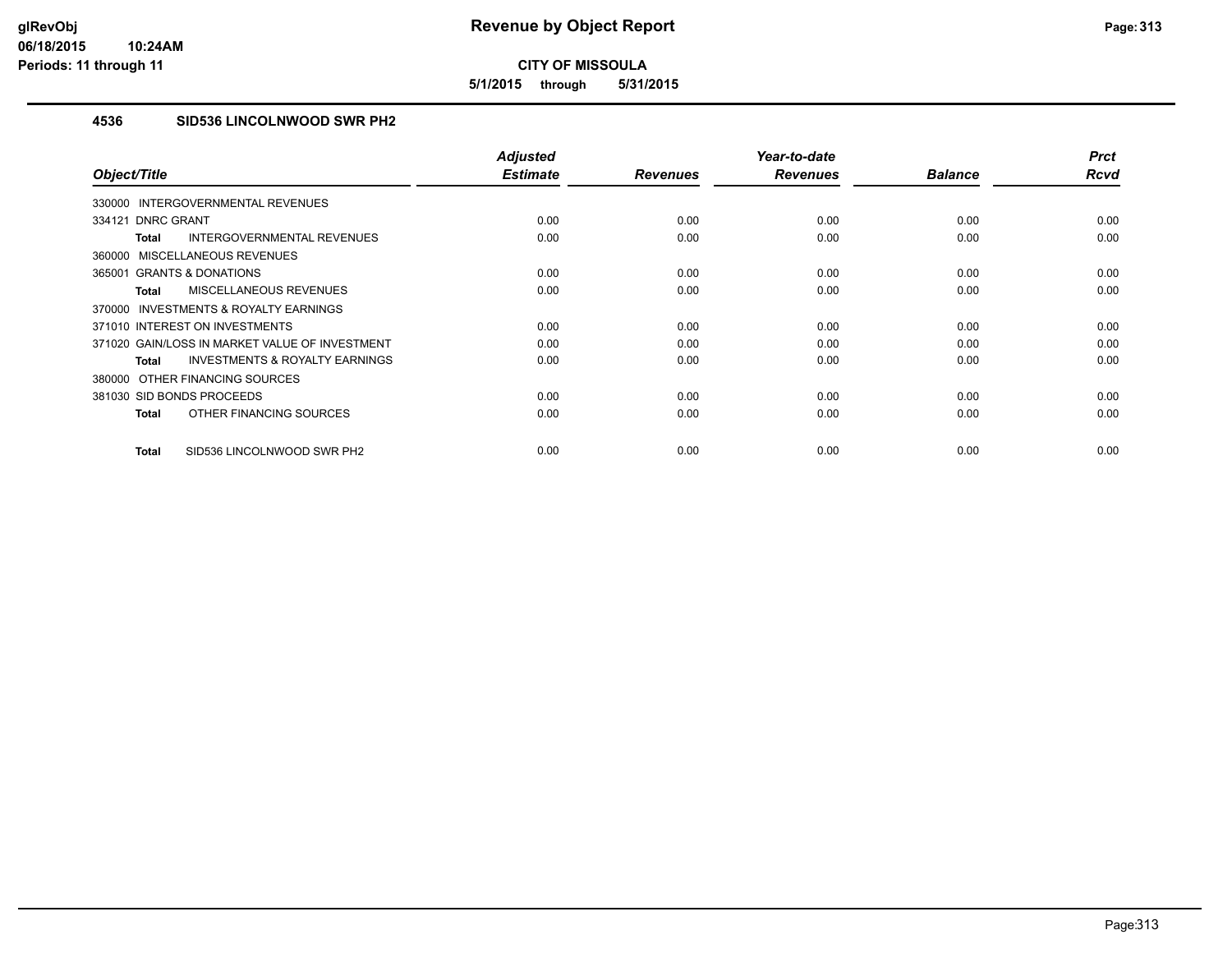**5/1/2015 through 5/31/2015**

#### **4538 SID 538 HILLVIEW WAY**

**4538 SID 538 HILLVIEW WAY**

|                                                    | <b>Adjusted</b> |                 | Year-to-date    |                | <b>Prct</b> |
|----------------------------------------------------|-----------------|-----------------|-----------------|----------------|-------------|
| Object/Title                                       | <b>Estimate</b> | <b>Revenues</b> | <b>Revenues</b> | <b>Balance</b> | <b>Rcvd</b> |
| 370000 INVESTMENTS & ROYALTY EARNINGS              |                 |                 |                 |                |             |
| 371010 INTEREST ON INVESTMENTS                     | 0.00            | 0.00            | 0.00            | 0.00           | 0.00        |
| 371020 GAIN/LOSS IN MARKET VALUE OF INVESTMENTS    | 0.00            | 0.00            | 0.00            | 0.00           | 0.00        |
| <b>INVESTMENTS &amp; ROYALTY EARNINGS</b><br>Total | 0.00            | 0.00            | 0.00            | 0.00           | 0.00        |
| 380000 OTHER FINANCING SOURCES                     |                 |                 |                 |                |             |
| 383000 OPERATING TRANSFERS                         | 0.00            | 0.00            | 0.00            | 0.00           | 0.00        |
| OTHER FINANCING SOURCES<br>Total                   | 0.00            | 0.00            | 0.00            | 0.00           | 0.00        |
|                                                    |                 |                 |                 |                |             |
| Total<br>SID 538 HILLVIEW WAY                      | 0.00            | 0.00            | 0.00            | 0.00           | 0.00        |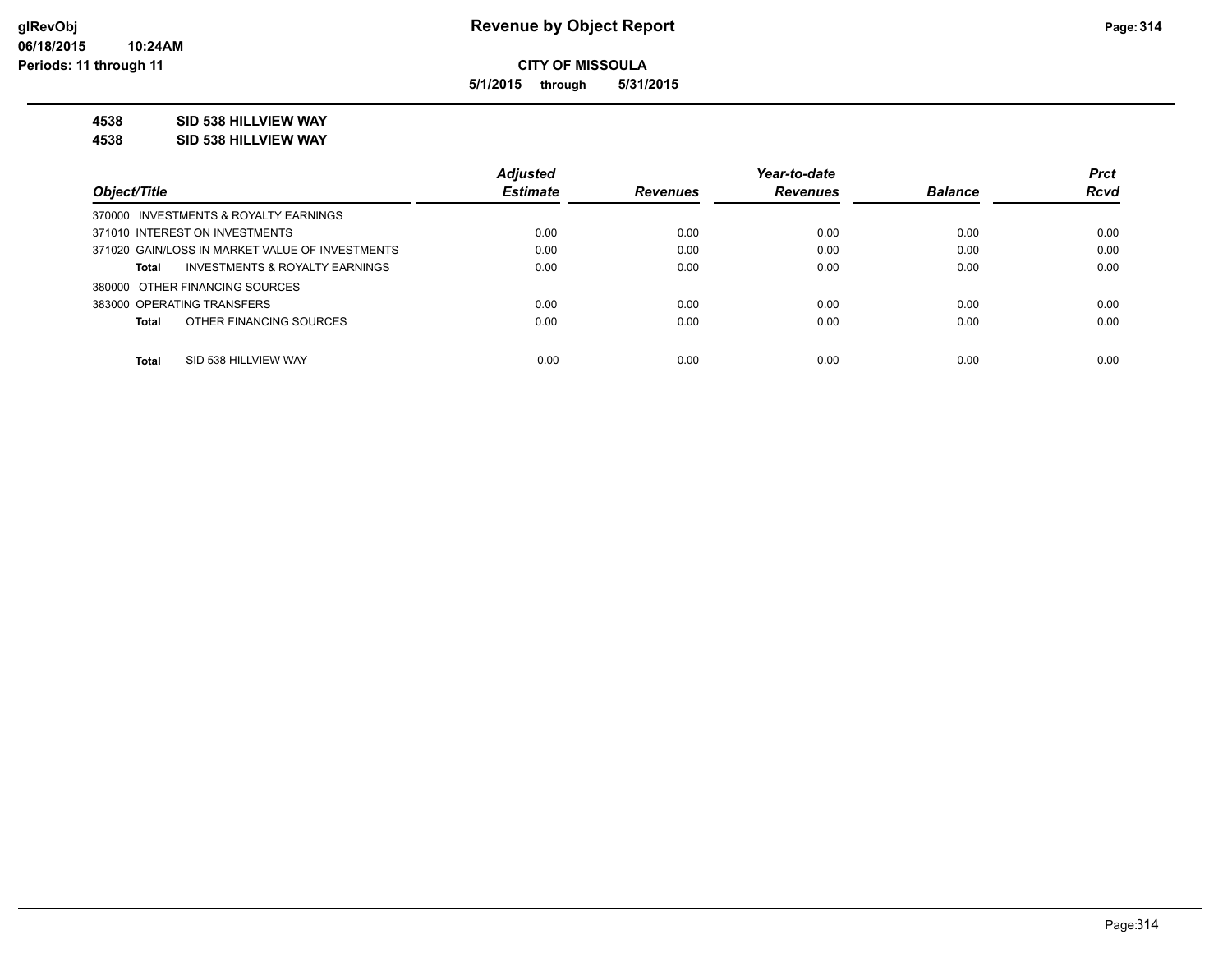**5/1/2015 through 5/31/2015**

#### **4538 SID 538 HILLVIEW WAY**

|              |                                                | <b>Adjusted</b> |                 | Year-to-date    |                | <b>Prct</b> |
|--------------|------------------------------------------------|-----------------|-----------------|-----------------|----------------|-------------|
| Object/Title |                                                | <b>Estimate</b> | <b>Revenues</b> | <b>Revenues</b> | <b>Balance</b> | <b>Rcvd</b> |
|              | 370000 INVESTMENTS & ROYALTY EARNINGS          |                 |                 |                 |                |             |
|              | 371010 INTEREST ON INVESTMENTS                 | 0.00            | 0.00            | 0.00            | 0.00           | 0.00        |
|              | 371020 GAIN/LOSS IN MARKET VALUE OF INVESTMENT | 0.00            | 0.00            | 0.00            | 0.00           | 0.00        |
| Total        | INVESTMENTS & ROYALTY EARNINGS                 | 0.00            | 0.00            | 0.00            | 0.00           | 0.00        |
|              | 380000 OTHER FINANCING SOURCES                 |                 |                 |                 |                |             |
|              | 383000 OPERATING TRANSFERS                     | 0.00            | 0.00            | 0.00            | 0.00           | 0.00        |
| Total        | OTHER FINANCING SOURCES                        | 0.00            | 0.00            | 0.00            | 0.00           | 0.00        |
| Total        | SID 538 HILLVIEW WAY                           | 0.00            | 0.00            | 0.00            | 0.00           | 0.00        |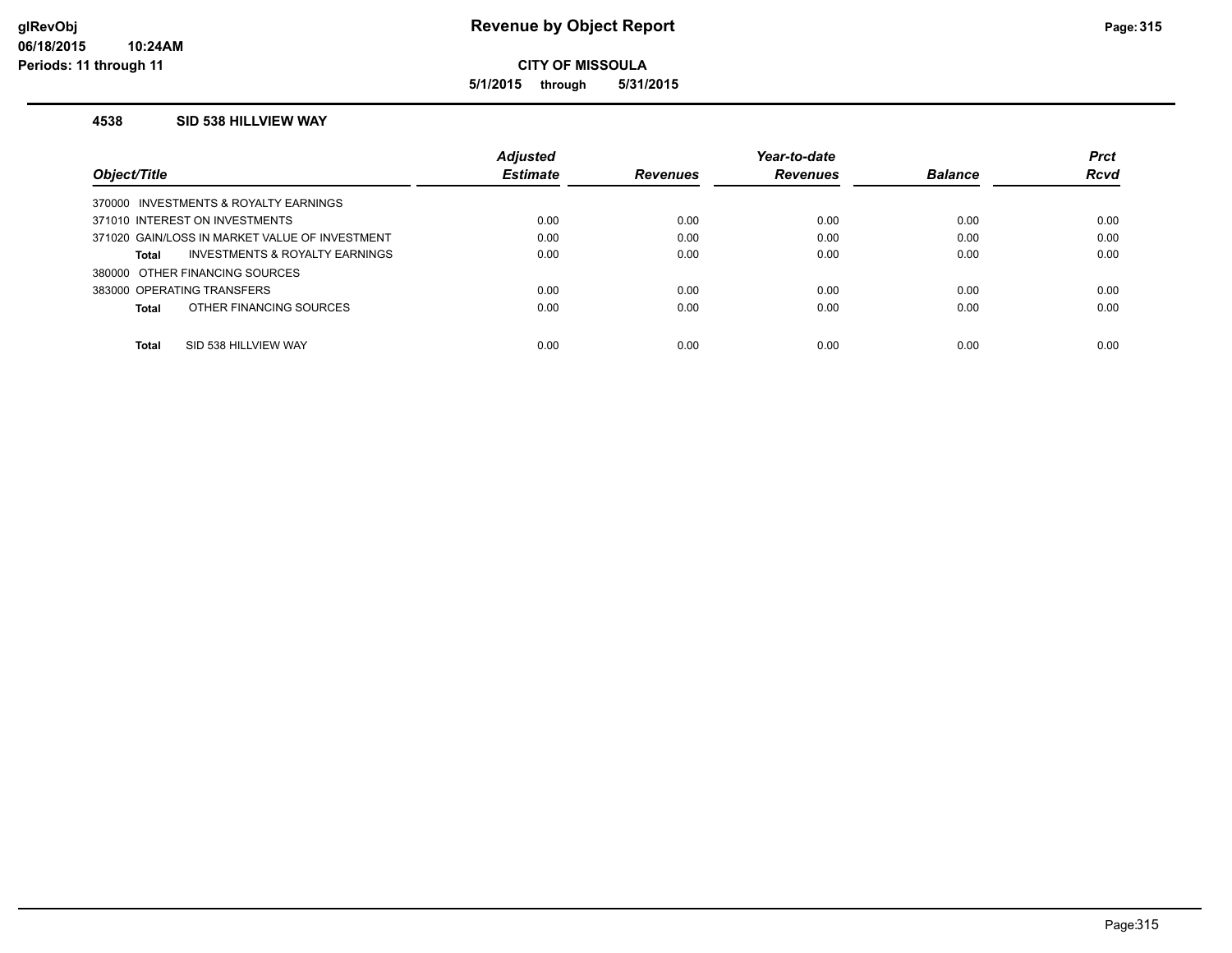**5/1/2015 through 5/31/2015**

**4539 SID 539 4th STREET**

**4539 SID 539 4th STREET**

|                                                | <b>Adiusted</b> |                 | Year-to-date    |                | <b>Prct</b> |
|------------------------------------------------|-----------------|-----------------|-----------------|----------------|-------------|
| Object/Title                                   | <b>Estimate</b> | <b>Revenues</b> | <b>Revenues</b> | <b>Balance</b> | <b>Rcvd</b> |
| 370000 INVESTMENTS & ROYALTY EARNINGS          |                 |                 |                 |                |             |
| 371010 INTEREST ON INVESTMENTS                 | 0.00            | 0.00            | 0.00            | 0.00           | 0.00        |
| INVESTMENTS & ROYALTY EARNINGS<br><b>Total</b> | 0.00            | 0.00            | 0.00            | 0.00           | 0.00        |
| 380000 OTHER FINANCING SOURCES                 |                 |                 |                 |                |             |
| 383000 OPERATING TRANSFERS                     | 0.00            | 0.00            | 0.00            | 0.00           | 0.00        |
| OTHER FINANCING SOURCES<br><b>Total</b>        | 0.00            | 0.00            | 0.00            | 0.00           | 0.00        |
|                                                |                 |                 |                 |                |             |
| SID 539 4th STREET<br><b>Total</b>             | 0.00            | 0.00            | 0.00            | 0.00           | 0.00        |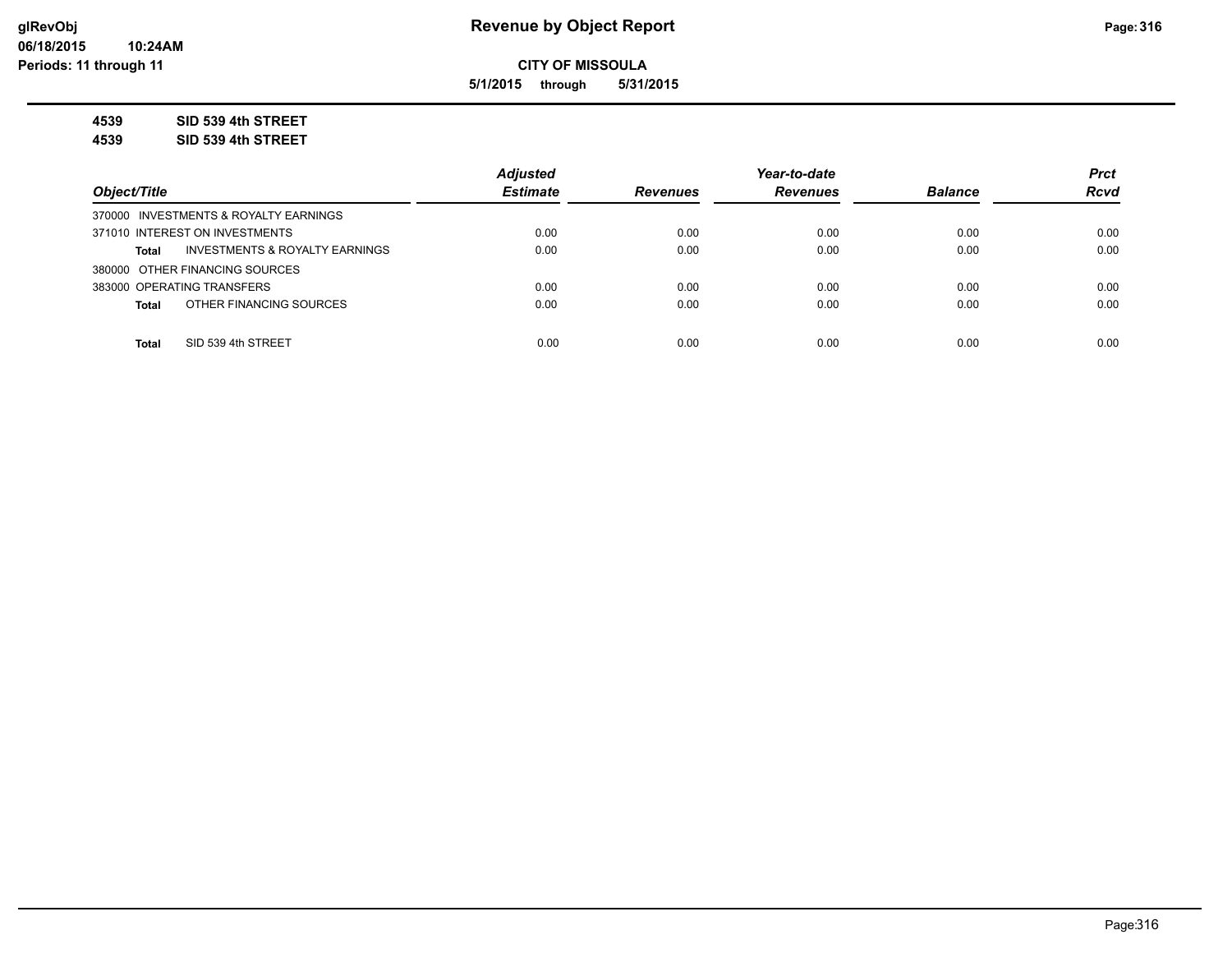**5/1/2015 through 5/31/2015**

#### **4539 SID 539 4th STREET**

| Object/Title                                       | <b>Adjusted</b><br><b>Estimate</b> | <b>Revenues</b> | Year-to-date<br><b>Revenues</b> | <b>Balance</b> | <b>Prct</b><br><b>Rcvd</b> |
|----------------------------------------------------|------------------------------------|-----------------|---------------------------------|----------------|----------------------------|
| 370000 INVESTMENTS & ROYALTY EARNINGS              |                                    |                 |                                 |                |                            |
| 371010 INTEREST ON INVESTMENTS                     | 0.00                               | 0.00            | 0.00                            | 0.00           | 0.00                       |
| <b>INVESTMENTS &amp; ROYALTY EARNINGS</b><br>Total | 0.00                               | 0.00            | 0.00                            | 0.00           | 0.00                       |
| 380000 OTHER FINANCING SOURCES                     |                                    |                 |                                 |                |                            |
| 383000 OPERATING TRANSFERS                         | 0.00                               | 0.00            | 0.00                            | 0.00           | 0.00                       |
| OTHER FINANCING SOURCES<br><b>Total</b>            | 0.00                               | 0.00            | 0.00                            | 0.00           | 0.00                       |
|                                                    |                                    |                 |                                 |                |                            |
| SID 539 4th STREET<br>Total                        | 0.00                               | 0.00            | 0.00                            | 0.00           | 0.00                       |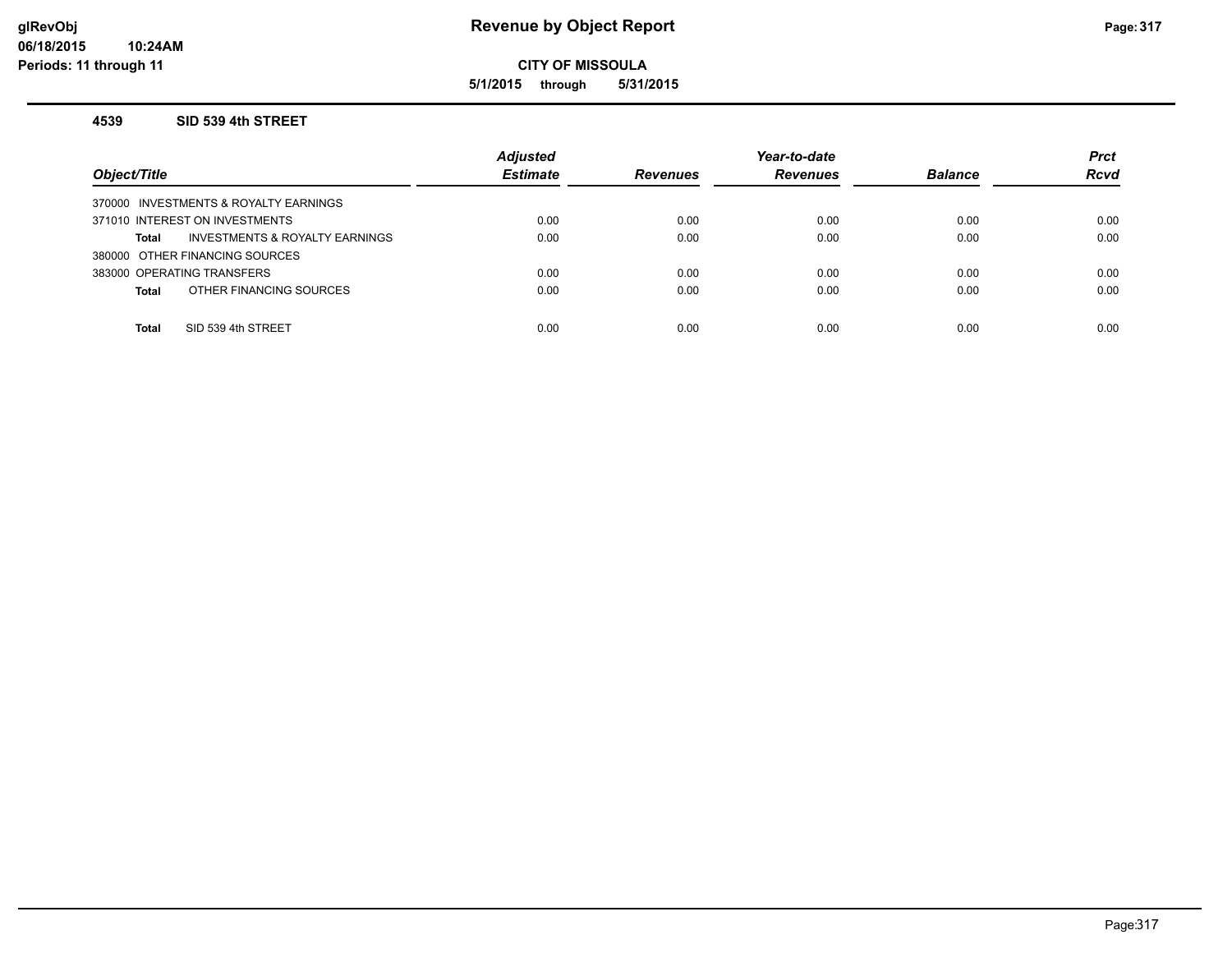**5/1/2015 through 5/31/2015**

**4540 SID 540 ENGLAND BLVD**

**4540 SID 540 ENGLAND BLVD**

|                                                           | <b>Adjusted</b> |                 | Year-to-date    |                | <b>Prct</b> |
|-----------------------------------------------------------|-----------------|-----------------|-----------------|----------------|-------------|
| Object/Title                                              | <b>Estimate</b> | <b>Revenues</b> | <b>Revenues</b> | <b>Balance</b> | <b>Rcvd</b> |
| TAXES/ASSESSMENTS<br>310000                               |                 |                 |                 |                |             |
| PENALTIES & INTEREST<br>312001                            | 0.00            | 0.00            | 0.00            | 0.00           | 0.00        |
| TAXES/ASSESSMENTS<br>Total                                | 0.00            | 0.00            | 0.00            | 0.00           | 0.00        |
| MISCELLANEOUS REVENUES<br>360000                          |                 |                 |                 |                |             |
| 363020 PROPERTY ASSESSMENTS                               | 0.00            | 0.00            | 0.00            | 0.00           | 0.00        |
| PAYOFF PRINCIPAL ASSESSMENTS<br>363021                    | 0.00            | 0.00            | 0.00            | 0.00           | 0.00        |
| 363022 BOND INTEREST ASSESSMENTS                          | 0.00            | 0.00            | 0.00            | 0.00           | 0.00        |
| 363040 PENALTY AND INTEREST                               | 0.00            | 0.00            | 0.00            | 0.00           | 0.00        |
| MISCELLANEOUS REVENUES<br>Total                           | 0.00            | 0.00            | 0.00            | 0.00           | 0.00        |
| <b>INVESTMENTS &amp; ROYALTY EARNINGS</b><br>370000       |                 |                 |                 |                |             |
| 371010 INTEREST ON INVESTMENTS                            | 0.00            | 0.00            | 0.00            | 0.00           | 0.00        |
| 371020 GAIN/LOSS IN MARKET VALUE OF INVESTMENTS           | 0.00            | 0.00            | 0.00            | 0.00           | 0.00        |
| <b>INVESTMENTS &amp; ROYALTY EARNINGS</b><br><b>Total</b> | 0.00            | 0.00            | 0.00            | 0.00           | 0.00        |
| OTHER FINANCING SOURCES<br>380000                         |                 |                 |                 |                |             |
| 381030 SID BONDS PROCEEDS                                 | 0.00            | 0.00            | 0.00            | 0.00           | 0.00        |
| OTHER FINANCING SOURCES<br><b>Total</b>                   | 0.00            | 0.00            | 0.00            | 0.00           | 0.00        |
| SID 540 ENGLAND BLVD<br><b>Total</b>                      | 0.00            | 0.00            | 0.00            | 0.00           | 0.00        |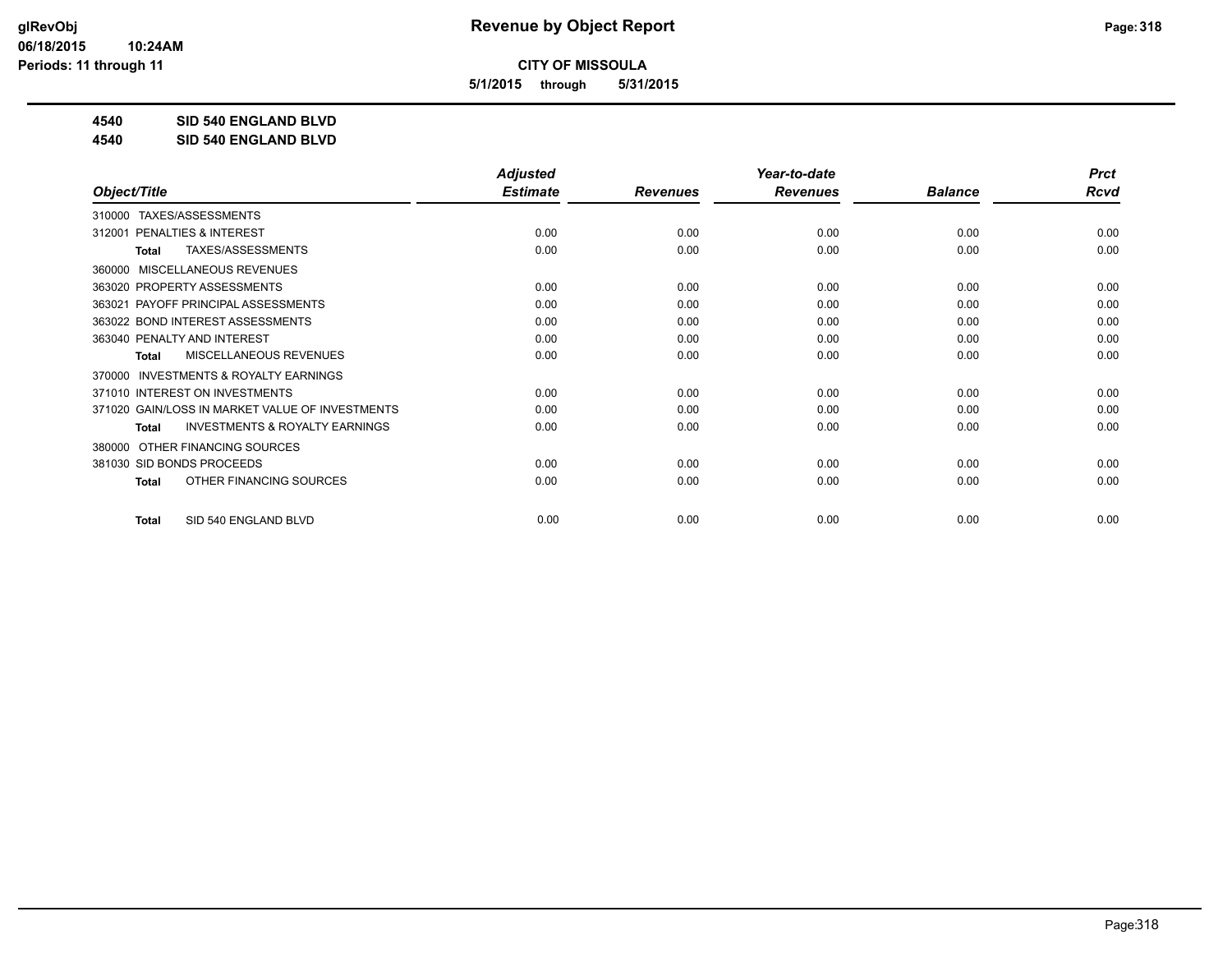**5/1/2015 through 5/31/2015**

#### **4540 SID 540 ENGLAND BLVD**

|                                                           | <b>Adjusted</b> |                 | Year-to-date    |                | <b>Prct</b> |
|-----------------------------------------------------------|-----------------|-----------------|-----------------|----------------|-------------|
| Object/Title                                              | <b>Estimate</b> | <b>Revenues</b> | <b>Revenues</b> | <b>Balance</b> | <b>Rcvd</b> |
| TAXES/ASSESSMENTS<br>310000                               |                 |                 |                 |                |             |
| PENALTIES & INTEREST<br>312001                            | 0.00            | 0.00            | 0.00            | 0.00           | 0.00        |
| TAXES/ASSESSMENTS<br>Total                                | 0.00            | 0.00            | 0.00            | 0.00           | 0.00        |
| MISCELLANEOUS REVENUES<br>360000                          |                 |                 |                 |                |             |
| 363020 PROPERTY ASSESSMENTS                               | 0.00            | 0.00            | 0.00            | 0.00           | 0.00        |
| PAYOFF PRINCIPAL ASSESSMENTS<br>363021                    | 0.00            | 0.00            | 0.00            | 0.00           | 0.00        |
| 363022 BOND INTEREST ASSESSMENTS                          | 0.00            | 0.00            | 0.00            | 0.00           | 0.00        |
| 363040 PENALTY AND INTEREST                               | 0.00            | 0.00            | 0.00            | 0.00           | 0.00        |
| <b>MISCELLANEOUS REVENUES</b><br>Total                    | 0.00            | 0.00            | 0.00            | 0.00           | 0.00        |
| INVESTMENTS & ROYALTY EARNINGS<br>370000                  |                 |                 |                 |                |             |
| 371010 INTEREST ON INVESTMENTS                            | 0.00            | 0.00            | 0.00            | 0.00           | 0.00        |
| 371020 GAIN/LOSS IN MARKET VALUE OF INVESTMENT            | 0.00            | 0.00            | 0.00            | 0.00           | 0.00        |
| <b>INVESTMENTS &amp; ROYALTY EARNINGS</b><br><b>Total</b> | 0.00            | 0.00            | 0.00            | 0.00           | 0.00        |
| OTHER FINANCING SOURCES<br>380000                         |                 |                 |                 |                |             |
| 381030 SID BONDS PROCEEDS                                 | 0.00            | 0.00            | 0.00            | 0.00           | 0.00        |
| OTHER FINANCING SOURCES<br>Total                          | 0.00            | 0.00            | 0.00            | 0.00           | 0.00        |
| SID 540 ENGLAND BLVD<br><b>Total</b>                      | 0.00            | 0.00            | 0.00            | 0.00           | 0.00        |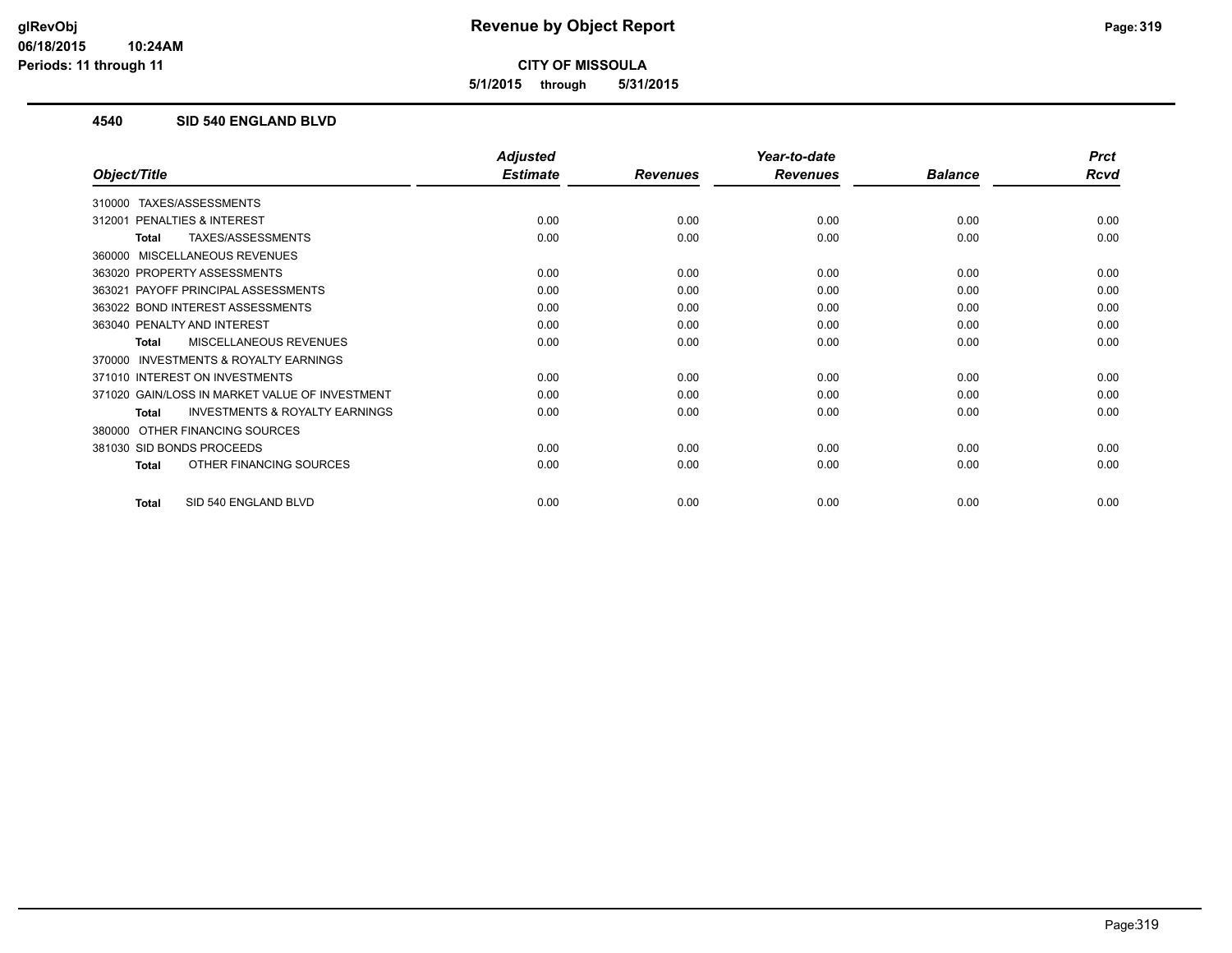**5/1/2015 through 5/31/2015**

#### **4541 SID 541 PINEVIEW PARK**

**4541 SID 541 PINEVIEW PARK**

|                                                           | <b>Adjusted</b> |                 | Year-to-date    |                | <b>Prct</b> |
|-----------------------------------------------------------|-----------------|-----------------|-----------------|----------------|-------------|
| Object/Title                                              | <b>Estimate</b> | <b>Revenues</b> | <b>Revenues</b> | <b>Balance</b> | <b>Rcvd</b> |
| TAXES/ASSESSMENTS<br>310000                               |                 |                 |                 |                |             |
| PENALTIES & INTEREST<br>312001                            | 0.00            | 0.00            | 0.00            | 0.00           | 0.00        |
| TAXES/ASSESSMENTS<br>Total                                | 0.00            | 0.00            | 0.00            | 0.00           | 0.00        |
| MISCELLANEOUS REVENUES<br>360000                          |                 |                 |                 |                |             |
| 363020 PROPERTY ASSESSMENTS                               | 0.00            | 0.00            | 0.00            | 0.00           | 0.00        |
| PAYOFF PRINCIPAL ASSESSMENTS<br>363021                    | 0.00            | 0.00            | 0.00            | 0.00           | 0.00        |
| 363022 BOND INTEREST ASSESSMENTS                          | 0.00            | 0.00            | 0.00            | 0.00           | 0.00        |
| 363040 PENALTY AND INTEREST                               | 0.00            | 0.00            | 0.00            | 0.00           | 0.00        |
| MISCELLANEOUS REVENUES<br>Total                           | 0.00            | 0.00            | 0.00            | 0.00           | 0.00        |
| <b>INVESTMENTS &amp; ROYALTY EARNINGS</b><br>370000       |                 |                 |                 |                |             |
| 371010 INTEREST ON INVESTMENTS                            | 0.00            | 0.00            | 0.00            | 0.00           | 0.00        |
| 371020 GAIN/LOSS IN MARKET VALUE OF INVESTMENTS           | 0.00            | 0.00            | 0.00            | 0.00           | 0.00        |
| <b>INVESTMENTS &amp; ROYALTY EARNINGS</b><br><b>Total</b> | 0.00            | 0.00            | 0.00            | 0.00           | 0.00        |
| OTHER FINANCING SOURCES<br>380000                         |                 |                 |                 |                |             |
| 381030 SID BONDS PROCEEDS                                 | 0.00            | 0.00            | 0.00            | 0.00           | 0.00        |
| OTHER FINANCING SOURCES<br><b>Total</b>                   | 0.00            | 0.00            | 0.00            | 0.00           | 0.00        |
| SID 541 PINEVIEW PARK<br><b>Total</b>                     | 0.00            | 0.00            | 0.00            | 0.00           | 0.00        |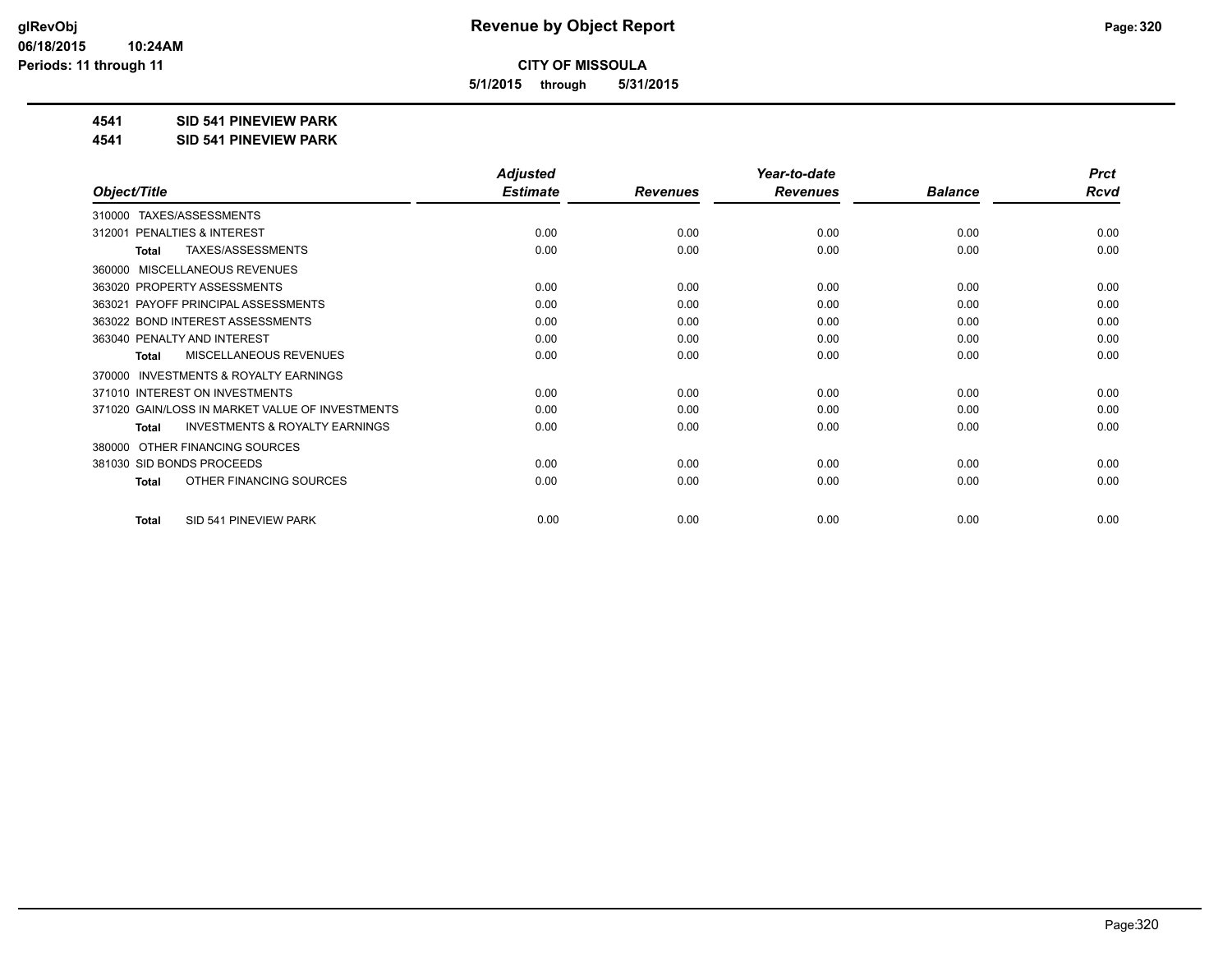**5/1/2015 through 5/31/2015**

#### **4541 SID 541 PINEVIEW PARK**

|                                                           | <b>Adjusted</b> |                 | Year-to-date    |                | <b>Prct</b> |
|-----------------------------------------------------------|-----------------|-----------------|-----------------|----------------|-------------|
| Object/Title                                              | <b>Estimate</b> | <b>Revenues</b> | <b>Revenues</b> | <b>Balance</b> | <b>Rcvd</b> |
| TAXES/ASSESSMENTS<br>310000                               |                 |                 |                 |                |             |
| PENALTIES & INTEREST<br>312001                            | 0.00            | 0.00            | 0.00            | 0.00           | 0.00        |
| TAXES/ASSESSMENTS<br>Total                                | 0.00            | 0.00            | 0.00            | 0.00           | 0.00        |
| 360000 MISCELLANEOUS REVENUES                             |                 |                 |                 |                |             |
| 363020 PROPERTY ASSESSMENTS                               | 0.00            | 0.00            | 0.00            | 0.00           | 0.00        |
| 363021 PAYOFF PRINCIPAL ASSESSMENTS                       | 0.00            | 0.00            | 0.00            | 0.00           | 0.00        |
| 363022 BOND INTEREST ASSESSMENTS                          | 0.00            | 0.00            | 0.00            | 0.00           | 0.00        |
| 363040 PENALTY AND INTEREST                               | 0.00            | 0.00            | 0.00            | 0.00           | 0.00        |
| MISCELLANEOUS REVENUES<br><b>Total</b>                    | 0.00            | 0.00            | 0.00            | 0.00           | 0.00        |
| 370000 INVESTMENTS & ROYALTY EARNINGS                     |                 |                 |                 |                |             |
| 371010 INTEREST ON INVESTMENTS                            | 0.00            | 0.00            | 0.00            | 0.00           | 0.00        |
| 371020 GAIN/LOSS IN MARKET VALUE OF INVESTMENT            | 0.00            | 0.00            | 0.00            | 0.00           | 0.00        |
| <b>INVESTMENTS &amp; ROYALTY EARNINGS</b><br><b>Total</b> | 0.00            | 0.00            | 0.00            | 0.00           | 0.00        |
| OTHER FINANCING SOURCES<br>380000                         |                 |                 |                 |                |             |
| 381030 SID BONDS PROCEEDS                                 | 0.00            | 0.00            | 0.00            | 0.00           | 0.00        |
| OTHER FINANCING SOURCES<br>Total                          | 0.00            | 0.00            | 0.00            | 0.00           | 0.00        |
| SID 541 PINEVIEW PARK<br><b>Total</b>                     | 0.00            | 0.00            | 0.00            | 0.00           | 0.00        |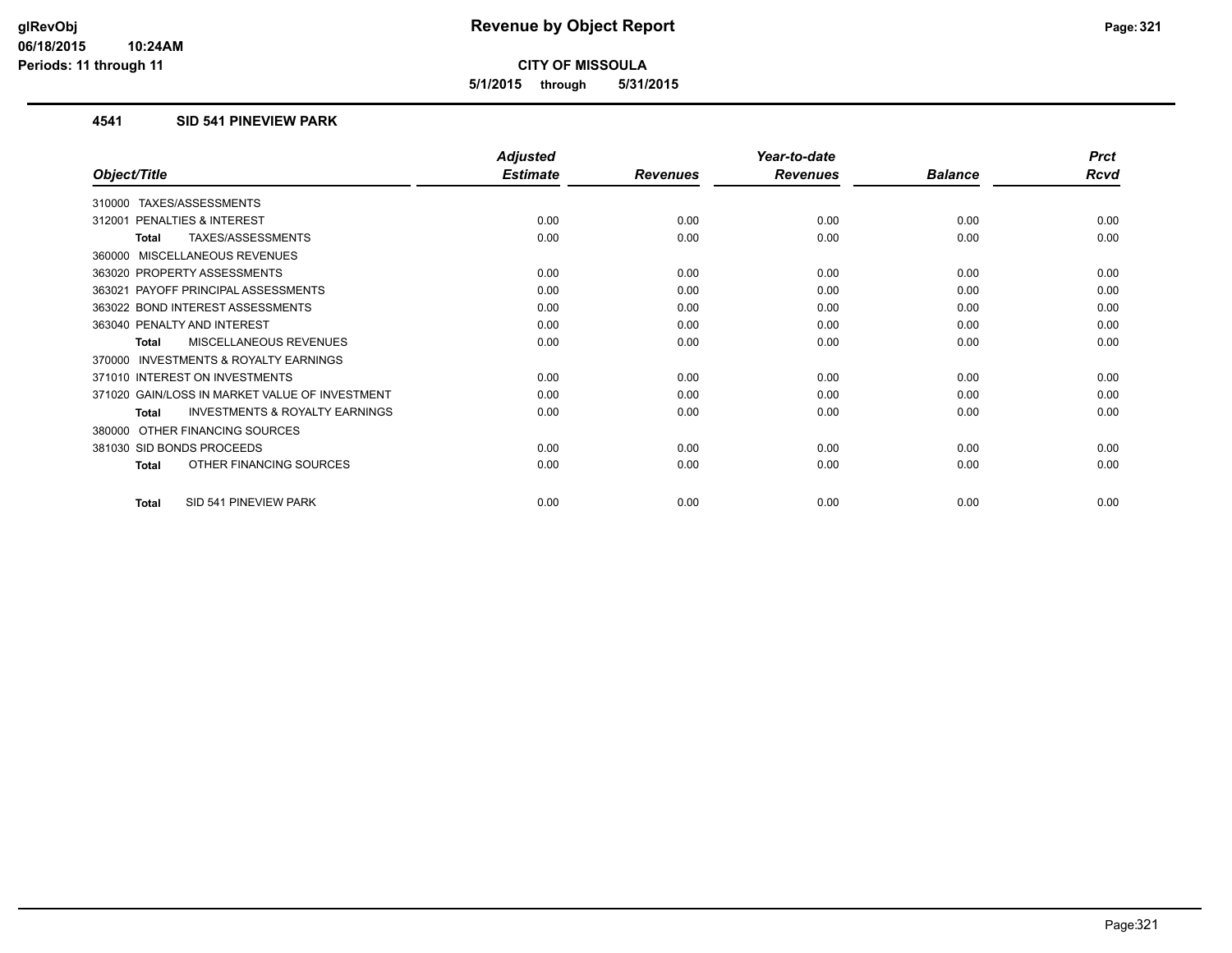**5/1/2015 through 5/31/2015**

#### **4542 SID 542 HILLVIEW WAY**

**4542 SID 542 HILLVIEW WAY**

|                                                    | <b>Adiusted</b> |                 | Year-to-date    |                | <b>Prct</b> |
|----------------------------------------------------|-----------------|-----------------|-----------------|----------------|-------------|
| Object/Title                                       | <b>Estimate</b> | <b>Revenues</b> | <b>Revenues</b> | <b>Balance</b> | <b>Rcvd</b> |
| 370000 INVESTMENTS & ROYALTY EARNINGS              |                 |                 |                 |                |             |
| 371010 INTEREST ON INVESTMENTS                     | 0.00            | 0.00            | 0.00            | 0.00           | 0.00        |
| 371020 GAIN/LOSS IN MARKET VALUE OF INVESTMENTS    | 0.00            | 0.00            | 0.00            | 0.00           | 0.00        |
| <b>INVESTMENTS &amp; ROYALTY EARNINGS</b><br>Total | 0.00            | 0.00            | 0.00            | 0.00           | 0.00        |
| 380000 OTHER FINANCING SOURCES                     |                 |                 |                 |                |             |
| 381030 SID BONDS PROCEEDS                          | 0.00            | 0.00            | 0.00            | 0.00           | 0.00        |
| 383000 OPERATING TRANSFERS                         | 0.00            | 0.00            | 0.00            | 0.00           | 0.00        |
| OTHER FINANCING SOURCES<br>Total                   | 0.00            | 0.00            | 0.00            | 0.00           | 0.00        |
|                                                    |                 |                 |                 |                |             |
| SID 542 HILLVIEW WAY<br>Total                      | 0.00            | 0.00            | 0.00            | 0.00           | 0.00        |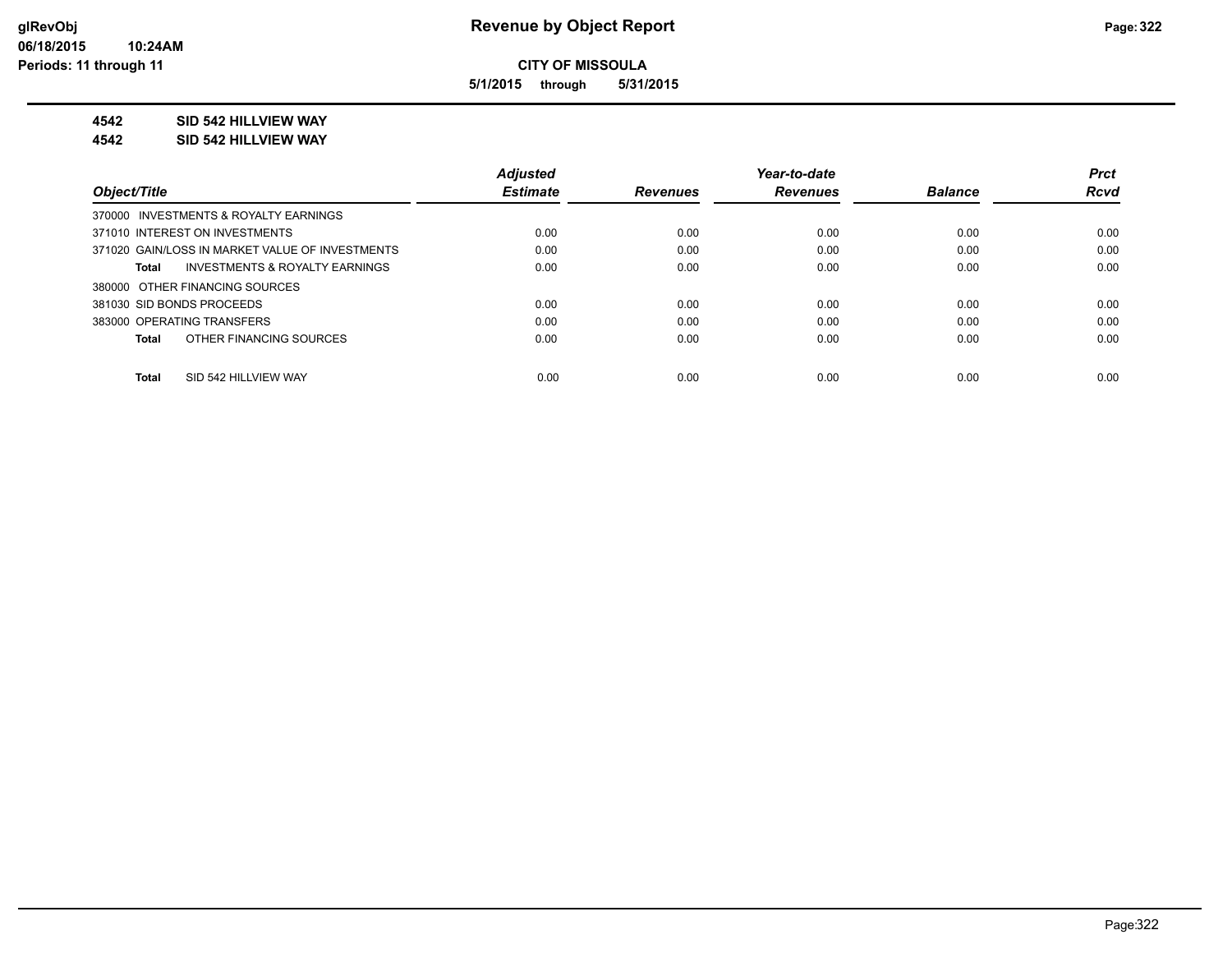**5/1/2015 through 5/31/2015**

#### **4542 SID 542 HILLVIEW WAY**

|                                                    | <b>Adjusted</b> |                 | Year-to-date    |                | <b>Prct</b> |
|----------------------------------------------------|-----------------|-----------------|-----------------|----------------|-------------|
| Object/Title                                       | <b>Estimate</b> | <b>Revenues</b> | <b>Revenues</b> | <b>Balance</b> | <b>Rcvd</b> |
| 370000 INVESTMENTS & ROYALTY EARNINGS              |                 |                 |                 |                |             |
| 371010 INTEREST ON INVESTMENTS                     | 0.00            | 0.00            | 0.00            | 0.00           | 0.00        |
| 371020 GAIN/LOSS IN MARKET VALUE OF INVESTMENT     | 0.00            | 0.00            | 0.00            | 0.00           | 0.00        |
| <b>INVESTMENTS &amp; ROYALTY EARNINGS</b><br>Total | 0.00            | 0.00            | 0.00            | 0.00           | 0.00        |
| 380000 OTHER FINANCING SOURCES                     |                 |                 |                 |                |             |
| 381030 SID BONDS PROCEEDS                          | 0.00            | 0.00            | 0.00            | 0.00           | 0.00        |
| 383000 OPERATING TRANSFERS                         | 0.00            | 0.00            | 0.00            | 0.00           | 0.00        |
| OTHER FINANCING SOURCES<br>Total                   | 0.00            | 0.00            | 0.00            | 0.00           | 0.00        |
| SID 542 HILLVIEW WAY<br>Total                      | 0.00            | 0.00            | 0.00            | 0.00           | 0.00        |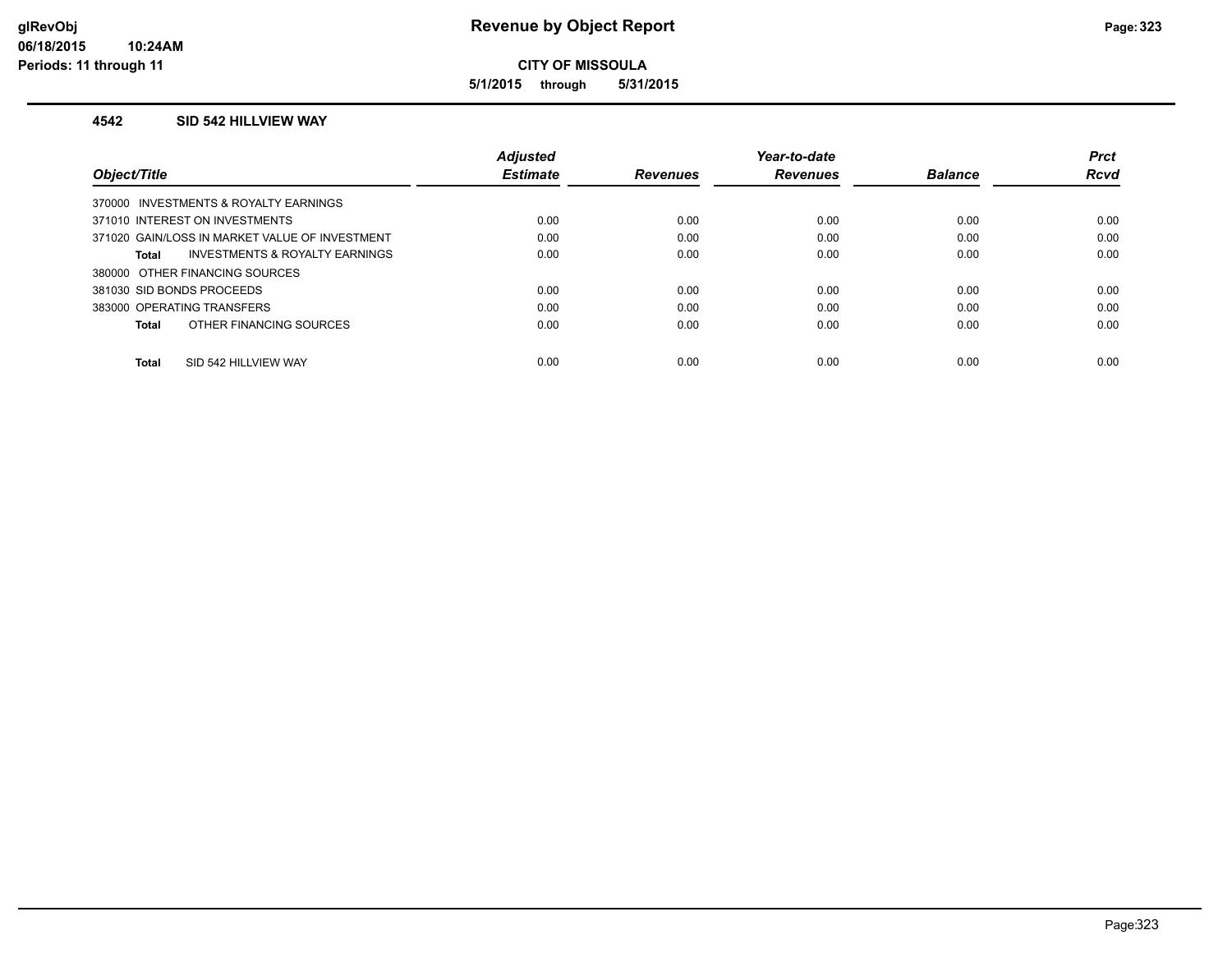**5/1/2015 through 5/31/2015**

#### **4543 SID 543 TRAFFIC CALMING**

**4543 SID 543 TRAFFIC CALMING**

|                                                | <b>Adjusted</b> |                 | Year-to-date    |                | <b>Prct</b> |
|------------------------------------------------|-----------------|-----------------|-----------------|----------------|-------------|
| Object/Title                                   | <b>Estimate</b> | <b>Revenues</b> | <b>Revenues</b> | <b>Balance</b> | <b>Rcvd</b> |
| 370000 INVESTMENTS & ROYALTY EARNINGS          |                 |                 |                 |                |             |
| 371010 INTEREST ON INVESTMENTS                 | 0.00            | 0.00            | 0.00            | 0.00           | 0.00        |
| INVESTMENTS & ROYALTY EARNINGS<br><b>Total</b> | 0.00            | 0.00            | 0.00            | 0.00           | 0.00        |
| 380000 OTHER FINANCING SOURCES                 |                 |                 |                 |                |             |
| 383000 OPERATING TRANSFERS                     | 0.00            | 0.00            | 0.00            | 0.00           | 0.00        |
| OTHER FINANCING SOURCES<br><b>Total</b>        | 0.00            | 0.00            | 0.00            | 0.00           | 0.00        |
|                                                |                 |                 |                 |                |             |
| SID 543 TRAFFIC CALMING<br><b>Total</b>        | 0.00            | 0.00            | 0.00            | 0.00           | 0.00        |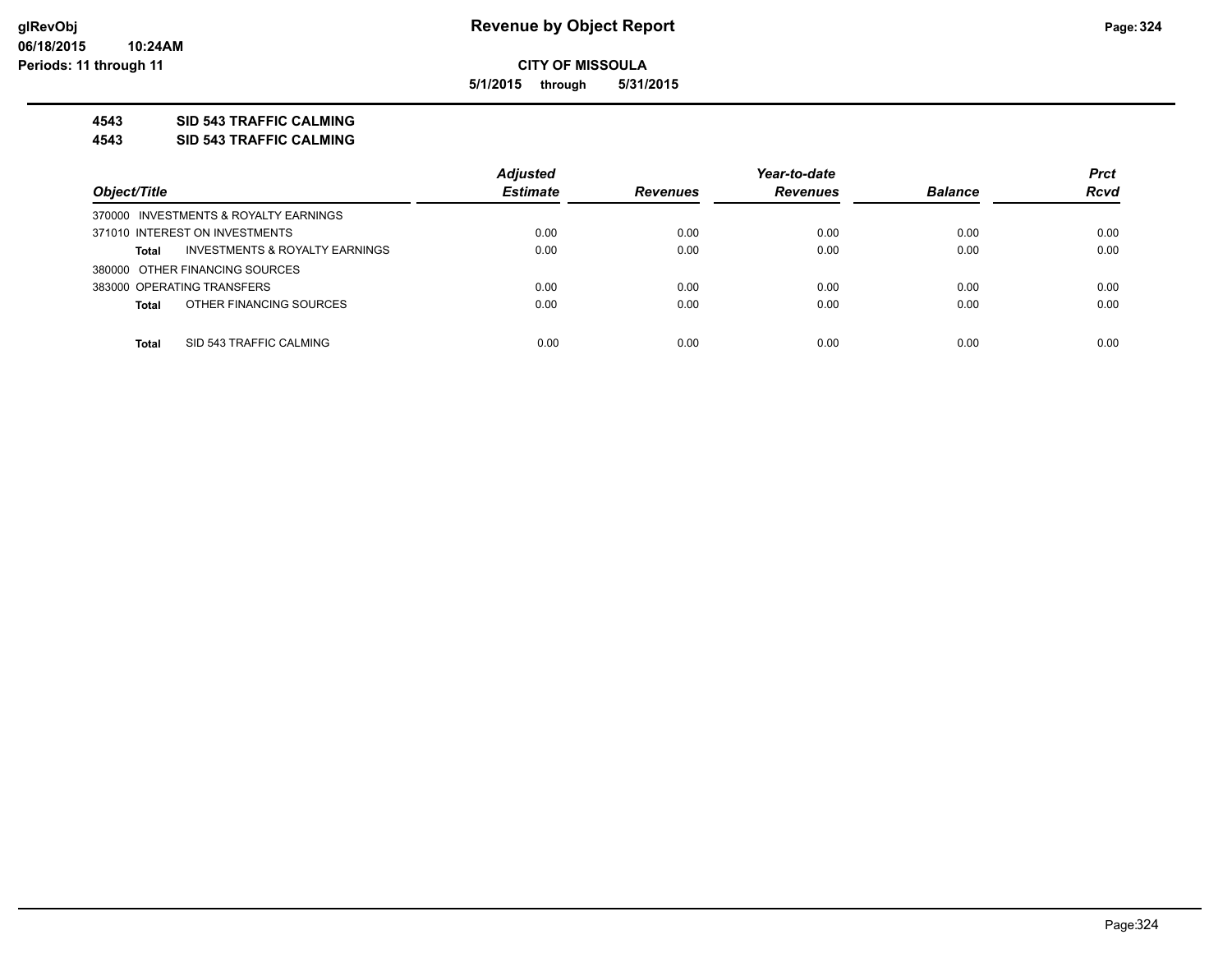**5/1/2015 through 5/31/2015**

## **4543 SID 543 TRAFFIC CALMING**

| Object/Title                                       | <b>Adjusted</b><br><b>Estimate</b> | <b>Revenues</b> | Year-to-date<br><b>Revenues</b> | <b>Balance</b> | <b>Prct</b><br><b>Rcvd</b> |
|----------------------------------------------------|------------------------------------|-----------------|---------------------------------|----------------|----------------------------|
| 370000 INVESTMENTS & ROYALTY EARNINGS              |                                    |                 |                                 |                |                            |
| 371010 INTEREST ON INVESTMENTS                     | 0.00                               | 0.00            | 0.00                            | 0.00           | 0.00                       |
| <b>INVESTMENTS &amp; ROYALTY EARNINGS</b><br>Total | 0.00                               | 0.00            | 0.00                            | 0.00           | 0.00                       |
| 380000 OTHER FINANCING SOURCES                     |                                    |                 |                                 |                |                            |
| 383000 OPERATING TRANSFERS                         | 0.00                               | 0.00            | 0.00                            | 0.00           | 0.00                       |
| OTHER FINANCING SOURCES<br>Total                   | 0.00                               | 0.00            | 0.00                            | 0.00           | 0.00                       |
|                                                    |                                    |                 |                                 |                |                            |
| SID 543 TRAFFIC CALMING<br><b>Total</b>            | 0.00                               | 0.00            | 0.00                            | 0.00           | 0.00                       |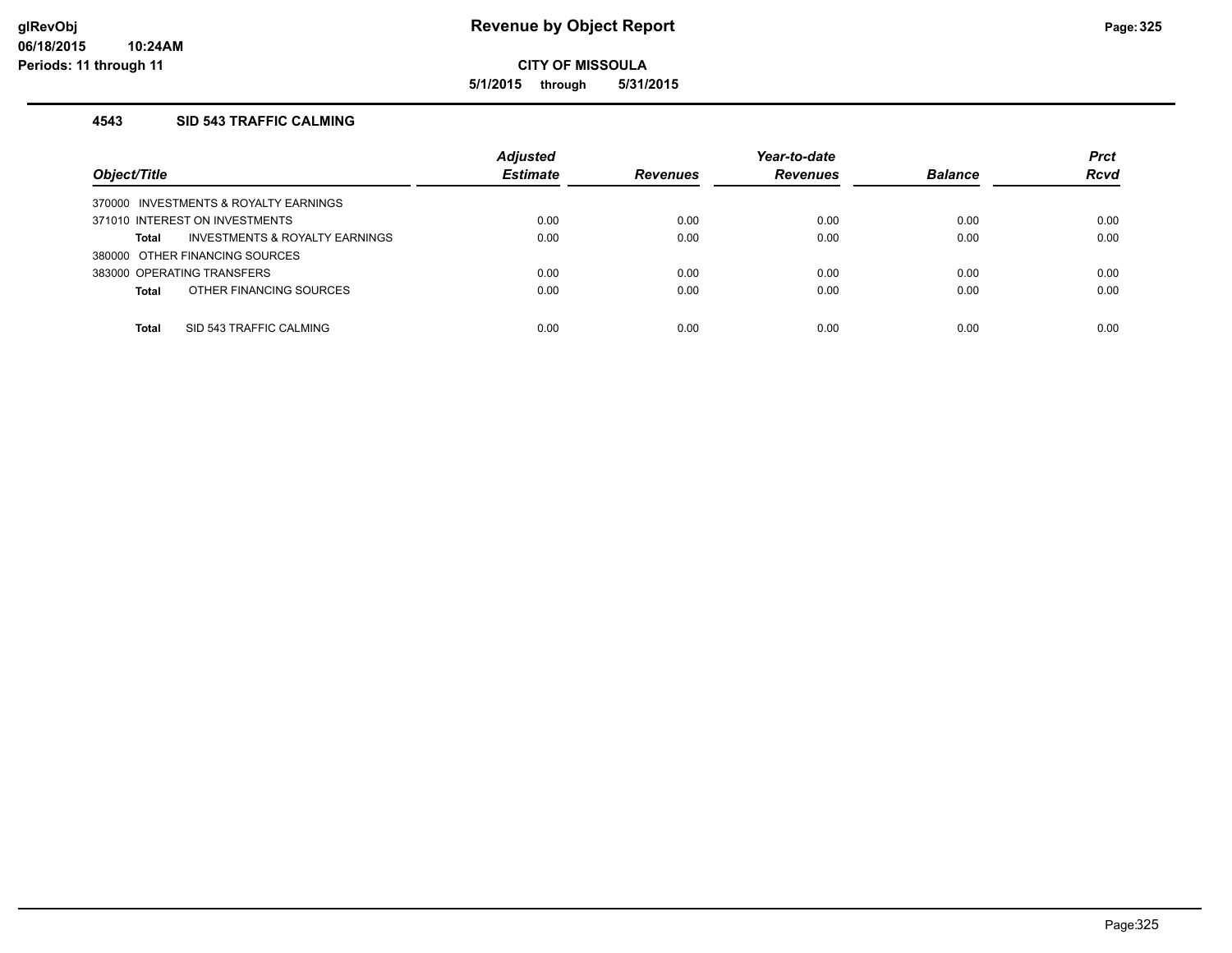**5/1/2015 through 5/31/2015**

# **4544 MILLER CREEK MITIGATION FUND**

#### **4544 MILLER CREEK MITIGATION FUND**

|                                                    | <b>Adjusted</b><br><b>Estimate</b> |                 | Year-to-date    | <b>Balance</b> | <b>Prct</b><br><b>Rcvd</b> |
|----------------------------------------------------|------------------------------------|-----------------|-----------------|----------------|----------------------------|
| Object/Title                                       |                                    | <b>Revenues</b> | <b>Revenues</b> |                |                            |
| 310000 TAXES/ASSESSMENTS                           |                                    |                 |                 |                |                            |
| 312001 PENALTIES & INTEREST                        | 0.00                               | 0.00            | 0.00            | 0.00           | 0.00                       |
| TAXES/ASSESSMENTS<br>Total                         | 0.00                               | 0.00            | 0.00            | 0.00           | 0.00                       |
| 370000 INVESTMENTS & ROYALTY EARNINGS              |                                    |                 |                 |                |                            |
| 371010 INTEREST ON INVESTMENTS                     | 0.00                               | 0.00            | 0.00            | 0.00           | 0.00                       |
| 371020 GAIN/LOSS IN MARKET VALUE OF INVESTMENTS    | 0.00                               | 0.00            | 0.00            | 0.00           | 0.00                       |
| <b>INVESTMENTS &amp; ROYALTY EARNINGS</b><br>Total | 0.00                               | 0.00            | 0.00            | 0.00           | 0.00                       |
| 380000 OTHER FINANCING SOURCES                     |                                    |                 |                 |                |                            |
| 381030 SID BONDS PROCEEDS                          | 0.00                               | 0.00            | 0.00            | 0.00           | 0.00                       |
| OTHER FINANCING SOURCES<br><b>Total</b>            | 0.00                               | 0.00            | 0.00            | 0.00           | 0.00                       |
| MILLER CREEK MITIGATION FUND<br><b>Total</b>       | 0.00                               | 0.00            | 0.00            | 0.00           | 0.00                       |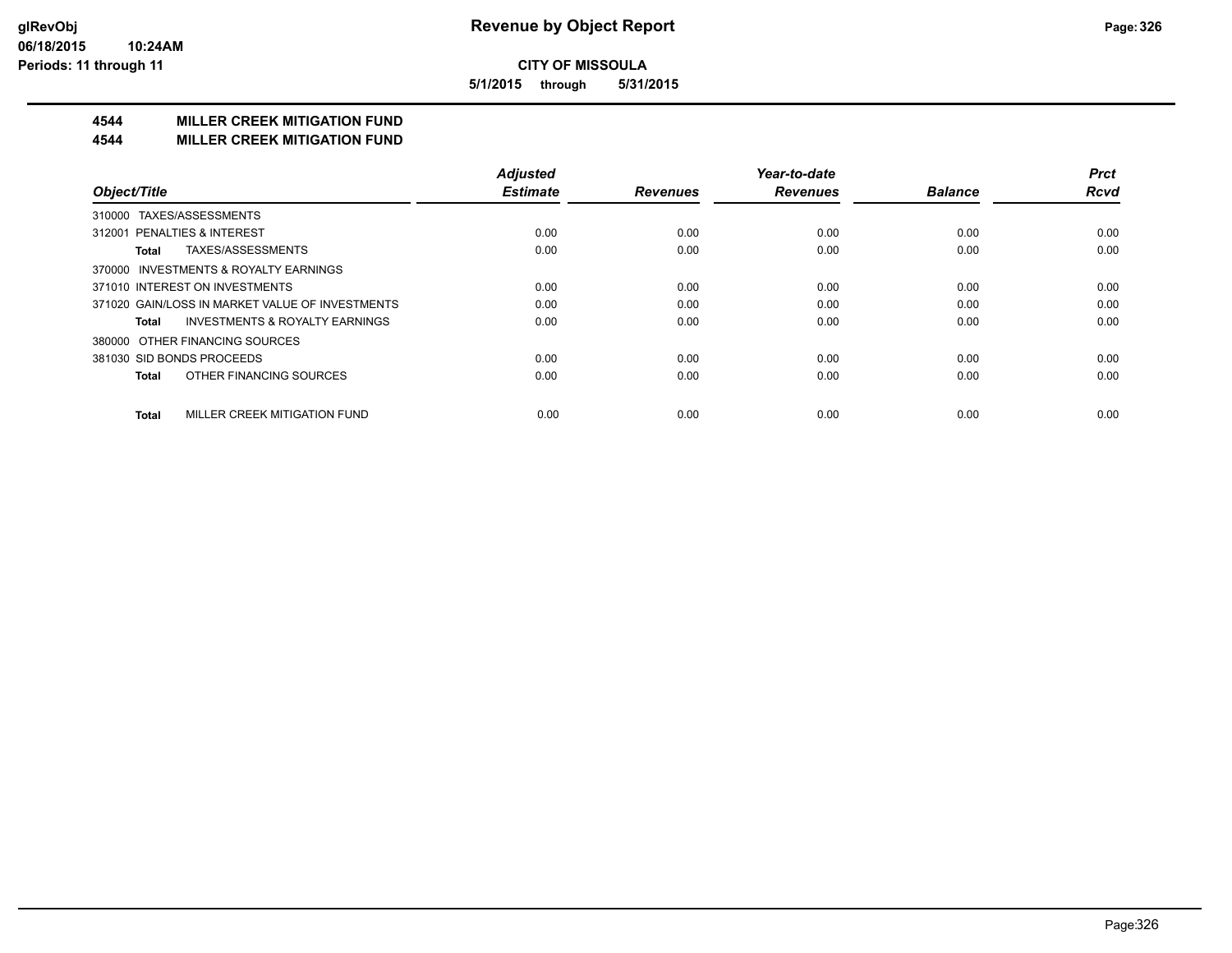**5/1/2015 through 5/31/2015**

# **4544 MILLER CREEK MITIGATION FUND**

|                                                    | <b>Adjusted</b> |                 | Year-to-date    |                | <b>Prct</b> |
|----------------------------------------------------|-----------------|-----------------|-----------------|----------------|-------------|
| Object/Title                                       | <b>Estimate</b> | <b>Revenues</b> | <b>Revenues</b> | <b>Balance</b> | <b>Rcvd</b> |
| TAXES/ASSESSMENTS<br>310000                        |                 |                 |                 |                |             |
| 312001 PENALTIES & INTEREST                        | 0.00            | 0.00            | 0.00            | 0.00           | 0.00        |
| TAXES/ASSESSMENTS<br>Total                         | 0.00            | 0.00            | 0.00            | 0.00           | 0.00        |
| 370000 INVESTMENTS & ROYALTY EARNINGS              |                 |                 |                 |                |             |
| 371010 INTEREST ON INVESTMENTS                     | 0.00            | 0.00            | 0.00            | 0.00           | 0.00        |
| 371020 GAIN/LOSS IN MARKET VALUE OF INVESTMENT     | 0.00            | 0.00            | 0.00            | 0.00           | 0.00        |
| <b>INVESTMENTS &amp; ROYALTY EARNINGS</b><br>Total | 0.00            | 0.00            | 0.00            | 0.00           | 0.00        |
| 380000 OTHER FINANCING SOURCES                     |                 |                 |                 |                |             |
| 381030 SID BONDS PROCEEDS                          | 0.00            | 0.00            | 0.00            | 0.00           | 0.00        |
| OTHER FINANCING SOURCES<br><b>Total</b>            | 0.00            | 0.00            | 0.00            | 0.00           | 0.00        |
| MILLER CREEK MITIGATION FUND<br><b>Total</b>       | 0.00            | 0.00            | 0.00            | 0.00           | 0.00        |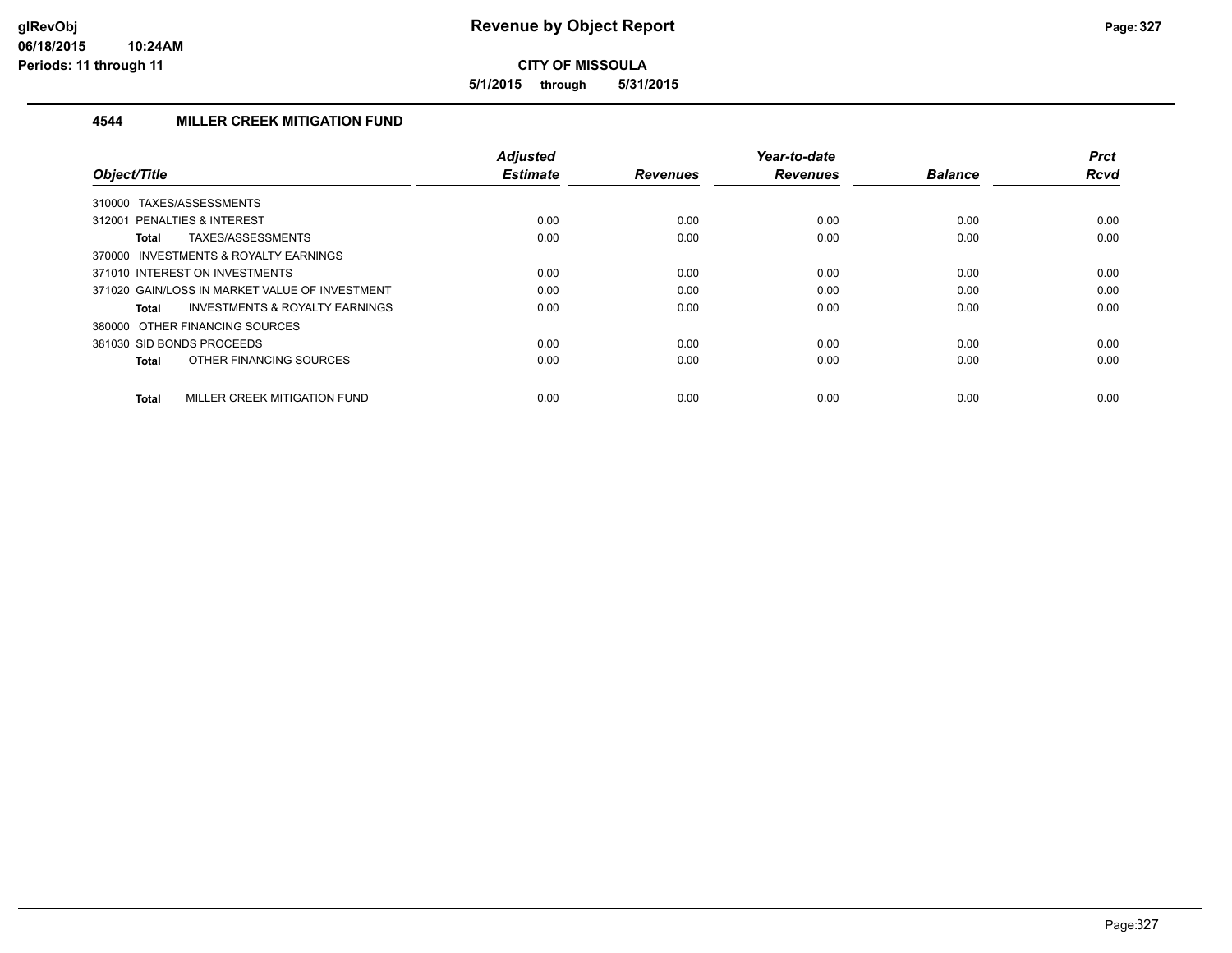**5/1/2015 through 5/31/2015**

# **4545 MILLER CREEK TWITE CONSTRUCTION**

### **4545 MILLER CREEK TWITE CONSTRUCTION**

|                                                     | <b>Adjusted</b> |                 | Year-to-date    |                | <b>Prct</b> |
|-----------------------------------------------------|-----------------|-----------------|-----------------|----------------|-------------|
| Object/Title                                        | <b>Estimate</b> | <b>Revenues</b> | <b>Revenues</b> | <b>Balance</b> | <b>Rcvd</b> |
| TAXES/ASSESSMENTS<br>310000                         |                 |                 |                 |                |             |
| 312001 PENALTIES & INTEREST                         | 0.00            | 0.00            | 0.00            | 0.00           | 0.00        |
| TAXES/ASSESSMENTS<br>Total                          | 0.00            | 0.00            | 0.00            | 0.00           | 0.00        |
| <b>INVESTMENTS &amp; ROYALTY EARNINGS</b><br>370000 |                 |                 |                 |                |             |
| 371010 INTEREST ON INVESTMENTS                      | 0.00            | 0.00            | 0.00            | 0.00           | 0.00        |
| 371020 GAIN/LOSS IN MARKET VALUE OF INVESTMENTS     | 0.00            | 0.00            | 0.00            | 0.00           | 0.00        |
| <b>INVESTMENTS &amp; ROYALTY EARNINGS</b><br>Total  | 0.00            | 0.00            | 0.00            | 0.00           | 0.00        |
| 380000 OTHER FINANCING SOURCES                      |                 |                 |                 |                |             |
| 381030 SID BONDS PROCEEDS                           | 0.00            | 0.00            | 0.00            | 0.00           | 0.00        |
| OTHER FINANCING SOURCES<br>Total                    | 0.00            | 0.00            | 0.00            | 0.00           | 0.00        |
| <b>MILLER CREEK</b><br>430000                       |                 |                 |                 |                |             |
| 430230 MILLER CR TWITE CONSTRUCTION                 | 0.00            | 0.00            | 0.00            | 0.00           | 0.00        |
| <b>MILLER CREEK</b><br>Total                        | 0.00            | 0.00            | 0.00            | 0.00           | 0.00        |
|                                                     |                 |                 |                 |                |             |
| MILLER CREEK TWITE CONSTRUCTION<br><b>Total</b>     | 0.00            | 0.00            | 0.00            | 0.00           | 0.00        |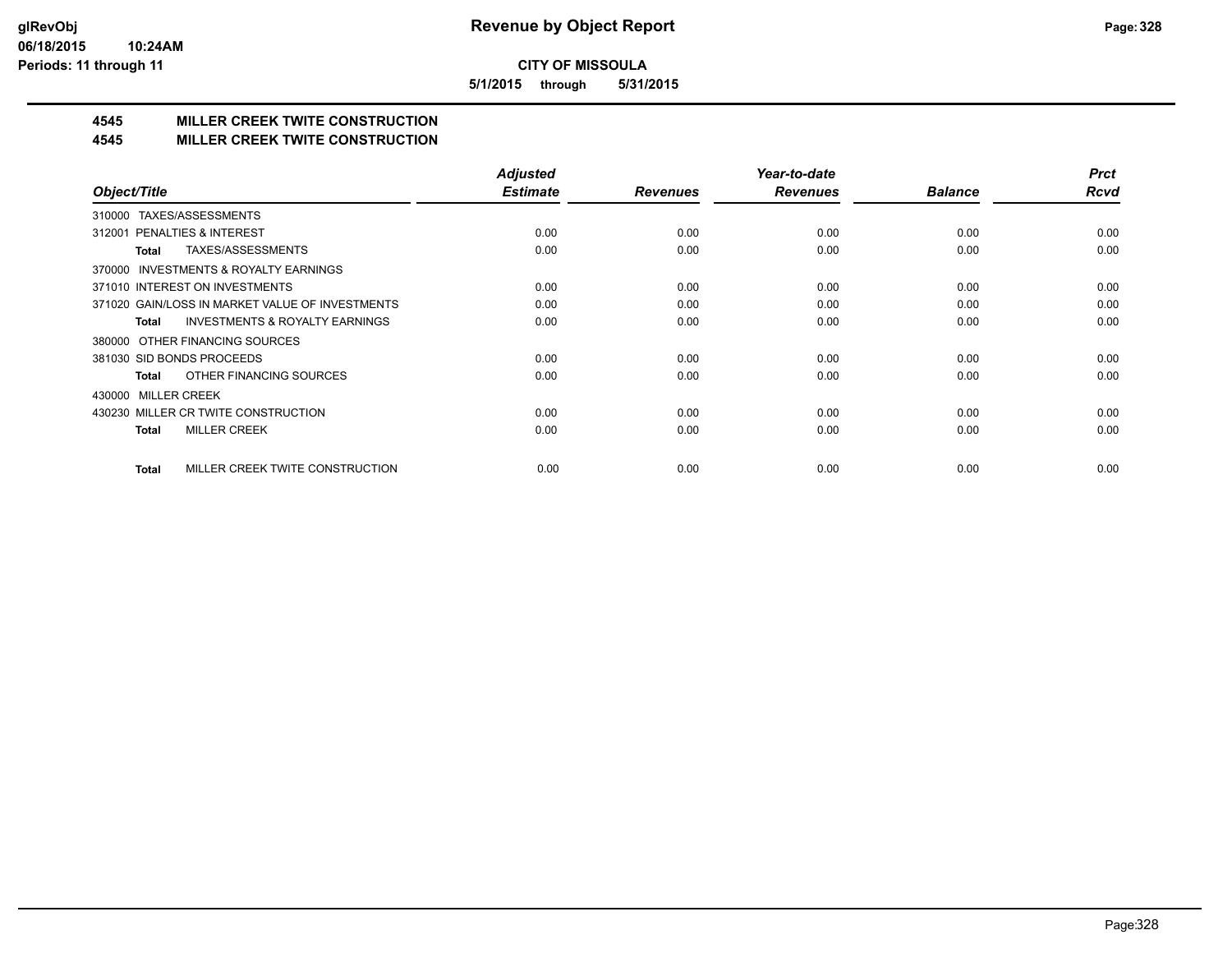**5/1/2015 through 5/31/2015**

# **4545 MILLER CREEK TWITE CONSTRUCTION**

| Object/Title                                              | Adjusted<br><b>Estimate</b> | <b>Revenues</b> | Year-to-date<br><b>Revenues</b> | <b>Balance</b> | <b>Prct</b><br>Rcvd |
|-----------------------------------------------------------|-----------------------------|-----------------|---------------------------------|----------------|---------------------|
|                                                           |                             |                 |                                 |                |                     |
| TAXES/ASSESSMENTS<br>310000                               |                             |                 |                                 |                |                     |
| PENALTIES & INTEREST<br>312001                            | 0.00                        | 0.00            | 0.00                            | 0.00           | 0.00                |
| TAXES/ASSESSMENTS<br><b>Total</b>                         | 0.00                        | 0.00            | 0.00                            | 0.00           | 0.00                |
| 370000 INVESTMENTS & ROYALTY EARNINGS                     |                             |                 |                                 |                |                     |
| 371010 INTEREST ON INVESTMENTS                            | 0.00                        | 0.00            | 0.00                            | 0.00           | 0.00                |
| 371020 GAIN/LOSS IN MARKET VALUE OF INVESTMENT            | 0.00                        | 0.00            | 0.00                            | 0.00           | 0.00                |
| <b>INVESTMENTS &amp; ROYALTY EARNINGS</b><br><b>Total</b> | 0.00                        | 0.00            | 0.00                            | 0.00           | 0.00                |
| 380000 OTHER FINANCING SOURCES                            |                             |                 |                                 |                |                     |
| 381030 SID BONDS PROCEEDS                                 | 0.00                        | 0.00            | 0.00                            | 0.00           | 0.00                |
| OTHER FINANCING SOURCES<br><b>Total</b>                   | 0.00                        | 0.00            | 0.00                            | 0.00           | 0.00                |
| 430000 MILLER CREEK                                       |                             |                 |                                 |                |                     |
| 430230 MILLER CR TWITE CONSTRUCTION                       | 0.00                        | 0.00            | 0.00                            | 0.00           | 0.00                |
| <b>MILLER CREEK</b><br><b>Total</b>                       | 0.00                        | 0.00            | 0.00                            | 0.00           | 0.00                |
|                                                           |                             |                 |                                 |                |                     |
| MILLER CREEK TWITE CONSTRUCTION<br><b>Total</b>           | 0.00                        | 0.00            | 0.00                            | 0.00           | 0.00                |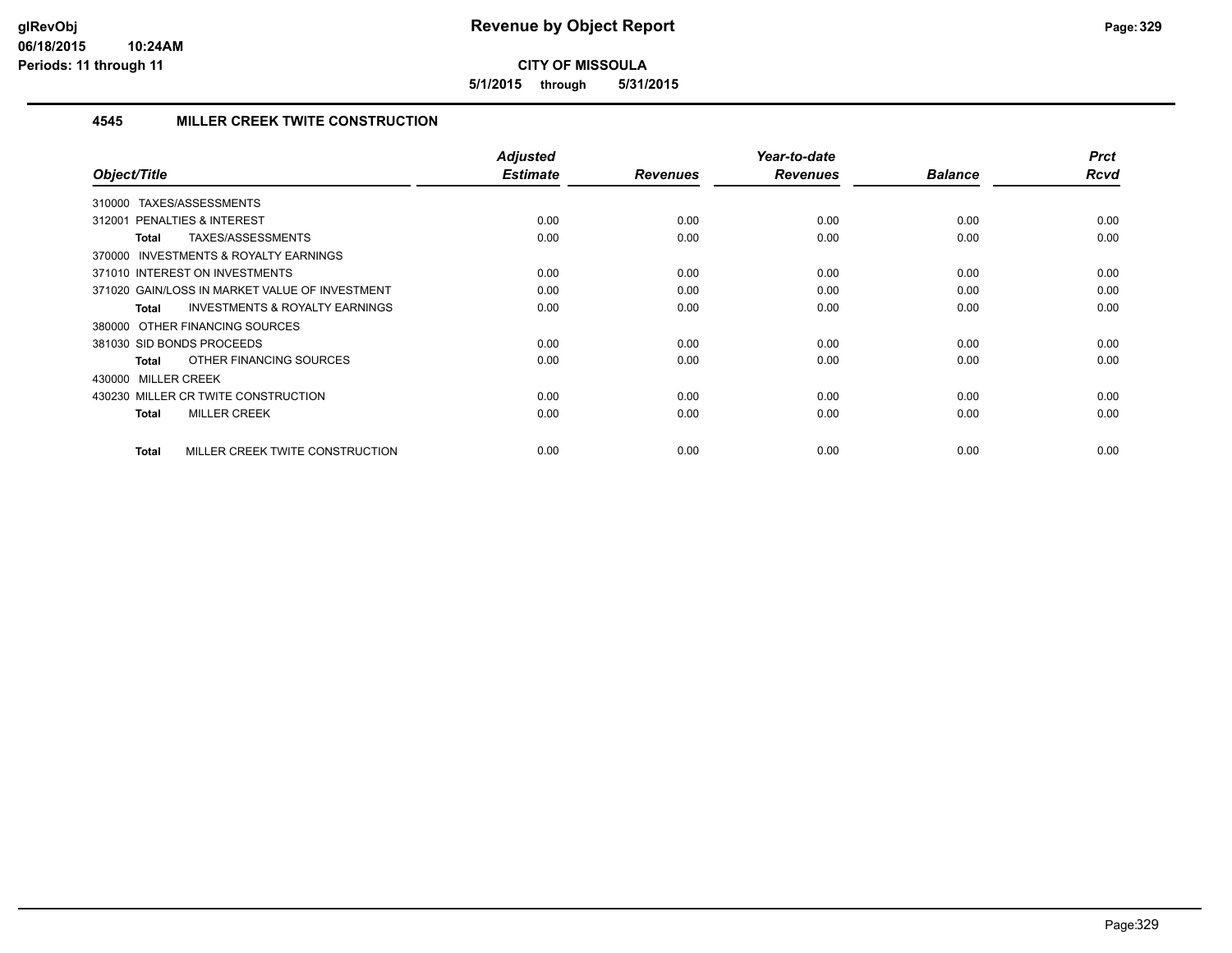**5/1/2015 through 5/31/2015**

# **4546 MILLER CREEK MALOHNEY CONSTRUCTION**

## **4546 MILLER CREEK MALOHNEY CONSTRUCTION**

|                                                     | <b>Adjusted</b> |                 | Year-to-date    |                | <b>Prct</b> |
|-----------------------------------------------------|-----------------|-----------------|-----------------|----------------|-------------|
| Object/Title                                        | <b>Estimate</b> | <b>Revenues</b> | <b>Revenues</b> | <b>Balance</b> | <b>Rcvd</b> |
| TAXES/ASSESSMENTS<br>310000                         |                 |                 |                 |                |             |
| PENALTIES & INTEREST<br>312001                      | 0.00            | 0.00            | 0.00            | 0.00           | 0.00        |
| TAXES/ASSESSMENTS<br><b>Total</b>                   | 0.00            | 0.00            | 0.00            | 0.00           | 0.00        |
| MISCELLANEOUS REVENUES<br>360000                    |                 |                 |                 |                |             |
| 365000 DONATIONS                                    | 0.00            | 0.00            | 0.00            | 0.00           | 0.00        |
| <b>MISCELLANEOUS REVENUES</b><br>Total              | 0.00            | 0.00            | 0.00            | 0.00           | 0.00        |
| <b>INVESTMENTS &amp; ROYALTY EARNINGS</b><br>370000 |                 |                 |                 |                |             |
| 371010 INTEREST ON INVESTMENTS                      | 0.00            | 0.00            | 0.00            | 0.00           | 0.00        |
| 371020 GAIN/LOSS IN MARKET VALUE OF INVESTMENTS     | 0.00            | 0.00            | 0.00            | 0.00           | 0.00        |
| <b>INVESTMENTS &amp; ROYALTY EARNINGS</b><br>Total  | 0.00            | 0.00            | 0.00            | 0.00           | 0.00        |
| OTHER FINANCING SOURCES<br>380000                   |                 |                 |                 |                |             |
| 381030 SID BONDS PROCEEDS                           | 0.00            | 0.00            | 0.00            | 0.00           | 0.00        |
| OTHER FINANCING SOURCES<br><b>Total</b>             | 0.00            | 0.00            | 0.00            | 0.00           | 0.00        |
| <b>MILLER CREEK</b><br>430000                       |                 |                 |                 |                |             |
| 430230 MILLER CR TWITE CONSTRUCTION                 | 0.00            | 0.00            | 0.00            | 0.00           | 0.00        |
| <b>MILLER CREEK</b><br><b>Total</b>                 | 0.00            | 0.00            | 0.00            | 0.00           | 0.00        |
|                                                     |                 |                 |                 |                |             |
| MILLER CREEK MALOHNEY CONSTRUCTION<br><b>Total</b>  | 0.00            | 0.00            | 0.00            | 0.00           | 0.00        |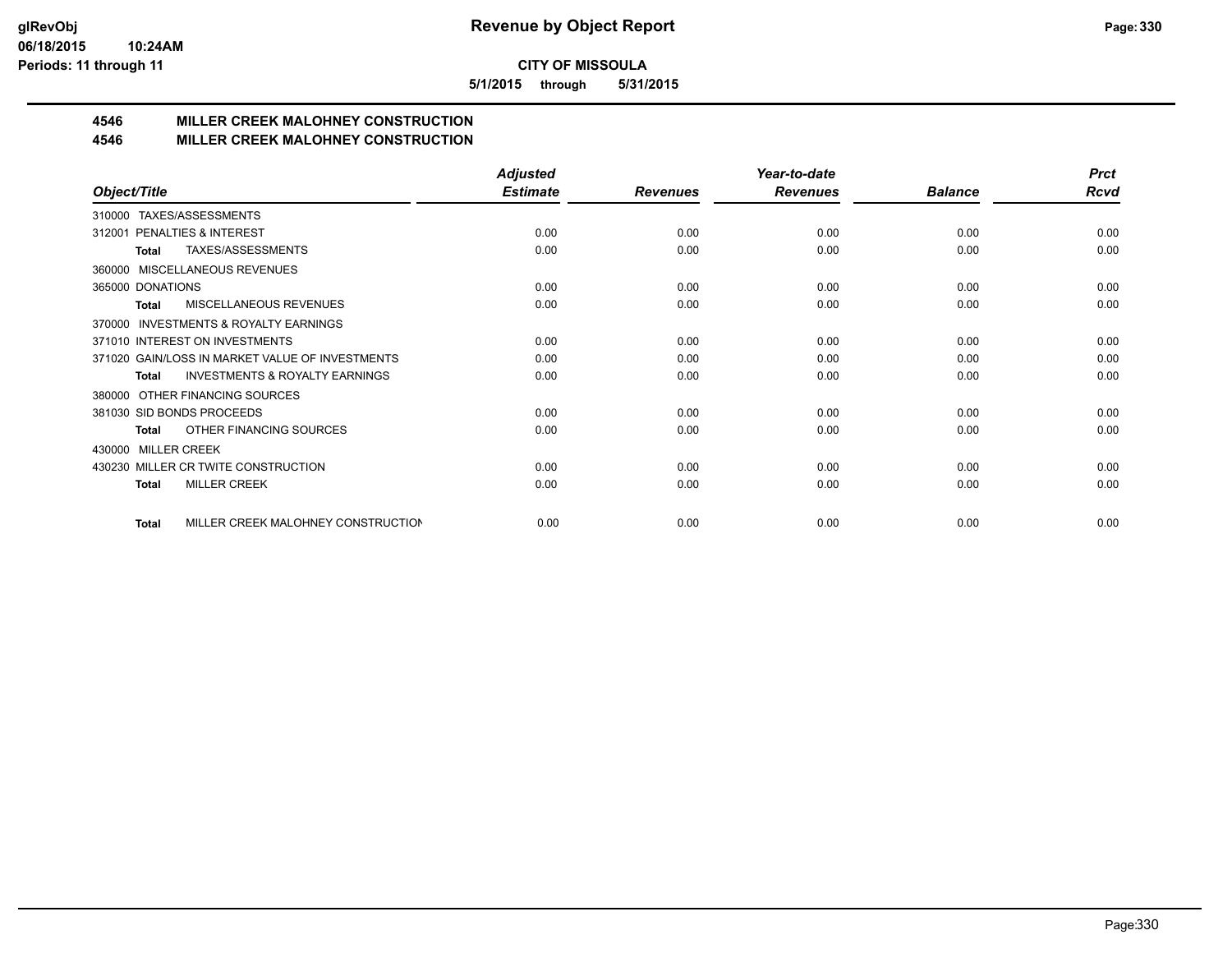**5/1/2015 through 5/31/2015**

## **4546 MILLER CREEK MALOHNEY CONSTRUCTION**

|                                                    | <b>Adjusted</b> |                 | Year-to-date    |                | <b>Prct</b> |
|----------------------------------------------------|-----------------|-----------------|-----------------|----------------|-------------|
| Object/Title                                       | <b>Estimate</b> | <b>Revenues</b> | <b>Revenues</b> | <b>Balance</b> | <b>Rcvd</b> |
| TAXES/ASSESSMENTS<br>310000                        |                 |                 |                 |                |             |
| <b>PENALTIES &amp; INTEREST</b><br>312001          | 0.00            | 0.00            | 0.00            | 0.00           | 0.00        |
| TAXES/ASSESSMENTS<br><b>Total</b>                  | 0.00            | 0.00            | 0.00            | 0.00           | 0.00        |
| 360000 MISCELLANEOUS REVENUES                      |                 |                 |                 |                |             |
| 365000 DONATIONS                                   | 0.00            | 0.00            | 0.00            | 0.00           | 0.00        |
| <b>MISCELLANEOUS REVENUES</b><br>Total             | 0.00            | 0.00            | 0.00            | 0.00           | 0.00        |
| INVESTMENTS & ROYALTY EARNINGS<br>370000           |                 |                 |                 |                |             |
| 371010 INTEREST ON INVESTMENTS                     | 0.00            | 0.00            | 0.00            | 0.00           | 0.00        |
| 371020 GAIN/LOSS IN MARKET VALUE OF INVESTMENT     | 0.00            | 0.00            | 0.00            | 0.00           | 0.00        |
| <b>INVESTMENTS &amp; ROYALTY EARNINGS</b><br>Total | 0.00            | 0.00            | 0.00            | 0.00           | 0.00        |
| OTHER FINANCING SOURCES<br>380000                  |                 |                 |                 |                |             |
| 381030 SID BONDS PROCEEDS                          | 0.00            | 0.00            | 0.00            | 0.00           | 0.00        |
| OTHER FINANCING SOURCES<br><b>Total</b>            | 0.00            | 0.00            | 0.00            | 0.00           | 0.00        |
| 430000 MILLER CREEK                                |                 |                 |                 |                |             |
| 430230 MILLER CR TWITE CONSTRUCTION                | 0.00            | 0.00            | 0.00            | 0.00           | 0.00        |
| <b>MILLER CREEK</b><br><b>Total</b>                | 0.00            | 0.00            | 0.00            | 0.00           | 0.00        |
| MILLER CREEK MALOHNEY CONSTRUCTIOI<br>Total        | 0.00            | 0.00            | 0.00            | 0.00           | 0.00        |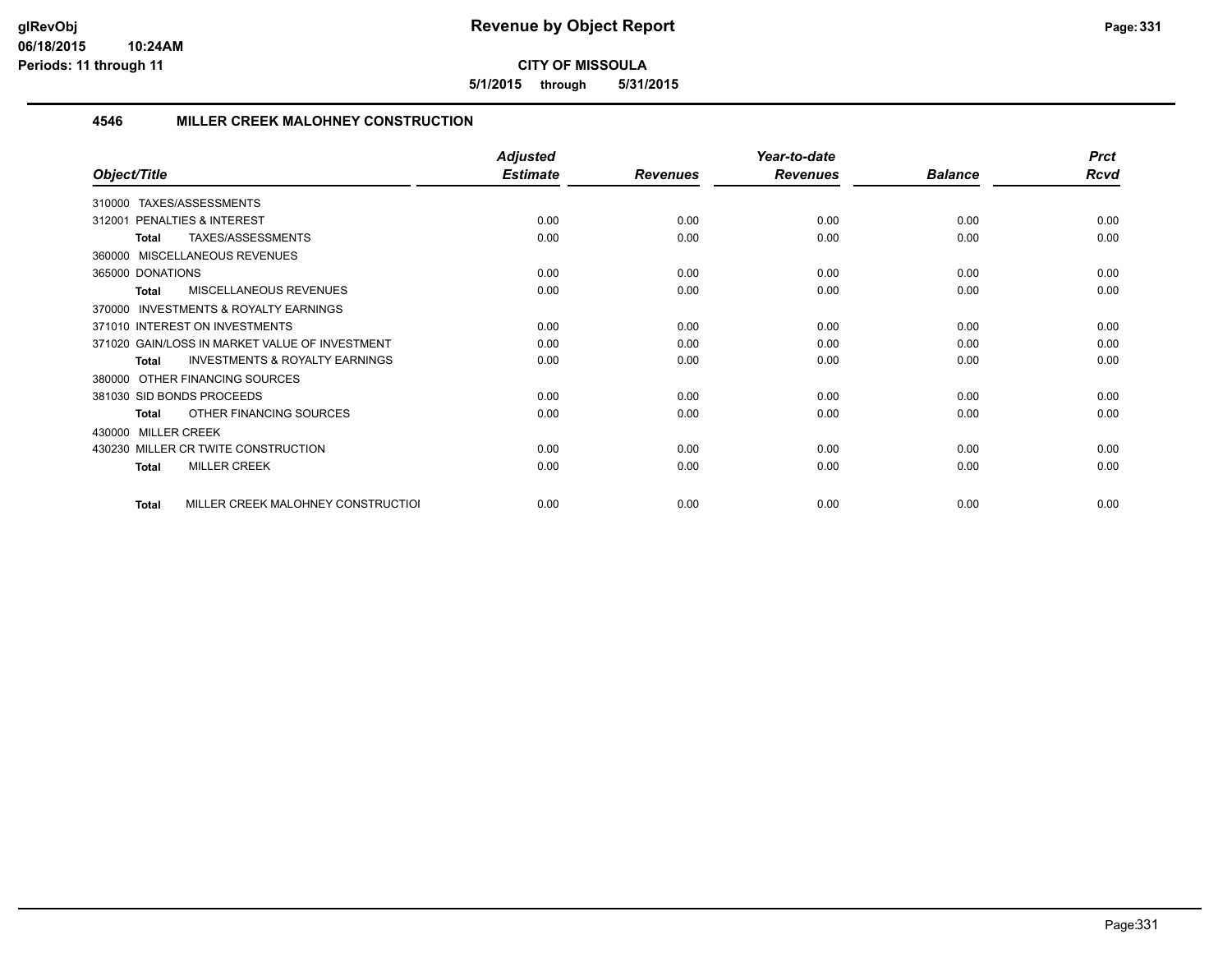**5/1/2015 through 5/31/2015**

# **4547 MILLER CREEK MCCARTHY CONSTRUCTION**

## **4547 MILLER CREEK MCCARTHY CONSTRUCTION**

|                                                     | <b>Adjusted</b> |                 | Year-to-date    |                | <b>Prct</b> |
|-----------------------------------------------------|-----------------|-----------------|-----------------|----------------|-------------|
| Object/Title                                        | <b>Estimate</b> | <b>Revenues</b> | <b>Revenues</b> | <b>Balance</b> | Rcvd        |
| TAXES/ASSESSMENTS<br>310000                         |                 |                 |                 |                |             |
| 312001 PENALTIES & INTEREST                         | 0.00            | 0.00            | 0.00            | 0.00           | 0.00        |
| TAXES/ASSESSMENTS<br>Total                          | 0.00            | 0.00            | 0.00            | 0.00           | 0.00        |
| <b>INVESTMENTS &amp; ROYALTY EARNINGS</b><br>370000 |                 |                 |                 |                |             |
| 371010 INTEREST ON INVESTMENTS                      | 0.00            | 0.00            | 0.00            | 0.00           | 0.00        |
| 371020 GAIN/LOSS IN MARKET VALUE OF INVESTMENTS     | 0.00            | 0.00            | 0.00            | 0.00           | 0.00        |
| <b>INVESTMENTS &amp; ROYALTY EARNINGS</b><br>Total  | 0.00            | 0.00            | 0.00            | 0.00           | 0.00        |
| 380000 OTHER FINANCING SOURCES                      |                 |                 |                 |                |             |
| 381030 SID BONDS PROCEEDS                           | 0.00            | 0.00            | 0.00            | 0.00           | 0.00        |
| OTHER FINANCING SOURCES<br>Total                    | 0.00            | 0.00            | 0.00            | 0.00           | 0.00        |
| <b>MILLER CREEK</b><br>430000                       |                 |                 |                 |                |             |
| 430230 MILLER CR TWITE CONSTRUCTION                 | 0.00            | 0.00            | 0.00            | 0.00           | 0.00        |
| <b>MILLER CREEK</b><br>Total                        | 0.00            | 0.00            | 0.00            | 0.00           | 0.00        |
|                                                     |                 |                 |                 |                |             |
| MILLER CREEK MCCARTHY CONSTRUCTION<br><b>Total</b>  | 0.00            | 0.00            | 0.00            | 0.00           | 0.00        |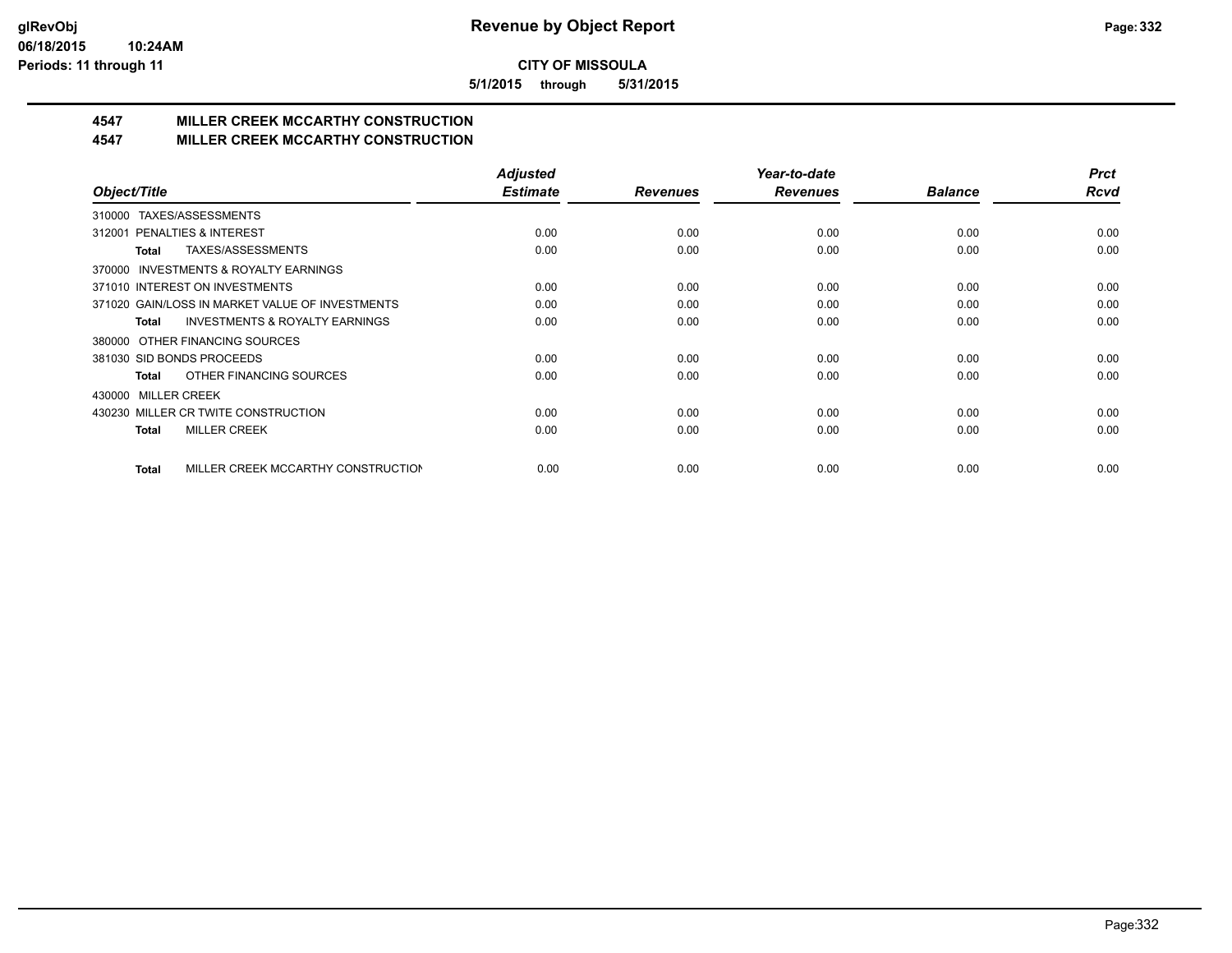**5/1/2015 through 5/31/2015**

### **4547 MILLER CREEK MCCARTHY CONSTRUCTION**

| Object/Title                                              | <b>Adjusted</b><br><b>Estimate</b> | <b>Revenues</b> | Year-to-date<br><b>Revenues</b> | <b>Balance</b> | <b>Prct</b><br><b>Rcvd</b> |
|-----------------------------------------------------------|------------------------------------|-----------------|---------------------------------|----------------|----------------------------|
| TAXES/ASSESSMENTS<br>310000                               |                                    |                 |                                 |                |                            |
| 312001 PENALTIES & INTEREST                               | 0.00                               | 0.00            | 0.00                            | 0.00           | 0.00                       |
| TAXES/ASSESSMENTS<br><b>Total</b>                         | 0.00                               | 0.00            | 0.00                            | 0.00           | 0.00                       |
| <b>INVESTMENTS &amp; ROYALTY EARNINGS</b><br>370000       |                                    |                 |                                 |                |                            |
| 371010 INTEREST ON INVESTMENTS                            | 0.00                               | 0.00            | 0.00                            | 0.00           | 0.00                       |
| 371020 GAIN/LOSS IN MARKET VALUE OF INVESTMENT            | 0.00                               | 0.00            | 0.00                            | 0.00           | 0.00                       |
| <b>INVESTMENTS &amp; ROYALTY EARNINGS</b><br><b>Total</b> | 0.00                               | 0.00            | 0.00                            | 0.00           | 0.00                       |
| 380000 OTHER FINANCING SOURCES                            |                                    |                 |                                 |                |                            |
| 381030 SID BONDS PROCEEDS                                 | 0.00                               | 0.00            | 0.00                            | 0.00           | 0.00                       |
| OTHER FINANCING SOURCES<br><b>Total</b>                   | 0.00                               | 0.00            | 0.00                            | 0.00           | 0.00                       |
| 430000 MILLER CREEK                                       |                                    |                 |                                 |                |                            |
| 430230 MILLER CR TWITE CONSTRUCTION                       | 0.00                               | 0.00            | 0.00                            | 0.00           | 0.00                       |
| <b>MILLER CREEK</b><br><b>Total</b>                       | 0.00                               | 0.00            | 0.00                            | 0.00           | 0.00                       |
|                                                           |                                    |                 |                                 |                |                            |
| MILLER CREEK MCCARTHY CONSTRUCTIOI<br><b>Total</b>        | 0.00                               | 0.00            | 0.00                            | 0.00           | 0.00                       |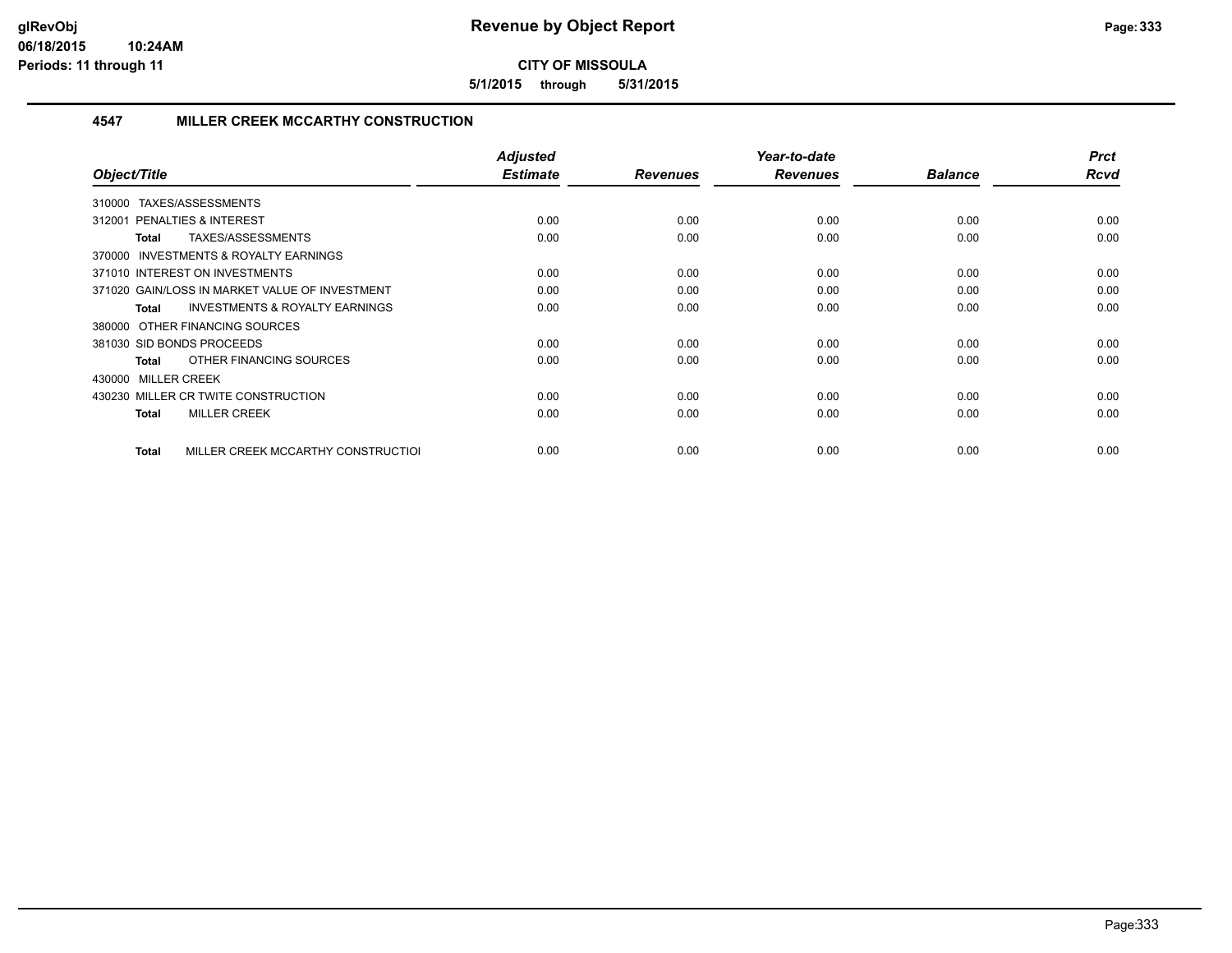**5/1/2015 through 5/31/2015**

# **4548 5TH,6TH & ARTHUR ROAD IMPROVEMENTS**

# **4548 5TH,6TH & ARTHUR ROAD IMPROVEMENTS**

|                                                           | <b>Adjusted</b> |                 | Year-to-date    |                | <b>Prct</b> |
|-----------------------------------------------------------|-----------------|-----------------|-----------------|----------------|-------------|
| Object/Title                                              | <b>Estimate</b> | <b>Revenues</b> | <b>Revenues</b> | <b>Balance</b> | <b>Rcvd</b> |
| 330000 INTERGOVERNMENTAL REVENUES                         |                 |                 |                 |                |             |
| <b>MDT REIMBURSEMENTS</b><br>336001                       | 0.00            | 0.00            | 0.00            | 0.00           | 0.00        |
| <b>INTERGOVERNMENTAL REVENUES</b><br><b>Total</b>         | 0.00            | 0.00            | 0.00            | 0.00           | 0.00        |
| 360000 MISCELLANEOUS REVENUES                             |                 |                 |                 |                |             |
| 363020 PROPERTY ASSESSMENTS                               | 0.00            | 0.00            | 0.00            | 0.00           | 0.00        |
| MISCELLANEOUS REVENUES<br>Total                           | 0.00            | 0.00            | 0.00            | 0.00           | 0.00        |
| 370000 INVESTMENTS & ROYALTY EARNINGS                     |                 |                 |                 |                |             |
| 371010 INTEREST ON INVESTMENTS                            | 0.00            | 0.00            | 0.00            | 0.00           | 0.00        |
| <b>INVESTMENTS &amp; ROYALTY EARNINGS</b><br><b>Total</b> | 0.00            | 0.00            | 0.00            | 0.00           | 0.00        |
| 380000 OTHER FINANCING SOURCES                            |                 |                 |                 |                |             |
| 381010 BOND PROCEEDS                                      | 0.00            | 0.00            | 0.00            | 0.00           | 0.00        |
| 381030 SID BONDS PROCEEDS                                 | 0.00            | 0.00            | 0.00            | 0.00           | 0.00        |
| OTHER FINANCING SOURCES<br><b>Total</b>                   | 0.00            | 0.00            | 0.00            | 0.00           | 0.00        |
|                                                           |                 |                 |                 |                |             |
| 5TH, 6TH & ARTHUR ROAD IMPROVEMENTS<br><b>Total</b>       | 0.00            | 0.00            | 0.00            | 0.00           | 0.00        |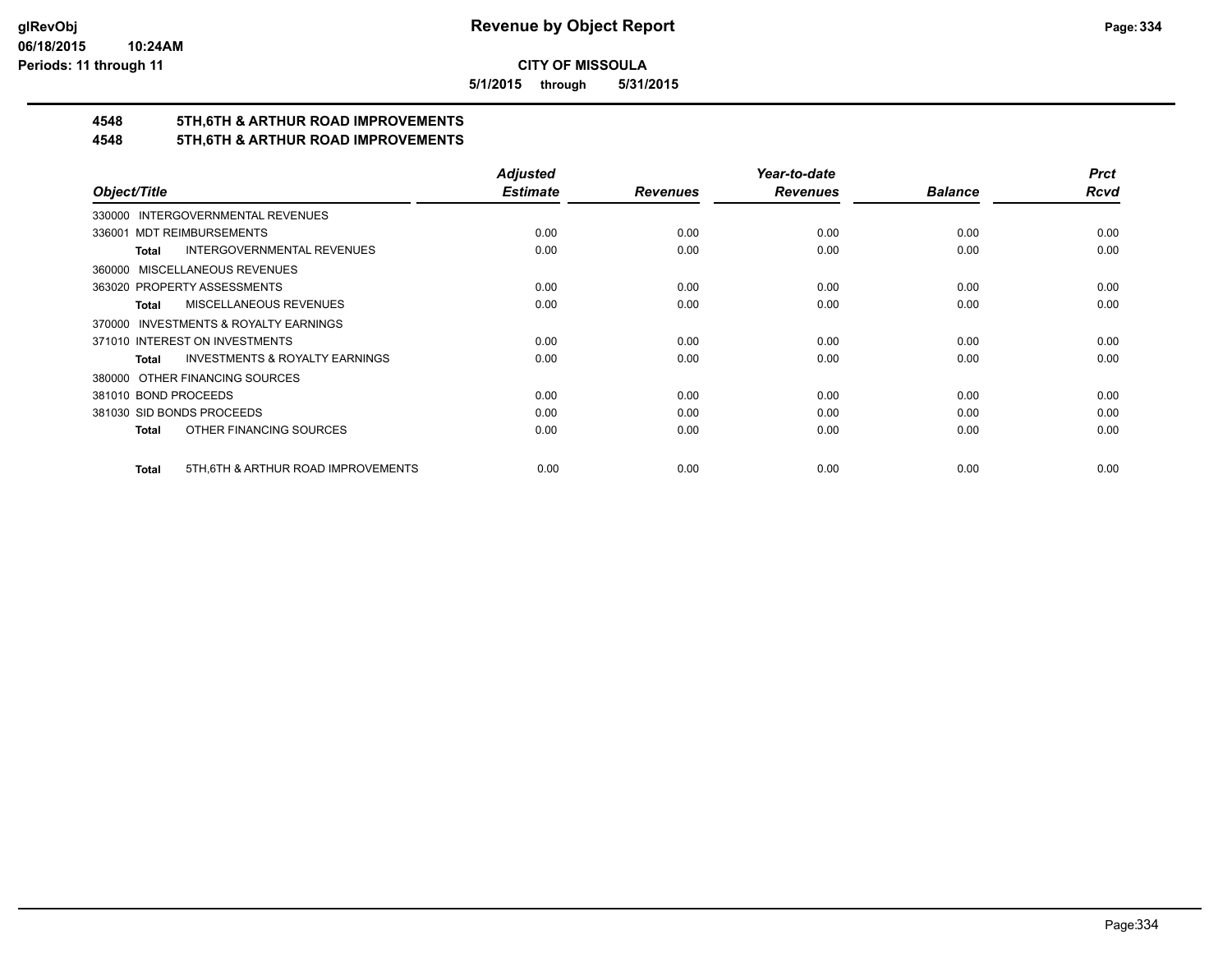**5/1/2015 through 5/31/2015**

### **4548 5TH,6TH & ARTHUR ROAD IMPROVEMENTS**

| Object/Title                                              | <b>Adjusted</b><br><b>Estimate</b> | <b>Revenues</b> | Year-to-date<br><b>Revenues</b> | <b>Balance</b> | <b>Prct</b><br><b>Rcvd</b> |
|-----------------------------------------------------------|------------------------------------|-----------------|---------------------------------|----------------|----------------------------|
| <b>INTERGOVERNMENTAL REVENUES</b><br>330000               |                                    |                 |                                 |                |                            |
| 336001 MDT REIMBURSEMENTS                                 | 0.00                               | 0.00            | 0.00                            | 0.00           | 0.00                       |
| <b>INTERGOVERNMENTAL REVENUES</b><br><b>Total</b>         | 0.00                               | 0.00            | 0.00                            | 0.00           | 0.00                       |
| 360000 MISCELLANEOUS REVENUES                             |                                    |                 |                                 |                |                            |
| 363020 PROPERTY ASSESSMENTS                               | 0.00                               | 0.00            | 0.00                            | 0.00           | 0.00                       |
| <b>MISCELLANEOUS REVENUES</b><br><b>Total</b>             | 0.00                               | 0.00            | 0.00                            | 0.00           | 0.00                       |
| 370000 INVESTMENTS & ROYALTY EARNINGS                     |                                    |                 |                                 |                |                            |
| 371010 INTEREST ON INVESTMENTS                            | 0.00                               | 0.00            | 0.00                            | 0.00           | 0.00                       |
| <b>INVESTMENTS &amp; ROYALTY EARNINGS</b><br><b>Total</b> | 0.00                               | 0.00            | 0.00                            | 0.00           | 0.00                       |
| 380000 OTHER FINANCING SOURCES                            |                                    |                 |                                 |                |                            |
| 381010 BOND PROCEEDS                                      | 0.00                               | 0.00            | 0.00                            | 0.00           | 0.00                       |
| 381030 SID BONDS PROCEEDS                                 | 0.00                               | 0.00            | 0.00                            | 0.00           | 0.00                       |
| OTHER FINANCING SOURCES<br><b>Total</b>                   | 0.00                               | 0.00            | 0.00                            | 0.00           | 0.00                       |
| 5TH, 6TH & ARTHUR ROAD IMPROVEMENTS<br>Total              | 0.00                               | 0.00            | 0.00                            | 0.00           | 0.00                       |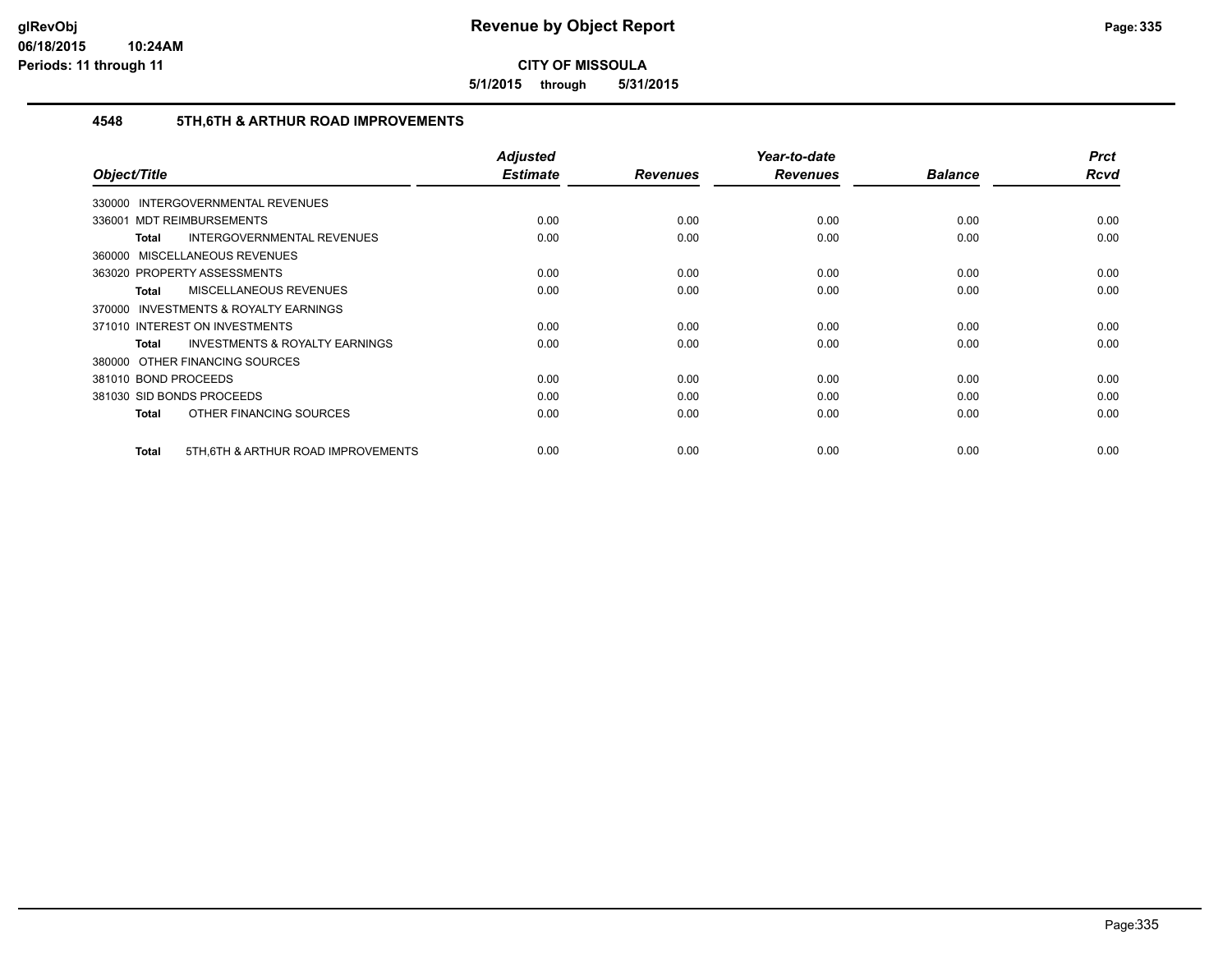**5/1/2015 through 5/31/2015**

# **4745 MALONEY/TWITE MILLER CR \$1.2M CONTRIB**

**4745 MALONEY/TWITE MILLER CR \$1.2M CONTRIB**

|                                                           | <b>Adjusted</b> |                 | Year-to-date    |                | <b>Prct</b> |
|-----------------------------------------------------------|-----------------|-----------------|-----------------|----------------|-------------|
| Object/Title                                              | <b>Estimate</b> | <b>Revenues</b> | <b>Revenues</b> | <b>Balance</b> | <b>Rcvd</b> |
| 310000 TAXES/ASSESSMENTS                                  |                 |                 |                 |                |             |
| 312001 PENALTIES & INTEREST                               | 0.00            | 0.00            | 0.00            | 0.00           | 0.00        |
| TAXES/ASSESSMENTS<br>Total                                | 0.00            | 0.00            | 0.00            | 0.00           | 0.00        |
| 360000 MISCELLANEOUS REVENUES                             |                 |                 |                 |                |             |
| 365000 DONATIONS                                          | 0.00            | 0.00            | 0.00            | 0.00           | 0.00        |
| MISCELLANEOUS REVENUES<br>Total                           | 0.00            | 0.00            | 0.00            | 0.00           | 0.00        |
| 370000 INVESTMENTS & ROYALTY EARNINGS                     |                 |                 |                 |                |             |
| 371010 INTEREST ON INVESTMENTS                            | 0.00            | 0.00            | 0.00            | 0.00           | 0.00        |
| 371020 GAIN/LOSS IN MARKET VALUE OF INVESTMENTS           | 0.00            | 0.00            | 0.00            | 0.00           | 0.00        |
| <b>INVESTMENTS &amp; ROYALTY EARNINGS</b><br><b>Total</b> | 0.00            | 0.00            | 0.00            | 0.00           | 0.00        |
| MALONEY/TWITE MILLER CR \$1.2M CONTRI<br><b>Total</b>     | 0.00            | 0.00            | 0.00            | 0.00           | 0.00        |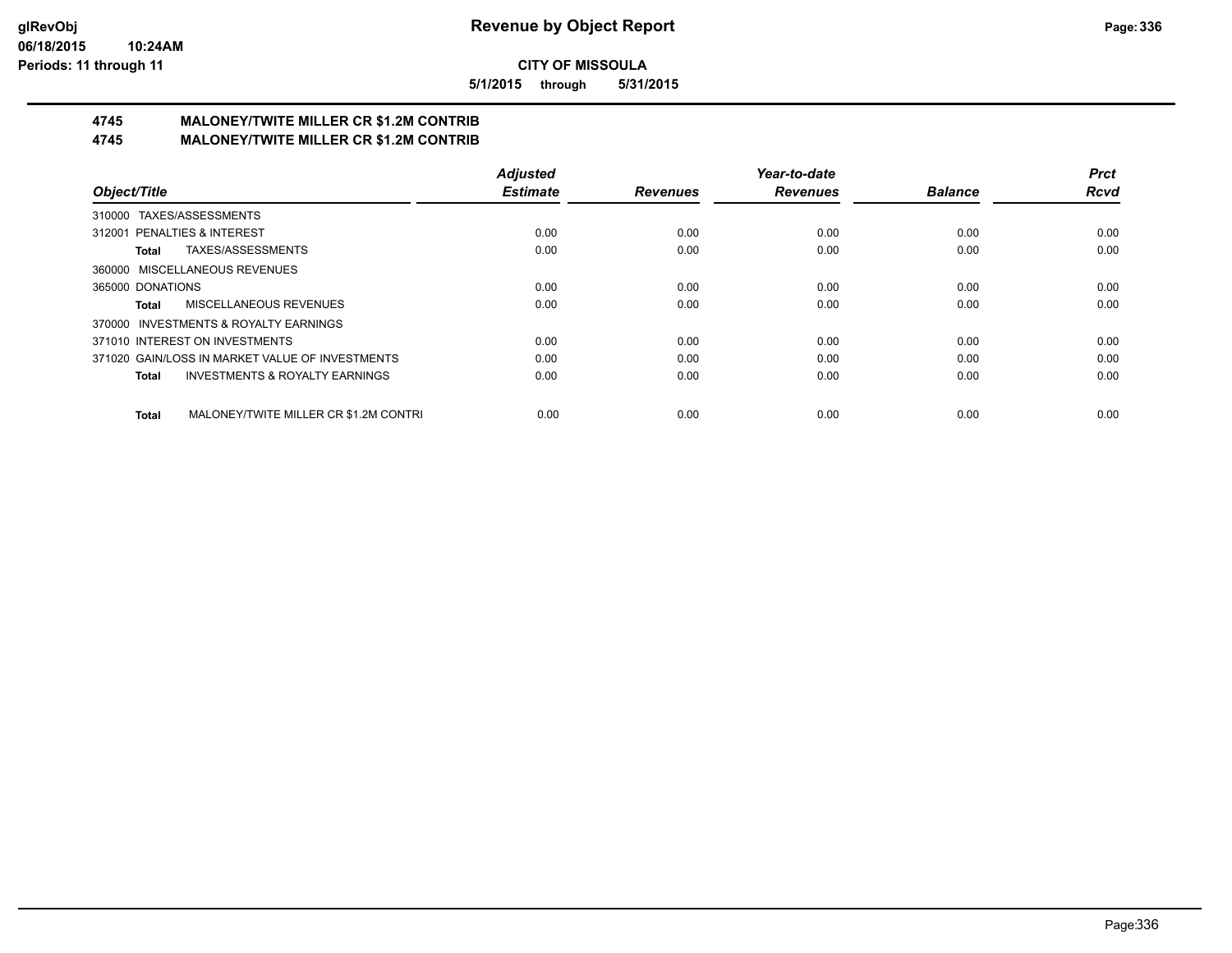**5/1/2015 through 5/31/2015**

### **4745 MALONEY/TWITE MILLER CR \$1.2M CONTRIB**

| Object/Title                                       | <b>Adjusted</b><br><b>Estimate</b> | <b>Revenues</b> | Year-to-date<br><b>Revenues</b> | <b>Balance</b> | <b>Prct</b><br><b>Rcvd</b> |
|----------------------------------------------------|------------------------------------|-----------------|---------------------------------|----------------|----------------------------|
| 310000 TAXES/ASSESSMENTS                           |                                    |                 |                                 |                |                            |
|                                                    |                                    |                 |                                 |                |                            |
| 312001 PENALTIES & INTEREST                        | 0.00                               | 0.00            | 0.00                            | 0.00           | 0.00                       |
| TAXES/ASSESSMENTS<br>Total                         | 0.00                               | 0.00            | 0.00                            | 0.00           | 0.00                       |
| 360000 MISCELLANEOUS REVENUES                      |                                    |                 |                                 |                |                            |
| 365000 DONATIONS                                   | 0.00                               | 0.00            | 0.00                            | 0.00           | 0.00                       |
| MISCELLANEOUS REVENUES<br>Total                    | 0.00                               | 0.00            | 0.00                            | 0.00           | 0.00                       |
| 370000 INVESTMENTS & ROYALTY EARNINGS              |                                    |                 |                                 |                |                            |
| 371010 INTEREST ON INVESTMENTS                     | 0.00                               | 0.00            | 0.00                            | 0.00           | 0.00                       |
| 371020 GAIN/LOSS IN MARKET VALUE OF INVESTMENT     | 0.00                               | 0.00            | 0.00                            | 0.00           | 0.00                       |
| <b>INVESTMENTS &amp; ROYALTY EARNINGS</b><br>Total | 0.00                               | 0.00            | 0.00                            | 0.00           | 0.00                       |
| MALONEY/TWITE MILLER CR \$1.2M CONTR<br>Total      | 0.00                               | 0.00            | 0.00                            | 0.00           | 0.00                       |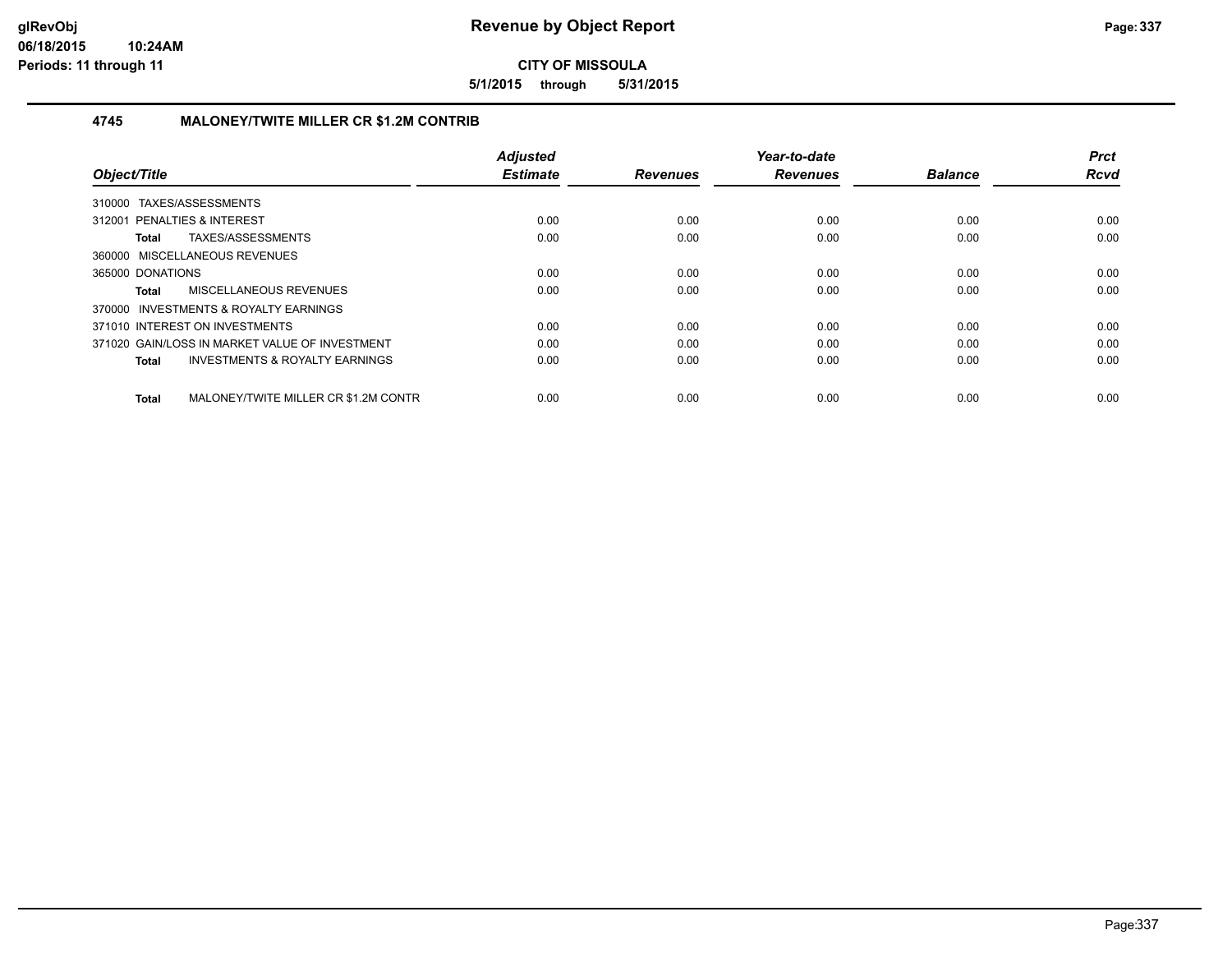**5/1/2015 through 5/31/2015**

# **4941 HILLVIEW WAY CONSTRUCTION**

**4941 HILLVIEW WAY CONSTRUCTION**

|              |                                           | <b>Adjusted</b> |                 | Year-to-date    |                | Prct |
|--------------|-------------------------------------------|-----------------|-----------------|-----------------|----------------|------|
| Object/Title |                                           | <b>Estimate</b> | <b>Revenues</b> | <b>Revenues</b> | <b>Balance</b> | Rcvd |
|              | 370000 INVESTMENTS & ROYALTY EARNINGS     |                 |                 |                 |                |      |
|              | 371010 INTEREST ON INVESTMENTS            | 0.00            | 0.00            | 0.00            | 0.00           | 0.00 |
| Total        | <b>INVESTMENTS &amp; ROYALTY EARNINGS</b> | 0.00            | 0.00            | 0.00            | 0.00           | 0.00 |
| <b>Total</b> | HILLVIEW WAY CONSTRUCTION                 | 0.00            | 0.00            | 0.00            | 0.00           | 0.00 |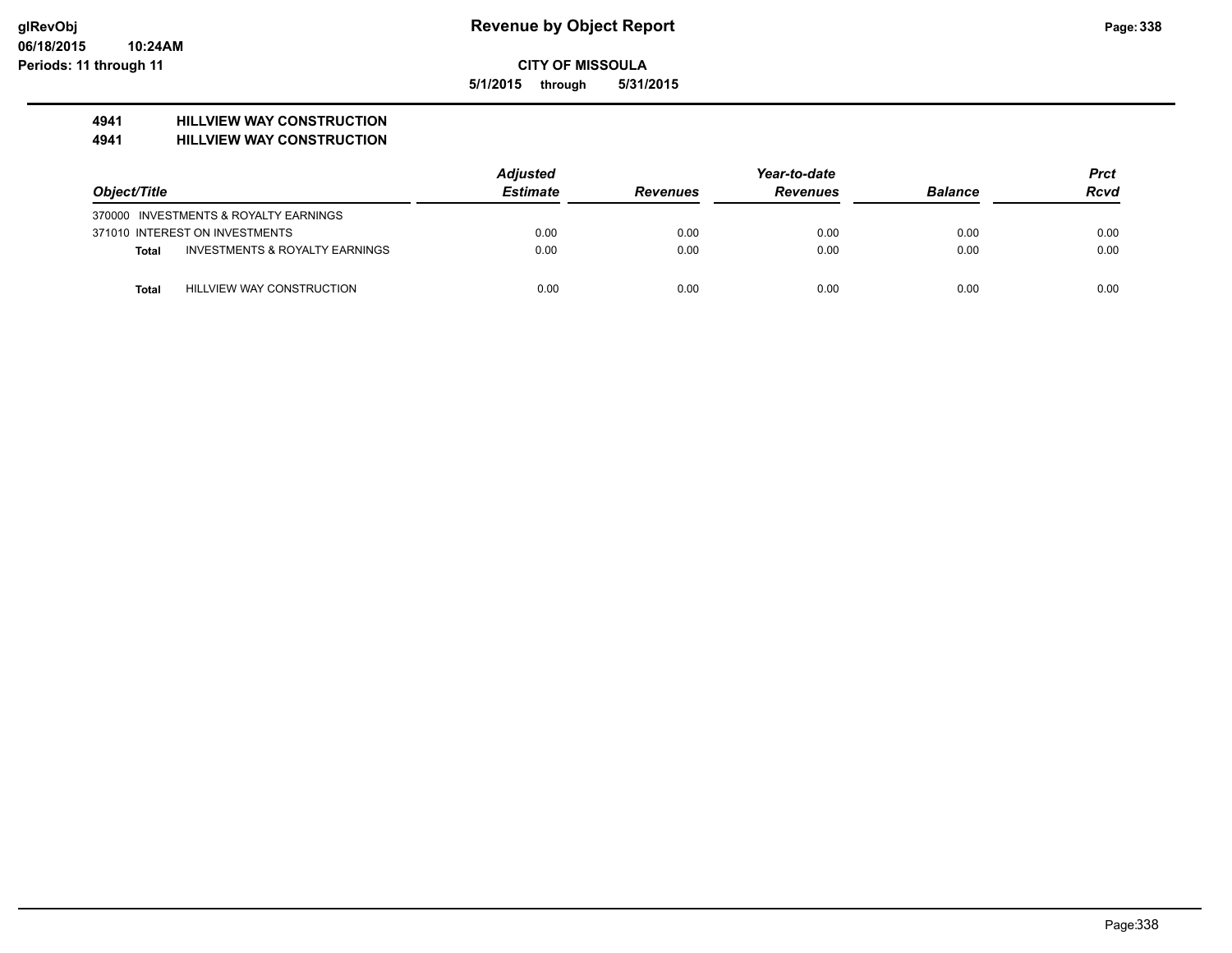**5/1/2015 through 5/31/2015**

## **4941 HILLVIEW WAY CONSTRUCTION**

| Object/Title |                                       | <b>Adjusted</b><br><b>Estimate</b> | <b>Revenues</b> | Year-to-date<br><b>Revenues</b> | <b>Balance</b> | <b>Prct</b><br><b>Rcvd</b> |
|--------------|---------------------------------------|------------------------------------|-----------------|---------------------------------|----------------|----------------------------|
|              | 370000 INVESTMENTS & ROYALTY EARNINGS |                                    |                 |                                 |                |                            |
|              | 371010 INTEREST ON INVESTMENTS        | 0.00                               | 0.00            | 0.00                            | 0.00           | 0.00                       |
| <b>Total</b> | INVESTMENTS & ROYALTY EARNINGS        | 0.00                               | 0.00            | 0.00                            | 0.00           | 0.00                       |
|              |                                       |                                    |                 |                                 |                |                            |
| Total        | HILLVIEW WAY CONSTRUCTION             | 0.00                               | 0.00            | 0.00                            | 0.00           | 0.00                       |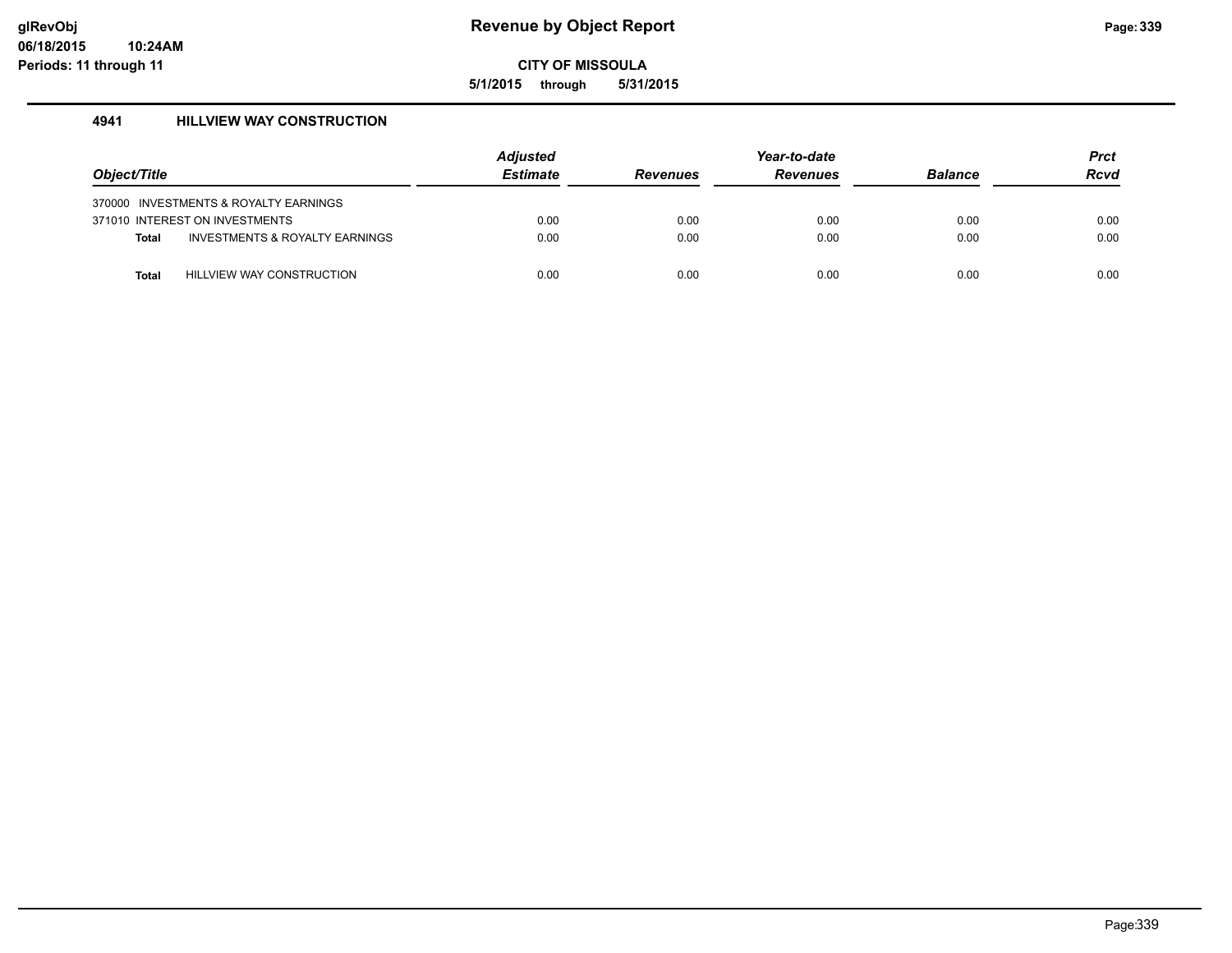**5/1/2015 through 5/31/2015**

# **4944 RATTLESNAKE SEWER COLLECTION (544)**

# **4944 RATTLESNAKE SEWER COLLECTION (544)**

|                                                    | <b>Adjusted</b> |                 | Year-to-date    |                | <b>Prct</b> |
|----------------------------------------------------|-----------------|-----------------|-----------------|----------------|-------------|
| Object/Title                                       | <b>Estimate</b> | <b>Revenues</b> | <b>Revenues</b> | <b>Balance</b> | <b>Rcvd</b> |
| 330000 INTERGOVERNMENTAL REVENUES                  |                 |                 |                 |                |             |
| 331090 EPA GRANT                                   | 0.00            | 0.00            | 0.00            | 0.00           | 0.00        |
| 334120 TSEP GRANT                                  | 0.00            | 0.00            | 0.00            | 0.00           | 0.00        |
| 334121 DNRC GRANT                                  | 0.00            | 0.00            | 0.00            | 0.00           | 0.00        |
| 334990 ARRA FUNDING                                | 0.00            | 0.00            | 0.00            | 0.00           | 0.00        |
| 334992 ARRA LOAN                                   | 0.00            | 0.00            | 0.00            | 0.00           | 0.00        |
| <b>INTERGOVERNMENTAL REVENUES</b><br>Total         | 0.00            | 0.00            | 0.00            | 0.00           | 0.00        |
| 370000 INVESTMENTS & ROYALTY EARNINGS              |                 |                 |                 |                |             |
| 371010 INTEREST ON INVESTMENTS                     | 0.00            | 0.00            | 0.00            | 0.00           | 0.00        |
| <b>INVESTMENTS &amp; ROYALTY EARNINGS</b><br>Total | 0.00            | 0.00            | 0.00            | 0.00           | 0.00        |
| 380000 OTHER FINANCING SOURCES                     |                 |                 |                 |                |             |
| 381010 BOND PROCEEDS                               | 0.00            | 0.00            | 0.00            | 0.00           | 0.00        |
| 381020 REVENUE BONDS                               | 0.00            | 0.00            | 0.00            | 0.00           | 0.00        |
| 381030 SID BONDS PROCEEDS                          | 0.00            | 0.00            | 0.00            | 0.00           | 0.00        |
| OTHER FINANCING SOURCES<br>Total                   | 0.00            | 0.00            | 0.00            | 0.00           | 0.00        |
| RATTLESNAKE SEWER COLLECTION (544)<br>Total        | 0.00            | 0.00            | 0.00            | 0.00           | 0.00        |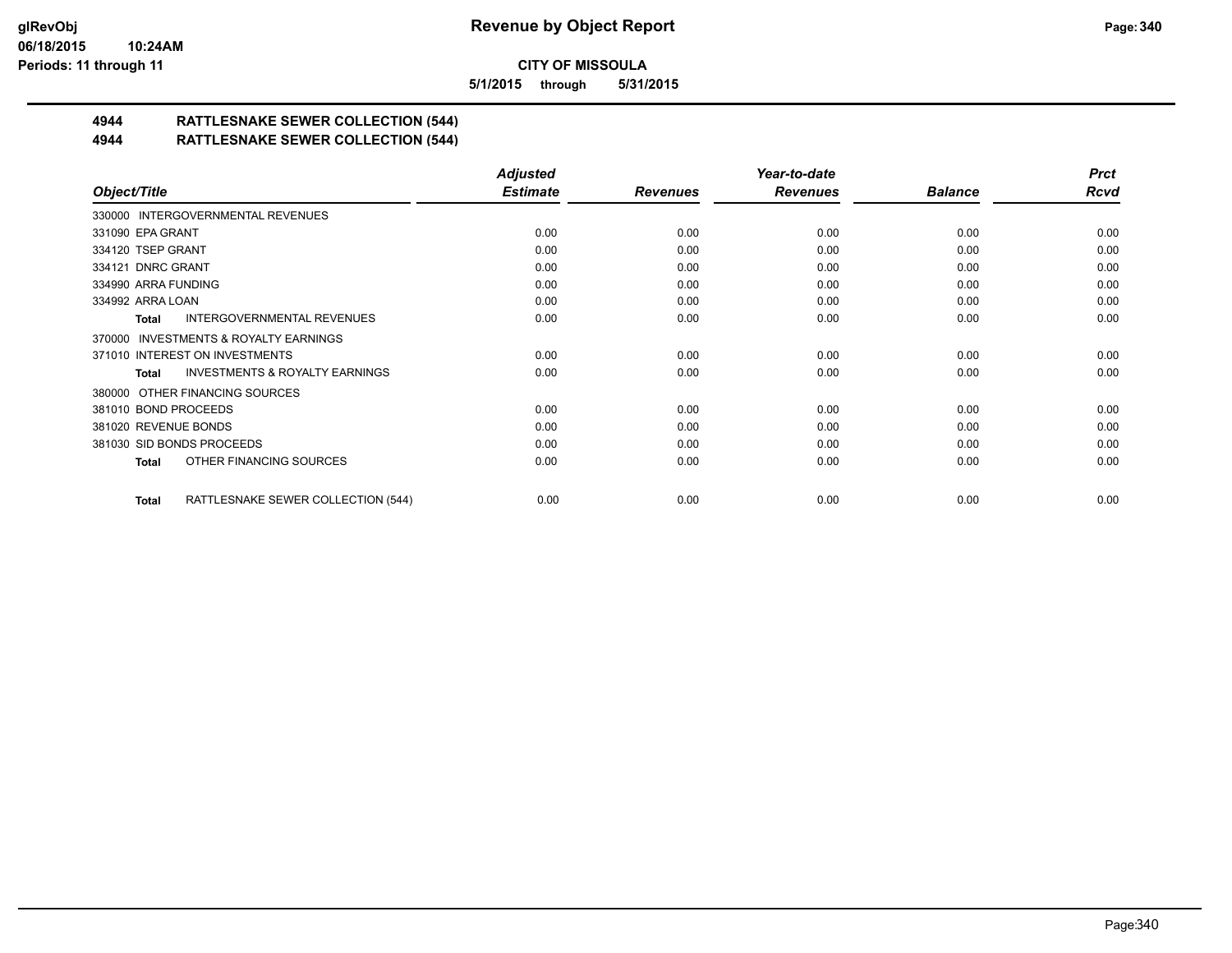**5/1/2015 through 5/31/2015**

# **4944 RATTLESNAKE SEWER COLLECTION (544)**

|                                                           | <b>Adjusted</b> |                 | Year-to-date    |                | <b>Prct</b> |
|-----------------------------------------------------------|-----------------|-----------------|-----------------|----------------|-------------|
| Object/Title                                              | <b>Estimate</b> | <b>Revenues</b> | <b>Revenues</b> | <b>Balance</b> | <b>Rcvd</b> |
| 330000 INTERGOVERNMENTAL REVENUES                         |                 |                 |                 |                |             |
| 331090 EPA GRANT                                          | 0.00            | 0.00            | 0.00            | 0.00           | 0.00        |
| 334120 TSEP GRANT                                         | 0.00            | 0.00            | 0.00            | 0.00           | 0.00        |
| 334121 DNRC GRANT                                         | 0.00            | 0.00            | 0.00            | 0.00           | 0.00        |
| 334990 ARRA FUNDING                                       | 0.00            | 0.00            | 0.00            | 0.00           | 0.00        |
| 334992 ARRA LOAN                                          | 0.00            | 0.00            | 0.00            | 0.00           | 0.00        |
| INTERGOVERNMENTAL REVENUES<br><b>Total</b>                | 0.00            | 0.00            | 0.00            | 0.00           | 0.00        |
| <b>INVESTMENTS &amp; ROYALTY EARNINGS</b><br>370000       |                 |                 |                 |                |             |
| 371010 INTEREST ON INVESTMENTS                            | 0.00            | 0.00            | 0.00            | 0.00           | 0.00        |
| <b>INVESTMENTS &amp; ROYALTY EARNINGS</b><br><b>Total</b> | 0.00            | 0.00            | 0.00            | 0.00           | 0.00        |
| OTHER FINANCING SOURCES<br>380000                         |                 |                 |                 |                |             |
| 381010 BOND PROCEEDS                                      | 0.00            | 0.00            | 0.00            | 0.00           | 0.00        |
| 381020 REVENUE BONDS                                      | 0.00            | 0.00            | 0.00            | 0.00           | 0.00        |
| 381030 SID BONDS PROCEEDS                                 | 0.00            | 0.00            | 0.00            | 0.00           | 0.00        |
| OTHER FINANCING SOURCES<br><b>Total</b>                   | 0.00            | 0.00            | 0.00            | 0.00           | 0.00        |
| RATTLESNAKE SEWER COLLECTION (544)<br>Total               | 0.00            | 0.00            | 0.00            | 0.00           | 0.00        |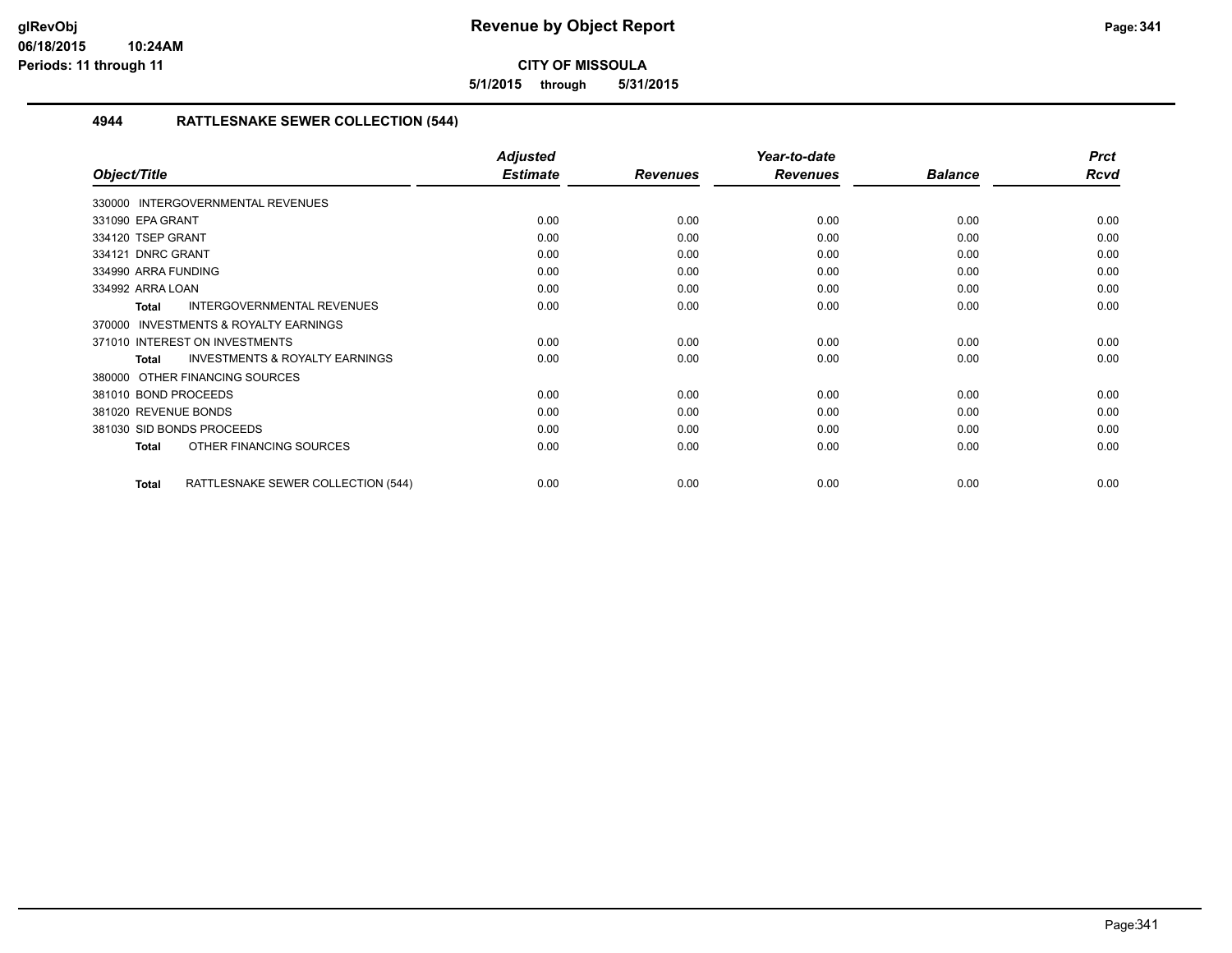**5/1/2015 through 5/31/2015**

## **4945 PHILLIPS ST TRAFFIC CALMING**

**4945 PHILLIPS ST TRAFFIC CALMING**

|                                                    | <b>Adjusted</b> |                 | Year-to-date    |                | <b>Prct</b> |
|----------------------------------------------------|-----------------|-----------------|-----------------|----------------|-------------|
| Object/Title                                       | <b>Estimate</b> | <b>Revenues</b> | <b>Revenues</b> | <b>Balance</b> | <b>Rcvd</b> |
| 370000 INVESTMENTS & ROYALTY EARNINGS              |                 |                 |                 |                |             |
| 371010 INTEREST ON INVESTMENTS                     | 0.00            | 0.00            | 0.00            | 0.00           | 0.00        |
| <b>INVESTMENTS &amp; ROYALTY EARNINGS</b><br>Total | 0.00            | 0.00            | 0.00            | 0.00           | 0.00        |
| 380000 OTHER FINANCING SOURCES                     |                 |                 |                 |                |             |
| 381030 SID BONDS PROCEEDS                          | 0.00            | 0.00            | 0.00            | 0.00           | 0.00        |
| 383000 OPERATING TRANSFERS                         | 0.00            | 0.00            | 0.00            | 0.00           | 0.00        |
| OTHER FINANCING SOURCES<br><b>Total</b>            | 0.00            | 0.00            | 0.00            | 0.00           | 0.00        |
|                                                    |                 |                 |                 |                |             |
| <b>Total</b><br>PHILLIPS ST TRAFFIC CALMING        | 0.00            | 0.00            | 0.00            | 0.00           | 0.00        |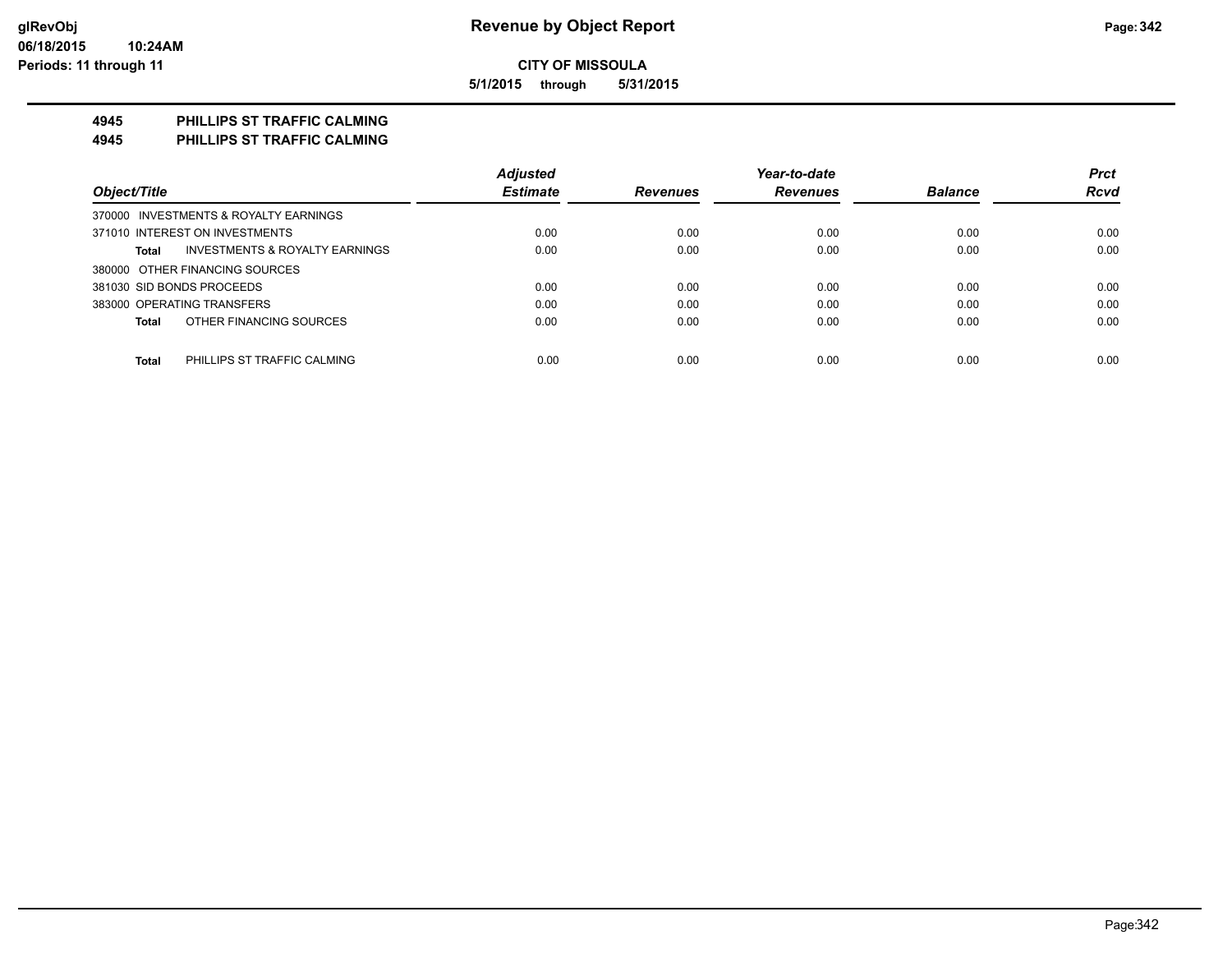**5/1/2015 through 5/31/2015**

# **4945 PHILLIPS ST TRAFFIC CALMING**

|                                                    | <b>Adjusted</b> |                 | Year-to-date    |                | <b>Prct</b> |
|----------------------------------------------------|-----------------|-----------------|-----------------|----------------|-------------|
| Object/Title                                       | <b>Estimate</b> | <b>Revenues</b> | <b>Revenues</b> | <b>Balance</b> | <b>Rcvd</b> |
| 370000 INVESTMENTS & ROYALTY EARNINGS              |                 |                 |                 |                |             |
| 371010 INTEREST ON INVESTMENTS                     | 0.00            | 0.00            | 0.00            | 0.00           | 0.00        |
| <b>INVESTMENTS &amp; ROYALTY EARNINGS</b><br>Total | 0.00            | 0.00            | 0.00            | 0.00           | 0.00        |
| 380000 OTHER FINANCING SOURCES                     |                 |                 |                 |                |             |
| 381030 SID BONDS PROCEEDS                          | 0.00            | 0.00            | 0.00            | 0.00           | 0.00        |
| 383000 OPERATING TRANSFERS                         | 0.00            | 0.00            | 0.00            | 0.00           | 0.00        |
| OTHER FINANCING SOURCES<br>Total                   | 0.00            | 0.00            | 0.00            | 0.00           | 0.00        |
|                                                    |                 |                 |                 |                |             |
| <b>Total</b><br>PHILLIPS ST TRAFFIC CALMING        | 0.00            | 0.00            | 0.00            | 0.00           | 0.00        |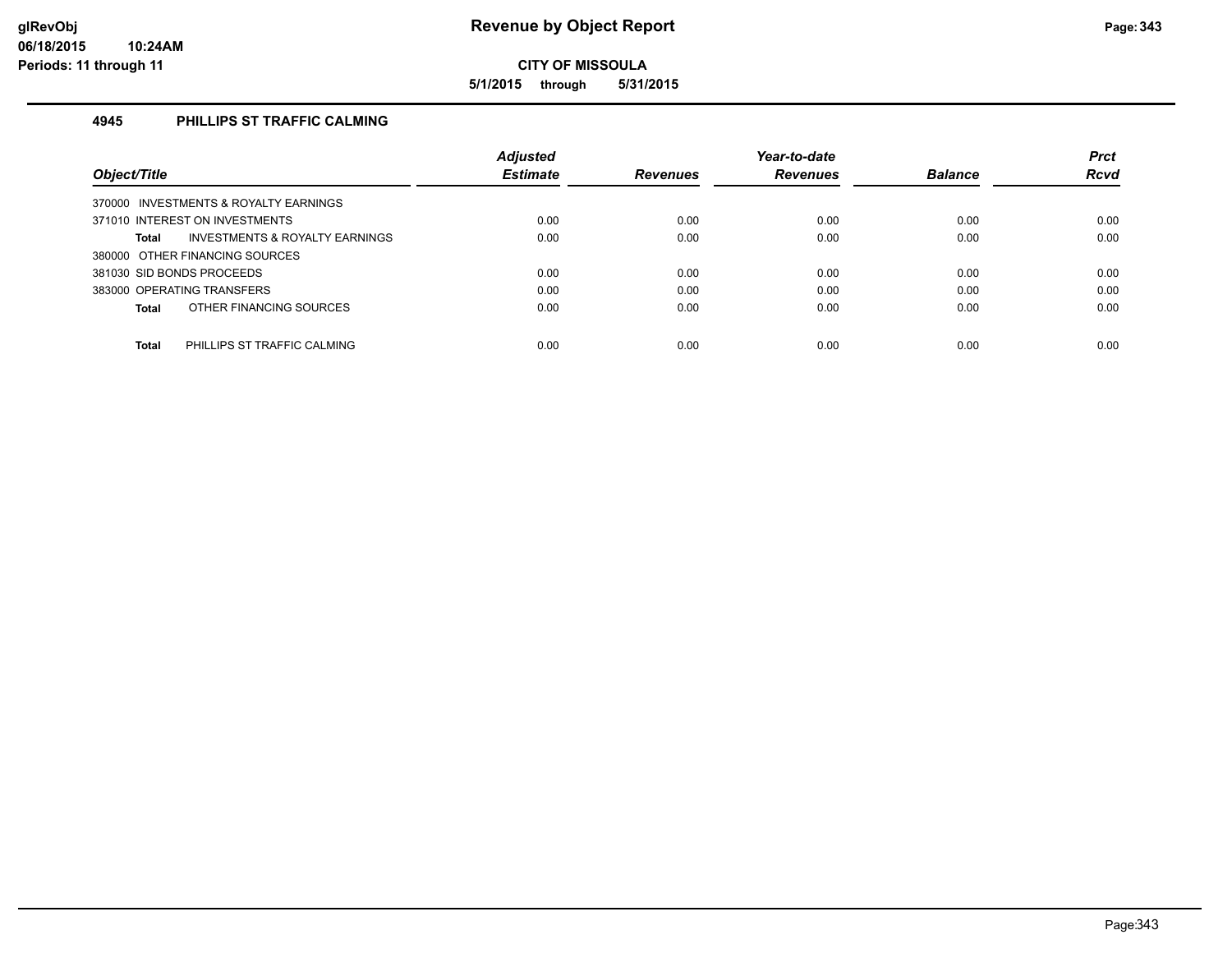**5/1/2015 through 5/31/2015**

# **4946 PATTEE CREEK DR. TRAFFIC CALMING**

**4946 PATTEE CREEK DR. TRAFFIC CALMING**

|                                                  | <b>Adjusted</b> |                 | Year-to-date    |                | <b>Prct</b> |
|--------------------------------------------------|-----------------|-----------------|-----------------|----------------|-------------|
| Object/Title                                     | <b>Estimate</b> | <b>Revenues</b> | <b>Revenues</b> | <b>Balance</b> | <b>Rcvd</b> |
| 370000 INVESTMENTS & ROYALTY EARNINGS            |                 |                 |                 |                |             |
| 371010 INTEREST ON INVESTMENTS                   | 0.00            | 0.00            | 0.00            | 0.00           | 0.00        |
| INVESTMENTS & ROYALTY EARNINGS<br>Total          | 0.00            | 0.00            | 0.00            | 0.00           | 0.00        |
| 380000 OTHER FINANCING SOURCES                   |                 |                 |                 |                |             |
| 381030 SID BONDS PROCEEDS                        | 0.00            | 0.00            | 0.00            | 0.00           | 0.00        |
| 383000 OPERATING TRANSFERS                       | 0.00            | 0.00            | 0.00            | 0.00           | 0.00        |
| OTHER FINANCING SOURCES<br>Total                 | 0.00            | 0.00            | 0.00            | 0.00           | 0.00        |
|                                                  |                 |                 |                 |                |             |
| <b>Total</b><br>PATTEE CREEK DR. TRAFFIC CALMING | 0.00            | 0.00            | 0.00            | 0.00           | 0.00        |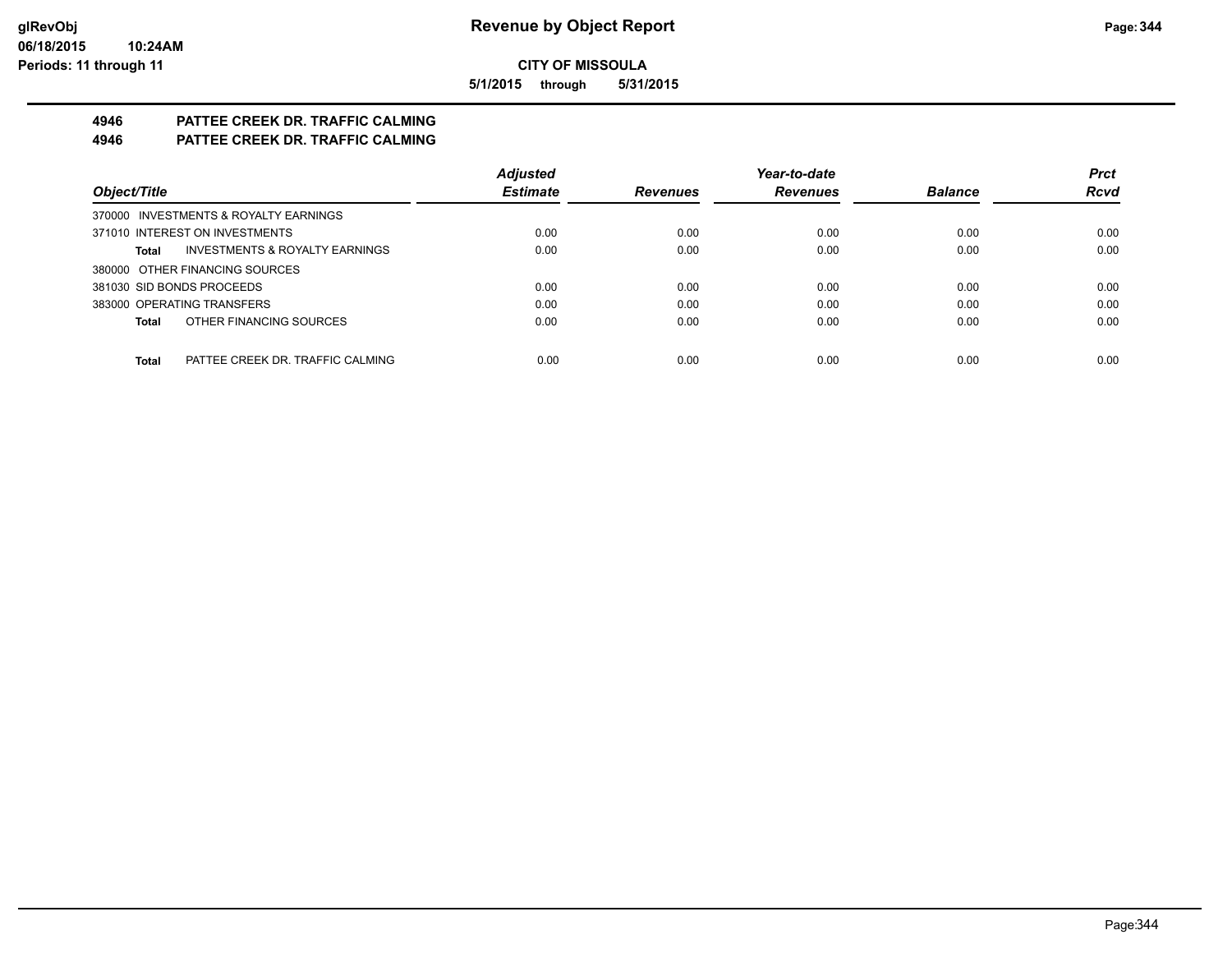**5/1/2015 through 5/31/2015**

# **4946 PATTEE CREEK DR. TRAFFIC CALMING**

|                                                  | <b>Adjusted</b> |                 | Year-to-date    |                | <b>Prct</b> |
|--------------------------------------------------|-----------------|-----------------|-----------------|----------------|-------------|
| Object/Title                                     | <b>Estimate</b> | <b>Revenues</b> | <b>Revenues</b> | <b>Balance</b> | <b>Rcvd</b> |
| 370000 INVESTMENTS & ROYALTY EARNINGS            |                 |                 |                 |                |             |
| 371010 INTEREST ON INVESTMENTS                   | 0.00            | 0.00            | 0.00            | 0.00           | 0.00        |
| INVESTMENTS & ROYALTY EARNINGS<br>Total          | 0.00            | 0.00            | 0.00            | 0.00           | 0.00        |
| 380000 OTHER FINANCING SOURCES                   |                 |                 |                 |                |             |
| 381030 SID BONDS PROCEEDS                        | 0.00            | 0.00            | 0.00            | 0.00           | 0.00        |
| 383000 OPERATING TRANSFERS                       | 0.00            | 0.00            | 0.00            | 0.00           | 0.00        |
| OTHER FINANCING SOURCES<br>Total                 | 0.00            | 0.00            | 0.00            | 0.00           | 0.00        |
|                                                  |                 |                 |                 |                |             |
| <b>Total</b><br>PATTEE CREEK DR. TRAFFIC CALMING | 0.00            | 0.00            | 0.00            | 0.00           | 0.00        |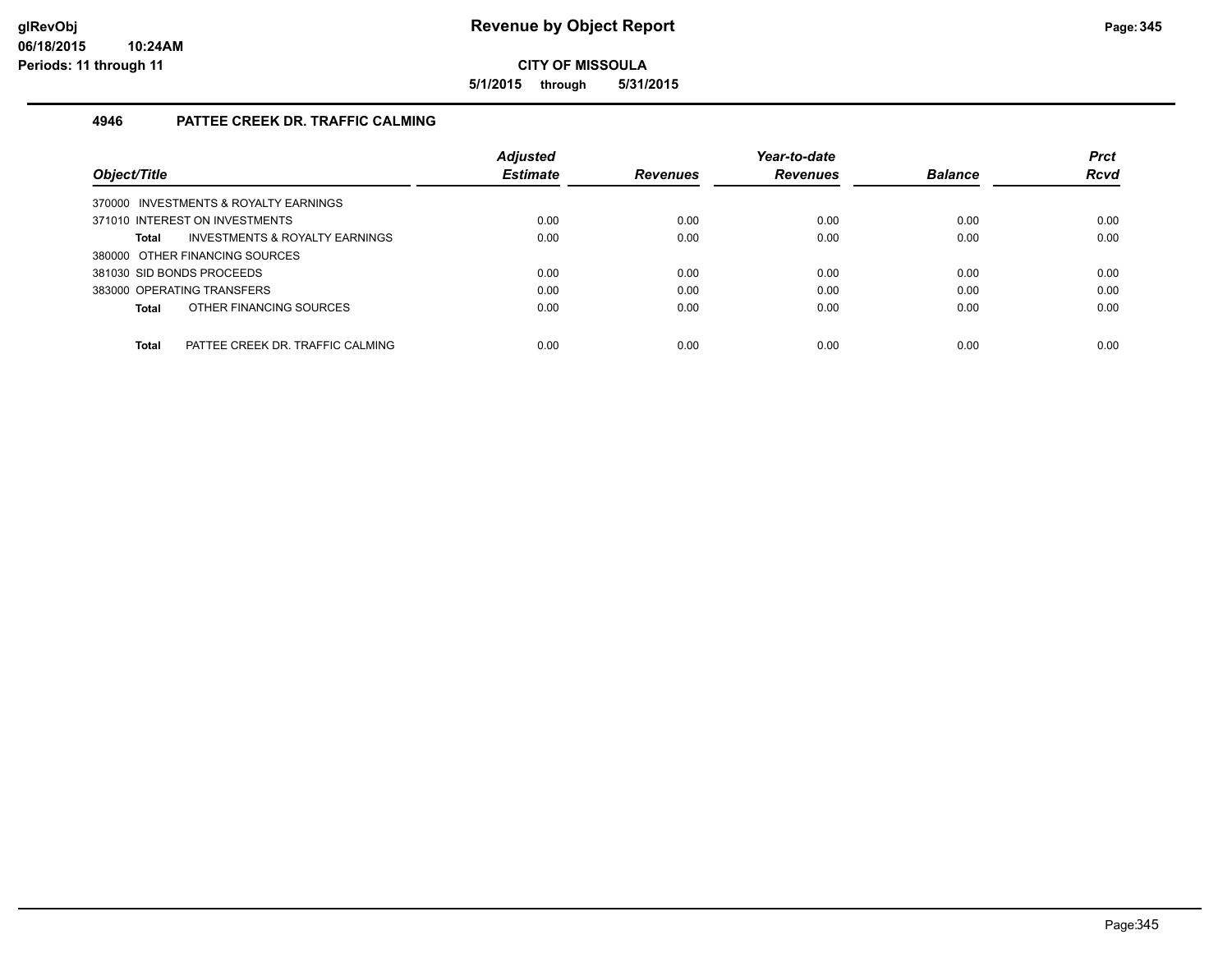**5/1/2015 through 5/31/2015**

# **4948 STORMWATER OUTFALL RETROFITS**

#### **4948 STORMWATER OUTFALL RETROFITS**

|                   |                                     | <b>Adjusted</b> |                 | Year-to-date    |                | <b>Prct</b> |
|-------------------|-------------------------------------|-----------------|-----------------|-----------------|----------------|-------------|
| Object/Title      |                                     | <b>Estimate</b> | <b>Revenues</b> | <b>Revenues</b> | <b>Balance</b> | <b>Rcvd</b> |
|                   | 330000 INTERGOVERNMENTAL REVENUES   |                 |                 |                 |                |             |
| 334121 DNRC GRANT |                                     | 0.00            | 0.00            | 0.00            | 0.00           | 0.00        |
|                   | 337003 HEALTH DEPT-STORM WATER MGMT | 0.00            | 0.00            | 0.00            | 0.00           | 0.00        |
| Total             | <b>INTERGOVERNMENTAL REVENUES</b>   | 0.00            | 0.00            | 0.00            | 0.00           | 0.00        |
|                   |                                     |                 |                 |                 |                |             |
| Total             | STORMWATER OUTFALL RETROFITS        | 0.00            | 0.00            | 0.00            | 0.00           | 0.00        |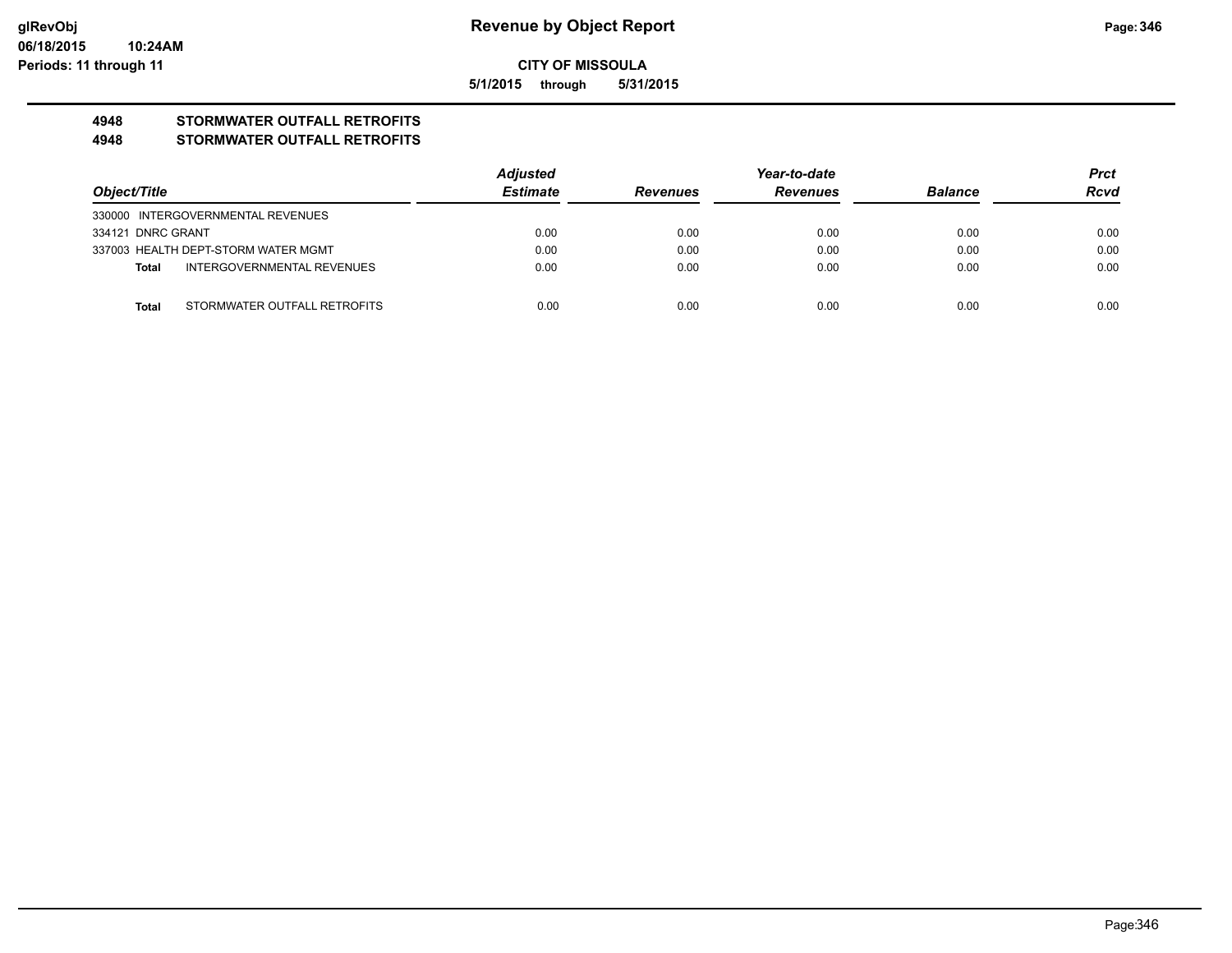**5/1/2015 through 5/31/2015**

## **4948 STORMWATER OUTFALL RETROFITS**

| Object/Title      |                                     | <b>Adjusted</b><br><b>Estimate</b> | <b>Revenues</b> | Year-to-date<br><b>Revenues</b> | <b>Balance</b> | <b>Prct</b><br><b>Rcvd</b> |
|-------------------|-------------------------------------|------------------------------------|-----------------|---------------------------------|----------------|----------------------------|
|                   | 330000 INTERGOVERNMENTAL REVENUES   |                                    |                 |                                 |                |                            |
| 334121 DNRC GRANT |                                     | 0.00                               | 0.00            | 0.00                            | 0.00           | 0.00                       |
|                   | 337003 HEALTH DEPT-STORM WATER MGMT | 0.00                               | 0.00            | 0.00                            | 0.00           | 0.00                       |
| <b>Total</b>      | INTERGOVERNMENTAL REVENUES          | 0.00                               | 0.00            | 0.00                            | 0.00           | 0.00                       |
|                   |                                     |                                    |                 |                                 |                |                            |
| Total             | STORMWATER OUTFALL RETROFITS        | 0.00                               | 0.00            | 0.00                            | 0.00           | 0.00                       |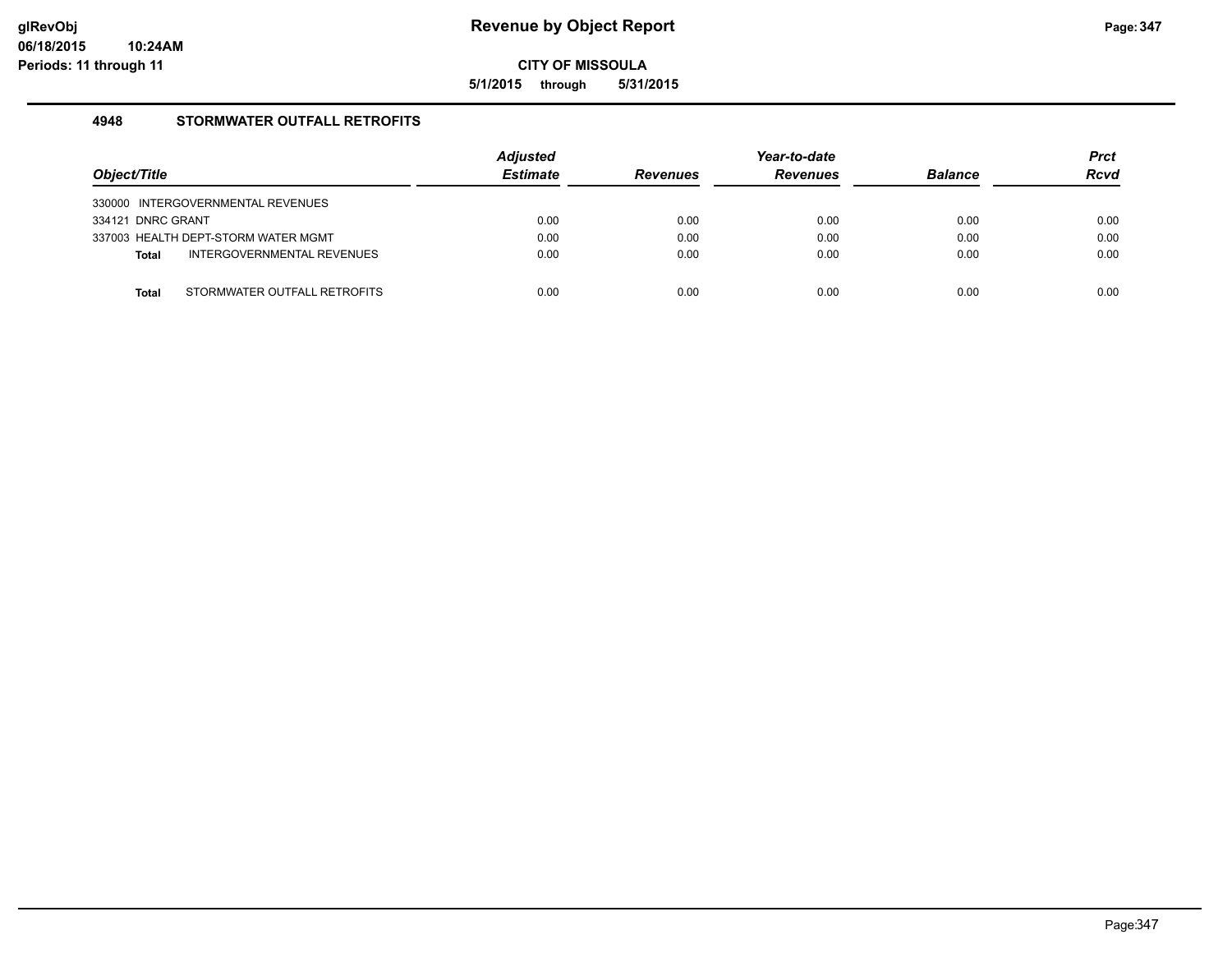**5/1/2015 through 5/31/2015**

**4949 WAYFINDING PROJECT**

**4949 WAYFINDING PROJECT**

|                                           | <b>Adjusted</b> |                 | Year-to-date    |                | <b>Prct</b> |
|-------------------------------------------|-----------------|-----------------|-----------------|----------------|-------------|
| Object/Title                              | <b>Estimate</b> | <b>Revenues</b> | <b>Revenues</b> | <b>Balance</b> | <b>Rcvd</b> |
| 360000 MISCELLANEOUS REVENUES             |                 |                 |                 |                |             |
| 365000 DONATIONS                          | 0.00            | 0.00            | 0.00            | 0.00           | 0.00        |
| MISCELLANEOUS REVENUES<br><b>Total</b>    | 0.00            | 0.00            | 0.00            | 0.00           | 0.00        |
| 380000 OTHER FINANCING SOURCES            |                 |                 |                 |                |             |
| 383042 TRANSFERS FROM OTHER FUNDS         | 0.00            | 0.00            | 0.00            | 0.00           | 0.00        |
| OTHER FINANCING SOURCES<br>Total          | 0.00            | 0.00            | 0.00            | 0.00           | 0.00        |
| <b>WAYFINDING PROJECT</b><br><b>Total</b> | 0.00            | 0.00            | 0.00            | 0.00           | 0.00        |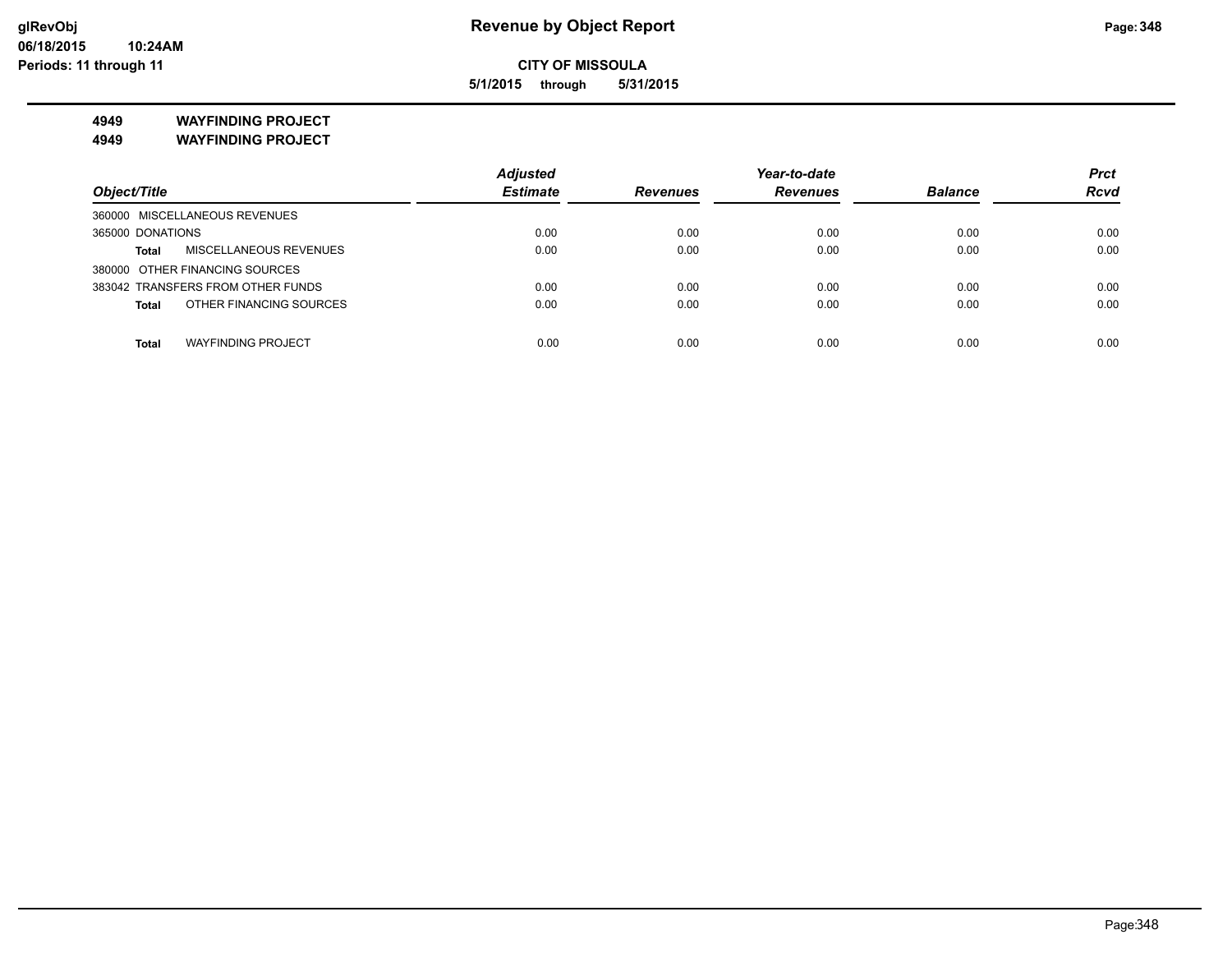**5/1/2015 through 5/31/2015**

#### **4949 WAYFINDING PROJECT**

| Object/Title                            | <b>Adjusted</b><br><b>Estimate</b> | <b>Revenues</b> | Year-to-date<br><b>Revenues</b> | <b>Balance</b> | <b>Prct</b><br><b>Rcvd</b> |
|-----------------------------------------|------------------------------------|-----------------|---------------------------------|----------------|----------------------------|
| MISCELLANEOUS REVENUES<br>360000        |                                    |                 |                                 |                |                            |
| 365000 DONATIONS                        | 0.00                               | 0.00            | 0.00                            | 0.00           | 0.00                       |
| MISCELLANEOUS REVENUES<br>Total         | 0.00                               | 0.00            | 0.00                            | 0.00           | 0.00                       |
| 380000 OTHER FINANCING SOURCES          |                                    |                 |                                 |                |                            |
| 383042 TRANSFERS FROM OTHER FUNDS       | 0.00                               | 0.00            | 0.00                            | 0.00           | 0.00                       |
| OTHER FINANCING SOURCES<br><b>Total</b> | 0.00                               | 0.00            | 0.00                            | 0.00           | 0.00                       |
|                                         |                                    |                 |                                 |                |                            |
| <b>WAYFINDING PROJECT</b><br>Total      | 0.00                               | 0.00            | 0.00                            | 0.00           | 0.00                       |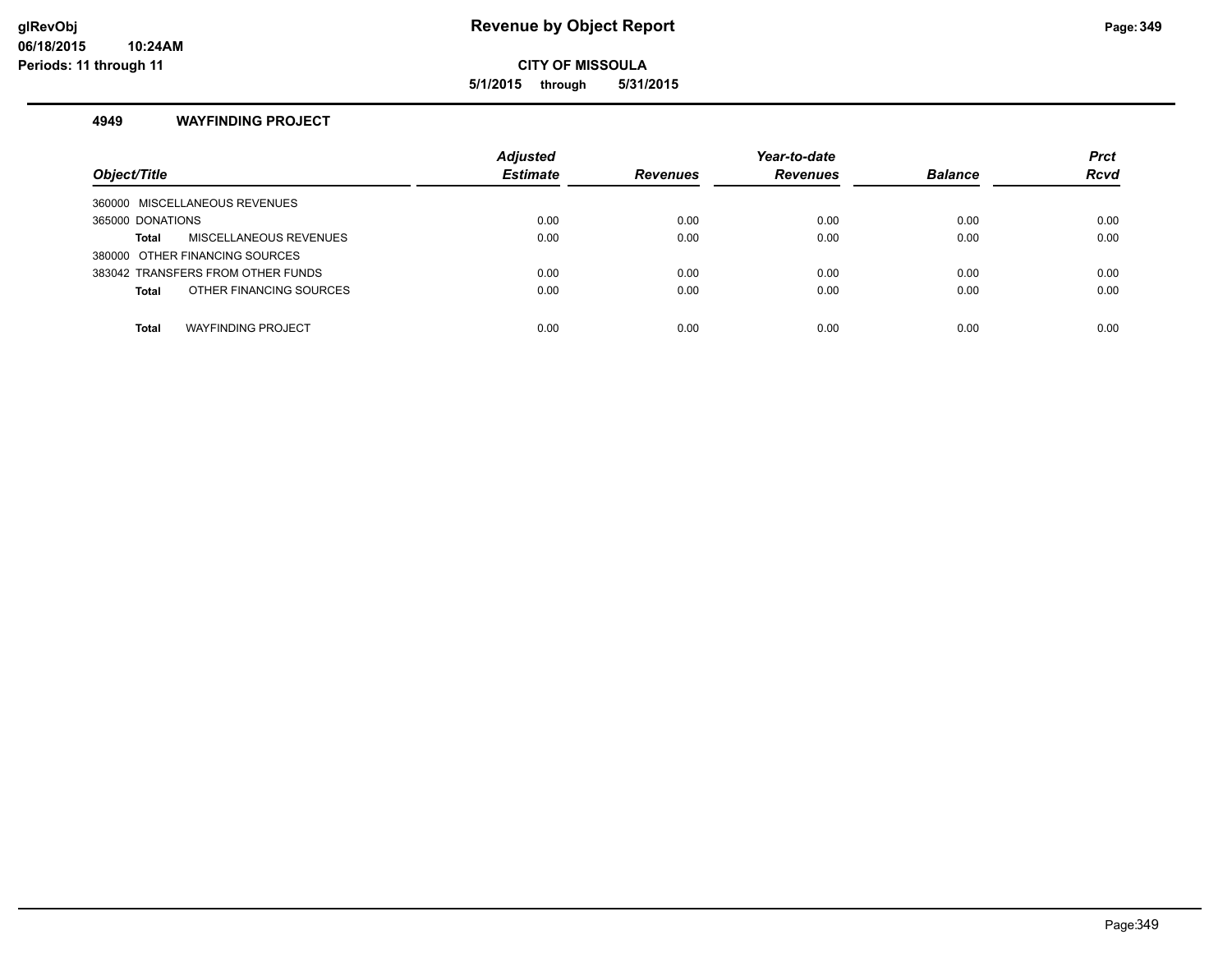**5/1/2015 through 5/31/2015**

# **4990 ARRA ENHANCEMENTS**

**4990 ARRA ENHANCEMENTS**

|                                                           | <b>Adjusted</b> |                 | Year-to-date    |                | <b>Prct</b> |
|-----------------------------------------------------------|-----------------|-----------------|-----------------|----------------|-------------|
| Object/Title                                              | <b>Estimate</b> | <b>Revenues</b> | <b>Revenues</b> | <b>Balance</b> | <b>Rcvd</b> |
| 330000 INTERGOVERNMENTAL REVENUES                         |                 |                 |                 |                |             |
| 334990 ARRA FUNDING                                       | 0.00            | 0.00            | 0.00            | 0.00           | 0.00        |
| INTERGOVERNMENTAL REVENUES<br><b>Total</b>                | 0.00            | 0.00            | 0.00            | 0.00           | 0.00        |
| 370000 INVESTMENTS & ROYALTY EARNINGS                     |                 |                 |                 |                |             |
| 371010 INTEREST ON INVESTMENTS                            | 0.00            | 0.00            | 0.00            | 0.00           | 0.00        |
| <b>INVESTMENTS &amp; ROYALTY EARNINGS</b><br><b>Total</b> | 0.00            | 0.00            | 0.00            | 0.00           | 0.00        |
|                                                           |                 |                 |                 |                |             |
| ARRA ENHANCEMENTS<br>Total                                | 0.00            | 0.00            | 0.00            | 0.00           | 0.00        |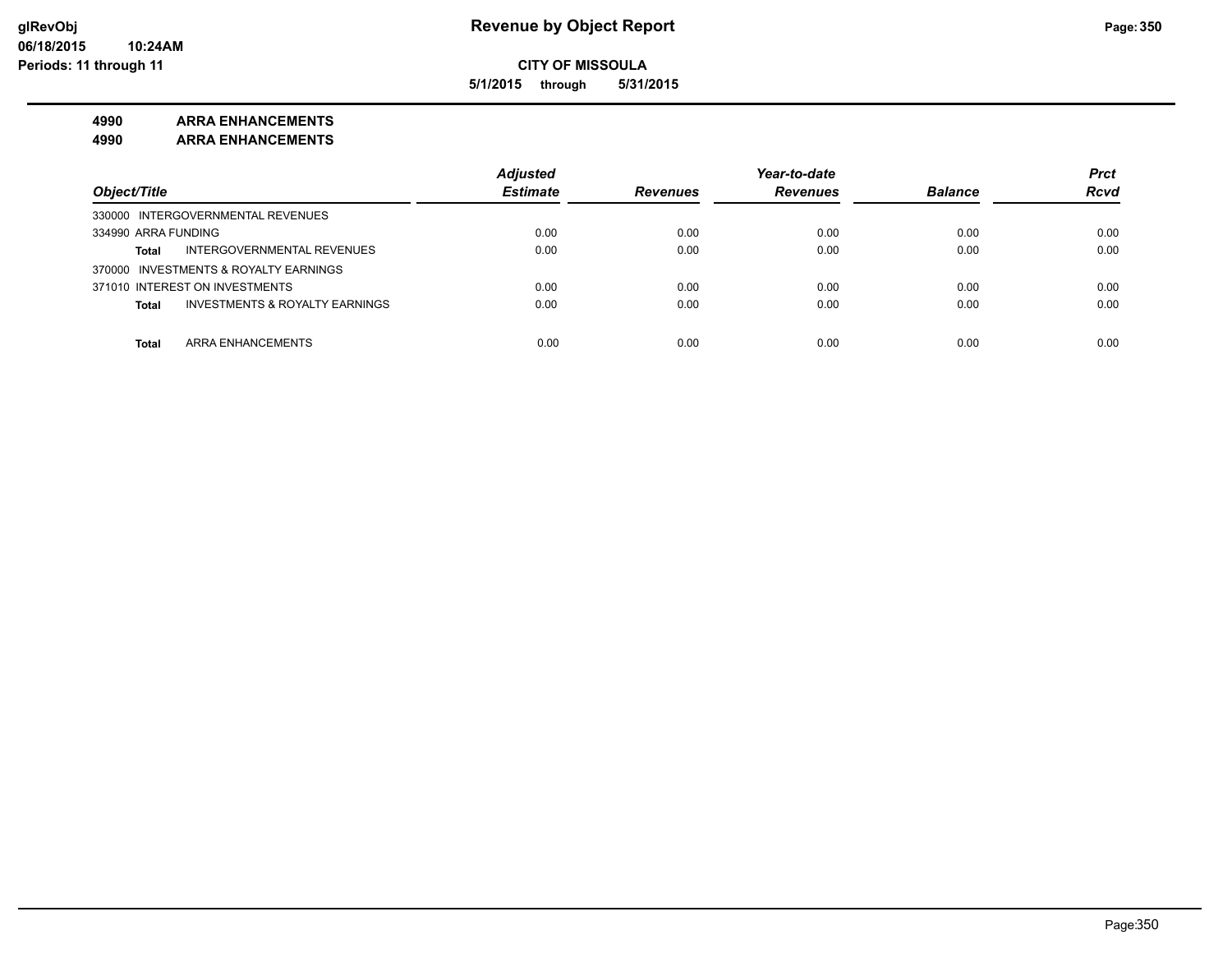**5/1/2015 through 5/31/2015**

#### **4990 ARRA ENHANCEMENTS**

| Object/Title                                              | <b>Adjusted</b><br><b>Estimate</b> | <b>Revenues</b> | Year-to-date<br><b>Revenues</b> | <b>Balance</b> | <b>Prct</b><br><b>Rcvd</b> |
|-----------------------------------------------------------|------------------------------------|-----------------|---------------------------------|----------------|----------------------------|
| 330000 INTERGOVERNMENTAL REVENUES                         |                                    |                 |                                 |                |                            |
| 334990 ARRA FUNDING                                       | 0.00                               | 0.00            | 0.00                            | 0.00           | 0.00                       |
| INTERGOVERNMENTAL REVENUES<br>Total                       | 0.00                               | 0.00            | 0.00                            | 0.00           | 0.00                       |
| 370000 INVESTMENTS & ROYALTY EARNINGS                     |                                    |                 |                                 |                |                            |
| 371010 INTEREST ON INVESTMENTS                            | 0.00                               | 0.00            | 0.00                            | 0.00           | 0.00                       |
| <b>INVESTMENTS &amp; ROYALTY EARNINGS</b><br><b>Total</b> | 0.00                               | 0.00            | 0.00                            | 0.00           | 0.00                       |
|                                                           |                                    |                 |                                 |                |                            |
| ARRA ENHANCEMENTS<br><b>Total</b>                         | 0.00                               | 0.00            | 0.00                            | 0.00           | 0.00                       |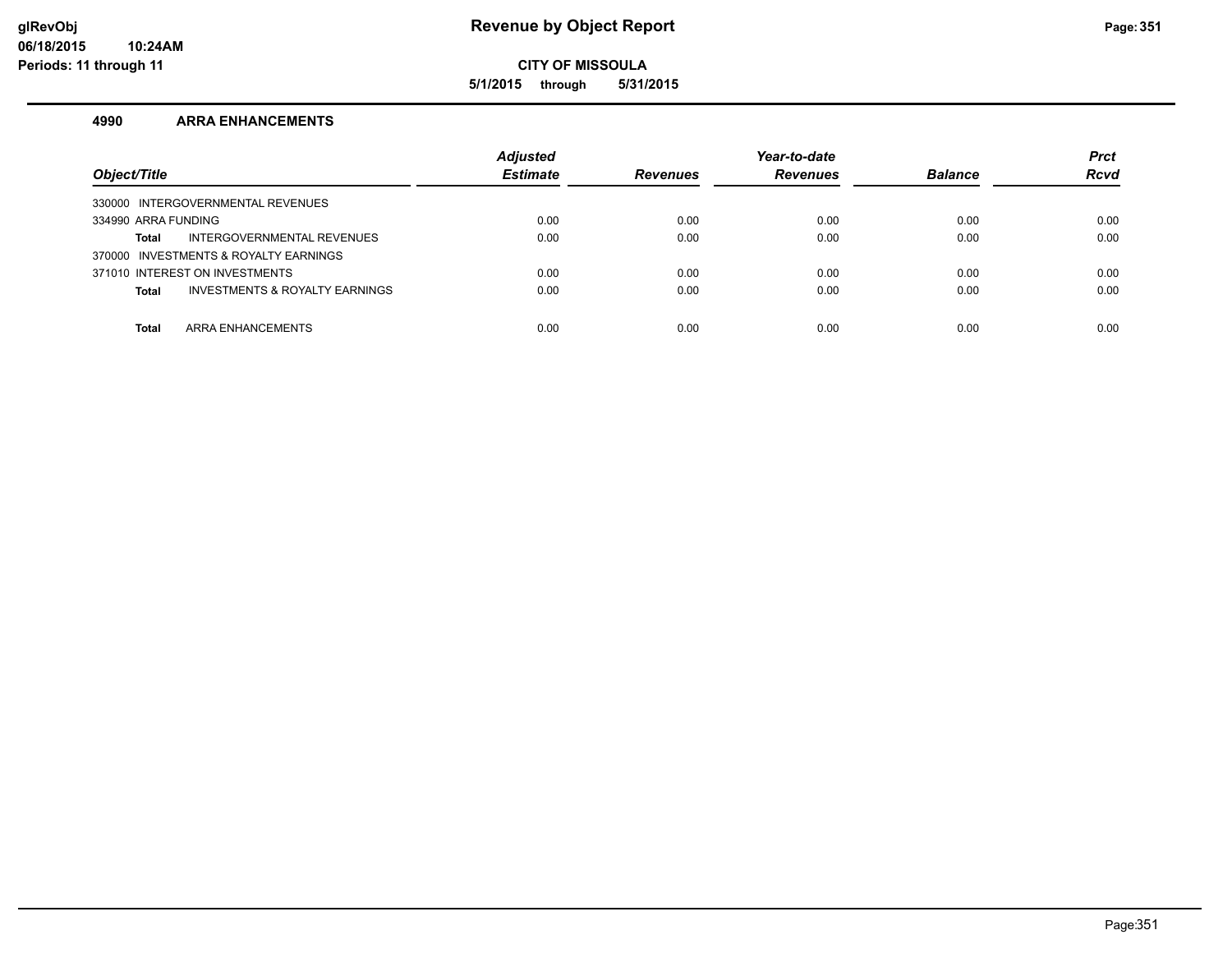**5/1/2015 through 5/31/2015**

## **4991 ARRA HB645**

**4991 ARRA HB645**

|                                                           | <b>Adjusted</b> |                 | Year-to-date    |                | <b>Prct</b> |
|-----------------------------------------------------------|-----------------|-----------------|-----------------|----------------|-------------|
| Object/Title                                              | <b>Estimate</b> | <b>Revenues</b> | <b>Revenues</b> | <b>Balance</b> | Rcvd        |
| INTERGOVERNMENTAL REVENUES<br>330000                      |                 |                 |                 |                |             |
| 334991 ARRA HB645 FUNDING                                 | 0.00            | 0.00            | 0.00            | 0.00           | 0.00        |
| 336023 STATE CONTRIB. - PERS                              | 0.00            | 0.00            | 0.00            | 0.00           | 0.00        |
| INTERGOVERNMENTAL REVENUES<br><b>Total</b>                | 0.00            | 0.00            | 0.00            | 0.00           | 0.00        |
| 340000 CHARGES FOR SERVICES                               |                 |                 |                 |                |             |
| 343005 NON-ARRA MOUNTAIN WATER CONTRACT                   | 0.00            | 0.00            | 0.00            | 0.00           | 0.00        |
| <b>CHARGES FOR SERVICES</b><br><b>Total</b>               | 0.00            | 0.00            | 0.00            | 0.00           | 0.00        |
| MISCELLANEOUS REVENUES<br>360000                          |                 |                 |                 |                |             |
| 360000 MISCELLANEOUS REVENUES                             | 0.00            | 0.00            | 0.00            | 0.00           | 0.00        |
| MISCELLANEOUS REVENUES<br><b>Total</b>                    | 0.00            | 0.00            | 0.00            | 0.00           | 0.00        |
| <b>INVESTMENTS &amp; ROYALTY EARNINGS</b><br>370000       |                 |                 |                 |                |             |
| 371010 INTEREST ON INVESTMENTS                            | 0.00            | 0.00            | 0.00            | 0.00           | 0.00        |
| <b>INVESTMENTS &amp; ROYALTY EARNINGS</b><br><b>Total</b> | 0.00            | 0.00            | 0.00            | 0.00           | 0.00        |
|                                                           |                 |                 |                 |                |             |
| ARRA HB645<br><b>Total</b>                                | 0.00            | 0.00            | 0.00            | 0.00           | 0.00        |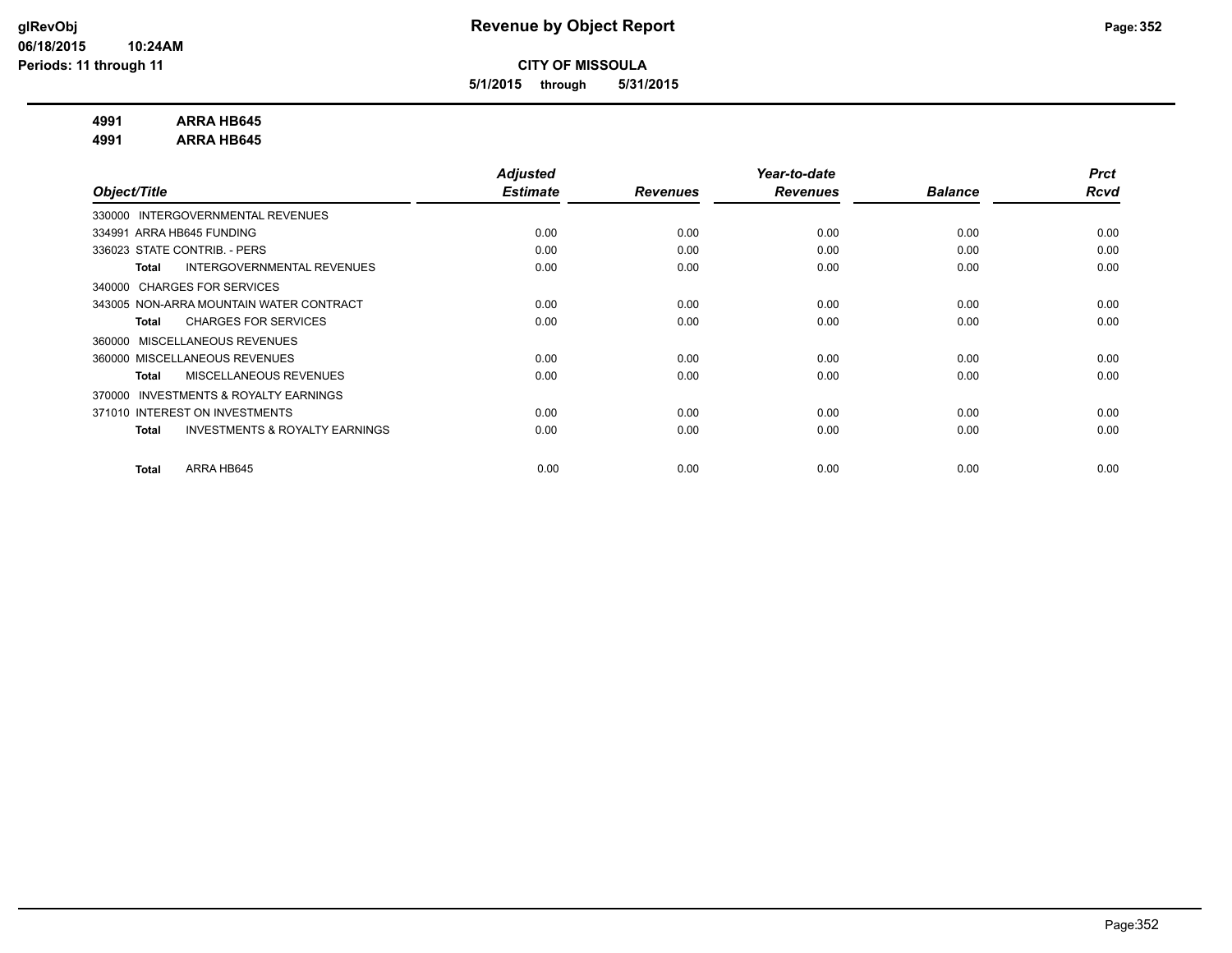**5/1/2015 through 5/31/2015**

#### **4991 ARRA HB645**

| Object/Title                                              | <b>Adjusted</b><br><b>Estimate</b> | <b>Revenues</b> | Year-to-date<br><b>Revenues</b> | <b>Balance</b> | <b>Prct</b><br>Rcvd |
|-----------------------------------------------------------|------------------------------------|-----------------|---------------------------------|----------------|---------------------|
|                                                           |                                    |                 |                                 |                |                     |
| 330000 INTERGOVERNMENTAL REVENUES                         |                                    |                 |                                 |                |                     |
| 334991 ARRA HB645 FUNDING                                 | 0.00                               | 0.00            | 0.00                            | 0.00           | 0.00                |
| 336023 STATE CONTRIB. - PERS                              | 0.00                               | 0.00            | 0.00                            | 0.00           | 0.00                |
| INTERGOVERNMENTAL REVENUES<br><b>Total</b>                | 0.00                               | 0.00            | 0.00                            | 0.00           | 0.00                |
| 340000 CHARGES FOR SERVICES                               |                                    |                 |                                 |                |                     |
| 343005 NON-ARRA MOUNTAIN WATER CONTRACT                   | 0.00                               | 0.00            | 0.00                            | 0.00           | 0.00                |
| <b>CHARGES FOR SERVICES</b><br><b>Total</b>               | 0.00                               | 0.00            | 0.00                            | 0.00           | 0.00                |
| 360000 MISCELLANEOUS REVENUES                             |                                    |                 |                                 |                |                     |
| 360000 MISCELLANEOUS REVENUES                             | 0.00                               | 0.00            | 0.00                            | 0.00           | 0.00                |
| MISCELLANEOUS REVENUES<br><b>Total</b>                    | 0.00                               | 0.00            | 0.00                            | 0.00           | 0.00                |
| <b>INVESTMENTS &amp; ROYALTY EARNINGS</b><br>370000       |                                    |                 |                                 |                |                     |
| 371010 INTEREST ON INVESTMENTS                            | 0.00                               | 0.00            | 0.00                            | 0.00           | 0.00                |
| <b>INVESTMENTS &amp; ROYALTY EARNINGS</b><br><b>Total</b> | 0.00                               | 0.00            | 0.00                            | 0.00           | 0.00                |
| ARRA HB645<br><b>Total</b>                                | 0.00                               | 0.00            | 0.00                            | 0.00           | 0.00                |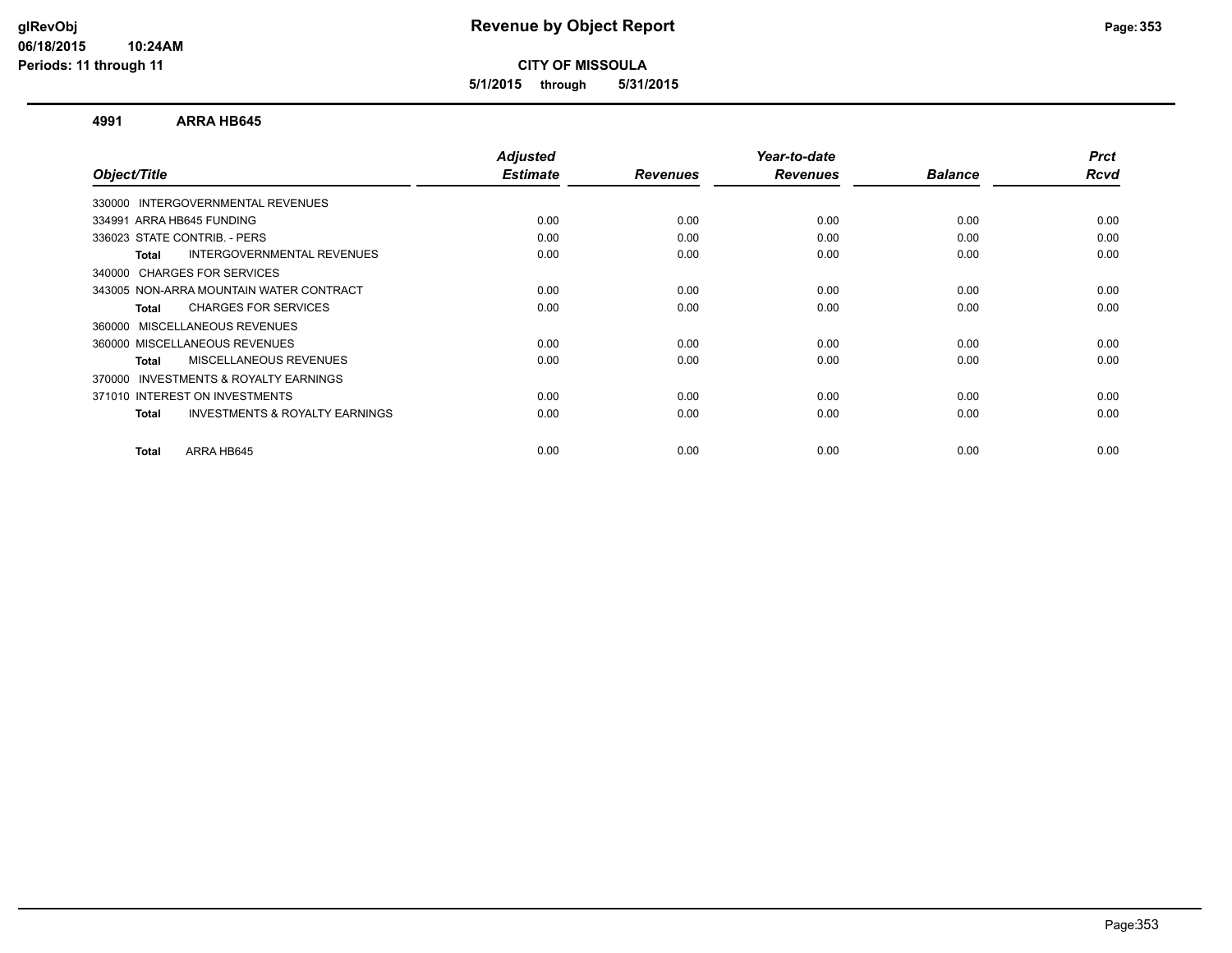**5/1/2015 through 5/31/2015**

# **4992 WFL MILLER CREEK ROAD**

**4992 WFL MILLER CREEK ROAD**

|                                                           | <b>Adjusted</b> |                 | Year-to-date    |                | <b>Prct</b> |
|-----------------------------------------------------------|-----------------|-----------------|-----------------|----------------|-------------|
| Object/Title                                              | <b>Estimate</b> | <b>Revenues</b> | <b>Revenues</b> | <b>Balance</b> | <b>Rcvd</b> |
| 330000 INTERGOVERNMENTAL REVENUES                         |                 |                 |                 |                |             |
| 334990 ARRA FUNDING                                       | 0.00            | 0.00            | 0.00            | 0.00           | 0.00        |
| INTERGOVERNMENTAL REVENUES<br><b>Total</b>                | 0.00            | 0.00            | 0.00            | 0.00           | 0.00        |
| 370000 INVESTMENTS & ROYALTY EARNINGS                     |                 |                 |                 |                |             |
| 371010 INTEREST ON INVESTMENTS                            | 0.00            | 0.00            | 0.00            | 0.00           | 0.00        |
| <b>INVESTMENTS &amp; ROYALTY EARNINGS</b><br><b>Total</b> | 0.00            | 0.00            | 0.00            | 0.00           | 0.00        |
|                                                           |                 |                 |                 |                |             |
| WFL MILLER CREEK ROAD<br>Total                            | 0.00            | 0.00            | 0.00            | 0.00           | 0.00        |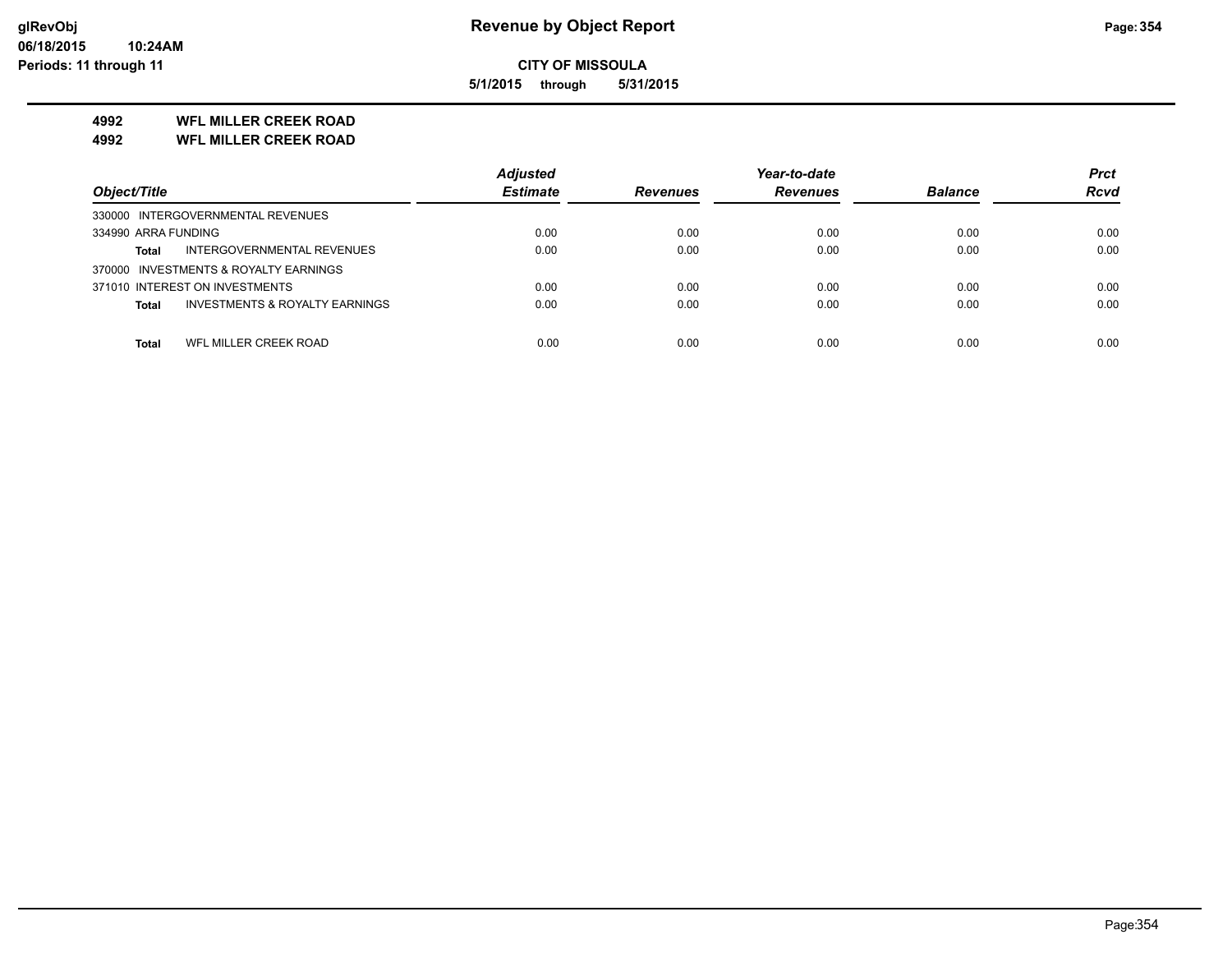**5/1/2015 through 5/31/2015**

#### **4992 WFL MILLER CREEK ROAD**

| Object/Title                                              | <b>Adjusted</b><br><b>Estimate</b> | <b>Revenues</b> | Year-to-date<br><b>Revenues</b> | <b>Balance</b> | <b>Prct</b><br><b>Rcvd</b> |
|-----------------------------------------------------------|------------------------------------|-----------------|---------------------------------|----------------|----------------------------|
| 330000 INTERGOVERNMENTAL REVENUES                         |                                    |                 |                                 |                |                            |
| 334990 ARRA FUNDING                                       | 0.00                               | 0.00            | 0.00                            | 0.00           | 0.00                       |
| INTERGOVERNMENTAL REVENUES<br>Total                       | 0.00                               | 0.00            | 0.00                            | 0.00           | 0.00                       |
| 370000 INVESTMENTS & ROYALTY EARNINGS                     |                                    |                 |                                 |                |                            |
| 371010 INTEREST ON INVESTMENTS                            | 0.00                               | 0.00            | 0.00                            | 0.00           | 0.00                       |
| <b>INVESTMENTS &amp; ROYALTY EARNINGS</b><br><b>Total</b> | 0.00                               | 0.00            | 0.00                            | 0.00           | 0.00                       |
|                                                           |                                    |                 |                                 |                |                            |
| WFL MILLER CREEK ROAD<br>Total                            | 0.00                               | 0.00            | 0.00                            | 0.00           | 0.00                       |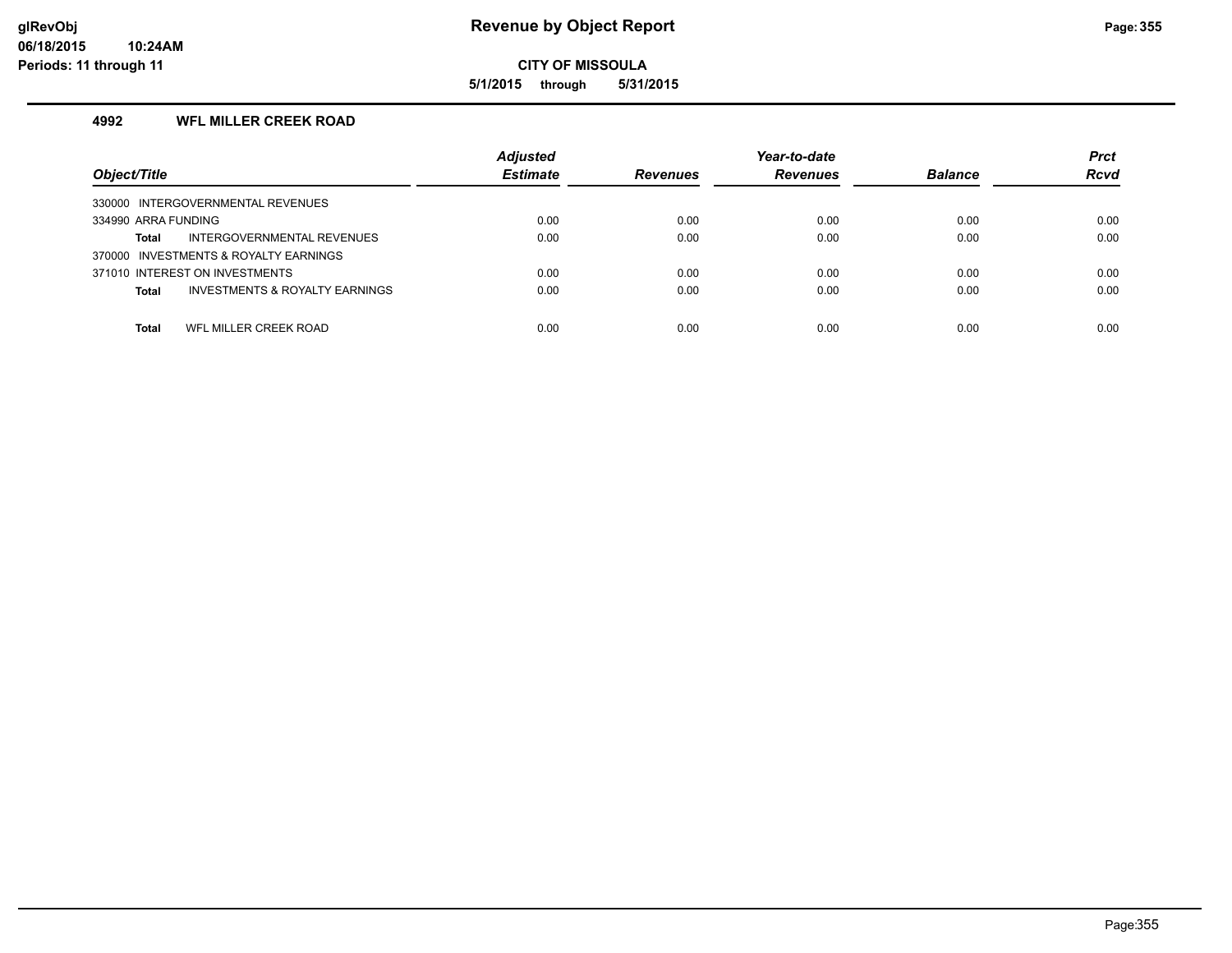**5/1/2015 through 5/31/2015**

**4993 WESTERN FEDERAL LANDS**

**4993 WESTERN FEDERAL LANDS**

|                                              | <b>Adjusted</b> |                 | Year-to-date    |                | <b>Prct</b> |
|----------------------------------------------|-----------------|-----------------|-----------------|----------------|-------------|
| Object/Title                                 | <b>Estimate</b> | <b>Revenues</b> | <b>Revenues</b> | <b>Balance</b> | <b>Rcvd</b> |
| 330000 INTERGOVERNMENTAL REVENUES            |                 |                 |                 |                |             |
| 331005 WESTERN FEDERAL LANDS GRANT           | 0.00            | 0.00            | 0.00            | 0.00           | 0.00        |
| 334125 FWP GRANT                             | 0.00            | 0.00            | 73.578.10       | $-73.578.10$   | 0.00        |
| <b>INTERGOVERNMENTAL REVENUES</b><br>Total   | 0.00            | 0.00            | 73,578.10       | $-73,578.10$   | 0.00        |
| 360000 MISCELLANEOUS REVENUES                |                 |                 |                 |                |             |
| 365010 FRIENDS OF MISSOULA PARKS DONATION    | 0.00            | 0.00            | 0.00            | 0.00           | 0.00        |
| MISCELLANEOUS REVENUES<br>Total              | 0.00            | 0.00            | 0.00            | 0.00           | 0.00        |
| INVESTMENTS & ROYALTY EARNINGS<br>370000     |                 |                 |                 |                |             |
| 371010 INTEREST ON INVESTMENTS               | 0.00            | 0.00            | 0.00            | 0.00           | 0.00        |
| INVESTMENTS & ROYALTY EARNINGS<br>Total      | 0.00            | 0.00            | 0.00            | 0.00           | 0.00        |
| <b>WESTERN FEDERAL LANDS</b><br><b>Total</b> | 0.00            | 0.00            | 73.578.10       | $-73.578.10$   | 0.00        |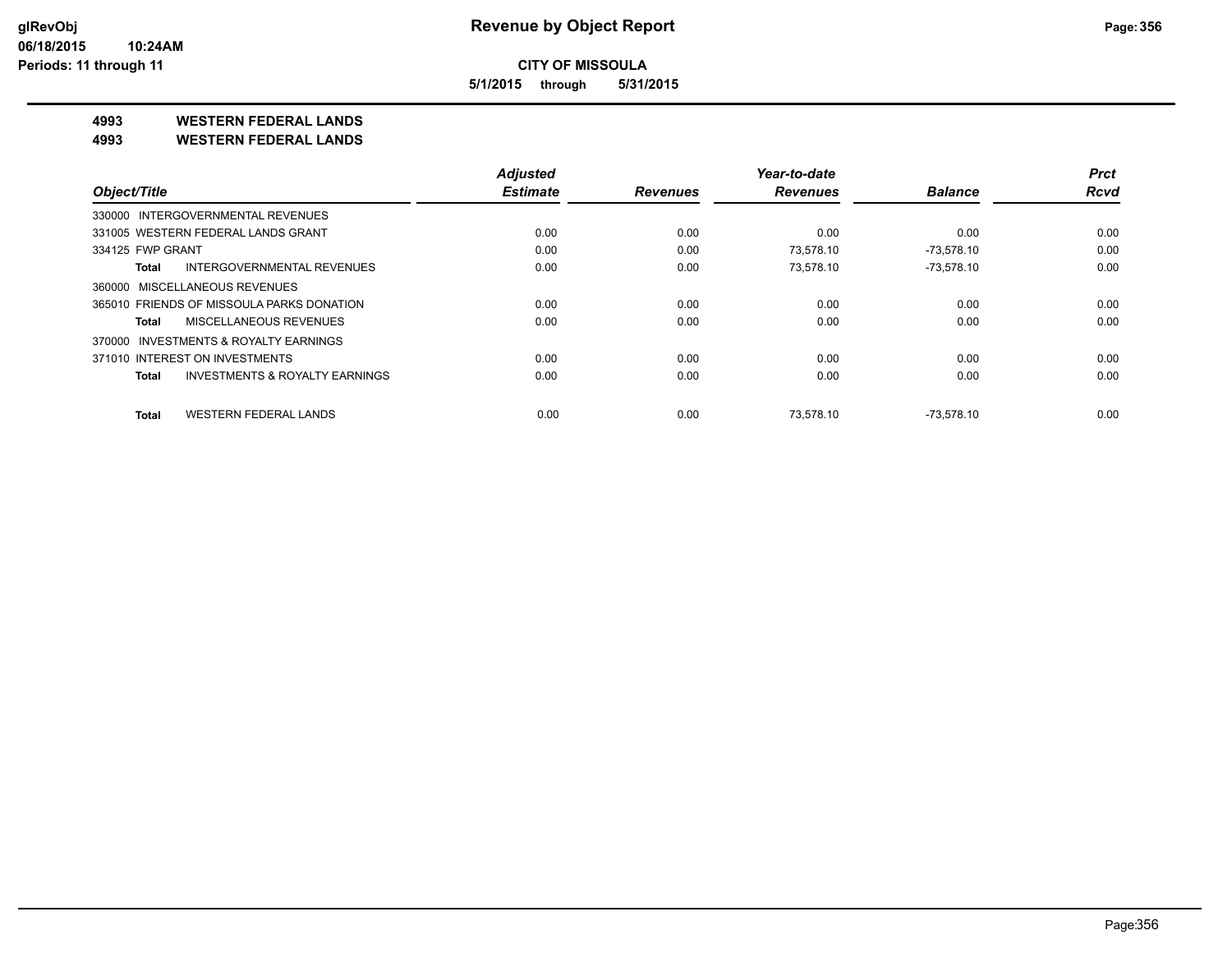**5/1/2015 through 5/31/2015**

## **4993 WESTERN FEDERAL LANDS**

|                                                           | <b>Adjusted</b> |                 | Year-to-date    |                | <b>Prct</b> |
|-----------------------------------------------------------|-----------------|-----------------|-----------------|----------------|-------------|
| Object/Title                                              | <b>Estimate</b> | <b>Revenues</b> | <b>Revenues</b> | <b>Balance</b> | Rcvd        |
| 330000 INTERGOVERNMENTAL REVENUES                         |                 |                 |                 |                |             |
| 331005 WESTERN FEDERAL LANDS GRANT                        | 0.00            | 0.00            | 0.00            | 0.00           | 0.00        |
| 334125 FWP GRANT                                          | 0.00            | 0.00            | 73.578.10       | $-73.578.10$   | 0.00        |
| INTERGOVERNMENTAL REVENUES<br><b>Total</b>                | 0.00            | 0.00            | 73,578.10       | $-73,578.10$   | 0.00        |
| 360000 MISCELLANEOUS REVENUES                             |                 |                 |                 |                |             |
| 365010 FRIENDS OF MISSOULA PARKS DONATION                 | 0.00            | 0.00            | 0.00            | 0.00           | 0.00        |
| MISCELLANEOUS REVENUES<br><b>Total</b>                    | 0.00            | 0.00            | 0.00            | 0.00           | 0.00        |
| 370000 INVESTMENTS & ROYALTY EARNINGS                     |                 |                 |                 |                |             |
| 371010 INTEREST ON INVESTMENTS                            | 0.00            | 0.00            | 0.00            | 0.00           | 0.00        |
| <b>INVESTMENTS &amp; ROYALTY EARNINGS</b><br><b>Total</b> | 0.00            | 0.00            | 0.00            | 0.00           | 0.00        |
|                                                           |                 |                 |                 |                |             |
| <b>WESTERN FEDERAL LANDS</b><br><b>Total</b>              | 0.00            | 0.00            | 73.578.10       | $-73.578.10$   | 0.00        |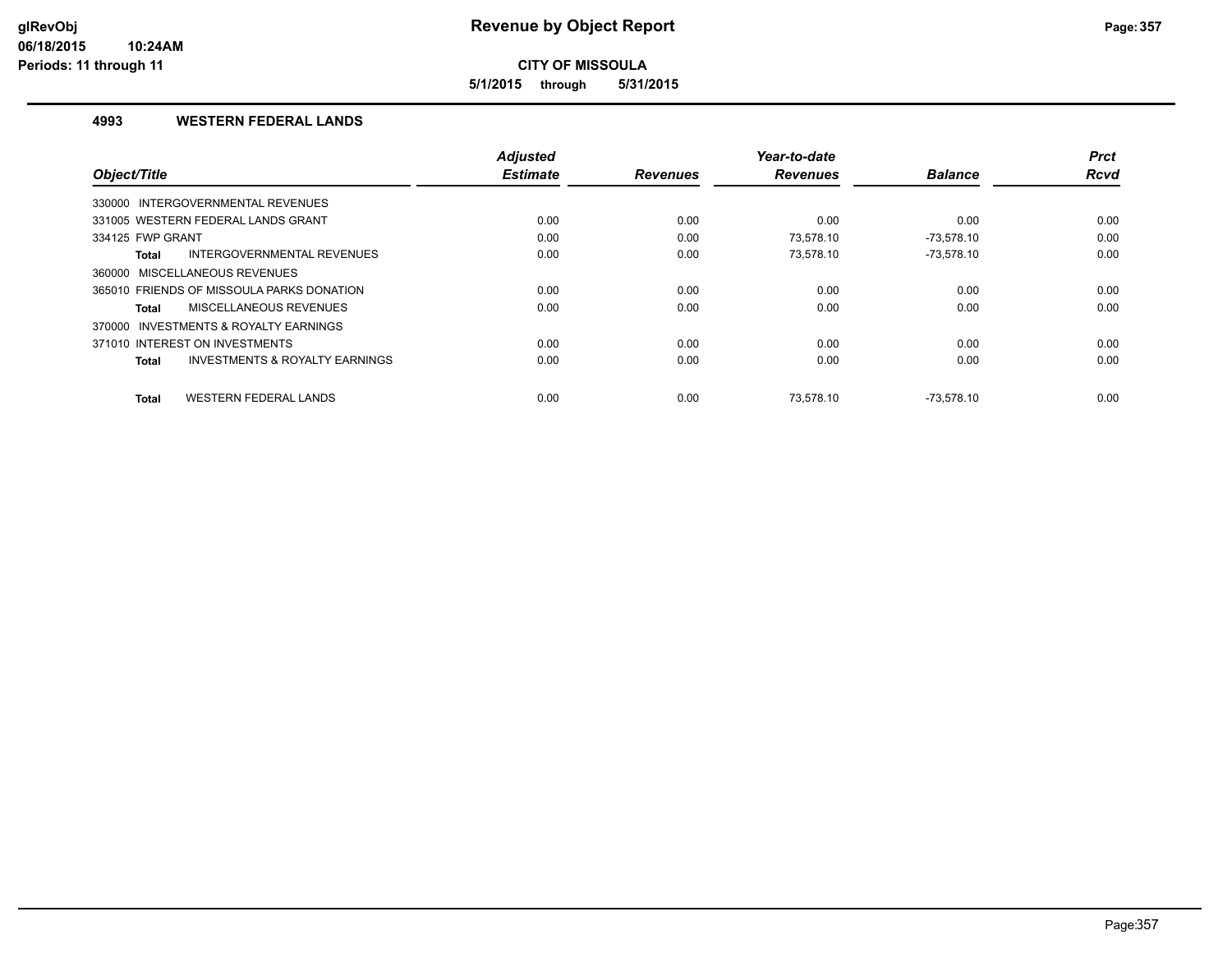**5/1/2015 through 5/31/2015**

**5020 CIVIC STADIUM**

**5020 CIVIC STADIUM**

|                                                           | <b>Adjusted</b> |                 | Year-to-date    |                | <b>Prct</b> |
|-----------------------------------------------------------|-----------------|-----------------|-----------------|----------------|-------------|
| Object/Title                                              | <b>Estimate</b> | <b>Revenues</b> | <b>Revenues</b> | <b>Balance</b> | <b>Rcvd</b> |
| 330000 INTERGOVERNMENTAL REVENUES                         |                 |                 |                 |                |             |
| 336023 STATE CONTRIB. - PERS                              | 0.00            | 0.00            | 0.00            | 0.00           | 0.00        |
| <b>INTERGOVERNMENTAL REVENUES</b><br>Total                | 0.00            | 0.00            | 0.00            | 0.00           | 0.00        |
| 360000 MISCELLANEOUS REVENUES                             |                 |                 |                 |                |             |
| 360010 MISCELLANEOUS                                      | 0.00            | 0.00            | 0.00            | 0.00           | 0.00        |
| 361010 RENTAL REVENUE                                     | 120,000.00      | 0.00            | 30,000.00       | 90,000.00      | 25.00       |
| 362003 US BANK FEE REIMBURSEMENT                          | 0.00            | 0.00            | 0.00            | 0.00           | 0.00        |
| 365030 DONATIONS STADIUM R&D                              | 0.00            | 0.00            | 4,000.00        | $-4,000.00$    | 0.00        |
| MISCELLANEOUS REVENUES<br><b>Total</b>                    | 120,000.00      | 0.00            | 34,000.00       | 86,000.00      | 28.33       |
| 370000 INVESTMENTS & ROYALTY EARNINGS                     |                 |                 |                 |                |             |
| 371010 INTEREST ON INVESTMENTS                            | 0.00            | 0.00            | 0.00            | 0.00           | 0.00        |
| <b>INVESTMENTS &amp; ROYALTY EARNINGS</b><br><b>Total</b> | 0.00            | 0.00            | 0.00            | 0.00           | 0.00        |
| 380000 OTHER FINANCING SOURCES                            |                 |                 |                 |                |             |
| 383000 OPERATING TRANSFERS                                | 0.00            | 0.00            | 0.00            | 0.00           | 0.00        |
| 383400 CAPITAL CONTRIBUTION                               | 0.00            | 0.00            | 0.00            | 0.00           | 0.00        |
| OTHER FINANCING SOURCES<br><b>Total</b>                   | 0.00            | 0.00            | 0.00            | 0.00           | 0.00        |
| <b>CIVIC STADIUM</b><br><b>Total</b>                      | 120,000.00      | 0.00            | 34,000.00       | 86,000.00      | 28.33       |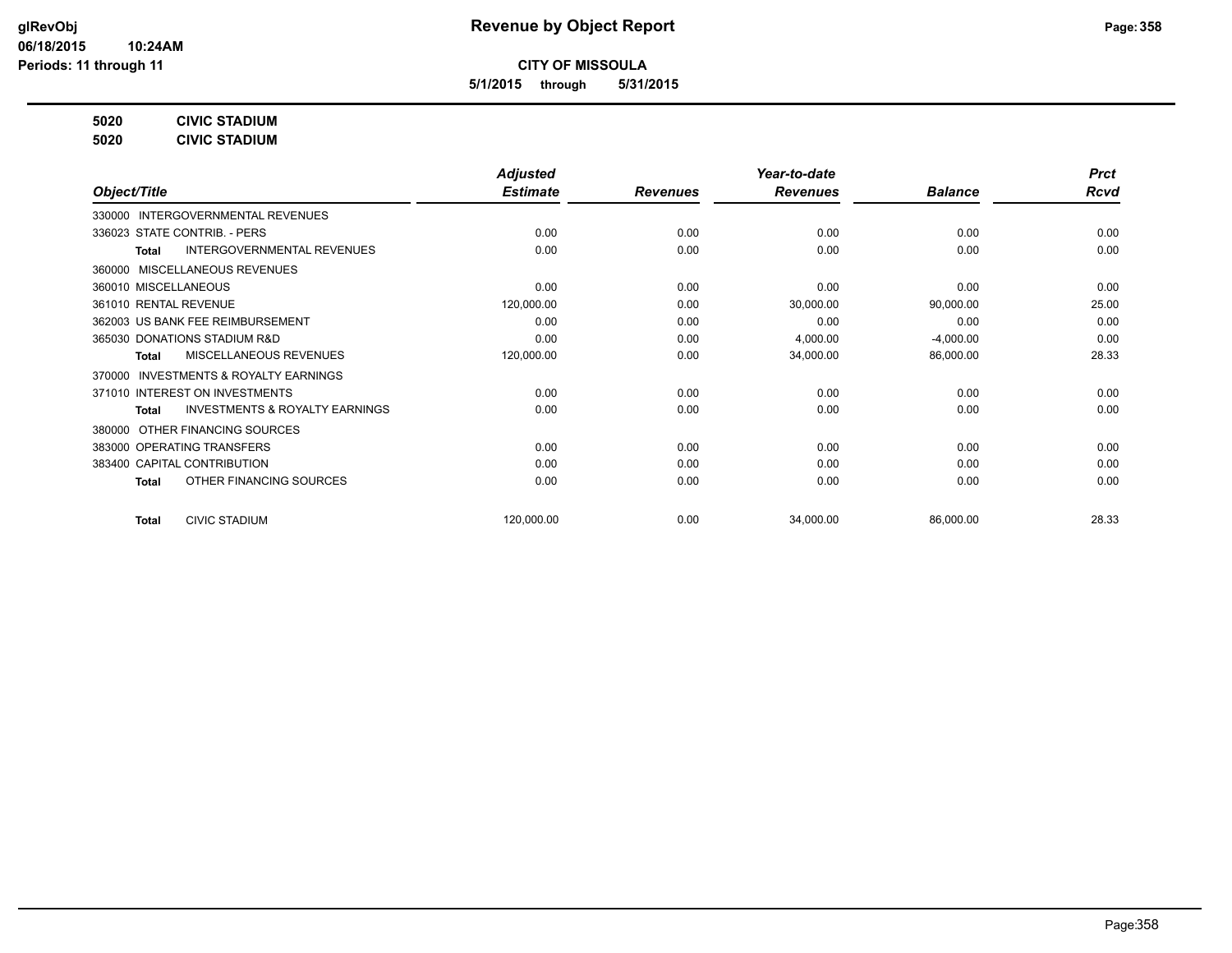**5/1/2015 through 5/31/2015**

#### **5020 CIVIC STADIUM**

|                                                     | <b>Adjusted</b> |                 | Year-to-date    |                | <b>Prct</b> |
|-----------------------------------------------------|-----------------|-----------------|-----------------|----------------|-------------|
| Object/Title                                        | <b>Estimate</b> | <b>Revenues</b> | <b>Revenues</b> | <b>Balance</b> | <b>Rcvd</b> |
| 330000 INTERGOVERNMENTAL REVENUES                   |                 |                 |                 |                |             |
| 336023 STATE CONTRIB. - PERS                        | 0.00            | 0.00            | 0.00            | 0.00           | 0.00        |
| INTERGOVERNMENTAL REVENUES<br><b>Total</b>          | 0.00            | 0.00            | 0.00            | 0.00           | 0.00        |
| MISCELLANEOUS REVENUES<br>360000                    |                 |                 |                 |                |             |
| 360010 MISCELLANEOUS                                | 0.00            | 0.00            | 0.00            | 0.00           | 0.00        |
| 361010 RENTAL REVENUE                               | 120,000.00      | 0.00            | 30,000.00       | 90,000.00      | 25.00       |
| 362003 US BANK FEE REIMBURSEMENT                    | 0.00            | 0.00            | 0.00            | 0.00           | 0.00        |
| 365030 DONATIONS STADIUM R&D                        | 0.00            | 0.00            | 4,000.00        | $-4,000.00$    | 0.00        |
| <b>MISCELLANEOUS REVENUES</b><br><b>Total</b>       | 120,000.00      | 0.00            | 34,000.00       | 86,000.00      | 28.33       |
| <b>INVESTMENTS &amp; ROYALTY EARNINGS</b><br>370000 |                 |                 |                 |                |             |
| 371010 INTEREST ON INVESTMENTS                      | 0.00            | 0.00            | 0.00            | 0.00           | 0.00        |
| <b>INVESTMENTS &amp; ROYALTY EARNINGS</b><br>Total  | 0.00            | 0.00            | 0.00            | 0.00           | 0.00        |
| OTHER FINANCING SOURCES<br>380000                   |                 |                 |                 |                |             |
| 383000 OPERATING TRANSFERS                          | 0.00            | 0.00            | 0.00            | 0.00           | 0.00        |
| 383400 CAPITAL CONTRIBUTION                         | 0.00            | 0.00            | 0.00            | 0.00           | 0.00        |
| OTHER FINANCING SOURCES<br><b>Total</b>             | 0.00            | 0.00            | 0.00            | 0.00           | 0.00        |
| <b>CIVIC STADIUM</b><br><b>Total</b>                | 120,000.00      | 0.00            | 34,000.00       | 86,000.00      | 28.33       |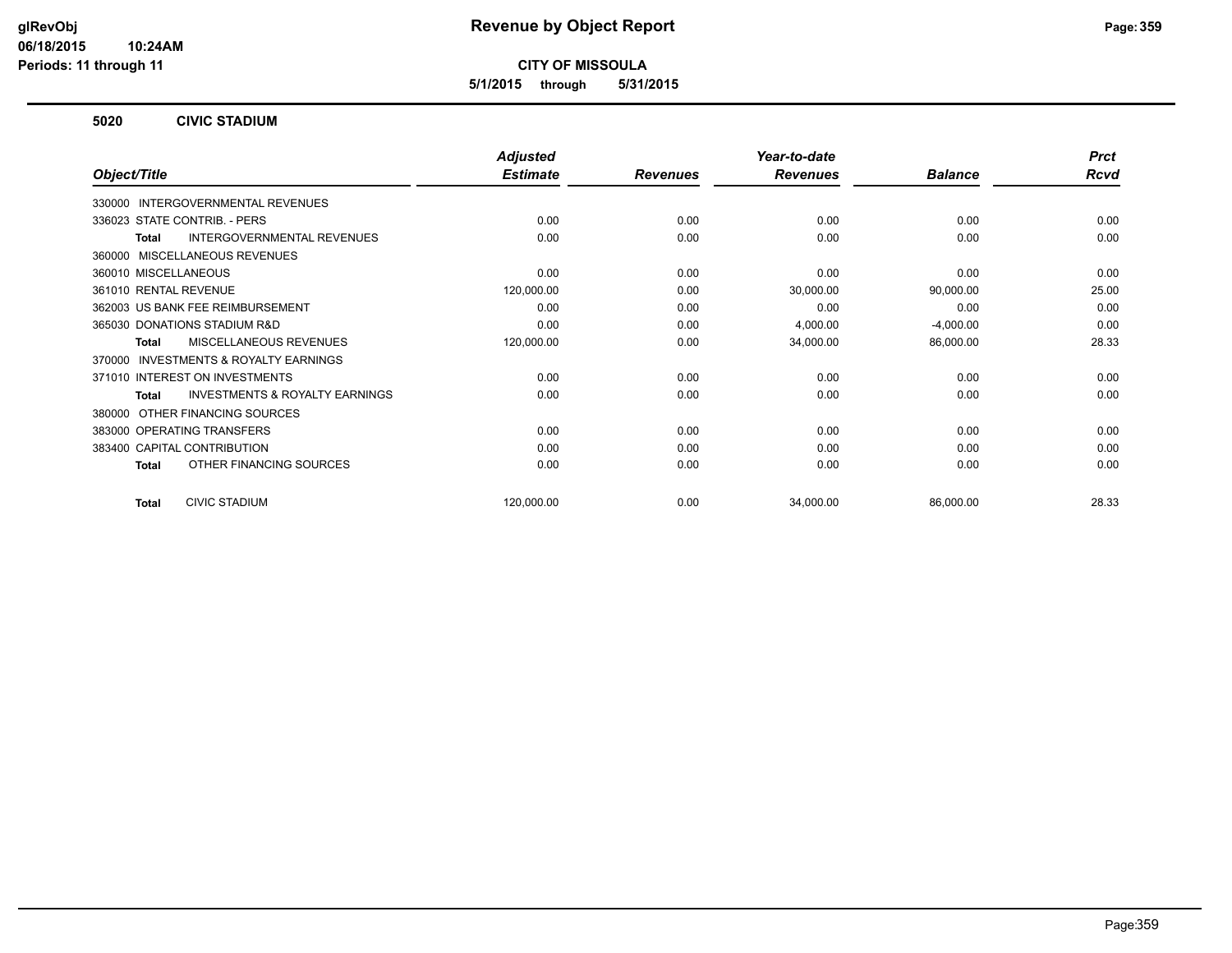**5/1/2015 through 5/31/2015**

# **5310 SEWER OPERATING BUDGET FUND**

#### **5310 SEWER OPERATING BUDGET FUND**

|                                                    | <b>Adjusted</b> |                 | Year-to-date    |                | <b>Prct</b> |
|----------------------------------------------------|-----------------|-----------------|-----------------|----------------|-------------|
| Object/Title                                       | <b>Estimate</b> | <b>Revenues</b> | <b>Revenues</b> | <b>Balance</b> | <b>Rcvd</b> |
| 320000 LICENSES & PERMITS                          |                 |                 |                 |                |             |
| 323027 HAULER PERMITS                              | 0.00            | 1,236.00        | 1,386.00        | $-1,386.00$    | 0.00        |
| <b>LICENSES &amp; PERMITS</b><br><b>Total</b>      | 0.00            | 1,236.00        | 1,386.00        | $-1,386.00$    | 0.00        |
| 330000 INTERGOVERNMENTAL REVENUES                  |                 |                 |                 |                |             |
| 334071 DEQ/RIVER WATER SAMPLING                    | 0.00            | 0.00            | 0.00            | 0.00           | 0.00        |
| 336023 STATE CONTRIB. - PERS                       | 0.00            | 0.00            | 1,082.19        | $-1,082.19$    | 0.00        |
| <b>INTERGOVERNMENTAL REVENUES</b><br><b>Total</b>  | 0.00            | 0.00            | 1,082.19        | $-1,082.19$    | 0.00        |
| 340000 CHARGES FOR SERVICES                        |                 |                 |                 |                |             |
| 343031 SEWER SERVICE CHARGES                       | 0.00            | 0.00            | 0.00            | 0.00           | 0.00        |
| 343032 SEWER INSTALLATION CHARGES                  | 76,000.00       | 0.00            | 0.00            | 76,000.00      | 0.00        |
| 343035 SALE OF SEWER MATERIALS AND SUPPLIES        | 0.00            | 0.00            | 0.00            | 0.00           | 0.00        |
| 343039 DISPOSAL FEES                               | 0.00            | 3,702.24        | 27,329.12       | $-27,329.12$   | 0.00        |
| <b>CHARGES FOR SERVICES</b><br><b>Total</b>        | 76,000.00       | 3,702.24        | 27,329.12       | 48,670.88      | 35.96       |
| 360000 MISCELLANEOUS REVENUES                      |                 |                 |                 |                |             |
| 360010 MISCELLANEOUS                               | 0.00            | 0.00            | 0.00            | 0.00           | 0.00        |
| 360030 CONTRIBUTIONS FROM PROPERTY OWNERS          | 0.00            | 0.00            | 0.00            | 0.00           | 0.00        |
| 363040 PENALTY AND INTEREST                        | 0.00            | 144.39          | 971.73          | $-971.73$      | 0.00        |
| 364012 SALE OF SURPLUS PROPERTY                    | 0.00            | 0.00            | 0.00            | 0.00           | 0.00        |
| MISCELLANEOUS REVENUES<br>Total                    | 0.00            | 144.39          | 971.73          | $-971.73$      | 0.00        |
| 370000 INVESTMENTS & ROYALTY EARNINGS              |                 |                 |                 |                |             |
| 371010 INTEREST ON INVESTMENTS                     | 0.00            | 0.00            | 0.00            | 0.00           | 0.00        |
| 371020 GAIN/LOSS IN MARKET VALUE OF INVESTMENTS    | 0.00            | 0.00            | 0.00            | 0.00           | 0.00        |
| <b>INVESTMENTS &amp; ROYALTY EARNINGS</b><br>Total | 0.00            | 0.00            | 0.00            | 0.00           | 0.00        |
| 380000 OTHER FINANCING SOURCES                     |                 |                 |                 |                |             |
| 381090 PROCEEDS FROM CAPITAL LEASE                 | 0.00            | 0.00            | 0.00            | 0.00           | 0.00        |
| 382010 SALE OF FIXED ASSETS                        | 0.00            | 0.00            | 0.00            | 0.00           | 0.00        |
| 383024 TRANS FR SEWER CLEARING                     | 4,458,965.00    | 0.00            | 0.00            | 4,458,965.00   | 0.00        |
| OTHER FINANCING SOURCES<br><b>Total</b>            | 4,458,965.00    | 0.00            | 0.00            | 4,458,965.00   | 0.00        |
| SEWER OPERATING BUDGET FUND<br>Total               | 4.534.965.00    | 5,082.63        | 30.769.04       | 4.504.195.96   | 0.68        |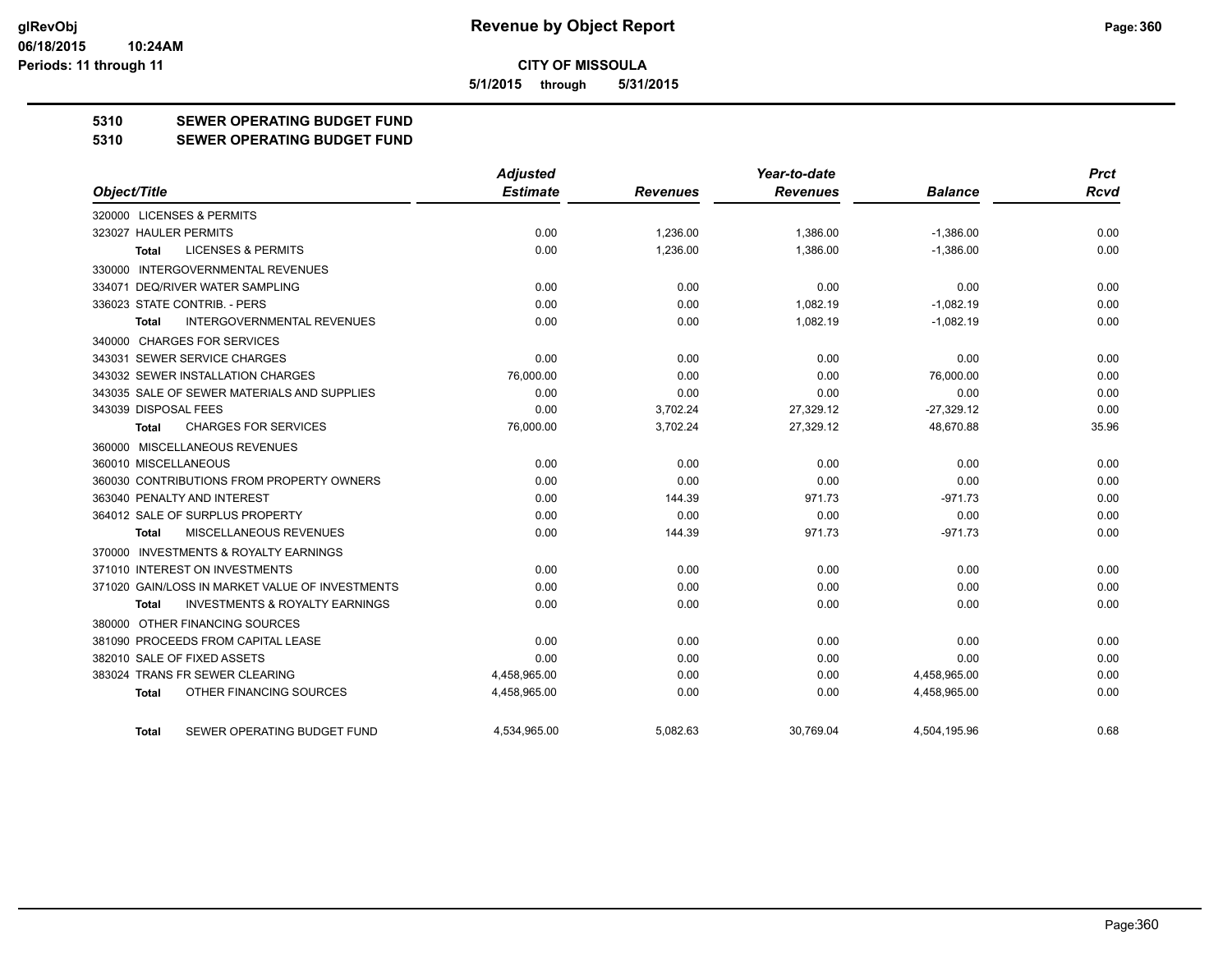**5/1/2015 through 5/31/2015**

## **5310 SEWER OPERATING BUDGET FUND**

|                                                    | <b>Adjusted</b> |                 | Year-to-date    |                | <b>Prct</b> |
|----------------------------------------------------|-----------------|-----------------|-----------------|----------------|-------------|
| Object/Title                                       | <b>Estimate</b> | <b>Revenues</b> | <b>Revenues</b> | <b>Balance</b> | <b>Rcvd</b> |
| 320000 LICENSES & PERMITS                          |                 |                 |                 |                |             |
| 323027 HAULER PERMITS                              | 0.00            | 1,236.00        | 1,386.00        | $-1,386.00$    | 0.00        |
| <b>LICENSES &amp; PERMITS</b><br><b>Total</b>      | 0.00            | 1,236.00        | 1,386.00        | $-1,386.00$    | 0.00        |
| 330000 INTERGOVERNMENTAL REVENUES                  |                 |                 |                 |                |             |
| 334071 DEQ/RIVER WATER SAMPLING                    | 0.00            | 0.00            | 0.00            | 0.00           | 0.00        |
| 336023 STATE CONTRIB. - PERS                       | 0.00            | 0.00            | 1,082.19        | $-1,082.19$    | 0.00        |
| <b>INTERGOVERNMENTAL REVENUES</b><br><b>Total</b>  | 0.00            | 0.00            | 1,082.19        | $-1,082.19$    | 0.00        |
| 340000 CHARGES FOR SERVICES                        |                 |                 |                 |                |             |
| 343031 SEWER SERVICE CHARGES                       | 0.00            | 0.00            | 0.00            | 0.00           | 0.00        |
| 343032 SEWER INSTALLATION CHARGES                  | 76,000.00       | 0.00            | 0.00            | 76,000.00      | 0.00        |
| 343035 SALE OF SEWER MATERIALS AND SUPPLIES        | 0.00            | 0.00            | 0.00            | 0.00           | 0.00        |
| 343039 DISPOSAL FEES                               | 0.00            | 3,702.24        | 27,329.12       | $-27,329.12$   | 0.00        |
| <b>CHARGES FOR SERVICES</b><br><b>Total</b>        | 76,000.00       | 3,702.24        | 27,329.12       | 48,670.88      | 35.96       |
| 360000 MISCELLANEOUS REVENUES                      |                 |                 |                 |                |             |
| 360010 MISCELLANEOUS                               | 0.00            | 0.00            | 0.00            | 0.00           | 0.00        |
| 360030 CONTRIBUTIONS FROM PROPERTY OWNERS          | 0.00            | 0.00            | 0.00            | 0.00           | 0.00        |
| 363040 PENALTY AND INTEREST                        | 0.00            | 144.39          | 971.73          | $-971.73$      | 0.00        |
| 364012 SALE OF SURPLUS PROPERTY                    | 0.00            | 0.00            | 0.00            | 0.00           | 0.00        |
| <b>MISCELLANEOUS REVENUES</b><br>Total             | 0.00            | 144.39          | 971.73          | $-971.73$      | 0.00        |
| 370000 INVESTMENTS & ROYALTY EARNINGS              |                 |                 |                 |                |             |
| 371010 INTEREST ON INVESTMENTS                     | 0.00            | 0.00            | 0.00            | 0.00           | 0.00        |
| 371020 GAIN/LOSS IN MARKET VALUE OF INVESTMENT     | 0.00            | 0.00            | 0.00            | 0.00           | 0.00        |
| <b>INVESTMENTS &amp; ROYALTY EARNINGS</b><br>Total | 0.00            | 0.00            | 0.00            | 0.00           | 0.00        |
| 380000 OTHER FINANCING SOURCES                     |                 |                 |                 |                |             |
| 381090 PROCEEDS FROM CAPITAL LEASE                 | 0.00            | 0.00            | 0.00            | 0.00           | 0.00        |
| 382010 SALE OF FIXED ASSETS                        | 0.00            | 0.00            | 0.00            | 0.00           | 0.00        |
| 383024 TRANS FR SEWER CLEARING                     | 4,458,965.00    | 0.00            | 0.00            | 4,458,965.00   | 0.00        |
| OTHER FINANCING SOURCES<br><b>Total</b>            | 4,458,965.00    | 0.00            | 0.00            | 4,458,965.00   | 0.00        |
| SEWER OPERATING BUDGET FUND<br>Total               | 4,534,965.00    | 5.082.63        | 30,769.04       | 4,504,195.96   | 0.68        |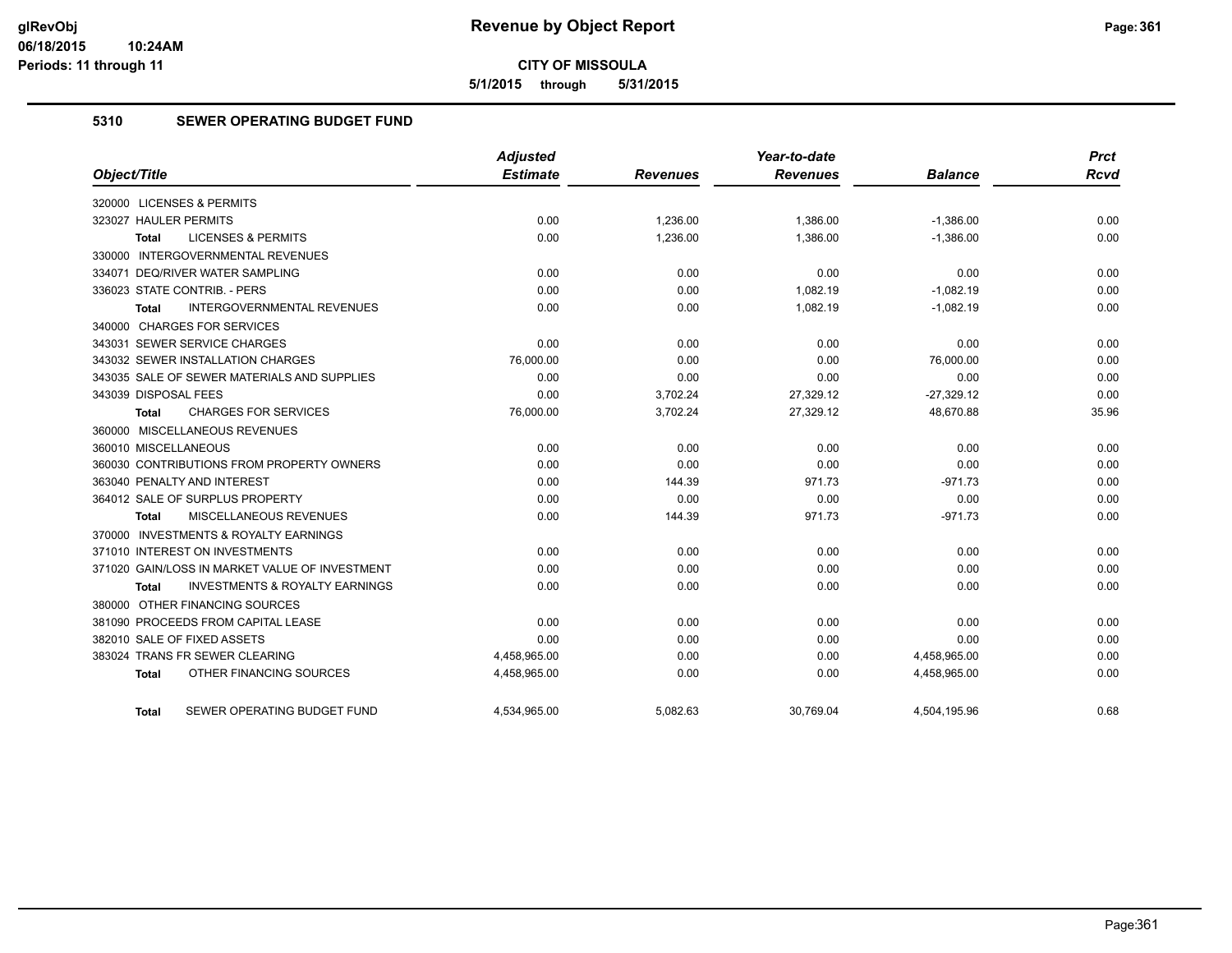**5/1/2015 through 5/31/2015**

# **5311 SEWER REVENUE COLLECTION & CLEARING FUND**

| 5311 | <b>SEWER REVENUE COLLECTION &amp; CLEARING FUND</b> |
|------|-----------------------------------------------------|
|      |                                                     |

|                                                           | <b>Adjusted</b> |                 | Year-to-date    |                | <b>Prct</b> |
|-----------------------------------------------------------|-----------------|-----------------|-----------------|----------------|-------------|
| Object/Title                                              | <b>Estimate</b> | <b>Revenues</b> | <b>Revenues</b> | <b>Balance</b> | <b>Rcvd</b> |
| 330000 INTERGOVERNMENTAL REVENUES                         |                 |                 |                 |                |             |
| 331992 FEDERAL ARRA GRANTS                                | 0.00            | 0.00            | 0.00            | 0.00           | 0.00        |
| <b>INTERGOVERNMENTAL REVENUES</b><br>Total                | 0.00            | 0.00            | 0.00            | 0.00           | 0.00        |
| 340000 CHARGES FOR SERVICES                               |                 |                 |                 |                |             |
| 343032 SEWER INSTALLATION CHARGES                         | 0.00            | 0.00            | 0.00            | 0.00           | 0.00        |
| 343034 TREATMENT FACILITIES FEES                          | 7,200,001.00    | 6,443.32        | 7,280,242.66    | $-80.241.66$   | 101.11      |
| 343037 DELINQUENT SEWER FEES                              | 0.00            | 0.00            | 0.00            | 0.00           | 0.00        |
| 343038 P & I TAX LIENS                                    | 0.00            | 863.26          | 6.249.91        | $-6.249.91$    | 0.00        |
| <b>CHARGES FOR SERVICES</b><br><b>Total</b>               | 7,200,001.00    | 7,306.58        | 7,286,492.57    | $-86,491.57$   | 101.20      |
| MISCELLANEOUS REVENUES<br>360000                          |                 |                 |                 |                |             |
| 360010 MISCELLANEOUS                                      | 0.00            | 0.00            | 0.00            | 0.00           | 0.00        |
| 361200 RADIO TOWER LEASE PAYMENTS                         | 0.00            | 0.00            | 2.850.00        | $-2.850.00$    | 0.00        |
| 361201 EKO LAND LEASE                                     | 0.00            | 0.00            | 36,879.54       | $-36,879.54$   | 0.00        |
| 365023 NORTHWESTERN ENERGY GRANT                          | 0.00            | 0.00            | 0.00            | 0.00           | 0.00        |
| MISCELLANEOUS REVENUES<br><b>Total</b>                    | 0.00            | 0.00            | 39,729.54       | $-39,729.54$   | 0.00        |
| <b>INVESTMENTS &amp; ROYALTY EARNINGS</b><br>370000       |                 |                 |                 |                |             |
| 371010 INTEREST ON INVESTMENTS                            | 0.00            | 0.00            | 0.00            | 0.00           | 0.00        |
| 371020 GAIN/LOSS IN MARKET VALUE OF INVESTMENTS           | 0.00            | 0.00            | 0.00            | 0.00           | 0.00        |
| <b>INVESTMENTS &amp; ROYALTY EARNINGS</b><br><b>Total</b> | 0.00            | 0.00            | 0.00            | 0.00           | 0.00        |
| OTHER FINANCING SOURCES<br>380000                         |                 |                 |                 |                |             |
| 383034 TRANS FR 01 SERIES DEBT SERVICE                    | 0.00            | 0.00            | 0.00            | 0.00           | 0.00        |
| 383042 TRANSFERS FROM OTHER FUNDS                         | 0.00            | 0.00            | 0.00            | 0.00           | 0.00        |
| OTHER FINANCING SOURCES<br><b>Total</b>                   | 0.00            | 0.00            | 0.00            | 0.00           | 0.00        |
| SEWER REVENUE COLLECTION & CLEARING<br><b>Total</b>       | 7,200,001.00    | 7,306.58        | 7,326,222.11    | $-126,221.11$  | 101.75      |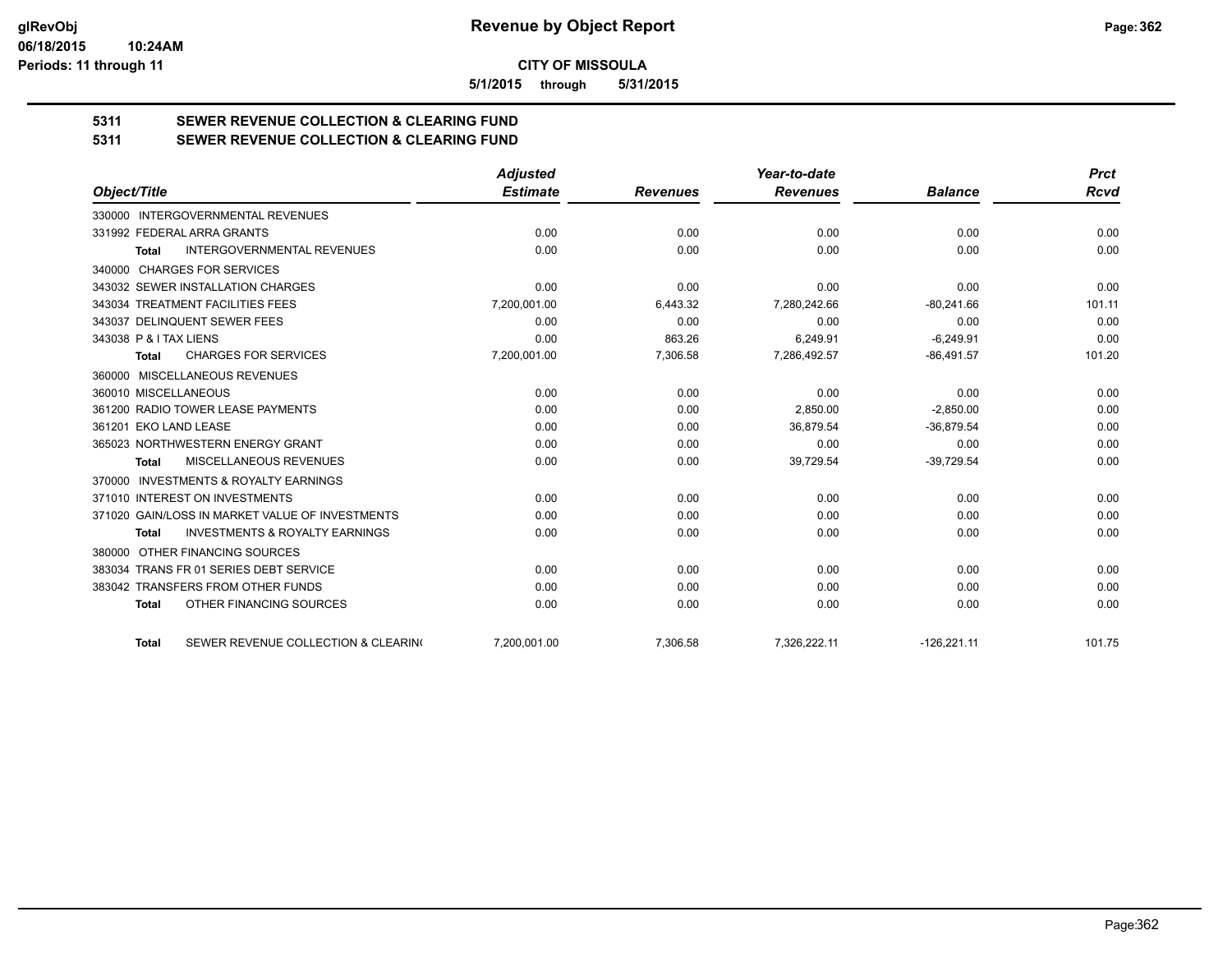**5/1/2015 through 5/31/2015**

## **5311 SEWER REVENUE COLLECTION & CLEARING FUND**

|                                                           | <b>Adjusted</b> |                 | Year-to-date    |                | <b>Prct</b> |
|-----------------------------------------------------------|-----------------|-----------------|-----------------|----------------|-------------|
| Object/Title                                              | <b>Estimate</b> | <b>Revenues</b> | <b>Revenues</b> | <b>Balance</b> | <b>Rcvd</b> |
| <b>INTERGOVERNMENTAL REVENUES</b><br>330000               |                 |                 |                 |                |             |
| 331992 FEDERAL ARRA GRANTS                                | 0.00            | 0.00            | 0.00            | 0.00           | 0.00        |
| <b>INTERGOVERNMENTAL REVENUES</b><br><b>Total</b>         | 0.00            | 0.00            | 0.00            | 0.00           | 0.00        |
| 340000 CHARGES FOR SERVICES                               |                 |                 |                 |                |             |
| 343032 SEWER INSTALLATION CHARGES                         | 0.00            | 0.00            | 0.00            | 0.00           | 0.00        |
| 343034 TREATMENT FACILITIES FEES                          | 7,200,001.00    | 6,443.32        | 7,280,242.66    | $-80,241.66$   | 101.11      |
| 343037 DELINQUENT SEWER FEES                              | 0.00            | 0.00            | 0.00            | 0.00           | 0.00        |
| 343038 P & I TAX LIENS                                    | 0.00            | 863.26          | 6.249.91        | $-6.249.91$    | 0.00        |
| <b>CHARGES FOR SERVICES</b><br><b>Total</b>               | 7,200,001.00    | 7,306.58        | 7,286,492.57    | $-86,491.57$   | 101.20      |
| 360000 MISCELLANEOUS REVENUES                             |                 |                 |                 |                |             |
| 360010 MISCELLANEOUS                                      | 0.00            | 0.00            | 0.00            | 0.00           | 0.00        |
| 361200 RADIO TOWER LEASE PAYMENTS                         | 0.00            | 0.00            | 2,850.00        | $-2,850.00$    | 0.00        |
| 361201 EKO LAND LEASE                                     | 0.00            | 0.00            | 36.879.54       | $-36.879.54$   | 0.00        |
| 365023 NORTHWESTERN ENERGY GRANT                          | 0.00            | 0.00            | 0.00            | 0.00           | 0.00        |
| MISCELLANEOUS REVENUES<br><b>Total</b>                    | 0.00            | 0.00            | 39,729.54       | $-39,729.54$   | 0.00        |
| 370000 INVESTMENTS & ROYALTY EARNINGS                     |                 |                 |                 |                |             |
| 371010 INTEREST ON INVESTMENTS                            | 0.00            | 0.00            | 0.00            | 0.00           | 0.00        |
| 371020 GAIN/LOSS IN MARKET VALUE OF INVESTMENT            | 0.00            | 0.00            | 0.00            | 0.00           | 0.00        |
| <b>INVESTMENTS &amp; ROYALTY EARNINGS</b><br><b>Total</b> | 0.00            | 0.00            | 0.00            | 0.00           | 0.00        |
| OTHER FINANCING SOURCES<br>380000                         |                 |                 |                 |                |             |
| 383034 TRANS FR 01 SERIES DEBT SERVICE                    | 0.00            | 0.00            | 0.00            | 0.00           | 0.00        |
| 383042 TRANSFERS FROM OTHER FUNDS                         | 0.00            | 0.00            | 0.00            | 0.00           | 0.00        |
| OTHER FINANCING SOURCES<br><b>Total</b>                   | 0.00            | 0.00            | 0.00            | 0.00           | 0.00        |
| SEWER REVENUE COLLECTION & CLEARIN<br><b>Total</b>        | 7,200,001.00    | 7,306.58        | 7,326,222.11    | $-126,221.11$  | 101.75      |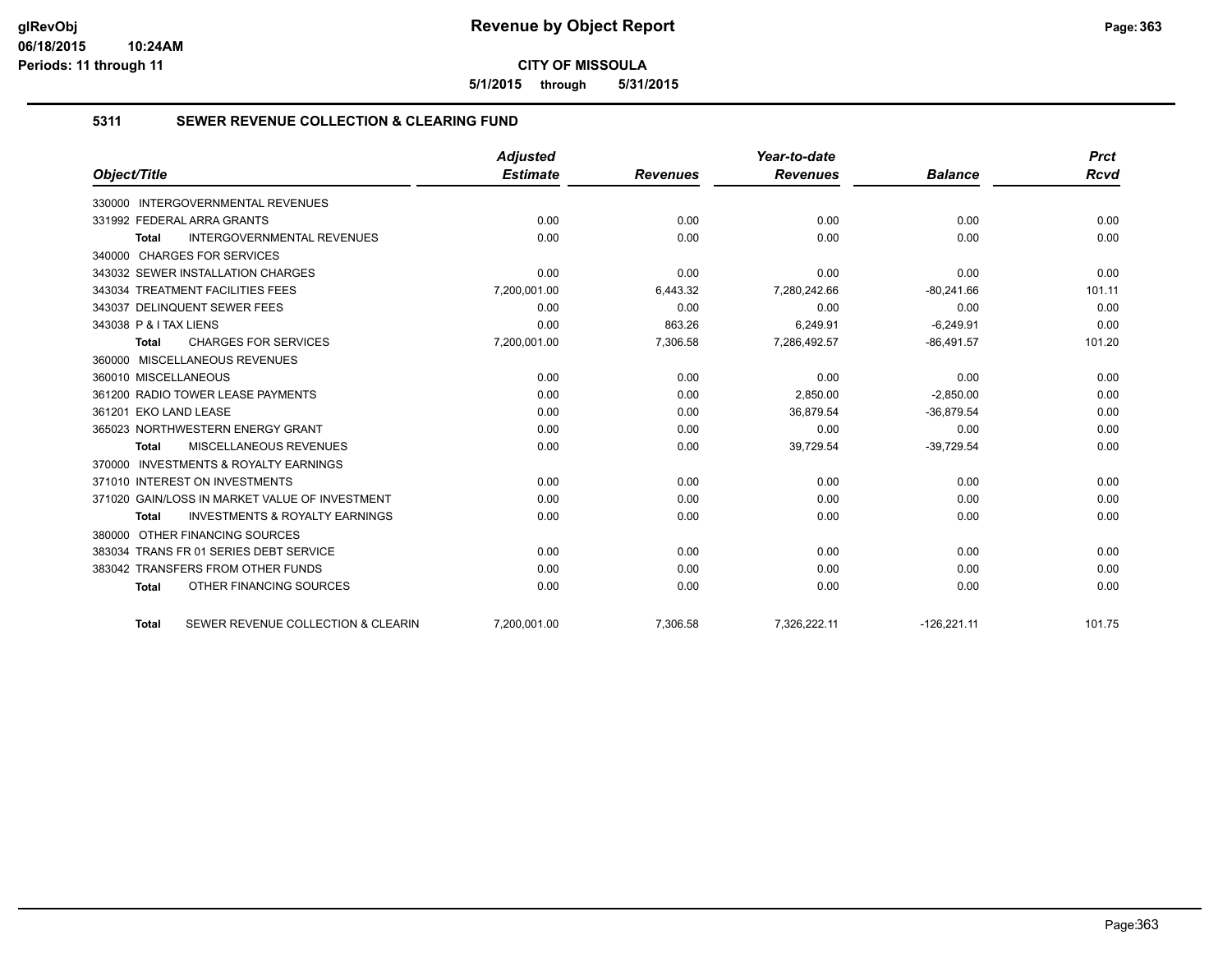**5/1/2015 through 5/31/2015**

**5315 SEWER LOAN FUND**

**5315 SEWER LOAN FUND**

|                                                           | <b>Adjusted</b> |                 | Year-to-date    |                | <b>Prct</b> |
|-----------------------------------------------------------|-----------------|-----------------|-----------------|----------------|-------------|
| Object/Title                                              | <b>Estimate</b> | <b>Revenues</b> | <b>Revenues</b> | <b>Balance</b> | <b>Rcvd</b> |
| 340000 CHARGES FOR SERVICES                               |                 |                 |                 |                |             |
| 343032 SEWER INSTALLATION CHARGES                         | 0.00            | 0.00            | 14,642.26       | $-14,642.26$   | 0.00        |
| 343035 SALE OF SEWER MATERIALS AND SUPPLIES               | 0.00            | 0.00            | $-18,239.20$    | 18,239.20      | 0.00        |
| 343037 GREASE INTERCEPTOR LOANS                           | 0.00            | 0.00            | 0.00            | 0.00           | 0.00        |
| <b>CHARGES FOR SERVICES</b><br><b>Total</b>               | 0.00            | 0.00            | $-3,596.94$     | 3,596.94       | 0.00        |
| MISCELLANEOUS REVENUES<br>360000                          |                 |                 |                 |                |             |
| 360010 MISCELLANEOUS                                      | 0.00            | 0.00            | 25.00           | $-25.00$       | 0.00        |
| MISCELLANEOUS REVENUES<br>Total                           | 0.00            | 0.00            | 25.00           | $-25.00$       | 0.00        |
| <b>INVESTMENTS &amp; ROYALTY EARNINGS</b><br>370000       |                 |                 |                 |                |             |
| 371010 INTEREST ON INVESTMENTS                            | 0.00            | 0.00            | 0.00            | 0.00           | 0.00        |
| 371020 GAIN/LOSS IN MARKET VALUE OF INVESTMENTS           | 0.00            | 0.00            | 0.00            | 0.00           | 0.00        |
| <b>INVESTMENTS &amp; ROYALTY EARNINGS</b><br><b>Total</b> | 0.00            | 0.00            | 0.00            | 0.00           | 0.00        |
| OTHER FINANCING SOURCES<br>380000                         |                 |                 |                 |                |             |
| 383024 TRANS FR SEWER CLEARING                            | 0.00            | 0.00            | 0.00            | 0.00           | 0.00        |
| 383025 TRANS FR SEWER R & D                               | 0.00            | 0.00            | 0.00            | 0.00           | 0.00        |
| OTHER FINANCING SOURCES<br><b>Total</b>                   | 0.00            | 0.00            | 0.00            | 0.00           | 0.00        |
| <b>SEWER LOAN FUND</b><br><b>Total</b>                    | 0.00            | 0.00            | $-3,571.94$     | 3,571.94       | 0.00        |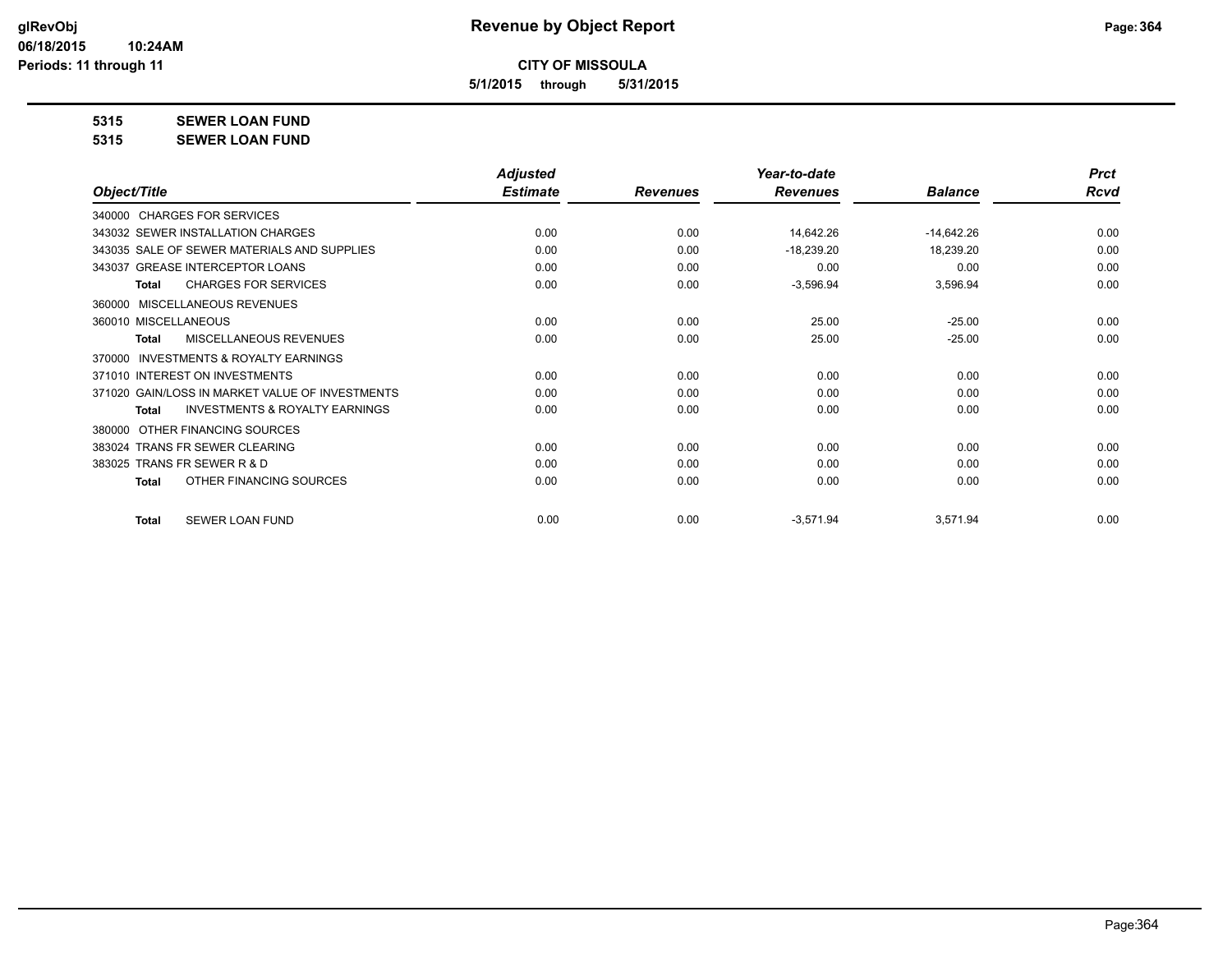**5/1/2015 through 5/31/2015**

#### **5315 SEWER LOAN FUND**

|                                                     | <b>Adjusted</b> |                 | Year-to-date    |                | <b>Prct</b> |
|-----------------------------------------------------|-----------------|-----------------|-----------------|----------------|-------------|
| Object/Title                                        | <b>Estimate</b> | <b>Revenues</b> | <b>Revenues</b> | <b>Balance</b> | Rcvd        |
| 340000 CHARGES FOR SERVICES                         |                 |                 |                 |                |             |
| 343032 SEWER INSTALLATION CHARGES                   | 0.00            | 0.00            | 14,642.26       | $-14,642.26$   | 0.00        |
| 343035 SALE OF SEWER MATERIALS AND SUPPLIES         | 0.00            | 0.00            | $-18,239.20$    | 18,239.20      | 0.00        |
| 343037 GREASE INTERCEPTOR LOANS                     | 0.00            | 0.00            | 0.00            | 0.00           | 0.00        |
| <b>CHARGES FOR SERVICES</b><br><b>Total</b>         | 0.00            | 0.00            | $-3,596.94$     | 3,596.94       | 0.00        |
| 360000 MISCELLANEOUS REVENUES                       |                 |                 |                 |                |             |
| 360010 MISCELLANEOUS                                | 0.00            | 0.00            | 25.00           | $-25.00$       | 0.00        |
| <b>MISCELLANEOUS REVENUES</b><br><b>Total</b>       | 0.00            | 0.00            | 25.00           | $-25.00$       | 0.00        |
| <b>INVESTMENTS &amp; ROYALTY EARNINGS</b><br>370000 |                 |                 |                 |                |             |
| 371010 INTEREST ON INVESTMENTS                      | 0.00            | 0.00            | 0.00            | 0.00           | 0.00        |
| 371020 GAIN/LOSS IN MARKET VALUE OF INVESTMENT      | 0.00            | 0.00            | 0.00            | 0.00           | 0.00        |
| <b>INVESTMENTS &amp; ROYALTY EARNINGS</b><br>Total  | 0.00            | 0.00            | 0.00            | 0.00           | 0.00        |
| OTHER FINANCING SOURCES<br>380000                   |                 |                 |                 |                |             |
| 383024 TRANS FR SEWER CLEARING                      | 0.00            | 0.00            | 0.00            | 0.00           | 0.00        |
| 383025 TRANS FR SEWER R & D                         | 0.00            | 0.00            | 0.00            | 0.00           | 0.00        |
| OTHER FINANCING SOURCES<br><b>Total</b>             | 0.00            | 0.00            | 0.00            | 0.00           | 0.00        |
| SEWER LOAN FUND<br><b>Total</b>                     | 0.00            | 0.00            | $-3,571.94$     | 3,571.94       | 0.00        |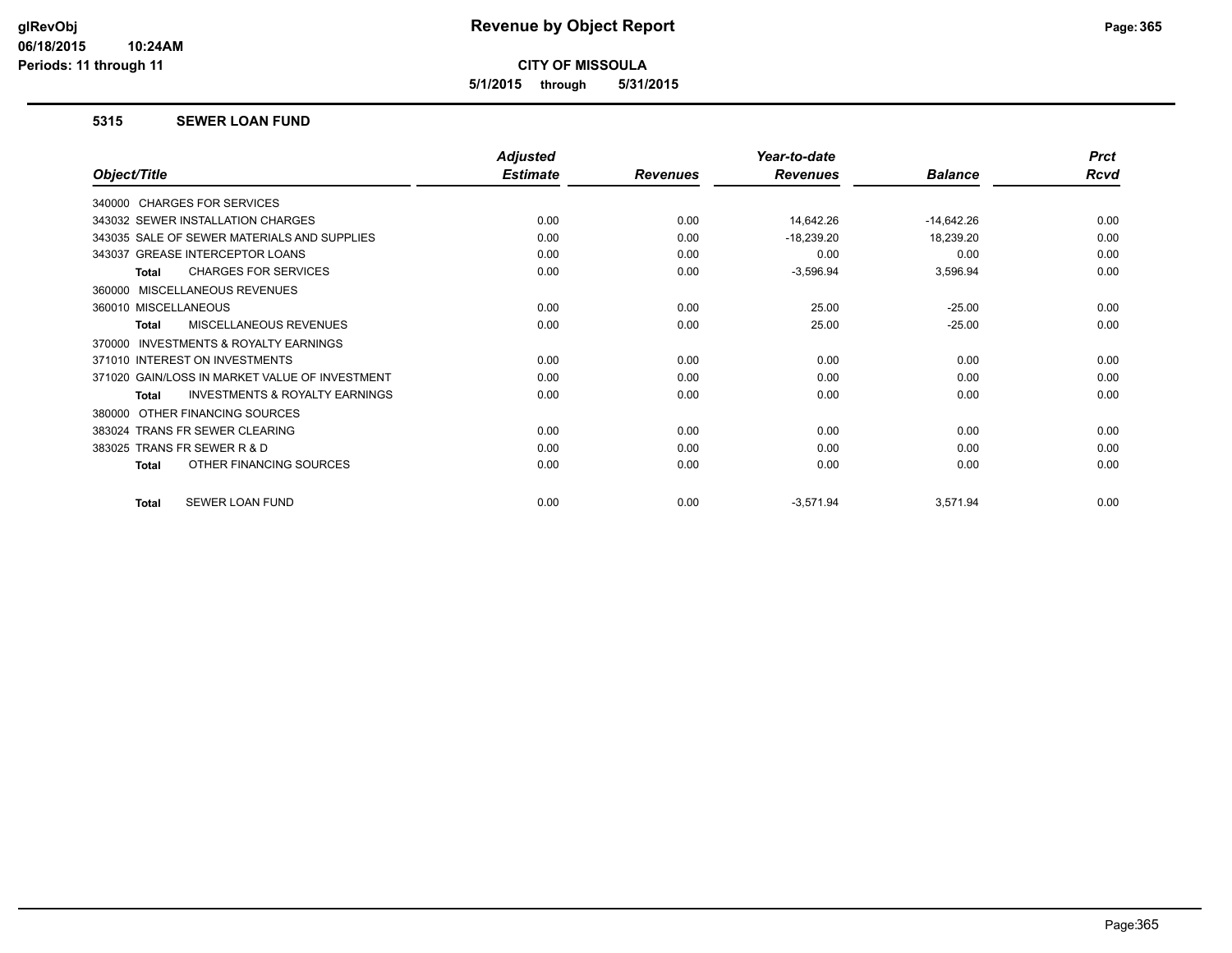**5/1/2015 through 5/31/2015**

# **5320 SEWER REPLACEMENT & DEPRECIATION FUND**

**5320 SEWER REPLACEMENT & DEPRECIATION FUND**

|                                                           | <b>Adjusted</b> |                 | Year-to-date    |                | <b>Prct</b> |
|-----------------------------------------------------------|-----------------|-----------------|-----------------|----------------|-------------|
| Object/Title                                              | <b>Estimate</b> | <b>Revenues</b> | <b>Revenues</b> | <b>Balance</b> | Rcvd        |
| 330000 INTERGOVERNMENTAL REVENUES                         |                 |                 |                 |                |             |
| 337010 COUNTY REIMBURSEMENT-DEANOS                        | 0.00            | 0.00            | 0.00            | 0.00           | 0.00        |
| <b>INTERGOVERNMENTAL REVENUES</b><br><b>Total</b>         | 0.00            | 0.00            | 0.00            | 0.00           | 0.00        |
| 340000 CHARGES FOR SERVICES                               |                 |                 |                 |                |             |
| 343032 SEWER INSTALLATION CHARGES                         | 0.00            | 3,875.00        | 21,527.50       | $-21,527.50$   | 0.00        |
| <b>CHARGES FOR SERVICES</b><br><b>Total</b>               | 0.00            | 3,875.00        | 21,527.50       | $-21,527.50$   | 0.00        |
| 360000 MISCELLANEOUS REVENUES                             |                 |                 |                 |                |             |
| 360000 MISCELLANEOUS REVENUES                             | 0.00            | 0.00            | 0.00            | 0.00           | 0.00        |
| 360010 MISCELLANEOUS                                      | 0.00            | 0.00            | 0.00            | 0.00           | 0.00        |
| 362006 GAIC INSURANCE SETTLEMENT                          | 0.00            | 0.00            | 0.00            | 0.00           | 0.00        |
| MISCELLANEOUS REVENUES<br>Total                           | 0.00            | 0.00            | 0.00            | 0.00           | 0.00        |
| 370000 INVESTMENTS & ROYALTY EARNINGS                     |                 |                 |                 |                |             |
| 371010 INTEREST ON INVESTMENTS                            | 0.00            | 0.00            | 0.00            | 0.00           | 0.00        |
| 371020 GAIN/LOSS IN MARKET VALUE OF INVESTMENTS           | 0.00            | 0.00            | 0.00            | 0.00           | 0.00        |
| <b>INVESTMENTS &amp; ROYALTY EARNINGS</b><br><b>Total</b> | 0.00            | 0.00            | 0.00            | 0.00           | 0.00        |
| 380000 OTHER FINANCING SOURCES                            |                 |                 |                 |                |             |
| 381002 SRF LOAN                                           | 0.00            | 0.00            | 0.00            | 0.00           | 0.00        |
| 381020 REVENUE BONDS                                      | 0.00            | 0.00            | 0.00            | 0.00           | 0.00        |
| 383000 OPERATING TRANSFERS                                | 0.00            | 0.00            | 0.00            | 0.00           | 0.00        |
| 383024 TRANS FR SEWER CLEARING                            | 829,473.00      | 0.00            | 0.00            | 829,473.00     | 0.00        |
| 383042 TRANSFERS FROM OTHER FUNDS                         | 0.00            | 0.00            | 0.00            | 0.00           | 0.00        |
| OTHER FINANCING SOURCES<br><b>Total</b>                   | 829,473.00      | 0.00            | 0.00            | 829,473.00     | 0.00        |
| SEWER REPLACEMENT & DEPRECIATION FU<br><b>Total</b>       | 829,473.00      | 3,875.00        | 21,527.50       | 807,945.50     | 2.60        |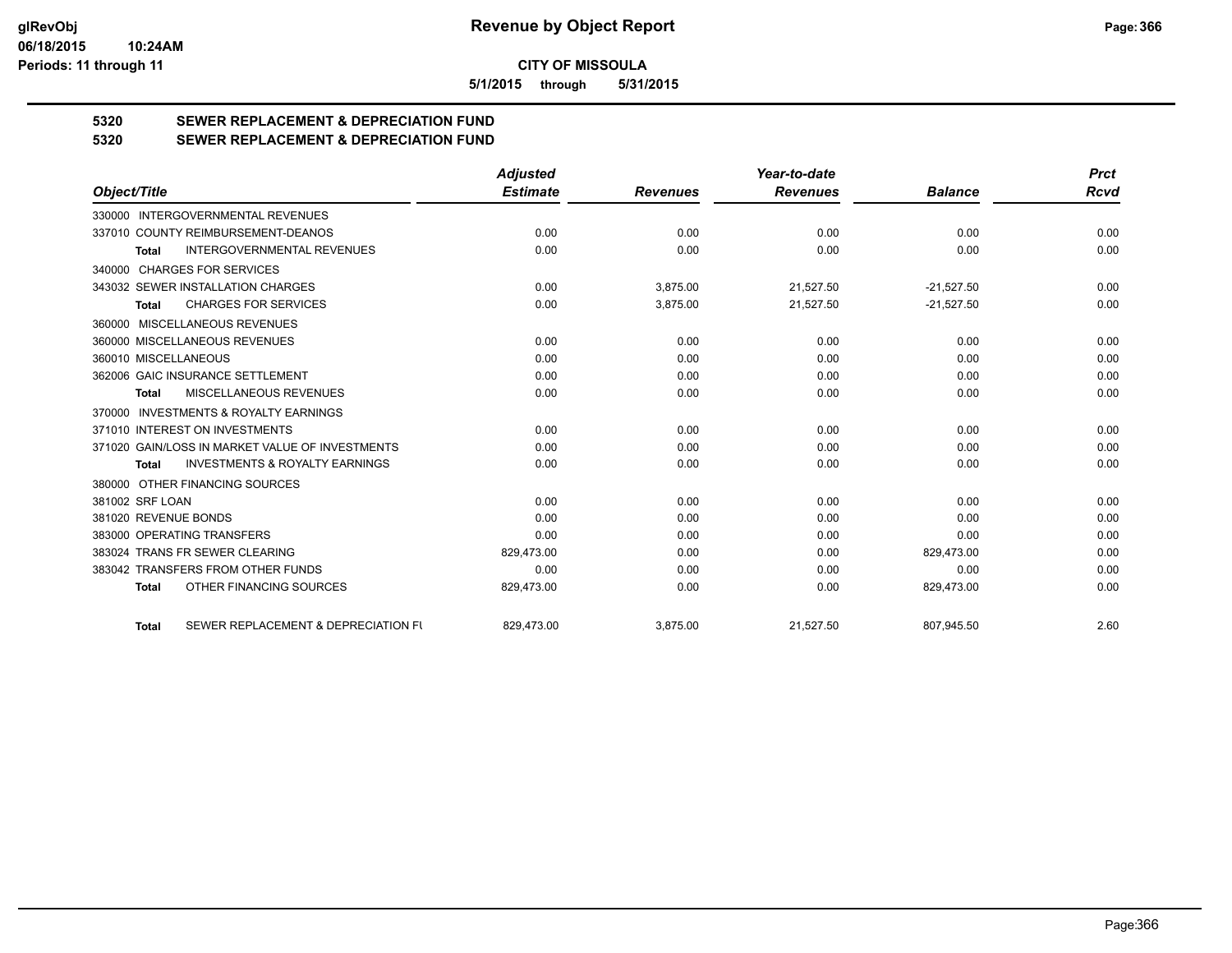**5/1/2015 through 5/31/2015**

## **5320 SEWER REPLACEMENT & DEPRECIATION FUND**

|                                                           | <b>Adjusted</b> |                 | Year-to-date    |                | <b>Prct</b> |
|-----------------------------------------------------------|-----------------|-----------------|-----------------|----------------|-------------|
| Object/Title                                              | <b>Estimate</b> | <b>Revenues</b> | <b>Revenues</b> | <b>Balance</b> | <b>Rcvd</b> |
| 330000 INTERGOVERNMENTAL REVENUES                         |                 |                 |                 |                |             |
| 337010 COUNTY REIMBURSEMENT-DEANOS                        | 0.00            | 0.00            | 0.00            | 0.00           | 0.00        |
| <b>INTERGOVERNMENTAL REVENUES</b><br><b>Total</b>         | 0.00            | 0.00            | 0.00            | 0.00           | 0.00        |
| 340000 CHARGES FOR SERVICES                               |                 |                 |                 |                |             |
| 343032 SEWER INSTALLATION CHARGES                         | 0.00            | 3,875.00        | 21,527.50       | $-21,527.50$   | 0.00        |
| <b>CHARGES FOR SERVICES</b><br><b>Total</b>               | 0.00            | 3,875.00        | 21,527.50       | $-21,527.50$   | 0.00        |
| 360000 MISCELLANEOUS REVENUES                             |                 |                 |                 |                |             |
| 360000 MISCELLANEOUS REVENUES                             | 0.00            | 0.00            | 0.00            | 0.00           | 0.00        |
| 360010 MISCELLANEOUS                                      | 0.00            | 0.00            | 0.00            | 0.00           | 0.00        |
| 362006 GAIC INSURANCE SETTLEMENT                          | 0.00            | 0.00            | 0.00            | 0.00           | 0.00        |
| <b>MISCELLANEOUS REVENUES</b><br>Total                    | 0.00            | 0.00            | 0.00            | 0.00           | 0.00        |
| 370000 INVESTMENTS & ROYALTY EARNINGS                     |                 |                 |                 |                |             |
| 371010 INTEREST ON INVESTMENTS                            | 0.00            | 0.00            | 0.00            | 0.00           | 0.00        |
| 371020 GAIN/LOSS IN MARKET VALUE OF INVESTMENT            | 0.00            | 0.00            | 0.00            | 0.00           | 0.00        |
| <b>INVESTMENTS &amp; ROYALTY EARNINGS</b><br><b>Total</b> | 0.00            | 0.00            | 0.00            | 0.00           | 0.00        |
| 380000 OTHER FINANCING SOURCES                            |                 |                 |                 |                |             |
| 381002 SRF LOAN                                           | 0.00            | 0.00            | 0.00            | 0.00           | 0.00        |
| 381020 REVENUE BONDS                                      | 0.00            | 0.00            | 0.00            | 0.00           | 0.00        |
| 383000 OPERATING TRANSFERS                                | 0.00            | 0.00            | 0.00            | 0.00           | 0.00        |
| 383024 TRANS FR SEWER CLEARING                            | 829,473.00      | 0.00            | 0.00            | 829,473.00     | 0.00        |
| 383042 TRANSFERS FROM OTHER FUNDS                         | 0.00            | 0.00            | 0.00            | 0.00           | 0.00        |
| OTHER FINANCING SOURCES<br><b>Total</b>                   | 829,473.00      | 0.00            | 0.00            | 829,473.00     | 0.00        |
| SEWER REPLACEMENT & DEPRECIATION F<br><b>Total</b>        | 829.473.00      | 3.875.00        | 21,527.50       | 807.945.50     | 2.60        |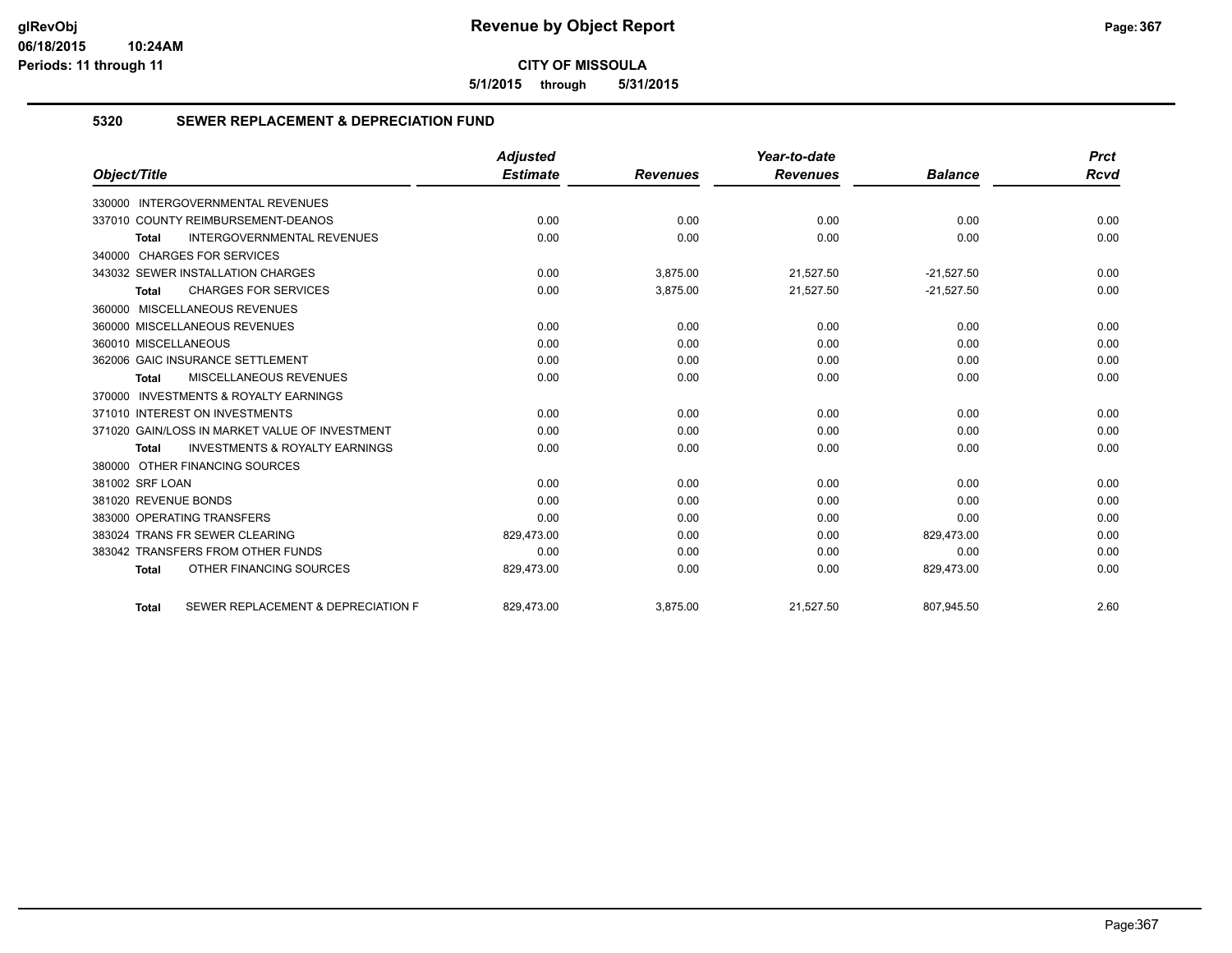**5/1/2015 through 5/31/2015**

# **5325 SEWER DEVELOPMENT FEE FUND**

**5325 SEWER DEVELOPMENT FEE FUND**

|                                                           | <b>Adjusted</b> |                 | Year-to-date    |                | <b>Prct</b> |
|-----------------------------------------------------------|-----------------|-----------------|-----------------|----------------|-------------|
| Object/Title                                              | <b>Estimate</b> | <b>Revenues</b> | <b>Revenues</b> | <b>Balance</b> | <b>Rcvd</b> |
| 330000 INTERGOVERNMENTAL REVENUES                         |                 |                 |                 |                |             |
| 334120 TSEP GRANT                                         | 0.00            | 0.00            | 0.00            | 0.00           | 0.00        |
| <b>INTERGOVERNMENTAL REVENUES</b><br><b>Total</b>         | 0.00            | 0.00            | 0.00            | 0.00           | 0.00        |
| 340000 CHARGES FOR SERVICES                               |                 |                 |                 |                |             |
| 343032 SEWER INSTALLATION CHARGES                         | 0.00            | 0.00            | 0.00            | 0.00           | 0.00        |
| 343034 TREATMENT FACILITIES FEES                          | 624,906.00      | 67,288.02       | 623,500.94      | 1,405.06       | 99.78       |
| 343036 *** Title Not Found ***                            | 0.00            | 0.00            | 0.00            | 0.00           | 0.00        |
| <b>CHARGES FOR SERVICES</b><br>Total                      | 624,906.00      | 67,288.02       | 623,500.94      | 1,405.06       | 99.78       |
| 360000 MISCELLANEOUS REVENUES                             |                 |                 |                 |                |             |
| 360010 MISCELLANEOUS                                      | 0.00            | 0.00            | 0.00            | 0.00           | 0.00        |
| 360030 CONTRIBUTIONS FROM PROPERTY OWNERS                 | 0.00            | 0.00            | 0.00            | 0.00           | 0.00        |
| 362000 OTHER MISCELLANEOUS REVENUE                        | 0.00            | 0.00            | 32,310.55       | $-32,310.55$   | 0.00        |
| <b>MISCELLANEOUS REVENUES</b><br><b>Total</b>             | 0.00            | 0.00            | 32,310.55       | $-32,310.55$   | 0.00        |
| INVESTMENTS & ROYALTY EARNINGS<br>370000                  |                 |                 |                 |                |             |
| 371010 INTEREST ON INVESTMENTS                            | 0.00            | 0.00            | 0.00            | 0.00           | 0.00        |
| 371020 GAIN/LOSS IN MARKET VALUE OF INVESTMENTS           | 0.00            | 0.00            | 0.00            | 0.00           | 0.00        |
| <b>INVESTMENTS &amp; ROYALTY EARNINGS</b><br><b>Total</b> | 0.00            | 0.00            | 0.00            | 0.00           | 0.00        |
| 380000 OTHER FINANCING SOURCES                            |                 |                 |                 |                |             |
| 383042 TRANSFERS FROM OTHER FUNDS                         | 0.00            | 0.00            | 0.00            | 0.00           | 0.00        |
| OTHER FINANCING SOURCES<br>Total                          | 0.00            | 0.00            | 0.00            | 0.00           | 0.00        |
| SEWER DEVELOPMENT FEE FUND<br><b>Total</b>                | 624.906.00      | 67.288.02       | 655.811.49      | $-30.905.49$   | 104.95      |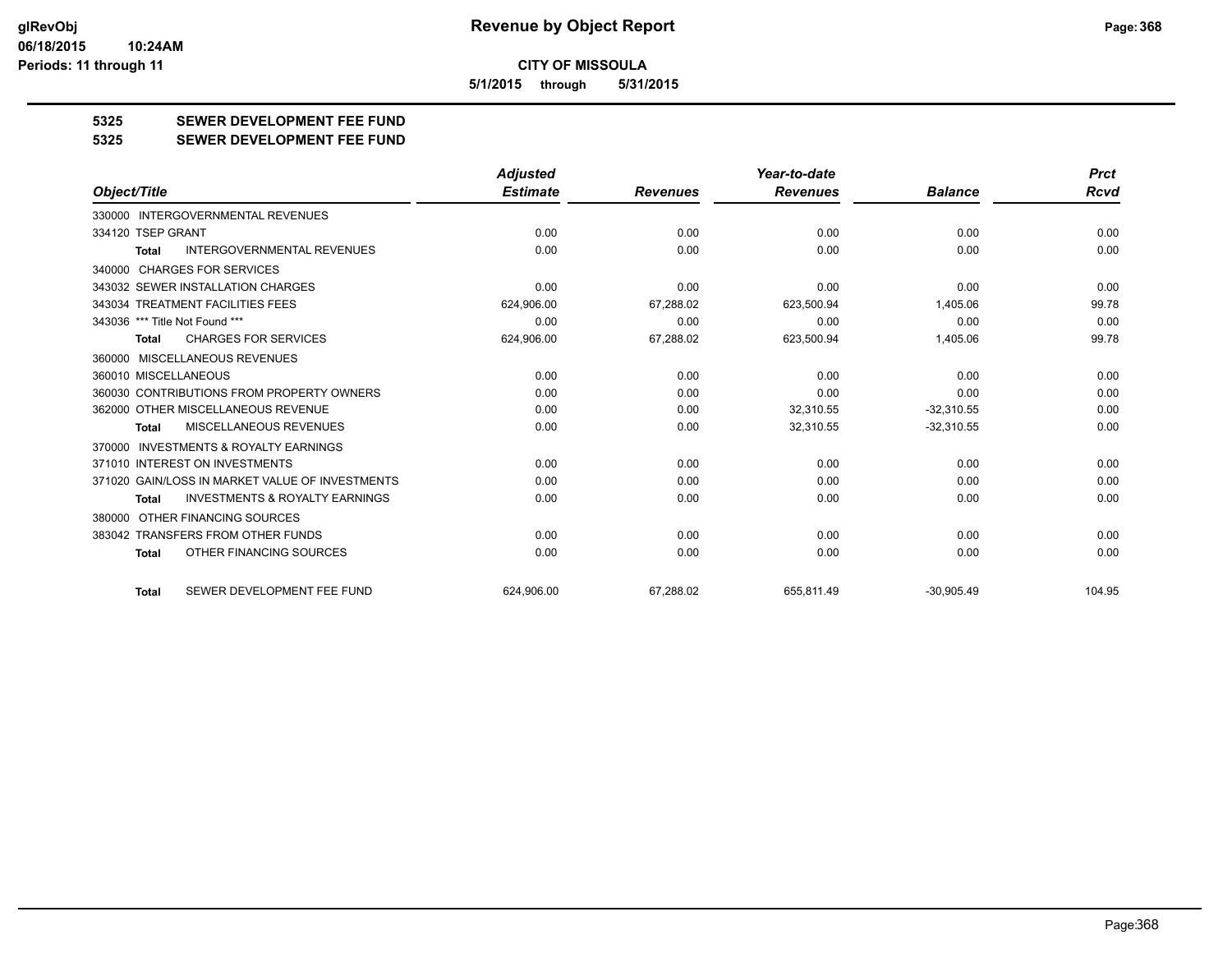**5/1/2015 through 5/31/2015**

# **5325 SEWER DEVELOPMENT FEE FUND**

|                                                    | <b>Adjusted</b> |                 | Year-to-date    |                | <b>Prct</b> |
|----------------------------------------------------|-----------------|-----------------|-----------------|----------------|-------------|
| Object/Title                                       | <b>Estimate</b> | <b>Revenues</b> | <b>Revenues</b> | <b>Balance</b> | Rcvd        |
| 330000 INTERGOVERNMENTAL REVENUES                  |                 |                 |                 |                |             |
| 334120 TSEP GRANT                                  | 0.00            | 0.00            | 0.00            | 0.00           | 0.00        |
| <b>INTERGOVERNMENTAL REVENUES</b><br>Total         | 0.00            | 0.00            | 0.00            | 0.00           | 0.00        |
| 340000 CHARGES FOR SERVICES                        |                 |                 |                 |                |             |
| 343032 SEWER INSTALLATION CHARGES                  | 0.00            | 0.00            | 0.00            | 0.00           | 0.00        |
| 343034 TREATMENT FACILITIES FEES                   | 624,906.00      | 67,288.02       | 623,500.94      | 1,405.06       | 99.78       |
| 343036 *** Title Not Found ***                     | 0.00            | 0.00            | 0.00            | 0.00           | 0.00        |
| <b>CHARGES FOR SERVICES</b><br><b>Total</b>        | 624,906.00      | 67,288.02       | 623,500.94      | 1,405.06       | 99.78       |
| 360000 MISCELLANEOUS REVENUES                      |                 |                 |                 |                |             |
| 360010 MISCELLANEOUS                               | 0.00            | 0.00            | 0.00            | 0.00           | 0.00        |
| 360030 CONTRIBUTIONS FROM PROPERTY OWNERS          | 0.00            | 0.00            | 0.00            | 0.00           | 0.00        |
| 362000 OTHER MISCELLANEOUS REVENUE                 | 0.00            | 0.00            | 32.310.55       | $-32,310.55$   | 0.00        |
| <b>MISCELLANEOUS REVENUES</b><br><b>Total</b>      | 0.00            | 0.00            | 32,310.55       | $-32,310.55$   | 0.00        |
| 370000 INVESTMENTS & ROYALTY EARNINGS              |                 |                 |                 |                |             |
| 371010 INTEREST ON INVESTMENTS                     | 0.00            | 0.00            | 0.00            | 0.00           | 0.00        |
| 371020 GAIN/LOSS IN MARKET VALUE OF INVESTMENT     | 0.00            | 0.00            | 0.00            | 0.00           | 0.00        |
| <b>INVESTMENTS &amp; ROYALTY EARNINGS</b><br>Total | 0.00            | 0.00            | 0.00            | 0.00           | 0.00        |
| 380000 OTHER FINANCING SOURCES                     |                 |                 |                 |                |             |
| 383042 TRANSFERS FROM OTHER FUNDS                  | 0.00            | 0.00            | 0.00            | 0.00           | 0.00        |
| OTHER FINANCING SOURCES<br><b>Total</b>            | 0.00            | 0.00            | 0.00            | 0.00           | 0.00        |
| SEWER DEVELOPMENT FEE FUND<br><b>Total</b>         | 624.906.00      | 67.288.02       | 655.811.49      | $-30.905.49$   | 104.95      |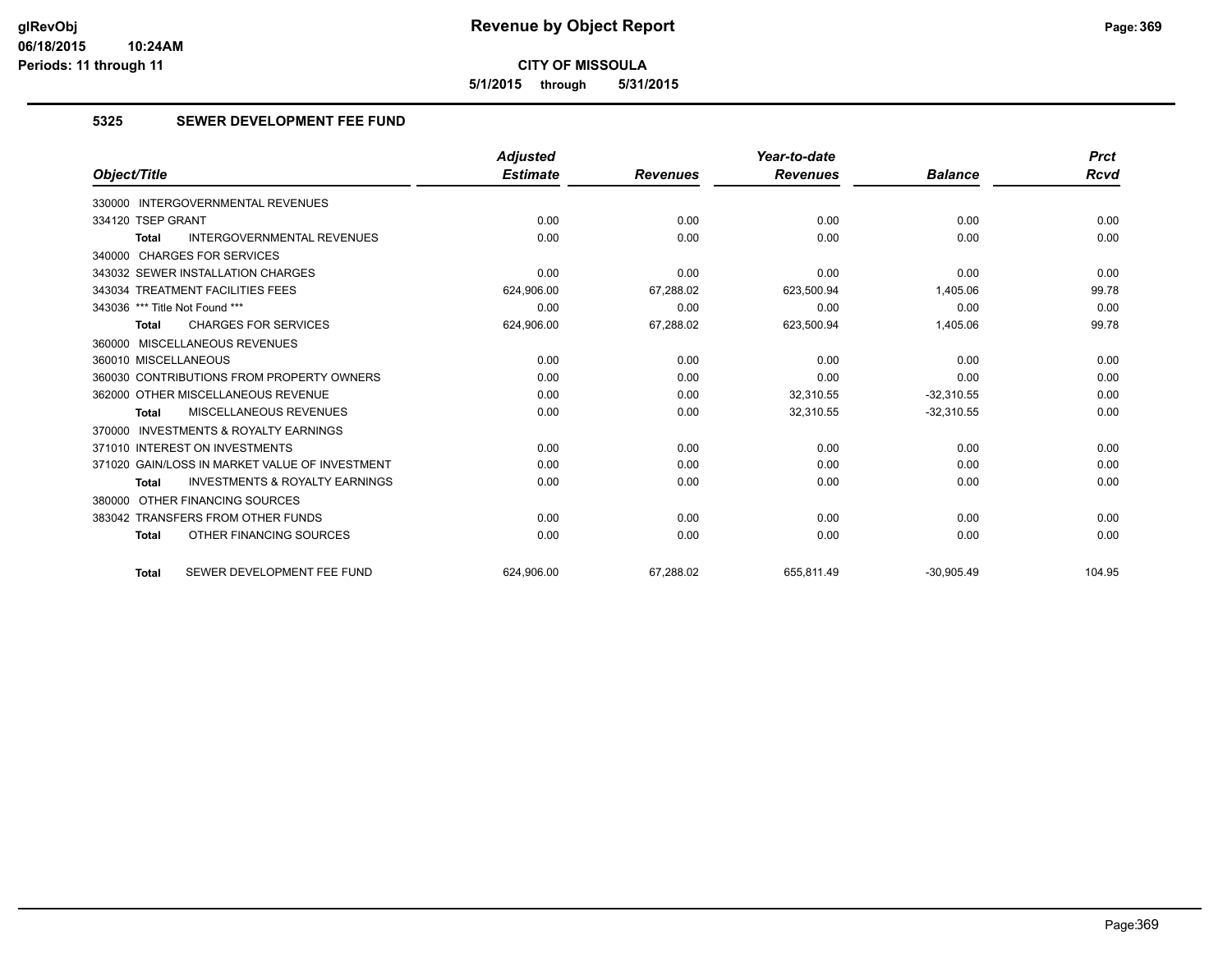**5/1/2015 through 5/31/2015**

### **5340 SEWER CONSTRUCTION FUND**

**5340 SEWER CONSTRUCTION FUND**

|                                                     | <b>Adjusted</b> |                 | Year-to-date    |                | <b>Prct</b> |
|-----------------------------------------------------|-----------------|-----------------|-----------------|----------------|-------------|
| Object/Title                                        | <b>Estimate</b> | <b>Revenues</b> | <b>Revenues</b> | <b>Balance</b> | <b>Rcvd</b> |
| 330000 INTERGOVERNMENTAL REVENUES                   |                 |                 |                 |                |             |
| 331090 EPA GRANT                                    | 0.00            | 0.00            | 0.00            | 0.00           | 0.00        |
| 334120 TSEP GRANT                                   | 0.00            | 0.00            | 0.00            | 0.00           | 0.00        |
| 334140 DNRC GRANT                                   | 0.00            | 0.00            | 0.00            | 0.00           | 0.00        |
| 337000 LOCAL GRANTS                                 | 0.00            | 0.00            | 0.00            | 0.00           | 0.00        |
| <b>INTERGOVERNMENTAL REVENUES</b><br><b>Total</b>   | 0.00            | 0.00            | 0.00            | 0.00           | 0.00        |
| 340000 CHARGES FOR SERVICES                         |                 |                 |                 |                |             |
| 343032 SEWER INSTALLATION CHARGES                   | 0.00            | 0.00            | 2,526.00        | $-2,526.00$    | 0.00        |
| <b>CHARGES FOR SERVICES</b><br>Total                | 0.00            | 0.00            | 2,526.00        | $-2,526.00$    | 0.00        |
| 360000 MISCELLANEOUS REVENUES                       |                 |                 |                 |                |             |
| 360030 CONTRIBUTIONS FROM PROPERTY OWNERS           | 0.00            | 0.00            | 0.00            | 0.00           | 0.00        |
| 363020 PROPERTY ASSESSMENTS                         | 0.00            | 0.00            | 0.00            | 0.00           | 0.00        |
| 365000 DONATIONS                                    | 0.00            | 0.00            | 0.00            | 0.00           | 0.00        |
| MISCELLANEOUS REVENUES<br>Total                     | 0.00            | 0.00            | 0.00            | 0.00           | 0.00        |
| <b>INVESTMENTS &amp; ROYALTY EARNINGS</b><br>370000 |                 |                 |                 |                |             |
| 371010 INTEREST ON INVESTMENTS                      | 0.00            | 0.00            | 0.00            | 0.00           | 0.00        |
| 371020 GAIN/LOSS IN MARKET VALUE OF INVESTMENTS     | 0.00            | 0.00            | 0.00            | 0.00           | 0.00        |
| <b>INVESTMENTS &amp; ROYALTY EARNINGS</b><br>Total  | 0.00            | 0.00            | 0.00            | 0.00           | 0.00        |
| 380000 OTHER FINANCING SOURCES                      |                 |                 |                 |                |             |
| 381002 SRF LOAN                                     | 0.00            | 0.00            | 0.00            | 0.00           | 0.00        |
| 381020 REVENUE BONDS                                | 920,000.00      | 0.00            | 0.00            | 920,000.00     | 0.00        |
| 383011 TRANS FR SID REVOLVING                       | 0.00            | 0.00            | 0.00            | 0.00           | 0.00        |
| 383024 TRANS FR SEWER CLEARING                      | 0.00            | 0.00            | 0.00            | 0.00           | 0.00        |
| 383025 TRANS FR SEWER R & D                         | 0.00            | 0.00            | 0.00            | 0.00           | 0.00        |
| 383026 TRANS FR CDBG                                | 0.00            | 0.00            | 0.00            | 0.00           | 0.00        |
| 383040 TRANSFER FROM CITY GRANTS                    | 0.00            | 0.00            | 0.00            | 0.00           | 0.00        |
| OTHER FINANCING SOURCES<br><b>Total</b>             | 920,000.00      | 0.00            | 0.00            | 920,000.00     | 0.00        |
| SEWER CONSTRUCTION FUND<br>Total                    | 920.000.00      | 0.00            | 2,526.00        | 917.474.00     | 0.27        |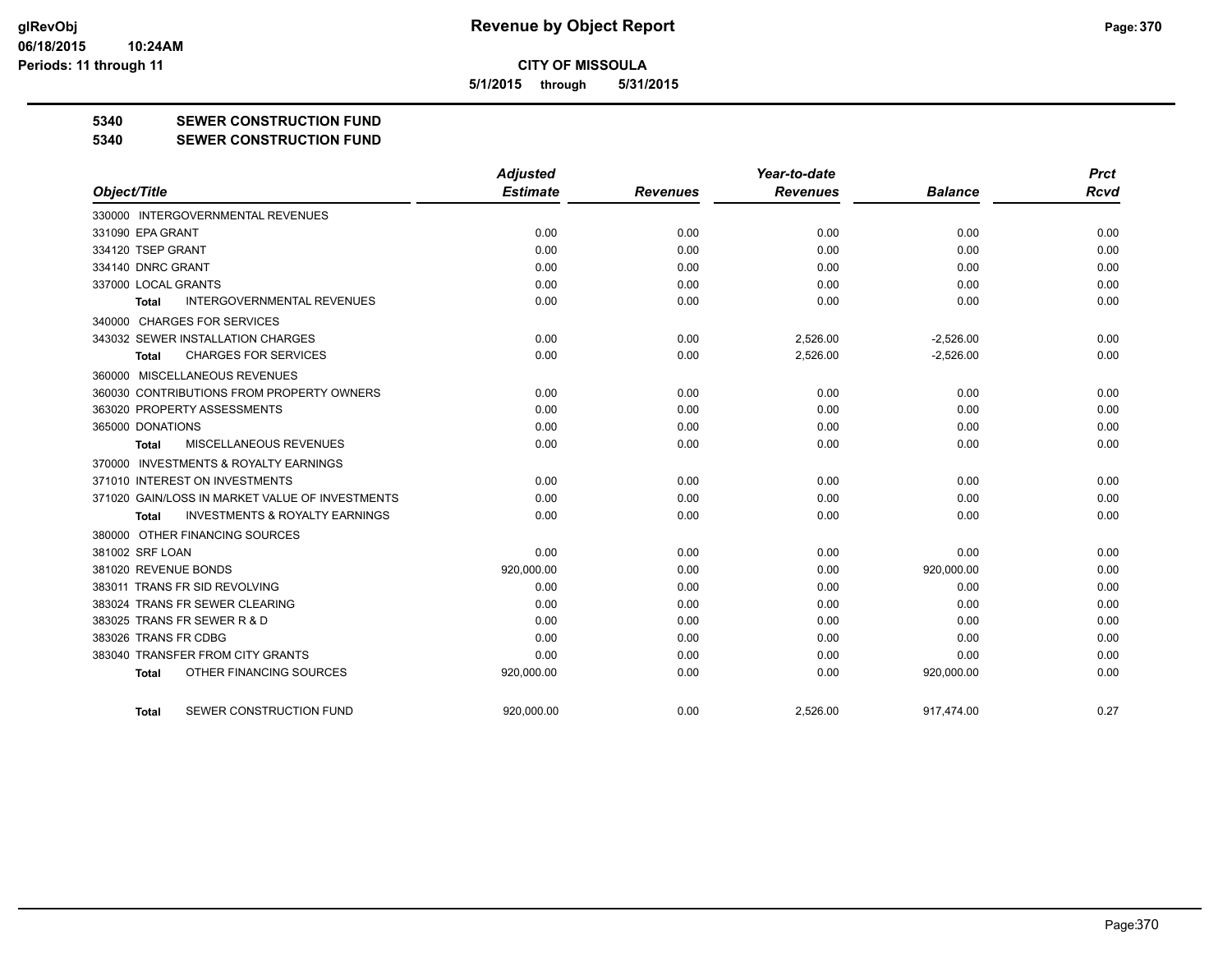**5/1/2015 through 5/31/2015**

# **5340 SEWER CONSTRUCTION FUND**

|                                                    | <b>Adjusted</b> |                 | Year-to-date    |                | <b>Prct</b> |
|----------------------------------------------------|-----------------|-----------------|-----------------|----------------|-------------|
| Object/Title                                       | <b>Estimate</b> | <b>Revenues</b> | <b>Revenues</b> | <b>Balance</b> | <b>Rcvd</b> |
| 330000 INTERGOVERNMENTAL REVENUES                  |                 |                 |                 |                |             |
| 331090 EPA GRANT                                   | 0.00            | 0.00            | 0.00            | 0.00           | 0.00        |
| 334120 TSEP GRANT                                  | 0.00            | 0.00            | 0.00            | 0.00           | 0.00        |
| 334140 DNRC GRANT                                  | 0.00            | 0.00            | 0.00            | 0.00           | 0.00        |
| 337000 LOCAL GRANTS                                | 0.00            | 0.00            | 0.00            | 0.00           | 0.00        |
| <b>INTERGOVERNMENTAL REVENUES</b><br>Total         | 0.00            | 0.00            | 0.00            | 0.00           | 0.00        |
| 340000 CHARGES FOR SERVICES                        |                 |                 |                 |                |             |
| 343032 SEWER INSTALLATION CHARGES                  | 0.00            | 0.00            | 2,526.00        | $-2,526.00$    | 0.00        |
| <b>CHARGES FOR SERVICES</b><br>Total               | 0.00            | 0.00            | 2,526.00        | $-2,526.00$    | 0.00        |
| 360000 MISCELLANEOUS REVENUES                      |                 |                 |                 |                |             |
| 360030 CONTRIBUTIONS FROM PROPERTY OWNERS          | 0.00            | 0.00            | 0.00            | 0.00           | 0.00        |
| 363020 PROPERTY ASSESSMENTS                        | 0.00            | 0.00            | 0.00            | 0.00           | 0.00        |
| 365000 DONATIONS                                   | 0.00            | 0.00            | 0.00            | 0.00           | 0.00        |
| MISCELLANEOUS REVENUES<br>Total                    | 0.00            | 0.00            | 0.00            | 0.00           | 0.00        |
| 370000 INVESTMENTS & ROYALTY EARNINGS              |                 |                 |                 |                |             |
| 371010 INTEREST ON INVESTMENTS                     | 0.00            | 0.00            | 0.00            | 0.00           | 0.00        |
| 371020 GAIN/LOSS IN MARKET VALUE OF INVESTMENT     | 0.00            | 0.00            | 0.00            | 0.00           | 0.00        |
| <b>INVESTMENTS &amp; ROYALTY EARNINGS</b><br>Total | 0.00            | 0.00            | 0.00            | 0.00           | 0.00        |
| 380000 OTHER FINANCING SOURCES                     |                 |                 |                 |                |             |
| 381002 SRF LOAN                                    | 0.00            | 0.00            | 0.00            | 0.00           | 0.00        |
| 381020 REVENUE BONDS                               | 920,000.00      | 0.00            | 0.00            | 920,000.00     | 0.00        |
| 383011 TRANS FR SID REVOLVING                      | 0.00            | 0.00            | 0.00            | 0.00           | 0.00        |
| 383024 TRANS FR SEWER CLEARING                     | 0.00            | 0.00            | 0.00            | 0.00           | 0.00        |
| 383025 TRANS FR SEWER R & D                        | 0.00            | 0.00            | 0.00            | 0.00           | 0.00        |
| 383026 TRANS FR CDBG                               | 0.00            | 0.00            | 0.00            | 0.00           | 0.00        |
| 383040 TRANSFER FROM CITY GRANTS                   | 0.00            | 0.00            | 0.00            | 0.00           | 0.00        |
| OTHER FINANCING SOURCES<br><b>Total</b>            | 920,000.00      | 0.00            | 0.00            | 920,000.00     | 0.00        |
| SEWER CONSTRUCTION FUND<br><b>Total</b>            | 920,000.00      | 0.00            | 2,526.00        | 917,474.00     | 0.27        |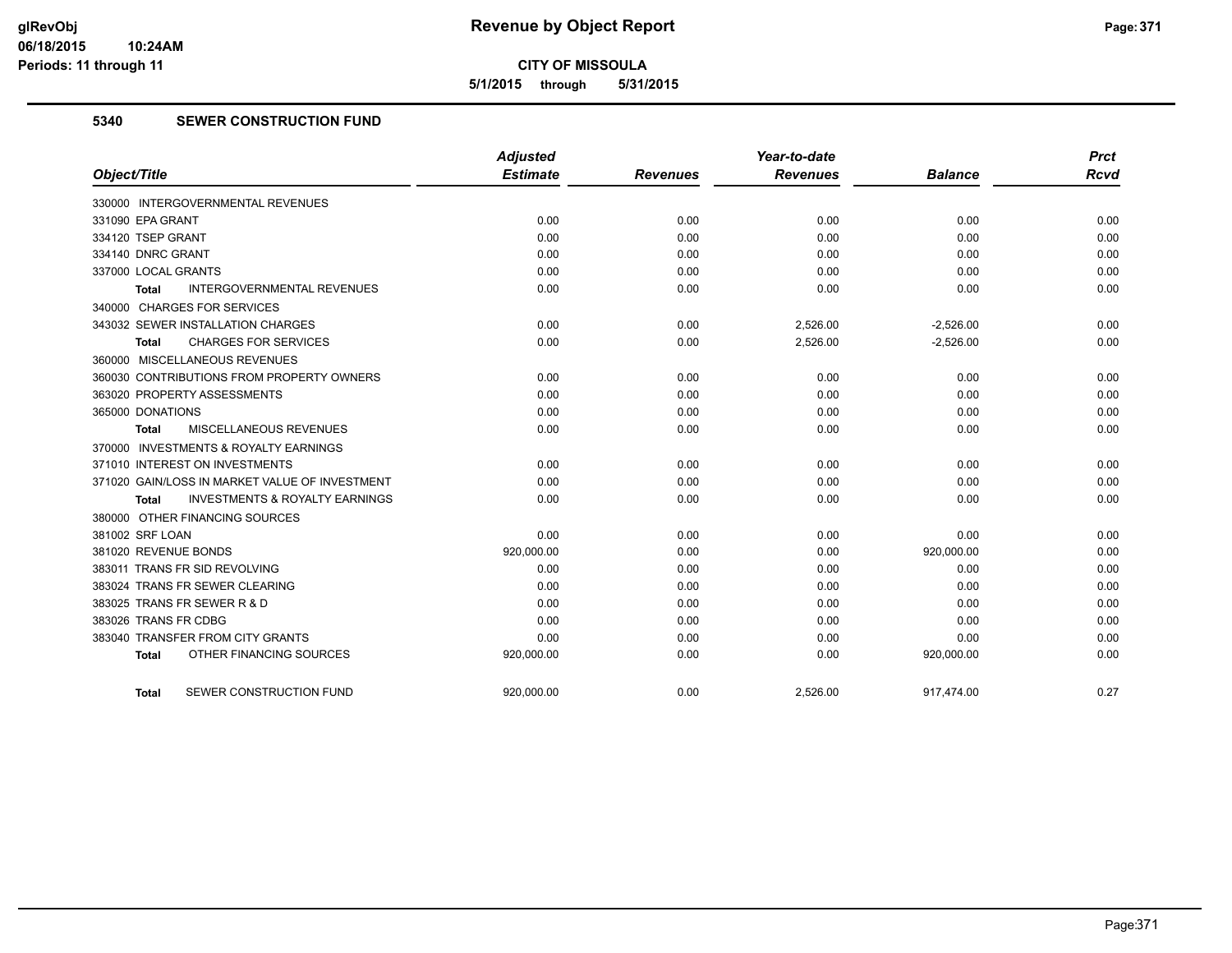**5/1/2015 through 5/31/2015**

# **5361 2001 SEWER REVENUE BONDS-DEBT SERVICE**

**5361 2001 SEWER REVENUE BONDS-DEBT SERVICE**

|                                                           | <b>Adjusted</b> |                 | Year-to-date    |                | <b>Prct</b> |
|-----------------------------------------------------------|-----------------|-----------------|-----------------|----------------|-------------|
| Object/Title                                              | <b>Estimate</b> | <b>Revenues</b> | <b>Revenues</b> | <b>Balance</b> | <b>Rcvd</b> |
| 340000 CHARGES FOR SERVICES                               |                 |                 |                 |                |             |
| <b>SEWER SERVICE CHARGES</b><br>343031                    | 0.00            | 0.00            | 0.00            | 0.00           | 0.00        |
| 343032 SEWER INSTALLATION CHARGES                         | 0.00            | 0.00            | 0.00            | 0.00           | 0.00        |
| 343035 SALE OF SEWER MATERIALS AND SUPPLIES               | 0.00            | 0.00            | 0.00            | 0.00           | 0.00        |
| <b>CHARGES FOR SERVICES</b><br><b>Total</b>               | 0.00            | 0.00            | 0.00            | 0.00           | 0.00        |
| <b>MISCELLANEOUS REVENUES</b><br>360000                   |                 |                 |                 |                |             |
| 360010 MISCELLANEOUS                                      | 0.00            | 0.00            | 0.00            | 0.00           | 0.00        |
| <b>MISCELLANEOUS REVENUES</b><br>Total                    | 0.00            | 0.00            | 0.00            | 0.00           | 0.00        |
| <b>INVESTMENTS &amp; ROYALTY EARNINGS</b><br>370000       |                 |                 |                 |                |             |
| 371010 INTEREST ON INVESTMENTS                            | 0.00            | 0.00            | 0.00            | 0.00           | 0.00        |
| 371020 GAIN/LOSS IN MARKET VALUE OF INVESTMENTS           | 0.00            | 0.00            | 0.00            | 0.00           | 0.00        |
| <b>INVESTMENTS &amp; ROYALTY EARNINGS</b><br><b>Total</b> | 0.00            | 0.00            | 0.00            | 0.00           | 0.00        |
| OTHER FINANCING SOURCES<br>380000                         |                 |                 |                 |                |             |
| 382010 SALE OF FIXED ASSETS                               | 0.00            | 0.00            | 0.00            | 0.00           | 0.00        |
| 383024 TRANS FR SEWER CLEARING                            | 30,590.00       | 0.00            | 0.00            | 30,590.00      | 0.00        |
| OTHER FINANCING SOURCES<br><b>Total</b>                   | 30,590.00       | 0.00            | 0.00            | 30,590.00      | 0.00        |
|                                                           |                 |                 |                 |                |             |
| 2001 SEWER REVENUE BONDS-DEBT SERVI<br><b>Total</b>       | 30,590.00       | 0.00            | 0.00            | 30,590.00      | 0.00        |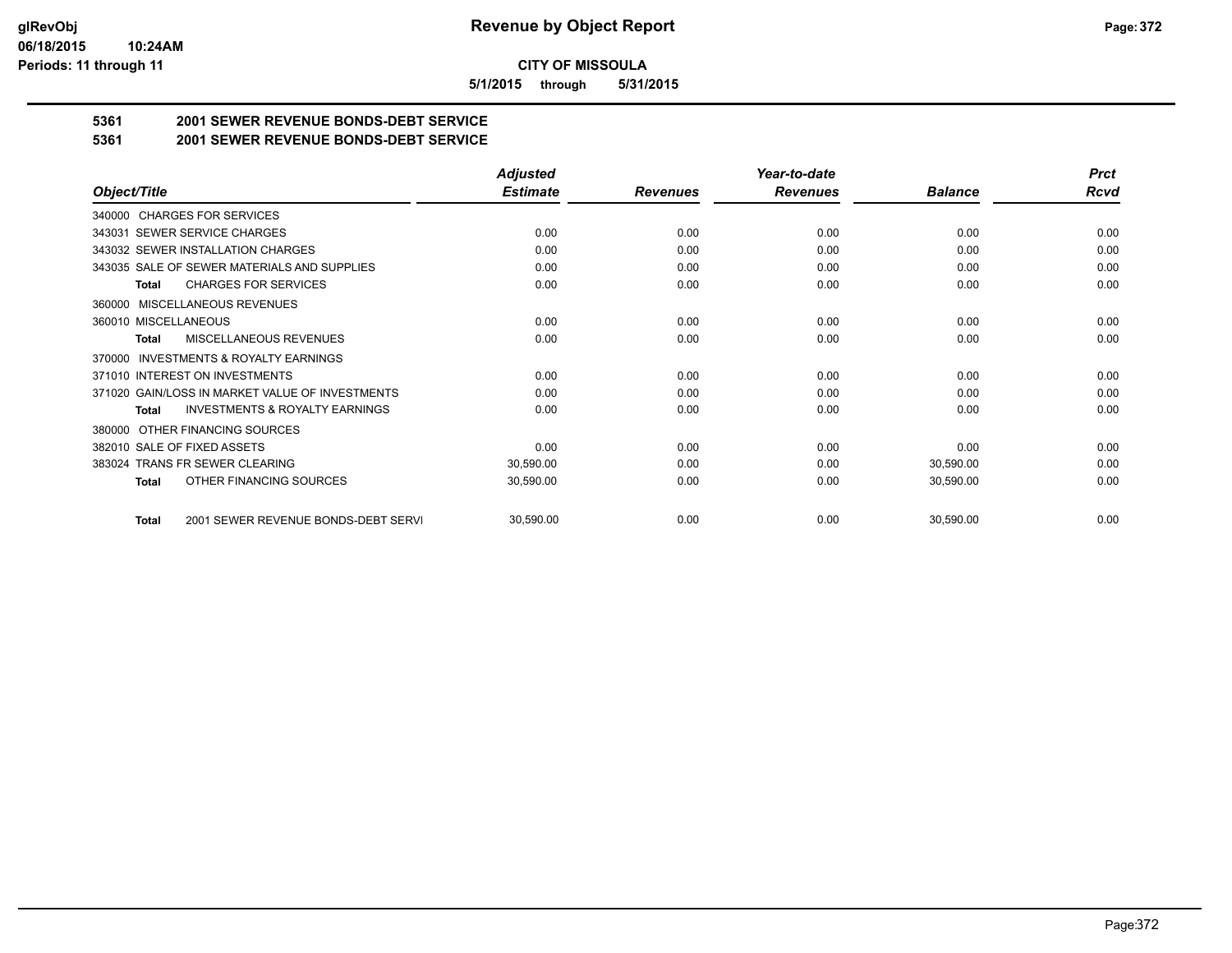**5/1/2015 through 5/31/2015**

### **5361 2001 SEWER REVENUE BONDS-DEBT SERVICE**

|                                                     | <b>Adjusted</b> |                 | Year-to-date    |                | <b>Prct</b> |
|-----------------------------------------------------|-----------------|-----------------|-----------------|----------------|-------------|
| Object/Title                                        | <b>Estimate</b> | <b>Revenues</b> | <b>Revenues</b> | <b>Balance</b> | <b>Rcvd</b> |
| 340000 CHARGES FOR SERVICES                         |                 |                 |                 |                |             |
| 343031 SEWER SERVICE CHARGES                        | 0.00            | 0.00            | 0.00            | 0.00           | 0.00        |
| 343032 SEWER INSTALLATION CHARGES                   | 0.00            | 0.00            | 0.00            | 0.00           | 0.00        |
| 343035 SALE OF SEWER MATERIALS AND SUPPLIES         | 0.00            | 0.00            | 0.00            | 0.00           | 0.00        |
| <b>CHARGES FOR SERVICES</b><br><b>Total</b>         | 0.00            | 0.00            | 0.00            | 0.00           | 0.00        |
| 360000 MISCELLANEOUS REVENUES                       |                 |                 |                 |                |             |
| 360010 MISCELLANEOUS                                | 0.00            | 0.00            | 0.00            | 0.00           | 0.00        |
| <b>MISCELLANEOUS REVENUES</b><br><b>Total</b>       | 0.00            | 0.00            | 0.00            | 0.00           | 0.00        |
| <b>INVESTMENTS &amp; ROYALTY EARNINGS</b><br>370000 |                 |                 |                 |                |             |
| 371010 INTEREST ON INVESTMENTS                      | 0.00            | 0.00            | 0.00            | 0.00           | 0.00        |
| 371020 GAIN/LOSS IN MARKET VALUE OF INVESTMENT      | 0.00            | 0.00            | 0.00            | 0.00           | 0.00        |
| <b>INVESTMENTS &amp; ROYALTY EARNINGS</b><br>Total  | 0.00            | 0.00            | 0.00            | 0.00           | 0.00        |
| OTHER FINANCING SOURCES<br>380000                   |                 |                 |                 |                |             |
| 382010 SALE OF FIXED ASSETS                         | 0.00            | 0.00            | 0.00            | 0.00           | 0.00        |
| 383024 TRANS FR SEWER CLEARING                      | 30,590.00       | 0.00            | 0.00            | 30,590.00      | 0.00        |
| OTHER FINANCING SOURCES<br><b>Total</b>             | 30,590.00       | 0.00            | 0.00            | 30,590.00      | 0.00        |
| 2001 SEWER REVENUE BONDS-DEBT SERV<br><b>Total</b>  | 30,590.00       | 0.00            | 0.00            | 30,590.00      | 0.00        |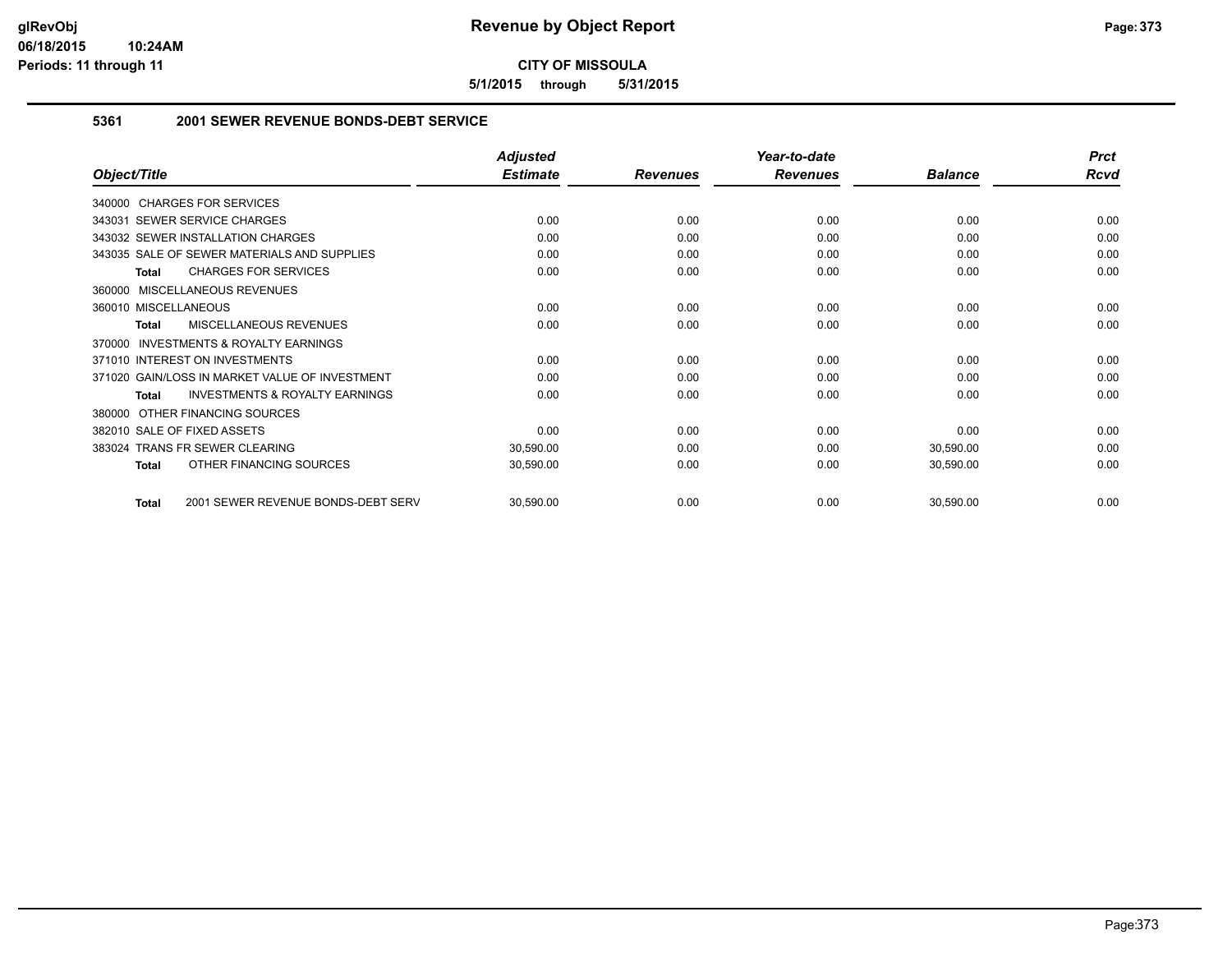**5/1/2015 through 5/31/2015**

# **5362 00 SEWER REVENUE BOND - SERIES B DEBT SE**

**5362 00 SEWER REVENUE BOND - SERIES B DEBT SE**

|                                                      | <b>Adjusted</b> |                 | Year-to-date    |                | <b>Prct</b> |
|------------------------------------------------------|-----------------|-----------------|-----------------|----------------|-------------|
| Object/Title                                         | <b>Estimate</b> | <b>Revenues</b> | <b>Revenues</b> | <b>Balance</b> | Rcvd        |
| 340000 CHARGES FOR SERVICES                          |                 |                 |                 |                |             |
| 343032 SEWER INSTALLATION CHARGES                    | 0.00            | 0.00            | 0.00            | 0.00           | 0.00        |
| <b>CHARGES FOR SERVICES</b><br><b>Total</b>          | 0.00            | 0.00            | 0.00            | 0.00           | 0.00        |
| 360000 MISCELLANEOUS REVENUES                        |                 |                 |                 |                |             |
| 360010 MISCELLANEOUS                                 | 0.00            | 0.00            | 0.00            | 0.00           | 0.00        |
| MISCELLANEOUS REVENUES<br>Total                      | 0.00            | 0.00            | 0.00            | 0.00           | 0.00        |
| 370000 INVESTMENTS & ROYALTY EARNINGS                |                 |                 |                 |                |             |
| 371010 INTEREST ON INVESTMENTS                       | 0.00            | 0.00            | 0.00            | 0.00           | 0.00        |
| 371020 GAIN/LOSS IN MARKET VALUE OF INVESTMENTS      | 0.00            | 0.00            | 0.00            | 0.00           | 0.00        |
| <b>INVESTMENTS &amp; ROYALTY EARNINGS</b><br>Total   | 0.00            | 0.00            | 0.00            | 0.00           | 0.00        |
| 380000 OTHER FINANCING SOURCES                       |                 |                 |                 |                |             |
| 383024 TRANS FR SEWER CLEARING                       | 49,240.00       | 0.00            | 0.00            | 49,240.00      | 0.00        |
| OTHER FINANCING SOURCES<br>Total                     | 49,240.00       | 0.00            | 0.00            | 49,240.00      | 0.00        |
| 00 SEWER REVENUE BOND - SERIES B DEB<br><b>Total</b> | 49.240.00       | 0.00            | 0.00            | 49,240.00      | 0.00        |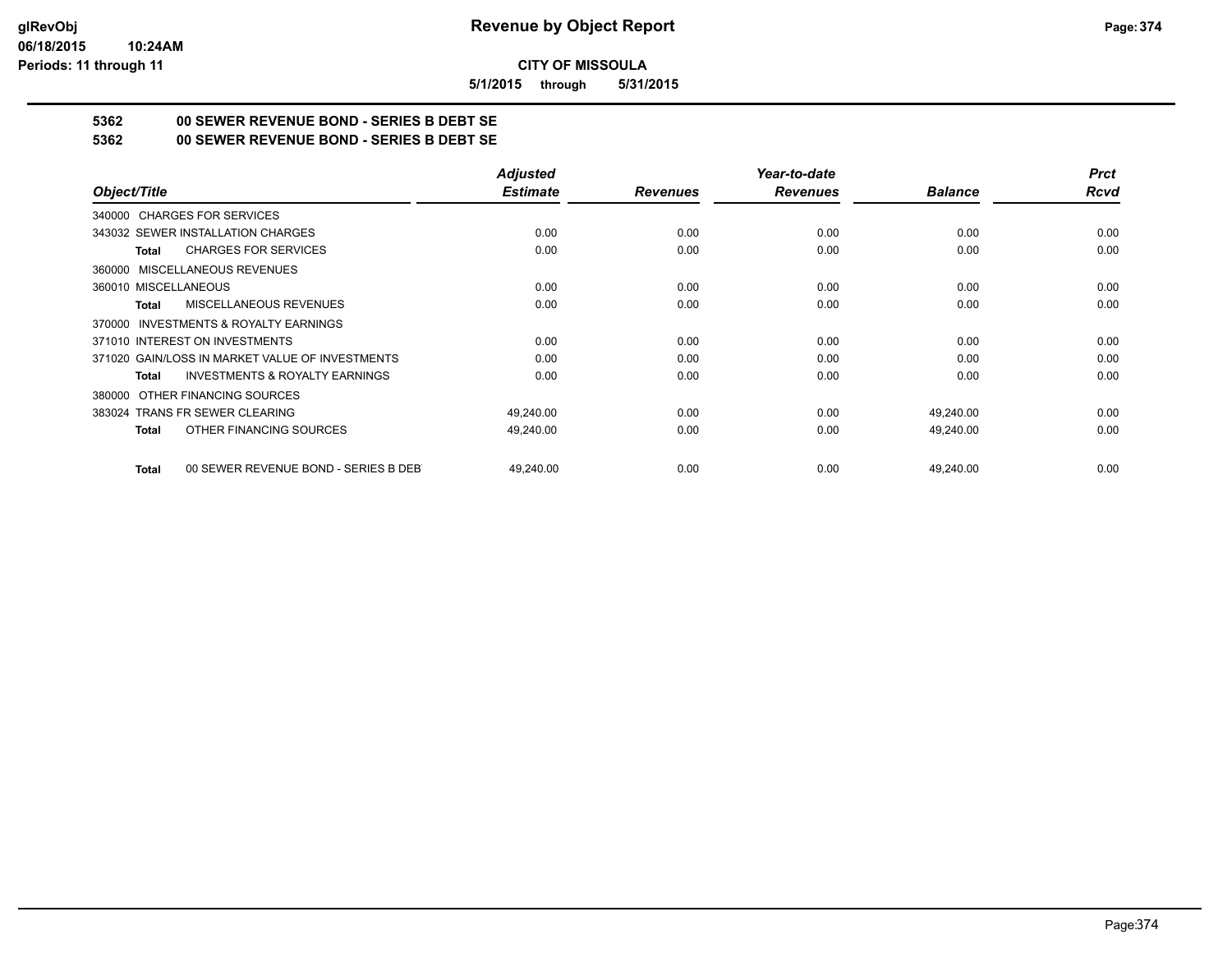**5/1/2015 through 5/31/2015**

## **5362 00 SEWER REVENUE BOND - SERIES B DEBT SE**

| Object/Title                                              | <b>Adjusted</b><br><b>Estimate</b> | <b>Revenues</b> | Year-to-date<br><b>Revenues</b> | <b>Balance</b> | <b>Prct</b><br><b>Rcvd</b> |
|-----------------------------------------------------------|------------------------------------|-----------------|---------------------------------|----------------|----------------------------|
| 340000 CHARGES FOR SERVICES                               |                                    |                 |                                 |                |                            |
| 343032 SEWER INSTALLATION CHARGES                         | 0.00                               | 0.00            | 0.00                            | 0.00           | 0.00                       |
| <b>CHARGES FOR SERVICES</b><br>Total                      | 0.00                               | 0.00            | 0.00                            | 0.00           | 0.00                       |
| 360000 MISCELLANEOUS REVENUES                             |                                    |                 |                                 |                |                            |
| 360010 MISCELLANEOUS                                      | 0.00                               | 0.00            | 0.00                            | 0.00           | 0.00                       |
| MISCELLANEOUS REVENUES<br><b>Total</b>                    | 0.00                               | 0.00            | 0.00                            | 0.00           | 0.00                       |
| 370000 INVESTMENTS & ROYALTY EARNINGS                     |                                    |                 |                                 |                |                            |
| 371010 INTEREST ON INVESTMENTS                            | 0.00                               | 0.00            | 0.00                            | 0.00           | 0.00                       |
| 371020 GAIN/LOSS IN MARKET VALUE OF INVESTMENT            | 0.00                               | 0.00            | 0.00                            | 0.00           | 0.00                       |
| <b>INVESTMENTS &amp; ROYALTY EARNINGS</b><br><b>Total</b> | 0.00                               | 0.00            | 0.00                            | 0.00           | 0.00                       |
| 380000 OTHER FINANCING SOURCES                            |                                    |                 |                                 |                |                            |
| 383024 TRANS FR SEWER CLEARING                            | 49,240.00                          | 0.00            | 0.00                            | 49,240.00      | 0.00                       |
| OTHER FINANCING SOURCES<br><b>Total</b>                   | 49,240.00                          | 0.00            | 0.00                            | 49,240.00      | 0.00                       |
| 00 SEWER REVENUE BOND - SERIES B DEE<br><b>Total</b>      | 49,240.00                          | 0.00            | 0.00                            | 49,240.00      | 0.00                       |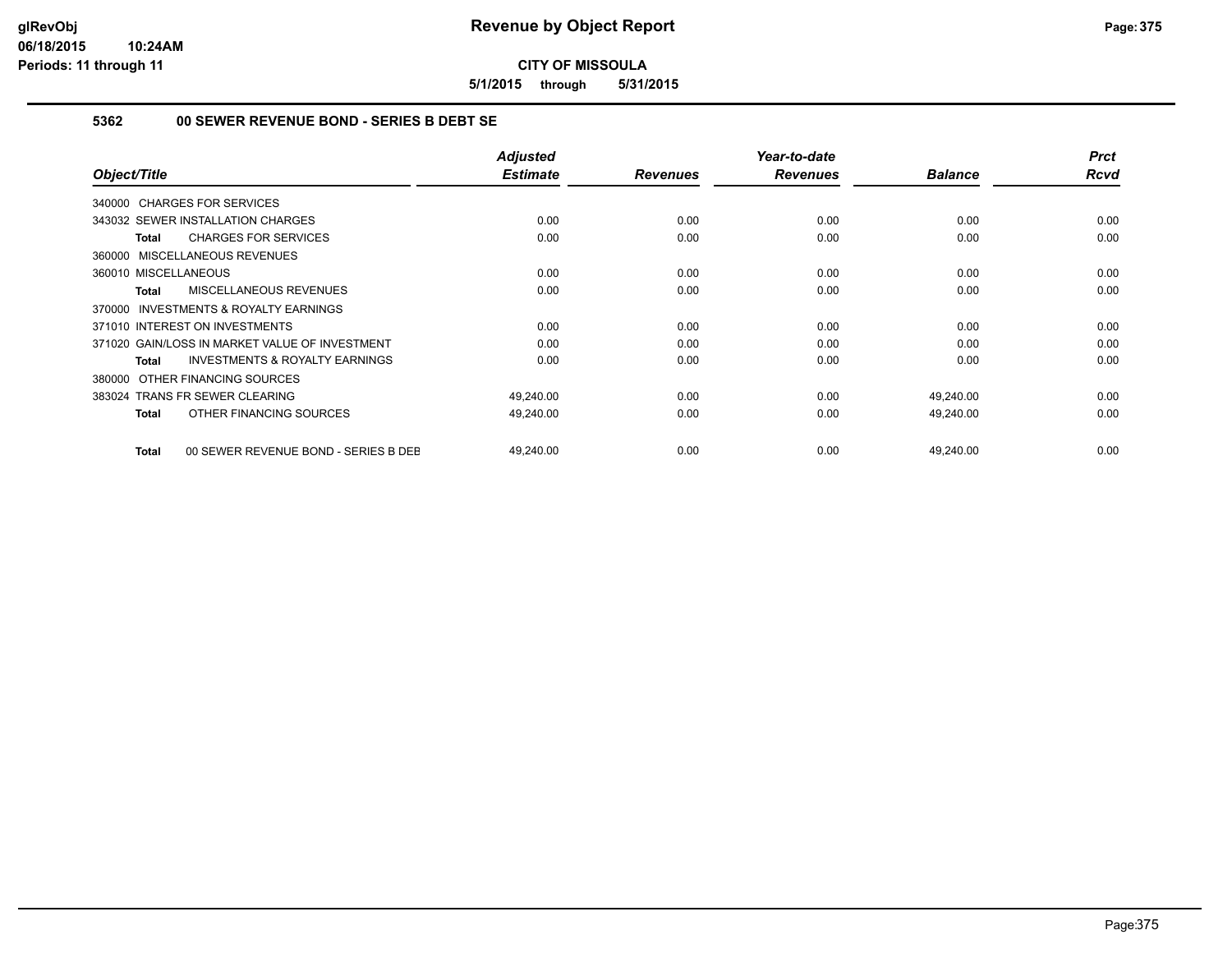**5/1/2015 through 5/31/2015**

# **5363 92 SEWER REVENUE BOND SERIES A DEBT SERV**

**5363 92 SEWER REVENUE BOND SERIES A DEBT SERV**

|                                                     | <b>Adjusted</b> |                 | Year-to-date    |                | <b>Prct</b> |
|-----------------------------------------------------|-----------------|-----------------|-----------------|----------------|-------------|
| Object/Title                                        | <b>Estimate</b> | <b>Revenues</b> | <b>Revenues</b> | <b>Balance</b> | <b>Rcvd</b> |
| 340000 CHARGES FOR SERVICES                         |                 |                 |                 |                |             |
| 343032 SEWER INSTALLATION CHARGES                   | 0.00            | 0.00            | 0.00            | 0.00           | 0.00        |
| <b>CHARGES FOR SERVICES</b><br>Total                | 0.00            | 0.00            | 0.00            | 0.00           | 0.00        |
| INVESTMENTS & ROYALTY EARNINGS<br>370000            |                 |                 |                 |                |             |
| 371010 INTEREST ON INVESTMENTS                      | 0.00            | 0.00            | 0.00            | 0.00           | 0.00        |
| 371020 GAIN/LOSS IN MARKET VALUE OF INVESTMENTS     | 0.00            | 0.00            | 0.00            | 0.00           | 0.00        |
| <b>INVESTMENTS &amp; ROYALTY EARNINGS</b><br>Total  | 0.00            | 0.00            | 0.00            | 0.00           | 0.00        |
| OTHER FINANCING SOURCES<br>380000                   |                 |                 |                 |                |             |
| 383024 TRANS FR SEWER CLEARING                      | 0.00            | 0.00            | 0.00            | 0.00           | 0.00        |
| 383042 TRANSFERS FROM OTHER FUNDS                   | 0.00            | 0.00            | 0.00            | 0.00           | 0.00        |
| OTHER FINANCING SOURCES<br>Total                    | 0.00            | 0.00            | 0.00            | 0.00           | 0.00        |
| 92 SEWER REVENUE BOND SERIES A DEBT<br><b>Total</b> | 0.00            | 0.00            | 0.00            | 0.00           | 0.00        |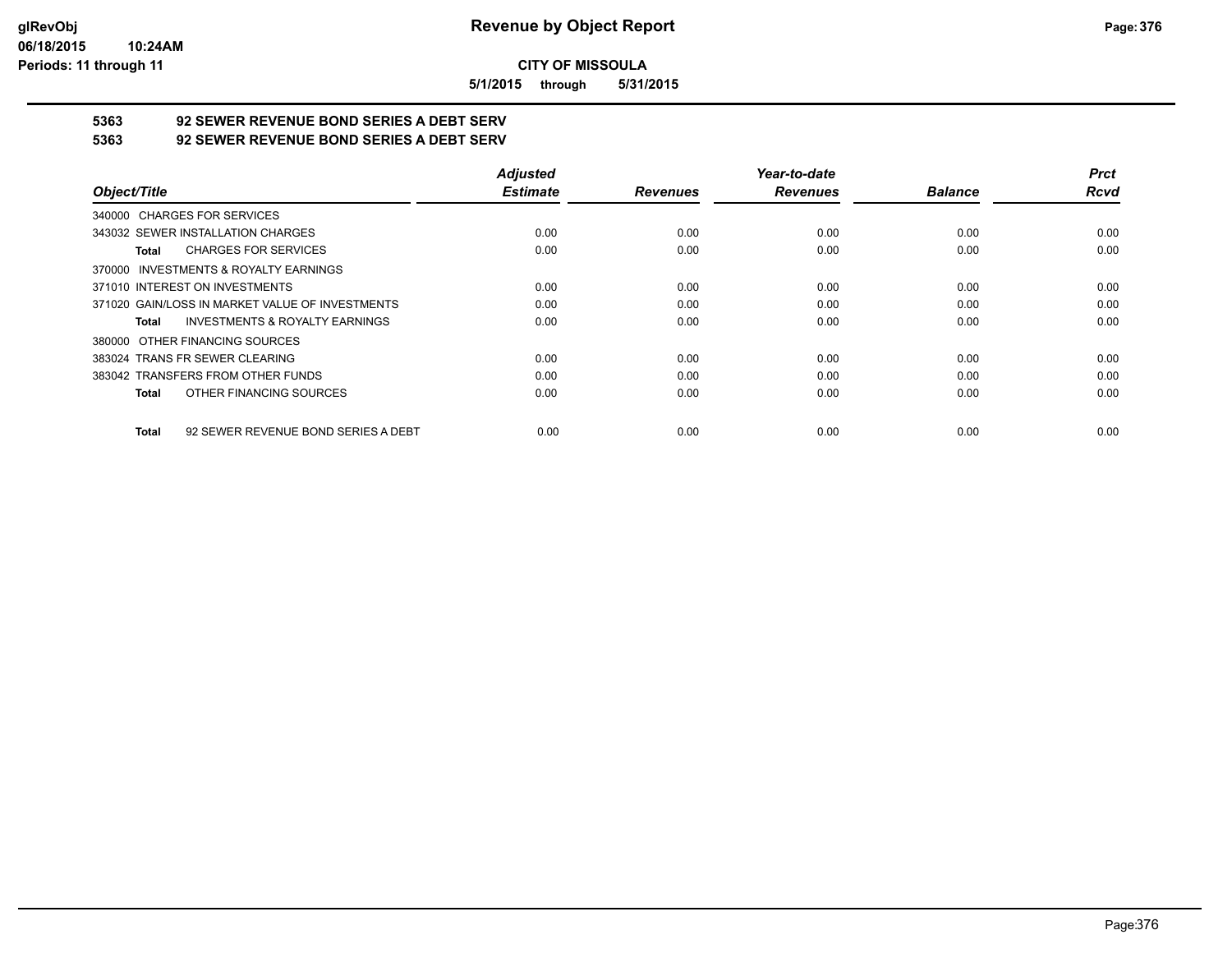**5/1/2015 through 5/31/2015**

## **5363 92 SEWER REVENUE BOND SERIES A DEBT SERV**

| Object/Title                                        | <b>Adjusted</b><br><b>Estimate</b> | <b>Revenues</b> | Year-to-date<br><b>Revenues</b> | <b>Balance</b> | <b>Prct</b><br>Rcvd |
|-----------------------------------------------------|------------------------------------|-----------------|---------------------------------|----------------|---------------------|
| 340000 CHARGES FOR SERVICES                         |                                    |                 |                                 |                |                     |
| 343032 SEWER INSTALLATION CHARGES                   | 0.00                               | 0.00            | 0.00                            | 0.00           | 0.00                |
| <b>CHARGES FOR SERVICES</b><br>Total                | 0.00                               | 0.00            | 0.00                            | 0.00           | 0.00                |
| INVESTMENTS & ROYALTY EARNINGS<br>370000            |                                    |                 |                                 |                |                     |
| 371010 INTEREST ON INVESTMENTS                      | 0.00                               | 0.00            | 0.00                            | 0.00           | 0.00                |
| 371020 GAIN/LOSS IN MARKET VALUE OF INVESTMENT      | 0.00                               | 0.00            | 0.00                            | 0.00           | 0.00                |
| <b>INVESTMENTS &amp; ROYALTY EARNINGS</b><br>Total  | 0.00                               | 0.00            | 0.00                            | 0.00           | 0.00                |
| 380000 OTHER FINANCING SOURCES                      |                                    |                 |                                 |                |                     |
| 383024 TRANS FR SEWER CLEARING                      | 0.00                               | 0.00            | 0.00                            | 0.00           | 0.00                |
| 383042 TRANSFERS FROM OTHER FUNDS                   | 0.00                               | 0.00            | 0.00                            | 0.00           | 0.00                |
| OTHER FINANCING SOURCES<br>Total                    | 0.00                               | 0.00            | 0.00                            | 0.00           | 0.00                |
| 92 SEWER REVENUE BOND SERIES A DEBT<br><b>Total</b> | 0.00                               | 0.00            | 0.00                            | 0.00           | 0.00                |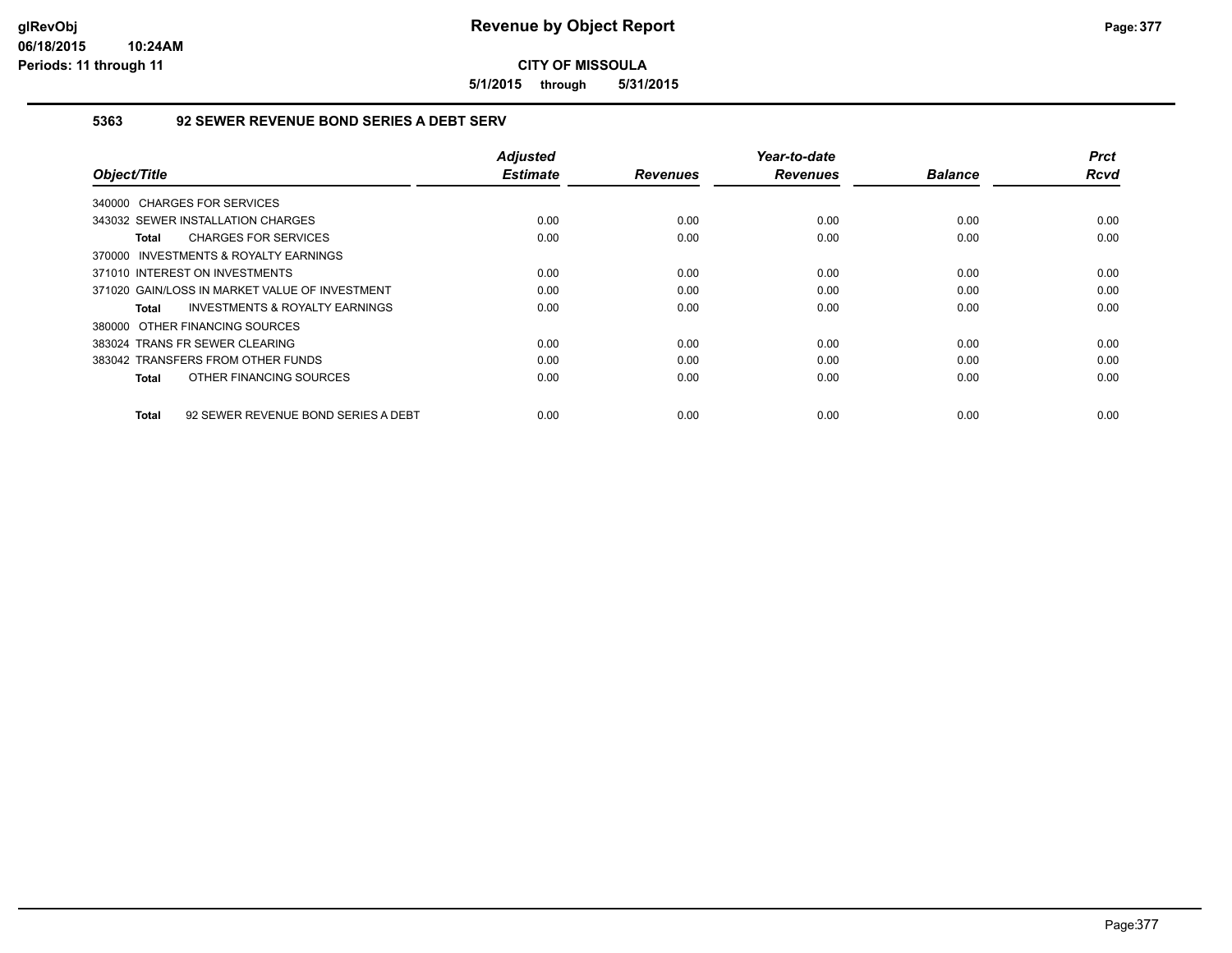**5/1/2015 through 5/31/2015**

# **5364 92 SEWER REVENUE BOND - SERIES B DEBT S**

**5364 92 SEWER REVENUE BOND - SERIES B DEBT S**

|                                                    | <b>Adjusted</b> |                 | Year-to-date    |                | <b>Prct</b> |
|----------------------------------------------------|-----------------|-----------------|-----------------|----------------|-------------|
| Object/Title                                       | <b>Estimate</b> | <b>Revenues</b> | <b>Revenues</b> | <b>Balance</b> | <b>Rcvd</b> |
| 340000 CHARGES FOR SERVICES                        |                 |                 |                 |                |             |
| 343032 SEWER INSTALLATION CHARGES                  | 0.00            | 0.00            | 0.00            | 0.00           | 0.00        |
| <b>CHARGES FOR SERVICES</b><br>Total               | 0.00            | 0.00            | 0.00            | 0.00           | 0.00        |
| 370000 INVESTMENTS & ROYALTY EARNINGS              |                 |                 |                 |                |             |
| 371010 INTEREST ON INVESTMENTS                     | 0.00            | 0.00            | 0.00            | 0.00           | 0.00        |
| 371020 GAIN/LOSS IN MARKET VALUE OF INVESTMENTS    | 0.00            | 0.00            | 0.00            | 0.00           | 0.00        |
| <b>INVESTMENTS &amp; ROYALTY EARNINGS</b><br>Total | 0.00            | 0.00            | 0.00            | 0.00           | 0.00        |
| 380000 OTHER FINANCING SOURCES                     |                 |                 |                 |                |             |
| 383024 TRANS FR SEWER CLEARING                     | 0.00            | 0.00            | 0.00            | 0.00           | 0.00        |
| 383042 TRANSFERS FROM OTHER FUNDS                  | 0.00            | 0.00            | 0.00            | 0.00           | 0.00        |
| OTHER FINANCING SOURCES<br>Total                   | 0.00            | 0.00            | 0.00            | 0.00           | 0.00        |
| 92 SEWER REVENUE BOND - SERIES B DEE<br>Total      | 0.00            | 0.00            | 0.00            | 0.00           | 0.00        |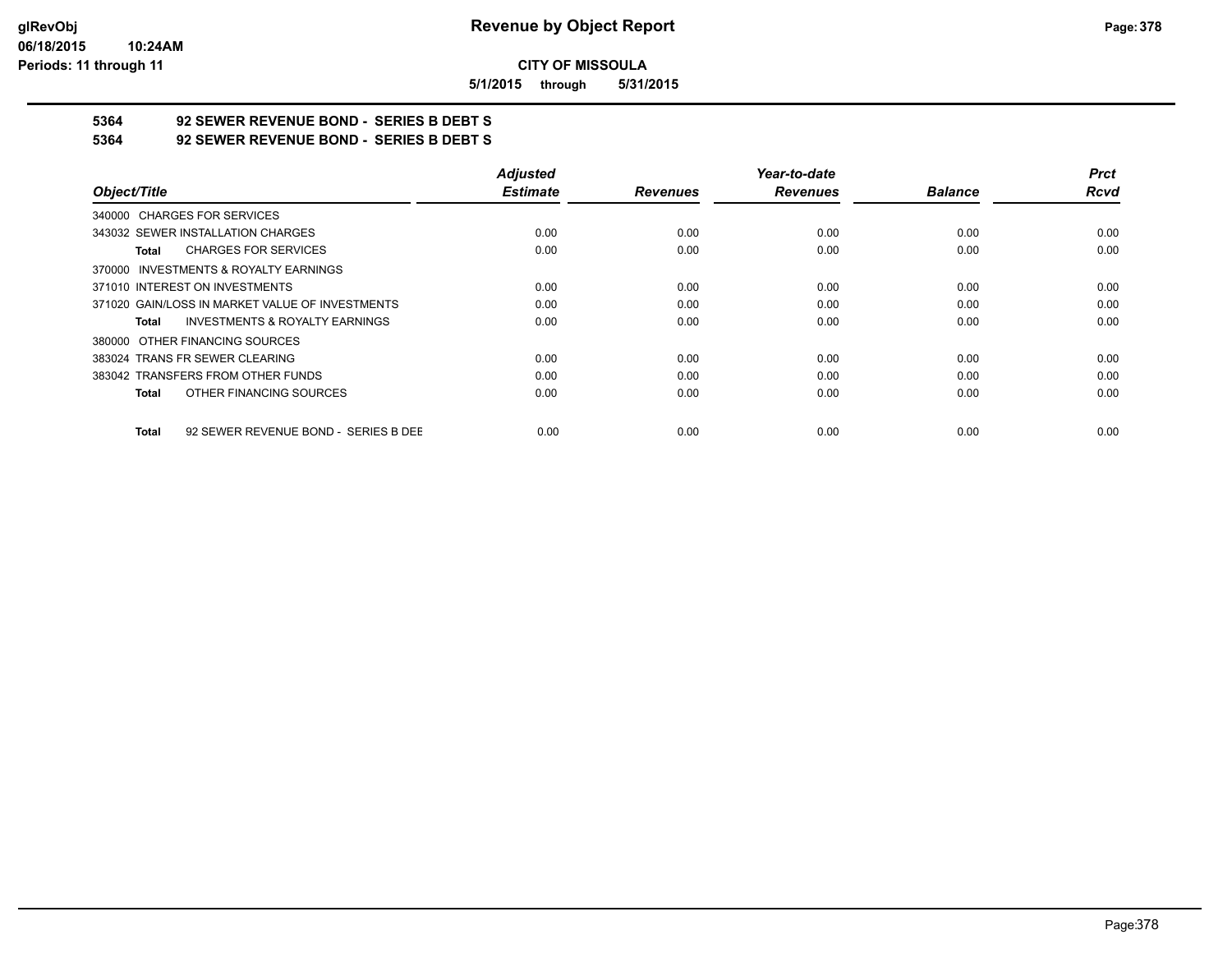**5/1/2015 through 5/31/2015**

## **5364 92 SEWER REVENUE BOND - SERIES B DEBT S**

| Object/Title                                              | <b>Adjusted</b><br><b>Estimate</b> | <b>Revenues</b> | Year-to-date<br><b>Revenues</b> | <b>Balance</b> | <b>Prct</b><br>Rcvd |
|-----------------------------------------------------------|------------------------------------|-----------------|---------------------------------|----------------|---------------------|
|                                                           |                                    |                 |                                 |                |                     |
| 340000 CHARGES FOR SERVICES                               |                                    |                 |                                 |                |                     |
| 343032 SEWER INSTALLATION CHARGES                         | 0.00                               | 0.00            | 0.00                            | 0.00           | 0.00                |
| <b>CHARGES FOR SERVICES</b><br><b>Total</b>               | 0.00                               | 0.00            | 0.00                            | 0.00           | 0.00                |
| 370000 INVESTMENTS & ROYALTY EARNINGS                     |                                    |                 |                                 |                |                     |
| 371010 INTEREST ON INVESTMENTS                            | 0.00                               | 0.00            | 0.00                            | 0.00           | 0.00                |
| 371020 GAIN/LOSS IN MARKET VALUE OF INVESTMENT            | 0.00                               | 0.00            | 0.00                            | 0.00           | 0.00                |
| <b>INVESTMENTS &amp; ROYALTY EARNINGS</b><br><b>Total</b> | 0.00                               | 0.00            | 0.00                            | 0.00           | 0.00                |
| 380000 OTHER FINANCING SOURCES                            |                                    |                 |                                 |                |                     |
| 383024 TRANS FR SEWER CLEARING                            | 0.00                               | 0.00            | 0.00                            | 0.00           | 0.00                |
| 383042 TRANSFERS FROM OTHER FUNDS                         | 0.00                               | 0.00            | 0.00                            | 0.00           | 0.00                |
| OTHER FINANCING SOURCES<br><b>Total</b>                   | 0.00                               | 0.00            | 0.00                            | 0.00           | 0.00                |
| <b>Total</b><br>92 SEWER REVENUE BOND - SERIES B DEI      | 0.00                               | 0.00            | 0.00                            | 0.00           | 0.00                |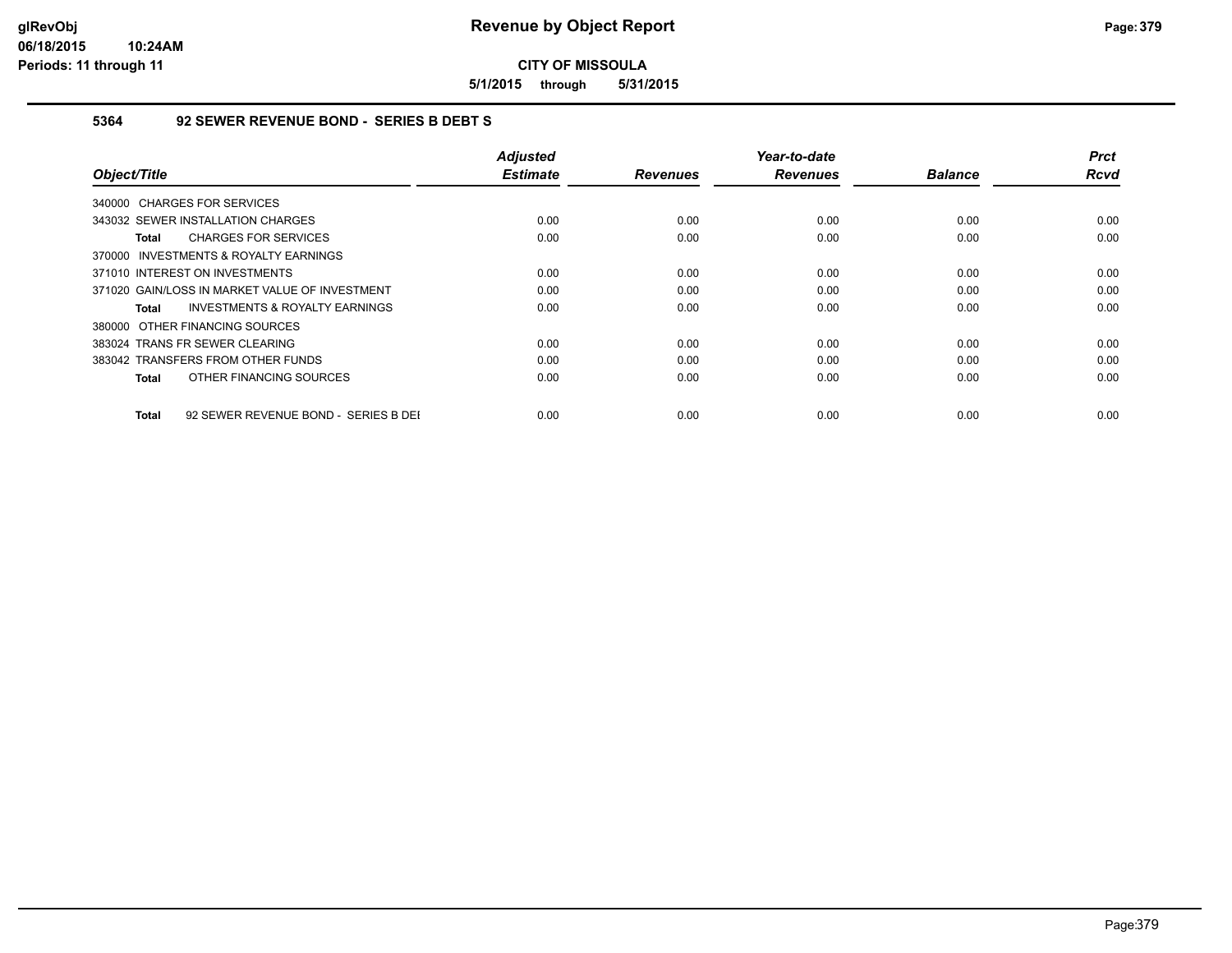**5/1/2015 through 5/31/2015**

#### **5365 99 SEWER REVENUE BONDS DEBT SERVICE FUND 5365 99 SEWER REVENUE BONDS DEBT SERVICE FUND**

|                                                    | <b>Adjusted</b> |                 | Year-to-date    |                | <b>Prct</b> |
|----------------------------------------------------|-----------------|-----------------|-----------------|----------------|-------------|
| Object/Title                                       | <b>Estimate</b> | <b>Revenues</b> | <b>Revenues</b> | <b>Balance</b> | <b>Rcvd</b> |
| 340000 CHARGES FOR SERVICES                        |                 |                 |                 |                |             |
| 343032 SEWER INSTALLATION CHARGES                  | 0.00            | 0.00            | 0.00            | 0.00           | 0.00        |
| <b>CHARGES FOR SERVICES</b><br>Total               | 0.00            | 0.00            | 0.00            | 0.00           | 0.00        |
| INVESTMENTS & ROYALTY EARNINGS<br>370000           |                 |                 |                 |                |             |
| 371010 INTEREST ON INVESTMENTS                     | 0.00            | 0.00            | 0.00            | 0.00           | 0.00        |
| 371020 GAIN/LOSS IN MARKET VALUE OF INVESTMENTS    | 0.00            | 0.00            | 0.00            | 0.00           | 0.00        |
| <b>INVESTMENTS &amp; ROYALTY EARNINGS</b><br>Total | 0.00            | 0.00            | 0.00            | 0.00           | 0.00        |
| 380000 OTHER FINANCING SOURCES                     |                 |                 |                 |                |             |
| 383024 TRANS FR SEWER CLEARING                     | 124,180.00      | 0.00            | 0.00            | 124,180.00     | 0.00        |
| OTHER FINANCING SOURCES<br>Total                   | 124,180.00      | 0.00            | 0.00            | 124,180.00     | 0.00        |
| 99 SEWER REVENUE BONDS DEBT SERVICE<br>Total       | 124.180.00      | 0.00            | 0.00            | 124.180.00     | 0.00        |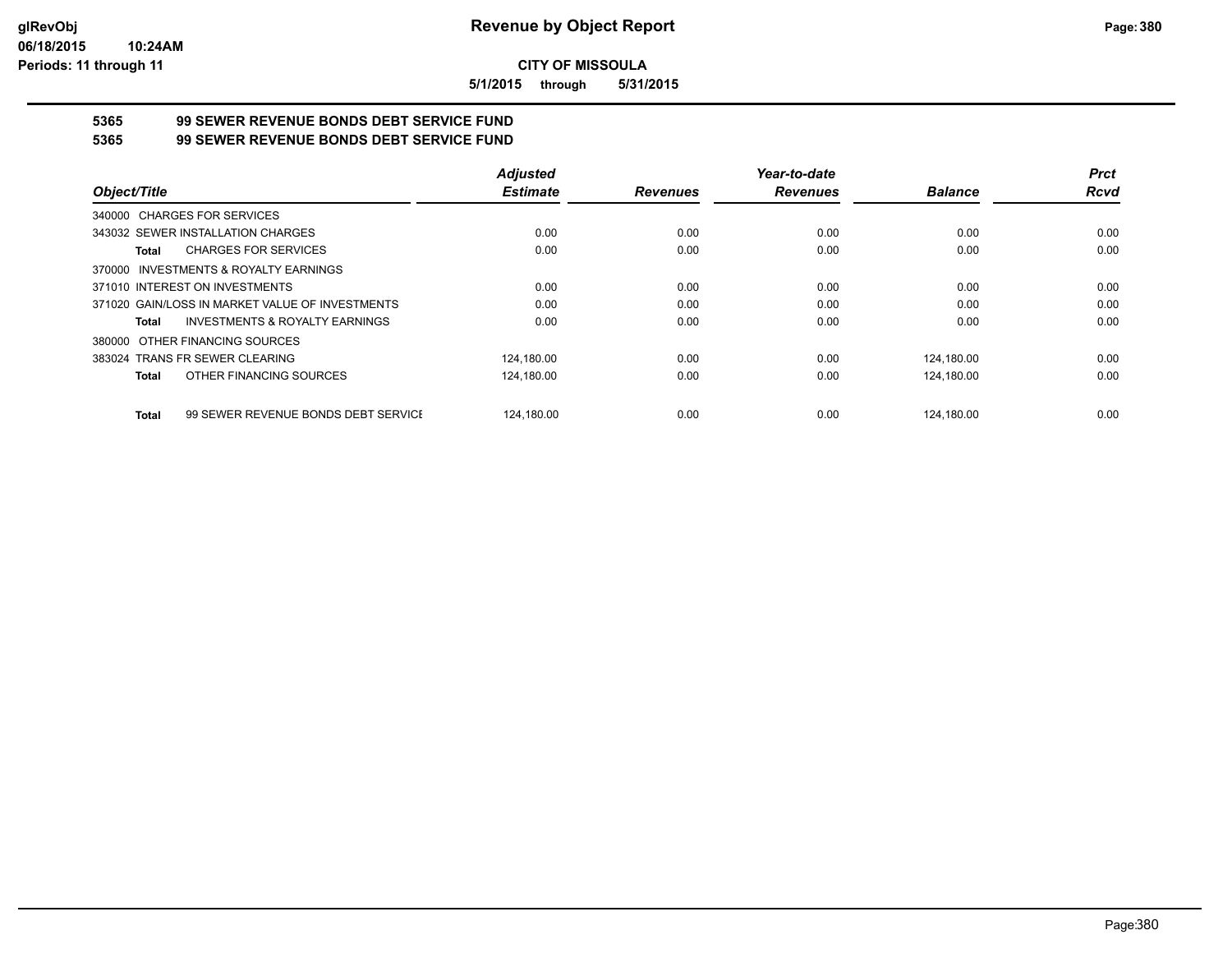**5/1/2015 through 5/31/2015**

#### **5365 99 SEWER REVENUE BONDS DEBT SERVICE FUND**

|                                                    | <b>Adjusted</b> |                 | Year-to-date    |                | <b>Prct</b> |
|----------------------------------------------------|-----------------|-----------------|-----------------|----------------|-------------|
| Object/Title                                       | <b>Estimate</b> | <b>Revenues</b> | <b>Revenues</b> | <b>Balance</b> | <b>Rcvd</b> |
| 340000 CHARGES FOR SERVICES                        |                 |                 |                 |                |             |
| 343032 SEWER INSTALLATION CHARGES                  | 0.00            | 0.00            | 0.00            | 0.00           | 0.00        |
| <b>CHARGES FOR SERVICES</b><br>Total               | 0.00            | 0.00            | 0.00            | 0.00           | 0.00        |
| 370000 INVESTMENTS & ROYALTY EARNINGS              |                 |                 |                 |                |             |
| 371010 INTEREST ON INVESTMENTS                     | 0.00            | 0.00            | 0.00            | 0.00           | 0.00        |
| 371020 GAIN/LOSS IN MARKET VALUE OF INVESTMENT     | 0.00            | 0.00            | 0.00            | 0.00           | 0.00        |
| <b>INVESTMENTS &amp; ROYALTY EARNINGS</b><br>Total | 0.00            | 0.00            | 0.00            | 0.00           | 0.00        |
| 380000 OTHER FINANCING SOURCES                     |                 |                 |                 |                |             |
| 383024 TRANS FR SEWER CLEARING                     | 124,180.00      | 0.00            | 0.00            | 124.180.00     | 0.00        |
| OTHER FINANCING SOURCES<br>Total                   | 124,180.00      | 0.00            | 0.00            | 124,180.00     | 0.00        |
| 99 SEWER REVENUE BONDS DEBT SERVIC<br><b>Total</b> | 124.180.00      | 0.00            | 0.00            | 124.180.00     | 0.00        |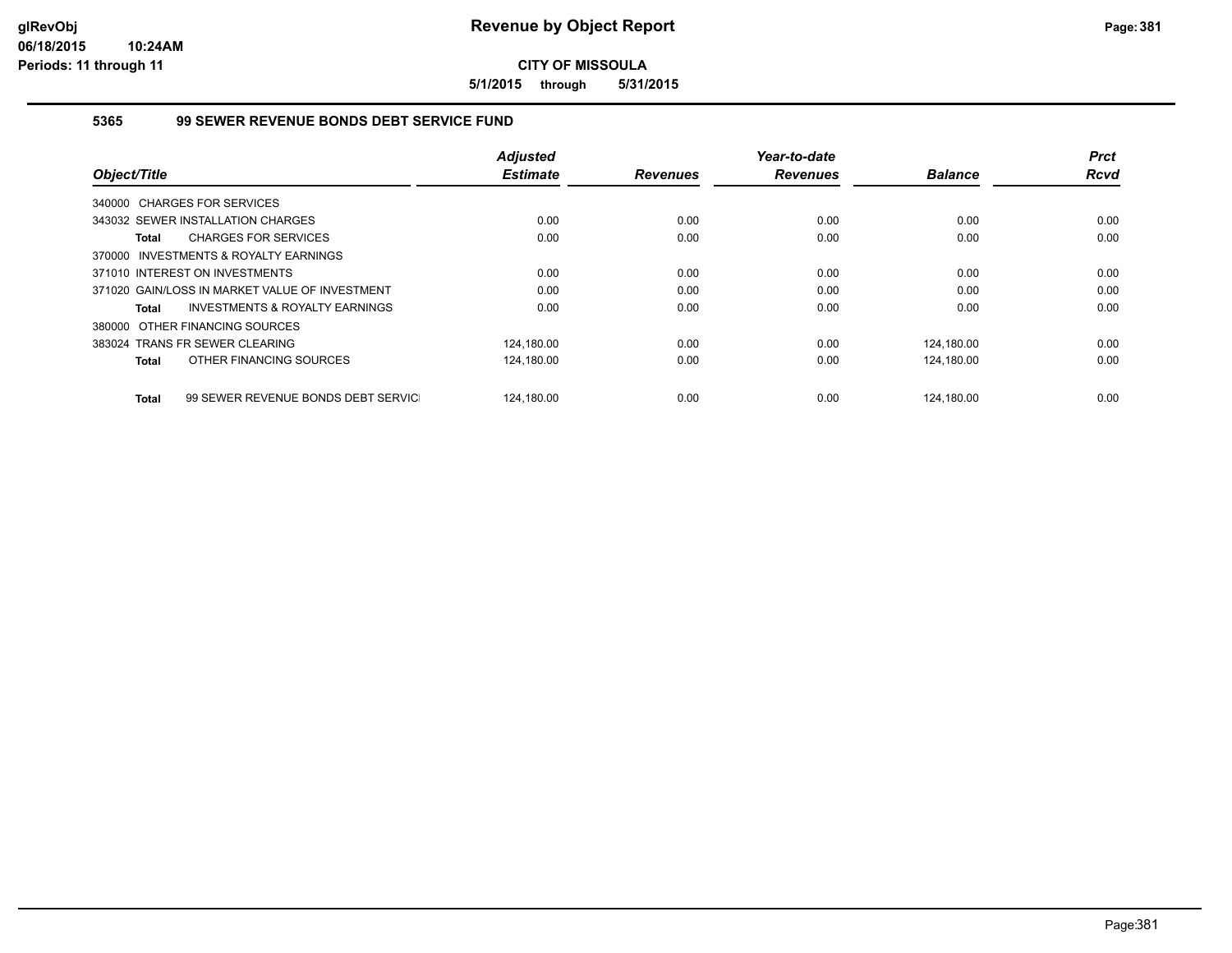**5/1/2015 through 5/31/2015**

# **5366 92 SEWER REVENUE BOND - SERIES A BOND RE**

**5366 92 SEWER REVENUE BOND - SERIES A BOND RE**

|                                                 | <b>Adjusted</b> |                 | Year-to-date    |                | <b>Prct</b> |
|-------------------------------------------------|-----------------|-----------------|-----------------|----------------|-------------|
| Object/Title                                    | <b>Estimate</b> | <b>Revenues</b> | <b>Revenues</b> | <b>Balance</b> | <b>Rcvd</b> |
| 370000 INVESTMENTS & ROYALTY EARNINGS           |                 |                 |                 |                |             |
| 371010 INTEREST ON INVESTMENTS                  | 0.00            | 0.00            | 0.00            | 0.00           | 0.00        |
| 371020 GAIN/LOSS IN MARKET VALUE OF INVESTMENTS | 0.00            | 0.00            | 0.00            | 0.00           | 0.00        |
| INVESTMENTS & ROYALTY EARNINGS<br>Total         | 0.00            | 0.00            | 0.00            | 0.00           | 0.00        |
| 380000 OTHER FINANCING SOURCES                  |                 |                 |                 |                |             |
| 383024 TRANS FR SEWER CLEARING                  | 0.00            | 0.00            | 0.00            | 0.00           | 0.00        |
| 383042 TRANSFERS FROM OTHER FUNDS               | 0.00            | 0.00            | 0.00            | 0.00           | 0.00        |
| OTHER FINANCING SOURCES<br>Total                | 0.00            | 0.00            | 0.00            | 0.00           | 0.00        |
| 92 SEWER REVENUE BOND - SERIES A BON<br>Total   | 0.00            | 0.00            | 0.00            | 0.00           | 0.00        |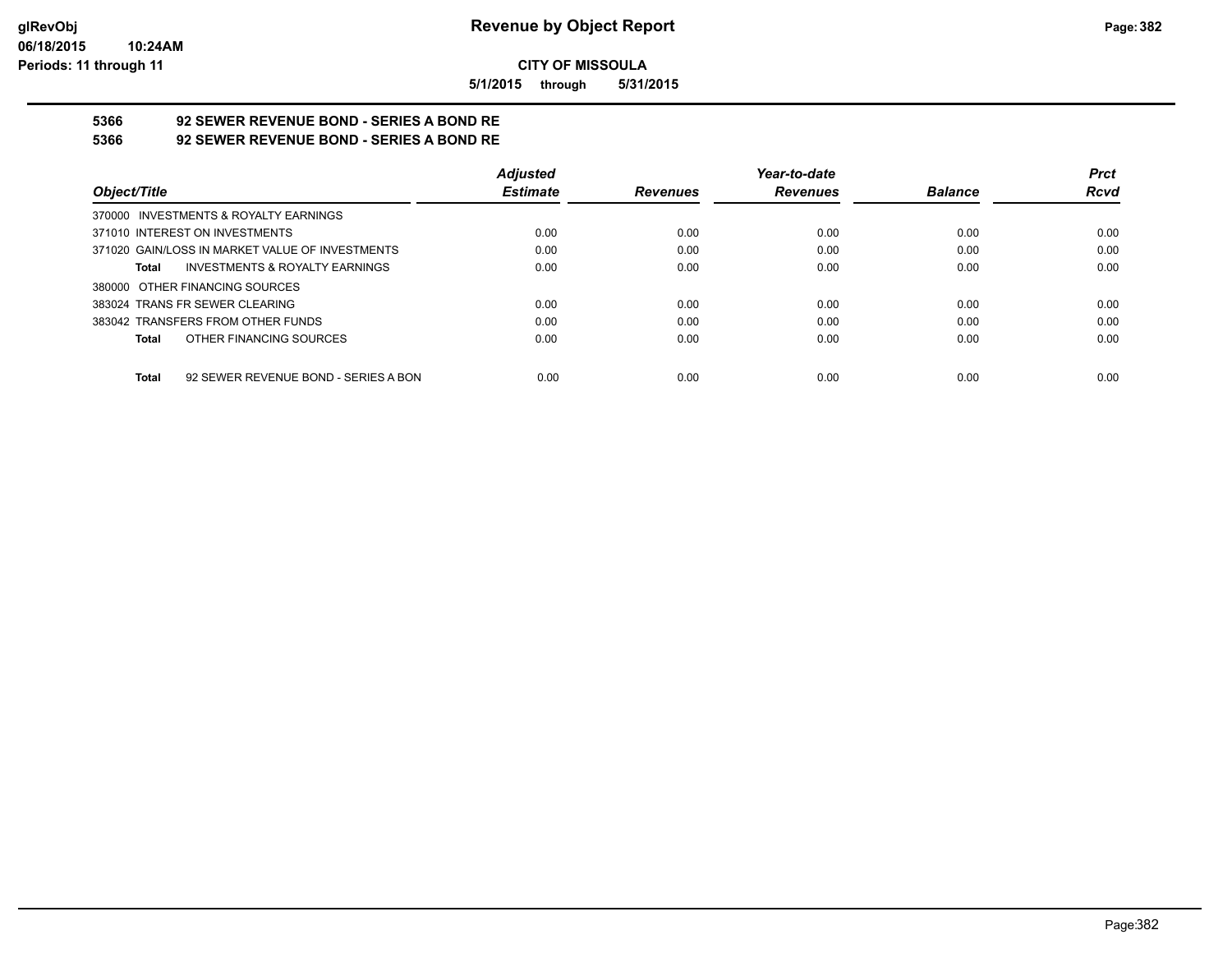**5/1/2015 through 5/31/2015**

#### **5366 92 SEWER REVENUE BOND - SERIES A BOND RE**

|                                                      | <b>Adiusted</b> |                 | Year-to-date    |                | <b>Prct</b> |
|------------------------------------------------------|-----------------|-----------------|-----------------|----------------|-------------|
| Object/Title                                         | <b>Estimate</b> | <b>Revenues</b> | <b>Revenues</b> | <b>Balance</b> | Rcvd        |
| 370000 INVESTMENTS & ROYALTY EARNINGS                |                 |                 |                 |                |             |
| 371010 INTEREST ON INVESTMENTS                       | 0.00            | 0.00            | 0.00            | 0.00           | 0.00        |
| 371020 GAIN/LOSS IN MARKET VALUE OF INVESTMENT       | 0.00            | 0.00            | 0.00            | 0.00           | 0.00        |
| INVESTMENTS & ROYALTY EARNINGS<br><b>Total</b>       | 0.00            | 0.00            | 0.00            | 0.00           | 0.00        |
| 380000 OTHER FINANCING SOURCES                       |                 |                 |                 |                |             |
| 383024 TRANS FR SEWER CLEARING                       | 0.00            | 0.00            | 0.00            | 0.00           | 0.00        |
| 383042 TRANSFERS FROM OTHER FUNDS                    | 0.00            | 0.00            | 0.00            | 0.00           | 0.00        |
| OTHER FINANCING SOURCES<br><b>Total</b>              | 0.00            | 0.00            | 0.00            | 0.00           | 0.00        |
|                                                      |                 |                 |                 |                |             |
| 92 SEWER REVENUE BOND - SERIES A BON<br><b>Total</b> | 0.00            | 0.00            | 0.00            | 0.00           | 0.00        |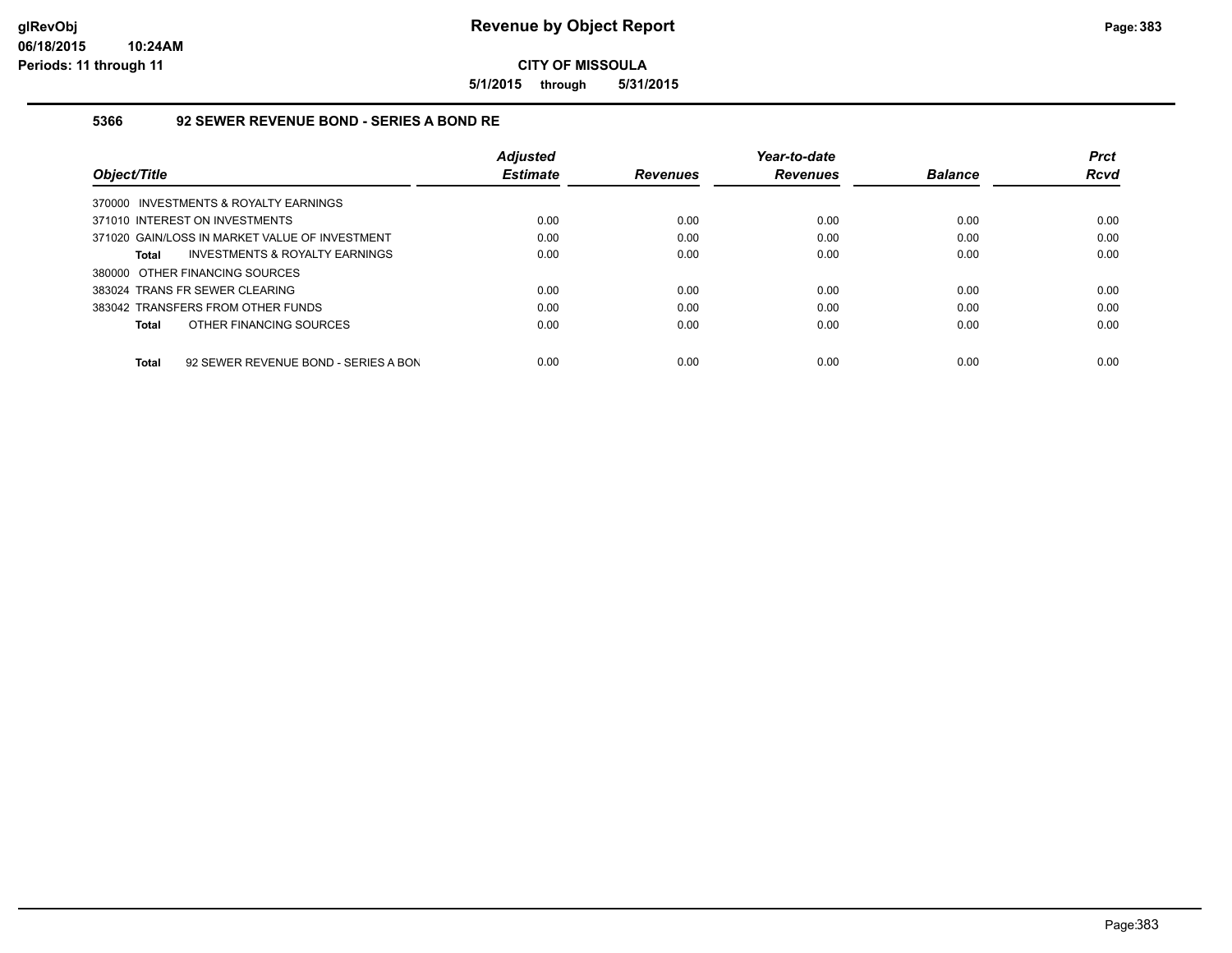**5/1/2015 through 5/31/2015**

# **5367 92 SEWER REVENUE BOND - SERIES B BOND RE**

**5367 92 SEWER REVENUE BOND - SERIES B BOND RE**

|                                                 | <b>Adjusted</b> |                 | Year-to-date    |                | <b>Prct</b> |
|-------------------------------------------------|-----------------|-----------------|-----------------|----------------|-------------|
| Object/Title                                    | <b>Estimate</b> | <b>Revenues</b> | <b>Revenues</b> | <b>Balance</b> | <b>Rcvd</b> |
| 370000 INVESTMENTS & ROYALTY EARNINGS           |                 |                 |                 |                |             |
| 371010 INTEREST ON INVESTMENTS                  | 0.00            | 0.00            | 0.00            | 0.00           | 0.00        |
| 371020 GAIN/LOSS IN MARKET VALUE OF INVESTMENTS | 0.00            | 0.00            | 0.00            | 0.00           | 0.00        |
| INVESTMENTS & ROYALTY EARNINGS<br>Total         | 0.00            | 0.00            | 0.00            | 0.00           | 0.00        |
| 380000 OTHER FINANCING SOURCES                  |                 |                 |                 |                |             |
| 383042 TRANSFERS FROM OTHER FUNDS               | 0.00            | 0.00            | 0.00            | 0.00           | 0.00        |
| OTHER FINANCING SOURCES<br>Total                | 0.00            | 0.00            | 0.00            | 0.00           | 0.00        |
|                                                 |                 |                 |                 |                |             |
| 92 SEWER REVENUE BOND - SERIES B BON<br>Total   | 0.00            | 0.00            | 0.00            | 0.00           | 0.00        |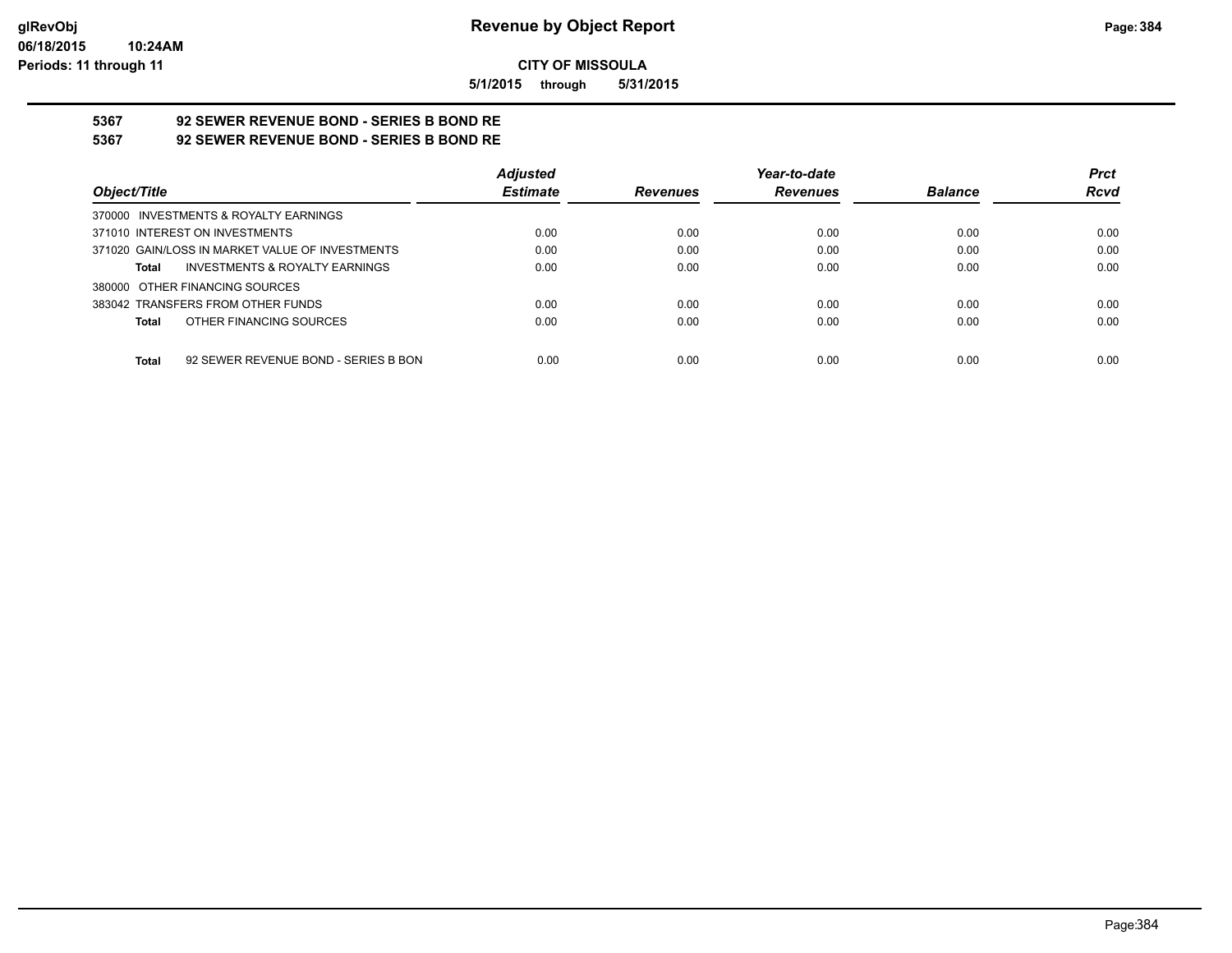**5/1/2015 through 5/31/2015**

#### **5367 92 SEWER REVENUE BOND - SERIES B BOND RE**

|                                                      | <b>Adjusted</b> |                 | Year-to-date    |                | <b>Prct</b> |
|------------------------------------------------------|-----------------|-----------------|-----------------|----------------|-------------|
| Object/Title                                         | <b>Estimate</b> | <b>Revenues</b> | <b>Revenues</b> | <b>Balance</b> | Rcvd        |
| 370000 INVESTMENTS & ROYALTY EARNINGS                |                 |                 |                 |                |             |
| 371010 INTEREST ON INVESTMENTS                       | 0.00            | 0.00            | 0.00            | 0.00           | 0.00        |
| 371020 GAIN/LOSS IN MARKET VALUE OF INVESTMENT       | 0.00            | 0.00            | 0.00            | 0.00           | 0.00        |
| INVESTMENTS & ROYALTY EARNINGS<br><b>Total</b>       | 0.00            | 0.00            | 0.00            | 0.00           | 0.00        |
| 380000 OTHER FINANCING SOURCES                       |                 |                 |                 |                |             |
| 383042 TRANSFERS FROM OTHER FUNDS                    | 0.00            | 0.00            | 0.00            | 0.00           | 0.00        |
| OTHER FINANCING SOURCES<br><b>Total</b>              | 0.00            | 0.00            | 0.00            | 0.00           | 0.00        |
| <b>Total</b><br>92 SEWER REVENUE BOND - SERIES B BON | 0.00            | 0.00            | 0.00            | 0.00           | 0.00        |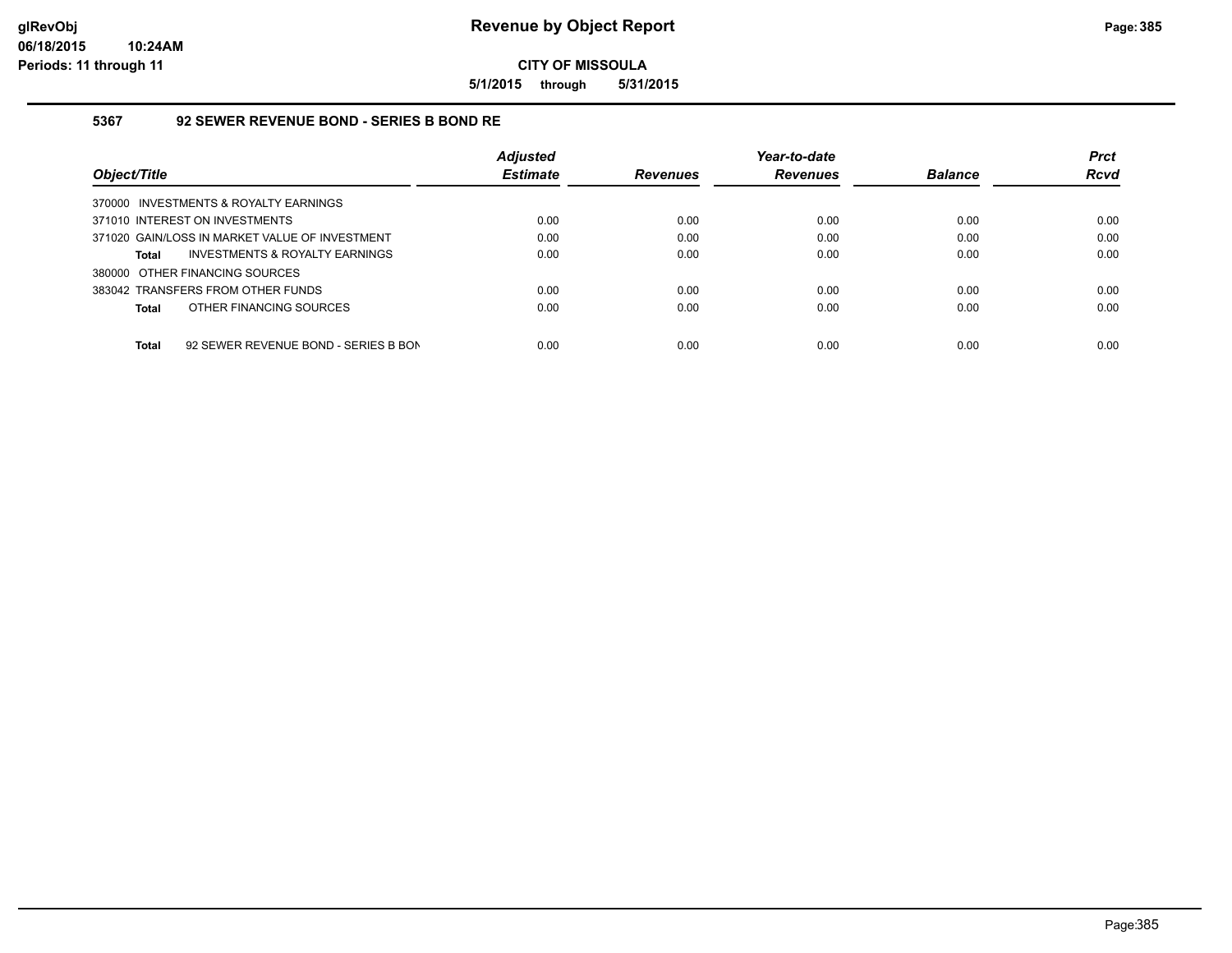**5/1/2015 through 5/31/2015**

# **5368 00 SEWER REVENUE BOND RESERVE FUND**

**5368 00 SEWER REVENUE BOND RESERVE FUND**

|                                                 | <b>Adjusted</b> |                 | Year-to-date    |                | <b>Prct</b> |
|-------------------------------------------------|-----------------|-----------------|-----------------|----------------|-------------|
| Object/Title                                    | <b>Estimate</b> | <b>Revenues</b> | <b>Revenues</b> | <b>Balance</b> | <b>Rcvd</b> |
| 370000 INVESTMENTS & ROYALTY EARNINGS           |                 |                 |                 |                |             |
| 371010 INTEREST ON INVESTMENTS                  | 0.00            | 0.00            | 0.00            | 0.00           | 0.00        |
| 371020 GAIN/LOSS IN MARKET VALUE OF INVESTMENTS | 0.00            | 0.00            | 0.00            | 0.00           | 0.00        |
| INVESTMENTS & ROYALTY EARNINGS<br>Total         | 0.00            | 0.00            | 0.00            | 0.00           | 0.00        |
| 380000 OTHER FINANCING SOURCES                  |                 |                 |                 |                |             |
| 383042 TRANSFERS FROM OTHER FUNDS               | 0.00            | 0.00            | 0.00            | 0.00           | 0.00        |
| OTHER FINANCING SOURCES<br>Total                | 0.00            | 0.00            | 0.00            | 0.00           | 0.00        |
|                                                 |                 |                 |                 |                |             |
| Total<br>00 SEWER REVENUE BOND RESERVE FUND     | 0.00            | 0.00            | 0.00            | 0.00           | 0.00        |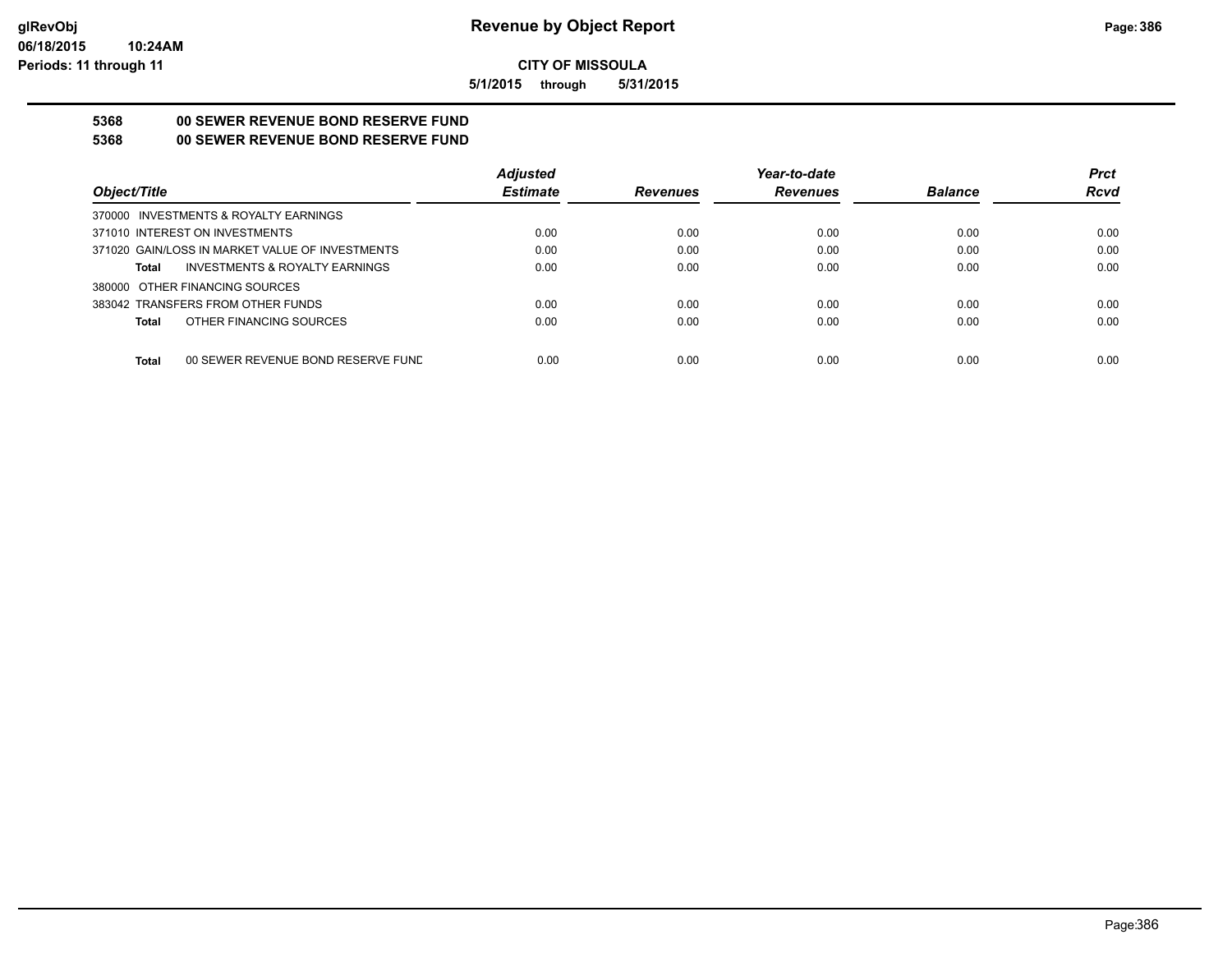**5/1/2015 through 5/31/2015**

### **5368 00 SEWER REVENUE BOND RESERVE FUND**

| Object/Title                                       | <b>Adjusted</b><br><b>Estimate</b> | <b>Revenues</b> | Year-to-date<br><b>Revenues</b> | <b>Balance</b> | <b>Prct</b><br><b>Rcvd</b> |
|----------------------------------------------------|------------------------------------|-----------------|---------------------------------|----------------|----------------------------|
| 370000 INVESTMENTS & ROYALTY EARNINGS              |                                    |                 |                                 |                |                            |
| 371010 INTEREST ON INVESTMENTS                     | 0.00                               | 0.00            | 0.00                            | 0.00           | 0.00                       |
| 371020 GAIN/LOSS IN MARKET VALUE OF INVESTMENT     | 0.00                               | 0.00            | 0.00                            | 0.00           | 0.00                       |
| INVESTMENTS & ROYALTY EARNINGS<br><b>Total</b>     | 0.00                               | 0.00            | 0.00                            | 0.00           | 0.00                       |
| 380000 OTHER FINANCING SOURCES                     |                                    |                 |                                 |                |                            |
| 383042 TRANSFERS FROM OTHER FUNDS                  | 0.00                               | 0.00            | 0.00                            | 0.00           | 0.00                       |
| OTHER FINANCING SOURCES<br><b>Total</b>            | 0.00                               | 0.00            | 0.00                            | 0.00           | 0.00                       |
|                                                    |                                    |                 |                                 |                |                            |
| <b>Total</b><br>00 SEWER REVENUE BOND RESERVE FUNI | 0.00                               | 0.00            | 0.00                            | 0.00           | 0.00                       |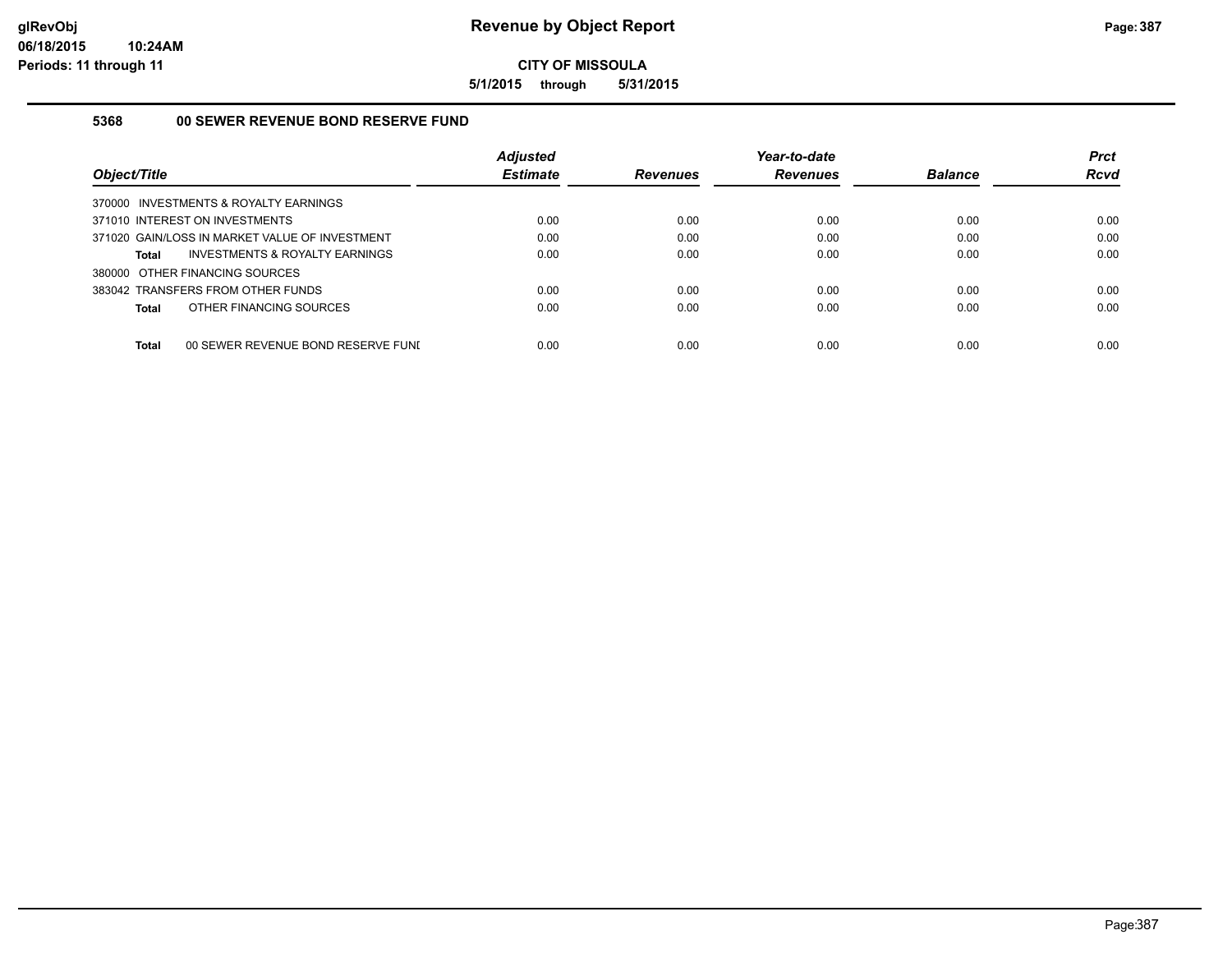**5/1/2015 through 5/31/2015**

#### **5369 2001 SEWER REVENUE BOND**

**5369 2001 SEWER REVENUE BOND**

|                                                 | <b>Adjusted</b> |                 | Year-to-date    |                | <b>Prct</b> |
|-------------------------------------------------|-----------------|-----------------|-----------------|----------------|-------------|
| Object/Title                                    | <b>Estimate</b> | <b>Revenues</b> | <b>Revenues</b> | <b>Balance</b> | <b>Rcvd</b> |
| 370000 INVESTMENTS & ROYALTY EARNINGS           |                 |                 |                 |                |             |
| 371010 INTEREST ON INVESTMENTS                  | 0.00            | 0.00            | 0.00            | 0.00           | 0.00        |
| 371020 GAIN/LOSS IN MARKET VALUE OF INVESTMENTS | 0.00            | 0.00            | 0.00            | 0.00           | 0.00        |
| INVESTMENTS & ROYALTY EARNINGS<br>Total         | 0.00            | 0.00            | 0.00            | 0.00           | 0.00        |
| 380000 OTHER FINANCING SOURCES                  |                 |                 |                 |                |             |
| 383042 TRANSFERS FROM OTHER FUNDS               | 0.00            | 0.00            | 0.00            | 0.00           | 0.00        |
| OTHER FINANCING SOURCES<br><b>Total</b>         | 0.00            | 0.00            | 0.00            | 0.00           | 0.00        |
| <b>Total</b><br>2001 SEWER REVENUE BOND         | 0.00            | 0.00            | 0.00            | 0.00           | 0.00        |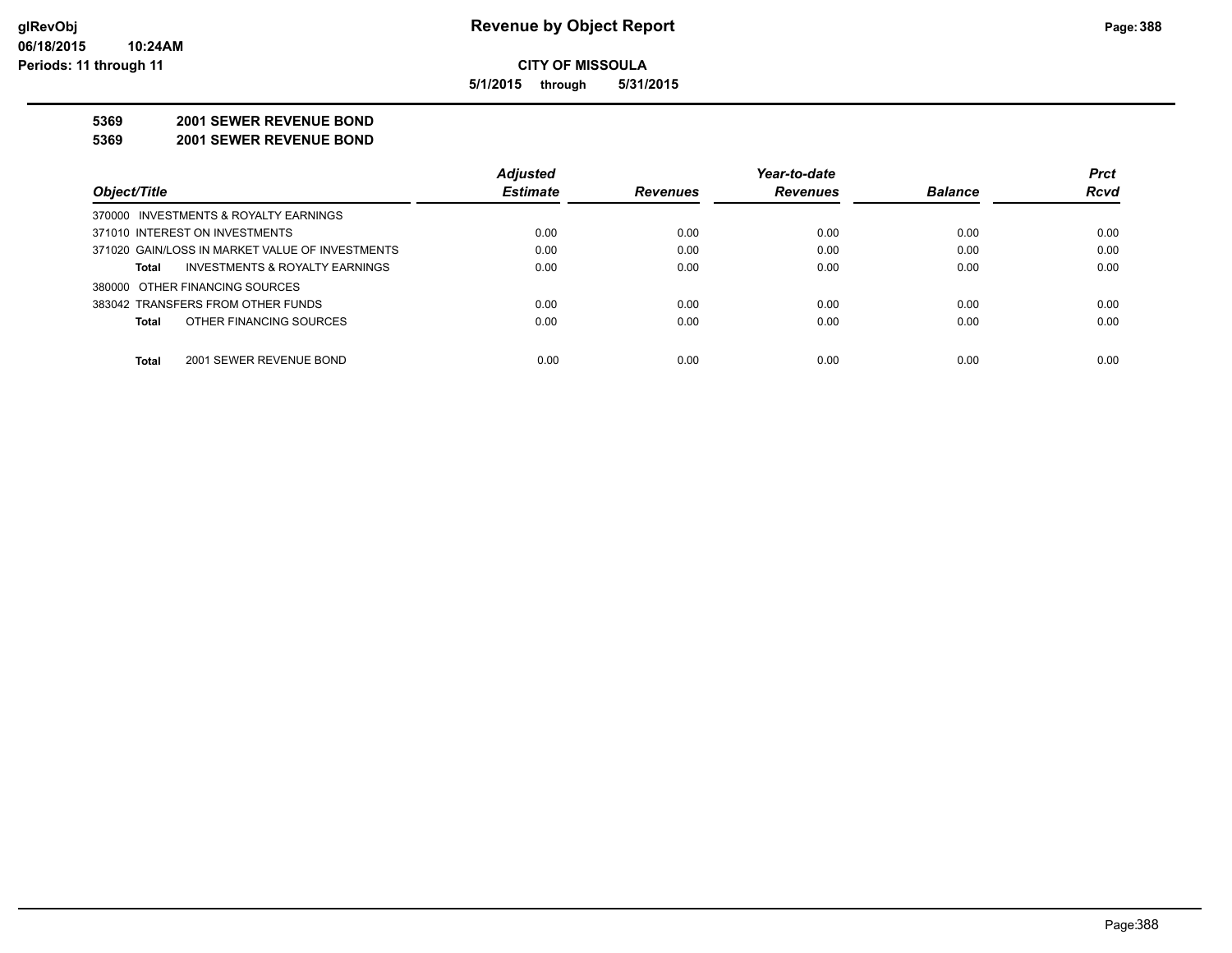**5/1/2015 through 5/31/2015**

## **5369 2001 SEWER REVENUE BOND**

|                                                | Adjusted        |                 | Year-to-date    |                | <b>Prct</b> |
|------------------------------------------------|-----------------|-----------------|-----------------|----------------|-------------|
| Obiect/Title                                   | <b>Estimate</b> | <b>Revenues</b> | <b>Revenues</b> | <b>Balance</b> | <b>Rcvd</b> |
| 370000 INVESTMENTS & ROYALTY EARNINGS          |                 |                 |                 |                |             |
| 371010 INTEREST ON INVESTMENTS                 | 0.00            | 0.00            | 0.00            | 0.00           | 0.00        |
| 371020 GAIN/LOSS IN MARKET VALUE OF INVESTMENT | 0.00            | 0.00            | 0.00            | 0.00           | 0.00        |
| INVESTMENTS & ROYALTY EARNINGS<br>Total        | 0.00            | 0.00            | 0.00            | 0.00           | 0.00        |
| 380000 OTHER FINANCING SOURCES                 |                 |                 |                 |                |             |
| 383042 TRANSFERS FROM OTHER FUNDS              | 0.00            | 0.00            | 0.00            | 0.00           | 0.00        |
| OTHER FINANCING SOURCES<br>Total               | 0.00            | 0.00            | 0.00            | 0.00           | 0.00        |
| <b>Total</b><br>2001 SEWER REVENUE BOND        | 0.00            | 0.00            | 0.00            | 0.00           | 0.00        |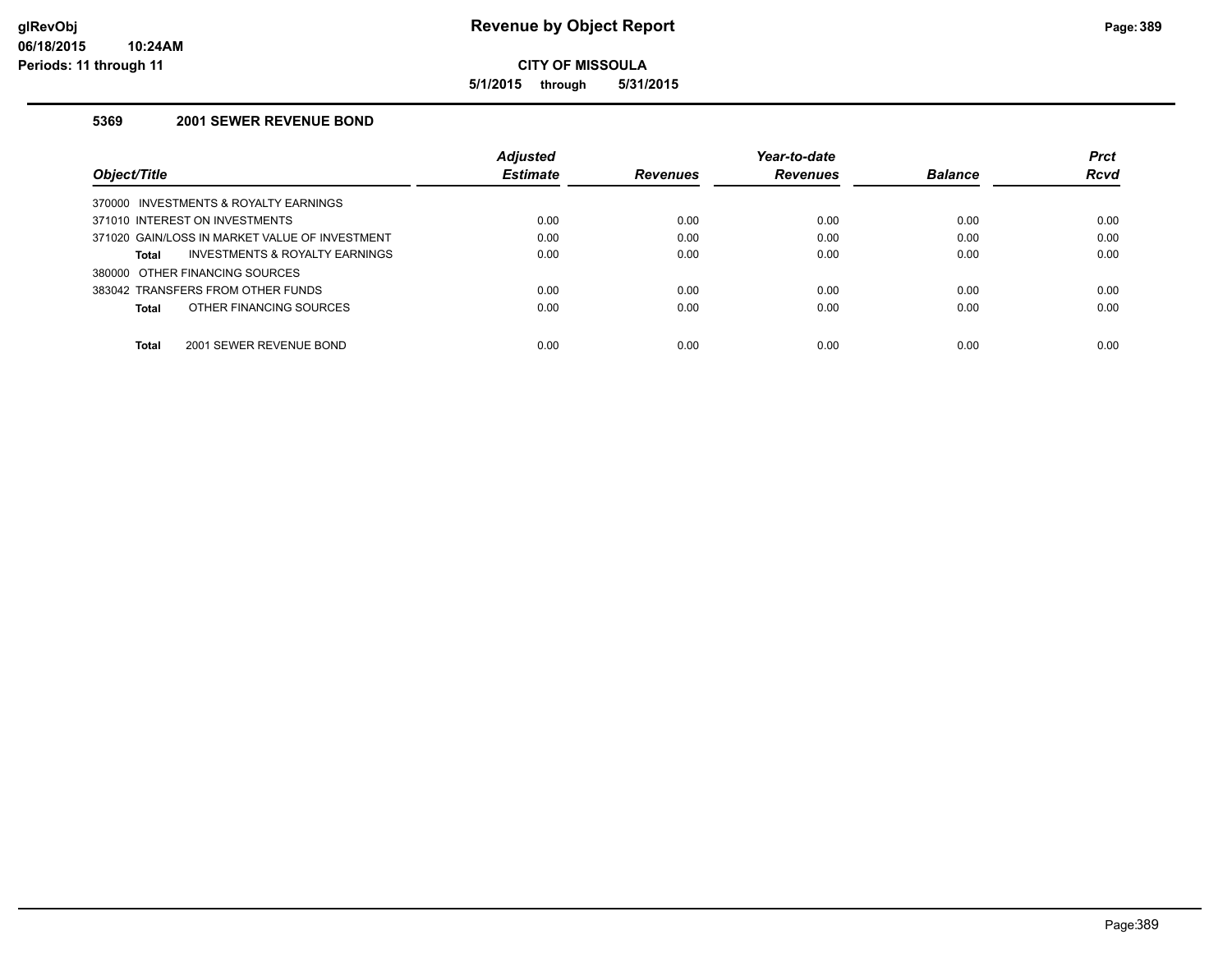**5/1/2015 through 5/31/2015**

# **5370 99 SEWER REVENUE BOND RESERVE FUND**

### **5370 99 SEWER REVENUE BOND RESERVE FUND**

|                                                    | <b>Adjusted</b> |                 | Year-to-date    |                | <b>Prct</b> |
|----------------------------------------------------|-----------------|-----------------|-----------------|----------------|-------------|
| Object/Title                                       | <b>Estimate</b> | <b>Revenues</b> | <b>Revenues</b> | <b>Balance</b> | Rcvd        |
| 360000 MISCELLANEOUS REVENUES                      |                 |                 |                 |                |             |
| 360010 MISCELLANEOUS                               | 0.00            | 0.00            | 0.00            | 0.00           | 0.00        |
| MISCELLANEOUS REVENUES<br>Total                    | 0.00            | 0.00            | 0.00            | 0.00           | 0.00        |
| 370000 INVESTMENTS & ROYALTY EARNINGS              |                 |                 |                 |                |             |
| 371010 INTEREST ON INVESTMENTS                     | 0.00            | 0.00            | 0.00            | 0.00           | 0.00        |
| 371020 GAIN/LOSS IN MARKET VALUE OF INVESTMENTS    | 0.00            | 0.00            | 0.00            | 0.00           | 0.00        |
| <b>INVESTMENTS &amp; ROYALTY EARNINGS</b><br>Total | 0.00            | 0.00            | 0.00            | 0.00           | 0.00        |
| 380000 OTHER FINANCING SOURCES                     |                 |                 |                 |                |             |
| 383042 TRANSFERS FROM OTHER FUNDS                  | 0.00            | 0.00            | 0.00            | 0.00           | 0.00        |
| OTHER FINANCING SOURCES<br>Total                   | 0.00            | 0.00            | 0.00            | 0.00           | 0.00        |
| 99 SEWER REVENUE BOND RESERVE FUND<br>Total        | 0.00            | 0.00            | 0.00            | 0.00           | 0.00        |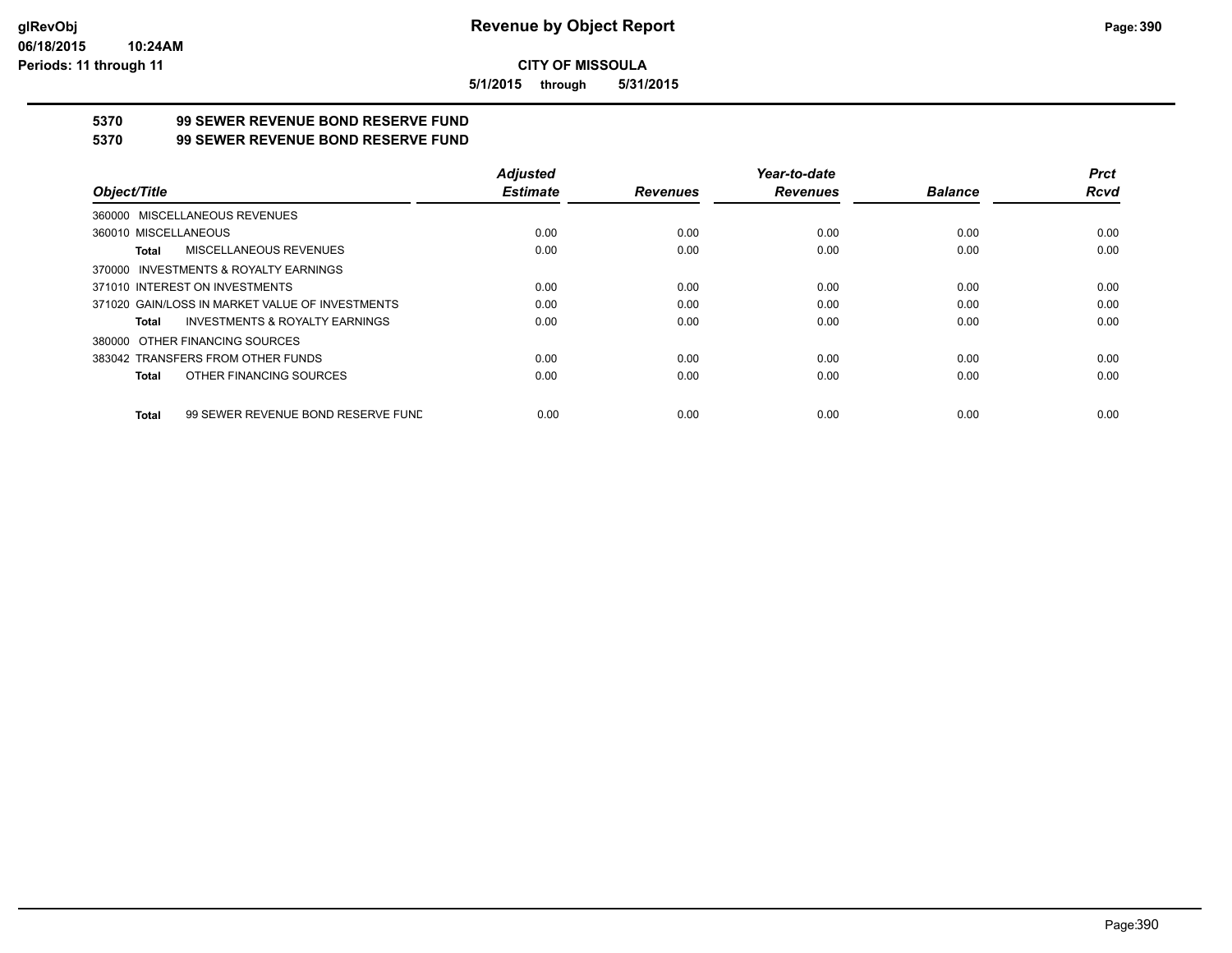**5/1/2015 through 5/31/2015**

## **5370 99 SEWER REVENUE BOND RESERVE FUND**

|                                                    | <b>Adjusted</b> |                 | Year-to-date    |                | <b>Prct</b> |
|----------------------------------------------------|-----------------|-----------------|-----------------|----------------|-------------|
| Object/Title                                       | <b>Estimate</b> | <b>Revenues</b> | <b>Revenues</b> | <b>Balance</b> | <b>Rcvd</b> |
| 360000 MISCELLANEOUS REVENUES                      |                 |                 |                 |                |             |
| 360010 MISCELLANEOUS                               | 0.00            | 0.00            | 0.00            | 0.00           | 0.00        |
| MISCELLANEOUS REVENUES<br><b>Total</b>             | 0.00            | 0.00            | 0.00            | 0.00           | 0.00        |
| 370000 INVESTMENTS & ROYALTY EARNINGS              |                 |                 |                 |                |             |
| 371010 INTEREST ON INVESTMENTS                     | 0.00            | 0.00            | 0.00            | 0.00           | 0.00        |
| 371020 GAIN/LOSS IN MARKET VALUE OF INVESTMENT     | 0.00            | 0.00            | 0.00            | 0.00           | 0.00        |
| INVESTMENTS & ROYALTY EARNINGS<br>Total            | 0.00            | 0.00            | 0.00            | 0.00           | 0.00        |
| 380000 OTHER FINANCING SOURCES                     |                 |                 |                 |                |             |
| 383042 TRANSFERS FROM OTHER FUNDS                  | 0.00            | 0.00            | 0.00            | 0.00           | 0.00        |
| OTHER FINANCING SOURCES<br><b>Total</b>            | 0.00            | 0.00            | 0.00            | 0.00           | 0.00        |
|                                                    |                 |                 |                 |                |             |
| 99 SEWER REVENUE BOND RESERVE FUNI<br><b>Total</b> | 0.00            | 0.00            | 0.00            | 0.00           | 0.00        |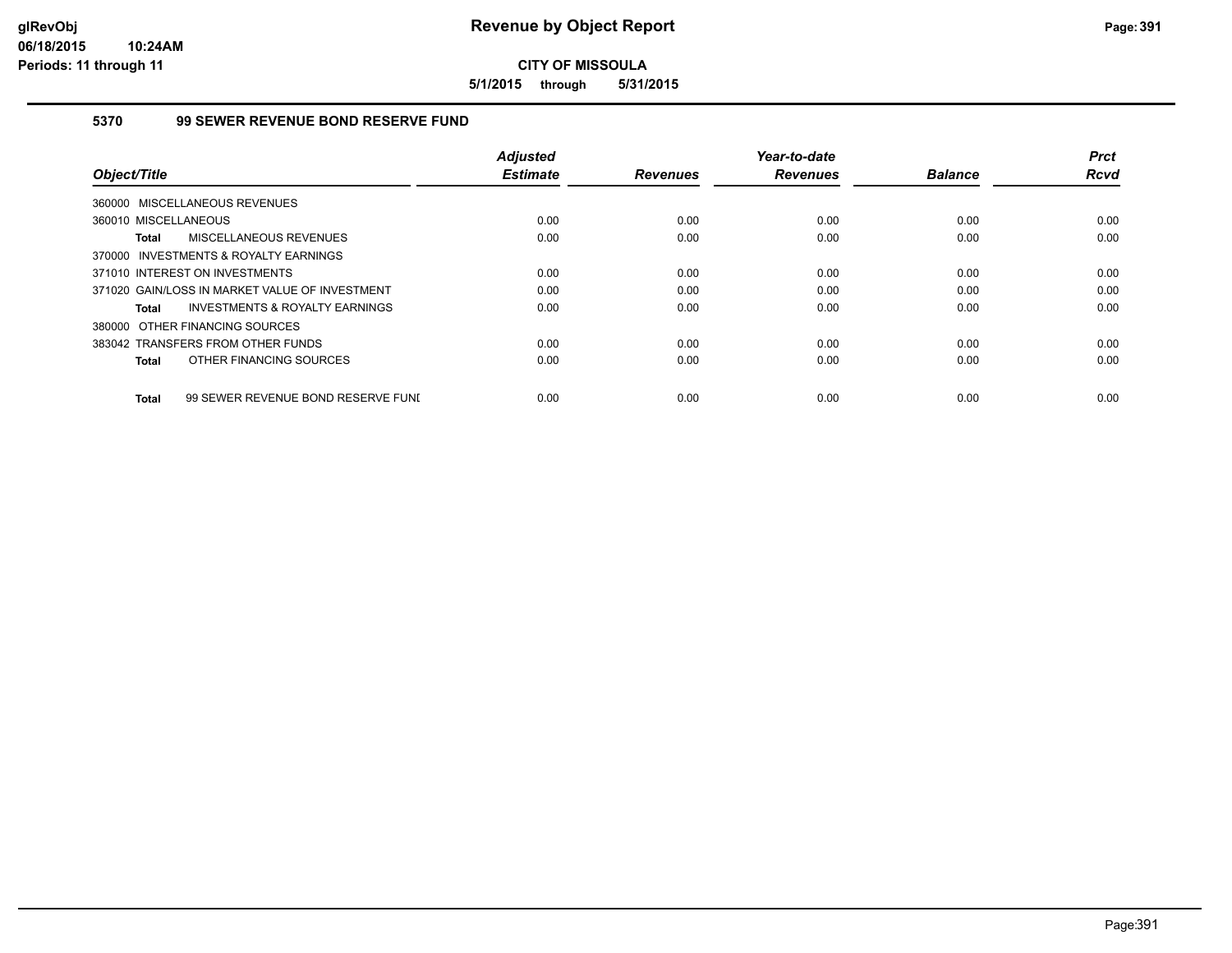**5/1/2015 through 5/31/2015**

**5371 2002 SEWER BONDS**

**5371 2002 SEWER BONDS**

|                                                    | <b>Adjusted</b> |                 | Year-to-date    |                | <b>Prct</b> |
|----------------------------------------------------|-----------------|-----------------|-----------------|----------------|-------------|
| Object/Title                                       | <b>Estimate</b> | <b>Revenues</b> | <b>Revenues</b> | <b>Balance</b> | <b>Rcvd</b> |
| 370000 INVESTMENTS & ROYALTY EARNINGS              |                 |                 |                 |                |             |
| 371010 INTEREST ON INVESTMENTS                     | 0.00            | 0.00            | 0.00            | 0.00           | 0.00        |
| 371020 GAIN/LOSS IN MARKET VALUE OF INVESTMENTS    | 0.00            | 0.00            | 0.00            | 0.00           | 0.00        |
| <b>INVESTMENTS &amp; ROYALTY EARNINGS</b><br>Total | 0.00            | 0.00            | 0.00            | 0.00           | 0.00        |
| 380000 OTHER FINANCING SOURCES                     |                 |                 |                 |                |             |
| 383024 TRANS FR SEWER CLEARING                     | 85.410.00       | 0.00            | 0.00            | 85.410.00      | 0.00        |
| OTHER FINANCING SOURCES<br><b>Total</b>            | 85.410.00       | 0.00            | 0.00            | 85.410.00      | 0.00        |
| <b>Total</b><br>2002 SEWER BONDS                   | 85.410.00       | 0.00            | 0.00            | 85.410.00      | 0.00        |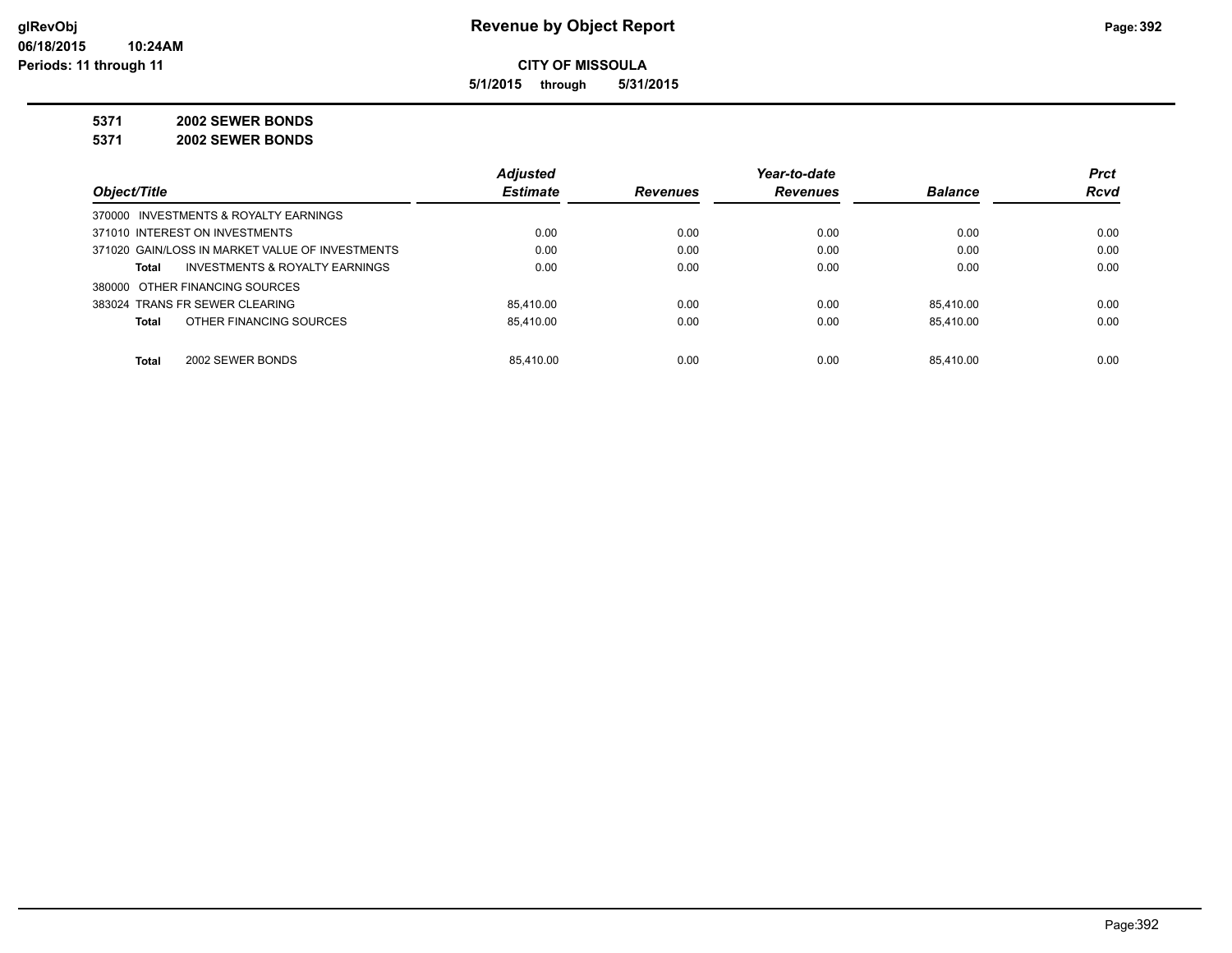**5/1/2015 through 5/31/2015**

#### **5371 2002 SEWER BONDS**

|                                                    | <b>Adjusted</b> |                 | Year-to-date    |                | <b>Prct</b> |
|----------------------------------------------------|-----------------|-----------------|-----------------|----------------|-------------|
| Object/Title                                       | <b>Estimate</b> | <b>Revenues</b> | <b>Revenues</b> | <b>Balance</b> | <b>Rcvd</b> |
| 370000 INVESTMENTS & ROYALTY EARNINGS              |                 |                 |                 |                |             |
| 371010 INTEREST ON INVESTMENTS                     | 0.00            | 0.00            | 0.00            | 0.00           | 0.00        |
| 371020 GAIN/LOSS IN MARKET VALUE OF INVESTMENT     | 0.00            | 0.00            | 0.00            | 0.00           | 0.00        |
| <b>INVESTMENTS &amp; ROYALTY EARNINGS</b><br>Total | 0.00            | 0.00            | 0.00            | 0.00           | 0.00        |
| 380000 OTHER FINANCING SOURCES                     |                 |                 |                 |                |             |
| 383024 TRANS FR SEWER CLEARING                     | 85.410.00       | 0.00            | 0.00            | 85.410.00      | 0.00        |
| OTHER FINANCING SOURCES<br>Total                   | 85.410.00       | 0.00            | 0.00            | 85.410.00      | 0.00        |
|                                                    |                 |                 |                 |                |             |
| <b>Total</b><br>2002 SEWER BONDS                   | 85.410.00       | 0.00            | 0.00            | 85.410.00      | 0.00        |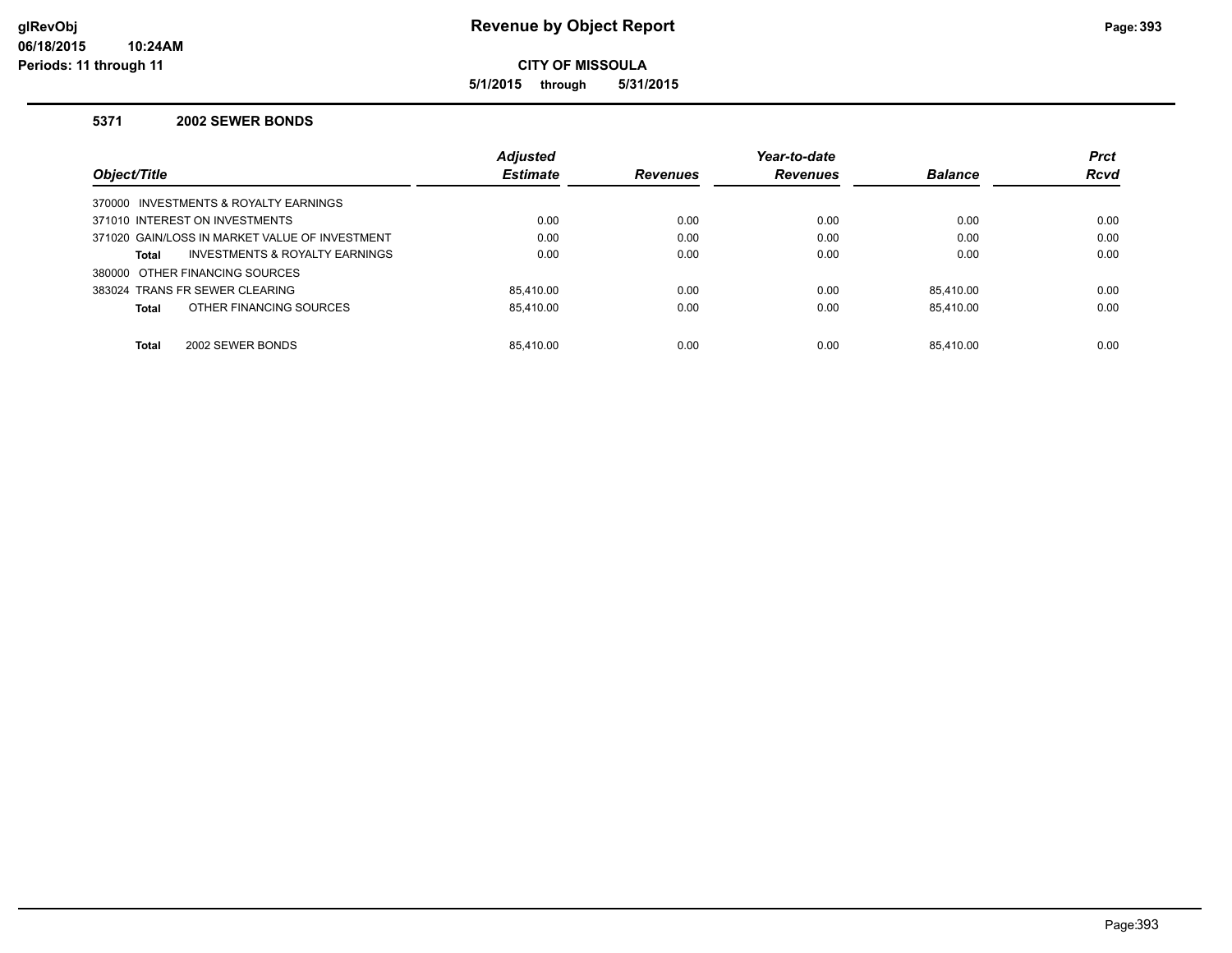**5/1/2015 through 5/31/2015**

#### **5372 2002 SEWER REVENUE BOND**

#### **5372 2002 SEWER REVENUE BOND**

| Object/Title                                       | <b>Adjusted</b><br><b>Estimate</b> | <b>Revenues</b> | Year-to-date<br><b>Revenues</b> | <b>Balance</b> | <b>Prct</b><br><b>Rcvd</b> |
|----------------------------------------------------|------------------------------------|-----------------|---------------------------------|----------------|----------------------------|
| 360000 MISCELLANEOUS REVENUES                      |                                    |                 |                                 |                |                            |
| 360000 MISCELLANEOUS REVENUES                      | 0.00                               | 0.00            | 0.00                            | 0.00           | 0.00                       |
| MISCELLANEOUS REVENUES<br>Total                    | 0.00                               | 0.00            | 0.00                            | 0.00           | 0.00                       |
| INVESTMENTS & ROYALTY EARNINGS<br>370000           |                                    |                 |                                 |                |                            |
| 371010 INTEREST ON INVESTMENTS                     | 0.00                               | 0.00            | 0.00                            | 0.00           | 0.00                       |
| 371020 GAIN/LOSS IN MARKET VALUE OF INVESTMENTS    | 0.00                               | 0.00            | 0.00                            | 0.00           | 0.00                       |
| <b>INVESTMENTS &amp; ROYALTY EARNINGS</b><br>Total | 0.00                               | 0.00            | 0.00                            | 0.00           | 0.00                       |
| 380000 OTHER FINANCING SOURCES                     |                                    |                 |                                 |                |                            |
| 383024 TRANS FR SEWER CLEARING                     | 0.00                               | 0.00            | 0.00                            | 0.00           | 0.00                       |
| 383042 TRANSFERS FROM OTHER FUNDS                  | 0.00                               | 0.00            | 0.00                            | 0.00           | 0.00                       |
| OTHER FINANCING SOURCES<br><b>Total</b>            | 0.00                               | 0.00            | 0.00                            | 0.00           | 0.00                       |
| 2002 SEWER REVENUE BOND<br><b>Total</b>            | 0.00                               | 0.00            | 0.00                            | 0.00           | 0.00                       |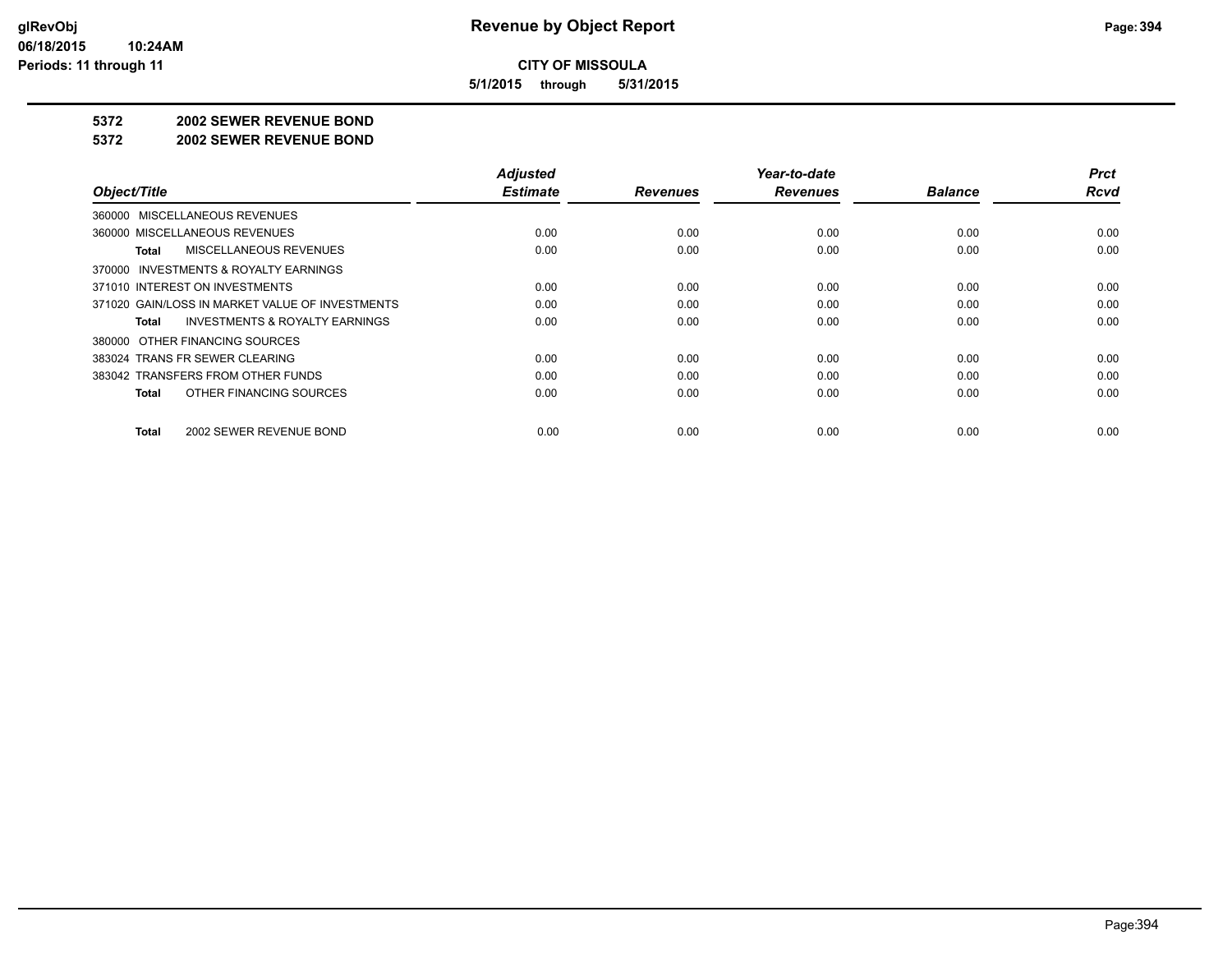**5/1/2015 through 5/31/2015**

# **5372 2002 SEWER REVENUE BOND**

| Object/Title                                       | <b>Adjusted</b><br><b>Estimate</b> | <b>Revenues</b> | Year-to-date<br><b>Revenues</b> | <b>Balance</b> | <b>Prct</b><br>Rcvd |
|----------------------------------------------------|------------------------------------|-----------------|---------------------------------|----------------|---------------------|
| 360000 MISCELLANEOUS REVENUES                      |                                    |                 |                                 |                |                     |
| 360000 MISCELLANEOUS REVENUES                      | 0.00                               | 0.00            | 0.00                            | 0.00           | 0.00                |
| <b>MISCELLANEOUS REVENUES</b><br>Total             | 0.00                               | 0.00            | 0.00                            | 0.00           | 0.00                |
| 370000 INVESTMENTS & ROYALTY EARNINGS              |                                    |                 |                                 |                |                     |
| 371010 INTEREST ON INVESTMENTS                     | 0.00                               | 0.00            | 0.00                            | 0.00           | 0.00                |
| 371020 GAIN/LOSS IN MARKET VALUE OF INVESTMENT     | 0.00                               | 0.00            | 0.00                            | 0.00           | 0.00                |
| <b>INVESTMENTS &amp; ROYALTY EARNINGS</b><br>Total | 0.00                               | 0.00            | 0.00                            | 0.00           | 0.00                |
| 380000 OTHER FINANCING SOURCES                     |                                    |                 |                                 |                |                     |
| 383024 TRANS FR SEWER CLEARING                     | 0.00                               | 0.00            | 0.00                            | 0.00           | 0.00                |
| 383042 TRANSFERS FROM OTHER FUNDS                  | 0.00                               | 0.00            | 0.00                            | 0.00           | 0.00                |
| OTHER FINANCING SOURCES<br>Total                   | 0.00                               | 0.00            | 0.00                            | 0.00           | 0.00                |
| <b>Total</b><br>2002 SEWER REVENUE BOND            | 0.00                               | 0.00            | 0.00                            | 0.00           | 0.00                |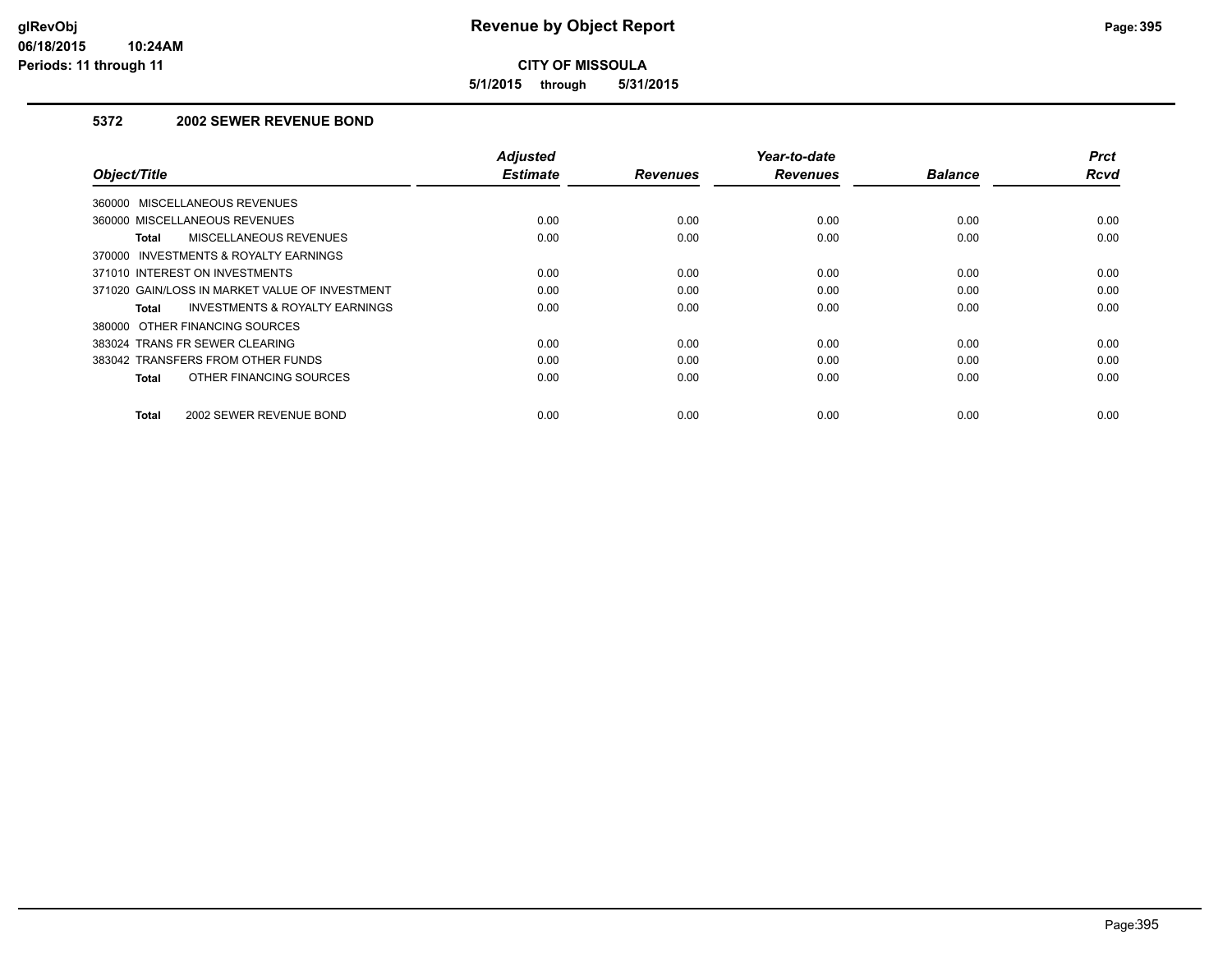**5/1/2015 through 5/31/2015**

# **5373 2002 WWTP UPGRADE REVENUE BOND**

# **5373 2002 WWTP UPGRADE REVENUE BOND**

|                                                 | <b>Adjusted</b> |                 | Year-to-date    |                | <b>Prct</b> |
|-------------------------------------------------|-----------------|-----------------|-----------------|----------------|-------------|
| Object/Title                                    | <b>Estimate</b> | <b>Revenues</b> | <b>Revenues</b> | <b>Balance</b> | <b>Rcvd</b> |
| 370000 INVESTMENTS & ROYALTY EARNINGS           |                 |                 |                 |                |             |
| 371010 INTEREST ON INVESTMENTS                  | 0.00            | 0.00            | 0.00            | 0.00           | 0.00        |
| 371020 GAIN/LOSS IN MARKET VALUE OF INVESTMENTS | 0.00            | 0.00            | 0.00            | 0.00           | 0.00        |
| INVESTMENTS & ROYALTY EARNINGS<br>Total         | 0.00            | 0.00            | 0.00            | 0.00           | 0.00        |
| 380000 OTHER FINANCING SOURCES                  |                 |                 |                 |                |             |
| 383024 TRANS FR SEWER CLEARING                  | 331.350.00      | 0.00            | 0.00            | 331.350.00     | 0.00        |
| OTHER FINANCING SOURCES<br>Total                | 331,350.00      | 0.00            | 0.00            | 331,350.00     | 0.00        |
|                                                 |                 |                 |                 |                |             |
| 2002 WWTP UPGRADE REVENUE BOND<br>Total         | 331.350.00      | 0.00            | 0.00            | 331.350.00     | 0.00        |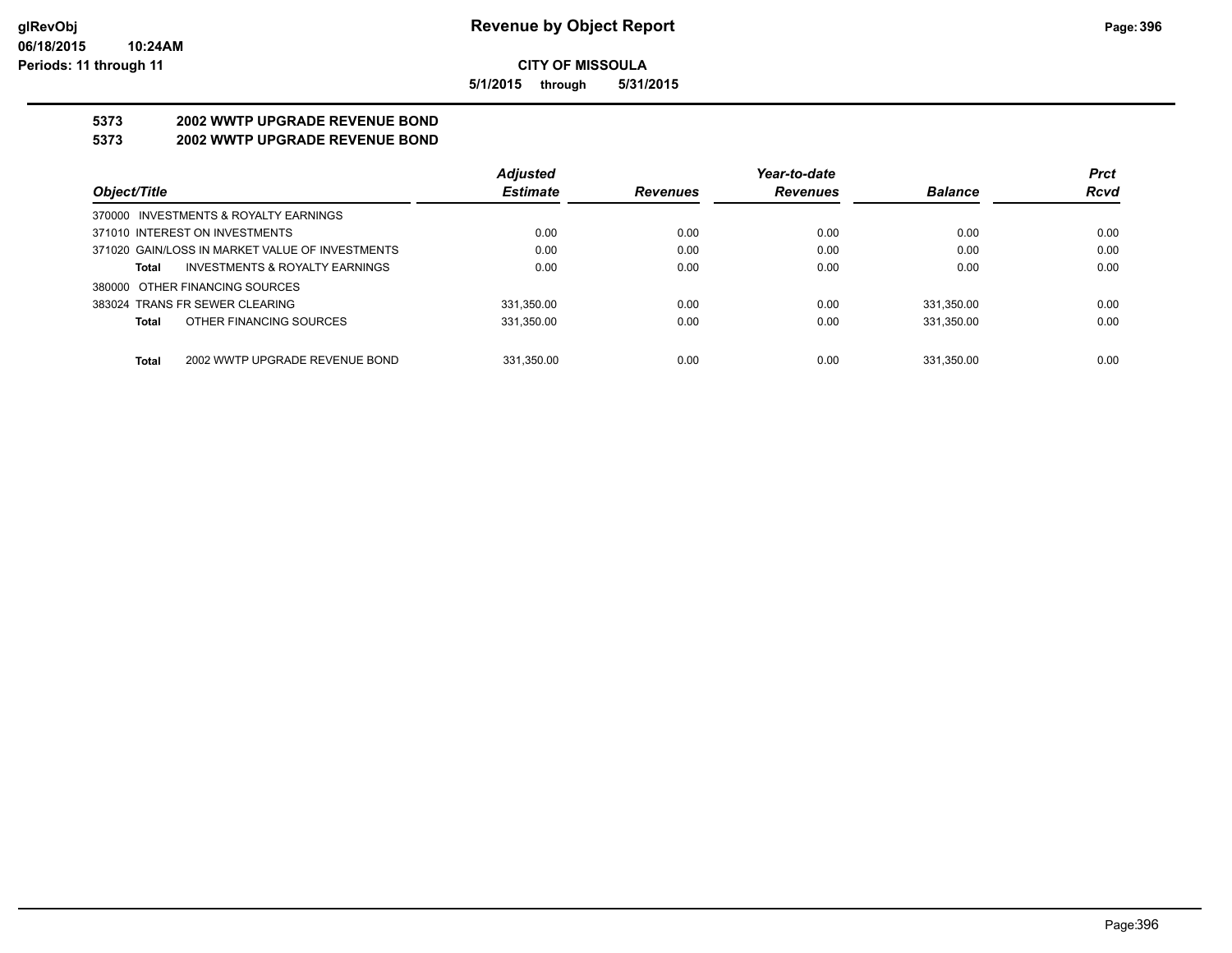**5/1/2015 through 5/31/2015**

### **5373 2002 WWTP UPGRADE REVENUE BOND**

|                                                | <b>Adjusted</b> |                 | Year-to-date    |                | <b>Prct</b> |
|------------------------------------------------|-----------------|-----------------|-----------------|----------------|-------------|
| Object/Title                                   | <b>Estimate</b> | <b>Revenues</b> | <b>Revenues</b> | <b>Balance</b> | <b>Rcvd</b> |
| 370000 INVESTMENTS & ROYALTY EARNINGS          |                 |                 |                 |                |             |
| 371010 INTEREST ON INVESTMENTS                 | 0.00            | 0.00            | 0.00            | 0.00           | 0.00        |
| 371020 GAIN/LOSS IN MARKET VALUE OF INVESTMENT | 0.00            | 0.00            | 0.00            | 0.00           | 0.00        |
| INVESTMENTS & ROYALTY EARNINGS<br>Total        | 0.00            | 0.00            | 0.00            | 0.00           | 0.00        |
| 380000 OTHER FINANCING SOURCES                 |                 |                 |                 |                |             |
| 383024 TRANS FR SEWER CLEARING                 | 331.350.00      | 0.00            | 0.00            | 331.350.00     | 0.00        |
| OTHER FINANCING SOURCES<br>Total               | 331.350.00      | 0.00            | 0.00            | 331.350.00     | 0.00        |
| <b>Total</b><br>2002 WWTP UPGRADE REVENUE BOND | 331.350.00      | 0.00            | 0.00            | 331.350.00     | 0.00        |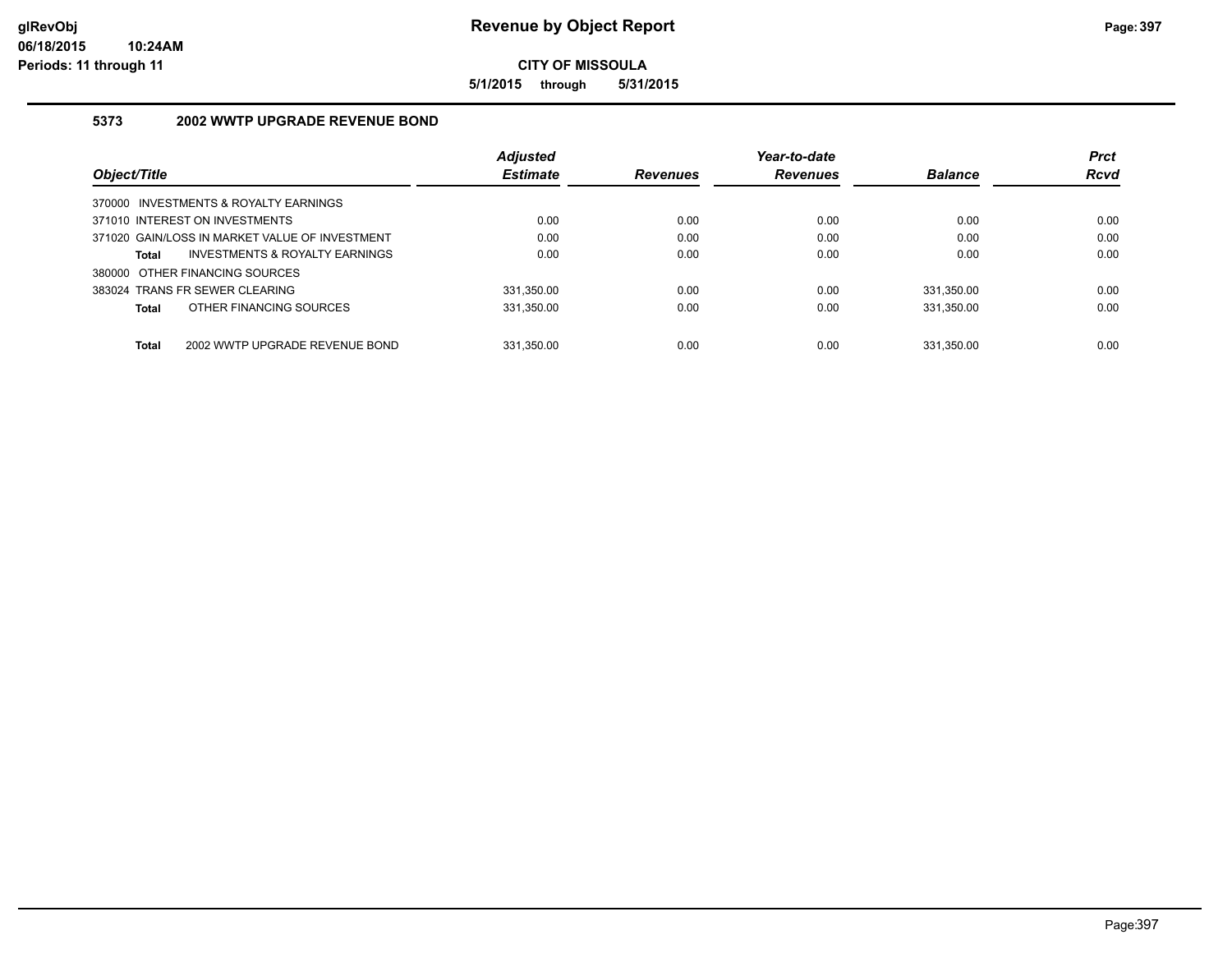**5/1/2015 through 5/31/2015**

#### **5374 2002 WWTP UPGRADE RESERVE**

#### **5374 2002 WWTP UPGRADE RESERVE**

|                                                    | <b>Adjusted</b> |                 | Year-to-date    |                | <b>Prct</b> |
|----------------------------------------------------|-----------------|-----------------|-----------------|----------------|-------------|
| Object/Title                                       | <b>Estimate</b> | <b>Revenues</b> | <b>Revenues</b> | <b>Balance</b> | <b>Rcvd</b> |
| 360000 MISCELLANEOUS REVENUES                      |                 |                 |                 |                |             |
| 360000 MISCELLANEOUS REVENUES                      | 0.00            | 0.00            | 0.00            | 0.00           | 0.00        |
| MISCELLANEOUS REVENUES<br>Total                    | 0.00            | 0.00            | 0.00            | 0.00           | 0.00        |
| 370000 INVESTMENTS & ROYALTY EARNINGS              |                 |                 |                 |                |             |
| 371010 INTEREST ON INVESTMENTS                     | 0.00            | 0.00            | 0.00            | 0.00           | 0.00        |
| 371020 GAIN/LOSS IN MARKET VALUE OF INVESTMENTS    | 0.00            | 0.00            | 0.00            | 0.00           | 0.00        |
| <b>INVESTMENTS &amp; ROYALTY EARNINGS</b><br>Total | 0.00            | 0.00            | 0.00            | 0.00           | 0.00        |
| 380000 OTHER FINANCING SOURCES                     |                 |                 |                 |                |             |
| 381002 SRF LOAN                                    | 0.00            | 0.00            | 0.00            | 0.00           | 0.00        |
| 383042 TRANSFERS FROM OTHER FUNDS                  | 0.00            | 0.00            | 0.00            | 0.00           | 0.00        |
| OTHER FINANCING SOURCES<br>Total                   | 0.00            | 0.00            | 0.00            | 0.00           | 0.00        |
| 2002 WWTP UPGRADE RESERVE<br>Total                 | 0.00            | 0.00            | 0.00            | 0.00           | 0.00        |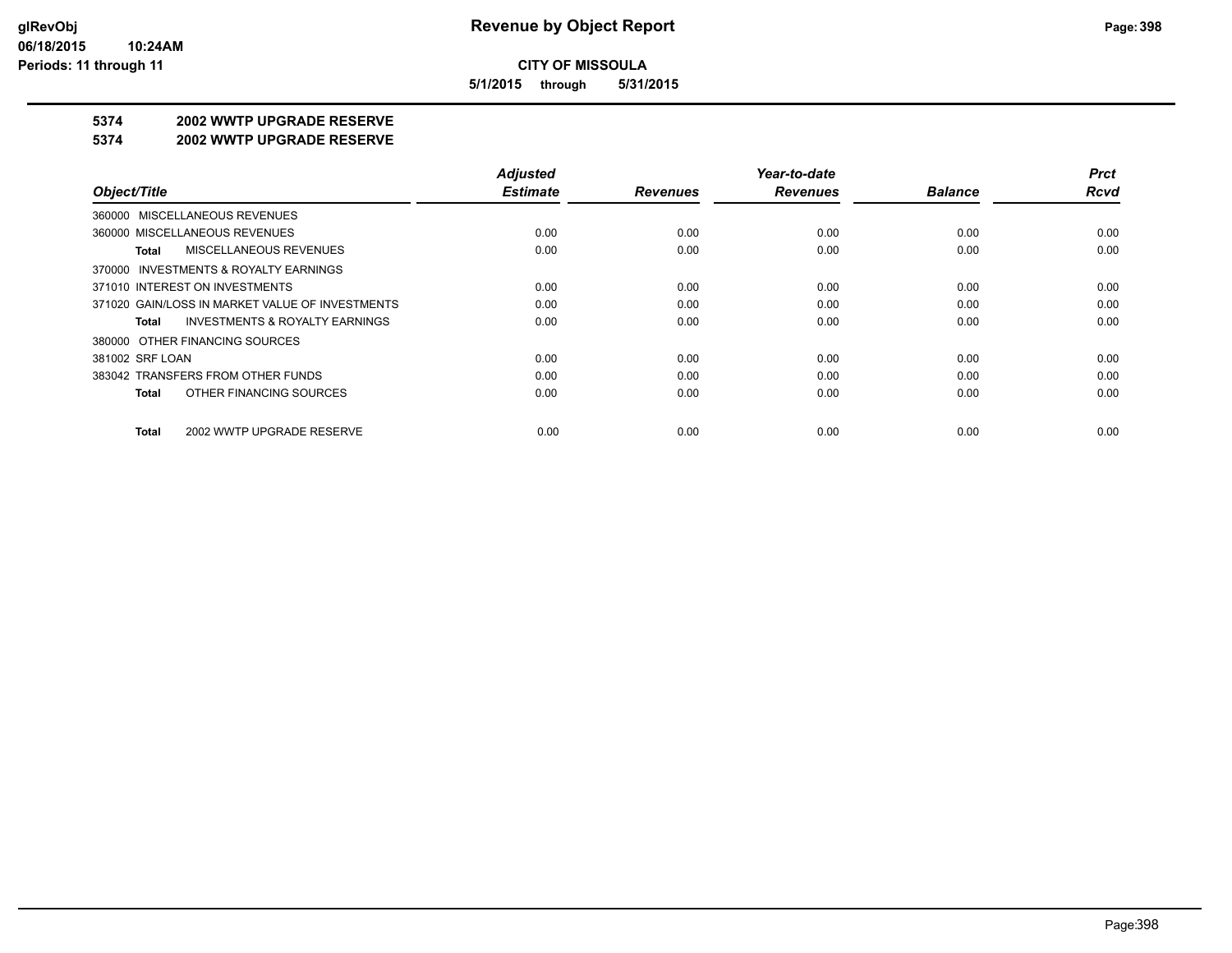**5/1/2015 through 5/31/2015**

## **5374 2002 WWTP UPGRADE RESERVE**

| Object/Title                                       | <b>Adjusted</b><br><b>Estimate</b> | <b>Revenues</b> | Year-to-date<br><b>Revenues</b> | <b>Balance</b> | <b>Prct</b><br><b>Rcvd</b> |
|----------------------------------------------------|------------------------------------|-----------------|---------------------------------|----------------|----------------------------|
| 360000 MISCELLANEOUS REVENUES                      |                                    |                 |                                 |                |                            |
| 360000 MISCELLANEOUS REVENUES                      | 0.00                               | 0.00            | 0.00                            | 0.00           | 0.00                       |
| MISCELLANEOUS REVENUES<br>Total                    | 0.00                               | 0.00            | 0.00                            | 0.00           | 0.00                       |
| 370000 INVESTMENTS & ROYALTY EARNINGS              |                                    |                 |                                 |                |                            |
| 371010 INTEREST ON INVESTMENTS                     | 0.00                               | 0.00            | 0.00                            | 0.00           | 0.00                       |
| 371020 GAIN/LOSS IN MARKET VALUE OF INVESTMENT     | 0.00                               | 0.00            | 0.00                            | 0.00           | 0.00                       |
| <b>INVESTMENTS &amp; ROYALTY EARNINGS</b><br>Total | 0.00                               | 0.00            | 0.00                            | 0.00           | 0.00                       |
| 380000 OTHER FINANCING SOURCES                     |                                    |                 |                                 |                |                            |
| 381002 SRF LOAN                                    | 0.00                               | 0.00            | 0.00                            | 0.00           | 0.00                       |
| 383042 TRANSFERS FROM OTHER FUNDS                  | 0.00                               | 0.00            | 0.00                            | 0.00           | 0.00                       |
| OTHER FINANCING SOURCES<br>Total                   | 0.00                               | 0.00            | 0.00                            | 0.00           | 0.00                       |
| 2002 WWTP UPGRADE RESERVE<br>Total                 | 0.00                               | 0.00            | 0.00                            | 0.00           | 0.00                       |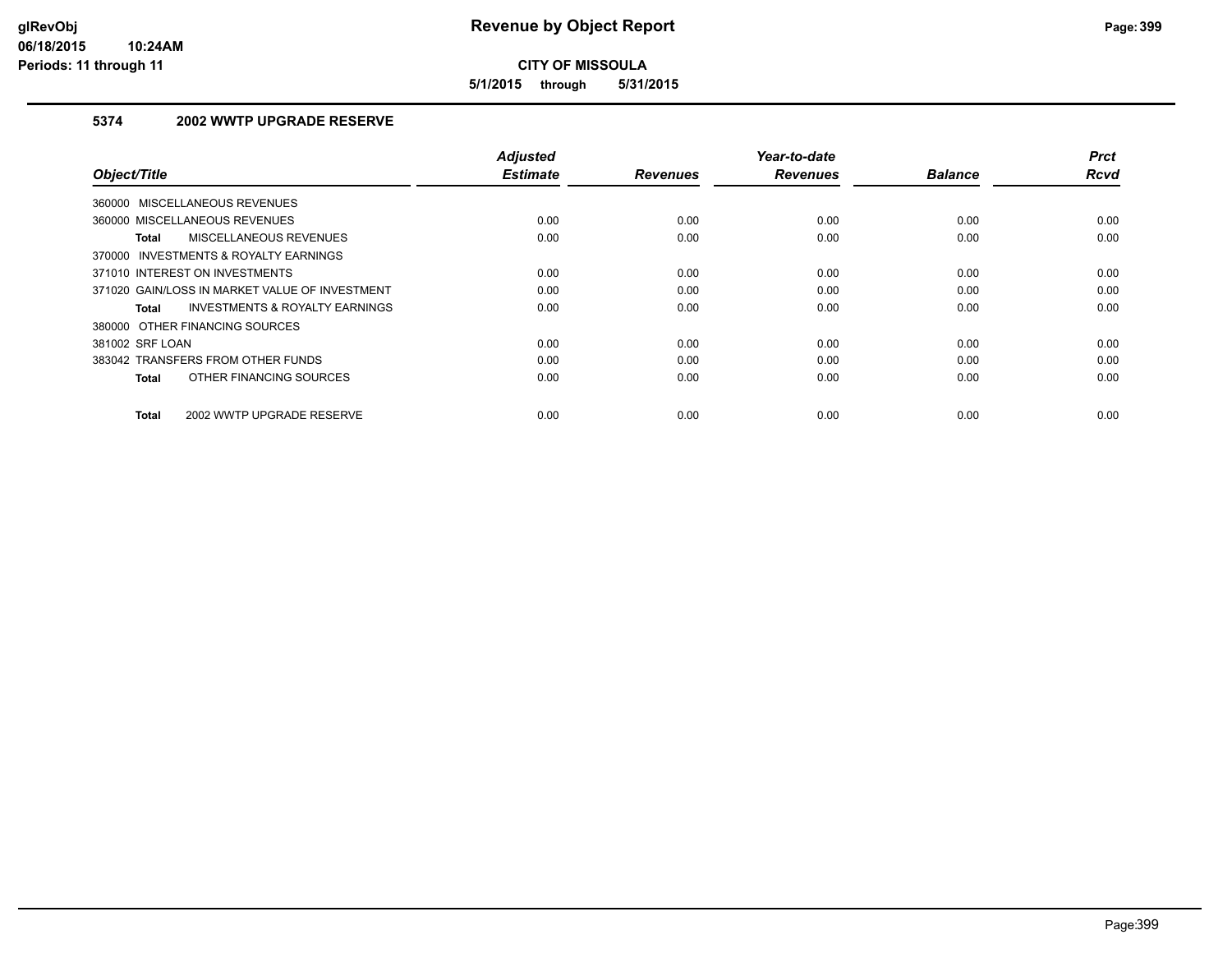**5/1/2015 through 5/31/2015**

#### **5375 2003 WWTP SRF \$3.8M EPA DEBT**

**5375 2003 WWTP SRF \$3.8M EPA DEBT**

|                                                    | <b>Adjusted</b> |                 | Year-to-date    |                | <b>Prct</b> |
|----------------------------------------------------|-----------------|-----------------|-----------------|----------------|-------------|
| Object/Title                                       | <b>Estimate</b> | <b>Revenues</b> | <b>Revenues</b> | <b>Balance</b> | Rcvd        |
| 340000 CHARGES FOR SERVICES                        |                 |                 |                 |                |             |
| 343032 SEWER INSTALLATION CHARGES                  | 0.00            | 0.00            | 0.00            | 0.00           | 0.00        |
| <b>CHARGES FOR SERVICES</b><br>Total               | 0.00            | 0.00            | 0.00            | 0.00           | 0.00        |
| 370000 INVESTMENTS & ROYALTY EARNINGS              |                 |                 |                 |                |             |
| 371010 INTEREST ON INVESTMENTS                     | 0.00            | 0.00            | 0.00            | 0.00           | 0.00        |
| 371020 GAIN/LOSS IN MARKET VALUE OF INVESTMENTS    | 0.00            | 0.00            | 0.00            | 0.00           | 0.00        |
| <b>INVESTMENTS &amp; ROYALTY EARNINGS</b><br>Total | 0.00            | 0.00            | 0.00            | 0.00           | 0.00        |
| 380000 OTHER FINANCING SOURCES                     |                 |                 |                 |                |             |
| 383024 TRANS FR SEWER CLEARING                     | 250,595.00      | 0.00            | 0.00            | 250,595.00     | 0.00        |
| OTHER FINANCING SOURCES<br>Total                   | 250.595.00      | 0.00            | 0.00            | 250,595.00     | 0.00        |
| 2003 WWTP SRF \$3.8M EPA DEBT<br><b>Total</b>      | 250.595.00      | 0.00            | 0.00            | 250.595.00     | 0.00        |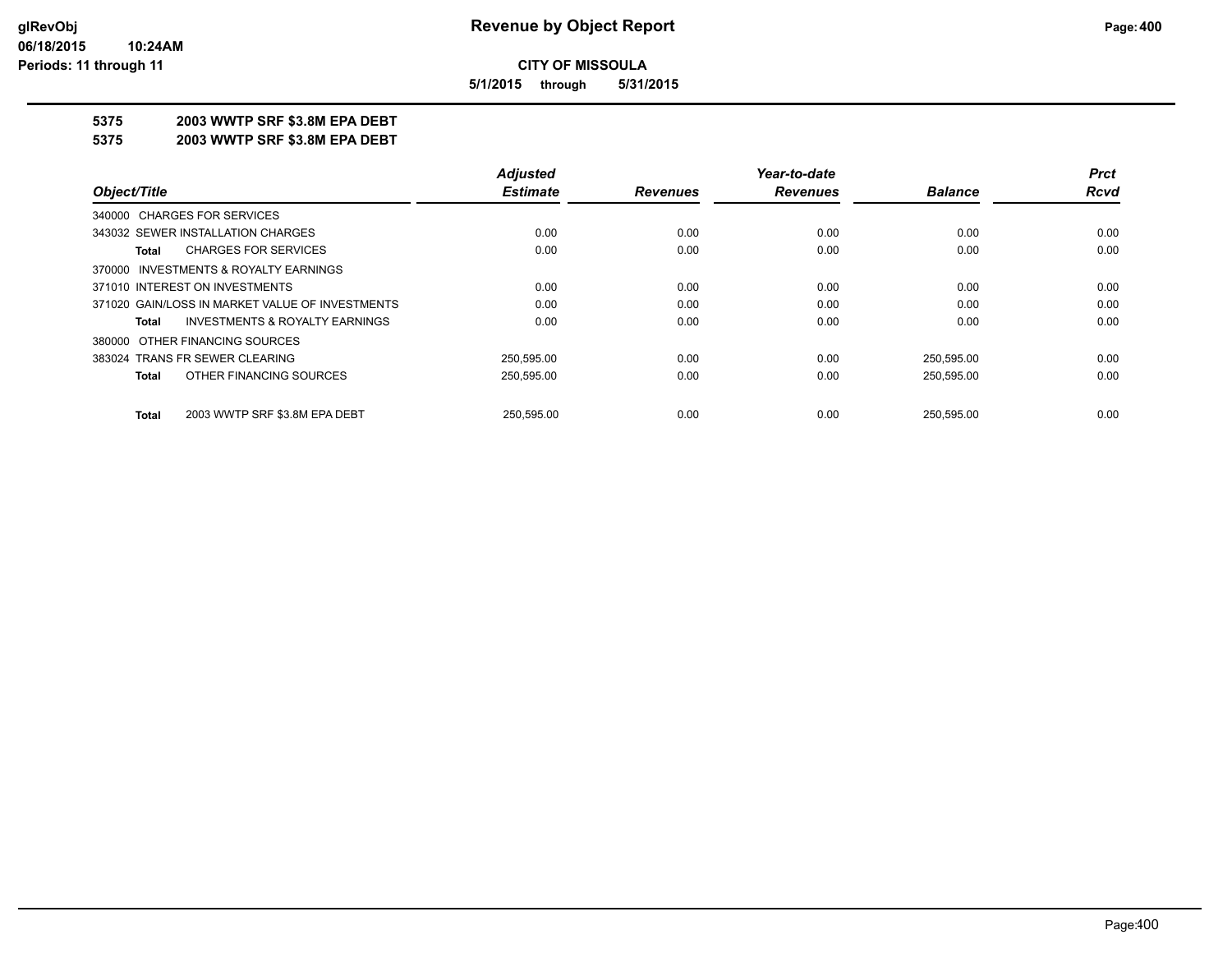**5/1/2015 through 5/31/2015**

## **5375 2003 WWTP SRF \$3.8M EPA DEBT**

| Object/Title                                       | <b>Adjusted</b><br><b>Estimate</b> | <b>Revenues</b> | Year-to-date<br><b>Revenues</b> | <b>Balance</b> | <b>Prct</b><br>Rcvd |
|----------------------------------------------------|------------------------------------|-----------------|---------------------------------|----------------|---------------------|
| 340000 CHARGES FOR SERVICES                        |                                    |                 |                                 |                |                     |
| 343032 SEWER INSTALLATION CHARGES                  | 0.00                               | 0.00            | 0.00                            | 0.00           | 0.00                |
| <b>CHARGES FOR SERVICES</b><br>Total               | 0.00                               | 0.00            | 0.00                            | 0.00           | 0.00                |
| 370000 INVESTMENTS & ROYALTY EARNINGS              |                                    |                 |                                 |                |                     |
| 371010 INTEREST ON INVESTMENTS                     | 0.00                               | 0.00            | 0.00                            | 0.00           | 0.00                |
| 371020 GAIN/LOSS IN MARKET VALUE OF INVESTMENT     | 0.00                               | 0.00            | 0.00                            | 0.00           | 0.00                |
| <b>INVESTMENTS &amp; ROYALTY EARNINGS</b><br>Total | 0.00                               | 0.00            | 0.00                            | 0.00           | 0.00                |
| 380000 OTHER FINANCING SOURCES                     |                                    |                 |                                 |                |                     |
| 383024 TRANS FR SEWER CLEARING                     | 250.595.00                         | 0.00            | 0.00                            | 250.595.00     | 0.00                |
| OTHER FINANCING SOURCES<br>Total                   | 250,595.00                         | 0.00            | 0.00                            | 250,595.00     | 0.00                |
| 2003 WWTP SRF \$3.8M EPA DEBT<br>Total             | 250.595.00                         | 0.00            | 0.00                            | 250.595.00     | 0.00                |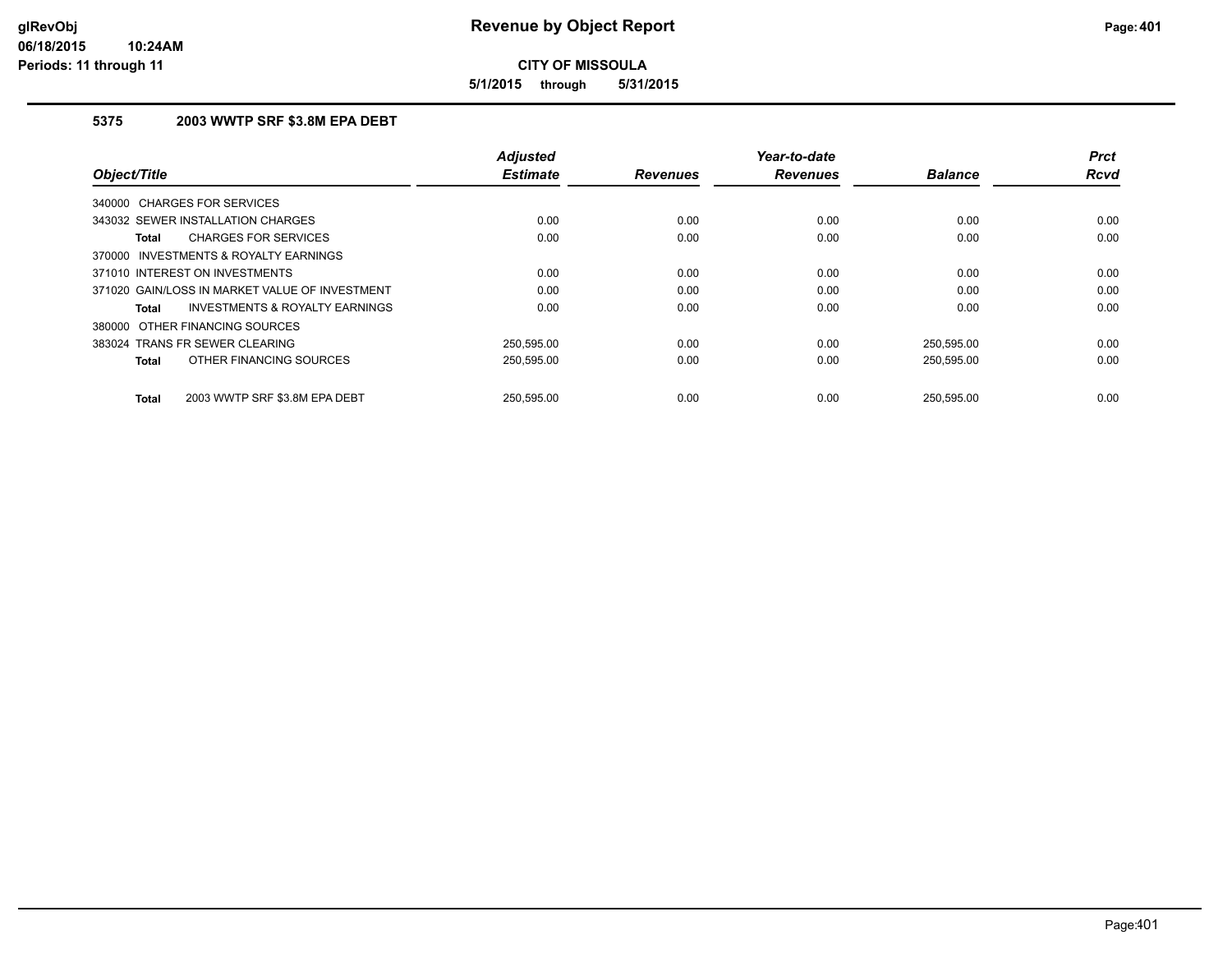**5/1/2015 through 5/31/2015**

## **5376 2003 WWTP SRF \$3.8M EPA RESERVE**

#### **5376 2003 WWTP SRF \$3.8M EPA RESERVE**

|                                                    | <b>Adjusted</b> |                 | Year-to-date    |                | <b>Prct</b> |
|----------------------------------------------------|-----------------|-----------------|-----------------|----------------|-------------|
| Object/Title                                       | <b>Estimate</b> | <b>Revenues</b> | <b>Revenues</b> | <b>Balance</b> | <b>Rcvd</b> |
| 360000 MISCELLANEOUS REVENUES                      |                 |                 |                 |                |             |
| 360000 MISCELLANEOUS REVENUES                      | 0.00            | 0.00            | 0.00            | 0.00           | 0.00        |
| 360010 MISCELLANEOUS                               | 0.00            | 0.00            | 0.00            | 0.00           | 0.00        |
| <b>MISCELLANEOUS REVENUES</b><br>Total             | 0.00            | 0.00            | 0.00            | 0.00           | 0.00        |
| 370000 INVESTMENTS & ROYALTY EARNINGS              |                 |                 |                 |                |             |
| 371010 INTEREST ON INVESTMENTS                     | 0.00            | 0.00            | 0.00            | 0.00           | 0.00        |
| 371020 GAIN/LOSS IN MARKET VALUE OF INVESTMENTS    | 0.00            | 0.00            | 0.00            | 0.00           | 0.00        |
| <b>INVESTMENTS &amp; ROYALTY EARNINGS</b><br>Total | 0.00            | 0.00            | 0.00            | 0.00           | 0.00        |
| 380000 OTHER FINANCING SOURCES                     |                 |                 |                 |                |             |
| 381002 SRF LOAN                                    | 0.00            | 0.00            | 0.00            | 0.00           | 0.00        |
| 383042 TRANSFERS FROM OTHER FUNDS                  | 0.00            | 0.00            | 0.00            | 0.00           | 0.00        |
| OTHER FINANCING SOURCES<br><b>Total</b>            | 0.00            | 0.00            | 0.00            | 0.00           | 0.00        |
| 2003 WWTP SRF \$3.8M EPA RESERVE<br><b>Total</b>   | 0.00            | 0.00            | 0.00            | 0.00           | 0.00        |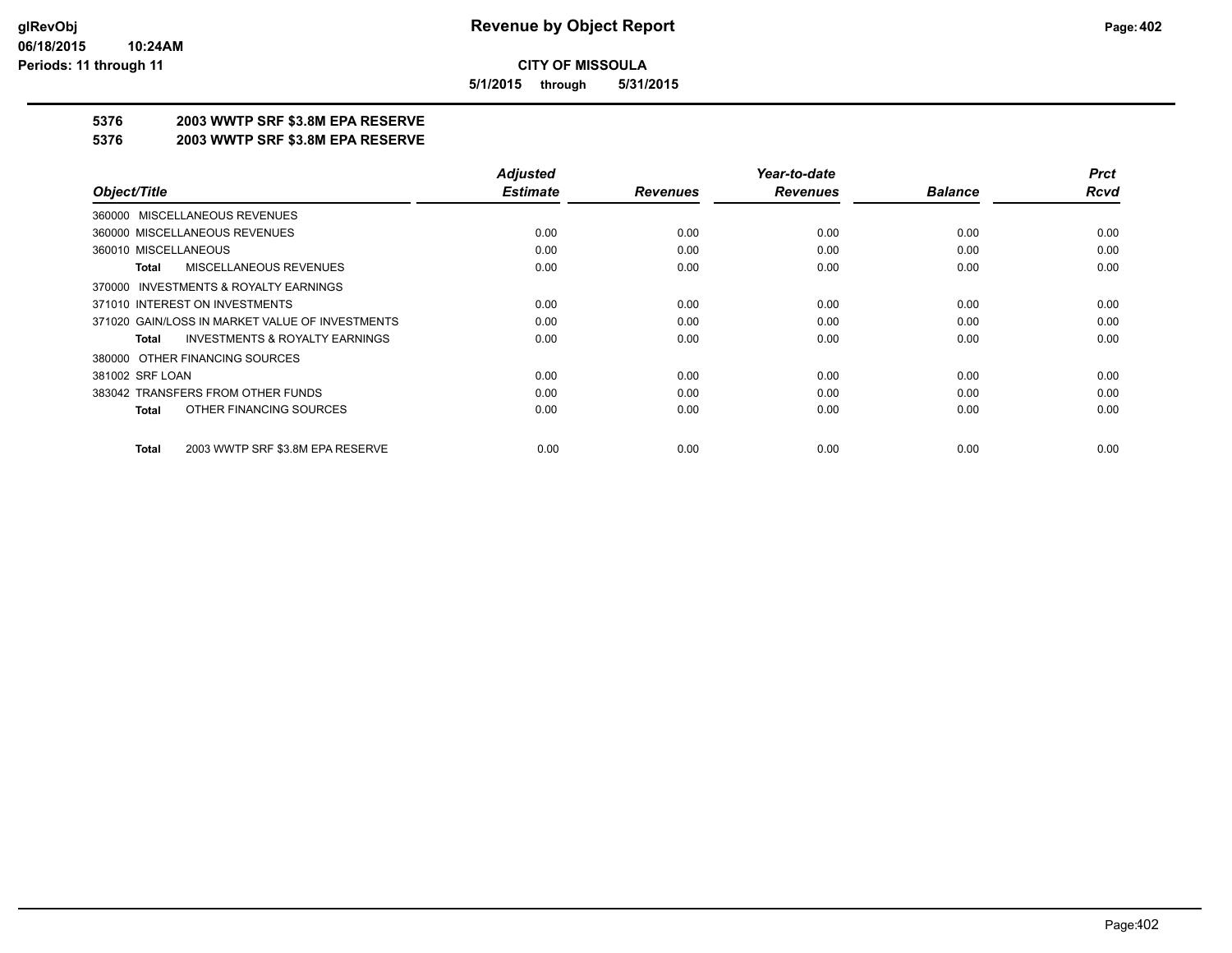**5/1/2015 through 5/31/2015**

### **5376 2003 WWTP SRF \$3.8M EPA RESERVE**

| Object/Title                                              | <b>Adjusted</b><br><b>Estimate</b> | <b>Revenues</b> | Year-to-date<br><b>Revenues</b> | <b>Balance</b> | <b>Prct</b><br><b>Rcvd</b> |
|-----------------------------------------------------------|------------------------------------|-----------------|---------------------------------|----------------|----------------------------|
| 360000 MISCELLANEOUS REVENUES                             |                                    |                 |                                 |                |                            |
|                                                           |                                    |                 |                                 |                |                            |
| 360000 MISCELLANEOUS REVENUES                             | 0.00                               | 0.00            | 0.00                            | 0.00           | 0.00                       |
| 360010 MISCELLANEOUS                                      | 0.00                               | 0.00            | 0.00                            | 0.00           | 0.00                       |
| <b>MISCELLANEOUS REVENUES</b><br><b>Total</b>             | 0.00                               | 0.00            | 0.00                            | 0.00           | 0.00                       |
| INVESTMENTS & ROYALTY EARNINGS<br>370000                  |                                    |                 |                                 |                |                            |
| 371010 INTEREST ON INVESTMENTS                            | 0.00                               | 0.00            | 0.00                            | 0.00           | 0.00                       |
| 371020 GAIN/LOSS IN MARKET VALUE OF INVESTMENT            | 0.00                               | 0.00            | 0.00                            | 0.00           | 0.00                       |
| <b>INVESTMENTS &amp; ROYALTY EARNINGS</b><br><b>Total</b> | 0.00                               | 0.00            | 0.00                            | 0.00           | 0.00                       |
| 380000 OTHER FINANCING SOURCES                            |                                    |                 |                                 |                |                            |
| 381002 SRF LOAN                                           | 0.00                               | 0.00            | 0.00                            | 0.00           | 0.00                       |
| 383042 TRANSFERS FROM OTHER FUNDS                         | 0.00                               | 0.00            | 0.00                            | 0.00           | 0.00                       |
| OTHER FINANCING SOURCES<br><b>Total</b>                   | 0.00                               | 0.00            | 0.00                            | 0.00           | 0.00                       |
|                                                           |                                    |                 |                                 |                |                            |
| 2003 WWTP SRF \$3.8M EPA RESERVE<br><b>Total</b>          | 0.00                               | 0.00            | 0.00                            | 0.00           | 0.00                       |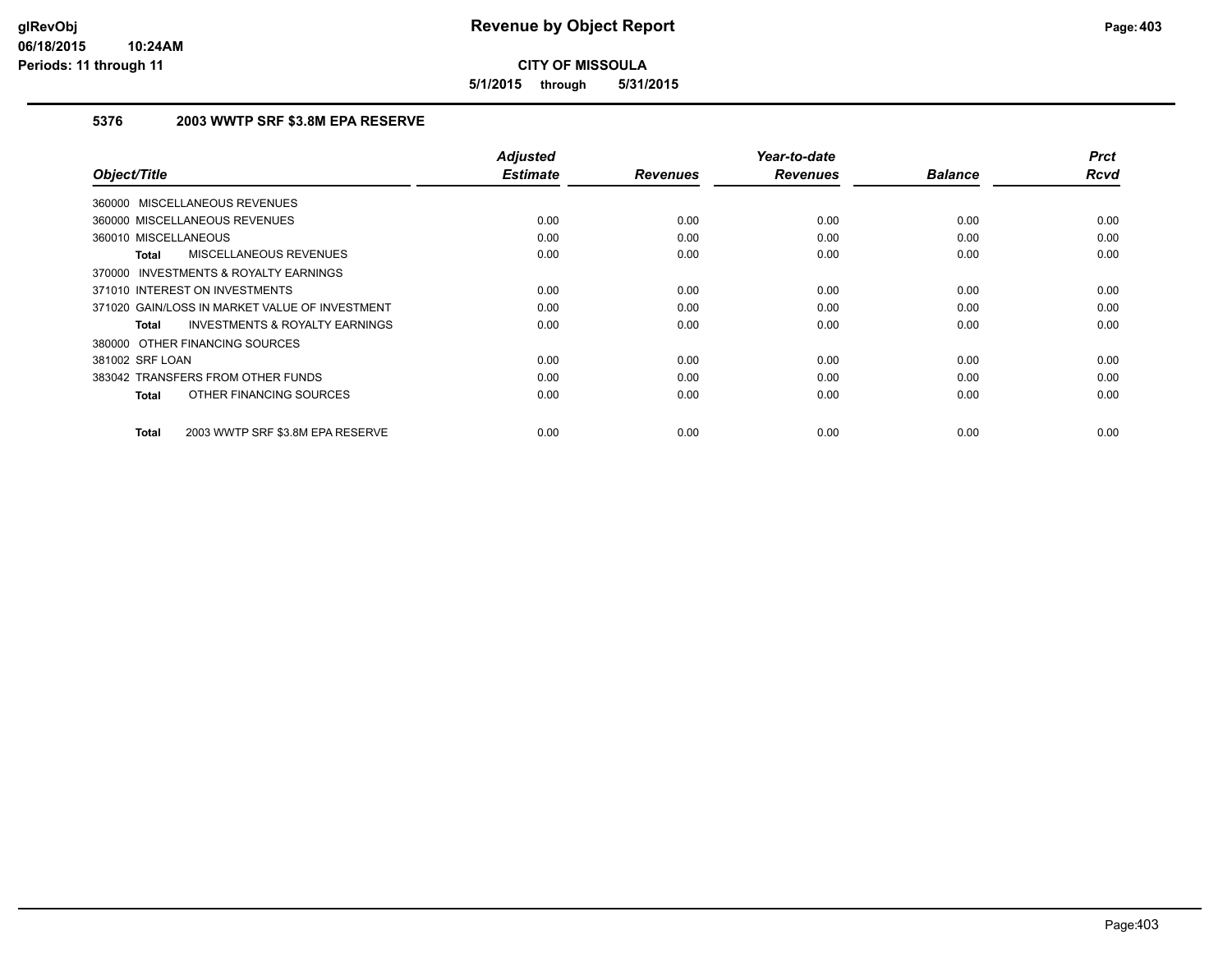**5/1/2015 through 5/31/2015**

# **5377 2004 WWTP \$3.023 LOAN DEBT SERVICE**

#### **5377 2004 WWTP \$3.023 LOAN DEBT SERVICE**

|                                                     | <b>Adjusted</b> |                 | Year-to-date    |                | <b>Prct</b> |
|-----------------------------------------------------|-----------------|-----------------|-----------------|----------------|-------------|
| Object/Title                                        | <b>Estimate</b> | <b>Revenues</b> | <b>Revenues</b> | <b>Balance</b> | Rcvd        |
| 340000 CHARGES FOR SERVICES                         |                 |                 |                 |                |             |
| 343032 SEWER INSTALLATION CHARGES                   | 0.00            | 0.00            | 0.00            | 0.00           | 0.00        |
| <b>CHARGES FOR SERVICES</b><br>Total                | 0.00            | 0.00            | 0.00            | 0.00           | 0.00        |
| 370000 INVESTMENTS & ROYALTY EARNINGS               |                 |                 |                 |                |             |
| 371010 INTEREST ON INVESTMENTS                      | 0.00            | 0.00            | 0.00            | 0.00           | 0.00        |
| 371020 GAIN/LOSS IN MARKET VALUE OF INVESTMENTS     | 0.00            | 0.00            | 0.00            | 0.00           | 0.00        |
| <b>INVESTMENTS &amp; ROYALTY EARNINGS</b><br>Total  | 0.00            | 0.00            | 0.00            | 0.00           | 0.00        |
| 380000 OTHER FINANCING SOURCES                      |                 |                 |                 |                |             |
| 383024 TRANS FR SEWER CLEARING                      | 0.00            | 0.00            | 0.00            | 0.00           | 0.00        |
| OTHER FINANCING SOURCES<br>Total                    | 0.00            | 0.00            | 0.00            | 0.00           | 0.00        |
| 2004 WWTP \$3.023 LOAN DEBT SERVICE<br><b>Total</b> | 0.00            | 0.00            | 0.00            | 0.00           | 0.00        |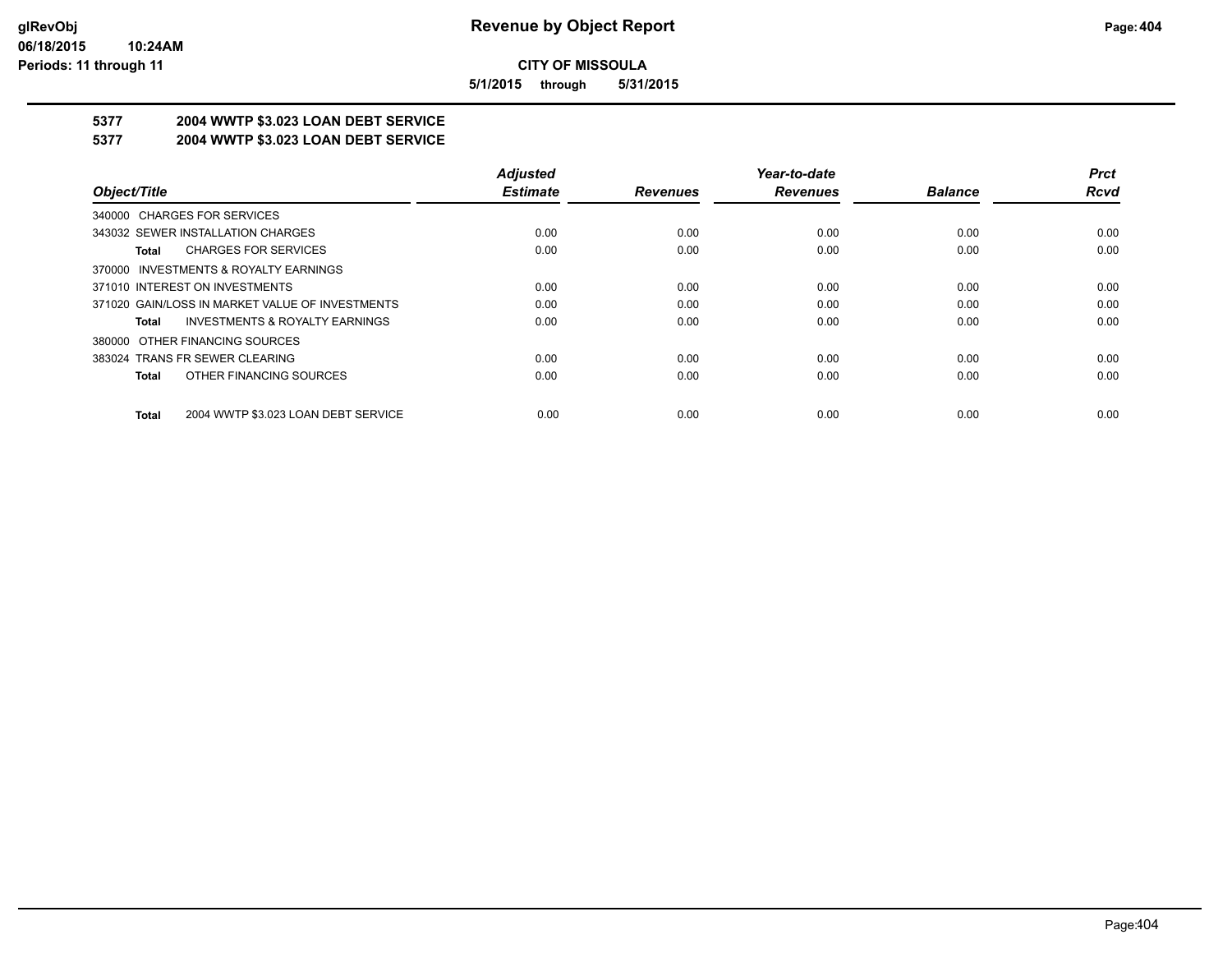**5/1/2015 through 5/31/2015**

### **5377 2004 WWTP \$3.023 LOAN DEBT SERVICE**

| Object/Title                                              | <b>Adiusted</b><br><b>Estimate</b> | <b>Revenues</b> | Year-to-date<br><b>Revenues</b> | <b>Balance</b> | <b>Prct</b><br><b>Rcvd</b> |
|-----------------------------------------------------------|------------------------------------|-----------------|---------------------------------|----------------|----------------------------|
| 340000 CHARGES FOR SERVICES                               |                                    |                 |                                 |                |                            |
| 343032 SEWER INSTALLATION CHARGES                         | 0.00                               | 0.00            | 0.00                            | 0.00           | 0.00                       |
| <b>CHARGES FOR SERVICES</b><br><b>Total</b>               | 0.00                               | 0.00            | 0.00                            | 0.00           | 0.00                       |
| 370000 INVESTMENTS & ROYALTY EARNINGS                     |                                    |                 |                                 |                |                            |
| 371010 INTEREST ON INVESTMENTS                            | 0.00                               | 0.00            | 0.00                            | 0.00           | 0.00                       |
| 371020 GAIN/LOSS IN MARKET VALUE OF INVESTMENT            | 0.00                               | 0.00            | 0.00                            | 0.00           | 0.00                       |
| <b>INVESTMENTS &amp; ROYALTY EARNINGS</b><br><b>Total</b> | 0.00                               | 0.00            | 0.00                            | 0.00           | 0.00                       |
| 380000 OTHER FINANCING SOURCES                            |                                    |                 |                                 |                |                            |
| 383024 TRANS FR SEWER CLEARING                            | 0.00                               | 0.00            | 0.00                            | 0.00           | 0.00                       |
| OTHER FINANCING SOURCES<br><b>Total</b>                   | 0.00                               | 0.00            | 0.00                            | 0.00           | 0.00                       |
| 2004 WWTP \$3.023 LOAN DEBT SERVICE<br><b>Total</b>       | 0.00                               | 0.00            | 0.00                            | 0.00           | 0.00                       |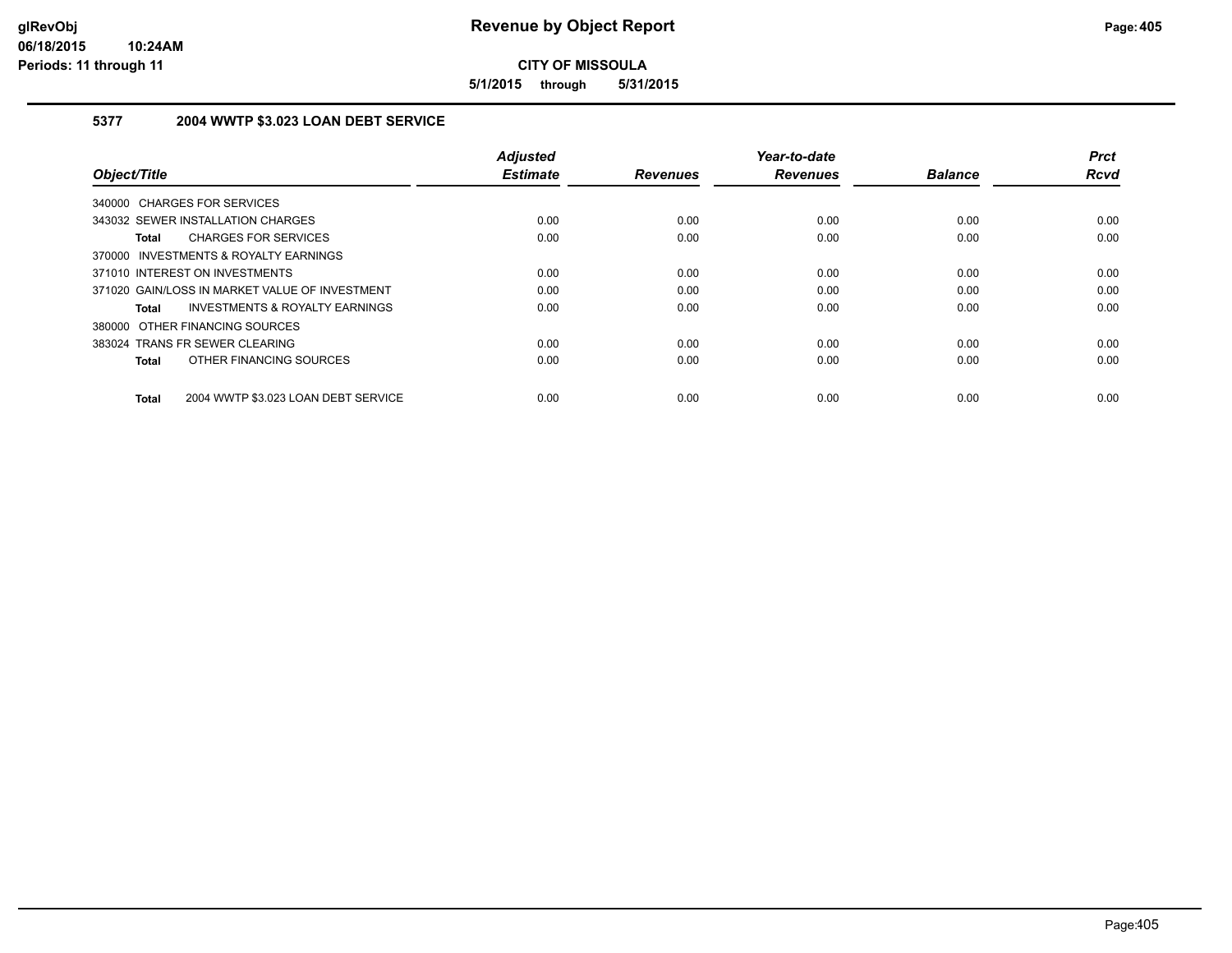**5/1/2015 through 5/31/2015**

## **5378 2004 WWTP \$3.023 LOAN RESERVE**

#### **5378 2004 WWTP \$3.023 LOAN RESERVE**

|                                                    | <b>Adjusted</b> |                 | Year-to-date    |                | <b>Prct</b> |
|----------------------------------------------------|-----------------|-----------------|-----------------|----------------|-------------|
| Object/Title                                       | <b>Estimate</b> | <b>Revenues</b> | <b>Revenues</b> | <b>Balance</b> | <b>Rcvd</b> |
| 360000 MISCELLANEOUS REVENUES                      |                 |                 |                 |                |             |
| 360000 MISCELLANEOUS REVENUES                      | 0.00            | 0.00            | 0.00            | 0.00           | 0.00        |
| MISCELLANEOUS REVENUES<br>Total                    | 0.00            | 0.00            | 0.00            | 0.00           | 0.00        |
| 370000 INVESTMENTS & ROYALTY EARNINGS              |                 |                 |                 |                |             |
| 371010 INTEREST ON INVESTMENTS                     | 0.00            | 0.00            | 0.00            | 0.00           | 0.00        |
| 371020 GAIN/LOSS IN MARKET VALUE OF INVESTMENTS    | 0.00            | 0.00            | 0.00            | 0.00           | 0.00        |
| <b>INVESTMENTS &amp; ROYALTY EARNINGS</b><br>Total | 0.00            | 0.00            | 0.00            | 0.00           | 0.00        |
| 380000 OTHER FINANCING SOURCES                     |                 |                 |                 |                |             |
| 381002 SRF LOAN                                    | 0.00            | 0.00            | 0.00            | 0.00           | 0.00        |
| 383024 TRANS FR SEWER CLEARING                     | 242,473.00      | 0.00            | 0.00            | 242,473.00     | 0.00        |
| 383042 TRANSFERS FROM OTHER FUNDS                  | 0.00            | 0.00            | 0.00            | 0.00           | 0.00        |
| OTHER FINANCING SOURCES<br>Total                   | 242,473.00      | 0.00            | 0.00            | 242,473.00     | 0.00        |
| 2004 WWTP \$3.023 LOAN RESERVE<br>Total            | 242,473.00      | 0.00            | 0.00            | 242.473.00     | 0.00        |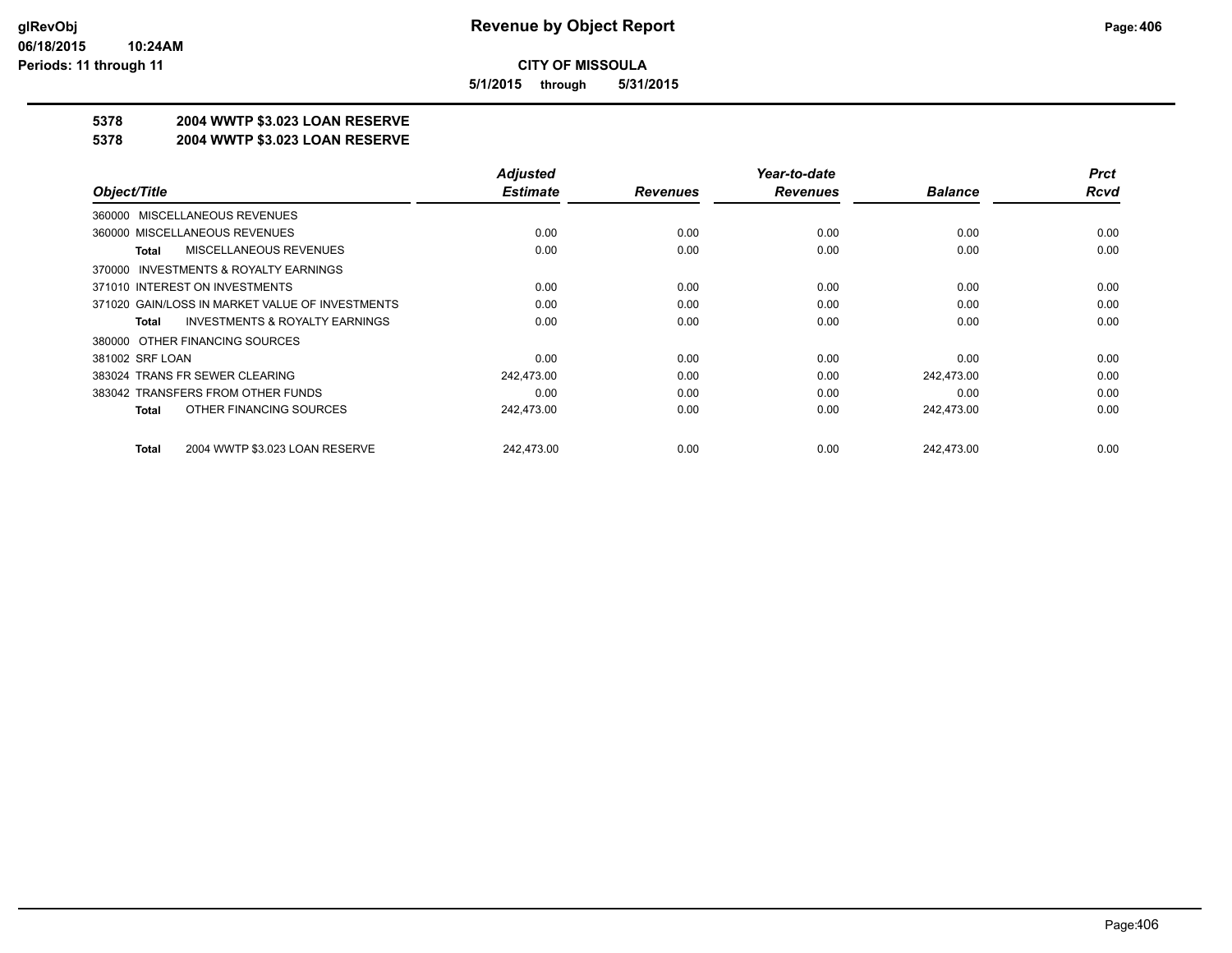**5/1/2015 through 5/31/2015**

## **5378 2004 WWTP \$3.023 LOAN RESERVE**

| Object/Title                                       | <b>Adjusted</b><br><b>Estimate</b> | <b>Revenues</b> | Year-to-date<br><b>Revenues</b> | <b>Balance</b> | <b>Prct</b><br><b>Rcvd</b> |
|----------------------------------------------------|------------------------------------|-----------------|---------------------------------|----------------|----------------------------|
|                                                    |                                    |                 |                                 |                |                            |
| <b>MISCELLANEOUS REVENUES</b><br>360000            |                                    |                 |                                 |                |                            |
| 360000 MISCELLANEOUS REVENUES                      | 0.00                               | 0.00            | 0.00                            | 0.00           | 0.00                       |
| MISCELLANEOUS REVENUES<br><b>Total</b>             | 0.00                               | 0.00            | 0.00                            | 0.00           | 0.00                       |
| INVESTMENTS & ROYALTY EARNINGS<br>370000           |                                    |                 |                                 |                |                            |
| 371010 INTEREST ON INVESTMENTS                     | 0.00                               | 0.00            | 0.00                            | 0.00           | 0.00                       |
| 371020 GAIN/LOSS IN MARKET VALUE OF INVESTMENT     | 0.00                               | 0.00            | 0.00                            | 0.00           | 0.00                       |
| <b>INVESTMENTS &amp; ROYALTY EARNINGS</b><br>Total | 0.00                               | 0.00            | 0.00                            | 0.00           | 0.00                       |
| 380000 OTHER FINANCING SOURCES                     |                                    |                 |                                 |                |                            |
| 381002 SRF LOAN                                    | 0.00                               | 0.00            | 0.00                            | 0.00           | 0.00                       |
| 383024 TRANS FR SEWER CLEARING                     | 242,473.00                         | 0.00            | 0.00                            | 242,473.00     | 0.00                       |
| 383042 TRANSFERS FROM OTHER FUNDS                  | 0.00                               | 0.00            | 0.00                            | 0.00           | 0.00                       |
| OTHER FINANCING SOURCES<br><b>Total</b>            | 242,473.00                         | 0.00            | 0.00                            | 242,473.00     | 0.00                       |
| 2004 WWTP \$3.023 LOAN RESERVE<br><b>Total</b>     | 242.473.00                         | 0.00            | 0.00                            | 242.473.00     | 0.00                       |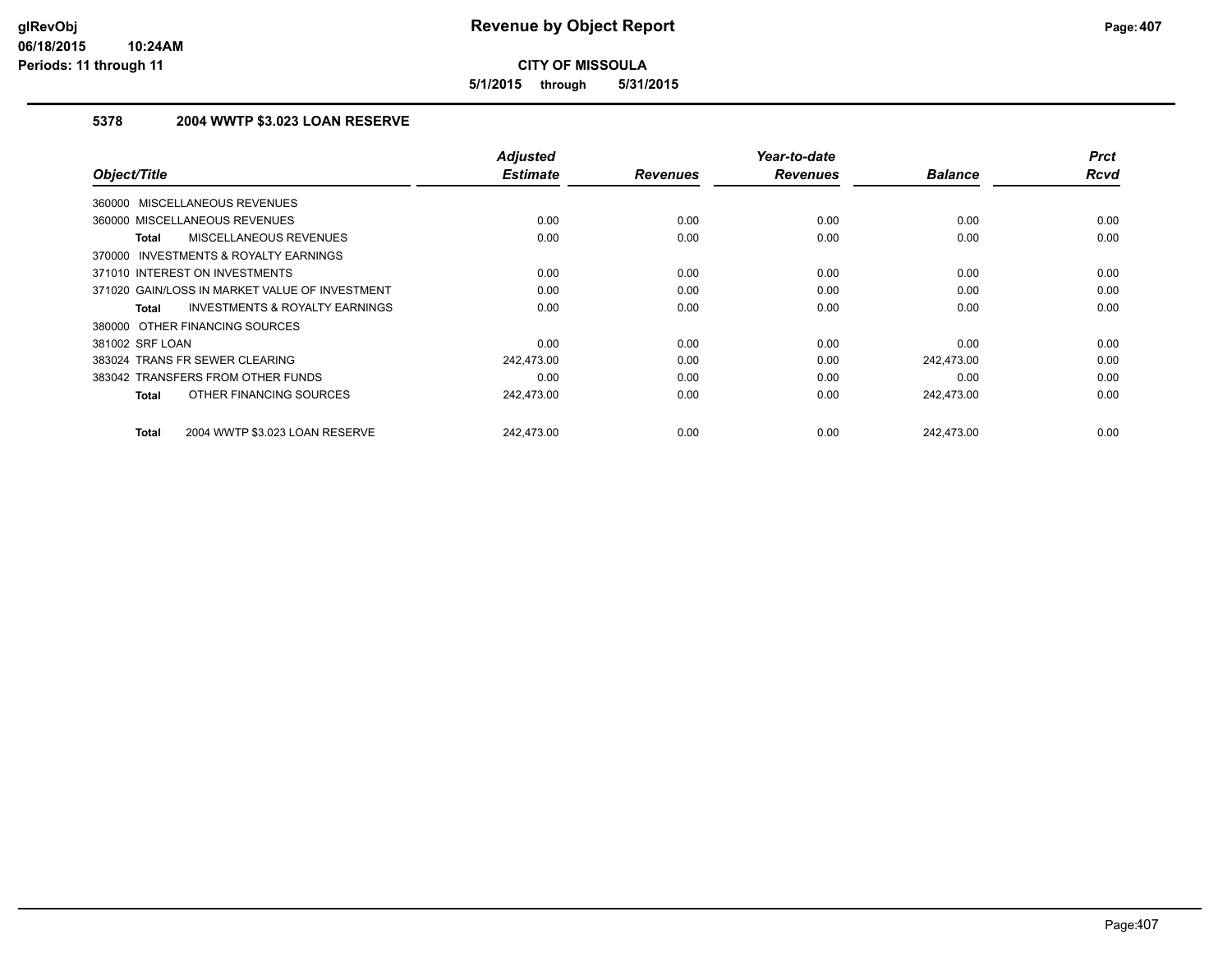**5/1/2015 through 5/31/2015**

## **5379 2005 BRICH/BRDY/LIN/GIL SRF DEBT**

**5379 2005 BRICH/BRDY/LIN/GIL SRF DEBT**

|                                                  | <b>Adjusted</b> |                 | Year-to-date    |                | <b>Prct</b> |
|--------------------------------------------------|-----------------|-----------------|-----------------|----------------|-------------|
| Object/Title                                     | <b>Estimate</b> | <b>Revenues</b> | <b>Revenues</b> | <b>Balance</b> | <b>Rcvd</b> |
| 370000 INVESTMENTS & ROYALTY EARNINGS            |                 |                 |                 |                |             |
| 371010 INTEREST ON INVESTMENTS                   | 0.00            | 0.00            | 0.00            | 0.00           | 0.00        |
| 371020 GAIN/LOSS IN MARKET VALUE OF INVESTMENTS  | 0.00            | 0.00            | 0.00            | 0.00           | 0.00        |
| INVESTMENTS & ROYALTY EARNINGS<br><b>Total</b>   | 0.00            | 0.00            | 0.00            | 0.00           | 0.00        |
| 380000 OTHER FINANCING SOURCES                   |                 |                 |                 |                |             |
| 383024 TRANS FR SEWER CLEARING                   | 109.389.00      | 0.00            | 0.00            | 109.389.00     | 0.00        |
| OTHER FINANCING SOURCES<br><b>Total</b>          | 109.389.00      | 0.00            | 0.00            | 109.389.00     | 0.00        |
|                                                  |                 |                 |                 |                |             |
| <b>Total</b><br>2005 BRICH/BRDY/LIN/GIL SRF DEBT | 109.389.00      | 0.00            | 0.00            | 109.389.00     | 0.00        |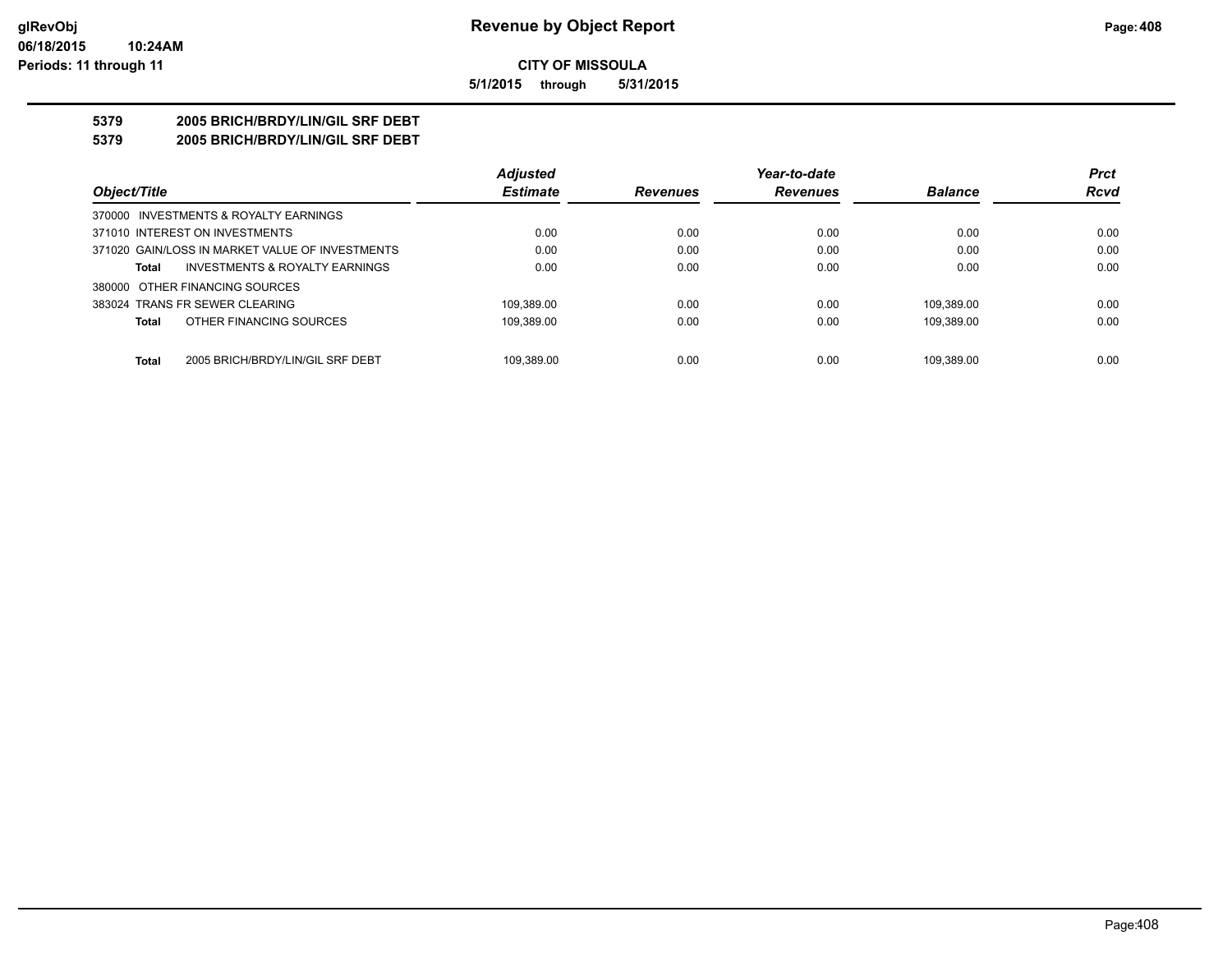**5/1/2015 through 5/31/2015**

### **5379 2005 BRICH/BRDY/LIN/GIL SRF DEBT**

|                                                  | <b>Adjusted</b> |                 | Year-to-date    |                | <b>Prct</b> |
|--------------------------------------------------|-----------------|-----------------|-----------------|----------------|-------------|
| Object/Title                                     | <b>Estimate</b> | <b>Revenues</b> | <b>Revenues</b> | <b>Balance</b> | <b>Rcvd</b> |
| 370000 INVESTMENTS & ROYALTY EARNINGS            |                 |                 |                 |                |             |
| 371010 INTEREST ON INVESTMENTS                   | 0.00            | 0.00            | 0.00            | 0.00           | 0.00        |
| 371020 GAIN/LOSS IN MARKET VALUE OF INVESTMENT   | 0.00            | 0.00            | 0.00            | 0.00           | 0.00        |
| INVESTMENTS & ROYALTY EARNINGS<br>Total          | 0.00            | 0.00            | 0.00            | 0.00           | 0.00        |
| 380000 OTHER FINANCING SOURCES                   |                 |                 |                 |                |             |
| 383024 TRANS FR SEWER CLEARING                   | 109.389.00      | 0.00            | 0.00            | 109.389.00     | 0.00        |
| OTHER FINANCING SOURCES<br>Total                 | 109.389.00      | 0.00            | 0.00            | 109.389.00     | 0.00        |
|                                                  |                 |                 |                 |                |             |
| <b>Total</b><br>2005 BRICH/BRDY/LIN/GIL SRF DEBT | 109.389.00      | 0.00            | 0.00            | 109.389.00     | 0.00        |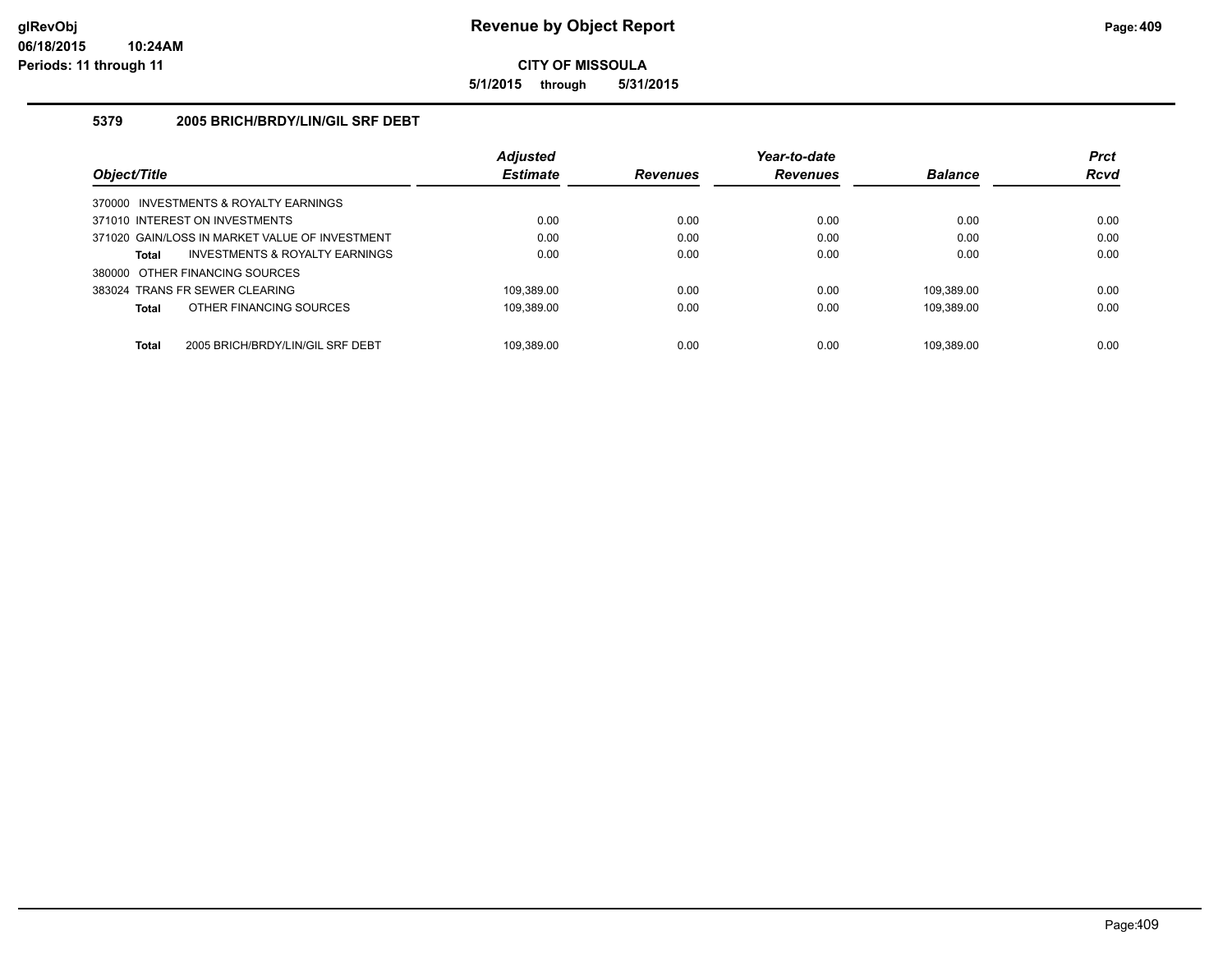**5/1/2015 through 5/31/2015**

#### **5380 BRDWY/BIRCH/GILBERT/LINCOLNWOOD 5380 BRDWY/BIRCH/GILBERT/LINCOLNWOOD**

|                                                    | <b>Adjusted</b> |                 | Year-to-date    |                | <b>Prct</b> |
|----------------------------------------------------|-----------------|-----------------|-----------------|----------------|-------------|
| Object/Title                                       | <b>Estimate</b> | <b>Revenues</b> | <b>Revenues</b> | <b>Balance</b> | <b>Rcvd</b> |
| 370000 INVESTMENTS & ROYALTY EARNINGS              |                 |                 |                 |                |             |
| 371010 INTEREST ON INVESTMENTS                     | 0.00            | 0.00            | 0.00            | 0.00           | 0.00        |
| 371020 GAIN/LOSS IN MARKET VALUE OF INVESTMENTS    | 0.00            | 0.00            | 0.00            | 0.00           | 0.00        |
| <b>INVESTMENTS &amp; ROYALTY EARNINGS</b><br>Total | 0.00            | 0.00            | 0.00            | 0.00           | 0.00        |
| 380000 OTHER FINANCING SOURCES                     |                 |                 |                 |                |             |
| 381002 SRF LOAN                                    | 0.00            | 0.00            | 0.00            | 0.00           | 0.00        |
| 383042 TRANSFERS FROM OTHER FUNDS                  | 0.00            | 0.00            | 0.00            | 0.00           | 0.00        |
| OTHER FINANCING SOURCES<br>Total                   | 0.00            | 0.00            | 0.00            | 0.00           | 0.00        |
|                                                    |                 |                 |                 |                |             |
| BRDWY/BIRCH/GILBERT/LINCOLNWOOD<br>Total           | 0.00            | 0.00            | 0.00            | 0.00           | 0.00        |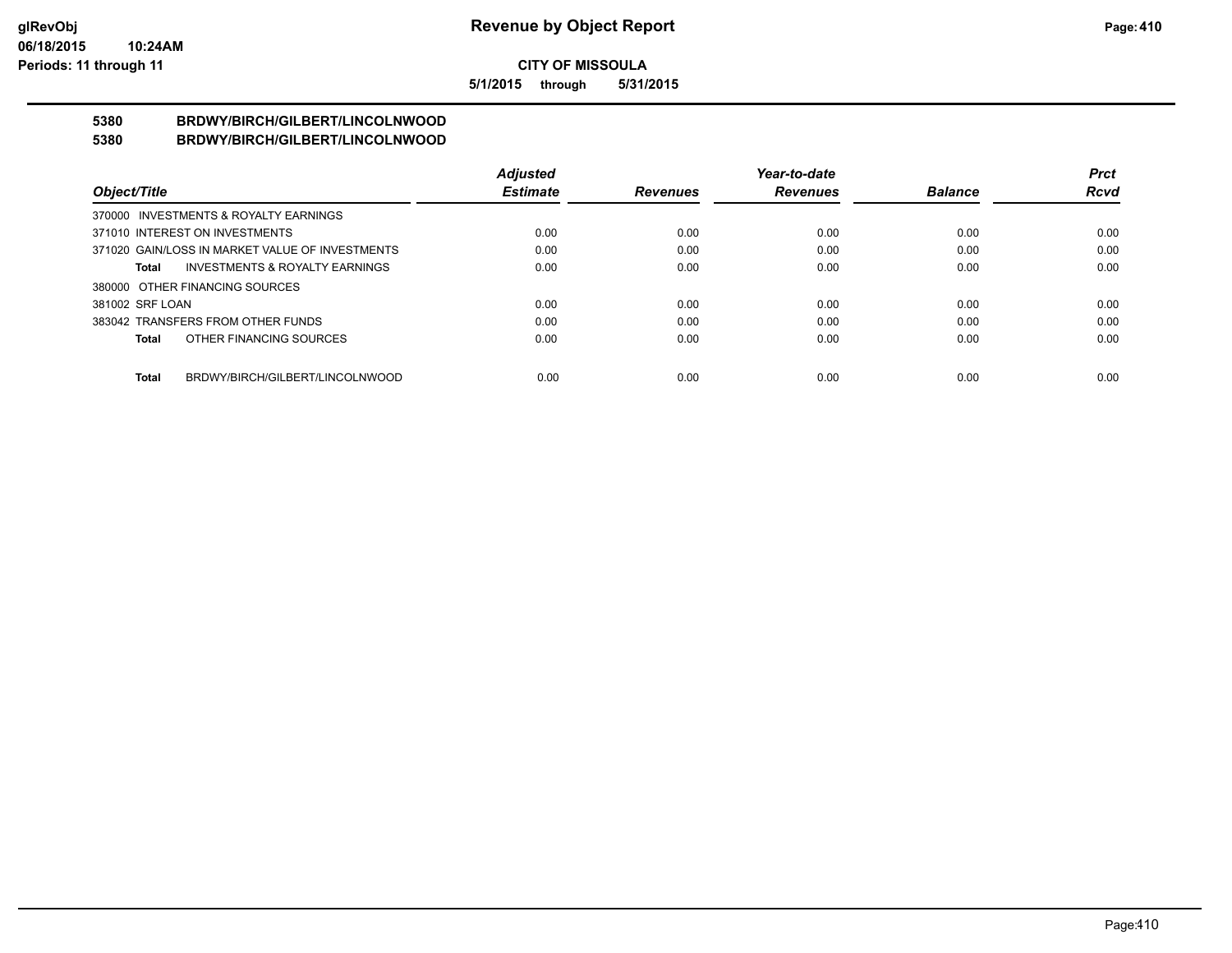**5/1/2015 through 5/31/2015**

#### **5380 BRDWY/BIRCH/GILBERT/LINCOLNWOOD**

|                                                 | <b>Adiusted</b> |                 | Year-to-date    |                | <b>Prct</b> |
|-------------------------------------------------|-----------------|-----------------|-----------------|----------------|-------------|
| Object/Title                                    | <b>Estimate</b> | <b>Revenues</b> | <b>Revenues</b> | <b>Balance</b> | <b>Rcvd</b> |
| 370000 INVESTMENTS & ROYALTY EARNINGS           |                 |                 |                 |                |             |
| 371010 INTEREST ON INVESTMENTS                  | 0.00            | 0.00            | 0.00            | 0.00           | 0.00        |
| 371020 GAIN/LOSS IN MARKET VALUE OF INVESTMENT  | 0.00            | 0.00            | 0.00            | 0.00           | 0.00        |
| INVESTMENTS & ROYALTY EARNINGS<br><b>Total</b>  | 0.00            | 0.00            | 0.00            | 0.00           | 0.00        |
| 380000 OTHER FINANCING SOURCES                  |                 |                 |                 |                |             |
| 381002 SRF LOAN                                 | 0.00            | 0.00            | 0.00            | 0.00           | 0.00        |
| 383042 TRANSFERS FROM OTHER FUNDS               | 0.00            | 0.00            | 0.00            | 0.00           | 0.00        |
| OTHER FINANCING SOURCES<br><b>Total</b>         | 0.00            | 0.00            | 0.00            | 0.00           | 0.00        |
|                                                 |                 |                 |                 |                |             |
| BRDWY/BIRCH/GILBERT/LINCOLNWOOD<br><b>Total</b> | 0.00            | 0.00            | 0.00            | 0.00           | 0.00        |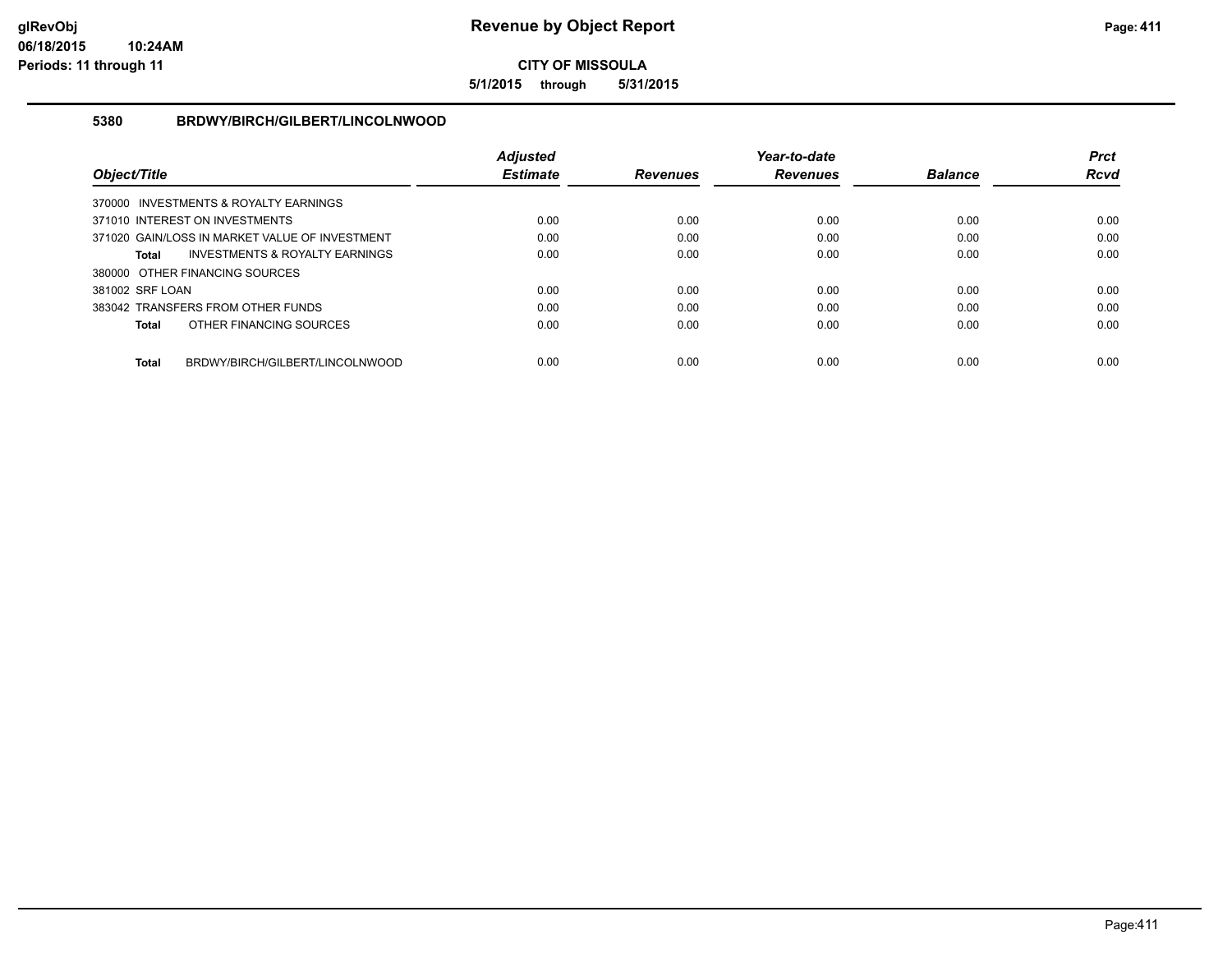**5/1/2015 through 5/31/2015**

## **5381 LINCOLNWOOD PH2 DEBT SERVICE**

#### **5381 LINCOLNWOOD PH2 DEBT SERVICE**

|                                                 | <b>Adjusted</b> |                 | Year-to-date    |                | <b>Prct</b> |
|-------------------------------------------------|-----------------|-----------------|-----------------|----------------|-------------|
| Object/Title                                    | <b>Estimate</b> | <b>Revenues</b> | <b>Revenues</b> | <b>Balance</b> | <b>Rcvd</b> |
| 370000 INVESTMENTS & ROYALTY EARNINGS           |                 |                 |                 |                |             |
| 371010 INTEREST ON INVESTMENTS                  | 0.00            | 0.00            | 0.00            | 0.00           | 0.00        |
| 371020 GAIN/LOSS IN MARKET VALUE OF INVESTMENTS | 0.00            | 0.00            | 0.00            | 0.00           | 0.00        |
| INVESTMENTS & ROYALTY EARNINGS<br>Total         | 0.00            | 0.00            | 0.00            | 0.00           | 0.00        |
| 380000 OTHER FINANCING SOURCES                  |                 |                 |                 |                |             |
| 383024 TRANS FR SEWER CLEARING                  | 0.00            | 0.00            | 0.00            | 0.00           | 0.00        |
| OTHER FINANCING SOURCES<br>Total                | 0.00            | 0.00            | 0.00            | 0.00           | 0.00        |
|                                                 |                 |                 |                 |                |             |
| Total<br>LINCOLNWOOD PH2 DEBT SERVICE           | 0.00            | 0.00            | 0.00            | 0.00           | 0.00        |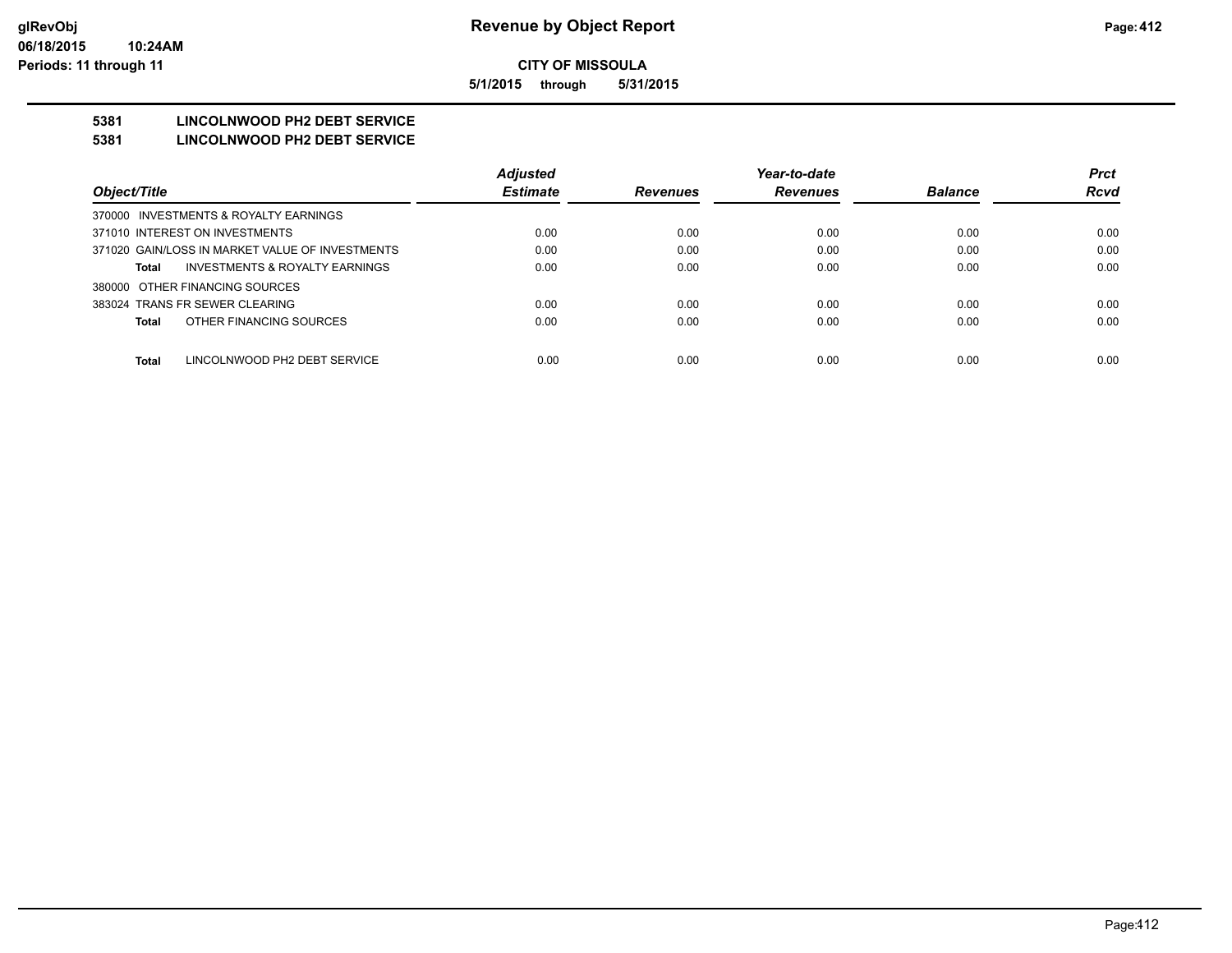**5/1/2015 through 5/31/2015**

## **5381 LINCOLNWOOD PH2 DEBT SERVICE**

|                                                | <b>Adjusted</b> |                 | Year-to-date    |                | <b>Prct</b> |
|------------------------------------------------|-----------------|-----------------|-----------------|----------------|-------------|
| Object/Title                                   | <b>Estimate</b> | <b>Revenues</b> | <b>Revenues</b> | <b>Balance</b> | <b>Rcvd</b> |
| 370000 INVESTMENTS & ROYALTY EARNINGS          |                 |                 |                 |                |             |
| 371010 INTEREST ON INVESTMENTS                 | 0.00            | 0.00            | 0.00            | 0.00           | 0.00        |
| 371020 GAIN/LOSS IN MARKET VALUE OF INVESTMENT | 0.00            | 0.00            | 0.00            | 0.00           | 0.00        |
| INVESTMENTS & ROYALTY EARNINGS<br>Total        | 0.00            | 0.00            | 0.00            | 0.00           | 0.00        |
| 380000 OTHER FINANCING SOURCES                 |                 |                 |                 |                |             |
| 383024 TRANS FR SEWER CLEARING                 | 0.00            | 0.00            | 0.00            | 0.00           | 0.00        |
| OTHER FINANCING SOURCES<br>Total               | 0.00            | 0.00            | 0.00            | 0.00           | 0.00        |
|                                                |                 |                 |                 |                |             |
| Total<br>LINCOLNWOOD PH2 DEBT SERVICE          | 0.00            | 0.00            | 0.00            | 0.00           | 0.00        |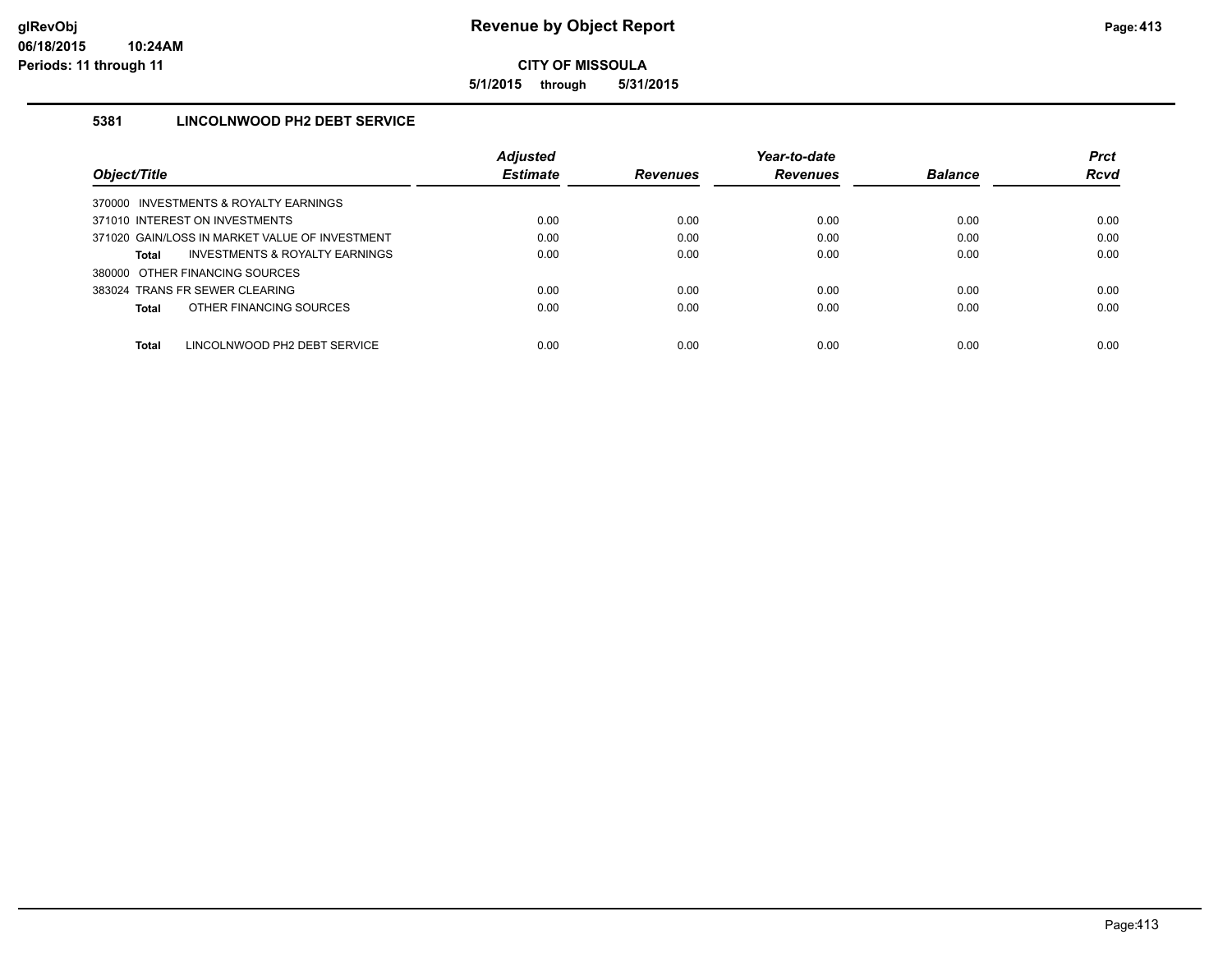**5/1/2015 through 5/31/2015**

## **5382 LINCOLNWOOD PH2 RESERVE FUND**

#### **5382 LINCOLNWOOD PH2 RESERVE FUND**

|                                                    | <b>Adjusted</b> |                 | Year-to-date    |                | <b>Prct</b> |
|----------------------------------------------------|-----------------|-----------------|-----------------|----------------|-------------|
| Object/Title                                       | <b>Estimate</b> | <b>Revenues</b> | <b>Revenues</b> | <b>Balance</b> | <b>Rcvd</b> |
| 370000 INVESTMENTS & ROYALTY EARNINGS              |                 |                 |                 |                |             |
| 371010 INTEREST ON INVESTMENTS                     | 0.00            | 0.00            | 0.00            | 0.00           | 0.00        |
| 371020 GAIN/LOSS IN MARKET VALUE OF INVESTMENTS    | 0.00            | 0.00            | 0.00            | 0.00           | 0.00        |
| <b>INVESTMENTS &amp; ROYALTY EARNINGS</b><br>Total | 0.00            | 0.00            | 0.00            | 0.00           | 0.00        |
| 380000 OTHER FINANCING SOURCES                     |                 |                 |                 |                |             |
| 381002 SRF LOAN                                    | 0.00            | 0.00            | 0.00            | 0.00           | 0.00        |
| 381030 SID BONDS PROCEEDS                          | 0.00            | 0.00            | 0.00            | 0.00           | 0.00        |
| 383024 TRANS FR SEWER CLEARING                     | 0.00            | 0.00            | 0.00            | 0.00           | 0.00        |
| 383042 TRANSFERS FROM OTHER FUNDS                  | 0.00            | 0.00            | 0.00            | 0.00           | 0.00        |
| OTHER FINANCING SOURCES<br>Total                   | 0.00            | 0.00            | 0.00            | 0.00           | 0.00        |
| LINCOLNWOOD PH2 RESERVE FUND<br><b>Total</b>       | 0.00            | 0.00            | 0.00            | 0.00           | 0.00        |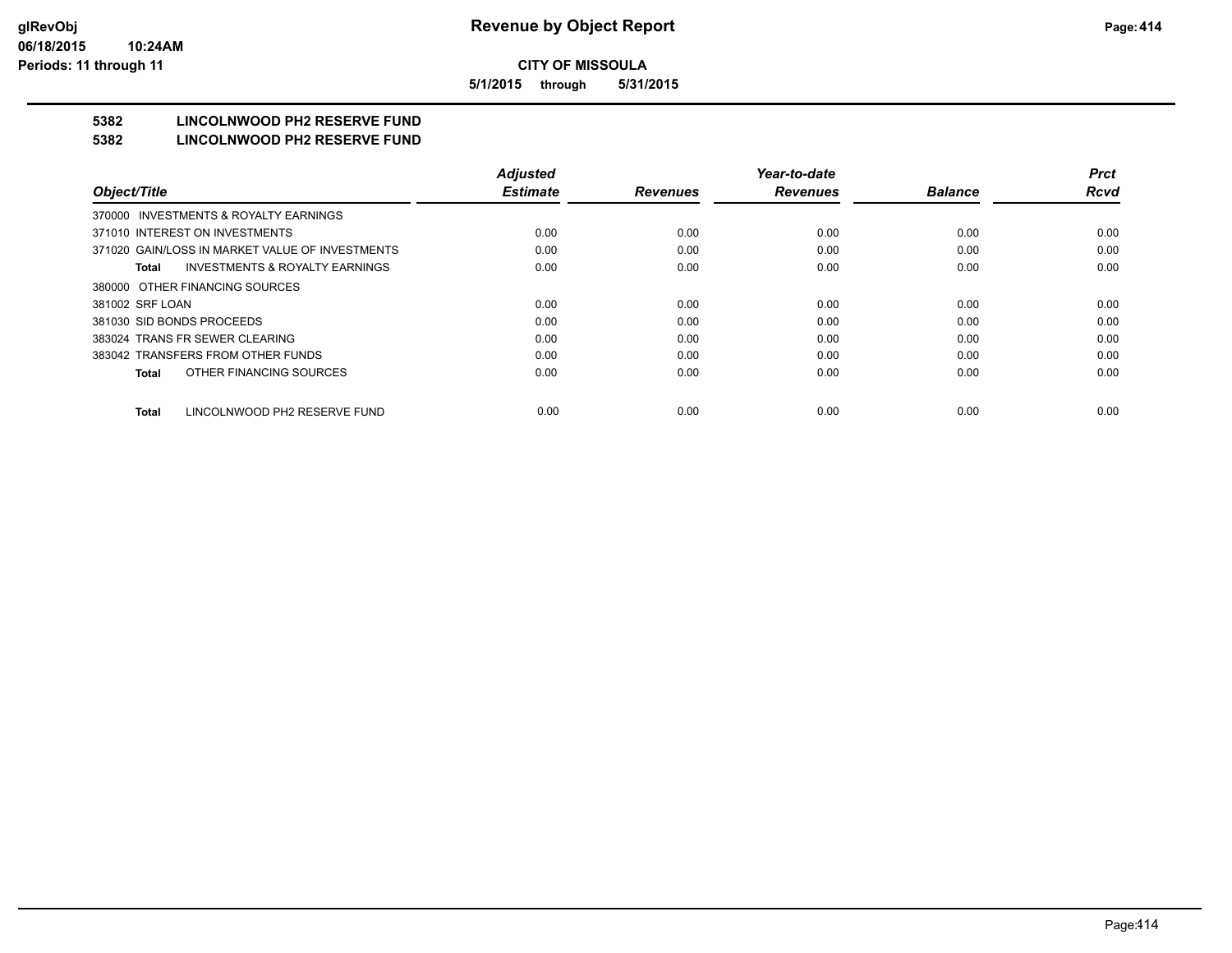**5/1/2015 through 5/31/2015**

## **5382 LINCOLNWOOD PH2 RESERVE FUND**

|                                                           | <b>Adjusted</b> |                 | Year-to-date    |                | <b>Prct</b> |
|-----------------------------------------------------------|-----------------|-----------------|-----------------|----------------|-------------|
| Object/Title                                              | <b>Estimate</b> | <b>Revenues</b> | <b>Revenues</b> | <b>Balance</b> | Rcvd        |
| 370000 INVESTMENTS & ROYALTY EARNINGS                     |                 |                 |                 |                |             |
| 371010 INTEREST ON INVESTMENTS                            | 0.00            | 0.00            | 0.00            | 0.00           | 0.00        |
| 371020 GAIN/LOSS IN MARKET VALUE OF INVESTMENT            | 0.00            | 0.00            | 0.00            | 0.00           | 0.00        |
| <b>INVESTMENTS &amp; ROYALTY EARNINGS</b><br><b>Total</b> | 0.00            | 0.00            | 0.00            | 0.00           | 0.00        |
| 380000 OTHER FINANCING SOURCES                            |                 |                 |                 |                |             |
| 381002 SRF LOAN                                           | 0.00            | 0.00            | 0.00            | 0.00           | 0.00        |
| 381030 SID BONDS PROCEEDS                                 | 0.00            | 0.00            | 0.00            | 0.00           | 0.00        |
| 383024 TRANS FR SEWER CLEARING                            | 0.00            | 0.00            | 0.00            | 0.00           | 0.00        |
| 383042 TRANSFERS FROM OTHER FUNDS                         | 0.00            | 0.00            | 0.00            | 0.00           | 0.00        |
| OTHER FINANCING SOURCES<br><b>Total</b>                   | 0.00            | 0.00            | 0.00            | 0.00           | 0.00        |
| LINCOLNWOOD PH2 RESERVE FUND<br><b>Total</b>              | 0.00            | 0.00            | 0.00            | 0.00           | 0.00        |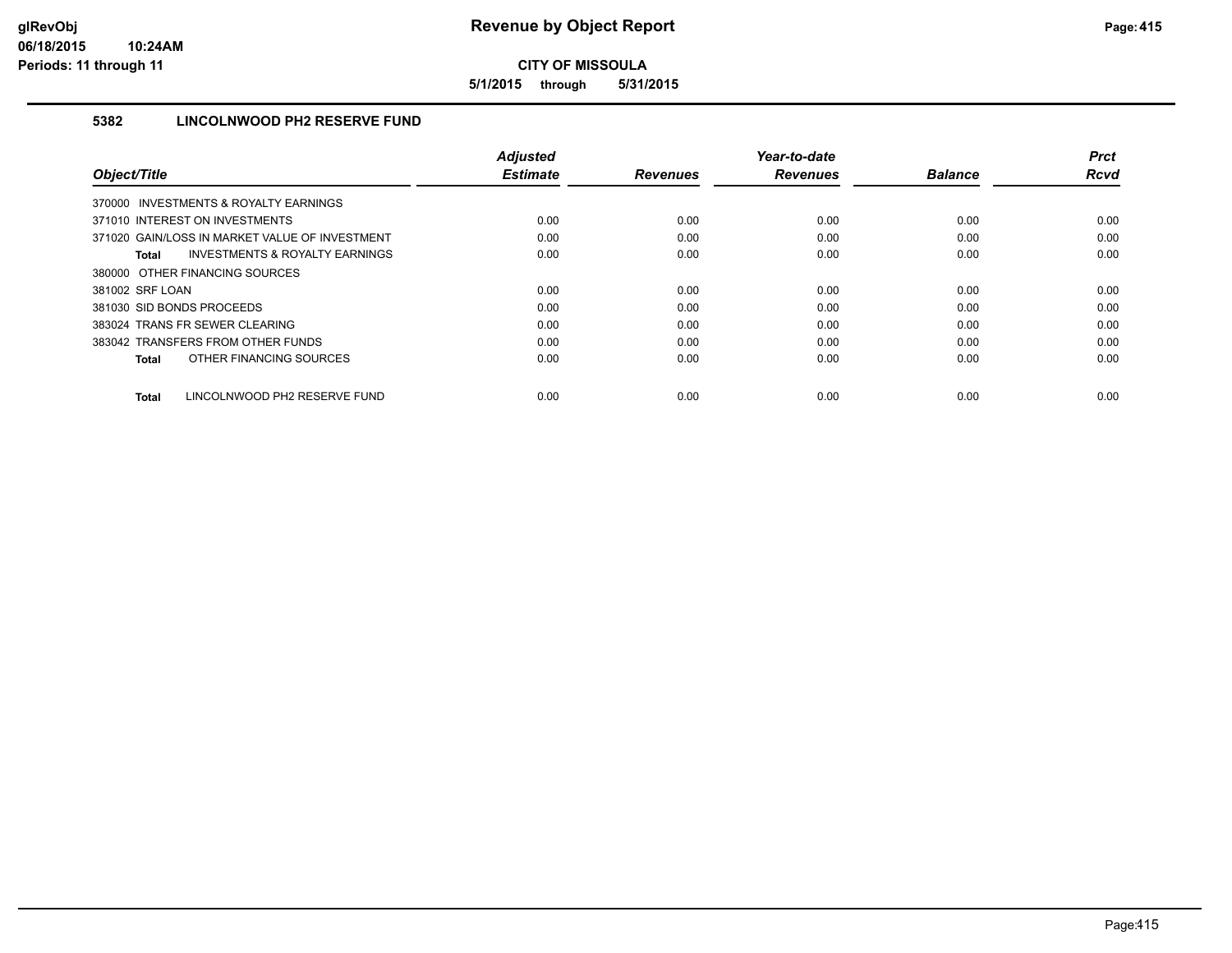**5/1/2015 through 5/31/2015**

## **5383 FY09 RATTLESNAKE SEWER DEBT SVS**

**5383 FY09 RATTLESNAKE SEWER DEBT SVS**

|                                                           | <b>Adjusted</b> |                 | Year-to-date    |                | <b>Prct</b> |
|-----------------------------------------------------------|-----------------|-----------------|-----------------|----------------|-------------|
| Object/Title                                              | <b>Estimate</b> | <b>Revenues</b> | <b>Revenues</b> | <b>Balance</b> | <b>Rcvd</b> |
| 340000 CHARGES FOR SERVICES                               |                 |                 |                 |                |             |
| 343032 SEWER INSTALLATION CHARGES                         | 0.00            | 0.00            | 0.00            | 0.00           | 0.00        |
| <b>CHARGES FOR SERVICES</b><br><b>Total</b>               | 0.00            | 0.00            | 0.00            | 0.00           | 0.00        |
| INVESTMENTS & ROYALTY EARNINGS<br>370000                  |                 |                 |                 |                |             |
| 371010 INTEREST ON INVESTMENTS                            | 0.00            | 0.00            | 0.00            | 0.00           | 0.00        |
| 371020 GAIN/LOSS IN MARKET VALUE OF INVESTMENTS           | 0.00            | 0.00            | 0.00            | 0.00           | 0.00        |
| <b>INVESTMENTS &amp; ROYALTY EARNINGS</b><br><b>Total</b> | 0.00            | 0.00            | 0.00            | 0.00           | 0.00        |
| OTHER FINANCING SOURCES<br>380000                         |                 |                 |                 |                |             |
| 381002 SRF LOAN                                           | 0.00            | 0.00            | 0.00            | 0.00           | 0.00        |
| 381020 REVENUE BONDS                                      | 0.00            | 0.00            | 0.00            | 0.00           | 0.00        |
| 383024 TRANS FR SEWER CLEARING                            | 31,550.00       | 0.00            | 0.00            | 31,550.00      | 0.00        |
| 383042 TRANSFERS FROM OTHER FUNDS                         | 0.00            | 0.00            | 0.00            | 0.00           | 0.00        |
| OTHER FINANCING SOURCES<br><b>Total</b>                   | 31,550.00       | 0.00            | 0.00            | 31,550.00      | 0.00        |
| <b>FY09 RATTLESNAKE SEWER DEBT SVS</b><br><b>Total</b>    | 31,550.00       | 0.00            | 0.00            | 31,550.00      | 0.00        |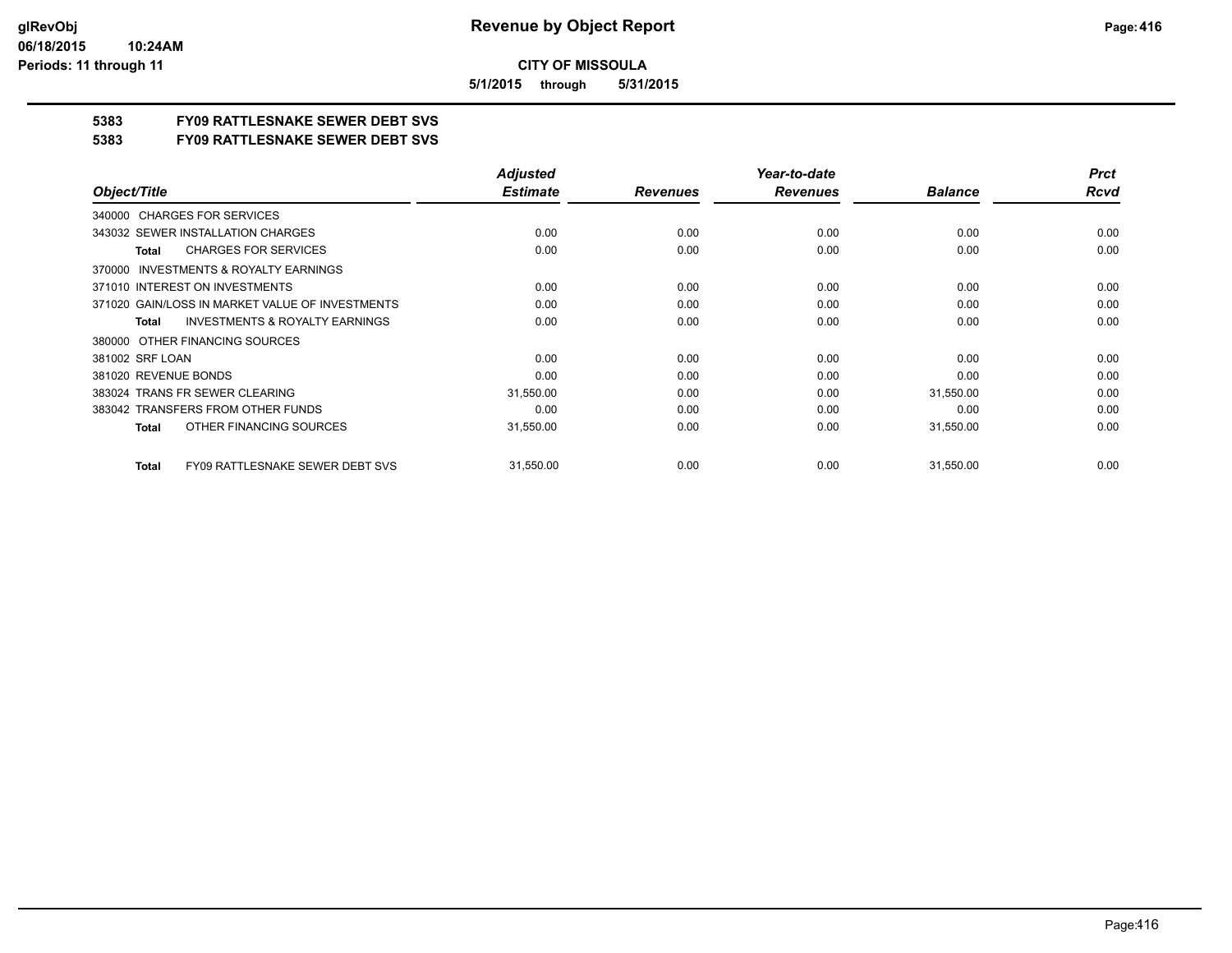**5/1/2015 through 5/31/2015**

## **5383 FY09 RATTLESNAKE SEWER DEBT SVS**

| Object/Title                                              | Adjusted<br><b>Estimate</b> | <b>Revenues</b> | Year-to-date<br><b>Revenues</b> | <b>Balance</b> | <b>Prct</b><br>Rcvd |
|-----------------------------------------------------------|-----------------------------|-----------------|---------------------------------|----------------|---------------------|
|                                                           |                             |                 |                                 |                |                     |
| 340000 CHARGES FOR SERVICES                               |                             |                 |                                 |                |                     |
| 343032 SEWER INSTALLATION CHARGES                         | 0.00                        | 0.00            | 0.00                            | 0.00           | 0.00                |
| <b>CHARGES FOR SERVICES</b><br>Total                      | 0.00                        | 0.00            | 0.00                            | 0.00           | 0.00                |
| 370000 INVESTMENTS & ROYALTY EARNINGS                     |                             |                 |                                 |                |                     |
| 371010 INTEREST ON INVESTMENTS                            | 0.00                        | 0.00            | 0.00                            | 0.00           | 0.00                |
| 371020 GAIN/LOSS IN MARKET VALUE OF INVESTMENT            | 0.00                        | 0.00            | 0.00                            | 0.00           | 0.00                |
| <b>INVESTMENTS &amp; ROYALTY EARNINGS</b><br><b>Total</b> | 0.00                        | 0.00            | 0.00                            | 0.00           | 0.00                |
| 380000 OTHER FINANCING SOURCES                            |                             |                 |                                 |                |                     |
| 381002 SRF LOAN                                           | 0.00                        | 0.00            | 0.00                            | 0.00           | 0.00                |
| 381020 REVENUE BONDS                                      | 0.00                        | 0.00            | 0.00                            | 0.00           | 0.00                |
| 383024 TRANS FR SEWER CLEARING                            | 31,550.00                   | 0.00            | 0.00                            | 31,550.00      | 0.00                |
| 383042 TRANSFERS FROM OTHER FUNDS                         | 0.00                        | 0.00            | 0.00                            | 0.00           | 0.00                |
| OTHER FINANCING SOURCES<br><b>Total</b>                   | 31,550.00                   | 0.00            | 0.00                            | 31,550.00      | 0.00                |
| <b>FY09 RATTLESNAKE SEWER DEBT SVS</b><br><b>Total</b>    | 31,550.00                   | 0.00            | 0.00                            | 31,550.00      | 0.00                |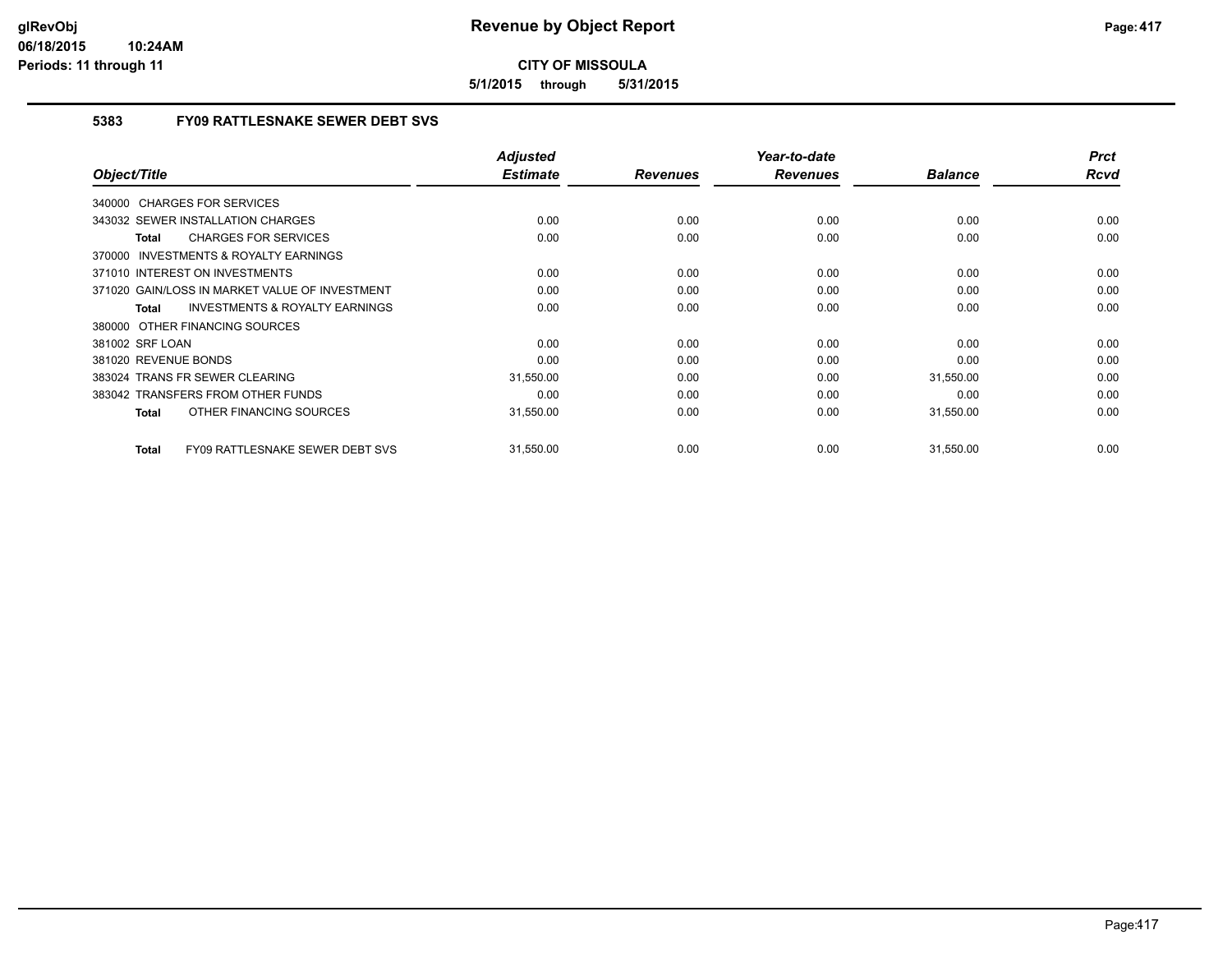**5/1/2015 through 5/31/2015**

### **5384 09 LOLO BOND RESERVE**

**5384 09 LOLO BOND RESERVE**

|                                                 | <b>Adjusted</b> |                 | Year-to-date    |                | <b>Prct</b> |
|-------------------------------------------------|-----------------|-----------------|-----------------|----------------|-------------|
| Object/Title                                    | <b>Estimate</b> | <b>Revenues</b> | <b>Revenues</b> | <b>Balance</b> | <b>Rcvd</b> |
| 370000 INVESTMENTS & ROYALTY EARNINGS           |                 |                 |                 |                |             |
| 371010 INTEREST ON INVESTMENTS                  | 0.00            | 0.00            | 0.00            | 0.00           | 0.00        |
| 371020 GAIN/LOSS IN MARKET VALUE OF INVESTMENTS | 0.00            | 0.00            | 0.00            | 0.00           | 0.00        |
| INVESTMENTS & ROYALTY EARNINGS<br>Total         | 0.00            | 0.00            | 0.00            | 0.00           | 0.00        |
| 380000 OTHER FINANCING SOURCES                  |                 |                 |                 |                |             |
| 381002 SRF LOAN                                 | 0.00            | 0.00            | 0.00            | 0.00           | 0.00        |
| 383024 TRANS FR SEWER CLEARING                  | 245.500.00      | 0.00            | 0.00            | 245.500.00     | 0.00        |
| OTHER FINANCING SOURCES<br>Total                | 245.500.00      | 0.00            | 0.00            | 245.500.00     | 0.00        |
|                                                 |                 |                 |                 |                |             |
| 09 LOLO BOND RESERVE<br>Total                   | 245.500.00      | 0.00            | 0.00            | 245.500.00     | 0.00        |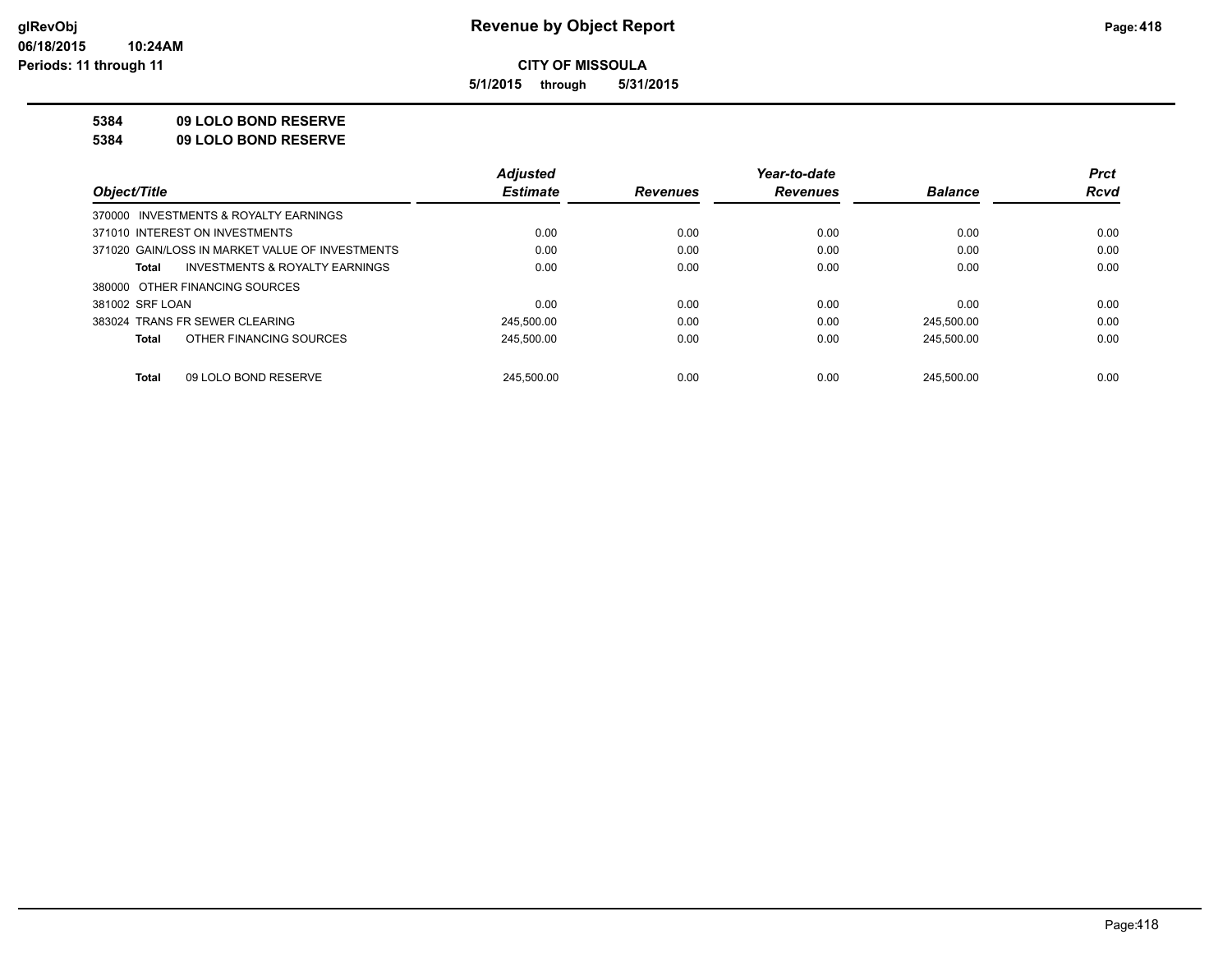**5/1/2015 through 5/31/2015**

#### **5384 09 LOLO BOND RESERVE**

|                                       |                                                | <b>Adjusted</b> |                 | Year-to-date    |                | <b>Prct</b> |
|---------------------------------------|------------------------------------------------|-----------------|-----------------|-----------------|----------------|-------------|
| Object/Title                          |                                                | <b>Estimate</b> | <b>Revenues</b> | <b>Revenues</b> | <b>Balance</b> | <b>Rcvd</b> |
| 370000 INVESTMENTS & ROYALTY EARNINGS |                                                |                 |                 |                 |                |             |
| 371010 INTEREST ON INVESTMENTS        |                                                | 0.00            | 0.00            | 0.00            | 0.00           | 0.00        |
|                                       | 371020 GAIN/LOSS IN MARKET VALUE OF INVESTMENT | 0.00            | 0.00            | 0.00            | 0.00           | 0.00        |
| <b>Total</b>                          | <b>INVESTMENTS &amp; ROYALTY EARNINGS</b>      | 0.00            | 0.00            | 0.00            | 0.00           | 0.00        |
| 380000 OTHER FINANCING SOURCES        |                                                |                 |                 |                 |                |             |
| 381002 SRF LOAN                       |                                                | 0.00            | 0.00            | 0.00            | 0.00           | 0.00        |
| 383024 TRANS FR SEWER CLEARING        |                                                | 245.500.00      | 0.00            | 0.00            | 245.500.00     | 0.00        |
| <b>Total</b>                          | OTHER FINANCING SOURCES                        | 245.500.00      | 0.00            | 0.00            | 245.500.00     | 0.00        |
| <b>Total</b>                          | 09 LOLO BOND RESERVE                           | 245.500.00      | 0.00            | 0.00            | 245.500.00     | 0.00        |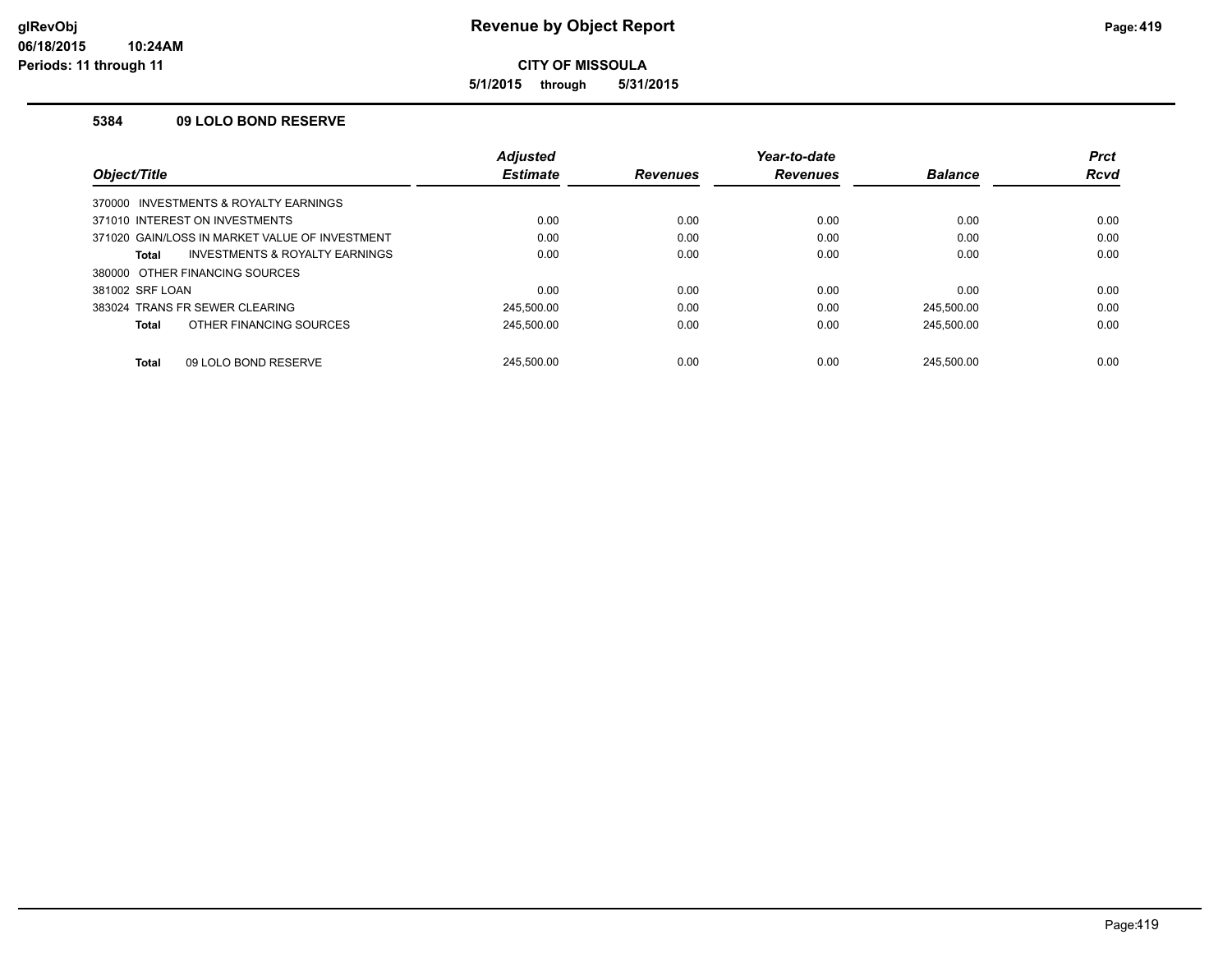**5/1/2015 through 5/31/2015**

# **5385 HEADWORKS 2010 BOND RESERVE**

#### **5385 HEADWORKS 2010 BOND RESERVE**

|                 |                                    | <b>Adjusted</b> |                 | Year-to-date    |                |             |
|-----------------|------------------------------------|-----------------|-----------------|-----------------|----------------|-------------|
| Object/Title    |                                    | <b>Estimate</b> | <b>Revenues</b> | <b>Revenues</b> | <b>Balance</b> | <b>Rcvd</b> |
|                 | 380000 OTHER FINANCING SOURCES     |                 |                 |                 |                |             |
| 381002 SRF LOAN |                                    | 0.00            | 0.00            | 0.00            | 0.00           | 0.00        |
| Total           | OTHER FINANCING SOURCES            | 0.00            | 0.00            | 0.00            | 0.00           | 0.00        |
| <b>Total</b>    | <b>HEADWORKS 2010 BOND RESERVE</b> | 0.00            | 0.00            | 0.00            | 0.00           | 0.00        |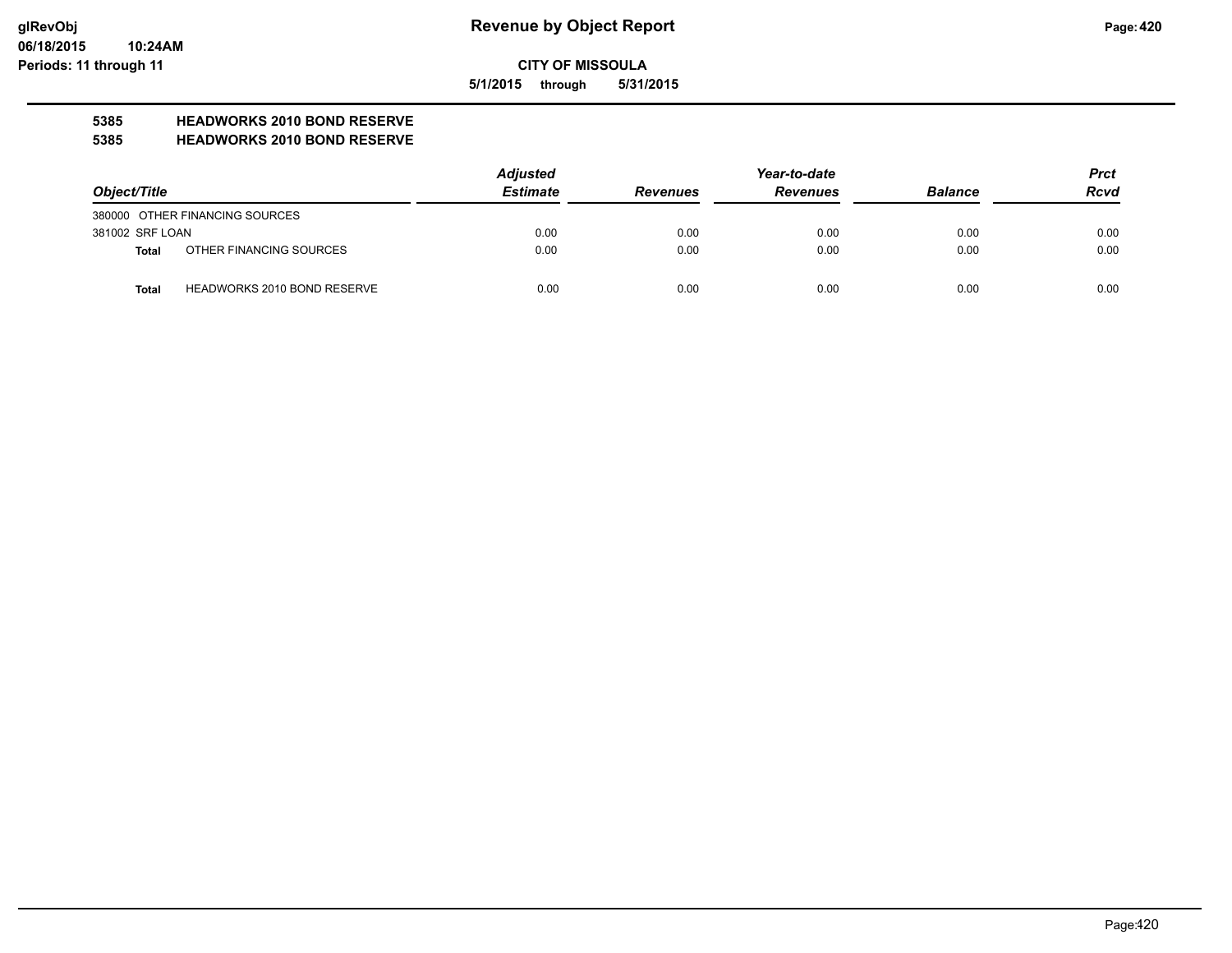**5/1/2015 through 5/31/2015**

#### **5385 HEADWORKS 2010 BOND RESERVE**

| Object/Title    |                                    | <b>Adjusted</b><br><b>Estimate</b> | <b>Revenues</b> | Year-to-date<br><b>Revenues</b> | <b>Balance</b> | <b>Prct</b><br><b>Rcvd</b> |
|-----------------|------------------------------------|------------------------------------|-----------------|---------------------------------|----------------|----------------------------|
|                 | 380000 OTHER FINANCING SOURCES     |                                    |                 |                                 |                |                            |
| 381002 SRF LOAN |                                    | 0.00                               | 0.00            | 0.00                            | 0.00           | 0.00                       |
| <b>Total</b>    | OTHER FINANCING SOURCES            | 0.00                               | 0.00            | 0.00                            | 0.00           | 0.00                       |
| <b>Total</b>    | <b>HEADWORKS 2010 BOND RESERVE</b> | 0.00                               | 0.00            | 0.00                            | 0.00           | 0.00                       |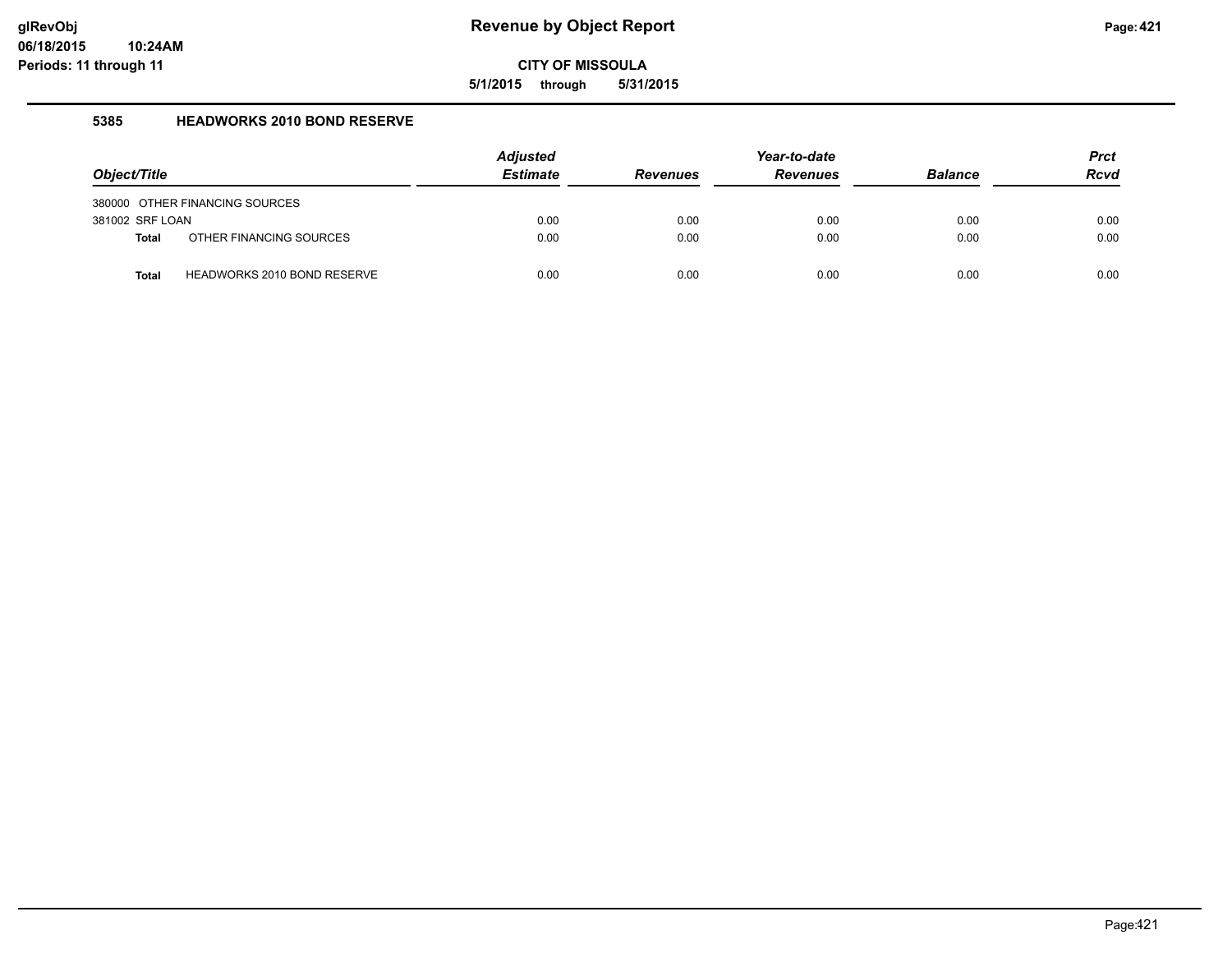**CITY OF MISSOULA 5/1/2015 through 5/31/2015**

#### **5386 FY10 HEADWORKS DEBT SERVICE**

#### **5386 FY10 HEADWORKS DEBT SERVICE**

|                                      | <b>Adjusted</b> |                 | Year-to-date    |                | <b>Prct</b> |
|--------------------------------------|-----------------|-----------------|-----------------|----------------|-------------|
| Object/Title                         | <b>Estimate</b> | <b>Revenues</b> | <b>Revenues</b> | <b>Balance</b> | <b>Rcvd</b> |
| 330000 INTERGOVERNMENTAL REVENUES    |                 |                 |                 |                |             |
| 331990 IRS REIMB/DEBT SVS INTEREST   | 254.857.00      | 0.00            | 118.126.16      | 136.730.84     | 46.35       |
| INTERGOVERNMENTAL REVENUES<br>Total  | 254,857.00      | 0.00            | 118.126.16      | 136,730.84     | 46.35       |
| 380000 OTHER FINANCING SOURCES       |                 |                 |                 |                |             |
| 381002 SRF LOAN                      | 0.00            | 0.00            | 0.00            | 0.00           | 0.00        |
| 383024 TRANS FR SEWER CLEARING       | 442,092.00      | 0.00            | 0.00            | 442,092.00     | 0.00        |
| OTHER FINANCING SOURCES<br>Total     | 442.092.00      | 0.00            | 0.00            | 442.092.00     | 0.00        |
|                                      |                 |                 |                 |                |             |
| FY10 HEADWORKS DEBT SERVICE<br>Total | 696.949.00      | 0.00            | 118.126.16      | 578.822.84     | 16.95       |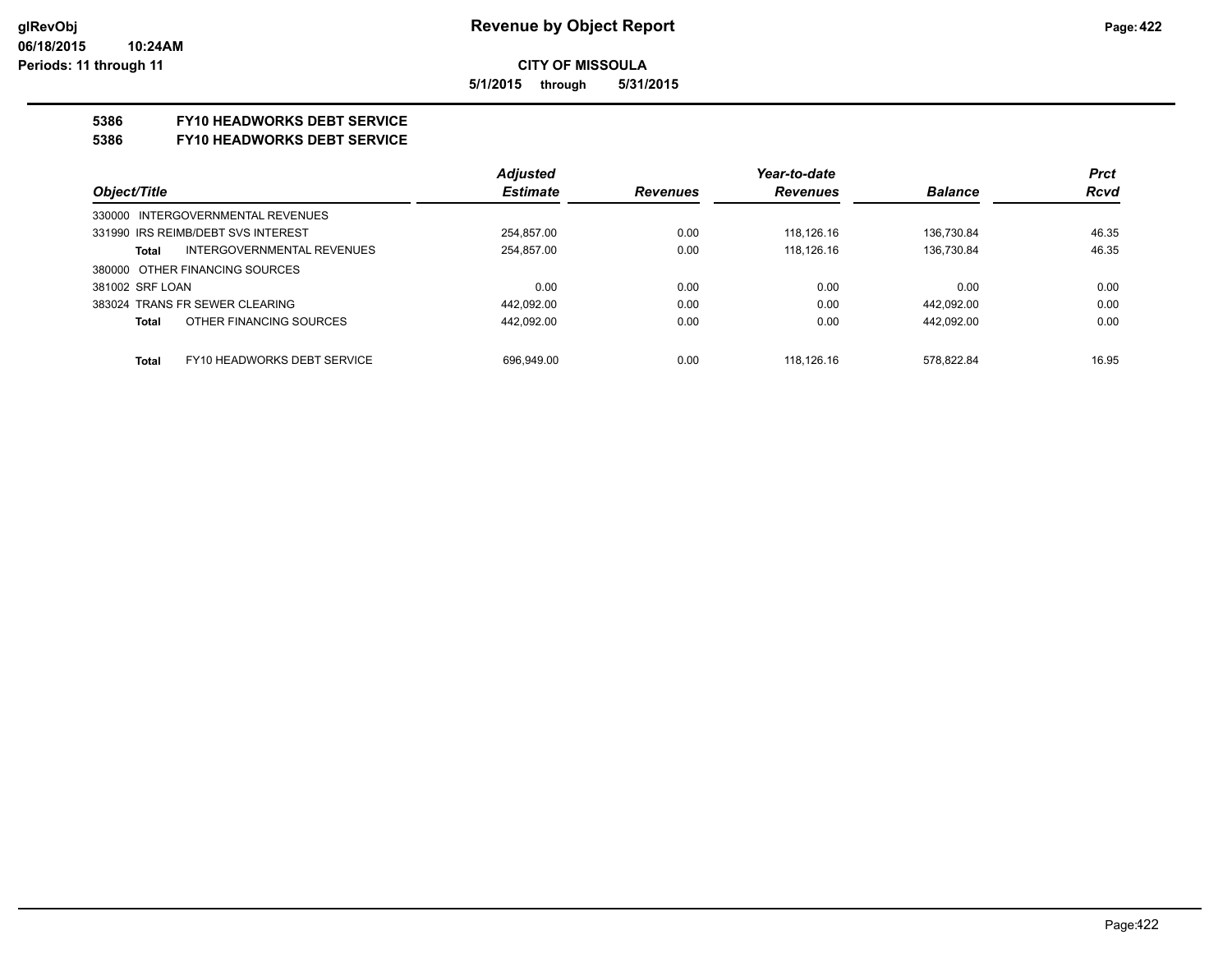**5/1/2015 through 5/31/2015**

### **5386 FY10 HEADWORKS DEBT SERVICE**

|                 |                                    | <b>Adjusted</b> |                 | Year-to-date    |                | <b>Prct</b> |
|-----------------|------------------------------------|-----------------|-----------------|-----------------|----------------|-------------|
| Object/Title    |                                    | <b>Estimate</b> | <b>Revenues</b> | <b>Revenues</b> | <b>Balance</b> | <b>Rcvd</b> |
|                 | 330000 INTERGOVERNMENTAL REVENUES  |                 |                 |                 |                |             |
|                 | 331990 IRS REIMB/DEBT SVS INTEREST | 254.857.00      | 0.00            | 118.126.16      | 136.730.84     | 46.35       |
| Total           | INTERGOVERNMENTAL REVENUES         | 254,857.00      | 0.00            | 118.126.16      | 136.730.84     | 46.35       |
|                 | 380000 OTHER FINANCING SOURCES     |                 |                 |                 |                |             |
| 381002 SRF LOAN |                                    | 0.00            | 0.00            | 0.00            | 0.00           | 0.00        |
|                 | 383024 TRANS FR SEWER CLEARING     | 442.092.00      | 0.00            | 0.00            | 442.092.00     | 0.00        |
| Total           | OTHER FINANCING SOURCES            | 442.092.00      | 0.00            | 0.00            | 442.092.00     | 0.00        |
| <b>Total</b>    | FY10 HEADWORKS DEBT SERVICE        | 696.949.00      | 0.00            | 118.126.16      | 578.822.84     | 16.95       |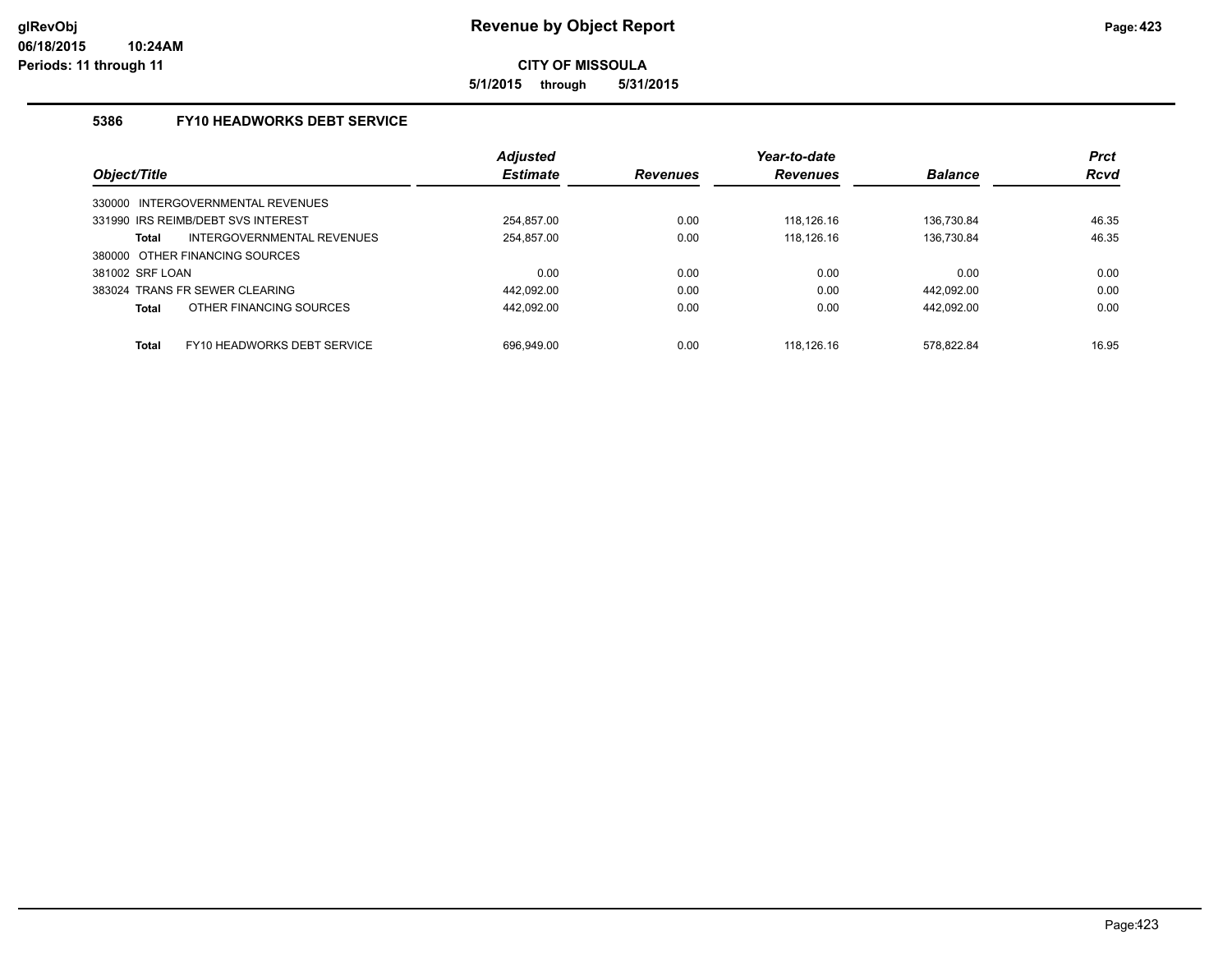**5/1/2015 through 5/31/2015**

# **5387 FY11 SEWER \$1.29M BOND DEBT SERVICE**

## **5387 FY11 SEWER \$1.29M BOND DEBT SERVICE**

|                                                      | <b>Adjusted</b> |                 | Year-to-date    |                | <b>Prct</b> |
|------------------------------------------------------|-----------------|-----------------|-----------------|----------------|-------------|
| Object/Title                                         | <b>Estimate</b> | <b>Revenues</b> | <b>Revenues</b> | <b>Balance</b> | <b>Rcvd</b> |
| 370000 INVESTMENTS & ROYALTY EARNINGS                |                 |                 |                 |                |             |
| 371010 INTEREST ON INVESTMENTS                       | 0.00            | 0.00            | 0.00            | 0.00           | 0.00        |
| 371020 GAIN/LOSS IN MARKET VALUE OF INVESTMENTS      | 0.00            | 0.00            | 0.00            | 0.00           | 0.00        |
| <b>INVESTMENTS &amp; ROYALTY EARNINGS</b><br>Total   | 0.00            | 0.00            | 0.00            | 0.00           | 0.00        |
| 380000 OTHER FINANCING SOURCES                       |                 |                 |                 |                |             |
| 383024 TRANS FR SEWER CLEARING                       | 103.430.00      | 0.00            | 0.00            | 103.430.00     | 0.00        |
| OTHER FINANCING SOURCES<br>Total                     | 103.430.00      | 0.00            | 0.00            | 103.430.00     | 0.00        |
|                                                      |                 |                 |                 |                |             |
| FY11 SEWER \$1.29M BOND DEBT SERVICE<br><b>Total</b> | 103.430.00      | 0.00            | 0.00            | 103.430.00     | 0.00        |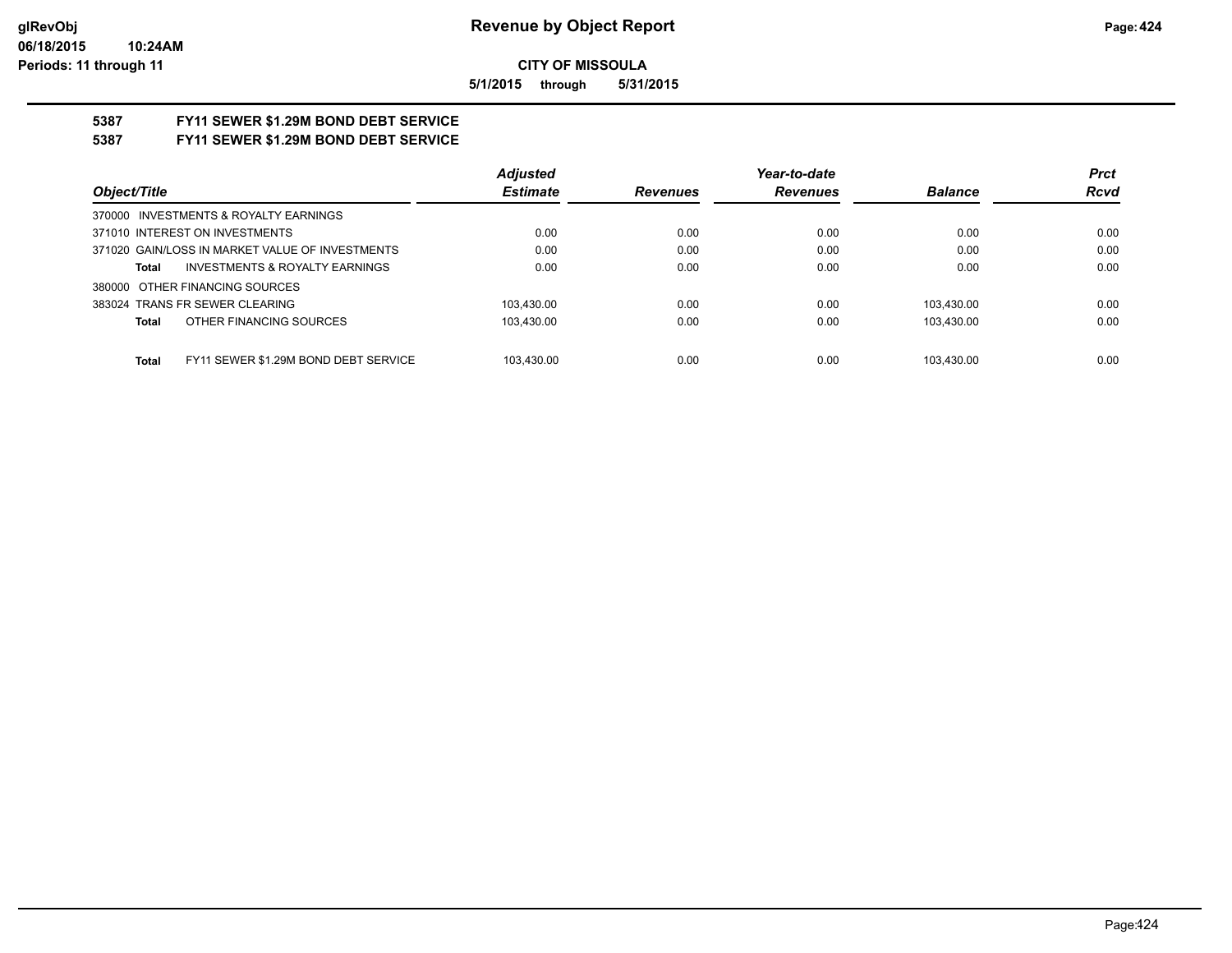**5/1/2015 through 5/31/2015**

#### **5387 FY11 SEWER \$1.29M BOND DEBT SERVICE**

|                                                      | <b>Adjusted</b> |                 | Year-to-date    |                | <b>Prct</b> |
|------------------------------------------------------|-----------------|-----------------|-----------------|----------------|-------------|
| Object/Title                                         | <b>Estimate</b> | <b>Revenues</b> | <b>Revenues</b> | <b>Balance</b> | <b>Rcvd</b> |
| 370000 INVESTMENTS & ROYALTY EARNINGS                |                 |                 |                 |                |             |
| 371010 INTEREST ON INVESTMENTS                       | 0.00            | 0.00            | 0.00            | 0.00           | 0.00        |
| 371020 GAIN/LOSS IN MARKET VALUE OF INVESTMENT       | 0.00            | 0.00            | 0.00            | 0.00           | 0.00        |
| INVESTMENTS & ROYALTY EARNINGS<br><b>Total</b>       | 0.00            | 0.00            | 0.00            | 0.00           | 0.00        |
| 380000 OTHER FINANCING SOURCES                       |                 |                 |                 |                |             |
| 383024 TRANS FR SEWER CLEARING                       | 103.430.00      | 0.00            | 0.00            | 103.430.00     | 0.00        |
| OTHER FINANCING SOURCES<br><b>Total</b>              | 103.430.00      | 0.00            | 0.00            | 103.430.00     | 0.00        |
|                                                      |                 |                 |                 |                |             |
| FY11 SEWER \$1.29M BOND DEBT SERVICE<br><b>Total</b> | 103.430.00      | 0.00            | 0.00            | 103.430.00     | 0.00        |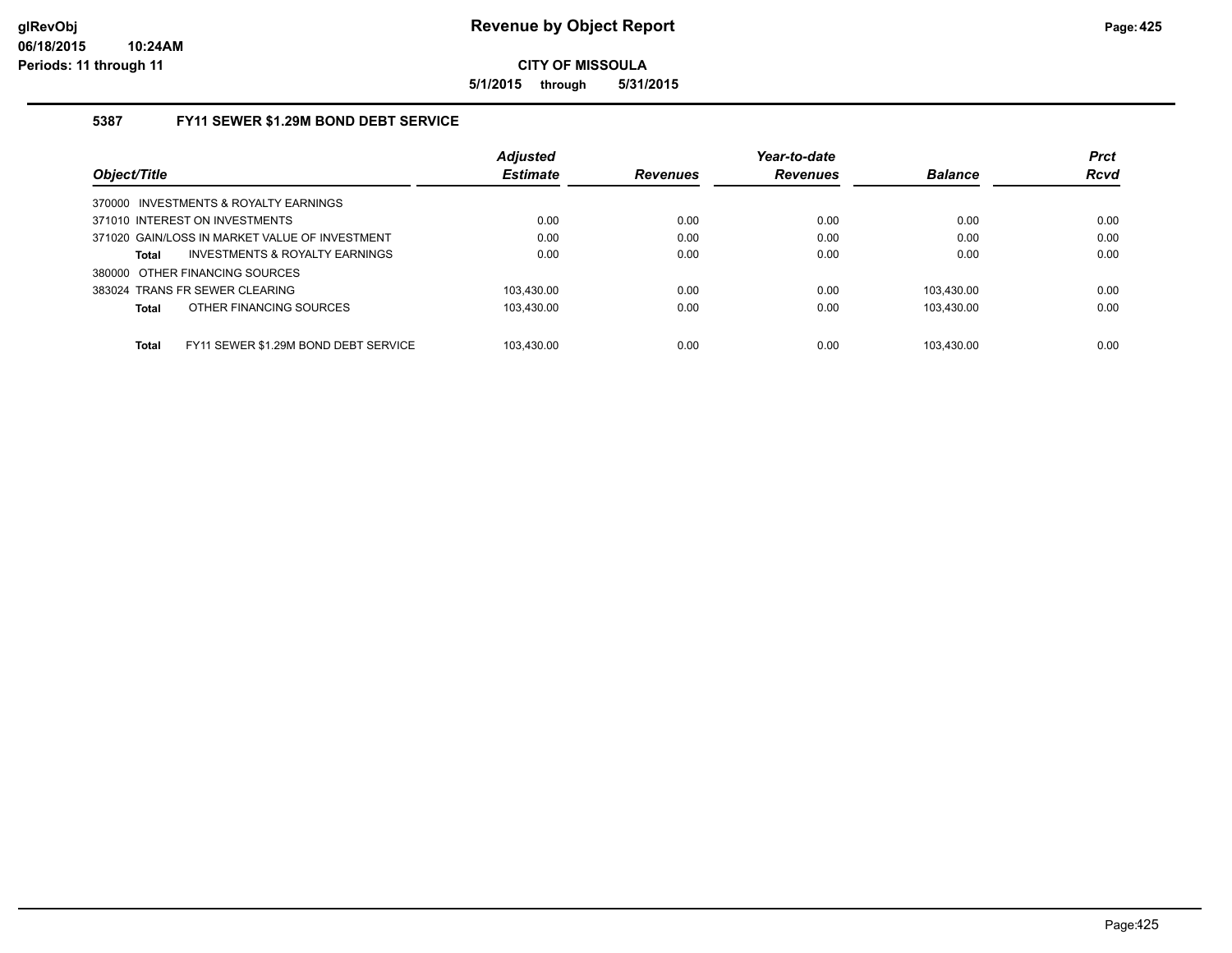**5/1/2015 through 5/31/2015**

## **5388 FY11 \$1.29M SEWER BOND RESERVE**

#### **5388 FY11 \$1.29M SEWER BOND RESERVE**

|                                                           | <b>Adjusted</b> |                 | Year-to-date    |                | <b>Prct</b> |
|-----------------------------------------------------------|-----------------|-----------------|-----------------|----------------|-------------|
| Object/Title                                              | <b>Estimate</b> | <b>Revenues</b> | <b>Revenues</b> | <b>Balance</b> | <b>Rcvd</b> |
| INVESTMENTS & ROYALTY EARNINGS<br>370000                  |                 |                 |                 |                |             |
| 371010 INTEREST ON INVESTMENTS                            | 0.00            | 0.00            | 0.00            | 0.00           | 0.00        |
| 371020 GAIN/LOSS IN MARKET VALUE OF INVESTMENTS           | 0.00            | 0.00            | 0.00            | 0.00           | 0.00        |
| <b>INVESTMENTS &amp; ROYALTY EARNINGS</b><br><b>Total</b> | 0.00            | 0.00            | 0.00            | 0.00           | 0.00        |
| 380000 OTHER FINANCING SOURCES                            |                 |                 |                 |                |             |
| 381002 SRF LOAN                                           | 0.00            | 0.00            | 0.00            | 0.00           | 0.00        |
| 381020 REVENUE BONDS                                      | 0.00            | 0.00            | 0.00            | 0.00           | 0.00        |
| 381030 SID BONDS PROCEEDS                                 | 0.00            | 0.00            | 0.00            | 0.00           | 0.00        |
| 383024 TRANS FR SEWER CLEARING                            | 0.00            | 0.00            | 0.00            | 0.00           | 0.00        |
| 383042 TRANSFERS FROM OTHER FUNDS                         | 0.00            | 0.00            | 0.00            | 0.00           | 0.00        |
| OTHER FINANCING SOURCES<br><b>Total</b>                   | 0.00            | 0.00            | 0.00            | 0.00           | 0.00        |
| FY11 \$1.29M SEWER BOND RESERVE<br><b>Total</b>           | 0.00            | 0.00            | 0.00            | 0.00           | 0.00        |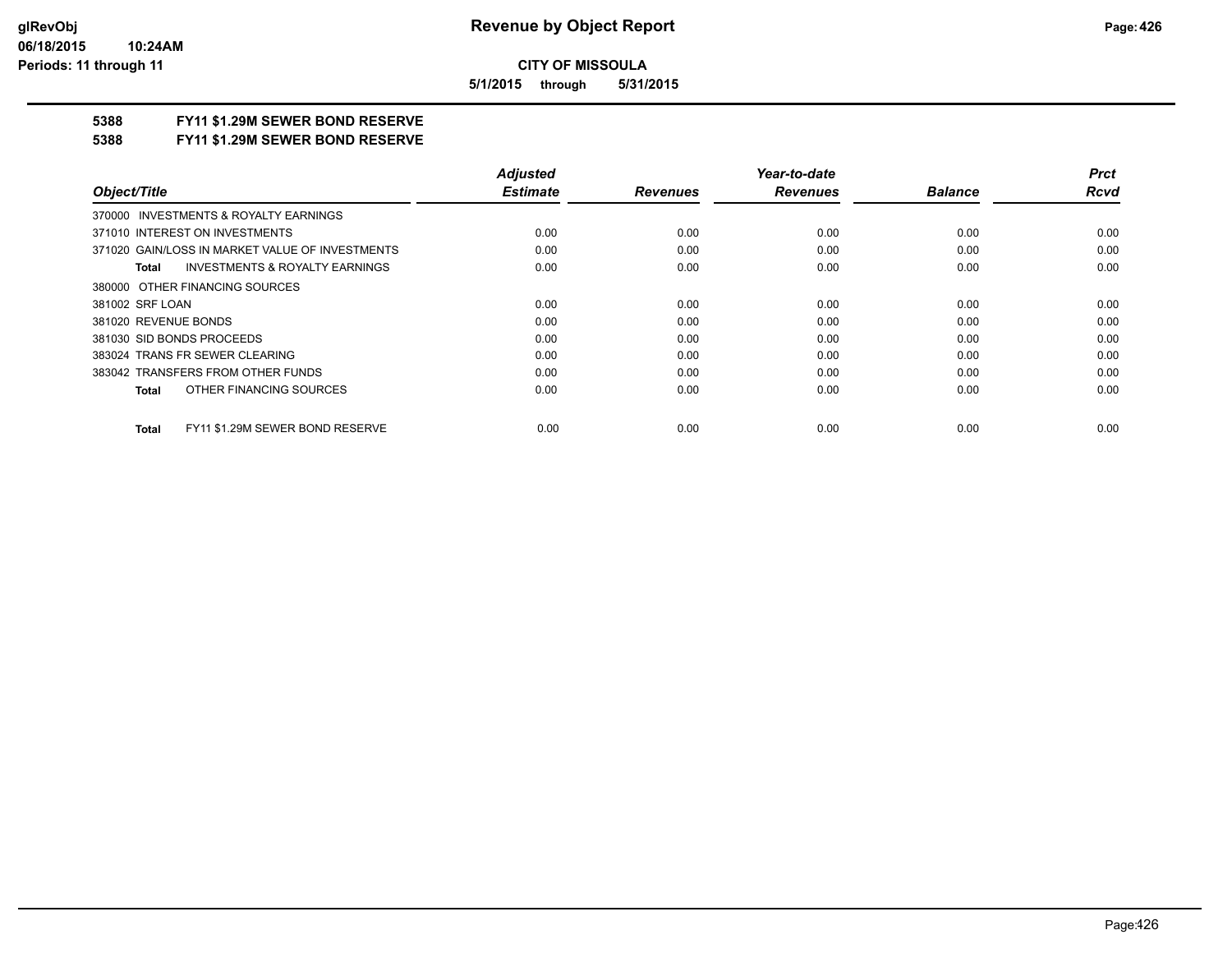**5/1/2015 through 5/31/2015**

## **5388 FY11 \$1.29M SEWER BOND RESERVE**

| Object/Title                                    | <b>Adjusted</b><br><b>Estimate</b> | <b>Revenues</b> | Year-to-date<br><b>Revenues</b> | <b>Balance</b> | <b>Prct</b><br><b>Rcvd</b> |
|-------------------------------------------------|------------------------------------|-----------------|---------------------------------|----------------|----------------------------|
|                                                 |                                    |                 |                                 |                |                            |
| 370000 INVESTMENTS & ROYALTY EARNINGS           |                                    |                 |                                 |                |                            |
| 371010 INTEREST ON INVESTMENTS                  | 0.00                               | 0.00            | 0.00                            | 0.00           | 0.00                       |
| 371020 GAIN/LOSS IN MARKET VALUE OF INVESTMENT  | 0.00                               | 0.00            | 0.00                            | 0.00           | 0.00                       |
| INVESTMENTS & ROYALTY EARNINGS<br><b>Total</b>  | 0.00                               | 0.00            | 0.00                            | 0.00           | 0.00                       |
| 380000 OTHER FINANCING SOURCES                  |                                    |                 |                                 |                |                            |
| 381002 SRF LOAN                                 | 0.00                               | 0.00            | 0.00                            | 0.00           | 0.00                       |
| 381020 REVENUE BONDS                            | 0.00                               | 0.00            | 0.00                            | 0.00           | 0.00                       |
| 381030 SID BONDS PROCEEDS                       | 0.00                               | 0.00            | 0.00                            | 0.00           | 0.00                       |
| 383024 TRANS FR SEWER CLEARING                  | 0.00                               | 0.00            | 0.00                            | 0.00           | 0.00                       |
| 383042 TRANSFERS FROM OTHER FUNDS               | 0.00                               | 0.00            | 0.00                            | 0.00           | 0.00                       |
| OTHER FINANCING SOURCES<br><b>Total</b>         | 0.00                               | 0.00            | 0.00                            | 0.00           | 0.00                       |
| FY11 \$1.29M SEWER BOND RESERVE<br><b>Total</b> | 0.00                               | 0.00            | 0.00                            | 0.00           | 0.00                       |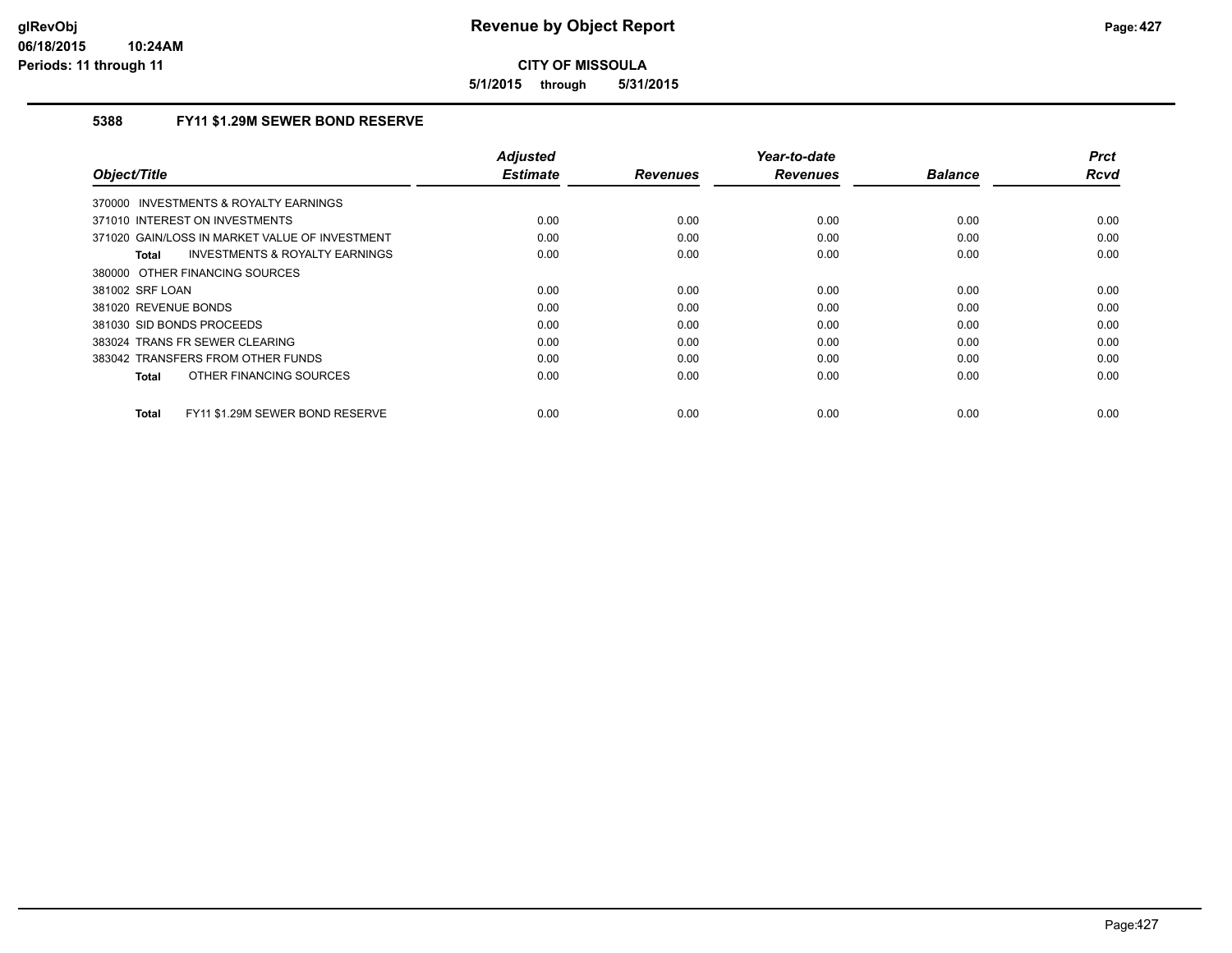**5/1/2015 through 5/31/2015**

## **5711 AQUATICS**

**5711 AQUATICS**

|                                                           | <b>Adjusted</b> |                 | Year-to-date    |                | <b>Prct</b> |
|-----------------------------------------------------------|-----------------|-----------------|-----------------|----------------|-------------|
| Object/Title                                              | <b>Estimate</b> | <b>Revenues</b> | <b>Revenues</b> | <b>Balance</b> | <b>Rcvd</b> |
| <b>INTERGOVERNMENTAL REVENUES</b><br>330000               |                 |                 |                 |                |             |
| 336023 STATE CONTRIB. - PERS                              | 0.00            | 0.00            | 560.42          | $-560.42$      | 0.00        |
| <b>INTERGOVERNMENTAL REVENUES</b><br><b>Total</b>         | 0.00            | 0.00            | 560.42          | $-560.42$      | 0.00        |
| <b>CHARGES FOR SERVICES</b><br>340000                     |                 |                 |                 |                |             |
| 340051 GRILL VAN CONCESSIONS                              | 0.00            | 5,138.00        | 24,997.00       | $-24,997.00$   | 0.00        |
| 346030 SWIMMING POOL FEES                                 | 1,045,954.00    | 11.124.93       | 413.320.12      | 632.633.88     | 39.52       |
| 346060 CURRENTS SWIMMING FACILITY                         | 0.00            | 37,512.94       | 381,509.71      | $-381,509.71$  | 0.00        |
| 346061 CURRENTS ENTERPRISE                                | 0.00            | 0.00            | 0.00            | 0.00           | 0.00        |
| 346062 SPLASH ENTERPRISE                                  | 0.00            | 0.00            | 0.00            | 0.00           | 0.00        |
| <b>CHARGES FOR SERVICES</b><br><b>Total</b>               | 1,045,954.00    | 53,775.87       | 819,826.83      | 226, 127. 17   | 78.38       |
| 360000 MISCELLANEOUS REVENUES                             |                 |                 |                 |                |             |
| 360010 MISCELLANEOUS                                      | 0.00            | 0.00            | 0.00            | 0.00           | 0.00        |
| 365000 DONATIONS                                          | 0.00            | 0.00            | 0.00            | 0.00           | 0.00        |
| 365019 AQUATICS DONATIONS & GRANTS                        | 150,000.00      | 0.00            | 0.00            | 150,000.00     | 0.00        |
| MISCELLANEOUS REVENUES<br><b>Total</b>                    | 150,000.00      | 0.00            | 0.00            | 150,000.00     | 0.00        |
| <b>INVESTMENTS &amp; ROYALTY EARNINGS</b><br>370000       |                 |                 |                 |                |             |
| 371010 INTEREST ON INVESTMENTS                            | 0.00            | 0.00            | 0.00            | 0.00           | 0.00        |
| <b>INVESTMENTS &amp; ROYALTY EARNINGS</b><br><b>Total</b> | 0.00            | 0.00            | 0.00            | 0.00           | 0.00        |
| OTHER FINANCING SOURCES<br>380000                         |                 |                 |                 |                |             |
| 383029 TRANS FR GENERAL                                   | 203,000.00      | 0.00            | 0.00            | 203,000.00     | 0.00        |
| 383043 TRANSFERS FROM IMPACT FEES                         | 0.00            | 0.00            | 0.00            | 0.00           | 0.00        |
| 383400 CAPITAL CONTRIBUTION                               | 0.00            | 0.00            | 0.00            | 0.00           | 0.00        |
| OTHER FINANCING SOURCES<br><b>Total</b>                   | 203,000.00      | 0.00            | 0.00            | 203,000.00     | 0.00        |
| <b>AQUATICS</b><br><b>Total</b>                           | 1,398,954.00    | 53,775.87       | 820,387.25      | 578,566.75     | 58.64       |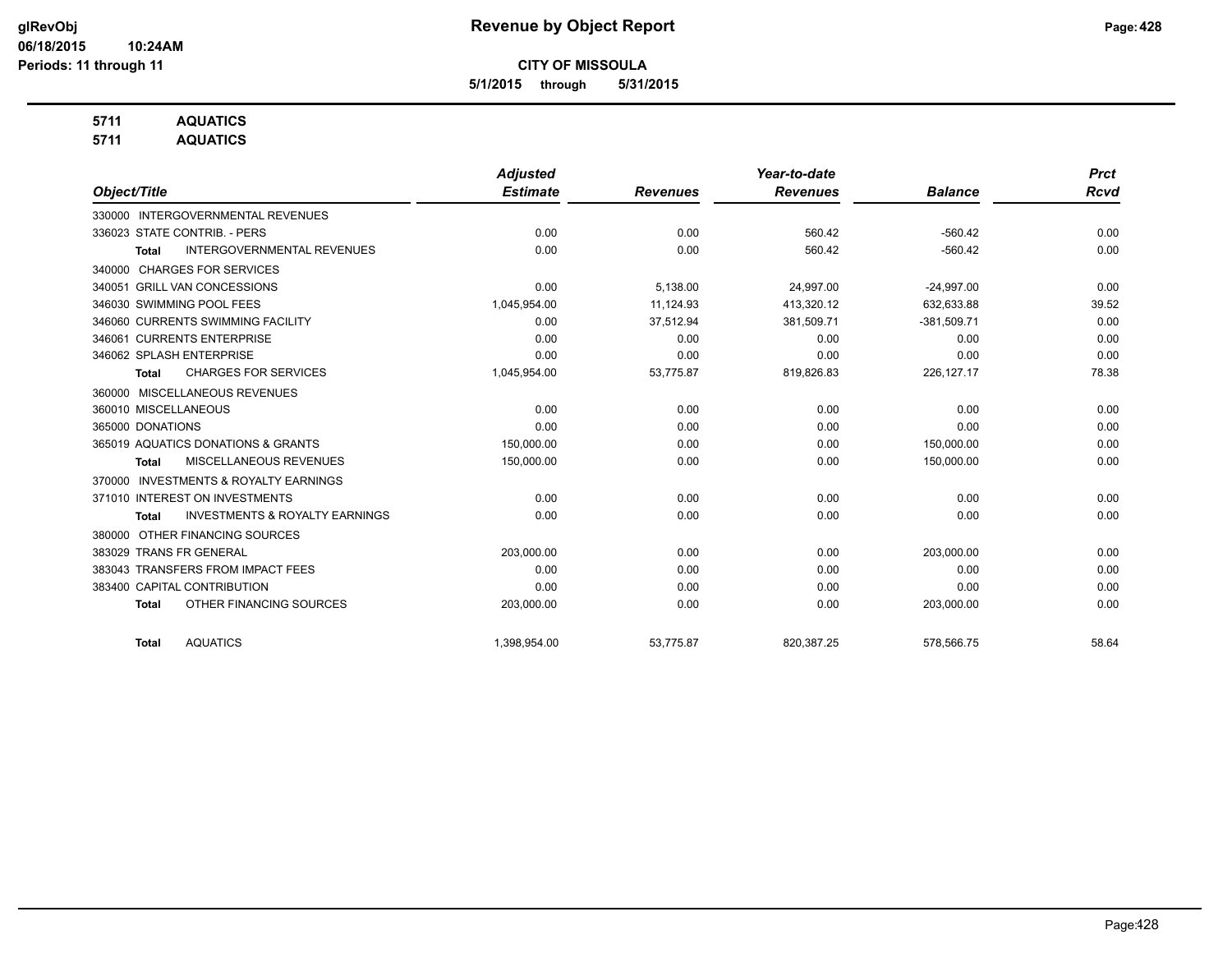**5/1/2015 through 5/31/2015**

#### **5711 AQUATICS**

|                                                           | <b>Adjusted</b> |                 | Year-to-date    |                | <b>Prct</b> |
|-----------------------------------------------------------|-----------------|-----------------|-----------------|----------------|-------------|
| Object/Title                                              | <b>Estimate</b> | <b>Revenues</b> | <b>Revenues</b> | <b>Balance</b> | <b>Rcvd</b> |
| 330000 INTERGOVERNMENTAL REVENUES                         |                 |                 |                 |                |             |
| 336023 STATE CONTRIB. - PERS                              | 0.00            | 0.00            | 560.42          | $-560.42$      | 0.00        |
| <b>INTERGOVERNMENTAL REVENUES</b><br><b>Total</b>         | 0.00            | 0.00            | 560.42          | $-560.42$      | 0.00        |
| 340000 CHARGES FOR SERVICES                               |                 |                 |                 |                |             |
| 340051 GRILL VAN CONCESSIONS                              | 0.00            | 5,138.00        | 24,997.00       | $-24,997.00$   | 0.00        |
| 346030 SWIMMING POOL FEES                                 | 1,045,954.00    | 11,124.93       | 413,320.12      | 632,633.88     | 39.52       |
| 346060 CURRENTS SWIMMING FACILITY                         | 0.00            | 37,512.94       | 381,509.71      | $-381,509.71$  | 0.00        |
| 346061 CURRENTS ENTERPRISE                                | 0.00            | 0.00            | 0.00            | 0.00           | 0.00        |
| 346062 SPLASH ENTERPRISE                                  | 0.00            | 0.00            | 0.00            | 0.00           | 0.00        |
| <b>CHARGES FOR SERVICES</b><br>Total                      | 1,045,954.00    | 53,775.87       | 819,826.83      | 226, 127. 17   | 78.38       |
| 360000 MISCELLANEOUS REVENUES                             |                 |                 |                 |                |             |
| 360010 MISCELLANEOUS                                      | 0.00            | 0.00            | 0.00            | 0.00           | 0.00        |
| 365000 DONATIONS                                          | 0.00            | 0.00            | 0.00            | 0.00           | 0.00        |
| 365019 AQUATICS DONATIONS & GRANTS                        | 150,000.00      | 0.00            | 0.00            | 150,000.00     | 0.00        |
| <b>MISCELLANEOUS REVENUES</b><br><b>Total</b>             | 150,000.00      | 0.00            | 0.00            | 150,000.00     | 0.00        |
| 370000 INVESTMENTS & ROYALTY EARNINGS                     |                 |                 |                 |                |             |
| 371010 INTEREST ON INVESTMENTS                            | 0.00            | 0.00            | 0.00            | 0.00           | 0.00        |
| <b>INVESTMENTS &amp; ROYALTY EARNINGS</b><br><b>Total</b> | 0.00            | 0.00            | 0.00            | 0.00           | 0.00        |
| 380000 OTHER FINANCING SOURCES                            |                 |                 |                 |                |             |
| 383029 TRANS FR GENERAL                                   | 203,000.00      | 0.00            | 0.00            | 203,000.00     | 0.00        |
| 383043 TRANSFERS FROM IMPACT FEES                         | 0.00            | 0.00            | 0.00            | 0.00           | 0.00        |
| 383400 CAPITAL CONTRIBUTION                               | 0.00            | 0.00            | 0.00            | 0.00           | 0.00        |
| OTHER FINANCING SOURCES<br><b>Total</b>                   | 203,000.00      | 0.00            | 0.00            | 203,000.00     | 0.00        |
| <b>AQUATICS</b><br><b>Total</b>                           | 1,398,954.00    | 53.775.87       | 820,387.25      | 578,566.75     | 58.64       |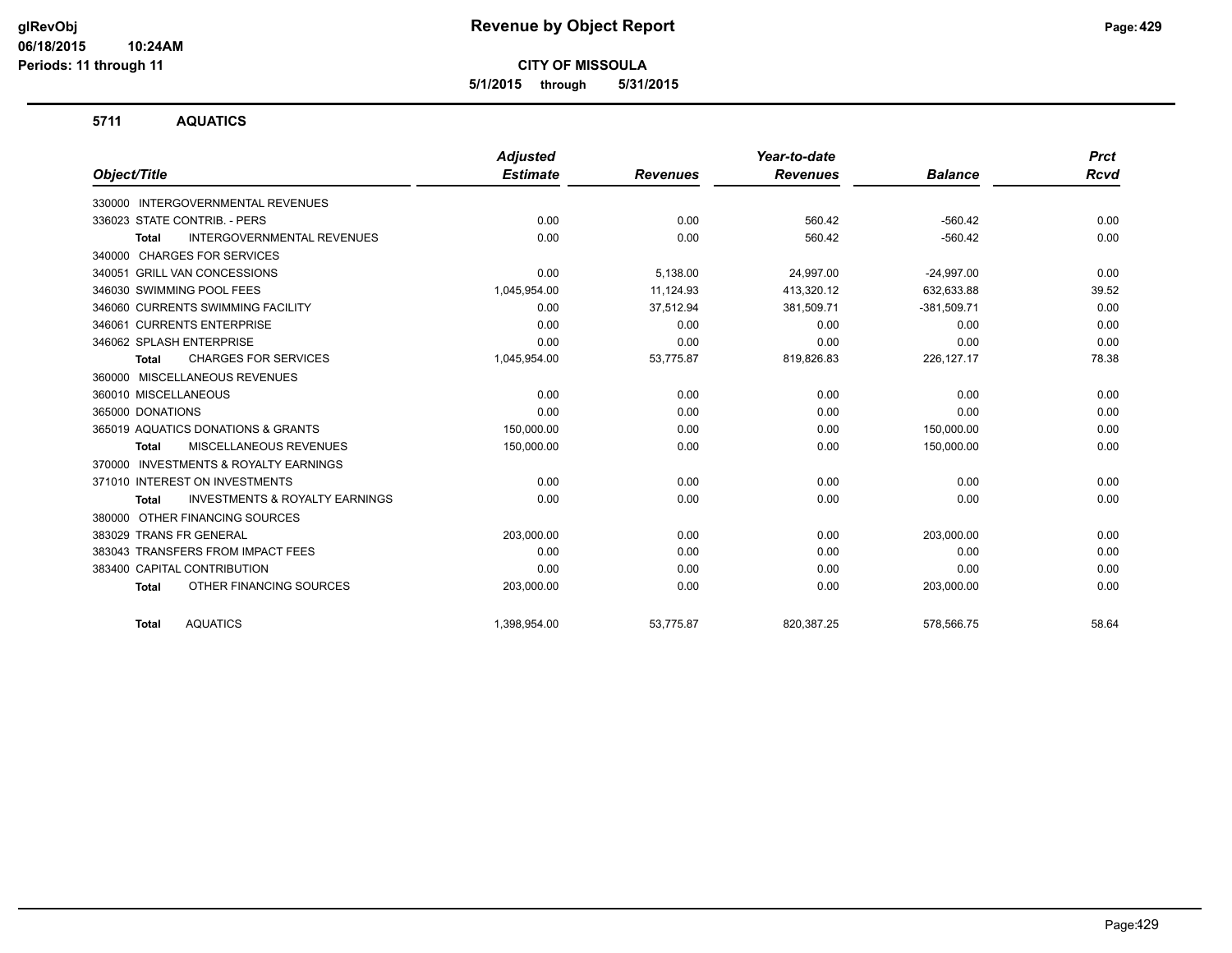**5/1/2015 through 5/31/2015**

## **6050 EMPLOYEE BENEFIT PLAN FUND**

#### **6050 EMPLOYEE BENEFIT PLAN FUND**

|                                                           | Adjusted        |                 | Year-to-date    |                 | <b>Prct</b> |
|-----------------------------------------------------------|-----------------|-----------------|-----------------|-----------------|-------------|
| Object/Title                                              | <b>Estimate</b> | <b>Revenues</b> | <b>Revenues</b> | <b>Balance</b>  | Rcvd        |
| 330000 INTERGOVERNMENTAL REVENUES                         |                 |                 |                 |                 |             |
| 334112 WELLNESS GRANT                                     | 0.00            | 0.00            | 0.00            | 0.00            | 0.00        |
| <b>INTERGOVERNMENTAL REVENUES</b><br>Total                | 0.00            | 0.00            | 0.00            | 0.00            | 0.00        |
| 360000 MISCELLANEOUS REVENUES                             |                 |                 |                 |                 |             |
| 360010 MISCELLANEOUS                                      | 0.00            | 0.00            | 213.81          | $-213.81$       | 0.00        |
| MISCELLANEOUS REVENUES<br><b>Total</b>                    | 0.00            | 0.00            | 213.81          | $-213.81$       | 0.00        |
| 370000 INVESTMENTS & ROYALTY EARNINGS                     |                 |                 |                 |                 |             |
| 371010 INTEREST ON INVESTMENTS                            | 0.00            | 0.00            | 0.00            | 0.00            | 0.00        |
| <b>INVESTMENTS &amp; ROYALTY EARNINGS</b><br><b>Total</b> | 0.00            | 0.00            | 0.00            | 0.00            | 0.00        |
| 380000 OTHER FINANCING SOURCES                            |                 |                 |                 |                 |             |
| 383028 TRANS FROM GF FOR HEALTH RESERVE                   | 0.00            | 550,000.00      | 550,000.00      | $-550,000.00$   | 0.00        |
| 383029 TRANS FR GENERAL                                   | 692.000.00      | 6.224.98        | 78.841.67       | 613,158.33      | 11.39       |
| OTHER FINANCING SOURCES<br>Total                          | 692,000.00      | 556,224.98      | 628,841.67      | 63,158.33       | 90.87       |
| 390000 INTERNAL SERVICES                                  |                 |                 |                 |                 |             |
| 396001 INSURANCE REIMBURSEMENTS                           | 0.00            | 0.00            | 0.00            | 0.00            | 0.00        |
| 396002 CITY CONTRIBUTIONS                                 | 3,932,896.00    | 264.006.68      | 3,049,837.31    | 883.058.69      | 77.55       |
| 396003 EMPLOYEE DEDUCTION CONTRIBUTIONS                   | 845,040.00      | 65,714.81       | 905,578.59      | $-60,538.59$    | 107.16      |
| 396004 RETIREE CONTRIBUTIONS                              | 468,413.00      | 8,100.36        | 391,327.98      | 77,085.02       | 83.54       |
| 396005 FIRE + POLICE ADDTL HEALTH CONTRIB                 | 0.00            | 107,730.00      | 1,313,944.00    | $-1,313,944.00$ | 0.00        |
| 396006 RX REBATES                                         | 0.00            | 0.00            | 26,205.27       | $-26,205.27$    | 0.00        |
| 396007 OTHER PARTICIPANT HEALTH PREM CONTRIB              | 0.00            | 50.00           | 215.00          | $-215.00$       | 0.00        |
| 396008 COBRA CONTRIBUTIONS                                | 0.00            | 1.115.67        | 5.954.86        | $-5.954.86$     | 0.00        |
| 396009 WELLNESS PROGRAM CONTRIBUTIONS                     | 0.00            | 0.00            | 0.00            | 0.00            | 0.00        |
| 396010 EMPLOYEE SUPPLI LIFE INSURANCE CONTRI              | 0.00            | 2,611.00        | 29,031.83       | $-29,031.83$    | 0.00        |
| 396011 EMPLOYEE VISION INSURANCE CONTRIBUTIONS            | 0.00            | 164.85          | 1.714.81        | $-1,714.81$     | 0.00        |
| <b>INTERNAL SERVICES</b><br>Total                         | 5,246,349.00    | 449,493.37      | 5,723,809.65    | -477,460.65     | 109.10      |
| <b>EMPLOYEE BENEFIT PLAN FUND</b><br><b>Total</b>         | 5,938,349.00    | 1,005,718.35    | 6,352,865.13    | $-414,516.13$   | 106.98      |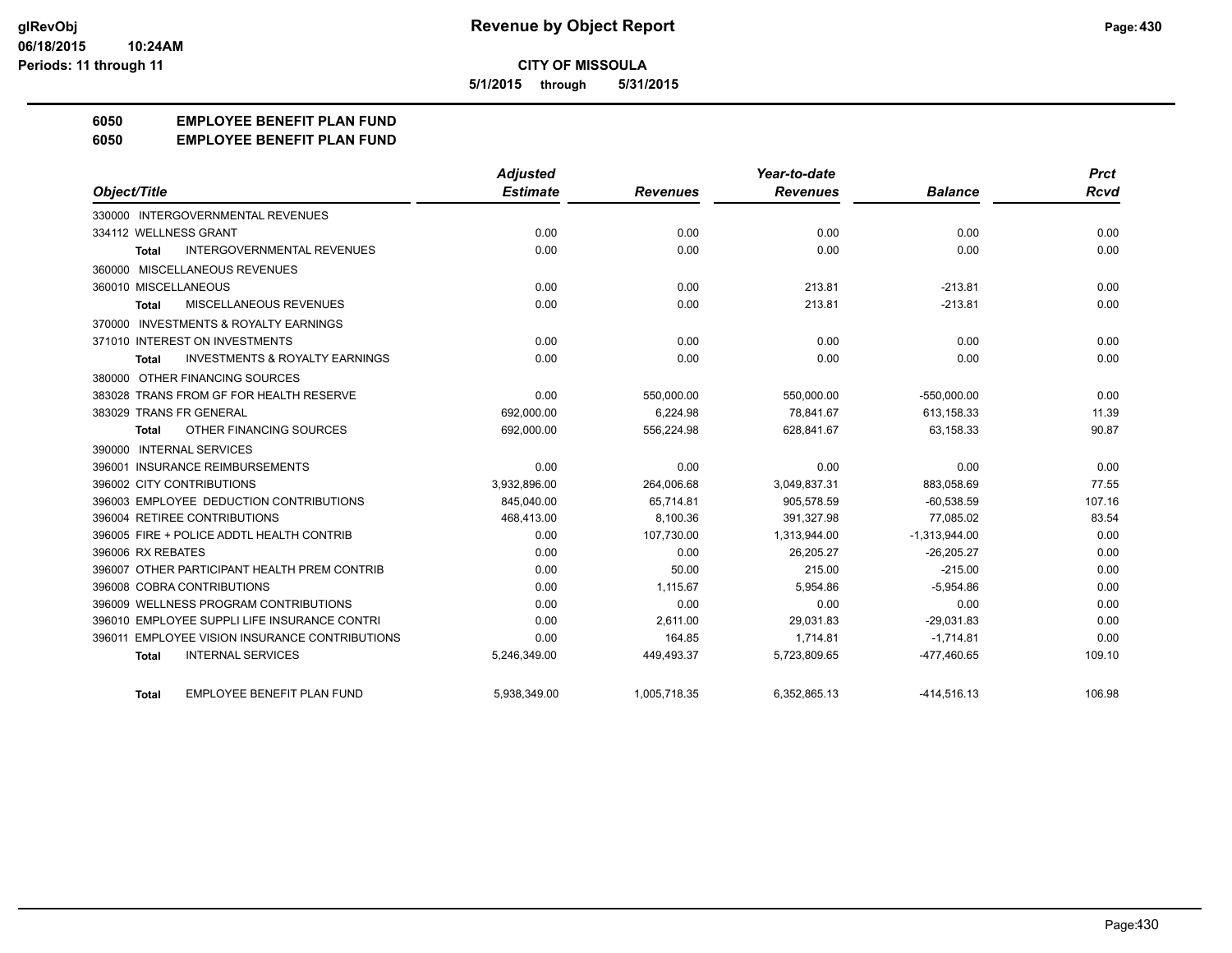**5/1/2015 through 5/31/2015**

## **6050 EMPLOYEE BENEFIT PLAN FUND**

|                                                           | Adjusted        |                 | Year-to-date    |                 | <b>Prct</b> |
|-----------------------------------------------------------|-----------------|-----------------|-----------------|-----------------|-------------|
| Object/Title                                              | <b>Estimate</b> | <b>Revenues</b> | <b>Revenues</b> | <b>Balance</b>  | <b>Rcvd</b> |
| 330000 INTERGOVERNMENTAL REVENUES                         |                 |                 |                 |                 |             |
| 334112 WELLNESS GRANT                                     | 0.00            | 0.00            | 0.00            | 0.00            | 0.00        |
| <b>INTERGOVERNMENTAL REVENUES</b><br><b>Total</b>         | 0.00            | 0.00            | 0.00            | 0.00            | 0.00        |
| 360000 MISCELLANEOUS REVENUES                             |                 |                 |                 |                 |             |
| 360010 MISCELLANEOUS                                      | 0.00            | 0.00            | 213.81          | $-213.81$       | 0.00        |
| <b>MISCELLANEOUS REVENUES</b><br><b>Total</b>             | 0.00            | 0.00            | 213.81          | $-213.81$       | 0.00        |
| 370000 INVESTMENTS & ROYALTY EARNINGS                     |                 |                 |                 |                 |             |
| 371010 INTEREST ON INVESTMENTS                            | 0.00            | 0.00            | 0.00            | 0.00            | 0.00        |
| <b>INVESTMENTS &amp; ROYALTY EARNINGS</b><br><b>Total</b> | 0.00            | 0.00            | 0.00            | 0.00            | 0.00        |
| 380000 OTHER FINANCING SOURCES                            |                 |                 |                 |                 |             |
| 383028 TRANS FROM GF FOR HEALTH RESERVE                   | 0.00            | 550,000.00      | 550,000.00      | $-550,000.00$   | 0.00        |
| 383029 TRANS FR GENERAL                                   | 692,000.00      | 6,224.98        | 78.841.67       | 613,158.33      | 11.39       |
| OTHER FINANCING SOURCES<br><b>Total</b>                   | 692,000.00      | 556,224.98      | 628,841.67      | 63,158.33       | 90.87       |
| 390000 INTERNAL SERVICES                                  |                 |                 |                 |                 |             |
| 396001 INSURANCE REIMBURSEMENTS                           | 0.00            | 0.00            | 0.00            | 0.00            | 0.00        |
| 396002 CITY CONTRIBUTIONS                                 | 3,932,896.00    | 264,006.68      | 3,049,837.31    | 883,058.69      | 77.55       |
| 396003 EMPLOYEE DEDUCTION CONTRIBUTIONS                   | 845,040.00      | 65,714.81       | 905,578.59      | $-60,538.59$    | 107.16      |
| 396004 RETIREE CONTRIBUTIONS                              | 468,413.00      | 8,100.36        | 391.327.98      | 77.085.02       | 83.54       |
| 396005 FIRE + POLICE ADDTL HEALTH CONTRIB                 | 0.00            | 107,730.00      | 1,313,944.00    | $-1,313,944.00$ | 0.00        |
| 396006 RX REBATES                                         | 0.00            | 0.00            | 26,205.27       | $-26,205.27$    | 0.00        |
| 396007 OTHER PARTICIPANT HEALTH PREM CONTRIB              | 0.00            | 50.00           | 215.00          | $-215.00$       | 0.00        |
| 396008 COBRA CONTRIBUTIONS                                | 0.00            | 1.115.67        | 5.954.86        | $-5.954.86$     | 0.00        |
| 396009 WELLNESS PROGRAM CONTRIBUTIONS                     | 0.00            | 0.00            | 0.00            | 0.00            | 0.00        |
| 396010 EMPLOYEE SUPPLI LIFE INSURANCE CONTRI              | 0.00            | 2,611.00        | 29,031.83       | $-29,031.83$    | 0.00        |
| 396011 EMPLOYEE VISION INSURANCE CONTRIBUTION             | 0.00            | 164.85          | 1,714.81        | $-1,714.81$     | 0.00        |
| <b>INTERNAL SERVICES</b><br><b>Total</b>                  | 5,246,349.00    | 449,493.37      | 5,723,809.65    | -477,460.65     | 109.10      |
| <b>EMPLOYEE BENEFIT PLAN FUND</b><br>Total                | 5,938,349.00    | 1,005,718.35    | 6,352,865.13    | $-414,516.13$   | 106.98      |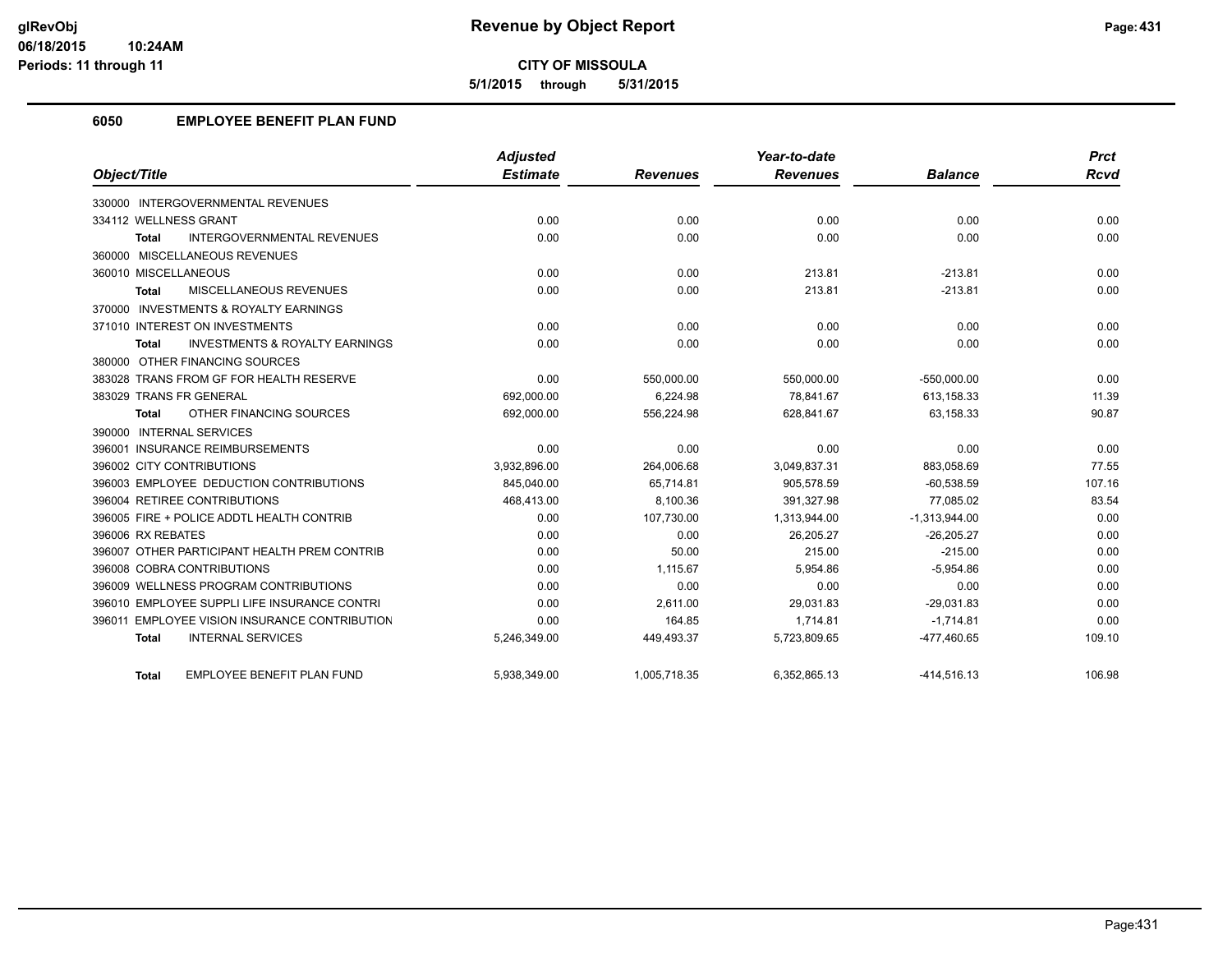**5/1/2015 through 5/31/2015**

#### **7370 PARKING COMMISSION FUND**

**7370 PARKING COMMISSION FUND**

|                                                           | <b>Adjusted</b> |                 | Year-to-date    |                | <b>Prct</b> |
|-----------------------------------------------------------|-----------------|-----------------|-----------------|----------------|-------------|
| Object/Title                                              | <b>Estimate</b> | <b>Revenues</b> | <b>Revenues</b> | <b>Balance</b> | <b>Rcvd</b> |
| 330000 INTERGOVERNMENTAL REVENUES                         |                 |                 |                 |                |             |
| 336023 STATE CONTRIB. - PERS                              | 0.00            | 0.00            | 416.20          | $-416.20$      | 0.00        |
| <b>INTERGOVERNMENTAL REVENUES</b><br><b>Total</b>         | 0.00            | 0.00            | 416.20          | $-416.20$      | 0.00        |
| 340000 CHARGES FOR SERVICES                               |                 |                 |                 |                |             |
| 343009 TOW CHARGES                                        | 0.00            | 0.00            | 0.00            | 0.00           | 0.00        |
| 343015 PARKING                                            | 1,405,905.00    | 0.00            | 0.00            | 1,405,905.00   | 0.00        |
| 343016 METER MONEY                                        | 0.00            | 46,670.85       | 503,267.78      | $-503,267.78$  | 0.00        |
| 343017 PARKING LEASE REVENUE                              | 0.00            | 43,157.50       | 607,462.56      | $-607,462.56$  | 0.00        |
| 343018 CENTRAL PARK REVENUE                               | 0.00            | 8,835.32        | 91,411.95       | $-91,411.95$   | 0.00        |
| 343301 BOOT REMOVAL                                       | 0.00            | 550.00          | 6,829.01        | $-6,829.01$    | 0.00        |
| <b>CHARGES FOR SERVICES</b><br><b>Total</b>               | 1,405,905.00    | 99,213.67       | 1,208,971.30    | 196,933.70     | 85.99       |
| 350000 FINES & FORFEITURES                                |                 |                 |                 |                |             |
| 352000 TICKETS                                            | 0.00            | 0.00            | 0.00            | 0.00           | 0.00        |
| 352001 PARKING TICKET REVENUE                             | 270,000.00      | 13,729.50       | 194,693.51      | 75,306.49      | 72.11       |
| 352002 PARKING FINES                                      | 0.00            | 0.00            | $-355.00$       | 355.00         | 0.00        |
| <b>FINES &amp; FORFEITURES</b><br><b>Total</b>            | 270,000.00      | 13,729.50       | 194,338.51      | 75,661.49      | 71.98       |
| 360000 MISCELLANEOUS REVENUES                             |                 |                 |                 |                |             |
| 360010 MISCELLANEOUS                                      | 0.00            | 573.42          | 37,590.03       | $-37,590.03$   | 0.00        |
| 360018 MARKET ON FRONT UTILITY PAYMENTS                   | 0.00            | 0.00            | 1,694.73        | $-1,694.73$    | 0.00        |
| 360019 GARBAGE-MARKET ON FRONT                            | 0.00            | 0.00            | 1,074.78        | $-1,074.78$    | 0.00        |
| 362002 BAD CHECK CHARGES                                  | 0.00            | 0.00            | 25.00           | $-25.00$       | 0.00        |
| 362005 LEASE LATE PAYMENT PENALTY                         | 0.00            | 0.00            | 0.00            | 0.00           | 0.00        |
| 364040 INSURANCE AND DAMAGE RECOVERY                      | 0.00            | 0.00            | 0.00            | 0.00           | 0.00        |
| MISCELLANEOUS REVENUES<br><b>Total</b>                    | 0.00            | 573.42          | 40,384.54       | -40,384.54     | 0.00        |
| 370000 INVESTMENTS & ROYALTY EARNINGS                     |                 |                 |                 |                |             |
| 371010 INTEREST ON INVESTMENTS                            | 20,000.00       | 0.00            | 0.00            | 20,000.00      | 0.00        |
| 371020 GAIN/LOSS IN MARKET VALUE OF INVESTMENTS           | 0.00            | 0.00            | 0.00            | 0.00           | 0.00        |
| <b>INVESTMENTS &amp; ROYALTY EARNINGS</b><br><b>Total</b> | 20,000.00       | 0.00            | 0.00            | 20,000.00      | 0.00        |
| 380000 OTHER FINANCING SOURCES                            |                 |                 |                 |                |             |
| 381010 BOND PROCEEDS                                      | 0.00            | 0.00            | 0.00            | 0.00           | 0.00        |
| 382010 SALE OF FIXED ASSETS                               | 0.00            | 0.00            | 0.00            | 0.00           | 0.00        |
| 383013 TRANS FR SID DEBT SERVICE                          | 0.00            | 0.00            | 0.00            | 0.00           | 0.00        |
| 383400 CAPITAL CONTRIBUTION                               | 0.00            | 0.00            | 0.00            | 0.00           | 0.00        |
| OTHER FINANCING SOURCES<br>Total                          | 0.00            | 0.00            | 0.00            | 0.00           | 0.00        |
| PARKING COMMISSION FUND<br>Total                          | 1,695,905.00    | 113,516.59      | 1,444,110.55    | 251,794.45     | 85.15       |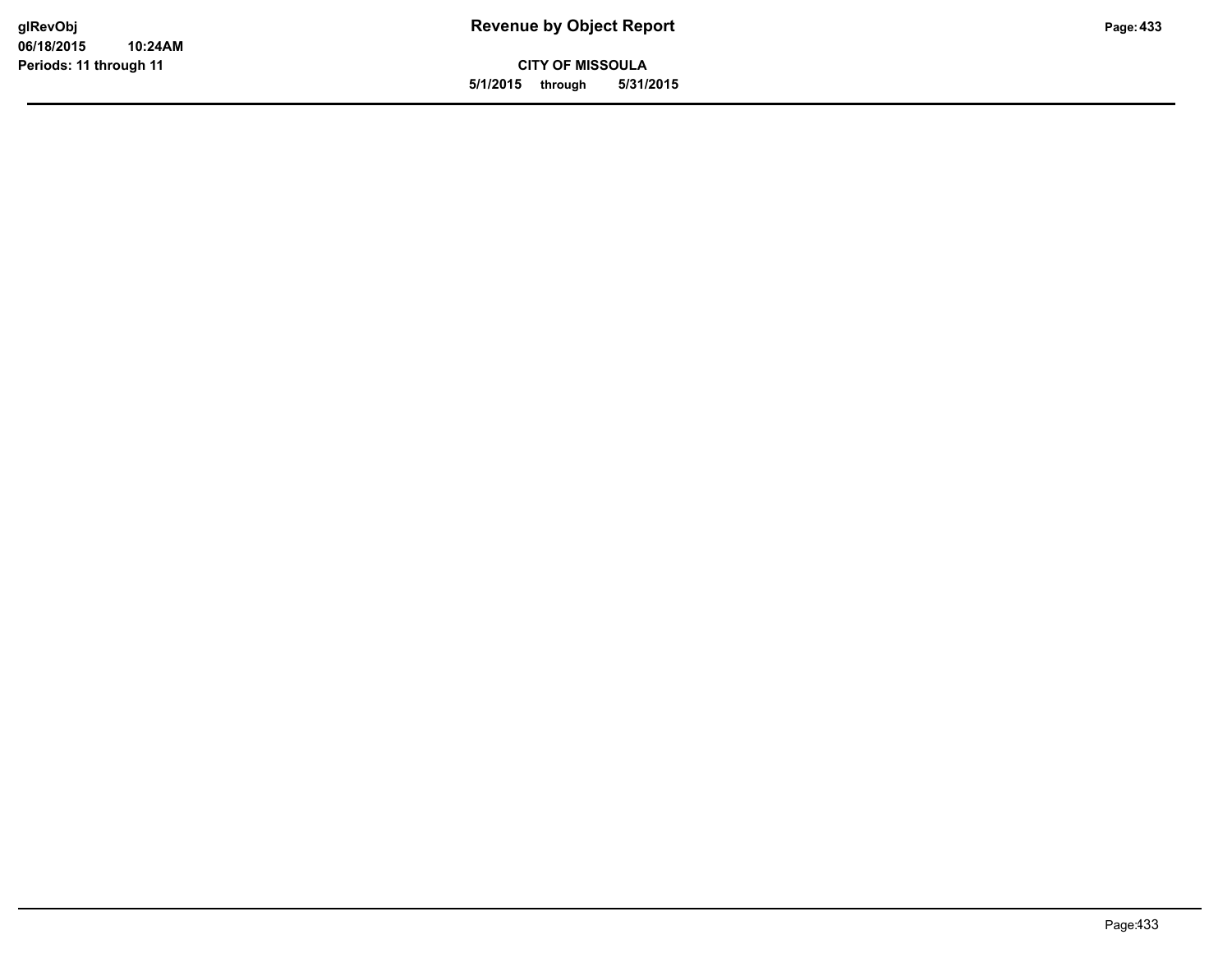**5/1/2015 through 5/31/2015**

## **7370 PARKING COMMISSION FUND**

|                                                    | Adjusted        |                 | Year-to-date    |                | <b>Prct</b> |
|----------------------------------------------------|-----------------|-----------------|-----------------|----------------|-------------|
| Object/Title                                       | <b>Estimate</b> | <b>Revenues</b> | <b>Revenues</b> | <b>Balance</b> | <b>Rcvd</b> |
| 330000 INTERGOVERNMENTAL REVENUES                  |                 |                 |                 |                |             |
| 336023 STATE CONTRIB. - PERS                       | 0.00            | 0.00            | 416.20          | $-416.20$      | 0.00        |
| INTERGOVERNMENTAL REVENUES<br><b>Total</b>         | 0.00            | 0.00            | 416.20          | $-416.20$      | 0.00        |
| 340000 CHARGES FOR SERVICES                        |                 |                 |                 |                |             |
| 343009 TOW CHARGES                                 | 0.00            | 0.00            | 0.00            | 0.00           | 0.00        |
| 343015 PARKING                                     | 1,405,905.00    | 0.00            | 0.00            | 1,405,905.00   | 0.00        |
| 343016 METER MONEY                                 | 0.00            | 46,670.85       | 503,267.78      | $-503,267.78$  | 0.00        |
| 343017 PARKING LEASE REVENUE                       | 0.00            | 43,157.50       | 607,462.56      | $-607,462.56$  | 0.00        |
| 343018 CENTRAL PARK REVENUE                        | 0.00            | 8,835.32        | 91,411.95       | $-91,411.95$   | 0.00        |
| 343301 BOOT REMOVAL                                | 0.00            | 550.00          | 6,829.01        | $-6,829.01$    | 0.00        |
| <b>CHARGES FOR SERVICES</b><br>Total               | 1,405,905.00    | 99,213.67       | 1,208,971.30    | 196,933.70     | 85.99       |
| 350000 FINES & FORFEITURES                         |                 |                 |                 |                |             |
| 352000 TICKETS                                     | 0.00            | 0.00            | 0.00            | 0.00           | 0.00        |
| 352001 PARKING TICKET REVENUE                      | 270,000.00      | 13,729.50       | 194,693.51      | 75,306.49      | 72.11       |
| 352002 PARKING FINES                               | 0.00            | 0.00            | $-355.00$       | 355.00         | 0.00        |
| <b>FINES &amp; FORFEITURES</b><br>Total            | 270,000.00      | 13,729.50       | 194,338.51      | 75,661.49      | 71.98       |
| 360000 MISCELLANEOUS REVENUES                      |                 |                 |                 |                |             |
| 360010 MISCELLANEOUS                               | 0.00            | 573.42          | 37,590.03       | $-37,590.03$   | 0.00        |
| 360018 MARKET ON FRONT UTILITY PAYMENTS            | 0.00            | 0.00            | 1,694.73        | $-1,694.73$    | 0.00        |
| 360019 GARBAGE-MARKET ON FRONT                     | 0.00            | 0.00            | 1,074.78        | $-1,074.78$    | 0.00        |
| 362002 BAD CHECK CHARGES                           | 0.00            | 0.00            | 25.00           | $-25.00$       | 0.00        |
| 362005 LEASE LATE PAYMENT PENALTY                  | 0.00            | 0.00            | 0.00            | 0.00           | 0.00        |
| 364040 INSURANCE AND DAMAGE RECOVERY               | 0.00            | 0.00            | 0.00            | 0.00           | 0.00        |
| <b>MISCELLANEOUS REVENUES</b><br><b>Total</b>      | 0.00            | 573.42          | 40,384.54       | $-40,384.54$   | 0.00        |
| 370000 INVESTMENTS & ROYALTY EARNINGS              |                 |                 |                 |                |             |
| 371010 INTEREST ON INVESTMENTS                     | 20,000.00       | 0.00            | 0.00            | 20,000.00      | 0.00        |
| 371020 GAIN/LOSS IN MARKET VALUE OF INVESTMENT     | 0.00            | 0.00            | 0.00            | 0.00           | 0.00        |
| <b>INVESTMENTS &amp; ROYALTY EARNINGS</b><br>Total | 20,000.00       | 0.00            | 0.00            | 20,000.00      | 0.00        |
| 380000 OTHER FINANCING SOURCES                     |                 |                 |                 |                |             |
| 381010 BOND PROCEEDS                               | 0.00            | 0.00            | 0.00            | 0.00           | 0.00        |
| 382010 SALE OF FIXED ASSETS                        | 0.00            | 0.00            | 0.00            | 0.00           | 0.00        |
| 383013 TRANS FR SID DEBT SERVICE                   | 0.00            | 0.00            | 0.00            | 0.00           | 0.00        |
| 383400 CAPITAL CONTRIBUTION                        | 0.00            | 0.00            | 0.00            | 0.00           | 0.00        |
| OTHER FINANCING SOURCES<br><b>Total</b>            | 0.00            | 0.00            | 0.00            | 0.00           | 0.00        |
| PARKING COMMISSION FUND<br><b>Total</b>            | 1,695,905.00    | 113,516.59      | 1,444,110.55    | 251,794.45     | 85.15       |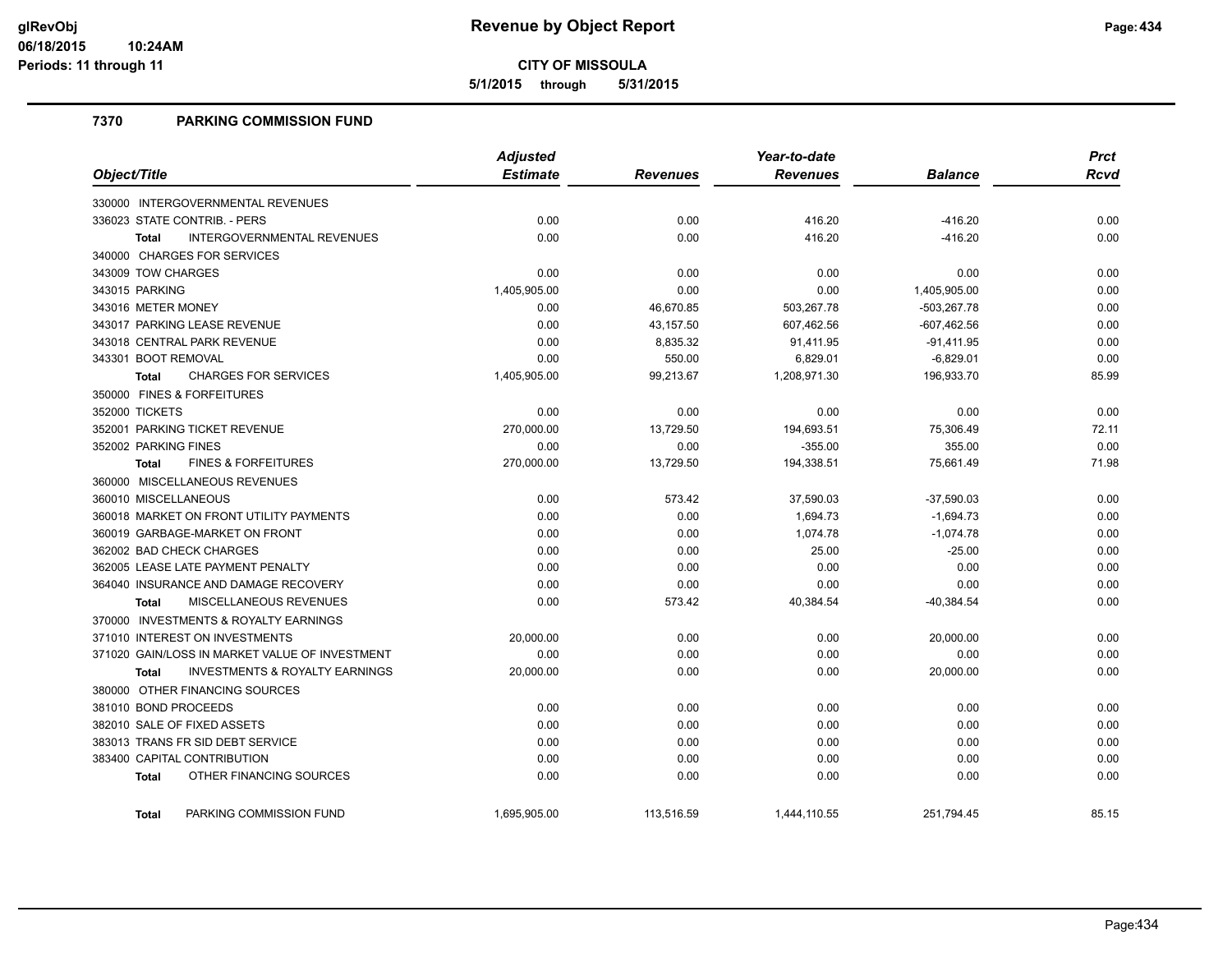**5/1/2015 through 5/31/2015**

## **7371 FRONT STREET PARKING BONDS**

**7371 FRONT STREET PARKING BONDS**

|                                                           | <b>Adjusted</b> |                 | Year-to-date    |                | <b>Prct</b> |
|-----------------------------------------------------------|-----------------|-----------------|-----------------|----------------|-------------|
| Object/Title                                              | <b>Estimate</b> | <b>Revenues</b> | <b>Revenues</b> | <b>Balance</b> | <b>Rcvd</b> |
| 330000 INTERGOVERNMENTAL REVENUES                         |                 |                 |                 |                |             |
| 331990 IRS REIMB/DEBT SVS INTEREST                        | 0.00            | 0.00            | 0.00            | 0.00           | 0.00        |
| 338000 LOCAL SHARING OF TAX INCREMENT                     | 0.00            | 0.00            | 0.00            | 0.00           | 0.00        |
| <b>INTERGOVERNMENTAL REVENUES</b><br><b>Total</b>         | 0.00            | 0.00            | 0.00            | 0.00           | 0.00        |
| 360000 MISCELLANEOUS REVENUES                             |                 |                 |                 |                |             |
| 360010 MISCELLANEOUS                                      | 0.00            | 0.00            | 0.00            | 0.00           | 0.00        |
| MISCELLANEOUS REVENUES<br><b>Total</b>                    | 0.00            | 0.00            | 0.00            | 0.00           | 0.00        |
| <b>INVESTMENTS &amp; ROYALTY EARNINGS</b><br>370000       |                 |                 |                 |                |             |
| 371010 INTEREST ON INVESTMENTS                            | 0.00            | 0.00            | 0.00            | 0.00           | 0.00        |
| <b>INVESTMENTS &amp; ROYALTY EARNINGS</b><br><b>Total</b> | 0.00            | 0.00            | 0.00            | 0.00           | 0.00        |
| 380000 OTHER FINANCING SOURCES                            |                 |                 |                 |                |             |
| 381009 TRANSFERS IN                                       | 269,059.00      | 0.00            | 0.00            | 269,059.00     | 0.00        |
| 381010 BOND PROCEEDS                                      | 0.00            | 0.00            | 0.00            | 0.00           | 0.00        |
| 383000 OPERATING TRANSFERS                                | 0.00            | 13,721.25       | 188,667.84      | $-188,667.84$  | 0.00        |
| OTHER FINANCING SOURCES<br><b>Total</b>                   | 269,059.00      | 13,721.25       | 188,667.84      | 80,391.16      | 70.12       |
| <b>FRONT STREET PARKING BONDS</b><br><b>Total</b>         | 269,059.00      | 13,721.25       | 188,667.84      | 80,391.16      | 70.12       |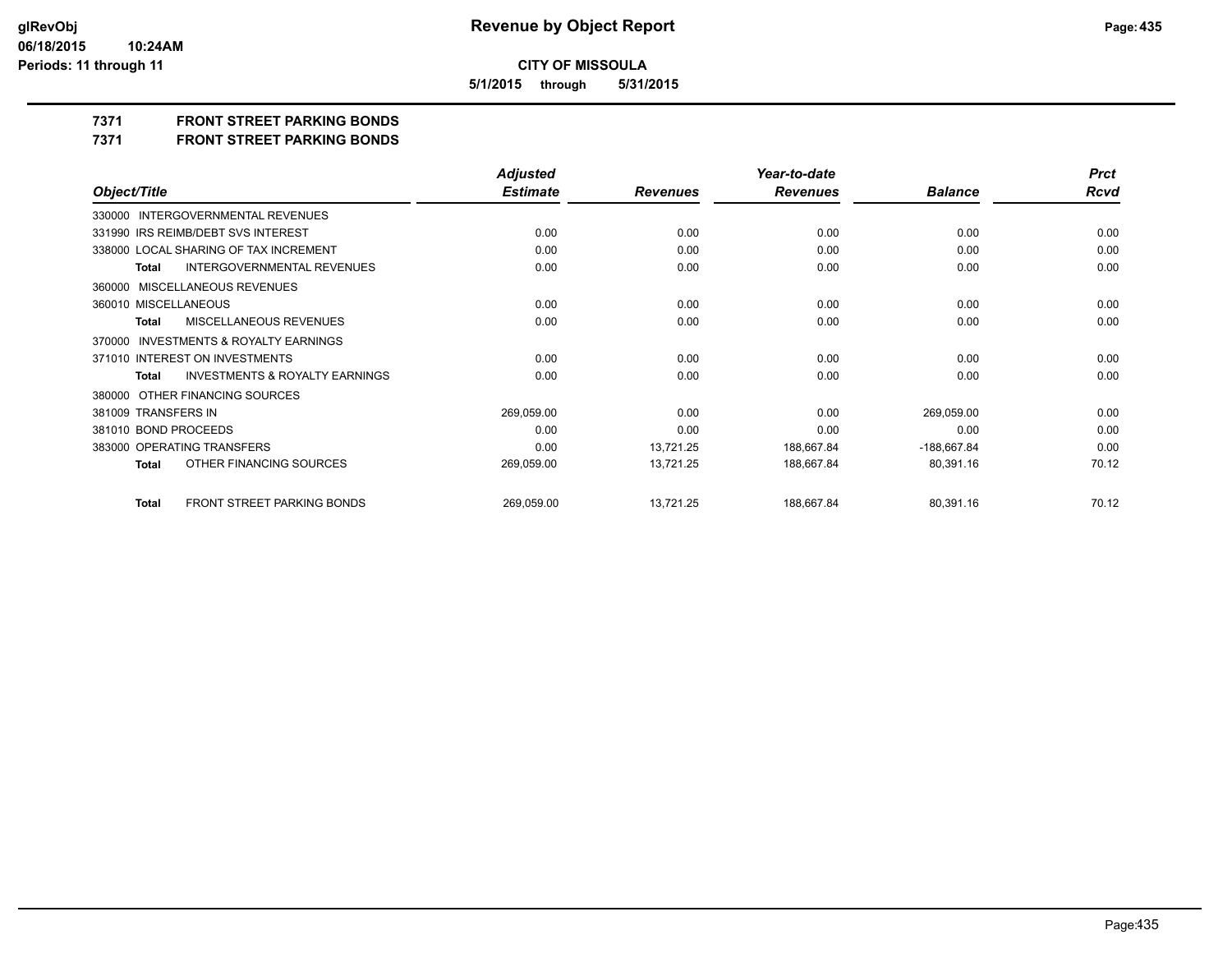**5/1/2015 through 5/31/2015**

## **7371 FRONT STREET PARKING BONDS**

|                                                     | <b>Adjusted</b> |                 | Year-to-date    |                | <b>Prct</b> |
|-----------------------------------------------------|-----------------|-----------------|-----------------|----------------|-------------|
| Object/Title                                        | <b>Estimate</b> | <b>Revenues</b> | <b>Revenues</b> | <b>Balance</b> | <b>Rcvd</b> |
| <b>INTERGOVERNMENTAL REVENUES</b><br>330000         |                 |                 |                 |                |             |
| 331990 IRS REIMB/DEBT SVS INTEREST                  | 0.00            | 0.00            | 0.00            | 0.00           | 0.00        |
| 338000 LOCAL SHARING OF TAX INCREMENT               | 0.00            | 0.00            | 0.00            | 0.00           | 0.00        |
| <b>INTERGOVERNMENTAL REVENUES</b><br>Total          | 0.00            | 0.00            | 0.00            | 0.00           | 0.00        |
| 360000 MISCELLANEOUS REVENUES                       |                 |                 |                 |                |             |
| 360010 MISCELLANEOUS                                | 0.00            | 0.00            | 0.00            | 0.00           | 0.00        |
| MISCELLANEOUS REVENUES<br><b>Total</b>              | 0.00            | 0.00            | 0.00            | 0.00           | 0.00        |
| <b>INVESTMENTS &amp; ROYALTY EARNINGS</b><br>370000 |                 |                 |                 |                |             |
| 371010 INTEREST ON INVESTMENTS                      | 0.00            | 0.00            | 0.00            | 0.00           | 0.00        |
| <b>INVESTMENTS &amp; ROYALTY EARNINGS</b><br>Total  | 0.00            | 0.00            | 0.00            | 0.00           | 0.00        |
| 380000 OTHER FINANCING SOURCES                      |                 |                 |                 |                |             |
| 381009 TRANSFERS IN                                 | 269,059.00      | 0.00            | 0.00            | 269,059.00     | 0.00        |
| 381010 BOND PROCEEDS                                | 0.00            | 0.00            | 0.00            | 0.00           | 0.00        |
| 383000 OPERATING TRANSFERS                          | 0.00            | 13,721.25       | 188,667.84      | $-188,667.84$  | 0.00        |
| OTHER FINANCING SOURCES<br><b>Total</b>             | 269,059.00      | 13,721.25       | 188,667.84      | 80,391.16      | 70.12       |
| FRONT STREET PARKING BONDS<br><b>Total</b>          | 269,059.00      | 13,721.25       | 188,667.84      | 80,391.16      | 70.12       |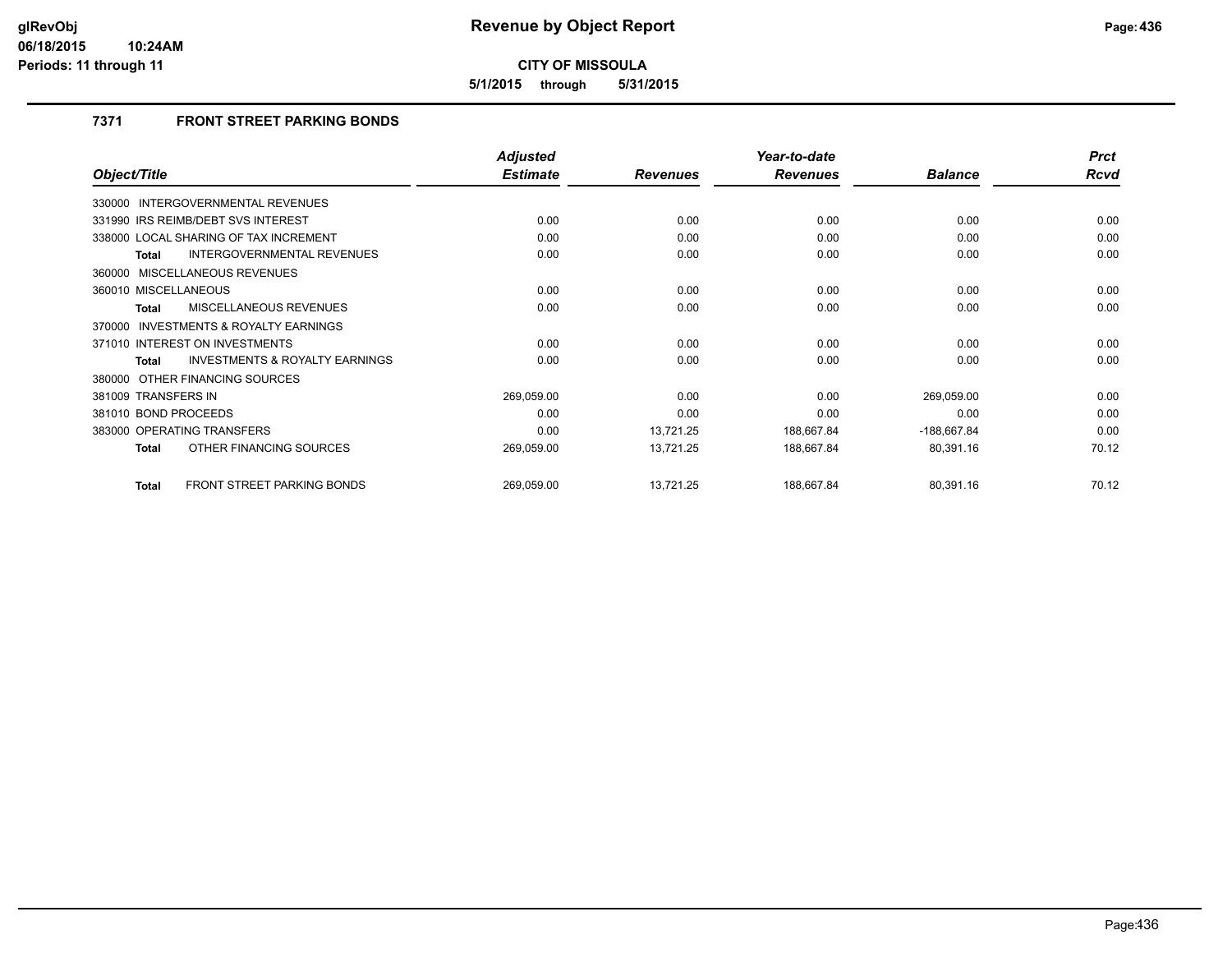**5/1/2015 through 5/31/2015**

# **7372 SINKING FUND/FRONT ST PARKING BONDS**

**7372 SINKING FUND/FRONT ST PARKING BONDS**

|                      |                                           | <b>Adjusted</b> |                 | Year-to-date    |                | <b>Prct</b> |
|----------------------|-------------------------------------------|-----------------|-----------------|-----------------|----------------|-------------|
| Object/Title         |                                           | <b>Estimate</b> | <b>Revenues</b> | <b>Revenues</b> | <b>Balance</b> | <b>Rcvd</b> |
|                      | 330000 INTERGOVERNMENTAL REVENUES         |                 |                 |                 |                |             |
|                      | 338000 LOCAL SHARING OF TAX INCREMENT     | 0.00            | 0.00            | 0.00            | 0.00           | 0.00        |
| Total                | INTERGOVERNMENTAL REVENUES                | 0.00            | 0.00            | 0.00            | 0.00           | 0.00        |
|                      | 370000 INVESTMENTS & ROYALTY EARNINGS     |                 |                 |                 |                |             |
|                      | 371010 INTEREST ON INVESTMENTS            | 0.00            | 0.00            | 0.00            | 0.00           | 0.00        |
| Total                | <b>INVESTMENTS &amp; ROYALTY EARNINGS</b> | 0.00            | 0.00            | 0.00            | 0.00           | 0.00        |
|                      | 380000 OTHER FINANCING SOURCES            |                 |                 |                 |                |             |
| 381009 TRANSFERS IN  |                                           | 40,000.00       | 0.00            | 0.00            | 40,000.00      | 0.00        |
| 381010 BOND PROCEEDS |                                           | 0.00            | 0.00            | 0.00            | 0.00           | 0.00        |
|                      | 383000 OPERATING TRANSFERS                | 0.00            | 9,250.00        | 98.000.00       | $-98,000.00$   | 0.00        |
| Total                | OTHER FINANCING SOURCES                   | 40,000.00       | 9,250.00        | 98,000.00       | $-58,000.00$   | 245.00      |
| Total                | SINKING FUND/FRONT ST PARKING BONDS       | 40.000.00       | 9,250.00        | 98.000.00       | $-58.000.00$   | 245.00      |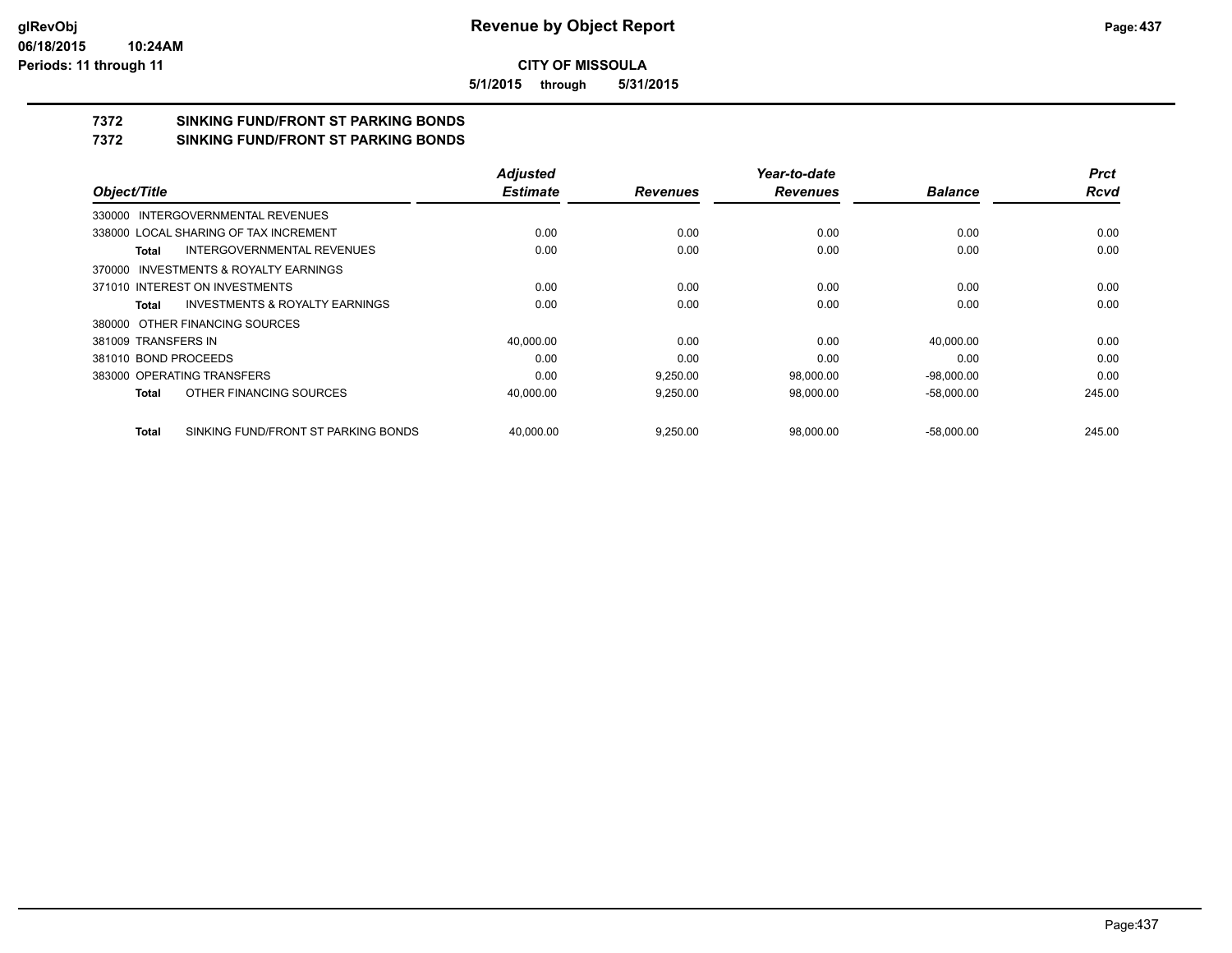**5/1/2015 through 5/31/2015**

## **7372 SINKING FUND/FRONT ST PARKING BONDS**

| Object/Title         |                                       | <b>Adjusted</b><br><b>Estimate</b> | <b>Revenues</b> | Year-to-date<br><b>Revenues</b> | <b>Balance</b> | <b>Prct</b><br><b>Rcvd</b> |
|----------------------|---------------------------------------|------------------------------------|-----------------|---------------------------------|----------------|----------------------------|
|                      |                                       |                                    |                 |                                 |                |                            |
|                      | 330000 INTERGOVERNMENTAL REVENUES     |                                    |                 |                                 |                |                            |
|                      | 338000 LOCAL SHARING OF TAX INCREMENT | 0.00                               | 0.00            | 0.00                            | 0.00           | 0.00                       |
| Total                | INTERGOVERNMENTAL REVENUES            | 0.00                               | 0.00            | 0.00                            | 0.00           | 0.00                       |
| 370000               | INVESTMENTS & ROYALTY EARNINGS        |                                    |                 |                                 |                |                            |
|                      | 371010 INTEREST ON INVESTMENTS        | 0.00                               | 0.00            | 0.00                            | 0.00           | 0.00                       |
| Total                | INVESTMENTS & ROYALTY EARNINGS        | 0.00                               | 0.00            | 0.00                            | 0.00           | 0.00                       |
|                      | 380000 OTHER FINANCING SOURCES        |                                    |                 |                                 |                |                            |
| 381009 TRANSFERS IN  |                                       | 40.000.00                          | 0.00            | 0.00                            | 40.000.00      | 0.00                       |
| 381010 BOND PROCEEDS |                                       | 0.00                               | 0.00            | 0.00                            | 0.00           | 0.00                       |
|                      | 383000 OPERATING TRANSFERS            | 0.00                               | 9,250.00        | 98,000.00                       | $-98,000.00$   | 0.00                       |
| Total                | OTHER FINANCING SOURCES               | 40,000.00                          | 9,250.00        | 98,000.00                       | $-58,000.00$   | 245.00                     |
| <b>Total</b>         | SINKING FUND/FRONT ST PARKING BONDS   | 40.000.00                          | 9.250.00        | 98,000.00                       | $-58,000.00$   | 245.00                     |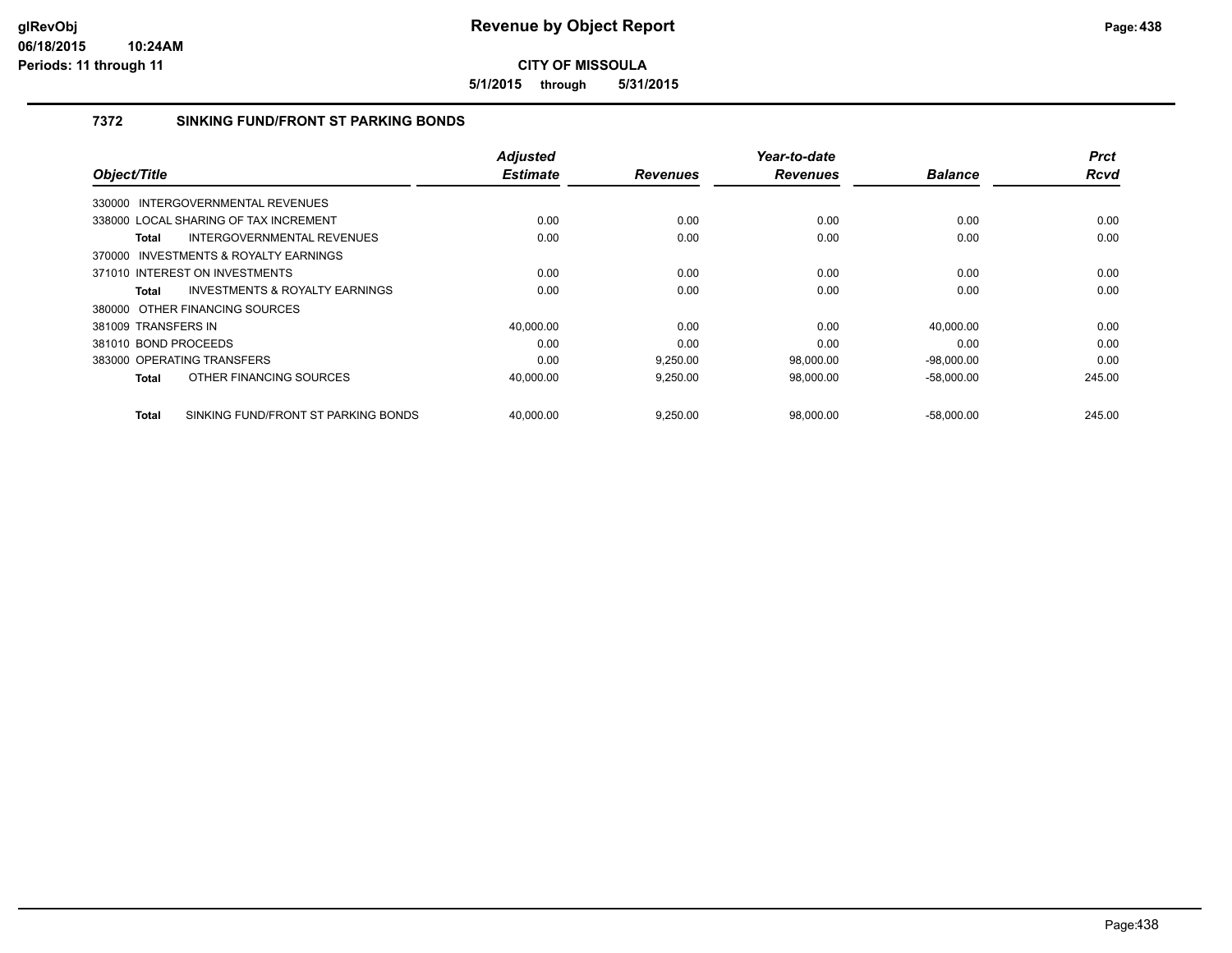**5/1/2015 through 5/31/2015**

## **7373 MPC SERIES 2010B CONSTRUCTION**

#### **7373 MPC SERIES 2010B CONSTRUCTION**

|                                                     | <b>Adjusted</b> |                 | Year-to-date    |                | <b>Prct</b> |
|-----------------------------------------------------|-----------------|-----------------|-----------------|----------------|-------------|
| Object/Title                                        | <b>Estimate</b> | <b>Revenues</b> | <b>Revenues</b> | <b>Balance</b> | Rcvd        |
| TAXES/ASSESSMENTS<br>310000                         |                 |                 |                 |                |             |
| PENALTIES & INTEREST<br>312001                      | 0.00            | 0.00            | 0.00            | 0.00           | 0.00        |
| TAXES/ASSESSMENTS<br>Total                          | 0.00            | 0.00            | 0.00            | 0.00           | 0.00        |
| <b>MISCELLANEOUS REVENUES</b><br>360000             |                 |                 |                 |                |             |
| 360010 MISCELLANEOUS                                | 0.00            | 0.00            | 0.00            | 0.00           | 0.00        |
| MISCELLANEOUS REVENUES<br>Total                     | 0.00            | 0.00            | 0.00            | 0.00           | 0.00        |
| <b>INVESTMENTS &amp; ROYALTY EARNINGS</b><br>370000 |                 |                 |                 |                |             |
| 371010 INTEREST ON INVESTMENTS                      | 0.00            | 0.00            | 0.00            | 0.00           | 0.00        |
| <b>INVESTMENTS &amp; ROYALTY EARNINGS</b><br>Total  | 0.00            | 0.00            | 0.00            | 0.00           | 0.00        |
| OTHER FINANCING SOURCES<br>380000                   |                 |                 |                 |                |             |
| 381010 BOND PROCEEDS                                | 0.00            | 0.00            | 0.00            | 0.00           | 0.00        |
| 383000 OPERATING TRANSFERS                          | 0.00            | 0.00            | 0.00            | 0.00           | 0.00        |
| 383042 TRANSFERS FROM OTHER FUNDS                   | 0.00            | 0.00            | 0.00            | 0.00           | 0.00        |
| 383400 CAPITAL CONTRIBUTION                         | 0.00            | 0.00            | 0.00            | 0.00           | 0.00        |
| OTHER FINANCING SOURCES<br><b>Total</b>             | 0.00            | 0.00            | 0.00            | 0.00           | 0.00        |
| MPC SERIES 2010B CONSTRUCTION<br>Total              | 0.00            | 0.00            | 0.00            | 0.00           | 0.00        |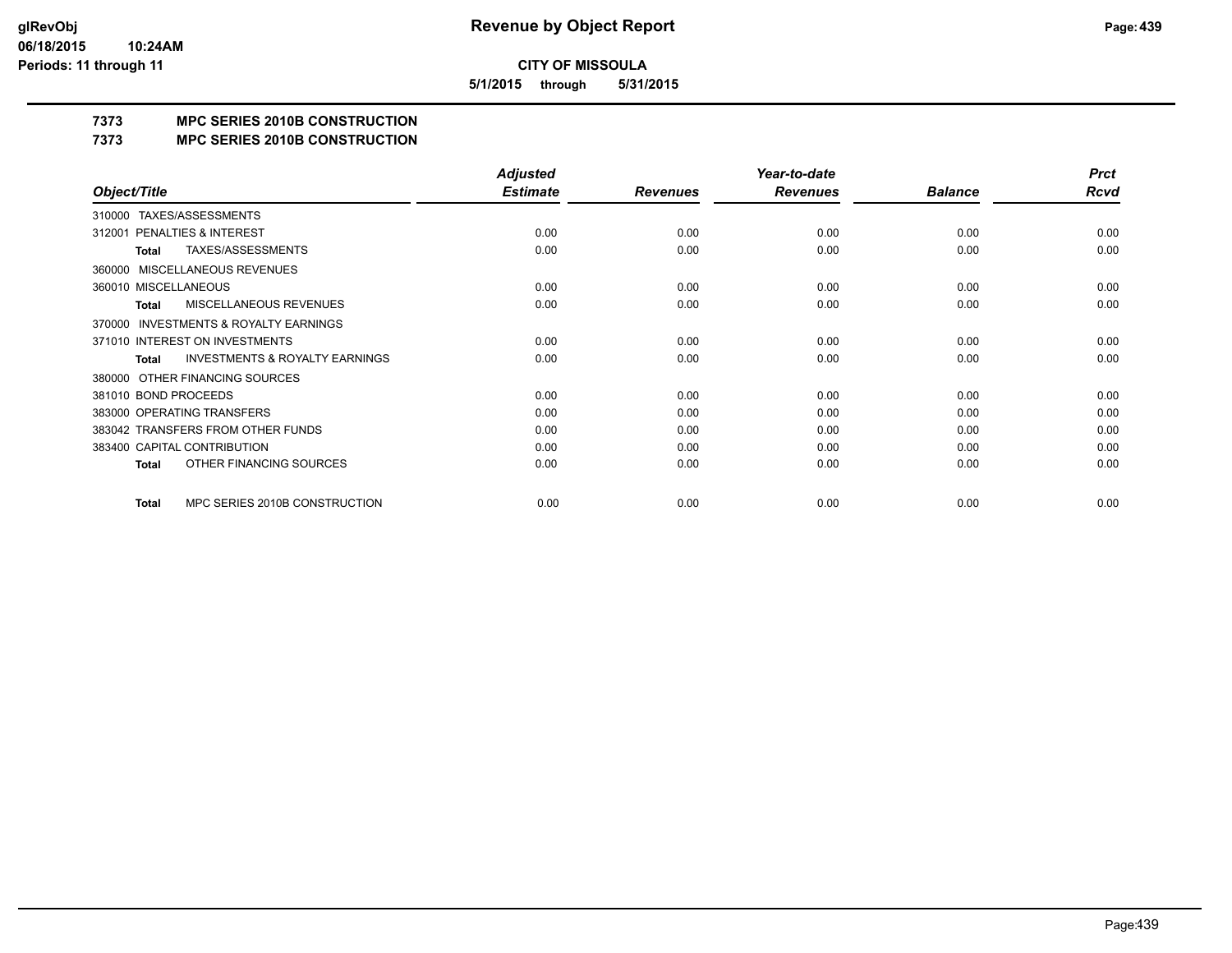**5/1/2015 through 5/31/2015**

## **7373 MPC SERIES 2010B CONSTRUCTION**

|                                                    | <b>Adjusted</b> |                 | Year-to-date    |                | <b>Prct</b> |
|----------------------------------------------------|-----------------|-----------------|-----------------|----------------|-------------|
| Object/Title                                       | <b>Estimate</b> | <b>Revenues</b> | <b>Revenues</b> | <b>Balance</b> | Rcvd        |
| TAXES/ASSESSMENTS<br>310000                        |                 |                 |                 |                |             |
| <b>PENALTIES &amp; INTEREST</b><br>312001          | 0.00            | 0.00            | 0.00            | 0.00           | 0.00        |
| TAXES/ASSESSMENTS<br>Total                         | 0.00            | 0.00            | 0.00            | 0.00           | 0.00        |
| 360000 MISCELLANEOUS REVENUES                      |                 |                 |                 |                |             |
| 360010 MISCELLANEOUS                               | 0.00            | 0.00            | 0.00            | 0.00           | 0.00        |
| MISCELLANEOUS REVENUES<br>Total                    | 0.00            | 0.00            | 0.00            | 0.00           | 0.00        |
| 370000 INVESTMENTS & ROYALTY EARNINGS              |                 |                 |                 |                |             |
| 371010 INTEREST ON INVESTMENTS                     | 0.00            | 0.00            | 0.00            | 0.00           | 0.00        |
| <b>INVESTMENTS &amp; ROYALTY EARNINGS</b><br>Total | 0.00            | 0.00            | 0.00            | 0.00           | 0.00        |
| 380000 OTHER FINANCING SOURCES                     |                 |                 |                 |                |             |
| 381010 BOND PROCEEDS                               | 0.00            | 0.00            | 0.00            | 0.00           | 0.00        |
| 383000 OPERATING TRANSFERS                         | 0.00            | 0.00            | 0.00            | 0.00           | 0.00        |
| 383042 TRANSFERS FROM OTHER FUNDS                  | 0.00            | 0.00            | 0.00            | 0.00           | 0.00        |
| 383400 CAPITAL CONTRIBUTION                        | 0.00            | 0.00            | 0.00            | 0.00           | 0.00        |
| OTHER FINANCING SOURCES<br><b>Total</b>            | 0.00            | 0.00            | 0.00            | 0.00           | 0.00        |
|                                                    |                 |                 |                 |                |             |
| MPC SERIES 2010B CONSTRUCTION<br><b>Total</b>      | 0.00            | 0.00            | 0.00            | 0.00           | 0.00        |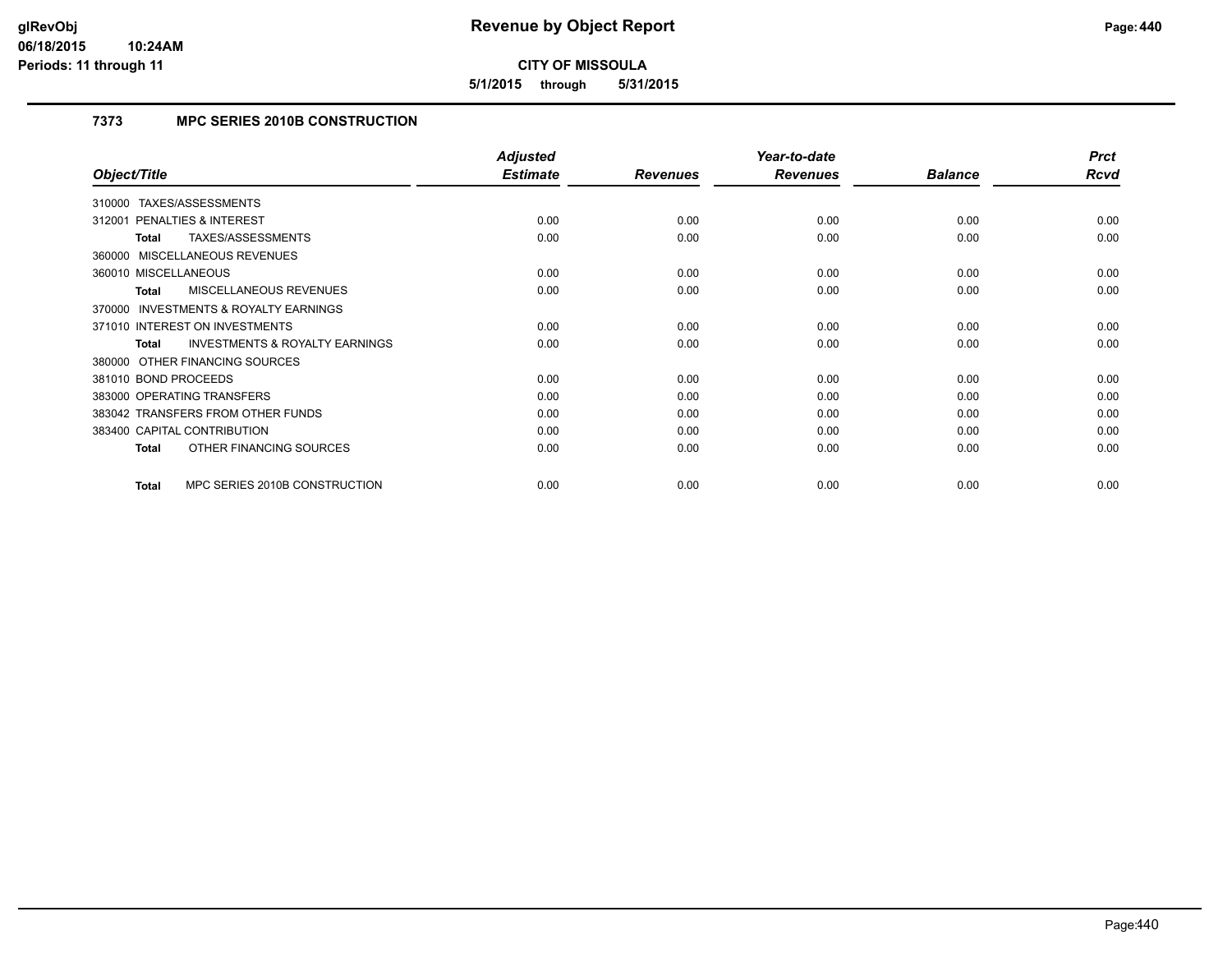**5/1/2015 through 5/31/2015**

## **7374 RESERVE FUND-PARKING BONDS**

#### **7374 RESERVE FUND-PARKING BONDS**

|                      |                                           | <b>Adjusted</b> |                 | Year-to-date    |                | <b>Prct</b> |
|----------------------|-------------------------------------------|-----------------|-----------------|-----------------|----------------|-------------|
| Object/Title         |                                           | <b>Estimate</b> | <b>Revenues</b> | <b>Revenues</b> | <b>Balance</b> | <b>Rcvd</b> |
|                      | 370000 INVESTMENTS & ROYALTY EARNINGS     |                 |                 |                 |                |             |
|                      | 371010 INTEREST ON INVESTMENTS            | 0.00            | 0.00            | 0.00            | 0.00           | 0.00        |
| Total                | <b>INVESTMENTS &amp; ROYALTY EARNINGS</b> | 0.00            | 0.00            | 0.00            | 0.00           | 0.00        |
|                      | 380000 OTHER FINANCING SOURCES            |                 |                 |                 |                |             |
| 381009 TRANSFERS IN  |                                           | 0.00            | 0.00            | 0.00            | 0.00           | 0.00        |
| 381010 BOND PROCEEDS |                                           | 0.00            | 0.00            | 0.00            | 0.00           | 0.00        |
|                      | 383000 OPERATING TRANSFERS                | 0.00            | 0.00            | 0.00            | 0.00           | 0.00        |
| <b>Total</b>         | OTHER FINANCING SOURCES                   | 0.00            | 0.00            | 0.00            | 0.00           | 0.00        |
|                      |                                           |                 |                 |                 |                |             |
| <b>Total</b>         | RESERVE FUND-PARKING BONDS                | 0.00            | 0.00            | 0.00            | 0.00           | 0.00        |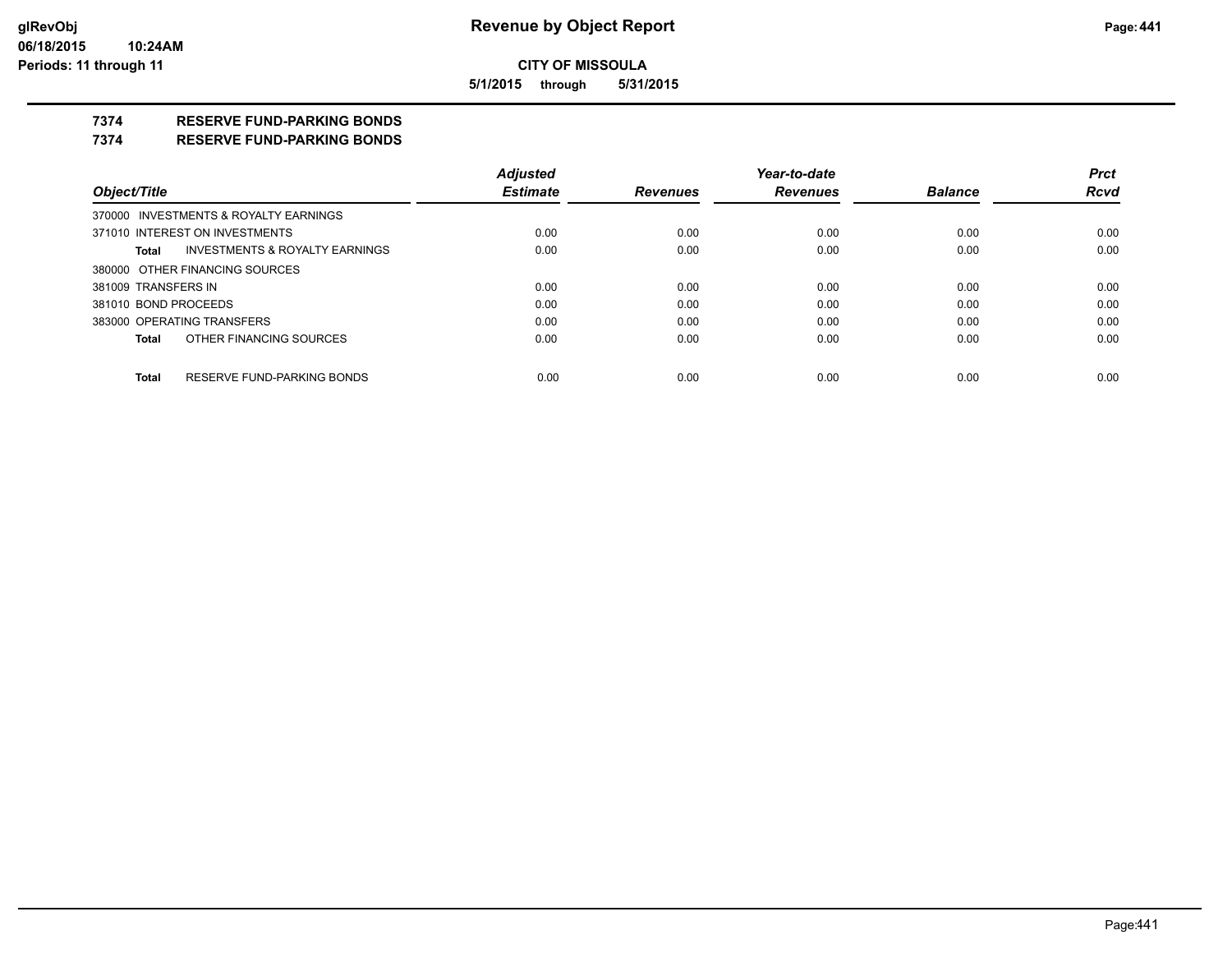**5/1/2015 through 5/31/2015**

## **7374 RESERVE FUND-PARKING BONDS**

|                                                    | <b>Adjusted</b> |                 | Year-to-date    |                | <b>Prct</b> |
|----------------------------------------------------|-----------------|-----------------|-----------------|----------------|-------------|
| <b>Object/Title</b>                                | <b>Estimate</b> | <b>Revenues</b> | <b>Revenues</b> | <b>Balance</b> | <b>Rcvd</b> |
| 370000 INVESTMENTS & ROYALTY EARNINGS              |                 |                 |                 |                |             |
| 371010 INTEREST ON INVESTMENTS                     | 0.00            | 0.00            | 0.00            | 0.00           | 0.00        |
| <b>INVESTMENTS &amp; ROYALTY EARNINGS</b><br>Total | 0.00            | 0.00            | 0.00            | 0.00           | 0.00        |
| 380000 OTHER FINANCING SOURCES                     |                 |                 |                 |                |             |
| 381009 TRANSFERS IN                                | 0.00            | 0.00            | 0.00            | 0.00           | 0.00        |
| 381010 BOND PROCEEDS                               | 0.00            | 0.00            | 0.00            | 0.00           | 0.00        |
| 383000 OPERATING TRANSFERS                         | 0.00            | 0.00            | 0.00            | 0.00           | 0.00        |
| OTHER FINANCING SOURCES<br>Total                   | 0.00            | 0.00            | 0.00            | 0.00           | 0.00        |
| RESERVE FUND-PARKING BONDS<br>Total                | 0.00            | 0.00            | 0.00            | 0.00           | 0.00        |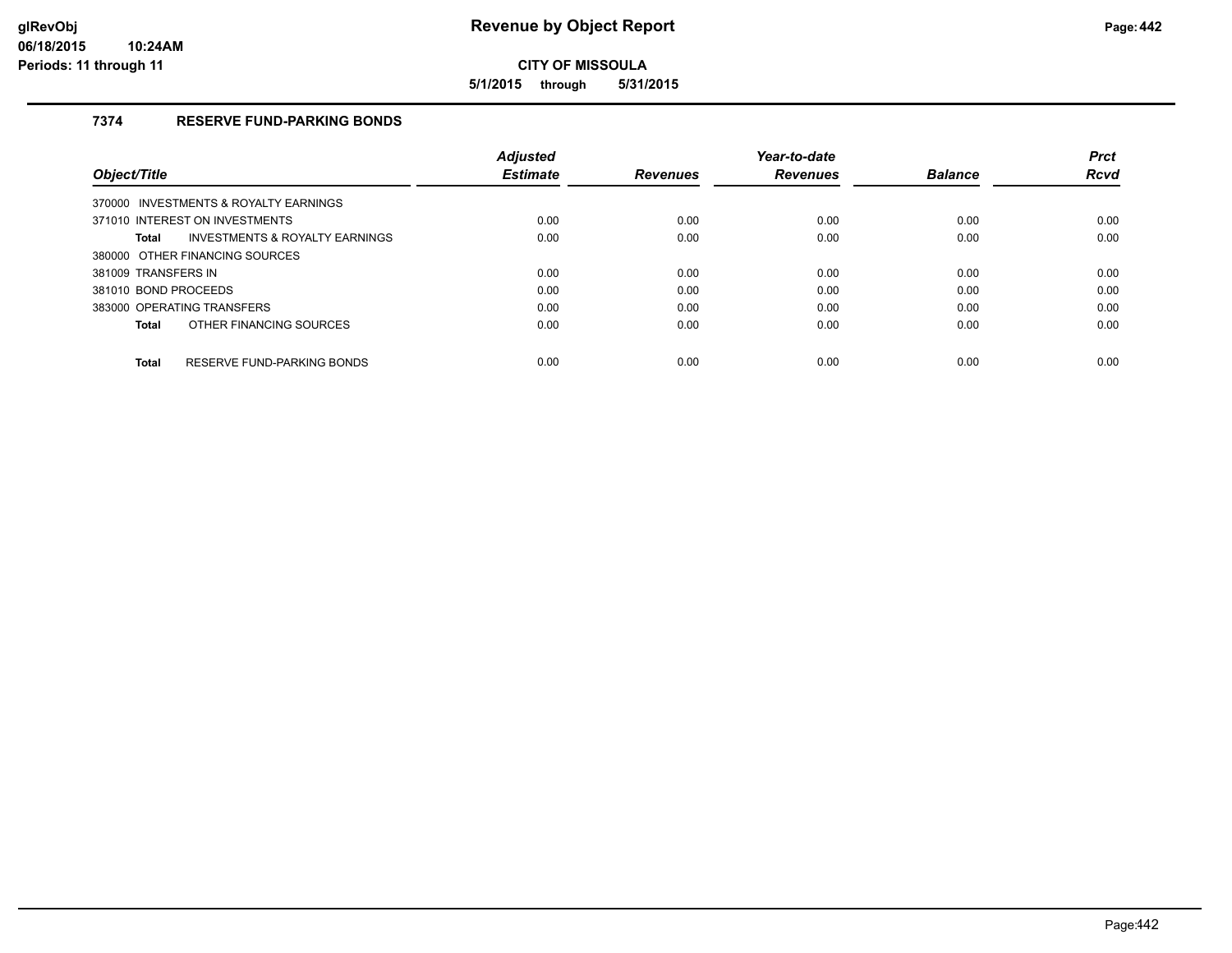**5/1/2015 through 5/31/2015**

# **7375 PLEDGED TAX INCREMENT-2010B BOND**

## **7375 PLEDGED TAX INCREMENT-2010B BOND**

|                                                    | <b>Adjusted</b> |                 | Year-to-date    |                | <b>Prct</b> |
|----------------------------------------------------|-----------------|-----------------|-----------------|----------------|-------------|
| Object/Title                                       | <b>Estimate</b> | <b>Revenues</b> | <b>Revenues</b> | <b>Balance</b> | <b>Rcvd</b> |
| 330000 INTERGOVERNMENTAL REVENUES                  |                 |                 |                 |                |             |
| 338000 LOCAL SHARING OF TAX INCREMENT              | 268.162.00      | 0.00            | 266.850.58      | 1.311.42       | 99.51       |
| <b>INTERGOVERNMENTAL REVENUES</b><br>Total         | 268.162.00      | 0.00            | 266.850.58      | 1.311.42       | 99.51       |
| 370000 INVESTMENTS & ROYALTY EARNINGS              |                 |                 |                 |                |             |
| 371010 INTEREST ON INVESTMENTS                     | 0.00            | 0.00            | $-24.646.18$    | 24.646.18      | 0.00        |
| <b>INVESTMENTS &amp; ROYALTY EARNINGS</b><br>Total | 0.00            | 0.00            | $-24.646.18$    | 24.646.18      | 0.00        |
| 380000 OTHER FINANCING SOURCES                     |                 |                 |                 |                |             |
| 383000 OPERATING TRANSFERS                         | 0.00            | 0.00            | 0.00            | 0.00           | 0.00        |
| OTHER FINANCING SOURCES<br><b>Total</b>            | 0.00            | 0.00            | 0.00            | 0.00           | 0.00        |
| PLEDGED TAX INCREMENT-2010B BOND<br><b>Total</b>   | 268.162.00      | 0.00            | 242.204.40      | 25.957.60      | 90.32       |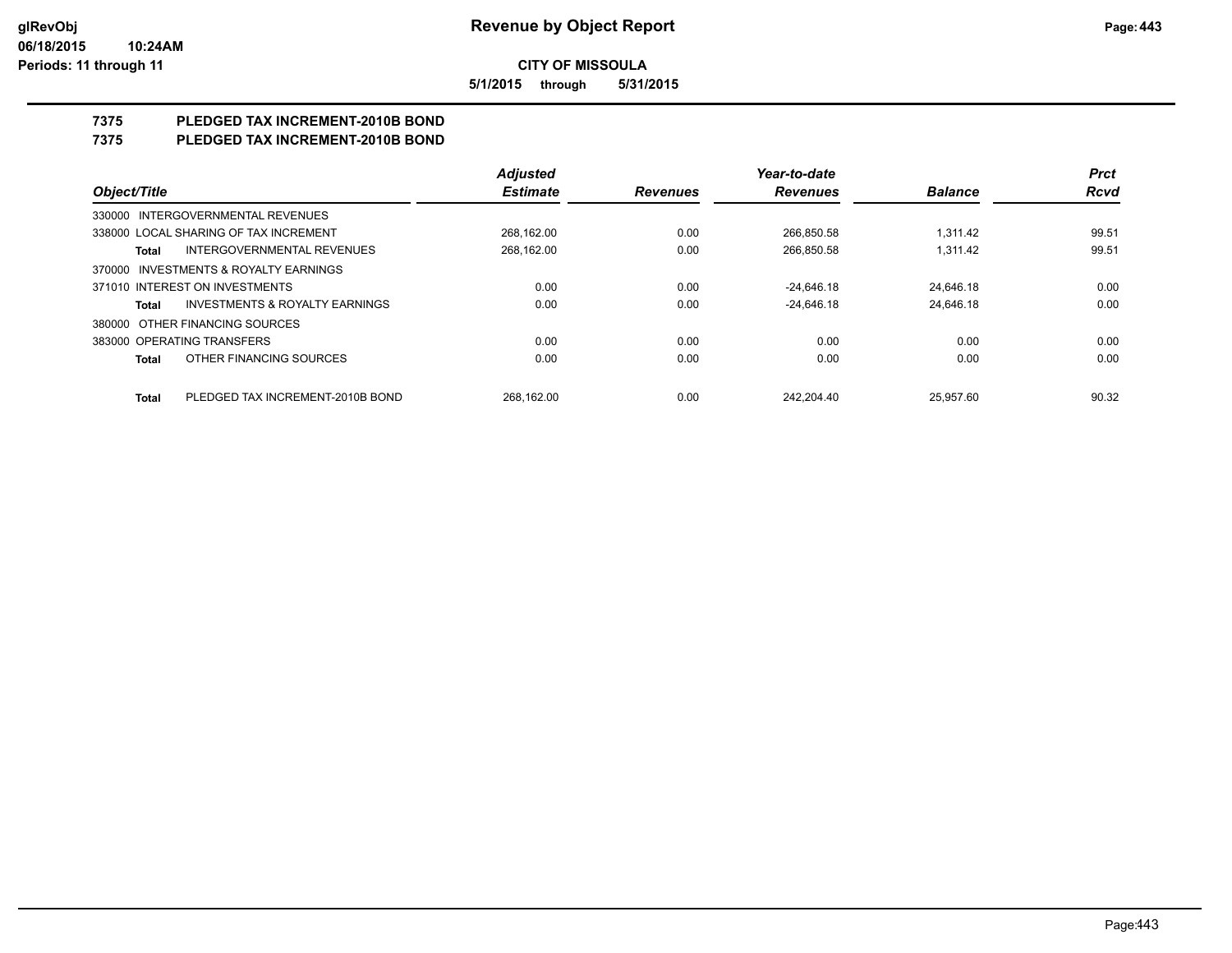**5/1/2015 through 5/31/2015**

## **7375 PLEDGED TAX INCREMENT-2010B BOND**

|                            |                                       | <b>Adjusted</b> |                 | Year-to-date    |                | <b>Prct</b> |
|----------------------------|---------------------------------------|-----------------|-----------------|-----------------|----------------|-------------|
| Object/Title               |                                       | <b>Estimate</b> | <b>Revenues</b> | <b>Revenues</b> | <b>Balance</b> | <b>Rcvd</b> |
|                            | 330000 INTERGOVERNMENTAL REVENUES     |                 |                 |                 |                |             |
|                            | 338000 LOCAL SHARING OF TAX INCREMENT | 268.162.00      | 0.00            | 266.850.58      | 1.311.42       | 99.51       |
| Total                      | INTERGOVERNMENTAL REVENUES            | 268.162.00      | 0.00            | 266,850.58      | 1,311.42       | 99.51       |
|                            | 370000 INVESTMENTS & ROYALTY EARNINGS |                 |                 |                 |                |             |
|                            | 371010 INTEREST ON INVESTMENTS        | 0.00            | 0.00            | $-24.646.18$    | 24.646.18      | 0.00        |
| <b>Total</b>               | INVESTMENTS & ROYALTY EARNINGS        | 0.00            | 0.00            | $-24.646.18$    | 24.646.18      | 0.00        |
|                            | 380000 OTHER FINANCING SOURCES        |                 |                 |                 |                |             |
| 383000 OPERATING TRANSFERS |                                       | 0.00            | 0.00            | 0.00            | 0.00           | 0.00        |
| <b>Total</b>               | OTHER FINANCING SOURCES               | 0.00            | 0.00            | 0.00            | 0.00           | 0.00        |
| <b>Total</b>               | PLEDGED TAX INCREMENT-2010B BOND      | 268.162.00      | 0.00            | 242.204.40      | 25.957.60      | 90.32       |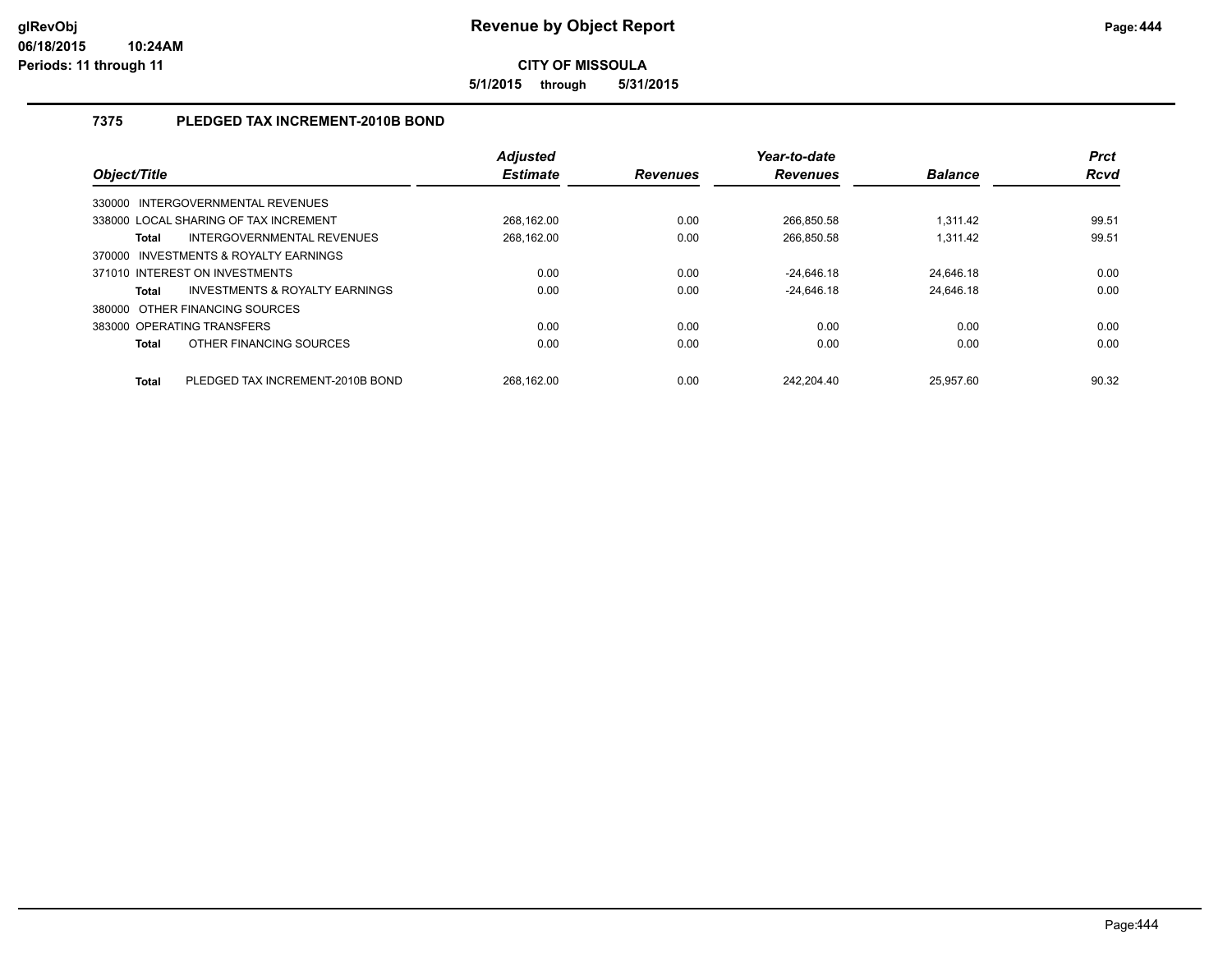**5/1/2015 through 5/31/2015**

## **7376 MPC 2010A BONDS DEBT INTEREST**

#### **7376 MPC 2010A BONDS DEBT INTEREST**

|                      |                                           | <b>Adjusted</b> |                 | Year-to-date    |                | <b>Prct</b> |
|----------------------|-------------------------------------------|-----------------|-----------------|-----------------|----------------|-------------|
| Object/Title         |                                           | <b>Estimate</b> | <b>Revenues</b> | <b>Revenues</b> | <b>Balance</b> | <b>Rcvd</b> |
|                      | 370000 INVESTMENTS & ROYALTY EARNINGS     |                 |                 |                 |                |             |
|                      | 371010 INTEREST ON INVESTMENTS            | 0.00            | 0.00            | 0.00            | 0.00           | 0.00        |
| Total                | <b>INVESTMENTS &amp; ROYALTY EARNINGS</b> | 0.00            | 0.00            | 0.00            | 0.00           | 0.00        |
|                      | 380000 OTHER FINANCING SOURCES            |                 |                 |                 |                |             |
| 381009 TRANSFERS IN  |                                           | 0.00            | 0.00            | 0.00            | 0.00           | 0.00        |
| 381010 BOND PROCEEDS |                                           | 0.00            | 0.00            | 0.00            | 0.00           | 0.00        |
|                      | 383000 OPERATING TRANSFERS                | 0.00            | 0.00            | 0.00            | 0.00           | 0.00        |
| Total                | OTHER FINANCING SOURCES                   | 0.00            | 0.00            | 0.00            | 0.00           | 0.00        |
|                      |                                           |                 |                 |                 |                |             |
| Total                | MPC 2010A BONDS DEBT INTEREST             | 0.00            | 0.00            | 0.00            | 0.00           | 0.00        |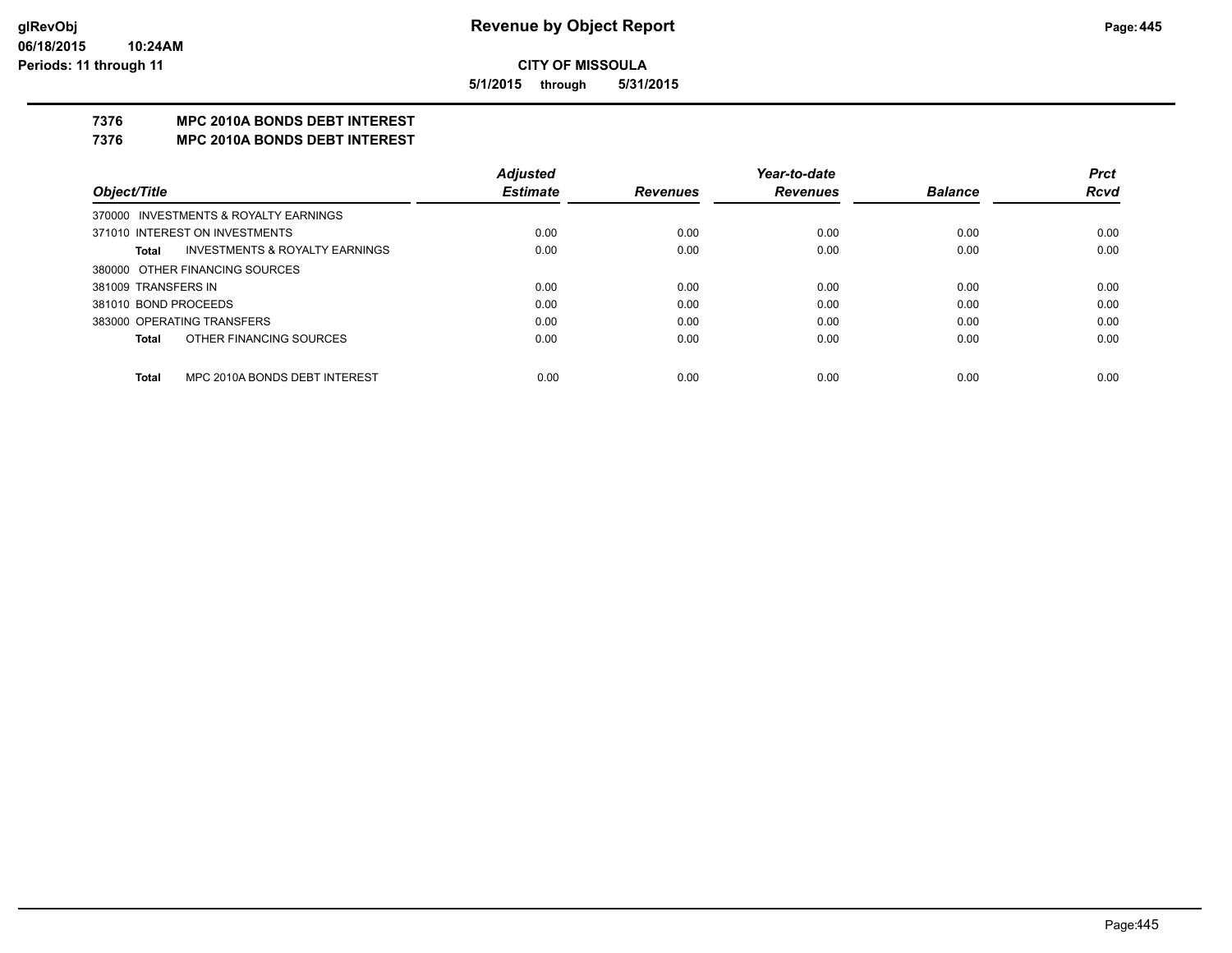**5/1/2015 through 5/31/2015**

## **7376 MPC 2010A BONDS DEBT INTEREST**

|                                                           | <b>Adjusted</b> |                 | Year-to-date    |                | <b>Prct</b> |
|-----------------------------------------------------------|-----------------|-----------------|-----------------|----------------|-------------|
| Object/Title                                              | <b>Estimate</b> | <b>Revenues</b> | <b>Revenues</b> | <b>Balance</b> | <b>Rcvd</b> |
| 370000 INVESTMENTS & ROYALTY EARNINGS                     |                 |                 |                 |                |             |
| 371010 INTEREST ON INVESTMENTS                            | 0.00            | 0.00            | 0.00            | 0.00           | 0.00        |
| <b>INVESTMENTS &amp; ROYALTY EARNINGS</b><br><b>Total</b> | 0.00            | 0.00            | 0.00            | 0.00           | 0.00        |
| 380000 OTHER FINANCING SOURCES                            |                 |                 |                 |                |             |
| 381009 TRANSFERS IN                                       | 0.00            | 0.00            | 0.00            | 0.00           | 0.00        |
| 381010 BOND PROCEEDS                                      | 0.00            | 0.00            | 0.00            | 0.00           | 0.00        |
| 383000 OPERATING TRANSFERS                                | 0.00            | 0.00            | 0.00            | 0.00           | 0.00        |
| OTHER FINANCING SOURCES<br><b>Total</b>                   | 0.00            | 0.00            | 0.00            | 0.00           | 0.00        |
| MPC 2010A BONDS DEBT INTEREST<br><b>Total</b>             | 0.00            | 0.00            | 0.00            | 0.00           | 0.00        |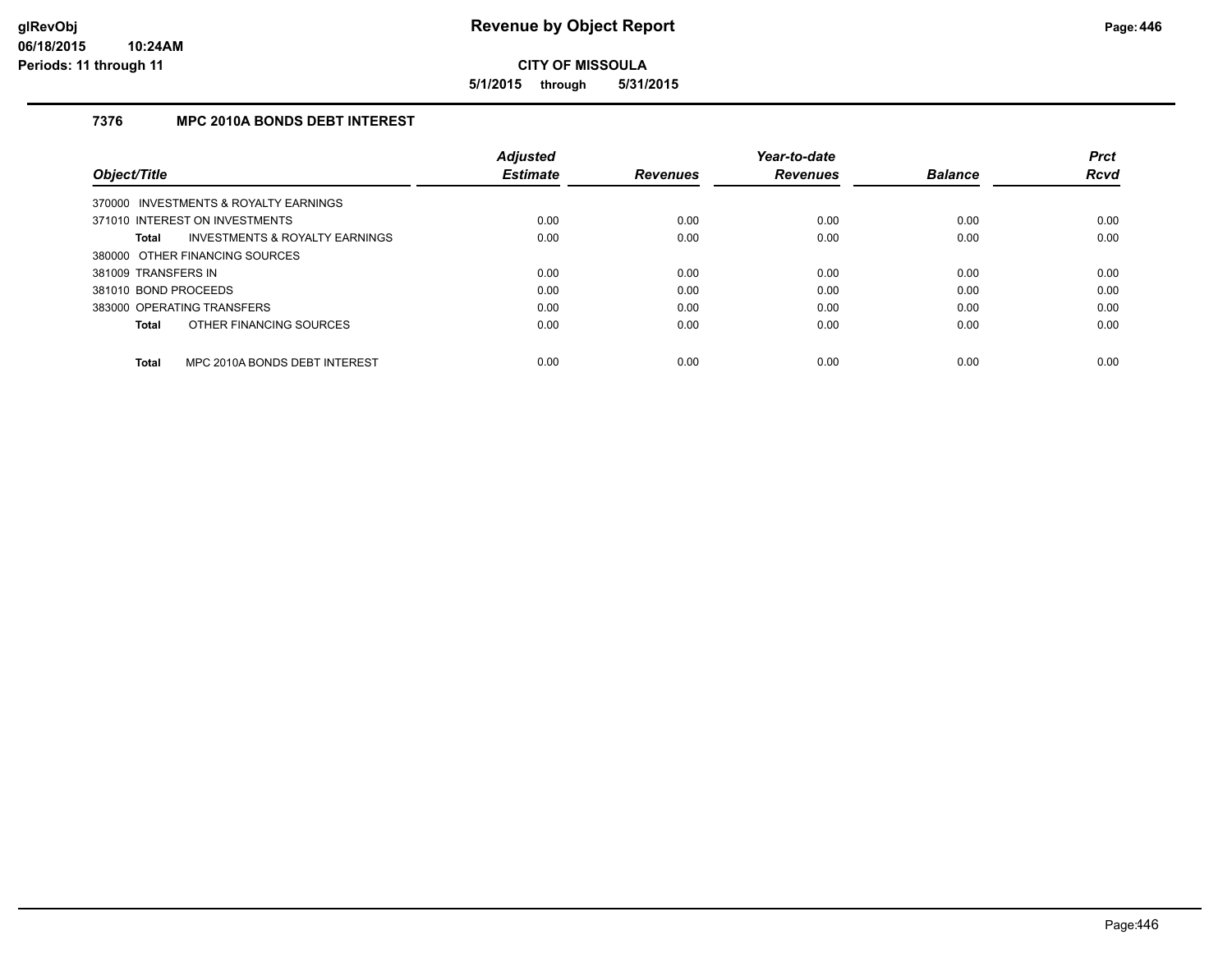**5/1/2015 through 5/31/2015**

## **7377 MPC 2010A BONDS SINKING FUND**

**7377 MPC 2010A BONDS SINKING FUND**

|                                              | <b>Adjusted</b> |                 | Year-to-date    |                | <b>Prct</b> |
|----------------------------------------------|-----------------|-----------------|-----------------|----------------|-------------|
| Object/Title                                 | <b>Estimate</b> | <b>Revenues</b> | <b>Revenues</b> | <b>Balance</b> | <b>Rcvd</b> |
| 370000 INVESTMENTS & ROYALTY EARNINGS        |                 |                 |                 |                |             |
| 371010 INTEREST ON INVESTMENTS               | 0.00            | 0.00            | 0.00            | 0.00           | 0.00        |
| INVESTMENTS & ROYALTY EARNINGS<br>Total      | 0.00            | 0.00            | 0.00            | 0.00           | 0.00        |
| 380000 OTHER FINANCING SOURCES               |                 |                 |                 |                |             |
| 381009 TRANSFERS IN                          | 0.00            | 0.00            | 0.00            | 0.00           | 0.00        |
| 381010 BOND PROCEEDS                         | 0.00            | 0.00            | 0.00            | 0.00           | 0.00        |
| 383000 OPERATING TRANSFERS                   | 0.00            | 0.00            | 0.00            | 0.00           | 0.00        |
| OTHER FINANCING SOURCES<br><b>Total</b>      | 0.00            | 0.00            | 0.00            | 0.00           | 0.00        |
|                                              |                 |                 |                 |                |             |
| MPC 2010A BONDS SINKING FUND<br><b>Total</b> | 0.00            | 0.00            | 0.00            | 0.00           | 0.00        |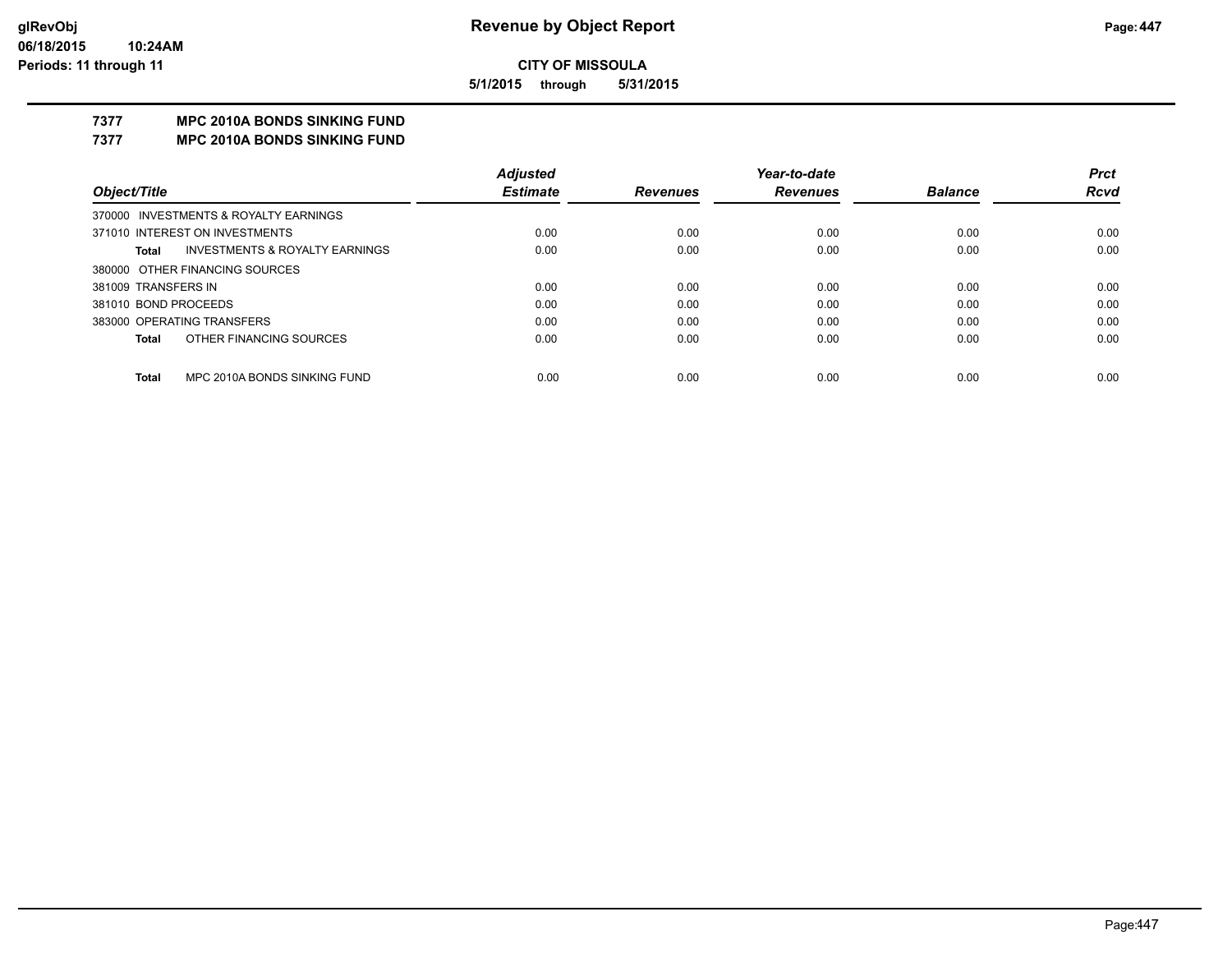**5/1/2015 through 5/31/2015**

## **7377 MPC 2010A BONDS SINKING FUND**

|                      |                                           | <b>Adjusted</b> |                 | Year-to-date    |                | <b>Prct</b> |
|----------------------|-------------------------------------------|-----------------|-----------------|-----------------|----------------|-------------|
| Object/Title         |                                           | <b>Estimate</b> | <b>Revenues</b> | <b>Revenues</b> | <b>Balance</b> | <b>Rcvd</b> |
|                      | 370000 INVESTMENTS & ROYALTY EARNINGS     |                 |                 |                 |                |             |
|                      | 371010 INTEREST ON INVESTMENTS            | 0.00            | 0.00            | 0.00            | 0.00           | 0.00        |
| Total                | <b>INVESTMENTS &amp; ROYALTY EARNINGS</b> | 0.00            | 0.00            | 0.00            | 0.00           | 0.00        |
|                      | 380000 OTHER FINANCING SOURCES            |                 |                 |                 |                |             |
| 381009 TRANSFERS IN  |                                           | 0.00            | 0.00            | 0.00            | 0.00           | 0.00        |
| 381010 BOND PROCEEDS |                                           | 0.00            | 0.00            | 0.00            | 0.00           | 0.00        |
|                      | 383000 OPERATING TRANSFERS                | 0.00            | 0.00            | 0.00            | 0.00           | 0.00        |
| Total                | OTHER FINANCING SOURCES                   | 0.00            | 0.00            | 0.00            | 0.00           | 0.00        |
| Total                | MPC 2010A BONDS SINKING FUND              | 0.00            | 0.00            | 0.00            | 0.00           | 0.00        |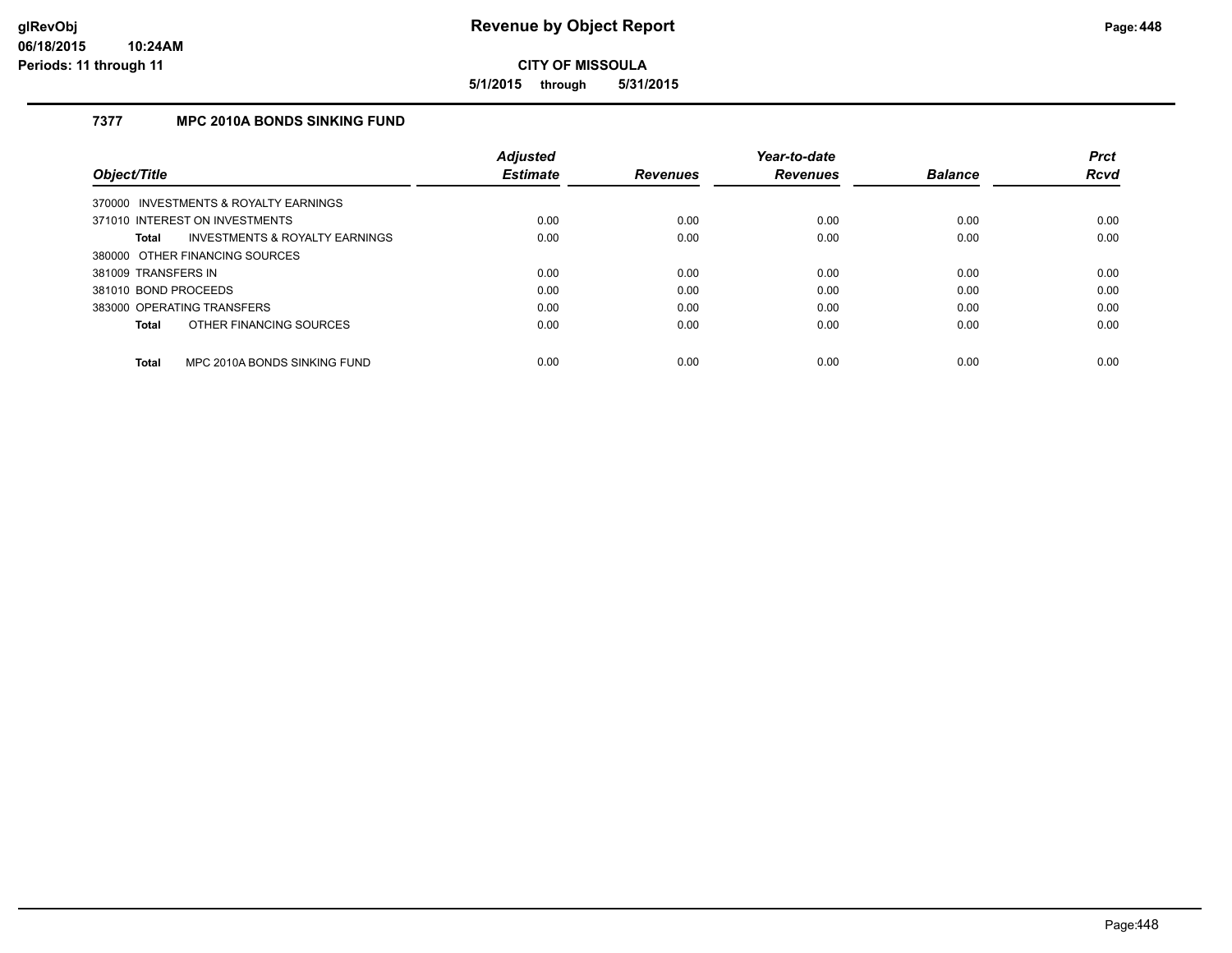**5/1/2015 through 5/31/2015**

#### **7378 MPC 2010A BOND RESERVE**

**7378 MPC 2010A BOND RESERVE**

|                                                           | <b>Adjusted</b> |                 | Year-to-date    |                | <b>Prct</b> |
|-----------------------------------------------------------|-----------------|-----------------|-----------------|----------------|-------------|
| Object/Title                                              | <b>Estimate</b> | <b>Revenues</b> | <b>Revenues</b> | <b>Balance</b> | <b>Rcvd</b> |
| 370000 INVESTMENTS & ROYALTY EARNINGS                     |                 |                 |                 |                |             |
| 371010 INTEREST ON INVESTMENTS                            | 0.00            | 0.00            | 0.00            | 0.00           | 0.00        |
| <b>INVESTMENTS &amp; ROYALTY EARNINGS</b><br><b>Total</b> | 0.00            | 0.00            | 0.00            | 0.00           | 0.00        |
| 380000 OTHER FINANCING SOURCES                            |                 |                 |                 |                |             |
| 381009 TRANSFERS IN                                       | 0.00            | 0.00            | 0.00            | 0.00           | 0.00        |
| 381010 BOND PROCEEDS                                      | 0.00            | 0.00            | 0.00            | 0.00           | 0.00        |
| 383000 OPERATING TRANSFERS                                | 0.00            | 0.00            | 0.00            | 0.00           | 0.00        |
| OTHER FINANCING SOURCES<br><b>Total</b>                   | 0.00            | 0.00            | 0.00            | 0.00           | 0.00        |
| MPC 2010A BOND RESERVE<br><b>Total</b>                    | 0.00            | 0.00            | 0.00            | 0.00           | 0.00        |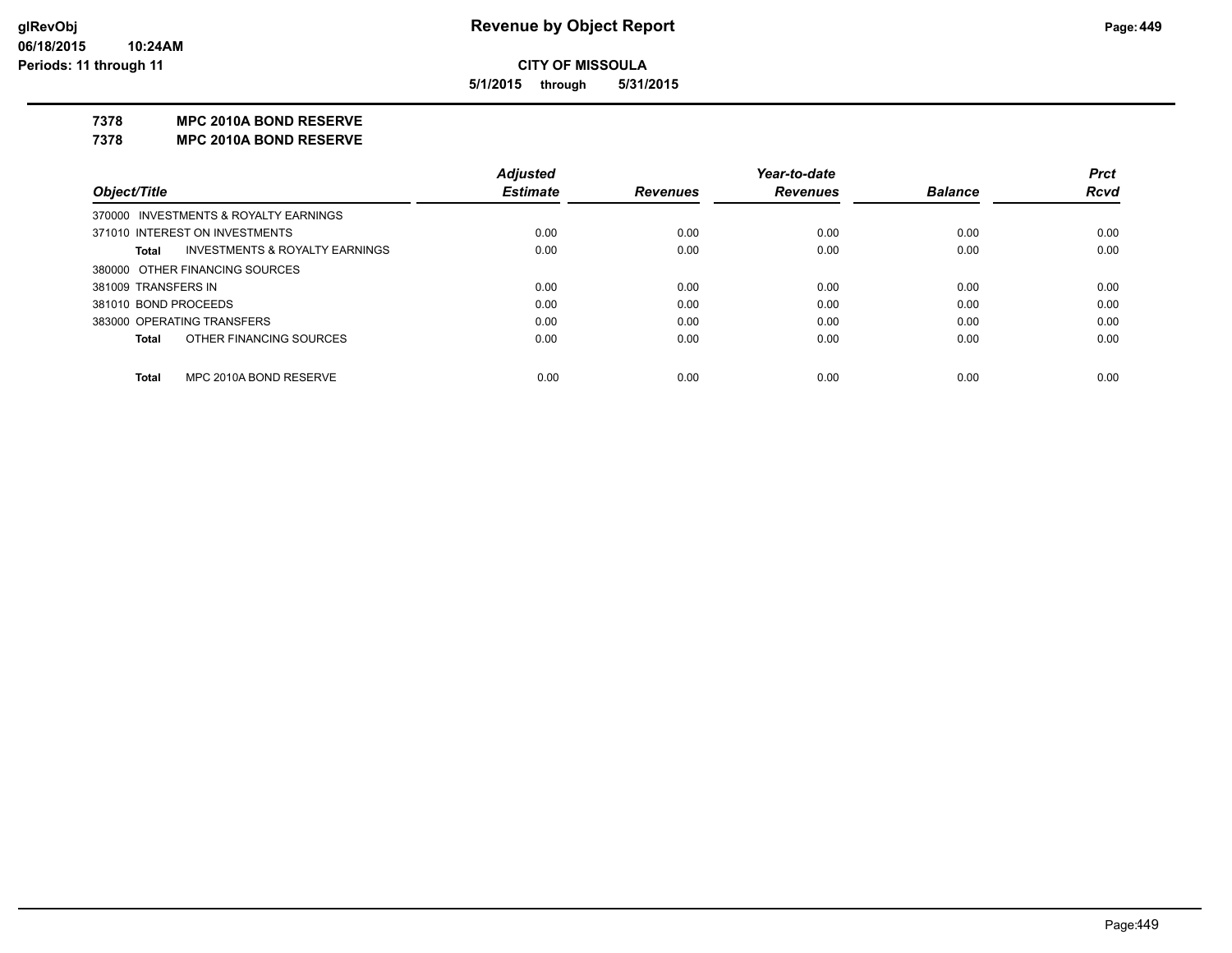**5/1/2015 through 5/31/2015**

## **7378 MPC 2010A BOND RESERVE**

|                                                    | <b>Adjusted</b> |                 | Year-to-date    |                | <b>Prct</b> |
|----------------------------------------------------|-----------------|-----------------|-----------------|----------------|-------------|
| Object/Title                                       | <b>Estimate</b> | <b>Revenues</b> | <b>Revenues</b> | <b>Balance</b> | <b>Rcvd</b> |
| 370000 INVESTMENTS & ROYALTY EARNINGS              |                 |                 |                 |                |             |
| 371010 INTEREST ON INVESTMENTS                     | 0.00            | 0.00            | 0.00            | 0.00           | 0.00        |
| <b>INVESTMENTS &amp; ROYALTY EARNINGS</b><br>Total | 0.00            | 0.00            | 0.00            | 0.00           | 0.00        |
| 380000 OTHER FINANCING SOURCES                     |                 |                 |                 |                |             |
| 381009 TRANSFERS IN                                | 0.00            | 0.00            | 0.00            | 0.00           | 0.00        |
| 381010 BOND PROCEEDS                               | 0.00            | 0.00            | 0.00            | 0.00           | 0.00        |
| 383000 OPERATING TRANSFERS                         | 0.00            | 0.00            | 0.00            | 0.00           | 0.00        |
| OTHER FINANCING SOURCES<br>Total                   | 0.00            | 0.00            | 0.00            | 0.00           | 0.00        |
| MPC 2010A BOND RESERVE<br>Total                    | 0.00            | 0.00            | 0.00            | 0.00           | 0.00        |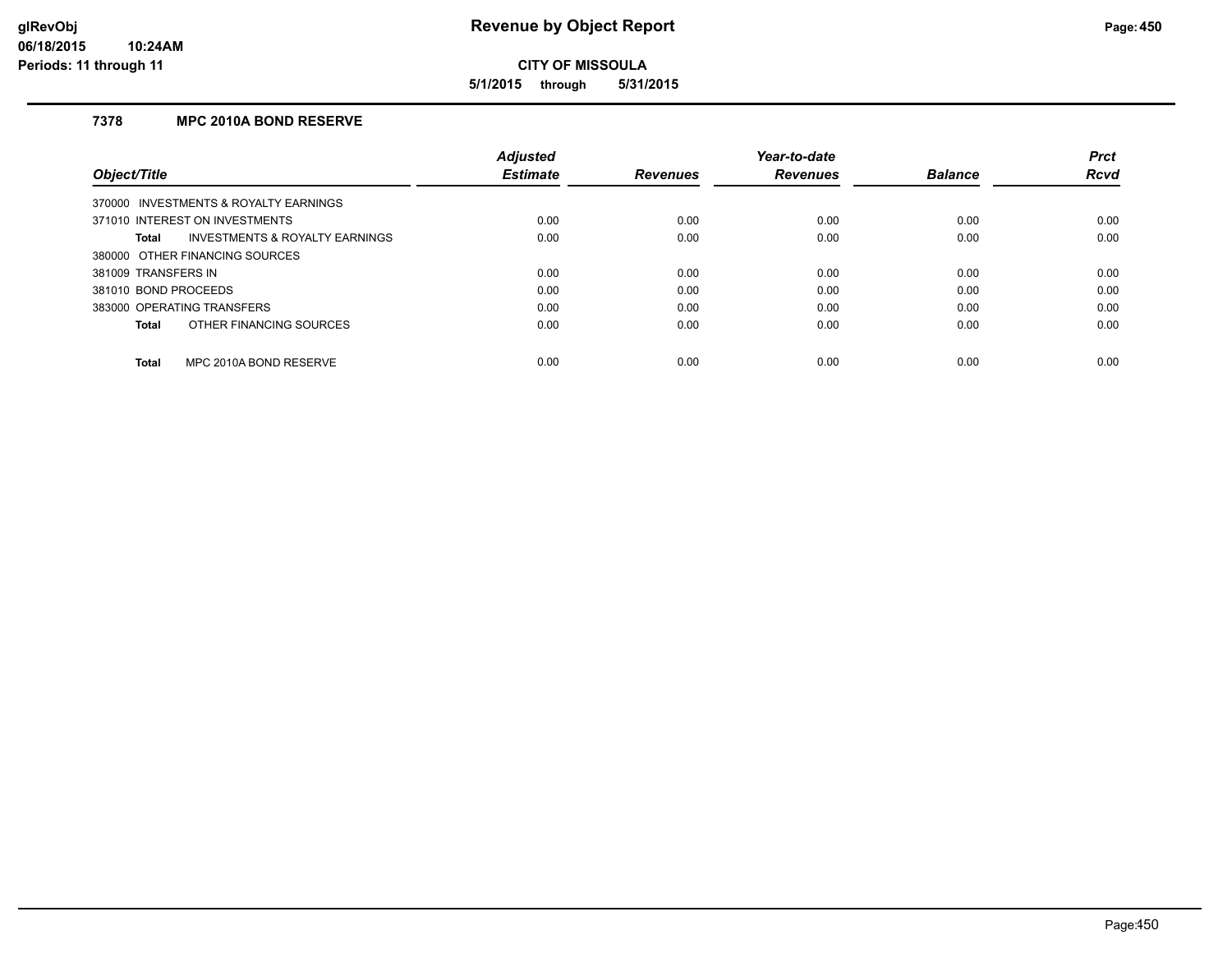**5/1/2015 through 5/31/2015**

## **7379 MPC 2010A BOND CONSTRUCTION**

#### **7379 MPC 2010A BOND CONSTRUCTION**

|                      |                                           | <b>Adjusted</b> |                 | Year-to-date    |                | <b>Prct</b> |
|----------------------|-------------------------------------------|-----------------|-----------------|-----------------|----------------|-------------|
| Object/Title         |                                           | <b>Estimate</b> | <b>Revenues</b> | <b>Revenues</b> | <b>Balance</b> | <b>Rcvd</b> |
|                      | 370000 INVESTMENTS & ROYALTY EARNINGS     |                 |                 |                 |                |             |
|                      | 371010 INTEREST ON INVESTMENTS            | 0.00            | 0.00            | 0.00            | 0.00           | 0.00        |
| Total                | <b>INVESTMENTS &amp; ROYALTY EARNINGS</b> | 0.00            | 0.00            | 0.00            | 0.00           | 0.00        |
|                      | 380000 OTHER FINANCING SOURCES            |                 |                 |                 |                |             |
| 381009 TRANSFERS IN  |                                           | 0.00            | 0.00            | 0.00            | 0.00           | 0.00        |
| 381010 BOND PROCEEDS |                                           | 0.00            | 0.00            | 0.00            | 0.00           | 0.00        |
|                      | 383000 OPERATING TRANSFERS                | 0.00            | 0.00            | 0.00            | 0.00           | 0.00        |
| <b>Total</b>         | OTHER FINANCING SOURCES                   | 0.00            | 0.00            | 0.00            | 0.00           | 0.00        |
|                      |                                           |                 |                 |                 |                |             |
| <b>Total</b>         | MPC 2010A BOND CONSTRUCTION               | 0.00            | 0.00            | 0.00            | 0.00           | 0.00        |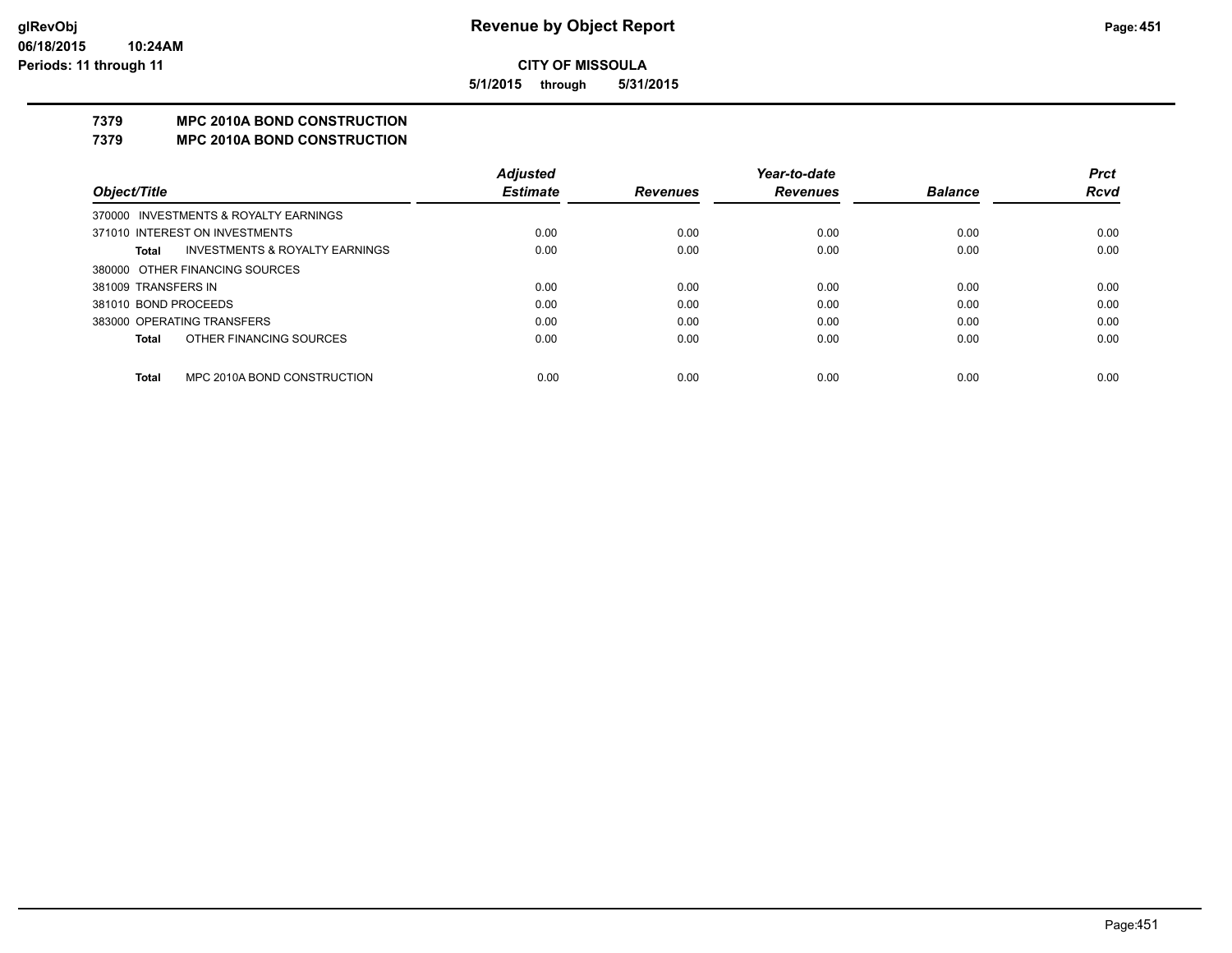**5/1/2015 through 5/31/2015**

## **7379 MPC 2010A BOND CONSTRUCTION**

|                                             | <b>Adjusted</b> |                 | Year-to-date    |                | <b>Prct</b> |
|---------------------------------------------|-----------------|-----------------|-----------------|----------------|-------------|
| Object/Title                                | <b>Estimate</b> | <b>Revenues</b> | <b>Revenues</b> | <b>Balance</b> | <b>Rcvd</b> |
| 370000 INVESTMENTS & ROYALTY EARNINGS       |                 |                 |                 |                |             |
| 371010 INTEREST ON INVESTMENTS              | 0.00            | 0.00            | 0.00            | 0.00           | 0.00        |
| INVESTMENTS & ROYALTY EARNINGS<br>Total     | 0.00            | 0.00            | 0.00            | 0.00           | 0.00        |
| 380000 OTHER FINANCING SOURCES              |                 |                 |                 |                |             |
| 381009 TRANSFERS IN                         | 0.00            | 0.00            | 0.00            | 0.00           | 0.00        |
| 381010 BOND PROCEEDS                        | 0.00            | 0.00            | 0.00            | 0.00           | 0.00        |
| 383000 OPERATING TRANSFERS                  | 0.00            | 0.00            | 0.00            | 0.00           | 0.00        |
| OTHER FINANCING SOURCES<br>Total            | 0.00            | 0.00            | 0.00            | 0.00           | 0.00        |
| MPC 2010A BOND CONSTRUCTION<br><b>Total</b> | 0.00            | 0.00            | 0.00            | 0.00           | 0.00        |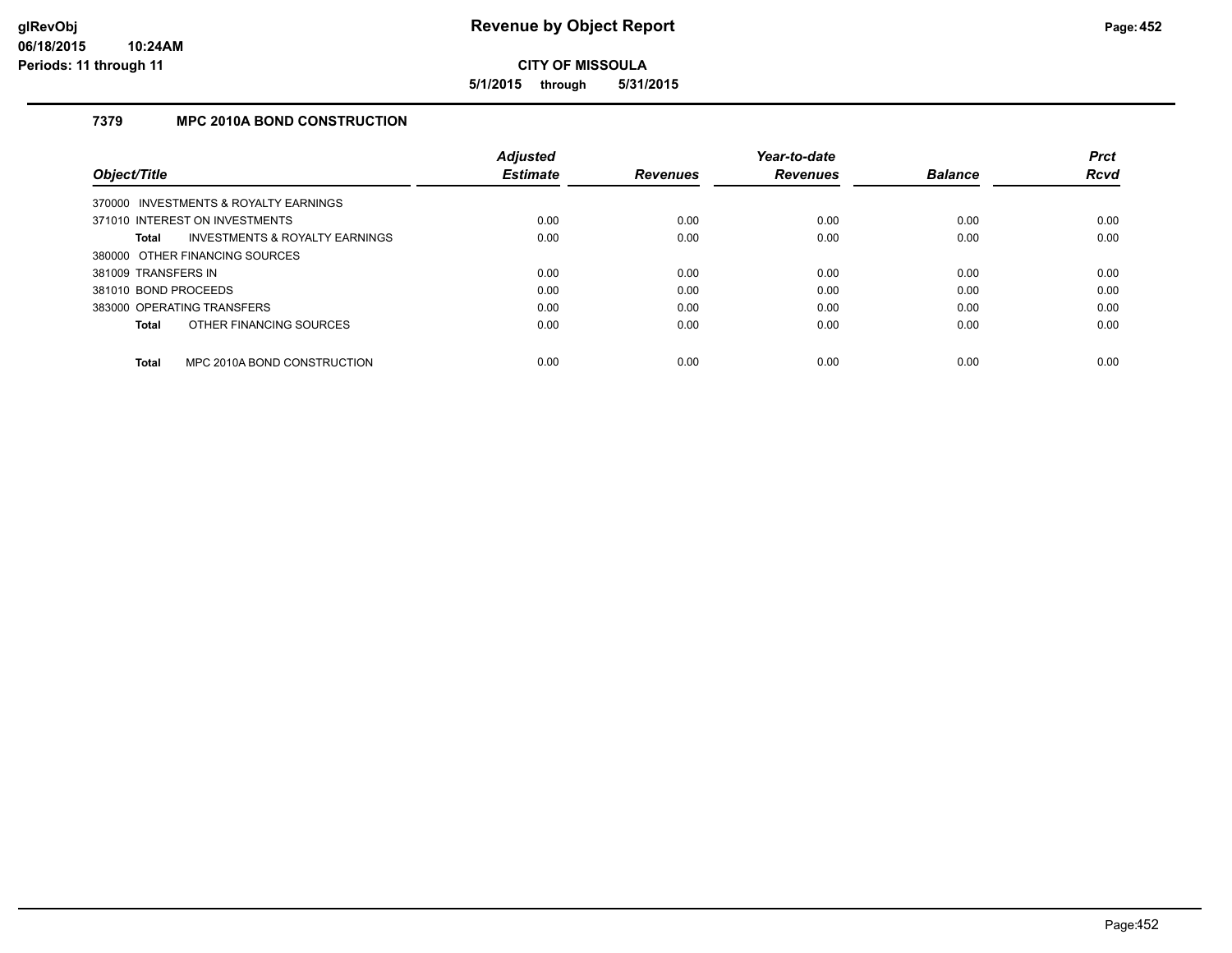**5/1/2015 through 5/31/2015**

## **7380 BUSINESS IMPROVEMENT DISTRICT**

**7380 BUSINESS IMPROVEMENT DISTRICT**

|                                                     | <b>Adjusted</b> |                 | Year-to-date    |                | <b>Prct</b> |
|-----------------------------------------------------|-----------------|-----------------|-----------------|----------------|-------------|
| Object/Title                                        | <b>Estimate</b> | <b>Revenues</b> | <b>Revenues</b> | <b>Balance</b> | Rcvd        |
| TAXES/ASSESSMENTS<br>310000                         |                 |                 |                 |                |             |
| 311011 TAX INCREMENT                                | 364,322.00      | 3,985.89        | 195,186.68      | 169,135.32     | 53.58       |
| PENALTIES & INTEREST<br>312001                      | 0.00            | 24.80           | 627.75          | $-627.75$      | 0.00        |
| <b>TAXES/ASSESSMENTS</b><br>Total                   | 364,322.00      | 4,010.69        | 195,814.43      | 168,507.57     | 53.75       |
| <b>CHARGES FOR SERVICES</b><br>340000               |                 |                 |                 |                |             |
| <b>GARBAGE COLLECTION SERVICES</b><br>343041        | 5,000.00        | 1,953.17        | 18,187.87       | $-13,187.87$   | 363.76      |
| <b>CHARGES FOR SERVICES</b><br><b>Total</b>         | 5,000.00        | 1,953.17        | 18,187.87       | $-13,187.87$   | 363.76      |
| <b>MISCELLANEOUS REVENUES</b><br>360000             |                 |                 |                 |                |             |
| 363010 LIGHTING ASSESSMENTS                         | 0.00            | 0.00            | 0.00            | 0.00           | 0.00        |
| 363020 PROPERTY ASSESSMENTS                         | 0.00            | 0.00            | 0.00            | 0.00           | 0.00        |
| MISCELLANEOUS REVENUES<br>Total                     | 0.00            | 0.00            | 0.00            | 0.00           | 0.00        |
| <b>INVESTMENTS &amp; ROYALTY EARNINGS</b><br>370000 |                 |                 |                 |                |             |
| 371010 INTEREST ON INVESTMENTS                      | 0.00            | 0.00            | 0.00            | 0.00           | 0.00        |
| 371020 GAIN/LOSS IN MARKET VALUE OF INVESTMENTS     | 0.00            | 0.00            | 0.00            | 0.00           | 0.00        |
| <b>INVESTMENTS &amp; ROYALTY EARNINGS</b><br>Total  | 0.00            | 0.00            | 0.00            | 0.00           | 0.00        |
| <b>BUSINESS IMPROVEMENT DISTRICT</b><br>Total       | 369,322.00      | 5,963.86        | 214,002.30      | 155,319.70     | 57.94       |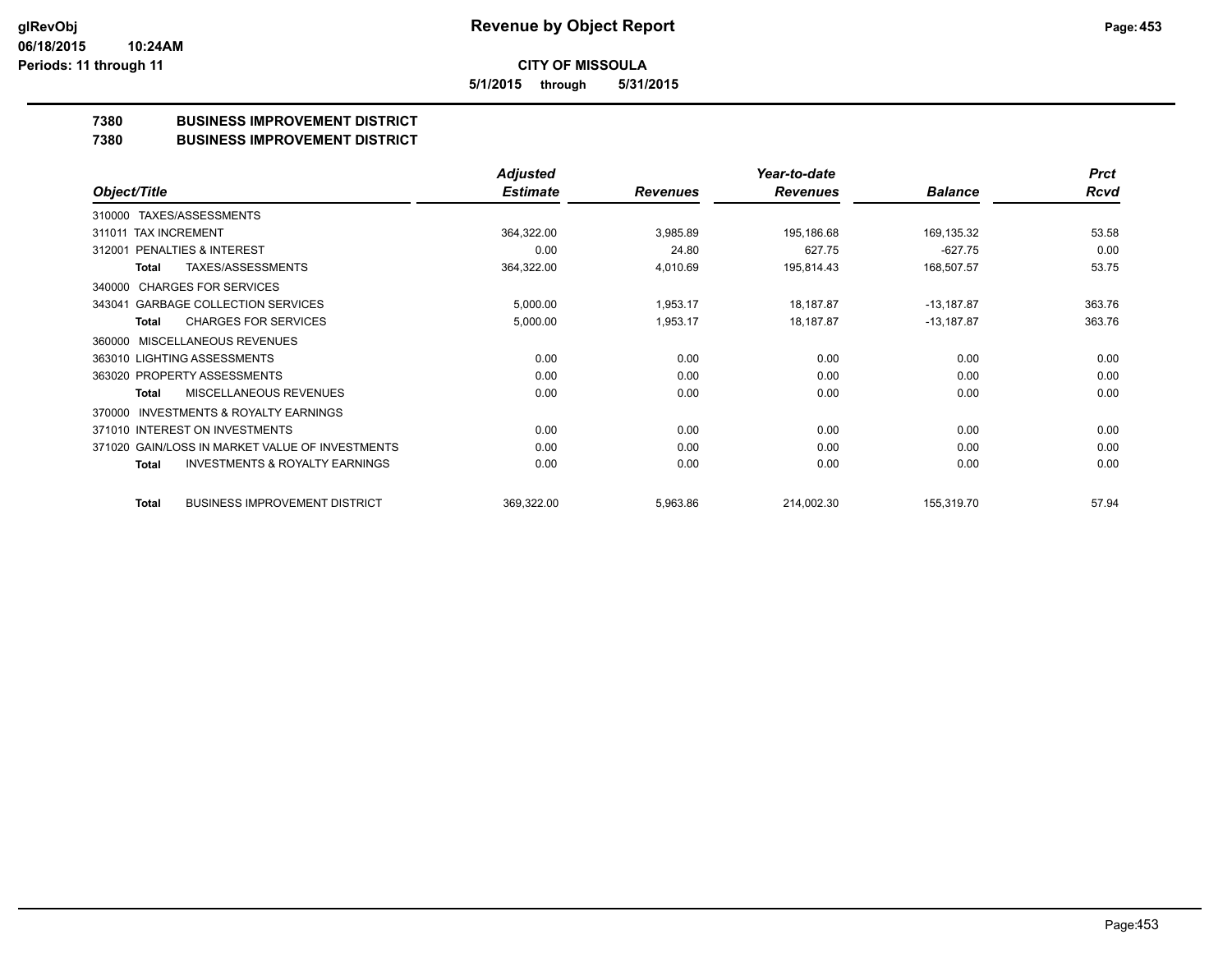**5/1/2015 through 5/31/2015**

## **7380 BUSINESS IMPROVEMENT DISTRICT**

|                                                           | <b>Adjusted</b> |                 | Year-to-date    |                | <b>Prct</b> |
|-----------------------------------------------------------|-----------------|-----------------|-----------------|----------------|-------------|
| Object/Title                                              | <b>Estimate</b> | <b>Revenues</b> | <b>Revenues</b> | <b>Balance</b> | <b>Rcvd</b> |
| 310000 TAXES/ASSESSMENTS                                  |                 |                 |                 |                |             |
| 311011 TAX INCREMENT                                      | 364,322.00      | 3,985.89        | 195,186.68      | 169,135.32     | 53.58       |
| PENALTIES & INTEREST<br>312001                            | 0.00            | 24.80           | 627.75          | $-627.75$      | 0.00        |
| TAXES/ASSESSMENTS<br>Total                                | 364,322.00      | 4,010.69        | 195,814.43      | 168,507.57     | 53.75       |
| 340000 CHARGES FOR SERVICES                               |                 |                 |                 |                |             |
| <b>GARBAGE COLLECTION SERVICES</b><br>343041              | 5,000.00        | 1,953.17        | 18,187.87       | $-13,187.87$   | 363.76      |
| <b>CHARGES FOR SERVICES</b><br>Total                      | 5,000.00        | 1,953.17        | 18,187.87       | $-13,187.87$   | 363.76      |
| MISCELLANEOUS REVENUES<br>360000                          |                 |                 |                 |                |             |
| 363010 LIGHTING ASSESSMENTS                               | 0.00            | 0.00            | 0.00            | 0.00           | 0.00        |
| 363020 PROPERTY ASSESSMENTS                               | 0.00            | 0.00            | 0.00            | 0.00           | 0.00        |
| MISCELLANEOUS REVENUES<br>Total                           | 0.00            | 0.00            | 0.00            | 0.00           | 0.00        |
| <b>INVESTMENTS &amp; ROYALTY EARNINGS</b><br>370000       |                 |                 |                 |                |             |
| 371010 INTEREST ON INVESTMENTS                            | 0.00            | 0.00            | 0.00            | 0.00           | 0.00        |
| 371020 GAIN/LOSS IN MARKET VALUE OF INVESTMENT            | 0.00            | 0.00            | 0.00            | 0.00           | 0.00        |
| <b>INVESTMENTS &amp; ROYALTY EARNINGS</b><br><b>Total</b> | 0.00            | 0.00            | 0.00            | 0.00           | 0.00        |
| <b>BUSINESS IMPROVEMENT DISTRICT</b><br>Total             | 369,322.00      | 5,963.86        | 214,002.30      | 155,319.70     | 57.94       |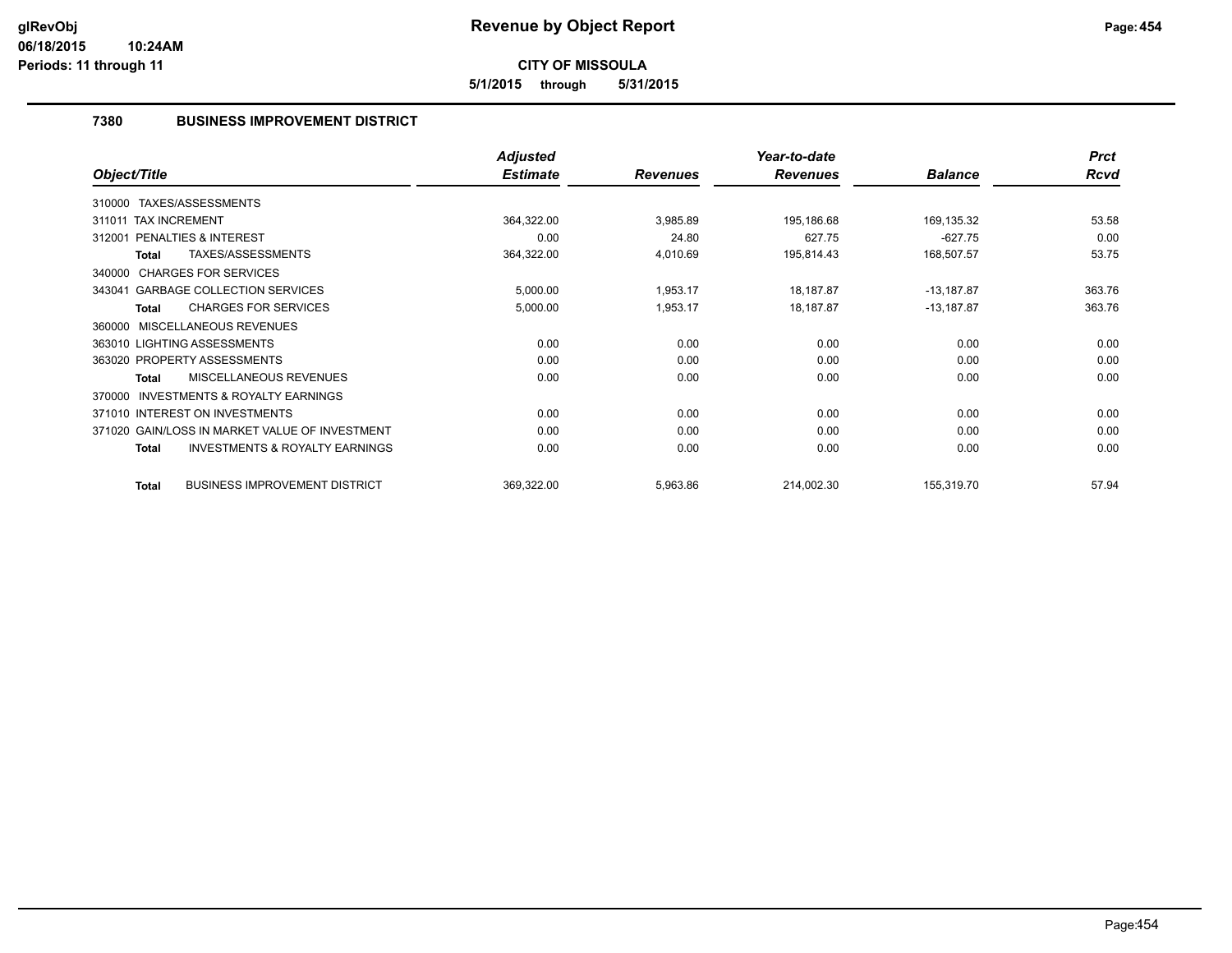**5/1/2015 through 5/31/2015**

#### **7381 TOURISM BUSINESS IMPROVEMENT DISTRICT 7381 TOURISM BUSINESS IMPROVEMENT DISTRICT**

|                                                    | <b>Adjusted</b> |                 | Year-to-date    |                | <b>Prct</b> |
|----------------------------------------------------|-----------------|-----------------|-----------------|----------------|-------------|
| Object/Title                                       | <b>Estimate</b> | <b>Revenues</b> | <b>Revenues</b> | <b>Balance</b> | <b>Rcvd</b> |
| 310000 TAXES/ASSESSMENTS                           |                 |                 |                 |                |             |
| 314100 TBID REVENUE                                | 620,494.00      | $-18.924.00$    | 0.00            | 620,494.00     | 0.00        |
| TAXES/ASSESSMENTS<br>Total                         | 620,494.00      | $-18.924.00$    | 0.00            | 620,494.00     | 0.00        |
| 370000 INVESTMENTS & ROYALTY EARNINGS              |                 |                 |                 |                |             |
| 371010 INTEREST ON INVESTMENTS                     | 0.00            | 0.00            | 0.00            | 0.00           | 0.00        |
| <b>INVESTMENTS &amp; ROYALTY EARNINGS</b><br>Total | 0.00            | 0.00            | 0.00            | 0.00           | 0.00        |
|                                                    |                 |                 |                 |                |             |
| TOURISM BUSINESS IMPROVEMENT DISTRI<br>Total       | 620.494.00      | $-18.924.00$    | 0.00            | 620.494.00     | 0.00        |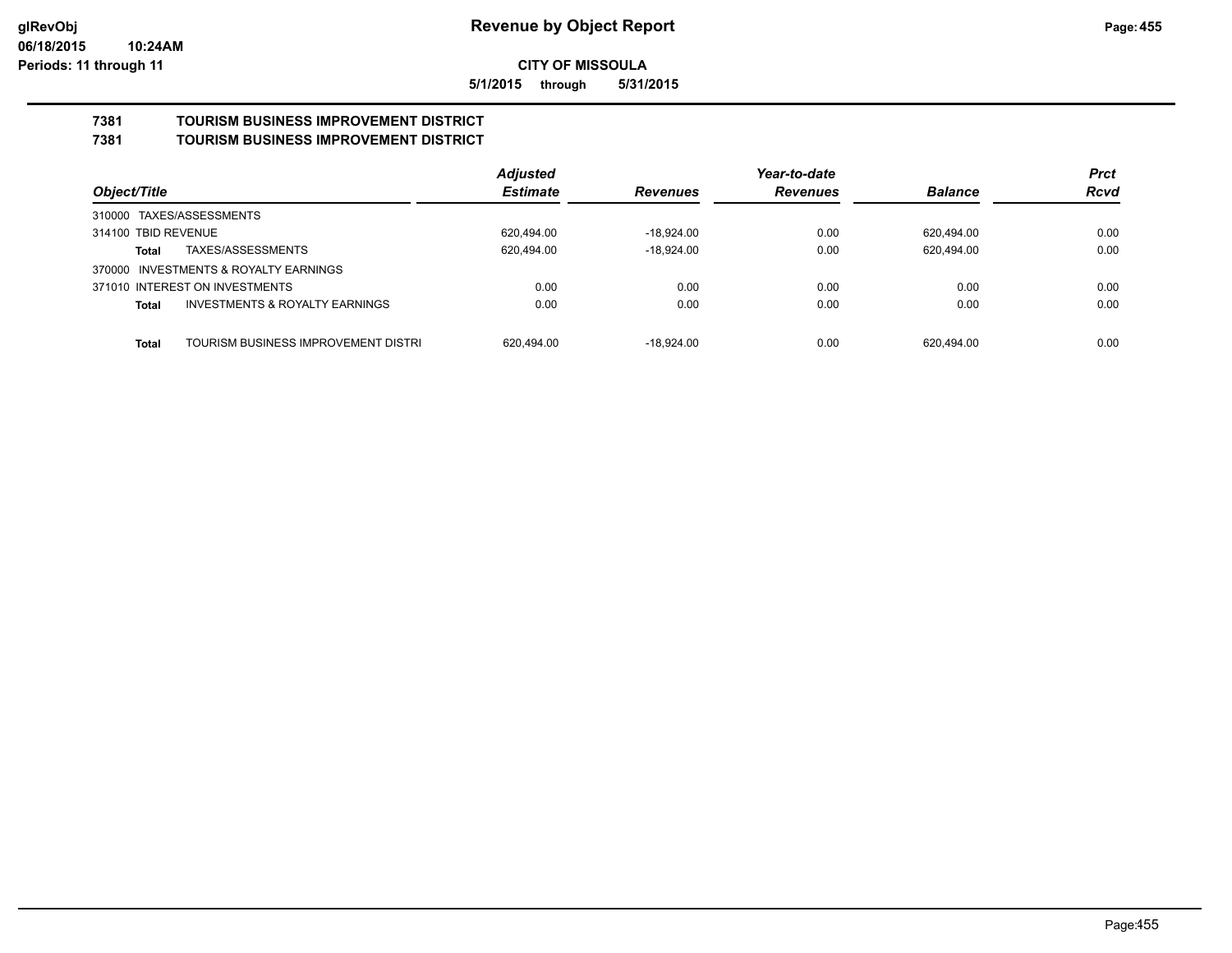**5/1/2015 through 5/31/2015**

## **7381 TOURISM BUSINESS IMPROVEMENT DISTRICT**

|                     |                                       | <b>Adjusted</b> |                 | Year-to-date    |                | <b>Prct</b> |
|---------------------|---------------------------------------|-----------------|-----------------|-----------------|----------------|-------------|
| Object/Title        |                                       | <b>Estimate</b> | <b>Revenues</b> | <b>Revenues</b> | <b>Balance</b> | <b>Rcvd</b> |
|                     | 310000 TAXES/ASSESSMENTS              |                 |                 |                 |                |             |
| 314100 TBID REVENUE |                                       | 620.494.00      | -18,924.00      | 0.00            | 620.494.00     | 0.00        |
| <b>Total</b>        | TAXES/ASSESSMENTS                     | 620,494.00      | $-18,924.00$    | 0.00            | 620,494.00     | 0.00        |
|                     | 370000 INVESTMENTS & ROYALTY EARNINGS |                 |                 |                 |                |             |
|                     | 371010 INTEREST ON INVESTMENTS        | 0.00            | 0.00            | 0.00            | 0.00           | 0.00        |
| <b>Total</b>        | INVESTMENTS & ROYALTY EARNINGS        | 0.00            | 0.00            | 0.00            | 0.00           | 0.00        |
| Total               | TOURISM BUSINESS IMPROVEMENT DISTR    | 620.494.00      | $-18.924.00$    | 0.00            | 620.494.00     | 0.00        |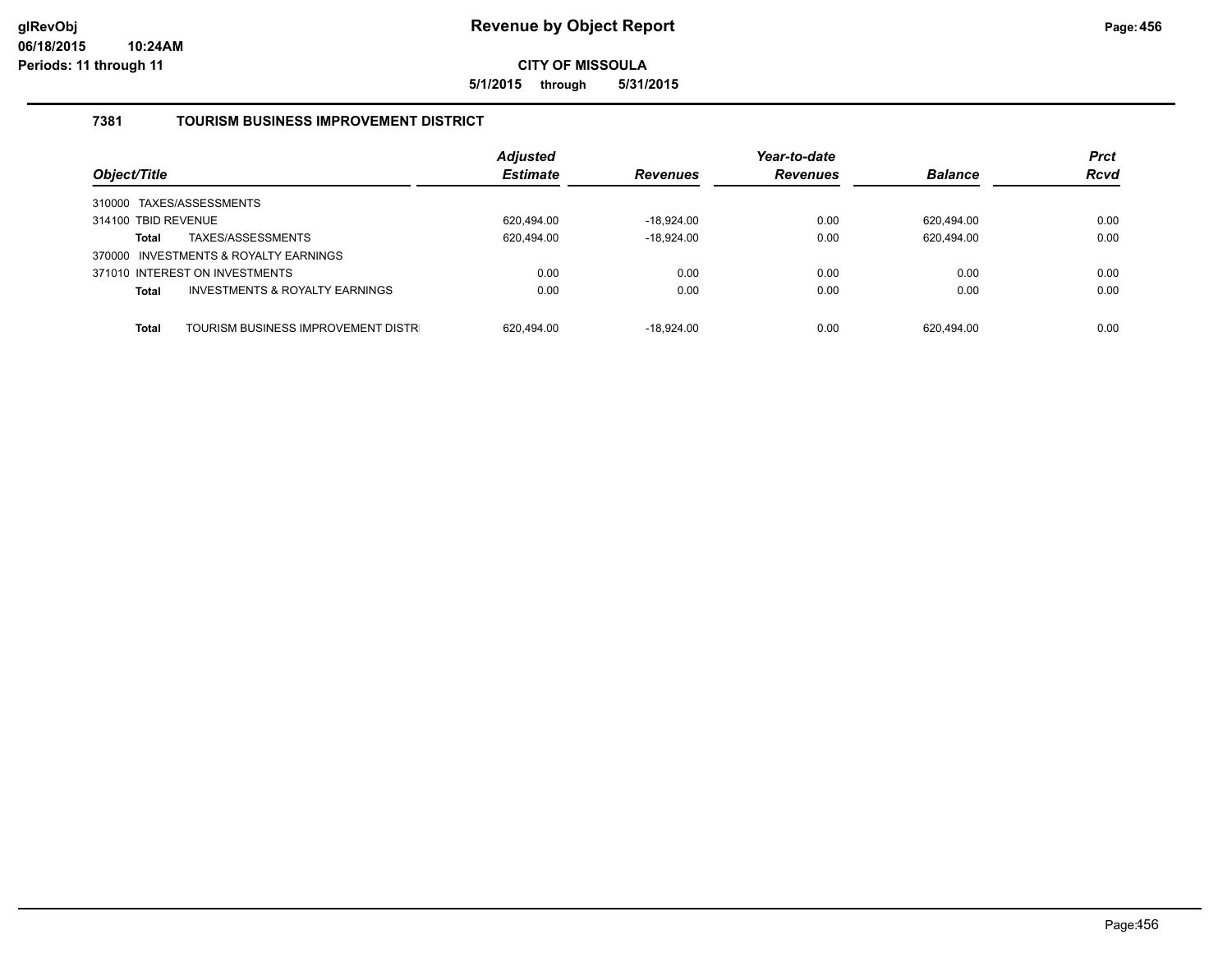**5/1/2015 through 5/31/2015**

## **7382 5.75M TIF RESERVE**

**7382 5.75M TIF RESERVE**

|                                                    | <b>Adjusted</b> |                 | Year-to-date    |                | <b>Prct</b> |
|----------------------------------------------------|-----------------|-----------------|-----------------|----------------|-------------|
| Object/Title                                       | <b>Estimate</b> | <b>Revenues</b> | <b>Revenues</b> | <b>Balance</b> | <b>Rcvd</b> |
| 370000 INVESTMENTS & ROYALTY EARNINGS              |                 |                 |                 |                |             |
| 371010 INTEREST ON INVESTMENTS                     | 0.00            | 0.00            | 0.00            | 0.00           | 0.00        |
| <b>INVESTMENTS &amp; ROYALTY EARNINGS</b><br>Total | 0.00            | 0.00            | 0.00            | 0.00           | 0.00        |
| 380000 OTHER FINANCING SOURCES                     |                 |                 |                 |                |             |
| 381025 BOND PROCEEDS                               | 0.00            | 0.00            | 0.00            | 0.00           | 0.00        |
| 383014 TRANS FR MRA                                | 0.00            | 0.00            | 0.00            | 0.00           | 0.00        |
| 383040 TRANSFER FROM CITY GRANTS                   | 0.00            | 0.00            | 0.00            | 0.00           | 0.00        |
| OTHER FINANCING SOURCES<br>Total                   | 0.00            | 0.00            | 0.00            | 0.00           | 0.00        |
|                                                    |                 |                 |                 |                |             |
| 5.75M TIF RESERVE<br>Total                         | 0.00            | 0.00            | 0.00            | 0.00           | 0.00        |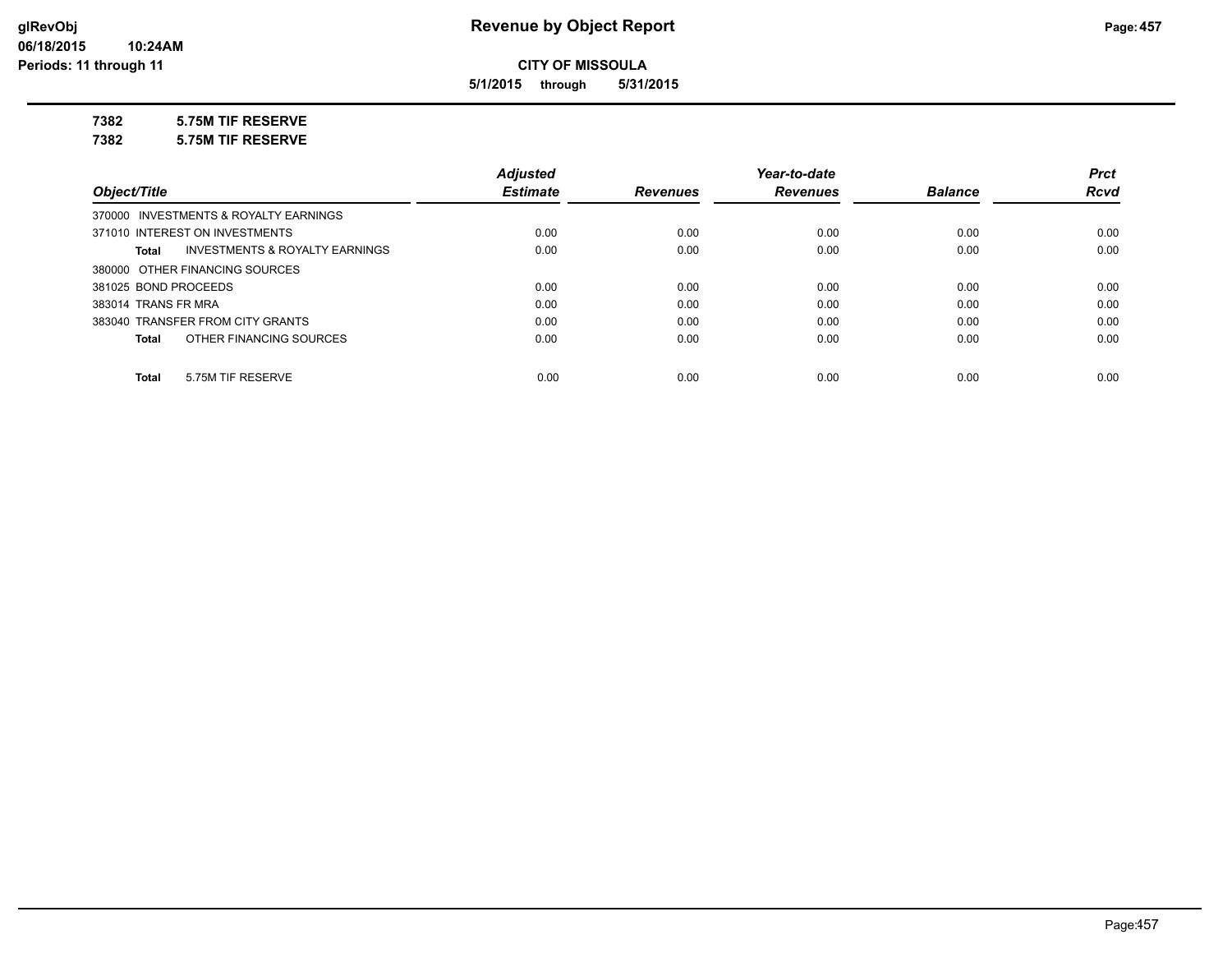**5/1/2015 through 5/31/2015**

#### **7382 5.75M TIF RESERVE**

|                                         | <b>Adjusted</b> |                 | Year-to-date    |                | <b>Prct</b> |
|-----------------------------------------|-----------------|-----------------|-----------------|----------------|-------------|
| Object/Title                            | <b>Estimate</b> | <b>Revenues</b> | <b>Revenues</b> | <b>Balance</b> | <b>Rcvd</b> |
| 370000 INVESTMENTS & ROYALTY EARNINGS   |                 |                 |                 |                |             |
| 371010 INTEREST ON INVESTMENTS          | 0.00            | 0.00            | 0.00            | 0.00           | 0.00        |
| INVESTMENTS & ROYALTY EARNINGS<br>Total | 0.00            | 0.00            | 0.00            | 0.00           | 0.00        |
| 380000 OTHER FINANCING SOURCES          |                 |                 |                 |                |             |
| 381025 BOND PROCEEDS                    | 0.00            | 0.00            | 0.00            | 0.00           | 0.00        |
| 383014 TRANS FR MRA                     | 0.00            | 0.00            | 0.00            | 0.00           | 0.00        |
| 383040 TRANSFER FROM CITY GRANTS        | 0.00            | 0.00            | 0.00            | 0.00           | 0.00        |
| OTHER FINANCING SOURCES<br><b>Total</b> | 0.00            | 0.00            | 0.00            | 0.00           | 0.00        |
| 5.75M TIF RESERVE<br><b>Total</b>       | 0.00            | 0.00            | 0.00            | 0.00           | 0.00        |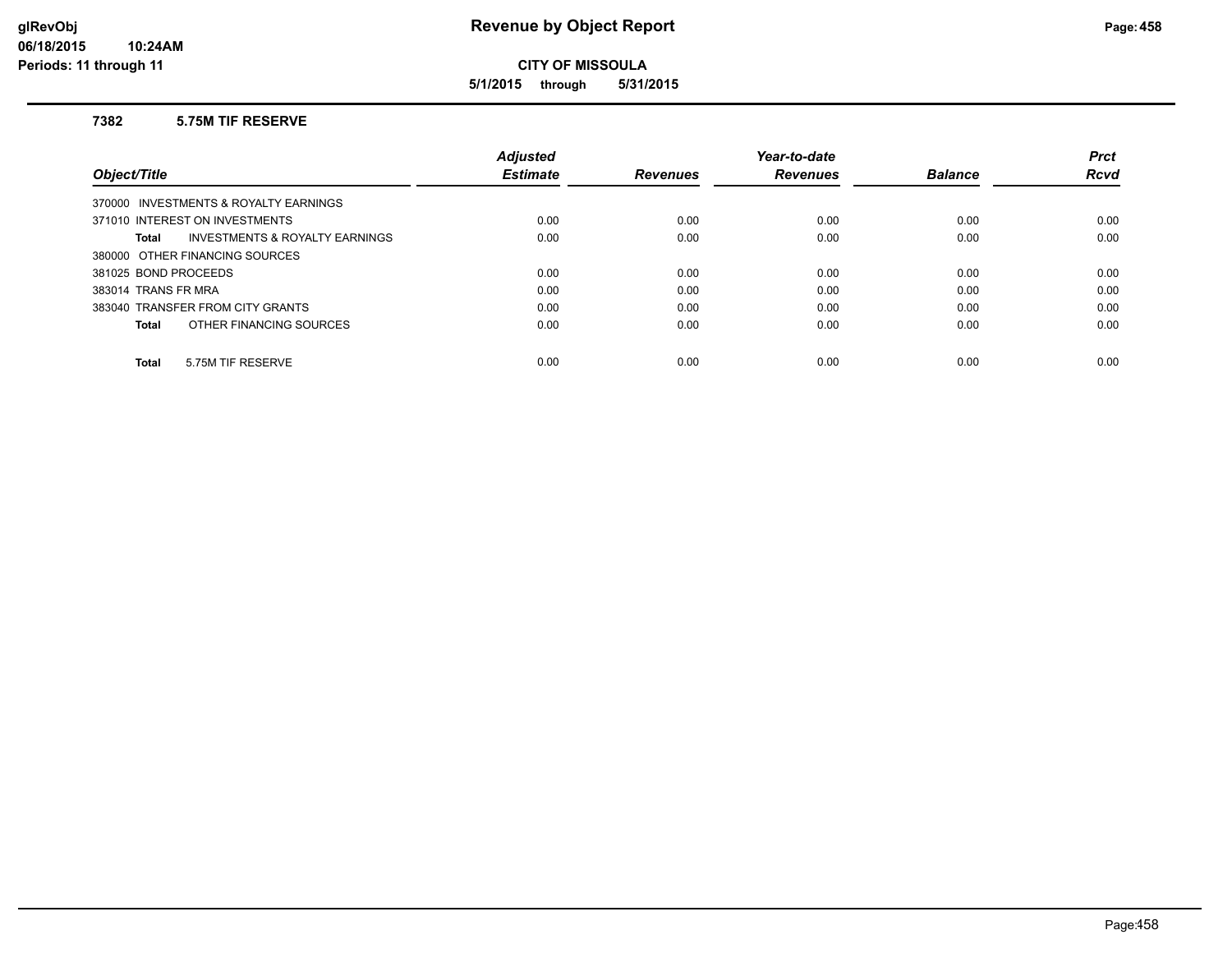**5/1/2015 through 5/31/2015**

### **7383 RIVERFRONT TRIANGLE URD**

**7383 RIVERFRONT TRIANGLE URD**

|                                                    | <b>Adjusted</b> |                 | Year-to-date    |                | <b>Prct</b> |
|----------------------------------------------------|-----------------|-----------------|-----------------|----------------|-------------|
| Object/Title                                       | <b>Estimate</b> | <b>Revenues</b> | <b>Revenues</b> | <b>Balance</b> | <b>Rcvd</b> |
| 310000 TAXES/ASSESSMENTS                           |                 |                 |                 |                |             |
| 311011 TAX INCREMENT                               | 0.00            | 97.04           | 2.876.65        | $-2.876.65$    | 0.00        |
| <b>PENALTIES &amp; INTEREST</b><br>312001          | 0.00            | 0.00            | 13.03           | $-13.03$       | 0.00        |
| TAXES/ASSESSMENTS<br>Total                         | 0.00            | 97.04           | 2,889.68        | $-2,889.68$    | 0.00        |
| 330000 INTERGOVERNMENTAL REVENUES                  |                 |                 |                 |                |             |
| 335210 PERSONAL PROPERTY TAX REIMBURSEMENT         | 4.494.00        | 4.657.92        | 9.315.84        | $-4,821.84$    | 207.30      |
| INTERGOVERNMENTAL REVENUES<br>Total                | 4,494.00        | 4,657.92        | 9,315.84        | $-4,821.84$    | 207.30      |
| 370000 INVESTMENTS & ROYALTY EARNINGS              |                 |                 |                 |                |             |
| 371010 INTEREST ON INVESTMENTS                     | 0.00            | 0.00            | 0.00            | 0.00           | 0.00        |
| <b>INVESTMENTS &amp; ROYALTY EARNINGS</b><br>Total | 0.00            | 0.00            | 0.00            | 0.00           | 0.00        |
| <b>RIVERFRONT TRIANGLE URD</b><br><b>Total</b>     | 4.494.00        | 4.754.96        | 12.205.52       | $-7.711.52$    | 271.60      |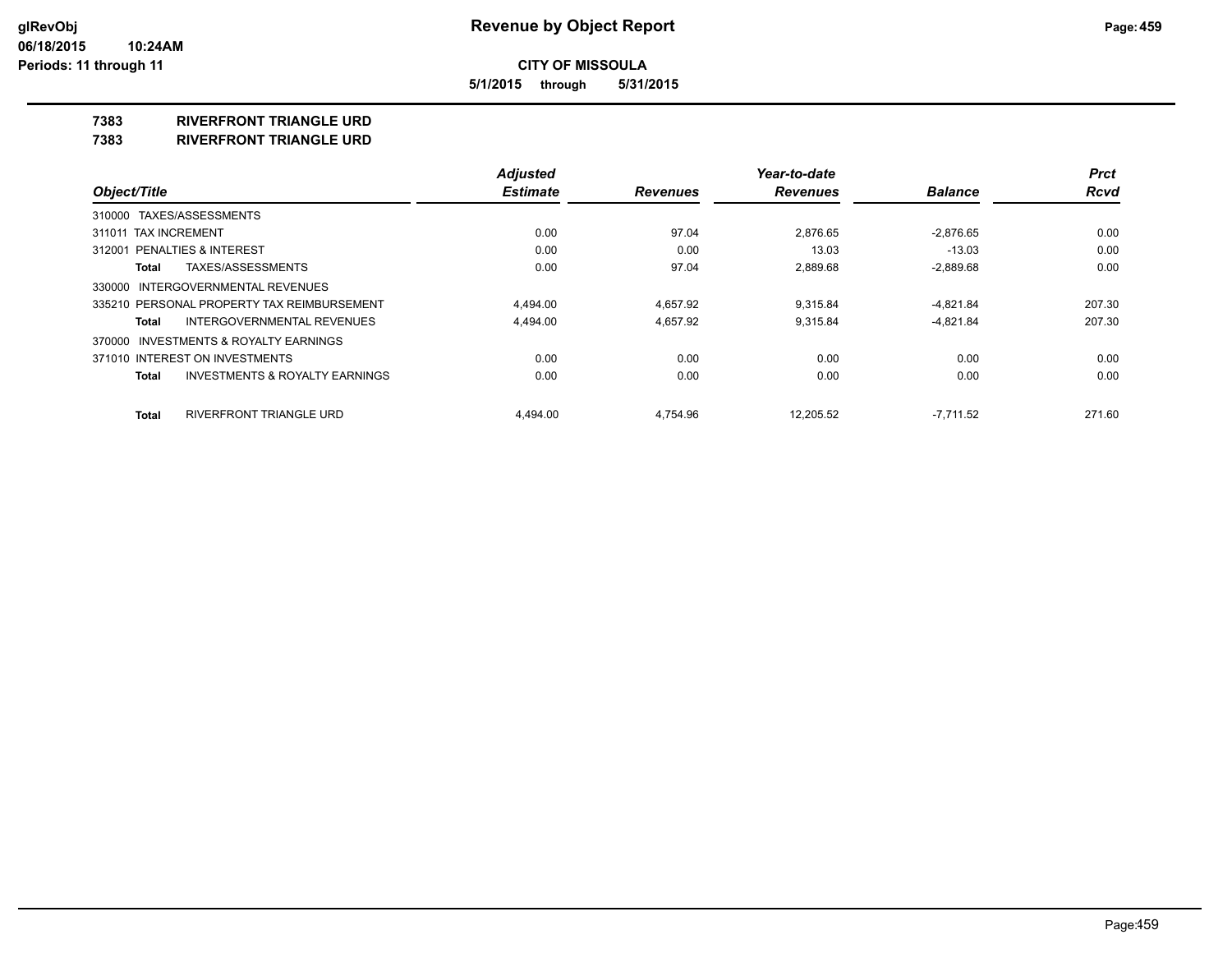**5/1/2015 through 5/31/2015**

## **7383 RIVERFRONT TRIANGLE URD**

|                                                    | <b>Adjusted</b> |                 | Year-to-date    |                | <b>Prct</b> |
|----------------------------------------------------|-----------------|-----------------|-----------------|----------------|-------------|
| Object/Title                                       | <b>Estimate</b> | <b>Revenues</b> | <b>Revenues</b> | <b>Balance</b> | <b>Rcvd</b> |
| 310000 TAXES/ASSESSMENTS                           |                 |                 |                 |                |             |
| 311011 TAX INCREMENT                               | 0.00            | 97.04           | 2,876.65        | $-2,876.65$    | 0.00        |
| PENALTIES & INTEREST<br>312001                     | 0.00            | 0.00            | 13.03           | $-13.03$       | 0.00        |
| TAXES/ASSESSMENTS<br>Total                         | 0.00            | 97.04           | 2,889.68        | $-2,889.68$    | 0.00        |
| INTERGOVERNMENTAL REVENUES<br>330000               |                 |                 |                 |                |             |
| 335210 PERSONAL PROPERTY TAX REIMBURSEMENT         | 4.494.00        | 4.657.92        | 9.315.84        | $-4,821.84$    | 207.30      |
| INTERGOVERNMENTAL REVENUES<br>Total                | 4.494.00        | 4.657.92        | 9.315.84        | $-4,821.84$    | 207.30      |
| 370000 INVESTMENTS & ROYALTY EARNINGS              |                 |                 |                 |                |             |
| 371010 INTEREST ON INVESTMENTS                     | 0.00            | 0.00            | 0.00            | 0.00           | 0.00        |
| <b>INVESTMENTS &amp; ROYALTY EARNINGS</b><br>Total | 0.00            | 0.00            | 0.00            | 0.00           | 0.00        |
| RIVERFRONT TRIANGLE URD<br><b>Total</b>            | 4.494.00        | 4.754.96        | 12.205.52       | $-7.711.52$    | 271.60      |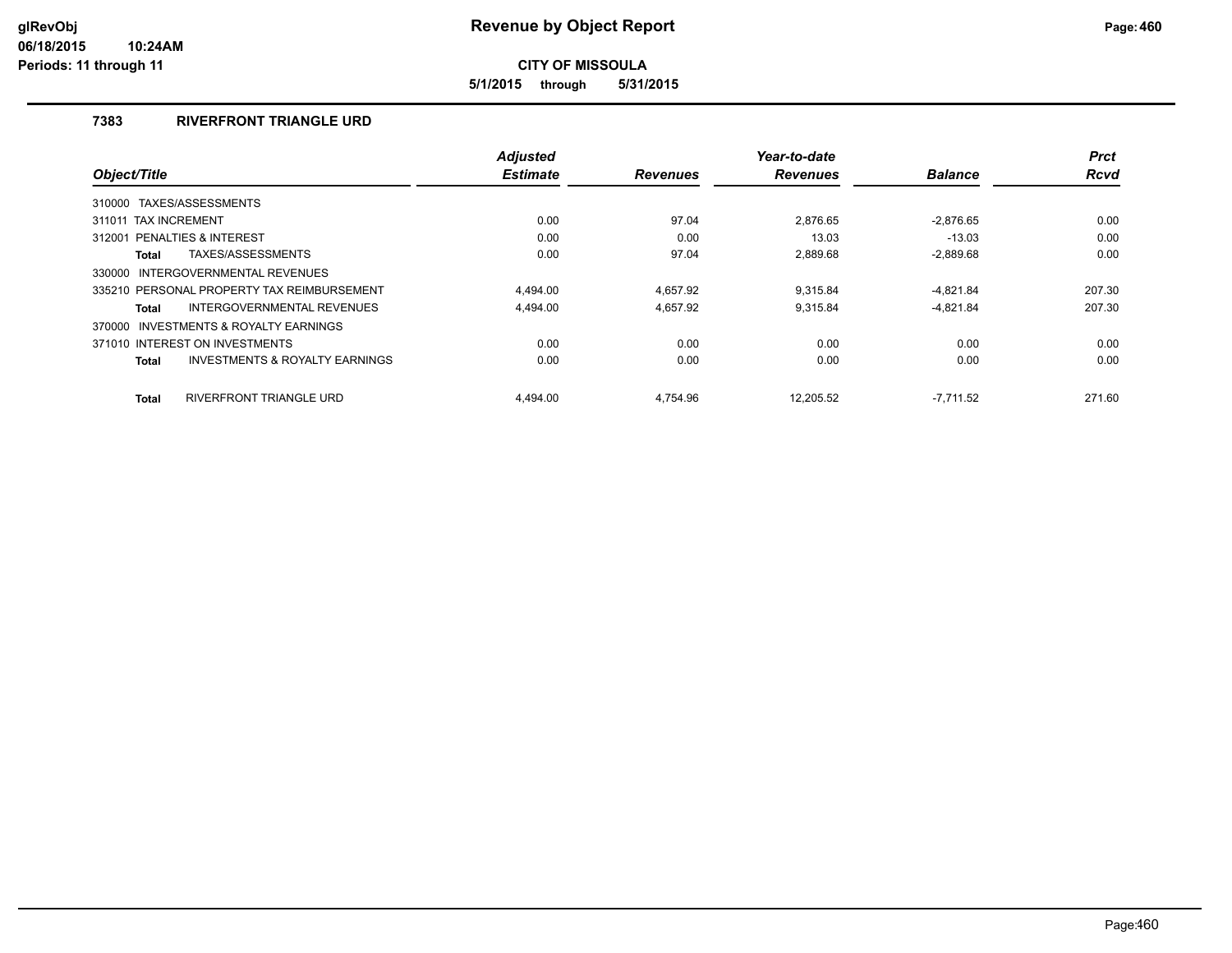**5/1/2015 through 5/31/2015**

## **7384 MILLSITE TAX INCREMENT FUND**

**7384 MILLSITE TAX INCREMENT FUND**

|                                                | <b>Adjusted</b> |                 | Year-to-date    |                | <b>Prct</b> |
|------------------------------------------------|-----------------|-----------------|-----------------|----------------|-------------|
| Object/Title                                   | <b>Estimate</b> | <b>Revenues</b> | <b>Revenues</b> | <b>Balance</b> | <b>Rcvd</b> |
| 370000 INVESTMENTS & ROYALTY EARNINGS          |                 |                 |                 |                |             |
| 371010 INTEREST ON INVESTMENTS                 | 0.00            | 0.00            | 0.00            | 0.00           | 0.00        |
| INVESTMENTS & ROYALTY EARNINGS<br><b>Total</b> | 0.00            | 0.00            | 0.00            | 0.00           | 0.00        |
| 380000 OTHER FINANCING SOURCES                 |                 |                 |                 |                |             |
| 383014 TRANS FR MRA                            | 0.00            | 0.00            | 0.00            | 0.00           | 0.00        |
| OTHER FINANCING SOURCES<br><b>Total</b>        | 0.00            | 0.00            | 0.00            | 0.00           | 0.00        |
|                                                |                 |                 |                 |                |             |
| MILLSITE TAX INCREMENT FUND<br>Total           | 0.00            | 0.00            | 0.00            | 0.00           | 0.00        |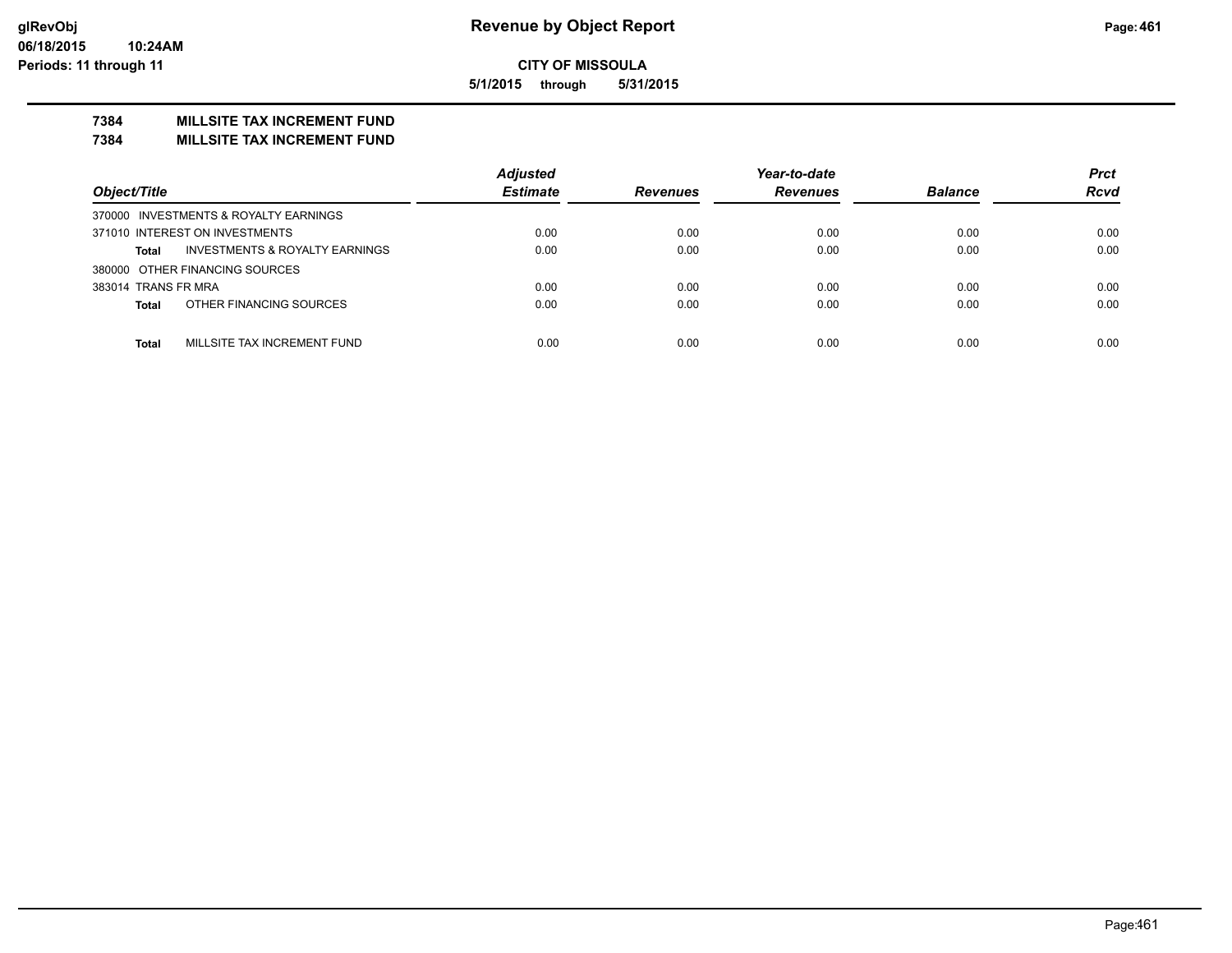**5/1/2015 through 5/31/2015**

## **7384 MILLSITE TAX INCREMENT FUND**

| Object/Title                                | <b>Adjusted</b><br><b>Estimate</b> | <b>Revenues</b> | Year-to-date<br><b>Revenues</b> | <b>Balance</b> | <b>Prct</b><br><b>Rcvd</b> |
|---------------------------------------------|------------------------------------|-----------------|---------------------------------|----------------|----------------------------|
| 370000 INVESTMENTS & ROYALTY EARNINGS       |                                    |                 |                                 |                |                            |
| 371010 INTEREST ON INVESTMENTS              | 0.00                               | 0.00            | 0.00                            | 0.00           | 0.00                       |
| INVESTMENTS & ROYALTY EARNINGS<br>Total     | 0.00                               | 0.00            | 0.00                            | 0.00           | 0.00                       |
| 380000 OTHER FINANCING SOURCES              |                                    |                 |                                 |                |                            |
| 383014 TRANS FR MRA                         | 0.00                               | 0.00            | 0.00                            | 0.00           | 0.00                       |
| OTHER FINANCING SOURCES<br><b>Total</b>     | 0.00                               | 0.00            | 0.00                            | 0.00           | 0.00                       |
| MILLSITE TAX INCREMENT FUND<br><b>Total</b> | 0.00                               | 0.00            | 0.00                            | 0.00           | 0.00                       |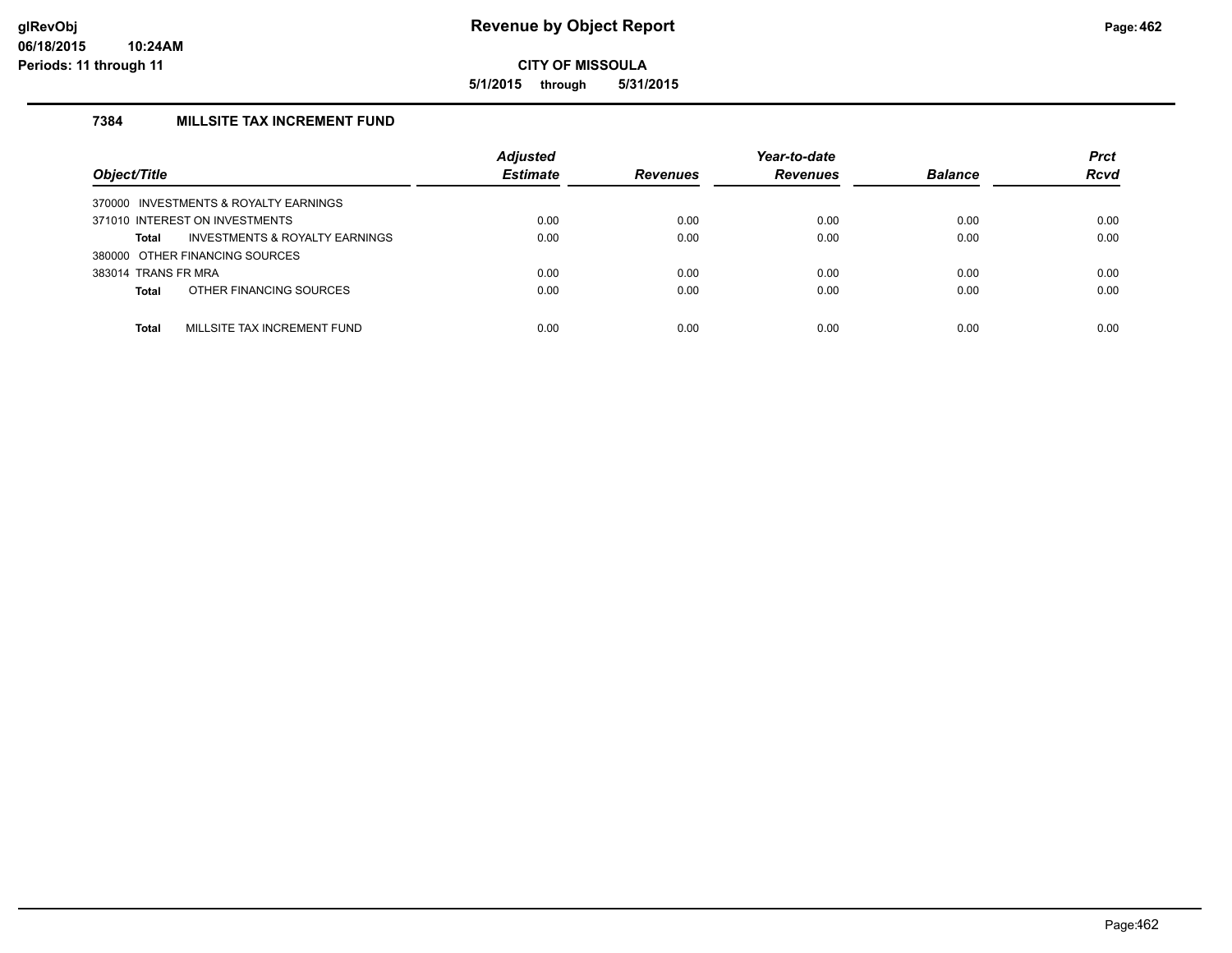**CITY OF MISSOULA**

**5/1/2015 through 5/31/2015**

**7385 FRONT STREET URD 7385 FRONT STREET URD**

|                                                     | <b>Adjusted</b> |                 | Year-to-date    |                | <b>Prct</b> |
|-----------------------------------------------------|-----------------|-----------------|-----------------|----------------|-------------|
| Object/Title                                        | <b>Estimate</b> | <b>Revenues</b> | <b>Revenues</b> | <b>Balance</b> | Rcvd        |
| TAXES/ASSESSMENTS<br>310000                         |                 |                 |                 |                |             |
| <b>TAX INCREMENT</b><br>311011                      | 0.00            | 0.00            | 0.00            | 0.00           | 0.00        |
| TAXES/ASSESSMENTS<br><b>Total</b>                   | 0.00            | 0.00            | 0.00            | 0.00           | 0.00        |
| <b>INTERGOVERNMENTAL REVENUES</b><br>330000         |                 |                 |                 |                |             |
| 331056 MDT FEDERAL CMAQ                             | 0.00            | 0.00            | 44,106.54       | $-44, 106.54$  | 0.00        |
| 335210 PERSONAL PROPERTY TAX REIMBURSEMENT          | 0.00            | 0.00            | 0.00            | 0.00           | 0.00        |
| <b>INTERGOVERNMENTAL REVENUES</b><br>Total          | 0.00            | 0.00            | 44,106.54       | $-44, 106.54$  | 0.00        |
| MISCELLANEOUS REVENUES<br>360000                    |                 |                 |                 |                |             |
| 365000 DONATIONS                                    | 0.00            | 0.00            | 0.00            | 0.00           | 0.00        |
| MISCELLANEOUS REVENUES<br>Total                     | 0.00            | 0.00            | 0.00            | 0.00           | 0.00        |
| <b>INVESTMENTS &amp; ROYALTY EARNINGS</b><br>370000 |                 |                 |                 |                |             |
| 371010 INTEREST ON INVESTMENTS                      | 0.00            | 0.00            | 0.00            | 0.00           | 0.00        |
| <b>INVESTMENTS &amp; ROYALTY EARNINGS</b><br>Total  | 0.00            | 0.00            | 0.00            | 0.00           | 0.00        |
| OTHER FINANCING SOURCES<br>380000                   |                 |                 |                 |                |             |
| 381029 PARKING STRUCTURE BOND PROCEEDS              | 0.00            | 0.00            | 0.00            | 0.00           | 0.00        |
| 381071 WILMA NOTE PROCEEDS                          | 0.00            | 0.00            | 0.00            | 0.00           | 0.00        |
| 381072 FIB NOTE PROCEEDS                            | 0.00            | 0.00            | 0.00            | 0.00           | 0.00        |
| 383066 TRANSFER FROM FRONT ST CLEARING              | 164,160.00      | 0.00            | 0.00            | 164,160.00     | 0.00        |
| <b>TRANSFER FROM FSPS</b><br>383067                 | 0.00            | 0.00            | 0.00            | 0.00           | 0.00        |
| <b>TRANSFER FROM SUBORDINATE LIEN</b><br>383068     | 0.00            | 0.00            | 0.00            | 0.00           | 0.00        |
| OTHER FINANCING SOURCES<br><b>Total</b>             | 164,160.00      | 0.00            | 0.00            | 164,160.00     | 0.00        |
| <b>FRONT STREET URD</b><br><b>Total</b>             | 164.160.00      | 0.00            | 44.106.54       | 120.053.46     | 26.87       |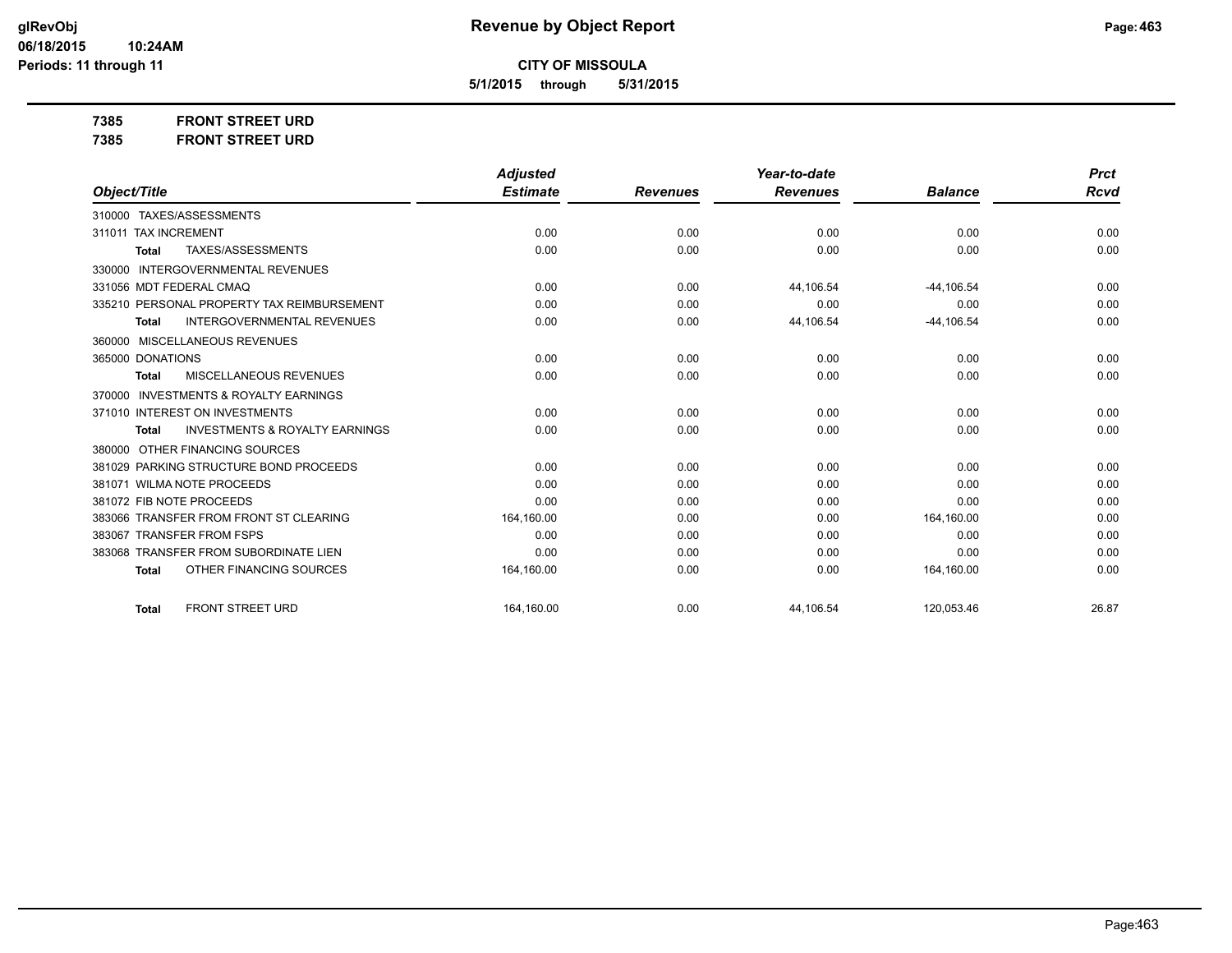**5/1/2015 through 5/31/2015**

### **7385 FRONT STREET URD**

|                                                           | <b>Adjusted</b> |                 | Year-to-date    |                | <b>Prct</b> |
|-----------------------------------------------------------|-----------------|-----------------|-----------------|----------------|-------------|
| Object/Title                                              | <b>Estimate</b> | <b>Revenues</b> | <b>Revenues</b> | <b>Balance</b> | Rcvd        |
| 310000 TAXES/ASSESSMENTS                                  |                 |                 |                 |                |             |
| 311011 TAX INCREMENT                                      | 0.00            | 0.00            | 0.00            | 0.00           | 0.00        |
| TAXES/ASSESSMENTS<br><b>Total</b>                         | 0.00            | 0.00            | 0.00            | 0.00           | 0.00        |
| 330000 INTERGOVERNMENTAL REVENUES                         |                 |                 |                 |                |             |
| 331056 MDT FEDERAL CMAQ                                   | 0.00            | 0.00            | 44,106.54       | $-44, 106.54$  | 0.00        |
| 335210 PERSONAL PROPERTY TAX REIMBURSEMENT                | 0.00            | 0.00            | 0.00            | 0.00           | 0.00        |
| <b>INTERGOVERNMENTAL REVENUES</b><br><b>Total</b>         | 0.00            | 0.00            | 44,106.54       | $-44, 106.54$  | 0.00        |
| 360000 MISCELLANEOUS REVENUES                             |                 |                 |                 |                |             |
| 365000 DONATIONS                                          | 0.00            | 0.00            | 0.00            | 0.00           | 0.00        |
| <b>MISCELLANEOUS REVENUES</b><br><b>Total</b>             | 0.00            | 0.00            | 0.00            | 0.00           | 0.00        |
| 370000 INVESTMENTS & ROYALTY EARNINGS                     |                 |                 |                 |                |             |
| 371010 INTEREST ON INVESTMENTS                            | 0.00            | 0.00            | 0.00            | 0.00           | 0.00        |
| <b>INVESTMENTS &amp; ROYALTY EARNINGS</b><br><b>Total</b> | 0.00            | 0.00            | 0.00            | 0.00           | 0.00        |
| 380000 OTHER FINANCING SOURCES                            |                 |                 |                 |                |             |
| 381029 PARKING STRUCTURE BOND PROCEEDS                    | 0.00            | 0.00            | 0.00            | 0.00           | 0.00        |
| 381071 WILMA NOTE PROCEEDS                                | 0.00            | 0.00            | 0.00            | 0.00           | 0.00        |
| 381072 FIB NOTE PROCEEDS                                  | 0.00            | 0.00            | 0.00            | 0.00           | 0.00        |
| 383066 TRANSFER FROM FRONT ST CLEARING                    | 164,160.00      | 0.00            | 0.00            | 164,160.00     | 0.00        |
| 383067 TRANSFER FROM FSPS                                 | 0.00            | 0.00            | 0.00            | 0.00           | 0.00        |
| 383068 TRANSFER FROM SUBORDINATE LIEN                     | 0.00            | 0.00            | 0.00            | 0.00           | 0.00        |
| OTHER FINANCING SOURCES<br><b>Total</b>                   | 164,160.00      | 0.00            | 0.00            | 164,160.00     | 0.00        |
| <b>FRONT STREET URD</b><br><b>Total</b>                   | 164.160.00      | 0.00            | 44,106.54       | 120,053.46     | 26.87       |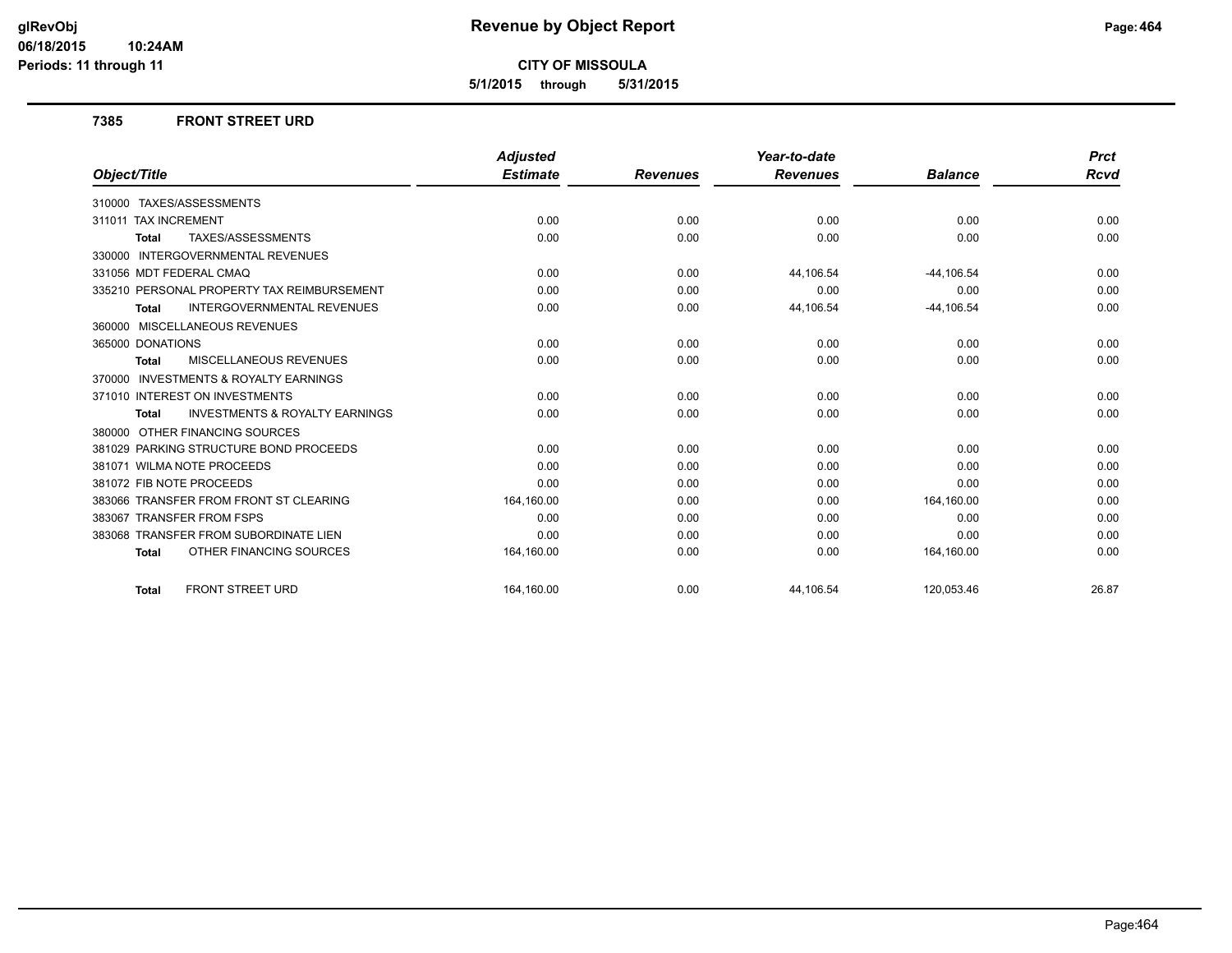**5/1/2015 through 5/31/2015**

## **7386 DEBT SERVICE-SAFEWAY/ST PAT 1.5M**

**7386 DEBT SERVICE-SAFEWAY/ST PAT 1.5M**

|                                                     | <b>Adjusted</b> |                 | Year-to-date    |                | <b>Prct</b> |
|-----------------------------------------------------|-----------------|-----------------|-----------------|----------------|-------------|
| Object/Title                                        | <b>Estimate</b> | <b>Revenues</b> | <b>Revenues</b> | <b>Balance</b> | <b>Rcvd</b> |
| 310000 TAXES/ASSESSMENTS                            |                 |                 |                 |                |             |
| 311011 TAX INCREMENT                                | 0.00            | 0.00            | 0.00            | 0.00           | 0.00        |
| TAXES/ASSESSMENTS<br>Total                          | 0.00            | 0.00            | 0.00            | 0.00           | 0.00        |
| 360000 MISCELLANEOUS REVENUES                       |                 |                 |                 |                |             |
| 365000 DONATIONS                                    | 0.00            | 0.00            | 0.00            | 0.00           | 0.00        |
| <b>MISCELLANEOUS REVENUES</b><br>Total              | 0.00            | 0.00            | 0.00            | 0.00           | 0.00        |
| <b>INVESTMENTS &amp; ROYALTY EARNINGS</b><br>370000 |                 |                 |                 |                |             |
| 371010 INTEREST ON INVESTMENTS                      | 0.00            | 0.00            | 0.00            | 0.00           | 0.00        |
| <b>INVESTMENTS &amp; ROYALTY EARNINGS</b><br>Total  | 0.00            | 0.00            | 0.00            | 0.00           | 0.00        |
| OTHER FINANCING SOURCES<br>380000                   |                 |                 |                 |                |             |
| 383014 TRANS FR MRA                                 | 155,875.00      | 0.00            | 149,702.00      | 6,173.00       | 96.04       |
| 383037 TRANSFER - URD II                            | 0.00            | 0.00            | 0.00            | 0.00           | 0.00        |
| 384000 GUARANTOR REVENUE                            | 0.00            | 0.00            | 0.00            | 0.00           | 0.00        |
| OTHER FINANCING SOURCES<br>Total                    | 155,875.00      | 0.00            | 149,702.00      | 6,173.00       | 96.04       |
| DEBT SERVICE-SAFEWAY/ST PAT 1.5M<br><b>Total</b>    | 155,875.00      | 0.00            | 149,702.00      | 6,173.00       | 96.04       |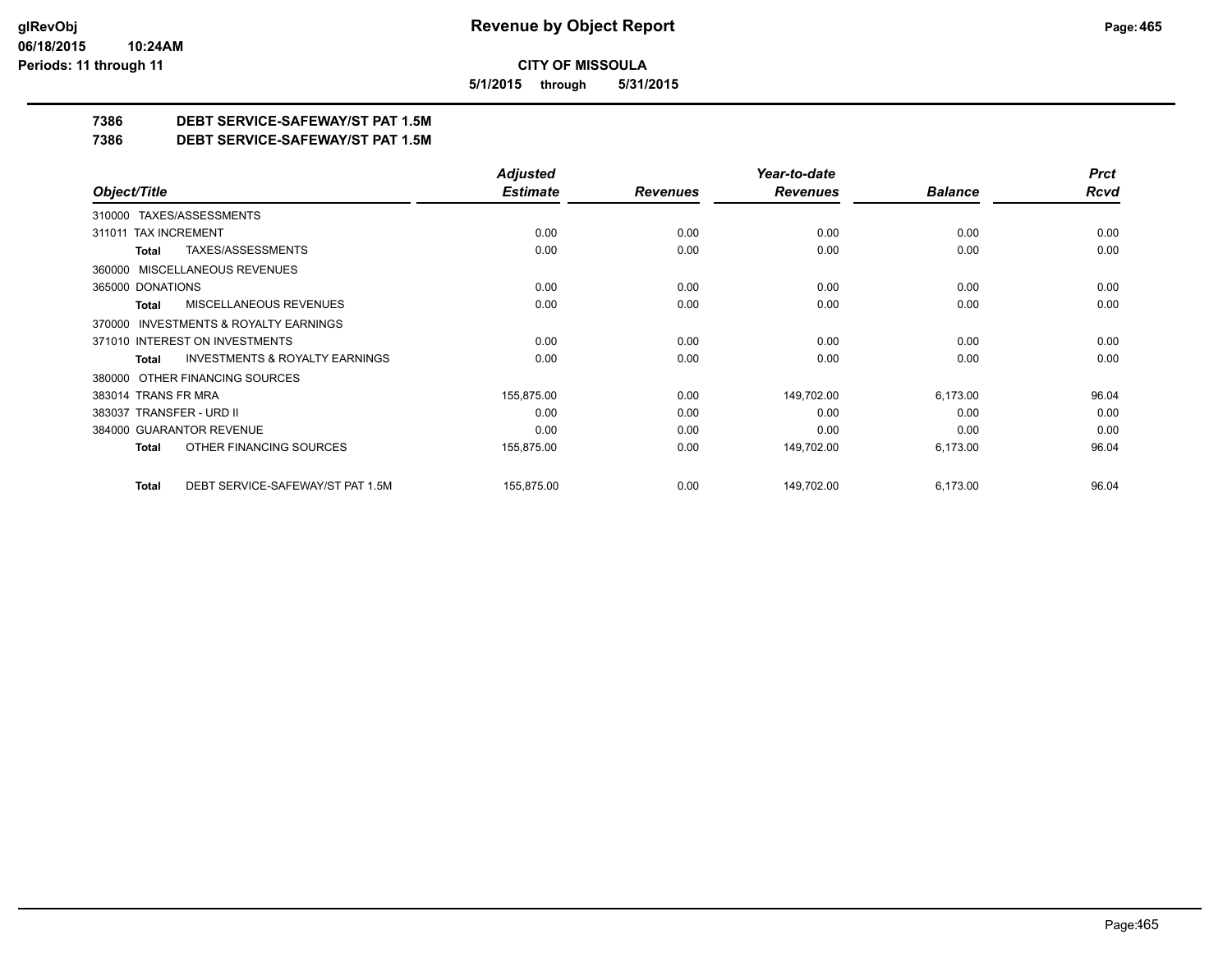**5/1/2015 through 5/31/2015**

## **7386 DEBT SERVICE-SAFEWAY/ST PAT 1.5M**

|                                                           | <b>Adjusted</b> |                 | Year-to-date    |                | <b>Prct</b> |
|-----------------------------------------------------------|-----------------|-----------------|-----------------|----------------|-------------|
| Object/Title                                              | <b>Estimate</b> | <b>Revenues</b> | <b>Revenues</b> | <b>Balance</b> | <b>Rcvd</b> |
| 310000 TAXES/ASSESSMENTS                                  |                 |                 |                 |                |             |
| <b>TAX INCREMENT</b><br>311011                            | 0.00            | 0.00            | 0.00            | 0.00           | 0.00        |
| TAXES/ASSESSMENTS<br><b>Total</b>                         | 0.00            | 0.00            | 0.00            | 0.00           | 0.00        |
| 360000 MISCELLANEOUS REVENUES                             |                 |                 |                 |                |             |
| 365000 DONATIONS                                          | 0.00            | 0.00            | 0.00            | 0.00           | 0.00        |
| <b>MISCELLANEOUS REVENUES</b><br><b>Total</b>             | 0.00            | 0.00            | 0.00            | 0.00           | 0.00        |
| <b>INVESTMENTS &amp; ROYALTY EARNINGS</b><br>370000       |                 |                 |                 |                |             |
| 371010 INTEREST ON INVESTMENTS                            | 0.00            | 0.00            | 0.00            | 0.00           | 0.00        |
| <b>INVESTMENTS &amp; ROYALTY EARNINGS</b><br><b>Total</b> | 0.00            | 0.00            | 0.00            | 0.00           | 0.00        |
| 380000 OTHER FINANCING SOURCES                            |                 |                 |                 |                |             |
| 383014 TRANS FR MRA                                       | 155,875.00      | 0.00            | 149,702.00      | 6,173.00       | 96.04       |
| 383037 TRANSFER - URD II                                  | 0.00            | 0.00            | 0.00            | 0.00           | 0.00        |
| 384000 GUARANTOR REVENUE                                  | 0.00            | 0.00            | 0.00            | 0.00           | 0.00        |
| OTHER FINANCING SOURCES<br><b>Total</b>                   | 155,875.00      | 0.00            | 149,702.00      | 6,173.00       | 96.04       |
| DEBT SERVICE-SAFEWAY/ST PAT 1.5M<br><b>Total</b>          | 155,875.00      | 0.00            | 149,702.00      | 6,173.00       | 96.04       |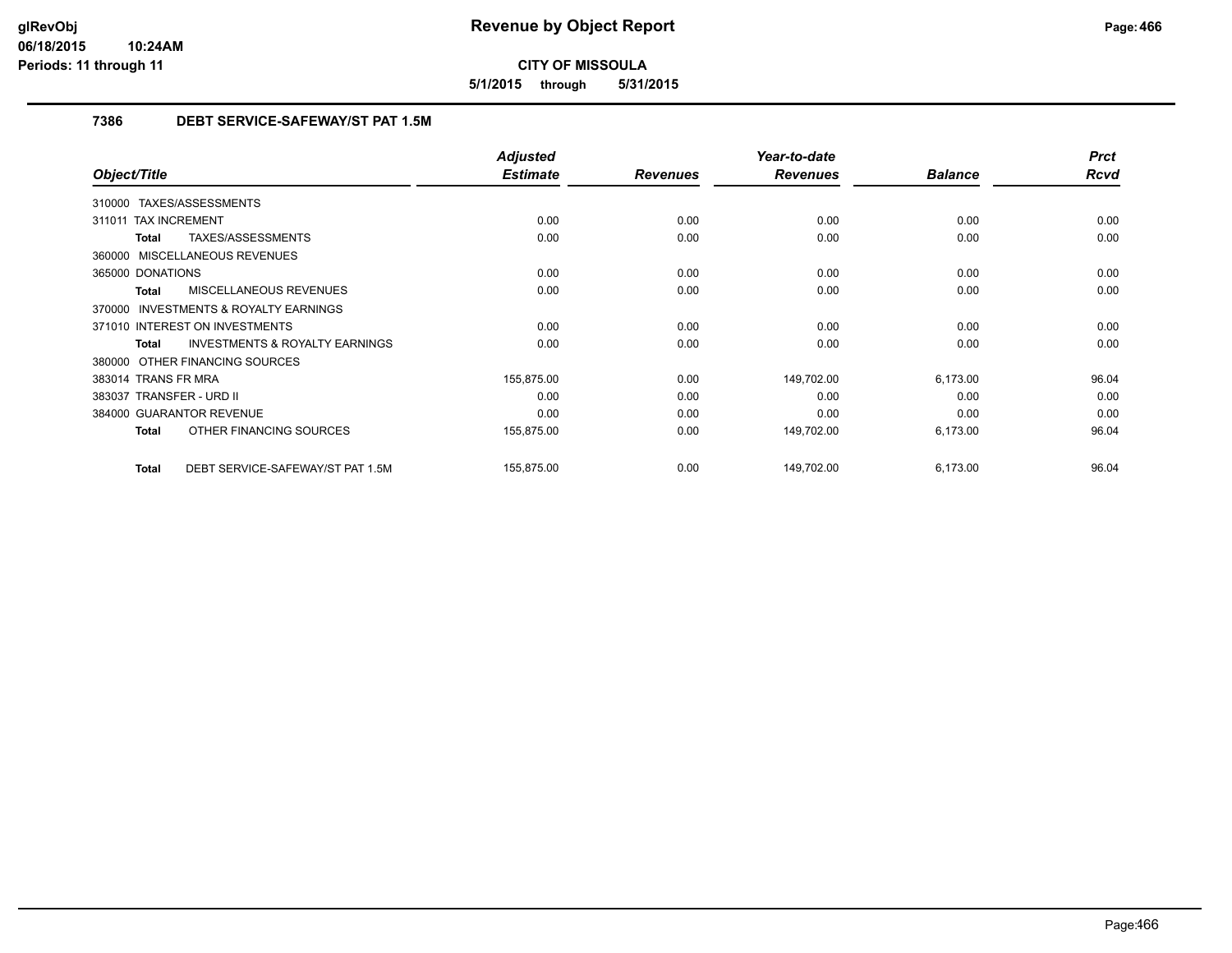**5/1/2015 through 5/31/2015**

## **7387 DEBT SERVICE-BROWNFIELD RLF 1.125M**

**7387 DEBT SERVICE-BROWNFIELD RLF 1.125M**

|                                                    | <b>Adjusted</b> |                 | Year-to-date    |                | <b>Prct</b> |
|----------------------------------------------------|-----------------|-----------------|-----------------|----------------|-------------|
| Object/Title                                       | <b>Estimate</b> | <b>Revenues</b> | <b>Revenues</b> | <b>Balance</b> | Rcvd        |
| 310000 TAXES/ASSESSMENTS                           |                 |                 |                 |                |             |
| 311011 TAX INCREMENT                               | 0.00            | 0.00            | 0.00            | 0.00           | 0.00        |
| TAXES/ASSESSMENTS<br>Total                         | 0.00            | 0.00            | 0.00            | 0.00           | 0.00        |
| 370000 INVESTMENTS & ROYALTY EARNINGS              |                 |                 |                 |                |             |
| 371010 INTEREST ON INVESTMENTS                     | 0.00            | 0.00            | 0.00            | 0.00           | 0.00        |
| <b>INVESTMENTS &amp; ROYALTY EARNINGS</b><br>Total | 0.00            | 0.00            | 0.00            | 0.00           | 0.00        |
| 380000 OTHER FINANCING SOURCES                     |                 |                 |                 |                |             |
| 383014 TRANS FR MRA                                | 31.941.00       | 0.00            | 22.600.00       | 9.341.00       | 70.76       |
| 383016 TRANS FR TAX INCREMENT BOND                 | 0.00            | 0.00            | 0.00            | 0.00           | 0.00        |
| OTHER FINANCING SOURCES<br>Total                   | 31.941.00       | 0.00            | 22,600.00       | 9.341.00       | 70.76       |
| DEBT SERVICE-BROWNFIELD RLF 1.125M<br><b>Total</b> | 31.941.00       | 0.00            | 22.600.00       | 9.341.00       | 70.76       |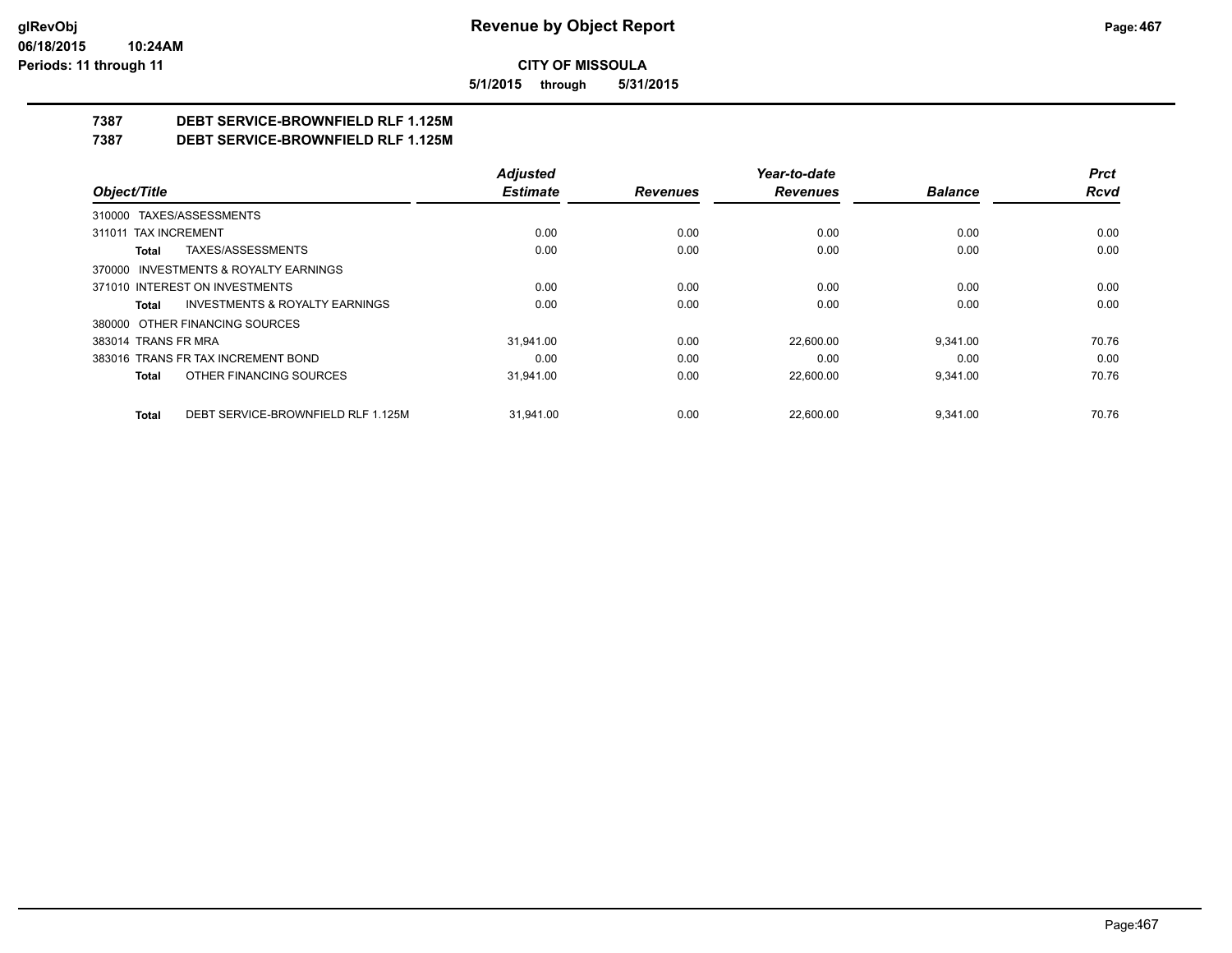**5/1/2015 through 5/31/2015**

## **7387 DEBT SERVICE-BROWNFIELD RLF 1.125M**

|                                                    | <b>Adjusted</b> |                 | Year-to-date    |                | <b>Prct</b> |
|----------------------------------------------------|-----------------|-----------------|-----------------|----------------|-------------|
| Object/Title                                       | <b>Estimate</b> | <b>Revenues</b> | <b>Revenues</b> | <b>Balance</b> | <b>Rcvd</b> |
| TAXES/ASSESSMENTS<br>310000                        |                 |                 |                 |                |             |
| 311011 TAX INCREMENT                               | 0.00            | 0.00            | 0.00            | 0.00           | 0.00        |
| TAXES/ASSESSMENTS<br><b>Total</b>                  | 0.00            | 0.00            | 0.00            | 0.00           | 0.00        |
| 370000 INVESTMENTS & ROYALTY EARNINGS              |                 |                 |                 |                |             |
| 371010 INTEREST ON INVESTMENTS                     | 0.00            | 0.00            | 0.00            | 0.00           | 0.00        |
| INVESTMENTS & ROYALTY EARNINGS<br><b>Total</b>     | 0.00            | 0.00            | 0.00            | 0.00           | 0.00        |
| 380000 OTHER FINANCING SOURCES                     |                 |                 |                 |                |             |
| 383014 TRANS FR MRA                                | 31.941.00       | 0.00            | 22,600.00       | 9.341.00       | 70.76       |
| 383016 TRANS FR TAX INCREMENT BOND                 | 0.00            | 0.00            | 0.00            | 0.00           | 0.00        |
| OTHER FINANCING SOURCES<br><b>Total</b>            | 31.941.00       | 0.00            | 22,600.00       | 9,341.00       | 70.76       |
| DEBT SERVICE-BROWNFIELD RLF 1.125M<br><b>Total</b> | 31.941.00       | 0.00            | 22.600.00       | 9.341.00       | 70.76       |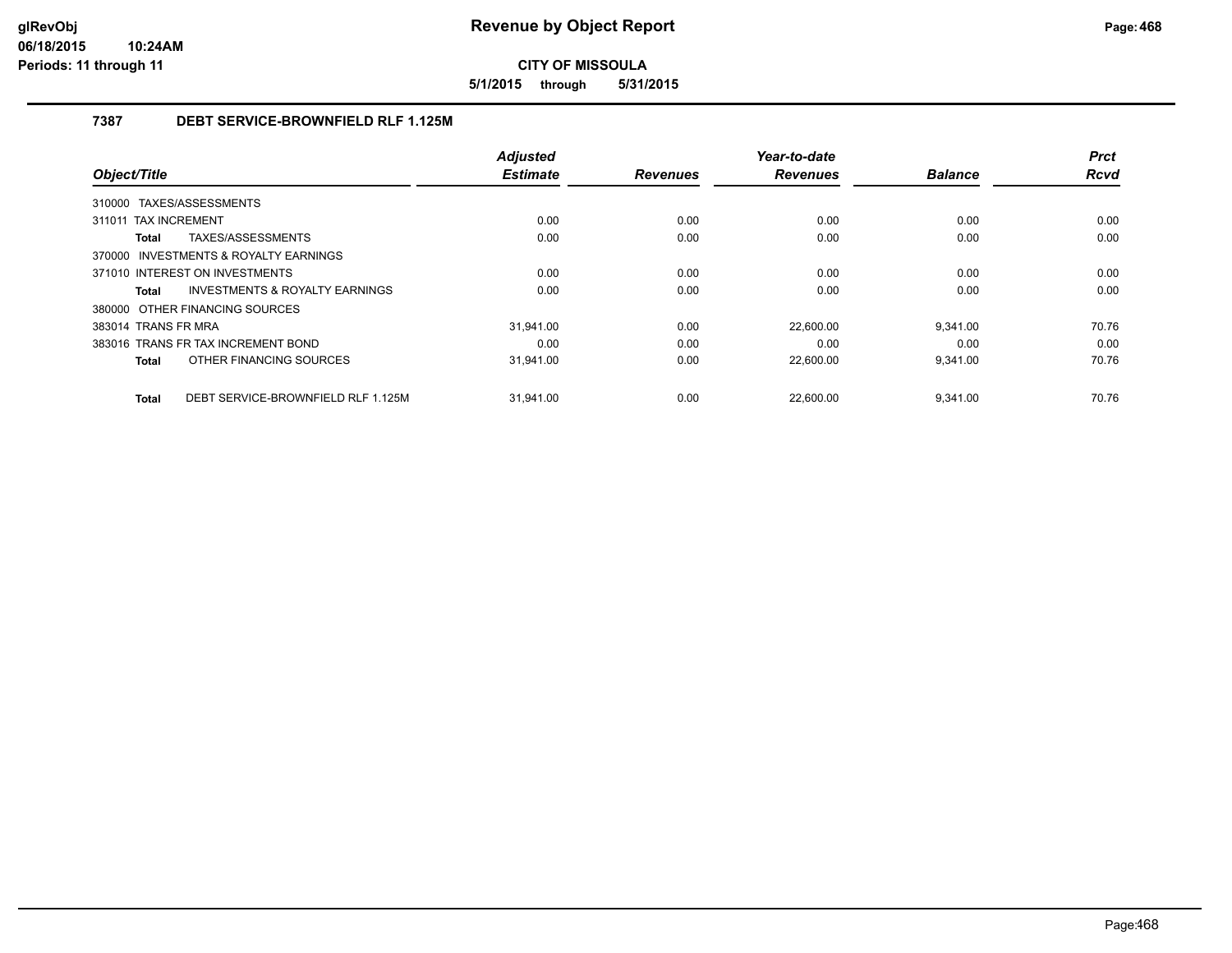**5/1/2015 through 5/31/2015**

**7388 RESERVE-3.6m TIF**

**7388 RESERVE-3.6m TIF**

|                                                 | <b>Adjusted</b> |                 | Year-to-date    |                | <b>Prct</b> |
|-------------------------------------------------|-----------------|-----------------|-----------------|----------------|-------------|
| Object/Title                                    | <b>Estimate</b> | <b>Revenues</b> | <b>Revenues</b> | <b>Balance</b> | <b>Rcvd</b> |
| 370000 INVESTMENTS & ROYALTY EARNINGS           |                 |                 |                 |                |             |
| 371010 INTEREST ON INVESTMENTS                  | 0.00            | 0.00            | 0.00            | 0.00           | 0.00        |
| 371020 GAIN/LOSS IN MARKET VALUE OF INVESTMENTS | 0.00            | 0.00            | 0.00            | 0.00           | 0.00        |
| INVESTMENTS & ROYALTY EARNINGS<br>Total         | 0.00            | 0.00            | 0.00            | 0.00           | 0.00        |
| 380000 OTHER FINANCING SOURCES                  |                 |                 |                 |                |             |
| 381025 BOND PROCEEDS                            | 0.00            | 0.00            | 0.00            | 0.00           | 0.00        |
| 383014 TRANS FR MRA                             | 0.00            | 0.00            | 0.00            | 0.00           | 0.00        |
| 383037 TRANSFER - URD II                        | 0.00            | 0.00            | 0.00            | 0.00           | 0.00        |
| 383040 TRANSFER FROM CITY GRANTS                | 0.00            | 0.00            | 0.00            | 0.00           | 0.00        |
| OTHER FINANCING SOURCES<br>Total                | 0.00            | 0.00            | 0.00            | 0.00           | 0.00        |
| RESERVE-3.6m TIF<br>Total                       | 0.00            | 0.00            | 0.00            | 0.00           | 0.00        |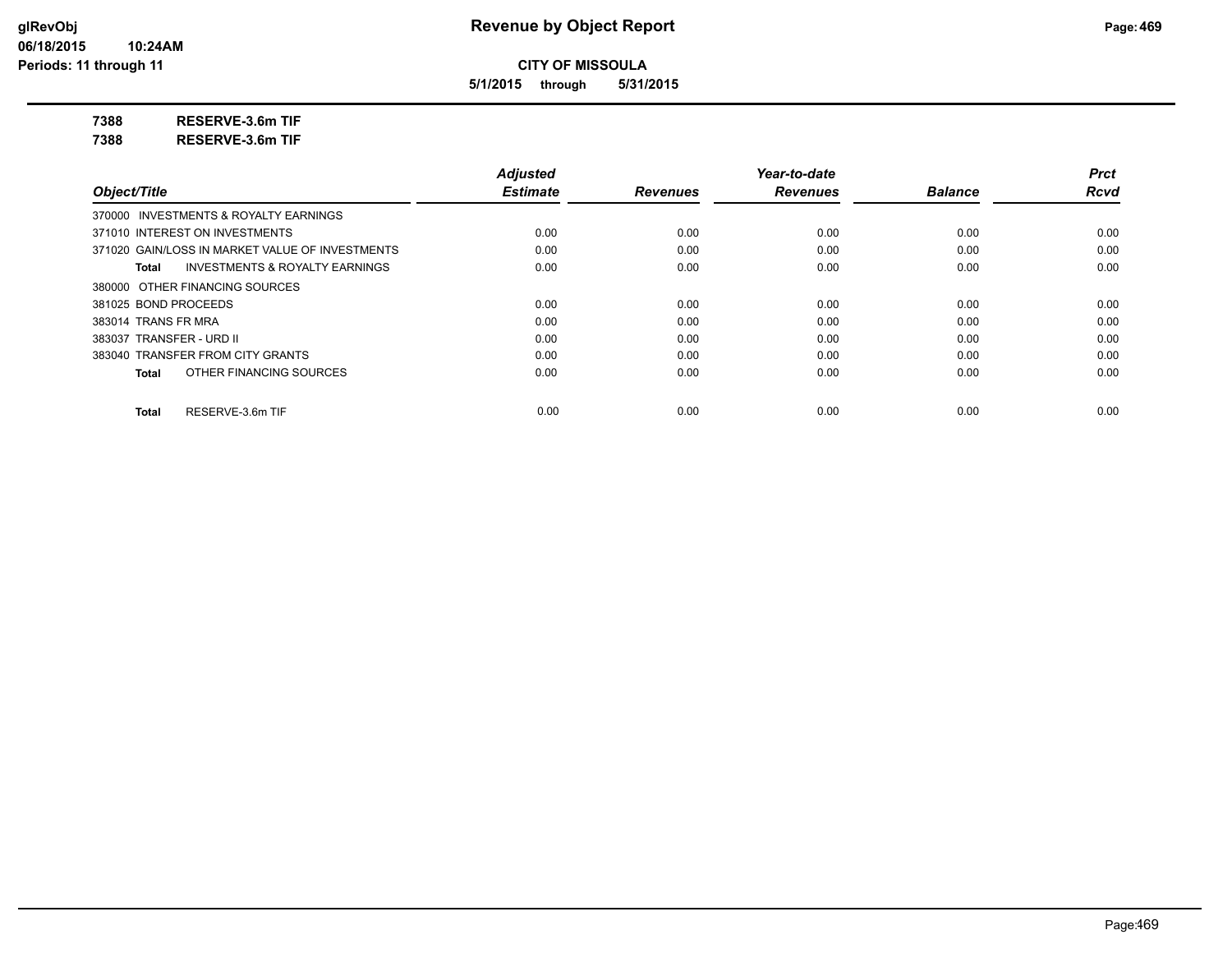**5/1/2015 through 5/31/2015**

### **7388 RESERVE-3.6m TIF**

|                                                    | <b>Adjusted</b> |                 | Year-to-date    |                | <b>Prct</b> |
|----------------------------------------------------|-----------------|-----------------|-----------------|----------------|-------------|
| Object/Title                                       | <b>Estimate</b> | <b>Revenues</b> | <b>Revenues</b> | <b>Balance</b> | Rcvd        |
| 370000 INVESTMENTS & ROYALTY EARNINGS              |                 |                 |                 |                |             |
| 371010 INTEREST ON INVESTMENTS                     | 0.00            | 0.00            | 0.00            | 0.00           | 0.00        |
| 371020 GAIN/LOSS IN MARKET VALUE OF INVESTMENT     | 0.00            | 0.00            | 0.00            | 0.00           | 0.00        |
| <b>INVESTMENTS &amp; ROYALTY EARNINGS</b><br>Total | 0.00            | 0.00            | 0.00            | 0.00           | 0.00        |
| 380000 OTHER FINANCING SOURCES                     |                 |                 |                 |                |             |
| 381025 BOND PROCEEDS                               | 0.00            | 0.00            | 0.00            | 0.00           | 0.00        |
| 383014 TRANS FR MRA                                | 0.00            | 0.00            | 0.00            | 0.00           | 0.00        |
| 383037 TRANSFER - URD II                           | 0.00            | 0.00            | 0.00            | 0.00           | 0.00        |
| 383040 TRANSFER FROM CITY GRANTS                   | 0.00            | 0.00            | 0.00            | 0.00           | 0.00        |
| OTHER FINANCING SOURCES<br>Total                   | 0.00            | 0.00            | 0.00            | 0.00           | 0.00        |
| RESERVE-3.6m TIF<br><b>Total</b>                   | 0.00            | 0.00            | 0.00            | 0.00           | 0.00        |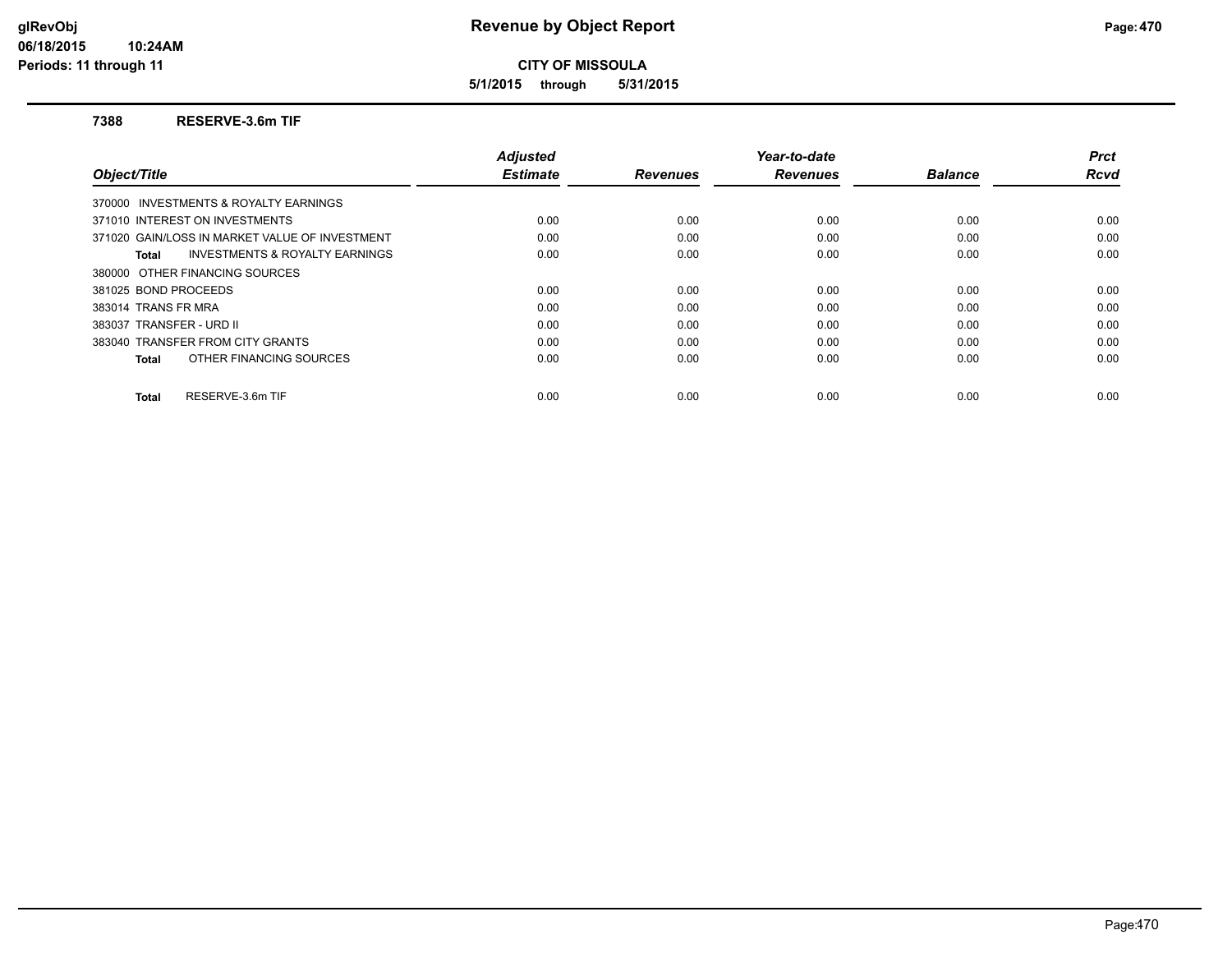**5/1/2015 through 5/31/2015**

**7389 DEBT SERVICE - 3.6M/5.75M**

**7389 DEBT SERVICE - 3.6M/5.75M**

|                      |                                                 | <b>Adjusted</b> |                 | Year-to-date    |                | <b>Prct</b> |
|----------------------|-------------------------------------------------|-----------------|-----------------|-----------------|----------------|-------------|
| Object/Title         |                                                 | <b>Estimate</b> | <b>Revenues</b> | <b>Revenues</b> | <b>Balance</b> | Rcvd        |
|                      | 370000 INVESTMENTS & ROYALTY EARNINGS           |                 |                 |                 |                |             |
|                      | 371010 INTEREST ON INVESTMENTS                  | 0.00            | 0.00            | 0.00            | 0.00           | 0.00        |
|                      | 371020 GAIN/LOSS IN MARKET VALUE OF INVESTMENTS | 0.00            | 0.00            | 0.00            | 0.00           | 0.00        |
| Total                | INVESTMENTS & ROYALTY EARNINGS                  | 0.00            | 0.00            | 0.00            | 0.00           | 0.00        |
|                      | 380000 OTHER FINANCING SOURCES                  |                 |                 |                 |                |             |
|                      | 381009 TRANSFER FROM CLEARING                   | 0.00            | 0.00            | 0.00            | 0.00           | 0.00        |
| 381025 BOND PROCEEDS |                                                 | 0.00            | 0.00            | 0.00            | 0.00           | 0.00        |
| 383014 TRANS FR MRA  |                                                 | 921.916.00      | 237.292.41      | 753.020.91      | 168.895.09     | 81.68       |
| <b>Total</b>         | OTHER FINANCING SOURCES                         | 921,916.00      | 237.292.41      | 753.020.91      | 168.895.09     | 81.68       |
| <b>Total</b>         | DEBT SERVICE - 3.6M/5.75M                       | 921.916.00      | 237.292.41      | 753.020.91      | 168.895.09     | 81.68       |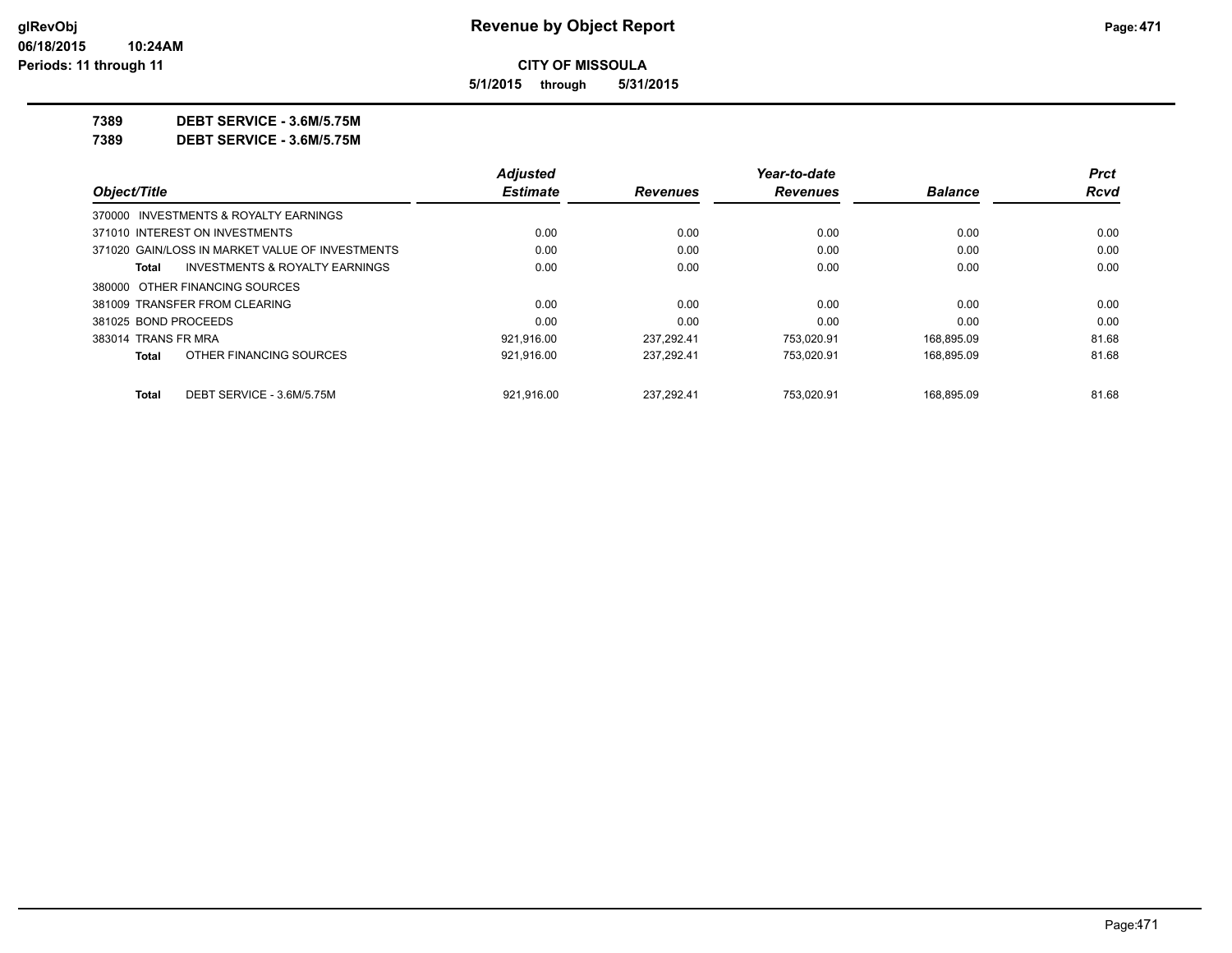**5/1/2015 through 5/31/2015**

## **7389 DEBT SERVICE - 3.6M/5.75M**

| Object/Title                                   | <b>Adjusted</b><br><b>Estimate</b> | <b>Revenues</b> | Year-to-date<br><b>Revenues</b> | <b>Balance</b> | <b>Prct</b><br><b>Rcvd</b> |
|------------------------------------------------|------------------------------------|-----------------|---------------------------------|----------------|----------------------------|
| 370000 INVESTMENTS & ROYALTY EARNINGS          |                                    |                 |                                 |                |                            |
| 371010 INTEREST ON INVESTMENTS                 | 0.00                               | 0.00            | 0.00                            | 0.00           | 0.00                       |
| 371020 GAIN/LOSS IN MARKET VALUE OF INVESTMENT | 0.00                               | 0.00            | 0.00                            | 0.00           | 0.00                       |
| INVESTMENTS & ROYALTY EARNINGS<br>Total        | 0.00                               | 0.00            | 0.00                            | 0.00           | 0.00                       |
| 380000 OTHER FINANCING SOURCES                 |                                    |                 |                                 |                |                            |
| 381009 TRANSFER FROM CLEARING                  | 0.00                               | 0.00            | 0.00                            | 0.00           | 0.00                       |
| 381025 BOND PROCEEDS                           | 0.00                               | 0.00            | 0.00                            | 0.00           | 0.00                       |
| 383014 TRANS FR MRA                            | 921.916.00                         | 237.292.41      | 753.020.91                      | 168,895.09     | 81.68                      |
| OTHER FINANCING SOURCES<br><b>Total</b>        | 921,916.00                         | 237,292.41      | 753.020.91                      | 168,895.09     | 81.68                      |
| DEBT SERVICE - 3.6M/5.75M<br><b>Total</b>      | 921.916.00                         | 237.292.41      | 753.020.91                      | 168.895.09     | 81.68                      |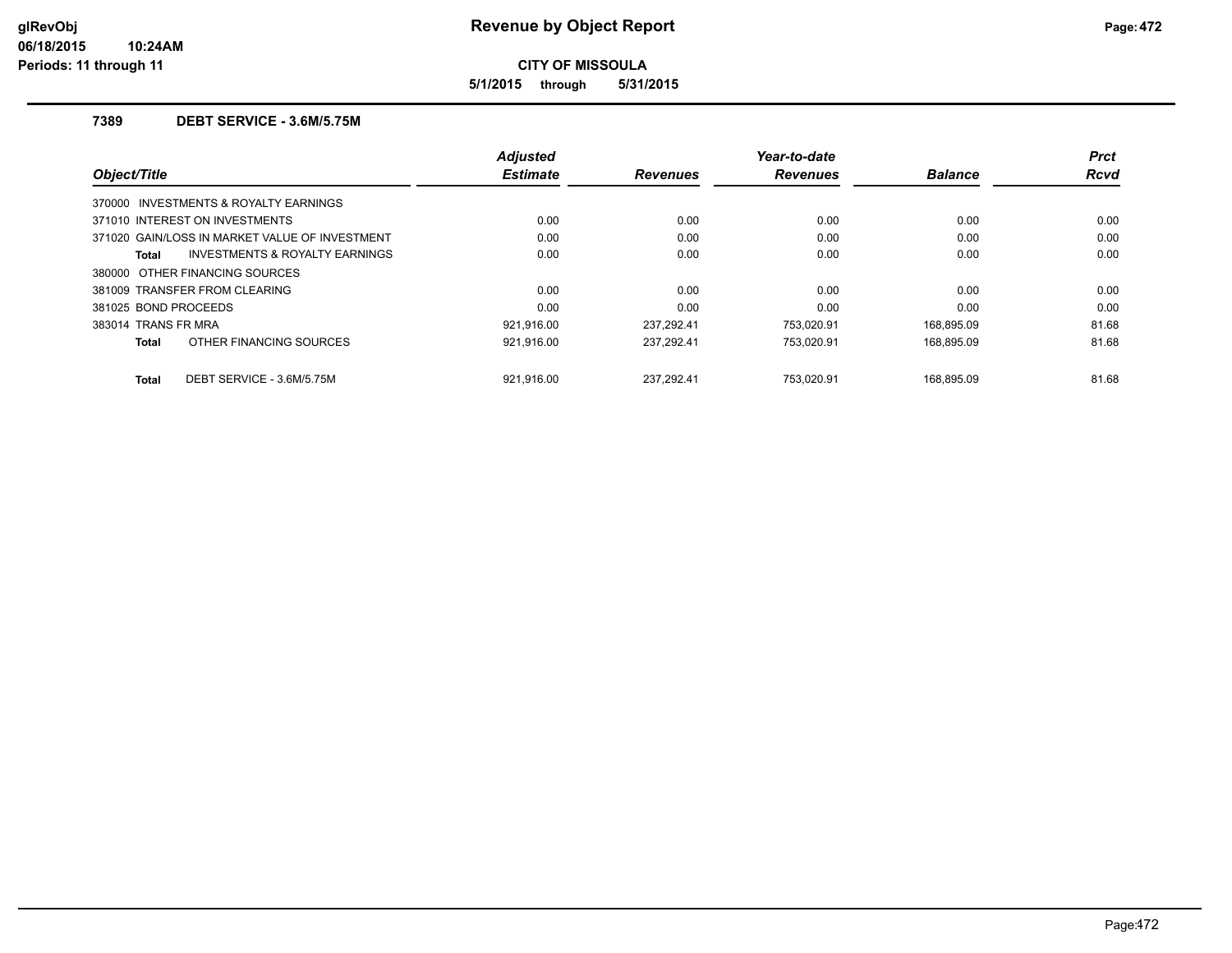**5/1/2015 through 5/31/2015**

**7390 URDII CLEARING - 3.6M TIF**

| <b>URDII CLEARING - 3.6M TIF</b><br>7390 |  |
|------------------------------------------|--|
|------------------------------------------|--|

|                                                           | <b>Adjusted</b> |                 | Year-to-date    |                | <b>Prct</b> |
|-----------------------------------------------------------|-----------------|-----------------|-----------------|----------------|-------------|
| Object/Title                                              | <b>Estimate</b> | <b>Revenues</b> | <b>Revenues</b> | <b>Balance</b> | <b>Rcvd</b> |
| TAXES/ASSESSMENTS<br>310000                               |                 |                 |                 |                |             |
| 310000 TAXES/ASSESSMENTS                                  | 0.00            | 0.00            | 0.00            | 0.00           | 0.00        |
| 311011 TAX INCREMENT                                      | 1,872,885.00    | 15,933.11       | 986,163.45      | 886,721.55     | 52.65       |
| PENALTIES & INTEREST<br>312001                            | 0.00            | 63.65           | 2,386.49        | $-2,386.49$    | 0.00        |
| TAXES/ASSESSMENTS<br>Total                                | 1,872,885.00    | 15,996.76       | 988,549.94      | 884,335.06     | 52.78       |
| <b>INTERGOVERNMENTAL REVENUES</b><br>330000               |                 |                 |                 |                |             |
| 335210 PERSONAL PROPERTY TAX REIMBURSEMENT                | 0.00            | 93,665.65       | 187,331.30      | $-187,331.30$  | 0.00        |
| 335230 HB 124 REVENUE                                     | 0.00            | 127,630.00      | 255,260.00      | $-255,260.00$  | 0.00        |
| INTERGOVERNMENTAL REVENUES<br><b>Total</b>                | 0.00            | 221,295.65      | 442,591.30      | -442,591.30    | 0.00        |
| <b>INVESTMENTS &amp; ROYALTY EARNINGS</b><br>370000       |                 |                 |                 |                |             |
| 371010 INTEREST ON INVESTMENTS                            | 0.00            | 0.00            | 0.00            | 0.00           | 0.00        |
| 371020 GAIN/LOSS IN MARKET VALUE OF INVESTMENTS           | 0.00            | 0.00            | 0.00            | 0.00           | 0.00        |
| <b>INVESTMENTS &amp; ROYALTY EARNINGS</b><br><b>Total</b> | 0.00            | 0.00            | 0.00            | 0.00           | 0.00        |
| OTHER FINANCING SOURCES<br>380000                         |                 |                 |                 |                |             |
| <b>TRANSFER FROM URD II</b><br>383037                     | 0.00            | 0.00            | 0.00            | 0.00           | 0.00        |
| OTHER FINANCING SOURCES<br>Total                          | 0.00            | 0.00            | 0.00            | 0.00           | 0.00        |
| URDII CLEARING - 3.6M TIF<br><b>Total</b>                 | 1,872,885.00    | 237,292.41      | 1,431,141.24    | 441,743.76     | 76.41       |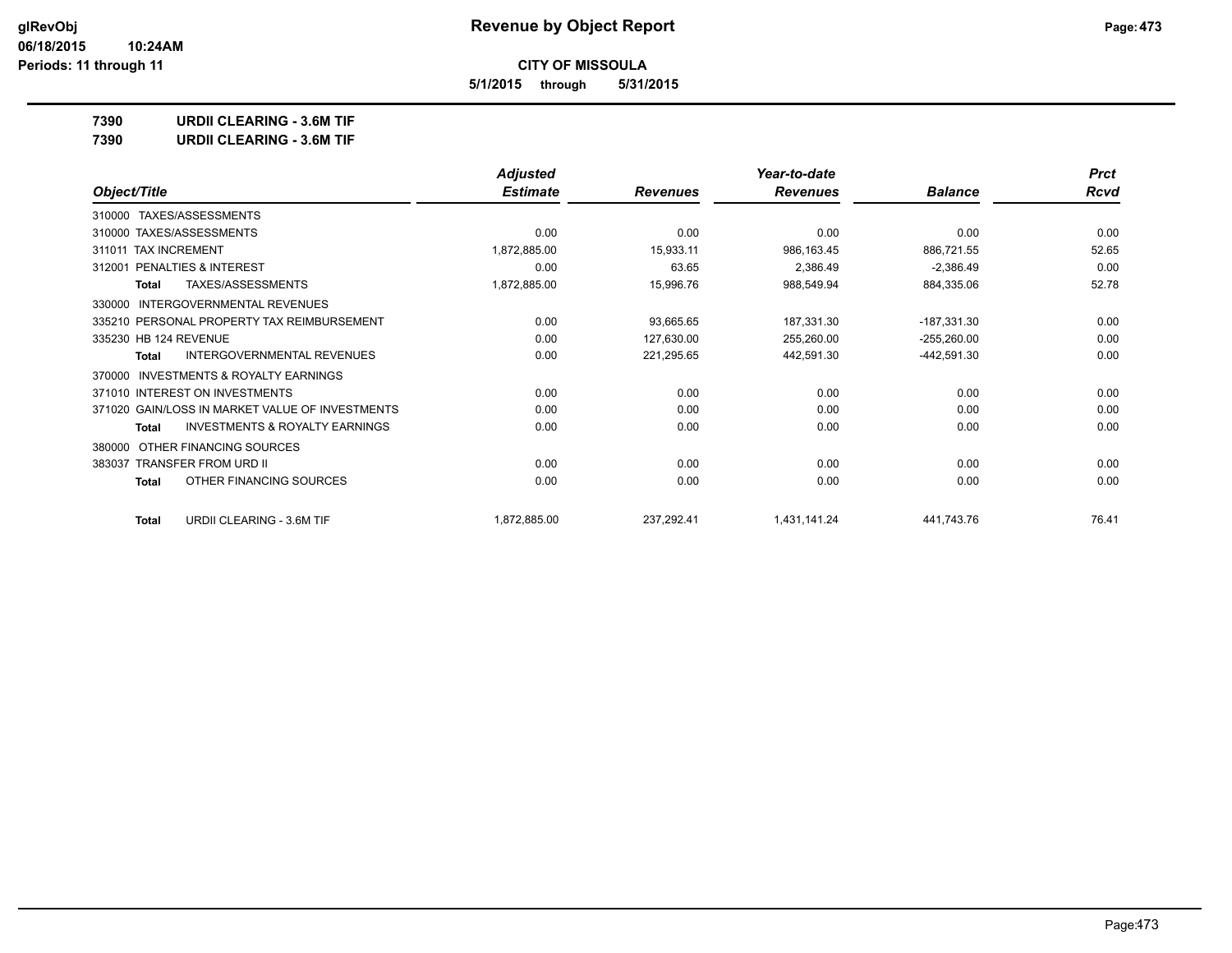**5/1/2015 through 5/31/2015**

## **7390 URDII CLEARING - 3.6M TIF**

|                                                    | <b>Adjusted</b> |                 | Year-to-date    |                | <b>Prct</b> |
|----------------------------------------------------|-----------------|-----------------|-----------------|----------------|-------------|
| Object/Title                                       | <b>Estimate</b> | <b>Revenues</b> | <b>Revenues</b> | <b>Balance</b> | <b>Rcvd</b> |
| TAXES/ASSESSMENTS<br>310000                        |                 |                 |                 |                |             |
| 310000 TAXES/ASSESSMENTS                           | 0.00            | 0.00            | 0.00            | 0.00           | 0.00        |
| <b>TAX INCREMENT</b><br>311011                     | 1,872,885.00    | 15,933.11       | 986,163.45      | 886,721.55     | 52.65       |
| PENALTIES & INTEREST<br>312001                     | 0.00            | 63.65           | 2,386.49        | $-2,386.49$    | 0.00        |
| TAXES/ASSESSMENTS<br><b>Total</b>                  | 1,872,885.00    | 15,996.76       | 988,549.94      | 884,335.06     | 52.78       |
| <b>INTERGOVERNMENTAL REVENUES</b><br>330000        |                 |                 |                 |                |             |
| 335210 PERSONAL PROPERTY TAX REIMBURSEMENT         | 0.00            | 93,665.65       | 187,331.30      | $-187,331.30$  | 0.00        |
| 335230 HB 124 REVENUE                              | 0.00            | 127,630.00      | 255,260.00      | $-255,260.00$  | 0.00        |
| INTERGOVERNMENTAL REVENUES<br>Total                | 0.00            | 221,295.65      | 442,591.30      | $-442,591.30$  | 0.00        |
| INVESTMENTS & ROYALTY EARNINGS<br>370000           |                 |                 |                 |                |             |
| 371010 INTEREST ON INVESTMENTS                     | 0.00            | 0.00            | 0.00            | 0.00           | 0.00        |
| 371020 GAIN/LOSS IN MARKET VALUE OF INVESTMENT     | 0.00            | 0.00            | 0.00            | 0.00           | 0.00        |
| <b>INVESTMENTS &amp; ROYALTY EARNINGS</b><br>Total | 0.00            | 0.00            | 0.00            | 0.00           | 0.00        |
| OTHER FINANCING SOURCES<br>380000                  |                 |                 |                 |                |             |
| <b>TRANSFER FROM URD II</b><br>383037              | 0.00            | 0.00            | 0.00            | 0.00           | 0.00        |
| OTHER FINANCING SOURCES<br>Total                   | 0.00            | 0.00            | 0.00            | 0.00           | 0.00        |
| <b>URDII CLEARING - 3.6M TIF</b><br><b>Total</b>   | 1,872,885.00    | 237,292.41      | 1,431,141.24    | 441,743.76     | 76.41       |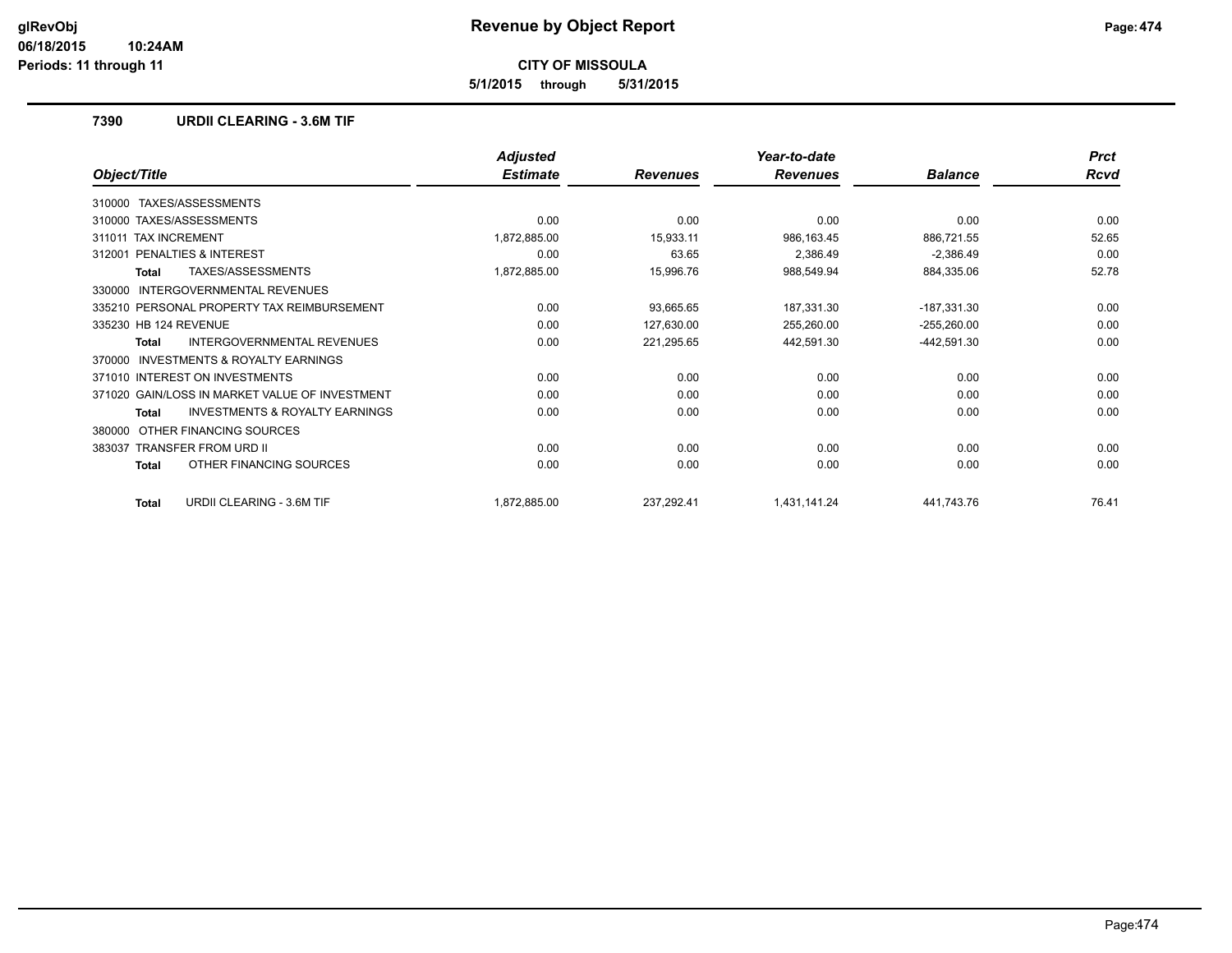*Prct Rcvd*

**CITY OF MISSOULA**

**5/1/2015 through 5/31/2015**

**7391 MRA - URD I FUND 7391 MRA - URD I FUND**

|                                            | <b>Adjusted</b> |                 | Year-to-date    |                | <b>Prct</b> |
|--------------------------------------------|-----------------|-----------------|-----------------|----------------|-------------|
| Object/Title                               | <b>Estimate</b> | <b>Revenues</b> | <b>Revenues</b> | <b>Balance</b> | Rcva        |
| TAXES/ASSESSMENTS<br>310000                |                 |                 |                 |                |             |
| 311011 TAX INCREMENT                       | 0.00            | 0.00            | 0.00            | 0.00           | 0.00        |
| 312001 PENALTIES & INTEREST                | 0.00            | 0.00            | 0.00            | 0.00           | 0.00        |
| TAXES/ASSESSMENTS<br>Total                 | 0.00            | 0.00            | 0.00            | 0.00           | 0.00        |
| INTERGOVERNMENTAL REVENUES<br>330000       |                 |                 |                 |                |             |
| 331050 ISTEA/CTEP GRANT                    | 0.00            | 0.00            | 0.00            | 0.00           | 0.00        |
| 336023 STATE CONTRIB. - PERS               | 0.00            | 0.00            | 0.00            | 0.00           | 0.00        |
| <b>INTERGOVERNMENTAL REVENUES</b><br>Total | 0.00            | 0.00            | 0.00            | 0.00           | 0.00        |
| MISCELLANEOUS REVENUES<br>360000           |                 |                 |                 |                |             |
| 360000 MISCELLANEOUS REVENUES              | 0.00            | 0.00            | 0.00            | 0.00           | 0.00        |
| 360010 MISCELLANEOUS                       | 0.00            | 0.00            | 0.00            | 0.00           | 0.00        |
| 364012 SALE OF SURPLUS PROPERTY            | 0.00            | 0.00            | 0.00            | 0.00           | 0.00        |
| 365000 DONATIONS                           | 0.00            | 0.00            | 0.00            | 0.00           | 0.00        |

| 0.00<br>0.00<br>0.00<br>365000 DONATIONS<br>0.00<br>0.00<br>0.00<br>MISCELLANEOUS REVENUES<br>Total | 0.00<br>0.00 | 0.00<br>0.00 |
|-----------------------------------------------------------------------------------------------------|--------------|--------------|
|                                                                                                     |              |              |
|                                                                                                     |              |              |
| 370000 INVESTMENTS & ROYALTY EARNINGS                                                               |              |              |
| 0.00<br>371010 INTEREST ON INVESTMENTS<br>0.00<br>0.00                                              | 0.00         | 0.00         |
| 371020 GAIN/LOSS IN MARKET VALUE OF INVESTMENTS<br>0.00<br>0.00<br>0.00                             | 0.00         | 0.00         |
| 0.00<br><b>INVESTMENTS &amp; ROYALTY EARNINGS</b><br>0.00<br>0.00<br>Total                          | 0.00         | 0.00         |
| 380000 OTHER FINANCING SOURCES                                                                      |              |              |
| 0.00<br>0.00<br>382010 SALE OF FIXED ASSETS<br>0.00                                                 | 0.00         | 0.00         |
| 0.00<br>0.00<br>383001 TRANS FR FLUSHING DISTRICT<br>0.00                                           | 0.00         | 0.00         |
| 0.00<br>0.00<br>383016 TRANS FR TAX INCREMENT BOND<br>0.00                                          | 0.00         | 0.00         |
| 0.00<br>383029 TRANS FR GENERAL<br>0.00<br>0.00                                                     | 0.00         | 0.00         |
| 0.00<br>0.00<br>383037 TRANSFER - URD II<br>0.00                                                    | 0.00         | 0.00         |
| 0.00<br>383038 TRANSFER - URD III<br>0.00<br>0.00                                                   | 0.00         | 0.00         |
| 0.00<br>0.00<br>0.00<br>OTHER FINANCING SOURCES<br>Total                                            | 0.00         | 0.00         |
| 0.00<br>0.00<br>0.00<br>MRA - URD I FUND<br>Total                                                   | 0.00         | 0.00         |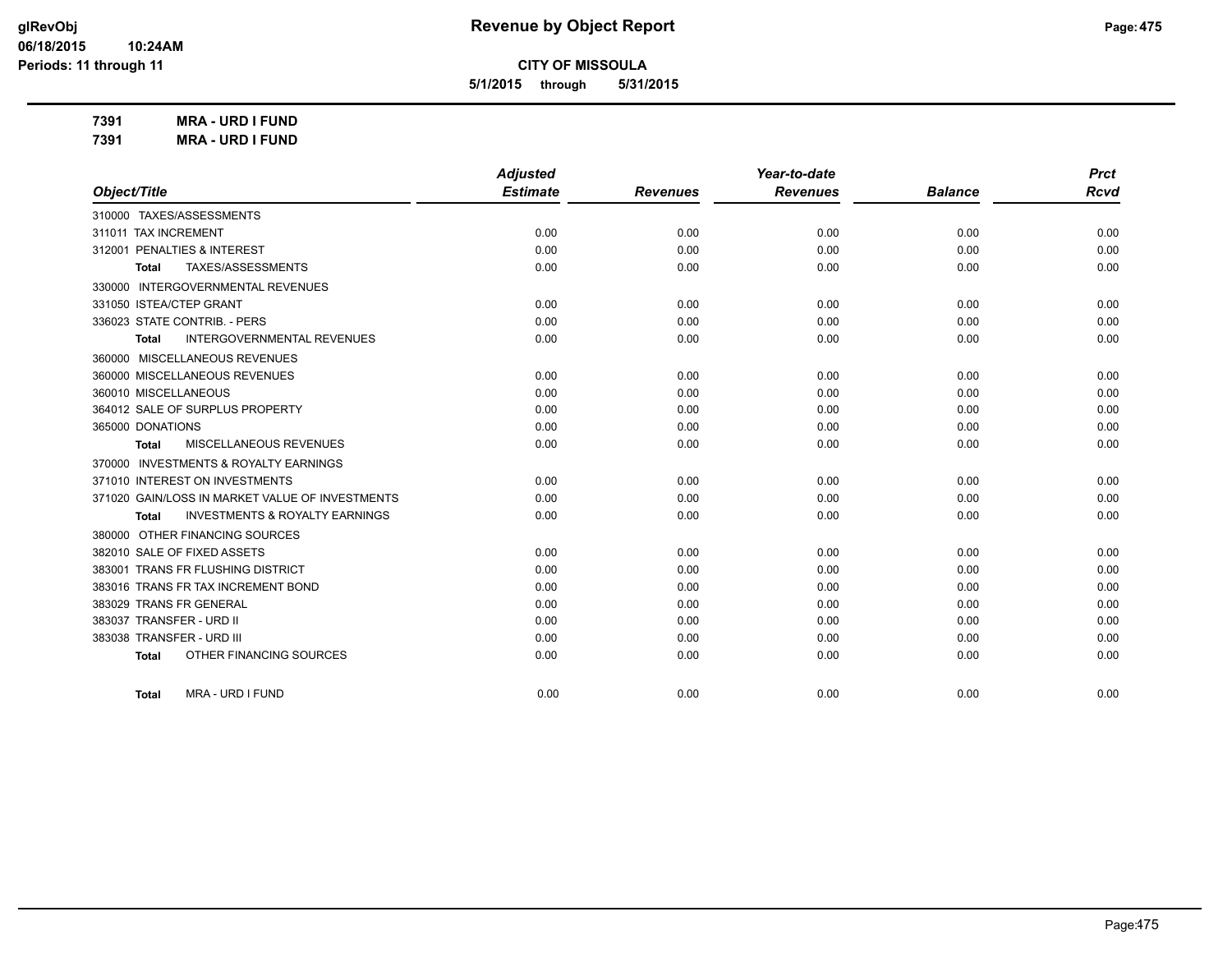**5/1/2015 through 5/31/2015**

### **7391 MRA - URD I FUND**

|                                                           | <b>Adjusted</b> |                 | Year-to-date    |                | <b>Prct</b> |
|-----------------------------------------------------------|-----------------|-----------------|-----------------|----------------|-------------|
| Object/Title                                              | <b>Estimate</b> | <b>Revenues</b> | <b>Revenues</b> | <b>Balance</b> | <b>Rcvd</b> |
| 310000 TAXES/ASSESSMENTS                                  |                 |                 |                 |                |             |
| 311011 TAX INCREMENT                                      | 0.00            | 0.00            | 0.00            | 0.00           | 0.00        |
| 312001 PENALTIES & INTEREST                               | 0.00            | 0.00            | 0.00            | 0.00           | 0.00        |
| TAXES/ASSESSMENTS<br><b>Total</b>                         | 0.00            | 0.00            | 0.00            | 0.00           | 0.00        |
| 330000 INTERGOVERNMENTAL REVENUES                         |                 |                 |                 |                |             |
| 331050 ISTEA/CTEP GRANT                                   | 0.00            | 0.00            | 0.00            | 0.00           | 0.00        |
| 336023 STATE CONTRIB. - PERS                              | 0.00            | 0.00            | 0.00            | 0.00           | 0.00        |
| <b>INTERGOVERNMENTAL REVENUES</b><br><b>Total</b>         | 0.00            | 0.00            | 0.00            | 0.00           | 0.00        |
| 360000 MISCELLANEOUS REVENUES                             |                 |                 |                 |                |             |
| 360000 MISCELLANEOUS REVENUES                             | 0.00            | 0.00            | 0.00            | 0.00           | 0.00        |
| 360010 MISCELLANEOUS                                      | 0.00            | 0.00            | 0.00            | 0.00           | 0.00        |
| 364012 SALE OF SURPLUS PROPERTY                           | 0.00            | 0.00            | 0.00            | 0.00           | 0.00        |
| 365000 DONATIONS                                          | 0.00            | 0.00            | 0.00            | 0.00           | 0.00        |
| <b>MISCELLANEOUS REVENUES</b><br><b>Total</b>             | 0.00            | 0.00            | 0.00            | 0.00           | 0.00        |
| 370000 INVESTMENTS & ROYALTY EARNINGS                     |                 |                 |                 |                |             |
| 371010 INTEREST ON INVESTMENTS                            | 0.00            | 0.00            | 0.00            | 0.00           | 0.00        |
| 371020 GAIN/LOSS IN MARKET VALUE OF INVESTMENT            | 0.00            | 0.00            | 0.00            | 0.00           | 0.00        |
| <b>INVESTMENTS &amp; ROYALTY EARNINGS</b><br><b>Total</b> | 0.00            | 0.00            | 0.00            | 0.00           | 0.00        |
| 380000 OTHER FINANCING SOURCES                            |                 |                 |                 |                |             |
| 382010 SALE OF FIXED ASSETS                               | 0.00            | 0.00            | 0.00            | 0.00           | 0.00        |
| 383001 TRANS FR FLUSHING DISTRICT                         | 0.00            | 0.00            | 0.00            | 0.00           | 0.00        |
| 383016 TRANS FR TAX INCREMENT BOND                        | 0.00            | 0.00            | 0.00            | 0.00           | 0.00        |
| 383029 TRANS FR GENERAL                                   | 0.00            | 0.00            | 0.00            | 0.00           | 0.00        |
| 383037 TRANSFER - URD II                                  | 0.00            | 0.00            | 0.00            | 0.00           | 0.00        |
| 383038 TRANSFER - URD III                                 | 0.00            | 0.00            | 0.00            | 0.00           | 0.00        |
| OTHER FINANCING SOURCES<br><b>Total</b>                   | 0.00            | 0.00            | 0.00            | 0.00           | 0.00        |
| MRA - URD I FUND<br><b>Total</b>                          | 0.00            | 0.00            | 0.00            | 0.00           | 0.00        |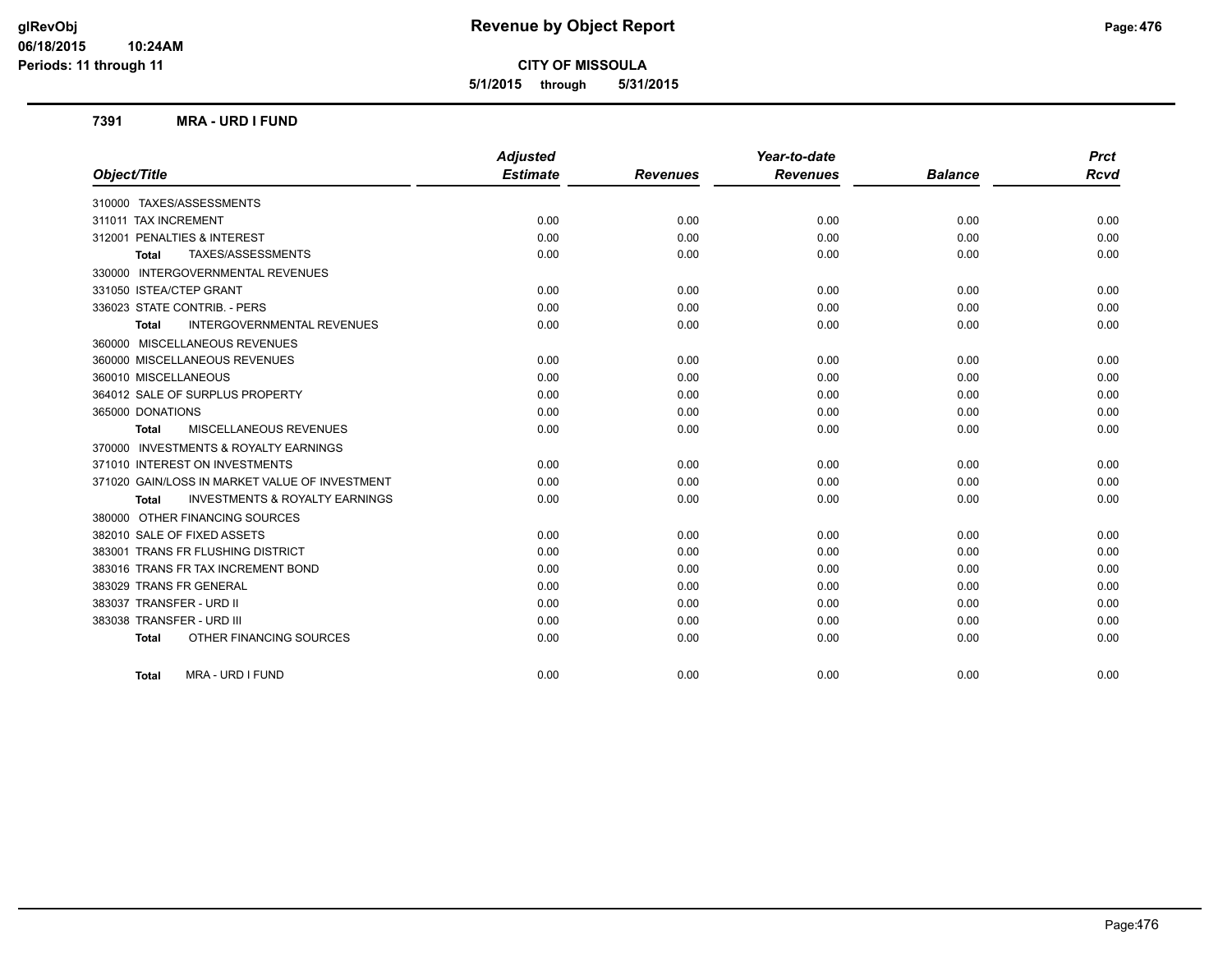**5/1/2015 through 5/31/2015**

**7392 MRA - URD II FUND**

**7392 MRA - URD II FUND**

|                                                           | <b>Adjusted</b> |                 | Year-to-date    |                | <b>Prct</b> |
|-----------------------------------------------------------|-----------------|-----------------|-----------------|----------------|-------------|
| Object/Title                                              | <b>Estimate</b> | <b>Revenues</b> | <b>Revenues</b> | <b>Balance</b> | <b>Rcvd</b> |
| 310000 TAXES/ASSESSMENTS                                  |                 |                 |                 |                |             |
| 311011 TAX INCREMENT                                      | 0.00            | 0.00            | 0.00            | 0.00           | 0.00        |
| TAXES/ASSESSMENTS<br><b>Total</b>                         | 0.00            | 0.00            | 0.00            | 0.00           | 0.00        |
| 330000 INTERGOVERNMENTAL REVENUES                         |                 |                 |                 |                |             |
| 330000 INTERGOVERNMENTAL REVENUES                         | 0.00            | 0.00            | 0.00            | 0.00           | 0.00        |
| 331050 ISTEA/CTEP GRANT                                   | 0.00            | 0.00            | 140,813.71      | $-140,813.71$  | 0.00        |
| 331060 NATL RECREATION TRAILS GRANTS                      | 0.00            | 0.00            | 0.00            | 0.00           | 0.00        |
| 335210 PERSONAL PROPERTY TAX REIMBURSEMENT                | 0.00            | 0.00            | 0.00            | 0.00           | 0.00        |
| 335230 HB 124 REVENUE                                     | 0.00            | 0.00            | 0.00            | 0.00           | 0.00        |
| 335250 STATE REIMB - SB #184                              | 200,000.00      | 0.00            | 0.00            | 200,000.00     | 0.00        |
| 336023 STATE CONTRIB. - PERS                              | 0.00            | 0.00            | 0.00            | 0.00           | 0.00        |
| <b>INTERGOVERNMENTAL REVENUES</b><br><b>Total</b>         | 200,000.00      | 0.00            | 140,813.71      | 59,186.29      | 70.41       |
| 340000 CHARGES FOR SERVICES                               |                 |                 |                 |                |             |
| 343300 MISC CHARGES FOR SERVICES                          | 0.00            | 0.00            | 0.00            | 0.00           | 0.00        |
| <b>CHARGES FOR SERVICES</b><br><b>Total</b>               | 0.00            | 0.00            | 0.00            | 0.00           | 0.00        |
| 360000 MISCELLANEOUS REVENUES                             |                 |                 |                 |                |             |
| 360000 MISCELLANEOUS REVENUES                             | 0.00            | 0.00            | 0.00            | 0.00           | 0.00        |
| 360007 RLF REVENUES                                       | 0.00            | 0.00            | 0.00            | 0.00           | 0.00        |
| 360010 MISCELLANEOUS                                      | 0.00            | 0.00            | 0.00            | 0.00           | 0.00        |
| 365000 DONATIONS                                          | 0.00            | 0.00            | 0.00            | 0.00           | 0.00        |
| MISCELLANEOUS REVENUES<br><b>Total</b>                    | 0.00            | 0.00            | 0.00            | 0.00           | 0.00        |
| 370000 INVESTMENTS & ROYALTY EARNINGS                     |                 |                 |                 |                |             |
| 371010 INTEREST ON INVESTMENTS                            | 0.00            | 0.00            | 0.00            | 0.00           | 0.00        |
| 371020 GAIN/LOSS IN MARKET VALUE OF INVESTMENTS           | 0.00            | 0.00            | 0.00            | 0.00           | 0.00        |
| <b>INVESTMENTS &amp; ROYALTY EARNINGS</b><br><b>Total</b> | 0.00            | 0.00            | 0.00            | 0.00           | 0.00        |
| 380000 OTHER FINANCING SOURCES                            |                 |                 |                 |                |             |
| 381009 TRANSFERS IN                                       | 0.00            | 0.00            | 0.00            | 0.00           | 0.00        |
| 381025 BOND PROCEEDS                                      | 0.00            | 0.00            | 0.00            | 0.00           | 0.00        |
| 381026 DEBT SERVICE/BROWNSFIELD RLF 1.125M                | 0.00            | 0.00            | 0.00            | 0.00           | 0.00        |
| 381027 SAFEWAY/ST PAT 1.5M                                | 0.00            | 0.00            | 0.00            | 0.00           | 0.00        |
| 381028 BOND PROCEEDS-MILL SITE                            | 0.00            | 0.00            | 0.00            | 0.00           | 0.00        |
| 381074 CIVIC STADIUM TIF NOTES 1.5M                       | 0.00            | 0.00            | 0.00            | 0.00           | 0.00        |
| 383014 TRANS FR MRA                                       | 616,365.00      | 0.00            | 351,695.33      | 264,669.67     | 57.06       |
| 383037 TRANSFER - URD II                                  | 0.00            | 0.00            | 0.00            | 0.00           | 0.00        |
| 383038 TRANSFER - URD III                                 | 0.00            | 0.00            | 0.00            | 0.00           | 0.00        |
| 383039 FROM SID TRANSFERS                                 | 0.00            | 0.00            | 0.00            | 0.00           | 0.00        |
| 383060 TRANSFERS FROM FRONT ST URD                        | 0.00            | 0.00            | 0.00            | 0.00           | 0.00        |
| 383061 TRANSFERS FROM PARK IMPACT FEES                    | 0.00            | 0.00            | 0.00            | 0.00           | 0.00        |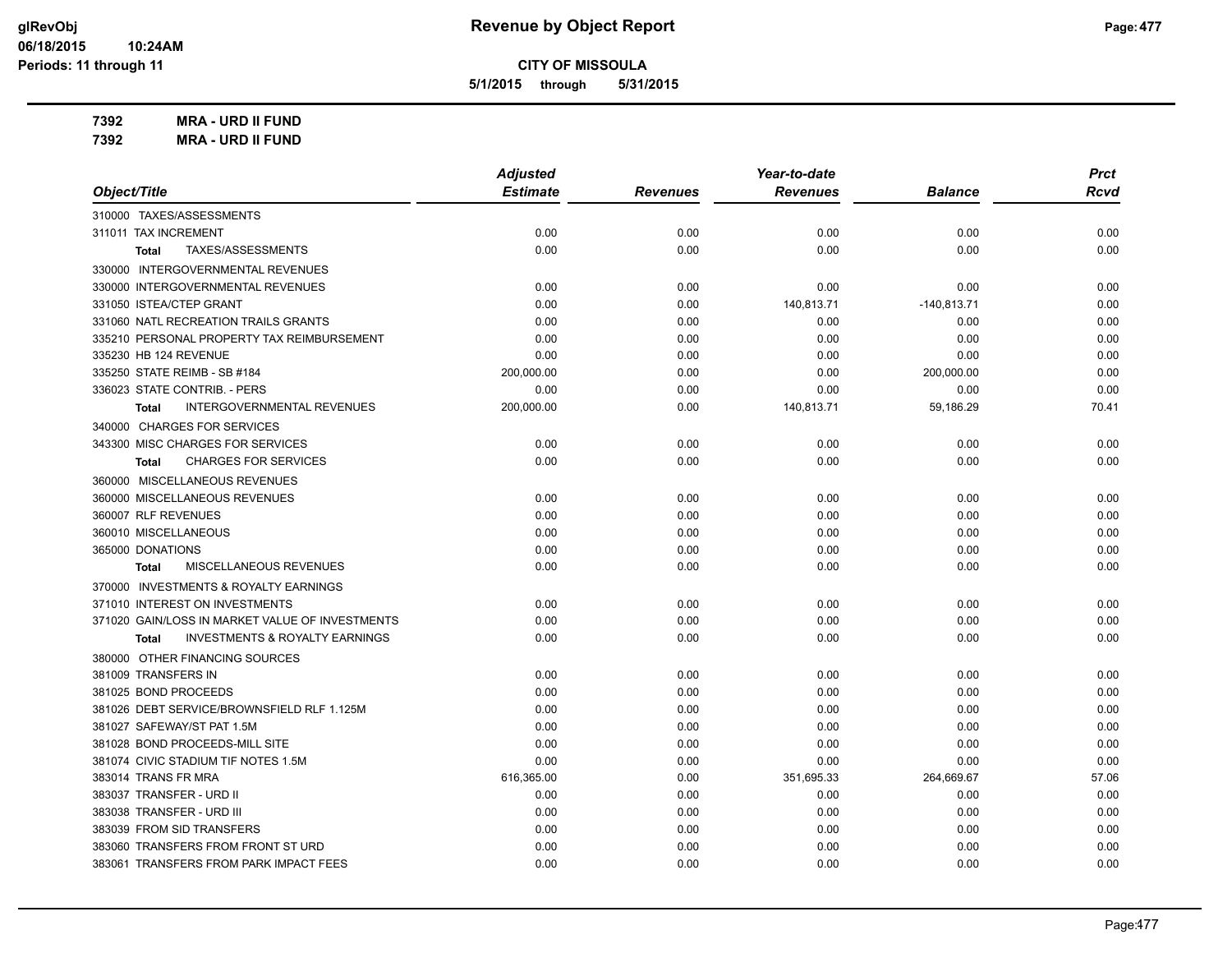**5/1/2015 through 5/31/2015**

**7392 MRA - URD II FUND 7392 MRA - URD II FUND**

|                                         | <b>Adjusted</b> |                 |                 | Prct           |       |
|-----------------------------------------|-----------------|-----------------|-----------------|----------------|-------|
| Object/Title                            | <b>Estimate</b> | <b>Revenues</b> | <b>Revenues</b> | <b>Balance</b> | Rcvd  |
| 383062 TRANSFERS FROM PARK SIDS         | 0.00            | 0.00            | 0.00            | 0.00           | 0.00  |
| 383063 TRANSF FROM SAFETY-LU (CTEP)FUND | 0.00            | 0.00            | 0.00            | 0.00           | 0.00  |
| OTHER FINANCING SOURCES<br><b>Total</b> | 616.365.00      | 0.00            | 351.695.33      | 264.669.67     | 57.06 |
| MRA - URD II FUND<br><b>Total</b>       | 816,365.00      | 0.00            | 492.509.04      | 323.855.96     | 60.33 |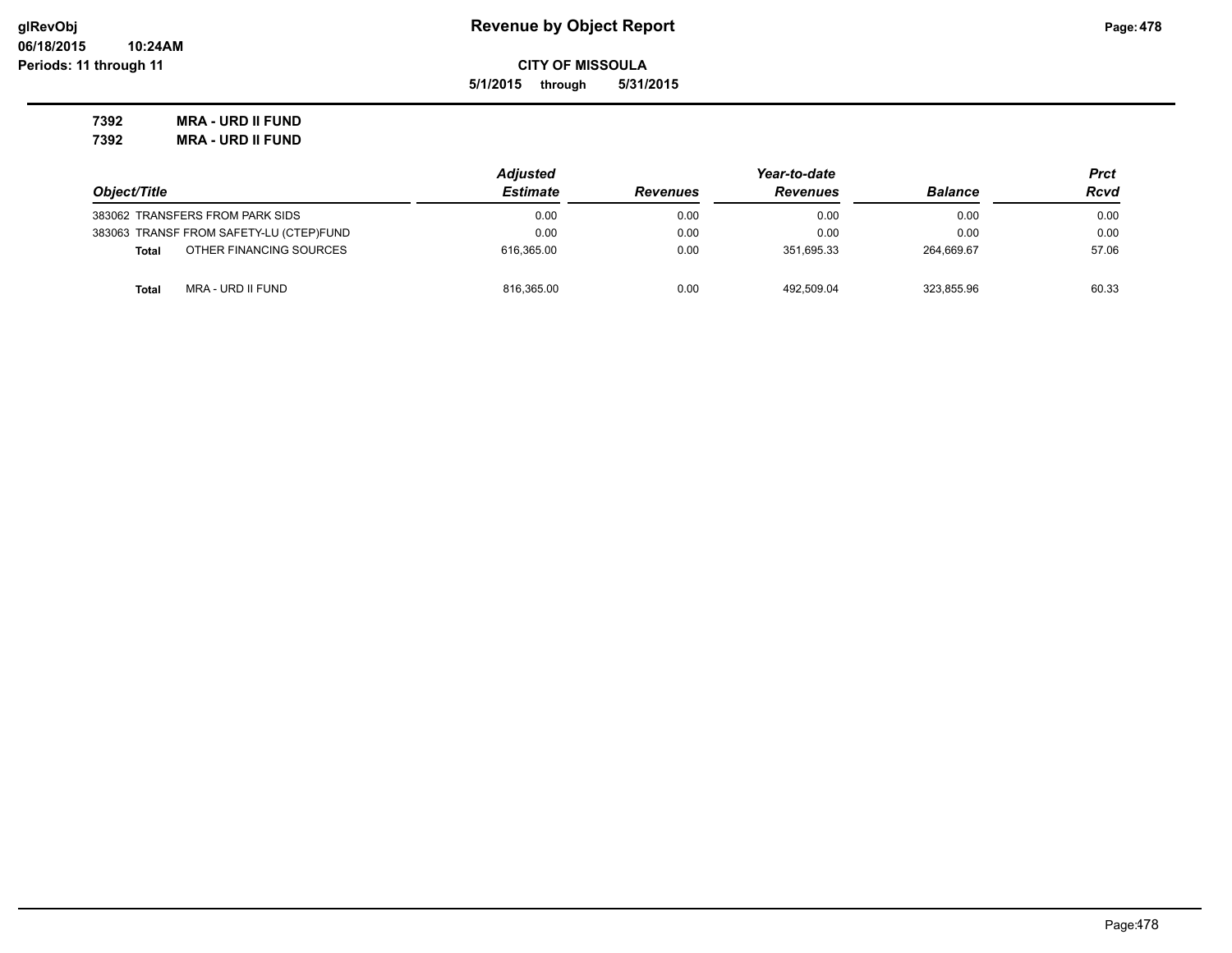**5/1/2015 through 5/31/2015**

### **7392 MRA - URD II FUND**

| <b>Adjusted</b><br><b>Estimate</b><br>Object/Title<br><b>Revenues</b><br><b>Balance</b><br><b>Revenues</b><br>310000 TAXES/ASSESSMENTS<br>311011 TAX INCREMENT<br>0.00<br>0.00<br>0.00<br>0.00<br>0.00<br>0.00<br>0.00<br>0.00<br>TAXES/ASSESSMENTS<br>Total<br>330000 INTERGOVERNMENTAL REVENUES<br>330000 INTERGOVERNMENTAL REVENUES<br>0.00<br>0.00<br>0.00<br>0.00<br>331050 ISTEA/CTEP GRANT<br>0.00<br>140,813.71<br>0.00<br>$-140,813.71$<br>331060 NATL RECREATION TRAILS GRANTS<br>0.00<br>0.00<br>0.00<br>0.00<br>335210 PERSONAL PROPERTY TAX REIMBURSEMENT<br>0.00<br>0.00<br>0.00<br>0.00 | <b>Rcvd</b><br>0.00<br>0.00<br>0.00<br>0.00<br>0.00<br>0.00 |
|--------------------------------------------------------------------------------------------------------------------------------------------------------------------------------------------------------------------------------------------------------------------------------------------------------------------------------------------------------------------------------------------------------------------------------------------------------------------------------------------------------------------------------------------------------------------------------------------------------|-------------------------------------------------------------|
|                                                                                                                                                                                                                                                                                                                                                                                                                                                                                                                                                                                                        |                                                             |
|                                                                                                                                                                                                                                                                                                                                                                                                                                                                                                                                                                                                        |                                                             |
|                                                                                                                                                                                                                                                                                                                                                                                                                                                                                                                                                                                                        |                                                             |
|                                                                                                                                                                                                                                                                                                                                                                                                                                                                                                                                                                                                        |                                                             |
|                                                                                                                                                                                                                                                                                                                                                                                                                                                                                                                                                                                                        |                                                             |
|                                                                                                                                                                                                                                                                                                                                                                                                                                                                                                                                                                                                        |                                                             |
|                                                                                                                                                                                                                                                                                                                                                                                                                                                                                                                                                                                                        |                                                             |
|                                                                                                                                                                                                                                                                                                                                                                                                                                                                                                                                                                                                        |                                                             |
|                                                                                                                                                                                                                                                                                                                                                                                                                                                                                                                                                                                                        |                                                             |
| 335230 HB 124 REVENUE<br>0.00<br>0.00<br>0.00<br>0.00                                                                                                                                                                                                                                                                                                                                                                                                                                                                                                                                                  | 0.00                                                        |
| 335250 STATE REIMB - SB #184<br>200,000.00<br>0.00<br>0.00<br>200,000.00                                                                                                                                                                                                                                                                                                                                                                                                                                                                                                                               | 0.00                                                        |
| 336023 STATE CONTRIB. - PERS<br>0.00<br>0.00<br>0.00<br>0.00                                                                                                                                                                                                                                                                                                                                                                                                                                                                                                                                           | 0.00                                                        |
| <b>INTERGOVERNMENTAL REVENUES</b><br>200,000.00<br>0.00<br>140,813.71<br>59,186.29<br><b>Total</b>                                                                                                                                                                                                                                                                                                                                                                                                                                                                                                     | 70.41                                                       |
| 340000 CHARGES FOR SERVICES                                                                                                                                                                                                                                                                                                                                                                                                                                                                                                                                                                            |                                                             |
| 343300 MISC CHARGES FOR SERVICES<br>0.00<br>0.00<br>0.00<br>0.00                                                                                                                                                                                                                                                                                                                                                                                                                                                                                                                                       | 0.00                                                        |
| 0.00<br>0.00<br>0.00<br>0.00<br><b>CHARGES FOR SERVICES</b><br><b>Total</b>                                                                                                                                                                                                                                                                                                                                                                                                                                                                                                                            | 0.00                                                        |
| 360000 MISCELLANEOUS REVENUES                                                                                                                                                                                                                                                                                                                                                                                                                                                                                                                                                                          |                                                             |
| 360000 MISCELLANEOUS REVENUES<br>0.00<br>0.00<br>0.00<br>0.00                                                                                                                                                                                                                                                                                                                                                                                                                                                                                                                                          | 0.00                                                        |
| 360007 RLF REVENUES<br>0.00<br>0.00<br>0.00<br>0.00                                                                                                                                                                                                                                                                                                                                                                                                                                                                                                                                                    | 0.00                                                        |
| 360010 MISCELLANEOUS<br>0.00<br>0.00<br>0.00<br>0.00                                                                                                                                                                                                                                                                                                                                                                                                                                                                                                                                                   | 0.00                                                        |
| 365000 DONATIONS<br>0.00<br>0.00<br>0.00<br>0.00                                                                                                                                                                                                                                                                                                                                                                                                                                                                                                                                                       | 0.00                                                        |
| MISCELLANEOUS REVENUES<br>0.00<br>0.00<br>0.00<br>0.00<br><b>Total</b>                                                                                                                                                                                                                                                                                                                                                                                                                                                                                                                                 | 0.00                                                        |
| 370000 INVESTMENTS & ROYALTY EARNINGS                                                                                                                                                                                                                                                                                                                                                                                                                                                                                                                                                                  |                                                             |
| 371010 INTEREST ON INVESTMENTS<br>0.00<br>0.00<br>0.00<br>0.00                                                                                                                                                                                                                                                                                                                                                                                                                                                                                                                                         | 0.00                                                        |
| 371020 GAIN/LOSS IN MARKET VALUE OF INVESTMENT<br>0.00<br>0.00<br>0.00<br>0.00                                                                                                                                                                                                                                                                                                                                                                                                                                                                                                                         | 0.00                                                        |
| <b>INVESTMENTS &amp; ROYALTY EARNINGS</b><br>0.00<br>0.00<br>0.00<br>0.00<br><b>Total</b>                                                                                                                                                                                                                                                                                                                                                                                                                                                                                                              | 0.00                                                        |
| 380000 OTHER FINANCING SOURCES                                                                                                                                                                                                                                                                                                                                                                                                                                                                                                                                                                         |                                                             |
| 381009 TRANSFERS IN<br>0.00<br>0.00<br>0.00<br>0.00                                                                                                                                                                                                                                                                                                                                                                                                                                                                                                                                                    | 0.00                                                        |
| 381025 BOND PROCEEDS<br>0.00<br>0.00<br>0.00<br>0.00                                                                                                                                                                                                                                                                                                                                                                                                                                                                                                                                                   | 0.00                                                        |
| 381026 DEBT SERVICE/BROWNSFIELD RLF 1.125M<br>0.00<br>0.00<br>0.00<br>0.00                                                                                                                                                                                                                                                                                                                                                                                                                                                                                                                             | 0.00                                                        |
| 381027 SAFEWAY/ST PAT 1.5M<br>0.00<br>0.00<br>0.00<br>0.00                                                                                                                                                                                                                                                                                                                                                                                                                                                                                                                                             | 0.00                                                        |
| 381028 BOND PROCEEDS-MILL SITE<br>0.00<br>0.00<br>0.00<br>0.00                                                                                                                                                                                                                                                                                                                                                                                                                                                                                                                                         | 0.00                                                        |
| 381074 CIVIC STADIUM TIF NOTES 1.5M<br>0.00<br>0.00<br>0.00<br>0.00                                                                                                                                                                                                                                                                                                                                                                                                                                                                                                                                    | 0.00                                                        |
| 383014 TRANS FR MRA<br>616,365.00<br>0.00<br>351,695.33<br>264,669.67                                                                                                                                                                                                                                                                                                                                                                                                                                                                                                                                  | 57.06                                                       |
| 383037 TRANSFER - URD II<br>0.00<br>0.00<br>0.00<br>0.00                                                                                                                                                                                                                                                                                                                                                                                                                                                                                                                                               | 0.00                                                        |
| 383038 TRANSFER - URD III<br>0.00<br>0.00<br>0.00<br>0.00                                                                                                                                                                                                                                                                                                                                                                                                                                                                                                                                              | 0.00                                                        |
| 383039 FROM SID TRANSFERS<br>0.00<br>0.00<br>0.00<br>0.00                                                                                                                                                                                                                                                                                                                                                                                                                                                                                                                                              | 0.00                                                        |
| 383060 TRANSFERS FROM FRONT ST URD<br>0.00<br>0.00<br>0.00<br>0.00                                                                                                                                                                                                                                                                                                                                                                                                                                                                                                                                     | 0.00                                                        |
| 383061 TRANSFERS FROM PARK IMPACT FEES<br>0.00<br>0.00<br>0.00<br>0.00                                                                                                                                                                                                                                                                                                                                                                                                                                                                                                                                 | 0.00                                                        |
| 383062 TRANSFERS FROM PARK SIDS<br>0.00<br>0.00<br>0.00<br>0.00                                                                                                                                                                                                                                                                                                                                                                                                                                                                                                                                        | 0.00                                                        |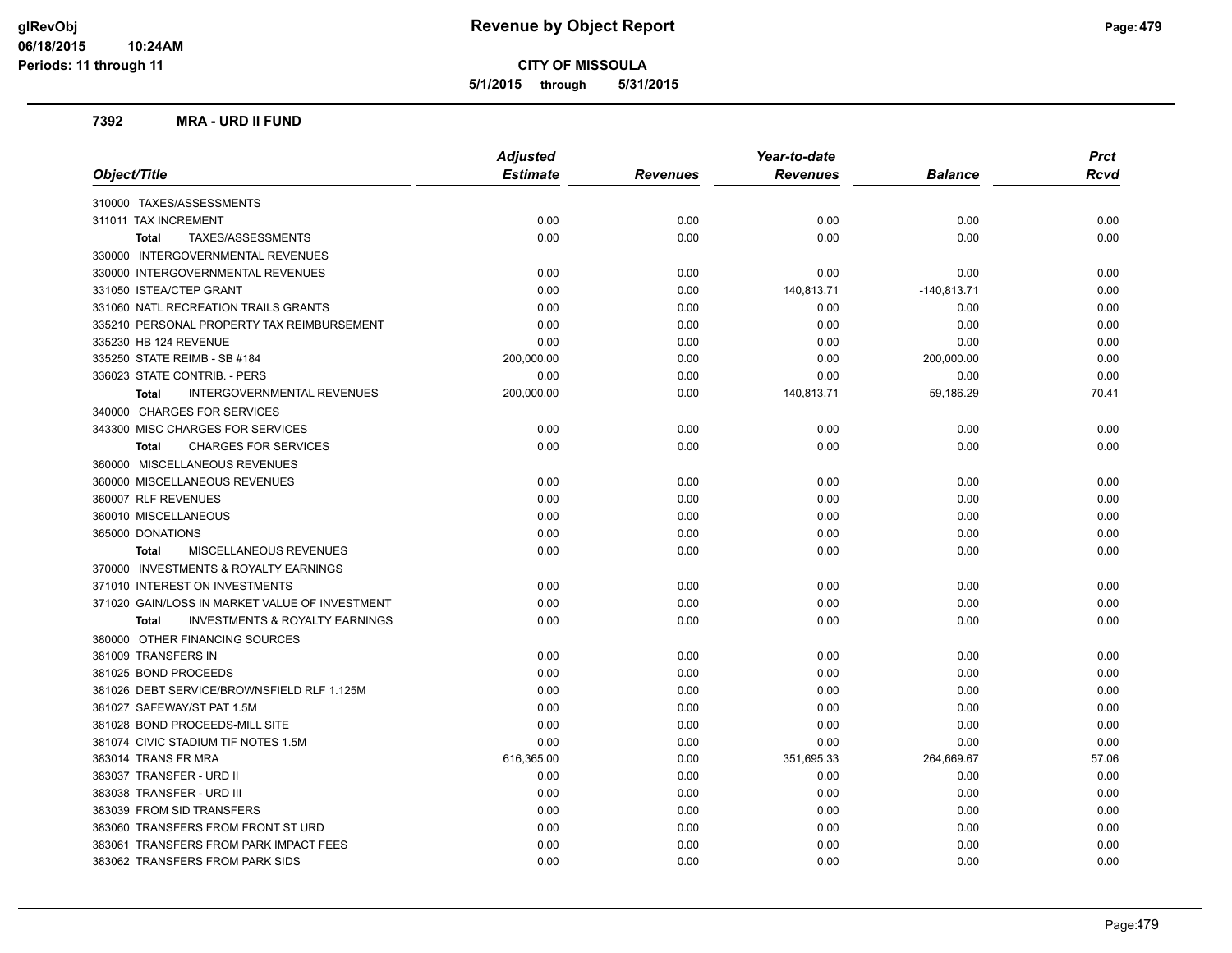**5/1/2015 through 5/31/2015**

### **7392 MRA - URD II FUND**

|              |                                         | <b>Adjusted</b> |                 | <b>Prct</b>     |                |             |
|--------------|-----------------------------------------|-----------------|-----------------|-----------------|----------------|-------------|
| Object/Title |                                         | <b>Estimate</b> | <b>Revenues</b> | <b>Revenues</b> | <b>Balance</b> | <b>Rcvd</b> |
|              | 383063 TRANSF FROM SAFETY-LU (CTEP)FUND | 0.00            | 0.00            | 0.00            | 0.00           | 0.00        |
| <b>Total</b> | OTHER FINANCING SOURCES                 | 616.365.00      | 0.00            | 351.695.33      | 264.669.67     | 57.06       |
| Total        | MRA - URD II FUND                       | 816,365.00      | 0.00            | 492.509.04      | 323,855.96     | 60.33       |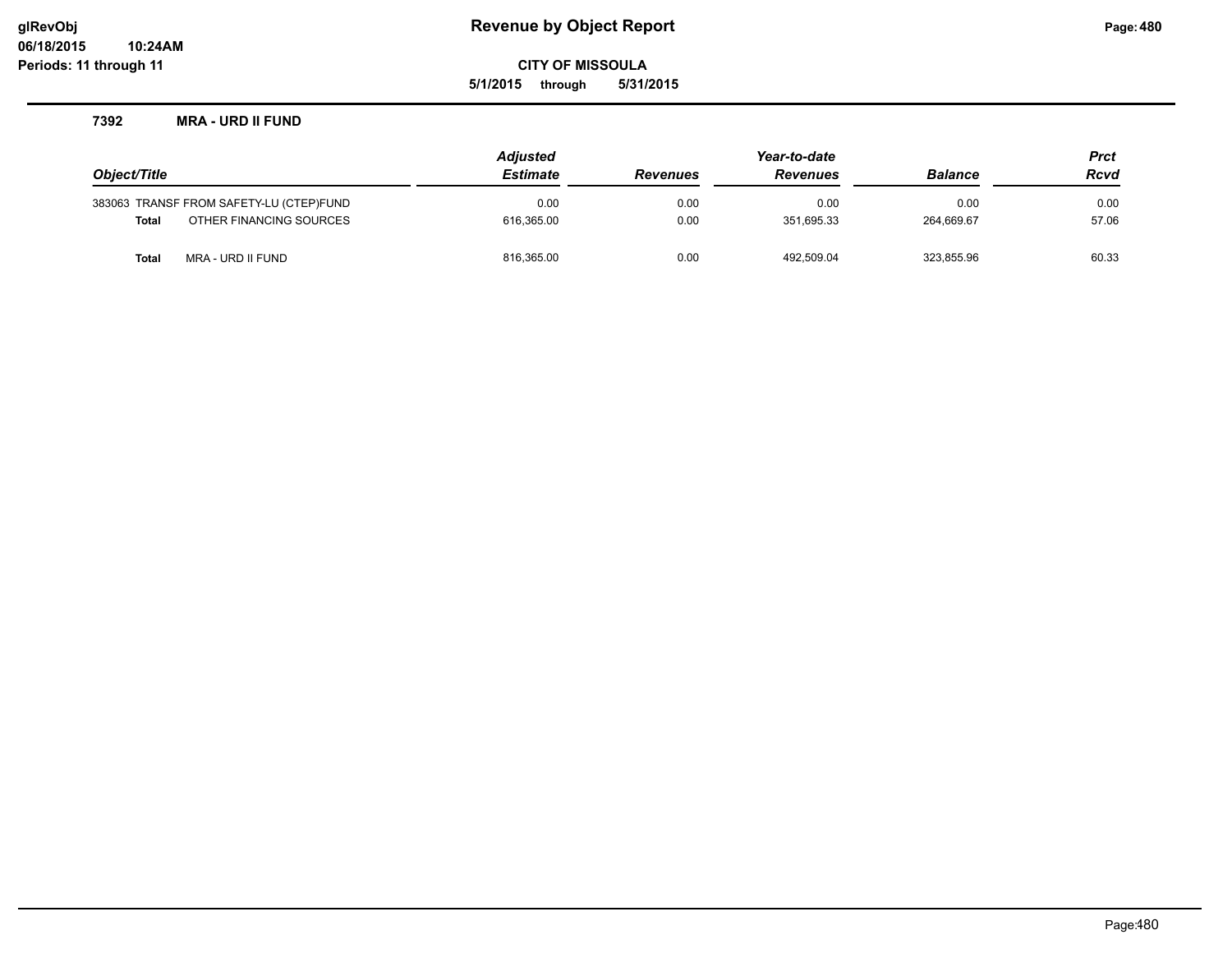**5/1/2015 through 5/31/2015**

**7393 MRA - URD III FUND**

**7393 MRA - URD III FUND**

|                                                           | <b>Adjusted</b> |                 | Year-to-date    |                | <b>Prct</b> |
|-----------------------------------------------------------|-----------------|-----------------|-----------------|----------------|-------------|
| Object/Title                                              | <b>Estimate</b> | <b>Revenues</b> | <b>Revenues</b> | <b>Balance</b> | <b>Rcvd</b> |
| 310000 TAXES/ASSESSMENTS                                  |                 |                 |                 |                |             |
| 311011 TAX INCREMENT                                      | 1,837,654.00    | 27.333.46       | 716.139.35      | 1,121,514.65   | 38.97       |
| 312001 PENALTIES & INTEREST                               | 0.00            | 151.90          | 1,083.69        | $-1,083.69$    | 0.00        |
| TAXES/ASSESSMENTS<br><b>Total</b>                         | 1,837,654.00    | 27,485.36       | 717,223.04      | 1,120,430.96   | 39.03       |
| 330000 INTERGOVERNMENTAL REVENUES                         |                 |                 |                 |                |             |
| 331050 ISTEA/CTEP GRANT                                   | 0.00            | 0.00            | 0.00            | 0.00           | 0.00        |
| 331060 NATL RECREATION TRAILS GRANTS                      | 0.00            | 0.00            | 0.00            | 0.00           | 0.00        |
| 335210 PERSONAL PROPERTY TAX REIMBURSEMENT                | 121,116.00      | 138,925.02      | 277,850.04      | $-156,734.04$  | 229.41      |
| 336023 STATE CONTRIB. - PERS                              | 0.00            | 0.00            | 293.27          | $-293.27$      | 0.00        |
| <b>INTERGOVERNMENTAL REVENUES</b><br><b>Total</b>         | 121,116.00      | 138,925.02      | 278,143.31      | $-157,027.31$  | 229.65      |
| 360000 MISCELLANEOUS REVENUES                             |                 |                 |                 |                |             |
| 360000 MISCELLANEOUS REVENUES                             | 0.00            | 0.00            | 0.00            | 0.00           | 0.00        |
| 360010 MISCELLANEOUS                                      | 0.00            | 0.00            | 0.00            | 0.00           | 0.00        |
| 362000 OTHER MISCELLANEOUS REVENUE                        | 0.00            | 0.00            | 0.00            | 0.00           | 0.00        |
| 362004 URD III FACADE IMPROVEMENT LOAN REC                | 0.00            | 0.00            | 0.00            | 0.00           | 0.00        |
| 365000 DONATIONS                                          | 0.00            | 0.00            | 0.00            | 0.00           | 0.00        |
| MISCELLANEOUS REVENUES<br>Total                           | 0.00            | 0.00            | 0.00            | 0.00           | 0.00        |
| <b>INVESTMENTS &amp; ROYALTY EARNINGS</b><br>370000       |                 |                 |                 |                |             |
| 371010 INTEREST ON INVESTMENTS                            | 0.00            | 0.00            | 0.00            | 0.00           | 0.00        |
| 371020 GAIN/LOSS IN MARKET VALUE OF INVESTMENTS           | 0.00            | 0.00            | 0.00            | 0.00           | 0.00        |
| <b>INVESTMENTS &amp; ROYALTY EARNINGS</b><br><b>Total</b> | 0.00            | 0.00            | 0.00            | 0.00           | 0.00        |
| OTHER FINANCING SOURCES<br>380000                         |                 |                 |                 |                |             |
| 381000 LOAN PROCEEDS                                      | 0.00            | 0.00            | 0.00            | 0.00           | 0.00        |
| 383037 TRANSFER - URD II                                  | 250,000.00      | 0.00            | 0.00            | 250.000.00     | 0.00        |
| OTHER FINANCING SOURCES<br><b>Total</b>                   | 250,000.00      | 0.00            | 0.00            | 250,000.00     | 0.00        |
| MRA - URD III FUND<br><b>Total</b>                        | 2,208,770.00    | 166,410.38      | 995,366.35      | 1,213,403.65   | 45.06       |
|                                                           |                 |                 |                 |                |             |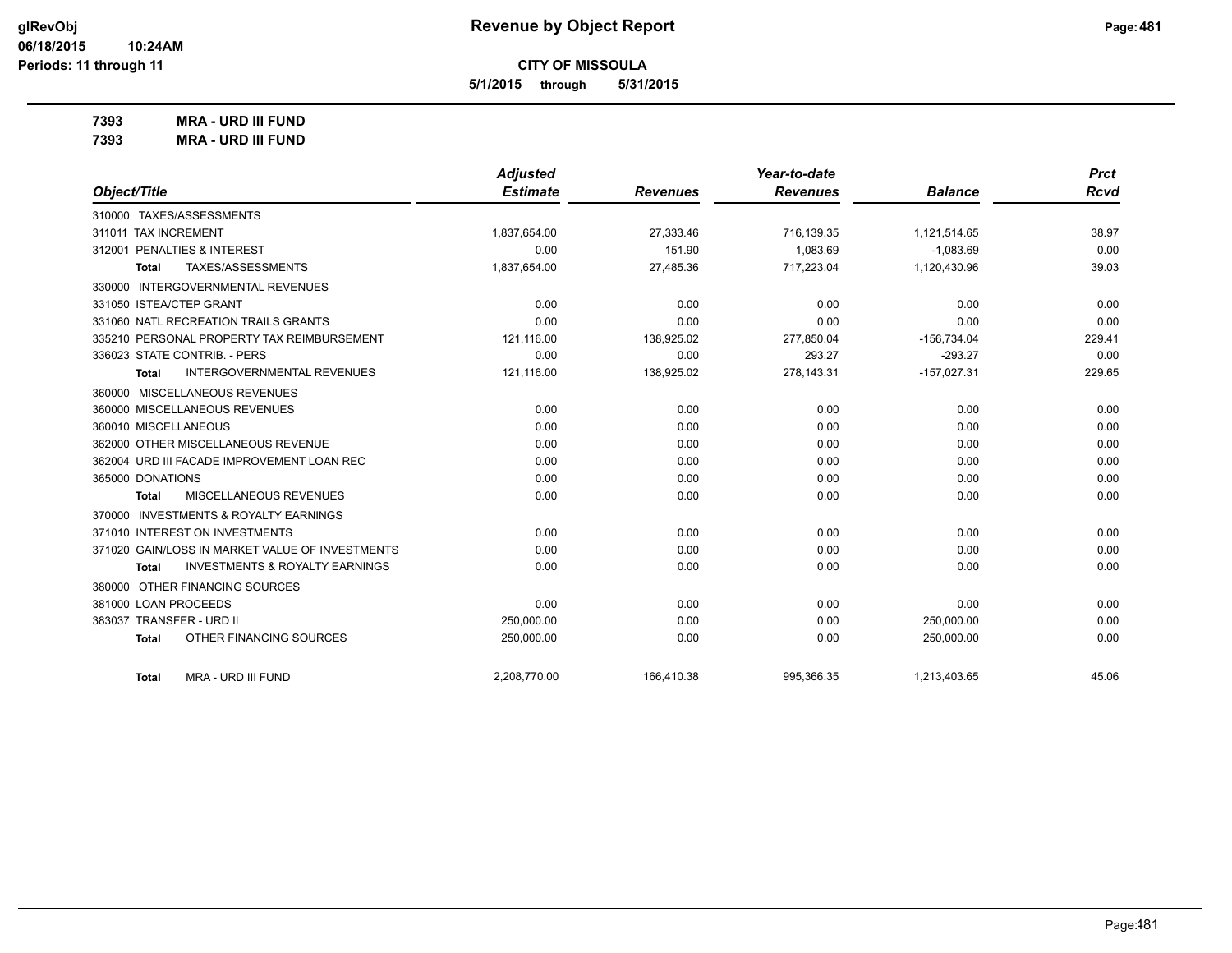**5/1/2015 through 5/31/2015**

### **7393 MRA - URD III FUND**

|                                                           | Adjusted        |                 | Year-to-date    |                | <b>Prct</b> |
|-----------------------------------------------------------|-----------------|-----------------|-----------------|----------------|-------------|
| Object/Title                                              | <b>Estimate</b> | <b>Revenues</b> | <b>Revenues</b> | <b>Balance</b> | <b>Rcvd</b> |
| 310000 TAXES/ASSESSMENTS                                  |                 |                 |                 |                |             |
| 311011 TAX INCREMENT                                      | 1,837,654.00    | 27.333.46       | 716,139.35      | 1,121,514.65   | 38.97       |
| 312001 PENALTIES & INTEREST                               | 0.00            | 151.90          | 1,083.69        | $-1,083.69$    | 0.00        |
| TAXES/ASSESSMENTS<br><b>Total</b>                         | 1,837,654.00    | 27,485.36       | 717,223.04      | 1,120,430.96   | 39.03       |
| 330000 INTERGOVERNMENTAL REVENUES                         |                 |                 |                 |                |             |
| 331050 ISTEA/CTEP GRANT                                   | 0.00            | 0.00            | 0.00            | 0.00           | 0.00        |
| 331060 NATL RECREATION TRAILS GRANTS                      | 0.00            | 0.00            | 0.00            | 0.00           | 0.00        |
| 335210 PERSONAL PROPERTY TAX REIMBURSEMENT                | 121,116.00      | 138,925.02      | 277,850.04      | $-156,734.04$  | 229.41      |
| 336023 STATE CONTRIB. - PERS                              | 0.00            | 0.00            | 293.27          | $-293.27$      | 0.00        |
| <b>INTERGOVERNMENTAL REVENUES</b><br><b>Total</b>         | 121,116.00      | 138,925.02      | 278,143.31      | $-157,027.31$  | 229.65      |
| 360000 MISCELLANEOUS REVENUES                             |                 |                 |                 |                |             |
| 360000 MISCELLANEOUS REVENUES                             | 0.00            | 0.00            | 0.00            | 0.00           | 0.00        |
| 360010 MISCELLANEOUS                                      | 0.00            | 0.00            | 0.00            | 0.00           | 0.00        |
| 362000 OTHER MISCELLANEOUS REVENUE                        | 0.00            | 0.00            | 0.00            | 0.00           | 0.00        |
| 362004 URD III FACADE IMPROVEMENT LOAN REC                | 0.00            | 0.00            | 0.00            | 0.00           | 0.00        |
| 365000 DONATIONS                                          | 0.00            | 0.00            | 0.00            | 0.00           | 0.00        |
| <b>MISCELLANEOUS REVENUES</b><br><b>Total</b>             | 0.00            | 0.00            | 0.00            | 0.00           | 0.00        |
| 370000 INVESTMENTS & ROYALTY EARNINGS                     |                 |                 |                 |                |             |
| 371010 INTEREST ON INVESTMENTS                            | 0.00            | 0.00            | 0.00            | 0.00           | 0.00        |
| 371020 GAIN/LOSS IN MARKET VALUE OF INVESTMENT            | 0.00            | 0.00            | 0.00            | 0.00           | 0.00        |
| <b>INVESTMENTS &amp; ROYALTY EARNINGS</b><br><b>Total</b> | 0.00            | 0.00            | 0.00            | 0.00           | 0.00        |
| 380000 OTHER FINANCING SOURCES                            |                 |                 |                 |                |             |
| 381000 LOAN PROCEEDS                                      | 0.00            | 0.00            | 0.00            | 0.00           | 0.00        |
| 383037 TRANSFER - URD II                                  | 250,000.00      | 0.00            | 0.00            | 250,000.00     | 0.00        |
| OTHER FINANCING SOURCES<br><b>Total</b>                   | 250,000.00      | 0.00            | 0.00            | 250,000.00     | 0.00        |
| MRA - URD III FUND<br><b>Total</b>                        | 2.208.770.00    | 166.410.38      | 995.366.35      | 1.213.403.65   | 45.06       |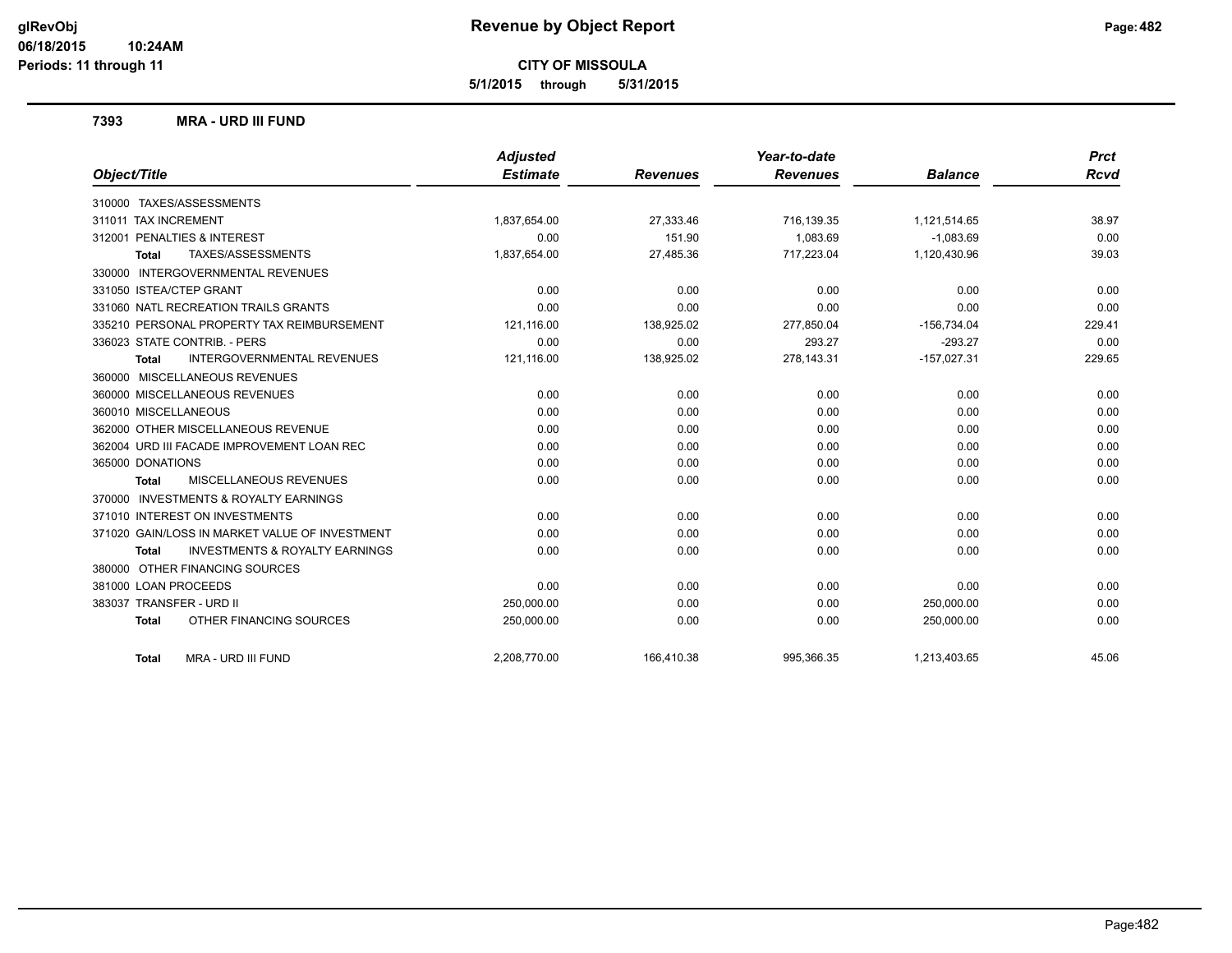**5/1/2015 through 5/31/2015**

## **7394 MRA TAX INCREMENT DEBT CLEARING FUND**

**7394 MRA TAX INCREMENT DEBT CLEARING FUND**

|                                                     | <b>Adjusted</b> |                 | Year-to-date    |                | <b>Prct</b> |
|-----------------------------------------------------|-----------------|-----------------|-----------------|----------------|-------------|
| Object/Title                                        | <b>Estimate</b> | <b>Revenues</b> | <b>Revenues</b> | <b>Balance</b> | Rcvd        |
| 310000 TAXES/ASSESSMENTS                            |                 |                 |                 |                |             |
| <b>TAX INCREMENT</b><br>311011                      | 0.00            | 0.00            | 0.00            | 0.00           | 0.00        |
| TAXES/ASSESSMENTS<br>Total                          | 0.00            | 0.00            | 0.00            | 0.00           | 0.00        |
| <b>INTERGOVERNMENTAL REVENUES</b><br>330000         |                 |                 |                 |                |             |
| 335210 PERSONAL PROPERTY TAX REIMBURSEMENT          | 0.00            | 0.00            | 0.00            | 0.00           | 0.00        |
| 335230 HB 124 REVENUE                               | 0.00            | 0.00            | 0.00            | 0.00           | 0.00        |
| 335250 STATE REIMB - SB #184                        | 0.00            | 0.00            | 0.00            | 0.00           | 0.00        |
| <b>INTERGOVERNMENTAL REVENUES</b><br>Total          | 0.00            | 0.00            | 0.00            | 0.00           | 0.00        |
| <b>INVESTMENTS &amp; ROYALTY EARNINGS</b><br>370000 |                 |                 |                 |                |             |
| 371010 INTEREST ON INVESTMENTS                      | 0.00            | 0.00            | 0.00            | 0.00           | 0.00        |
| 371020 GAIN/LOSS IN MARKET VALUE OF INVESTMENTS     | 0.00            | 0.00            | 0.00            | 0.00           | 0.00        |
| <b>INVESTMENTS &amp; ROYALTY EARNINGS</b><br>Total  | 0.00            | 0.00            | 0.00            | 0.00           | 0.00        |
| OTHER FINANCING SOURCES<br>380000                   |                 |                 |                 |                |             |
| 383014 TRANS FR MRA                                 | 0.00            | 0.00            | 0.00            | 0.00           | 0.00        |
| OTHER FINANCING SOURCES<br>Total                    | 0.00            | 0.00            | 0.00            | 0.00           | 0.00        |
| MRA TAX INCREMENT DEBT CLEARING FUN<br>Total        | 0.00            | 0.00            | 0.00            | 0.00           | 0.00        |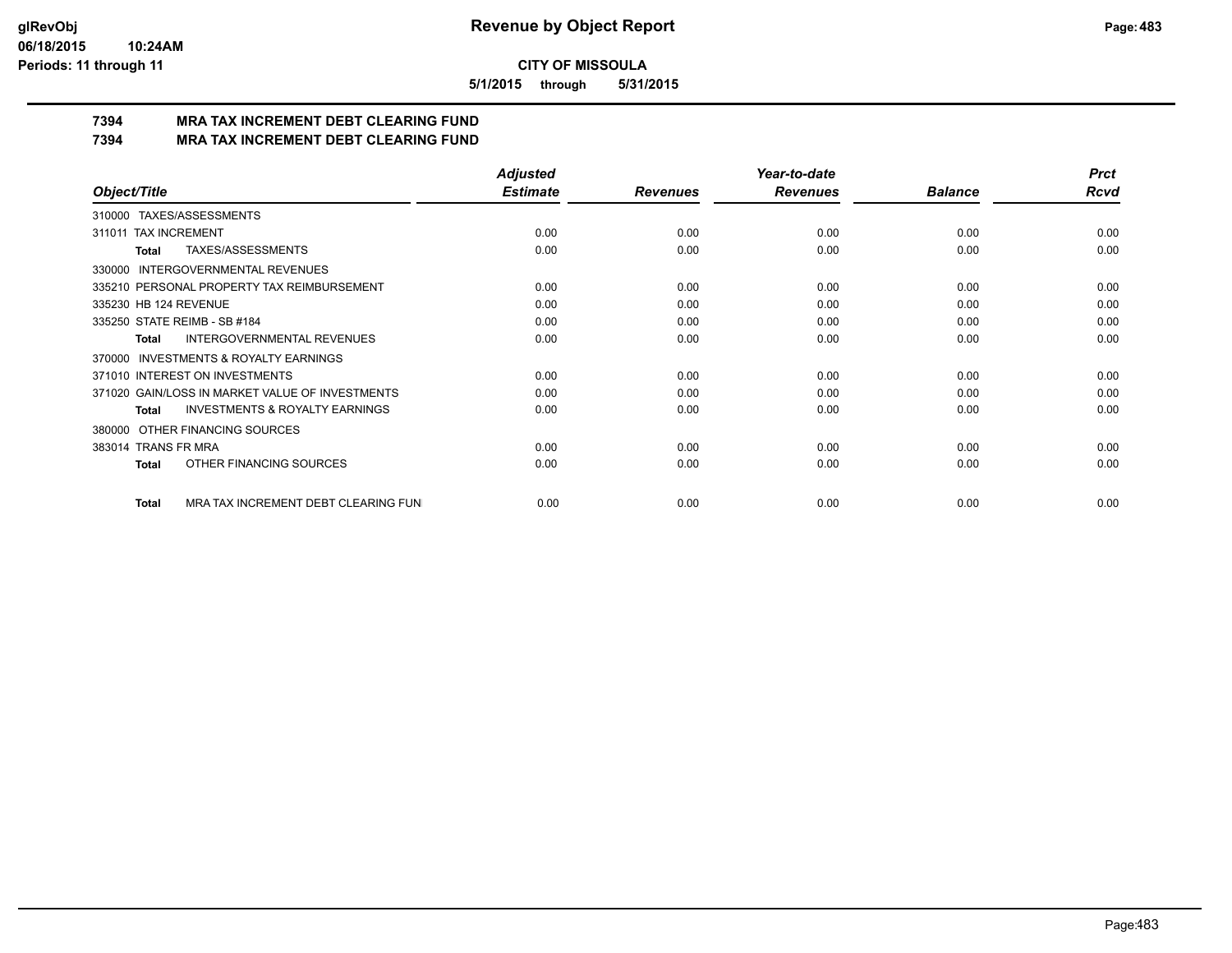**5/1/2015 through 5/31/2015**

## **7394 MRA TAX INCREMENT DEBT CLEARING FUND**

| Object/Title                                        | <b>Adjusted</b><br><b>Estimate</b> | <b>Revenues</b> | Year-to-date<br><b>Revenues</b> | <b>Balance</b> | <b>Prct</b><br>Rcvd |
|-----------------------------------------------------|------------------------------------|-----------------|---------------------------------|----------------|---------------------|
| TAXES/ASSESSMENTS<br>310000                         |                                    |                 |                                 |                |                     |
| 311011 TAX INCREMENT                                | 0.00                               | 0.00            | 0.00                            | 0.00           | 0.00                |
| TAXES/ASSESSMENTS<br><b>Total</b>                   | 0.00                               | 0.00            | 0.00                            | 0.00           | 0.00                |
| 330000 INTERGOVERNMENTAL REVENUES                   |                                    |                 |                                 |                |                     |
| 335210 PERSONAL PROPERTY TAX REIMBURSEMENT          | 0.00                               | 0.00            | 0.00                            | 0.00           | 0.00                |
| 335230 HB 124 REVENUE                               | 0.00                               | 0.00            | 0.00                            | 0.00           | 0.00                |
| 335250 STATE REIMB - SB #184                        | 0.00                               | 0.00            | 0.00                            | 0.00           | 0.00                |
| <b>INTERGOVERNMENTAL REVENUES</b><br><b>Total</b>   | 0.00                               | 0.00            | 0.00                            | 0.00           | 0.00                |
| <b>INVESTMENTS &amp; ROYALTY EARNINGS</b><br>370000 |                                    |                 |                                 |                |                     |
| 371010 INTEREST ON INVESTMENTS                      | 0.00                               | 0.00            | 0.00                            | 0.00           | 0.00                |
| 371020 GAIN/LOSS IN MARKET VALUE OF INVESTMENT      | 0.00                               | 0.00            | 0.00                            | 0.00           | 0.00                |
| <b>INVESTMENTS &amp; ROYALTY EARNINGS</b><br>Total  | 0.00                               | 0.00            | 0.00                            | 0.00           | 0.00                |
| 380000 OTHER FINANCING SOURCES                      |                                    |                 |                                 |                |                     |
| 383014 TRANS FR MRA                                 | 0.00                               | 0.00            | 0.00                            | 0.00           | 0.00                |
| OTHER FINANCING SOURCES<br><b>Total</b>             | 0.00                               | 0.00            | 0.00                            | 0.00           | 0.00                |
| MRA TAX INCREMENT DEBT CLEARING FUN<br><b>Total</b> | 0.00                               | 0.00            | 0.00                            | 0.00           | 0.00                |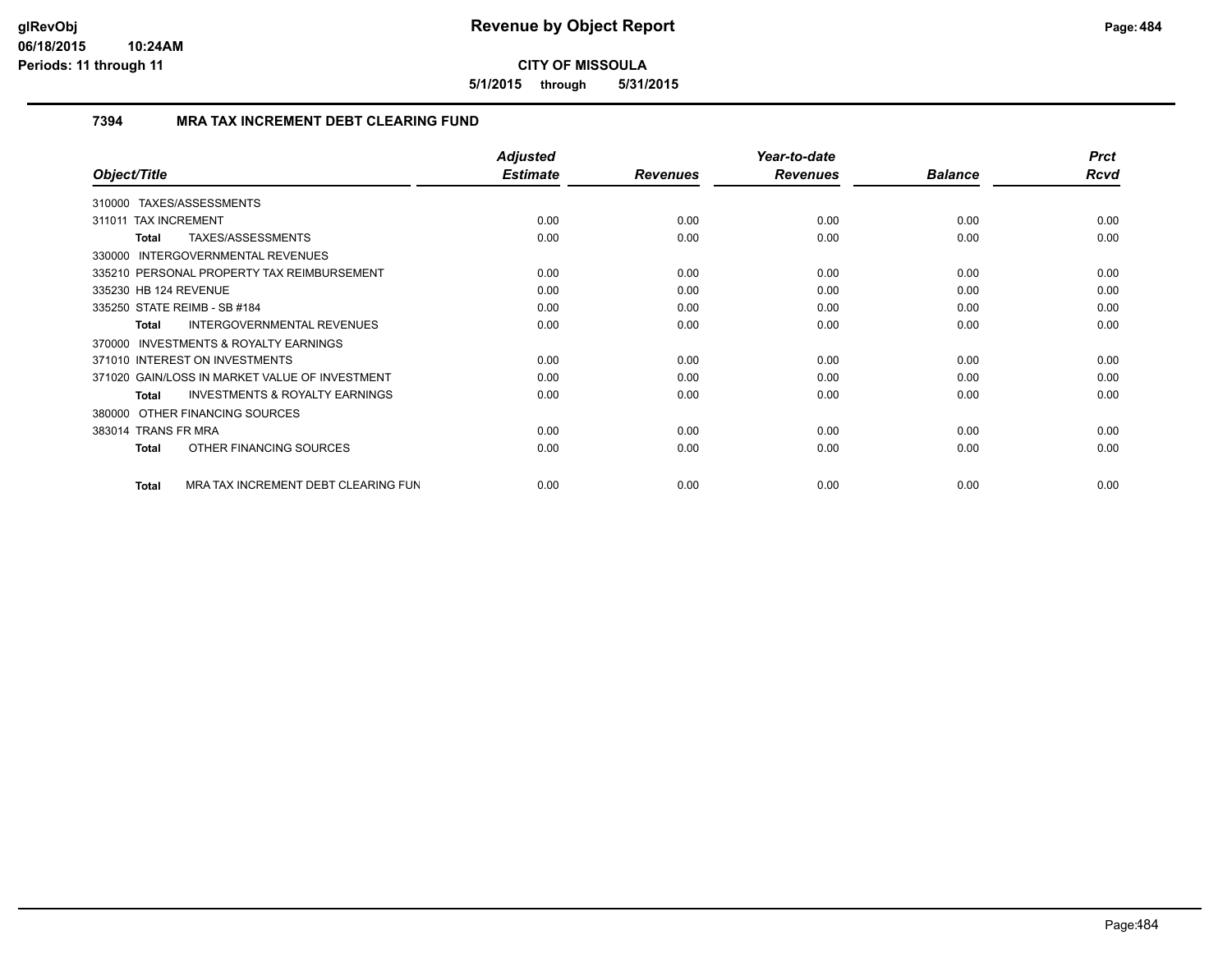**5/1/2015 through 5/31/2015**

#### **7395 MRA TAX INCREMENT DEBT SERVICE INTEREST 7395 MRA TAX INCREMENT DEBT SERVICE INTEREST**

|                                                      | <b>Adjusted</b> |                 | Year-to-date    |                | Prct        |
|------------------------------------------------------|-----------------|-----------------|-----------------|----------------|-------------|
| Object/Title                                         | <b>Estimate</b> | <b>Revenues</b> | <b>Revenues</b> | <b>Balance</b> | <b>Rcvd</b> |
| 360000 MISCELLANEOUS REVENUES                        |                 |                 |                 |                |             |
| 360010 MISCELLANEOUS                                 | 0.00            | 0.00            | 0.00            | 0.00           | 0.00        |
| MISCELLANEOUS REVENUES<br>Total                      | 0.00            | 0.00            | 0.00            | 0.00           | 0.00        |
| 370000 INVESTMENTS & ROYALTY EARNINGS                |                 |                 |                 |                |             |
| 371010 INTEREST ON INVESTMENTS                       | 0.00            | 0.00            | 0.00            | 0.00           | 0.00        |
| 371020 GAIN/LOSS IN MARKET VALUE OF INVESTMENTS      | 0.00            | 0.00            | 0.00            | 0.00           | 0.00        |
| <b>INVESTMENTS &amp; ROYALTY EARNINGS</b><br>Total   | 0.00            | 0.00            | 0.00            | 0.00           | 0.00        |
| OTHER FINANCING SOURCES<br>380000                    |                 |                 |                 |                |             |
| 383014 TRANS FR MRA                                  | 0.00            | 0.00            | 0.00            | 0.00           | 0.00        |
| OTHER FINANCING SOURCES<br><b>Total</b>              | 0.00            | 0.00            | 0.00            | 0.00           | 0.00        |
| MRA TAX INCREMENT DEBT SERVICE INTER<br><b>Total</b> | 0.00            | 0.00            | 0.00            | 0.00           | 0.00        |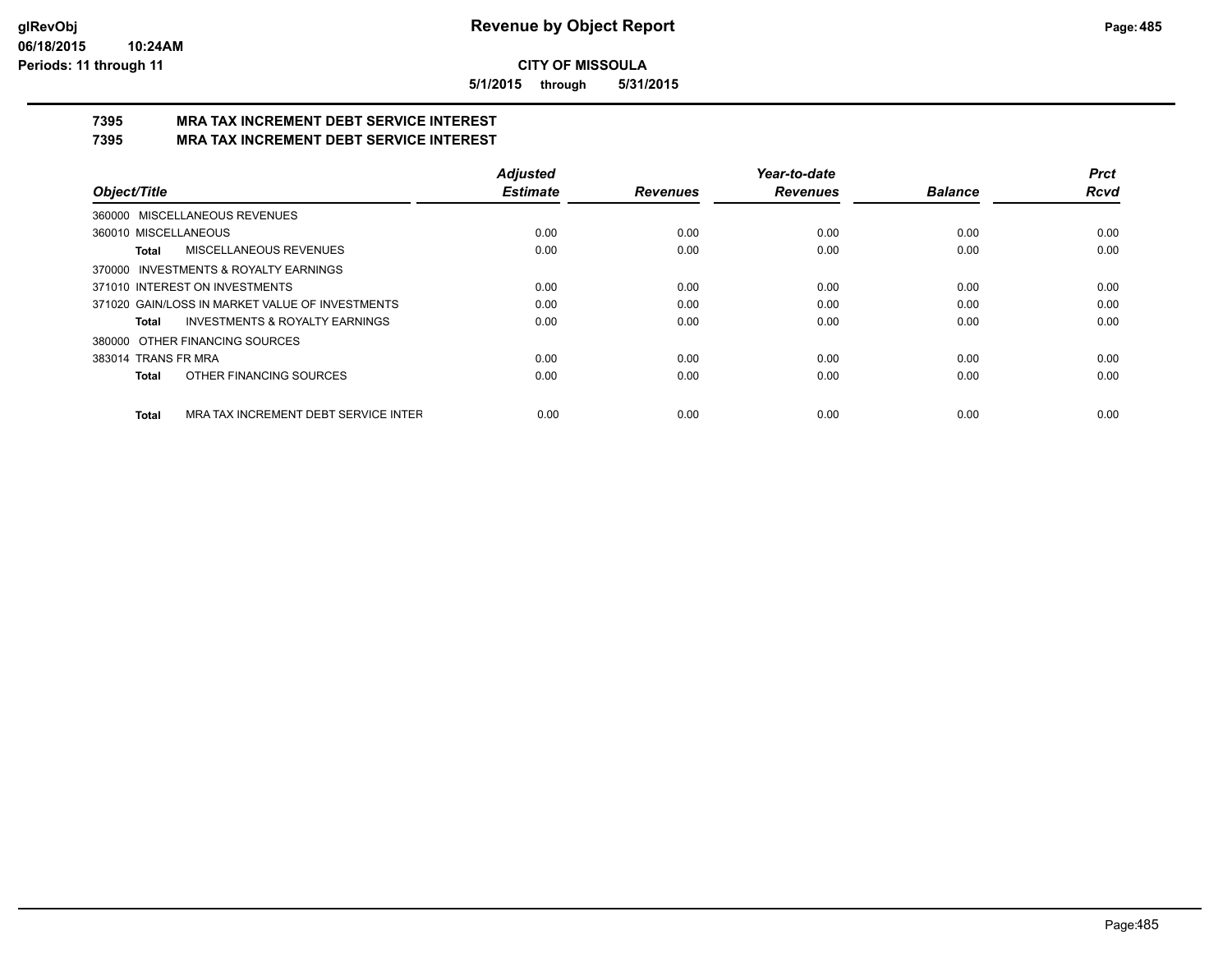**5/1/2015 through 5/31/2015**

## **7395 MRA TAX INCREMENT DEBT SERVICE INTEREST**

|                                                      | <b>Adjusted</b><br><b>Estimate</b> |                 | Year-to-date    | <b>Balance</b> | <b>Prct</b><br><b>Rcvd</b> |
|------------------------------------------------------|------------------------------------|-----------------|-----------------|----------------|----------------------------|
| Object/Title                                         |                                    | <b>Revenues</b> | <b>Revenues</b> |                |                            |
| 360000 MISCELLANEOUS REVENUES                        |                                    |                 |                 |                |                            |
| 360010 MISCELLANEOUS                                 | 0.00                               | 0.00            | 0.00            | 0.00           | 0.00                       |
| MISCELLANEOUS REVENUES<br><b>Total</b>               | 0.00                               | 0.00            | 0.00            | 0.00           | 0.00                       |
| 370000 INVESTMENTS & ROYALTY EARNINGS                |                                    |                 |                 |                |                            |
| 371010 INTEREST ON INVESTMENTS                       | 0.00                               | 0.00            | 0.00            | 0.00           | 0.00                       |
| 371020 GAIN/LOSS IN MARKET VALUE OF INVESTMENT       | 0.00                               | 0.00            | 0.00            | 0.00           | 0.00                       |
| INVESTMENTS & ROYALTY EARNINGS<br>Total              | 0.00                               | 0.00            | 0.00            | 0.00           | 0.00                       |
| 380000 OTHER FINANCING SOURCES                       |                                    |                 |                 |                |                            |
| 383014 TRANS FR MRA                                  | 0.00                               | 0.00            | 0.00            | 0.00           | 0.00                       |
| OTHER FINANCING SOURCES<br>Total                     | 0.00                               | 0.00            | 0.00            | 0.00           | 0.00                       |
| MRA TAX INCREMENT DEBT SERVICE INTEF<br><b>Total</b> | 0.00                               | 0.00            | 0.00            | 0.00           | 0.00                       |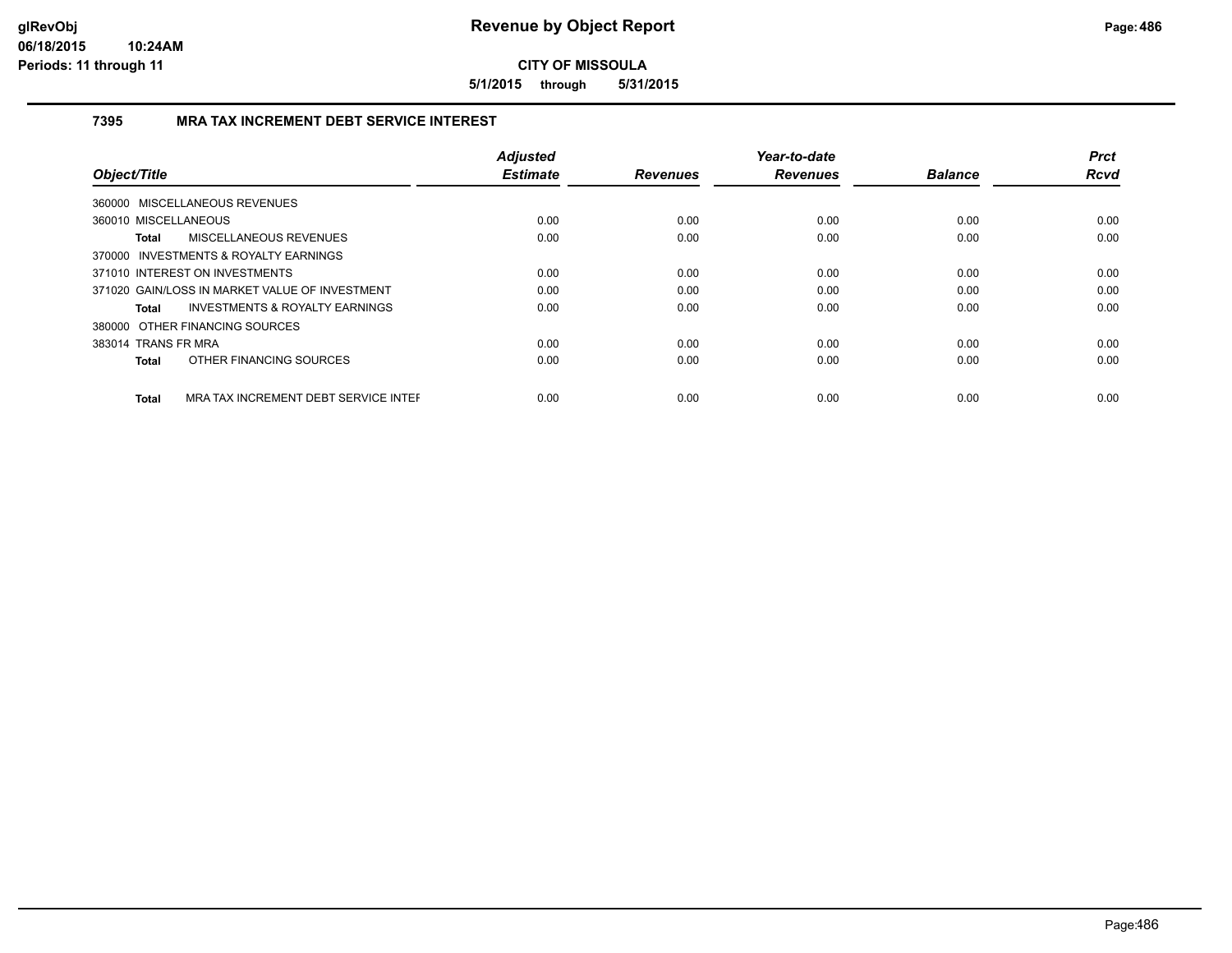**5/1/2015 through 5/31/2015**

#### **7396 MRA TAX INCREMENT DEBT SERVICE SINKING F 7396 MRA TAX INCREMENT DEBT SERVICE SINKING F**

|                                                       | <b>Adjusted</b> |                 | Year-to-date    |                | <b>Prct</b> |
|-------------------------------------------------------|-----------------|-----------------|-----------------|----------------|-------------|
| Object/Title                                          | <b>Estimate</b> | <b>Revenues</b> | <b>Revenues</b> | <b>Balance</b> | Rcvd        |
| 370000 INVESTMENTS & ROYALTY EARNINGS                 |                 |                 |                 |                |             |
| 371010 INTEREST ON INVESTMENTS                        | 0.00            | 0.00            | 0.00            | 0.00           | 0.00        |
| 371020 GAIN/LOSS IN MARKET VALUE OF INVESTMENTS       | 0.00            | 0.00            | 0.00            | 0.00           | 0.00        |
| <b>INVESTMENTS &amp; ROYALTY EARNINGS</b><br>Total    | 0.00            | 0.00            | 0.00            | 0.00           | 0.00        |
| 380000 OTHER FINANCING SOURCES                        |                 |                 |                 |                |             |
| 383014 TRANS FR MRA                                   | 0.00            | 0.00            | 0.00            | 0.00           | 0.00        |
| OTHER FINANCING SOURCES<br><b>Total</b>               | 0.00            | 0.00            | 0.00            | 0.00           | 0.00        |
| <b>Total</b><br>MRA TAX INCREMENT DEBT SERVICE SINKII | 0.00            | 0.00            | 0.00            | 0.00           | 0.00        |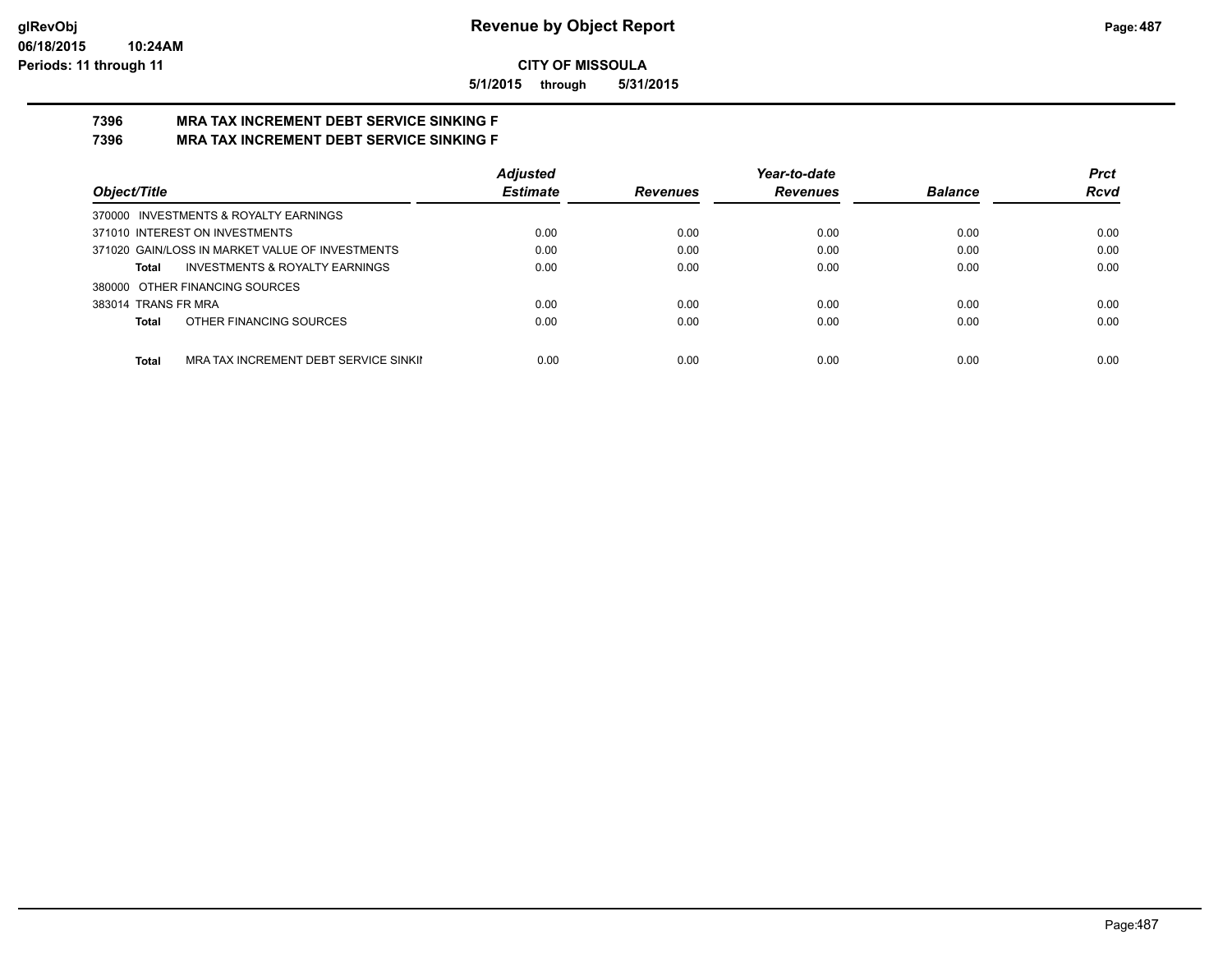**5/1/2015 through 5/31/2015**

## **7396 MRA TAX INCREMENT DEBT SERVICE SINKING F**

|                                                      | <b>Adjusted</b> |                 | Year-to-date    |                | <b>Prct</b> |
|------------------------------------------------------|-----------------|-----------------|-----------------|----------------|-------------|
| Object/Title                                         | <b>Estimate</b> | <b>Revenues</b> | <b>Revenues</b> | <b>Balance</b> | <b>Rcvd</b> |
| 370000 INVESTMENTS & ROYALTY EARNINGS                |                 |                 |                 |                |             |
| 371010 INTEREST ON INVESTMENTS                       | 0.00            | 0.00            | 0.00            | 0.00           | 0.00        |
| 371020 GAIN/LOSS IN MARKET VALUE OF INVESTMENT       | 0.00            | 0.00            | 0.00            | 0.00           | 0.00        |
| <b>INVESTMENTS &amp; ROYALTY EARNINGS</b><br>Total   | 0.00            | 0.00            | 0.00            | 0.00           | 0.00        |
| 380000 OTHER FINANCING SOURCES                       |                 |                 |                 |                |             |
| 383014 TRANS FR MRA                                  | 0.00            | 0.00            | 0.00            | 0.00           | 0.00        |
| OTHER FINANCING SOURCES<br>Total                     | 0.00            | 0.00            | 0.00            | 0.00           | 0.00        |
|                                                      |                 |                 |                 |                |             |
| <b>Total</b><br>MRA TAX INCREMENT DEBT SERVICE SINKI | 0.00            | 0.00            | 0.00            | 0.00           | 0.00        |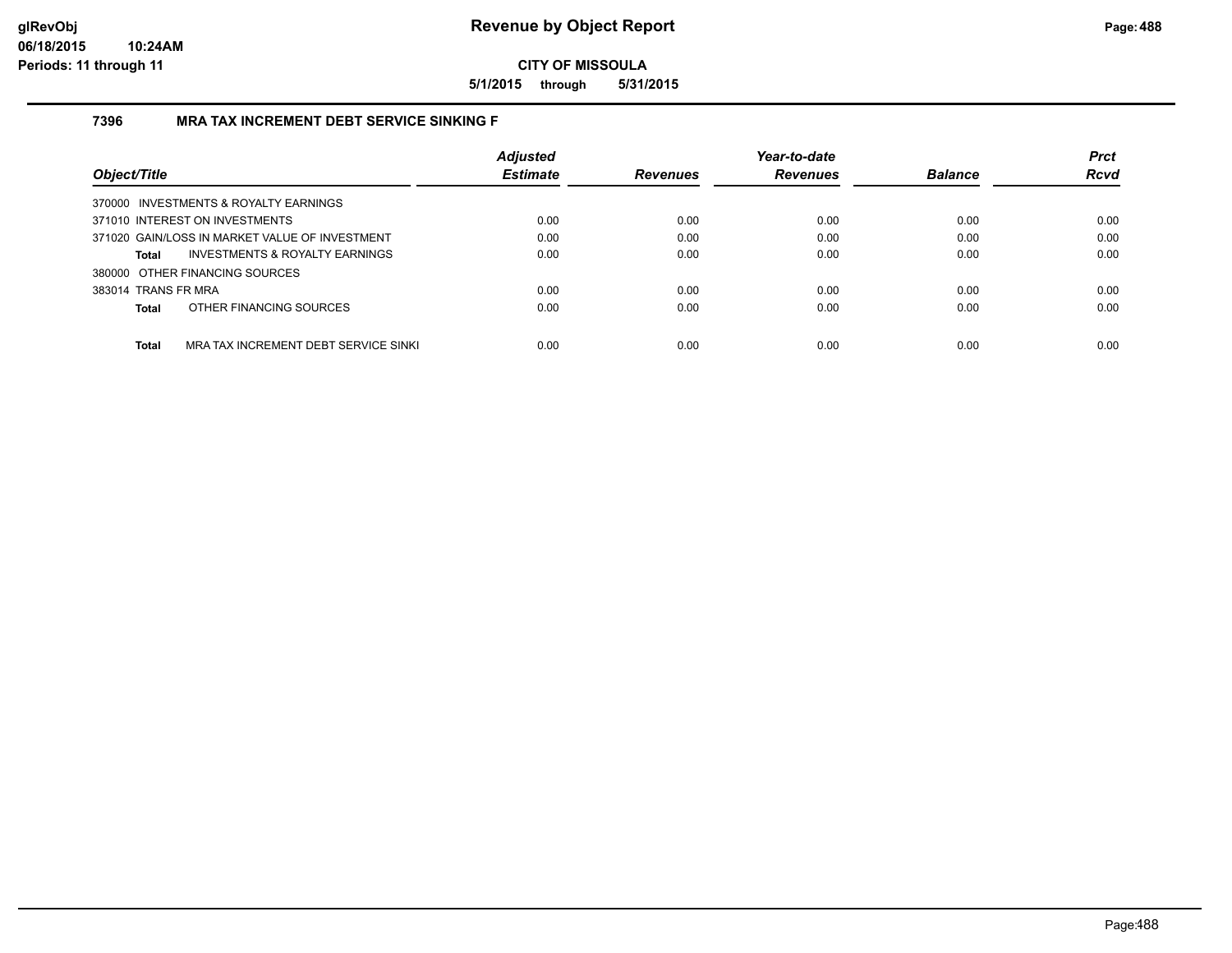**5/1/2015 through 5/31/2015**

# **7397 NORTH RESERVE/SCOTT ST URD**

**7397 NORTH RESERVE/SCOTT ST URD**

|                                                           | <b>Adjusted</b> |                 | Year-to-date    |                | <b>Prct</b> |
|-----------------------------------------------------------|-----------------|-----------------|-----------------|----------------|-------------|
| Object/Title                                              | <b>Estimate</b> | <b>Revenues</b> | <b>Revenues</b> | <b>Balance</b> | <b>Rcvd</b> |
| 310000 TAXES/ASSESSMENTS                                  |                 |                 |                 |                |             |
| <b>TAX INCREMENT</b><br>311011                            | 0.00            | 0.00            | 0.00            | 0.00           | 0.00        |
| PENALTIES & INTEREST<br>312001                            | 0.00            | 0.00            | 0.00            | 0.00           | 0.00        |
| TAXES/ASSESSMENTS<br><b>Total</b>                         | 0.00            | 0.00            | 0.00            | 0.00           | 0.00        |
| <b>INTERGOVERNMENTAL REVENUES</b><br>330000               |                 |                 |                 |                |             |
| 335210 PERSONAL PROPERTY TAX REIMBURSEMENT                | 0.00            | 0.00            | 0.00            | 0.00           | 0.00        |
| INTERGOVERNMENTAL REVENUES<br><b>Total</b>                | 0.00            | 0.00            | 0.00            | 0.00           | 0.00        |
| 360000 MISCELLANEOUS REVENUES                             |                 |                 |                 |                |             |
| 360000 MISCELLANEOUS REVENUES                             | 0.00            | 0.00            | 0.00            | 0.00           | 0.00        |
| <b>MISCELLANEOUS REVENUES</b><br><b>Total</b>             | 0.00            | 0.00            | 0.00            | 0.00           | 0.00        |
| <b>INVESTMENTS &amp; ROYALTY EARNINGS</b><br>370000       |                 |                 |                 |                |             |
| 371010 INTEREST ON INVESTMENTS                            | 0.00            | 0.00            | 0.00            | 0.00           | 0.00        |
| <b>INVESTMENTS &amp; ROYALTY EARNINGS</b><br><b>Total</b> | 0.00            | 0.00            | 0.00            | 0.00           | 0.00        |
| OTHER FINANCING SOURCES<br>380000                         |                 |                 |                 |                |             |
| 383014 TRANS FR MRA                                       | 0.00            | 0.00            | 0.00            | 0.00           | 0.00        |
| OTHER FINANCING SOURCES<br><b>Total</b>                   | 0.00            | 0.00            | 0.00            | 0.00           | 0.00        |
|                                                           |                 |                 |                 |                |             |
| NORTH RESERVE/SCOTT ST URD<br><b>Total</b>                | 0.00            | 0.00            | 0.00            | 0.00           | 0.00        |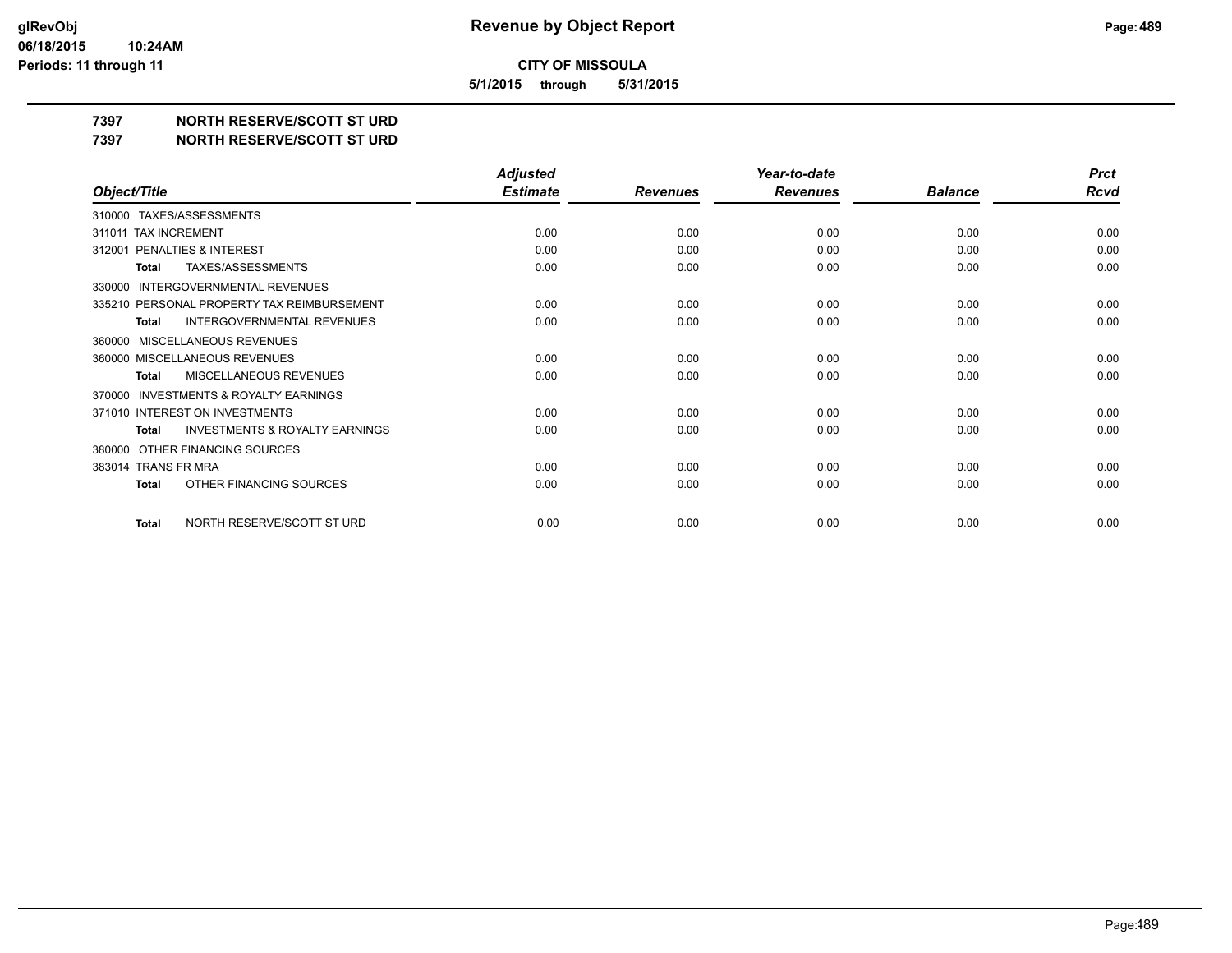**5/1/2015 through 5/31/2015**

## **7397 NORTH RESERVE/SCOTT ST URD**

|                                                           | <b>Adjusted</b> |                 | Year-to-date    |                | <b>Prct</b> |
|-----------------------------------------------------------|-----------------|-----------------|-----------------|----------------|-------------|
| Object/Title                                              | <b>Estimate</b> | <b>Revenues</b> | <b>Revenues</b> | <b>Balance</b> | <b>Rcvd</b> |
| TAXES/ASSESSMENTS<br>310000                               |                 |                 |                 |                |             |
| 311011 TAX INCREMENT                                      | 0.00            | 0.00            | 0.00            | 0.00           | 0.00        |
| PENALTIES & INTEREST<br>312001                            | 0.00            | 0.00            | 0.00            | 0.00           | 0.00        |
| TAXES/ASSESSMENTS<br><b>Total</b>                         | 0.00            | 0.00            | 0.00            | 0.00           | 0.00        |
| 330000 INTERGOVERNMENTAL REVENUES                         |                 |                 |                 |                |             |
| 335210 PERSONAL PROPERTY TAX REIMBURSEMENT                | 0.00            | 0.00            | 0.00            | 0.00           | 0.00        |
| <b>INTERGOVERNMENTAL REVENUES</b><br><b>Total</b>         | 0.00            | 0.00            | 0.00            | 0.00           | 0.00        |
| 360000 MISCELLANEOUS REVENUES                             |                 |                 |                 |                |             |
| 360000 MISCELLANEOUS REVENUES                             | 0.00            | 0.00            | 0.00            | 0.00           | 0.00        |
| <b>MISCELLANEOUS REVENUES</b><br><b>Total</b>             | 0.00            | 0.00            | 0.00            | 0.00           | 0.00        |
| 370000 INVESTMENTS & ROYALTY EARNINGS                     |                 |                 |                 |                |             |
| 371010 INTEREST ON INVESTMENTS                            | 0.00            | 0.00            | 0.00            | 0.00           | 0.00        |
| <b>INVESTMENTS &amp; ROYALTY EARNINGS</b><br><b>Total</b> | 0.00            | 0.00            | 0.00            | 0.00           | 0.00        |
| 380000 OTHER FINANCING SOURCES                            |                 |                 |                 |                |             |
| 383014 TRANS FR MRA                                       | 0.00            | 0.00            | 0.00            | 0.00           | 0.00        |
| OTHER FINANCING SOURCES<br><b>Total</b>                   | 0.00            | 0.00            | 0.00            | 0.00           | 0.00        |
| NORTH RESERVE/SCOTT ST URD<br><b>Total</b>                | 0.00            | 0.00            | 0.00            | 0.00           | 0.00        |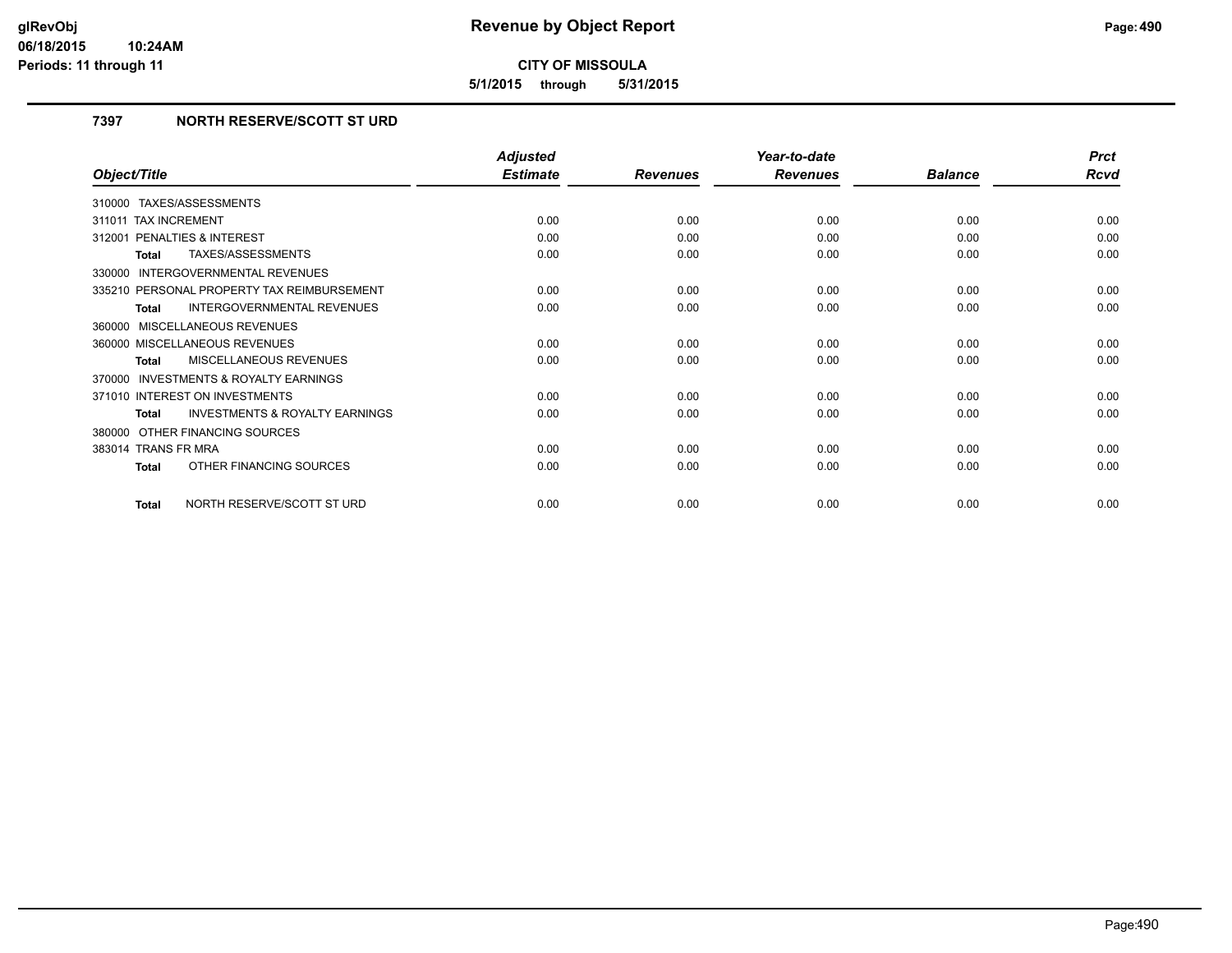**5/1/2015 through 5/31/2015**

## **7399 INTERMOUNTAIN BOND DEBT SERVICE**

## **7399 INTERMOUNTAIN BOND DEBT SERVICE**

|                                                        | <b>Adjusted</b> |                 | Year-to-date    |                | <b>Prct</b> |
|--------------------------------------------------------|-----------------|-----------------|-----------------|----------------|-------------|
| Object/Title                                           | <b>Estimate</b> | <b>Revenues</b> | <b>Revenues</b> | <b>Balance</b> | <b>Rcvd</b> |
| TAXES/ASSESSMENTS<br>310000                            |                 |                 |                 |                |             |
| 311011 TAX INCREMENT                                   | 0.00            | 0.00            | 0.00            | 0.00           | 0.00        |
| TAXES/ASSESSMENTS<br>Total                             | 0.00            | 0.00            | 0.00            | 0.00           | 0.00        |
| INVESTMENTS & ROYALTY EARNINGS<br>370000               |                 |                 |                 |                |             |
| 371010 INTEREST ON INVESTMENTS                         | 0.00            | 0.00            | 0.00            | 0.00           | 0.00        |
| <b>INVESTMENTS &amp; ROYALTY EARNINGS</b><br>Total     | 0.00            | 0.00            | 0.00            | 0.00           | 0.00        |
| 380000 OTHER FINANCING SOURCES                         |                 |                 |                 |                |             |
| 381025 BOND PROCEEDS                                   | 0.00            | 0.00            | 0.00            | 0.00           | 0.00        |
| 383000 OPERATING TRANSFERS                             | 146,788.00      | 0.00            | 0.00            | 146,788.00     | 0.00        |
| 383014 TRANS FR MRA                                    | 0.00            | 0.00            | 154,123.00      | $-154, 123.00$ | 0.00        |
| OTHER FINANCING SOURCES<br><b>Total</b>                | 146,788.00      | 0.00            | 154,123.00      | $-7,335.00$    | 105.00      |
| <b>INTERMOUNTAIN BOND DEBT SERVICE</b><br><b>Total</b> | 146.788.00      | 0.00            | 154.123.00      | $-7,335.00$    | 105.00      |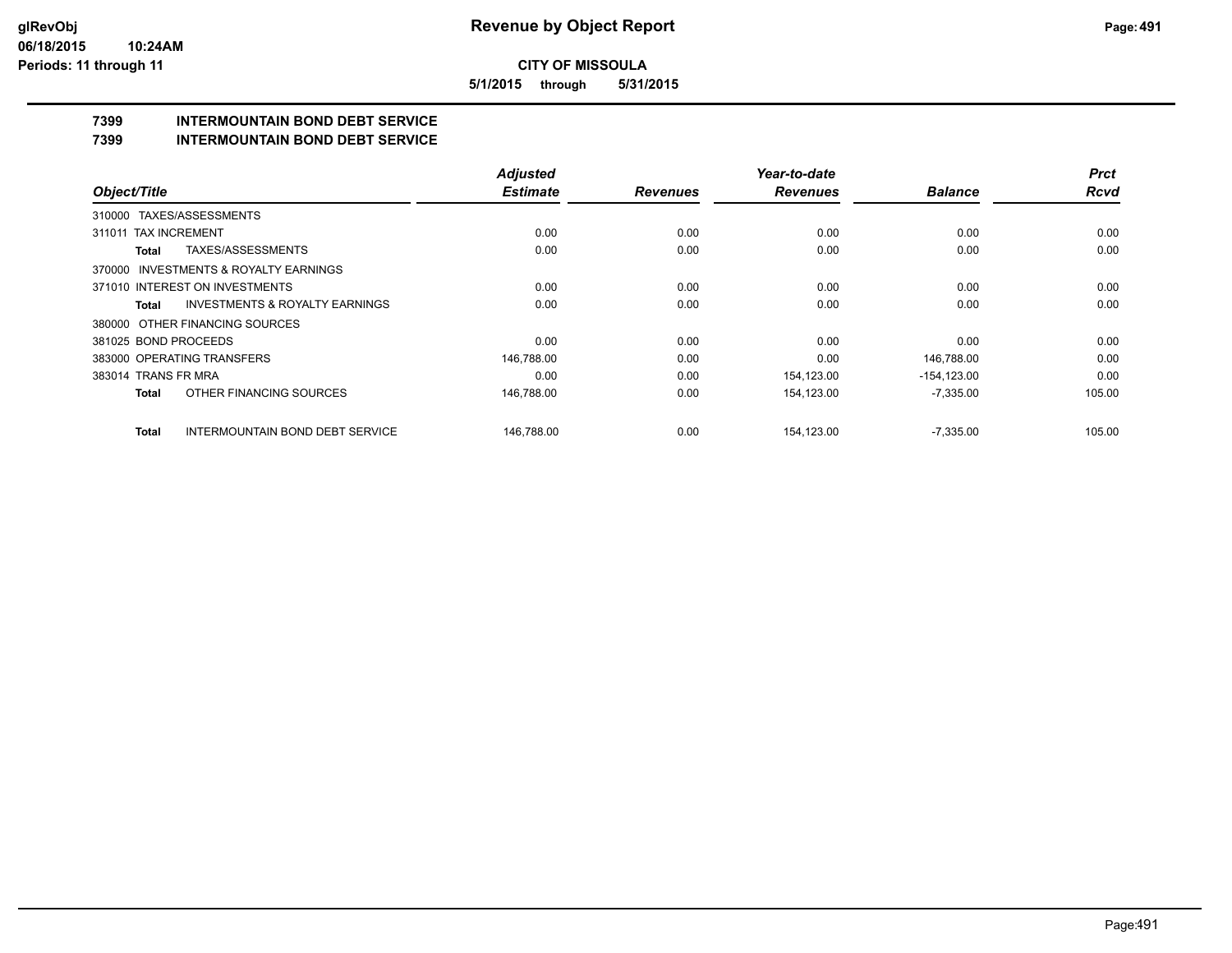**5/1/2015 through 5/31/2015**

## **7399 INTERMOUNTAIN BOND DEBT SERVICE**

|                                       |                                           | <b>Adjusted</b> |                 | Year-to-date    |                | <b>Prct</b> |
|---------------------------------------|-------------------------------------------|-----------------|-----------------|-----------------|----------------|-------------|
| Object/Title                          |                                           | <b>Estimate</b> | <b>Revenues</b> | <b>Revenues</b> | <b>Balance</b> | Rcvd        |
| 310000 TAXES/ASSESSMENTS              |                                           |                 |                 |                 |                |             |
| <b>TAX INCREMENT</b><br>311011        |                                           | 0.00            | 0.00            | 0.00            | 0.00           | 0.00        |
| TAXES/ASSESSMENTS<br>Total            |                                           | 0.00            | 0.00            | 0.00            | 0.00           | 0.00        |
| 370000 INVESTMENTS & ROYALTY EARNINGS |                                           |                 |                 |                 |                |             |
| 371010 INTEREST ON INVESTMENTS        |                                           | 0.00            | 0.00            | 0.00            | 0.00           | 0.00        |
| <b>Total</b>                          | <b>INVESTMENTS &amp; ROYALTY EARNINGS</b> | 0.00            | 0.00            | 0.00            | 0.00           | 0.00        |
| 380000 OTHER FINANCING SOURCES        |                                           |                 |                 |                 |                |             |
| 381025 BOND PROCEEDS                  |                                           | 0.00            | 0.00            | 0.00            | 0.00           | 0.00        |
| 383000 OPERATING TRANSFERS            |                                           | 146,788.00      | 0.00            | 0.00            | 146,788.00     | 0.00        |
| 383014 TRANS FR MRA                   |                                           | 0.00            | 0.00            | 154,123.00      | $-154, 123.00$ | 0.00        |
| <b>Total</b>                          | OTHER FINANCING SOURCES                   | 146,788.00      | 0.00            | 154.123.00      | $-7,335.00$    | 105.00      |
| Total                                 | INTERMOUNTAIN BOND DEBT SERVICE           | 146,788.00      | 0.00            | 154,123.00      | $-7,335.00$    | 105.00      |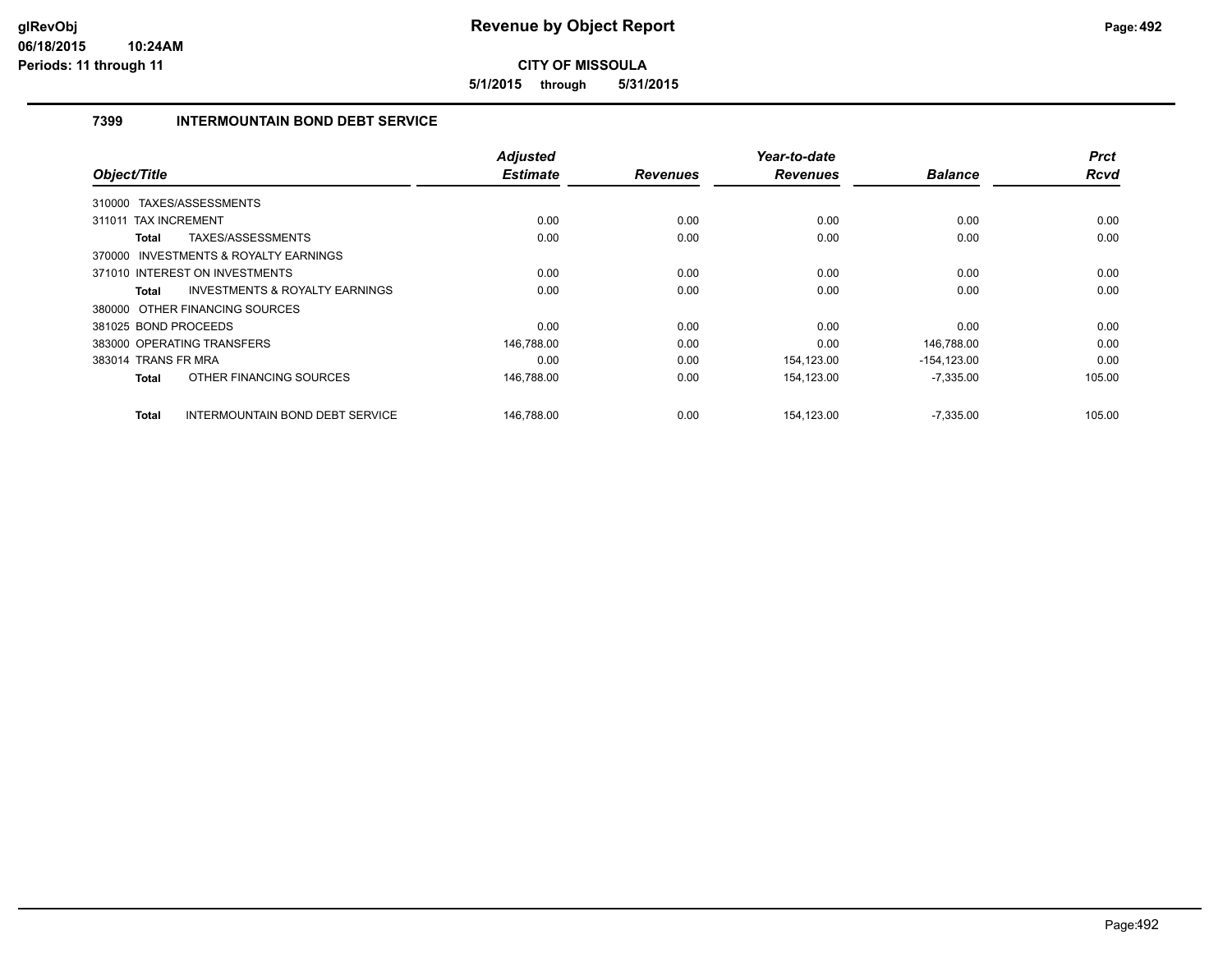**5/1/2015 through 5/31/2015**

## **7400 FRONT ST BOND CLEARING**

**7400 FRONT ST BOND CLEARING**

|                                                           | <b>Adjusted</b> |                 | Year-to-date    |                | <b>Prct</b> |
|-----------------------------------------------------------|-----------------|-----------------|-----------------|----------------|-------------|
| Object/Title                                              | <b>Estimate</b> | <b>Revenues</b> | <b>Revenues</b> | <b>Balance</b> | <b>Rcvd</b> |
| 310000 TAXES/ASSESSMENTS                                  |                 |                 |                 |                |             |
| 311011 TAX INCREMENT                                      | 453.262.00      | 2.132.17        | 234.648.96      | 218.613.04     | 51.77       |
| 312001 PENALTIES & INTEREST                               | 0.00            | 13.18           | 287.07          | $-287.07$      | 0.00        |
| TAXES/ASSESSMENTS<br>Total                                | 453,262.00      | 2.145.35        | 234,936.03      | 218,325.97     | 51.83       |
| 330000 INTERGOVERNMENTAL REVENUES                         |                 |                 |                 |                |             |
| 335210 PERSONAL PROPERTY TAX REIMBURSEMENT                | 0.00            | 26.987.29       | 53.974.58       | $-53,974.58$   | 0.00        |
| INTERGOVERNMENTAL REVENUES<br>Total                       | 0.00            | 26,987.29       | 53,974.58       | $-53,974.58$   | 0.00        |
| 370000 INVESTMENTS & ROYALTY EARNINGS                     |                 |                 |                 |                |             |
| 371010 INTEREST ON INVESTMENTS                            | 0.00            | 0.00            | 0.00            | 0.00           | 0.00        |
| <b>INVESTMENTS &amp; ROYALTY EARNINGS</b><br><b>Total</b> | 0.00            | 0.00            | 0.00            | 0.00           | 0.00        |
| <b>FRONT ST BOND CLEARING</b><br><b>Total</b>             | 453.262.00      | 29.132.64       | 288.910.61      | 164.351.39     | 63.74       |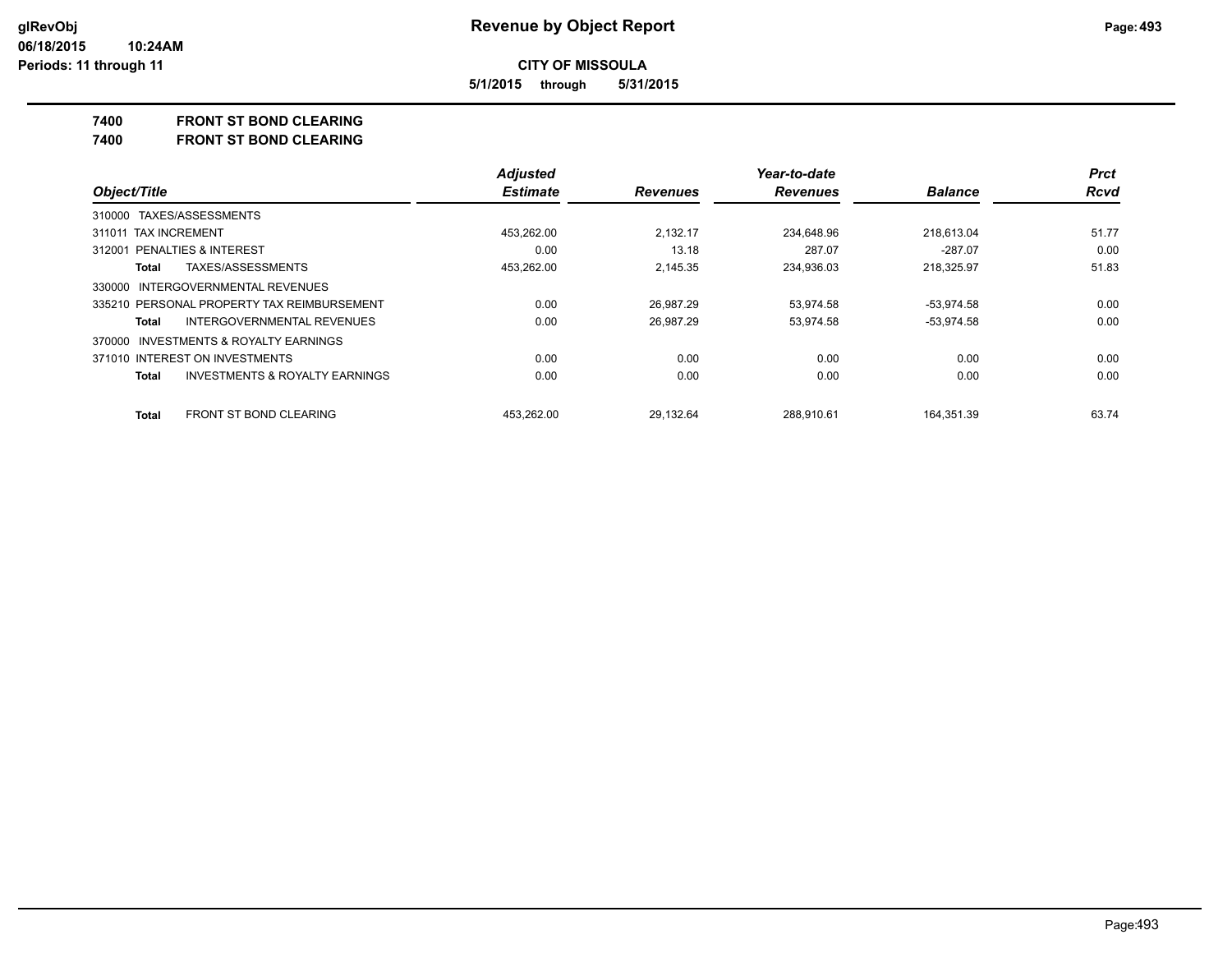**5/1/2015 through 5/31/2015**

## **7400 FRONT ST BOND CLEARING**

|                                                           | <b>Adjusted</b> |                 | Year-to-date    |                | <b>Prct</b> |
|-----------------------------------------------------------|-----------------|-----------------|-----------------|----------------|-------------|
| Object/Title                                              | <b>Estimate</b> | <b>Revenues</b> | <b>Revenues</b> | <b>Balance</b> | <b>Rcvd</b> |
| TAXES/ASSESSMENTS<br>310000                               |                 |                 |                 |                |             |
| 311011 TAX INCREMENT                                      | 453.262.00      | 2.132.17        | 234.648.96      | 218.613.04     | 51.77       |
| PENALTIES & INTEREST<br>312001                            | 0.00            | 13.18           | 287.07          | $-287.07$      | 0.00        |
| TAXES/ASSESSMENTS<br>Total                                | 453.262.00      | 2.145.35        | 234,936.03      | 218.325.97     | 51.83       |
| INTERGOVERNMENTAL REVENUES<br>330000                      |                 |                 |                 |                |             |
| 335210 PERSONAL PROPERTY TAX REIMBURSEMENT                | 0.00            | 26,987.29       | 53,974.58       | $-53,974.58$   | 0.00        |
| <b>INTERGOVERNMENTAL REVENUES</b><br>Total                | 0.00            | 26,987.29       | 53,974.58       | $-53,974.58$   | 0.00        |
| <b>INVESTMENTS &amp; ROYALTY EARNINGS</b><br>370000       |                 |                 |                 |                |             |
| 371010 INTEREST ON INVESTMENTS                            | 0.00            | 0.00            | 0.00            | 0.00           | 0.00        |
| <b>INVESTMENTS &amp; ROYALTY EARNINGS</b><br><b>Total</b> | 0.00            | 0.00            | 0.00            | 0.00           | 0.00        |
| <b>FRONT ST BOND CLEARING</b><br><b>Total</b>             | 453.262.00      | 29.132.64       | 288.910.61      | 164.351.39     | 63.74       |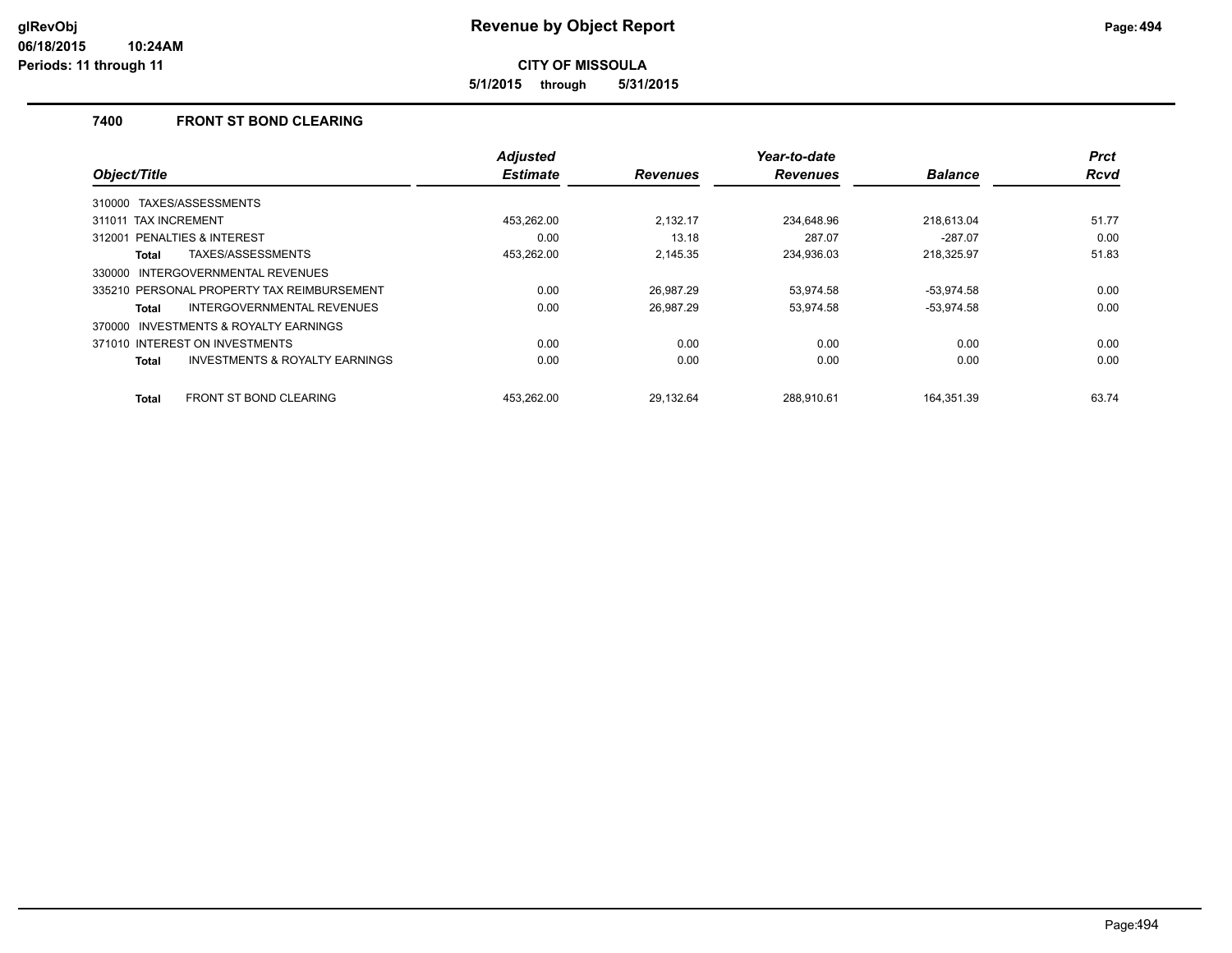## **CITY OF MISSOULA 5/1/2015 through 5/31/2015**

**7401 FRONT ST PARKING STRUCTURE**

**7401 FRONT ST PARKING STRUCTURE**

|                                                           | <b>Adjusted</b> |                 | Year-to-date    |                | <b>Prct</b> |
|-----------------------------------------------------------|-----------------|-----------------|-----------------|----------------|-------------|
| Object/Title                                              | <b>Estimate</b> | <b>Revenues</b> | <b>Revenues</b> | <b>Balance</b> | <b>Rcvd</b> |
| 370000 INVESTMENTS & ROYALTY EARNINGS                     |                 |                 |                 |                |             |
| 371010 INTEREST ON INVESTMENTS                            | 0.00            | 0.00            | 0.00            | 0.00           | 0.00        |
| <b>INVESTMENTS &amp; ROYALTY EARNINGS</b><br><b>Total</b> | 0.00            | 0.00            | 0.00            | 0.00           | 0.00        |
| 380000 OTHER FINANCING SOURCES                            |                 |                 |                 |                |             |
| 383066 TRANSFER FROM FRONT ST CLEARING                    | 146.472.00      | 0.00            | 126,099.00      | 20.373.00      | 86.09       |
| OTHER FINANCING SOURCES<br><b>Total</b>                   | 146.472.00      | 0.00            | 126,099.00      | 20.373.00      | 86.09       |
| <b>FRONT ST PARKING STRUCTURE</b><br><b>Total</b>         | 146.472.00      | 0.00            | 126.099.00      | 20.373.00      | 86.09       |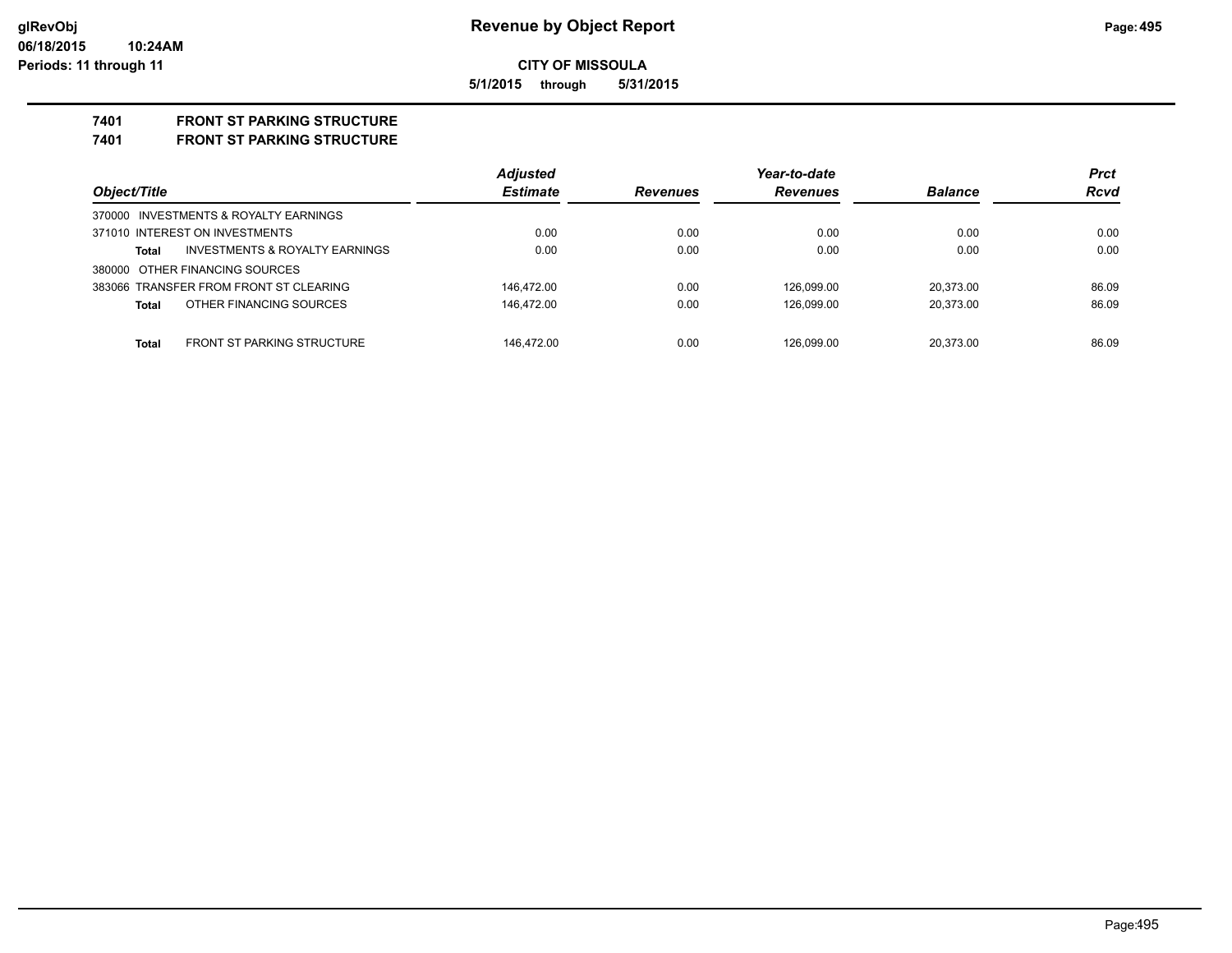**5/1/2015 through 5/31/2015**

## **7401 FRONT ST PARKING STRUCTURE**

| Object/Title                                      | <b>Adjusted</b><br><b>Estimate</b> | <b>Revenues</b> | Year-to-date<br><b>Revenues</b> | <b>Balance</b> | <b>Prct</b><br><b>Rcvd</b> |
|---------------------------------------------------|------------------------------------|-----------------|---------------------------------|----------------|----------------------------|
| 370000 INVESTMENTS & ROYALTY EARNINGS             |                                    |                 |                                 |                |                            |
| 371010 INTEREST ON INVESTMENTS                    | 0.00                               | 0.00            | 0.00                            | 0.00           | 0.00                       |
| INVESTMENTS & ROYALTY EARNINGS<br><b>Total</b>    | 0.00                               | 0.00            | 0.00                            | 0.00           | 0.00                       |
| 380000 OTHER FINANCING SOURCES                    |                                    |                 |                                 |                |                            |
| 383066 TRANSFER FROM FRONT ST CLEARING            | 146.472.00                         | 0.00            | 126.099.00                      | 20.373.00      | 86.09                      |
| OTHER FINANCING SOURCES<br><b>Total</b>           | 146,472.00                         | 0.00            | 126.099.00                      | 20.373.00      | 86.09                      |
| <b>FRONT ST PARKING STRUCTURE</b><br><b>Total</b> | 146.472.00                         | 0.00            | 126.099.00                      | 20.373.00      | 86.09                      |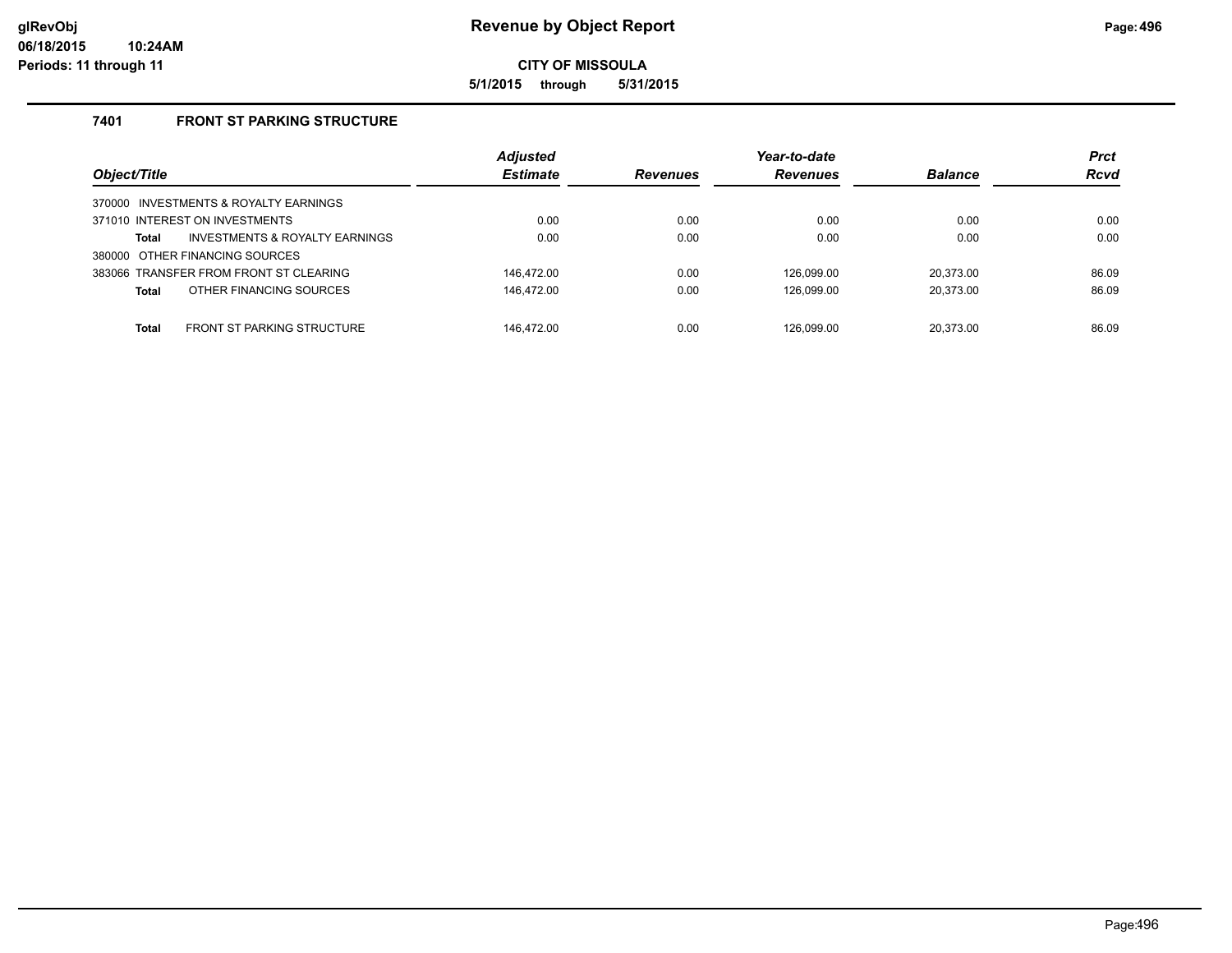**5/1/2015 through 5/31/2015**

## **7402 FRONT ST SUBORDINATE LIEN NOTE**

**7402 FRONT ST SUBORDINATE LIEN NOTE**

|                                                | <b>Adjusted</b> |                 | Year-to-date    |                | <b>Prct</b> |
|------------------------------------------------|-----------------|-----------------|-----------------|----------------|-------------|
| Object/Title                                   | <b>Estimate</b> | <b>Revenues</b> | <b>Revenues</b> | <b>Balance</b> | <b>Rcvd</b> |
| 330000 INTERGOVERNMENTAL REVENUES              |                 |                 |                 |                |             |
| 338001 EXCESS PLEDGED TAX INCREMENT RETURNED   | 0.00            | 0.00            | 0.00            | 0.00           | 0.00        |
| INTERGOVERNMENTAL REVENUES<br>Total            | 0.00            | 0.00            | 0.00            | 0.00           | 0.00        |
| 370000 INVESTMENTS & ROYALTY EARNINGS          |                 |                 |                 |                |             |
| 371010 INTEREST ON INVESTMENTS                 | 0.00            | 0.00            | 0.00            | 0.00           | 0.00        |
| INVESTMENTS & ROYALTY EARNINGS<br>Total        | 0.00            | 0.00            | 0.00            | 0.00           | 0.00        |
| 380000 OTHER FINANCING SOURCES                 |                 |                 |                 |                |             |
| 383066 TRANSFER FROM FRONT ST CLEARING         | 142.631.00      | 29,132.64       | 162.811.61      | $-20.180.61$   | 114.15      |
| 383067 TRANSFER FROM FSPS                      | 0.00            | 0.00            | 0.00            | 0.00           | 0.00        |
| OTHER FINANCING SOURCES<br>Total               | 142.631.00      | 29,132.64       | 162.811.61      | $-20.180.61$   | 114.15      |
| FRONT ST SUBORDINATE LIEN NOTE<br><b>Total</b> | 142.631.00      | 29.132.64       | 162.811.61      | $-20.180.61$   | 114.15      |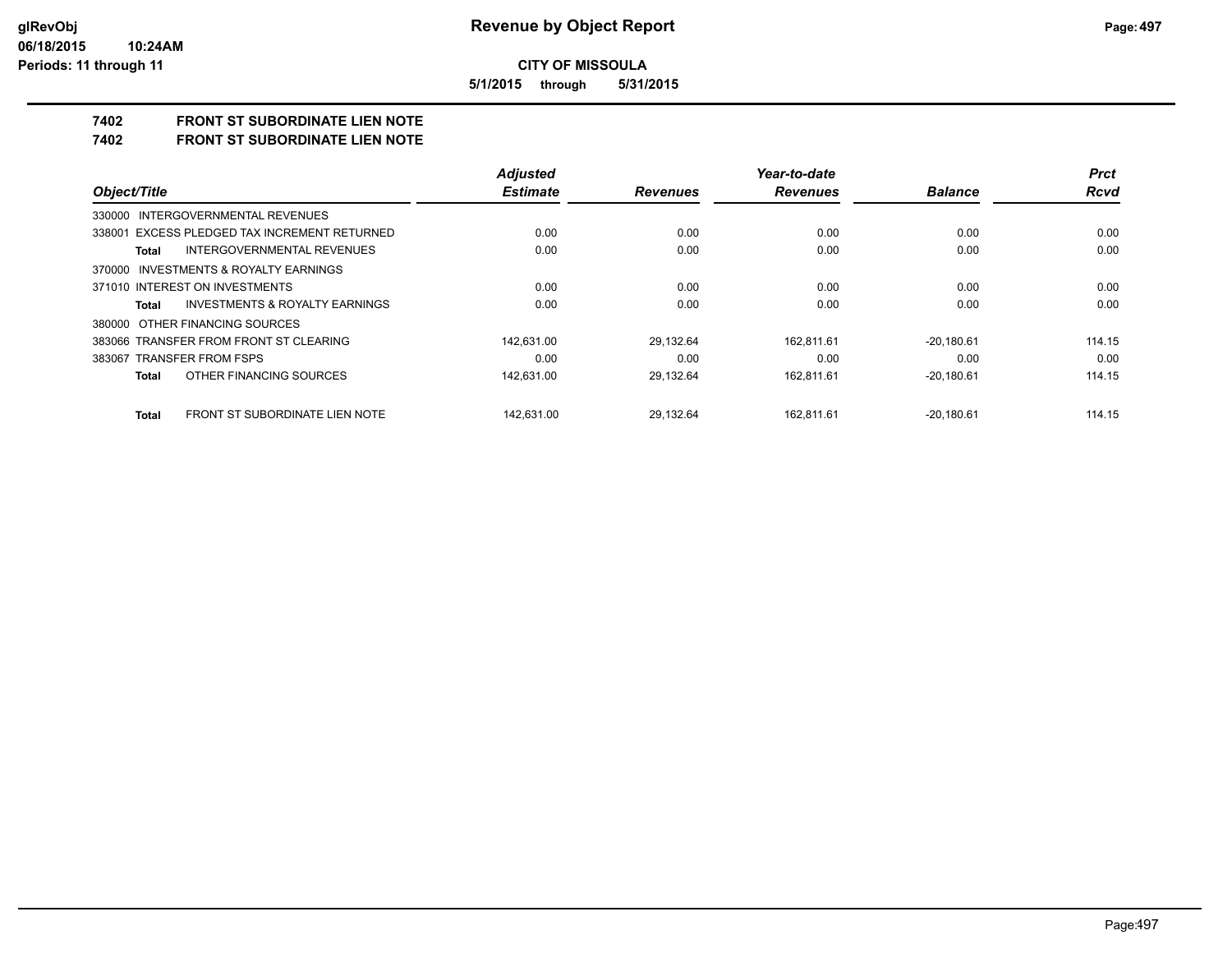**5/1/2015 through 5/31/2015**

## **7402 FRONT ST SUBORDINATE LIEN NOTE**

|                                                | <b>Adjusted</b> |                 | Year-to-date    |                | <b>Prct</b> |
|------------------------------------------------|-----------------|-----------------|-----------------|----------------|-------------|
| Object/Title                                   | <b>Estimate</b> | <b>Revenues</b> | <b>Revenues</b> | <b>Balance</b> | <b>Rcvd</b> |
| INTERGOVERNMENTAL REVENUES<br>330000           |                 |                 |                 |                |             |
| 338001 EXCESS PLEDGED TAX INCREMENT RETURNED   | 0.00            | 0.00            | 0.00            | 0.00           | 0.00        |
| INTERGOVERNMENTAL REVENUES<br><b>Total</b>     | 0.00            | 0.00            | 0.00            | 0.00           | 0.00        |
| 370000 INVESTMENTS & ROYALTY EARNINGS          |                 |                 |                 |                |             |
| 371010 INTEREST ON INVESTMENTS                 | 0.00            | 0.00            | 0.00            | 0.00           | 0.00        |
| INVESTMENTS & ROYALTY EARNINGS<br>Total        | 0.00            | 0.00            | 0.00            | 0.00           | 0.00        |
| 380000 OTHER FINANCING SOURCES                 |                 |                 |                 |                |             |
| 383066 TRANSFER FROM FRONT ST CLEARING         | 142.631.00      | 29.132.64       | 162.811.61      | $-20.180.61$   | 114.15      |
| 383067 TRANSFER FROM FSPS                      | 0.00            | 0.00            | 0.00            | 0.00           | 0.00        |
| OTHER FINANCING SOURCES<br><b>Total</b>        | 142,631.00      | 29,132.64       | 162,811.61      | $-20,180.61$   | 114.15      |
| FRONT ST SUBORDINATE LIEN NOTE<br><b>Total</b> | 142.631.00      | 29.132.64       | 162.811.61      | $-20.180.61$   | 114.15      |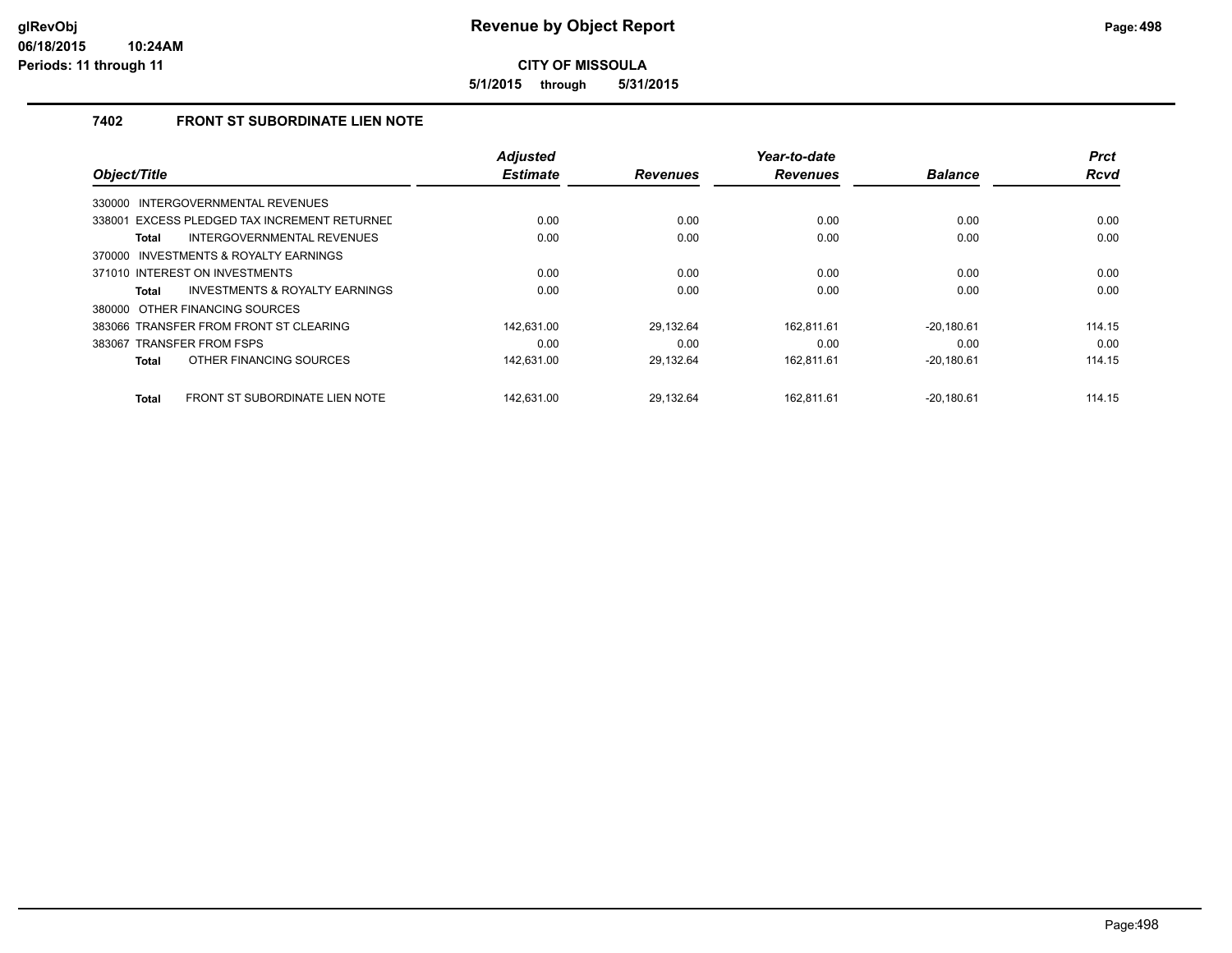**5/1/2015 through 5/31/2015**

## **7447 COURT COLLECTED PARKING FINES**

**7447 COURT COLLECTED PARKING FINES**

|                                         | <b>Adjusted</b> |                 | Year-to-date    |                | <b>Prct</b> |
|-----------------------------------------|-----------------|-----------------|-----------------|----------------|-------------|
| Object/Title                            | <b>Estimate</b> | <b>Revenues</b> | <b>Revenues</b> | <b>Balance</b> | <b>Rcvd</b> |
| 350000 FINES & FORFEITURES              |                 |                 |                 |                |             |
| 352002 PARKING FINES                    | 0.00            | 0.00            | 320.00          | $-320.00$      | 0.00        |
| <b>FINES &amp; FORFEITURES</b><br>Total | 0.00            | 0.00            | 320.00          | $-320.00$      | 0.00        |
| 370000 INVESTMENTS & ROYALTY EARNINGS   |                 |                 |                 |                |             |
| 371010 INTEREST ON INVESTMENTS          | 0.00            | 0.00            | 0.00            | 0.00           | 0.00        |
| INVESTMENTS & ROYALTY EARNINGS<br>Total | 0.00            | 0.00            | 0.00            | 0.00           | 0.00        |
|                                         |                 |                 |                 |                |             |
| COURT COLLECTED PARKING FINES<br>Total  | 0.00            | 0.00            | 320.00          | $-320.00$      | 0.00        |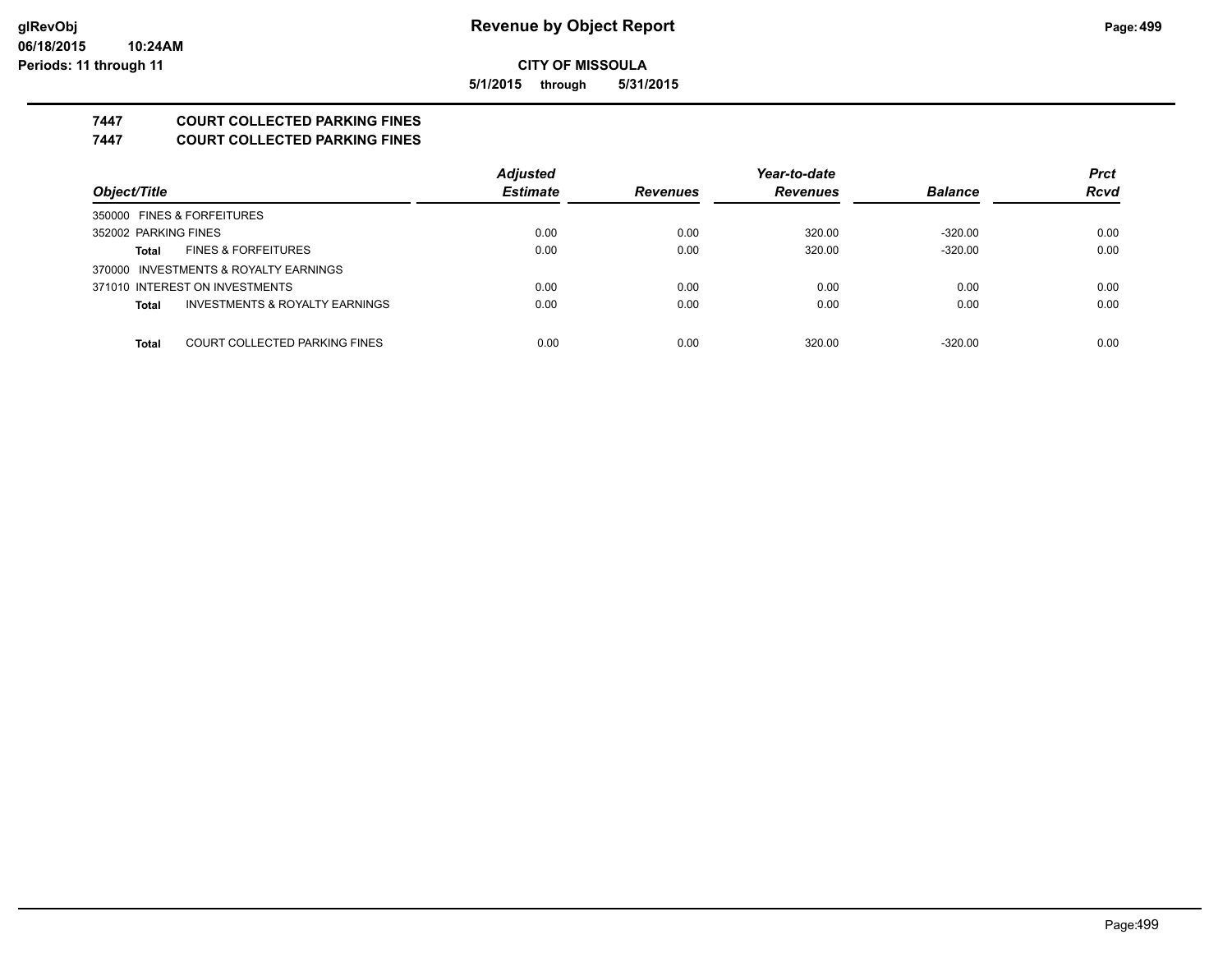**5/1/2015 through 5/31/2015**

## **7447 COURT COLLECTED PARKING FINES**

| Object/Title                                              | <b>Adjusted</b><br><b>Estimate</b> | <b>Revenues</b> | Year-to-date<br><b>Revenues</b> | <b>Balance</b> | <b>Prct</b><br><b>Rcvd</b> |
|-----------------------------------------------------------|------------------------------------|-----------------|---------------------------------|----------------|----------------------------|
| 350000 FINES & FORFEITURES                                |                                    |                 |                                 |                |                            |
| 352002 PARKING FINES                                      | 0.00                               | 0.00            | 320.00                          | $-320.00$      | 0.00                       |
| <b>FINES &amp; FORFEITURES</b><br>Total                   | 0.00                               | 0.00            | 320.00                          | $-320.00$      | 0.00                       |
| 370000 INVESTMENTS & ROYALTY EARNINGS                     |                                    |                 |                                 |                |                            |
| 371010 INTEREST ON INVESTMENTS                            | 0.00                               | 0.00            | 0.00                            | 0.00           | 0.00                       |
| <b>INVESTMENTS &amp; ROYALTY EARNINGS</b><br><b>Total</b> | 0.00                               | 0.00            | 0.00                            | 0.00           | 0.00                       |
|                                                           |                                    |                 |                                 |                |                            |
| COURT COLLECTED PARKING FINES<br><b>Total</b>             | 0.00                               | 0.00            | 320.00                          | $-320.00$      | 0.00                       |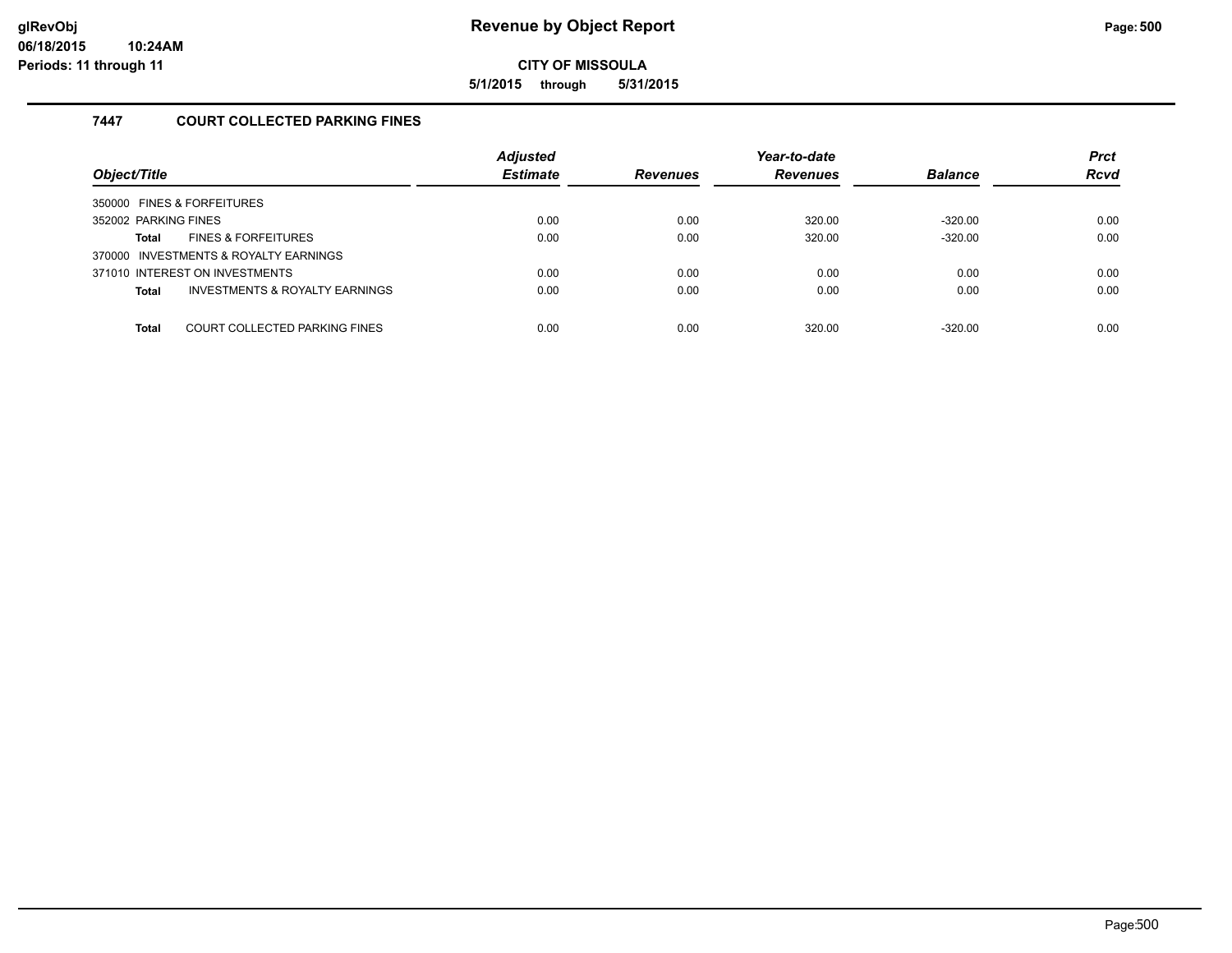**5/1/2015 through 5/31/2015**

**7458 COURT SURCHARGE**

**7458 COURT SURCHARGE**

|                                                 | <b>Adjusted</b> |                 | Year-to-date    |                | <b>Prct</b> |
|-------------------------------------------------|-----------------|-----------------|-----------------|----------------|-------------|
| Object/Title                                    | <b>Estimate</b> | <b>Revenues</b> | <b>Revenues</b> | <b>Balance</b> | <b>Rcvd</b> |
| 350000 FINES & FORFEITURES                      |                 |                 |                 |                |             |
| 351032 SURCHARGE ON FINES                       | 0.00            | 6.266.02        | 6.266.02        | $-6.266.02$    | 0.00        |
| <b>FINES &amp; FORFEITURES</b><br>Total         | 0.00            | 6.266.02        | 6.266.02        | $-6.266.02$    | 0.00        |
| 370000 INVESTMENTS & ROYALTY EARNINGS           |                 |                 |                 |                |             |
| 371010 INTEREST ON INVESTMENTS                  | 0.00            | 0.00            | 0.00            | 0.00           | 0.00        |
| 371020 GAIN/LOSS IN MARKET VALUE OF INVESTMENTS | 0.00            | 0.00            | 0.00            | 0.00           | 0.00        |
| INVESTMENTS & ROYALTY EARNINGS<br><b>Total</b>  | 0.00            | 0.00            | 0.00            | 0.00           | 0.00        |
| <b>COURT SURCHARGE</b><br><b>Total</b>          | 0.00            | 6.266.02        | 6.266.02        | $-6.266.02$    | 0.00        |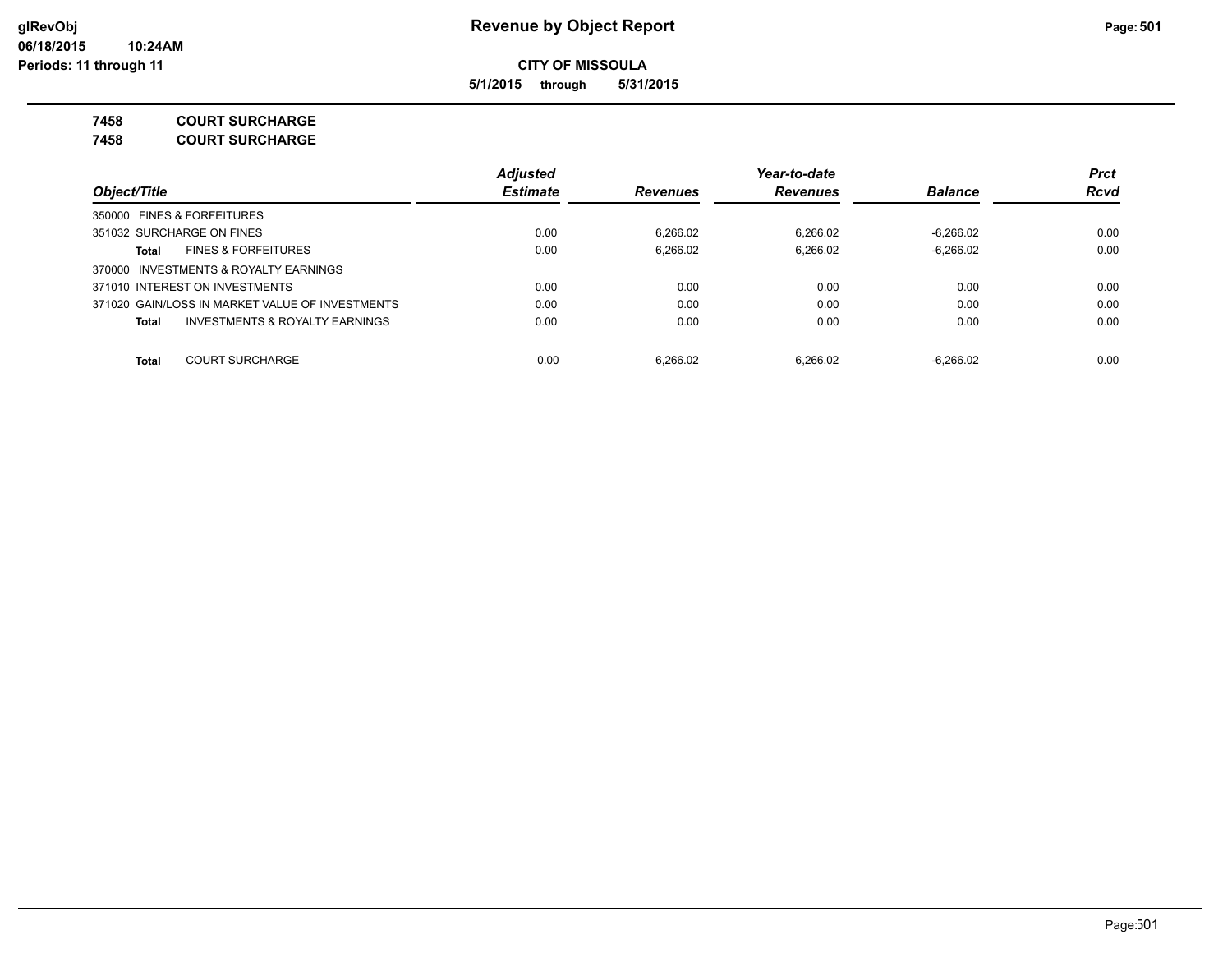**5/1/2015 through 5/31/2015**

### **7458 COURT SURCHARGE**

|                                                    | <b>Adjusted</b> |                 | Year-to-date    |                | <b>Prct</b> |
|----------------------------------------------------|-----------------|-----------------|-----------------|----------------|-------------|
| Object/Title                                       | <b>Estimate</b> | <b>Revenues</b> | <b>Revenues</b> | <b>Balance</b> | Rcvd        |
| 350000 FINES & FORFEITURES                         |                 |                 |                 |                |             |
| 351032 SURCHARGE ON FINES                          | 0.00            | 6.266.02        | 6.266.02        | $-6.266.02$    | 0.00        |
| <b>FINES &amp; FORFEITURES</b><br>Total            | 0.00            | 6.266.02        | 6.266.02        | $-6.266.02$    | 0.00        |
| 370000 INVESTMENTS & ROYALTY EARNINGS              |                 |                 |                 |                |             |
| 371010 INTEREST ON INVESTMENTS                     | 0.00            | 0.00            | 0.00            | 0.00           | 0.00        |
| 371020 GAIN/LOSS IN MARKET VALUE OF INVESTMENT     | 0.00            | 0.00            | 0.00            | 0.00           | 0.00        |
| <b>INVESTMENTS &amp; ROYALTY EARNINGS</b><br>Total | 0.00            | 0.00            | 0.00            | 0.00           | 0.00        |
| <b>Total</b><br><b>COURT SURCHARGE</b>             | 0.00            | 6.266.02        | 6.266.02        | $-6.266.02$    | 0.00        |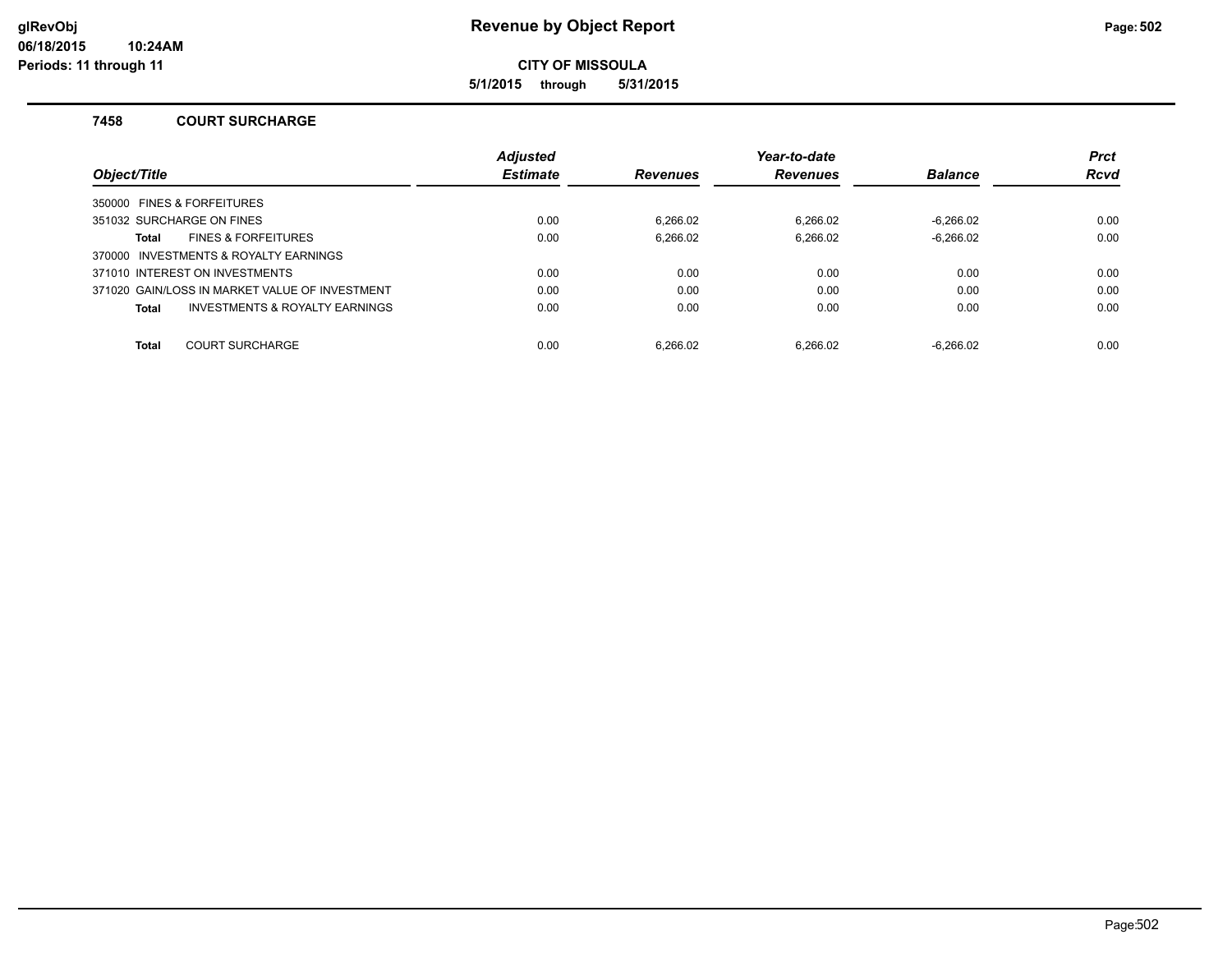**5/1/2015 through 5/31/2015**

**7469 PUBLIC DEFENDER FEES**

**7469 PUBLIC DEFENDER FEES**

| Object/Title                                              | <b>Adjusted</b> |                 | Year-to-date    |                | <b>Prct</b> |
|-----------------------------------------------------------|-----------------|-----------------|-----------------|----------------|-------------|
|                                                           | <b>Estimate</b> | <b>Revenues</b> | <b>Revenues</b> | <b>Balance</b> | <b>Rcvd</b> |
| 350000 FINES & FORFEITURES                                |                 |                 |                 |                |             |
| 351032 SURCHARGE ON FINES                                 | 0.00            | 0.00            | 0.00            | 0.00           | 0.00        |
| 351033 PUBLIC DEFENDER FEES                               | 0.00            | 546.00          | 546.00          | $-546.00$      | 0.00        |
| <b>FINES &amp; FORFEITURES</b><br>Total                   | 0.00            | 546.00          | 546.00          | $-546.00$      | 0.00        |
| 370000 INVESTMENTS & ROYALTY EARNINGS                     |                 |                 |                 |                |             |
| 371010 INTEREST ON INVESTMENTS                            | 0.00            | 0.00            | 0.00            | 0.00           | 0.00        |
| 371020 GAIN/LOSS IN MARKET VALUE OF INVESTMENTS           | 0.00            | 0.00            | 0.00            | 0.00           | 0.00        |
| <b>INVESTMENTS &amp; ROYALTY EARNINGS</b><br><b>Total</b> | 0.00            | 0.00            | 0.00            | 0.00           | 0.00        |
| PUBLIC DEFENDER FEES<br><b>Total</b>                      | 0.00            | 546.00          | 546.00          | $-546.00$      | 0.00        |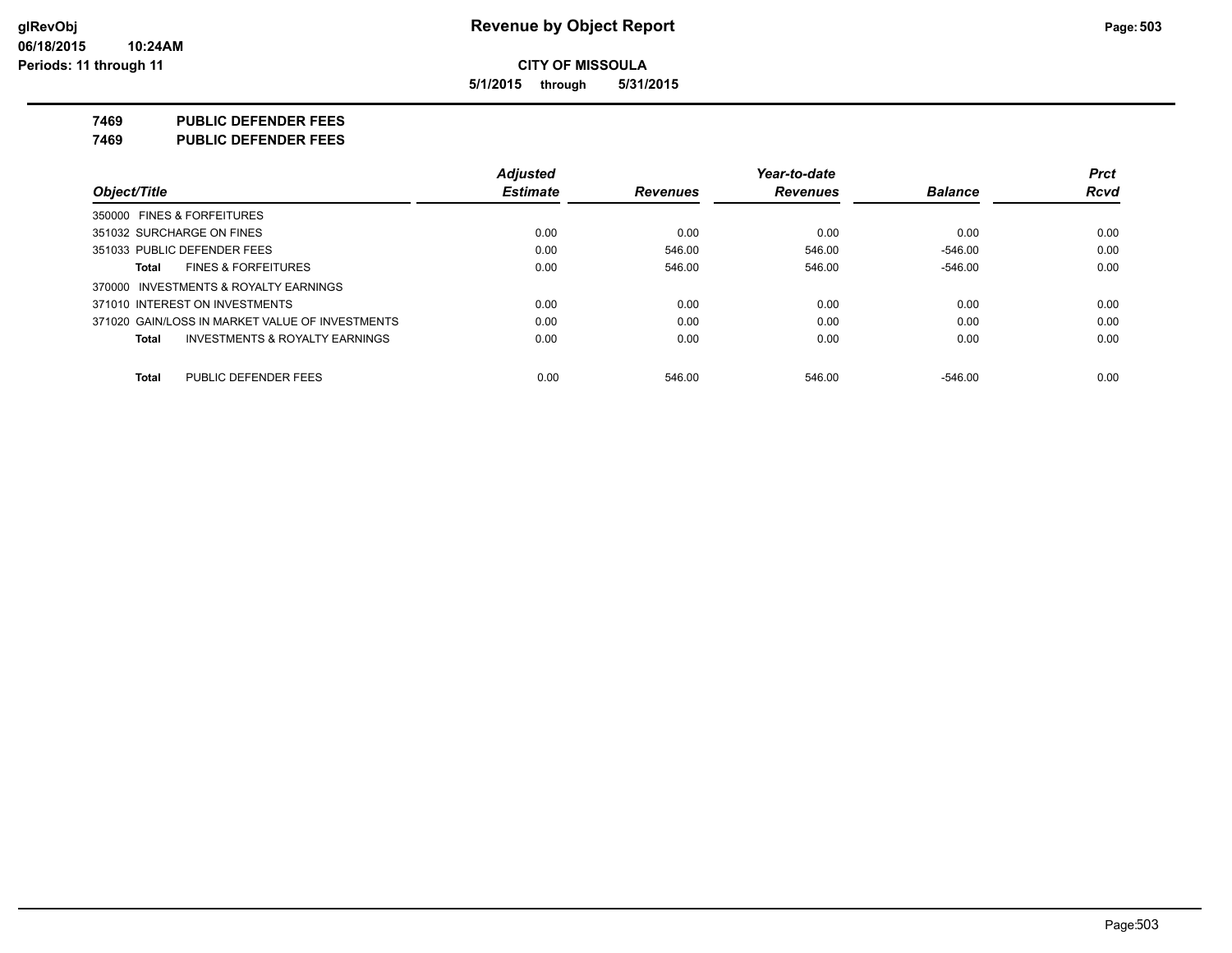**5/1/2015 through 5/31/2015**

## **7469 PUBLIC DEFENDER FEES**

| Obiect/Title                                   | <b>Adiusted</b> |                 | Year-to-date    |                | <b>Prct</b> |
|------------------------------------------------|-----------------|-----------------|-----------------|----------------|-------------|
|                                                | <b>Estimate</b> | <b>Revenues</b> | <b>Revenues</b> | <b>Balance</b> | Rcvd        |
| 350000 FINES & FORFEITURES                     |                 |                 |                 |                |             |
| 351032 SURCHARGE ON FINES                      | 0.00            | 0.00            | 0.00            | 0.00           | 0.00        |
| 351033 PUBLIC DEFENDER FEES                    | 0.00            | 546.00          | 546.00          | $-546.00$      | 0.00        |
| <b>FINES &amp; FORFEITURES</b><br><b>Total</b> | 0.00            | 546.00          | 546.00          | $-546.00$      | 0.00        |
| 370000 INVESTMENTS & ROYALTY EARNINGS          |                 |                 |                 |                |             |
| 371010 INTEREST ON INVESTMENTS                 | 0.00            | 0.00            | 0.00            | 0.00           | 0.00        |
| 371020 GAIN/LOSS IN MARKET VALUE OF INVESTMENT | 0.00            | 0.00            | 0.00            | 0.00           | 0.00        |
| INVESTMENTS & ROYALTY EARNINGS<br><b>Total</b> | 0.00            | 0.00            | 0.00            | 0.00           | 0.00        |
| PUBLIC DEFENDER FEES<br><b>Total</b>           | 0.00            | 546.00          | 546.00          | $-546.00$      | 0.00        |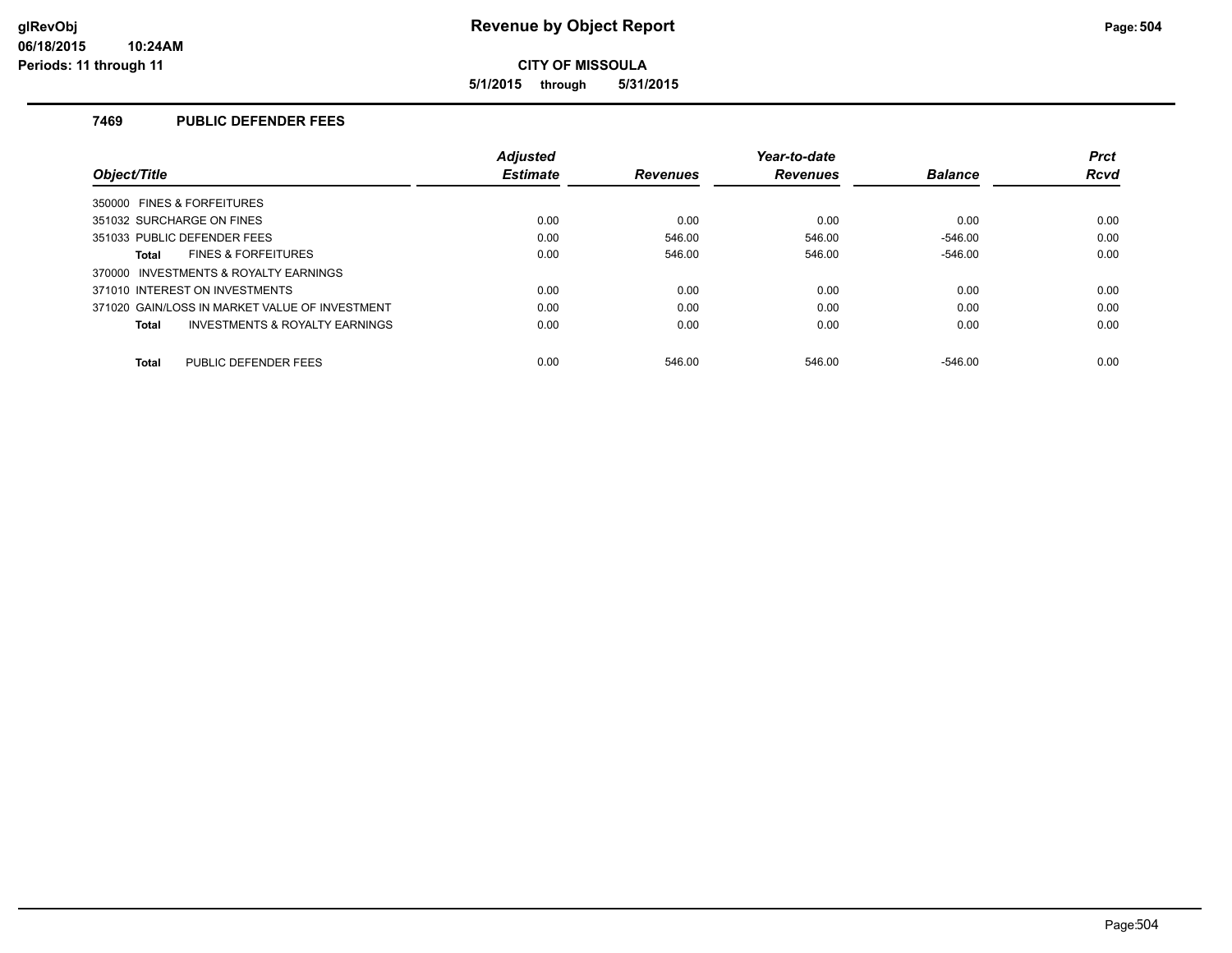**5/1/2015 through 5/31/2015**

**7900 PAYROLL CLEARING FUND 7900 PAYROLL CLEARING FUND**

|                                                    | <b>Adjusted</b> |                 | Year-to-date    |                | Prct |
|----------------------------------------------------|-----------------|-----------------|-----------------|----------------|------|
| Object/Title                                       | <b>Estimate</b> | <b>Revenues</b> | <b>Revenues</b> | <b>Balance</b> | Rcvd |
| 370000 INVESTMENTS & ROYALTY EARNINGS              |                 |                 |                 |                |      |
| 371010 INTEREST ON INVESTMENTS                     | 0.00            | 0.00            | 0.00            | 0.00           | 0.00 |
| 371020 GAIN/LOSS IN MARKET VALUE OF INVESTMENTS    | 0.00            | 0.00            | 0.00            | 0.00           | 0.00 |
| <b>INVESTMENTS &amp; ROYALTY EARNINGS</b><br>Total | 0.00            | 0.00            | 0.00            | 0.00           | 0.00 |
| Total<br>PAYROLL CLEARING FUND                     | 0.00            | 0.00            | 0.00            | 0.00           | 0.00 |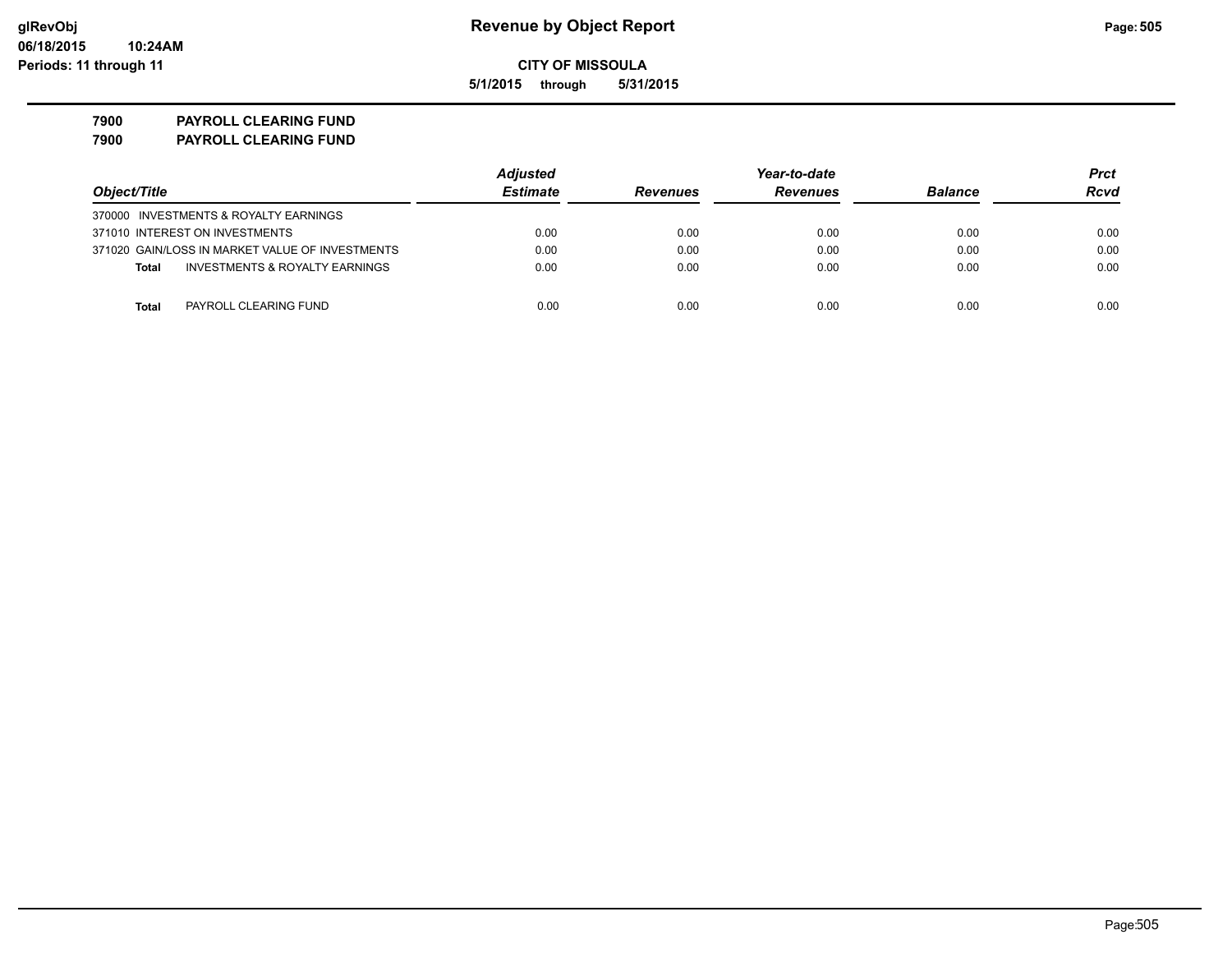### **glRevObj Revenue by Object Report Page:506**

**CITY OF MISSOULA**

**5/1/2015 through 5/31/2015**

### **7900 PAYROLL CLEARING FUND**

| Object/Title                                   | <b>Adjusted</b><br><b>Estimate</b> | <b>Revenues</b> | Year-to-date<br><b>Revenues</b> | <b>Balance</b> | <b>Prct</b><br>Rcvd |
|------------------------------------------------|------------------------------------|-----------------|---------------------------------|----------------|---------------------|
| 370000 INVESTMENTS & ROYALTY EARNINGS          |                                    |                 |                                 |                |                     |
| 371010 INTEREST ON INVESTMENTS                 | 0.00                               | 0.00            | 0.00                            | 0.00           | 0.00                |
| 371020 GAIN/LOSS IN MARKET VALUE OF INVESTMENT | 0.00                               | 0.00            | 0.00                            | 0.00           | 0.00                |
| INVESTMENTS & ROYALTY EARNINGS<br><b>Total</b> | 0.00                               | 0.00            | 0.00                            | 0.00           | 0.00                |
|                                                |                                    |                 |                                 |                |                     |
| PAYROLL CLEARING FUND<br>Total                 | 0.00                               | 0.00            | 0.00                            | 0.00           | 0.00                |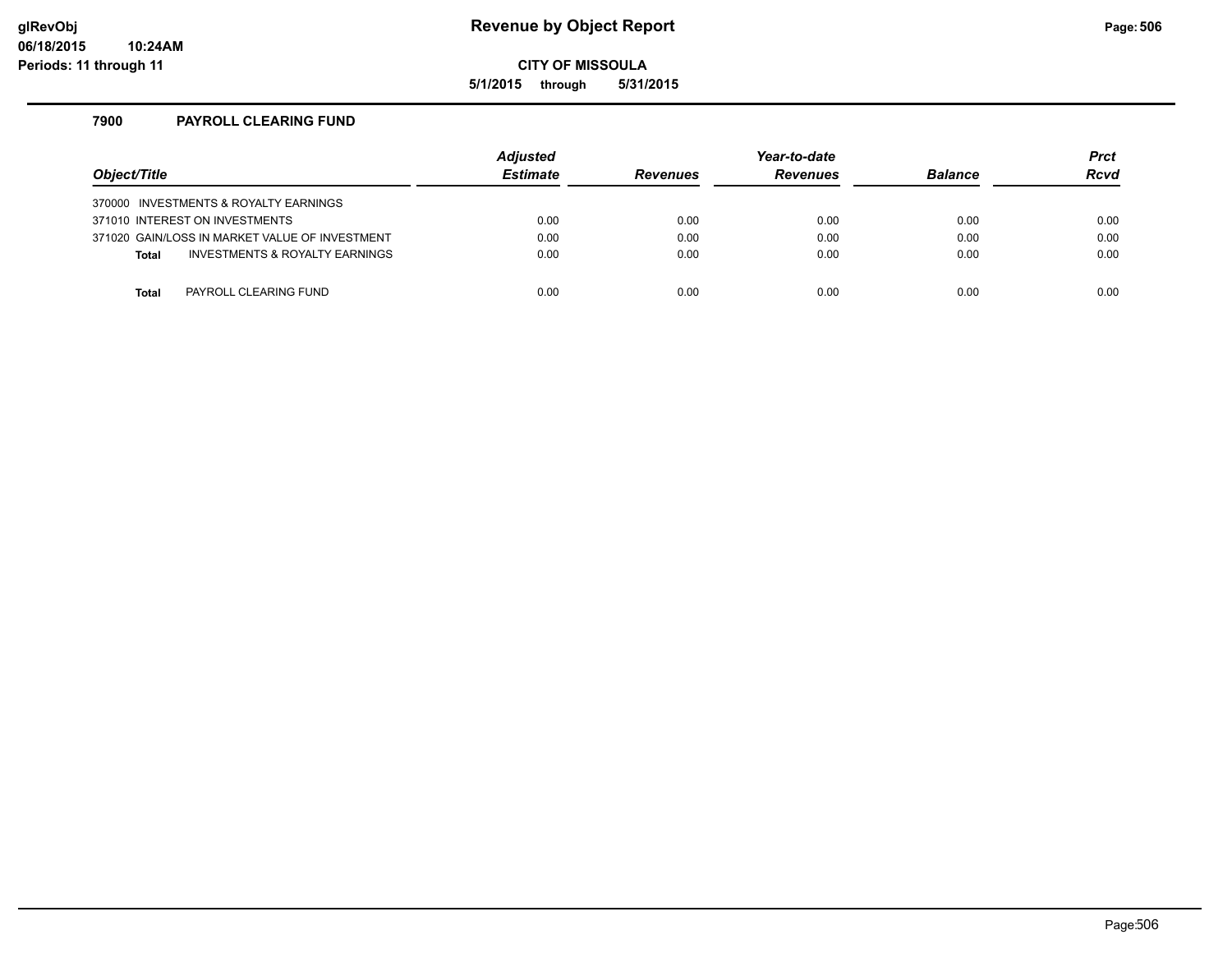**5/1/2015 through 5/31/2015**

**7903 COUNTY CLEARING**

**7903 COUNTY CLEARING**

|                                                           | <b>Adjusted</b> |                 | Year-to-date    |                | <b>Prct</b> |
|-----------------------------------------------------------|-----------------|-----------------|-----------------|----------------|-------------|
| Object/Title                                              | <b>Estimate</b> | <b>Revenues</b> | <b>Revenues</b> | <b>Balance</b> | <b>Rcvd</b> |
| <b>LICENSES &amp; PERMITS</b><br>320000                   |                 |                 |                 |                |             |
| 323030 ANIMAL LICENSES                                    | 0.00            | 348.50          | 7.129.50        | $-7.129.50$    | 0.00        |
| <b>LICENSES &amp; PERMITS</b><br>Total                    | 0.00            | 348.50          | 7.129.50        | $-7.129.50$    | 0.00        |
| 360000 MISCELLANEOUS REVENUES                             |                 |                 |                 |                |             |
| 360010 MISCELLANEOUS                                      | 0.00            | 0.00            | 0.00            | 0.00           | 0.00        |
| MISCELLANEOUS REVENUES<br>Total                           | 0.00            | 0.00            | 0.00            | 0.00           | 0.00        |
| INVESTMENTS & ROYALTY EARNINGS<br>370000                  |                 |                 |                 |                |             |
| 371010 INTEREST ON INVESTMENTS                            | 0.00            | 0.00            | 0.00            | 0.00           | 0.00        |
| 371020 GAIN/LOSS IN MARKET VALUE OF INVESTMENTS           | 0.00            | 0.00            | 0.00            | 0.00           | 0.00        |
| <b>INVESTMENTS &amp; ROYALTY EARNINGS</b><br><b>Total</b> | 0.00            | 0.00            | 0.00            | 0.00           | 0.00        |
| <b>COUNTY CLEARING</b><br><b>Total</b>                    | 0.00            | 348.50          | 7.129.50        | $-7,129.50$    | 0.00        |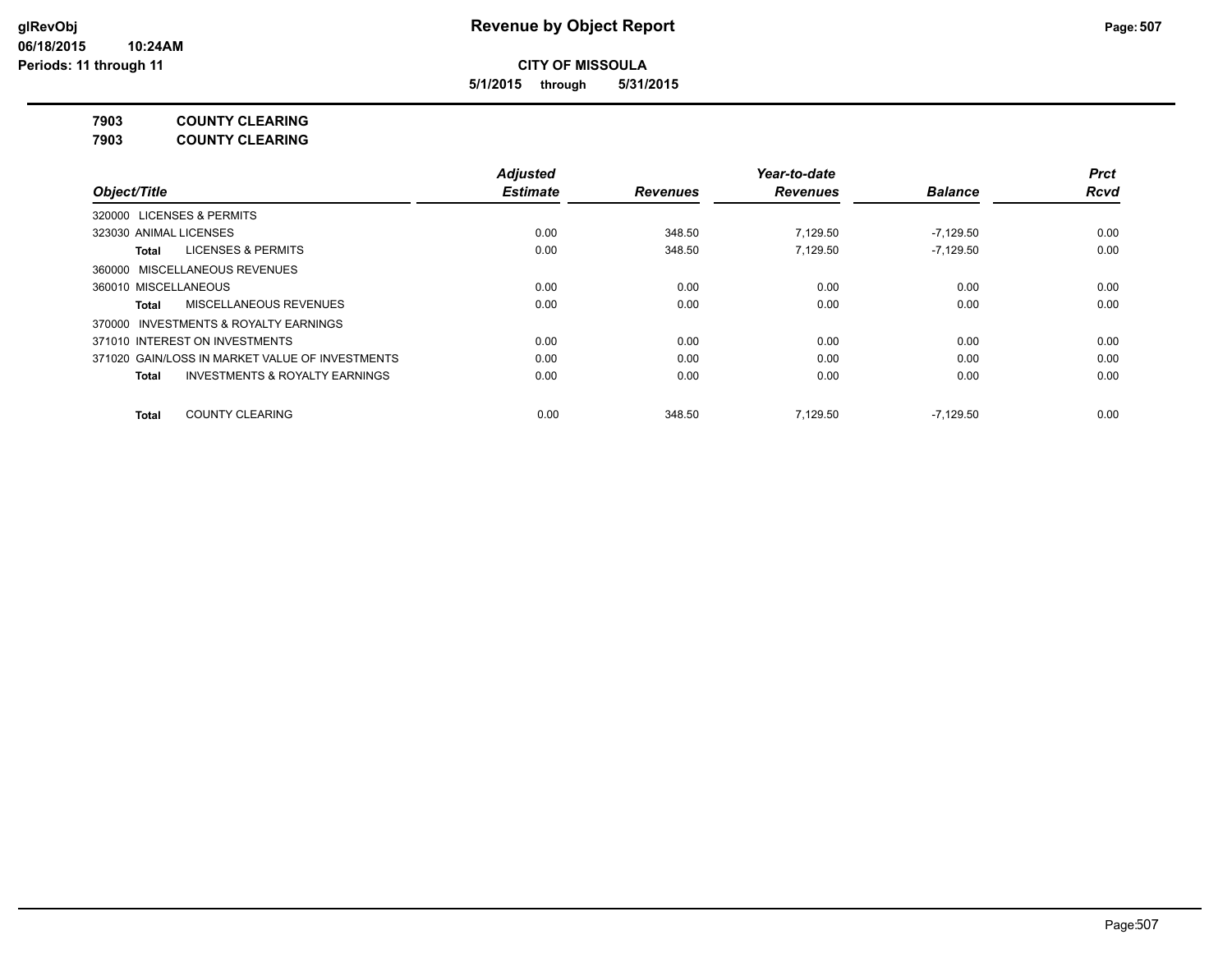**5/1/2015 through 5/31/2015**

### **7903 COUNTY CLEARING**

| Object/Title                                       | <b>Adjusted</b><br><b>Estimate</b> | <b>Revenues</b> | Year-to-date<br><b>Revenues</b> | <b>Balance</b> | <b>Prct</b><br>Rcvd |
|----------------------------------------------------|------------------------------------|-----------------|---------------------------------|----------------|---------------------|
|                                                    |                                    |                 |                                 |                |                     |
| 320000 LICENSES & PERMITS                          |                                    |                 |                                 |                |                     |
| 323030 ANIMAL LICENSES                             | 0.00                               | 348.50          | 7.129.50                        | $-7.129.50$    | 0.00                |
| <b>LICENSES &amp; PERMITS</b><br>Total             | 0.00                               | 348.50          | 7.129.50                        | $-7.129.50$    | 0.00                |
| 360000 MISCELLANEOUS REVENUES                      |                                    |                 |                                 |                |                     |
| 360010 MISCELLANEOUS                               | 0.00                               | 0.00            | 0.00                            | 0.00           | 0.00                |
| <b>MISCELLANEOUS REVENUES</b><br>Total             | 0.00                               | 0.00            | 0.00                            | 0.00           | 0.00                |
| 370000 INVESTMENTS & ROYALTY EARNINGS              |                                    |                 |                                 |                |                     |
| 371010 INTEREST ON INVESTMENTS                     | 0.00                               | 0.00            | 0.00                            | 0.00           | 0.00                |
| 371020 GAIN/LOSS IN MARKET VALUE OF INVESTMENT     | 0.00                               | 0.00            | 0.00                            | 0.00           | 0.00                |
| <b>INVESTMENTS &amp; ROYALTY EARNINGS</b><br>Total | 0.00                               | 0.00            | 0.00                            | 0.00           | 0.00                |
| <b>COUNTY CLEARING</b><br>Total                    | 0.00                               | 348.50          | 7.129.50                        | $-7.129.50$    | 0.00                |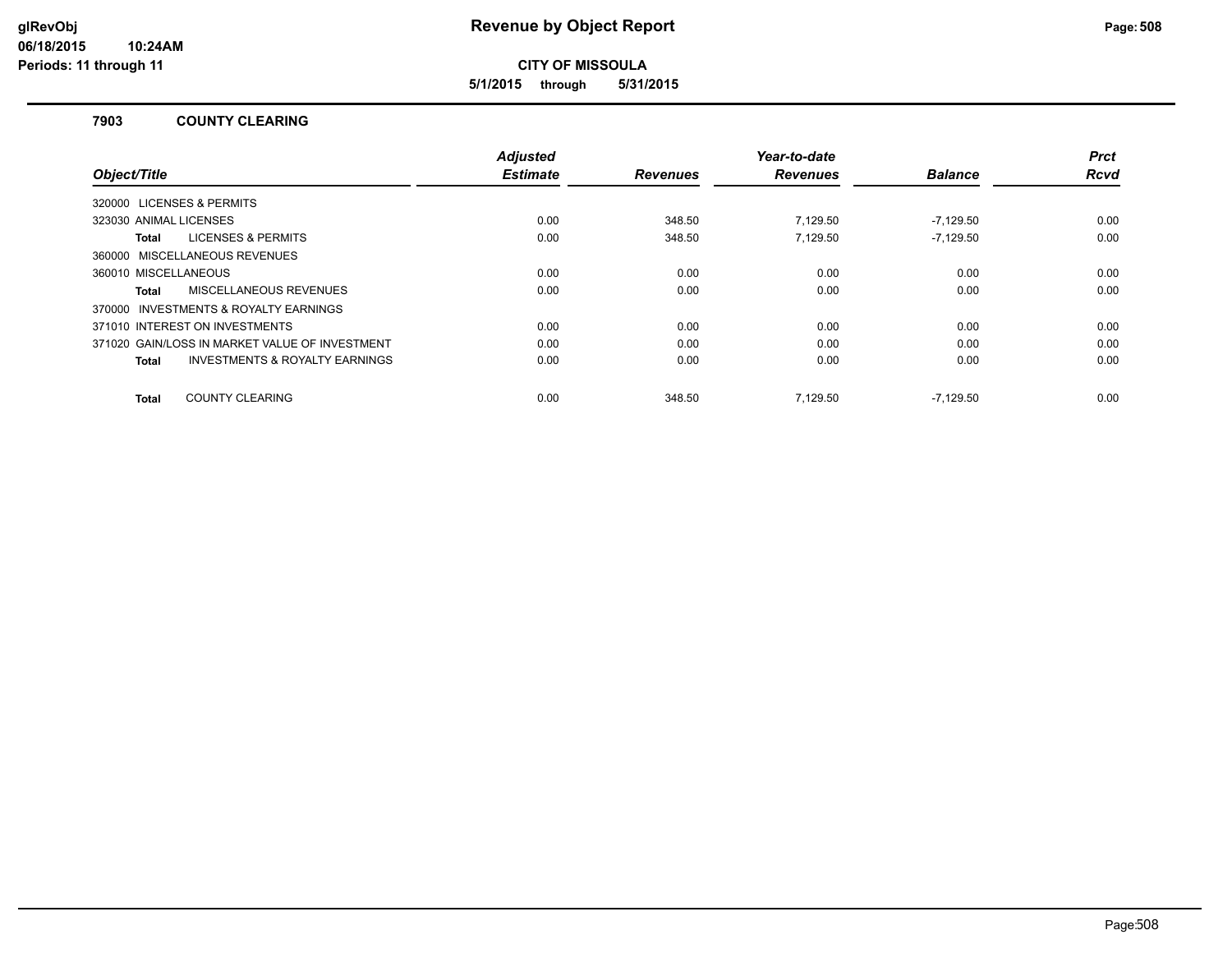**5/1/2015 through 5/31/2015**

**7904 SEWER REBATE**

**7904 SEWER REBATE**

|                                                           | <b>Adjusted</b> |                 | Year-to-date    |                | <b>Prct</b> |
|-----------------------------------------------------------|-----------------|-----------------|-----------------|----------------|-------------|
| Object/Title                                              | <b>Estimate</b> | <b>Revenues</b> | <b>Revenues</b> | <b>Balance</b> | <b>Rcvd</b> |
| 340000 CHARGES FOR SERVICES                               |                 |                 |                 |                |             |
| 343036 *** Title Not Found ***                            | 0.00            | 0.00            | 0.00            | 0.00           | 0.00        |
| <b>CHARGES FOR SERVICES</b><br>Total                      | 0.00            | 0.00            | 0.00            | 0.00           | 0.00        |
| 360000 MISCELLANEOUS REVENUES                             |                 |                 |                 |                |             |
| 360010 MISCELLANEOUS                                      | 0.00            | 0.00            | 0.00            | 0.00           | 0.00        |
| MISCELLANEOUS REVENUES<br>Total                           | 0.00            | 0.00            | 0.00            | 0.00           | 0.00        |
| INVESTMENTS & ROYALTY EARNINGS<br>370000                  |                 |                 |                 |                |             |
| 371010 INTEREST ON INVESTMENTS                            | 0.00            | 0.00            | 0.00            | 0.00           | 0.00        |
| 371020 GAIN/LOSS IN MARKET VALUE OF INVESTMENTS           | 0.00            | 0.00            | 0.00            | 0.00           | 0.00        |
| <b>INVESTMENTS &amp; ROYALTY EARNINGS</b><br><b>Total</b> | 0.00            | 0.00            | 0.00            | 0.00           | 0.00        |
| <b>SEWER REBATE</b><br><b>Total</b>                       | 0.00            | 0.00            | 0.00            | 0.00           | 0.00        |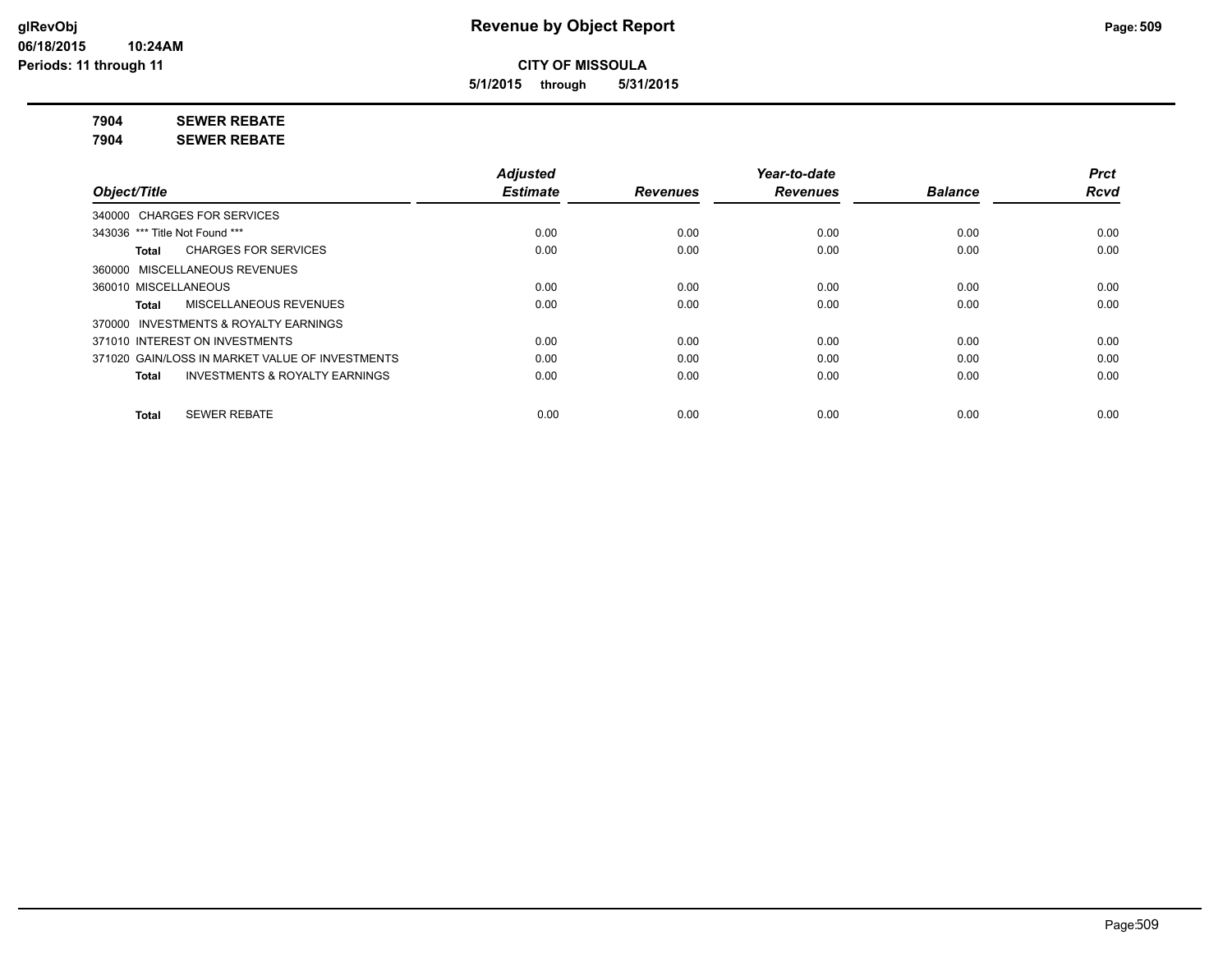**5/1/2015 through 5/31/2015**

### **7904 SEWER REBATE**

|                                                    | <b>Adjusted</b> |                 | Year-to-date    |                | <b>Prct</b> |
|----------------------------------------------------|-----------------|-----------------|-----------------|----------------|-------------|
| Object/Title                                       | <b>Estimate</b> | <b>Revenues</b> | <b>Revenues</b> | <b>Balance</b> | <b>Rcvd</b> |
| 340000 CHARGES FOR SERVICES                        |                 |                 |                 |                |             |
| 343036 *** Title Not Found ***                     | 0.00            | 0.00            | 0.00            | 0.00           | 0.00        |
| <b>CHARGES FOR SERVICES</b><br>Total               | 0.00            | 0.00            | 0.00            | 0.00           | 0.00        |
| 360000 MISCELLANEOUS REVENUES                      |                 |                 |                 |                |             |
| 360010 MISCELLANEOUS                               | 0.00            | 0.00            | 0.00            | 0.00           | 0.00        |
| MISCELLANEOUS REVENUES<br>Total                    | 0.00            | 0.00            | 0.00            | 0.00           | 0.00        |
| 370000 INVESTMENTS & ROYALTY EARNINGS              |                 |                 |                 |                |             |
| 371010 INTEREST ON INVESTMENTS                     | 0.00            | 0.00            | 0.00            | 0.00           | 0.00        |
| 371020 GAIN/LOSS IN MARKET VALUE OF INVESTMENT     | 0.00            | 0.00            | 0.00            | 0.00           | 0.00        |
| <b>INVESTMENTS &amp; ROYALTY EARNINGS</b><br>Total | 0.00            | 0.00            | 0.00            | 0.00           | 0.00        |
|                                                    |                 |                 |                 |                |             |
| <b>SEWER REBATE</b><br>Total                       | 0.00            | 0.00            | 0.00            | 0.00           | 0.00        |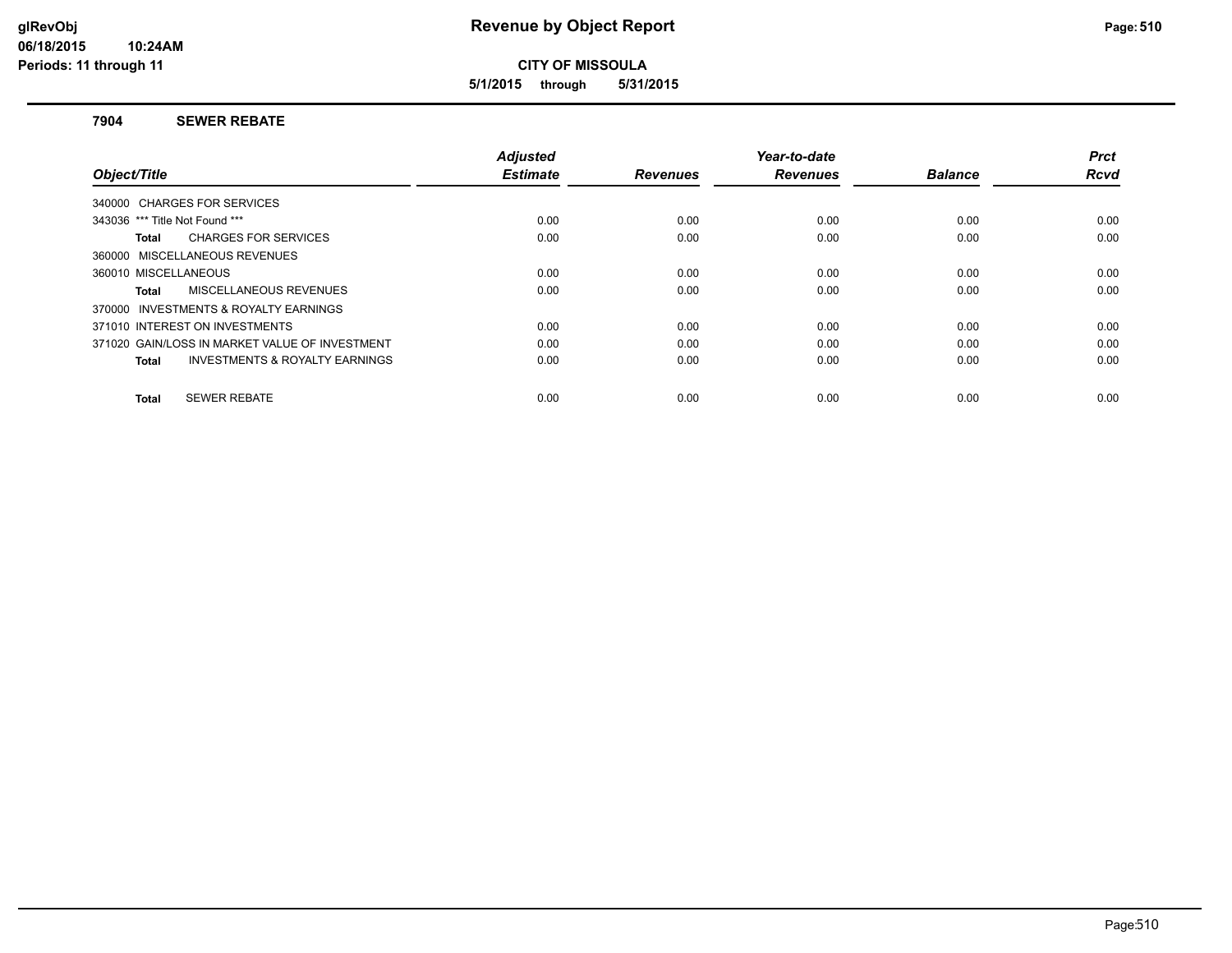**5/1/2015 through 5/31/2015**

**7905 WYE SEWER RSID 8489**

**7905 WYE SEWER RSID 8489**

|                                                 | <b>Adjusted</b> |                 | Year-to-date    |                | <b>Prct</b> |
|-------------------------------------------------|-----------------|-----------------|-----------------|----------------|-------------|
| Object/Title                                    | <b>Estimate</b> | <b>Revenues</b> | <b>Revenues</b> | <b>Balance</b> | <b>Rcvd</b> |
| 360000 MISCELLANEOUS REVENUES                   |                 |                 |                 |                |             |
| 360010 MISCELLANEOUS                            | 0.00            | 0.00            | 0.00            | 0.00           | 0.00        |
| MISCELLANEOUS REVENUES<br>Total                 | 0.00            | 0.00            | 0.00            | 0.00           | 0.00        |
| 370000 INVESTMENTS & ROYALTY EARNINGS           |                 |                 |                 |                |             |
| 371010 INTEREST ON INVESTMENTS                  | 0.00            | 0.00            | 0.00            | 0.00           | 0.00        |
| 371020 GAIN/LOSS IN MARKET VALUE OF INVESTMENTS | 0.00            | 0.00            | 0.00            | 0.00           | 0.00        |
| INVESTMENTS & ROYALTY EARNINGS<br>Total         | 0.00            | 0.00            | 0.00            | 0.00           | 0.00        |
|                                                 |                 |                 |                 |                |             |
| WYE SEWER RSID 8489<br><b>Total</b>             | 0.00            | 0.00            | 0.00            | 0.00           | 0.00        |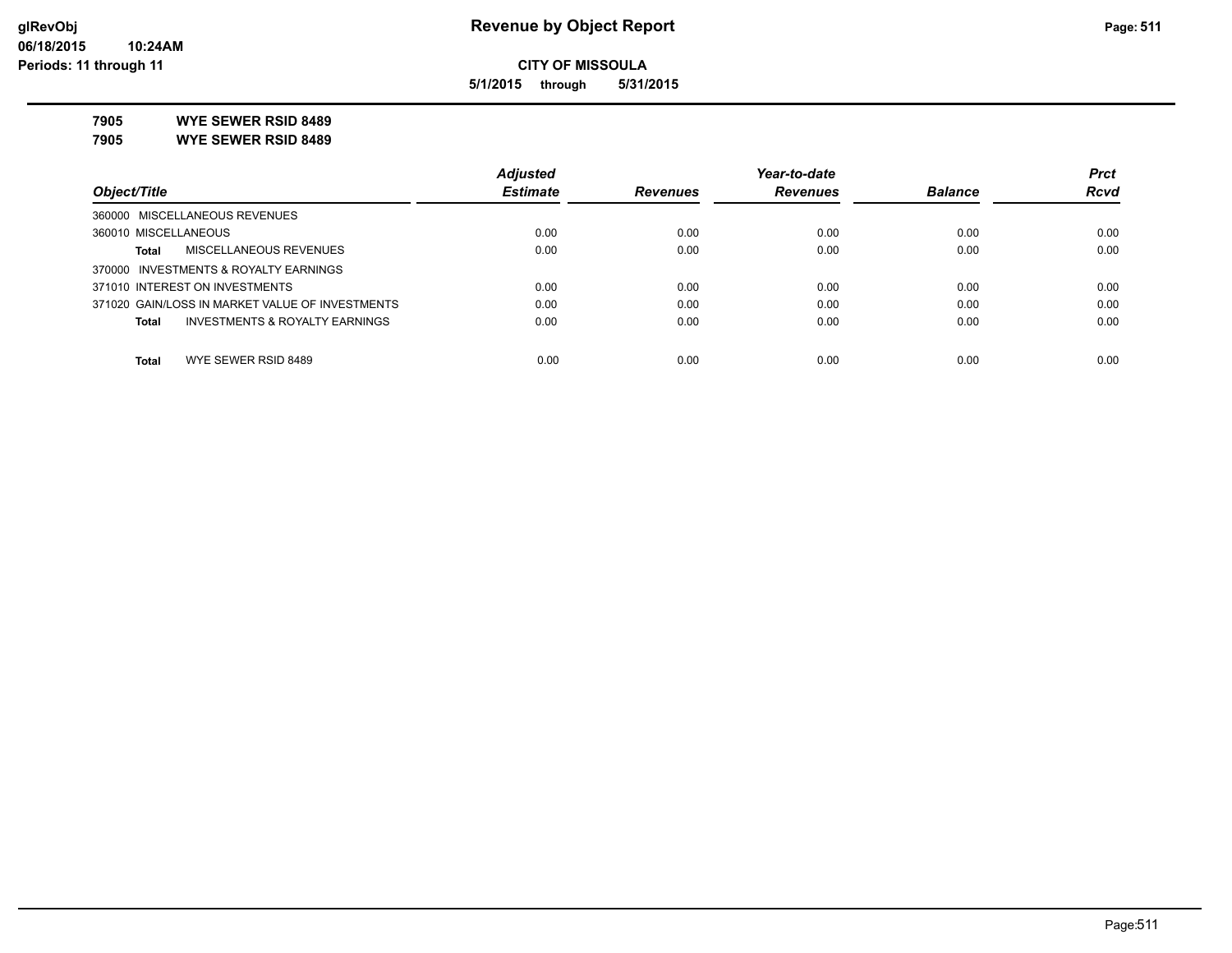**5/1/2015 through 5/31/2015**

### **7905 WYE SEWER RSID 8489**

|                                                | <b>Adjusted</b> |                 | Year-to-date    |                | <b>Prct</b> |
|------------------------------------------------|-----------------|-----------------|-----------------|----------------|-------------|
| Object/Title                                   | <b>Estimate</b> | <b>Revenues</b> | <b>Revenues</b> | <b>Balance</b> | <b>Rcvd</b> |
| 360000 MISCELLANEOUS REVENUES                  |                 |                 |                 |                |             |
| 360010 MISCELLANEOUS                           | 0.00            | 0.00            | 0.00            | 0.00           | 0.00        |
| MISCELLANEOUS REVENUES<br>Total                | 0.00            | 0.00            | 0.00            | 0.00           | 0.00        |
| 370000 INVESTMENTS & ROYALTY EARNINGS          |                 |                 |                 |                |             |
| 371010 INTEREST ON INVESTMENTS                 | 0.00            | 0.00            | 0.00            | 0.00           | 0.00        |
| 371020 GAIN/LOSS IN MARKET VALUE OF INVESTMENT | 0.00            | 0.00            | 0.00            | 0.00           | 0.00        |
| INVESTMENTS & ROYALTY EARNINGS<br>Total        | 0.00            | 0.00            | 0.00            | 0.00           | 0.00        |
|                                                |                 |                 |                 |                |             |
| Total<br>WYE SEWER RSID 8489                   | 0.00            | 0.00            | 0.00            | 0.00           | 0.00        |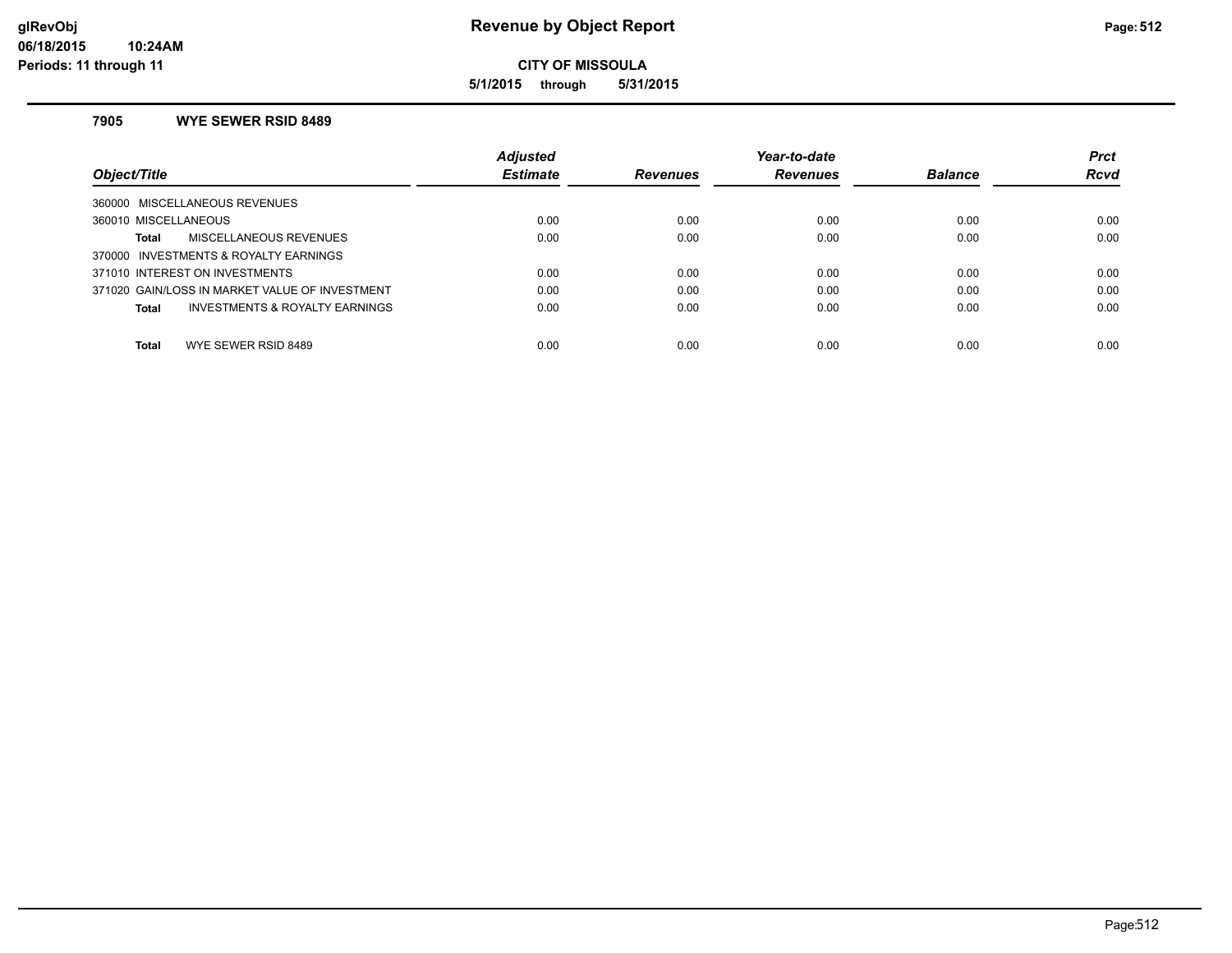**5/1/2015 through 5/31/2015**

**7906 COUNTY PARK BOARD CIP**

**7906 COUNTY PARK BOARD CIP**

|                                                 | <b>Adjusted</b> |                 | Year-to-date    |                | <b>Prct</b> |
|-------------------------------------------------|-----------------|-----------------|-----------------|----------------|-------------|
| Object/Title                                    | <b>Estimate</b> | <b>Revenues</b> | <b>Revenues</b> | <b>Balance</b> | <b>Rcvd</b> |
| 340000 CHARGES FOR SERVICES                     |                 |                 |                 |                |             |
| 346050 COUNTY PLAYGROUND CONTRACT               | 0.00            | 0.00            | 0.00            | 0.00           | 0.00        |
| <b>CHARGES FOR SERVICES</b><br>Total            | 0.00            | 0.00            | 0.00            | 0.00           | 0.00        |
| 370000 INVESTMENTS & ROYALTY EARNINGS           |                 |                 |                 |                |             |
| 371010 INTEREST ON INVESTMENTS                  | 0.00            | 0.00            | 0.00            | 0.00           | 0.00        |
| 371020 GAIN/LOSS IN MARKET VALUE OF INVESTMENTS | 0.00            | 0.00            | 0.00            | 0.00           | 0.00        |
| INVESTMENTS & ROYALTY EARNINGS<br>Total         | 0.00            | 0.00            | 0.00            | 0.00           | 0.00        |
|                                                 |                 |                 |                 |                |             |
| COUNTY PARK BOARD CIP<br>Total                  | 0.00            | 0.00            | 0.00            | 0.00           | 0.00        |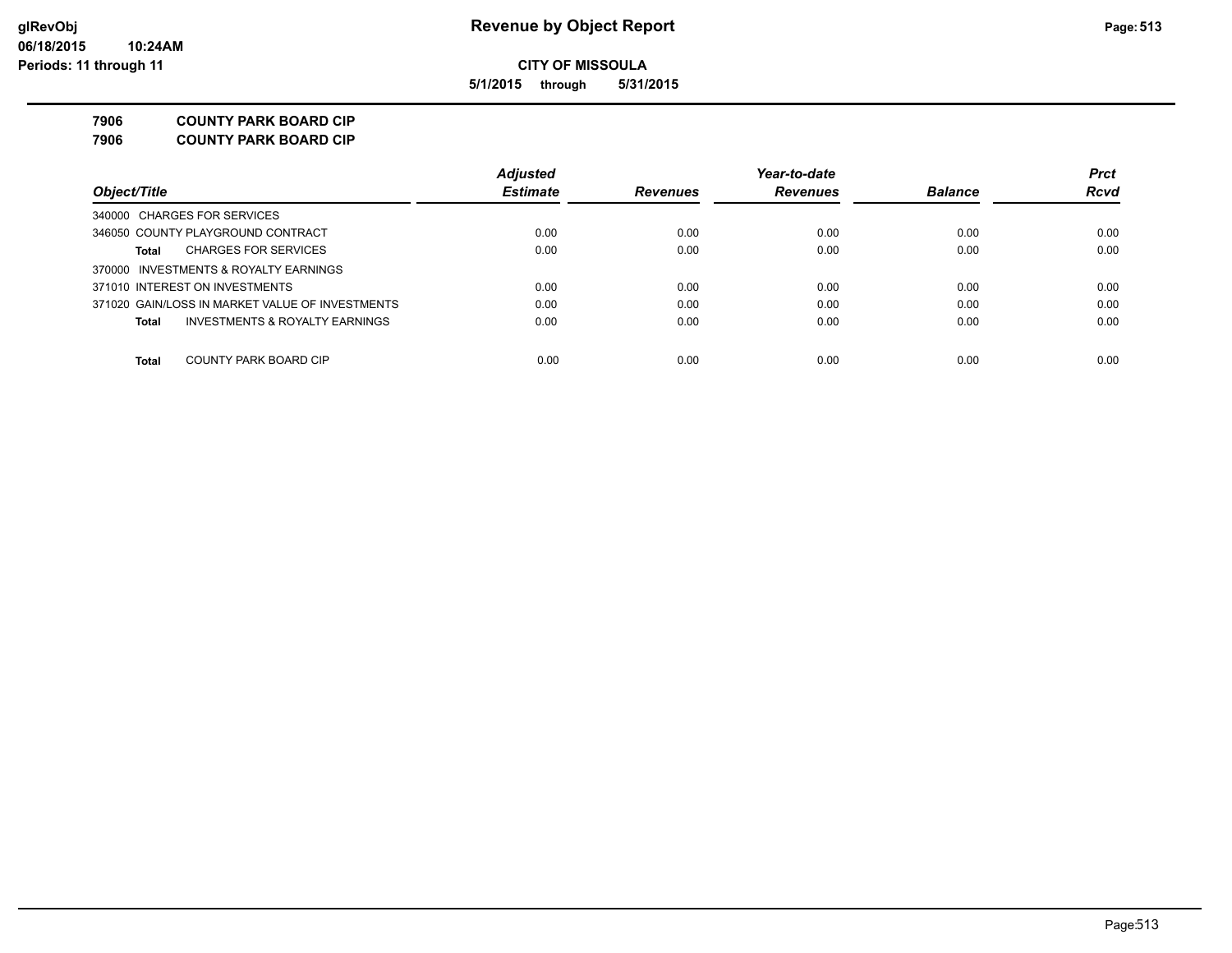**5/1/2015 through 5/31/2015**

### **7906 COUNTY PARK BOARD CIP**

|                                                | <b>Adjusted</b> |                 | Year-to-date    |                | <b>Prct</b> |
|------------------------------------------------|-----------------|-----------------|-----------------|----------------|-------------|
| Obiect/Title                                   | <b>Estimate</b> | <b>Revenues</b> | <b>Revenues</b> | <b>Balance</b> | <b>Rcvd</b> |
| 340000 CHARGES FOR SERVICES                    |                 |                 |                 |                |             |
| 346050 COUNTY PLAYGROUND CONTRACT              | 0.00            | 0.00            | 0.00            | 0.00           | 0.00        |
| <b>CHARGES FOR SERVICES</b><br><b>Total</b>    | 0.00            | 0.00            | 0.00            | 0.00           | 0.00        |
| 370000 INVESTMENTS & ROYALTY EARNINGS          |                 |                 |                 |                |             |
| 371010 INTEREST ON INVESTMENTS                 | 0.00            | 0.00            | 0.00            | 0.00           | 0.00        |
| 371020 GAIN/LOSS IN MARKET VALUE OF INVESTMENT | 0.00            | 0.00            | 0.00            | 0.00           | 0.00        |
| INVESTMENTS & ROYALTY EARNINGS<br><b>Total</b> | 0.00            | 0.00            | 0.00            | 0.00           | 0.00        |
|                                                |                 |                 |                 |                |             |
| COUNTY PARK BOARD CIP<br><b>Total</b>          | 0.00            | 0.00            | 0.00            | 0.00           | 0.00        |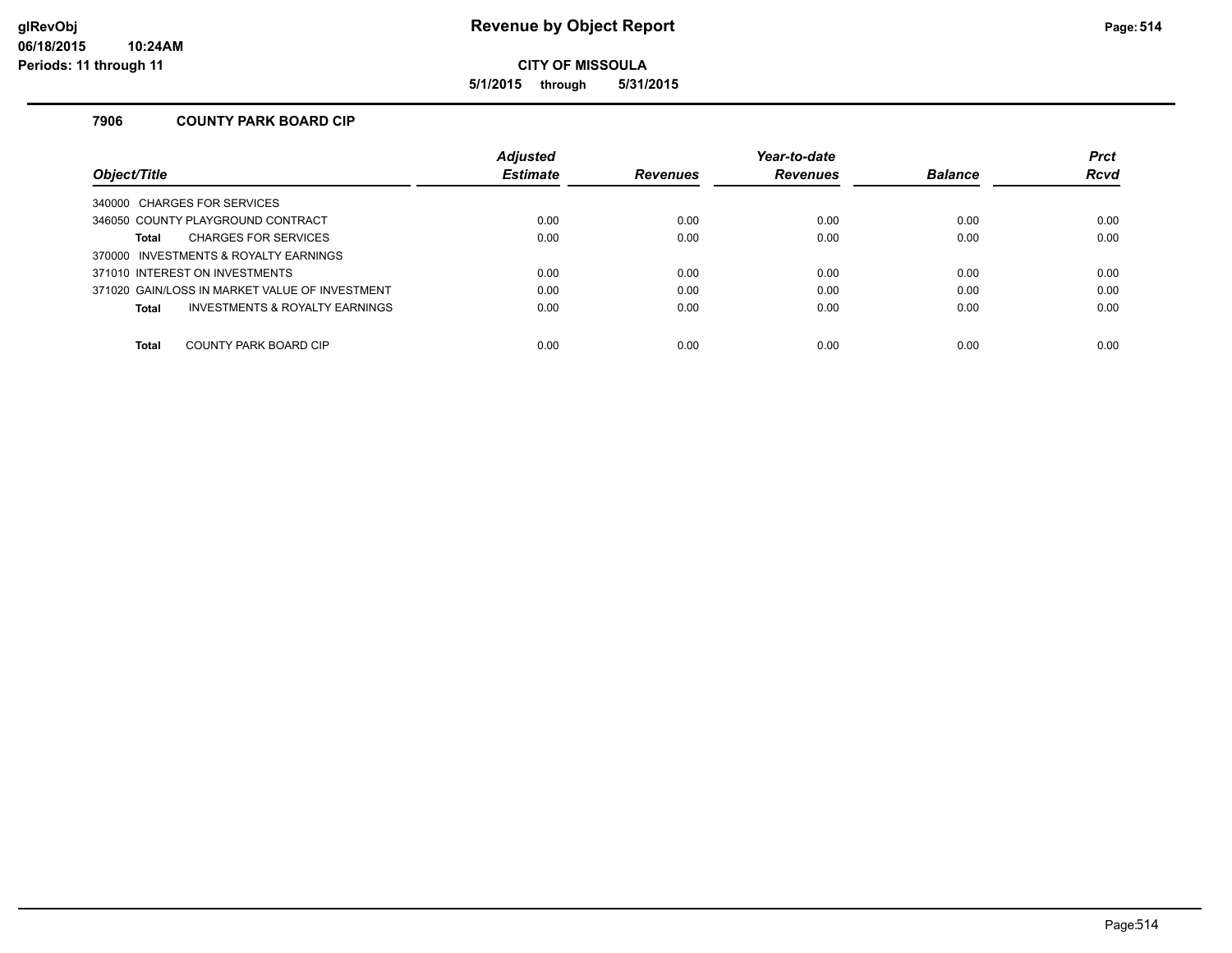**5/1/2015 through 5/31/2015**

### **7907 ELK HILLS SUBDIVISION**

**7907 ELK HILLS SUBDIVISION**

|                                                           | <b>Adjusted</b> |                 | Year-to-date    |                |      |
|-----------------------------------------------------------|-----------------|-----------------|-----------------|----------------|------|
| Object/Title                                              | <b>Estimate</b> | <b>Revenues</b> | <b>Revenues</b> | <b>Balance</b> | Rcvd |
| 370000 INVESTMENTS & ROYALTY EARNINGS                     |                 |                 |                 |                |      |
| 371010 INTEREST ON INVESTMENTS                            | 0.00            | 0.00            | 0.00            | 0.00           | 0.00 |
| 371020 GAIN/LOSS IN MARKET VALUE OF INVESTMENTS           | 0.00            | 0.00            | 0.00            | 0.00           | 0.00 |
| <b>INVESTMENTS &amp; ROYALTY EARNINGS</b><br><b>Total</b> | 0.00            | 0.00            | 0.00            | 0.00           | 0.00 |
|                                                           |                 |                 |                 |                |      |
| ELK HILLS SUBDIVISION<br><b>Total</b>                     | 0.00            | 0.00            | 0.00            | 0.00           | 0.00 |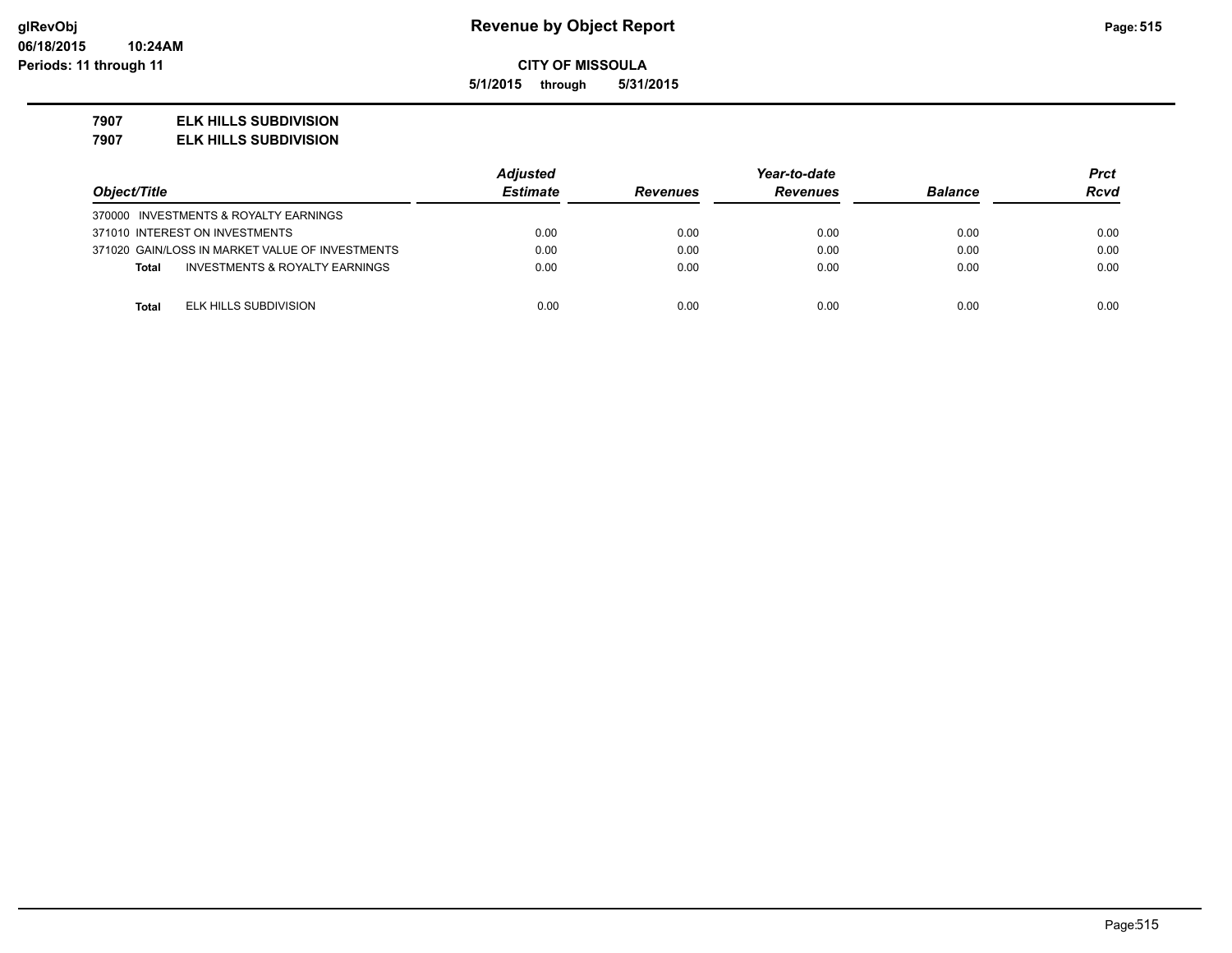### **glRevObj Revenue by Object Report Page:516**

**CITY OF MISSOULA**

**5/1/2015 through 5/31/2015**

### **7907 ELK HILLS SUBDIVISION**

| Object/Title |                                                | <b>Adjusted</b><br><b>Estimate</b> | <b>Revenues</b> | Year-to-date<br><b>Revenues</b> | <b>Balance</b> | <b>Prct</b><br><b>Rcvd</b> |
|--------------|------------------------------------------------|------------------------------------|-----------------|---------------------------------|----------------|----------------------------|
|              | 370000 INVESTMENTS & ROYALTY EARNINGS          |                                    |                 |                                 |                |                            |
|              | 371010 INTEREST ON INVESTMENTS                 | 0.00                               | 0.00            | 0.00                            | 0.00           | 0.00                       |
|              | 371020 GAIN/LOSS IN MARKET VALUE OF INVESTMENT | 0.00                               | 0.00            | 0.00                            | 0.00           | 0.00                       |
| <b>Total</b> | <b>INVESTMENTS &amp; ROYALTY EARNINGS</b>      | 0.00                               | 0.00            | 0.00                            | 0.00           | 0.00                       |
|              |                                                |                                    |                 |                                 |                |                            |
| <b>Total</b> | ELK HILLS SUBDIVISION                          | 0.00                               | 0.00            | 0.00                            | 0.00           | 0.00                       |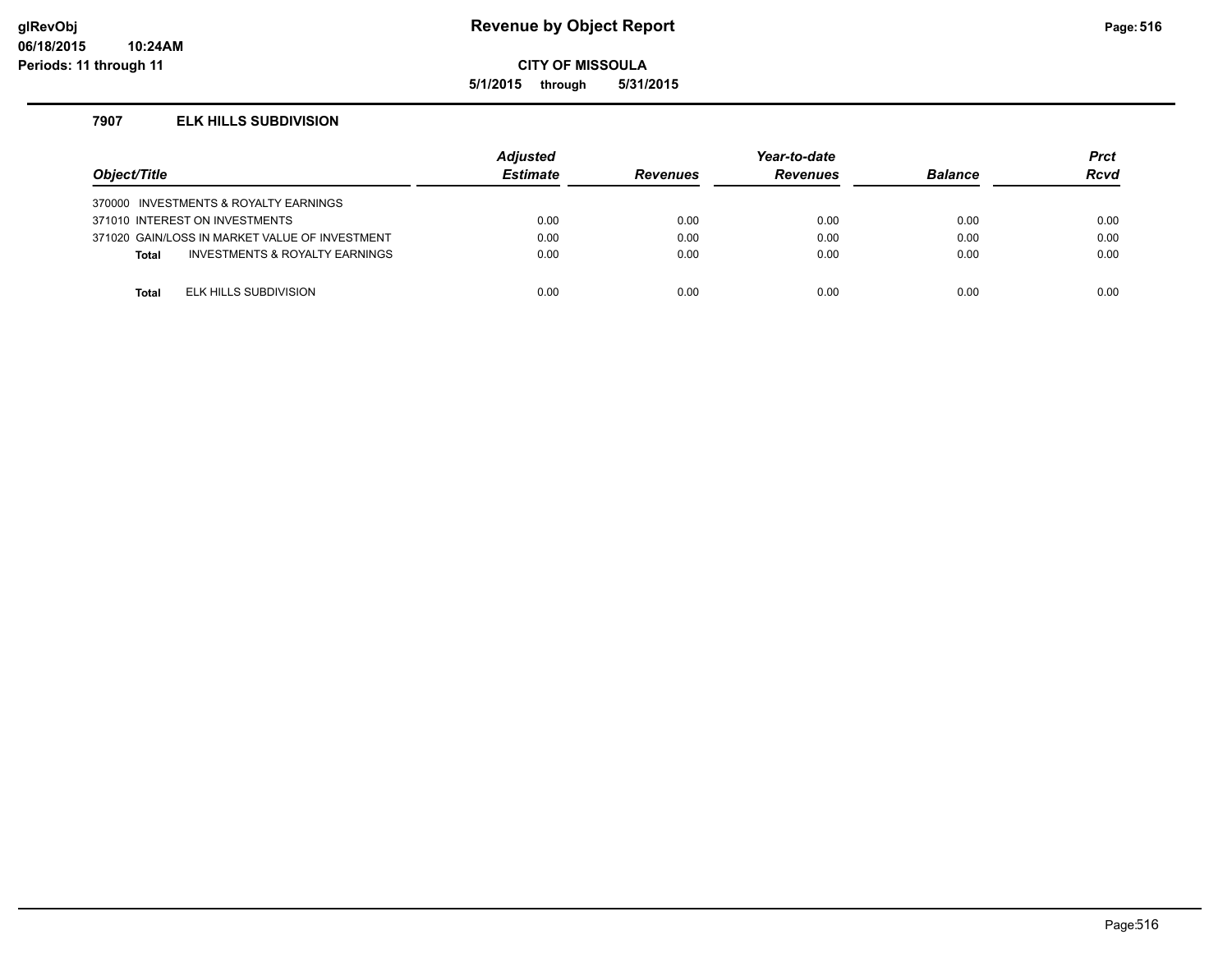**5/1/2015 through 5/31/2015**

# **7908 RATTLESNAKE-CORNERSTONE TRAIL SW**

### **7908 RATTLESNAKE-CORNERSTONE TRAIL SW**

|                                                    | <b>Adjusted</b> |                 | Year-to-date    |                | <b>Prct</b> |
|----------------------------------------------------|-----------------|-----------------|-----------------|----------------|-------------|
| Object/Title                                       | <b>Estimate</b> | <b>Revenues</b> | <b>Revenues</b> | <b>Balance</b> | <b>Rcvd</b> |
| 370000 INVESTMENTS & ROYALTY EARNINGS              |                 |                 |                 |                |             |
| 371010 INTEREST ON INVESTMENTS                     | 0.00            | 0.00            | 0.00            | 0.00           | 0.00        |
| 371020 GAIN/LOSS IN MARKET VALUE OF INVESTMENTS    | 0.00            | 0.00            | 0.00            | 0.00           | 0.00        |
| <b>INVESTMENTS &amp; ROYALTY EARNINGS</b><br>Total | 0.00            | 0.00            | 0.00            | 0.00           | 0.00        |
| 380000 OTHER FINANCING SOURCES                     |                 |                 |                 |                |             |
| 383000 OPERATING TRANSFERS                         | 0.00            | 0.00            | 0.00            | 0.00           | 0.00        |
| OTHER FINANCING SOURCES<br>Total                   | 0.00            | 0.00            | 0.00            | 0.00           | 0.00        |
|                                                    |                 |                 |                 |                |             |
| <b>Total</b><br>RATTLESNAKE-CORNERSTONE TRAIL SW   | 0.00            | 0.00            | 0.00            | 0.00           | 0.00        |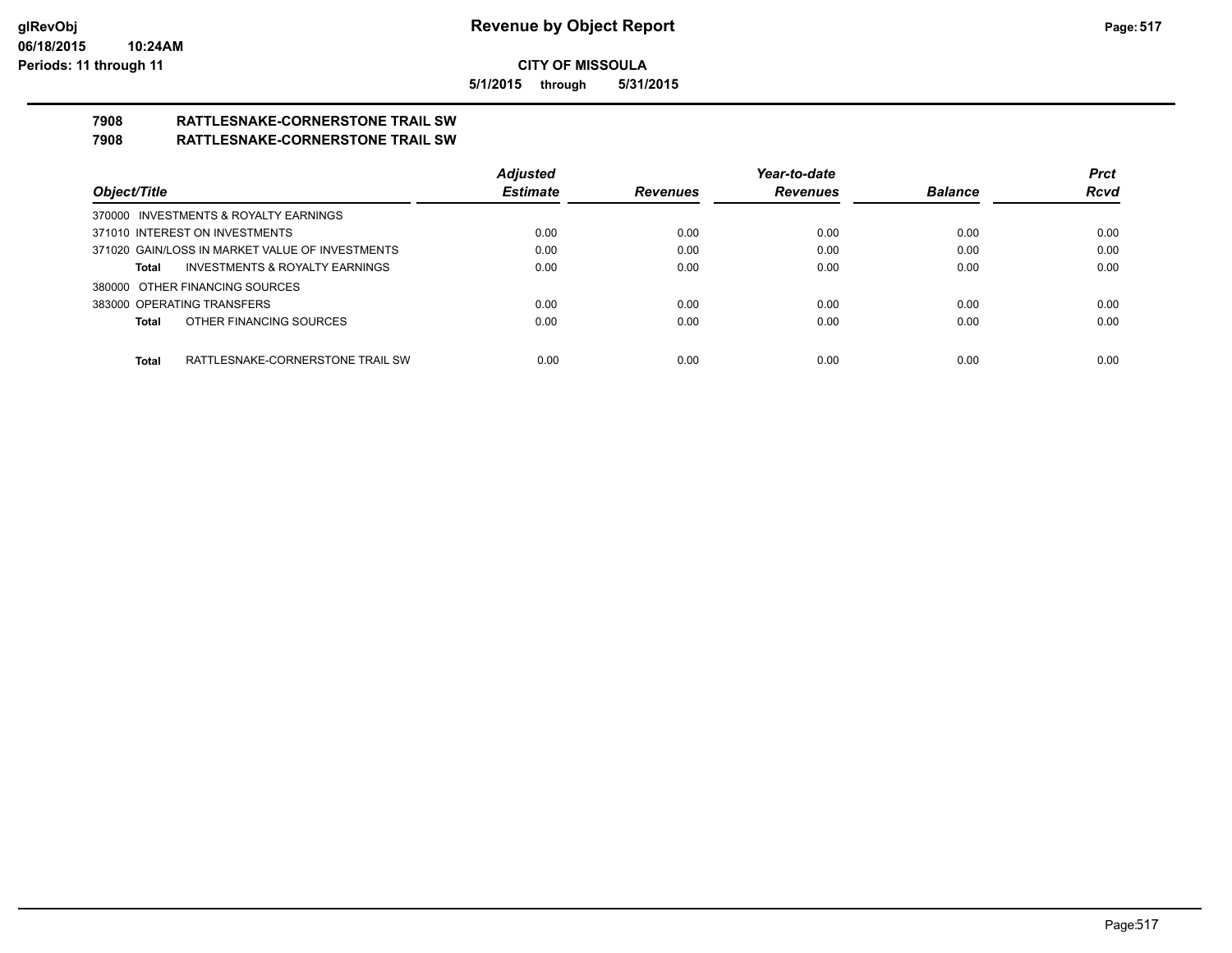**5/1/2015 through 5/31/2015**

### **7908 RATTLESNAKE-CORNERSTONE TRAIL SW**

| Object/Title |                                                | <b>Adjusted</b><br><b>Estimate</b> | <b>Revenues</b> | Year-to-date<br><b>Revenues</b> | <b>Balance</b> | <b>Prct</b><br><b>Rcvd</b> |
|--------------|------------------------------------------------|------------------------------------|-----------------|---------------------------------|----------------|----------------------------|
|              | 370000 INVESTMENTS & ROYALTY EARNINGS          |                                    |                 |                                 |                |                            |
|              | 371010 INTEREST ON INVESTMENTS                 | 0.00                               | 0.00            | 0.00                            | 0.00           | 0.00                       |
|              | 371020 GAIN/LOSS IN MARKET VALUE OF INVESTMENT | 0.00                               | 0.00            | 0.00                            | 0.00           | 0.00                       |
| Total        | <b>INVESTMENTS &amp; ROYALTY EARNINGS</b>      | 0.00                               | 0.00            | 0.00                            | 0.00           | 0.00                       |
|              | 380000 OTHER FINANCING SOURCES                 |                                    |                 |                                 |                |                            |
|              | 383000 OPERATING TRANSFERS                     | 0.00                               | 0.00            | 0.00                            | 0.00           | 0.00                       |
| Total        | OTHER FINANCING SOURCES                        | 0.00                               | 0.00            | 0.00                            | 0.00           | 0.00                       |
| <b>Total</b> | RATTLESNAKE-CORNERSTONE TRAIL SW               | 0.00                               | 0.00            | 0.00                            | 0.00           | 0.00                       |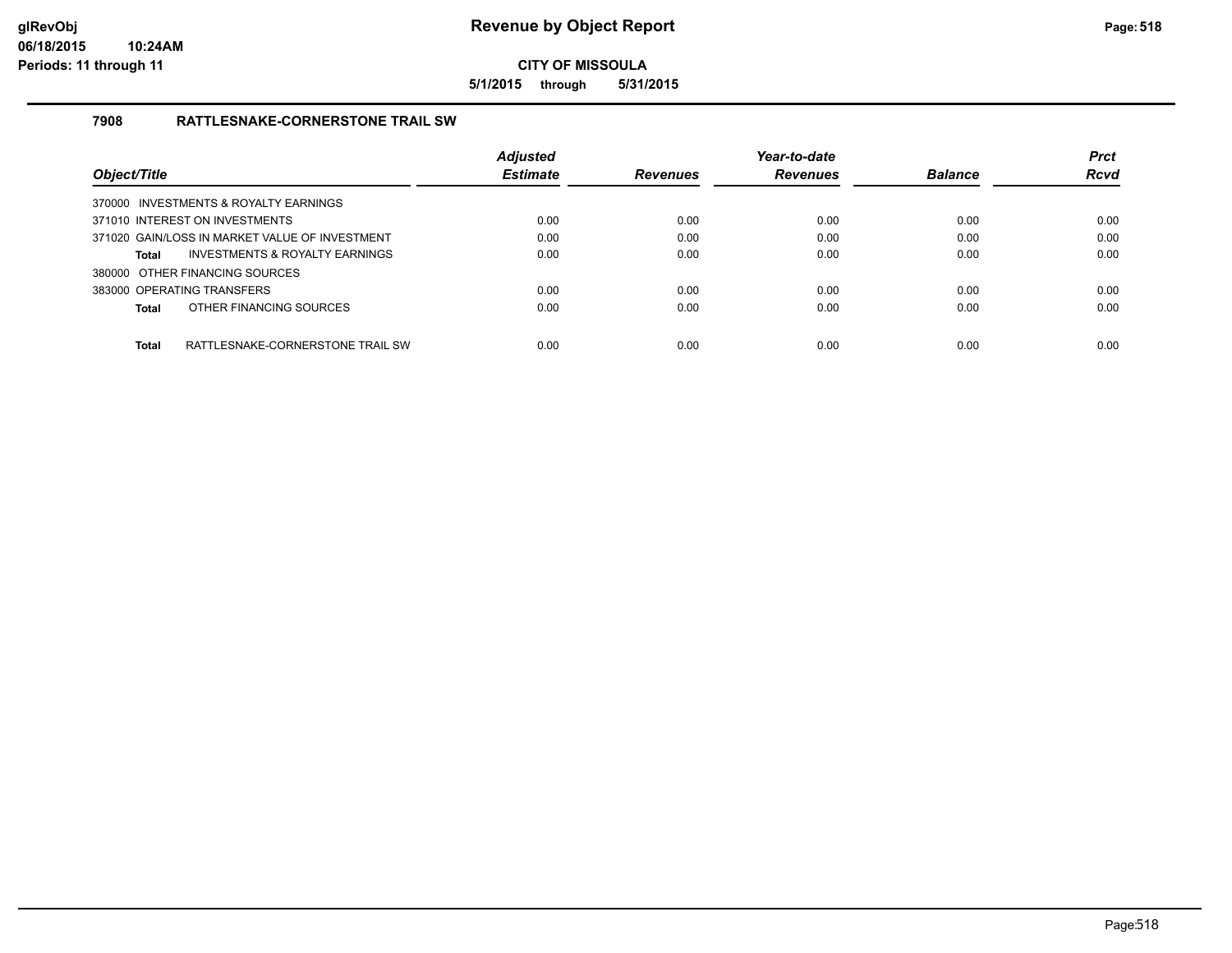**5/1/2015 through 5/31/2015**

**7909 YOUTH PROGRAMS**

**7909 YOUTH PROGRAMS**

|                                                 | <b>Adjusted</b> | Year-to-date    |                 |                | <b>Prct</b> |
|-------------------------------------------------|-----------------|-----------------|-----------------|----------------|-------------|
| Object/Title                                    | <b>Estimate</b> | <b>Revenues</b> | <b>Revenues</b> | <b>Balance</b> | <b>Rcvd</b> |
| 370000 INVESTMENTS & ROYALTY EARNINGS           |                 |                 |                 |                |             |
| 371010 INTEREST ON INVESTMENTS                  | 0.00            | 0.00            | 0.00            | 0.00           | 0.00        |
| 371020 GAIN/LOSS IN MARKET VALUE OF INVESTMENTS | 0.00            | 0.00            | 0.00            | 0.00           | 0.00        |
| INVESTMENTS & ROYALTY EARNINGS<br>Total         | 0.00            | 0.00            | 0.00            | 0.00           | 0.00        |
|                                                 |                 |                 |                 |                |             |
| YOUTH PROGRAMS<br>Total                         | 0.00            | 0.00            | 0.00            | 0.00           | 0.00        |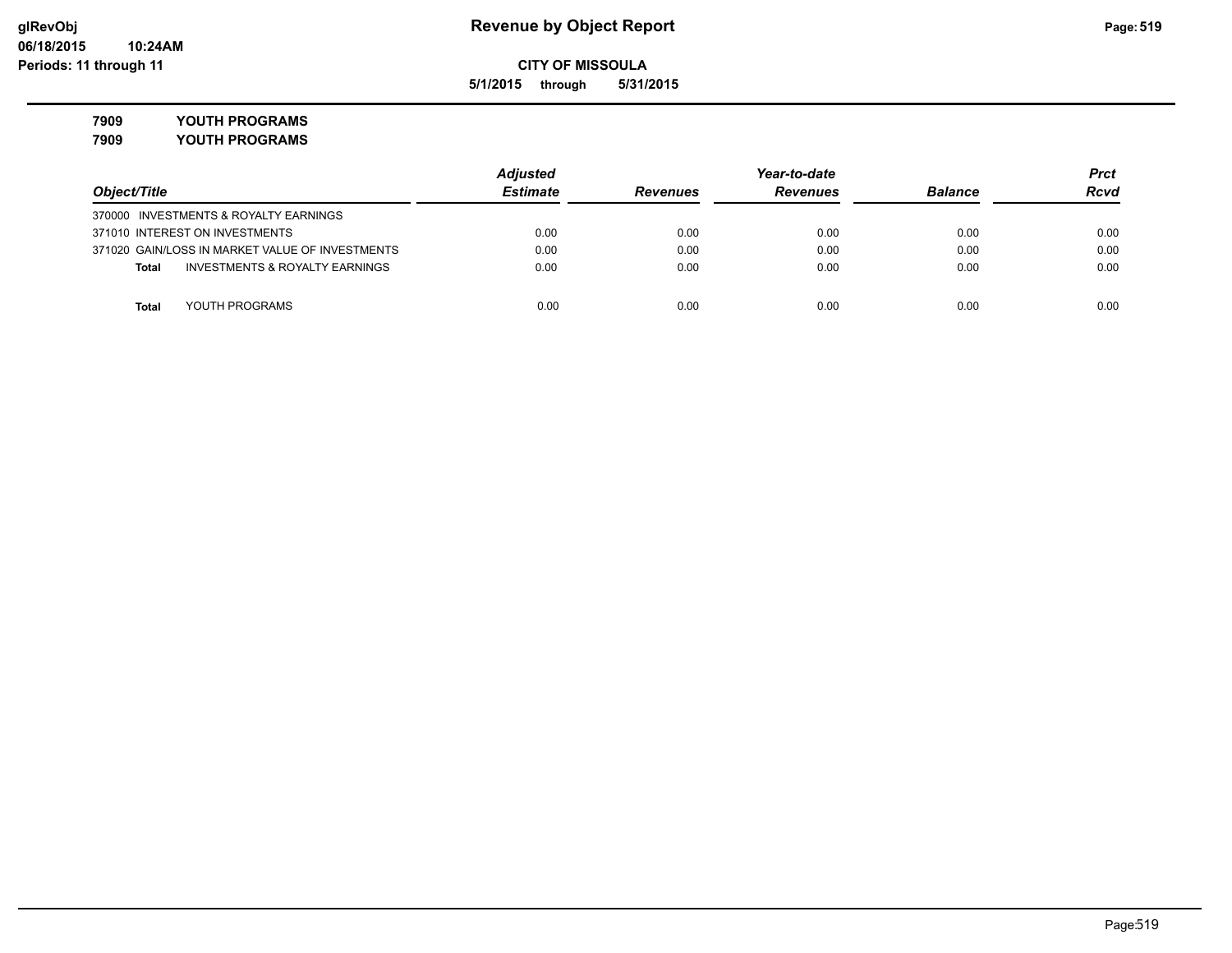### **glRevObj Revenue by Object Report Page:520**

**CITY OF MISSOULA**

**5/1/2015 through 5/31/2015**

### **7909 YOUTH PROGRAMS**

| Object/Title |                                                | <b>Adjusted</b><br><b>Estimate</b> | <b>Revenues</b> | Year-to-date<br><b>Revenues</b> | <b>Balance</b> | <b>Prct</b><br>Rcvd |
|--------------|------------------------------------------------|------------------------------------|-----------------|---------------------------------|----------------|---------------------|
|              | 370000 INVESTMENTS & ROYALTY EARNINGS          |                                    |                 |                                 |                |                     |
|              | 371010 INTEREST ON INVESTMENTS                 | 0.00                               | 0.00            | 0.00                            | 0.00           | 0.00                |
|              | 371020 GAIN/LOSS IN MARKET VALUE OF INVESTMENT | 0.00                               | 0.00            | 0.00                            | 0.00           | 0.00                |
| <b>Total</b> | INVESTMENTS & ROYALTY EARNINGS                 | 0.00                               | 0.00            | 0.00                            | 0.00           | 0.00                |
|              |                                                |                                    |                 |                                 |                |                     |
| Total        | YOUTH PROGRAMS                                 | 0.00                               | 0.00            | 0.00                            | 0.00           | 0.00                |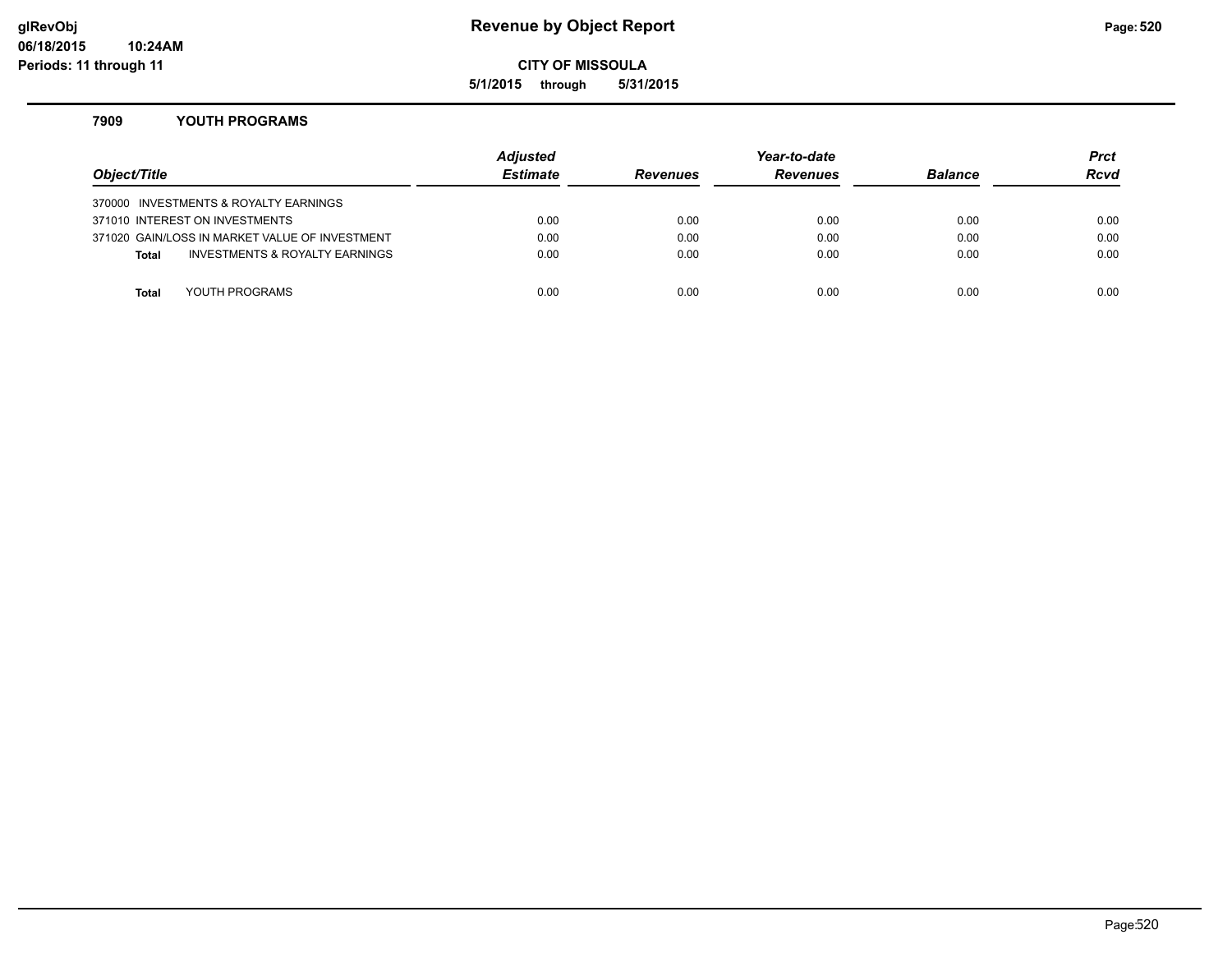**5/1/2015 through 5/31/2015**

### **7910 SIDEWALK & CURB LOAN FUND**

**7910 SIDEWALK & CURB LOAN FUND**

|                                                 | <b>Adjusted</b> |                 | Year-to-date    |                | Prct        |
|-------------------------------------------------|-----------------|-----------------|-----------------|----------------|-------------|
| Object/Title                                    | <b>Estimate</b> | <b>Revenues</b> | <b>Revenues</b> | <b>Balance</b> | <b>Rcvd</b> |
| 370000 INVESTMENTS & ROYALTY EARNINGS           |                 |                 |                 |                |             |
| 371010 INTEREST ON INVESTMENTS                  | 0.00            | 0.00            | 0.00            | 0.00           | 0.00        |
| 371020 GAIN/LOSS IN MARKET VALUE OF INVESTMENTS | 0.00            | 0.00            | 0.00            | 0.00           | 0.00        |
| INVESTMENTS & ROYALTY EARNINGS<br><b>Total</b>  | 0.00            | 0.00            | 0.00            | 0.00           | 0.00        |
|                                                 |                 |                 |                 |                |             |
| SIDEWALK & CURB LOAN FUND<br><b>Total</b>       | 0.00            | 0.00            | 0.00            | 0.00           | 0.00        |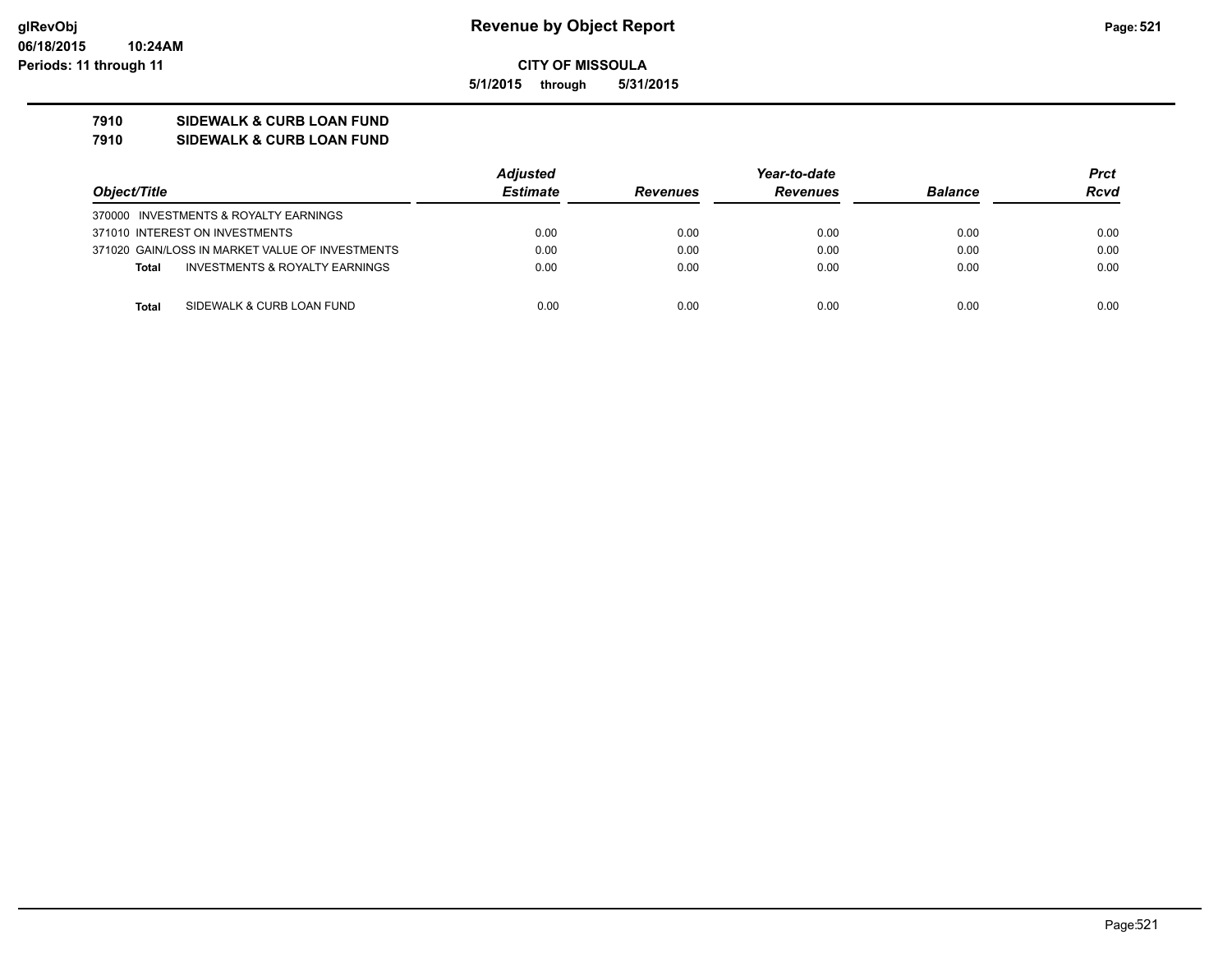**5/1/2015 through 5/31/2015**

### **7910 SIDEWALK & CURB LOAN FUND**

| Object/Title |                                                | <b>Adjusted</b><br><b>Estimate</b> | <b>Revenues</b> | Year-to-date<br><b>Revenues</b> | <b>Balance</b> | <b>Prct</b><br><b>Rcvd</b> |
|--------------|------------------------------------------------|------------------------------------|-----------------|---------------------------------|----------------|----------------------------|
|              | 370000 INVESTMENTS & ROYALTY EARNINGS          |                                    |                 |                                 |                |                            |
|              | 371010 INTEREST ON INVESTMENTS                 | 0.00                               | 0.00            | 0.00                            | 0.00           | 0.00                       |
|              | 371020 GAIN/LOSS IN MARKET VALUE OF INVESTMENT | 0.00                               | 0.00            | 0.00                            | 0.00           | 0.00                       |
| <b>Total</b> | INVESTMENTS & ROYALTY EARNINGS                 | 0.00                               | 0.00            | 0.00                            | 0.00           | 0.00                       |
|              |                                                |                                    |                 |                                 |                |                            |
| <b>Total</b> | SIDEWALK & CURB LOAN FUND                      | 0.00                               | 0.00            | 0.00                            | 0.00           | 0.00                       |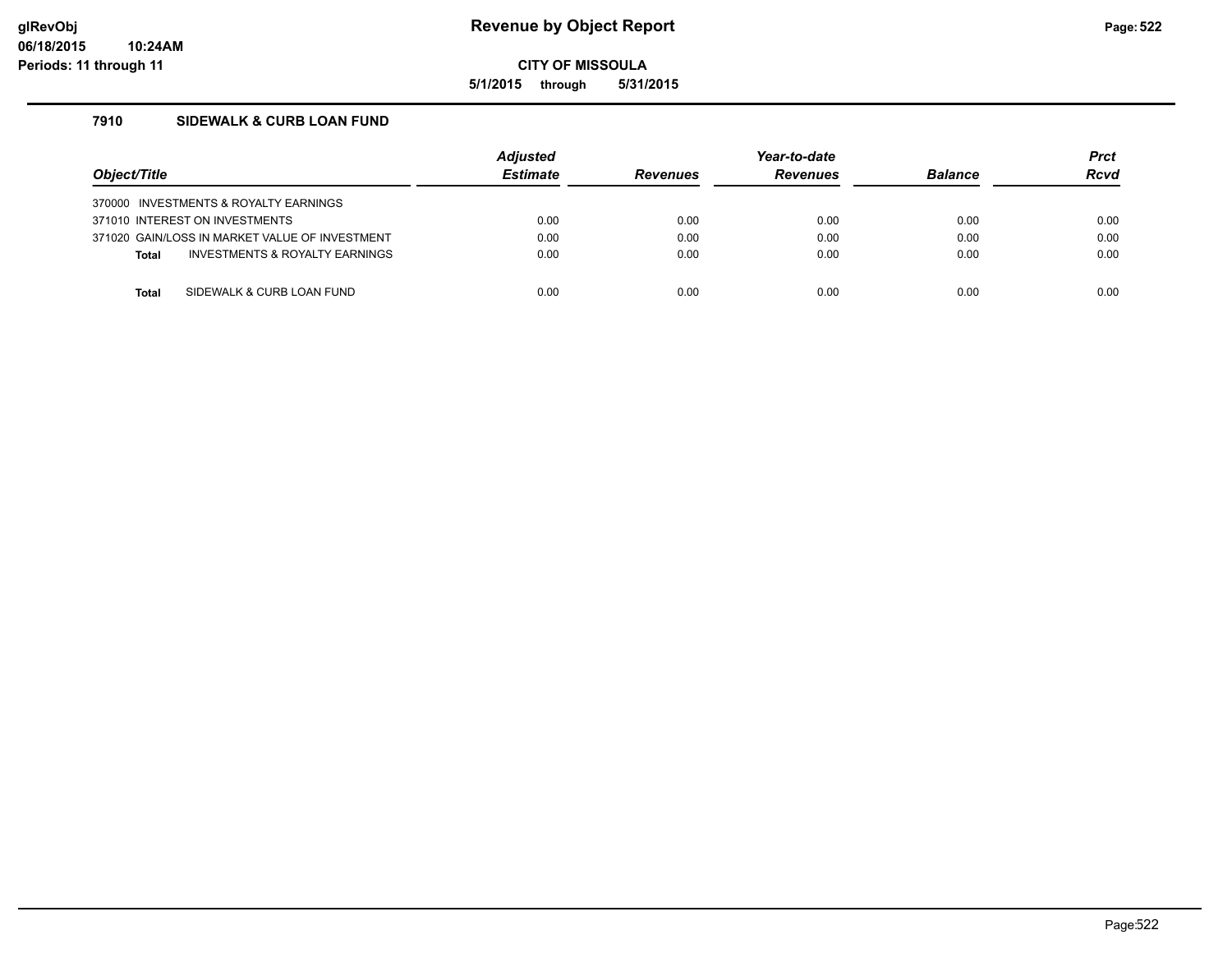**5/1/2015 through 5/31/2015**

## **7911 RESIDENTIAL INSPECTION FUND**

**7911 RESIDENTIAL INSPECTION FUND**

|                                                    | <b>Adjusted</b> |                 | Year-to-date    |                | <b>Prct</b> |
|----------------------------------------------------|-----------------|-----------------|-----------------|----------------|-------------|
| Object/Title                                       | <b>Estimate</b> | <b>Revenues</b> | <b>Revenues</b> | <b>Balance</b> | <b>Rcvd</b> |
| 320000 LICENSES & PERMITS                          |                 |                 |                 |                |             |
| 323018 PAVING ASSESSMENTS                          | 0.00            | 0.00            | 45.00           | $-45.00$       | 0.00        |
| <b>LICENSES &amp; PERMITS</b><br>Total             | 0.00            | 0.00            | 45.00           | $-45.00$       | 0.00        |
| 360000 MISCELLANEOUS REVENUES                      |                 |                 |                 |                |             |
| 360010 MISCELLANEOUS                               | 0.00            | 0.00            | 0.00            | 0.00           | 0.00        |
| 365001 GRANTS & DONATIONS                          | 0.00            | 0.00            | 0.00            | 0.00           | 0.00        |
| 365002 OTHER RECREATION DONATIONS                  | 0.00            | 0.00            | 0.00            | 0.00           | 0.00        |
| MISCELLANEOUS REVENUES<br>Total                    | 0.00            | 0.00            | 0.00            | 0.00           | 0.00        |
| 370000 INVESTMENTS & ROYALTY EARNINGS              |                 |                 |                 |                |             |
| 371010 INTEREST ON INVESTMENTS                     | 0.00            | 0.00            | 0.00            | 0.00           | 0.00        |
| 371020 GAIN/LOSS IN MARKET VALUE OF INVESTMENTS    | 0.00            | 0.00            | 0.00            | 0.00           | 0.00        |
| <b>INVESTMENTS &amp; ROYALTY EARNINGS</b><br>Total | 0.00            | 0.00            | 0.00            | 0.00           | 0.00        |
| <b>RESIDENTIAL INSPECTION FUND</b><br>Total        | 0.00            | 0.00            | 45.00           | $-45.00$       | 0.00        |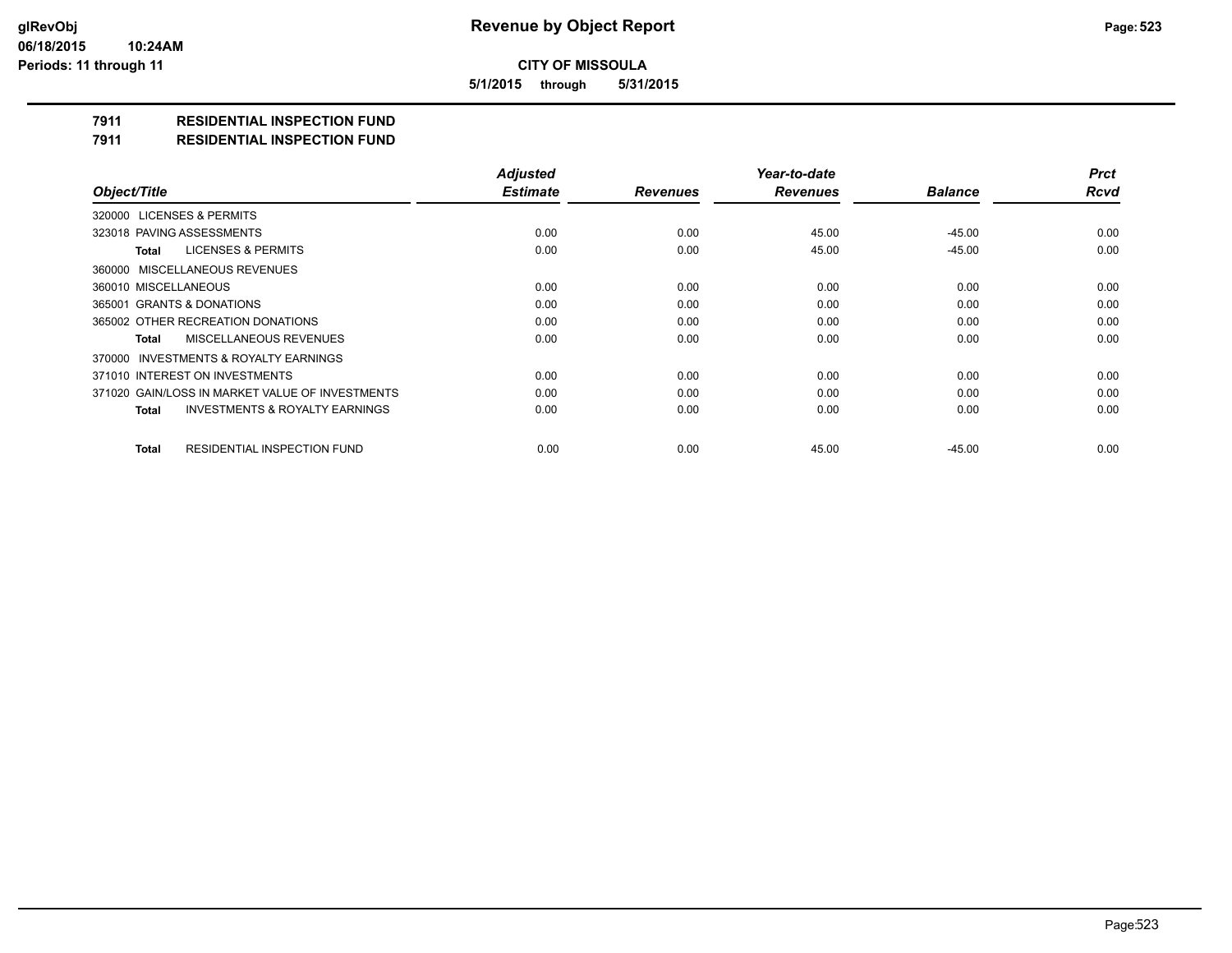**5/1/2015 through 5/31/2015**

### **7911 RESIDENTIAL INSPECTION FUND**

| <b>Adjusted</b><br><b>Estimate</b> | <b>Revenues</b> | Year-to-date<br><b>Revenues</b> | <b>Balance</b> | <b>Prct</b><br><b>Rcvd</b> |
|------------------------------------|-----------------|---------------------------------|----------------|----------------------------|
|                                    |                 |                                 |                |                            |
| 0.00                               | 0.00            | 45.00                           | $-45.00$       | 0.00                       |
| 0.00                               | 0.00            | 45.00                           | $-45.00$       | 0.00                       |
|                                    |                 |                                 |                |                            |
| 0.00                               | 0.00            | 0.00                            | 0.00           | 0.00                       |
| 0.00                               | 0.00            | 0.00                            | 0.00           | 0.00                       |
| 0.00                               | 0.00            | 0.00                            | 0.00           | 0.00                       |
| 0.00                               | 0.00            | 0.00                            | 0.00           | 0.00                       |
|                                    |                 |                                 |                |                            |
| 0.00                               | 0.00            | 0.00                            | 0.00           | 0.00                       |
| 0.00                               | 0.00            | 0.00                            | 0.00           | 0.00                       |
| 0.00                               | 0.00            | 0.00                            | 0.00           | 0.00                       |
|                                    |                 |                                 |                | 0.00                       |
|                                    | 0.00            | 0.00                            | 45.00          | $-45.00$                   |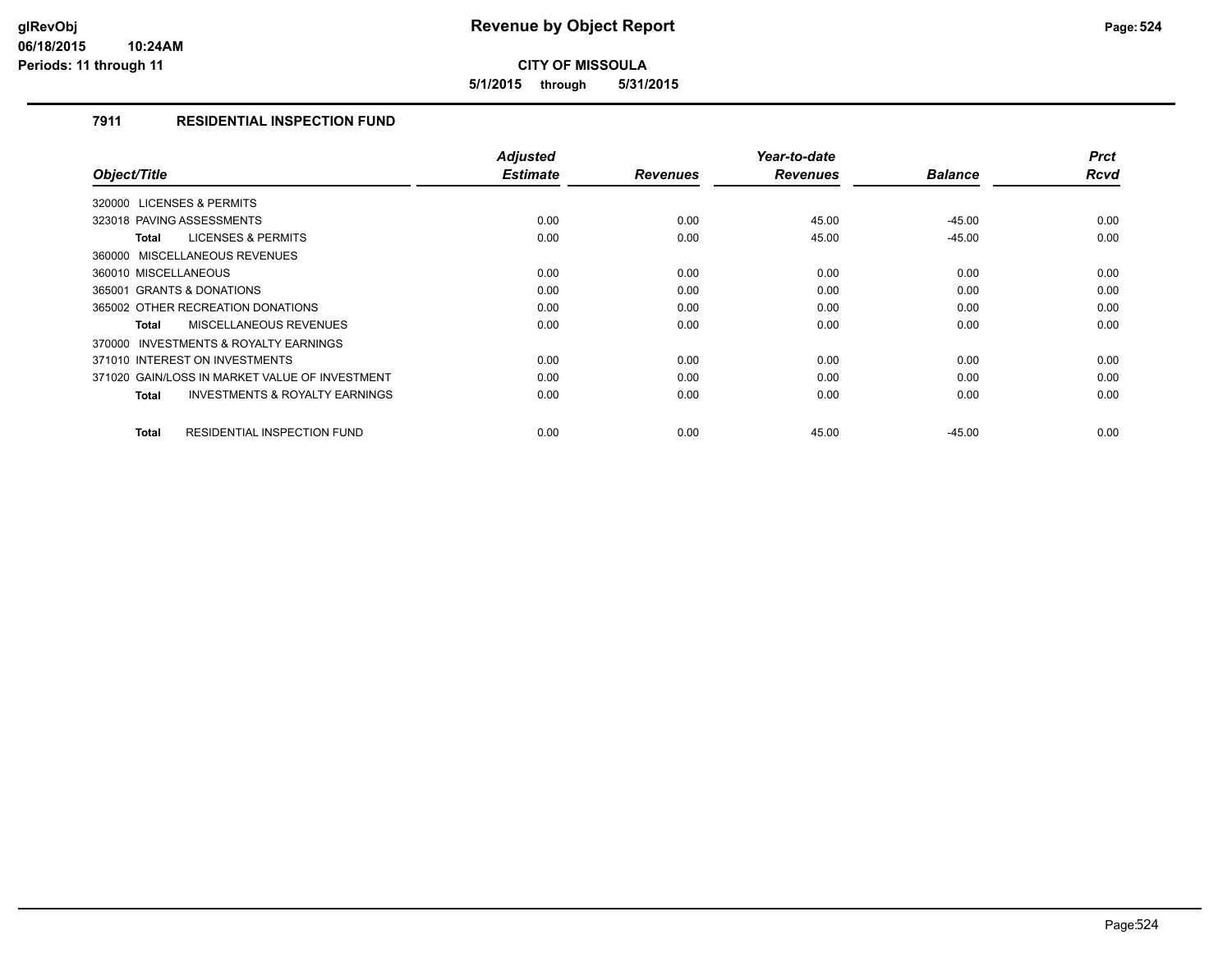**5/1/2015 through 5/31/2015**

#### **9000 GENERAL FIXED ASSETS ACCOUNT GROUP 9000 GENERAL FIXED ASSETS ACCOUNT GROUP**

| Object/Title                   |                                           | <b>Adjusted</b> |                 | Year-to-date    |                | <b>Prct</b> |
|--------------------------------|-------------------------------------------|-----------------|-----------------|-----------------|----------------|-------------|
|                                |                                           | <b>Estimate</b> | <b>Revenues</b> | <b>Revenues</b> | <b>Balance</b> | <b>Rcvd</b> |
|                                | 380000 OTHER FINANCING SOURCES            |                 |                 |                 |                |             |
| 382000 *** Title Not Found *** |                                           | 0.00            | 0.00            | 0.00            | 0.00           | 0.00        |
| <b>Total</b>                   | OTHER FINANCING SOURCES                   | 0.00            | 0.00            | 0.00            | 0.00           | 0.00        |
| <b>Total</b>                   | <b>GENERAL FIXED ASSETS ACCOUNT GROUP</b> | 0.00            | 0.00            | 0.00            | 0.00           | 0.00        |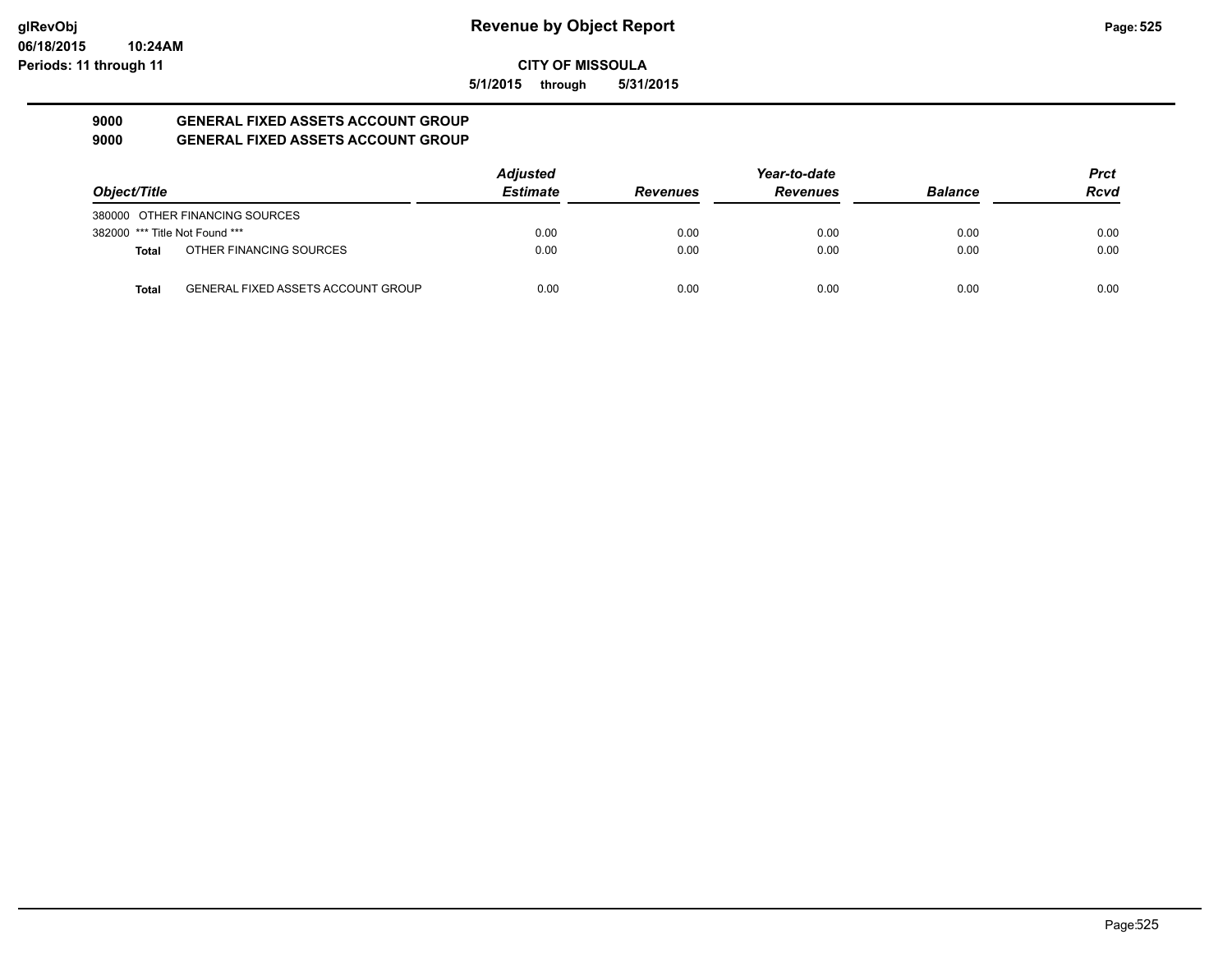**5/1/2015 through 5/31/2015**

### **9000 GENERAL FIXED ASSETS ACCOUNT GROUP**

|                                |                                           | <b>Adjusted</b> |                 | Year-to-date    |                | <b>Prct</b> |
|--------------------------------|-------------------------------------------|-----------------|-----------------|-----------------|----------------|-------------|
| Object/Title                   |                                           | <b>Estimate</b> | <b>Revenues</b> | <b>Revenues</b> | <b>Balance</b> | <b>Rcvd</b> |
|                                | 380000 OTHER FINANCING SOURCES            |                 |                 |                 |                |             |
| 382000 *** Title Not Found *** |                                           | 0.00            | 0.00            | 0.00            | 0.00           | 0.00        |
| <b>Total</b>                   | OTHER FINANCING SOURCES                   | 0.00            | 0.00            | 0.00            | 0.00           | 0.00        |
| <b>Total</b>                   | <b>GENERAL FIXED ASSETS ACCOUNT GROUF</b> | 0.00            | 0.00            | 0.00            | 0.00           | 0.00        |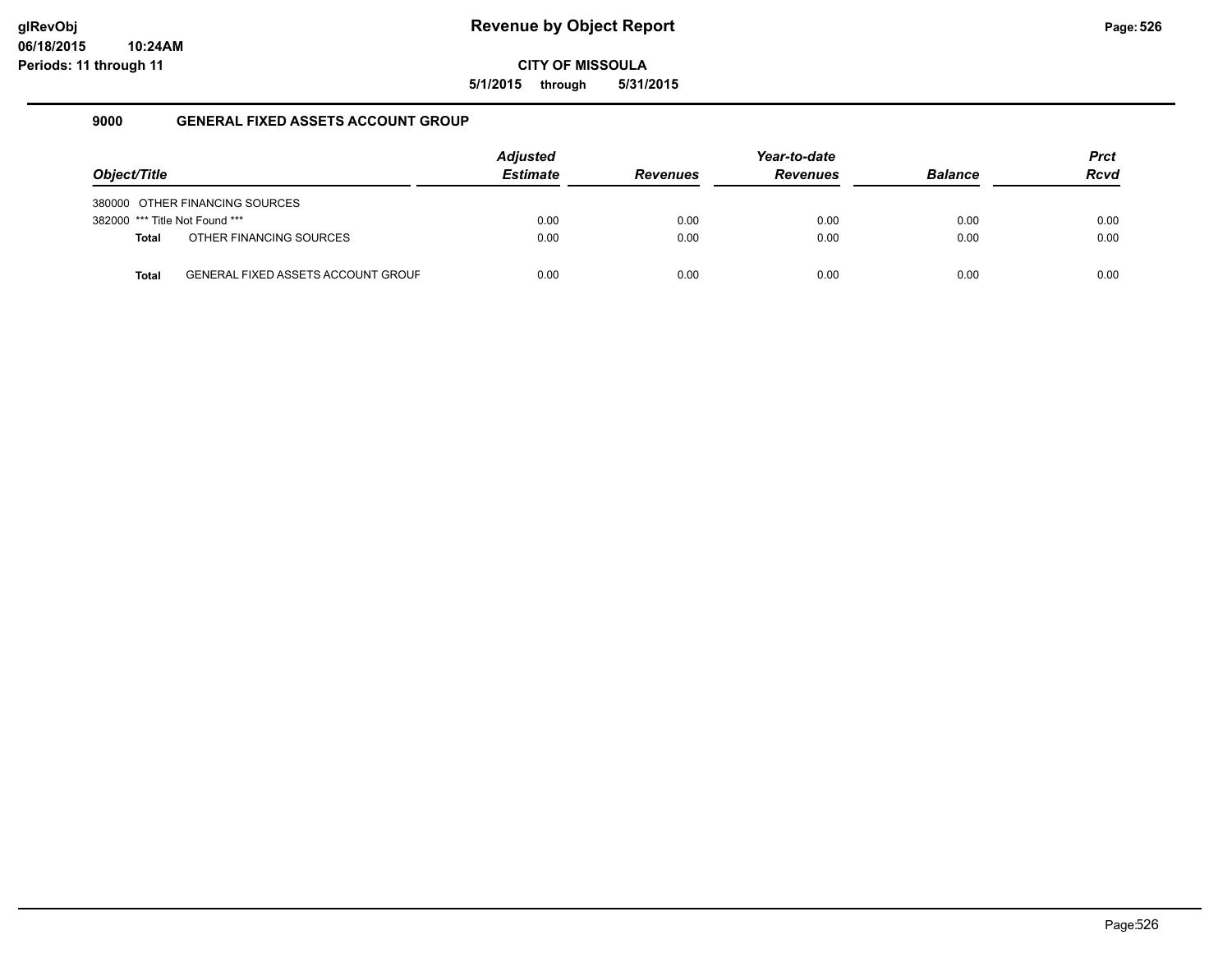#### *Grand Totals*

|                                                | <b>Adjusted</b> |                 | Year-to-date    |                | <b>Prct</b> |
|------------------------------------------------|-----------------|-----------------|-----------------|----------------|-------------|
| Object/Title                                   | <b>Estimate</b> | <b>Revenues</b> | <b>Revenues</b> | <b>Balance</b> | <b>Rcvd</b> |
| 310000 TAXES/ASSESSMENTS                       |                 |                 |                 |                |             |
| 310000 TAXES/ASSESSMENTS                       | 0.00            | 0.00            | 0.00            | 0.00           | 0.00        |
| 311000 GENERAL PROPERTY TAXES                  | 26,837,655.00   | 405,704.73      | 14,583,516.75   | 12,254,138.25  | 54.34       |
| 311001 CURRENT TAXES                           | 0.00            | 0.00            | 0.00            | 0.00           | 0.00        |
| 311005 DELINQUENT TAXES                        | 0.00            | 37,282.66       | 123,183.89      | $-123,183.89$  | 0.00        |
| 311011 TAX INCREMENT                           | 4,528,123.00    | 49,481.67       | 2,135,015.09    | 2,393,107.91   | 47.15       |
| 311030 MOTOR VEHICLE TAXES                     | 1,320,185.00    | 117,474.65      | 910,246.63      | 409,938.37     | 68.95       |
| 312000 PENALTIES & INTEREST - DELINQUENT TAXES | 0.00            | 0.00            | 0.00            | 0.00           | 0.00        |
| 312001 PENALTIES & INTEREST                    | 99,383.00       | 15,579.03       | 39,372.82       | 60,010.18      | 39.62       |
| 314000 PROP TAX - OTHER THAN ASSESSED VAL      | 0.00            | 0.00            | 0.00            | 0.00           | 0.00        |
| 314001 LIGHT VEHICLE TAX                       | 0.00            | 0.00            | 0.00            | 0.00           | 0.00        |
| 314100 TBID REVENUE                            | 620,494.00      | $-18,924.00$    | 0.00            | 620,494.00     | 0.00        |
| TAXES/ASSESSMENTS<br><b>Total</b>              | 33,405,840.00   | 606,598.74      | 17,791,335.18   | 15,614,504.82  | 53.26       |
| 320000 LICENSES & PERMITS                      |                 |                 |                 |                |             |
| 322011 LIQUOR LICENSES                         | 33,975.00       | 0.00            | 31,531.25       | 2,443.75       | 92.81       |
| 322012 BEER LICENSES                           | 34,900.00       | 0.00            | 46,600.00       | $-11,700.00$   | 133.52      |
| 322013 WINE LICENSES                           | 11,700.00       | 0.00            | 200.00          | 11,500.00      | 1.71        |
| 322014 GOING OUT OF BUSINESS LICENSE           | 0.00            | 0.00            | 0.00            | 0.00           | 0.00        |
| 322020 GENERAL BUSINESS/PROF/OCCUPATIONAL LIC  | 642,344.00      | 66,125.79       | 398,950.93      | 243,393.07     | 62.11       |
| 322021 RENTAL LICENSES                         | 60,828.00       | 24,763.70       | 54,336.29       | 6,491.71       | 89.33       |
| 322022 BLIC PENALTIES & LICENSES               | 12,360.00       | 314.41          | 11,243.39       | 1,116.61       | 90.97       |
| 322030 FRANCHISE FEES                          | 0.00            | 0.00            | 0.00            | 0.00           | 0.00        |
| 322031 FRANCHISE FEE - AT&T                    | 680,000.00      | 169,686.80      | 673,890.29      | 6,109.71       | 99.10       |
| 322032 FRANCHISE FEE - FIBERVISION             | 0.00            | 0.00            | 0.00            | 0.00           | 0.00        |
| 322033 FRANCHISE FEE - MASADA                  | 0.00            | 0.00            | 0.00            | 0.00           | 0.00        |
| 322034 PEG ACCESS                              | 56,000.00       | 21,334.72       | 53,063.91       | 2,936.09       | 94.76       |
| 323011 BUILDING PERMITS                        | 671,560.00      | 185,587.52      | 997,784.01      | $-326,224.01$  | 148.58      |
| 323012 ELECTRICAL PERMITS                      | 193,640.00      | 34,913.67       | 214,754.42      | $-21,114.42$   | 110.90      |
| 323013 PLUMBING PERMITS                        | 111,240.00      | 14,199.00       | 125,735.00      | $-14,495.00$   | 113.03      |
| 323014 BLDG PERMIT REVIEW FEE                  | 0.00            | 0.00            | 0.00            | 0.00           | 0.00        |
| 323015 EXCAVATING PERMITS                      | 396,550.00      | 24,285.00       | 351,683.34      | 44,866.66      | 88.69       |
| 323016 MOVING PERMITS                          | 6,644.00        | 212.00          | 624.00          | 6,020.00       | 9.39        |
| 323017 MECHANICAL PERMITS                      | 81,370.00       | 9,158.00        | 89,599.80       | $-8,229.80$    | 110.11      |
| 323018 PAVING ASSESSMENTS                      | 64,196.00       | 0.00            | 7,983.00        | 56,213.00      | 12.44       |
| 323019 ALARM USERS PERMITS                     | 16,068.00       | 338.00          | 9,827.00        | 6,241.00       | 61.16       |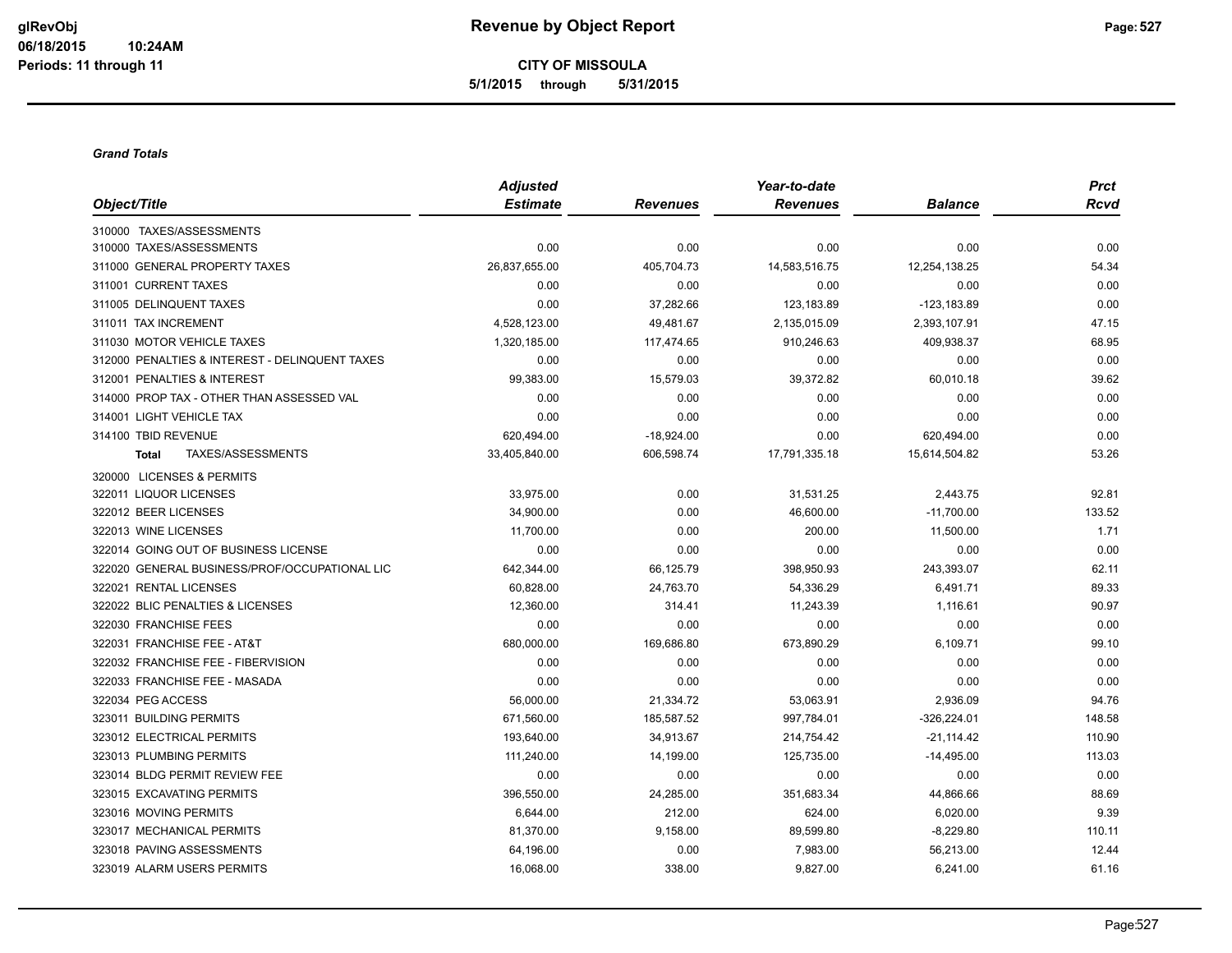| Object/Title                                   | <b>Adjusted</b><br><b>Estimate</b> | Revenues   | Year-to-date<br><b>Revenues</b> | <b>Balance</b> | <b>Prct</b><br>Rcvd |
|------------------------------------------------|------------------------------------|------------|---------------------------------|----------------|---------------------|
| 323020 FENCE PERMITS                           | 13,792.00                          | 2,148.00   | 9,081.00                        | 4,711.00       | 65.84               |
| 323021 PAVING PERMITS                          | 32,960.00                          | 6,568.30   | 36,651.30                       | $-3,691.30$    | 111.20              |
| 323022 GRADING/DRAINAGE PERMITS                | 7,723.00                           | 1,928.00   | 11,465.00                       | $-3,742.00$    | 148.45              |
| 323023 ADA ACCESS PERMITS                      | 14,343.00                          | 2,414.00   | 17,887.00                       | $-3,544.00$    | 124.71              |
| 323025 STREET USE PERMITS                      | 3,862.00                           | 290.00     | 3,915.00                        | $-53.00$       | 101.37              |
| 323026 PYROTECHNICS PERMITS                    | 1,765.00                           | 1,450.00   | 5,072.00                        | $-3,307.00$    | 287.37              |
| 323027 HAULER PERMITS                          | 0.00                               | 1,236.00   | 1,386.00                        | $-1,386.00$    | 0.00                |
| 323030 ANIMAL LICENSES                         | 0.00                               | 348.50     | 7,129.50                        | $-7,129.50$    | 0.00                |
| 323031 CHICKEN LICENSES                        | 477.00                             | 71.00      | 446.00                          | 31.00          | 93.50               |
| 323051 BICYCLE LICENSES                        | 0.00                               | 0.00       | 0.00                            | 0.00           | 0.00                |
| 323052 STORM WATER POLLUTION PREVENTION PERMIT | 3,811.00                           | 0.00       | 3,993.00                        | $-182.00$      | 104.78              |
| 323054 ZONING COMPLIANCE PERMITS               | 3,090.00                           | 2,117.00   | 18,408.00                       | $-15,318.00$   | 595.73              |
| 323055 FLOOD PLAIN PERMITS                     | 0.00                               | 0.00       | 1,648.00                        | $-1,648.00$    | 0.00                |
| 323056 SIGN PERMITS                            | 7,210.00                           | 1,151.00   | 17,914.00                       | $-10,704.00$   | 248.46              |
| 323057 SIDEWALK CAFE PERMIT                    | 0.00                               | 0.00       | 0.00                            | 0.00           | 0.00                |
| <b>LICENSES &amp; PERMITS</b><br><b>Total</b>  | 3,162,408.00                       | 570,640.41 | 3,202,802.43                    | $-40,394.43$   | 101.28              |
| 330000 INTERGOVERNMENTAL REVENUES              |                                    |            |                                 |                |                     |
| 330000 INTERGOVERNMENTAL REVENUES              | 64,009.00                          | 11,134.99  | 158,955.29                      | $-94,946.29$   | 248.33              |
| 331000 FEDERAL GRANTS                          | 97,549.00                          | 0.00       | 22,539.25                       | 75,009.75      | 23.11               |
| 331001 BYRNE DISCRETIONARY                     | 0.00                               | 0.00       | 0.00                            | 0.00           | 0.00                |
| 331002 COUNTY ASSISTANCE CIP PROJECTS          | 0.00                               | 0.00       | 0.00                            | 0.00           | 0.00                |
| 331003 STATE HOME PROGRAM INCOME               | 186,489.00                         | 0.00       | 0.00                            | 186,489.00     | 0.00                |
| 331004 CITY ASSESSMENTS                        | 0.00                               | 0.00       | 0.00                            | 0.00           | 0.00                |
| 331005 WESTERN FEDERAL LANDS GRANT             | 0.00                               | 0.00       | 0.00                            | 0.00           | 0.00                |
| 331010 ENTITLEMENT - CDBG                      | 620,073.00                         | 61,121.09  | 433,525.75                      | 186,547.25     | 69.92               |
| 331011 NSP GRANT/SILVERTIP PROJECT             | 0.00                               | 0.00       | 0.00                            | 0.00           | 0.00                |
| 331012 ARRA/CDBG STIMULUS REVENUE              | 0.00                               | 0.00       | 0.00                            | 0.00           | 0.00                |
| 331013 NORTHSIDE PED BRIDGE ARRA GRANT         | 0.00                               | 0.00       | 0.00                            | 0.00           | 0.00                |
| 331014 WHITE PINE PLAYGROUND-CDBG GRANT        | 0.00                               | 0.00       | 0.00                            | 0.00           | 0.00                |
| 331016 HOMEWORD 1800 PHILLIPS                  | 0.00                               | 0.00       | 0.00                            | 0.00           | 0.00                |
| 331017 HUD 6.7M/SILVERTIP APTS                 | 0.00                               | 0.00       | 0.00                            | 0.00           | 0.00                |
| 331018 MHA 1M/SILVERTIP APTS                   | 0.00                               | 0.00       | 0.00                            | 0.00           | 0.00                |
| 331020 COPS GRANT                              | 0.00                               | 0.00       | 0.00                            | 0.00           | 0.00                |
| 331022 SMART POLICING GRANT                    | 0.00                               | 0.00       | 0.00                            | 0.00           | 0.00                |
| 331023 COPS HIRING GRANT 2011                  | 55,000.00                          | 0.00       | 85,775.94                       | $-30,775.94$   | 155.96              |
| 331024 DEPT OF JUSTICE GRANTS                  | 143,000.00                         | 0.00       | 55,799.46                       | 87,200.54      | 39.02               |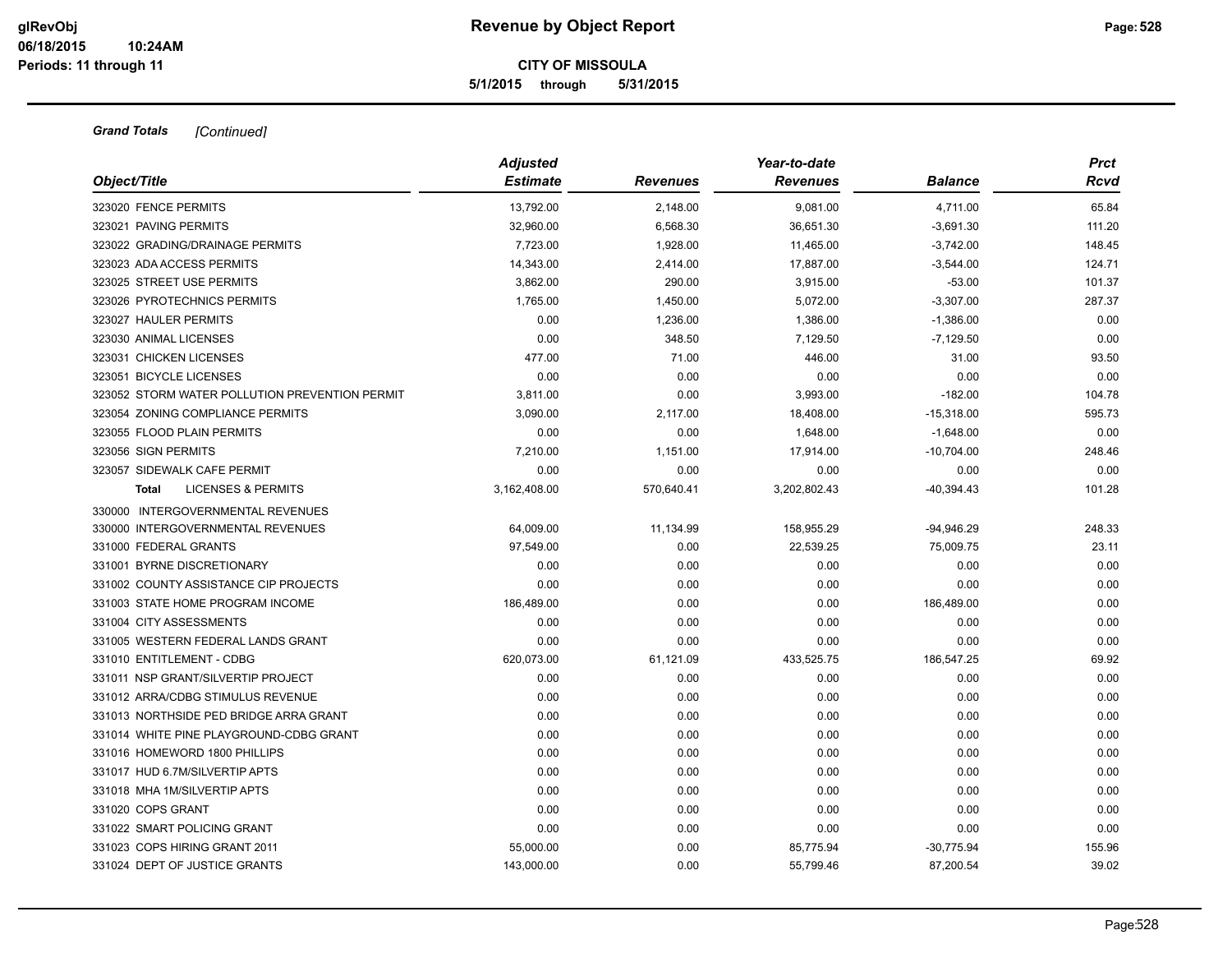|                                             | <b>Adjusted</b> |                 | Year-to-date    |                | <b>Prct</b> |
|---------------------------------------------|-----------------|-----------------|-----------------|----------------|-------------|
| Object/Title                                | <b>Estimate</b> | <b>Revenues</b> | <b>Revenues</b> | <b>Balance</b> | Rcvd        |
| 331025 DV ACCOUNTABILITY PROJECT            | 63,831.00       | 0.00            | 30,210.64       | 33,620.36      | 47.33       |
| 331026 ICAC GRANT                           | 102,698.00      | 95.00           | 58,049.46       | 44,648.54      | 56.52       |
| 331027 JAG GRANTS REVENUE                   | 0.00            | 0.00            | 22,542.48       | $-22,542.48$   | 0.00        |
| 331028 DUI-COPS IN SHOPS                    | 5,000.00        | 0.00            | 0.00            | 5,000.00       | 0.00        |
| 331029 CHRP GRANT                           | 0.00            | 0.00            | 0.00            | 0.00           | 0.00        |
| 331030 COMMUNITY RESOURCE OFFICER/MCPS      | 0.00            | 0.00            | 0.00            | 0.00           | 0.00        |
| 331031 EECBG REVOLVING LOAN                 | 0.00            | 0.00            | 0.00            | 0.00           | 0.00        |
| 331033 WORD                                 | 0.00            | 5,372.00        | 40,933.00       | $-40,933.00$   | 0.00        |
| 331036 RIVER HOUSE GRANT                    | 0.00            | 0.00            | 0.00            | 0.00           | 0.00        |
| 331037 ELOCAL.COM LOAN REPAYMENT            | 0.00            | 0.00            | 0.00            | 0.00           | 0.00        |
| 331038 EPA BROWNSFIELD GRANT                | 0.00            | 0.00            | 0.00            | 0.00           | 0.00        |
| 331039 EPA BROWNSFIELD ARRA                 | 0.00            | 0.00            | 0.00            | 0.00           | 0.00        |
| 331050 ISTEA/CTEP GRANT                     | 0.00            | 0.00            | 140,813.71      | $-140,813.71$  | 0.00        |
| 331051 ISTEA/CTEP-HIGGINS HILL/BECKWITH     | 0.00            | 0.00            | 0.00            | 0.00           | 0.00        |
| 331052 MDT CMAQ STRIPING GRANT              | 0.00            | 0.00            | 0.00            | 0.00           | 0.00        |
| 331053 CTEP PLAYFAIR                        | 0.00            | 0.00            | 0.00            | 0.00           | 0.00        |
| 331054 FHWA PL GRANT                        | 602,667.00      | 111,897.15      | 311,381.37      | 291,285.63     | 51.67       |
| 331055 FTA GRANT                            | 17,744.00       | $-28,725.00$    | 2,741.91        | 15,002.09      | 15.45       |
| 331056 MDT FEDERAL CMAQ                     | 381,084.00      | 36,326.54       | 211,438.65      | 169,645.35     | 55.48       |
| 331057 TRANSIT-MUTD CMAQ                    | 151,515.00      | 33,267.00       | 33,267.00       | 118,248.00     | 21.96       |
| 331060 NATL RECREATION TRAILS GRANTS        | 0.00            | 0.00            | 0.00            | 0.00           | 0.00        |
| 331081 GRANTS/DONATIONS - FORT MISSOULA     | 0.00            | 0.00            | 0.00            | 0.00           | 0.00        |
| 331090 EPA GRANT                            | 433,065.00      | 0.00            | 0.00            | 433,065.00     | 0.00        |
| 331091 US DOT HMEP GRANT                    | 0.00            | 0.00            | 0.00            | 0.00           | 0.00        |
| 331112 SAFER GRANT                          | 0.00            | 0.00            | 0.00            | 0.00           | 0.00        |
| 331113 FEMA GRANT                           | 0.00            | 0.00            | 0.00            | 0.00           | 0.00        |
| 331114 TITLE III GRANT-MSLA CO              | 0.00            | 0.00            | 14,500.00       | $-14,500.00$   | 0.00        |
| 331153 RUSSELL S 3RD IMPROVEMENTS           | 0.00            | 0.00            | 0.00            | 0.00           | 0.00        |
| 331154 CTEP-MILWAUKEE RR TRAIL              | 0.00            | 0.00            | 0.00            | 0.00           | 0.00        |
| 331155 CTEP/GRANT CREEK TRAIL BCN           | 0.00            | 68,389.69       | 708,815.67      | -708,815.67    | 0.00        |
| 331156 CTEP GRANTS                          | 870,129.00      | 0.00            | 0.00            | 870,129.00     | 0.00        |
| 331159 CTEP-U OF M CROSSWALK PROJECT        | 0.00            | 0.00            | 0.00            | 0.00           | 0.00        |
| 331160 SAFE ROUTES TO SCHOOLS fY08 \$82,500 | 0.00            | 0.00            | 0.00            | 0.00           | 0.00        |
| 331161 CTEP-LOLO ST/BRIDGE TO DUNCAN S/C    | 0.00            | 0.00            | 0.00            | 0.00           | 0.00        |
| 331170 HISTORICAL PRESERVATION GRANT        | 5,500.00        | 2,775.00        | 10,025.00       | $-4,525.00$    | 182.27      |
| 331178 DUI TASK FORCE GRANT                 | 250,000.00      | 1,721.64        | 2,151.24        | 247,848.76     | 0.86        |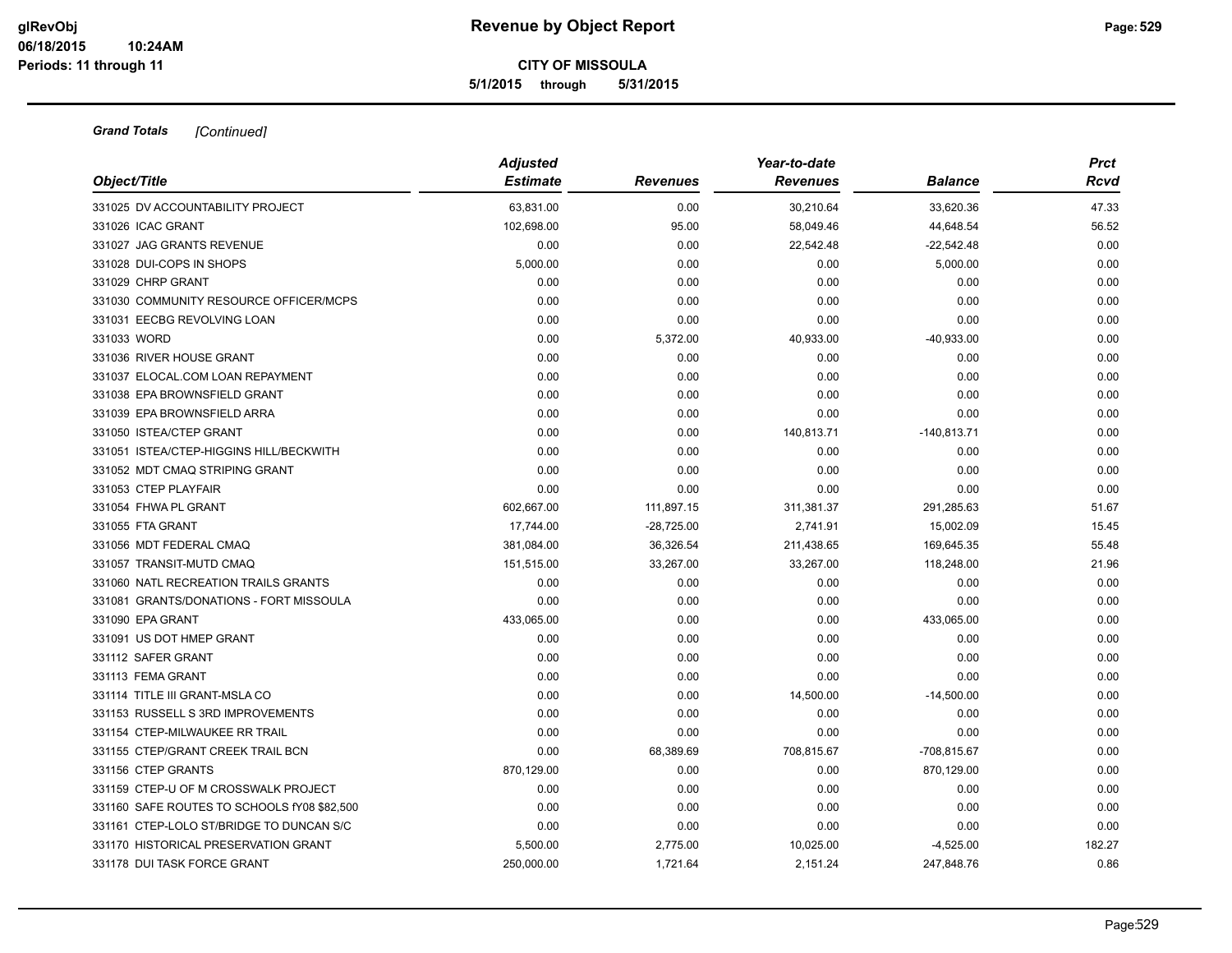|                                               | <b>Adjusted</b> |                 |                 | <b>Prct</b>    |        |
|-----------------------------------------------|-----------------|-----------------|-----------------|----------------|--------|
| Object/Title                                  | <b>Estimate</b> | <b>Revenues</b> | <b>Revenues</b> | <b>Balance</b> | Rcvd   |
| 331180 LIBRARY LITERACY GRANT                 | 0.00            | 0.00            | 0.00            | 0.00           | 0.00   |
| 331181 CTEP/CMAQ MADISON ST TO U CONNECTOR    | 0.00            | 0.00            | 0.00            | 0.00           | 0.00   |
| 331990 IRS REIMB/DEBT SVS INTEREST            | 254,857.00      | 0.00            | 118,126.16      | 136,730.84     | 46.35  |
| 331992 FEDERAL ARRA GRANTS                    | 0.00            | 0.00            | 0.00            | 0.00           | 0.00   |
| 334013 STATE GRANT - OT SEATBELT              | 35,000.00       | 0.00            | 30,969.48       | 4,030.52       | 88.48  |
| 334014 MISSOULA COUNTY-GRANT CREEK TRAIL      | 0.00            | 0.00            | 0.00            | 0.00           | 0.00   |
| 334015 COPS TECHNOLOGY GRANT                  | 322,299.00      | 0.00            | 122,022.51      | 200,276.49     | 37.86  |
| 334016 BULLETPROOF VEST GRANT                 | 10,500.00       | 0.00            | 0.00            | 10,500.00      | 0.00   |
| 334017 SCHOOL RESOURCE OFFICER                | 0.00            | 0.00            | 248,850.00      | $-248,850.00$  | 0.00   |
| 334018 STATE GRANT - CAPITAL                  | 0.00            | 0.00            | 0.00            | 0.00           | 0.00   |
| 334020 UNDERAGE DRINKING GRANT                | 0.00            | 0.00            | 3,293.98        | $-3.293.98$    | 0.00   |
| 334025 COUNTY WEED                            | 13,200.00       | 0.00            | 5,998.68        | 7,201.32       | 45.44  |
| 334026 FOREST HEALTH GRANT                    | 0.00            | 0.00            | 0.00            | 0.00           | 0.00   |
| 334028 DEPT OF AG INTERN GRANT                | 0.00            | 0.00            | 0.00            | 0.00           | 0.00   |
| 334040 GAS TAX APPORTIONMENT                  | 982,213.00      | 89,963.30       | 989,596.35      | $-7,383.35$    | 100.75 |
| 334045 MONTANA DEPARTMENT TRANSPORTATION      | 0.00            | 0.00            | 0.00            | 0.00           | 0.00   |
| 334055 BANK CORP. LIC. TAX (CURRENT)          | 0.00            | 0.00            | 0.00            | 0.00           | 0.00   |
| 334056 BANK CORP. LIC. TAX - (PREVIOUS YEARS) | 0.00            | 0.00            | 0.00            | 0.00           | 0.00   |
| 334061 IMPACT FEES-CLEARING ACCOUNT           | 0.00            | 0.00            | 0.00            | 0.00           | 0.00   |
| 334071 DEQ/RIVER WATER SAMPLING               | 0.00            | 0.00            | 0.00            | 0.00           | 0.00   |
| 334076 BIG SKY TRUST FUND GRANTS              | 30,000.00       | 0.00            | 90,000.00       | $-60,000.00$   | 300.00 |
| 334112 WELLNESS GRANT                         | 0.00            | 0.00            | 0.00            | 0.00           | 0.00   |
| 334120 TSEP GRANT                             | 0.00            | 0.00            | 0.00            | 0.00           | 0.00   |
| 334121 DNRC GRANT                             | 0.00            | 6,000.00        | 172,517.93      | $-172,517.93$  | 0.00   |
| 334123 MAQI FEDERAL ASSISTANCE                | 0.00            | 0.00            | 0.00            | 0.00           | 0.00   |
| 334124 GRANTS-CIP                             | 0.00            | 0.00            | 0.00            | 0.00           | 0.00   |
| 334125 FIRE FIGHTER GRANT                     | 15,000.00       | 0.00            | 73,578.10       | $-58,578.10$   | 490.52 |
| 334126 DEVELOPER ASSESSMENTS                  | 0.00            | 0.00            | 0.00            | 0.00           | 0.00   |
| 334127 TONKIN TRAIL - FISH WILDLIFE PARKS     | 0.00            | 0.00            | 0.00            | 0.00           | 0.00   |
| 334128 CDBG FIRE HYDRANT GRANT                | 0.00            | 0.00            | 0.00            | 0.00           | 0.00   |
| 334140 DNRC GRANT                             | 0.00            | 0.00            | 0.00            | 0.00           | 0.00   |
| 334145 WESTERN MT MENTAL HEALTH CTR           | 0.00            | 12,895.87       | 510,588.90      | $-510,588.90$  | 0.00   |
| 334146 ADDI FUNDS-1ST TIME HOMEBUYERS         | 12,243.00       | 0.00            | 0.00            | 12,243.00      | 0.00   |
| 334149 MISSOULA HOMEOWNERSHIP PROGRAM         | 300,000.00      | 0.00            | 0.00            | 300,000.00     | 0.00   |
| 334153 FY14 DISTRICT XI HRC TBRA              | 0.00            | 21,496.56       | 33,468.30       | $-33,468.30$   | 0.00   |
| 334154 FY08 homeWORD                          | 0.00            | 0.00            | 0.00            | 0.00           | 0.00   |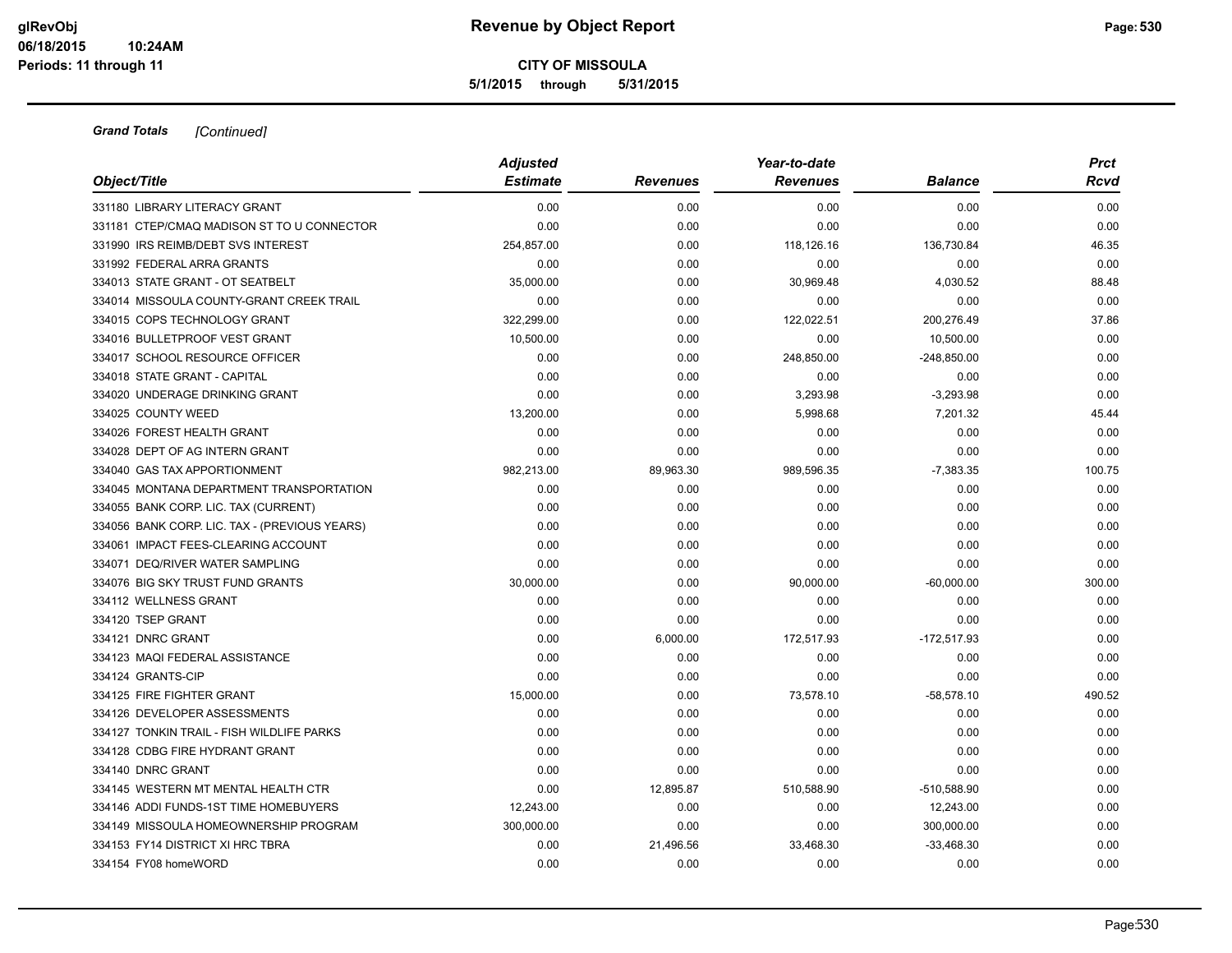| Object/Title                                 | <b>Adjusted</b><br><b>Estimate</b> | <b>Revenues</b> | Year-to-date<br><b>Revenues</b> | <b>Balance</b> | <b>Prct</b><br>Rcvd |
|----------------------------------------------|------------------------------------|-----------------|---------------------------------|----------------|---------------------|
| 334155 FY08 NMCDC                            | 0.00                               | 0.00            | 0.00                            | 0.00           | 0.00                |
| 334156 HOME PROGRAM INCOME                   | 35,500.00                          | 0.00            | 0.00                            | 35,500.00      | 0.00                |
| 334157 FY09 MHA                              | 0.00                               | 0.00            | 0.00                            | 0.00           | 0.00                |
| 334159 FY09 HOMEWORD                         | 0.00                               | 0.00            | 0.00                            | 0.00           | 0.00                |
| 334160 FY09 NMCDC                            | 0.00                               | 0.00            | 0.00                            | 0.00           | 0.00                |
| 334161 FY10 DISTRICT XI HRC                  | 0.00                               | 0.00            | 0.00                            | 0.00           | 0.00                |
| 334163 FY10 homeWORD/SOLSTICE APT            | 0.00                               | 0.00            | 0.00                            | 0.00           | 0.00                |
| 334251 RTP STATE GRANTS                      | 0.00                               | 10,000.00       | 10,000.00                       | $-10,000.00$   | 0.00                |
| 334990 ARRA FUNDING                          | 0.00                               | 0.00            | 0.00                            | 0.00           | 0.00                |
| 334991 ARRA HB645 FUNDING                    | 0.00                               | 0.00            | 0.00                            | 0.00           | 0.00                |
| 334992 ARRA LOAN                             | 0.00                               | 0.00            | 0.00                            | 0.00           | 0.00                |
| 335075 STATE GAMBLING/VIDEO/KENO/BINGO FEES  | 127,650.00                         | 0.00            | 109,889.80                      | 17,760.20      | 86.09               |
| 335076 STATE GAMBLING LICENSE FEES           | 0.00                               | 0.00            | 0.00                            | 0.00           | 0.00                |
| 335077 STATE KENO/BINGO PROCEEDS TAX         | 0.00                               | 0.00            | 0.00                            | 0.00           | 0.00                |
| 335210 PERSONAL PROPERTY TAX REIMBURSEMENT   | 554,296.00                         | 264,235.88      | 528,471.76                      | 25,824.24      | 95.34               |
| 335230 HB 124 REVENUE                        | 7,300,985.00                       | 127,630.00      | 6,237,118.01                    | 1,063,866.99   | 85.43               |
| 335250 STATE REIMB - SB #184                 | 200,000.00                         | 0.00            | 0.00                            | 200,000.00     | 0.00                |
| 336001 MDT REIMBURSEMENTS                    | 0.00                               | 0.00            | 0.00                            | 0.00           | 0.00                |
| 336021 STATE CONTRIB - POLICE RETIREMENT     | 2,180,799.00                       | 0.00            | 1,806,895.27                    | 373,903.73     | 82.85               |
| 336022 STATE CONTRIB. - FIRE RETIREMENT      | 2,262,024.00                       | 0.00            | 1,807,880.40                    | 454,143.60     | 79.92               |
| 336023 STATE CONTRIB. - PERS                 | 9,986.00                           | 0.00            | 13,177.79                       | $-3,191.79$    | 131.96              |
| 336030 COUNTY CONTRIBUTION                   | 19.800.00                          | 0.00            | 0.00                            | 19,800.00      | 0.00                |
| 337000 LOCAL GRANTS                          | 0.00                               | 0.00            | 0.00                            | 0.00           | 0.00                |
| 337002 MRA GRANT                             | 0.00                               | 0.00            | 15,000.00                       | $-15,000.00$   | 0.00                |
| 337003 HEALTH DEPT-STORM WATER MGMT          | 0.00                               | 0.00            | 0.00                            | 0.00           | 0.00                |
| 337010 COUNTY REIMBURSEMENT-DEANOS           | 0.00                               | 0.00            | 0.00                            | 0.00           | 0.00                |
| 337012 LEGAL SERVICES-CONTRACTED/REIMB.      | 0.00                               | 0.00            | 6,075.00                        | $-6,075.00$    | 0.00                |
| 337013 MUTD SIGN MAINTENANCE AGREEMENT       | 3,000.00                           | 0.00            | 0.00                            | 3,000.00       | 0.00                |
| 338000 LOCAL SHARING OF TAX INCREMENT        | 268,162.00                         | 0.00            | 266,850.58                      | 1,311.42       | 99.51               |
| 338001 EXCESS PLEDGED TAX INCREMENT RETURNED | 0.00                               | 0.00            | 0.00                            | 0.00           | 0.00                |
| 338100 PLANNING MILLS PASSED THRU COUNTY     | 329,157.00                         | 0.00            | 192,956.91                      | 136,200.09     | 58.62               |
| 339000 PAYMENT IN LIEU OF TAXES              | 34,056.00                          | 0.00            | 14,678.00                       | 19,378.00      | 43.10               |
| <b>INTERGOVERNMENTAL REVENUES</b><br>Total   | 19,350,080.00                      | 835,596.71      | 15,751,469.73                   | 3,598,610.27   | 81.40               |
| 340000 CHARGES FOR SERVICES                  |                                    |                 |                                 |                |                     |
| 340051 GRILL VAN CONCESSIONS                 | 0.00                               | 5,138.00        | 24,997.00                       | $-24,997.00$   | 0.00                |
| 341009 BLDG ADMIN FEES                       | 245.008.00                         | 0.00            | 122,504.00                      | 122,504.00     | 50.00               |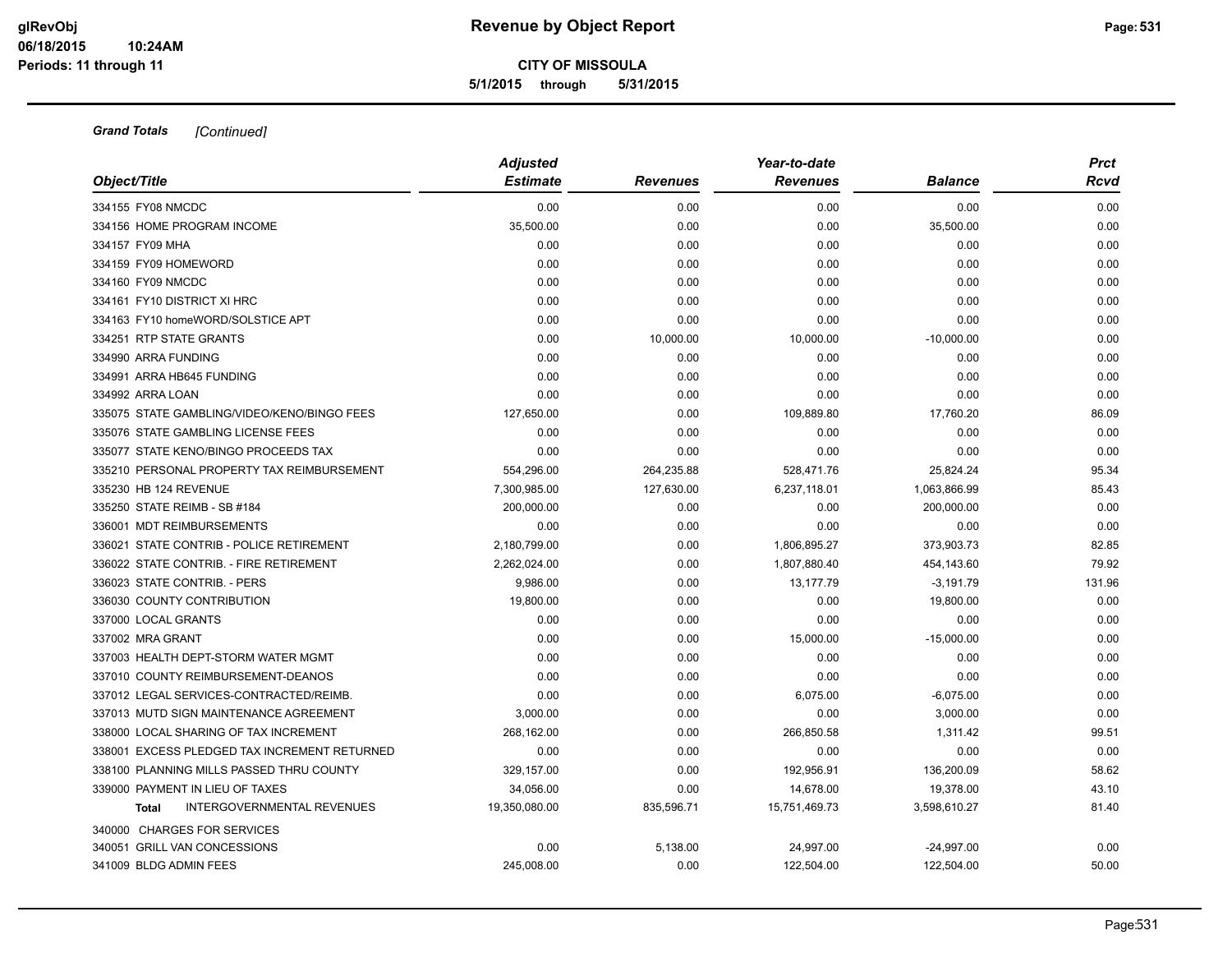|                                            | <b>Adjusted</b> |                 | Year-to-date    |                | <b>Prct</b> |
|--------------------------------------------|-----------------|-----------------|-----------------|----------------|-------------|
| Object/Title                               | <b>Estimate</b> | <b>Revenues</b> | <b>Revenues</b> | <b>Balance</b> | Rcvd        |
| 341010 MISCELLANEOUS COLLECTIONS           | 350.00          | 50.00           | 369.25          | $-19.25$       | 105.50      |
| 341011 TRANSPORTATION ADMIN FEES           | 24,000.00       | 0.00            | 12,000.00       | 12,000.00      | 50.00       |
| 341012 MAYORS PROCLAMATION FEES            | 100.00          | 10.00           | 50.00           | 50.00          | 50.00       |
| 341013 AIR FUND FEES                       | 250.00          | 0.00            | 55.00           | 195.00         | 22.00       |
| 341015 SEWER ADMINISTRATION FEES           | 1,173,327.00    | 0.00            | 586,663.50      | 586,663.50     | 50.00       |
| 341016 MRA ADMINISTRATION FEES             | 117,053.00      | 0.00            | 58,526.50       | 58,526.50      | 50.00       |
| 341017 LIGHTING ADMINISTRATION FEES        | 15,002.00       | 0.00            | 7,501.00        | 7,501.00       | 50.00       |
| 341018 PARKING COMM ADMIN FEES             | 173,680.00      | 0.00            | 86,840.00       | 86,840.00      | 50.00       |
| 341021 SID ADMINISTRATION FEES             | 0.00            | 0.00            | 0.00            | 0.00           | 0.00        |
| 341022 PROJECT ADMIN FEES                  | 0.00            | 0.00            | 0.00            | 0.00           | 0.00        |
| 341023 PLANNING ADMIN FEES                 | 24,000.00       | 0.00            | 12,000.00       | 12,000.00      | 50.00       |
| 341031 STATE REIMB MUNI COURT              | 0.00            | 0.00            | 0.00            | 0.00           | 0.00        |
| 341032 IMPACT FEE CLEARING ACCOUNT         | 900,000.00      | 320,396.90      | 1,300,316.12    | -400,316.12    | 144.48      |
| 341033 IMPACT FEES-PARKS SHARE             | 0.00            | 0.00            | 0.00            | 0.00           | 0.00        |
| 341034 IMPACT FEES-FIRE SHARE              | 0.00            | 0.00            | 0.00            | 0.00           | 0.00        |
| 341035 IMPACT FEES-POLICE SHARE            | 0.00            | 0.00            | 0.00            | 0.00           | 0.00        |
| 341036 IMPACT FEES-COMMUNITY SERVICE SHARE | 0.00            | 0.00            | 0.00            | 0.00           | 0.00        |
| 341037 IMPACT FEE-ROAD SHARE               | 0.00            | 0.00            | 0.00            | 0.00           | 0.00        |
| 341041 SEWER EXTENSION RECORDING FEES      | 4,500.00        | 226.00          | 3,112.00        | 1,388.00       | 69.16       |
| 341052 MUNICIPAL COURT FILING FEES         | 283,400.00      | 23,748.94       | 256,176.90      | 27,223.10      | 90.39       |
| 341055 CRIME VICTIM SURCHARGE              | 2,500.00        | 163.00          | 1,506.94        | 993.06         | 60.28       |
| 341067 SUBDIVISION EXEMPTION AFFIDAVITS    | 0.00            | 400.00          | 5,600.00        | $-5,600.00$    | 0.00        |
| 341068 SUBDIVISON FEES                     | 5,000.00        | 2,426.00        | 8,118.00        | $-3,118.00$    | 162.36      |
| 341069 REZONING FEES                       | 5,000.00        | 0.00            | 0.00            | 5,000.00       | 0.00        |
| 341070 DESIGN REVIEW BOARD                 | 15,000.00       | 2,601.89        | 33,373.75       | $-18,373.75$   | 222.49      |
| 341071 BOARD OF ADJUST. ZONING, SIGNS      | 58,400.00       | 0.00            | 0.00            | 58,400.00      | 0.00        |
| 341072 FLOOD PLAIN-0THER FEES              | 0.00            | 0.00            | 0.00            | 0.00           | 0.00        |
| 341073 FIRE PLAN CHECK FEES                | 27,981.00       | 3,428.00        | 28,647.00       | $-666.00$      | 102.38      |
| 341074 FIRE INSPECTION FEES                | 0.00            | 7,072.00        | 55,203.99       | $-55,203.99$   | 0.00        |
| 341076 ENGINEERING PLAN CHECK FEES         | 33,478.00       | 5,139.00        | 41,560.00       | $-8,082.00$    | 124.14      |
| 341077 ZONING COMPLIANCE INSPECTIONS       | 0.00            | 0.00            | 0.00            | 0.00           | 0.00        |
| 341078 ENGINEERING MAP FEES                | 120.00          | 5.00            | 70.00           | 50.00          | 58.33       |
| 341079 GREASE INTERCEPTOR APPEAL FEES      | 2,000.00        | 154.50          | 917.00          | 1,083.00       | 45.85       |
| 341090 STREET VACATION PETITION FEES       | 0.00            | 0.00            | 1,923.00        | $-1,923.00$    | 0.00        |
| 341091 INSPECTION CODE BOOKS & COPIES      | 515.00          | 76.00           | 634.25          | $-119.25$      | 123.16      |
| 341100 GRANT ADMINISTRATION SERVICE FEES   | 0.00            | 0.00            | 0.00            | 0.00           | 0.00        |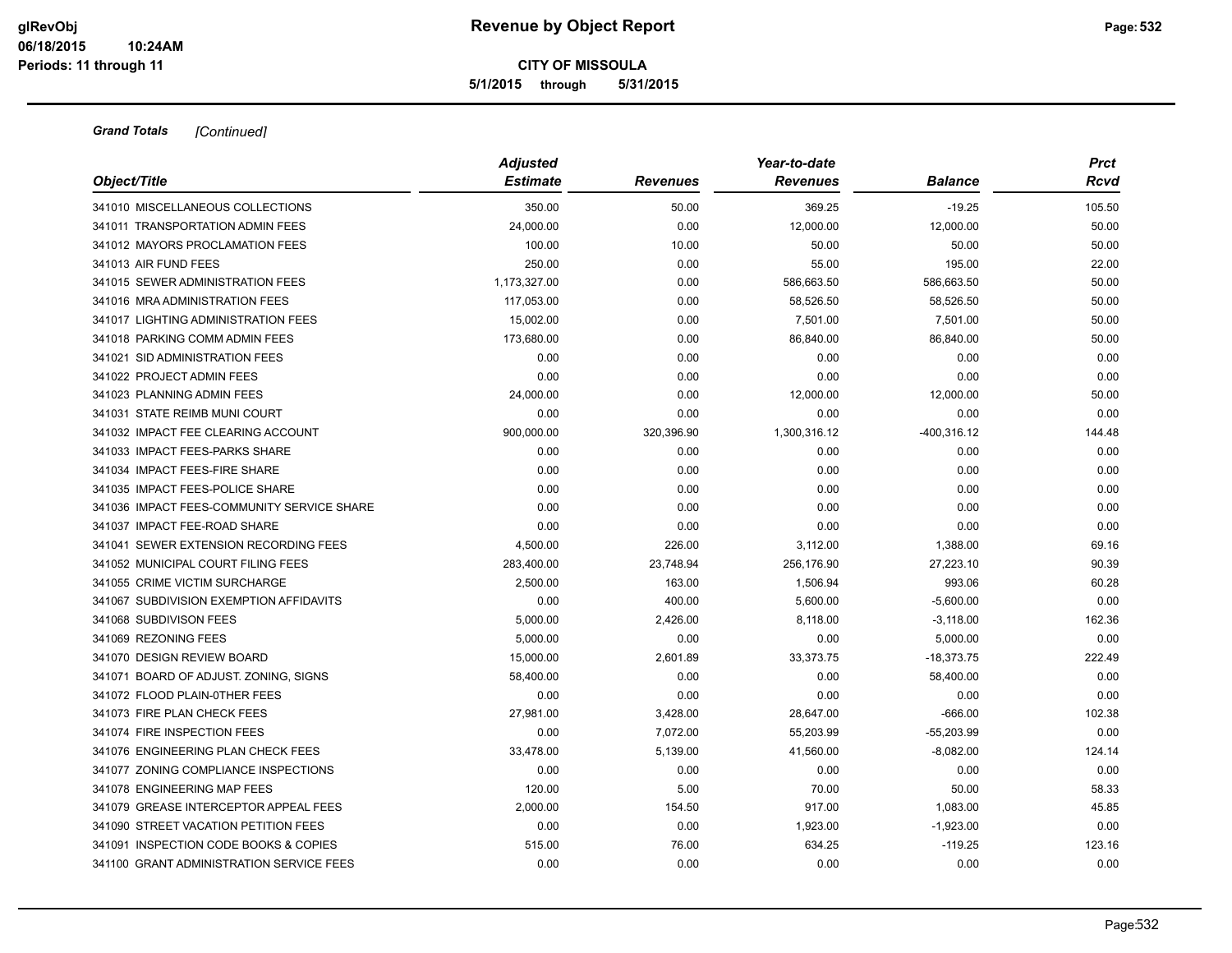| Object/Title                                | <b>Adjusted</b> |                 | Year-to-date    | <b>Prct</b>    |        |
|---------------------------------------------|-----------------|-----------------|-----------------|----------------|--------|
|                                             | <b>Estimate</b> | <b>Revenues</b> | <b>Revenues</b> | <b>Balance</b> | Rcvd   |
| 341450 *** Title Not Found ***              | 0.00            | 0.00            | 0.00            | 0.00           | 0.00   |
| 342000 ANTI-GRAFFITI PROJECT                | 5,000.00        | 0.00            | 1,000.00        | 4,000.00       | 20.00  |
| 342010 POLICE/BID AGREEMENT                 | 0.00            | 23,147.50       | 46,295.00       | $-46,295.00$   | 0.00   |
| 342012 PD REIMBURSABLE SERVICES             | 0.00            | 0.00            | 0.00            | 0.00           | 0.00   |
| 342013 SECURITY INVEST FEES                 | 61,000.00       | 1,902.00        | 89,569.57       | $-28,569.57$   | 146.84 |
| 342014 POLICE DEPARTMENT SERVICE FEES       | 157,300.00      | 1,089.00        | 58,487.59       | 98,812.41      | 37.18  |
| 342015 POLICE OVERTIME FEES                 | 84,000.00       | 3,285.60        | 87,765.70       | $-3,765.70$    | 104.48 |
| 342016 POLICE TRAINING FEES                 | 36,000.00       | 3,800.00        | 10,564.97       | 25,435.03      | 29.35  |
| 342017 CATERING FEES                        | 7,200.00        | 105.00          | 3,539.00        | 3,661.00       | 49.15  |
| 342018 DESK REPORTS                         | 20,000.00       | 3,406.00        | 23,486.00       | $-3,486.00$    | 117.43 |
| 342019 ABANDONED VEHICLE REVENUE FEES       | 32,500.00       | 375.00          | 19,987.50       | 12,512.50      | 61.50  |
| 342020 FIRE DEPARTMENT FEES                 | 100.00          | 0.00            | 360.50          | $-260.50$      | 360.50 |
| 342021 CPR EDUCATION PROGRAM                | 7,435.00        | 0.00            | 6,725.00        | 710.00         | 90.45  |
| 342022 OUTSIDE HIRES                        | 524,890.00      | 2,693.81        | 420,334.22      | 104,555.78     | 80.08  |
| 342060 BIKE PROGRAM SALES & FEES            | 2,700.00        | 0.00            | 1,229.37        | 1,470.63       | 45.53  |
| 343000 PW REIMBURSABLE SERVICES             | 31,258.00       | 0.00            | 3,920.34        | 27,337.66      | 12.54  |
| 343001 SIGN FABRICATION & CONTRACTS         | 500.00          | 0.00            | 0.00            | 500.00         | 0.00   |
| 343002 OTHER AGENCIES - VEH MAINT           | 48,000.00       | 23.60           | 30,638.68       | 17,361.32      | 63.83  |
| 343003 STATE PAYMENT - TRAFFIC COUNTS       | 4,450.00        | 0.00            | 0.00            | 4,450.00       | 0.00   |
| 343004 SPECIAL STATE CONTRACTS              | 80,000.00       | 0.00            | 0.00            | 80,000.00      | 0.00   |
| 343005 NON-ARRA MOUNTAIN WATER CONTRACT     | 0.00            | 0.00            | 0.00            | 0.00           | 0.00   |
| 343006 OTHER GOVT AGENCY-STREET PROJECTS    | 98,318.00       | 0.00            | 171,329.85      | $-73,011.85$   | 174.26 |
| 343008 PRIVATE COMPANY STREET PAYMENTS      | 0.00            | 0.00            | 0.00            | 0.00           | 0.00   |
| 343009 TOW CHARGES                          | 0.00            | 0.00            | 0.00            | 0.00           | 0.00   |
| 343010 STREET DEPT SALES & SERVICES         | 19,195.00       | 0.00            | 0.00            | 19,195.00      | 0.00   |
| 343011 STREET AND ROADWAY REPAIR CHARGES    | 0.00            | 0.00            | 0.00            | 0.00           | 0.00   |
| 343013 SNOW REMOVAL FEES                    | 1,500.00        | 175.50          | 1,214.00        | 286.00         | 80.93  |
| 343015 PARKING                              | 1,405,905.00    | 0.00            | 0.00            | 1,405,905.00   | 0.00   |
| 343016 METER MONEY                          | 0.00            | 46,670.85       | 503,267.78      | $-503,267.78$  | 0.00   |
| 343017 PARKING LEASE REVENUE                | 0.00            | 43,157.50       | 607,462.56      | $-607,462.56$  | 0.00   |
| 343018 CENTRAL PARK REVENUE                 | 0.00            | 8,835.32        | 91,411.95       | $-91,411.95$   | 0.00   |
| 343031 SEWER SERVICE CHARGES                | 0.00            | 0.00            | 0.00            | 0.00           | 0.00   |
| 343032 SEWER INSTALLATION CHARGES           | 76,000.00       | 3,875.00        | 38,695.76       | 37,304.24      | 50.92  |
| 343034 TREATMENT FACILITIES FEES            | 7,824,907.00    | 73,731.34       | 7,903,743.60    | $-78,836.60$   | 101.01 |
| 343035 SALE OF SEWER MATERIALS AND SUPPLIES | 0.00            | 0.00            | $-18,239.20$    | 18,239.20      | 0.00   |
| 343036 *** Title Not Found ***              | 0.00            | 0.00            | 0.00            | 0.00           | 0.00   |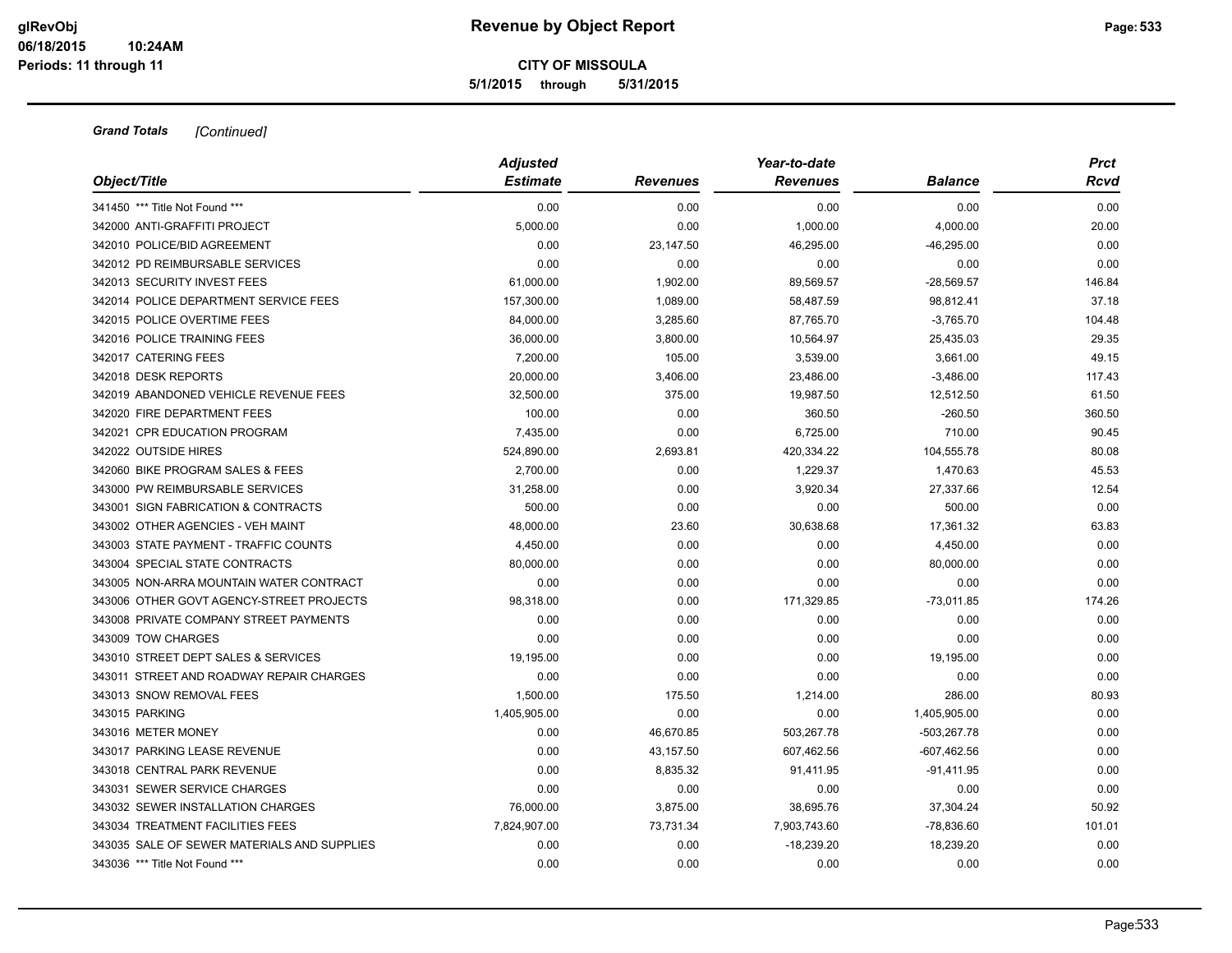| Object/Title                              | <b>Adjusted</b><br><b>Estimate</b> | <b>Revenues</b> | Year-to-date<br><b>Revenues</b> | <b>Balance</b>       | <b>Prct</b><br>Rcvd |
|-------------------------------------------|------------------------------------|-----------------|---------------------------------|----------------------|---------------------|
| 343037 GREASE INTERCEPTOR LOANS           | 0.00                               | 0.00            | 0.00                            | 0.00                 | 0.00                |
| 343038 P & I TAX LIENS                    | 0.00                               | 863.26          | 6,249.91                        | $-6,249.91$          | 0.00                |
| 343039 DISPOSAL FEES                      | 0.00                               | 3,702.24        | 27,329.12                       | $-27,329.12$         | 0.00                |
| 343041 GARBAGE COLLECTION SERVICES        | 5,000.00                           | 1,953.17        | 18,187.87                       |                      | 363.76              |
| 343065 BUILDING RENTALS                   | 0.00                               | 0.00            | 0.00                            | $-13,187.87$<br>0.00 | 0.00                |
| 343080 STATE MAINTENANCE CONTRACT         | 530,082.00                         | 0.00            | 498,638.74                      | 31,443.26            | 94.07               |
|                                           |                                    |                 |                                 |                      |                     |
| 343082 MDT URBAN PROJECTS                 | 0.00                               | 0.00            | 0.00                            | 0.00                 | 0.00                |
| 343083 CONTRACT SEWER APPLICATIONS        | 0.00                               | 0.00            | 0.00                            | 0.00                 | 0.00                |
| 343084 STREET MAINTENANCE MATERIALS REIMB | 55,500.00                          | 0.00            | 39,722.64                       | 15,777.36            | 71.57               |
| 343097 SIDEWALK AND CURB FEES             | 340,000.00                         | 15,947.90       | 224,080.20                      | 115,919.80           | 65.91               |
| 343300 MISC CHARGES FOR SERVICES          | 0.00                               | 0.00            | 0.00                            | 0.00                 | 0.00                |
| 343301 BOOT REMOVAL                       | 0.00                               | 550.00          | 6,829.01                        | $-6,829.01$          | 0.00                |
| 343302 PARKS SOIL PROJECT                 | 0.00                               | 6,240.00        | 22,050.00                       | $-22,050.00$         | 0.00                |
| 343310 SALE OF NICHE NAMEPLATES & VASES   | 0.00                               | 1,700.00        | 18,900.00                       | $-18,900.00$         | 0.00                |
| 343311 SALE OF NICHES                     | 3,200.00                           | 0.00            | 0.00                            | 3,200.00             | 0.00                |
| 343320 CEMETERY - SALE OF PLOTS           | 12,870.00                          | 2,600.00        | 16,400.00                       | $-3,530.00$          | 127.43              |
| 343321 CEMETERY FOUNDATIONS               | 1,570.00                           | 1,080.00        | 8,660.00                        | $-7,090.00$          | 551.59              |
| 343322 CEMETERY FLOWER CARE               | 4,250.00                           | 730.00          | 8,610.00                        | $-4,360.00$          | 202.59              |
| 343323 CEMETERY - LINER INSTALL FEES      | 5,580.00                           | 1,200.00        | 22,400.00                       | $-16,820.00$         | 401.43              |
| 343324 OTHER CEMETERY FEES                | 1,500.00                           | 300.00          | 3,300.00                        | $-1,800.00$          | 220.00              |
| 343325 2ND INTERMENT RIGHT                | 0.00                               | 400.00          | 4,000.00                        | $-4,000.00$          | 0.00                |
| 343340 CEMETERY - OPENINGS & CLOSINGS     | 10,950.00                          | 2,250.00        | 23,050.00                       | $-12,100.00$         | 210.50              |
| 343350 CEMETERY CARE, FEES                | 99,000.00                          | 0.00            | 0.00                            | 99,000.00            | 0.00                |
| 343360 WEED CONTROL                       | 3,000.00                           | 867.90          | 2,953.90                        | 46.10                | 98.46               |
| 346000 FEES                               | 220,000.00                         | 14,115.43       | 40,644.30                       | 179,355.70           | 18.47               |
| 346001 TENNIS FEE                         | 0.00                               | 0.00            | 503.14                          | $-503.14$            | 0.00                |
| 346029 PARKS PETTY CASH FUND              | 0.00                               | 0.00            | 0.00                            | 0.00                 | 0.00                |
| 346030 SWIMMING POOL FEES                 | 1,045,954.00                       | 11,124.93       | 414,070.12                      | 631,883.88           | 39.59               |
| 346031 RECREATION FEES                    | 273,988.00                         | 60,293.55       | 251,354.89                      | 22,633.11            | 91.74               |
| 346032 PRESCHOOL PROGRAMS                 | 0.00                               | 0.00            | 0.00                            | 0.00                 | 0.00                |
| 346033 PARK FEES/FACILITY RENTALS         | 85,000.00                          | 29,449.78       | 93,704.36                       | $-8,704.36$          | 110.24              |
| 346034 GROUNDS MAINTENANCE CONTRACT       | 85,000.00                          | 92,128.00       | 92,128.00                       | $-7,128.00$          | 108.39              |
| 346036 PARK CONCESSION FEES               | 3,000.00                           | 163.50          | 1,292.25                        | 1,707.75             | 43.08               |
| 346037 YOUTH DRUG COURT CONTRACT          | 11,700.00                          | 0.00            | 0.00                            | 11,700.00            | 0.00                |
| 346040 MCCORMICK SWIMMING POOL            | 0.00                               | 0.00            | 0.00                            | 0.00                 | 0.00                |
| 346050 COUNTY PLAYGROUND CONTRACT         | 3,150.00                           | 0.00            | 0.00                            | 3,150.00             | 0.00                |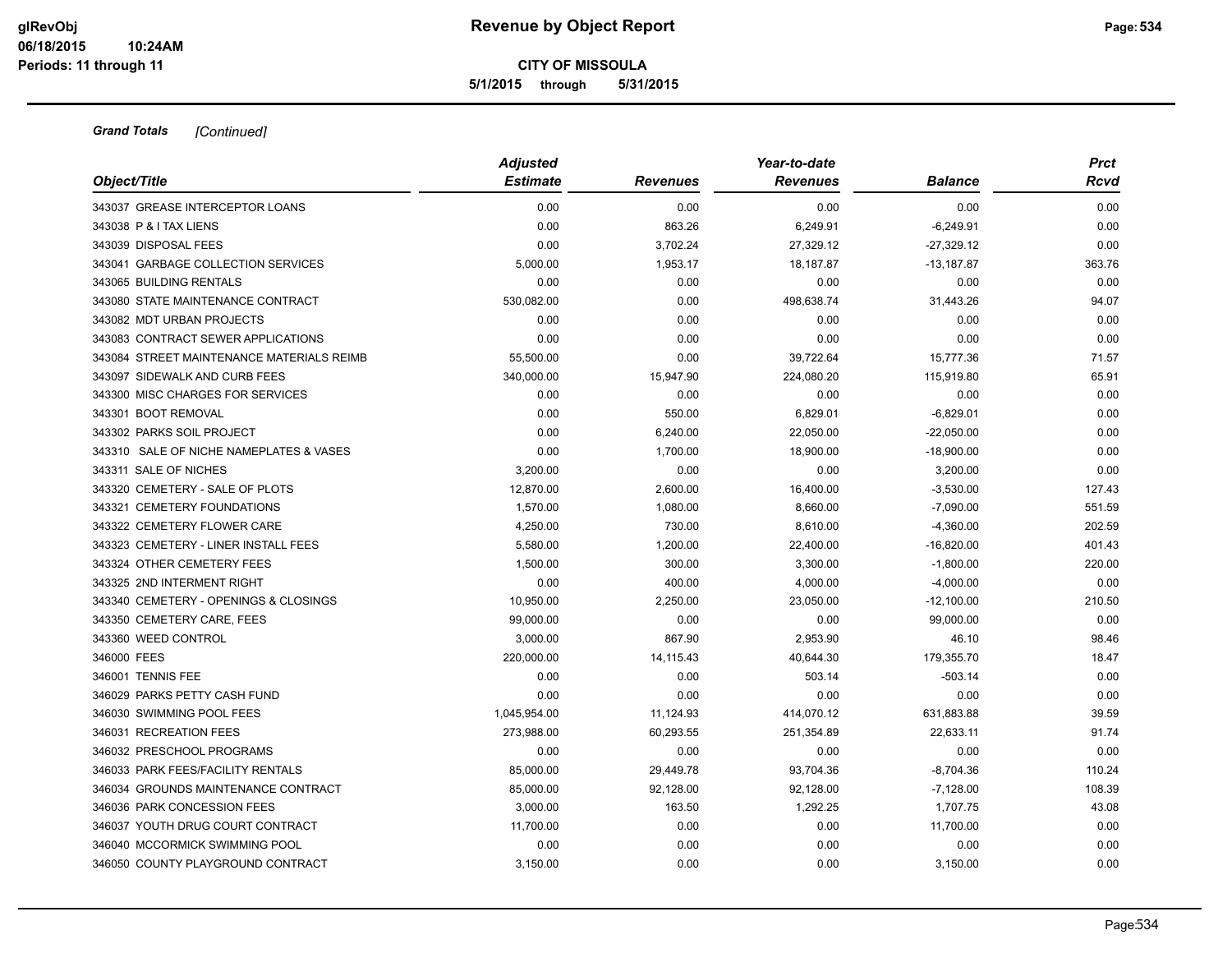| Object/Title                                   | <b>Adjusted</b><br><b>Estimate</b> | <b>Revenues</b> | Year-to-date<br><b>Revenues</b> | <b>Balance</b> | <b>Prct</b><br>Rcvd |
|------------------------------------------------|------------------------------------|-----------------|---------------------------------|----------------|---------------------|
| 346051 MONTANA PARKS/REC CONFERENCE 2012       | 4.500.00                           | 681.80          | 1,771.32                        | 2,728.68       | 39.36               |
| 346052 PLAYGROUND SAFETY TRAINING              | 0.00                               | 1,200.00        | 1,200.00                        | $-1,200.00$    | 0.00                |
| 346053 CITY LIFE PROGRAMS                      | 12,500.00                          | 185.00          | 8,448.00                        | 4,052.00       | 67.58               |
| 346055 COUNTY PARK SUPPORT                     | 0.00                               | 0.00            | 0.00                            | 0.00           | 0.00                |
| 346056 PICNIC SITE FEES                        | 0.00                               | 0.00            | 0.00                            | 0.00           | 0.00                |
| 346060 CURRENTS SWIMMING FACILITY              | 0.00                               | 37,512.94       | 381,514.71                      | $-381,514.71$  | 0.00                |
| 346061 CURRENTS ENTERPRISE                     | 0.00                               | 0.00            | 0.00                            | 0.00           | 0.00                |
| 346062 SPLASH ENTERPRISE                       | 0.00                               | 0.00            | 0.00                            | 0.00           | 0.00                |
| 346070 RECREATION GENERAL MERCHANDISE          | 0.00                               | 0.00            | 0.00                            | 0.00           | 0.00                |
| 346080 PAYMENT IN LIEU OF PARKS                | 288,120.00                         | 29,744.57       | 36,399.03                       | 251,720.97     | 12.63               |
| 346082 HIGH PARK EASEMENT EXCHANGE             | 0.00                               | 0.00            | 0.00                            | 0.00           | 0.00                |
| <b>CHARGES FOR SERVICES</b><br>Total           | 16,744,236.00                      | 904,292.22      | 15,025,846.45                   | 1,718,389.55   | 89.74               |
| 350000 FINES & FORFEITURES                     |                                    |                 |                                 |                |                     |
| 351013 DRUG FORFEITURES                        | 16,800.00                          | 1,567.65        | 14,388.30                       | 2,411.70       | 85.64               |
| 351022 LAW ENFORCEMENT ACADEMY SURCHARGE #5    | 0.00                               | 6,028.44        | 6,028.44                        | $-6,028.44$    | 0.00                |
| 351031 TRAFFIC FINES                           | 1,386,857.00                       | 86,907.66       | 894,466.26                      | 492,390.74     | 64.50               |
| 351032 SURCHARGE ON FINES                      | 129,089.00                         | 24,564.62       | 97,008.28                       | 32,080.72      | 75.15               |
| 351033 PUBLIC DEFENDER FEES                    | 0.00                               | 546.00          | 546.00                          | $-546.00$      | 0.00                |
| 351034 CELLULAR PHONE FINES                    | 62,000.00                          | 6,582.50        | 51,599.00                       | 10,401.00      | 83.22               |
| 351035 CELL PHONE FINES: EDUCATION             | 0.00                               | 0.00            | 45,016.50                       | $-45,016.50$   | 0.00                |
| 352000 TICKETS                                 | 0.00                               | 0.00            | 0.00                            | 0.00           | 0.00                |
| 352001 PARKING TICKET REVENUE                  | 270,000.00                         | 13,729.50       | 194,693.51                      | 75,306.49      | 72.11               |
| 352002 PARKING FINES                           | 0.00                               | 0.00            | $-35.00$                        | 35.00          | 0.00                |
| 355000 FALSE ALARM PENALTY                     | 20,000.00                          | 520.00          | 3,224.00                        | 16,776.00      | 16.12               |
| <b>FINES &amp; FORFEITURES</b><br><b>Total</b> | 1,884,746.00                       | 140,446.37      | 1,306,935.29                    | 577,810.71     | 69.34               |
| 360000 MISCELLANEOUS REVENUES                  |                                    |                 |                                 |                |                     |
| 360000 MISCELLANEOUS REVENUES                  | 0.00                               | 0.00            | 0.00                            | 0.00           | 0.00                |
| 360001 COPIES                                  | 2,200.00                           | 201.50          | 1,474.25                        | 725.75         | 67.01               |
| 360002 PHONES                                  | 0.00                               | 0.00            | 0.00                            | 0.00           | 0.00                |
| 360003 MMIA REIMBURSEMENT-ATTORNEY             | 0.00                               | 0.00            | 0.00                            | 0.00           | 0.00                |
| 360005 LOAN REPAYMENTS                         | 0.00                               | 0.00            | 0.00                            | 0.00           | 0.00                |
| 360007 RLF REVENUES                            | 0.00                               | 0.00            | 0.00                            | 0.00           | 0.00                |
| 360010 MISCELLANEOUS                           | 15,000.00                          | 12,442.43       | 130,620.27                      | $-115,620.27$  | 870.80              |
| 360011 YOUTH COUNCIL FUNDS                     | 9,010.00                           | 0.00            | 9,339.65                        | $-329.65$      | 103.66              |
| 360012 SEWER GRANT REPAYMENTS                  | 0.00                               | 0.00            | 0.00                            | 0.00           | 0.00                |
| 360013 REPAYMENT OF SEWER GRANT                | 7.000.00                           | 0.00            | 11.926.00                       | $-4.926.00$    | 170.37              |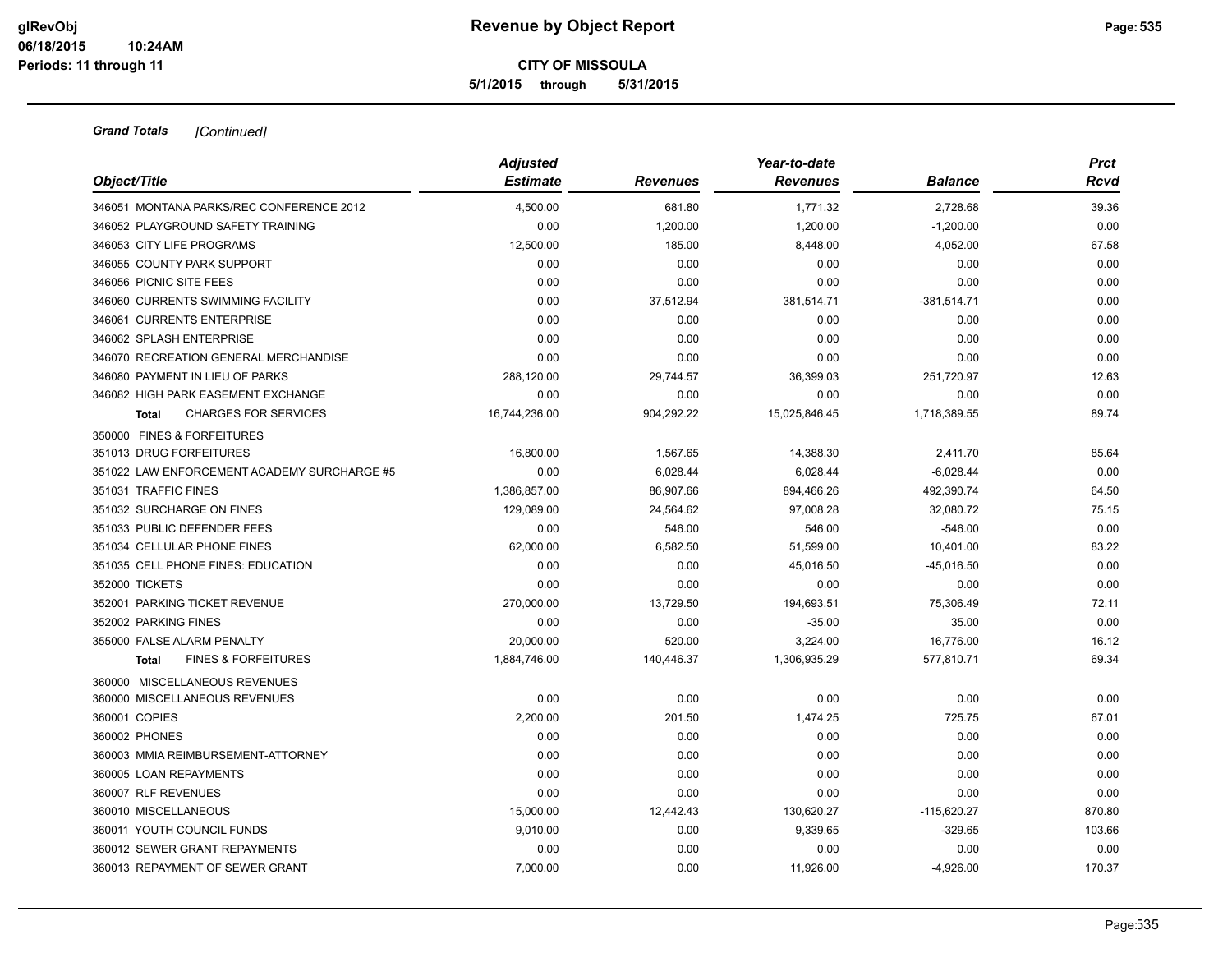**5/1/2015 through 5/31/2015**

| Object/Title                               | <b>Adjusted</b> |                 | Year-to-date    |                | <b>Prct</b> |  |
|--------------------------------------------|-----------------|-----------------|-----------------|----------------|-------------|--|
|                                            | <b>Estimate</b> | <b>Revenues</b> | <b>Revenues</b> | <b>Balance</b> | <b>Rcvd</b> |  |
| 360014 REPAYMENT OF LOAN/MHA               | 0.00            | 0.00            | 0.00            | 0.00           | 0.00        |  |
| 360015 CONFERENCE REVENUES - BUILDING      | 0.00            | 0.00            | 0.00            | 0.00           | 0.00        |  |
| 360016 MRA SHARE OF CIVIC STADIUM PARKING  | 0.00            | 0.00            | 0.00            | 0.00           | 0.00        |  |
| 360017 PARK PLANS FORFEITURE               | 0.00            | 0.00            | 20.00           | $-20.00$       | 0.00        |  |
| 360018 MARKET ON FRONT UTILITY PAYMENTS    | 0.00            | 0.00            | 1,694.73        | $-1,694.73$    | 0.00        |  |
| 360019 GARBAGE-MARKET ON FRONT             | 0.00            | 0.00            | 1,074.78        | $-1,074.78$    | 0.00        |  |
| 360020 GREENOUGH PARK ENCROACHMENTS        | 0.00            | 0.00            | 0.00            | 0.00           | 0.00        |  |
| 360030 CONTRIBUTIONS FROM PROPERTY OWNERS  | 0.00            | 0.00            | 0.00            | 0.00           | 0.00        |  |
| 360050 OVER/SHORT                          | 0.00            | 0.00            | 104.00          | $-104.00$      | 0.00        |  |
| 360100 REFUNDS                             | 200.00          | 0.00            | 0.00            | 200.00         | 0.00        |  |
| 361000 RATTLESNAKE LAND LEASES             | 0.00            | 0.00            | 1,100.00        | $-1,100.00$    | 0.00        |  |
| 361003 CARAS PARK CONCERT REVENUE          | 0.00            | 0.00            | 0.00            | 0.00           | 0.00        |  |
| 361010 RENTAL REVENUE                      | 120,000.00      | 0.00            | 30,000.00       | 90,000.00      | 25.00       |  |
| 361013 CLOSED GRANT REPAYMENTS             | 0.00            | 0.00            | 0.00            | 0.00           | 0.00        |  |
| 361200 RADIO TOWER LEASE PAYMENTS          | 0.00            | 0.00            | 2,850.00        | $-2,850.00$    | 0.00        |  |
| 361201 EKO LAND LEASE                      | 0.00            | 0.00            | 36,879.54       | $-36,879.54$   | 0.00        |  |
| 362000 OTHER MISCELLANEOUS REVENUE         | 8,000.00        | 0.00            | 33,933.67       | $-25,933.67$   | 424.17      |  |
| 362001 MUNICIPAL COURT BAD CHECK CHARGES   | 0.00            | 0.00            | 0.00            | 0.00           | 0.00        |  |
| 362002 BAD CHECK CHARGES                   | 500.00          | 15.00           | 160.00          | 340.00         | 32.00       |  |
| 362003 US BANK FEE REIMBURSEMENT           | 0.00            | 0.00            | 0.00            | 0.00           | 0.00        |  |
| 362004 URD III FACADE IMPROVEMENT LOAN REC | 0.00            | 0.00            | 405.14          | $-405.14$      | 0.00        |  |
| 362005 LEASE LATE PAYMENT PENALTY          | 0.00            | 0.00            | 0.00            | 0.00           | 0.00        |  |
| 362006 GAIC INSURANCE SETTLEMENT           | 0.00            | 0.00            | 0.00            | 0.00           | 0.00        |  |
| 362007 TRAIL COUNTERS DONATIONS            | 0.00            | 0.00            | 0.00            | 0.00           | 0.00        |  |
| 362011 SALE OF UNCLAIMED PROPERTY          | 0.00            | 0.00            | 0.00            | 0.00           | 0.00        |  |
| 362012 REC/GREEN TAG PROGRAM               | 300.00          | 0.00            | 0.00            | 300.00         | 0.00        |  |
| 363000 ASSESSMENTS PAID                    | 15,000.00       | 0.00            | 0.00            | 15,000.00      | 0.00        |  |
| 363010 LIGHTING ASSESSMENTS                | 404,652.00      | 1,423.12        | 344,829.86      | 59,822.14      | 85.22       |  |
| 363020 PROPERTY ASSESSMENTS                | 3,773,616.00    | 54,327.41       | 2,087,775.42    | 1,685,840.58   | 55.33       |  |
| 363021 PAYOFF PRINCIPAL ASSESSMENTS        | 0.00            | 5,946.03        | 105,443.69      | $-105,443.69$  | 0.00        |  |
| 363022 BOND INTEREST ASSESSMENTS           | 0.00            | 0.00            | 0.00            | 0.00           | 0.00        |  |
| 363030 SIDEWALK AND CURB ASSESSMENTS       | 0.00            | 0.00            | 0.00            | 0.00           | 0.00        |  |
| 363040 PENALTY AND INTEREST                | 0.00            | 3,197.60        | 7,275.20        | $-7,275.20$    | 0.00        |  |
| 364012 SALE OF SURPLUS PROPERTY            | 40,000.00       | 0.00            | 4,000.00        | 36,000.00      | 10.00       |  |
| 364040 INSURANCE AND DAMAGE RECOVERY       | 40,000.00       | 15,320.51       | 39,587.88       | 412.12         | 98.97       |  |
| 364041 WORKERS COMPENSATION REIMBURSEMENT  | 2,500.00        | 0.00            | 0.00            | 2,500.00       | 0.00        |  |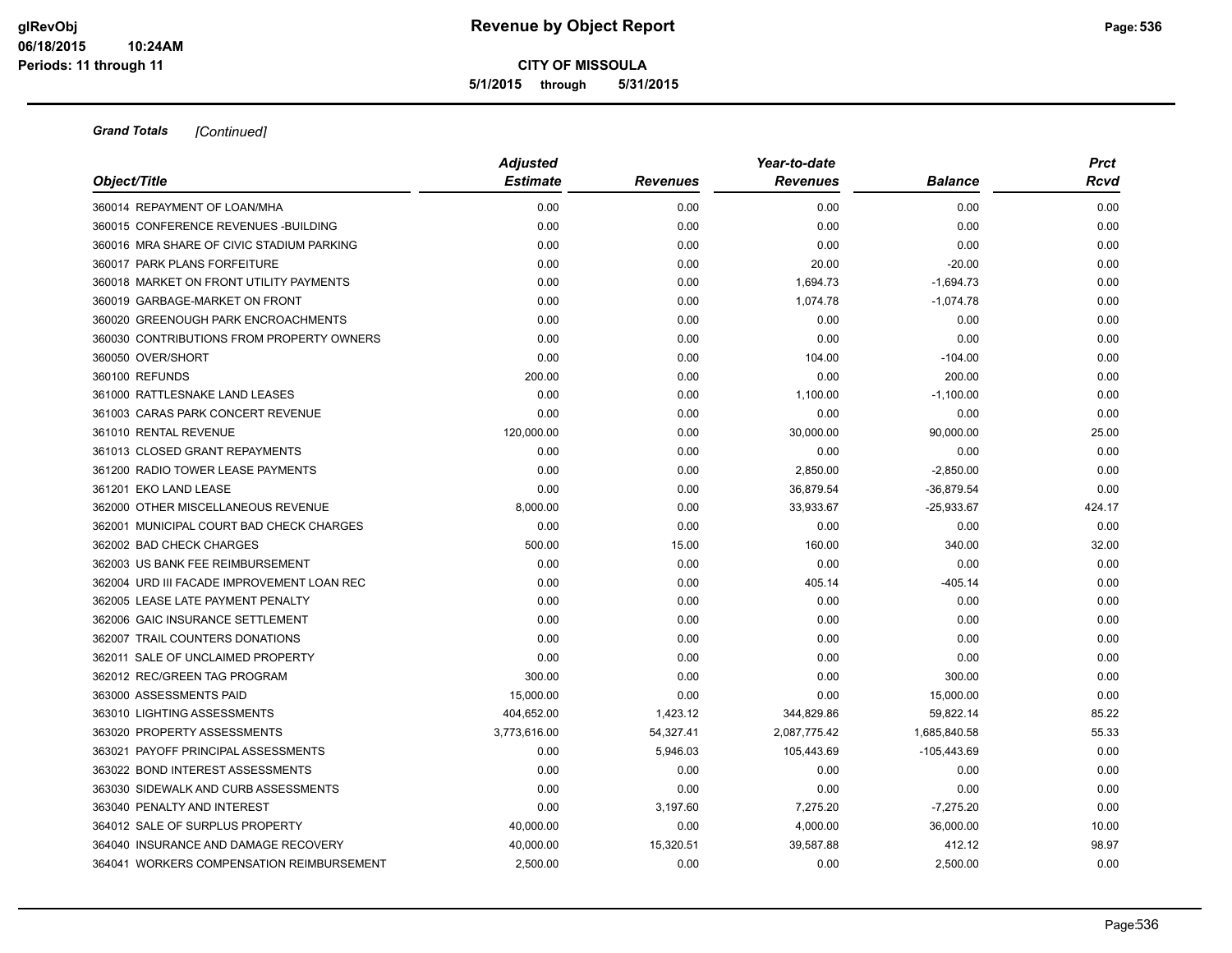|                                               | <b>Adjusted</b> |                 | Year-to-date    |                | <b>Prct</b> |
|-----------------------------------------------|-----------------|-----------------|-----------------|----------------|-------------|
| Object/Title                                  | <b>Estimate</b> | <b>Revenues</b> | <b>Revenues</b> | <b>Balance</b> | Rcvd        |
| 364042 EXPENDITURE REIMBURSEMENTS             | 1,200.00        | 0.00            | 326.96          | 873.04         | 27.25       |
| 364043 RATTLESNAKE CORRIDOR REIMBURSEMENT     | 10,000.00       | 1,716.00        | 8,580.00        | 1,420.00       | 85.80       |
| 364044 EMERGENCY RESPONSE REIMBURSEMENT       | 50,000.00       | 0.00            | 0.00            | 50,000.00      | 0.00        |
| 364047 MMIA EXPENDITURE REIMBURSEMENT         | 0.00            | 0.00            | 0.00            | 0.00           | 0.00        |
| 364051 DOT RADAR GRANT                        | 0.00            | 0.00            | 0.00            | 0.00           | 0.00        |
| 364053 EXPENDITURE REIMB-FIRE SERVICES        | 0.00            | 0.00            | 0.00            | 0.00           | 0.00        |
| 364060 REIMB LETTER OF CREDIT-709 PARKVIEW    | 0.00            | 0.00            | $-4,195.00$     | 4,195.00       | 0.00        |
| 364061 REIMB LETTER OF CREDIT-LINNEA LANE     | 0.00            | 0.00            | 0.00            | 0.00           | 0.00        |
| 365000 DONATIONS                              | 818,689.00      | 0.00            | 18,525.49       | 800,163.51     | 2.26        |
| 365001 GRANTS & DONATIONS                     | 10,000.00       | 0.00            | 10,250.00       | $-250.00$      | 102.50      |
| 365002 OTHER RECREATION DONATIONS             | 50,000.00       | 1,235.00        | 9,137.18        | 40,862.82      | 18.27       |
| 365003 DONATIONS - SMOKE ALARMS               | 25,000.00       | 0.00            | 0.00            | 25,000.00      | 0.00        |
| 365004 GRANT CR TRAIL ASSN DONATION           | 0.00            | 0.00            | 0.00            | 0.00           | 0.00        |
| 365005 DONATIONS - ARCO                       | 0.00            | 0.00            | 0.00            | 0.00           | 0.00        |
| 365009 DONATIONS - BASKETBALL/TENNIS COURT    | 65,000.00       | 615.00          | 7,265.58        | 57,734.42      | 11.18       |
| 365010 FRIENDS OF MISSOULA PARKS DONATION     | 0.00            | 0.00            | 0.00            | 0.00           | 0.00        |
| 365015 GREEN BLOCK PILOT PROJECT              | 0.00            | 0.00            | 0.00            | 0.00           | 0.00        |
| 365016 LOCAL MATCH MDT                        | 13,585.00       | 16,628.71       | 21,245.71       | $-7,660.71$    | 156.39      |
| 365017 LOCAL MATCH TRANSIT                    | 9,559.00        | 0.00            | 0.00            | 9,559.00       | 0.00        |
| 365018 DONATIONS - THERMAL IMAGING            | 0.00            | 0.00            | 0.00            | 0.00           | 0.00        |
| 365019 PARKS DONATIONS                        | 1,072,446.00    | 589.49          | 159,535.92      | 912,910.08     | 14.88       |
| 365020 OPEN SPACE DONATIONS                   | 5,000.00        | 0.00            | 25.00           | 4,975.00       | 0.50        |
| 365021 COMBAT CHALLENGE DONATIONS             | 0.00            | 0.00            | 0.00            | 0.00           | 0.00        |
| 365022 NEIGHBORHOOD COUNCIL DONATIONS         | 0.00            | 0.00            | 0.00            | 0.00           | 0.00        |
| 365023 NORTHWESTERN ENERGY GRANT              | 0.00            | 0.00            | 0.00            | 0.00           | 0.00        |
| 365030 WHITE PINE PARK DONATION-ZIP BEVERAGE  | 0.00            | 0.00            | 4,000.00        | $-4,000.00$    | 0.00        |
| 365100 RECREATION OUTDOOR                     | 25,000.00       | 0.00            | 7,541.80        | 17,458.20      | 30.17       |
| 365101 RECREATION SCHOLARSHIP                 | 35,000.00       | $-1,051.20$     | 9,205.20        | 25,794.80      | 26.30       |
| 365102 RECREATION YOUTH & ADULT SPORTS        | 25,000.00       | 0.00            | 6,765.00        | 18,235.00      | 27.06       |
| 365103 URBAN FORESTRY PROGRAMS                | 55,000.00       | 40.00           | 5,201.17        | 49,798.83      | 9.46        |
| 365109 CONSERVATION LANDS DONATIONS           | 0.00            | 0.00            | 0.00            | 0.00           | 0.00        |
| 368000 SALE OF COINS                          | 0.00            | 0.00            | 0.00            | 0.00           | 0.00        |
| 368001 SALE OF POLICE PROMOTIONS              | 0.00            | 0.00            | 0.00            | 0.00           | 0.00        |
| 368002 SALE OF FIRE PROMOTIONS                | 0.00            | 0.00            | 0.00            | 0.00           | 0.00        |
| 368010 SALE OF T-SHIRTS                       | 0.00            | 0.00            | 0.00            | 0.00           | 0.00        |
| <b>MISCELLANEOUS REVENUES</b><br><b>Total</b> | 6.708,457.00    | 112.646.60      | 3.113.904.09    | 3.594.552.91   | 46.42       |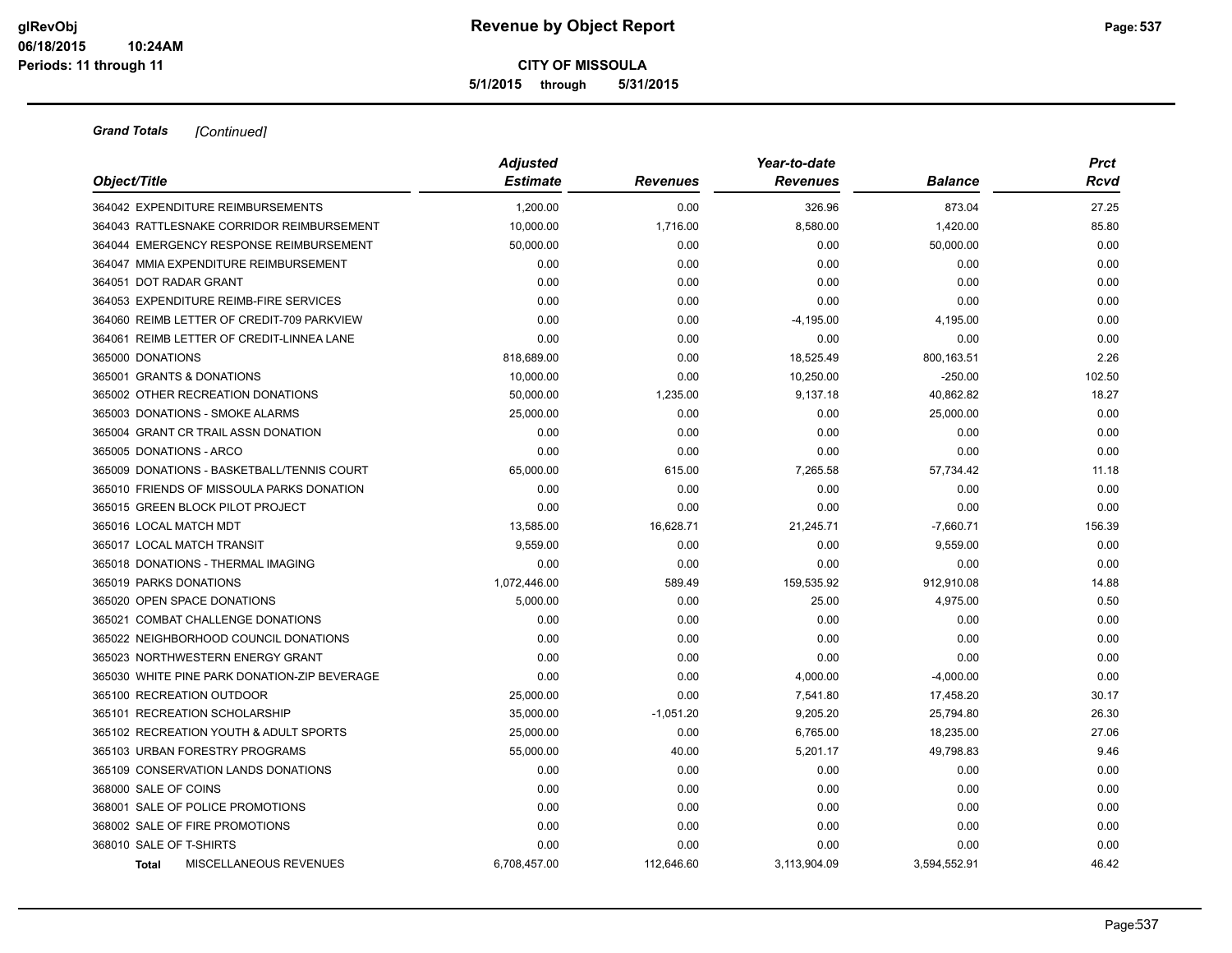**5/1/2015 through 5/31/2015**

| Object/Title                                              | <b>Adjusted</b> |                 | Year-to-date    |                 | <b>Prct</b> |  |
|-----------------------------------------------------------|-----------------|-----------------|-----------------|-----------------|-------------|--|
|                                                           | <b>Estimate</b> | <b>Revenues</b> | <b>Revenues</b> | <b>Balance</b>  | Rcvd        |  |
| 370000 INVESTMENTS & ROYALTY EARNINGS                     |                 |                 |                 |                 |             |  |
| 371010 INTEREST ON INVESTMENTS                            | 23,500.00       | 266.14          | $-22,738.53$    | 46,238.53       | -96.76      |  |
| 371020 GAIN/LOSS IN MARKET VALUE OF INVESTMENTS           | 0.00            | 0.00            | 0.00            | 0.00            | 0.00        |  |
| 371500 INTEREST ON INTERFUND LOAN                         | 0.00            | 0.00            | 0.00            | 0.00            | 0.00        |  |
| 373002 LOAN REPAYMENT - FAMILY SERVICES                   | 20,000.00       | 0.00            | 0.00            | 20,000.00       | 0.00        |  |
| 373006 BURNS ST COMMONS                                   | 0.00            | 0.00            | 80,000.00       | $-80,000.00$    | 0.00        |  |
| <b>INVESTMENTS &amp; ROYALTY EARNINGS</b><br><b>Total</b> | 43,500.00       | 266.14          | 57,261.47       | $-13,761.47$    | 131.64      |  |
| 380000 OTHER FINANCING SOURCES                            |                 |                 |                 |                 |             |  |
| 380000 OTHER FINANCING SOURCES                            | 0.00            | 0.00            | 0.00            | 0.00            | 0.00        |  |
| 381000 LOAN PROCEEDS                                      | 0.00            | 0.00            | 0.00            | 0.00            | 0.00        |  |
| 381002 SRF LOAN                                           | 0.00            | 0.00            | 0.00            | 0.00            | 0.00        |  |
| 381009 TRANSFERS IN                                       | 309,059.00      | 0.00            | 0.00            | 309,059.00      | 0.00        |  |
| 381010 BOND PROCEEDS                                      | 0.00            | 0.00            | 0.00            | 0.00            | 0.00        |  |
| 381011 \$1,860,000 General Fund Obligation Bond           | 0.00            | 0.00            | 0.00            | 0.00            | 0.00        |  |
| 381012 \$680,000 FIRE GF DEBT                             | 0.00            | 0.00            | 0.00            | 0.00            | 0.00        |  |
| 381015 \$1,010,000 LIMITED TAX GO BONDS 2010C             | 0.00            | 0.00            | 0.00            | 0.00            | 0.00        |  |
| 381020 REVENUE BONDS                                      | 920,000.00      | 0.00            | 0.00            | 920,000.00      | 0.00        |  |
| 381023 DOMESTIC VIOLENCE ACCOUNTABILITY GRANT             | 0.00            | 0.00            | 0.00            | 0.00            | 0.00        |  |
| 381025 BOND PROCEEDS                                      | 0.00            | 0.00            | 0.00            | 0.00            | 0.00        |  |
| 381026 DEBT SERVICE/BROWNSFIELD RLF 1.125M                | 0.00            | 0.00            | 0.00            | 0.00            | 0.00        |  |
| 381027 SAFEWAY/ST PAT 1.5M                                | 0.00            | 0.00            | 0.00            | 0.00            | 0.00        |  |
| 381028 BOND PROCEEDS-MILL SITE                            | 0.00            | 0.00            | 0.00            | 0.00            | 0.00        |  |
| 381029 PARKING STRUCTURE BOND PROCEEDS                    | 0.00            | 0.00            | 0.00            | 0.00            | 0.00        |  |
| 381030 SID BONDS PROCEEDS                                 | 0.00            | 0.00            | 0.00            | 0.00            | 0.00        |  |
| 381070 PROCEEDS FROM NOTES/LOANS/INTERCAP                 | 0.00            | 0.00            | 0.00            | 0.00            | 0.00        |  |
| 381071 WILMA NOTE PROCEEDS                                | 0.00            | 0.00            | 0.00            | 0.00            | 0.00        |  |
| 381072 FIB NOTE PROCEEDS                                  | 0.00            | 0.00            | 0.00            | 0.00            | 0.00        |  |
| 381074 CIVIC STADIUM TIF NOTES 1.5M                       | 0.00            | 0.00            | 0.00            | 0.00            | 0.00        |  |
| 381090 PROCEEDS FROM CAPITAL LEASE                        | 0.00            | 0.00            | 3,159,644.24    | $-3,159,644.24$ | 0.00        |  |
| 382000 *** Title Not Found ***                            | 0.00            | 0.00            | 0.00            | 0.00            | 0.00        |  |
| 382010 SALE OF FIXED ASSETS                               | 0.00            | 0.00            | 0.00            | 0.00            | 0.00        |  |
| 383000 OPERATING TRANSFERS                                | 491,688.00      | 23,037.92       | 321,484.20      | 170,203.80      | 65.38       |  |
| 383001 TRANS FR FLUSHING DISTRICT                         | 27,281.00       | 0.00            | 13,640.50       | 13,640.50       | 50.00       |  |
| 383002 TRANS FR GAS TAX                                   | 564,000.00      | 0.00            | 282,000.00      | 282,000.00      | 50.00       |  |
| 383003 TRANS FR COMPREHENSIVE INSURANCE LEVY              | 0.00            | 0.00            | 0.00            | 0.00            | 0.00        |  |
| 383004 TRANS FR EMPLOYEE HEALTH INSURANCE LEVY            | 4.296.467.00    | 0.00            | 2,148,233.50    | 2,148,233.50    | 50.00       |  |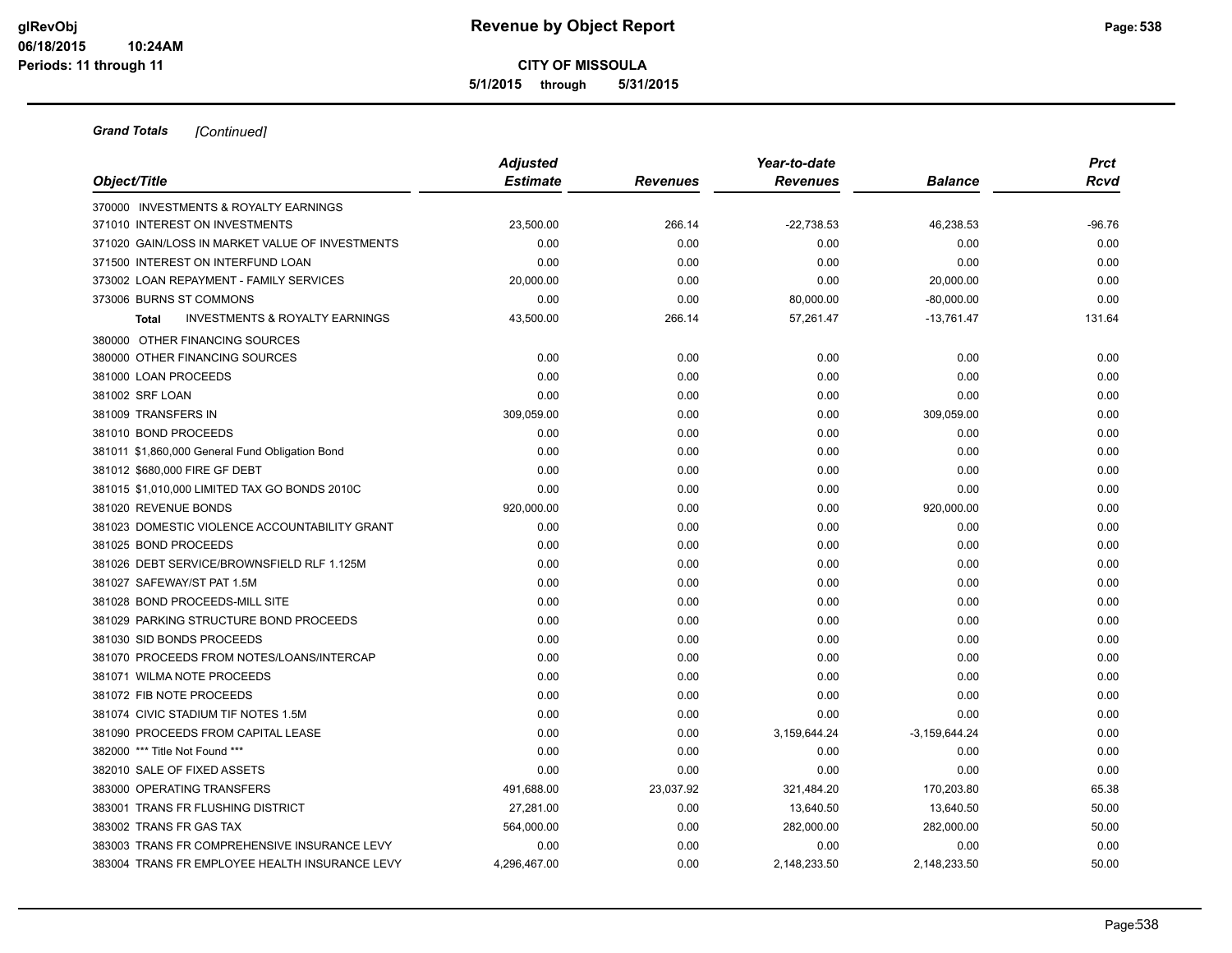| Object/Title                                | <b>Adjusted</b><br><b>Estimate</b> | <b>Revenues</b> | Year-to-date<br><b>Revenues</b> | <b>Balance</b> | <b>Prct</b><br>Rcvd |
|---------------------------------------------|------------------------------------|-----------------|---------------------------------|----------------|---------------------|
| 383007 TRANS FR CABLE FRANCHISE             | 244,110.00                         | 0.00            | 122,055.00                      | 122,055.00     | 50.00               |
| 383008 TRANS FR RUSSELL PARK DISTRICT       | 0.00                               | 0.00            | 0.00                            | 0.00           | 0.00                |
| 383009 TRANS FR TITLE I                     | 0.00                               | 0.00            | 0.00                            | 0.00           | 0.00                |
| 383010 TRANS FR CIP                         | 0.00                               | 0.00            | 0.00                            | 0.00           | 0.00                |
| 383011 TRANS FR SID REVOLVING               | 100,000.00                         | 0.00            | 0.00                            | 100,000.00     | 0.00                |
| 383013 TRANS FR SID DEBT SERVICE            | 0.00                               | 0.00            | 0.00                            | 0.00           | 0.00                |
| 383014 TRANS FR MRA                         | 1,726,097.00                       | 237,292.41      | 1,431,141.24                    | 294,955.76     | 82.91               |
| 383015 TRANS FR MPC                         | 0.00                               | 0.00            | 0.00                            | 0.00           | 0.00                |
| 383016 TRANS FR TAX INCREMENT BOND          | 0.00                               | 0.00            | 0.00                            | 0.00           | 0.00                |
| 383017 TRANS FR BUILDING                    | 0.00                               | 0.00            | 0.00                            | 0.00           | 0.00                |
| 383018 TRANS FR WILLOWWOOD PARK DISTRICT    | 0.00                               | 0.00            | 0.00                            | 0.00           | 0.00                |
| 383020 TRANS FR CEMETERY CARE               | 9,545.00                           | 0.00            | 0.00                            | 9,545.00       | 0.00                |
| 383021 TRANS FR P&R TRAILS DEVLP            | 50,000.00                          | 0.00            | 0.00                            | 50,000.00      | 0.00                |
| 383022 TRANS FR OPEN SPACE BOND             | 0.00                               | 0.00            | 0.00                            | 0.00           | 0.00                |
| 383023 TRANS FR DRUG FORFEITURE             | 0.00                               | 0.00            | 0.00                            | 0.00           | 0.00                |
| 383024 TRANS FR SEWER CLEARING              | 7,334,237.00                       | 0.00            | 0.00                            | 7,334,237.00   | 0.00                |
| 383025 TRANS FR SEWER R & D                 | 0.00                               | 0.00            | 0.00                            | 0.00           | 0.00                |
| 383026 TRANS FR CDBG                        | 0.00                               | 0.00            | 75,000.00                       | $-75,000.00$   | 0.00                |
| 383027 TRANS FR URD                         | 0.00                               | 0.00            | 0.00                            | 0.00           | 0.00                |
| 383028 TRANS FROM GF FOR HEALTH RESERVE     | 0.00                               | 550,000.00      | 550,000.00                      | $-550,000.00$  | 0.00                |
| 383029 TRANS FR GENERAL                     | 1,975,677.00                       | 6,224.98        | 153,559.67                      | 1,822,117.33   | 7.77                |
| 383034 TRANS FR 01 SERIES DEBT SERVICE      | 0.00                               | 0.00            | 0.00                            | 0.00           | 0.00                |
| 383036 TRANSFER - GRANT                     | 0.00                               | 0.00            | 0.00                            | 0.00           | 0.00                |
| 383037 TRANSFER FROM URD II                 | 250,000.00                         | 0.00            | 0.00                            | 250,000.00     | 0.00                |
| 383038 TRANSFER - URD III                   | 0.00                               | 0.00            | 0.00                            | 0.00           | 0.00                |
| 383039 FROM SID TRANSFERS                   | 0.00                               | 0.00            | 0.00                            | 0.00           | 0.00                |
| 383040 TRANSFER FROM CITY GRANTS            | 0.00                               | 0.00            | 0.00                            | 0.00           | 0.00                |
| 383041 TRANS FR CDBG                        | 0.00                               | 0.00            | 0.00                            | 0.00           | 0.00                |
| 383042 TRANSFERS FROM OTHER FUNDS           | 0.00                               | 0.00            | 0.00                            | 0.00           | 0.00                |
| 383043 TRANSFERS FROM IMPACT FEES           | 0.00                               | 0.00            | 0.00                            | 0.00           | 0.00                |
| 383044 TRANSFER FROM PYMT IN LIEU OF PARKS  | 0.00                               | 0.00            | 0.00                            | 0.00           | 0.00                |
| 383045 TRANSFER FROM PARK ENTERPRISE        | 0.00                               | 0.00            | 0.00                            | 0.00           | 0.00                |
| 383046 TRANS FR PARKS MAINTENANCE DIST      | 0.00                               | 0.00            | 0.00                            | 0.00           | 0.00                |
| 383047 TRANS FR STREET MAINTENANCE DISTRICT | 0.00                               | 0.00            | 0.00                            | 0.00           | 0.00                |
| 383050 TRANSFER FROM IMPACT FEES            | 0.00                               | 0.00            | 0.00                            | 0.00           | 0.00                |
| 383060 TRANSFERS FROM FRONT ST URD          | 0.00                               | 0.00            | 0.00                            | 0.00           | 0.00                |